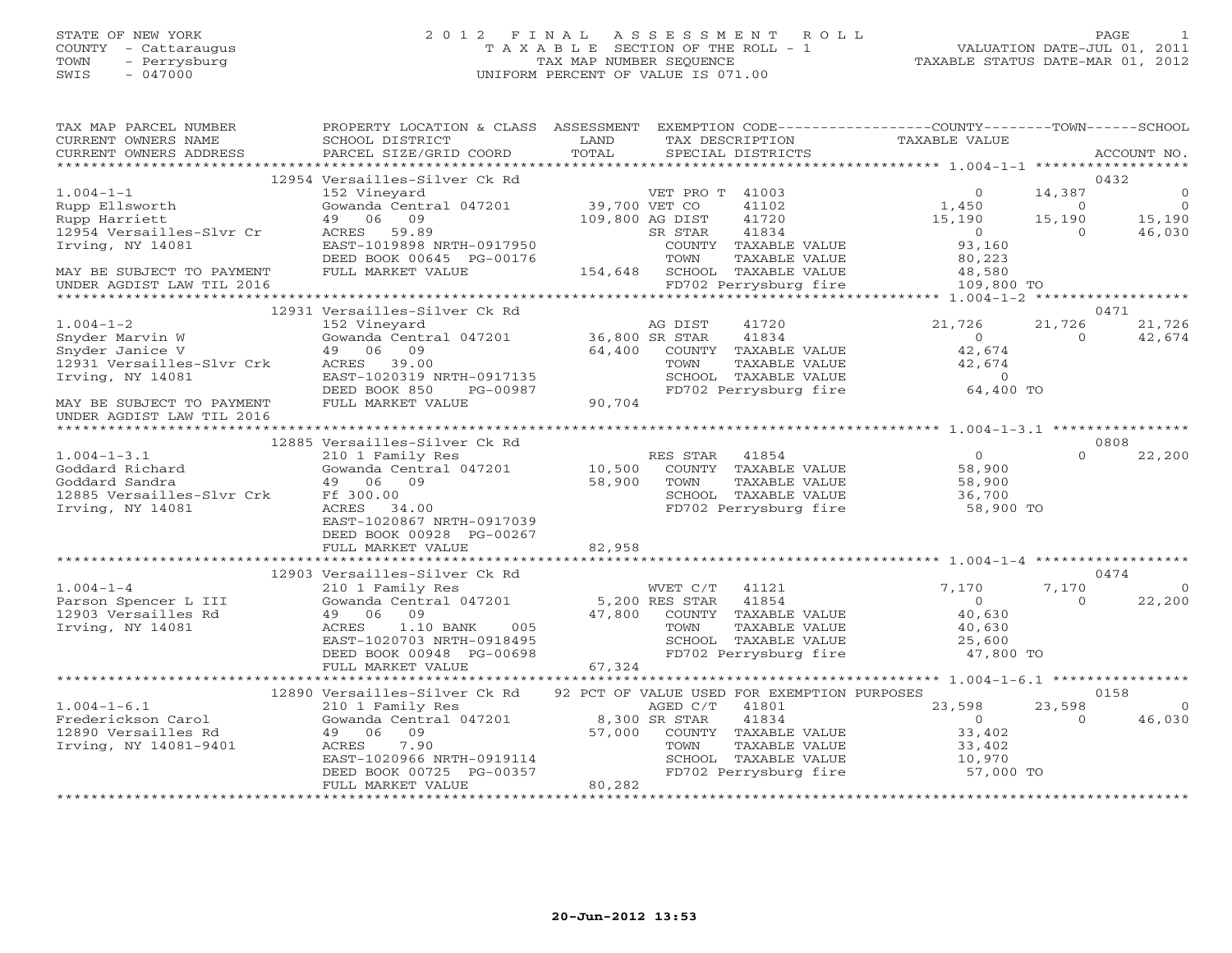# STATE OF NEW YORK 2 0 1 2 F I N A L A S S E S S M E N T R O L L PAGE 2 COUNTY - Cattaraugus T A X A B L E SECTION OF THE ROLL - 1 VALUATION DATE-JUL 01, 2011 TOWN - Perrysburg TAX MAP NUMBER SEQUENCE TAXABLE STATUS DATE-MAR 01, 2012 SWIS - 047000 UNIFORM PERCENT OF VALUE IS 071.00

| TAX MAP PARCEL NUMBER<br>CURRENT OWNERS NAME<br>CURRENT OWNERS ADDRESS                                                                                                  | PROPERTY LOCATION & CLASS ASSESSMENT<br>SCHOOL DISTRICT<br>PARCEL SIZE/GRID COORD                                                                                                                                      | LAND<br>TOTAL               | EXEMPTION CODE-----------------COUNTY-------TOWN------SCHOOL<br>TAX DESCRIPTION<br>SPECIAL DISTRICTS                                                    | TAXABLE VALUE                                                              | ACCOUNT NO.                                                        |
|-------------------------------------------------------------------------------------------------------------------------------------------------------------------------|------------------------------------------------------------------------------------------------------------------------------------------------------------------------------------------------------------------------|-----------------------------|---------------------------------------------------------------------------------------------------------------------------------------------------------|----------------------------------------------------------------------------|--------------------------------------------------------------------|
|                                                                                                                                                                         |                                                                                                                                                                                                                        |                             |                                                                                                                                                         |                                                                            |                                                                    |
| $1.004 - 1 - 6.2$<br>Huffman Mark L Sr<br>Huffman Lisa L<br>12910 Versailles Silver Creek ACRES<br>Irving, NY 14081                                                     | 12910 Versailles-Silver Ck Rd<br>210 1 Family Res<br>Gowanda Central 047201<br>49 06<br>09<br>4.95 BANK<br>082<br>EAST-1020696 NRTH-0919146<br>DEED BOOK 16040 PG-8001<br>FULL MARKET VALUE                            | 10,900<br>72,700<br>102,394 | RES STAR<br>41854<br>COUNTY TAXABLE VALUE<br>TAXABLE VALUE<br>TOWN<br>SCHOOL TAXABLE VALUE<br>FD702 Perrysburg fire                                     | $\overline{0}$<br>72,700<br>72,700<br>50,500<br>72,700 TO                  | 1025<br>$\Omega$<br>22,200                                         |
|                                                                                                                                                                         |                                                                                                                                                                                                                        |                             |                                                                                                                                                         |                                                                            |                                                                    |
|                                                                                                                                                                         | 11858 W Perrysburg Rd                                                                                                                                                                                                  |                             |                                                                                                                                                         |                                                                            | 0079                                                               |
| $1.004 - 1 - 10.1$<br>Guzzetta Ronald J<br>11495 W Perrysburg Rd<br>Perrysburg, NY 14129<br>MAY BE SUBJECT TO PAYMENT                                                   | 210 1 Family Res<br>Gowanda Central 047201<br>41 06 09<br>$10/11$ -splt 22.7 AC-Spragu<br>ACRES 10.10<br>EAST-1023762 NRTH-0917701                                                                                     | 9,700<br>77,700             | RES STAR<br>41854<br>COUNTY TAXABLE VALUE<br>TAXABLE VALUE<br>TOWN<br>SCHOOL TAXABLE VALUE<br>FD702 Perrysburg fire                                     | $\Omega$<br>77,700<br>77,700<br>55,500<br>77,700 TO                        | $\Omega$<br>22,200                                                 |
| UNDER AGDIST LAW TIL 2016                                                                                                                                               | DEED BOOK 2742 PG-9001                                                                                                                                                                                                 |                             |                                                                                                                                                         |                                                                            |                                                                    |
|                                                                                                                                                                         | FULL MARKET VALUE                                                                                                                                                                                                      | 109,437                     |                                                                                                                                                         |                                                                            |                                                                    |
|                                                                                                                                                                         |                                                                                                                                                                                                                        |                             |                                                                                                                                                         |                                                                            |                                                                    |
|                                                                                                                                                                         | 11850 W Perrysburg Rd                                                                                                                                                                                                  |                             |                                                                                                                                                         |                                                                            | 1040                                                               |
| $1.004 - 1 - 10.2$<br>Mateszon John J Jr<br>11850 W Perrysburg Rd<br>Perrysburg, NY 14129                                                                               | 210 1 Family Res<br>Gowanda Central 047201<br>41 06 09<br>1.00<br>ACRES<br>EAST-1023658 NRTH-0917173<br>DEED BOOK 6437<br>PG-8003                                                                                      | 5,000<br>48,600             | RES STAR<br>41854<br>COUNTY TAXABLE VALUE<br>TOWN<br>TAXABLE VALUE<br>SCHOOL TAXABLE VALUE<br>FD702 Perrysburg fire                                     | $\circ$<br>48,600<br>48,600<br>26,400<br>48,600 TO                         | $\Omega$<br>22,200                                                 |
|                                                                                                                                                                         | FULL MARKET VALUE                                                                                                                                                                                                      | 68,451                      |                                                                                                                                                         |                                                                            |                                                                    |
|                                                                                                                                                                         | 11800 W Perrysburg Rd                                                                                                                                                                                                  |                             |                                                                                                                                                         |                                                                            | 1257                                                               |
| $1.004 - 1 - 10.3$<br>Spraque Daniel R<br>12345 Versailles Rd<br>Irving, NY 14081<br>MAY BE SUBJECT TO PAYMENT                                                          | 322 Rural vac>10<br>Gowanda Central 047201<br>10/11-splt from Guzzetta1<br>ACRES 22.70<br>EAST-1023960 NRTH-0916427<br>DEED BOOK 16935 PG-6002                                                                         | 34,400<br>34,400            | AG DIST<br>41720<br>COUNTY TAXABLE VALUE<br>TOWN<br>TAXABLE VALUE<br>SCHOOL TAXABLE VALUE<br>FD702 Perrysburg fire                                      | 28,936<br>5,464<br>5,464<br>5,464<br>34,400 TO                             | 28,936<br>28,936                                                   |
| UNDER AGDIST LAW TIL 2016                                                                                                                                               | FULL MARKET VALUE                                                                                                                                                                                                      | 48,451                      |                                                                                                                                                         |                                                                            |                                                                    |
|                                                                                                                                                                         |                                                                                                                                                                                                                        |                             |                                                                                                                                                         |                                                                            |                                                                    |
| $1.004 - 1 - 11.1$<br>Edler John L Life Us<br>Edler Inez R Life Us<br>12864 Versaillis Rd<br>Irving, NY 14081<br>MAY BE SUBJECT TO PAYMENT<br>UNDER AGDIST LAW TIL 2016 | 12663 Versailles-Silver Ck Rd<br>113 Cattle farm<br>Gowanda Central 047201<br>41,49/6/9<br>L/u-Prop-John T-Evelyn<br>L/u-House-John L-Inez R<br>ACRES<br>80.15<br>EAST-1024461 NRTH-0918305<br>DEED BOOK 16416 PG-4001 | 36,500 SR STAR              | AG DIST<br>41720<br>41834<br>186,600 SILO T/C/S 42100<br>COUNTY TAXABLE VALUE<br>TAXABLE VALUE<br>TOWN<br>SCHOOL TAXABLE VALUE<br>FD702 Perrysburg fire | 11,613<br>$\circ$<br>16,800<br>158,187<br>158,187<br>112,157<br>186,600 TO | 0131<br>11,613<br>11,613<br>46,030<br>$\Omega$<br>16,800<br>16,800 |
|                                                                                                                                                                         | FULL MARKET VALUE                                                                                                                                                                                                      | 262,817                     |                                                                                                                                                         |                                                                            |                                                                    |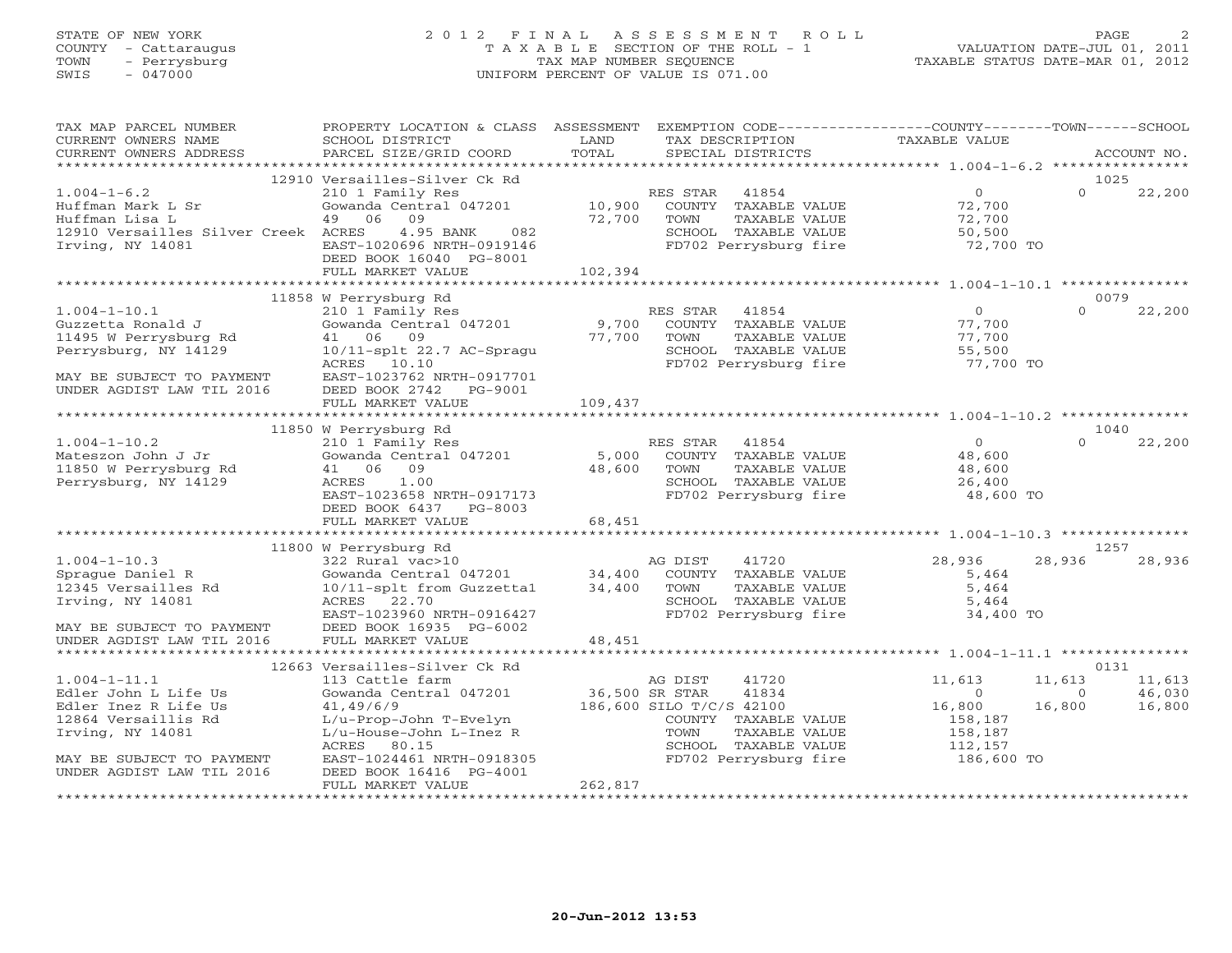STATE OF NEW YORK 2 0 1 2 F I N A L A S S E S S M E N T R O L L PAGE 3 COUNTY - Cattaraugus T A X A B L E SECTION OF THE ROLL - 1 VALUATION DATE-JUL 01, 2011 TOWN - Perrysburg TAX MAP NUMBER SEQUENCE TAXABLE STATUS DATE-MAR 01, 2012 SWIS - 047000 UNIFORM PERCENT OF VALUE IS 071.00

| TAX MAP PARCEL NUMBER<br>CURRENT OWNERS NAME<br>CURRENT OWNERS ADDRESS                                                                        | PROPERTY LOCATION & CLASS<br>SCHOOL DISTRICT<br>PARCEL SIZE/GRID COORD                                                                                                                                 | ASSESSMENT<br>LAND<br>TOTAL |                                               | TAX DESCRIPTION<br>SPECIAL DISTRICTS                                                                     | EXEMPTION CODE-----------------COUNTY-------TOWN------SCHOOL<br>TAXABLE VALUE |                    | ACCOUNT NO.              |
|-----------------------------------------------------------------------------------------------------------------------------------------------|--------------------------------------------------------------------------------------------------------------------------------------------------------------------------------------------------------|-----------------------------|-----------------------------------------------|----------------------------------------------------------------------------------------------------------|-------------------------------------------------------------------------------|--------------------|--------------------------|
| *******************                                                                                                                           |                                                                                                                                                                                                        |                             |                                               |                                                                                                          |                                                                               |                    |                          |
| $1.004 - 1 - 11.3$<br>Edler John W<br>Edler Susan C<br>12864 Versailles Rd<br>Irving, NY 14081<br>MAY BE SUBJECT TO PAYMENT                   | 12864 Versailles-Silver Ck Rd<br>120 Field crops<br>Gowanda Central 047201<br>mergd 1-7 into parcel 200<br>ACRES 170.15<br>EAST-1022342 NRTH-0917979<br>DEED BOOK 1234<br>PG-4001<br>FULL MARKET VALUE | 195,100<br>274,789          | AG DIST<br>120,200 RES STAR<br>COUNTY<br>TOWN | 41720<br>41854<br>TAXABLE VALUE<br>TAXABLE VALUE<br>SCHOOL TAXABLE VALUE                                 | 63,341<br>$\circ$<br>131,759<br>131,759<br>109,559                            | 63,341<br>$\Omega$ | 1166<br>63,341<br>22,200 |
| UNDER AGDIST LAW TIL 2016                                                                                                                     |                                                                                                                                                                                                        |                             |                                               |                                                                                                          |                                                                               |                    |                          |
|                                                                                                                                               |                                                                                                                                                                                                        |                             |                                               |                                                                                                          |                                                                               |                    |                          |
|                                                                                                                                               | 12620 Versailles-Silver Ck Rd                                                                                                                                                                          |                             |                                               |                                                                                                          |                                                                               |                    | 0103                     |
| $1.004 - 1 - 12$<br>Irish Cindy L<br>PO Box 166<br>Perrysburg, NY 14129<br>MAY BE SUBJECT TO PAYMENT                                          | 152 Vineyard<br>Gowanda Central 047201<br>41 06 09<br>21.81<br>ACRES<br>EAST-1025149 NRTH-0917449<br>DEED BOOK 6062<br>PG-8001                                                                         | 50,800<br>92,500            | AG DIST<br>TOWN                               | 41720<br>COUNTY TAXABLE VALUE<br>TAXABLE VALUE<br>SCHOOL TAXABLE VALUE<br>FD702 Perrysburg fire          | 38,976<br>53,524<br>53,524<br>53,524<br>92,500 TO                             | 38,976             | 38,976                   |
| UNDER AGDIST LAW TIL 2016                                                                                                                     | FULL MARKET VALUE                                                                                                                                                                                      | 130,282                     |                                               |                                                                                                          |                                                                               |                    |                          |
|                                                                                                                                               |                                                                                                                                                                                                        |                             |                                               |                                                                                                          |                                                                               |                    |                          |
|                                                                                                                                               | 12616 Wardtown Rd                                                                                                                                                                                      |                             |                                               |                                                                                                          |                                                                               |                    | 0087                     |
| $1.004 - 1 - 13$<br>Sprague Daniel R<br>Spraque Jane K<br>12435 Versailles Rd<br>Irving, NY 14081                                             | 152 Vineyard<br>Gowanda Central 047201<br>41 06 09<br>ACRES 60.30<br>EAST-1025457 NRTH-0916123<br>DEED BOOK 6715<br>PG-2001                                                                            | 80,400<br>80,400            | AG DIST<br>TOWN                               | 41720<br>COUNTY TAXABLE VALUE<br>TAXABLE VALUE<br>SCHOOL TAXABLE VALUE<br>FD702 Perrysburg fire          | 60,485<br>19,915<br>19,915<br>19,915<br>80,400 TO                             | 60,485             | 60,485                   |
| MAY BE SUBJECT TO PAYMENT<br>UNDER AGDIST LAW TIL 2016                                                                                        | FULL MARKET VALUE                                                                                                                                                                                      | 113,239                     |                                               |                                                                                                          |                                                                               |                    |                          |
|                                                                                                                                               | 12611 Versailles-Silver Ck Rd                                                                                                                                                                          |                             |                                               |                                                                                                          |                                                                               |                    | 0900                     |
| $1.004 - 1 - 14.1$<br>Hilliker Charles R<br>12611 Versailles Rd<br>Irving, NY 14168<br>MAY BE SUBJECT TO PAYMENT<br>UNDER AGDIST LAW TIL 2016 | 210 1 Family Res<br>Gowanda Central 047201<br>41 06 09<br>ACRES<br>50.90<br>EAST-1026235 NRTH-0917287<br>DEED BOOK 1020<br>PG-652<br>FULL MARKET VALUE                                                 | 63,800<br>89,859            | AG DIST<br>32,900 RES STAR<br>TOWN            | 41720<br>41854<br>COUNTY TAXABLE VALUE<br>TAXABLE VALUE<br>SCHOOL TAXABLE VALUE<br>FD702 Perrysburg fire | 12,310<br>$\overline{O}$<br>51,490<br>51,490<br>29,290<br>63,800 TO           | 12,310<br>$\Omega$ | 12,310<br>22,200         |
| *************************                                                                                                                     | <b>+++++++++++++++++++++++++</b>                                                                                                                                                                       |                             |                                               |                                                                                                          |                                                                               |                    |                          |
|                                                                                                                                               | 12590 Versailles-Silver Ck Rd                                                                                                                                                                          |                             |                                               |                                                                                                          |                                                                               |                    | 0241                     |
| $1.004 - 1 - 14.2$<br>Rivera Jaime<br>12590 Versailles Rd<br>Irving, NY 14081                                                                 | 210 1 Family Res<br>Gowanda Central 047201<br>09<br>41<br>06<br>23.60 BANK<br>017<br>ACRES<br>EAST-1025877 NRTH-0918795<br>DEED BOOK 6268<br>PG-5002<br>FULL MARKET VALUE                              | 13,300<br>73,100<br>102,958 | RES STAR<br>TOWN                              | 41854<br>COUNTY TAXABLE VALUE<br>TAXABLE VALUE<br>SCHOOL TAXABLE VALUE<br>FD702 Perrysburg fire          | $\Omega$<br>73,100<br>73,100<br>50,900<br>73,100 TO                           | $\Omega$           | 22,200                   |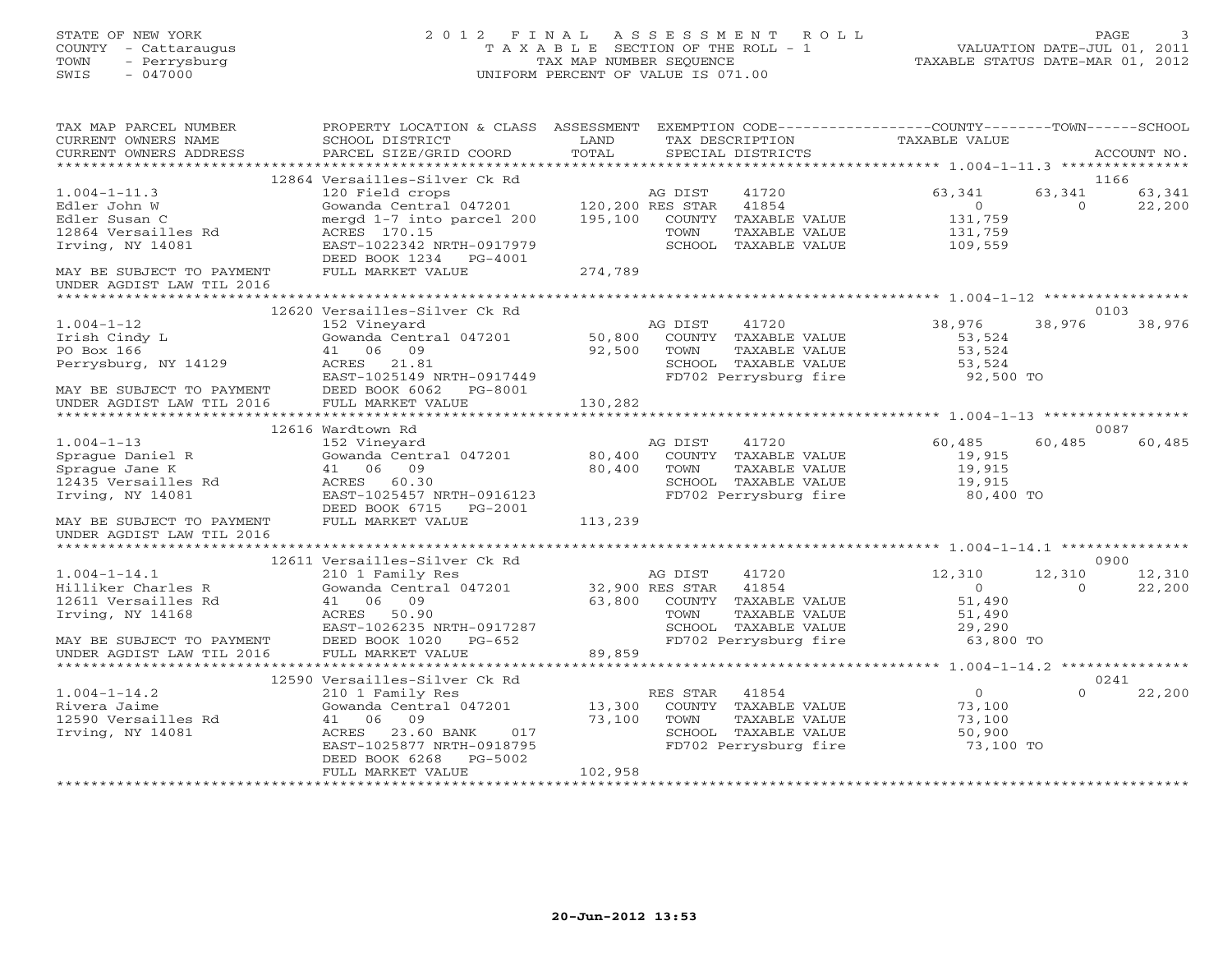#### STATE OF NEW YORK 2 0 1 2 F I N A L A S S E S S M E N T R O L L PAGE 4COUNTY - Cattaraugus T A X A B L E SECTION OF THE ROLL - 1 VALUATION DATE-JUL 01, 2011 TOWN - Perrysburg TAX MAP NUMBER SEQUENCE TAXABLE STATUS DATE-MAR 01, 2012<br>TAXABLE STATUS DATE-MAR 01, 2012 SWIS - 047000 UNIFORM PERCENT OF VALUE IS 071.00

| TAX MAP PARCEL NUMBER                                                                 | PROPERTY LOCATION & CLASS ASSESSMENT EXEMPTION CODE---------------COUNTY-------TOWN------SCHOOL |                |                               |                |            |             |
|---------------------------------------------------------------------------------------|-------------------------------------------------------------------------------------------------|----------------|-------------------------------|----------------|------------|-------------|
| CURRENT OWNERS NAME                                                                   | SCHOOL DISTRICT                                                                                 | LAND           | TAX DESCRIPTION               | TAXABLE VALUE  |            |             |
| CURRENT OWNERS ADDRESS                                                                | PARCEL SIZE/GRID COORD                                                                          | TOTAL          | SPECIAL DISTRICTS             |                |            | ACCOUNT NO. |
|                                                                                       |                                                                                                 |                |                               |                |            |             |
|                                                                                       | 12606 Versailles-Silver Ck Rd                                                                   |                |                               |                | 0939       |             |
| $1.004 - 1 - 14.4$                                                                    | 210 1 Family Res                                                                                |                | RES STAR 41854                | $\Omega$       | $\cap$     | 22,200      |
| Hilliker Randy                                                                        | Gowanda Central 047201                                                                          | 6,500          | COUNTY TAXABLE VALUE          | 63,700         |            |             |
| Hilliker Catherine                                                                    | 41 06<br>09                                                                                     | 63,700         | TOWN<br>TAXABLE VALUE         | 63,700         |            |             |
| 12606 Versailles Rd                                                                   | ACRES<br>2.00 BANK 017                                                                          |                | SCHOOL TAXABLE VALUE          | 41,500         |            |             |
| Irving, NY 14081                                                                      | EAST-1025645 NRTH-0918093                                                                       |                | FD702 Perrysburg fire         | 63,700 TO      |            |             |
|                                                                                       | DEED BOOK 00959 PG-00109                                                                        |                |                               |                |            |             |
|                                                                                       | FULL MARKET VALUE                                                                               | 89,718         |                               |                |            |             |
|                                                                                       |                                                                                                 |                |                               |                |            |             |
|                                                                                       | 12566 Versailles-Silver Ck Rd                                                                   |                |                               |                | 0977       |             |
| $1.004 - 1 - 14.5$                                                                    | 210 1 Family Res                                                                                |                | AG DIST<br>41720              | 17,427         | 17,427     | 17,427      |
| Vetter James R                                                                        |                                                                                                 |                | 41854                         | $\overline{0}$ | $\Omega$   | 22,200      |
| Vetter Kathy L                                                                        | Cowanda Central 047201 26,600 RES STAR<br>41 06 09 118,800 COUNTY<br>41 06 09                   | 118,800        | COUNTY TAXABLE VALUE          | 101,373        |            |             |
|                                                                                       |                                                                                                 |                |                               |                |            |             |
| 12566 Versailles Rd                                                                   | ACRES 16.30                                                                                     |                | TAXABLE VALUE<br>TOWN         | 101,373        |            |             |
| Irving, NY 14081                                                                      | EAST-1026627 NRTH-0918720                                                                       |                | SCHOOL TAXABLE VALUE          | 79,173         |            |             |
|                                                                                       | DEED BOOK 00941 PG-00542                                                                        |                | FD702 Perrysburg fire         | 118,800 TO     |            |             |
| MAY BE SUBJECT TO PAYMENT                                                             | FULL MARKET VALUE                                                                               | 167,324        |                               |                |            |             |
| UNDER AGDIST LAW TIL 2016                                                             |                                                                                                 |                |                               |                |            |             |
|                                                                                       |                                                                                                 |                |                               |                |            |             |
|                                                                                       | 12586 Versailles-Silver Ck Rd                                                                   |                |                               |                | 1044       |             |
| $1.004 - 1 - 14.7$                                                                    | 210 1 Family Res                                                                                |                | WVET C/T<br>41121             | 7,695          | 7,695      | $\Omega$    |
| McLaughlin Daniel R                                                                   | Gowanda Central 047201 9,800 RES STAR                                                           |                | 41854                         | $\overline{0}$ | $\Omega$   | 22,200      |
| McLaughlin Sharon                                                                     | 41 06 09                                                                                        | 51,300         | COUNTY TAXABLE VALUE          | 43,605         |            |             |
| 12586 Versailles Rd                                                                   | 9.05 BANK 017<br>ACRES                                                                          |                | TAXABLE VALUE<br>TOWN         | 43,605         |            |             |
| Irving, NY 14081                                                                      | EAST-1026248 NRTH-0918767                                                                       |                | SCHOOL TAXABLE VALUE          | 29,100         |            |             |
|                                                                                       | DEED BOOK 11935 PG-4003                                                                         |                | FD702 Perrysburg fire         | 51,300 TO      |            |             |
|                                                                                       | FULL MARKET VALUE                                                                               | 72,254         |                               |                |            |             |
|                                                                                       |                                                                                                 |                |                               |                |            |             |
|                                                                                       | 12483 Versailles-Silver Ck Rd                                                                   |                |                               |                |            | 0102        |
| $1.004 - 1 - 15$                                                                      | 152 Vineyard                                                                                    |                | AG DIST<br>41720              | 75,141         | 75,141     | 75,141      |
| Dabolt Paul L Jr., L/                                                                 | Gowanda Central 047201                                                                          |                | 131,200 RES STAR 41854        | $\overline{0}$ | $\Omega$   | 22,200      |
| Irish Cindy L                                                                         | 33 06 09                                                                                        | 259,600        | COUNTY TAXABLE VALUE          | 184,459        |            |             |
| PO Box 341                                                                            | Lot-41 2Ponds+1g Well                                                                           |                | TAXABLE VALUE<br>TOWN         | 184,459        |            |             |
| Irving, NY 14081                                                                      | ACRES 110.28                                                                                    |                | SCHOOL TAXABLE VALUE          | 162,259        |            |             |
|                                                                                       | EAST-1027578 NRTH-0917470                                                                       |                | FD702 Perrysburg fire         | 259,600 TO     |            |             |
| MAY BE SUBJECT TO PAYMENT DEED BOOK 6328<br>UNDER AGDIST LAW TIL 2016 FULL MARKET VAI | PG-7004                                                                                         |                |                               |                |            |             |
|                                                                                       | FULL MARKET VALUE                                                                               | 365,634        |                               |                |            |             |
|                                                                                       |                                                                                                 |                |                               |                |            |             |
|                                                                                       | 12435 Versailles-Silver Ck Rd                                                                   |                |                               |                |            | 1026        |
| $1.004 - 1 - 16.3$                                                                    | 152 Vineyard                                                                                    |                | AG BLDG<br>41700              | 13,200         | 13,200     | 13,200      |
| Sprague Daniel R                                                                      | Gowanda Central 047201                                                                          | 98,900 AG DIST | 41720                         | 56,981         | 56,981     | 56,981      |
| Sprague Jane K                                                                        | 33 06 09                                                                                        |                | 146,700 RES STAR 41854        | $\overline{0}$ | $\bigcirc$ | 22,200      |
| 12435 Versailles Rd                                                                   | ACRES 123.00                                                                                    |                | COUNTY TAXABLE VALUE          | 76,519         |            |             |
| Irving, NY 14081                                                                      | EAST-1029280 NRTH-0916800                                                                       |                | TOWN<br>TAXABLE VALUE         | 76,519         |            |             |
|                                                                                       | DEED BOOK 00943 PG-00636                                                                        |                | SCHOOL TAXABLE VALUE          | 54,319         |            |             |
| MAY BE SUBJECT TO PAYMENT FULL MARKET VALUE                                           |                                                                                                 |                | 206,620 FD702 Perrysburg fire | 146,700 TO     |            |             |
| UNDER AGDIST LAW TIL 2018                                                             |                                                                                                 |                |                               |                |            |             |
|                                                                                       |                                                                                                 |                |                               |                |            |             |
|                                                                                       |                                                                                                 |                |                               |                |            |             |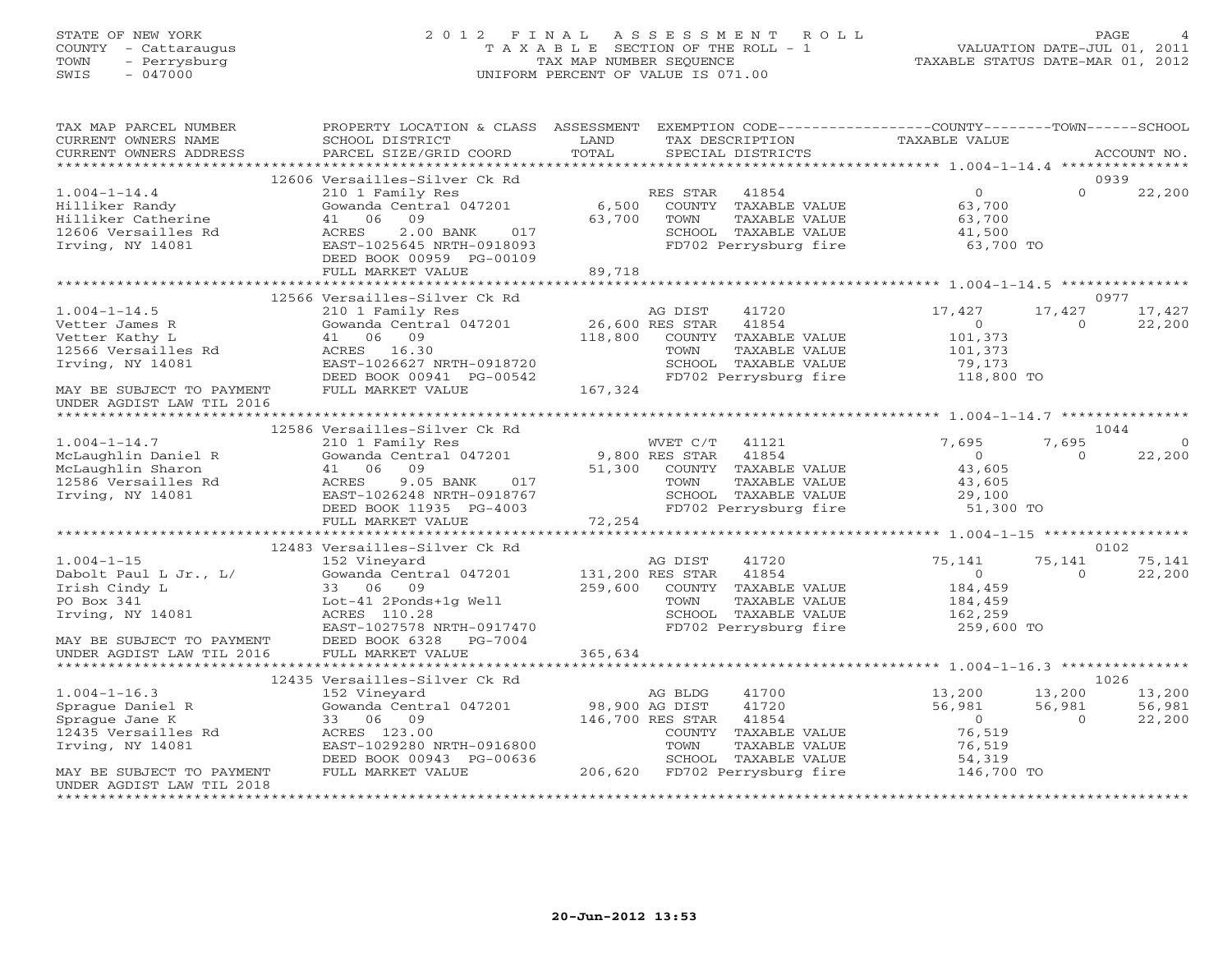# STATE OF NEW YORK 2 0 1 2 F I N A L A S S E S S M E N T R O L L PAGE 5 COUNTY - Cattaraugus T A X A B L E SECTION OF THE ROLL - 1 VALUATION DATE-JUL 01, 2011 TOWN - Perrysburg TAX MAP NUMBER SEQUENCE TAXABLE STATUS DATE-MAR 01, 2012 SWIS - 047000 UNIFORM PERCENT OF VALUE IS 071.00

| TAX MAP PARCEL NUMBER<br>CURRENT OWNERS NAME<br>CURRENT OWNERS ADDRESS | PROPERTY LOCATION & CLASS ASSESSMENT<br>SCHOOL DISTRICT<br>PARCEL SIZE/GRID COORD | LAND<br>TAX DESCRIPTION<br>TOTAL<br>SPECIAL DISTRICTS                      | EXEMPTION CODE-----------------COUNTY-------TOWN------SCHOOL<br>TAXABLE VALUE<br>ACCOUNT NO. |
|------------------------------------------------------------------------|-----------------------------------------------------------------------------------|----------------------------------------------------------------------------|----------------------------------------------------------------------------------------------|
|                                                                        |                                                                                   |                                                                            |                                                                                              |
|                                                                        | Versailles-Silver Ck Rd                                                           |                                                                            | 0111                                                                                         |
| $1.004 - 1 - 17$                                                       | 152 Vineyard                                                                      | AG DIST<br>41720                                                           | 23,982<br>23,982<br>23,982                                                                   |
| Sprague William D                                                      | Gowanda Central 047201                                                            | 32,900<br>COUNTY TAXABLE VALUE                                             | 8,918                                                                                        |
| 14532 Taylor Hollow Rd                                                 | 33 06 09                                                                          | 32,900<br>TOWN<br>TAXABLE VALUE                                            | 8,918                                                                                        |
| Gowanda, NY 14070                                                      | ACRES 33.16                                                                       | SCHOOL TAXABLE VALUE                                                       | 8,918                                                                                        |
|                                                                        | EAST-1028674 NRTH-0918717                                                         | FD702 Perrysburg fire                                                      | 32,900 TO                                                                                    |
| MAY BE SUBJECT TO PAYMENT                                              | DEED BOOK 9430 PG-5001                                                            |                                                                            |                                                                                              |
| UNDER AGDIST LAW TIL 2016                                              | FULL MARKET VALUE                                                                 | 46,338                                                                     |                                                                                              |
|                                                                        | 12254 Versailles-Silver Ck Rd                                                     |                                                                            | 0530                                                                                         |
| $1.004 - 1 - 18.1$                                                     | 240 Rural res                                                                     | COUNTY TAXABLE VALUE                                                       | 73,800                                                                                       |
| Wiewiorski Thaddeus                                                    | Gowanda Central 047201                                                            | 18,600<br>TOWN<br>TAXABLE VALUE                                            | 73,800                                                                                       |
| Wiewiorski Donna                                                       | 09<br>33 06                                                                       | 73,800<br>SCHOOL TAXABLE VALUE                                             | 73,800                                                                                       |
| 126 Grote St                                                           | Storage Well #1679                                                                | FD702 Perrysburg fire                                                      | 73,800 TO                                                                                    |
| Buffalo, NY 14020                                                      | ACRES 35.50                                                                       |                                                                            |                                                                                              |
|                                                                        | EAST-1030945 NRTH-0918711                                                         |                                                                            |                                                                                              |
|                                                                        | DEED BOOK 894<br>PG-00395                                                         |                                                                            |                                                                                              |
|                                                                        | FULL MARKET VALUE                                                                 | 103,944                                                                    |                                                                                              |
|                                                                        |                                                                                   |                                                                            |                                                                                              |
|                                                                        | 12402 Versailles-Silver Ck Rd                                                     | 94 PCT OF VALUE USED FOR EXEMPTION PURPOSES                                | 0788                                                                                         |
| $1.004 - 1 - 18.3$                                                     | 241 Rural res&ag                                                                  | WVET C/T 41121                                                             | 8,880<br>8,880<br>$\overline{0}$                                                             |
| Parks James D                                                          | Gowanda Central 047201 23,600 AG BLDG                                             | 41700                                                                      | 18,300<br>18,300<br>18,300                                                                   |
| Parks Patricia A                                                       | 33 06 09                                                                          | 111,200 RES STAR 41854                                                     | $\overline{0}$<br>$\overline{0}$<br>22,200                                                   |
| PO Box 75                                                              | ACRES 17.75                                                                       | COUNTY TAXABLE VALUE                                                       | 84,020                                                                                       |
| Versailles, NY 14168                                                   | EAST-1029662 NRTH-0918884                                                         | TAXABLE VALUE<br>TOWN                                                      | 84,020                                                                                       |
|                                                                        | DEED BOOK 769<br>PG-00708                                                         | SCHOOL TAXABLE VALUE                                                       | 70,700                                                                                       |
| MAY BE SUBJECT TO PAYMENT                                              | FULL MARKET VALUE                                                                 | DOMOUT TAXABLE VALUE<br>156,620 FD702 Perrysburg fire                      | 111,200 TO                                                                                   |
| UNDER RPTL483 UNTIL 2015                                               |                                                                                   |                                                                            |                                                                                              |
|                                                                        | 12376 Versailles-Silver Ck Rd                                                     |                                                                            | 0824                                                                                         |
| $1.004 - 1 - 18.4$                                                     | 210 1 Family Res                                                                  | SR STAR<br>41834                                                           | $\overline{0}$<br>46,030<br>$\Omega$                                                         |
| Sprague Myrton R                                                       | Gowanda Central 047201                                                            | $\begin{array}{c} \text{S1} \\ 12,700 \end{array}$<br>COUNTY TAXABLE VALUE | 84,300                                                                                       |
| Spraque Marjorie                                                       | 25/33<br>06 09                                                                    | 84,300<br>TOWN<br>TAXABLE VALUE                                            | 84,300                                                                                       |
| 12376 Versailles-Slvr Crk                                              | ACRES 13.75                                                                       | SCHOOL TAXABLE VALUE                                                       | 38,270                                                                                       |
| Irving, NY 14081                                                       | EAST-1029999 NRTH-0918496                                                         | FD702 Perrysburg fire                                                      | 84,300 TO                                                                                    |
|                                                                        | DEED BOOK 839<br>PG-00292                                                         |                                                                            |                                                                                              |
|                                                                        |                                                                                   |                                                                            |                                                                                              |
|                                                                        |                                                                                   |                                                                            |                                                                                              |
|                                                                        | 11811 Vanvleck Rd                                                                 |                                                                            | 0421                                                                                         |
| $1.004 - 1 - 19$                                                       | 240 Rural res                                                                     | VET PRO T 41003                                                            | 12,899<br>$\mathbf{0}$<br>$\circ$                                                            |
| Rochez Jerry Life Us                                                   | Gowanda Central 047201                                                            | 59,800 CVET CO<br>41132                                                    | $\overline{0}$<br>14,800<br>$\circ$                                                          |
| Rochez Gerald A                                                        | 32 06 09<br>ACRES<br>67.33                                                        | 102,700 AG DIST<br>41720<br>41854                                          | 32,555<br>32,555<br>32,555<br>$\overline{0}$<br>$\Omega$                                     |
| 11811 VanVleck Rd<br>Perrysburg, NY 14129                              | EAST-1030963 NRTH-0916813                                                         | RES STAR<br>COUNTY TAXABLE VALUE                                           | 22,200<br>55,345                                                                             |
|                                                                        | DEED BOOK 7488<br>PG-2001                                                         | TOWN<br>TAXABLE VALUE                                                      | 57,246                                                                                       |
| MAY BE SUBJECT TO PAYMENT                                              | FULL MARKET VALUE                                                                 | 144,648 SCHOOL TAXABLE VALUE                                               | 47,945                                                                                       |
| UNDER AGDIST LAW TIL 2016                                              |                                                                                   | FD702 Perrysburg fire                                                      | 102,700 TO                                                                                   |
|                                                                        |                                                                                   |                                                                            |                                                                                              |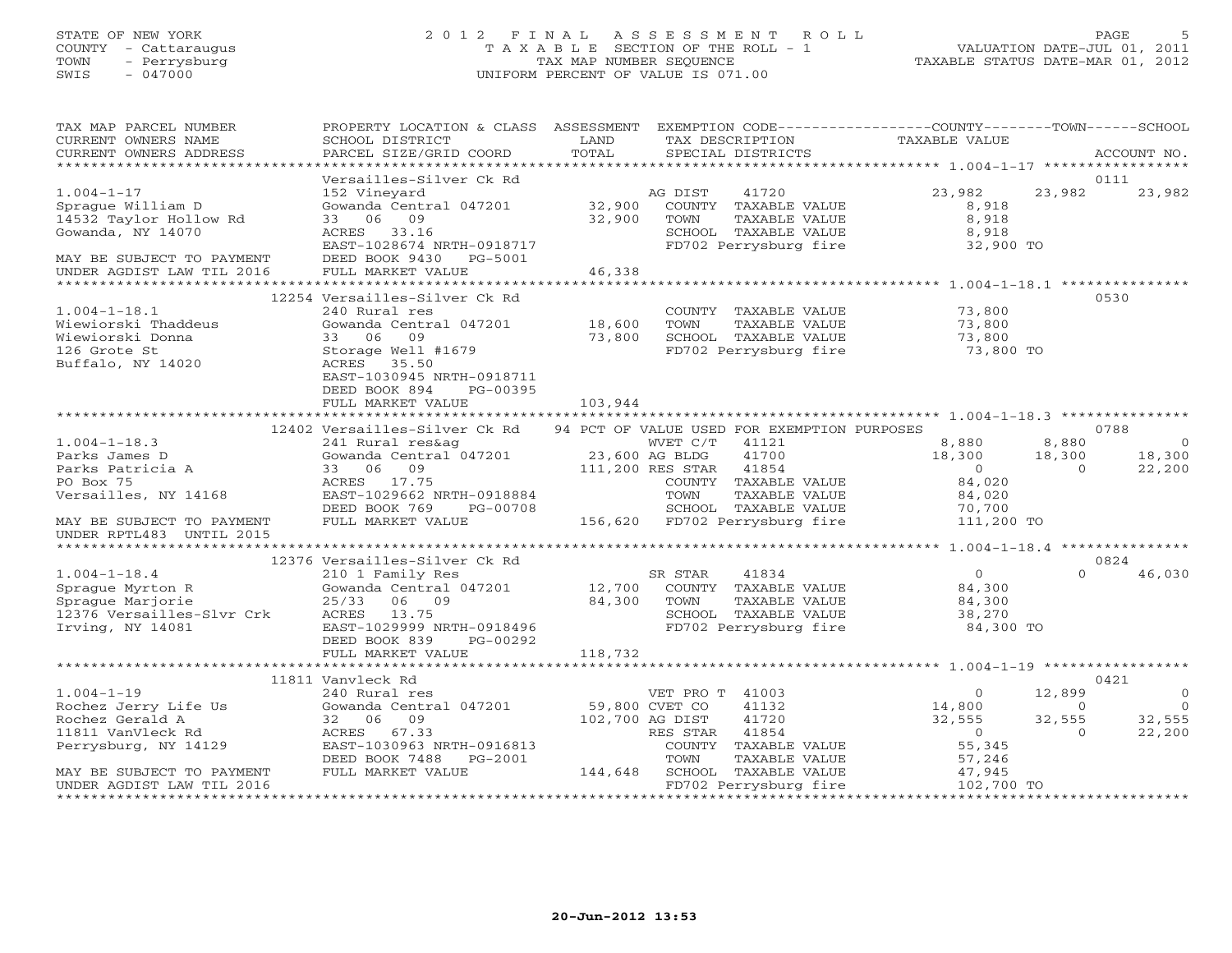# STATE OF NEW YORK 2 0 1 2 F I N A L A S S E S S M E N T R O L L PAGE 6 COUNTY - Cattaraugus T A X A B L E SECTION OF THE ROLL - 1 VALUATION DATE-JUL 01, 2011 TOWN - Perrysburg TAX MAP NUMBER SEQUENCE TAXABLE STATUS DATE-MAR 01, 2012 SWIS - 047000 UNIFORM PERCENT OF VALUE IS 071.00

| TAX MAP PARCEL NUMBER<br>CURRENT OWNERS NAME<br>CURRENT OWNERS ADDRESS                                      | PROPERTY LOCATION & CLASS ASSESSMENT EXEMPTION CODE---------------COUNTY-------TOWN------SCHOOL<br>SCHOOL DISTRICT<br>PARCEL SIZE/GRID COORD | LAND<br>TOTAL | TAX DESCRIPTION<br>SPECIAL DISTRICTS                                                     | TAXABLE VALUE                                               |                    | ACCOUNT NO.       |
|-------------------------------------------------------------------------------------------------------------|----------------------------------------------------------------------------------------------------------------------------------------------|---------------|------------------------------------------------------------------------------------------|-------------------------------------------------------------|--------------------|-------------------|
|                                                                                                             |                                                                                                                                              |               |                                                                                          |                                                             |                    |                   |
|                                                                                                             | 12352 Wardtown Rd                                                                                                                            |               |                                                                                          |                                                             |                    | 0256              |
| $1.004 - 1 - 20$<br>Prizel Raymond L Jr<br>Prizel Kimberely M<br>12352 Ward Town Rd<br>Perrysburg, NY 14129 | 210 1 Family Res<br>Gowanda Central 047201 10,500 COUNTY TAXABLE VALUE<br>33 06<br>09<br>4.65 BANK<br>ACRES<br>EAST-1030215 NRTH-0915778     | 51,900<br>032 | RES STAR 41854<br>TOWN<br>TAXABLE VALUE<br>SCHOOL TAXABLE VALUE<br>FD702 Perrysburg fire | $\overline{0}$<br>51,900<br>51,900<br>29,700<br>$51,900$ TO | $\Omega$           | 22,200            |
|                                                                                                             | DEED BOOK 00922 PG-00058                                                                                                                     |               |                                                                                          |                                                             |                    |                   |
|                                                                                                             | FULL MARKET VALUE                                                                                                                            | 73,099        |                                                                                          |                                                             |                    |                   |
|                                                                                                             | 12293 Wardtown Rd                                                                                                                            |               |                                                                                          |                                                             |                    | 0263              |
| $1.004 - 1 - 21$                                                                                            | 240 Rural res                                                                                                                                |               |                                                                                          | 84,900                                                      |                    |                   |
|                                                                                                             | 240 Kurai res<br>Gowanda Central 047201                 64,000                                                                               |               | COUNTY TAXABLE VALUE<br>TOWN     TAXABLE VALUE                                           | 84,900                                                      |                    |                   |
|                                                                                                             | 32 06 09                                                                                                                                     | 84,900        |                                                                                          |                                                             |                    |                   |
| Flaherty John M<br>Laboch Darlene<br>12293 Wardtown Rd<br>Perrysburg, NY 14129                              | ACRES 100.06<br>EAST-1029476 NRTH-0914887<br>DEED BOOK 914<br>PG-00652                                                                       |               | SCHOOL TAXABLE VALUE<br>FD702 Perrysburg fire                                            | 84,900<br>84,900 TO                                         |                    |                   |
|                                                                                                             | FULL MARKET VALUE                                                                                                                            | 119,577       |                                                                                          |                                                             |                    |                   |
|                                                                                                             |                                                                                                                                              |               |                                                                                          |                                                             |                    |                   |
|                                                                                                             | 11648 Shaw Rd                                                                                                                                |               |                                                                                          |                                                             |                    | 0101              |
| $1.004 - 1 - 22$<br>Dabolt Paul L III                                                                       | 152 Vineyard<br>Gowanda Central 047201<br>Gowanda Centi<br>32     06     09                                                                  |               | AG DIST<br>41720<br>61,200 RES STAR 41854                                                | 26,418<br>$\overline{0}$                                    | 26,418<br>$\Omega$ | 26,418<br>22,200  |
| Dabolt Debra L                                                                                              |                                                                                                                                              | 120,900       | COUNTY TAXABLE VALUE                                                                     | 94,482                                                      |                    |                   |
| 11468 Shaw Rd                                                                                               | ACRES 129.18<br>ACRES 129.18<br>EAST-1029321 NRTH-0913636                                                                                    |               | TOWN      TAXABLE VALUE<br>SCHOOL   TAXABLE VALUE                                        | 94,482<br>72,282                                            |                    |                   |
| Perrysburg, NY 14129<br>Perrysburg, NY 14129                                                                |                                                                                                                                              |               |                                                                                          |                                                             |                    |                   |
| MAY BE SUBJECT TO PAYMENT<br>UNDER AGDIST LAW TIL 2016                                                      | DEED BOOK 13166 PG-4001<br>FULL MARKET VALUE                                                                                                 | 170,282       | FD702 Perrysburg fire                                                                    | 120,900 TO                                                  |                    |                   |
|                                                                                                             |                                                                                                                                              |               |                                                                                          |                                                             |                    |                   |
|                                                                                                             | 11578 Shaw Rd                                                                                                                                |               |                                                                                          |                                                             |                    | 0271              |
| $1.004 - 1 - 23$<br>Johnson Charles M                                                                       | 210 1 Family Res<br>Gowanda Central 047201 14,900 RES STAR 41854<br>32 06 09 72,900 COUNTY TAXABLE VALUE                                     |               |                                                                                          | 14,800<br>$\overline{0}$                                    | 14,800<br>$\Omega$ | $\circ$<br>22,200 |
| Johnson Constance                                                                                           |                                                                                                                                              |               |                                                                                          | 58,100                                                      |                    |                   |
| 11578 Shaw Rd                                                                                               | ACRES 12.95                                                                                                                                  |               |                                                                                          | 58,100                                                      |                    |                   |
| 11578 SHAW NO MARIT-1031035 NRTH-0912735<br>Perrysburg, NY 14129 EAST-1031035 NRTH-0912735                  |                                                                                                                                              |               | TOWN        TAXABLE  VALUE<br>SCHOOL    TAXABLE  VALUE                                   | 50,700                                                      |                    |                   |
|                                                                                                             |                                                                                                                                              |               | FD702 Perrysburg fire                                                                    | 72,900 TO                                                   |                    |                   |
|                                                                                                             | FULL MARKET VALUE                                                                                                                            | 102,676       |                                                                                          |                                                             |                    |                   |
|                                                                                                             | 11506 Shaw Rd                                                                                                                                |               |                                                                                          |                                                             |                    | 0303              |
| $1.004 - 1 - 24.1$                                                                                          | 240 Rural res                                                                                                                                |               | COUNTY TAXABLE VALUE                                                                     | 60,700                                                      |                    |                   |
| Johnson Constance                                                                                           | Gowanda Central 047201                                                                                                                       | 25,700        | TOWN<br>TAXABLE VALUE                                                                    | 60,700                                                      |                    |                   |
| 11578 Shaw Rd                                                                                               | 32 06 09                                                                                                                                     | 60,700        |                                                                                          | 60,700                                                      |                    |                   |
| Perrysburg, NY 14129                                                                                        | ACRES 53.85<br>EAST-1030044 NRTH-0912353<br>DEED BOOK 998<br>$PG-685$                                                                        |               | SCHOOL TAXABLE VALUE<br>FD702 Perrysburg fire                                            | 60,700 TO                                                   |                    |                   |
|                                                                                                             | FULL MARKET VALUE                                                                                                                            | 85,493        |                                                                                          |                                                             |                    |                   |
|                                                                                                             |                                                                                                                                              |               |                                                                                          |                                                             |                    |                   |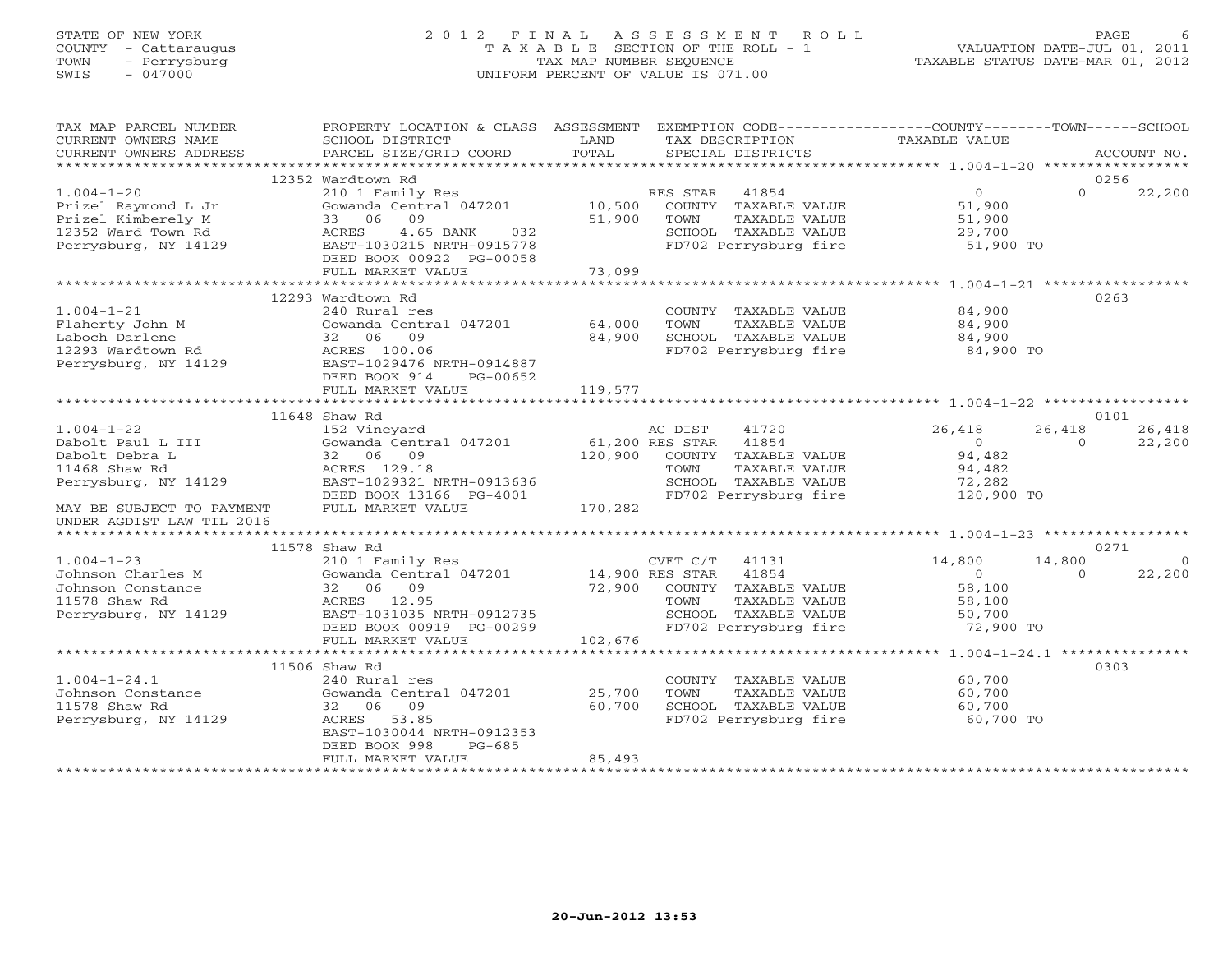# STATE OF NEW YORK 2 0 1 2 F I N A L A S S E S S M E N T R O L L PAGE 7 COUNTY - Cattaraugus T A X A B L E SECTION OF THE ROLL - 1 VALUATION DATE-JUL 01, 2011 TOWN - Perrysburg TAX MAP NUMBER SEQUENCE TAXABLE STATUS DATE-MAR 01, 2012 SWIS - 047000 UNIFORM PERCENT OF VALUE IS 071.00

| TAX MAP PARCEL NUMBER<br>CURRENT OWNERS NAME<br>CURRENT OWNERS ADDRESS | PROPERTY LOCATION & CLASS ASSESSMENT<br>SCHOOL DISTRICT<br>PARCEL SIZE/GRID COORD | LAND<br>TOTAL | EXEMPTION CODE-----------------COUNTY-------TOWN------SCHOOL<br>TAX DESCRIPTION<br>SPECIAL DISTRICTS | TAXABLE VALUE  | ACCOUNT NO.        |
|------------------------------------------------------------------------|-----------------------------------------------------------------------------------|---------------|------------------------------------------------------------------------------------------------------|----------------|--------------------|
|                                                                        |                                                                                   |               |                                                                                                      |                |                    |
|                                                                        | 12600 Planck Rd                                                                   |               |                                                                                                      |                | 0799               |
| $1.004 - 1 - 24.2$                                                     | 314 Rural vac<10                                                                  |               | COUNTY TAXABLE VALUE                                                                                 | 6,300          |                    |
| Westlund Adrian P III                                                  | Gowanda Central 047201                                                            | 6,300         | TOWN<br>TAXABLE VALUE                                                                                | 6,300          |                    |
| PO Box 234                                                             | 32 06<br>09                                                                       | 6,300         | SCHOOL TAXABLE VALUE                                                                                 | 6,300          |                    |
| Versailles, NY 14168                                                   | ACRES<br>1.87<br>EAST-1027600 NRTH-0911764<br>DEED BOOK 00941 PG-00216            |               | FD702 Perrysburg fire                                                                                | 6,300 TO       |                    |
|                                                                        | FULL MARKET VALUE                                                                 | 8,873         |                                                                                                      |                |                    |
|                                                                        |                                                                                   |               |                                                                                                      |                |                    |
|                                                                        | 12248 Planck Rd                                                                   |               |                                                                                                      |                | 0872               |
| $1.004 - 1 - 24.3$                                                     | 210 1 Family Res                                                                  |               | RES STAR 41854                                                                                       | $\overline{0}$ | $\Omega$<br>22,200 |
| Funke Mandie L                                                         | Gowanda Central 047201                                                            | 6,100         | COUNTY TAXABLE VALUE                                                                                 | 45,700         |                    |
| 12248 Planck Rd                                                        | 32 06 09                                                                          | 45,700        | TOWN<br>TAXABLE VALUE                                                                                | 45,700         |                    |
| Perrysburg, NY 14129                                                   | 1.75<br>ACRES                                                                     |               | SCHOOL TAXABLE VALUE                                                                                 | 23,500         |                    |
|                                                                        | EAST-1031308 NRTH-0911662                                                         |               | FD702 Perrysburg fire                                                                                | 45,700 TO      |                    |
|                                                                        | DEED BOOK 16499 PG-6001                                                           |               |                                                                                                      |                |                    |
|                                                                        | FULL MARKET VALUE                                                                 | 64,366        |                                                                                                      |                |                    |
|                                                                        |                                                                                   |               |                                                                                                      |                |                    |
|                                                                        | 11495 Shaw Rd                                                                     |               |                                                                                                      |                | 0902               |
| $1.004 - 1 - 24.4$                                                     | 210 1 Family Res                                                                  |               | RES STAR 41854                                                                                       | $\circ$        | $\Omega$<br>22,200 |
| Daniel Timothy                                                         | Gowanda Central 047201                                                            | 6,000         | COUNTY TAXABLE VALUE                                                                                 | 73,100         |                    |
| Daniel Teri L                                                          | 32 06 09                                                                          | 73,100        | TOWN<br>TAXABLE VALUE                                                                                | 73,100         |                    |
| 11495 Shaw Rd                                                          | ACRES<br>1.65                                                                     |               | SCHOOL TAXABLE VALUE                                                                                 | 50,900         |                    |
| Perrysburg, NY 14129                                                   | EAST-1030445 NRTH-0911663                                                         |               | FD702 Perrysburg fire                                                                                | 73,100 TO      |                    |
|                                                                        | DEED BOOK 856<br>PG-00640<br>FULL MARKET VALUE                                    | 102,958       |                                                                                                      |                |                    |
|                                                                        |                                                                                   |               |                                                                                                      |                |                    |
|                                                                        | 11497 Shaw Rd                                                                     |               |                                                                                                      |                | 0973               |
| $1.004 - 1 - 24.5$                                                     | 322 Rural vac>10                                                                  |               | COUNTY TAXABLE VALUE                                                                                 | 9,900          |                    |
| Daniel Timothy                                                         | Gowanda Central 047201                                                            | 9,900         | TOWN<br>TAXABLE VALUE                                                                                | 9,900          |                    |
| Daniel Teri L                                                          | 32 06 09                                                                          | 9,900         | SCHOOL TAXABLE VALUE                                                                                 | 9,900          |                    |
| 11495 Shaw Rd                                                          | split off 1.85 acre 4/200                                                         |               | FD702 Perrysburg fire                                                                                | 9,900 TO       |                    |
| Perrysburg, NY 14129                                                   | ACRES 13.50                                                                       |               |                                                                                                      |                |                    |
|                                                                        | EAST-1030110 NRTH-0912008                                                         |               |                                                                                                      |                |                    |
|                                                                        | DEED BOOK 272<br>PG-6001                                                          |               |                                                                                                      |                |                    |
|                                                                        | FULL MARKET VALUE                                                                 | 13,944        |                                                                                                      |                |                    |
|                                                                        |                                                                                   |               |                                                                                                      |                |                    |
|                                                                        | 12446 Planck Rd                                                                   |               |                                                                                                      |                | 1003               |
| $1.004 - 1 - 24.7$                                                     | 240 Rural res                                                                     |               | RES STAR<br>41854                                                                                    | $\overline{0}$ | $\Omega$<br>22,200 |
| Kuhs Becky S                                                           | Gowanda Central 047201                                                            | 14,800        | COUNTY TAXABLE VALUE                                                                                 | 110,100        |                    |
| Kuhs Thomas G                                                          | 32 06 09                                                                          | 110,100       | TOWN<br>TAXABLE VALUE                                                                                | 110,100        |                    |
| 12446 Planck Rd                                                        | ACRES 17.60                                                                       |               | SCHOOL TAXABLE VALUE                                                                                 | 87,900         |                    |
| Perrysburg, NY 14129                                                   | EAST-1028744 NRTH-0912107                                                         |               | FD702 Perrysburg fire                                                                                | 110,100 TO     |                    |
|                                                                        | DEED BOOK 12994 PG-5001                                                           |               |                                                                                                      |                |                    |
|                                                                        | FULL MARKET VALUE                                                                 | 155,070       |                                                                                                      |                |                    |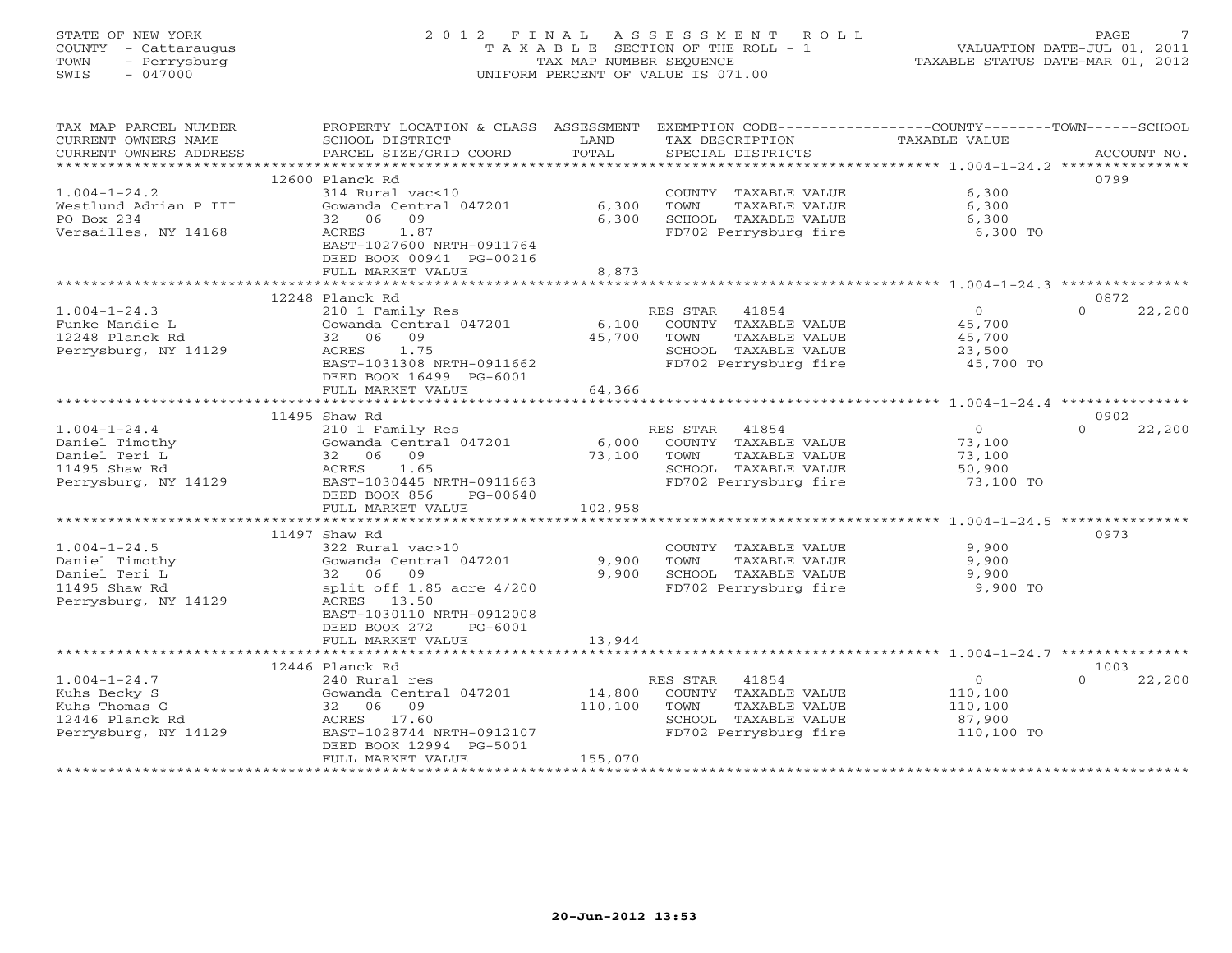# STATE OF NEW YORK 2 0 1 2 F I N A L A S S E S S M E N T R O L L PAGE 8 COUNTY - Cattaraugus T A X A B L E SECTION OF THE ROLL - 1 VALUATION DATE-JUL 01, 2011 TOWN - Perrysburg TAX MAP NUMBER SEQUENCE TAXABLE STATUS DATE-MAR 01, 2012 SWIS - 047000 UNIFORM PERCENT OF VALUE IS 071.00

| TAX MAP PARCEL NUMBER<br>CURRENT OWNERS NAME<br>CURRENT OWNERS ADDRESS | PROPERTY LOCATION & CLASS ASSESSMENT<br>SCHOOL DISTRICT<br>PARCEL SIZE/GRID COORD | LAND<br>TOTAL    | TAX DESCRIPTION<br>SPECIAL DISTRICTS          | EXEMPTION CODE-----------------COUNTY-------TOWN------SCHOOL<br>TAXABLE VALUE | ACCOUNT NO.        |
|------------------------------------------------------------------------|-----------------------------------------------------------------------------------|------------------|-----------------------------------------------|-------------------------------------------------------------------------------|--------------------|
| **********************                                                 | **************************                                                        |                  |                                               |                                                                               |                    |
|                                                                        | 12599 Planck Rd                                                                   |                  |                                               |                                                                               | 1004               |
| $1.004 - 1 - 24.8$                                                     | 322 Rural vac>10                                                                  |                  | COUNTY TAXABLE VALUE                          | 24,800                                                                        |                    |
| Fort James                                                             | Gowanda Central 047201                                                            | 24,800           | TOWN<br>TAXABLE VALUE                         | 24,800                                                                        |                    |
| Fort Laurie                                                            | 32<br>06<br>09                                                                    | 24,800           | SCHOOL TAXABLE VALUE                          | 24,800                                                                        |                    |
| 124 Caroline Rd                                                        | 20.40<br>ACRES                                                                    |                  | FD702 Perrysburg fire                         | 24,800 TO                                                                     |                    |
| Gowana, NY 14070                                                       | EAST-1027962 NRTH-0912158                                                         |                  |                                               |                                                                               |                    |
|                                                                        | DEED BOOK 1017 PG-72<br>FULL MARKET VALUE                                         | 34,930           |                                               |                                                                               |                    |
|                                                                        |                                                                                   | ***********      |                                               |                                                                               |                    |
|                                                                        | 12226 Plank Rd                                                                    |                  |                                               |                                                                               | 1212               |
| $1.004 - 1 - 24.9$                                                     | 314 Rural vac<10                                                                  |                  | COUNTY TAXABLE VALUE                          | 6,300                                                                         |                    |
| Zeafla Timothy                                                         | Gowanda Central 047201                                                            | 6,300            | TAXABLE VALUE<br>TOWN                         | 6,300                                                                         |                    |
| 72 Aldrich St                                                          | split off 1-24.5 (4/2008)                                                         | 6,300            | SCHOOL TAXABLE VALUE                          | 6,300                                                                         |                    |
| Gowanda, NY 14070                                                      | ACRES<br>1.85                                                                     |                  | FD702 Perrysburg fire                         | 6,300 TO                                                                      |                    |
|                                                                        | EAST-1029879 NRTH-0911669                                                         |                  |                                               |                                                                               |                    |
|                                                                        | DEED BOOK 10204 PG-2001                                                           |                  |                                               |                                                                               |                    |
|                                                                        | FULL MARKET VALUE                                                                 | 8,873            |                                               |                                                                               |                    |
|                                                                        |                                                                                   |                  |                                               |                                                                               |                    |
|                                                                        | 11522 W Perrysburg Rd                                                             |                  |                                               |                                                                               | 0348<br>$\Omega$   |
| $1.004 - 1 - 25.1$<br>Miller Robert G                                  | 240 Rural res                                                                     |                  | RES STAR<br>41854                             | $\Omega$                                                                      | 22,200             |
| Miller Sandra                                                          | Gowanda Central 047201<br>Perrysburg Rd                                           | 24,900<br>78,600 | COUNTY TAXABLE VALUE<br>TOWN<br>TAXABLE VALUE | 78,600<br>78,600                                                              |                    |
| 11522 W Perrysburg Rd                                                  | ACRES 20.40                                                                       |                  | SCHOOL TAXABLE VALUE                          | 56,400                                                                        |                    |
| Perrysburg, NY 14129                                                   | EAST-1024615 NRTH-0911877                                                         |                  | FD702 Perrysburg fire                         | 78,600 TO                                                                     |                    |
|                                                                        | DEED BOOK 00951 PG-00115                                                          |                  |                                               |                                                                               |                    |
|                                                                        | FULL MARKET VALUE                                                                 | 110,704          |                                               |                                                                               |                    |
|                                                                        | ************************                                                          |                  |                                               |                                                                               |                    |
|                                                                        | 12642 Planck Rd                                                                   |                  |                                               |                                                                               | 1039               |
| $1.004 - 1 - 25.2$                                                     | 240 Rural res                                                                     |                  | RES STAR<br>41854                             | $\circ$                                                                       | $\Omega$<br>22,200 |
| Miller Henry G                                                         | Gowanda Central 047201                                                            | 22,000           | COUNTY TAXABLE VALUE                          | 350,600                                                                       |                    |
| Miller Mary S                                                          | 06<br>09<br>40                                                                    | 350,600          | TOWN<br>TAXABLE VALUE                         | 350,600                                                                       |                    |
| 12642 Planck Rd                                                        | partial assmt-unfinished                                                          |                  | SCHOOL TAXABLE VALUE                          | 328,400                                                                       |                    |
| Perrysburg, NY 14129                                                   | only 1787 sqft finished                                                           |                  | FD702 Perrysburg fire                         | 350,600 TO                                                                    |                    |
|                                                                        | ACRES 17.20<br>EAST-1026583 NRTH-0911829                                          |                  |                                               |                                                                               |                    |
|                                                                        | DEED BOOK 00951 PG-00117                                                          |                  |                                               |                                                                               |                    |
|                                                                        | FULL MARKET VALUE                                                                 | 493,803          |                                               |                                                                               |                    |
|                                                                        |                                                                                   |                  |                                               |                                                                               |                    |
|                                                                        | 11588 W Perrysburg Rd                                                             |                  |                                               |                                                                               | 0003               |
| $1.004 - 1 - 27.1$                                                     | 322 Rural vac>10                                                                  |                  | COUNTY TAXABLE VALUE                          | 21,000                                                                        |                    |
| Kota Joyann M                                                          | Gowanda Central 047201                                                            | 21,000           | TOWN<br>TAXABLE VALUE                         | 21,000                                                                        |                    |
| 11970 Main St                                                          | 48<br>- 06<br>09                                                                  | 21,000           | SCHOOL TAXABLE VALUE                          | 21,000                                                                        |                    |
| Perrysburg, NY 14129                                                   | $10/7/10$ -split house, 30.1                                                      |                  | FD702 Perrysburg fire                         | 21,000 TO                                                                     |                    |
|                                                                        | $10/7/10$ -split $30.1$ ac-Lut                                                    |                  |                                               |                                                                               |                    |
|                                                                        | ACRES 30.10                                                                       |                  |                                               |                                                                               |                    |
|                                                                        | EAST-1025519 NRTH-0912884                                                         |                  |                                               |                                                                               |                    |
|                                                                        | DEED BOOK 14785 PG-4003<br>FULL MARKET VALUE                                      | 29,577           |                                               |                                                                               |                    |
|                                                                        | ********************                                                              |                  |                                               |                                                                               |                    |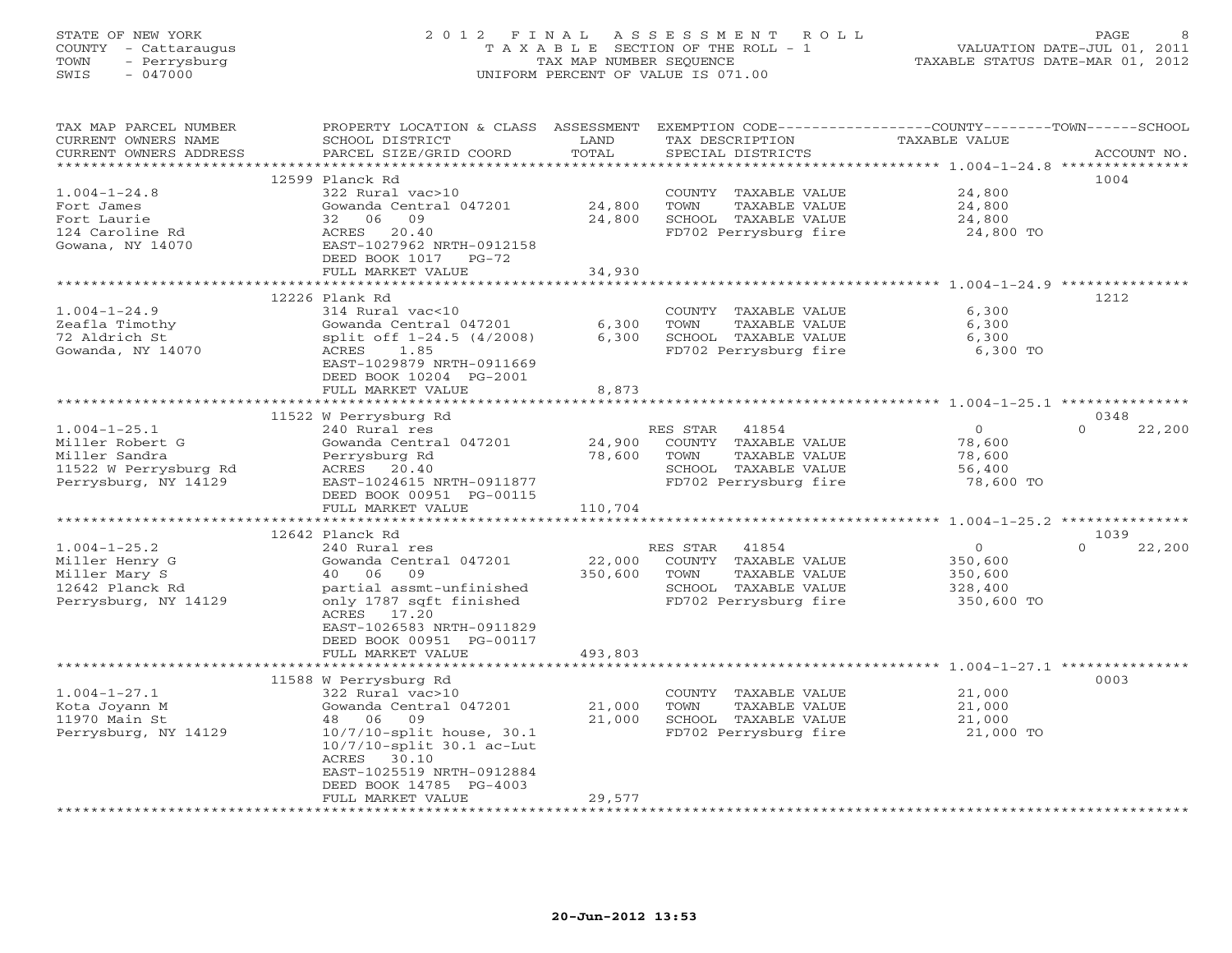# STATE OF NEW YORK 2 0 1 2 F I N A L A S S E S S M E N T R O L L PAGE 9 COUNTY - Cattaraugus T A X A B L E SECTION OF THE ROLL - 1 VALUATION DATE-JUL 01, 2011 TOWN - Perrysburg TAX MAP NUMBER SEQUENCE TAXABLE STATUS DATE-MAR 01, 2012 SWIS - 047000 UNIFORM PERCENT OF VALUE IS 071.00

| TAX MAP PARCEL NUMBER<br>CURRENT OWNERS NAME<br>CURRENT OWNERS ADDRESS | PROPERTY LOCATION & CLASS ASSESSMENT<br>SCHOOL DISTRICT<br>PARCEL SIZE/GRID COORD | LAND<br>TOTAL | TAX DESCRIPTION<br>SPECIAL DISTRICTS | EXEMPTION CODE-----------------COUNTY-------TOWN------SCHOOL<br>TAXABLE VALUE | ACCOUNT NO. |
|------------------------------------------------------------------------|-----------------------------------------------------------------------------------|---------------|--------------------------------------|-------------------------------------------------------------------------------|-------------|
|                                                                        |                                                                                   |               |                                      |                                                                               |             |
|                                                                        | 11588 W Perrysburg Rd                                                             |               |                                      |                                                                               | 1246        |
| $1.004 - 1 - 27.2$                                                     | 240 Rural res                                                                     |               | COUNTY TAXABLE VALUE                 | 50,500                                                                        |             |
| Albrecht Dennis L                                                      | Gowanda Central 047201                                                            | 21,000        | TOWN<br>TAXABLE VALUE                | 50,500                                                                        |             |
| Albrecht Kathleen D                                                    | $10/7/10$ -split from $1-27$                                                      | 50,500        | SCHOOL TAXABLE VALUE                 | 50,500                                                                        |             |
| 11870 North Rd                                                         | ACRES 30.10                                                                       |               | FD702 Perrysburg fire                | 50,500 TO                                                                     |             |
| Perrysburg, NY 14129                                                   | EAST-1025511 NRTH-0912239                                                         |               |                                      |                                                                               |             |
|                                                                        | DEED BOOK 14785 PG-4001                                                           |               |                                      |                                                                               |             |
|                                                                        | FULL MARKET VALUE                                                                 | 71,127        |                                      |                                                                               |             |
|                                                                        |                                                                                   |               |                                      |                                                                               |             |
|                                                                        | W Perrysburg Rd                                                                   |               |                                      |                                                                               | 1247        |
| $1.004 - 1 - 27.3$                                                     | 322 Rural vac>10                                                                  |               | COUNTY TAXABLE VALUE                 | 21,000                                                                        |             |
| Albrecht Luther L                                                      | Gowanda Central 047201                                                            | 21,000        | TOWN<br>TAXABLE VALUE                | 21,000                                                                        |             |
| PO Box 148                                                             | ACRES<br>30.10                                                                    | 21,000        | SCHOOL TAXABLE VALUE                 | 21,000                                                                        |             |
| Perrysburg, NY 14129                                                   | EAST-1025511 NRTH-0912559                                                         |               | FD702 Perrysburg fire                | 21,000 TO                                                                     |             |
|                                                                        | DEED BOOK 14785 PG-4002                                                           |               |                                      |                                                                               |             |
|                                                                        | FULL MARKET VALUE                                                                 | 29,577        |                                      |                                                                               |             |
|                                                                        |                                                                                   |               |                                      |                                                                               |             |
|                                                                        | W Perrysburg Rd                                                                   |               |                                      |                                                                               | 0015        |
| $1.004 - 1 - 28$                                                       | 323 Vacant rural                                                                  |               | COUNTY TAXABLE VALUE                 | 11,400                                                                        |             |
| Payne William D                                                        | Gowanda Central 047201                                                            | 11,400        | TAXABLE VALUE<br>TOWN                | 11,400                                                                        |             |
| Payne Joyce M                                                          | 40 06<br>09                                                                       | 11,400        | SCHOOL TAXABLE VALUE                 | 11,400                                                                        |             |
| 205 Jerry St                                                           | ACRES 22.35                                                                       |               | FD702 Perrysburg fire                | 11,400 TO                                                                     |             |
| Lafayette, LA 70503                                                    | EAST-1025525 NRTH-0913172                                                         |               |                                      |                                                                               |             |
|                                                                        | DEED BOOK 833<br>PG-00401                                                         |               |                                      |                                                                               |             |
|                                                                        | FULL MARKET VALUE                                                                 | 16,056        |                                      |                                                                               |             |
|                                                                        |                                                                                   |               |                                      |                                                                               |             |
|                                                                        | 11614 W Perrysburg Rd                                                             |               |                                      |                                                                               | 0378        |
| $1.004 - 1 - 29.1$                                                     | 152 Vineyard                                                                      |               | AG DIST<br>41720                     | 23,833<br>23,833                                                              | 23,833      |
| Patterson Gary J                                                       | Gowanda Central 047201                                                            | 50,300        | COUNTY TAXABLE VALUE                 | 54,467                                                                        |             |
| 11649 W Perrysburg Rd                                                  | 40 06<br>09                                                                       | 78,300        | TOWN<br>TAXABLE VALUE                | 54,467                                                                        |             |
| Perrysburg, NY 14129                                                   | ACRES<br>97.57                                                                    |               | SCHOOL TAXABLE VALUE                 | 54,467                                                                        |             |
|                                                                        | EAST-1024938 NRTH-0913930                                                         |               | FD702 Perrysburg fire                | 78,300 TO                                                                     |             |
| MAY BE SUBJECT TO PAYMENT                                              | DEED BOOK 1545<br>PG-9002                                                         |               |                                      |                                                                               |             |
| UNDER AGDIST LAW TIL 2016                                              | FULL MARKET VALUE                                                                 | 110,282       |                                      |                                                                               |             |
| **********************                                                 |                                                                                   |               |                                      |                                                                               |             |
|                                                                        | 11600 W Perrysburg Rd                                                             |               |                                      |                                                                               | 0770        |
| $1.004 - 1 - 29.2$                                                     | 170 Nursery                                                                       |               | TMP GHOUSE 42120                     | 40,000<br>40,000                                                              | 40,000      |
| Patterson Gary J                                                       | Gowanda Central 047201                                                            | 6,000         | COUNTY TAXABLE VALUE                 | 5,000                                                                         |             |
| 11649 W Perrysburg Rd                                                  | 09<br>40 06                                                                       | 45,000        | TOWN<br>TAXABLE VALUE                | 5,000                                                                         |             |
| Perrysburg, NY 14129                                                   | <b>ACRES</b><br>1.58                                                              |               | SCHOOL TAXABLE VALUE                 | 5,000                                                                         |             |
|                                                                        | EAST-1023737 NRTH-0913420                                                         |               | FD702 Perrysburg fire                | 45,000 TO                                                                     |             |
|                                                                        | DEED BOOK 00763 PG-00237<br>FULL MARKET VALUE                                     | 63,380        |                                      |                                                                               |             |
|                                                                        |                                                                                   |               |                                      |                                                                               |             |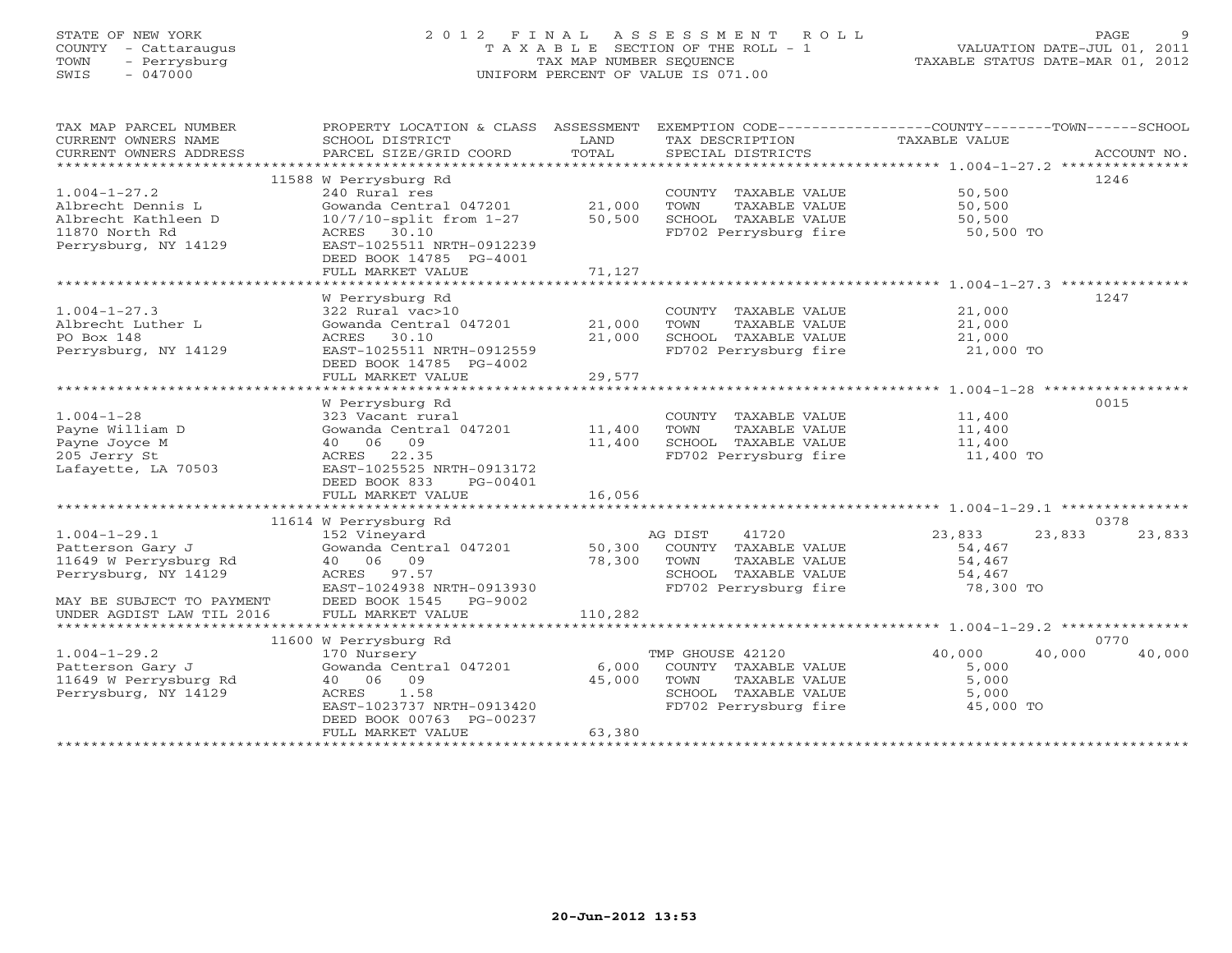### STATE OF NEW YORK 2 0 1 2 F I N A L A S S E S S M E N T R O L L PAGE 10 COUNTY - Cattaraugus T A X A B L E SECTION OF THE ROLL - 1 VALUATION DATE-JUL 01, 2011 TOWN - Perrysburg TAX MAP NUMBER SEQUENCE TAXABLE STATUS DATE-MAR 01, 2012 SWIS - 047000 UNIFORM PERCENT OF VALUE IS 071.00

| TAX MAP PARCEL NUMBER<br>CURRENT OWNERS NAME<br>CURRENT OWNERS ADDRESS | PROPERTY LOCATION & CLASS ASSESSMENT<br>SCHOOL DISTRICT<br>PARCEL SIZE/GRID COORD                                                                                 | LAND<br>TOTAL | EXEMPTION CODE-----------------COUNTY-------TOWN------SCHOOL<br>TAX DESCRIPTION<br>SPECIAL DISTRICTS | TAXABLE VALUE                 | ACCOUNT NO.                                    |
|------------------------------------------------------------------------|-------------------------------------------------------------------------------------------------------------------------------------------------------------------|---------------|------------------------------------------------------------------------------------------------------|-------------------------------|------------------------------------------------|
| ***********************                                                |                                                                                                                                                                   |               |                                                                                                      |                               |                                                |
| $1.004 - 1 - 30.1$<br>Westlund Ruth M<br>12601 Wardtown Rd             | 12601 Wardtown Rd<br>240 Rural res<br>Gowanda Central 047201<br>40 06<br>09                                                                                       | 69,500        | CVET C/T<br>41131<br>22,100 SR STAR<br>41834<br>COUNTY TAXABLE VALUE                                 | 14,800<br>$\Omega$<br>54,700  | 0534<br>14,800<br>$\Omega$<br>$\cap$<br>46,030 |
| Perrysburg, NY 14129                                                   | Street-Jacques-Patters<br>L/u - Adrian Ii-Ruth<br>FRNT 145.00 DPTH<br>55.35<br>ACRES<br>EAST-1026199 NRTH-0914584<br>DEED BOOK 15458 PG-2001<br>FULL MARKET VALUE | 97,887        | TAXABLE VALUE<br>TOWN<br>SCHOOL TAXABLE VALUE<br>FD702 Perrysburg fire                               | 54,700<br>23,470<br>69,500 TO |                                                |
|                                                                        |                                                                                                                                                                   |               |                                                                                                      |                               |                                                |
|                                                                        | 12591 Wardtown Rd                                                                                                                                                 |               |                                                                                                      |                               | 1059                                           |
| $1.004 - 1 - 30.2$                                                     | 270 Mfg housing                                                                                                                                                   |               | RES STAR<br>41854                                                                                    | $\overline{0}$                | $\Omega$<br>22,200                             |
| Shaw Jody Lee                                                          | Gowanda Central 047201                                                                                                                                            | 6,900         | COUNTY TAXABLE VALUE                                                                                 | 70,900                        |                                                |
| 12591 Ward Town Rd                                                     | 09<br>40 06                                                                                                                                                       | 70,900        | TAXABLE VALUE<br>TOWN                                                                                | 70,900                        |                                                |
| Perrysburg, NY 14129                                                   | FRNT 170.00 DPTH                                                                                                                                                  |               | SCHOOL TAXABLE VALUE                                                                                 | 48,700                        |                                                |
|                                                                        | 2.25<br>ACRES<br>EAST-1025672 NRTH-0915198<br>DEED BOOK 998<br>PG-1117                                                                                            |               | FD702 Perrysburg fire                                                                                | 70,900 TO                     |                                                |
|                                                                        | FULL MARKET VALUE<br>************************                                                                                                                     | 99,859        |                                                                                                      |                               |                                                |
|                                                                        | 12553 Wardtown Rd                                                                                                                                                 |               | 93 PCT OF VALUE USED FOR EXEMPTION PURPOSES                                                          |                               | 0499                                           |
| $1.004 - 1 - 32.1$                                                     | 240 Rural res                                                                                                                                                     |               | CVET C/T<br>41131                                                                                    | 14,800                        | 14,800<br>$\overline{0}$                       |
| Suraf Donald Life Us                                                   | Gowanda Central 047201                                                                                                                                            |               | 24,200 AGED C/T/S 41800                                                                              | 33,381                        | 40,781<br>33,381                               |
| Suraf Jean                                                             | 40 06<br>09                                                                                                                                                       |               | 87,700 SR STAR<br>41834                                                                              | $\overline{0}$                | 46,030<br>$\Omega$                             |
| 12553 Ward Town Rd                                                     | ACRES 19.70                                                                                                                                                       |               | COUNTY TAXABLE VALUE                                                                                 | 39,519                        |                                                |
| Perrysburg, NY 14129                                                   | EAST-1026283 NRTH-0914965                                                                                                                                         |               | TOWN<br>TAXABLE VALUE                                                                                | 39,519                        |                                                |
|                                                                        | DEED BOOK 1016 PG-669                                                                                                                                             |               | SCHOOL TAXABLE VALUE                                                                                 | 889                           |                                                |
|                                                                        | FULL MARKET VALUE                                                                                                                                                 |               | 123,521 FD702 Perrysburg fire                                                                        | 87,700 TO                     |                                                |
|                                                                        |                                                                                                                                                                   |               |                                                                                                      |                               |                                                |
|                                                                        | 12513 Wardtown Rd                                                                                                                                                 |               |                                                                                                      |                               | 0866                                           |
| $1.004 - 1 - 32.2$                                                     | 210 1 Family Res                                                                                                                                                  |               | RES STAR<br>41854                                                                                    | $\overline{0}$                | $\Omega$<br>22,200                             |
| Suraf Mark A                                                           | Gowanda Central 047201                                                                                                                                            | 10,600        | COUNTY TAXABLE VALUE                                                                                 | 77,800                        |                                                |
| Suraf Susan                                                            | 40 06<br>09                                                                                                                                                       | 77,800        | TOWN<br>TAXABLE VALUE                                                                                | 77,800                        |                                                |
| 12313 Ward Town Rd                                                     | ACRES<br>4.70                                                                                                                                                     |               | SCHOOL TAXABLE VALUE                                                                                 | 55,600                        |                                                |
| Perrysburg, NY 14129                                                   | EAST-1026948 NRTH-0915220<br>DEED BOOK 829<br>PG-00921<br>FULL MARKET VALUE                                                                                       | 109,577       | FD702 Perrysburg fire                                                                                | 77,800 TO                     |                                                |
|                                                                        |                                                                                                                                                                   |               |                                                                                                      |                               |                                                |
|                                                                        | 12512 Wardtown Rd                                                                                                                                                 |               |                                                                                                      |                               | 0753                                           |
| $1.004 - 1 - 33$                                                       | 270 Mfg housing                                                                                                                                                   |               | RES STAR<br>41854                                                                                    | $\circ$                       | 22,200<br>$\Omega$                             |
| Mcdonald Michael P                                                     | Gowanda Central 047201                                                                                                                                            | 14,900        | COUNTY TAXABLE VALUE                                                                                 | 33,900                        |                                                |
| Mcdonald Marcey                                                        | 41 06<br>09                                                                                                                                                       | 33,900        | TOWN<br>TAXABLE VALUE                                                                                | 33,900                        |                                                |
| 12512 Wardtown Rd                                                      | FRNT 365.00 DPTH                                                                                                                                                  |               | SCHOOL TAXABLE VALUE                                                                                 | 11,700                        |                                                |
| Perrysburg, NY 14129                                                   | ACRES<br>9.00                                                                                                                                                     |               | FD702 Perrysburg fire                                                                                | 33,900 TO                     |                                                |
|                                                                        | EAST-1026845 NRTH-0916079                                                                                                                                         |               |                                                                                                      |                               |                                                |
|                                                                        | DEED BOOK 00976 PG-00987                                                                                                                                          |               |                                                                                                      |                               |                                                |
|                                                                        | FULL MARKET VALUE                                                                                                                                                 | 47,746        |                                                                                                      |                               |                                                |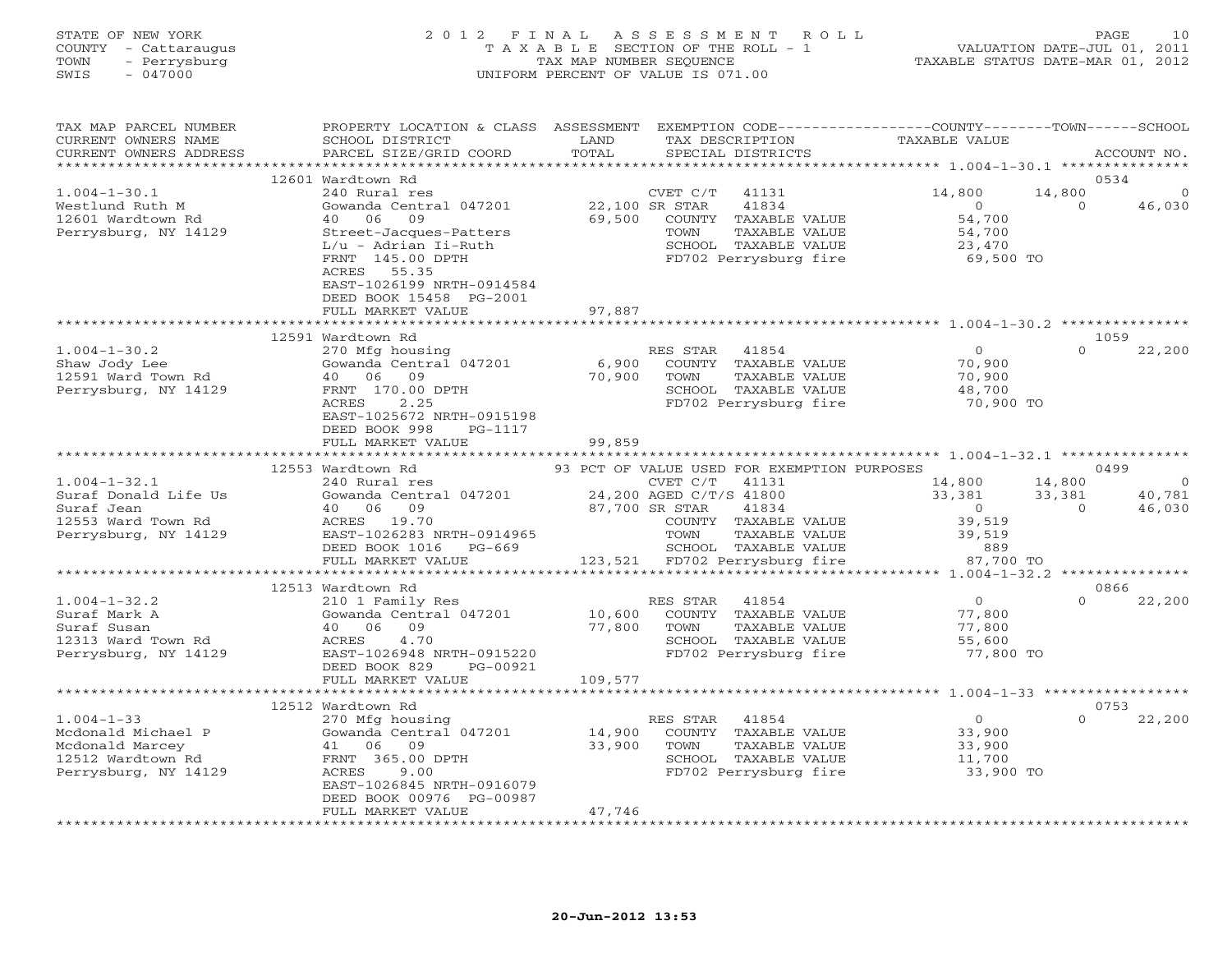#### STATE OF NEW YORK 2 0 1 2 F I N A L A S S E S S M E N T R O L L PAGE 11 COUNTY - Cattaraugus T A X A B L E SECTION OF THE ROLL - 1 VALUATION DATE-JUL 01, 2011 TOWN - Perrysburg TAX MAP NUMBER SEQUENCE TAXABLE STATUS DATE-MAR 01, 2012 SWIS - 047000 UNIFORM PERCENT OF VALUE IS 071.00UNIFORM PERCENT OF VALUE IS 071.00

| TAX MAP PARCEL NUMBER  | PROPERTY LOCATION & CLASS ASSESSMENT       |        | EXEMPTION CODE----------------COUNTY-------TOWN------SCHOOL |                |                    |
|------------------------|--------------------------------------------|--------|-------------------------------------------------------------|----------------|--------------------|
| CURRENT OWNERS NAME    | SCHOOL DISTRICT                            | LAND   | TAX DESCRIPTION                                             | TAXABLE VALUE  |                    |
| CURRENT OWNERS ADDRESS | PARCEL SIZE/GRID COORD                     | TOTAL  | SPECIAL DISTRICTS                                           |                | ACCOUNT NO.        |
|                        |                                            |        |                                                             |                |                    |
|                        | 12573 Wardtown Rd                          |        |                                                             |                | 0490               |
| $1.004 - 1 - 34$       | 210 1 Family Res                           |        | 41854<br>RES STAR                                           | $\overline{0}$ | $\Omega$<br>22,200 |
| Ayers Karen L          | Gowanda Central 047201                     | 5,600  | COUNTY TAXABLE VALUE                                        | 59,600         |                    |
| 12573 Ward Town Rd     | 46 06 09                                   | 59,600 | TAXABLE VALUE<br>TOWN                                       | 59,600         |                    |
| Perrysburg, NY 14129   | 2.35 BANK<br><b>ACRES</b><br>012           |        | SCHOOL TAXABLE VALUE                                        | 37,400         |                    |
|                        | EAST-1025836 NRTH-0915194                  |        | FD702 Perrysburg fire 59,600 TO                             |                |                    |
|                        | DEED BOOK 00776 PG-01010                   |        |                                                             |                |                    |
|                        | FULL MARKET VALUE                          | 83,944 |                                                             |                |                    |
|                        |                                            |        |                                                             |                |                    |
|                        | Wardtown Rd                                |        |                                                             |                | 0179               |
| $1.004 - 1 - 36.1$     | 311 Res vac land                           |        | COUNTY TAXABLE VALUE                                        | 7,000          |                    |
| Prince Edward          | Gowanda Central 047201                     | 7,000  | TOWN<br>TAXABLE VALUE                                       | 7,000          |                    |
| Prince Terry           | 40 06 09                                   | 7,000  | SCHOOL TAXABLE VALUE                                        | 7,000          |                    |
| 145 Caroline Rd        | 5.65<br>ACRES                              |        | FD702 Perrysburg fire                                       | 7,000 TO       |                    |
| Gowanda, NY 14070      | EAST-1024894 NRTH-0915251                  |        |                                                             |                |                    |
|                        | DEED BOOK 6475 PG-6001                     |        |                                                             |                |                    |
|                        | FULL MARKET VALUE                          | 9,859  |                                                             |                |                    |
|                        |                                            |        |                                                             |                |                    |
|                        | 11724 W Perrysburg Rd                      |        |                                                             |                | 1088<br>$\Omega$   |
| $1.004 - 1 - 36.2$     | 240 Rural res                              |        | RES STAR 41854                                              | $\overline{0}$ | 22,200             |
| Geil Michael           | Gowanda Central 047201                     | 11,900 | COUNTY TAXABLE VALUE                                        | 57,200         |                    |
| 11724 W Perrysburg Rd  | 40 06 09                                   | 57,200 | TOWN<br>TAXABLE VALUE                                       | 57,200         |                    |
| Perrysburg, NY 14129   | ACRES<br>5.95                              |        | SCHOOL TAXABLE VALUE                                        | 35,000         |                    |
|                        | EAST-1023883 NRTH-0915358                  |        | FD702 Perrysburg fire                                       | 57,200 TO      |                    |
|                        | DEED BOOK 1013 PG-00051                    |        |                                                             |                |                    |
|                        | FULL MARKET VALUE                          | 80,563 |                                                             |                |                    |
|                        | Wardtown Rd                                |        |                                                             |                | 1121               |
| $1.004 - 1 - 36.3$     |                                            |        | COUNTY TAXABLE VALUE                                        | 7,000          |                    |
| Geil Patricia          | 311 Res vac land<br>Gowanda Central 047201 | 7,000  | TOWN<br>TAXABLE VALUE                                       | 7,000          |                    |
| 223 Erie Ave           | 5.65<br>ACRES                              | 7,000  | SCHOOL TAXABLE VALUE                                        | 7,000          |                    |
| Gowanda, NY 14070      | EAST-1024440 NRTH-0915258                  |        | FD702 Perrysburg fire                                       | 7,000 TO       |                    |
|                        | PG-225                                     |        |                                                             |                |                    |
|                        | DEED BOOK 1020<br>FULL MARKET VALUE        | 9,859  |                                                             |                |                    |
|                        |                                            |        |                                                             |                |                    |
|                        | 11724 W Perrysburg Rd                      |        |                                                             |                | 1122               |
| $1.004 - 1 - 36.4$     | 311 Res vac land                           |        | COUNTY TAXABLE VALUE                                        | 5,900          |                    |
| Geil Michael S         | Gowanda Central 047201                     | 5,900  | TOWN<br>TAXABLE VALUE                                       | 5,900          |                    |
| 11724 W Perrysburg Rd  | ACRES<br>2.50                              | 5,900  | SCHOOL TAXABLE VALUE                                        | 5,900          |                    |
| Perrysburg, NY 14129   | EAST-1023884 NRTH-0915087                  |        |                                                             |                |                    |
|                        | DEED BOOK 1020 PG-225                      |        |                                                             |                |                    |
|                        | FULL MARKET VALUE                          | 8,310  |                                                             |                |                    |
|                        |                                            |        |                                                             |                |                    |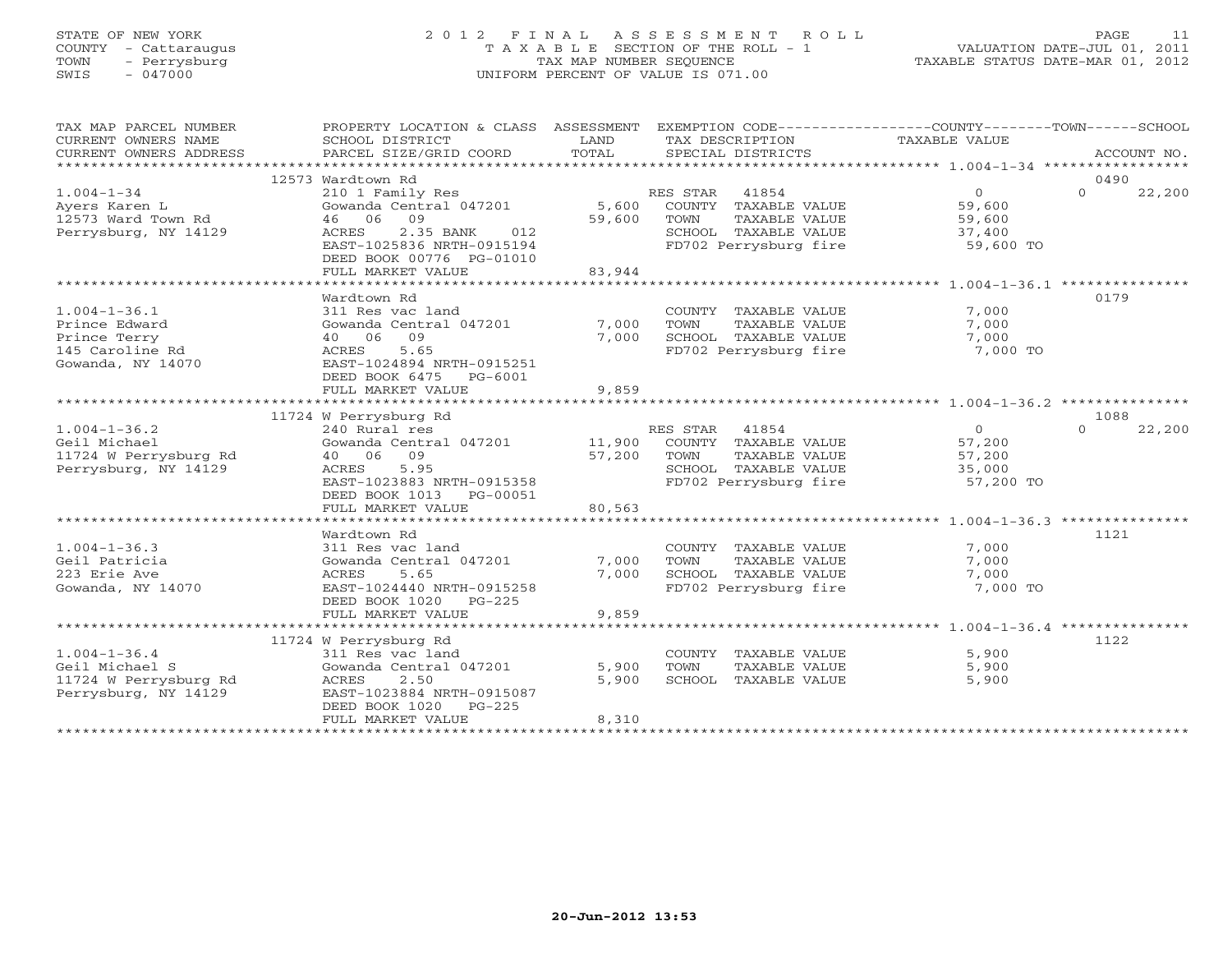# STATE OF NEW YORK 2 0 1 2 F I N A L A S S E S S M E N T R O L L PAGE 12 COUNTY - Cattaraugus T A X A B L E SECTION OF THE ROLL - 1 VALUATION DATE-JUL 01, 2011 TOWN - Perrysburg TAX MAP NUMBER SEQUENCE TAXABLE STATUS DATE-MAR 01, 2012 SWIS - 047000 UNIFORM PERCENT OF VALUE IS 071.00

| TAX MAP PARCEL NUMBER     | PROPERTY LOCATION & CLASS ASSESSMENT EXEMPTION CODE---------------COUNTY-------TOWN------SCHOOL |                |                             |                |                             |
|---------------------------|-------------------------------------------------------------------------------------------------|----------------|-----------------------------|----------------|-----------------------------|
| CURRENT OWNERS NAME       | SCHOOL DISTRICT                                                                                 | LAND           | TAX DESCRIPTION             | TAXABLE VALUE  |                             |
| CURRENT OWNERS ADDRESS    | PARCEL SIZE/GRID COORD                                                                          | TOTAL          | SPECIAL DISTRICTS           |                | ACCOUNT NO.                 |
|                           | 12622 Wardtown Rd                                                                               |                |                             |                | 0442                        |
| $1.004 - 1 - 37$          | 312 Vac w/imprv                                                                                 |                | COUNTY TAXABLE VALUE        | 6,900          |                             |
| Schindler Douglas W       | Gowanda Central 047201                                                                          | 6,400          | TOWN<br>TAXABLE VALUE       | 6,900          |                             |
| Greco Wendy S             | 09<br>04 06                                                                                     | 6,900          | SCHOOL TAXABLE VALUE        | 6,900          |                             |
| 64 Allen St               | 1.96<br>ACRES                                                                                   |                | FD702 Perrysburg fire       | 6,900 TO       |                             |
| Gowanda, NY 14070         | EAST-1024767 NRTH-0915672                                                                       |                |                             |                |                             |
|                           | DEED BOOK 13009 PG-2001                                                                         |                |                             |                |                             |
|                           | FULL MARKET VALUE                                                                               | 9,718          |                             |                |                             |
|                           |                                                                                                 |                |                             |                |                             |
|                           | 11649 W Perrysburg Rd                                                                           |                |                             |                | 1168                        |
| $1.004 - 1 - 38.1$        | 152 Vineyard                                                                                    |                | AG DIST<br>41720            | 9,301          | 9,301<br>9,301              |
| Patterson Gary J          | Gowanda Central 047201                                                                          |                | 39,300 RES STAR 41854       | $\overline{0}$ | 22,200<br>$\Omega$          |
| 11649 W Perrysburg Rd     | 48 06 09                                                                                        | 121,200        | COUNTY TAXABLE VALUE        | 111,899        |                             |
| Perrysburg, NY 14129      | ACRES 97.95                                                                                     |                | TAXABLE VALUE<br>TOWN       | 111,899        |                             |
|                           | EAST-1022269 NRTH-0914786                                                                       |                | SCHOOL TAXABLE VALUE        | 89,699         |                             |
| MAY BE SUBJECT TO PAYMENT | DEED BOOK 7687 PG-9001                                                                          |                | FD702 Perrysburg fire       | 121,200 TO     |                             |
| UNDER AGDIST LAW TIL 2016 | FULL MARKET VALUE                                                                               | 170,704        |                             |                |                             |
|                           | 11495 W Perrysburg Rd                                                                           |                |                             |                | 0197                        |
| $1.004 - 1 - 39$          | 152 Vineyard                                                                                    |                | 41720<br>AG DIST            | 30,419         | 30,419<br>30,419            |
| Guzzetta Joseph C         | Gowanda Central 047201                                                                          | 72,500 SR STAR | 41834                       | $\overline{0}$ | $0 \qquad \qquad$<br>46,030 |
| Guzzetta Carlyn           | 48 06 09                                                                                        | 130,500        | COUNTY TAXABLE VALUE        | 100,081        |                             |
| 11495 W Perrysburg Rd     | ACRES 148.53                                                                                    |                | TOWN<br>TAXABLE VALUE       | 100,081        |                             |
| Perrysburg, NY 14129      | EAST-1022020 NRTH-0912803                                                                       |                | SCHOOL TAXABLE VALUE        | 54,051         |                             |
|                           | DEED BOOK 00591 PG-00319                                                                        |                | FD702 Perrysburg fire       | 130,500 TO     |                             |
| MAY BE SUBJECT TO PAYMENT | FULL MARKET VALUE                                                                               | 183,803        |                             |                |                             |
| UNDER AGDIST LAW TIL 2016 |                                                                                                 |                |                             |                |                             |
|                           |                                                                                                 |                |                             |                |                             |
|                           | County Line Rd                                                                                  |                |                             |                | 0258                        |
| $1.004 - 1 - 40.1$        | 322 Rural vac>10                                                                                |                | COUNTY TAXABLE VALUE 34,600 |                |                             |
| Irish Roger               | Gowanda Central 047201                                                                          | 34,600         | TOWN<br>TAXABLE VALUE       | 34,600         |                             |
| 7336 Farrington Rd        | 48 06 09                                                                                        | 34,600         | SCHOOL TAXABLE VALUE        | 34,600         |                             |
| Cherry Creek, NY 14723    | ACRES 31.91                                                                                     |                | FD702 Perrysburg fire       | 34,600 TO      |                             |
|                           | EAST-1020037 NRTH-0912762                                                                       |                |                             |                |                             |
|                           | DEED BOOK 00759 PG-00012                                                                        |                |                             |                |                             |
|                           | FULL MARKET VALUE                                                                               | 48,732         |                             |                |                             |
|                           | 11566 County Line Rd                                                                            |                |                             |                | 0774                        |
| $1.004 - 1 - 40.2$        | 281 Multiple res                                                                                |                | RES STAR<br>41854           | $\overline{0}$ | $\Omega$<br>22,200          |
| Irish Tara L              | Gowanda Central 047201                                                                          | 18,600         | COUNTY TAXABLE VALUE        | 99,600         |                             |
| 11566 Countyline Rd       | 48 06 09                                                                                        | 99,600         | TAXABLE VALUE<br>TOWN       | 99,600         |                             |
| Forestville, NY 14062     | 8.95<br>ACRES                                                                                   |                | SCHOOL TAXABLE VALUE        | 77,400         |                             |
|                           | EAST-1020035 NRTH-0911930                                                                       |                | FD702 Perrysburg fire       | 99,600 TO      |                             |
|                           | DEED BOOK 5630<br>PG-9001                                                                       |                |                             |                |                             |
|                           | FULL MARKET VALUE                                                                               | 140,282        |                             |                |                             |
|                           |                                                                                                 |                |                             |                |                             |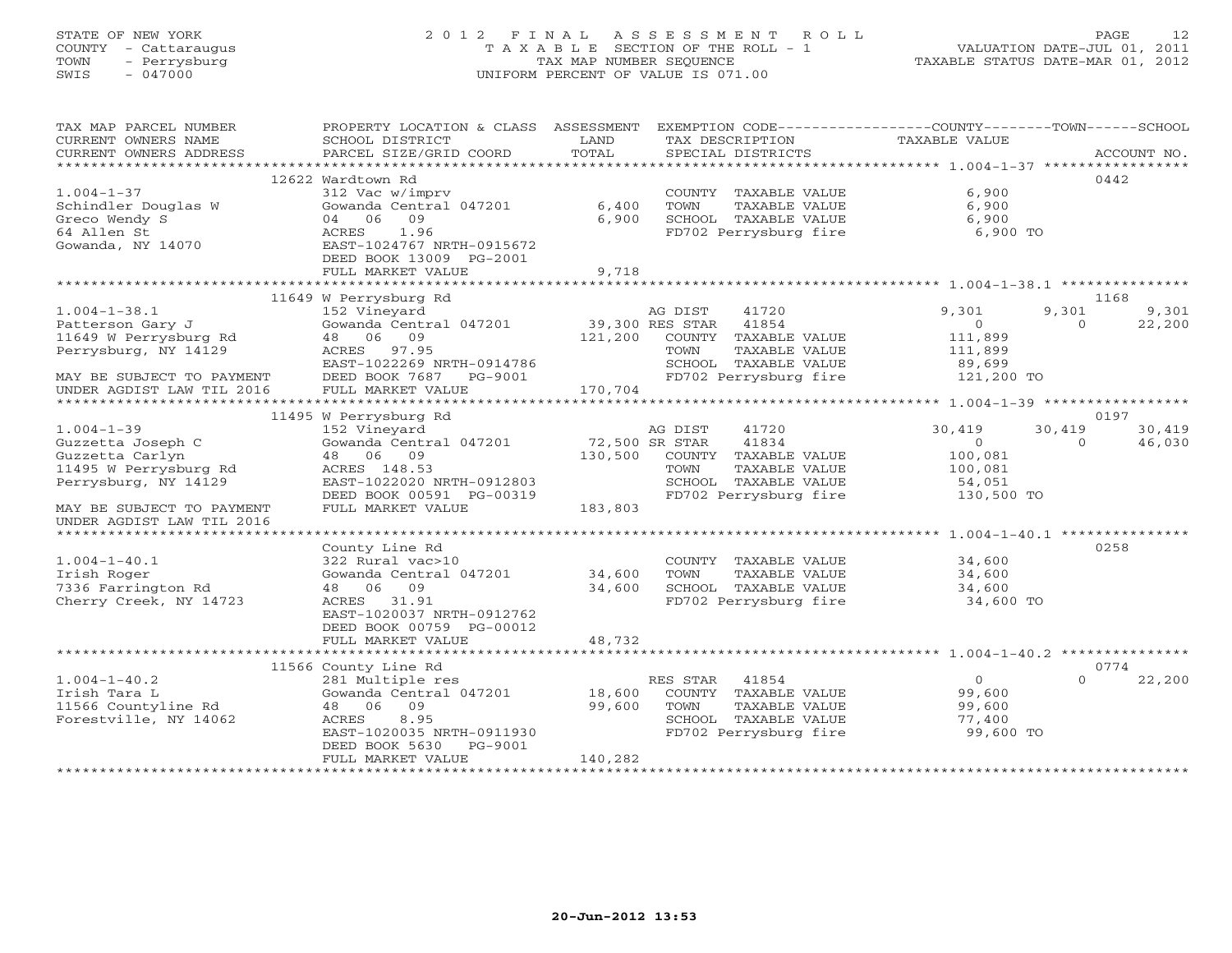### STATE OF NEW YORK 2 0 1 2 F I N A L A S S E S S M E N T R O L L PAGE 13 COUNTY - Cattaraugus T A X A B L E SECTION OF THE ROLL - 1 VALUATION DATE-JUL 01, 2011 TOWN - Perrysburg TAX MAP NUMBER SEQUENCE TAXABLE STATUS DATE-MAR 01, 2012 SWIS - 047000 UNIFORM PERCENT OF VALUE IS 071.00

| TAX MAP PARCEL NUMBER<br>CURRENT OWNERS NAME<br>CURRENT OWNERS ADDRESS<br>************************          | PROPERTY LOCATION & CLASS ASSESSMENT<br>SCHOOL DISTRICT<br>PARCEL SIZE/GRID COORD                                                                                      | LAND<br>TOTAL              | EXEMPTION CODE-----------------COUNTY-------TOWN------SCHOOL<br>TAX DESCRIPTION<br>SPECIAL DISTRICTS | TAXABLE VALUE                                      | ACCOUNT NO.            |
|-------------------------------------------------------------------------------------------------------------|------------------------------------------------------------------------------------------------------------------------------------------------------------------------|----------------------------|------------------------------------------------------------------------------------------------------|----------------------------------------------------|------------------------|
| $1.004 - 1 - 41.1$<br>Stockwell Clyde S Jr<br>Stockwell Michelle M<br>11717 Main St<br>Versailles, NY 14168 | County Line Rd<br>314 Rural vac<10<br>Gowanda Central 047201<br>48 06 09<br>4.90<br>ACRES<br>EAST-1020042 NRTH-0913789<br>DEED BOOK 3907 PG-4001<br>FULL MARKET VALUE  | 12,100<br>12,100<br>17,042 | COUNTY TAXABLE VALUE<br>TOWN<br>TAXABLE VALUE<br>SCHOOL TAXABLE VALUE<br>FD702 Perrysburg fire       | 12,100<br>12,100<br>12,100<br>12,100 TO            | 0435                   |
|                                                                                                             |                                                                                                                                                                        |                            |                                                                                                      |                                                    |                        |
| $1.004 - 1 - 41.2$<br>Goodie Larry T<br>73 Princeton Ave<br>Depew, NY 14043                                 | County Line Rd<br>312 Vac w/imprv<br>Gowanda Central 047201<br>48 06 09<br>ACRES 26.00<br>EAST-1020044 NRTH-0913654<br>DEED BOOK 1504 PG-3001                          | 16,200<br>19,400           | COUNTY TAXABLE VALUE<br>TOWN<br>TAXABLE VALUE<br>SCHOOL TAXABLE VALUE<br>FD702 Perrysburg fire       | 19,400<br>19,400<br>19,400<br>19,400 TO            | 1157                   |
|                                                                                                             | FULL MARKET VALUE                                                                                                                                                      | 27,324                     |                                                                                                      |                                                    |                        |
|                                                                                                             |                                                                                                                                                                        |                            |                                                                                                      |                                                    |                        |
| $1.004 - 1 - 41.3$<br>Cruz Richard P<br>1016 West Ave<br>Buffalo, NY 14213                                  | 11700 County Line Rd<br>322 Rural vac>10<br>Gowanda Central 047201<br>48 06 09<br>ACRES 11.00<br>EAST-1020034 NRTH-0914841<br>DEED BOOK 15004 PG-3002                  | 11,000<br>11,000           | COUNTY TAXABLE VALUE<br>TOWN<br>TAXABLE VALUE<br>SCHOOL TAXABLE VALUE<br>FD702 Perrysburg fire       | 11,000<br>11,000<br>11,000<br>11,000 TO            | 1158                   |
|                                                                                                             | FULL MARKET VALUE                                                                                                                                                      | 15,493                     |                                                                                                      |                                                    |                        |
|                                                                                                             | ************************                                                                                                                                               | *************              |                                                                                                      | ********************* 1.004-1-41.4 *************** |                        |
| $1.004 - 1 - 41.4$<br>Sager Allan P<br>Sager Margaret J<br>11815 Hanover Rd<br>Silver Creek, NY 14136       | County Line Rd<br>314 Rural vac<10<br>Gowanda Central 047201<br>48 6 9<br>ACRES<br>7.45<br>EAST-1020055 NRTH-0913575<br>DEED BOOK 1770 PG-9001                         | 8,000<br>8,000             | 41720<br>AG DIST<br>COUNTY TAXABLE VALUE<br>TOWN<br>TAXABLE VALUE<br>SCHOOL TAXABLE VALUE            | 6,148<br>1,852<br>1,852<br>1,852                   | 1161<br>6,148<br>6,148 |
| MAY BE SUBJECT TO PAYMENT<br>UNDER AGDIST LAW TIL 2016                                                      | FULL MARKET VALUE                                                                                                                                                      | 11,268                     |                                                                                                      |                                                    |                        |
|                                                                                                             |                                                                                                                                                                        |                            |                                                                                                      |                                                    |                        |
| $1.004 - 1 - 42.1$<br>Loeber William W<br>Loeber Deborah A<br>11740 County Line Rd<br>Forestville, NY 14062 | County Line Rd<br>$314$ Rural vac<10<br>Gowanda Central 047201<br>ACRES 15.65 BANK<br>017<br>EAST-1020447 NRTH-0915367<br>DEED BOOK 16181 PG-4001<br>FULL MARKET VALUE | 10,000<br>10,000<br>14,085 | COUNTY TAXABLE VALUE<br>TOWN<br>TAXABLE VALUE<br>SCHOOL TAXABLE VALUE                                | 10,000<br>10,000<br>10,000                         | 1216                   |
|                                                                                                             |                                                                                                                                                                        |                            |                                                                                                      |                                                    |                        |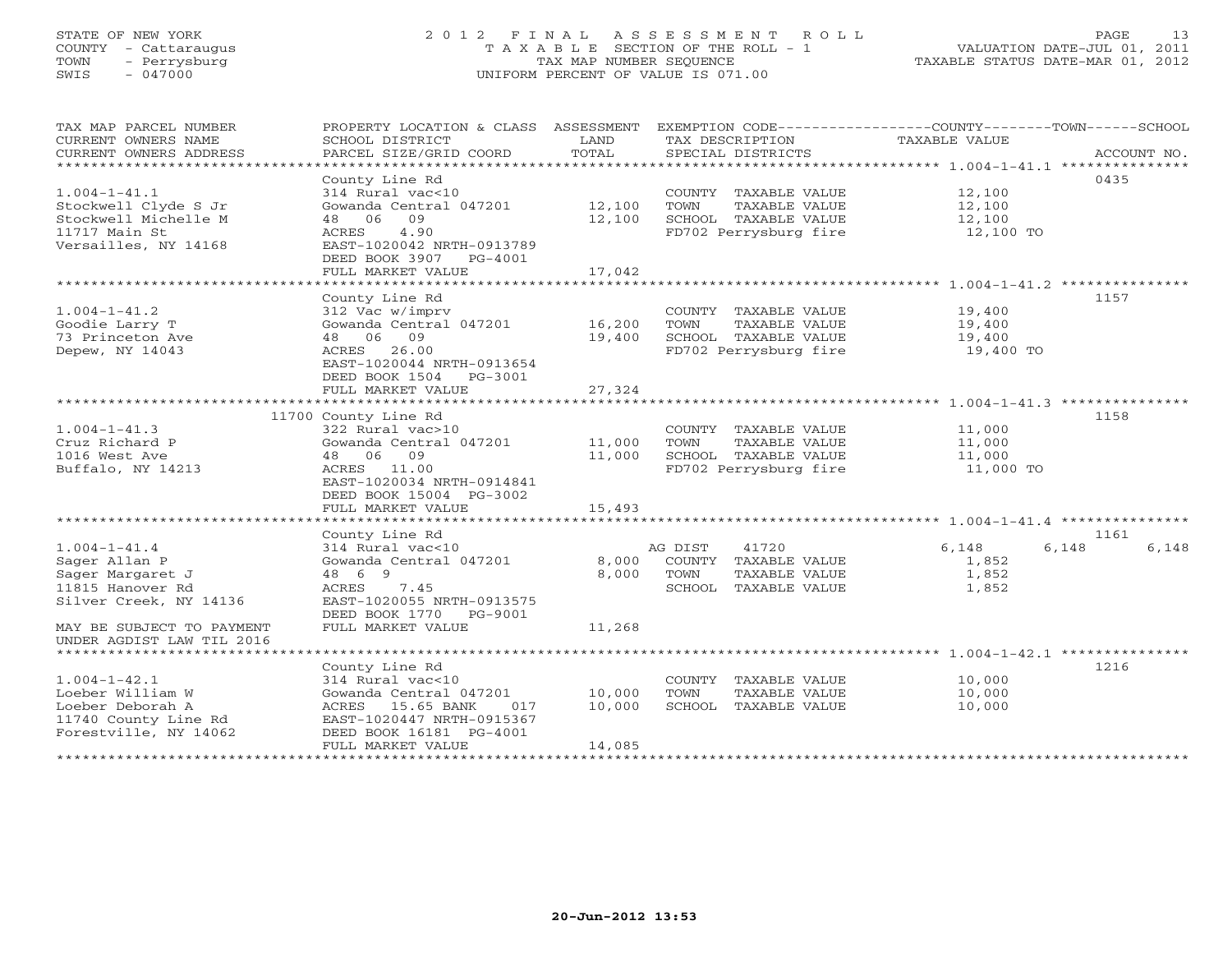### STATE OF NEW YORK 2 0 1 2 F I N A L A S S E S S M E N T R O L L PAGE 14 COUNTY - Cattaraugus T A X A B L E SECTION OF THE ROLL - 1 VALUATION DATE-JUL 01, 2011 TOWN - Perrysburg TAX MAP NUMBER SEQUENCE TAXABLE STATUS DATE-MAR 01, 2012 SWIS - 047000 UNIFORM PERCENT OF VALUE IS 071.00UNIFORM PERCENT OF VALUE IS 071.00

| TAX MAP PARCEL NUMBER<br>CURRENT OWNERS NAME<br>CURRENT OWNERS ADDRESS                                                                          | PROPERTY LOCATION & CLASS ASSESSMENT EXEMPTION CODE---------------COUNTY-------TOWN-----SCHOOL<br><b>EXAMPLE SERVICE SERVICE SERVICE SERVICE SERVICE SERVICE SERVICE SERVICE SERVICE SERVICE SERVICE SERVICE SERVICE</b><br>SCHOOL DISTRICT<br>PARCEL SIZE/GRID COORD | TOTAL          | TAX DESCRIPTION<br>SPECIAL DISTRICTS                 | TAXABLE VALUE                                                                                                                                       | ACCOUNT NO.                                  |
|-------------------------------------------------------------------------------------------------------------------------------------------------|-----------------------------------------------------------------------------------------------------------------------------------------------------------------------------------------------------------------------------------------------------------------------|----------------|------------------------------------------------------|-----------------------------------------------------------------------------------------------------------------------------------------------------|----------------------------------------------|
|                                                                                                                                                 |                                                                                                                                                                                                                                                                       |                |                                                      |                                                                                                                                                     |                                              |
| $1.004 - 1 - 42.2$<br>Loeber William W<br>Lloyd Deborah A<br>11740 County Line Rd<br>Forestville, NY 14062                                      | 11740 County Line Rd<br>210 1 Family Res<br>Gowanda Central 047201 8,400 COUNTY TAXABLE VALUE<br>49 06 09 89,200 TOWN TAXABLE VALUE<br>split off 42.1 & 42.3 (20<br>ACRES 4.35<br>EAST-1020330 NRTH-0915356<br>DEED BOOK 11147 PG-4003<br>FULL MARKET VALUE           | 125,634        | TAXABLE VALUE                                        | $0\atop{89,200}\atop{89,200}\atop{67,000}$<br>SCHOOL TAXABLE VALUE 67,000<br>FD702 Perrysburg fire 89,200 TO                                        | 0465<br>$\Omega$<br>22,200                   |
|                                                                                                                                                 |                                                                                                                                                                                                                                                                       |                |                                                      |                                                                                                                                                     |                                              |
| $1.004 - 1 - 42.3$<br>Loeber William W<br>Loeber Deborah A<br>11740 County Line Rd<br>Forestville, NY 14062                                     | County Line Rd<br>314 Rural vac<10<br>Gowanda Central $047201$ 6,400<br>FRNT 100.00 DPTH 165.00<br>BANK<br>017<br>EAST-0197959 NRTH-0015349<br>DEED BOOK 16181 PG-4001<br>FULL MARKET VALUE                                                                           | 6,400<br>9,014 | COUNTY TAXABLE VALUE<br>TOWN<br>SCHOOL TAXABLE VALUE | 6,400<br>TAXABLE VALUE 6,400<br>6,400                                                                                                               | 1217                                         |
|                                                                                                                                                 |                                                                                                                                                                                                                                                                       |                |                                                      |                                                                                                                                                     |                                              |
|                                                                                                                                                 |                                                                                                                                                                                                                                                                       |                |                                                      |                                                                                                                                                     |                                              |
| $1.004 - 1 - 43$<br>Patterson Gloria<br>11773 W Perrysburg Rd<br>Perrysburg, NY 14129<br>MAY BE SUBJECT TO PAYMENT<br>UNDER AGDIST LAW TIL 2016 |                                                                                                                                                                                                                                                                       |                |                                                      |                                                                                                                                                     |                                              |
|                                                                                                                                                 |                                                                                                                                                                                                                                                                       |                |                                                      |                                                                                                                                                     |                                              |
| $2.003 - 1 - 1$<br>z<br>Maines Wendy R<br>12212 Versailles Rd<br>Irving, NY 14081<br>MAY BE SUBJECT TO PAYMENT<br>UNDER AGDIST LAW TIL 2016     | 12212 Versailles-Silver Ck Rd<br>210 1 Family Res<br>Gowanda Central 047201 28,500 RES STAR 41854<br>25 06 09 101,100 COUNTY TAXABLE VALUE<br>175.00 Ff<br>175.00 Ff<br>ACRES 47.30 BANK 017<br>EAST-1032518 NRTH-0918692<br>DEED BOOK 00944 PG-00843                 |                | AG DIST<br>41720                                     | 1,724<br>$\begin{array}{c} 0 \\ 99,376 \end{array}$<br>TOWN TAXABLE VALUE 99,376<br>SCHOOL TAXABLE VALUE 77,176<br>FD702 Perrysburg fire 101,100 TO | 0487<br>1,724<br>1,724<br>$\sim$ 0<br>22,200 |
|                                                                                                                                                 | FULL MARKET VALUE                                                                                                                                                                                                                                                     | 142,394        |                                                      |                                                                                                                                                     |                                              |
|                                                                                                                                                 |                                                                                                                                                                                                                                                                       |                |                                                      |                                                                                                                                                     |                                              |
| $2.003 - 1 - 2$<br>Forbes Carl G<br>Forbes Judith M<br>Box 236<br>Versailles, NY 14168<br>MAY BE SUBJECT TO PAYMENT                             | 12189 Versailles-Silver Ck Rd<br>240 Rural res<br>Gowanda Central 047201 40,900<br>92,600<br>25 06 09<br>Gas Well-Pond<br>ACRES 43.96<br>EAST-1032430 NRTH-0917531                                                                                                    |                | COUNTY TAXABLE VALUE<br>TAXABLE VALUE<br>TOWN        | 92,600<br>92,600<br>SCHOOL TAXABLE VALUE 92,600<br>FD702 Perrysburg fire 92,600 TO                                                                  | 0149                                         |
| UNDER AGDIST LAW TIL 2014                                                                                                                       | DEED BOOK 00953 PG-01175<br>FULL MARKET VALUE                                                                                                                                                                                                                         | 130,423        |                                                      |                                                                                                                                                     |                                              |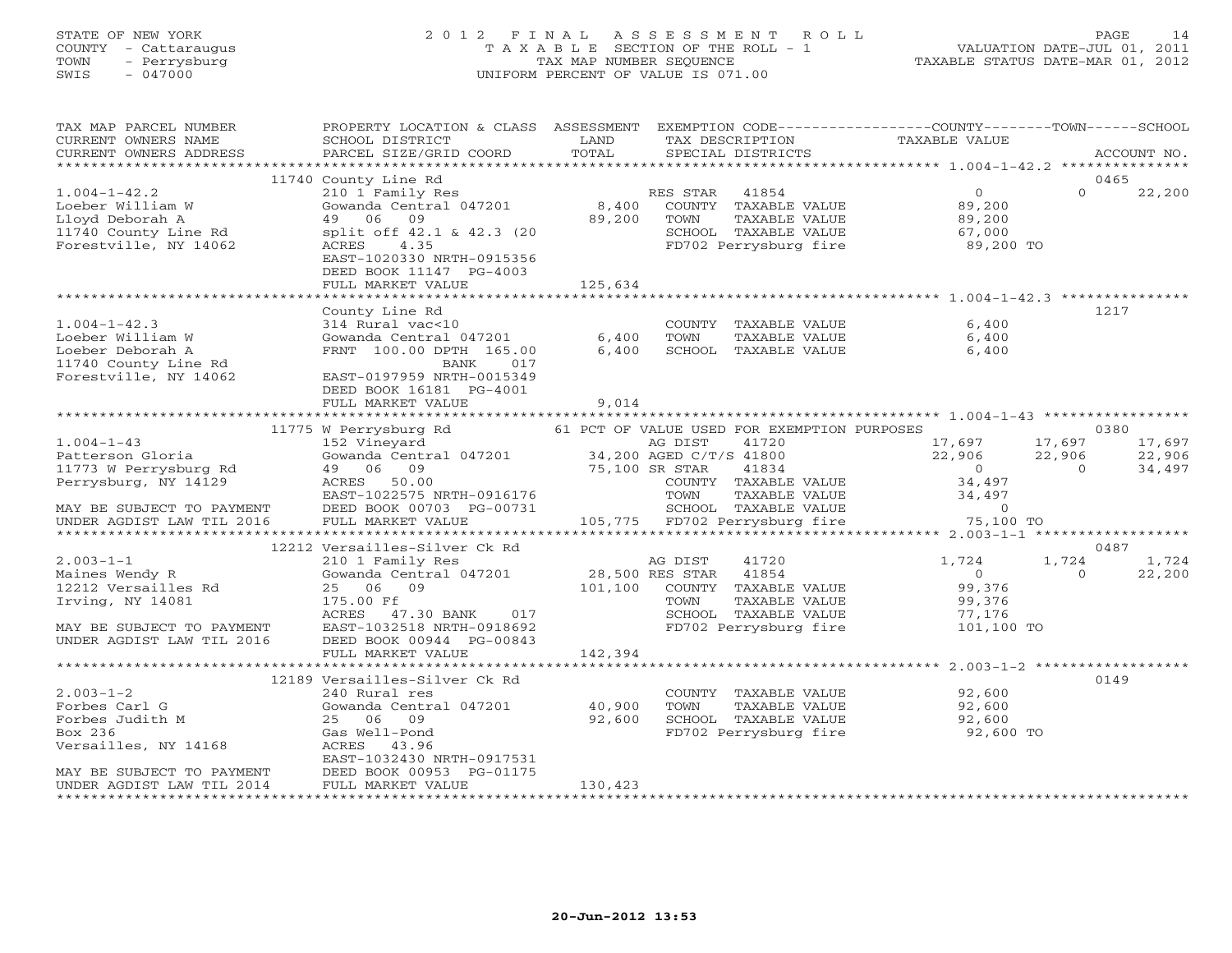# STATE OF NEW YORK 2 0 1 2 F I N A L A S S E S S M E N T R O L L PAGE 15 COUNTY - Cattaraugus T A X A B L E SECTION OF THE ROLL - 1 VALUATION DATE-JUL 01, 2011 TOWN - Perrysburg TAX MAP NUMBER SEQUENCE TAXABLE STATUS DATE-MAR 01, 2012 SWIS - 047000 UNIFORM PERCENT OF VALUE IS 071.00

| TAX MAP PARCEL NUMBER<br>CURRENT OWNERS NAME<br>CURRENT OWNERS ADDRESS                                       | PROPERTY LOCATION & CLASS ASSESSMENT EXEMPTION CODE---------------COUNTY-------TOWN------SCHOOL<br>SCHOOL DISTRICT<br>PARCEL SIZE/GRID COORD                                                 | LAND<br>TOTAL     | TAX DESCRIPTION TAXABLE VALUE<br>SPECIAL DISTRICTS                                                                                                                 |                                                                        | ACCOUNT NO.                |
|--------------------------------------------------------------------------------------------------------------|----------------------------------------------------------------------------------------------------------------------------------------------------------------------------------------------|-------------------|--------------------------------------------------------------------------------------------------------------------------------------------------------------------|------------------------------------------------------------------------|----------------------------|
| $2.003 - 1 - 4$<br>Forbes Ian T<br>Forbes Penny P<br>11974 Chestnut St<br>PO Box 159<br>Versailles, NY 14168 | Versailles-Silver Ck Rd<br>322 Rural vac>10<br>Gowanda Central 047201 14,300<br>25 06 09<br>ACRES 11.43<br>EAST-1033522 NRTH-0917499<br>DEED BOOK 4188 PG-9002<br>FULL MARKET VALUE          | 14,300<br>20,141  | COUNTY TAXABLE VALUE<br>TAXABLE VALUE<br>TOWN<br>SCHOOL TAXABLE VALUE 14,300<br>FD702 Perrysburg fire 14,300 TO                                                    | 14,300<br>14,300                                                       | 0508                       |
|                                                                                                              |                                                                                                                                                                                              |                   |                                                                                                                                                                    |                                                                        |                            |
| $2.003 - 1 - 5$<br>Maines Milton<br>Maines Evelyn<br>12130 Versailles-Slvr Crk<br>Irving, NY 14081           | 12130 Versailles-Silver Ck Rd<br>140 Truck crops<br>Gowanda Central 047201<br>25 06 09<br>1/2 Gas Well-Private<br>EAST-1033968 NRTH-0918627<br>DEED BOOK 609<br>PG-00273                     | 64,500            | SR STAR<br>41834<br>22,700 COUNTY TAXABLE VALUE<br>TAXABLE VALUE<br>TOWN<br>SCHOOL TAXABLE VALUE<br>FD702 Perrysburg fire 64,500 TO<br>LD700 Light                 | $\begin{array}{c} 0 \\ 64 \end{array}$<br>64,500<br>6,450 TO           | 0315<br>$\Omega$<br>46,030 |
|                                                                                                              | FULL MARKET VALUE                                                                                                                                                                            | 90,845            |                                                                                                                                                                    |                                                                        |                            |
| $2.003 - 1 - 6$<br>Davis Margaret<br>PO Box 165<br>PO Box 165<br>Versailles, NY 14168                        | 12004 Versailles-Silver Ck Rd<br>240 Rural res<br>Gowanda Central 047201 34,200<br>17/25<br>06 09<br>ACRES 30.75<br>EAST-1035125 NRTH-0918590<br>DEED BOOK 2326 PG-8001<br>FULL MARKET VALUE | 84,000<br>118,310 | COUNTY TAXABLE VALUE<br>TOWN<br>TAXABLE VALUE<br>SCHOOL TAXABLE VALUE<br>FD702 Perrysburg fire<br>LD700 Light                                                      | 84,000<br>84,000<br>84,000<br>84,000 TO<br>84,000 TO                   | 0053                       |
|                                                                                                              | Versailles-Silver Ck Rd                                                                                                                                                                      |                   |                                                                                                                                                                    |                                                                        | 0316                       |
| $2.003 - 1 - 7$<br>Maines Milton<br>Maines Evelyn<br>12130 Versailles-Slvr Crk<br>Irving, NY 14081           | 105 Vac farmland<br>Gowanda Central 047201 25,500<br>25 06 09<br>ACRES 41.30<br>EAST-1034562 NRTH-0917502<br>DEED BOOK 728<br>PG-00773                                                       | 25,500            | COUNTY TAXABLE VALUE 25,500<br>TOWN<br>SCHOOL TAXABLE VALUE<br>FD702 Perrysburg fire 1997 25,500 TO<br>LD700 Light                                                 | TAXABLE VALUE 25,500<br>TAXABLE VALUE 25,500<br>25,500 TO              |                            |
|                                                                                                              | FULL MARKET VALUE                                                                                                                                                                            | 35,915            |                                                                                                                                                                    |                                                                        |                            |
|                                                                                                              | 11871 North Rd                                                                                                                                                                               |                   |                                                                                                                                                                    |                                                                        | 0344                       |
| $2.003 - 1 - 8$<br>Albrecht Dennis L<br>11871 North Rd<br>Perrysburg, NY 14129                               | 210 1 Family Res<br>Gowanda Central 047201 $\qquad \qquad$ 7,700<br>25, 29/5/9<br>ACRES 32.70<br>EAST-1034675 NRTH-0916607<br>PG-01001<br>DEED BOOK 810<br>FULL MARKET VALUE                 | 62,700<br>88,310  | ES STAR 41854<br>COUNTY TAXABLE VALUE<br>RES STAR<br>TOWN<br>TAXABLE VALUE<br>SCHOOL TAXABLE VALUE<br>SCHOOL TAXABLE VALUE<br>FD702 Perrysburg fire<br>LD700 Light | $\overline{0}$<br>62,700<br>62,700<br>40,500<br>62,700 TO<br>62,700 TO | $\Omega$<br>22,200         |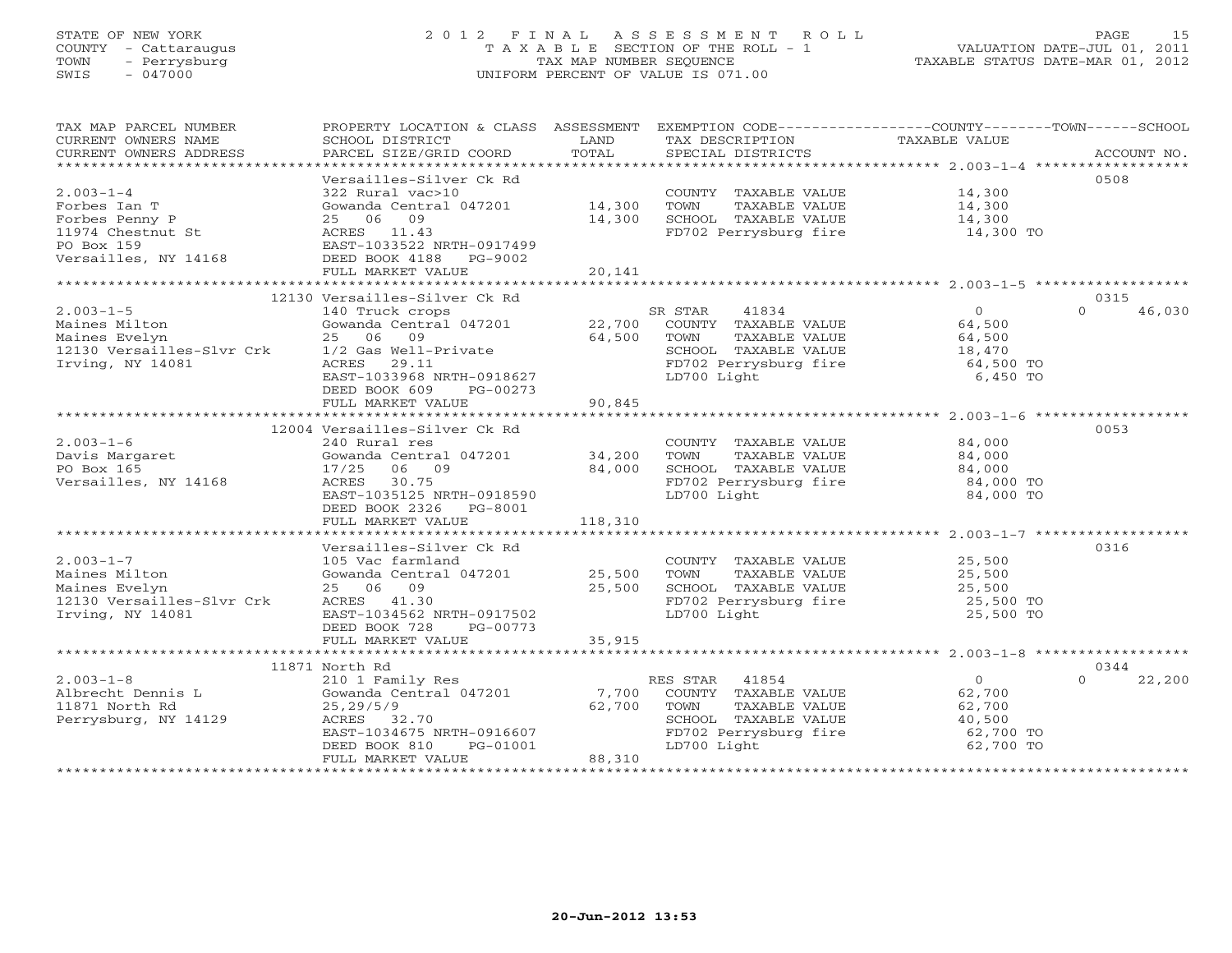# STATE OF NEW YORK 2 0 1 2 F I N A L A S S E S S M E N T R O L L PAGE 16 COUNTY - Cattaraugus T A X A B L E SECTION OF THE ROLL - 1 VALUATION DATE-JUL 01, 2011 TOWN - Perrysburg TAX MAP NUMBER SEQUENCE TAXABLE STATUS DATE-MAR 01, 2012 SWIS - 047000 UNIFORM PERCENT OF VALUE IS 071.00

| TAX MAP PARCEL NUMBER<br>CURRENT OWNERS NAME                                                                                                                                                                                                                                                                                                                                                                                                                                                                           | PROPERTY LOCATION & CLASS ASSESSMENT EXEMPTION CODE---------------COUNTY-------TOWN------SCHOOL<br>SCHOOL DISTRICT                                            | LAND    | TAX DESCRIPTION                                                                         | TAXABLE VALUE                                   |                   |                          |
|------------------------------------------------------------------------------------------------------------------------------------------------------------------------------------------------------------------------------------------------------------------------------------------------------------------------------------------------------------------------------------------------------------------------------------------------------------------------------------------------------------------------|---------------------------------------------------------------------------------------------------------------------------------------------------------------|---------|-----------------------------------------------------------------------------------------|-------------------------------------------------|-------------------|--------------------------|
| $\begin{minipage}{.45\textwidth} \begin{minipage}{.45\textwidth} \begin{minipage}{.45\textwidth} \begin{minipage}{.45\textwidth} \begin{minipage}{.45\textwidth} \begin{minipage}{.45\textwidth} \begin{minipage}{.45\textwidth} \begin{minipage}{.45\textwidth} \begin{minipage}{.45\textwidth} \begin{minipage}{.45\textwidth} \begin{minipage}{.45\textwidth} \begin{minipage}{.45\textwidth} \begin{minipage}{.45\textwidth} \begin{minipage}{.45\textwidth} \begin{minipage}{.45\textwidth} \begin{minipage}{.45$ |                                                                                                                                                               |         |                                                                                         |                                                 |                   |                          |
|                                                                                                                                                                                                                                                                                                                                                                                                                                                                                                                        | 11833 North Rd                                                                                                                                                |         |                                                                                         |                                                 |                   | 0267                     |
| $2.003 - 1 - 9.1$<br>Graves John W<br>Graves Sharon                                                                                                                                                                                                                                                                                                                                                                                                                                                                    | 210 1 Family Res<br>Gowanda Central 047201 15,300 SR STAR 41834<br>25 06 09                                                                                   |         | 83,800 COUNTY TAXABLE VALUE                                                             | 8,880<br>$\overline{0}$<br>74,920               | 8,880<br>$\Omega$ | $\overline{0}$<br>46,030 |
| 11833 North Rd<br>EXET-1034609 NRTH-0916037<br>Perrysburg, NY 14129<br>DEED BOOK 907 PG-00274                                                                                                                                                                                                                                                                                                                                                                                                                          | 9.80<br>ACRES                                                                                                                                                 |         | TAXABLE VALUE<br>TOWN                                                                   | 74,920                                          |                   |                          |
|                                                                                                                                                                                                                                                                                                                                                                                                                                                                                                                        |                                                                                                                                                               |         |                                                                                         |                                                 |                   |                          |
|                                                                                                                                                                                                                                                                                                                                                                                                                                                                                                                        |                                                                                                                                                               |         |                                                                                         |                                                 |                   |                          |
|                                                                                                                                                                                                                                                                                                                                                                                                                                                                                                                        | 11860 North Rd                                                                                                                                                |         |                                                                                         |                                                 |                   | 0347                     |
| $2.003 - 1 - 10$<br>Albrecht Dennis L<br>11871 North Rd<br>11871 North Rd<br>Perrysburg, NY 14129                                                                                                                                                                                                                                                                                                                                                                                                                      | 220 2 Family Res<br>43,400<br>Gowanda Central 047201 43,400<br>17 06 09 96,400<br>Gowanda Centr<br>17    06    09<br>ACRES 82.85<br>EAST-1036543 NRTH-0916149 |         | COUNTY TAXABLE VALUE 96,400<br>FD702 Perrysburg fire 96,400 TO<br>LD700 Light 96,400 TO |                                                 |                   |                          |
|                                                                                                                                                                                                                                                                                                                                                                                                                                                                                                                        | DEED BOOK 5318 PG-6001<br>FULL MARKET VALUE                                                                                                                   | 135,775 |                                                                                         |                                                 |                   |                          |
|                                                                                                                                                                                                                                                                                                                                                                                                                                                                                                                        |                                                                                                                                                               |         |                                                                                         |                                                 |                   |                          |
| $2.003 - 1 - 11.1$                                                                                                                                                                                                                                                                                                                                                                                                                                                                                                     | Eaton Rd<br>105 Vac farmland                                                                                                                                  |         | COUNTY TAXABLE VALUE                                                                    | 35,400                                          |                   | 0385                     |
| Charlton Paul<br>6730 Invader Cres                                                                                                                                                                                                                                                                                                                                                                                                                                                                                     | Gowanda Central 047201 35,400<br>16 06 09 35,400<br>16 06 09                                                                                                  |         | TAXABLE VALUE<br>TOWN<br>SCHOOL TAXABLE VALUE 35,400<br>FD702 Perrysburg fire 35,400 TO | $35,400$<br>$35,400$                            |                   |                          |
| Mississauga, Ontario Canada                                                                                                                                                                                                                                                                                                                                                                                                                                                                                            | Lot 17 3 G.w.<br>ACRES 84.70<br>EAST-1039755 NRTH-0914164<br>DEED BOOK 901 PG-00174<br>FULL MARKET VALUE                                                      | 49,859  | LD700 Light                                                                             | 35,400 TO                                       |                   |                          |
|                                                                                                                                                                                                                                                                                                                                                                                                                                                                                                                        |                                                                                                                                                               |         |                                                                                         |                                                 |                   |                          |
|                                                                                                                                                                                                                                                                                                                                                                                                                                                                                                                        | Eaton Rd                                                                                                                                                      |         |                                                                                         |                                                 |                   | 0389                     |
| $2.003 - 1 - 11.2$<br>Chiavetta Diane<br>9784 S Main St<br>Angola, NY 14006                                                                                                                                                                                                                                                                                                                                                                                                                                            | 105 Vac farmland<br>Gowanda Central 047201 9,100<br>16 06 09 9,100<br>ACRES 7.75<br>EAST-1040422 NRTH-0911822<br>DEED BOOK 897 PG-00797                       |         | COUNTY TAXABLE VALUE                                                                    | 9,100<br>9,100<br>9,100<br>9,100 TO<br>9,100 TO |                   |                          |
|                                                                                                                                                                                                                                                                                                                                                                                                                                                                                                                        | FULL MARKET VALUE                                                                                                                                             | 12,817  |                                                                                         |                                                 |                   |                          |
|                                                                                                                                                                                                                                                                                                                                                                                                                                                                                                                        |                                                                                                                                                               |         |                                                                                         |                                                 |                   |                          |
|                                                                                                                                                                                                                                                                                                                                                                                                                                                                                                                        | 11777 Eaton Rd                                                                                                                                                |         |                                                                                         |                                                 |                   | 0958                     |
| $2.003 - 1 - 11.3$                                                                                                                                                                                                                                                                                                                                                                                                                                                                                                     | 240 Rural res                                                                                                                                                 |         | COUNTY TAXABLE VALUE                                                                    | 8,400                                           |                   |                          |
| Merrill Thomas W                                                                                                                                                                                                                                                                                                                                                                                                                                                                                                       | Gowanda Central 047201                                                                                                                                        | 8,400   |                                                                                         |                                                 |                   |                          |
| Merrill Brenda L<br>PO Box 124<br>Versailles, NY 14168                                                                                                                                                                                                                                                                                                                                                                                                                                                                 | Gowanda Cence<br>16 06 09<br>Tham 1040.00<br>FRNT 1040.00 DPTH<br>ACRES 15.55                                                                                 | 8,400   |                                                                                         |                                                 |                   |                          |
|                                                                                                                                                                                                                                                                                                                                                                                                                                                                                                                        | EAST-1038289 NRTH-0915057<br>DEED BOOK 14427 PG-6001<br>FULL MARKET VALUE                                                                                     | 11,831  |                                                                                         |                                                 |                   |                          |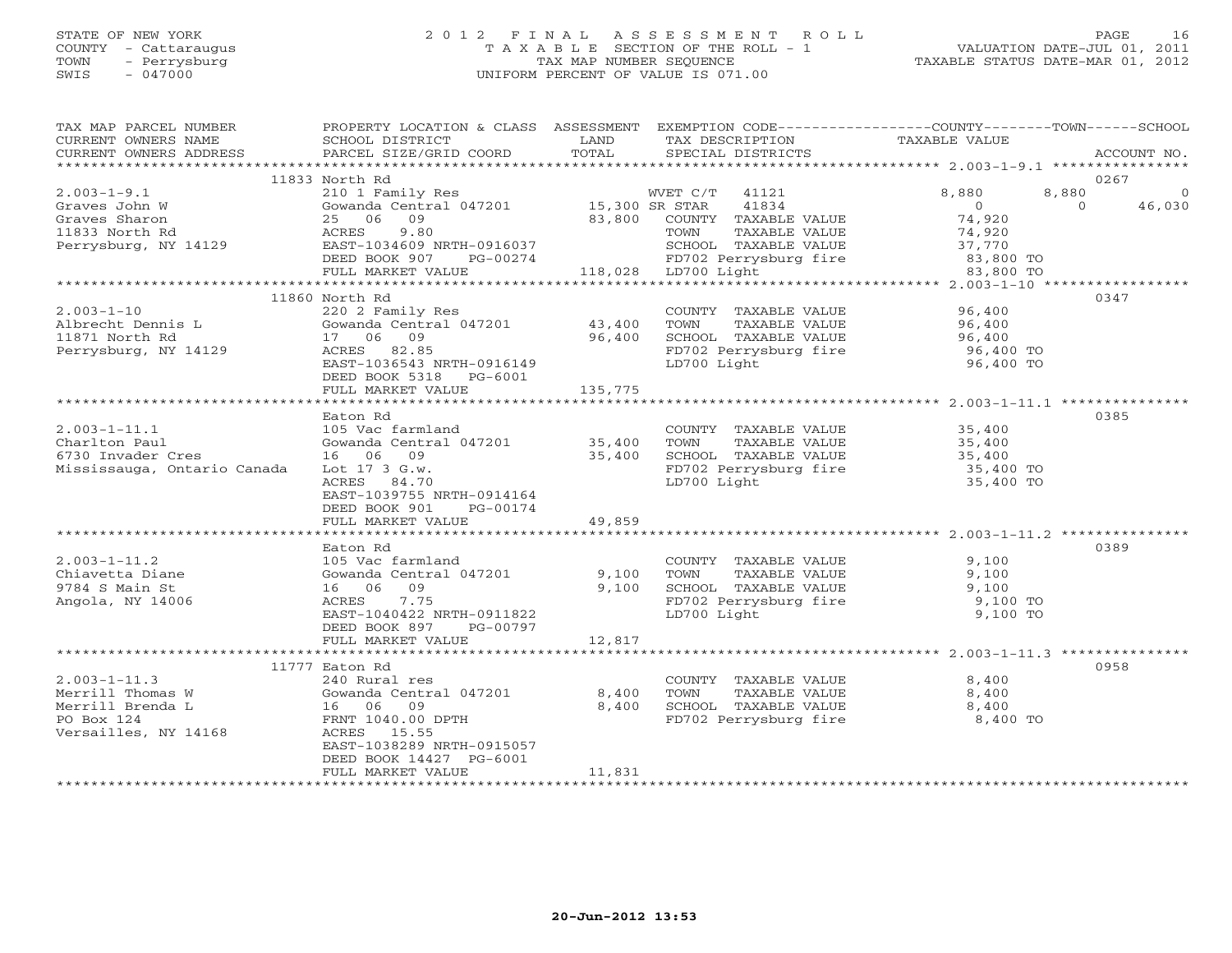# STATE OF NEW YORK 2 0 1 2 F I N A L A S S E S S M E N T R O L L PAGE 17 COUNTY - Cattaraugus T A X A B L E SECTION OF THE ROLL - 1 VALUATION DATE-JUL 01, 2011 TOWN - Perrysburg TAX MAP NUMBER SEQUENCE TAXABLE STATUS DATE-MAR 01, 2012 SWIS - 047000 UNIFORM PERCENT OF VALUE IS 071.00

| TAX MAP PARCEL NUMBER                                                                                                                                                                                                                                                                                                                                                                                                                                                         | PROPERTY LOCATION & CLASS ASSESSMENT EXEMPTION CODE----------------COUNTY-------TOWN------SCHOOL |                |                                                                                                                                |                      |                    |
|-------------------------------------------------------------------------------------------------------------------------------------------------------------------------------------------------------------------------------------------------------------------------------------------------------------------------------------------------------------------------------------------------------------------------------------------------------------------------------|--------------------------------------------------------------------------------------------------|----------------|--------------------------------------------------------------------------------------------------------------------------------|----------------------|--------------------|
| CURRENT OWNERS NAME                                                                                                                                                                                                                                                                                                                                                                                                                                                           | SCHOOL DISTRICT                                                                                  | LAND           | TAX DESCRIPTION                                                                                                                | <b>TAXABLE VALUE</b> |                    |
| $\begin{minipage}{.5cm} \begin{minipage}{.4cm} \begin{minipage}{.4cm} \begin{minipage}{.4cm} \begin{minipage}{.4cm} \begin{minipage}{.4cm} \begin{minipage}{.4cm} \begin{minipage}{.4cm} \begin{minipage}{.4cm} \begin{minipage}{.4cm} \begin{minipage}{.4cm} \begin{minipage}{.4cm} \begin{minipage}{.4cm} \begin{minipage}{.4cm} \begin{minipage}{.4cm} \begin{minipage}{.4cm} \begin{minipage}{.4cm} \begin{minipage}{.4cm} \begin{minipage}{.4cm} \begin{minipage}{.4cm}$ |                                                                                                  |                |                                                                                                                                |                      |                    |
|                                                                                                                                                                                                                                                                                                                                                                                                                                                                               | 11833 Eaton Rd                                                                                   |                |                                                                                                                                |                      | 0974               |
| $2.003 - 1 - 11.4$                                                                                                                                                                                                                                                                                                                                                                                                                                                            | 210 1 Family Res                                                                                 |                |                                                                                                                                | $\overline{O}$       | $\Omega$<br>22,200 |
| Merrill Thomas W                                                                                                                                                                                                                                                                                                                                                                                                                                                              | Gowanda Central 047201                                                                           |                | RES STAR 41854<br>12,000 COUNTY TAXABLE VALUE                                                                                  | 107,900              |                    |
| Merrill Brenda L                                                                                                                                                                                                                                                                                                                                                                                                                                                              | 16 06<br>09                                                                                      | 107,900        | TAXABLE VALUE<br>TOWN                                                                                                          | 107,900              |                    |
| 11833 Eaton Rd                                                                                                                                                                                                                                                                                                                                                                                                                                                                | ACRES<br>9.40 BANK 017                                                                           |                | SCHOOL TAXABLE VALUE                                                                                                           | 85,700               |                    |
| PO Box 124                                                                                                                                                                                                                                                                                                                                                                                                                                                                    | EAST-1038326 NRTH-0916844                                                                        |                |                                                                                                                                |                      |                    |
| Versailles, NY 14168                                                                                                                                                                                                                                                                                                                                                                                                                                                          |                                                                                                  |                | 9916844 FD702 Perrysburg fire 107,900 TO<br>3-00055 LD700 Light 107,900 TO<br>107,900 TO 151,972 WD700 Versailles Water .00 MT |                      |                    |
|                                                                                                                                                                                                                                                                                                                                                                                                                                                                               | DEED BOOK 00913 PG-00055<br>FULL MARKET VALUE                                                    |                |                                                                                                                                |                      |                    |
|                                                                                                                                                                                                                                                                                                                                                                                                                                                                               |                                                                                                  |                |                                                                                                                                |                      |                    |
|                                                                                                                                                                                                                                                                                                                                                                                                                                                                               | Eaton Rd                                                                                         |                |                                                                                                                                |                      | 0975               |
| $2.003 - 1 - 11.5$                                                                                                                                                                                                                                                                                                                                                                                                                                                            | 311 Res vac land                                                                                 |                | COUNTY TAXABLE VALUE                                                                                                           | 8,000                |                    |
| Merrill Thomas W                                                                                                                                                                                                                                                                                                                                                                                                                                                              | Gowanda Central 047201                                                                           |                | TAXABLE VALUE<br>TOWN                                                                                                          | 8,000                |                    |
| Merrill Brenda L                                                                                                                                                                                                                                                                                                                                                                                                                                                              | 16 06<br>09                                                                                      | 8,000<br>8,000 | SCHOOL TAXABLE VALUE                                                                                                           | 8,000                |                    |
| PO Box 124                                                                                                                                                                                                                                                                                                                                                                                                                                                                    | 4.00                                                                                             |                | FD702 Perrysburg fire                                                                                                          |                      |                    |
|                                                                                                                                                                                                                                                                                                                                                                                                                                                                               | ACRES                                                                                            |                |                                                                                                                                | 8,000 TO             |                    |
| Versailles, NY 14168                                                                                                                                                                                                                                                                                                                                                                                                                                                          | EAST-1038299 NRTH-0917733                                                                        |                | LD700 Light                                                                                                                    | 8,000 TO             |                    |
|                                                                                                                                                                                                                                                                                                                                                                                                                                                                               | DEED BOOK 14427 PG-6001                                                                          | 11,268         | WD700 Versailles Water                                                                                                         | $.00$ MT             |                    |
|                                                                                                                                                                                                                                                                                                                                                                                                                                                                               | FULL MARKET VALUE                                                                                |                |                                                                                                                                |                      |                    |
|                                                                                                                                                                                                                                                                                                                                                                                                                                                                               | Eaton Rd                                                                                         |                |                                                                                                                                |                      | 1143               |
| $2.003 - 1 - 11.6$                                                                                                                                                                                                                                                                                                                                                                                                                                                            | 322 Rural vac>10                                                                                 |                |                                                                                                                                |                      |                    |
|                                                                                                                                                                                                                                                                                                                                                                                                                                                                               | Gowanda Central 047201                                                                           | 24,800         | COUNTY TAXABLE VALUE<br>TAXABLE VALUE                                                                                          | 24,800<br>24,800     |                    |
| Felle Ronald W                                                                                                                                                                                                                                                                                                                                                                                                                                                                |                                                                                                  | 24,800         | TOWN                                                                                                                           |                      |                    |
| Felle Sherry                                                                                                                                                                                                                                                                                                                                                                                                                                                                  | 16 6 9<br>ACRES 23.00                                                                            |                | SCHOOL TAXABLE VALUE<br>FD702 Perrysburg fire                                                                                  | 24,800               |                    |
| 54 Palmer St                                                                                                                                                                                                                                                                                                                                                                                                                                                                  | EAST-1038932 NRTH-0915993                                                                        |                | LD700 Light                                                                                                                    | 24,800 TO            |                    |
| Gowanda, NY 14070                                                                                                                                                                                                                                                                                                                                                                                                                                                             |                                                                                                  |                |                                                                                                                                | 24,800 TO            |                    |
|                                                                                                                                                                                                                                                                                                                                                                                                                                                                               | DEED BOOK 1016 PG-674                                                                            |                |                                                                                                                                |                      |                    |
|                                                                                                                                                                                                                                                                                                                                                                                                                                                                               | FULL MARKET VALUE                                                                                | 34,930         |                                                                                                                                |                      |                    |
|                                                                                                                                                                                                                                                                                                                                                                                                                                                                               |                                                                                                  |                |                                                                                                                                |                      |                    |
| $2.003 - 1 - 11.7$                                                                                                                                                                                                                                                                                                                                                                                                                                                            | 11777 Eaton Rd                                                                                   |                |                                                                                                                                | $\overline{0}$       | 1244<br>$\Omega$   |
|                                                                                                                                                                                                                                                                                                                                                                                                                                                                               | 210 1 Family Res                                                                                 | 14,600         | RES STAR<br>41854                                                                                                              |                      | 22,200             |
| Dispenza Jed                                                                                                                                                                                                                                                                                                                                                                                                                                                                  | Gowanda Central 047201                                                                           |                | COUNTY TAXABLE VALUE                                                                                                           | 92,000               |                    |
| Dispenza Pamela                                                                                                                                                                                                                                                                                                                                                                                                                                                               | $6/10$ -splt off $1-11.3$                                                                        | 92,000         | TOWN<br>TAXABLE VALUE                                                                                                          | 92,000               |                    |
| PO Box 116                                                                                                                                                                                                                                                                                                                                                                                                                                                                    | FRNT 732.00 DPTH                                                                                 |                | SCHOOL TAXABLE VALUE                                                                                                           | 69,800               |                    |
| Versailles, NY 14168                                                                                                                                                                                                                                                                                                                                                                                                                                                          | ACRES 10.00                                                                                      |                | FD702 Perrysburg fire                                                                                                          | 92,000 TO            |                    |
|                                                                                                                                                                                                                                                                                                                                                                                                                                                                               | EAST-1038183 NRTH-0915898                                                                        |                |                                                                                                                                |                      |                    |
|                                                                                                                                                                                                                                                                                                                                                                                                                                                                               | DEED BOOK 14146 PG-5001                                                                          |                |                                                                                                                                |                      |                    |
|                                                                                                                                                                                                                                                                                                                                                                                                                                                                               | FULL MARKET VALUE                                                                                | 129,577        |                                                                                                                                |                      |                    |
|                                                                                                                                                                                                                                                                                                                                                                                                                                                                               |                                                                                                  |                |                                                                                                                                |                      | 1243               |
| $2.003 - 1 - 11.8$                                                                                                                                                                                                                                                                                                                                                                                                                                                            | Eaton Rd<br>314 Rural vac<10                                                                     |                |                                                                                                                                | 3,000                |                    |
|                                                                                                                                                                                                                                                                                                                                                                                                                                                                               |                                                                                                  |                | COUNTY TAXABLE VALUE                                                                                                           |                      |                    |
| Merrill Thomas W<br>Merrill Brenda L                                                                                                                                                                                                                                                                                                                                                                                                                                          | Gowanda Central 047201                                                                           | 3,000          | TAXABLE VALUE<br>TOWN                                                                                                          | 3,000                |                    |
| PO Box 124                                                                                                                                                                                                                                                                                                                                                                                                                                                                    | $6/10$ -splt off $1-11.3$                                                                        | 3,000          | SCHOOL TAXABLE VALUE<br>FD702 Perrysburg fire 3,000 TO                                                                         | 3,000                |                    |
|                                                                                                                                                                                                                                                                                                                                                                                                                                                                               | FRNT 119.40 DPTH<br>2.50                                                                         |                |                                                                                                                                |                      |                    |
| Versailles, NY 14168                                                                                                                                                                                                                                                                                                                                                                                                                                                          | ACRES                                                                                            |                |                                                                                                                                |                      |                    |
|                                                                                                                                                                                                                                                                                                                                                                                                                                                                               | EAST-1038164 NRTH-0916235                                                                        |                |                                                                                                                                |                      |                    |
|                                                                                                                                                                                                                                                                                                                                                                                                                                                                               | DEED BOOK 14427 PG-6001                                                                          |                |                                                                                                                                |                      |                    |
|                                                                                                                                                                                                                                                                                                                                                                                                                                                                               | FULL MARKET VALUE                                                                                | 4,225          |                                                                                                                                |                      |                    |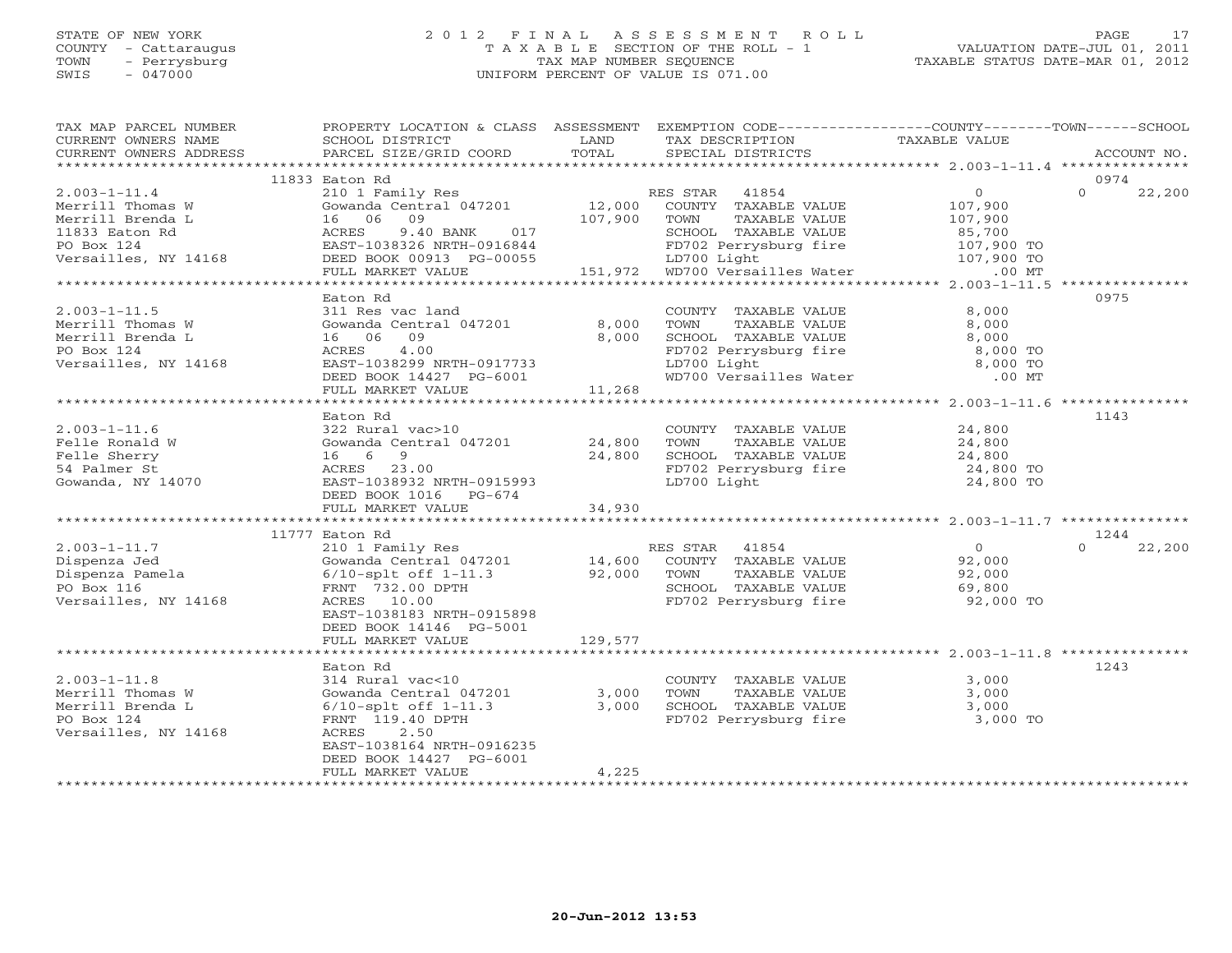# STATE OF NEW YORK 2 0 1 2 F I N A L A S S E S S M E N T R O L L PAGE 18 COUNTY - Cattaraugus T A X A B L E SECTION OF THE ROLL - 1 VALUATION DATE-JUL 01, 2011 TOWN - Perrysburg TAX MAP NUMBER SEQUENCE TAXABLE STATUS DATE-MAR 01, 2012 SWIS - 047000 UNIFORM PERCENT OF VALUE IS 071.00

| TAX MAP PARCEL NUMBER<br>CURRENT OWNERS NAME<br>CURRENT OWNERS ADDRESS | PROPERTY LOCATION & CLASS ASSESSMENT                                  |         |                                                                                                                      | EXEMPTION CODE-----------------COUNTY-------TOWN-----SCHOOL |      |
|------------------------------------------------------------------------|-----------------------------------------------------------------------|---------|----------------------------------------------------------------------------------------------------------------------|-------------------------------------------------------------|------|
|                                                                        |                                                                       |         |                                                                                                                      |                                                             |      |
| $2.003 - 1 - 12.1$                                                     | North Rd<br>322 Rural vac>10                                          |         | COUNTY TAXABLE VALUE 37,100                                                                                          |                                                             | 0278 |
| Keller Grace                                                           | Gowanda Central 047201 37,100                                         |         |                                                                                                                      |                                                             |      |
| 5807 Walnut Cove Dr                                                    | 16 06 09                                                              | 37,100  |                                                                                                                      |                                                             |      |
| Durham, NC 27713-8916                                                  | ACRES 36.30                                                           |         | TOWN TAXABLE VALUE $37,100$<br>SCHOOL TAXABLE VALUE $37,100$<br>FD702 Perrysburg fire $37,100$ TO                    |                                                             |      |
|                                                                        | EAST-1036883 NRTH-0914965                                             |         |                                                                                                                      |                                                             |      |
|                                                                        | DEED BOOK 729<br>PG-00324                                             |         |                                                                                                                      |                                                             |      |
|                                                                        | FULL MARKET VALUE                                                     | 52,254  |                                                                                                                      |                                                             |      |
|                                                                        |                                                                       |         |                                                                                                                      |                                                             |      |
|                                                                        | North Rd                                                              |         |                                                                                                                      |                                                             | 0226 |
| $2.003 - 1 - 13$                                                       | 322 Rural vac>10<br>J22 Ruidi vac>i0<br>Gowanda Central 047201 19,400 |         | COUNTY TAXABLE VALUE<br>TOWN     TAXABLE VALUE                                                                       | 19,400<br>19,400                                            |      |
| Engel Louis J                                                          |                                                                       |         |                                                                                                                      |                                                             |      |
| 1290 Stebbins Rd                                                       | 16 06 09<br>19,400                                                    |         | SCHOOL TAXABLE VALUE 19,400<br>FD702 Perrysburg fire 19,400 TO                                                       |                                                             |      |
| Silver Creek, NY 14136                                                 | ACRES 33.00<br>EAST-1036470 NRTH-0914232                              |         |                                                                                                                      |                                                             |      |
|                                                                        | DEED BOOK 741 PG-00473                                                |         |                                                                                                                      |                                                             |      |
|                                                                        | FULL MARKET VALUE                                                     | 27,324  |                                                                                                                      |                                                             |      |
|                                                                        |                                                                       |         |                                                                                                                      |                                                             |      |
|                                                                        | Eaton Rd                                                              |         |                                                                                                                      |                                                             | 0065 |
| $2.003 - 1 - 15$                                                       | 322 Rural vac>10                                                      |         | COUNTY TAXABLE VALUE 21,500                                                                                          |                                                             |      |
| Merrill Thomas                                                         |                                                                       |         |                                                                                                                      |                                                             |      |
| Merrill Brenda                                                         |                                                                       |         |                                                                                                                      |                                                             |      |
| 11833 Eaton Rd                                                         | ACRES 16.70                                                           |         | TOWN TAXABLE VALUE 21,500<br>SCHOOL TAXABLE VALUE 21,500<br>FD702 Perrysburg fire 21,500 TO<br>LD700 Light 21,500 TO |                                                             |      |
| PO Box 124                                                             | EAST-1038085 NRTH-0914175                                             |         |                                                                                                                      |                                                             |      |
| Versailes, NY 14168                                                    | DEED BOOK 1014 PG-1098                                                | 30,282  |                                                                                                                      |                                                             |      |
|                                                                        | FULL MARKET VALUE                                                     |         |                                                                                                                      |                                                             |      |
|                                                                        | Eaton Rd                                                              |         |                                                                                                                      |                                                             | 0140 |
| $2.003 - 1 - 16$                                                       | 105 Vac farmland                                                      |         | COUNTY TAXABLE VALUE                                                                                                 | 16,400                                                      |      |
| Falcone Anthony J                                                      | Gowanda Central 047201 16,400                                         |         | TAXABLE VALUE 16,400<br>TOWN                                                                                         |                                                             |      |
| 11487 Walnut Rd                                                        | 16 06 09                                                              | 16,400  |                                                                                                                      |                                                             |      |
| Silver Creek, NY 14136                                                 | ACRES 20.00                                                           |         | SCHOOL TAXABLE VALUE 16,400<br>FD702 Perrysburg fire 16,400 TO                                                       |                                                             |      |
|                                                                        | EAST-1039227 NRTH-0913770                                             |         | LD700 Light                                                                                                          | 10,988 TO                                                   |      |
|                                                                        | DEED BOOK 00720 PG-00031                                              |         |                                                                                                                      |                                                             |      |
|                                                                        | FULL MARKET VALUE                                                     | 23,099  |                                                                                                                      |                                                             |      |
|                                                                        |                                                                       |         |                                                                                                                      |                                                             |      |
| $2.003 - 1 - 17$                                                       | 11522 North Rd<br>240 Rural res                                       |         |                                                                                                                      |                                                             | 0107 |
| Daniel Timothy                                                         | Gowanda Central 047201 49,300                                         |         | COUNTY TAXABLE VALUE 89,300<br>TOWN<br>TAXABLE VALUE                                                                 | 89,300                                                      |      |
| Daniel Michael                                                         | 16 06 09                                                              | 89,300  |                                                                                                                      |                                                             |      |
| 11495 Shaw Rd                                                          | Pond                                                                  |         | SCHOOL TAXABLE VALUE 89,300<br>FD702 Perrysburg fire 89,300                                                          | 89,300 TO                                                   |      |
| Perrysburg, NY 14129                                                   | ACRES 117.25                                                          |         |                                                                                                                      |                                                             |      |
|                                                                        | EAST-1037283 NRTH-0913144                                             |         |                                                                                                                      |                                                             |      |
|                                                                        | DEED BOOK 6752<br>PG-9002                                             |         |                                                                                                                      |                                                             |      |
|                                                                        | FULL MARKET VALUE                                                     | 125,775 |                                                                                                                      |                                                             |      |
|                                                                        |                                                                       |         |                                                                                                                      |                                                             |      |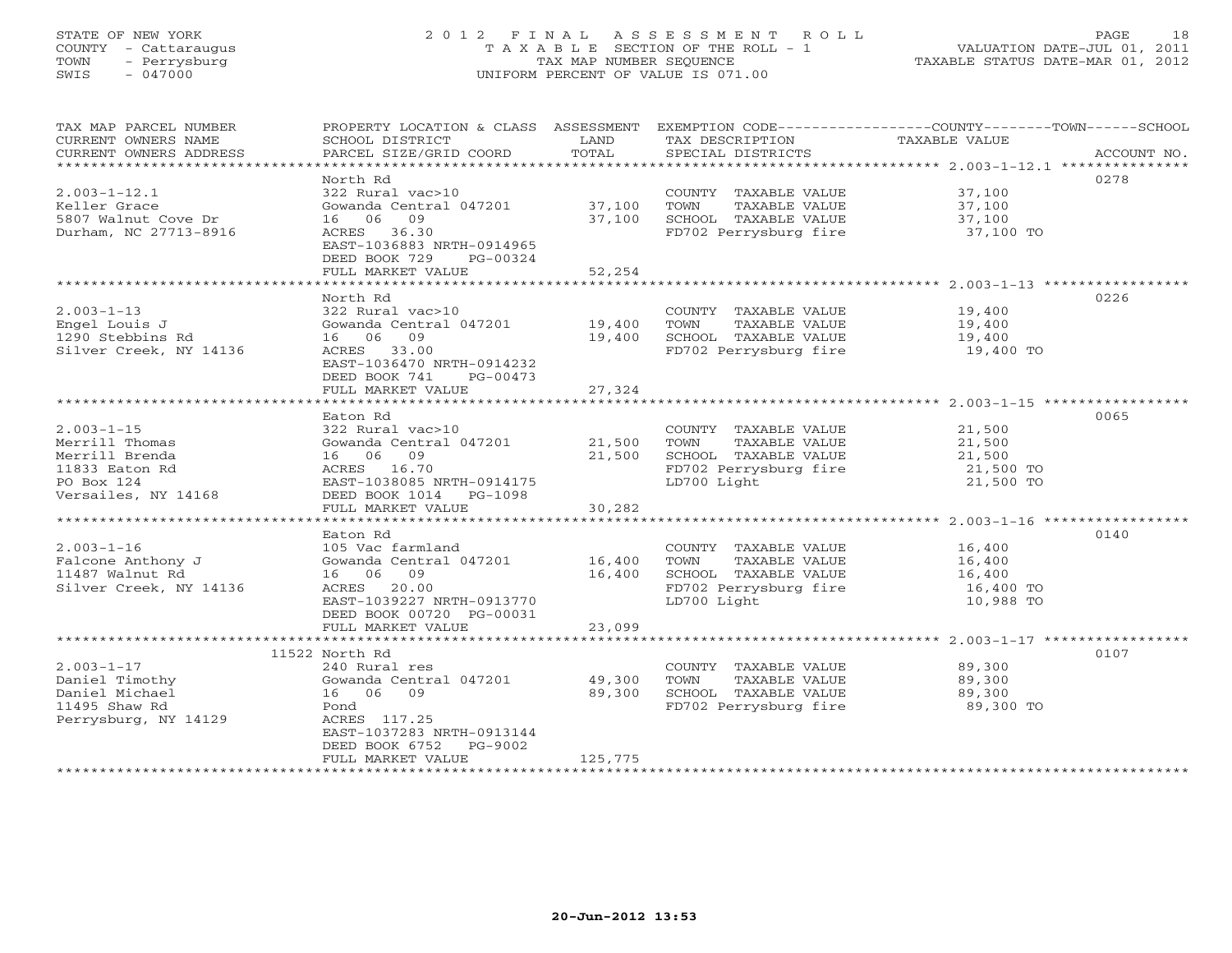| STATE OF NEW YORK    | 2012 FINAL ASSESSMENT ROLL            | -19<br>PAGE                      |
|----------------------|---------------------------------------|----------------------------------|
| COUNTY - Cattaraugus | T A X A B L E SECTION OF THE ROLL - 1 | VALUATION DATE-JUL 01, 2011      |
| TOWN - Perrysburg    | TAX MAP NUMBER SEOUENCE               | TAXABLE STATUS DATE-MAR 01, 2012 |
| SWIS<br>- 047000     | UNIFORM PERCENT OF VALUE IS 071.00    |                                  |
|                      |                                       |                                  |
|                      |                                       |                                  |

| TAX MAP PARCEL NUMBER<br>CURRENT OWNERS NAME<br>CURRENT OWNERS ADDRESS                      | PROPERTY LOCATION & CLASS ASSESSMENT<br>SCHOOL DISTRICT<br>PARCEL SIZE/GRID COORD                                                    | LAND<br>TOTAL    | TAX DESCRIPTION<br>SPECIAL DISTRICTS |                                                                                                 | EXEMPTION CODE-----------------COUNTY-------TOWN------SCHOOL<br>TAXABLE VALUE |          | ACCOUNT NO. |
|---------------------------------------------------------------------------------------------|--------------------------------------------------------------------------------------------------------------------------------------|------------------|--------------------------------------|-------------------------------------------------------------------------------------------------|-------------------------------------------------------------------------------|----------|-------------|
|                                                                                             |                                                                                                                                      |                  |                                      |                                                                                                 |                                                                               |          |             |
|                                                                                             | 11559 Eaton Rd                                                                                                                       |                  |                                      |                                                                                                 |                                                                               |          | 0781        |
| $2.003 - 1 - 19.3$<br>Williams Mimi<br>11559 Eaton Rd<br>PO Box 166<br>Versailles, NY 14168 | 210 1 Family Res<br>Gowanda Central 047201<br>16 06<br>09<br>mrgd 2.003-1-19.1 in prcl<br>split off 2.7 acres 4/200<br>5.10<br>ACRES | 8,400<br>143,400 | RES STAR<br>TOWN                     | 41854<br>COUNTY TAXABLE VALUE<br>TAXABLE VALUE<br>SCHOOL TAXABLE VALUE<br>FD702 Perrysburg fire | $\overline{0}$<br>143,400<br>143,400<br>121,200<br>143,400 TO                 | $\Omega$ | 22,200      |
|                                                                                             | EAST-1039526 NRTH-0912143<br>DEED BOOK 6783<br>PG-5001<br>FULL MARKET VALUE                                                          | 201,972          |                                      |                                                                                                 |                                                                               |          |             |
|                                                                                             | ********************************                                                                                                     | **************   |                                      |                                                                                                 |                                                                               |          |             |
|                                                                                             | 11551 Eaton Rd                                                                                                                       |                  |                                      |                                                                                                 |                                                                               |          | 1105        |
| $2.003 - 1 - 19.4$                                                                          | 240 Rural res                                                                                                                        |                  | RES STAR                             | 41854                                                                                           | $\overline{0}$                                                                | $\Omega$ | 22,200      |
| Neu Jeremy E                                                                                | Gowanda Central 047201                                                                                                               | 11,300           |                                      | COUNTY TAXABLE VALUE                                                                            | 81,700                                                                        |          |             |
| 11551 Eaton Rd<br>Versailles, NY 14168                                                      | 16/6/9<br>ACRES<br>5.30                                                                                                              | 81,700           | TOWN                                 | TAXABLE VALUE<br>SCHOOL TAXABLE VALUE                                                           | 81,700<br>59,500                                                              |          |             |
|                                                                                             | EAST-1039871 NRTH-0911715                                                                                                            |                  |                                      | FD702 Perrysburg fire                                                                           | 81,700 TO                                                                     |          |             |
|                                                                                             | DEED BOOK 10505 PG-5001                                                                                                              |                  |                                      |                                                                                                 |                                                                               |          |             |
|                                                                                             | FULL MARKET VALUE                                                                                                                    | 115,070          |                                      |                                                                                                 |                                                                               |          |             |
|                                                                                             |                                                                                                                                      |                  |                                      |                                                                                                 |                                                                               |          |             |
|                                                                                             | 11525 Eaton Rd                                                                                                                       |                  |                                      |                                                                                                 |                                                                               |          | 1213        |
| $2.003 - 1 - 19.5$                                                                          | 314 Rural vac<10                                                                                                                     |                  |                                      | COUNTY TAXABLE VALUE                                                                            | 6,500                                                                         |          |             |
| Williams Mimi                                                                               | Gowanda Central 047201                                                                                                               | 6,500            | TOWN                                 | TAXABLE VALUE                                                                                   | 6,500                                                                         |          |             |
| 11525 Eaton Rd                                                                              | split from 1-19.3 (4/2008                                                                                                            | 6,500            |                                      | SCHOOL TAXABLE VALUE                                                                            | 6,500                                                                         |          |             |
| PO Box 166                                                                                  | 2.70<br><b>ACRES</b>                                                                                                                 |                  |                                      | FD702 Perrysburg fire                                                                           | 6,500 TO                                                                      |          |             |
| Perrysburg, NY 14129                                                                        | EAST-1039402 NRTH-0912311                                                                                                            |                  |                                      |                                                                                                 |                                                                               |          |             |
|                                                                                             | DEED BOOK 16679 PG-8001                                                                                                              |                  |                                      |                                                                                                 |                                                                               |          |             |
|                                                                                             | FULL MARKET VALUE                                                                                                                    | 9,155            |                                      |                                                                                                 |                                                                               |          |             |
|                                                                                             |                                                                                                                                      |                  |                                      |                                                                                                 |                                                                               |          |             |
|                                                                                             | 11523 North Rd                                                                                                                       |                  |                                      |                                                                                                 |                                                                               |          | 0095        |
| $2.003 - 1 - 21$                                                                            | 152 Vineyard                                                                                                                         |                  | AG BLDG                              | 41700                                                                                           | 49,200                                                                        | 49,200   | 49,200      |
| Steuernagel Henry                                                                           | Gowanda Central 047201                                                                                                               | 86,800 AG DIST   |                                      | 41720                                                                                           | 11,791                                                                        | 11,791   | 11,791      |
| Steuernagel Maria                                                                           | 16, 23, 24, 15,<br>06 09                                                                                                             |                  | 215,000 RES STAR                     | 41854                                                                                           | $\overline{0}$                                                                | $\Omega$ | 22,200      |
| 11523 North Rd                                                                              | ACRES 190.85                                                                                                                         |                  |                                      | COUNTY TAXABLE VALUE                                                                            | 154,009                                                                       |          |             |
| Perrysburg, NY 14129                                                                        | EAST-1034308 NRTH-0911638                                                                                                            |                  | TOWN                                 | TAXABLE VALUE                                                                                   | 154,009                                                                       |          |             |
|                                                                                             | DEED BOOK 00929 PG-01158                                                                                                             |                  |                                      | SCHOOL TAXABLE VALUE                                                                            | 131,809                                                                       |          |             |
| MAY BE SUBJECT TO PAYMENT<br>UNDER AGDIST LAW TIL 2021                                      | FULL MARKET VALUE                                                                                                                    |                  |                                      | 302,817 FD702 Perrysburg fire                                                                   | 215,000 TO                                                                    |          |             |
|                                                                                             |                                                                                                                                      |                  |                                      |                                                                                                 |                                                                               |          |             |
|                                                                                             | 11505 North Rd                                                                                                                       |                  |                                      |                                                                                                 |                                                                               |          | 1082        |
| $2.003 - 1 - 22.3$                                                                          | 210 1 Family Res                                                                                                                     |                  | RES STAR                             | 41854                                                                                           | $\overline{0}$                                                                | $\Omega$ | 22,200      |
| Accordino Carl J                                                                            | Gowanda Central 047201                                                                                                               | 5,500            |                                      | COUNTY TAXABLE VALUE                                                                            | 46,400                                                                        |          |             |
| 11505 North Rd                                                                              | 24<br>69                                                                                                                             | 46,400           | TOWN                                 | TAXABLE VALUE                                                                                   | 46,400                                                                        |          |             |
| Perrysburg, NY 14129                                                                        | ACRES<br>1.30                                                                                                                        |                  |                                      | SCHOOL TAXABLE VALUE                                                                            | 24,200                                                                        |          |             |
|                                                                                             | EAST-1035274 NRTH-0911692                                                                                                            |                  |                                      | FD702 Perrysburg fire                                                                           | 46,400 TO                                                                     |          |             |
|                                                                                             | DEED BOOK 1998<br>PG-8001                                                                                                            |                  |                                      |                                                                                                 |                                                                               |          |             |
|                                                                                             | FULL MARKET VALUE                                                                                                                    | 65,352           |                                      |                                                                                                 |                                                                               |          |             |
|                                                                                             |                                                                                                                                      |                  |                                      |                                                                                                 |                                                                               |          |             |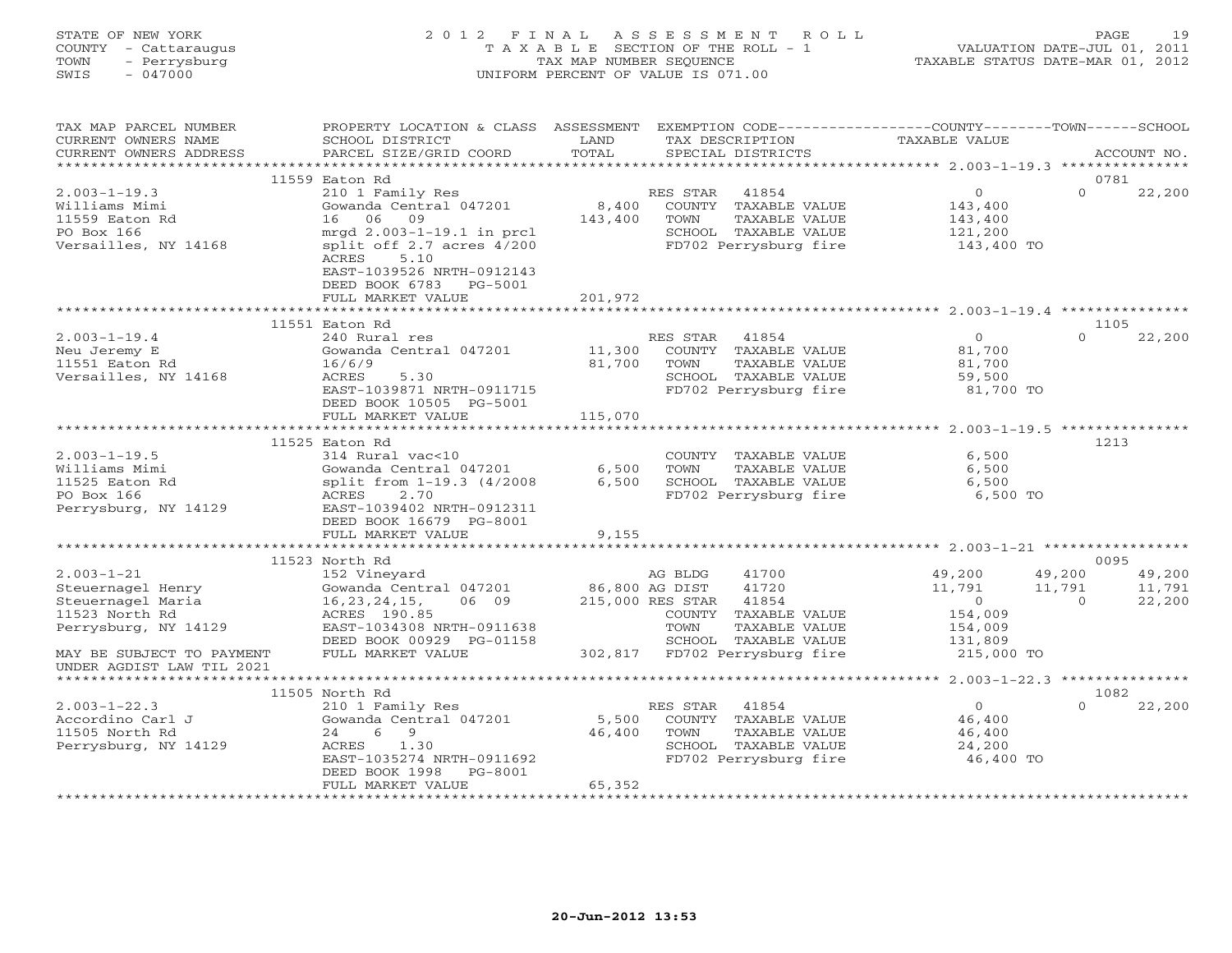# STATE OF NEW YORK 2 0 1 2 F I N A L A S S E S S M E N T R O L L PAGE 20 COUNTY - Cattaraugus T A X A B L E SECTION OF THE ROLL - 1 VALUATION DATE-JUL 01, 2011 TOWN - Perrysburg TAX MAP NUMBER SEQUENCE TAXABLE STATUS DATE-MAR 01, 2012 SWIS - 047000 UNIFORM PERCENT OF VALUE IS 071.00

| TAX MAP PARCEL NUMBER     | PROPERTY LOCATION & CLASS ASSESSMENT EXEMPTION CODE---------------COUNTY-------TOWN------SCHOOL                                                         |         |                                |                |                          |
|---------------------------|---------------------------------------------------------------------------------------------------------------------------------------------------------|---------|--------------------------------|----------------|--------------------------|
| CURRENT OWNERS NAME       | SCHOOL DISTRICT                                                                                                                                         | LAND    | TAX DESCRIPTION                | TAXABLE VALUE  |                          |
| CURRENT OWNERS ADDRESS    | PARCEL SIZE/GRID COORD                                                                                                                                  | TOTAL   | SPECIAL DISTRICTS              |                | ACCOUNT NO.              |
|                           |                                                                                                                                                         |         |                                |                |                          |
|                           | 11567 North Rd                                                                                                                                          |         |                                |                | 0137                     |
| $2.003 - 1 - 23$          | 120 Field crops                                                                                                                                         |         | AG DIST<br>41720               | $\Omega$       | $\Omega$<br>$\Omega$     |
| Clements Michael          | Gowanda Central $047201$ 55,300                                                                                                                         |         | COUNTY TAXABLE VALUE           | 90,300         |                          |
| Clements Gladys           | 24 06 09                                                                                                                                                | 90,300  | TOWN<br>TAXABLE VALUE          | 90,300         |                          |
| 529 Sawkill Rd            | By Will                                                                                                                                                 |         | SCHOOL TAXABLE VALUE           | 90,300         |                          |
| Melford, PA 18337         | ACRES 155.00                                                                                                                                            |         | FD702 Perrysburg fire          | 90,300 TO      |                          |
|                           | EAST-1033693 NRTH-0913299                                                                                                                               |         |                                |                |                          |
| MAY BE SUBJECT TO PAYMENT | DEED BOOK 00353 PG-00572                                                                                                                                |         |                                |                |                          |
| UNDER AGDIST LAW TIL 2016 | FULL MARKET VALUE                                                                                                                                       | 127,183 |                                |                |                          |
|                           |                                                                                                                                                         |         |                                |                |                          |
|                           | 11701 North Rd                                                                                                                                          |         |                                |                | 0777                     |
| $2.003 - 1 - 24$          | 210 1 Family Res                                                                                                                                        |         | $CVET C/T$ 41131               | 14,800         | 14,800<br>$\overline{0}$ |
| Martin Joyce A            |                                                                                                                                                         |         |                                | $\overline{0}$ | 22,200<br>$\overline{0}$ |
| 11701 North Rd            | $210$ $1 \text{ Fall}$ $10$<br>$24$ 06 09<br>$24$ 06 09<br>$2 \text{ Fall}$ 06 09<br>$2 \text{ Fall}$ 06 09<br>$79,400$ $100 \text{ NTS}$ TAXABLE VALUE |         |                                | 64,600         |                          |
| Perrysburg, NY 14129      | 9.85<br>ACRES                                                                                                                                           |         | TOWN<br>TAXABLE VALUE          | 64,600         |                          |
|                           | EAST-1034999 NRTH-0914591                                                                                                                               |         | SCHOOL TAXABLE VALUE           | 57,200         |                          |
|                           | DEED BOOK 840<br>PG-01167                                                                                                                               |         | FD702 Perrysburg fire          | 79,400 TO      |                          |
|                           | FULL MARKET VALUE                                                                                                                                       | 111,831 |                                |                |                          |
|                           |                                                                                                                                                         |         |                                |                |                          |
|                           | 11701 North Rd                                                                                                                                          |         |                                |                | 0498                     |
| $2.003 - 1 - 25.1$        | 314 Rural vac<10                                                                                                                                        |         | COUNTY TAXABLE VALUE           | 9,500          |                          |
| Martin Joyce A            | Gowanda Central 047201                                                                                                                                  | 9,500   | TOWN<br>TAXABLE VALUE          | 9,500          |                          |
| 11701 North Rd            | 24 06 09                                                                                                                                                | 9,500   | SCHOOL TAXABLE VALUE           | 9,500          |                          |
| Perrysburg, NY 14129      | 4.50<br>ACRES                                                                                                                                           |         | FD702 Perrysburg fire 9,500 TO |                |                          |
|                           | EAST-1035232 NRTH-0915078                                                                                                                               |         |                                |                |                          |
|                           | PG-01099                                                                                                                                                |         |                                |                |                          |
|                           | DEED BOOK 883                                                                                                                                           |         |                                |                |                          |
|                           | FULL MARKET VALUE                                                                                                                                       | 13,380  |                                |                |                          |
|                           |                                                                                                                                                         |         |                                |                |                          |
|                           | 12007 Wardtown Rd                                                                                                                                       |         |                                |                | 1142                     |
| $2.003 - 1 - 25.2$        | 270 Mfg housing<br>Gowanda Central 047201 11,500                                                                                                        |         | COUNTY TAXABLE VALUE           | 21,400         |                          |
| Martin David J            |                                                                                                                                                         |         | TAXABLE VALUE<br>TOWN          | 21,400         |                          |
| 11701 North Rd            | 24 6<br>- 9                                                                                                                                             | 21,400  | SCHOOL TAXABLE VALUE           | 21,400         |                          |
| Perrysburg, NY 14129      | ACRES<br>5.50                                                                                                                                           |         | FD702 Perrysburg fire          | 21,400 TO      |                          |
|                           | EAST-1034802 NRTH-0915080                                                                                                                               |         |                                |                |                          |
|                           | DEED BOOK 16597 PG-3001                                                                                                                                 |         |                                |                |                          |
|                           | FULL MARKET VALUE                                                                                                                                       | 30,141  |                                |                |                          |
|                           |                                                                                                                                                         |         |                                |                |                          |
|                           | 12119 Wardtown Rd                                                                                                                                       |         |                                |                | 0335                     |
| $2.003 - 1 - 26$          | 240 Rural res                                                                                                                                           |         | CW_15_VET/ 41161               | 8,880          | 8,880<br>$\Omega$        |
| Murdoch David M           | Cowanda Central 047201 50,700 SR STAR<br>24 06 09 102,500 COUNTY                                                                                        |         | 41834                          | $\overline{0}$ | 46,030<br>$\Omega$       |
| Murdoch Martha            | 24 06 09                                                                                                                                                |         | 102,500 COUNTY TAXABLE VALUE   | 93,620         |                          |
| 12119 Ward Town Rd        | ACRES 81.63                                                                                                                                             |         | TAXABLE VALUE<br>TOWN          | 93,620         |                          |
| Perrysburg, NY 14129      | EAST-1033734 NRTH-0915766                                                                                                                               |         | SCHOOL TAXABLE VALUE           | 56,470         |                          |
|                           | DEED BOOK 850<br>PG-857                                                                                                                                 |         | FD702 Perrysburg fire          | 102,500 TO     |                          |
| MAY BE SUBJECT TO PAYMENT | FULL MARKET VALUE                                                                                                                                       | 144,366 |                                |                |                          |
| UNDER AGDIST LAW TIL 2015 |                                                                                                                                                         |         |                                |                |                          |
|                           |                                                                                                                                                         |         |                                |                |                          |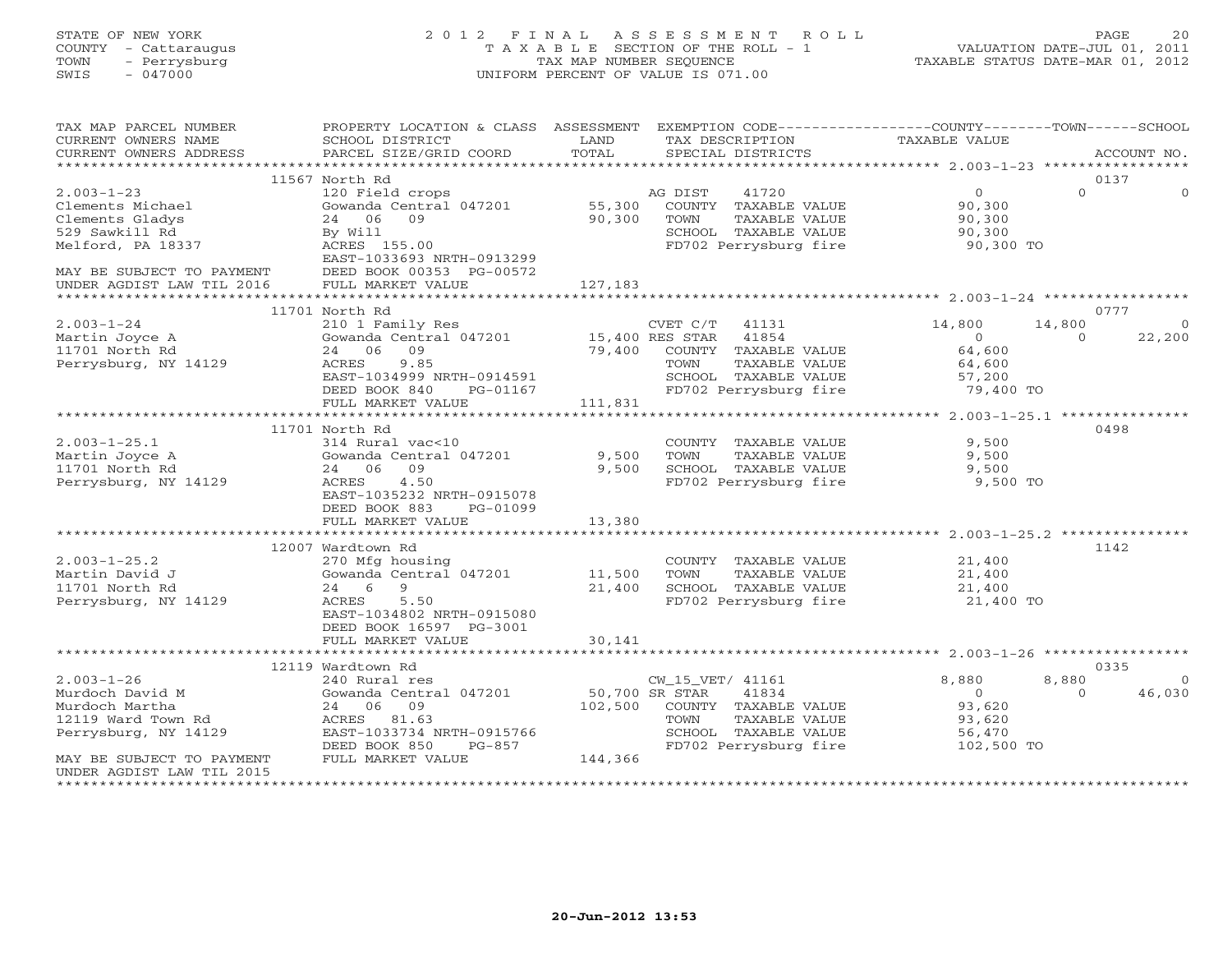### STATE OF NEW YORK 2 0 1 2 F I N A L A S S E S S M E N T R O L L PAGE 21 COUNTY - Cattaraugus T A X A B L E SECTION OF THE ROLL - 1 VALUATION DATE-JUL 01, 2011 TOWN - Perrysburg TAX MAP NUMBER SEQUENCE TAXABLE STATUS DATE-MAR 01, 2012 SWIS - 047000 UNIFORM PERCENT OF VALUE IS 071.00UNIFORM PERCENT OF VALUE IS 071.00

| TAX MAP PARCEL NUMBER<br>CURRENT OWNERS NAME<br>CURRENT OWNERS ADDRESS | PROPERTY LOCATION & CLASS ASSESSMENT<br>SCHOOL DISTRICT<br>PARCEL SIZE/GRID COORD | LAND<br>TOTAL            | TAX DESCRIPTION<br>SPECIAL DISTRICTS |               | EXEMPTION CODE----------------COUNTY-------TOWN-----SCHOOL<br>TAXABLE VALUE |          | ACCOUNT NO. |
|------------------------------------------------------------------------|-----------------------------------------------------------------------------------|--------------------------|--------------------------------------|---------------|-----------------------------------------------------------------------------|----------|-------------|
|                                                                        |                                                                                   |                          |                                      |               |                                                                             |          |             |
|                                                                        | 12147 Wardtown Rd                                                                 |                          |                                      |               |                                                                             |          | 0533        |
| $2.003 - 1 - 27.1$                                                     | 210 1 Family Res                                                                  |                          | COUNTY TAXABLE VALUE                 |               | 69,300                                                                      |          |             |
| Valentine Nicholas                                                     | Gowanda Central 047201                                                            | 10,600                   | TOWN                                 | TAXABLE VALUE | 69,300                                                                      |          |             |
| 12147 Wardtown Rd                                                      | 24 06<br>09                                                                       | 69,300                   | SCHOOL TAXABLE VALUE                 |               | 69,300                                                                      |          |             |
| Perrysburg, NY 14129                                                   | ACRES<br>4.75                                                                     |                          | FD702 Perrysburg fire                |               | 69,300 TO                                                                   |          |             |
|                                                                        | EAST-1033355 NRTH-0915114                                                         |                          |                                      |               |                                                                             |          |             |
|                                                                        | DEED BOOK 8734 PG-6001<br>FULL MARKET VALUE                                       | 97,606                   |                                      |               |                                                                             |          |             |
|                                                                        |                                                                                   |                          |                                      |               |                                                                             |          |             |
|                                                                        | 12167 Wardtown Rd                                                                 |                          |                                      |               |                                                                             |          | 1104        |
| $2.003 - 1 - 27.2$                                                     | 120 Field crops                                                                   |                          | AG DIST<br>41720                     |               | 19,335                                                                      | 19,335   | 19,335      |
| Dalimonte Joseph A                                                     | Gowanda Central 047201                                                            | 28,100                   | COUNTY TAXABLE VALUE                 |               | 8,765                                                                       |          |             |
| Dalimonte Suzanne J                                                    | 04 06 09                                                                          | 28,100                   | TOWN                                 | TAXABLE VALUE | 8,765                                                                       |          |             |
| 12162 Wardtown Rd                                                      | ACRES 23.20                                                                       |                          | SCHOOL TAXABLE VALUE                 |               | 8,765                                                                       |          |             |
| Perrysburg, NY 14129                                                   | EAST-1032866 NRTH-0915068                                                         |                          |                                      |               |                                                                             |          |             |
|                                                                        | DEED BOOK 1007 PG-262                                                             |                          |                                      |               |                                                                             |          |             |
| MAY BE SUBJECT TO PAYMENT                                              | FULL MARKET VALUE                                                                 | 39,577                   |                                      |               |                                                                             |          |             |
| UNDER AGDIST LAW TIL 2016                                              |                                                                                   |                          |                                      |               |                                                                             |          |             |
|                                                                        |                                                                                   |                          |                                      |               |                                                                             |          |             |
|                                                                        | 12201 Wardtown Rd                                                                 |                          |                                      |               |                                                                             |          | 0312        |
| $2.003 - 1 - 29.1$                                                     | 240 Rural res                                                                     |                          | 41834<br>SR STAR                     |               | $\overline{0}$                                                              | $\Omega$ | 46,030      |
| Mackey Alvin P                                                         | Gowanda Central 047201                                                            | 30,800                   | COUNTY TAXABLE VALUE                 |               | 75,800                                                                      |          |             |
| Mackey Joyce E<br>12201 Ward Town Rd                                   | 24 06<br>09<br>split 1.95 acres-1-29.3 (                                          | 75,800                   | TOWN<br>SCHOOL TAXABLE VALUE         | TAXABLE VALUE | 75,800<br>29,770                                                            |          |             |
| Perrysburg, NY 14129                                                   | ACRES 45.90                                                                       |                          | FD702 Perrysburg fire                |               | 75,800 TO                                                                   |          |             |
|                                                                        | EAST-1032064 NRTH-0914346                                                         |                          |                                      |               |                                                                             |          |             |
|                                                                        | DEED BOOK 00734 PG-00909                                                          |                          |                                      |               |                                                                             |          |             |
|                                                                        | FULL MARKET VALUE                                                                 | 106,761                  |                                      |               |                                                                             |          |             |
|                                                                        |                                                                                   |                          |                                      |               |                                                                             |          |             |
|                                                                        | 12205 Wardtown Rd                                                                 |                          |                                      |               |                                                                             |          | 1001        |
| $2.003 - 1 - 29.2$                                                     | 210 1 Family Res                                                                  |                          | RES STAR 41854                       |               | $\circ$                                                                     | $\Omega$ | 22,200      |
| Mackey Tad K                                                           | Gowanda Central 047201                                                            | 6,200                    | COUNTY TAXABLE VALUE                 |               | 86,200                                                                      |          |             |
| Mackey Debbie A                                                        | 09<br>24 06                                                                       | 86,200                   | TOWN                                 | TAXABLE VALUE | 86,200                                                                      |          |             |
| 12205 Wardtown Rd                                                      | 3.20<br>ACRES                                                                     |                          | SCHOOL TAXABLE VALUE                 |               | 64,000                                                                      |          |             |
| Perrysburg, NY 14129                                                   | EAST-1031919 NRTH-0915255                                                         |                          | FD702 Perrysburg fire                |               | 86,200 TO                                                                   |          |             |
|                                                                        | DEED BOOK 7890<br>PG-3002                                                         |                          |                                      |               |                                                                             |          |             |
|                                                                        | FULL MARKET VALUE                                                                 | 121,408<br>************* |                                      |               |                                                                             |          |             |
|                                                                        | 12257 Wardtown Rd                                                                 |                          |                                      |               |                                                                             |          | 0412        |
| $2.003 - 1 - 30$                                                       | 210 1 Family Res                                                                  |                          | RES STAR<br>41854                    |               | $\Omega$                                                                    | $\Omega$ | 22,200      |
| Lebeau Allen P                                                         | Gowanda Central 047201                                                            | 5,600                    | COUNTY TAXABLE VALUE                 |               | 53,800                                                                      |          |             |
| Lebeau Susan E                                                         | 24 06<br>09                                                                       | 53,800                   | TOWN                                 | TAXABLE VALUE | 53,800                                                                      |          |             |
| 12257 Wardtown Rd                                                      | ACRES<br>1.42 BANK<br>012                                                         |                          | SCHOOL TAXABLE VALUE                 |               | 31,600                                                                      |          |             |
| Perrysburg, NY 14129                                                   | EAST-1031576 NRTH-0915229                                                         |                          | FD702 Perrysburg fire                |               | 53,800 TO                                                                   |          |             |
|                                                                        | DEED BOOK 00984 PG-00188                                                          |                          |                                      |               |                                                                             |          |             |
|                                                                        | FULL MARKET VALUE                                                                 | 75,775                   |                                      |               |                                                                             |          |             |
|                                                                        |                                                                                   | *****************        |                                      |               |                                                                             |          |             |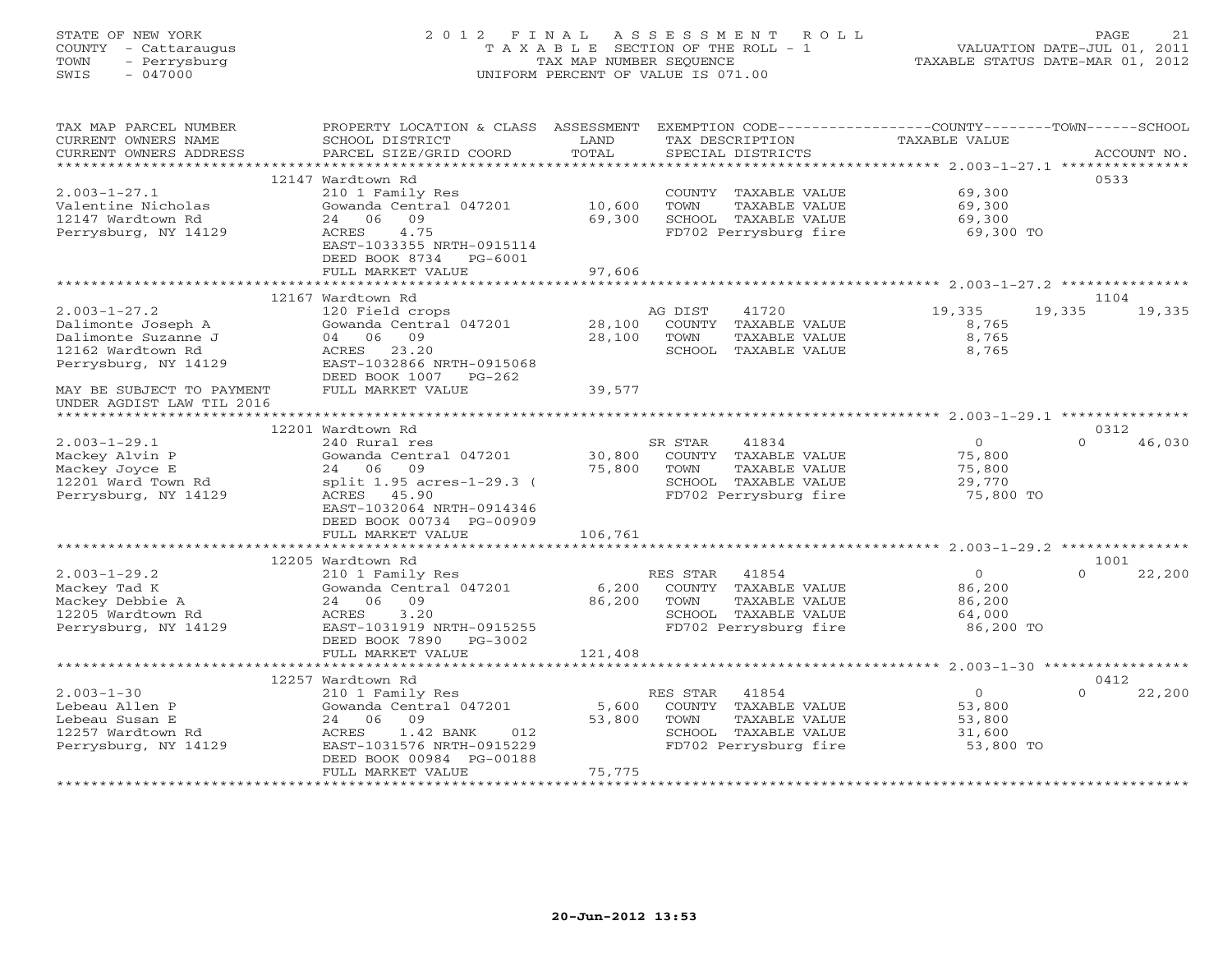# STATE OF NEW YORK 2 0 1 2 F I N A L A S S E S S M E N T R O L L PAGE 22 COUNTY - Cattaraugus T A X A B L E SECTION OF THE ROLL - 1 VALUATION DATE-JUL 01, 2011 TOWN - Perrysburg TAX MAP NUMBER SEQUENCE TAXABLE STATUS DATE-MAR 01, 2012 SWIS - 047000 UNIFORM PERCENT OF VALUE IS 071.00

| TAX MAP PARCEL NUMBER<br>CURRENT OWNERS NAME<br>CURRENT OWNERS ADDRESS | PROPERTY LOCATION & CLASS ASSESSMENT<br>SCHOOL DISTRICT<br>PARCEL SIZE/GRID COORD | LAND<br>TOTAL | EXEMPTION CODE-----------------COUNTY-------TOWN------SCHOOL<br>TAX DESCRIPTION<br>SPECIAL DISTRICTS | TAXABLE VALUE         | ACCOUNT NO.                   |
|------------------------------------------------------------------------|-----------------------------------------------------------------------------------|---------------|------------------------------------------------------------------------------------------------------|-----------------------|-------------------------------|
|                                                                        |                                                                                   |               |                                                                                                      |                       |                               |
|                                                                        | 11804 Vanvleck Rd                                                                 |               |                                                                                                      |                       | 0768                          |
| $2.003 - 1 - 31.2$                                                     | 210 1 Family Res                                                                  |               | COUNTY TAXABLE VALUE                                                                                 | 78,300                |                               |
| Johnson Constance M                                                    | Gowanda Central 047201 11,600                                                     |               | TAXABLE VALUE<br>TOWN                                                                                | 78,300                |                               |
| 11578 Shaw Rd                                                          | 25 06<br>09                                                                       | 78,300        | SCHOOL TAXABLE VALUE                                                                                 | 78,300                |                               |
| Perrysburg, NY 14129                                                   | 5.45<br>ACRES                                                                     |               | FD702 Perrysburg fire                                                                                | 78,300 TO             |                               |
|                                                                        | EAST-1031849 NRTH-0915619                                                         |               |                                                                                                      |                       |                               |
|                                                                        | DEED BOOK 14404 PG-8001<br>FULL MARKET VALUE                                      | 110,282       |                                                                                                      |                       |                               |
|                                                                        |                                                                                   |               |                                                                                                      |                       |                               |
|                                                                        | 11806 Vanvleck Rd                                                                 |               |                                                                                                      |                       | 0462                          |
| $2.003 - 1 - 32$                                                       | 114 Sheep farm                                                                    |               | AG DIST<br>41720                                                                                     | 12,545                | 12,545<br>12,545              |
| Knock-A-Voe Ltd                                                        | Gowanda Central 047201 23,300                                                     |               | COUNTY TAXABLE VALUE                                                                                 | 62,655                |                               |
| 11811 Van Vleck Rd                                                     | 25 06 09                                                                          | 75,200        | TAXABLE VALUE<br>TOWN                                                                                | 62,655                |                               |
| Perrysburg, NY 14129                                                   | ACRES 18.80                                                                       |               | SCHOOL TAXABLE VALUE<br>FD702 Perrysburg fire                                                        | 62,655                |                               |
|                                                                        | EAST-1031859 NRTH-0916418                                                         |               |                                                                                                      | 75,200 TO             |                               |
| MAY BE SUBJECT TO PAYMENT                                              | DEED BOOK 1017 PG-966                                                             |               |                                                                                                      |                       |                               |
| UNDER AGDIST LAW TIL 2016                                              | FULL MARKET VALUE                                                                 | 105,915       |                                                                                                      |                       |                               |
|                                                                        |                                                                                   |               |                                                                                                      |                       |                               |
|                                                                        | 12162 Wardtown Rd                                                                 |               |                                                                                                      |                       | 0535                          |
| $2.003 - 1 - 33.1$                                                     | 210 1 Family Res<br>Gowanda Central 047201 10,700 SR STAR                         |               | WVET C/T<br>41121                                                                                    | 5,355<br>$\Omega$     | 5,355<br>$\Omega$<br>$\Omega$ |
| Dalimonte Joseph<br>Dalimonte Suzanne                                  | 25 06 09                                                                          |               | 41834<br>35,700 COUNTY TAXABLE VALUE                                                                 | 30,345                | 35,700                        |
| 12162 Ward Town Rd                                                     | Ff 370.00                                                                         |               | TOWN<br>TAXABLE VALUE                                                                                | 30,345                |                               |
| Perrysburg, NY 14129                                                   | ACRES 11.50                                                                       |               | SCHOOL TAXABLE VALUE                                                                                 | $\overline{0}$        |                               |
|                                                                        | EAST-1032992 NRTH-0915964                                                         |               | FD702 Perrysburg fire                                                                                | 35,700 TO             |                               |
|                                                                        | DEED BOOK 752<br>PG-00796                                                         |               |                                                                                                      |                       |                               |
|                                                                        | FULL MARKET VALUE                                                                 | 50,282        |                                                                                                      |                       |                               |
|                                                                        |                                                                                   |               |                                                                                                      |                       |                               |
|                                                                        | 11930 Versailles-Silver Ck Rd                                                     |               |                                                                                                      |                       | 0479                          |
| $2.013 - 1 - 3$                                                        | 240 Rural res                                                                     |               | WVET C/T 41121                                                                                       | 8,880                 | 8,880<br>$\Omega$             |
| Stuhr James R                                                          | Gowanda Central 047201 26,200 SR STAR                                             |               | 41834                                                                                                | $\overline{0}$        | 46,030<br>$\Omega$            |
| Mary Jane                                                              | 17 06 09                                                                          | 66,900        | COUNTY TAXABLE VALUE                                                                                 | 58,020                |                               |
| PO Box 316<br>Versailles, NY 14168                                     | 1 Gas Well<br>ACRES<br>29.10                                                      |               | TAXABLE VALUE<br>TOWN<br>SCHOOL TAXABLE VALUE                                                        | 58,020<br>20,870      |                               |
|                                                                        | EAST-1036438 NRTH-0918574                                                         |               |                                                                                                      | 66,900 TO             |                               |
|                                                                        | DEED BOOK 00972 PG-00780                                                          |               | FD702 Perrysburg fire<br>LD702 Perrysburg fire<br>LD700 Light                                        | 66,900 TO             |                               |
|                                                                        | FULL MARKET VALUE                                                                 | 94,225        | WD700 Versailles Water                                                                               | $.00$ MT              |                               |
|                                                                        | ********************************                                                  |               | ************************************** 2.013-1-4 ******                                              |                       |                               |
|                                                                        | 11993 Chestnut St                                                                 |               |                                                                                                      |                       | 0025                          |
| $2.013 - 1 - 4$                                                        | 210 1 Family Res                                                                  |               | RES STAR<br>41854                                                                                    | $\Omega$              | 22,200<br>$\Omega$            |
| Griffin Gregory B                                                      | Gowanda Central 047201                                                            | 8,000         | COUNTY TAXABLE VALUE                                                                                 | 36,000                |                               |
| Griffin Marjorie                                                       | 17 06 09                                                                          | 36,000        | TOWN<br>TAXABLE VALUE                                                                                | 36,000                |                               |
| 11993 Chestnut St                                                      | land contract-griffin                                                             |               | SCHOOL TAXABLE VALUE                                                                                 | 13,800                |                               |
| PO Box 119                                                             | ACRES<br>4.50                                                                     |               | FD702 Perrysburg fire                                                                                | 36,000 TO             |                               |
| Versailles, NY 14168                                                   | EAST-1037027 NRTH-0918886<br>DEED BOOK 10227 PG-4001                              |               | LD700 Light<br>WD700 Versailles Water                                                                | 36,000 TO<br>$.00$ MT |                               |
|                                                                        | FULL MARKET VALUE                                                                 | 50,704        |                                                                                                      |                       |                               |
|                                                                        |                                                                                   |               |                                                                                                      |                       |                               |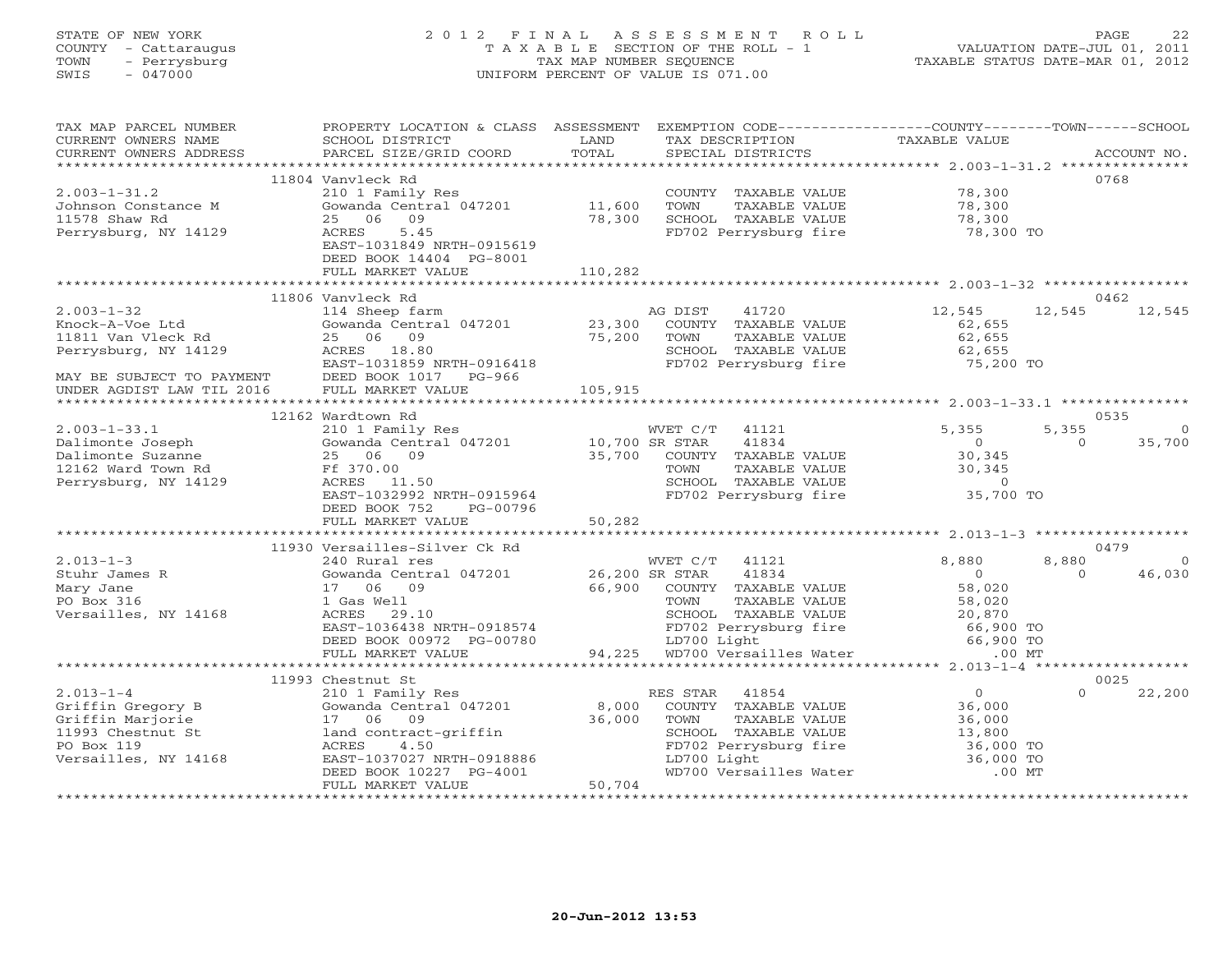### STATE OF NEW YORK 2 0 1 2 F I N A L A S S E S S M E N T R O L L PAGE 23 COUNTY - Cattaraugus T A X A B L E SECTION OF THE ROLL - 1 VALUATION DATE-JUL 01, 2011 TOWN - Perrysburg TAX MAP NUMBER SEQUENCE TAXABLE STATUS DATE-MAR 01, 2012 SWIS - 047000 UNIFORM PERCENT OF VALUE IS 071.00

| TAX MAP PARCEL NUMBER                                                                                                                                                                                                                                                                                                                                                                                    | PROPERTY LOCATION & CLASS ASSESSMENT EXEMPTION CODE-----------------COUNTY-------TOWN------SCHOOL              |                  |                                                                                                                                                                              |                      |                                  |
|----------------------------------------------------------------------------------------------------------------------------------------------------------------------------------------------------------------------------------------------------------------------------------------------------------------------------------------------------------------------------------------------------------|----------------------------------------------------------------------------------------------------------------|------------------|------------------------------------------------------------------------------------------------------------------------------------------------------------------------------|----------------------|----------------------------------|
|                                                                                                                                                                                                                                                                                                                                                                                                          | 11937 Chestnut St                                                                                              |                  |                                                                                                                                                                              |                      | 0031                             |
|                                                                                                                                                                                                                                                                                                                                                                                                          |                                                                                                                |                  |                                                                                                                                                                              |                      |                                  |
| $\begin{tabular}{lllllllllll} 2.013-1-5 & 1193 / \text{Cosestult} & 0 & 0031 \\ & 210 & 1 & \text{Family Res} & \text{RES STAR} & 41854 & 0 & 031 \\ \text{Westlund Adrian P III} & \text{Gowanda Central 047201} & 3,200 & \text{COUNTY TAXABLE VALUE} & 57,400 \\ & 17 & 06 & 09 & 22,200 \\ \text{Westlund Ellen A} & 17 & 06 & 09 \\ \text{PO Box 234} & \text{FRNT} & 100.00 \text{ DPTH} & 310.00$ |                                                                                                                |                  |                                                                                                                                                                              |                      |                                  |
|                                                                                                                                                                                                                                                                                                                                                                                                          |                                                                                                                |                  |                                                                                                                                                                              |                      |                                  |
|                                                                                                                                                                                                                                                                                                                                                                                                          |                                                                                                                |                  |                                                                                                                                                                              |                      |                                  |
|                                                                                                                                                                                                                                                                                                                                                                                                          |                                                                                                                |                  |                                                                                                                                                                              |                      |                                  |
|                                                                                                                                                                                                                                                                                                                                                                                                          |                                                                                                                |                  |                                                                                                                                                                              |                      |                                  |
|                                                                                                                                                                                                                                                                                                                                                                                                          |                                                                                                                |                  |                                                                                                                                                                              |                      |                                  |
|                                                                                                                                                                                                                                                                                                                                                                                                          |                                                                                                                |                  |                                                                                                                                                                              |                      |                                  |
|                                                                                                                                                                                                                                                                                                                                                                                                          | 11844 Buffalo St                                                                                               |                  |                                                                                                                                                                              |                      | 0026                             |
|                                                                                                                                                                                                                                                                                                                                                                                                          |                                                                                                                |                  | COUNTY TAXABLE VALUE 74,600                                                                                                                                                  |                      |                                  |
|                                                                                                                                                                                                                                                                                                                                                                                                          |                                                                                                                |                  | TOWN                                                                                                                                                                         | TAXABLE VALUE 74,600 |                                  |
|                                                                                                                                                                                                                                                                                                                                                                                                          |                                                                                                                |                  |                                                                                                                                                                              |                      |                                  |
|                                                                                                                                                                                                                                                                                                                                                                                                          |                                                                                                                |                  |                                                                                                                                                                              |                      |                                  |
|                                                                                                                                                                                                                                                                                                                                                                                                          | 17 06 09 74,600<br>FRNT 129.25 DPTH 198.00 74,600<br>EAST-1037440 NRTH-0918603                                 |                  | CHOOL TAXABLE VALUE<br>FD702 Perrysburg fire 74,600 TO<br>LD700 Light 74,600 TO<br>WD700 Versailles Water 00 MT                                                              |                      |                                  |
|                                                                                                                                                                                                                                                                                                                                                                                                          | DEED BOOK 00989 PG-00599                                                                                       |                  |                                                                                                                                                                              |                      |                                  |
|                                                                                                                                                                                                                                                                                                                                                                                                          |                                                                                                                |                  |                                                                                                                                                                              |                      |                                  |
|                                                                                                                                                                                                                                                                                                                                                                                                          |                                                                                                                |                  |                                                                                                                                                                              |                      |                                  |
|                                                                                                                                                                                                                                                                                                                                                                                                          |                                                                                                                |                  |                                                                                                                                                                              |                      | 0953                             |
| $2.013 - 1 - 6.2$                                                                                                                                                                                                                                                                                                                                                                                        |                                                                                                                |                  | WVET C/T 41121                                                                                                                                                               | 8,685                | 8,685<br>$\overline{0}$          |
|                                                                                                                                                                                                                                                                                                                                                                                                          |                                                                                                                |                  |                                                                                                                                                                              |                      |                                  |
|                                                                                                                                                                                                                                                                                                                                                                                                          | 11848 Versailles-Silver Ck Rd<br>270 Mfg housing MVET C/T 41121<br>Gowanda Central 047201 3,700 RES STAR 41854 |                  |                                                                                                                                                                              |                      | 22,200<br>$\Omega$               |
|                                                                                                                                                                                                                                                                                                                                                                                                          |                                                                                                                |                  |                                                                                                                                                                              |                      |                                  |
|                                                                                                                                                                                                                                                                                                                                                                                                          |                                                                                                                |                  |                                                                                                                                                                              |                      |                                  |
|                                                                                                                                                                                                                                                                                                                                                                                                          |                                                                                                                |                  |                                                                                                                                                                              |                      |                                  |
|                                                                                                                                                                                                                                                                                                                                                                                                          |                                                                                                                |                  |                                                                                                                                                                              |                      |                                  |
|                                                                                                                                                                                                                                                                                                                                                                                                          |                                                                                                                |                  |                                                                                                                                                                              |                      |                                  |
|                                                                                                                                                                                                                                                                                                                                                                                                          |                                                                                                                |                  |                                                                                                                                                                              |                      |                                  |
|                                                                                                                                                                                                                                                                                                                                                                                                          |                                                                                                                |                  |                                                                                                                                                                              |                      |                                  |
| Sullivan Marcia E 3,700 RES STAR 41854<br>17 06 09 57,900 COUNTY TAXABLE VALUE 49,215<br>11848 Versailles Rd FRNT 167.00 DPTH 198.00 57,900 COUNTY TAXABLE VALUE 49,215<br>Perrysburg, NY 14129 EAST-1037331 NRTH-0918498 SCHOOL TAX                                                                                                                                                                     | 11830 Buffalo St                                                                                               |                  |                                                                                                                                                                              |                      | 0042                             |
|                                                                                                                                                                                                                                                                                                                                                                                                          |                                                                                                                |                  |                                                                                                                                                                              |                      |                                  |
|                                                                                                                                                                                                                                                                                                                                                                                                          |                                                                                                                |                  |                                                                                                                                                                              |                      | $\begin{matrix}0\\0\end{matrix}$ |
|                                                                                                                                                                                                                                                                                                                                                                                                          |                                                                                                                |                  |                                                                                                                                                                              |                      | 22,200                           |
|                                                                                                                                                                                                                                                                                                                                                                                                          | FRNT 106.00 DPTH 198.00                                                                                        |                  | $57,100$ RES STAR $41854$<br>COUNTY TAXABLE<br>COUNTY TAXABLE VALUE 22,840                                                                                                   |                      |                                  |
|                                                                                                                                                                                                                                                                                                                                                                                                          | BANK                                                                                                           |                  |                                                                                                                                                                              |                      |                                  |
| 2.013-1-7<br>2101 Family<br>Austin Nick M<br>310 1 Family<br>4 Gowanda Centr<br>Austin Evie L<br>17 06 09<br>11830 Buffalo Rd<br>PO Box 203<br>Versailles, NY 14168<br>EAST-1037554                                                                                                                                                                                                                      | EAST-1037554 NRTH-0918716                                                                                      | 017              |                                                                                                                                                                              |                      |                                  |
|                                                                                                                                                                                                                                                                                                                                                                                                          | DEED BOOK 00982 PG-00764                                                                                       |                  |                                                                                                                                                                              |                      |                                  |
|                                                                                                                                                                                                                                                                                                                                                                                                          | FULL MARKET VALUE                                                                                              | $G-00764$ 80,423 | TOWN TAXABLE VALUE<br>TOWN TAXABLE VALUE<br>SCHOOL TAXABLE VALUE<br>FD702 Perrysburg fire<br>LD700 Light<br>WD700 Versailles Water 67,100 TO<br>MD700 Versailles Water 00 MT |                      |                                  |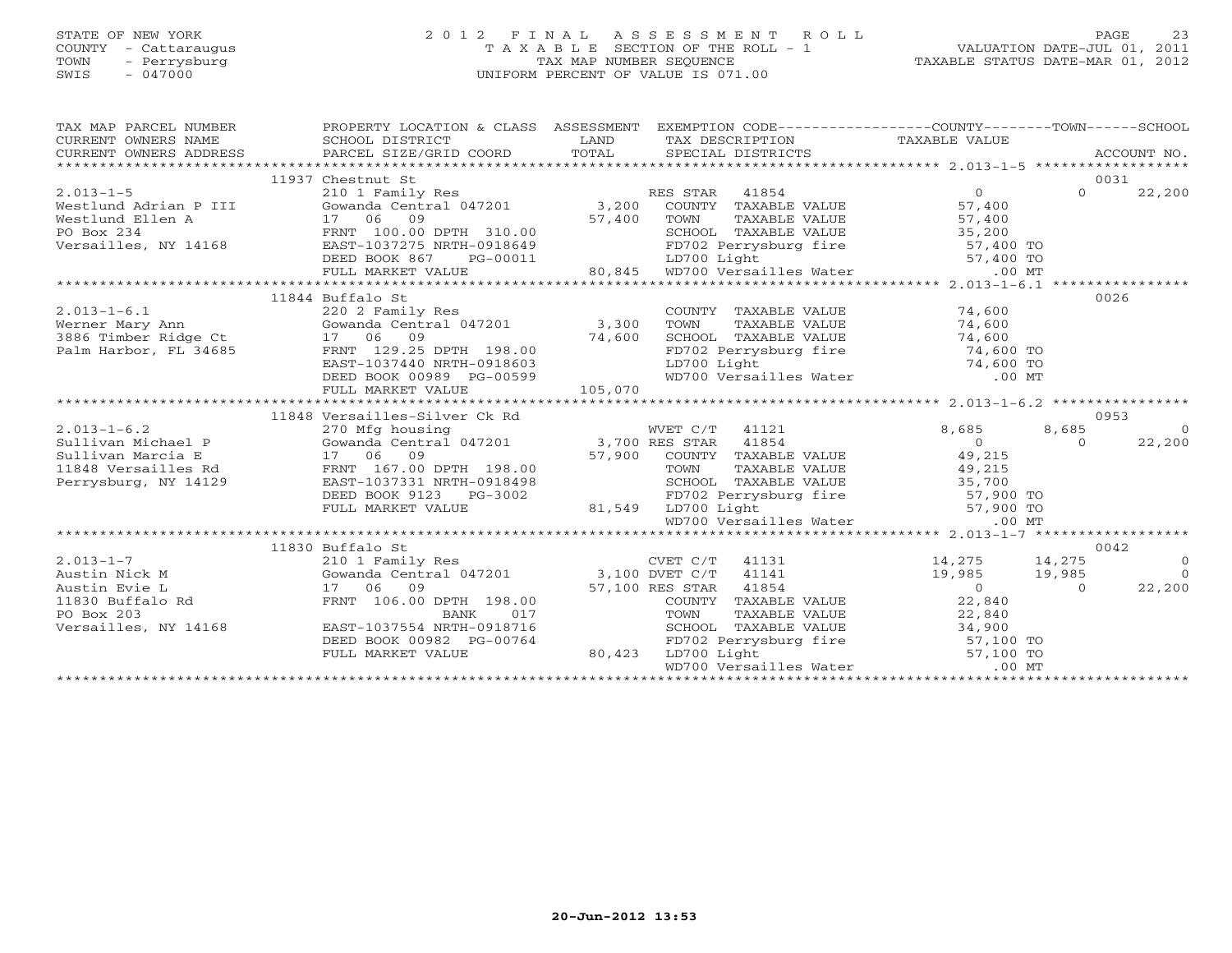### STATE OF NEW YORK 2 0 1 2 F I N A L A S S E S S M E N T R O L L PAGE 24 COUNTY - Cattaraugus T A X A B L E SECTION OF THE ROLL - 1 VALUATION DATE-JUL 01, 2011 TOWN - Perrysburg TAX MAP NUMBER SEQUENCE TAXABLE STATUS DATE-MAR 01, 2012 SWIS - 047000 UNIFORM PERCENT OF VALUE IS 071.00UNIFORM PERCENT OF VALUE IS 071.00

| TAX MAP PARCEL NUMBER                                                                                                                                                                                                                                                                                                                                                                                                           | PROPERTY LOCATION & CLASS ASSESSMENT EXEMPTION CODE-----------------COUNTY-------TOWN------SCHOOL |  | ACCOUNT NO. |
|---------------------------------------------------------------------------------------------------------------------------------------------------------------------------------------------------------------------------------------------------------------------------------------------------------------------------------------------------------------------------------------------------------------------------------|---------------------------------------------------------------------------------------------------|--|-------------|
|                                                                                                                                                                                                                                                                                                                                                                                                                                 | 11914 Chestnut St                                                                                 |  | 0929        |
|                                                                                                                                                                                                                                                                                                                                                                                                                                 |                                                                                                   |  |             |
|                                                                                                                                                                                                                                                                                                                                                                                                                                 |                                                                                                   |  |             |
|                                                                                                                                                                                                                                                                                                                                                                                                                                 |                                                                                                   |  |             |
|                                                                                                                                                                                                                                                                                                                                                                                                                                 |                                                                                                   |  |             |
|                                                                                                                                                                                                                                                                                                                                                                                                                                 |                                                                                                   |  |             |
|                                                                                                                                                                                                                                                                                                                                                                                                                                 |                                                                                                   |  |             |
|                                                                                                                                                                                                                                                                                                                                                                                                                                 |                                                                                                   |  |             |
|                                                                                                                                                                                                                                                                                                                                                                                                                                 |                                                                                                   |  |             |
|                                                                                                                                                                                                                                                                                                                                                                                                                                 |                                                                                                   |  |             |
|                                                                                                                                                                                                                                                                                                                                                                                                                                 |                                                                                                   |  |             |
|                                                                                                                                                                                                                                                                                                                                                                                                                                 | 11808 Buffalo St                                                                                  |  | 0436        |
|                                                                                                                                                                                                                                                                                                                                                                                                                                 |                                                                                                   |  |             |
|                                                                                                                                                                                                                                                                                                                                                                                                                                 |                                                                                                   |  |             |
|                                                                                                                                                                                                                                                                                                                                                                                                                                 |                                                                                                   |  |             |
|                                                                                                                                                                                                                                                                                                                                                                                                                                 |                                                                                                   |  |             |
|                                                                                                                                                                                                                                                                                                                                                                                                                                 |                                                                                                   |  |             |
| $\begin{tabular}{lcccccc} 2.013-1-9 & 11808 \text{ Buffalo St} & 210 1 \text{ Family Res} & 210 1 \text{ Family Res} & 64,000 \text{3 \text{image Rev. Trust Robert} & 64,000 \text{4 \text{poly}} & 64,000 \text{3 \text{image Rev. Trust March} & 64,000 \text{4 \text{poly}} & 64,000 \text{3 \text{poly}} & 64,000 \text{3 \text{poly}} & 64,000 \text{3 \text{poly}} & 64,000 \text{3 \text{poly}} & 64,000 \text{3 \text$ |                                                                                                   |  |             |
|                                                                                                                                                                                                                                                                                                                                                                                                                                 |                                                                                                   |  |             |
|                                                                                                                                                                                                                                                                                                                                                                                                                                 | School St                                                                                         |  | 0104        |
|                                                                                                                                                                                                                                                                                                                                                                                                                                 |                                                                                                   |  |             |
|                                                                                                                                                                                                                                                                                                                                                                                                                                 |                                                                                                   |  |             |
|                                                                                                                                                                                                                                                                                                                                                                                                                                 |                                                                                                   |  |             |
|                                                                                                                                                                                                                                                                                                                                                                                                                                 |                                                                                                   |  |             |
|                                                                                                                                                                                                                                                                                                                                                                                                                                 |                                                                                                   |  |             |
|                                                                                                                                                                                                                                                                                                                                                                                                                                 |                                                                                                   |  |             |
|                                                                                                                                                                                                                                                                                                                                                                                                                                 |                                                                                                   |  |             |
|                                                                                                                                                                                                                                                                                                                                                                                                                                 | 11993 Division St                                                                                 |  | 0969        |
|                                                                                                                                                                                                                                                                                                                                                                                                                                 |                                                                                                   |  |             |
|                                                                                                                                                                                                                                                                                                                                                                                                                                 |                                                                                                   |  |             |
|                                                                                                                                                                                                                                                                                                                                                                                                                                 |                                                                                                   |  |             |
|                                                                                                                                                                                                                                                                                                                                                                                                                                 |                                                                                                   |  |             |
|                                                                                                                                                                                                                                                                                                                                                                                                                                 |                                                                                                   |  |             |
|                                                                                                                                                                                                                                                                                                                                                                                                                                 |                                                                                                   |  |             |
|                                                                                                                                                                                                                                                                                                                                                                                                                                 | DEED BOOK 14945 PG-2001                                                                           |  |             |
|                                                                                                                                                                                                                                                                                                                                                                                                                                 |                                                                                                   |  |             |
|                                                                                                                                                                                                                                                                                                                                                                                                                                 |                                                                                                   |  |             |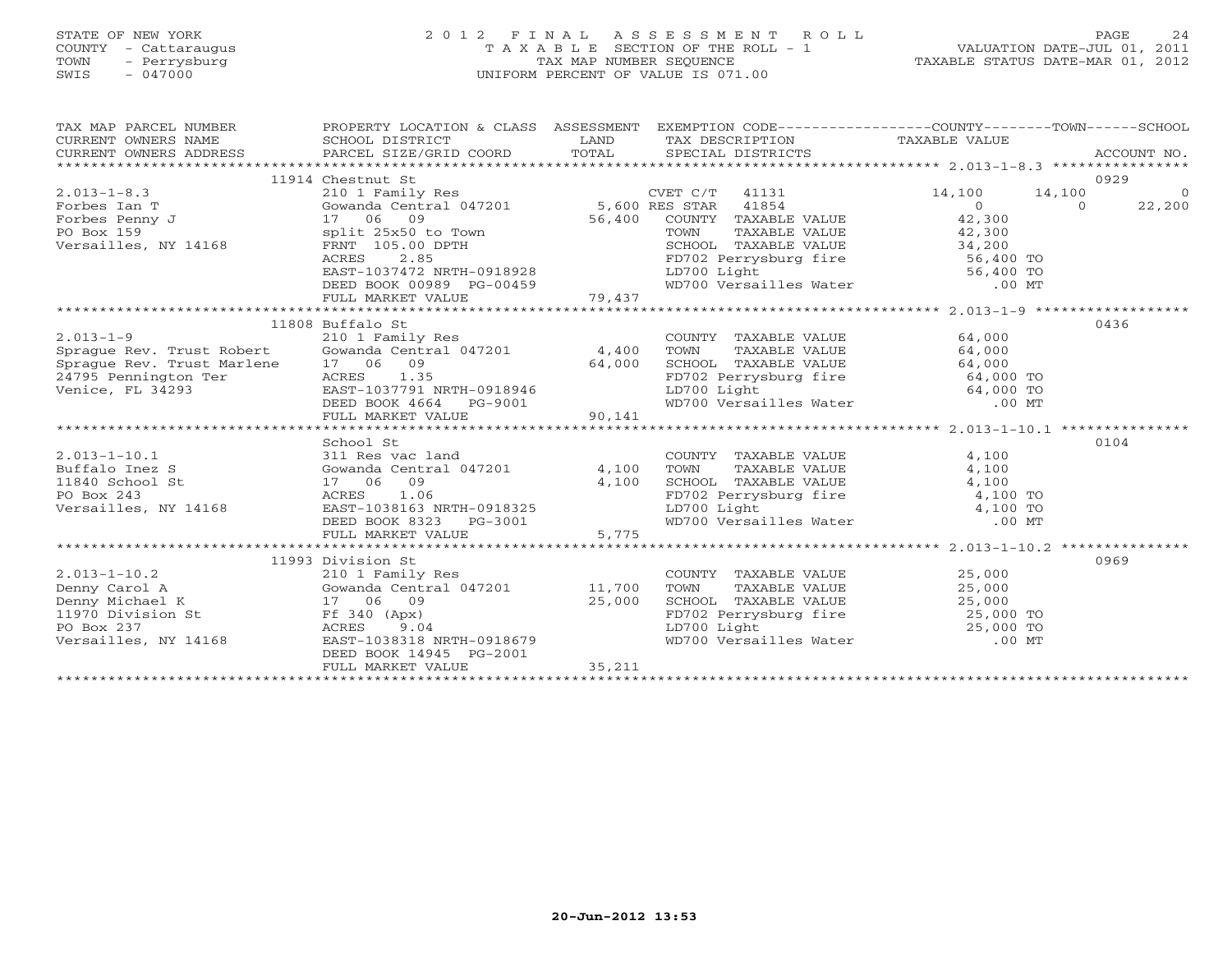# STATE OF NEW YORK 2 0 1 2 F I N A L A S S E S S M E N T R O L L PAGE 25 COUNTY - Cattaraugus T A X A B L E SECTION OF THE ROLL - 1 VALUATION DATE-JUL 01, 2011 TOWN - Perrysburg TAX MAP NUMBER SEQUENCE TAXABLE STATUS DATE-MAR 01, 2012 SWIS - 047000 UNIFORM PERCENT OF VALUE IS 071.00

| TAX MAP PARCEL NUMBER                                                                                                                                                                                                                                                                                                                                               | PROPERTY LOCATION & CLASS ASSESSMENT EXEMPTION CODE----------------COUNTY-------TOWN------SCHOOL                                                                                                                                           |                          |                    |
|---------------------------------------------------------------------------------------------------------------------------------------------------------------------------------------------------------------------------------------------------------------------------------------------------------------------------------------------------------------------|--------------------------------------------------------------------------------------------------------------------------------------------------------------------------------------------------------------------------------------------|--------------------------|--------------------|
|                                                                                                                                                                                                                                                                                                                                                                     |                                                                                                                                                                                                                                            |                          |                    |
|                                                                                                                                                                                                                                                                                                                                                                     |                                                                                                                                                                                                                                            |                          |                    |
|                                                                                                                                                                                                                                                                                                                                                                     |                                                                                                                                                                                                                                            |                          |                    |
|                                                                                                                                                                                                                                                                                                                                                                     | 11987 Water St                                                                                                                                                                                                                             |                          | 0449               |
| 2.013-1-13.1<br>Quinn Janis L<br>PO Box 186<br>Versailles, NY 14168                                                                                                                                                                                                                                                                                                 |                                                                                                                                                                                                                                            |                          |                    |
|                                                                                                                                                                                                                                                                                                                                                                     |                                                                                                                                                                                                                                            |                          |                    |
|                                                                                                                                                                                                                                                                                                                                                                     |                                                                                                                                                                                                                                            |                          |                    |
|                                                                                                                                                                                                                                                                                                                                                                     |                                                                                                                                                                                                                                            |                          |                    |
|                                                                                                                                                                                                                                                                                                                                                                     |                                                                                                                                                                                                                                            |                          |                    |
|                                                                                                                                                                                                                                                                                                                                                                     |                                                                                                                                                                                                                                            |                          |                    |
|                                                                                                                                                                                                                                                                                                                                                                     |                                                                                                                                                                                                                                            |                          |                    |
|                                                                                                                                                                                                                                                                                                                                                                     |                                                                                                                                                                                                                                            |                          |                    |
|                                                                                                                                                                                                                                                                                                                                                                     | North Rd                                                                                                                                                                                                                                   |                          | 1182               |
|                                                                                                                                                                                                                                                                                                                                                                     |                                                                                                                                                                                                                                            | COUNTY TAXABLE VALUE 100 |                    |
|                                                                                                                                                                                                                                                                                                                                                                     |                                                                                                                                                                                                                                            |                          |                    |
|                                                                                                                                                                                                                                                                                                                                                                     |                                                                                                                                                                                                                                            |                          |                    |
|                                                                                                                                                                                                                                                                                                                                                                     |                                                                                                                                                                                                                                            |                          |                    |
|                                                                                                                                                                                                                                                                                                                                                                     |                                                                                                                                                                                                                                            |                          |                    |
|                                                                                                                                                                                                                                                                                                                                                                     |                                                                                                                                                                                                                                            |                          |                    |
|                                                                                                                                                                                                                                                                                                                                                                     |                                                                                                                                                                                                                                            |                          |                    |
|                                                                                                                                                                                                                                                                                                                                                                     | 11737 North Rd                                                                                                                                                                                                                             |                          | 0511               |
|                                                                                                                                                                                                                                                                                                                                                                     |                                                                                                                                                                                                                                            |                          |                    |
|                                                                                                                                                                                                                                                                                                                                                                     |                                                                                                                                                                                                                                            |                          |                    |
|                                                                                                                                                                                                                                                                                                                                                                     |                                                                                                                                                                                                                                            |                          |                    |
|                                                                                                                                                                                                                                                                                                                                                                     |                                                                                                                                                                                                                                            |                          |                    |
|                                                                                                                                                                                                                                                                                                                                                                     |                                                                                                                                                                                                                                            |                          |                    |
|                                                                                                                                                                                                                                                                                                                                                                     |                                                                                                                                                                                                                                            |                          |                    |
|                                                                                                                                                                                                                                                                                                                                                                     |                                                                                                                                                                                                                                            |                          |                    |
| $\begin{tabular}{c c c c c c c c c} \multicolumn{1}{c}{\begin{tabular}{c} $11/3' & $11/3' & $11/3' & $11/3' & $11/3' & $11/3' & $11/3' & $11/3' & $11/3' & $11/3' & $11/3' & $11/3' & $11/3' & $11/3' & $11/3' & $11/3' & $11/3' & $11/3' & $11/3' & $11/3' & $11/3' & $11/3' & $11/3' & $11/3' & $11/3' & $11/3' & $11/3$                                          |                                                                                                                                                                                                                                            |                          |                    |
|                                                                                                                                                                                                                                                                                                                                                                     | 11731 North Rd                                                                                                                                                                                                                             |                          | 0253               |
|                                                                                                                                                                                                                                                                                                                                                                     |                                                                                                                                                                                                                                            |                          |                    |
|                                                                                                                                                                                                                                                                                                                                                                     |                                                                                                                                                                                                                                            |                          |                    |
|                                                                                                                                                                                                                                                                                                                                                                     |                                                                                                                                                                                                                                            |                          |                    |
|                                                                                                                                                                                                                                                                                                                                                                     |                                                                                                                                                                                                                                            |                          |                    |
|                                                                                                                                                                                                                                                                                                                                                                     |                                                                                                                                                                                                                                            |                          |                    |
|                                                                                                                                                                                                                                                                                                                                                                     |                                                                                                                                                                                                                                            |                          |                    |
| $\begin{tabular}{lllllllllllllllllllll} \hline 2.013-1-15 & 11731 North Rd & 2101 Family Res & 0253\nHuffman L & Gowanda Central 047201 & 2,100 TOWN TAXABLE VALUE & 41,600\nValorie Johnson & 17 06 09 & 41,600 SCHOOL TAXABLE VALUE & 41,600\nHaslett, MI 48840 & FRNT & 66.00 DPTH 132.00\nHaslett, MI 48840 & EAST-01038795 NRTH-0918728 & LD700 Light & 41,60$ |                                                                                                                                                                                                                                            |                          |                    |
|                                                                                                                                                                                                                                                                                                                                                                     | 11977 Water St                                                                                                                                                                                                                             |                          | 0482               |
| 2.013-1-16<br>The Sprague Family Trust<br>Edward J & Verna E Sprague<br>17 06 09<br>11808 Buffalo St<br>17 06 09<br>11808 Buffalo St<br>1808 Buffalo St<br>1910005                                                                                                                                                                                                  | % Vater St<br>210 1 Family Res<br>Gowanda Central 047201 4,800 COUNTY TAXABLE VALUE 47,800<br>17 06 09 47,800 TOWN TAXABLE VALUE 47,800<br>375 x 185<br>ACRES 1.90 FD702 Perrysburg fire 47,800 TO<br>EAST-1038995 NRTH-0918657 LD700 Ligh |                          | 46,030<br>$\Omega$ |
|                                                                                                                                                                                                                                                                                                                                                                     |                                                                                                                                                                                                                                            |                          |                    |
|                                                                                                                                                                                                                                                                                                                                                                     |                                                                                                                                                                                                                                            |                          |                    |
|                                                                                                                                                                                                                                                                                                                                                                     |                                                                                                                                                                                                                                            |                          |                    |
|                                                                                                                                                                                                                                                                                                                                                                     |                                                                                                                                                                                                                                            |                          |                    |
|                                                                                                                                                                                                                                                                                                                                                                     |                                                                                                                                                                                                                                            |                          |                    |
|                                                                                                                                                                                                                                                                                                                                                                     |                                                                                                                                                                                                                                            |                          |                    |
|                                                                                                                                                                                                                                                                                                                                                                     |                                                                                                                                                                                                                                            |                          |                    |
|                                                                                                                                                                                                                                                                                                                                                                     |                                                                                                                                                                                                                                            |                          |                    |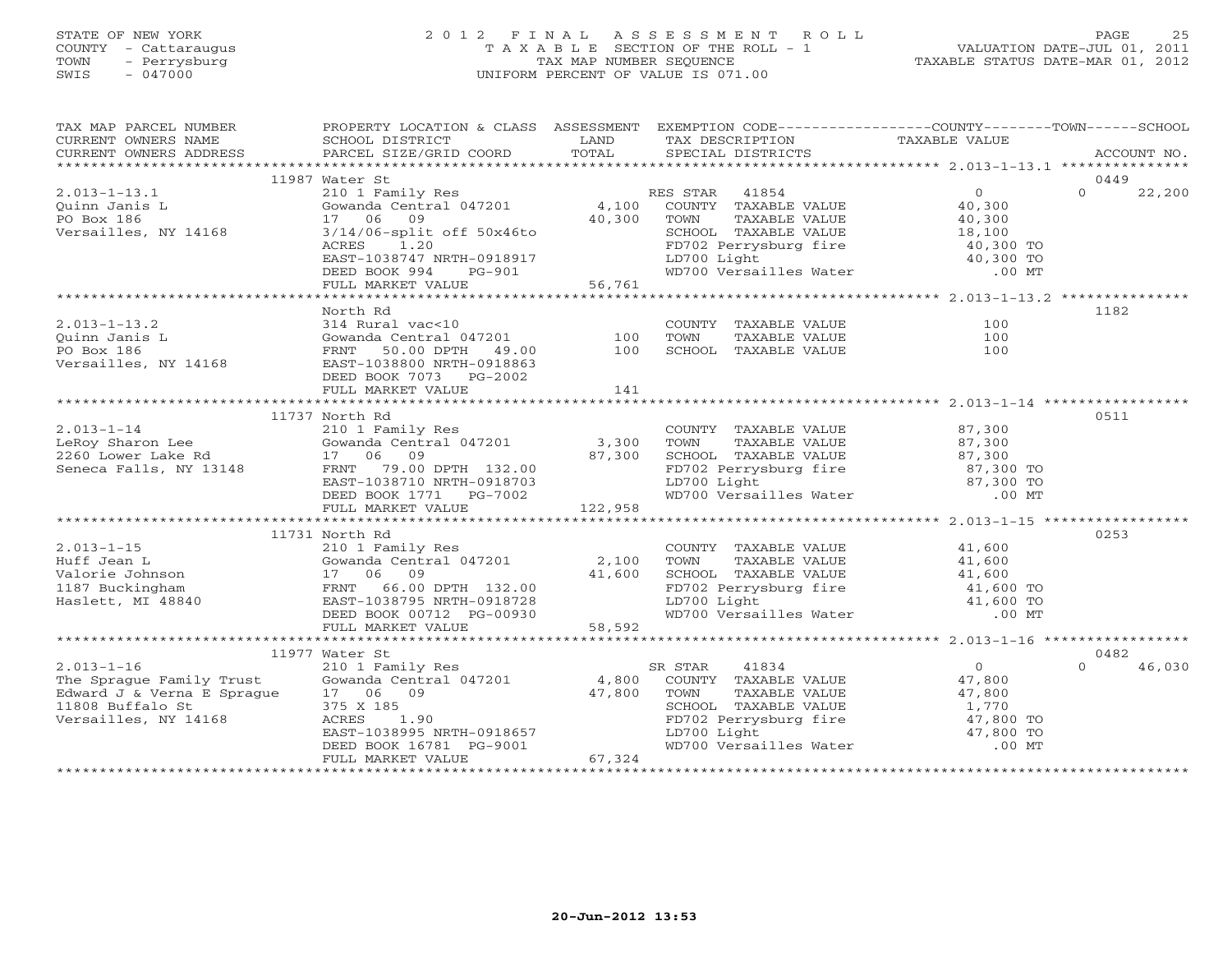### STATE OF NEW YORK 2 0 1 2 F I N A L A S S E S S M E N T R O L L PAGE 26 COUNTY - Cattaraugus T A X A B L E SECTION OF THE ROLL - 1 VALUATION DATE-JUL 01, 2011 TOWN - Perrysburg TAX MAP NUMBER SEQUENCE TAXABLE STATUS DATE-MAR 01, 2012 SWIS - 047000 UNIFORM PERCENT OF VALUE IS 071.00

| TAX MAP PARCEL NUMBER PROPERTY LOCATION & CLASS ASSESSMENT EXEMPTION CODE--------------COUNTY-------TOWN------SCHOOL                                                                                                                                                                                                                                          |       |  |             |
|---------------------------------------------------------------------------------------------------------------------------------------------------------------------------------------------------------------------------------------------------------------------------------------------------------------------------------------------------------------|-------|--|-------------|
|                                                                                                                                                                                                                                                                                                                                                               |       |  |             |
|                                                                                                                                                                                                                                                                                                                                                               |       |  | ACCOUNT NO. |
|                                                                                                                                                                                                                                                                                                                                                               |       |  |             |
| 11723 Mechanic St                                                                                                                                                                                                                                                                                                                                             |       |  | 0318        |
|                                                                                                                                                                                                                                                                                                                                                               |       |  |             |
|                                                                                                                                                                                                                                                                                                                                                               |       |  |             |
|                                                                                                                                                                                                                                                                                                                                                               |       |  |             |
|                                                                                                                                                                                                                                                                                                                                                               |       |  |             |
|                                                                                                                                                                                                                                                                                                                                                               |       |  |             |
|                                                                                                                                                                                                                                                                                                                                                               |       |  |             |
|                                                                                                                                                                                                                                                                                                                                                               |       |  |             |
|                                                                                                                                                                                                                                                                                                                                                               |       |  |             |
| 10733 Mechanic St                                                                                                                                                                                                                                                                                                                                             |       |  | 0752        |
|                                                                                                                                                                                                                                                                                                                                                               |       |  |             |
|                                                                                                                                                                                                                                                                                                                                                               |       |  |             |
|                                                                                                                                                                                                                                                                                                                                                               |       |  |             |
|                                                                                                                                                                                                                                                                                                                                                               |       |  |             |
|                                                                                                                                                                                                                                                                                                                                                               |       |  |             |
|                                                                                                                                                                                                                                                                                                                                                               |       |  |             |
|                                                                                                                                                                                                                                                                                                                                                               |       |  |             |
|                                                                                                                                                                                                                                                                                                                                                               |       |  |             |
| 10734 Mechanic St                                                                                                                                                                                                                                                                                                                                             |       |  | 0750        |
|                                                                                                                                                                                                                                                                                                                                                               |       |  |             |
|                                                                                                                                                                                                                                                                                                                                                               |       |  |             |
|                                                                                                                                                                                                                                                                                                                                                               |       |  |             |
|                                                                                                                                                                                                                                                                                                                                                               |       |  |             |
|                                                                                                                                                                                                                                                                                                                                                               |       |  |             |
|                                                                                                                                                                                                                                                                                                                                                               |       |  |             |
|                                                                                                                                                                                                                                                                                                                                                               |       |  |             |
|                                                                                                                                                                                                                                                                                                                                                               |       |  |             |
|                                                                                                                                                                                                                                                                                                                                                               |       |  |             |
|                                                                                                                                                                                                                                                                                                                                                               |       |  |             |
| $\begin{tabular}{c cccc} 2.013-1-18.4 & 10734 Mechanic St. & 10734 Mechanic St. & 10734 Mechanic St. & 10734 Mechanic St. & 10734 Me血 & 10734 Meeuchic & 10734 Meeuchic & 10734 Meeuchic & 10734 Meeuchic & 10734 Meeuchic & 10734 Meeuchic & 10734 Meeuchic & 10734 Meeuchic & 10734 Meeuchic & 10734 Meeuchic & 10734 Meeuchic & 10734 Meeuchic & 10734 Me$ |       |  |             |
| 11972 Water St                                                                                                                                                                                                                                                                                                                                                |       |  | 0319        |
|                                                                                                                                                                                                                                                                                                                                                               |       |  |             |
|                                                                                                                                                                                                                                                                                                                                                               |       |  |             |
|                                                                                                                                                                                                                                                                                                                                                               |       |  |             |
|                                                                                                                                                                                                                                                                                                                                                               |       |  |             |
|                                                                                                                                                                                                                                                                                                                                                               |       |  |             |
|                                                                                                                                                                                                                                                                                                                                                               |       |  |             |
|                                                                                                                                                                                                                                                                                                                                                               |       |  |             |
| $\begin{tabular}{lllllllllllllllllllll} \hline 2.013-1-19 & 11972 \text{ Water St} & 0319 & 0319 & 0319 & 0319 & 0319 & 0319 & 0319 & 0319 & 0319 & 0319 & 0319 & 0319 & 0319 & 0319 & 0319 & 0319 & 0319 & 0319 & 0319 & 0319 & 0319 & 0319 & 0319 & 0319 & 0319 & 0319 & 0319 & 0319 & 0319 &$                                                              |       |  |             |
| Water St                                                                                                                                                                                                                                                                                                                                                      |       |  | 0066        |
|                                                                                                                                                                                                                                                                                                                                                               |       |  |             |
|                                                                                                                                                                                                                                                                                                                                                               |       |  |             |
|                                                                                                                                                                                                                                                                                                                                                               |       |  |             |
|                                                                                                                                                                                                                                                                                                                                                               |       |  |             |
|                                                                                                                                                                                                                                                                                                                                                               |       |  |             |
|                                                                                                                                                                                                                                                                                                                                                               |       |  |             |
| EAST-1039362 NRTH-0918399                                                                                                                                                                                                                                                                                                                                     |       |  |             |
| DEED BOOK 13627 PG-7002                                                                                                                                                                                                                                                                                                                                       |       |  |             |
| FULL MARKET VALUE                                                                                                                                                                                                                                                                                                                                             | 2,254 |  |             |
|                                                                                                                                                                                                                                                                                                                                                               |       |  |             |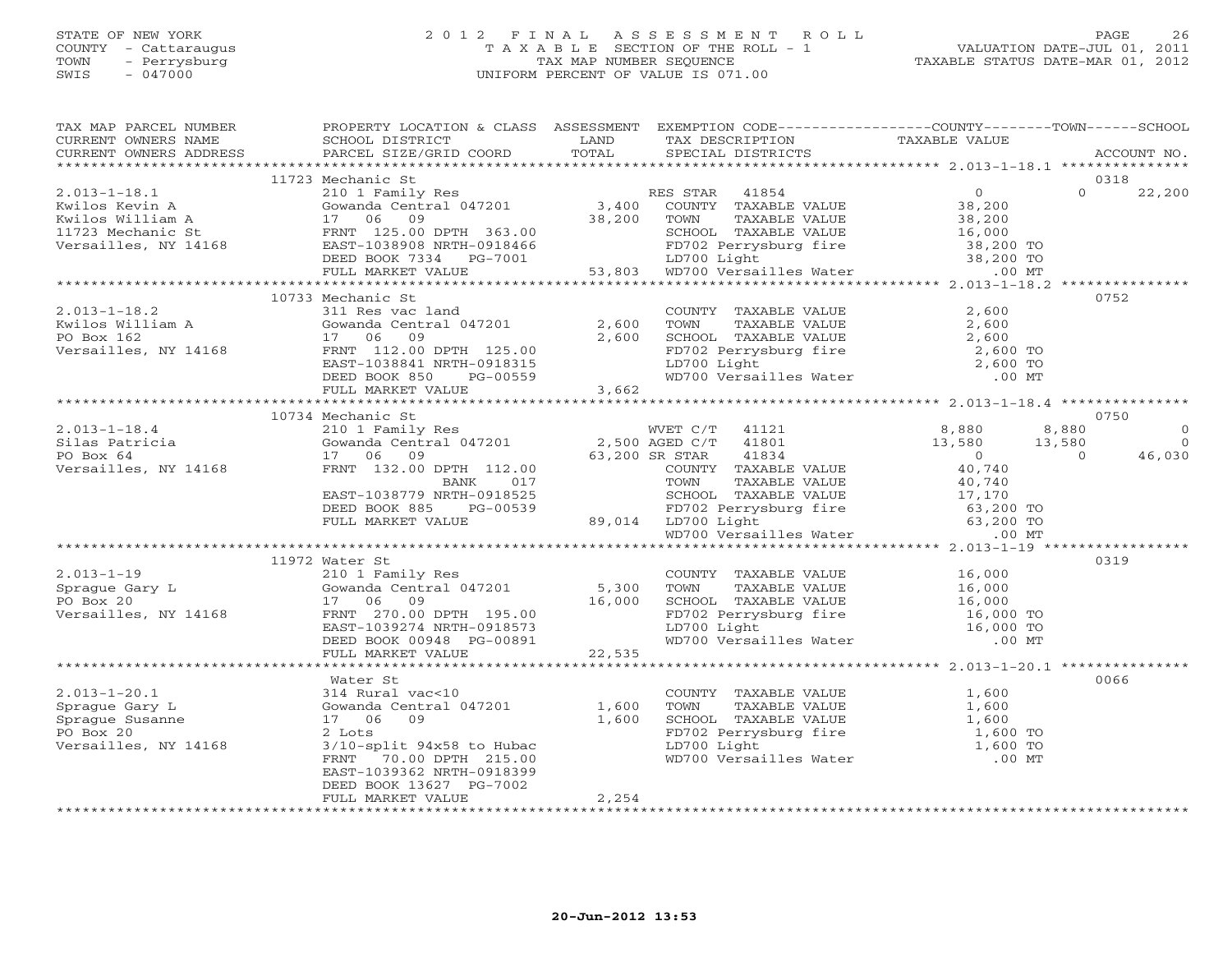# STATE OF NEW YORK 2 0 1 2 F I N A L A S S E S S M E N T R O L L PAGE 27 COUNTY - Cattaraugus T A X A B L E SECTION OF THE ROLL - 1 VALUATION DATE-JUL 01, 2011 TOWN - Perrysburg TAX MAP NUMBER SEQUENCE TAXABLE STATUS DATE-MAR 01, 2012 SWIS - 047000 UNIFORM PERCENT OF VALUE IS 071.00

| TAX MAP PARCEL NUMBER THE PROPERTY LOCATION & CLASS ASSESSMENT EXEMPTION CODE--------------COUNTY-------TOWN------SCHOOL |                           |                                                                                                                        |                                                                                                                                                                         |                                            |                    |
|--------------------------------------------------------------------------------------------------------------------------|---------------------------|------------------------------------------------------------------------------------------------------------------------|-------------------------------------------------------------------------------------------------------------------------------------------------------------------------|--------------------------------------------|--------------------|
| CURRENT OWNERS NAME                                                                                                      | SCHOOL DISTRICT           | <b>EXAMPLE SERVICE SERVICE SERVICE SERVICE SERVICE SERVICE SERVICE SERVICE SERVICE SERVICE SERVICE SERVICE SERVICE</b> | EXEMPTION CODE<br>TAX DESCRIPTION TAXABLE VALUE<br>SPECTAL DISTRICTS                                                                                                    |                                            |                    |
|                                                                                                                          |                           |                                                                                                                        |                                                                                                                                                                         |                                            | ACCOUNT NO.        |
|                                                                                                                          |                           |                                                                                                                        |                                                                                                                                                                         |                                            |                    |
|                                                                                                                          | 11942 Water St            |                                                                                                                        |                                                                                                                                                                         |                                            | 0483               |
|                                                                                                                          |                           |                                                                                                                        |                                                                                                                                                                         |                                            |                    |
|                                                                                                                          |                           |                                                                                                                        |                                                                                                                                                                         |                                            |                    |
|                                                                                                                          |                           |                                                                                                                        |                                                                                                                                                                         |                                            |                    |
|                                                                                                                          |                           |                                                                                                                        |                                                                                                                                                                         |                                            |                    |
|                                                                                                                          |                           |                                                                                                                        |                                                                                                                                                                         |                                            |                    |
|                                                                                                                          |                           |                                                                                                                        |                                                                                                                                                                         |                                            |                    |
|                                                                                                                          | DEED BOOK 16781 PG-9001   |                                                                                                                        |                                                                                                                                                                         |                                            |                    |
|                                                                                                                          | FULL MARKET VALUE         | 29,718                                                                                                                 |                                                                                                                                                                         |                                            |                    |
|                                                                                                                          |                           |                                                                                                                        |                                                                                                                                                                         |                                            |                    |
|                                                                                                                          | 11702 Water St            |                                                                                                                        |                                                                                                                                                                         |                                            | 0485               |
|                                                                                                                          |                           |                                                                                                                        |                                                                                                                                                                         | $\begin{array}{c} 0 \\ 28,800 \end{array}$ | $0 \t 14,400$      |
|                                                                                                                          |                           |                                                                                                                        |                                                                                                                                                                         |                                            |                    |
|                                                                                                                          |                           |                                                                                                                        |                                                                                                                                                                         |                                            |                    |
|                                                                                                                          |                           |                                                                                                                        |                                                                                                                                                                         |                                            |                    |
|                                                                                                                          |                           |                                                                                                                        |                                                                                                                                                                         |                                            |                    |
|                                                                                                                          |                           |                                                                                                                        |                                                                                                                                                                         |                                            |                    |
|                                                                                                                          |                           |                                                                                                                        |                                                                                                                                                                         |                                            |                    |
|                                                                                                                          |                           |                                                                                                                        |                                                                                                                                                                         |                                            |                    |
|                                                                                                                          | Water St                  |                                                                                                                        |                                                                                                                                                                         |                                            | 0484               |
|                                                                                                                          |                           |                                                                                                                        |                                                                                                                                                                         |                                            |                    |
|                                                                                                                          |                           |                                                                                                                        |                                                                                                                                                                         |                                            |                    |
|                                                                                                                          |                           |                                                                                                                        |                                                                                                                                                                         |                                            |                    |
|                                                                                                                          |                           |                                                                                                                        |                                                                                                                                                                         |                                            |                    |
|                                                                                                                          |                           |                                                                                                                        |                                                                                                                                                                         |                                            |                    |
|                                                                                                                          |                           |                                                                                                                        |                                                                                                                                                                         |                                            |                    |
|                                                                                                                          | FULL MARKET VALUE 4,789   |                                                                                                                        |                                                                                                                                                                         |                                            |                    |
|                                                                                                                          |                           |                                                                                                                        |                                                                                                                                                                         |                                            |                    |
|                                                                                                                          | 11753 Mechanic St         |                                                                                                                        |                                                                                                                                                                         |                                            | 0040               |
|                                                                                                                          |                           |                                                                                                                        |                                                                                                                                                                         |                                            |                    |
|                                                                                                                          |                           |                                                                                                                        |                                                                                                                                                                         |                                            |                    |
|                                                                                                                          |                           |                                                                                                                        |                                                                                                                                                                         |                                            |                    |
|                                                                                                                          |                           |                                                                                                                        |                                                                                                                                                                         |                                            |                    |
|                                                                                                                          |                           |                                                                                                                        |                                                                                                                                                                         |                                            |                    |
|                                                                                                                          |                           |                                                                                                                        |                                                                                                                                                                         |                                            |                    |
|                                                                                                                          | DEED BOOK 7334 PG-7001    |                                                                                                                        |                                                                                                                                                                         |                                            |                    |
|                                                                                                                          | FULL MARKET VALUE         | 3,380                                                                                                                  |                                                                                                                                                                         |                                            |                    |
|                                                                                                                          | 11706 Main St             |                                                                                                                        |                                                                                                                                                                         |                                            | 0363               |
|                                                                                                                          |                           |                                                                                                                        |                                                                                                                                                                         |                                            | $\Omega$<br>22,200 |
|                                                                                                                          |                           |                                                                                                                        |                                                                                                                                                                         |                                            |                    |
|                                                                                                                          |                           |                                                                                                                        |                                                                                                                                                                         |                                            |                    |
|                                                                                                                          |                           |                                                                                                                        |                                                                                                                                                                         |                                            |                    |
|                                                                                                                          |                           |                                                                                                                        | TOWN TAXABLE VALUE<br>SCHOOL TAXABLE VALUE<br>SCHOOL TAXABLE VALUE<br>FD702 Perrysburg fire<br>LD700 Light<br>WD700 Versailles Water<br>MD700 Versailles Water<br>00 MT |                                            |                    |
|                                                                                                                          |                           |                                                                                                                        |                                                                                                                                                                         |                                            |                    |
|                                                                                                                          |                           |                                                                                                                        |                                                                                                                                                                         |                                            |                    |
|                                                                                                                          | EAST-1039176 NRTH-0918285 |                                                                                                                        |                                                                                                                                                                         |                                            |                    |
|                                                                                                                          | DEED BOOK 15148 PG-5002   |                                                                                                                        |                                                                                                                                                                         |                                            |                    |
|                                                                                                                          | FULL MARKET VALUE         | 59,155                                                                                                                 |                                                                                                                                                                         |                                            |                    |
|                                                                                                                          |                           |                                                                                                                        |                                                                                                                                                                         |                                            |                    |
|                                                                                                                          |                           |                                                                                                                        |                                                                                                                                                                         |                                            |                    |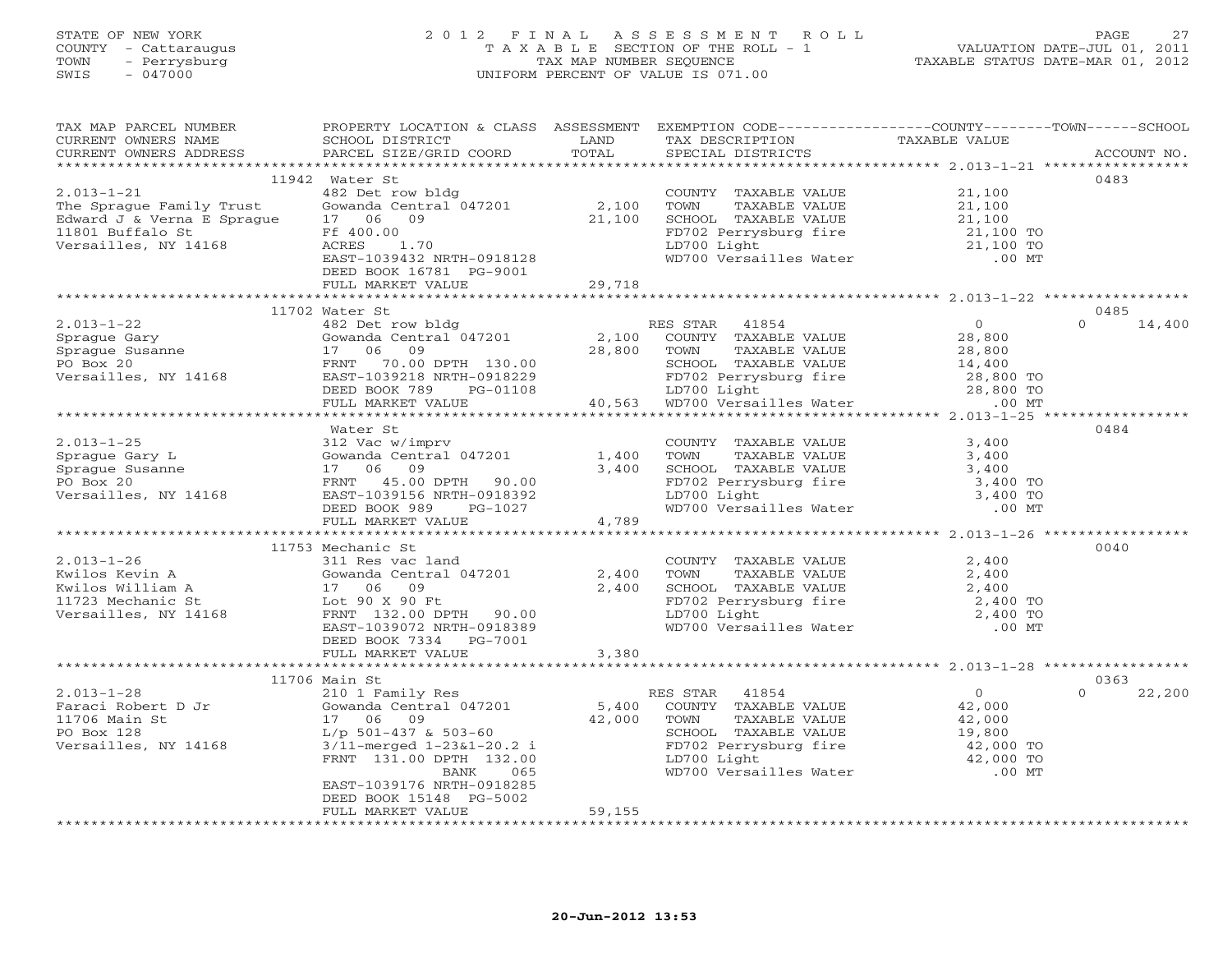| FINAL ASSESSMENT ROLL<br>STATE OF NEW YORK<br>2 0 1 2<br>T A X A B L E SECTION OF THE ROLL - 1<br>COUNTY - Cattaraugus<br>- Perrysburg<br>TAX MAP NUMBER SEQUENCE<br>TOWN<br>SWIS<br>$-047000$<br>UNIFORM PERCENT OF VALUE IS 071.00 |                                                                                                  |               | VALUATION DATE-JUL 01, 2011<br>TAXABLE STATUS DATE-MAR 01, 2012                                |                          | PAGE<br>28 |                |
|--------------------------------------------------------------------------------------------------------------------------------------------------------------------------------------------------------------------------------------|--------------------------------------------------------------------------------------------------|---------------|------------------------------------------------------------------------------------------------|--------------------------|------------|----------------|
| TAX MAP PARCEL NUMBER                                                                                                                                                                                                                | PROPERTY LOCATION & CLASS ASSESSMENT EXEMPTION CODE----------------COUNTY-------TOWN------SCHOOL |               |                                                                                                |                          |            |                |
| CURRENT OWNERS NAME<br>CURRENT OWNERS ADDRESS                                                                                                                                                                                        | SCHOOL DISTRICT<br>PARCEL SIZE/GRID COORD                                                        | LAND<br>TOTAL | TAX DESCRIPTION<br>SPECIAL DISTRICTS                                                           | TAXABLE VALUE            |            | ACCOUNT NO.    |
|                                                                                                                                                                                                                                      | 11710 Main St                                                                                    |               |                                                                                                |                          | 0096       |                |
| $2.013 - 1 - 29$                                                                                                                                                                                                                     | 210 1 Family Res                                                                                 |               | RES STAR<br>41854                                                                              | $\overline{0}$           | $\Omega$   | 22,200         |
| Cross Wayne D                                                                                                                                                                                                                        | Gowanda Central 047201                                                                           | 3,100         | COUNTY TAXABLE VALUE                                                                           | 65,000                   |            |                |
| Cross Linda L                                                                                                                                                                                                                        | 17 06 09                                                                                         | 65,000        | TOWN<br>TAXABLE VALUE                                                                          | 65,000                   |            |                |
| PO Box 63                                                                                                                                                                                                                            | 1 Gas Well                                                                                       |               | SCHOOL TAXABLE VALUE<br>SCHOOL TAXABLE VALUE<br>FD702 Perrysburg fire                          |                          |            |                |
| Versailles, NY 14168                                                                                                                                                                                                                 | 2011-old house dem'd                                                                             |               |                                                                                                | $42,000$ TO<br>65,000 TO |            |                |
|                                                                                                                                                                                                                                      | FRNT 276.00 DPTH 132.00<br>EAST-1038969 NRTH-0918176                                             |               | LD700 Light<br>WD700 Versailles Water                                                          | 65,000 TO<br>$.00$ MT    |            |                |
|                                                                                                                                                                                                                                      | DEED BOOK 833<br>PG-00901                                                                        |               |                                                                                                |                          |            |                |
|                                                                                                                                                                                                                                      | FULL MARKET VALUE                                                                                | 91,549        |                                                                                                |                          |            |                |
|                                                                                                                                                                                                                                      |                                                                                                  |               |                                                                                                |                          |            |                |
|                                                                                                                                                                                                                                      | 11734 Main St                                                                                    |               |                                                                                                |                          |            | 0069           |
| $2.013 - 1 - 31$                                                                                                                                                                                                                     | 210 1 Family Res                                                                                 |               | $CVET C/T$ 41131                                                                               | 10,725                   | 10,725     | $\overline{0}$ |
| Maracle Wayne M Sr                                                                                                                                                                                                                   | Gowanda Central 047201 4,600 DVET C/T 41141                                                      |               |                                                                                                | 21,450                   | 21,450     | $\Omega$       |
| Pettygrove Bonnie G                                                                                                                                                                                                                  | 17 06 09                                                                                         |               | 42,900 RES STAR<br>41854                                                                       | $\overline{0}$           | $\Omega$   | 22,200         |
| 11734 Main St                                                                                                                                                                                                                        | ACRES<br>1.50 BANK<br>017                                                                        |               | COUNTY TAXABLE VALUE                                                                           | 10,725                   |            |                |
| Versailles, NY 14178                                                                                                                                                                                                                 | EAST-1038629 NRTH-0918193                                                                        |               | TOWN<br>TAXABLE VALUE                                                                          | 10,725                   |            |                |
|                                                                                                                                                                                                                                      | DEED BOOK 1028    PG-1061                                                                        |               | SCHOOL TAXABLE VALUE                                                                           | 20,700                   |            |                |
|                                                                                                                                                                                                                                      | FULL MARKET VALUE                                                                                |               | SCHOOL TAXABLE VALUE 20,700<br>60,423 FD702 Perrysburg fire 42,900 TO<br>LD700 Light 42,900 TO |                          |            |                |
|                                                                                                                                                                                                                                      |                                                                                                  |               | WD700 Versailles Water                                                                         | $.00$ MT                 |            |                |
|                                                                                                                                                                                                                                      |                                                                                                  |               |                                                                                                |                          |            |                |
|                                                                                                                                                                                                                                      | 11776 Main St                                                                                    |               |                                                                                                |                          | 0188       |                |
| $2.013 - 1 - 32$                                                                                                                                                                                                                     | 314 Rural vac<10                                                                                 |               | COUNTY TAXABLE VALUE                                                                           | 3,400                    |            |                |
| Weaver Evagene                                                                                                                                                                                                                       | Gowanda Central 047201                                                                           | 3,400         | TOWN<br>TAXABLE VALUE                                                                          | 3,400                    |            |                |
| PO Box 14                                                                                                                                                                                                                            | 17 06<br>09                                                                                      | 3,400         | SCHOOL TAXABLE VALUE                                                                           | 3,400                    |            |                |
| Versailles, NY 14168                                                                                                                                                                                                                 | 2010-fire--house demo'd                                                                          |               | SCHOOL TAXABLE VALUE<br>FD702 Perrysburg fire                                                  | 3,400 TO                 |            |                |
|                                                                                                                                                                                                                                      | FRNT 126.06 DPTH 270.00                                                                          |               | LD700 Light                                                                                    | 3,400 TO                 |            |                |
|                                                                                                                                                                                                                                      | EAST-1038430 NRTH-0918184                                                                        |               | WD700 Versailles Water                                                                         | $.00$ MT                 |            |                |
|                                                                                                                                                                                                                                      | DEED BOOK 00946 PG-00130                                                                         |               |                                                                                                |                          |            |                |
|                                                                                                                                                                                                                                      | FULL MARKET VALUE                                                                                | 4,789         |                                                                                                |                          |            |                |
|                                                                                                                                                                                                                                      | 11784 School St                                                                                  |               |                                                                                                |                          | 0395       |                |
| $2.013 - 1 - 33$                                                                                                                                                                                                                     | 210 1 Family Res                                                                                 |               | RES STAR<br>41854                                                                              | $\Omega$                 | $\Omega$   | 22,200         |
| Franklin Dean                                                                                                                                                                                                                        | Gowanda Central 047201                                                                           |               | 2,000 COUNTY TAXABLE VALUE                                                                     | 38,300                   |            |                |
|                                                                                                                                                                                                                                      |                                                                                                  |               |                                                                                                |                          |            |                |

|                      | $220$ $\pm$ $1000$        |        | $\sim$<br>.             |           | ------ |
|----------------------|---------------------------|--------|-------------------------|-----------|--------|
| Franklin Dean        | Gowanda Central 047201    | 2,000  | TAXABLE VALUE<br>COUNTY | 38,300    |        |
| Franklin Bernadette  | 06<br>09                  | 38,300 | TAXABLE VALUE<br>TOWN   | 38,300    |        |
| 11784 School St      | 81.00 DPTH 100.00<br>FRNT |        | SCHOOL TAXABLE VALUE    | 16,100    |        |
| PO Box 46            | EAST-1038323 NRTH-0918271 |        | FD702 Perrysburg fire   | 38,300 TO |        |
| Versailles, NY 14168 | DEED BOOK 874<br>PG-8001  |        | LD700 Light             | 38,300 TO |        |
|                      | FULL MARKET VALUE         | 53,944 | WD700 Versailles Water  | $.00$ MT  |        |
|                      |                           |        |                         |           |        |
|                      |                           |        |                         |           |        |
|                      |                           |        |                         |           |        |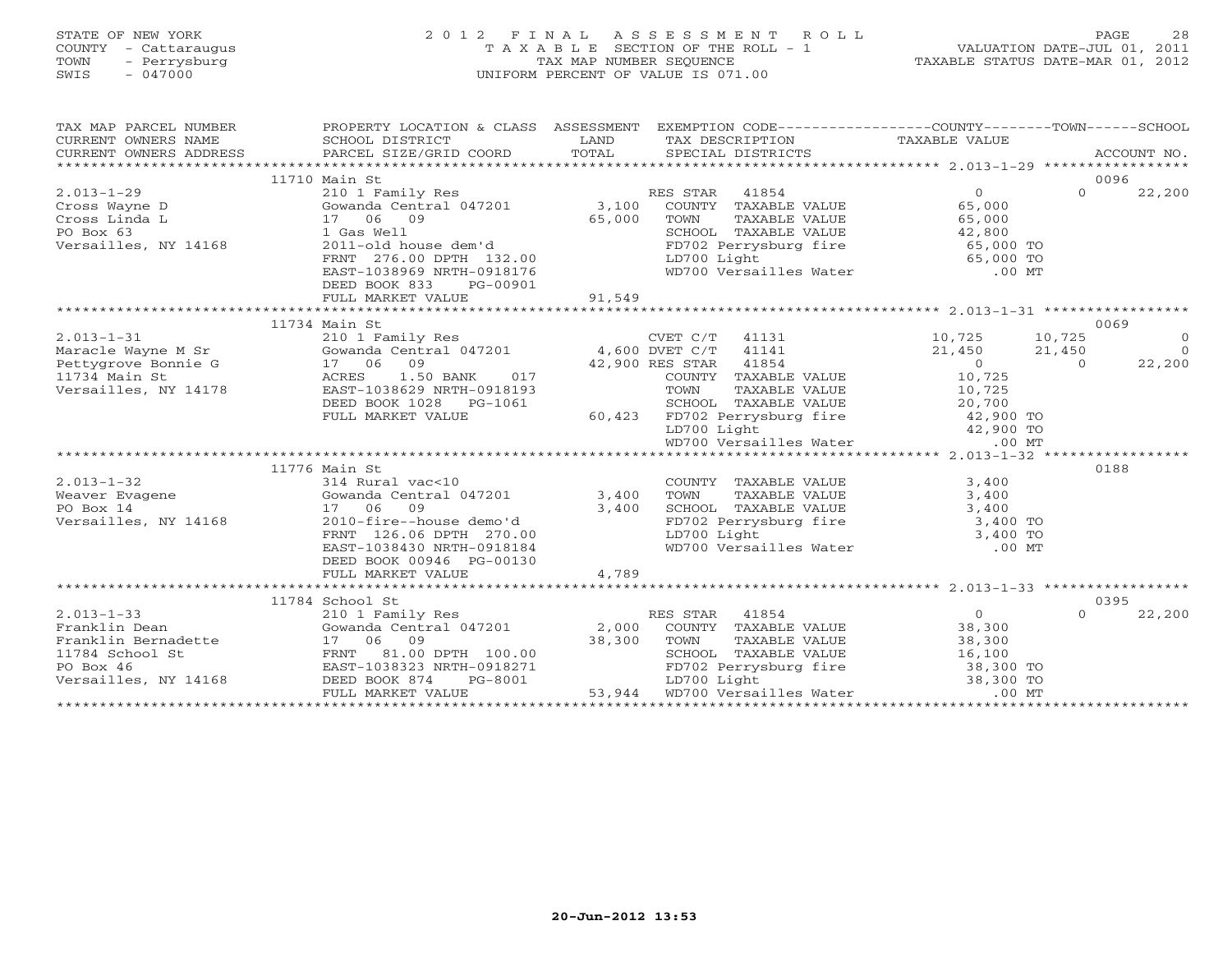# STATE OF NEW YORK 2 0 1 2 F I N A L A S S E S S M E N T R O L L PAGE 29 COUNTY - Cattaraugus T A X A B L E SECTION OF THE ROLL - 1 VALUATION DATE-JUL 01, 2011 TOWN - Perrysburg TAX MAP NUMBER SEQUENCE TAXABLE STATUS DATE-MAR 01, 2012 SWIS - 047000 UNIFORM PERCENT OF VALUE IS 071.00

| 11840 School St<br>0211<br>11956 Division St<br>0043<br>2.013-1-36<br>3210 1 Faily Res<br>3210 1 Faily Res<br>3210 1 Faily Res<br>2013 Brant St<br>28,200<br>2013 Brant St<br>28,200<br>2013 Brant St<br>28,200<br>28,200<br>28,200<br>28,200<br>28,200<br>28,200<br>28,200<br>28,200<br>28,200<br>28,200<br>28,200<br>28,200<br><br>EAST-1037939 NRTH-0918308<br>DEED BOOK 3623 PG-5004<br>39,718<br>FULL MARKET VALUE<br>0174<br>11970 Division St<br>0172<br>11970 Division St<br>Division St<br>312 Vac w/imprv<br>DEED BOOK 907<br>PG-00940<br>FULL MARKET VALUE $4,366\,$ |  |  |  |
|---------------------------------------------------------------------------------------------------------------------------------------------------------------------------------------------------------------------------------------------------------------------------------------------------------------------------------------------------------------------------------------------------------------------------------------------------------------------------------------------------------------------------------------------------------------------------------|--|--|--|
|                                                                                                                                                                                                                                                                                                                                                                                                                                                                                                                                                                                 |  |  |  |
|                                                                                                                                                                                                                                                                                                                                                                                                                                                                                                                                                                                 |  |  |  |
|                                                                                                                                                                                                                                                                                                                                                                                                                                                                                                                                                                                 |  |  |  |
|                                                                                                                                                                                                                                                                                                                                                                                                                                                                                                                                                                                 |  |  |  |
|                                                                                                                                                                                                                                                                                                                                                                                                                                                                                                                                                                                 |  |  |  |
|                                                                                                                                                                                                                                                                                                                                                                                                                                                                                                                                                                                 |  |  |  |
|                                                                                                                                                                                                                                                                                                                                                                                                                                                                                                                                                                                 |  |  |  |
|                                                                                                                                                                                                                                                                                                                                                                                                                                                                                                                                                                                 |  |  |  |
|                                                                                                                                                                                                                                                                                                                                                                                                                                                                                                                                                                                 |  |  |  |
|                                                                                                                                                                                                                                                                                                                                                                                                                                                                                                                                                                                 |  |  |  |
|                                                                                                                                                                                                                                                                                                                                                                                                                                                                                                                                                                                 |  |  |  |
|                                                                                                                                                                                                                                                                                                                                                                                                                                                                                                                                                                                 |  |  |  |
|                                                                                                                                                                                                                                                                                                                                                                                                                                                                                                                                                                                 |  |  |  |
|                                                                                                                                                                                                                                                                                                                                                                                                                                                                                                                                                                                 |  |  |  |
|                                                                                                                                                                                                                                                                                                                                                                                                                                                                                                                                                                                 |  |  |  |
|                                                                                                                                                                                                                                                                                                                                                                                                                                                                                                                                                                                 |  |  |  |
|                                                                                                                                                                                                                                                                                                                                                                                                                                                                                                                                                                                 |  |  |  |
|                                                                                                                                                                                                                                                                                                                                                                                                                                                                                                                                                                                 |  |  |  |
|                                                                                                                                                                                                                                                                                                                                                                                                                                                                                                                                                                                 |  |  |  |
|                                                                                                                                                                                                                                                                                                                                                                                                                                                                                                                                                                                 |  |  |  |
|                                                                                                                                                                                                                                                                                                                                                                                                                                                                                                                                                                                 |  |  |  |
|                                                                                                                                                                                                                                                                                                                                                                                                                                                                                                                                                                                 |  |  |  |
|                                                                                                                                                                                                                                                                                                                                                                                                                                                                                                                                                                                 |  |  |  |
|                                                                                                                                                                                                                                                                                                                                                                                                                                                                                                                                                                                 |  |  |  |
|                                                                                                                                                                                                                                                                                                                                                                                                                                                                                                                                                                                 |  |  |  |
|                                                                                                                                                                                                                                                                                                                                                                                                                                                                                                                                                                                 |  |  |  |
|                                                                                                                                                                                                                                                                                                                                                                                                                                                                                                                                                                                 |  |  |  |
|                                                                                                                                                                                                                                                                                                                                                                                                                                                                                                                                                                                 |  |  |  |
|                                                                                                                                                                                                                                                                                                                                                                                                                                                                                                                                                                                 |  |  |  |
|                                                                                                                                                                                                                                                                                                                                                                                                                                                                                                                                                                                 |  |  |  |
|                                                                                                                                                                                                                                                                                                                                                                                                                                                                                                                                                                                 |  |  |  |
|                                                                                                                                                                                                                                                                                                                                                                                                                                                                                                                                                                                 |  |  |  |
|                                                                                                                                                                                                                                                                                                                                                                                                                                                                                                                                                                                 |  |  |  |
|                                                                                                                                                                                                                                                                                                                                                                                                                                                                                                                                                                                 |  |  |  |
|                                                                                                                                                                                                                                                                                                                                                                                                                                                                                                                                                                                 |  |  |  |
|                                                                                                                                                                                                                                                                                                                                                                                                                                                                                                                                                                                 |  |  |  |
|                                                                                                                                                                                                                                                                                                                                                                                                                                                                                                                                                                                 |  |  |  |
|                                                                                                                                                                                                                                                                                                                                                                                                                                                                                                                                                                                 |  |  |  |
|                                                                                                                                                                                                                                                                                                                                                                                                                                                                                                                                                                                 |  |  |  |
|                                                                                                                                                                                                                                                                                                                                                                                                                                                                                                                                                                                 |  |  |  |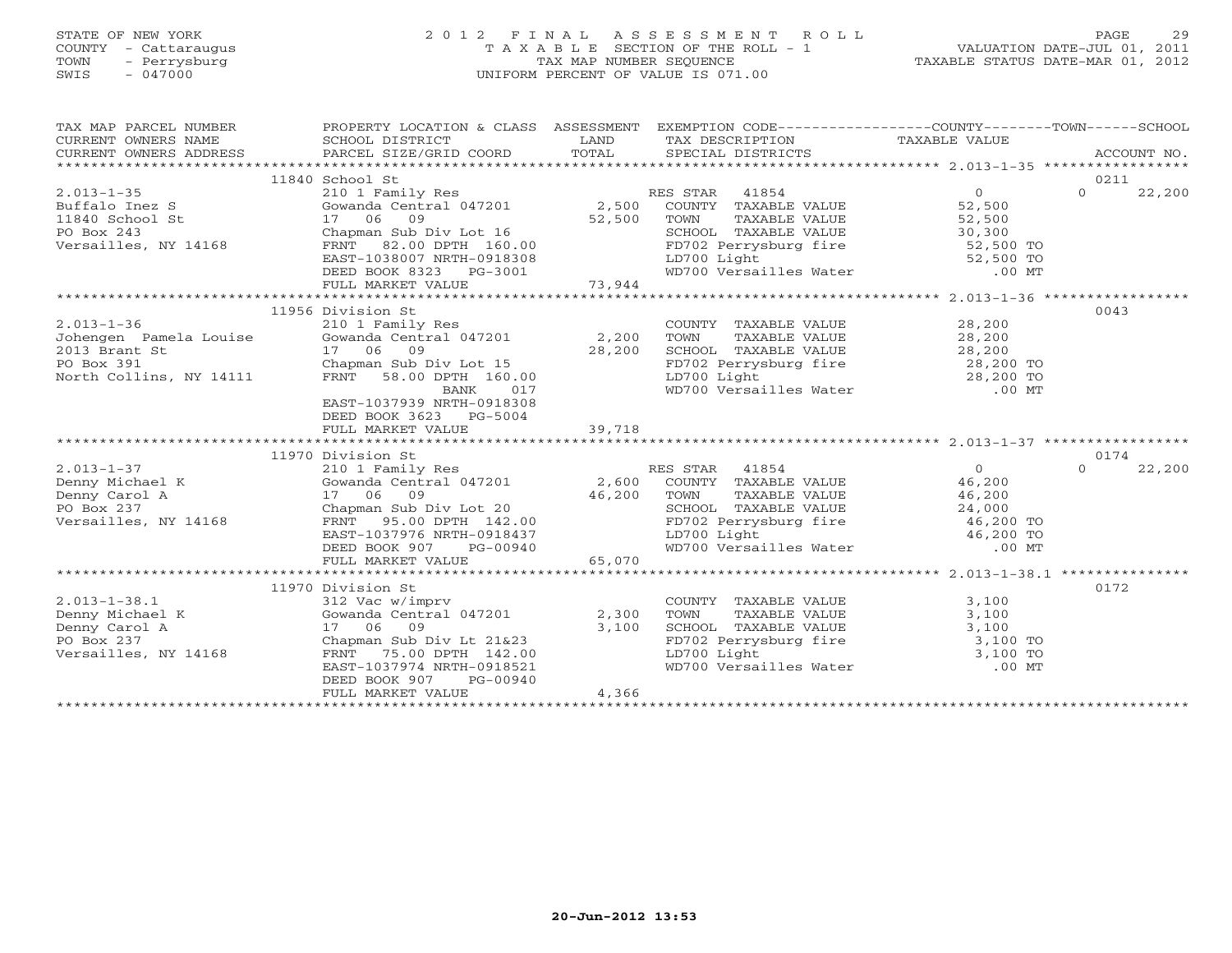# STATE OF NEW YORK 2 0 1 2 F I N A L A S S E S S M E N T R O L L PAGE 30 COUNTY - Cattaraugus T A X A B L E SECTION OF THE ROLL - 1 VALUATION DATE-JUL 01, 2011 TOWN - Perrysburg TAX MAP NUMBER SEQUENCE TAXABLE STATUS DATE-MAR 01, 2012 SWIS - 047000 UNIFORM PERCENT OF VALUE IS 071.00

| TAX MAP PARCEL NUMBER               | PROPERTY LOCATION & CLASS ASSESSMENT EXEMPTION CODE-----------------COUNTY-------TOWN------SCHOOL                                                                                                                                                |             |                               |                |        |
|-------------------------------------|--------------------------------------------------------------------------------------------------------------------------------------------------------------------------------------------------------------------------------------------------|-------------|-------------------------------|----------------|--------|
| CURRENT OWNERS NAME SCHOOL DISTRICT |                                                                                                                                                                                                                                                  | <b>LAND</b> | TAX DESCRIPTION TAXABLE VALUE |                |        |
|                                     |                                                                                                                                                                                                                                                  |             |                               |                |        |
|                                     |                                                                                                                                                                                                                                                  |             |                               |                |        |
|                                     | 11823 Buffalo St                                                                                                                                                                                                                                 |             |                               | 0028           |        |
|                                     |                                                                                                                                                                                                                                                  |             |                               | $\overline{0}$ | 22,200 |
|                                     |                                                                                                                                                                                                                                                  |             |                               |                |        |
|                                     |                                                                                                                                                                                                                                                  |             |                               |                |        |
|                                     |                                                                                                                                                                                                                                                  |             |                               |                |        |
|                                     |                                                                                                                                                                                                                                                  |             |                               |                |        |
|                                     |                                                                                                                                                                                                                                                  |             |                               |                |        |
|                                     |                                                                                                                                                                                                                                                  |             |                               |                |        |
|                                     |                                                                                                                                                                                                                                                  |             |                               |                |        |
|                                     |                                                                                                                                                                                                                                                  |             |                               |                |        |
|                                     | 11967 Division St                                                                                                                                                                                                                                |             |                               | 0453           |        |
|                                     |                                                                                                                                                                                                                                                  |             |                               | $\Omega$       | 46,030 |
|                                     |                                                                                                                                                                                                                                                  |             |                               |                |        |
|                                     |                                                                                                                                                                                                                                                  |             |                               |                |        |
|                                     |                                                                                                                                                                                                                                                  |             |                               |                |        |
|                                     |                                                                                                                                                                                                                                                  |             |                               |                |        |
|                                     |                                                                                                                                                                                                                                                  |             |                               |                |        |
|                                     |                                                                                                                                                                                                                                                  |             |                               |                |        |
|                                     |                                                                                                                                                                                                                                                  |             |                               |                |        |
|                                     |                                                                                                                                                                                                                                                  |             |                               |                |        |
|                                     | 11833 Chestnut St                                                                                                                                                                                                                                |             |                               | 0022           |        |
|                                     |                                                                                                                                                                                                                                                  |             |                               |                | 22,200 |
|                                     |                                                                                                                                                                                                                                                  |             |                               |                |        |
|                                     |                                                                                                                                                                                                                                                  |             |                               |                |        |
|                                     |                                                                                                                                                                                                                                                  |             |                               |                |        |
|                                     |                                                                                                                                                                                                                                                  |             |                               |                |        |
|                                     |                                                                                                                                                                                                                                                  |             |                               |                |        |
|                                     |                                                                                                                                                                                                                                                  |             |                               |                |        |
|                                     |                                                                                                                                                                                                                                                  |             |                               |                |        |
|                                     | 11814 Division St                                                                                                                                                                                                                                |             |                               | 0521           |        |
|                                     |                                                                                                                                                                                                                                                  |             |                               | $\Omega$       | 22,200 |
|                                     |                                                                                                                                                                                                                                                  |             |                               |                |        |
|                                     |                                                                                                                                                                                                                                                  |             |                               |                |        |
|                                     |                                                                                                                                                                                                                                                  |             |                               |                |        |
|                                     |                                                                                                                                                                                                                                                  |             |                               |                |        |
|                                     |                                                                                                                                                                                                                                                  |             |                               |                |        |
|                                     | 11814 Division St<br>Post Regina M<br>Po Box 136<br>Versailles, NY 14719<br>Colombary 11814 Control 047201<br>Chapman Sub Div Lot 13&14<br>FRNT 170.00 DPTH 190.00<br>EAST-1037798 NRTH-0918302<br>DEED TO Light<br>DEED DEED ON THE MANAGE VALU |             |                               |                |        |
|                                     | EAST-1037798 NRTH-0918302<br>DEED BOOK 9225 PG-2001<br>FULL MARKET VALUE 33,380                                                                                                                                                                  |             |                               |                |        |
|                                     |                                                                                                                                                                                                                                                  |             |                               |                |        |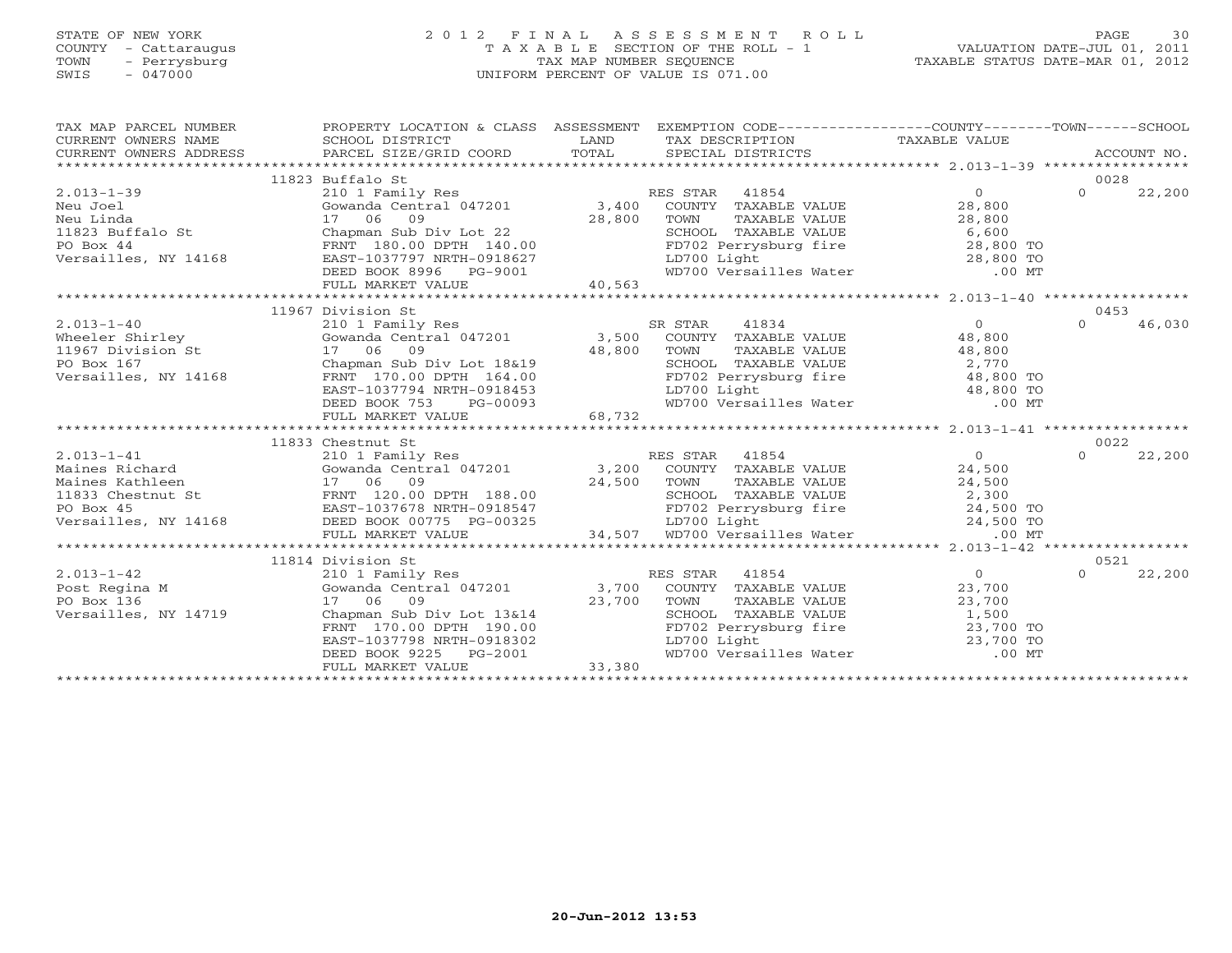#### STATE OF NEW YORK 2 0 1 2 F I N A L A S S E S S M E N T R O L L PAGE 31 COUNTY - Cattaraugus T A X A B L E SECTION OF THE ROLL - 1 VALUATION DATE-JUL 01, 2011 TOWN - Perrysburg TAX MAP NUMBER SEQUENCE TAXABLE STATUS DATE-MAR 01, 2012 SWIS - 047000 UNIFORM PERCENT OF VALUE IS 071.00UNIFORM PERCENT OF VALUE IS 071.00

| $\begin{tabular}{lllllllll} \textsc{TAX} & \textsc{MAP} & \textsc{PARGEL} & \textsc{WMBER} & \textsc{PROPERTIES} & \textsc{PROPERTIES} & \textsc{PROPERTIES} & \textsc{SSESSMENT} & \textsc{EXEMPITION} & \textsc{CODE-----------------COUNTY------TCWN------SCHOOL \\ & & & & & & & \textsc{SCHOOL} & \textsc{DISTRICT} & \textsc{LAND} & \textsc{TAXABLE} & \textsc{TALUE} & \textsc{TALUE} & \textsc{ACCOUNT} & \textsc{ACCOUNT} & \textsc{NCCONT} & \textsc{ACCOUNT} &$<br>CURRENT OWNERS ADDRESS |                                                                                                                                                      |        |                                                                                                                                                                                   |                                                     |                |                |
|-------------------------------------------------------------------------------------------------------------------------------------------------------------------------------------------------------------------------------------------------------------------------------------------------------------------------------------------------------------------------------------------------------------------------------------------------------------------------------------------------------|------------------------------------------------------------------------------------------------------------------------------------------------------|--------|-----------------------------------------------------------------------------------------------------------------------------------------------------------------------------------|-----------------------------------------------------|----------------|----------------|
|                                                                                                                                                                                                                                                                                                                                                                                                                                                                                                       |                                                                                                                                                      |        |                                                                                                                                                                                   |                                                     |                |                |
|                                                                                                                                                                                                                                                                                                                                                                                                                                                                                                       | 11824 Maple St                                                                                                                                       |        |                                                                                                                                                                                   |                                                     |                | 0382           |
|                                                                                                                                                                                                                                                                                                                                                                                                                                                                                                       |                                                                                                                                                      |        |                                                                                                                                                                                   | $\begin{array}{c} 0 \\ 5,235 \\ 14,833 \end{array}$ | 5,457          | $\Omega$       |
|                                                                                                                                                                                                                                                                                                                                                                                                                                                                                                       |                                                                                                                                                      |        |                                                                                                                                                                                   |                                                     | $\Omega$       | $\overline{0}$ |
|                                                                                                                                                                                                                                                                                                                                                                                                                                                                                                       |                                                                                                                                                      |        |                                                                                                                                                                                   |                                                     | 14,722         | 17,450         |
|                                                                                                                                                                                                                                                                                                                                                                                                                                                                                                       |                                                                                                                                                      |        |                                                                                                                                                                                   | $\begin{array}{c}0\\14,832\end{array}$              | $\overline{0}$ | 17,450         |
| 11824 Maple St.<br>2.013-1-43<br>Perkins Letitia A Life Us<br>Forbes Penny P<br>PO Box 73<br>Persailles, NY 14168<br>Po Box 73<br>Po Box 73<br>Po Box 73<br>Po Box 73<br>Po Box 73<br>Po Box 73<br>Po Box 73<br>Po Box 73<br>Po Box 73<br>Po Box 73<br>Po Box                                                                                                                                                                                                                                         |                                                                                                                                                      |        |                                                                                                                                                                                   |                                                     |                |                |
|                                                                                                                                                                                                                                                                                                                                                                                                                                                                                                       | EAST-1037679 NRTH-0918302                                                                                                                            |        |                                                                                                                                                                                   |                                                     |                |                |
|                                                                                                                                                                                                                                                                                                                                                                                                                                                                                                       | DEED BOOK 12825 PG-4001                                                                                                                              |        |                                                                                                                                                                                   |                                                     |                |                |
|                                                                                                                                                                                                                                                                                                                                                                                                                                                                                                       | FULL MARKET VALUE                                                                                                                                    |        |                                                                                                                                                                                   |                                                     |                |                |
|                                                                                                                                                                                                                                                                                                                                                                                                                                                                                                       |                                                                                                                                                      |        |                                                                                                                                                                                   |                                                     |                |                |
|                                                                                                                                                                                                                                                                                                                                                                                                                                                                                                       |                                                                                                                                                      |        |                                                                                                                                                                                   |                                                     |                |                |
|                                                                                                                                                                                                                                                                                                                                                                                                                                                                                                       |                                                                                                                                                      |        |                                                                                                                                                                                   |                                                     |                |                |
|                                                                                                                                                                                                                                                                                                                                                                                                                                                                                                       | 210 1 Family Res<br>Cowanda Central 047201<br>17 06 09<br>FRNT 115.00 DPTH 132.00<br>EAST-1037821 NRTH-0918112<br>DEED BOOK 549 PG-00154<br>PG-00154 |        |                                                                                                                                                                                   |                                                     |                | 0307           |
| $2.013 - 1 - 44$                                                                                                                                                                                                                                                                                                                                                                                                                                                                                      |                                                                                                                                                      |        |                                                                                                                                                                                   | 0<br>55,000<br>55,000                               | $\Omega$       | 46,030         |
| Long Earl                                                                                                                                                                                                                                                                                                                                                                                                                                                                                             |                                                                                                                                                      |        |                                                                                                                                                                                   |                                                     |                |                |
|                                                                                                                                                                                                                                                                                                                                                                                                                                                                                                       |                                                                                                                                                      |        |                                                                                                                                                                                   |                                                     |                |                |
|                                                                                                                                                                                                                                                                                                                                                                                                                                                                                                       |                                                                                                                                                      |        |                                                                                                                                                                                   |                                                     |                |                |
|                                                                                                                                                                                                                                                                                                                                                                                                                                                                                                       |                                                                                                                                                      |        |                                                                                                                                                                                   |                                                     |                |                |
|                                                                                                                                                                                                                                                                                                                                                                                                                                                                                                       |                                                                                                                                                      |        |                                                                                                                                                                                   |                                                     |                |                |
|                                                                                                                                                                                                                                                                                                                                                                                                                                                                                                       |                                                                                                                                                      |        |                                                                                                                                                                                   |                                                     |                |                |
| $\begin{tabular}{l c c c c c c c} \hline \texttt{Long\,} \texttt{Earl} & \texttt{Gowanda\,} \texttt{Central\,} \texttt{047201} & 2,700 & \texttt{COUNTY\,} \texttt{TAXABLE\,} \texttt{VALUE} & 55,000 \\ \hline \texttt{Long\,} \texttt{Carol} & 17 & 06 & 09 & 55,000 & \texttt{TOWN\,} \texttt{TAXABLE\,} \texttt{VALUE} & 55,000 \\ \texttt{PO\,} \texttt{Box} & 17 & 06 & 09 & \texttt{S5000}$                                                                                                    |                                                                                                                                                      |        |                                                                                                                                                                                   |                                                     |                |                |
|                                                                                                                                                                                                                                                                                                                                                                                                                                                                                                       | 11824 Main St                                                                                                                                        |        |                                                                                                                                                                                   |                                                     |                | 0277           |
| $2.013 - 1 - 45$                                                                                                                                                                                                                                                                                                                                                                                                                                                                                      | 210 1 Family Res                                                                                                                                     |        | COUNTY TAXABLE VALUE 43,400                                                                                                                                                       |                                                     |                |                |
|                                                                                                                                                                                                                                                                                                                                                                                                                                                                                                       |                                                                                                                                                      |        | TOWN                                                                                                                                                                              | TAXABLE VALUE 43,400                                |                |                |
| Example 1,900<br>Maines Wendy R<br>12212 Versailles-Silver<br>17 06 09<br>13,400<br>17 06 09<br>2012 Chapman Subdiv Pt Lot 7&8                                                                                                                                                                                                                                                                                                                                                                        |                                                                                                                                                      |        |                                                                                                                                                                                   |                                                     |                |                |
| Irving, NY 14081                                                                                                                                                                                                                                                                                                                                                                                                                                                                                      | 17 06 09 $43,400$<br>Chapman Subdiv Pt Lot 7&8 $43,400$                                                                                              |        | SCHOOL TAXABLE VALUE $43,400$<br>FD702 Perrysburg fire $43,400$ TO<br>LD700 Light $43,400$ TO<br>WD700 Versailles Water 00 MT                                                     |                                                     |                |                |
|                                                                                                                                                                                                                                                                                                                                                                                                                                                                                                       | FRNT 53.00 DPTH 132.00                                                                                                                               |        |                                                                                                                                                                                   |                                                     |                |                |
|                                                                                                                                                                                                                                                                                                                                                                                                                                                                                                       | EAST-1037735 NRTH-0918114                                                                                                                            |        |                                                                                                                                                                                   |                                                     |                |                |
|                                                                                                                                                                                                                                                                                                                                                                                                                                                                                                       | DEED BOOK 00969 PG-00355                                                                                                                             |        |                                                                                                                                                                                   |                                                     |                |                |
|                                                                                                                                                                                                                                                                                                                                                                                                                                                                                                       | FULL MARKET VALUE                                                                                                                                    | 61,127 |                                                                                                                                                                                   |                                                     |                |                |
|                                                                                                                                                                                                                                                                                                                                                                                                                                                                                                       |                                                                                                                                                      |        |                                                                                                                                                                                   |                                                     |                |                |
|                                                                                                                                                                                                                                                                                                                                                                                                                                                                                                       | 11828 Main St                                                                                                                                        |        |                                                                                                                                                                                   |                                                     |                | 0151           |
| $2.013 - 1 - 46$                                                                                                                                                                                                                                                                                                                                                                                                                                                                                      | num St<br>210 1 Family Res                                                                                                                           |        | VET PRO T 41003                                                                                                                                                                   | $\overline{a}$                                      | 36,716         | $\Omega$       |
| Fort Maria                                                                                                                                                                                                                                                                                                                                                                                                                                                                                            |                                                                                                                                                      |        | 41132                                                                                                                                                                             | 9,575                                               | $\Omega$       | $\Omega$       |
| Fort Kenneth                                                                                                                                                                                                                                                                                                                                                                                                                                                                                          | Gowanda Central 047201 2,300 CVET CO<br>17 06 09 38,300 DVET CO<br>Chapman Sub Div Lot 6 SR STAR                                                     |        | 41142                                                                                                                                                                             | 3,830                                               | $\Omega$       | $\Omega$       |
| PO Box 154                                                                                                                                                                                                                                                                                                                                                                                                                                                                                            |                                                                                                                                                      |        | 41834                                                                                                                                                                             | $\overline{0}$                                      | $\cap$         | 38,300         |
| Versailles, NY 14168                                                                                                                                                                                                                                                                                                                                                                                                                                                                                  | FRNT 78.00 DPTH 132.00                                                                                                                               |        | COUNTY TAXABLE VALUE 24,895                                                                                                                                                       |                                                     |                |                |
|                                                                                                                                                                                                                                                                                                                                                                                                                                                                                                       | EAST-1037670 NRTH-0918113                                                                                                                            |        |                                                                                                                                                                                   |                                                     |                |                |
|                                                                                                                                                                                                                                                                                                                                                                                                                                                                                                       | DEED BOOK 709<br>PG-00953                                                                                                                            |        |                                                                                                                                                                                   |                                                     |                |                |
|                                                                                                                                                                                                                                                                                                                                                                                                                                                                                                       | FULL MARKET VALUE                                                                                                                                    |        | TOWN TAXABLE VALUE 1,584<br>SCHOOL TAXABLE VALUE 1,584<br>SCHOOL TAXABLE VALUE 1,584<br>FD702 Perrysburg fire 38,300 TO<br>LD700 Light 38,300 TO<br>WD700 Versailles Water .00 MT |                                                     |                |                |
|                                                                                                                                                                                                                                                                                                                                                                                                                                                                                                       |                                                                                                                                                      |        |                                                                                                                                                                                   |                                                     |                |                |
|                                                                                                                                                                                                                                                                                                                                                                                                                                                                                                       |                                                                                                                                                      |        |                                                                                                                                                                                   |                                                     |                |                |
|                                                                                                                                                                                                                                                                                                                                                                                                                                                                                                       |                                                                                                                                                      |        |                                                                                                                                                                                   |                                                     |                |                |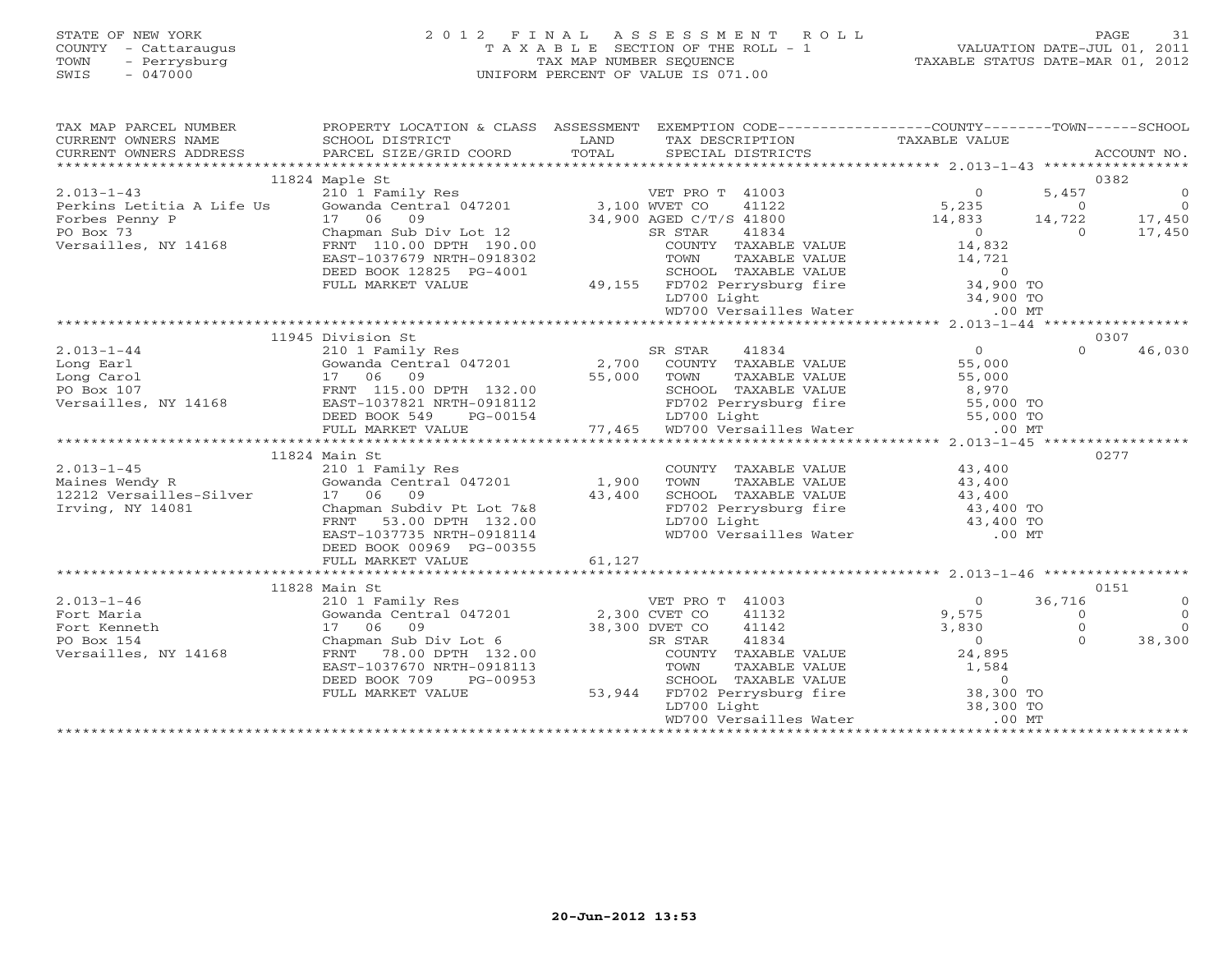# STATE OF NEW YORK 2 0 1 2 F I N A L A S S E S S M E N T R O L L PAGE 32 COUNTY - Cattaraugus T A X A B L E SECTION OF THE ROLL - 1 VALUATION DATE-JUL 01, 2011 TOWN - Perrysburg TAX MAP NUMBER SEQUENCE TAXABLE STATUS DATE-MAR 01, 2012 SWIS - 047000 UNIFORM PERCENT OF VALUE IS 071.00

| TAX MAP PARCEL NUMBER | PROPERTY LOCATION & CLASS ASSESSMENT EXEMPTION CODE----------------COUNTY-------TOWN------SCHOOL<br>PROPERTY LOCATION<br>SCHOOL DISTRICT                                                                                                                                                                                                                                                                             |                                                                                                                                                                       |                    |
|-----------------------|----------------------------------------------------------------------------------------------------------------------------------------------------------------------------------------------------------------------------------------------------------------------------------------------------------------------------------------------------------------------------------------------------------------------|-----------------------------------------------------------------------------------------------------------------------------------------------------------------------|--------------------|
|                       |                                                                                                                                                                                                                                                                                                                                                                                                                      |                                                                                                                                                                       |                    |
|                       |                                                                                                                                                                                                                                                                                                                                                                                                                      |                                                                                                                                                                       |                    |
|                       | 11844 Main St                                                                                                                                                                                                                                                                                                                                                                                                        |                                                                                                                                                                       | 0150               |
|                       |                                                                                                                                                                                                                                                                                                                                                                                                                      |                                                                                                                                                                       | $\Omega$<br>22,200 |
|                       |                                                                                                                                                                                                                                                                                                                                                                                                                      |                                                                                                                                                                       |                    |
|                       |                                                                                                                                                                                                                                                                                                                                                                                                                      |                                                                                                                                                                       |                    |
|                       |                                                                                                                                                                                                                                                                                                                                                                                                                      |                                                                                                                                                                       |                    |
|                       |                                                                                                                                                                                                                                                                                                                                                                                                                      |                                                                                                                                                                       |                    |
|                       |                                                                                                                                                                                                                                                                                                                                                                                                                      |                                                                                                                                                                       |                    |
|                       |                                                                                                                                                                                                                                                                                                                                                                                                                      |                                                                                                                                                                       |                    |
|                       | DEED BOOK 10898 PG-4001                                                                                                                                                                                                                                                                                                                                                                                              |                                                                                                                                                                       |                    |
|                       |                                                                                                                                                                                                                                                                                                                                                                                                                      |                                                                                                                                                                       |                    |
|                       |                                                                                                                                                                                                                                                                                                                                                                                                                      |                                                                                                                                                                       |                    |
|                       | 11945 Chestnut St                                                                                                                                                                                                                                                                                                                                                                                                    |                                                                                                                                                                       | 0029               |
|                       |                                                                                                                                                                                                                                                                                                                                                                                                                      |                                                                                                                                                                       | $\Omega$<br>22,200 |
|                       |                                                                                                                                                                                                                                                                                                                                                                                                                      |                                                                                                                                                                       |                    |
|                       |                                                                                                                                                                                                                                                                                                                                                                                                                      |                                                                                                                                                                       |                    |
|                       |                                                                                                                                                                                                                                                                                                                                                                                                                      |                                                                                                                                                                       |                    |
|                       |                                                                                                                                                                                                                                                                                                                                                                                                                      |                                                                                                                                                                       |                    |
|                       |                                                                                                                                                                                                                                                                                                                                                                                                                      |                                                                                                                                                                       |                    |
|                       |                                                                                                                                                                                                                                                                                                                                                                                                                      | TOWN TAXABLE VALUE<br>TOWN TAXABLE VALUE<br>SCHOOL TAXABLE VALUE<br>FD702 Perrysburg fire<br>LD700 Light<br>WD700 Versailles Water<br>MD700 Versailles Water<br>CO MT |                    |
|                       |                                                                                                                                                                                                                                                                                                                                                                                                                      |                                                                                                                                                                       |                    |
|                       | 11953 Chestnut St                                                                                                                                                                                                                                                                                                                                                                                                    |                                                                                                                                                                       | 0398               |
|                       |                                                                                                                                                                                                                                                                                                                                                                                                                      |                                                                                                                                                                       |                    |
|                       |                                                                                                                                                                                                                                                                                                                                                                                                                      |                                                                                                                                                                       |                    |
|                       |                                                                                                                                                                                                                                                                                                                                                                                                                      |                                                                                                                                                                       |                    |
|                       |                                                                                                                                                                                                                                                                                                                                                                                                                      |                                                                                                                                                                       |                    |
|                       |                                                                                                                                                                                                                                                                                                                                                                                                                      |                                                                                                                                                                       |                    |
|                       |                                                                                                                                                                                                                                                                                                                                                                                                                      |                                                                                                                                                                       |                    |
|                       |                                                                                                                                                                                                                                                                                                                                                                                                                      |                                                                                                                                                                       |                    |
|                       |                                                                                                                                                                                                                                                                                                                                                                                                                      |                                                                                                                                                                       |                    |
|                       |                                                                                                                                                                                                                                                                                                                                                                                                                      |                                                                                                                                                                       |                    |
|                       |                                                                                                                                                                                                                                                                                                                                                                                                                      |                                                                                                                                                                       | 0269               |
|                       |                                                                                                                                                                                                                                                                                                                                                                                                                      |                                                                                                                                                                       | $\Omega$<br>22,200 |
|                       |                                                                                                                                                                                                                                                                                                                                                                                                                      |                                                                                                                                                                       |                    |
|                       |                                                                                                                                                                                                                                                                                                                                                                                                                      |                                                                                                                                                                       |                    |
|                       |                                                                                                                                                                                                                                                                                                                                                                                                                      |                                                                                                                                                                       |                    |
|                       | $\begin{array}{ccccccccc} 2.013-1-52 & & & 11874 \text{ Main St} & & & & \text{RES STAR} & 41854 & & & 0 \\ & & 210 & 1 \text{ Family Res} & & & 6,000 & \text{COUNTY} & \text{TXABLE VALUE} & 45,000 \\ \text{F0 Box 336} & & 17 & 06 & 09 & & 45,000 & \text{TONNY} & \text{TXABLE VALUE} & 45,000 \\ \text{Versailles, NY 14168} & & & \text{CPM} & & \text{C} & & \text{C} & \text{C} & \text{C} & \text{C} & \$ |                                                                                                                                                                       |                    |
|                       |                                                                                                                                                                                                                                                                                                                                                                                                                      |                                                                                                                                                                       |                    |
|                       |                                                                                                                                                                                                                                                                                                                                                                                                                      | SCHOOL TAXABLE VALUE<br>FD702 Perrysburg fire $45,000$ TO<br>LD700 Light $45,000$ TO<br>WD700 Versailles Water .00 MT                                                 |                    |
|                       | FRNT 300.00 DPTH 200.00<br>EAST-1037224 NRTH-0918117<br>DEED BOOK 2725 PG-8002<br>FULL MARKET VALUE 63,380                                                                                                                                                                                                                                                                                                           |                                                                                                                                                                       |                    |
|                       |                                                                                                                                                                                                                                                                                                                                                                                                                      |                                                                                                                                                                       |                    |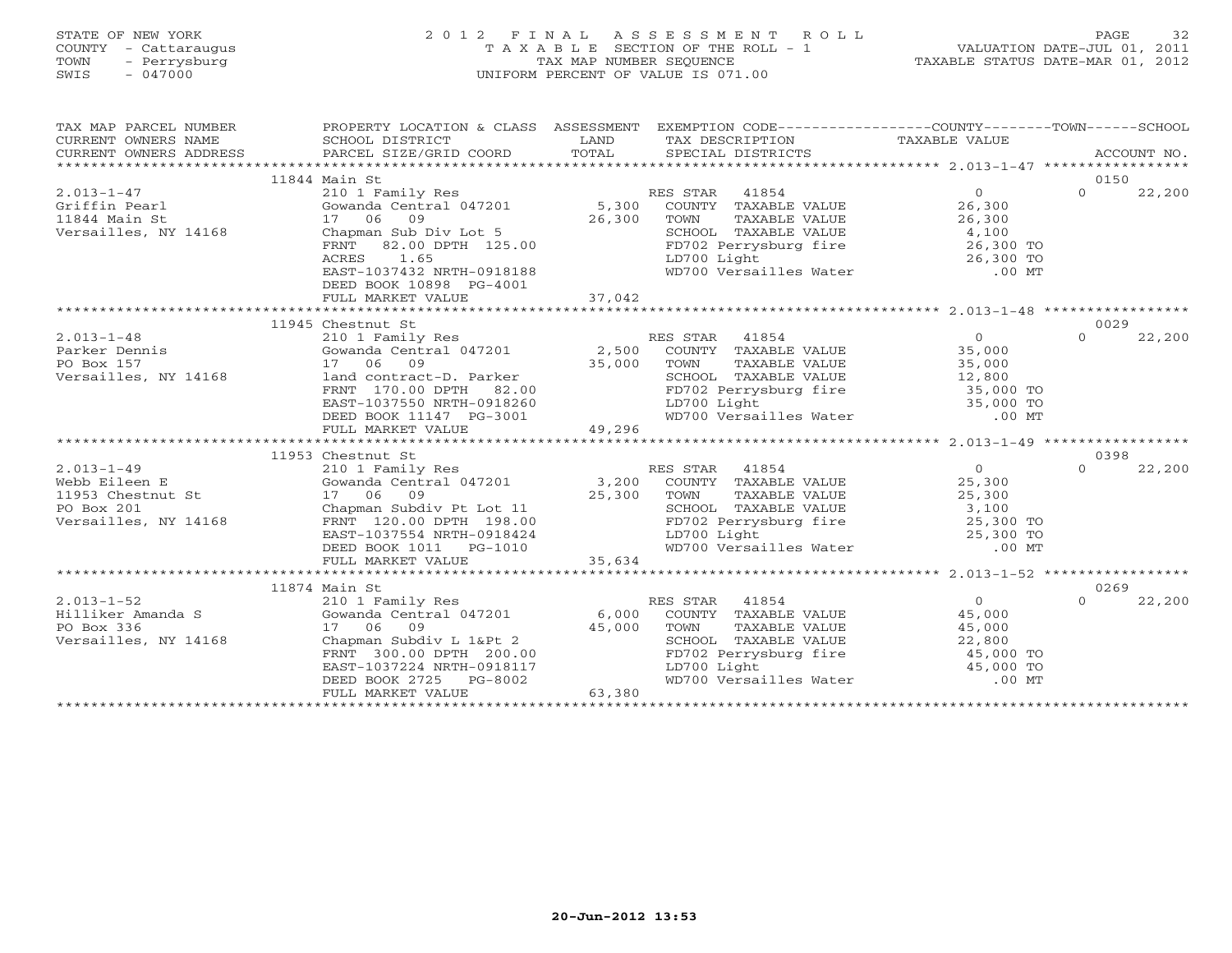# STATE OF NEW YORK 2 0 1 2 F I N A L A S S E S S M E N T R O L L PAGE 33 COUNTY - Cattaraugus T A X A B L E SECTION OF THE ROLL - 1 VALUATION DATE-JUL 01, 2011 TOWN - Perrysburg TAX MAP NUMBER SEQUENCE TAXABLE STATUS DATE-MAR 01, 2012 SWIS - 047000 UNIFORM PERCENT OF VALUE IS 071.00

| TAX MAP PARCEL NUMBER<br>CURRENT OWNERS NAME<br>CURRENT OWNERS ADDRESS                                                                                                                                                                                                                                                                                                                                  | PROPERTY LOCATION & CLASS ASSESSMENT EXEMPTION CODE---------------COUNTY-------TOWN------SCHOOL<br>SCHOOL DISTRICT | <b>LAND</b> | TAX DESCRIPTION                                                                                                                                                                           | TAXABLE VALUE |                    |
|---------------------------------------------------------------------------------------------------------------------------------------------------------------------------------------------------------------------------------------------------------------------------------------------------------------------------------------------------------------------------------------------------------|--------------------------------------------------------------------------------------------------------------------|-------------|-------------------------------------------------------------------------------------------------------------------------------------------------------------------------------------------|---------------|--------------------|
|                                                                                                                                                                                                                                                                                                                                                                                                         |                                                                                                                    |             |                                                                                                                                                                                           |               |                    |
|                                                                                                                                                                                                                                                                                                                                                                                                         | Chestnut St                                                                                                        |             |                                                                                                                                                                                           |               | 0397               |
| $2.013 - 1 - 53$                                                                                                                                                                                                                                                                                                                                                                                        | $312$ Vac w/imprv                                                                                                  |             | COUNTY TAXABLE VALUE 2,900                                                                                                                                                                |               |                    |
|                                                                                                                                                                                                                                                                                                                                                                                                         | Gowanda Central 047201 2,100 TOWN                                                                                  |             |                                                                                                                                                                                           |               |                    |
|                                                                                                                                                                                                                                                                                                                                                                                                         |                                                                                                                    |             |                                                                                                                                                                                           |               |                    |
|                                                                                                                                                                                                                                                                                                                                                                                                         |                                                                                                                    |             |                                                                                                                                                                                           |               |                    |
|                                                                                                                                                                                                                                                                                                                                                                                                         |                                                                                                                    |             |                                                                                                                                                                                           |               |                    |
|                                                                                                                                                                                                                                                                                                                                                                                                         |                                                                                                                    |             | TOWN TAXABLE VALUE<br>TOWN TAXABLE VALUE<br>SCHOOL TAXABLE VALUE<br>FD702 Perrysburg fire<br>LD700 Light<br>WD700 Versailles Water<br>MD700 Versailles Water<br>2,900 TO                  |               |                    |
| 2.013-1-53<br>Perkins Letitia A Life Us Gowanda Central 047201 2,100<br>Forbes Penny P 17 06 09 2,900<br>PO Box 73<br>Versailles, NY 14168 EAST-1037676 NRTH-0918429<br>DEED BOOK 12825 PG-4001<br>FULL MARKET VALUE 4,085<br>PULL MARKET V                                                                                                                                                             |                                                                                                                    |             |                                                                                                                                                                                           |               |                    |
|                                                                                                                                                                                                                                                                                                                                                                                                         |                                                                                                                    |             |                                                                                                                                                                                           |               |                    |
|                                                                                                                                                                                                                                                                                                                                                                                                         | 11723 School St                                                                                                    |             |                                                                                                                                                                                           |               | 0776               |
|                                                                                                                                                                                                                                                                                                                                                                                                         |                                                                                                                    |             |                                                                                                                                                                                           |               |                    |
|                                                                                                                                                                                                                                                                                                                                                                                                         |                                                                                                                    |             |                                                                                                                                                                                           |               |                    |
|                                                                                                                                                                                                                                                                                                                                                                                                         |                                                                                                                    |             |                                                                                                                                                                                           |               |                    |
|                                                                                                                                                                                                                                                                                                                                                                                                         |                                                                                                                    |             | COUNTY TAXABLE VALUE $6,400$<br>TOWN TAXABLE VALUE $6,400$<br>SCHOOL TAXABLE VALUE $6,400$<br>FD702 Perrysburg fire $6,400$ TO<br>LD700 Light $6,400$ TO<br>WD700 Versailles Water .00 MT |               |                    |
|                                                                                                                                                                                                                                                                                                                                                                                                         |                                                                                                                    |             |                                                                                                                                                                                           |               |                    |
|                                                                                                                                                                                                                                                                                                                                                                                                         |                                                                                                                    |             |                                                                                                                                                                                           |               |                    |
|                                                                                                                                                                                                                                                                                                                                                                                                         |                                                                                                                    |             |                                                                                                                                                                                           |               |                    |
| 2.013-1-54<br>Kwilos Kevin A Gowanda Central 047201 6,400<br>Kwilos William A 17 06 09 6,400<br>11723 Mechanic St Gas Well<br>PO Box 162<br>Versailles, NY 14168 EAST-1039099 NRTH-0918835<br>DEED BOOK 7334 PG-7001<br>*******************                                                                                                                                                             |                                                                                                                    |             |                                                                                                                                                                                           |               |                    |
|                                                                                                                                                                                                                                                                                                                                                                                                         | 11995 Versailles-Silver Ck Rd                                                                                      |             |                                                                                                                                                                                           |               | 0431               |
| $2.013 - 2 - 1$                                                                                                                                                                                                                                                                                                                                                                                         | 210 1 Family Res                                                                                                   |             |                                                                                                                                                                                           |               |                    |
|                                                                                                                                                                                                                                                                                                                                                                                                         |                                                                                                                    |             | COUNTY TAXABLE VALUE 30,000<br>TOWN TAXABLE VALUE 30,000                                                                                                                                  |               |                    |
|                                                                                                                                                                                                                                                                                                                                                                                                         |                                                                                                                    |             |                                                                                                                                                                                           |               |                    |
| 2.013-2-1 210 1 Family Res<br>Royce Walter Gowanda Central 047201 8,800 TOWN<br>PO Box 21 17 06 09 30,000 SCHOOL<br>Versailles, NY 14168 ACRES 5.00 FD702 Pe<br>EAST-1035679 NRTH-0917668 LD700 Li                                                                                                                                                                                                      |                                                                                                                    |             | SCHOOL TAXABLE VALUE 30,000<br>FD702 Perrysburg fire 30,000 TO<br>LD700 Light 30,000 TO                                                                                                   |               |                    |
|                                                                                                                                                                                                                                                                                                                                                                                                         |                                                                                                                    |             |                                                                                                                                                                                           |               |                    |
|                                                                                                                                                                                                                                                                                                                                                                                                         | DEED BOOK 00719 PG-00836                                                                                           |             |                                                                                                                                                                                           |               |                    |
|                                                                                                                                                                                                                                                                                                                                                                                                         |                                                                                                                    |             |                                                                                                                                                                                           |               |                    |
|                                                                                                                                                                                                                                                                                                                                                                                                         |                                                                                                                    |             |                                                                                                                                                                                           |               |                    |
|                                                                                                                                                                                                                                                                                                                                                                                                         | 11963 Versailles-Silver Ck Rd                                                                                      |             |                                                                                                                                                                                           |               | 0529               |
|                                                                                                                                                                                                                                                                                                                                                                                                         |                                                                                                                    |             |                                                                                                                                                                                           |               |                    |
|                                                                                                                                                                                                                                                                                                                                                                                                         |                                                                                                                    |             |                                                                                                                                                                                           |               |                    |
|                                                                                                                                                                                                                                                                                                                                                                                                         |                                                                                                                    |             |                                                                                                                                                                                           |               |                    |
|                                                                                                                                                                                                                                                                                                                                                                                                         |                                                                                                                    |             |                                                                                                                                                                                           |               |                    |
|                                                                                                                                                                                                                                                                                                                                                                                                         |                                                                                                                    |             |                                                                                                                                                                                           |               |                    |
|                                                                                                                                                                                                                                                                                                                                                                                                         |                                                                                                                    |             |                                                                                                                                                                                           |               |                    |
|                                                                                                                                                                                                                                                                                                                                                                                                         |                                                                                                                    |             |                                                                                                                                                                                           |               |                    |
|                                                                                                                                                                                                                                                                                                                                                                                                         |                                                                                                                    |             |                                                                                                                                                                                           |               |                    |
|                                                                                                                                                                                                                                                                                                                                                                                                         | 11931 Versailles-Silver Ck Rd                                                                                      |             |                                                                                                                                                                                           |               | 0451               |
|                                                                                                                                                                                                                                                                                                                                                                                                         |                                                                                                                    |             |                                                                                                                                                                                           |               | $\Omega$<br>22,200 |
|                                                                                                                                                                                                                                                                                                                                                                                                         |                                                                                                                    |             |                                                                                                                                                                                           |               |                    |
|                                                                                                                                                                                                                                                                                                                                                                                                         |                                                                                                                    |             |                                                                                                                                                                                           |               |                    |
|                                                                                                                                                                                                                                                                                                                                                                                                         |                                                                                                                    |             |                                                                                                                                                                                           |               |                    |
|                                                                                                                                                                                                                                                                                                                                                                                                         |                                                                                                                    |             |                                                                                                                                                                                           |               |                    |
|                                                                                                                                                                                                                                                                                                                                                                                                         |                                                                                                                    |             |                                                                                                                                                                                           |               |                    |
| $\begin{tabular}{c c c c c c} \multicolumn{1}{c}{\textbf{2.013--2-3}} & \multicolumn{1}{c}{\textbf{2.013--2-3}} & \multicolumn{1}{c}{\textbf{2.013--2-3}} & \multicolumn{1}{c}{\textbf{2.013--2-3}} & \multicolumn{1}{c}{\textbf{2.013--2-3}} & \multicolumn{1}{c}{\textbf{2.013--2-3}} & \multicolumn{1}{c}{\textbf{2.013--2-3}} & \multicolumn{1}{c}{\textbf{2.023--2}} & \multicolumn{1}{c}{\textbf$ |                                                                                                                    |             |                                                                                                                                                                                           |               |                    |
|                                                                                                                                                                                                                                                                                                                                                                                                         |                                                                                                                    |             |                                                                                                                                                                                           |               |                    |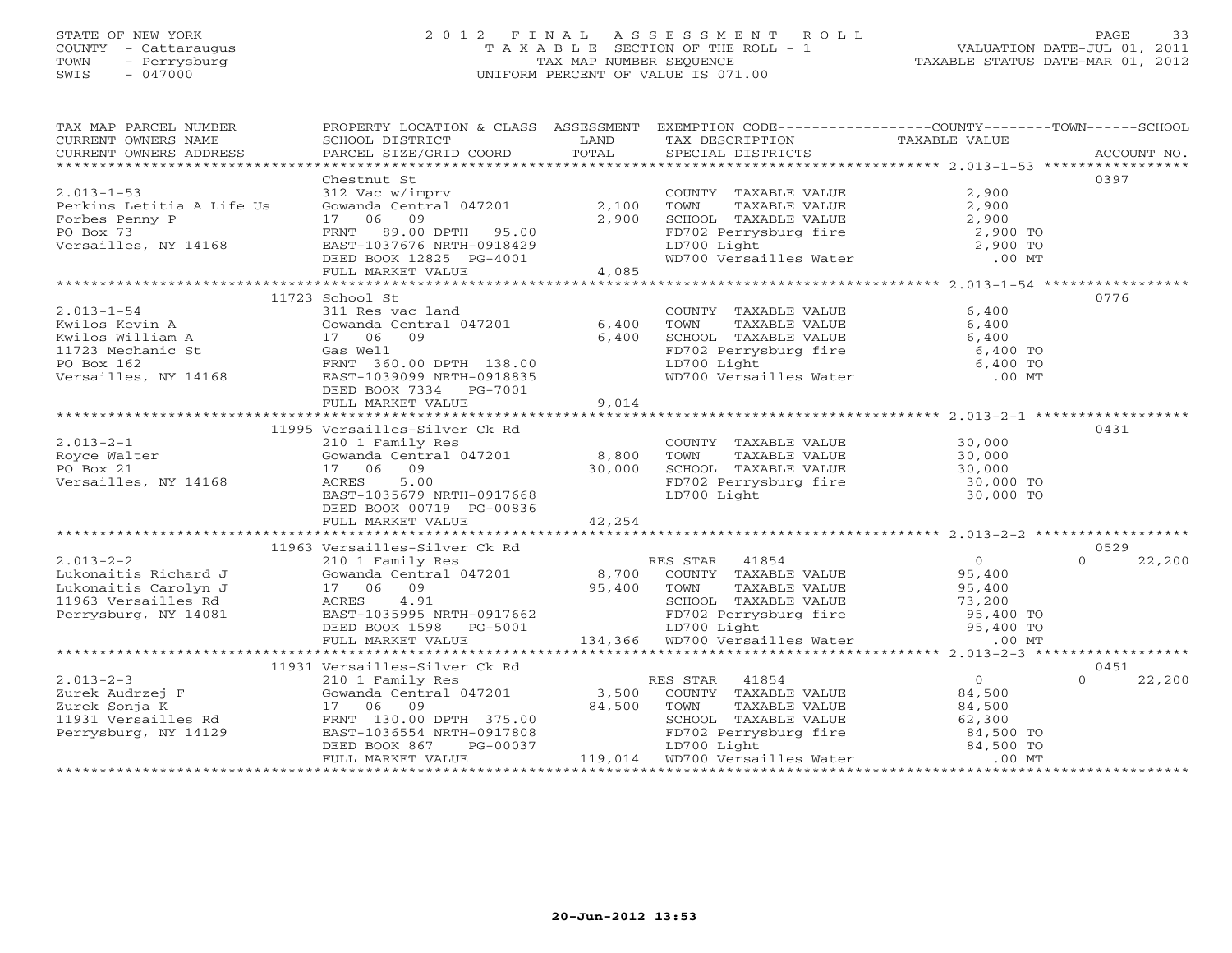### STATE OF NEW YORK 2 0 1 2 F I N A L A S S E S S M E N T R O L L PAGE 34 COUNTY - Cattaraugus T A X A B L E SECTION OF THE ROLL - 1 VALUATION DATE-JUL 01, 2011 TOWN - Perrysburg TAX MAP NUMBER SEQUENCE TAXABLE STATUS DATE-MAR 01, 2012 SWIS - 047000 UNIFORM PERCENT OF VALUE IS 071.00UNIFORM PERCENT OF VALUE IS 071.00

| TAX MAP PARCEL NUMBER<br>CURRENT OWNERS NAME                                                                                                                                                                                                                                                               | PROPERTY LOCATION & CLASS ASSESSMENT EXEMPTION CODE----------------COUNTY-------TOWN------SCHOOL<br>SCHOOL DISTRICT                                                                                                                      | <b>LAND</b> | TAX DESCRIPTION TAXABLE VALUE SPECIAL DISTRICTS                                                                                                                                                                                      |                |                    |
|------------------------------------------------------------------------------------------------------------------------------------------------------------------------------------------------------------------------------------------------------------------------------------------------------------|------------------------------------------------------------------------------------------------------------------------------------------------------------------------------------------------------------------------------------------|-------------|--------------------------------------------------------------------------------------------------------------------------------------------------------------------------------------------------------------------------------------|----------------|--------------------|
|                                                                                                                                                                                                                                                                                                            |                                                                                                                                                                                                                                          |             |                                                                                                                                                                                                                                      |                |                    |
|                                                                                                                                                                                                                                                                                                            | 11941 Versailles-Silver Ck Rd                                                                                                                                                                                                            |             |                                                                                                                                                                                                                                      |                | 0478               |
| $2.013 - 2 - 4.1$                                                                                                                                                                                                                                                                                          | 312 Vac w/imprv                                                                                                                                                                                                                          |             | COUNTY TAXABLE VALUE 18,500                                                                                                                                                                                                          |                |                    |
|                                                                                                                                                                                                                                                                                                            |                                                                                                                                                                                                                                          |             |                                                                                                                                                                                                                                      |                |                    |
| Zurek Andrzej F<br>Zurek Sonja K<br>Zurek Sonja K                                                                                                                                                                                                                                                          | 312 vac w/ingriv<br>Gowanda Central 047201 12,500<br>17 06 09 18,500                                                                                                                                                                     |             |                                                                                                                                                                                                                                      |                |                    |
|                                                                                                                                                                                                                                                                                                            | Tennis Court                                                                                                                                                                                                                             |             |                                                                                                                                                                                                                                      |                |                    |
| 11931 Versailles-Silver C<br>Perrysburg, NY 14129<br>Perrysburg, NY 14129                                                                                                                                                                                                                                  | ACRES 10.20                                                                                                                                                                                                                              |             |                                                                                                                                                                                                                                      |                |                    |
|                                                                                                                                                                                                                                                                                                            | EAST-1036394 NRTH-0917417                                                                                                                                                                                                                |             | FD702 Perrysburg fire 18,500 TO<br>LD700 Light 18,500 TO<br>WD700 Versailles Water .00 MT                                                                                                                                            |                |                    |
|                                                                                                                                                                                                                                                                                                            | DEED BOOK 00921 PG-00364                                                                                                                                                                                                                 |             |                                                                                                                                                                                                                                      |                |                    |
|                                                                                                                                                                                                                                                                                                            |                                                                                                                                                                                                                                          |             |                                                                                                                                                                                                                                      |                |                    |
|                                                                                                                                                                                                                                                                                                            |                                                                                                                                                                                                                                          |             |                                                                                                                                                                                                                                      |                |                    |
|                                                                                                                                                                                                                                                                                                            | 11919 Versailles-Silver Ck Rd                                                                                                                                                                                                            |             |                                                                                                                                                                                                                                      |                | 0885               |
|                                                                                                                                                                                                                                                                                                            |                                                                                                                                                                                                                                          |             |                                                                                                                                                                                                                                      |                | 22,200<br>$\Omega$ |
|                                                                                                                                                                                                                                                                                                            |                                                                                                                                                                                                                                          |             |                                                                                                                                                                                                                                      |                |                    |
|                                                                                                                                                                                                                                                                                                            |                                                                                                                                                                                                                                          |             |                                                                                                                                                                                                                                      |                |                    |
|                                                                                                                                                                                                                                                                                                            |                                                                                                                                                                                                                                          |             |                                                                                                                                                                                                                                      |                |                    |
|                                                                                                                                                                                                                                                                                                            |                                                                                                                                                                                                                                          |             |                                                                                                                                                                                                                                      |                |                    |
|                                                                                                                                                                                                                                                                                                            |                                                                                                                                                                                                                                          |             |                                                                                                                                                                                                                                      |                |                    |
|                                                                                                                                                                                                                                                                                                            |                                                                                                                                                                                                                                          |             |                                                                                                                                                                                                                                      |                |                    |
|                                                                                                                                                                                                                                                                                                            |                                                                                                                                                                                                                                          |             |                                                                                                                                                                                                                                      |                |                    |
| R11919 Versailles-Silver Ck Rd<br>2.013-2-4.3<br>Davis Margaret Gowanda Central 047201<br>PO Box 165<br>Versailles, NY 14168<br>COUNTY<br>2,370 TOWN<br>PO Box 165<br>2,370 SCHOOL<br>EAST-1036759 NRTH-0917190<br>DEED BOOK 00959 PG-00786<br>PEAST                                                       | R11919 Versailles-Silver Ck Rd                                                                                                                                                                                                           |             | COUNTY TAXABLE VALUE<br>TOWN TAXABLE VALUE<br>SCHOOL TAXABLE VALUE<br>FD702 Perrysburg fire<br>LD700 Light<br>WD700 Versailles Water<br>2,370 TO<br>2,370 TO<br>2,370 TO<br>2,370 TO<br>2,370 TO<br>2,370 TO<br>2,370 TO<br>2,370 TO |                | 1046               |
|                                                                                                                                                                                                                                                                                                            |                                                                                                                                                                                                                                          |             |                                                                                                                                                                                                                                      |                |                    |
|                                                                                                                                                                                                                                                                                                            |                                                                                                                                                                                                                                          |             |                                                                                                                                                                                                                                      |                |                    |
|                                                                                                                                                                                                                                                                                                            |                                                                                                                                                                                                                                          |             |                                                                                                                                                                                                                                      |                |                    |
|                                                                                                                                                                                                                                                                                                            |                                                                                                                                                                                                                                          |             |                                                                                                                                                                                                                                      |                |                    |
|                                                                                                                                                                                                                                                                                                            |                                                                                                                                                                                                                                          |             |                                                                                                                                                                                                                                      |                |                    |
|                                                                                                                                                                                                                                                                                                            | FULL MARKET VALUE                                                                                                                                                                                                                        | 3,338       |                                                                                                                                                                                                                                      |                |                    |
|                                                                                                                                                                                                                                                                                                            |                                                                                                                                                                                                                                          |             |                                                                                                                                                                                                                                      |                |                    |
|                                                                                                                                                                                                                                                                                                            | 11889 Main St                                                                                                                                                                                                                            |             |                                                                                                                                                                                                                                      |                | 0154               |
|                                                                                                                                                                                                                                                                                                            |                                                                                                                                                                                                                                          |             | COUNTY TAXABLE VALUE 15,500                                                                                                                                                                                                          |                |                    |
|                                                                                                                                                                                                                                                                                                            |                                                                                                                                                                                                                                          |             |                                                                                                                                                                                                                                      |                |                    |
|                                                                                                                                                                                                                                                                                                            |                                                                                                                                                                                                                                          |             |                                                                                                                                                                                                                                      |                |                    |
|                                                                                                                                                                                                                                                                                                            |                                                                                                                                                                                                                                          |             | FD702 Perrysburg fire<br>LD700 Light<br>WD700 Versailles Water 15,500 TO<br>WD700 Versailles Water .00 MT                                                                                                                            |                |                    |
|                                                                                                                                                                                                                                                                                                            |                                                                                                                                                                                                                                          |             |                                                                                                                                                                                                                                      |                |                    |
|                                                                                                                                                                                                                                                                                                            |                                                                                                                                                                                                                                          |             |                                                                                                                                                                                                                                      |                |                    |
|                                                                                                                                                                                                                                                                                                            |                                                                                                                                                                                                                                          |             |                                                                                                                                                                                                                                      |                |                    |
| .013-2-5<br>$\frac{1}{2}$<br>Fort Laurie K $\frac{1}{2}$<br>Gowanda, NY 14070<br>DEED BOOK 12137 PG-3001<br>FULL MARKET VALUE 21,831<br>$\frac{1}{2}$<br>$\frac{1}{2}$ , $\frac{1}{2}$<br>$\frac{1}{2}$ , $\frac{1}{2}$<br>$\frac{1}{2}$<br>$\frac{1}{2}$<br>$\frac{1}{2}$<br>$\frac{1}{2}$<br>$\frac{1}{$ |                                                                                                                                                                                                                                          |             |                                                                                                                                                                                                                                      |                |                    |
|                                                                                                                                                                                                                                                                                                            |                                                                                                                                                                                                                                          |             |                                                                                                                                                                                                                                      |                | 0352               |
|                                                                                                                                                                                                                                                                                                            |                                                                                                                                                                                                                                          |             | RES STAR 41854<br>COUNTY TAXABLE VALUE 52,000                                                                                                                                                                                        | $\overline{0}$ | 22,200<br>$\cap$   |
|                                                                                                                                                                                                                                                                                                            |                                                                                                                                                                                                                                          |             |                                                                                                                                                                                                                                      |                |                    |
|                                                                                                                                                                                                                                                                                                            |                                                                                                                                                                                                                                          |             |                                                                                                                                                                                                                                      |                |                    |
|                                                                                                                                                                                                                                                                                                            |                                                                                                                                                                                                                                          |             |                                                                                                                                                                                                                                      |                |                    |
|                                                                                                                                                                                                                                                                                                            |                                                                                                                                                                                                                                          |             |                                                                                                                                                                                                                                      |                |                    |
|                                                                                                                                                                                                                                                                                                            | 17 06 09<br>ACRES 1.00 BANK 017<br>EAST-1037486 NRTH-0917779 52,000 TOWN TAXABLE VALUE 29,800<br>EAST-1037486 NRTH-0917779 FD702 Perrysburg fire 52,000 TO<br>DEED BOOK 6021 PG-2002 LD700 Light 52,000 TO<br>FULL MARKET VALUE 73,239 W |             |                                                                                                                                                                                                                                      |                |                    |
|                                                                                                                                                                                                                                                                                                            |                                                                                                                                                                                                                                          |             |                                                                                                                                                                                                                                      |                |                    |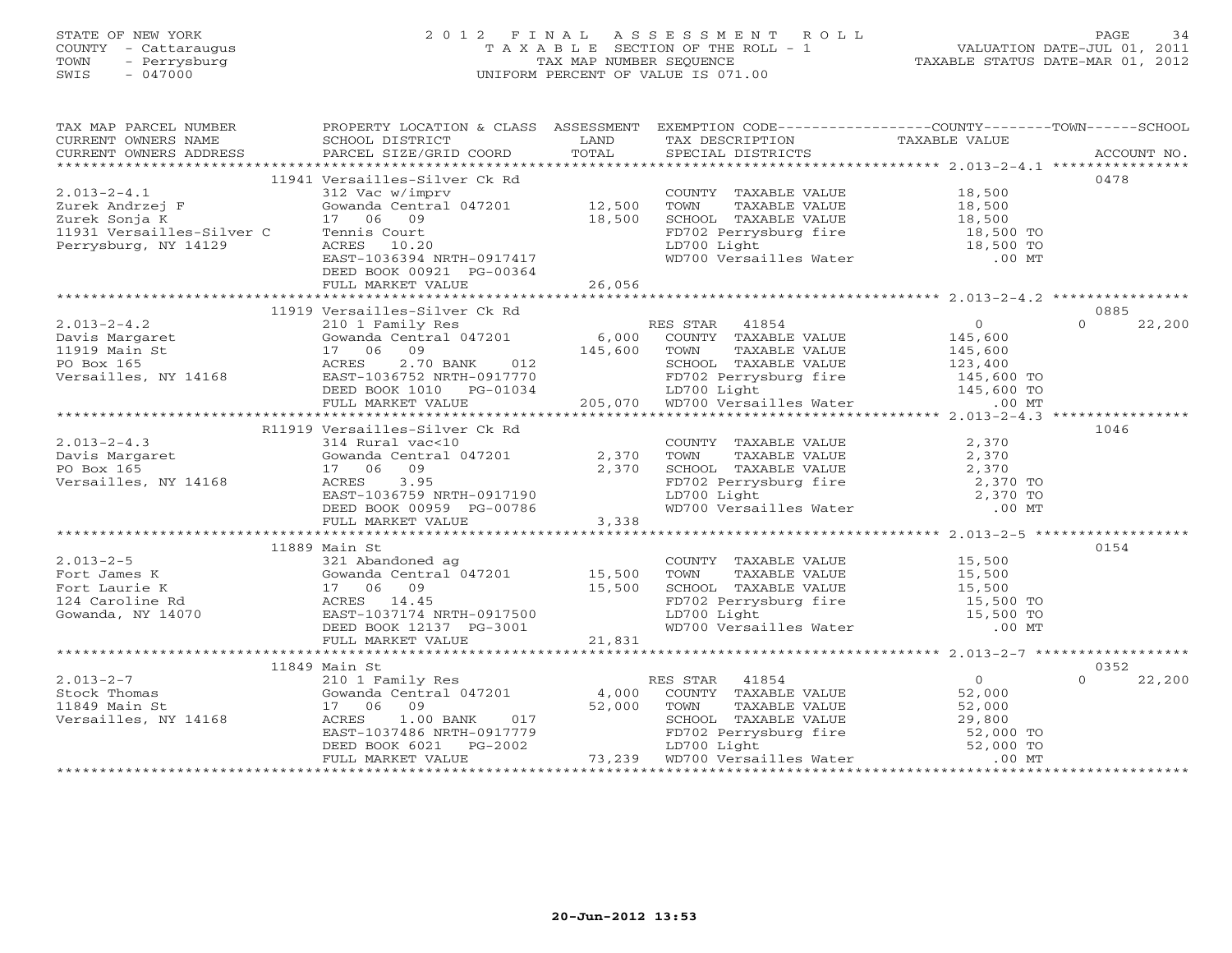# STATE OF NEW YORK 2 0 1 2 F I N A L A S S E S S M E N T R O L L PAGE 35 COUNTY - Cattaraugus T A X A B L E SECTION OF THE ROLL - 1 VALUATION DATE-JUL 01, 2011 TOWN - Perrysburg TAX MAP NUMBER SEQUENCE TAXABLE STATUS DATE-MAR 01, 2012 SWIS - 047000 UNIFORM PERCENT OF VALUE IS 071.00

| TAX MAP PARCEL NUMBER<br>CURRENT OWNERS NAME SCHOOL DISTRICT<br>CURRENT OWNERS ADDRESS PARCEL SIZE/GRIL | PROPERTY LOCATION & CLASS ASSESSMENT EXEMPTION CODE----------------COUNTY-------TOWN------SCHOOL |  |  |  |                 |          |  |  |
|---------------------------------------------------------------------------------------------------------|--------------------------------------------------------------------------------------------------|--|--|--|-----------------|----------|--|--|
| 0299<br>11817 Main St                                                                                   |                                                                                                  |  |  |  |                 |          |  |  |
|                                                                                                         |                                                                                                  |  |  |  |                 |          |  |  |
|                                                                                                         |                                                                                                  |  |  |  | $\Omega$        | 39,800   |  |  |
|                                                                                                         |                                                                                                  |  |  |  |                 |          |  |  |
|                                                                                                         |                                                                                                  |  |  |  |                 |          |  |  |
|                                                                                                         |                                                                                                  |  |  |  |                 |          |  |  |
|                                                                                                         |                                                                                                  |  |  |  |                 |          |  |  |
|                                                                                                         |                                                                                                  |  |  |  |                 |          |  |  |
|                                                                                                         |                                                                                                  |  |  |  |                 |          |  |  |
|                                                                                                         | DEED BOOK 138 PG-5001                                                                            |  |  |  |                 |          |  |  |
|                                                                                                         |                                                                                                  |  |  |  |                 |          |  |  |
|                                                                                                         |                                                                                                  |  |  |  |                 |          |  |  |
|                                                                                                         | 11811 Main St                                                                                    |  |  |  | 0383            |          |  |  |
|                                                                                                         |                                                                                                  |  |  |  |                 |          |  |  |
|                                                                                                         |                                                                                                  |  |  |  |                 |          |  |  |
|                                                                                                         |                                                                                                  |  |  |  |                 |          |  |  |
|                                                                                                         |                                                                                                  |  |  |  |                 |          |  |  |
|                                                                                                         |                                                                                                  |  |  |  |                 |          |  |  |
|                                                                                                         |                                                                                                  |  |  |  |                 |          |  |  |
|                                                                                                         |                                                                                                  |  |  |  |                 |          |  |  |
|                                                                                                         |                                                                                                  |  |  |  |                 |          |  |  |
|                                                                                                         | 11795 Main St                                                                                    |  |  |  | 0086            |          |  |  |
|                                                                                                         |                                                                                                  |  |  |  | 105,900 105,900 |          |  |  |
|                                                                                                         |                                                                                                  |  |  |  | $\Omega$        | $\Omega$ |  |  |
|                                                                                                         |                                                                                                  |  |  |  |                 |          |  |  |
|                                                                                                         |                                                                                                  |  |  |  |                 |          |  |  |
|                                                                                                         |                                                                                                  |  |  |  |                 |          |  |  |
|                                                                                                         |                                                                                                  |  |  |  |                 |          |  |  |
|                                                                                                         |                                                                                                  |  |  |  |                 |          |  |  |
|                                                                                                         |                                                                                                  |  |  |  |                 |          |  |  |
|                                                                                                         |                                                                                                  |  |  |  |                 |          |  |  |
|                                                                                                         |                                                                                                  |  |  |  |                 |          |  |  |
|                                                                                                         |                                                                                                  |  |  |  |                 |          |  |  |
|                                                                                                         |                                                                                                  |  |  |  |                 |          |  |  |
|                                                                                                         | 11875 Eaton Rd                                                                                   |  |  |  | 0163            |          |  |  |
|                                                                                                         |                                                                                                  |  |  |  |                 | 22,200   |  |  |
|                                                                                                         |                                                                                                  |  |  |  |                 |          |  |  |
|                                                                                                         |                                                                                                  |  |  |  |                 |          |  |  |
|                                                                                                         |                                                                                                  |  |  |  |                 |          |  |  |
|                                                                                                         |                                                                                                  |  |  |  |                 |          |  |  |
|                                                                                                         |                                                                                                  |  |  |  |                 |          |  |  |
|                                                                                                         |                                                                                                  |  |  |  |                 |          |  |  |
|                                                                                                         |                                                                                                  |  |  |  |                 |          |  |  |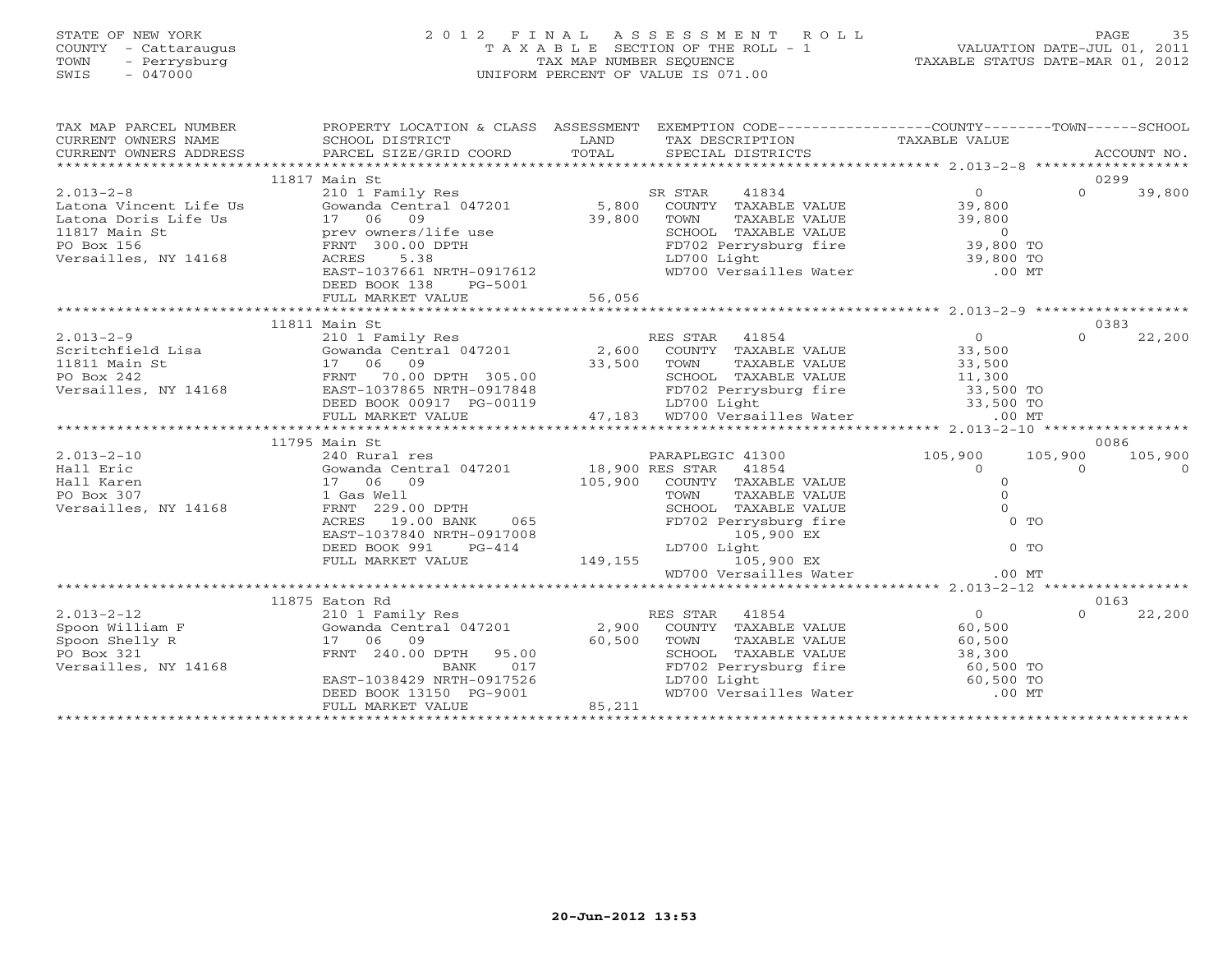#### STATE OF NEW YORK 2 0 1 2 F I N A L A S S E S S M E N T R O L L PAGE 36 COUNTY - Cattaraugus T A X A B L E SECTION OF THE ROLL - 1 VALUATION DATE-JUL 01, 2011 TOWN - Perrysburg TAX MAP NUMBER SEQUENCE TAXABLE STATUS DATE-MAR 01, 2012 SWIS - 047000 UNIFORM PERCENT OF VALUE IS 071.00

| TAX MAP PARCEL NUMBER FROPERTY LOCATION & CLASS ASSESSMENT EXEMPTION CODE--------------COUNTY-------TOWN------SCHOOL                                                                                                                                                                                                                                                                                     |                  |  |                    |
|----------------------------------------------------------------------------------------------------------------------------------------------------------------------------------------------------------------------------------------------------------------------------------------------------------------------------------------------------------------------------------------------------------|------------------|--|--------------------|
|                                                                                                                                                                                                                                                                                                                                                                                                          |                  |  |                    |
|                                                                                                                                                                                                                                                                                                                                                                                                          |                  |  |                    |
|                                                                                                                                                                                                                                                                                                                                                                                                          |                  |  |                    |
|                                                                                                                                                                                                                                                                                                                                                                                                          | 11735 Main St    |  | 0337               |
|                                                                                                                                                                                                                                                                                                                                                                                                          |                  |  | 22,200             |
|                                                                                                                                                                                                                                                                                                                                                                                                          |                  |  |                    |
|                                                                                                                                                                                                                                                                                                                                                                                                          |                  |  |                    |
|                                                                                                                                                                                                                                                                                                                                                                                                          |                  |  |                    |
|                                                                                                                                                                                                                                                                                                                                                                                                          |                  |  |                    |
|                                                                                                                                                                                                                                                                                                                                                                                                          |                  |  |                    |
|                                                                                                                                                                                                                                                                                                                                                                                                          |                  |  |                    |
| $\begin{tabular}{c c c c c} \multicolumn{3}{c c c c} \multicolumn{3}{c c c} \multicolumn{3}{c c c} \multicolumn{3}{c c c} \multicolumn{3}{c c c} \multicolumn{3}{c c c} \multicolumn{3}{c c c} \multicolumn{3}{c c c} \multicolumn{3}{c c c} \multicolumn{3}{c c c} \multicolumn{3}{c c c} \multicolumn{3}{c c c} \multicolumn{3}{c c c} \multicolumn{3}{c c c} \multicolumn{3}{c c c} \multicolumn{3}{$ |                  |  |                    |
|                                                                                                                                                                                                                                                                                                                                                                                                          | 11923 Terrace St |  | 0832               |
|                                                                                                                                                                                                                                                                                                                                                                                                          |                  |  |                    |
|                                                                                                                                                                                                                                                                                                                                                                                                          |                  |  |                    |
|                                                                                                                                                                                                                                                                                                                                                                                                          |                  |  |                    |
|                                                                                                                                                                                                                                                                                                                                                                                                          |                  |  |                    |
|                                                                                                                                                                                                                                                                                                                                                                                                          |                  |  |                    |
|                                                                                                                                                                                                                                                                                                                                                                                                          |                  |  |                    |
|                                                                                                                                                                                                                                                                                                                                                                                                          |                  |  |                    |
|                                                                                                                                                                                                                                                                                                                                                                                                          |                  |  |                    |
|                                                                                                                                                                                                                                                                                                                                                                                                          | 11721 Main St    |  | 0275               |
|                                                                                                                                                                                                                                                                                                                                                                                                          |                  |  |                    |
|                                                                                                                                                                                                                                                                                                                                                                                                          |                  |  |                    |
|                                                                                                                                                                                                                                                                                                                                                                                                          |                  |  |                    |
|                                                                                                                                                                                                                                                                                                                                                                                                          |                  |  |                    |
|                                                                                                                                                                                                                                                                                                                                                                                                          |                  |  |                    |
|                                                                                                                                                                                                                                                                                                                                                                                                          |                  |  |                    |
|                                                                                                                                                                                                                                                                                                                                                                                                          |                  |  |                    |
|                                                                                                                                                                                                                                                                                                                                                                                                          |                  |  |                    |
|                                                                                                                                                                                                                                                                                                                                                                                                          | 11928 Terrace St |  | 0806               |
|                                                                                                                                                                                                                                                                                                                                                                                                          |                  |  |                    |
|                                                                                                                                                                                                                                                                                                                                                                                                          |                  |  |                    |
|                                                                                                                                                                                                                                                                                                                                                                                                          |                  |  |                    |
|                                                                                                                                                                                                                                                                                                                                                                                                          |                  |  |                    |
|                                                                                                                                                                                                                                                                                                                                                                                                          |                  |  |                    |
|                                                                                                                                                                                                                                                                                                                                                                                                          |                  |  |                    |
|                                                                                                                                                                                                                                                                                                                                                                                                          |                  |  |                    |
| $\begin{tabular}{lcccccc} 2.013–2–15.2 & 11928 Terrace St. & 11928 Terrace St. & 11928 Terraec St. & 11928 Terraec St. & 11928 Terraec St. & 11928 Terraec St. & 11928 Terraec St. & 11928 Terraec St. & 11928 & 11928 Terraec St. & 11928 & 11928 & 11928 & 11928 & 11928 & 11928 & 11928 & 11928 & 11928 & 11928 & 11928 & 119$                                                                        |                  |  |                    |
|                                                                                                                                                                                                                                                                                                                                                                                                          | 11717 Main St    |  | 0268               |
|                                                                                                                                                                                                                                                                                                                                                                                                          |                  |  | $\Omega$<br>22,100 |
|                                                                                                                                                                                                                                                                                                                                                                                                          |                  |  |                    |
|                                                                                                                                                                                                                                                                                                                                                                                                          |                  |  |                    |
|                                                                                                                                                                                                                                                                                                                                                                                                          |                  |  |                    |
|                                                                                                                                                                                                                                                                                                                                                                                                          |                  |  |                    |
|                                                                                                                                                                                                                                                                                                                                                                                                          |                  |  |                    |
|                                                                                                                                                                                                                                                                                                                                                                                                          |                  |  |                    |
|                                                                                                                                                                                                                                                                                                                                                                                                          |                  |  |                    |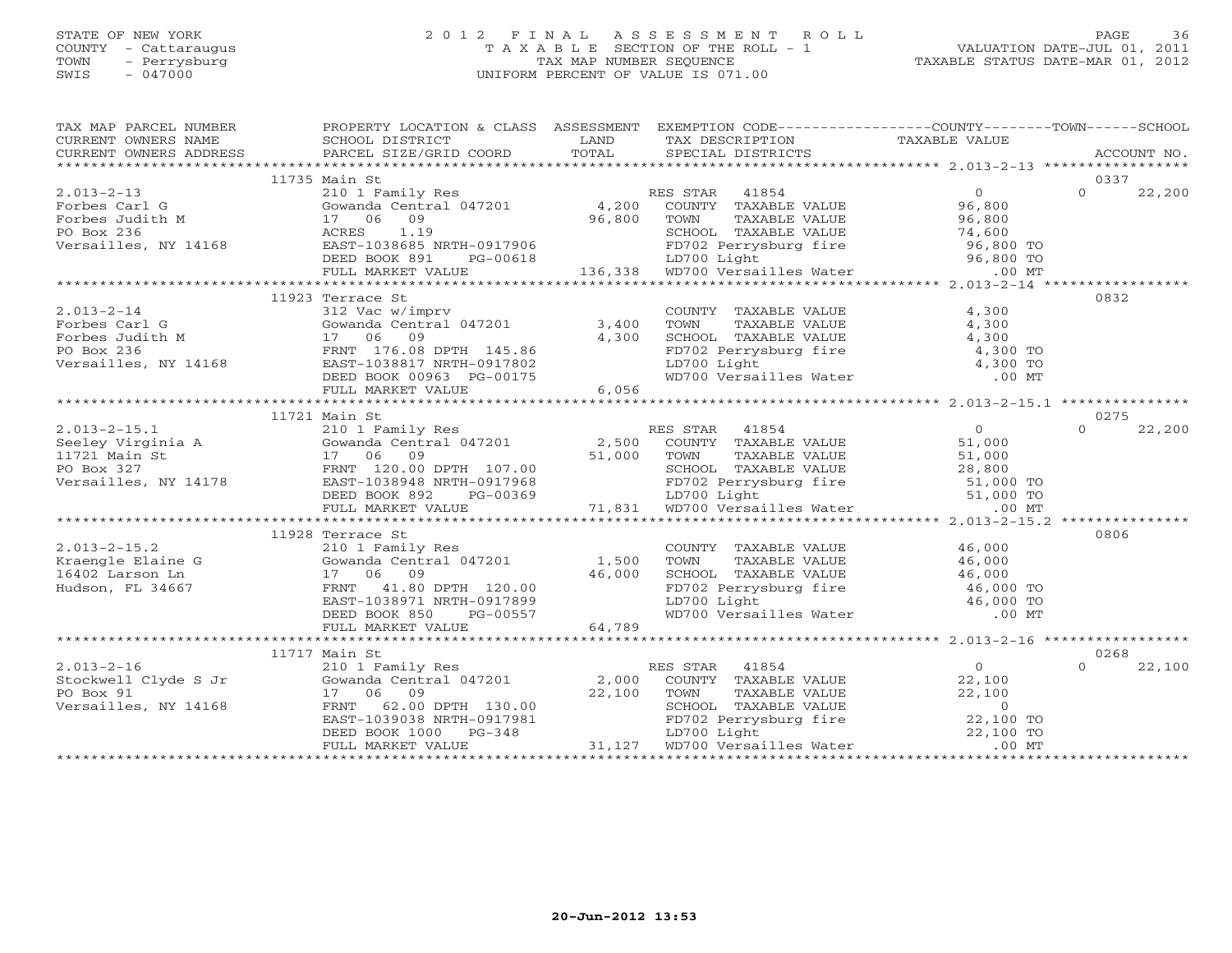#### STATE OF NEW YORK 2 0 1 2 F I N A L A S S E S S M E N T R O L L PAGE 37 COUNTY - Cattaraugus T A X A B L E SECTION OF THE ROLL - 1 VALUATION DATE-JUL 01, 2011 TOWN - Perrysburg TAX MAP NUMBER SEQUENCE TAXABLE STATUS DATE-MAR 01, 2012 SWIS - 047000 UNIFORM PERCENT OF VALUE IS 071.00UNIFORM PERCENT OF VALUE IS 071.00

| TAX MAP PARCEL NUMBER                                                                                                                                                                                                                                                                                                                                                                                                              | PROPERTY LOCATION & CLASS ASSESSMENT EXEMPTION CODE----------------COUNTY-------TOWN------SCHOOL |                                                                                                                                                           |                    |  |
|------------------------------------------------------------------------------------------------------------------------------------------------------------------------------------------------------------------------------------------------------------------------------------------------------------------------------------------------------------------------------------------------------------------------------------|--------------------------------------------------------------------------------------------------|-----------------------------------------------------------------------------------------------------------------------------------------------------------|--------------------|--|
|                                                                                                                                                                                                                                                                                                                                                                                                                                    |                                                                                                  |                                                                                                                                                           |                    |  |
|                                                                                                                                                                                                                                                                                                                                                                                                                                    |                                                                                                  |                                                                                                                                                           |                    |  |
|                                                                                                                                                                                                                                                                                                                                                                                                                                    |                                                                                                  |                                                                                                                                                           |                    |  |
|                                                                                                                                                                                                                                                                                                                                                                                                                                    | 11711 Main St                                                                                    |                                                                                                                                                           | 0224               |  |
|                                                                                                                                                                                                                                                                                                                                                                                                                                    |                                                                                                  |                                                                                                                                                           |                    |  |
|                                                                                                                                                                                                                                                                                                                                                                                                                                    |                                                                                                  |                                                                                                                                                           |                    |  |
|                                                                                                                                                                                                                                                                                                                                                                                                                                    |                                                                                                  |                                                                                                                                                           |                    |  |
|                                                                                                                                                                                                                                                                                                                                                                                                                                    |                                                                                                  |                                                                                                                                                           |                    |  |
|                                                                                                                                                                                                                                                                                                                                                                                                                                    |                                                                                                  |                                                                                                                                                           |                    |  |
|                                                                                                                                                                                                                                                                                                                                                                                                                                    |                                                                                                  |                                                                                                                                                           |                    |  |
|                                                                                                                                                                                                                                                                                                                                                                                                                                    |                                                                                                  |                                                                                                                                                           |                    |  |
|                                                                                                                                                                                                                                                                                                                                                                                                                                    |                                                                                                  |                                                                                                                                                           |                    |  |
|                                                                                                                                                                                                                                                                                                                                                                                                                                    | 11709 Main St                                                                                    |                                                                                                                                                           | 0350               |  |
|                                                                                                                                                                                                                                                                                                                                                                                                                                    |                                                                                                  |                                                                                                                                                           | 22,200<br>$\Omega$ |  |
|                                                                                                                                                                                                                                                                                                                                                                                                                                    |                                                                                                  |                                                                                                                                                           |                    |  |
|                                                                                                                                                                                                                                                                                                                                                                                                                                    |                                                                                                  |                                                                                                                                                           |                    |  |
|                                                                                                                                                                                                                                                                                                                                                                                                                                    |                                                                                                  |                                                                                                                                                           |                    |  |
|                                                                                                                                                                                                                                                                                                                                                                                                                                    |                                                                                                  |                                                                                                                                                           |                    |  |
|                                                                                                                                                                                                                                                                                                                                                                                                                                    |                                                                                                  |                                                                                                                                                           |                    |  |
|                                                                                                                                                                                                                                                                                                                                                                                                                                    |                                                                                                  |                                                                                                                                                           |                    |  |
|                                                                                                                                                                                                                                                                                                                                                                                                                                    |                                                                                                  |                                                                                                                                                           |                    |  |
|                                                                                                                                                                                                                                                                                                                                                                                                                                    | 11917 Water St                                                                                   |                                                                                                                                                           | 0785               |  |
|                                                                                                                                                                                                                                                                                                                                                                                                                                    |                                                                                                  |                                                                                                                                                           |                    |  |
|                                                                                                                                                                                                                                                                                                                                                                                                                                    |                                                                                                  |                                                                                                                                                           |                    |  |
|                                                                                                                                                                                                                                                                                                                                                                                                                                    |                                                                                                  |                                                                                                                                                           |                    |  |
|                                                                                                                                                                                                                                                                                                                                                                                                                                    |                                                                                                  |                                                                                                                                                           |                    |  |
|                                                                                                                                                                                                                                                                                                                                                                                                                                    |                                                                                                  |                                                                                                                                                           |                    |  |
|                                                                                                                                                                                                                                                                                                                                                                                                                                    |                                                                                                  | COUNTY TAXABLE VALUE<br>TOWN TAXABLE VALUE<br>SCHOOL TAXABLE VALUE<br>FD702 Perrysburg fire<br>LD700 Light<br>WD700 Versailles Water<br>2,400 TO<br>00 MT |                    |  |
|                                                                                                                                                                                                                                                                                                                                                                                                                                    |                                                                                                  |                                                                                                                                                           |                    |  |
|                                                                                                                                                                                                                                                                                                                                                                                                                                    | 11911 Water St                                                                                   |                                                                                                                                                           | 0153               |  |
| $\begin{tabular}{c c c c c} \multicolumn{1}{c}{\textbf{2.013--2-21}} & \multicolumn{1}{c}{\textbf{11911 Water St}} & \multicolumn{1}{c}{\textbf{2.013--2-21}} & \multicolumn{1}{c}{\textbf{2.013--2-21}} & \multicolumn{1}{c}{\textbf{2.014-Fair}} & \multicolumn{1}{c}{\textbf{2.015--2}} & \multicolumn{1}{c}{\textbf{2.017--21}} & \multicolumn{1}{c}{\textbf{2.018--2}} & \multicolumn{1}{c}{\textbf{2.019$                    |                                                                                                  |                                                                                                                                                           | $\overline{0}$     |  |
|                                                                                                                                                                                                                                                                                                                                                                                                                                    |                                                                                                  |                                                                                                                                                           | 22,200             |  |
|                                                                                                                                                                                                                                                                                                                                                                                                                                    |                                                                                                  |                                                                                                                                                           |                    |  |
|                                                                                                                                                                                                                                                                                                                                                                                                                                    |                                                                                                  |                                                                                                                                                           |                    |  |
|                                                                                                                                                                                                                                                                                                                                                                                                                                    |                                                                                                  |                                                                                                                                                           |                    |  |
|                                                                                                                                                                                                                                                                                                                                                                                                                                    |                                                                                                  |                                                                                                                                                           |                    |  |
|                                                                                                                                                                                                                                                                                                                                                                                                                                    |                                                                                                  |                                                                                                                                                           |                    |  |
|                                                                                                                                                                                                                                                                                                                                                                                                                                    |                                                                                                  |                                                                                                                                                           |                    |  |
|                                                                                                                                                                                                                                                                                                                                                                                                                                    |                                                                                                  |                                                                                                                                                           |                    |  |
|                                                                                                                                                                                                                                                                                                                                                                                                                                    | 11924 Terrace St                                                                                 |                                                                                                                                                           | 0369               |  |
|                                                                                                                                                                                                                                                                                                                                                                                                                                    |                                                                                                  |                                                                                                                                                           | 22,200<br>$\Omega$ |  |
|                                                                                                                                                                                                                                                                                                                                                                                                                                    |                                                                                                  |                                                                                                                                                           |                    |  |
|                                                                                                                                                                                                                                                                                                                                                                                                                                    |                                                                                                  |                                                                                                                                                           |                    |  |
|                                                                                                                                                                                                                                                                                                                                                                                                                                    |                                                                                                  |                                                                                                                                                           |                    |  |
|                                                                                                                                                                                                                                                                                                                                                                                                                                    |                                                                                                  |                                                                                                                                                           |                    |  |
|                                                                                                                                                                                                                                                                                                                                                                                                                                    |                                                                                                  |                                                                                                                                                           |                    |  |
| $\begin{tabular}{c cccc} \multicolumn{4}{c}{\textbf{2.013--2-22}} & \multicolumn{4}{c}{\textbf{1.924} \text{ Terrace St}} & \multicolumn{4}{c}{\textbf{2.013--2-22}} & \multicolumn{4}{c}{\textbf{2.02}} & \multicolumn{4}{c}{\textbf{2.03--22}} & \multicolumn{4}{c}{\textbf{2.04} \text{ For instance, which is a 2.400} \\ & \multicolumn{4}{c}{\textbf{5.04} \text{ For instance, } 17 & 06 & 09 & 42,100 & 59,296 \\ & \mult$ |                                                                                                  |                                                                                                                                                           |                    |  |
|                                                                                                                                                                                                                                                                                                                                                                                                                                    |                                                                                                  |                                                                                                                                                           |                    |  |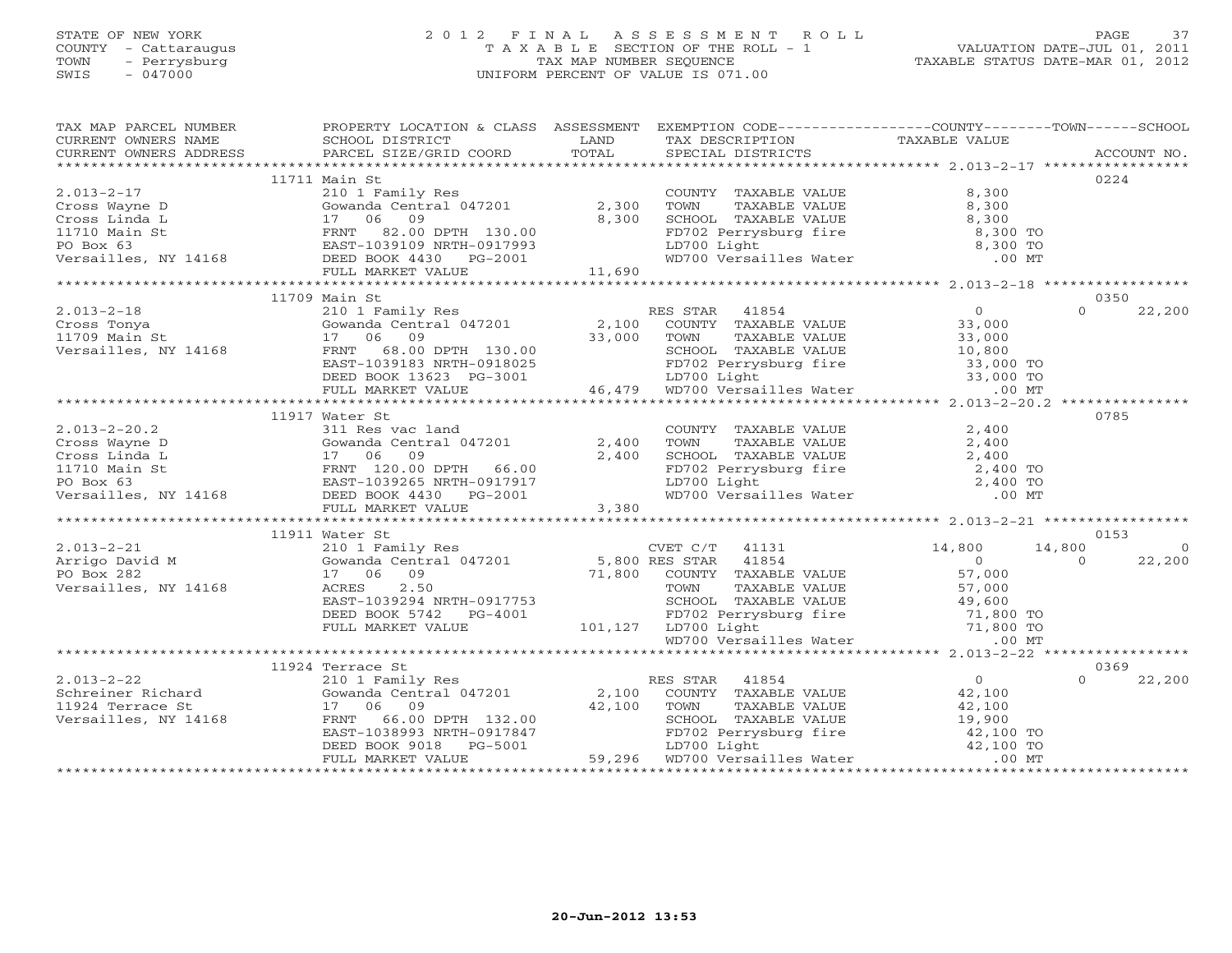#### STATE OF NEW YORK 2 0 1 2 F I N A L A S S E S S M E N T R O L L PAGE 38 COUNTY - Cattaraugus T A X A B L E SECTION OF THE ROLL - 1 VALUATION DATE-JUL 01, 2011 TOWN - Perrysburg TAX MAP NUMBER SEQUENCE TAXABLE STATUS DATE-MAR 01, 2012 SWIS - 047000 UNIFORM PERCENT OF VALUE IS 071.00

| TAX MAP PARCEL NUMBER | PROPERTY LOCATION & CLASS ASSESSMENT EXEMPTION CODE----------------COUNTY-------TOWN------SCHOOL                                                                                                                                                                                                                                                                                                       |                                                                                                               |      |
|-----------------------|--------------------------------------------------------------------------------------------------------------------------------------------------------------------------------------------------------------------------------------------------------------------------------------------------------------------------------------------------------------------------------------------------------|---------------------------------------------------------------------------------------------------------------|------|
|                       |                                                                                                                                                                                                                                                                                                                                                                                                        |                                                                                                               |      |
|                       |                                                                                                                                                                                                                                                                                                                                                                                                        |                                                                                                               |      |
|                       |                                                                                                                                                                                                                                                                                                                                                                                                        |                                                                                                               |      |
|                       | 11920 Terrace St                                                                                                                                                                                                                                                                                                                                                                                       |                                                                                                               | 0362 |
| $2.013 - 2 - 23$      | 311 Res vac land                                                                                                                                                                                                                                                                                                                                                                                       | COUNTY TAXABLE VALUE 2,600                                                                                    |      |
|                       |                                                                                                                                                                                                                                                                                                                                                                                                        |                                                                                                               |      |
|                       |                                                                                                                                                                                                                                                                                                                                                                                                        |                                                                                                               |      |
|                       |                                                                                                                                                                                                                                                                                                                                                                                                        |                                                                                                               |      |
|                       |                                                                                                                                                                                                                                                                                                                                                                                                        |                                                                                                               |      |
|                       |                                                                                                                                                                                                                                                                                                                                                                                                        |                                                                                                               |      |
|                       |                                                                                                                                                                                                                                                                                                                                                                                                        |                                                                                                               |      |
|                       | 2.013-2-23<br>2.600 TOWN TAXABLE VALUE<br>2.600 TOWN TAXABLE VALUE<br>2.600 SCHOOL TAXABLE VALUE<br>2.600 2.600 SCHOOL TAXABLE VALUE<br>2.600 2.600 PO Box 339<br>FRNT 99.00 DPTH 132.00 PD702 Perrysburg fire<br>2.600 TOWN TAXABLE VALUE<br>                                                                                                                                                         |                                                                                                               |      |
|                       | 11916 Terrace St<br>$\begin{tabular}{c c c c c} \multicolumn{1}{c}{\textbf{2.013--2-24}} & \multicolumn{1}{c}{\textbf{11916} \textbf{ Teraces St.} & \multicolumn{1}{c}{\textbf{2.011} \textbf{F} = 0.013--2-24} & \multicolumn{1}{c}{\textbf{2.011} \textbf{F} = 0.013--2-24} & \multicolumn{1}{c}{\textbf{2.020} \textbf{F} = 0.013--2-24} & \multicolumn{1}{c}{\textbf{2.03} \textbf{F} = 0.013--2$ |                                                                                                               | 0342 |
|                       |                                                                                                                                                                                                                                                                                                                                                                                                        |                                                                                                               |      |
|                       |                                                                                                                                                                                                                                                                                                                                                                                                        |                                                                                                               |      |
|                       |                                                                                                                                                                                                                                                                                                                                                                                                        |                                                                                                               |      |
|                       |                                                                                                                                                                                                                                                                                                                                                                                                        |                                                                                                               |      |
|                       |                                                                                                                                                                                                                                                                                                                                                                                                        |                                                                                                               |      |
|                       |                                                                                                                                                                                                                                                                                                                                                                                                        |                                                                                                               |      |
|                       |                                                                                                                                                                                                                                                                                                                                                                                                        |                                                                                                               |      |
|                       |                                                                                                                                                                                                                                                                                                                                                                                                        |                                                                                                               |      |
|                       | 11842 Eaton Rd                                                                                                                                                                                                                                                                                                                                                                                         |                                                                                                               | 0486 |
|                       |                                                                                                                                                                                                                                                                                                                                                                                                        |                                                                                                               |      |
|                       |                                                                                                                                                                                                                                                                                                                                                                                                        |                                                                                                               |      |
|                       |                                                                                                                                                                                                                                                                                                                                                                                                        |                                                                                                               |      |
|                       |                                                                                                                                                                                                                                                                                                                                                                                                        |                                                                                                               |      |
|                       |                                                                                                                                                                                                                                                                                                                                                                                                        |                                                                                                               |      |
|                       |                                                                                                                                                                                                                                                                                                                                                                                                        |                                                                                                               |      |
|                       |                                                                                                                                                                                                                                                                                                                                                                                                        |                                                                                                               |      |
|                       |                                                                                                                                                                                                                                                                                                                                                                                                        |                                                                                                               |      |
|                       | 11912 Terrace St                                                                                                                                                                                                                                                                                                                                                                                       |                                                                                                               | 0024 |
|                       |                                                                                                                                                                                                                                                                                                                                                                                                        |                                                                                                               |      |
|                       |                                                                                                                                                                                                                                                                                                                                                                                                        |                                                                                                               |      |
|                       |                                                                                                                                                                                                                                                                                                                                                                                                        |                                                                                                               |      |
|                       |                                                                                                                                                                                                                                                                                                                                                                                                        |                                                                                                               |      |
|                       |                                                                                                                                                                                                                                                                                                                                                                                                        |                                                                                                               |      |
|                       |                                                                                                                                                                                                                                                                                                                                                                                                        |                                                                                                               |      |
|                       |                                                                                                                                                                                                                                                                                                                                                                                                        |                                                                                                               |      |
|                       |                                                                                                                                                                                                                                                                                                                                                                                                        |                                                                                                               |      |
|                       | 11634 Eaton Rd                                                                                                                                                                                                                                                                                                                                                                                         |                                                                                                               | 0547 |
|                       |                                                                                                                                                                                                                                                                                                                                                                                                        | COUNTY TAXABLE VALUE 17,500<br>TOWN TAXABLE VALUE 17,500                                                      |      |
|                       |                                                                                                                                                                                                                                                                                                                                                                                                        |                                                                                                               |      |
|                       |                                                                                                                                                                                                                                                                                                                                                                                                        |                                                                                                               |      |
|                       |                                                                                                                                                                                                                                                                                                                                                                                                        |                                                                                                               |      |
|                       |                                                                                                                                                                                                                                                                                                                                                                                                        | SCHOOL TAXABLE VALUE<br>FD702 Perrysburg fire 17,500<br>LD700 Light 17,500 TO<br>WD700 Versailles Water 00 MT |      |
|                       |                                                                                                                                                                                                                                                                                                                                                                                                        |                                                                                                               |      |
|                       | 11634 Eaton Rd<br>270 Mfg housing<br>270 Mfg housing<br>270 Mfg housing<br>270 Mfg housing<br>6 Gowanda Central 047201 5,200<br>Eden-North Collins Rd<br>North Collins, NY 14111 ARRES 2.00<br>EAST-1038751 NRTH-0917432<br>DEED BOOK 00793 PG-0                                                                                                                                                       |                                                                                                               |      |
|                       |                                                                                                                                                                                                                                                                                                                                                                                                        |                                                                                                               |      |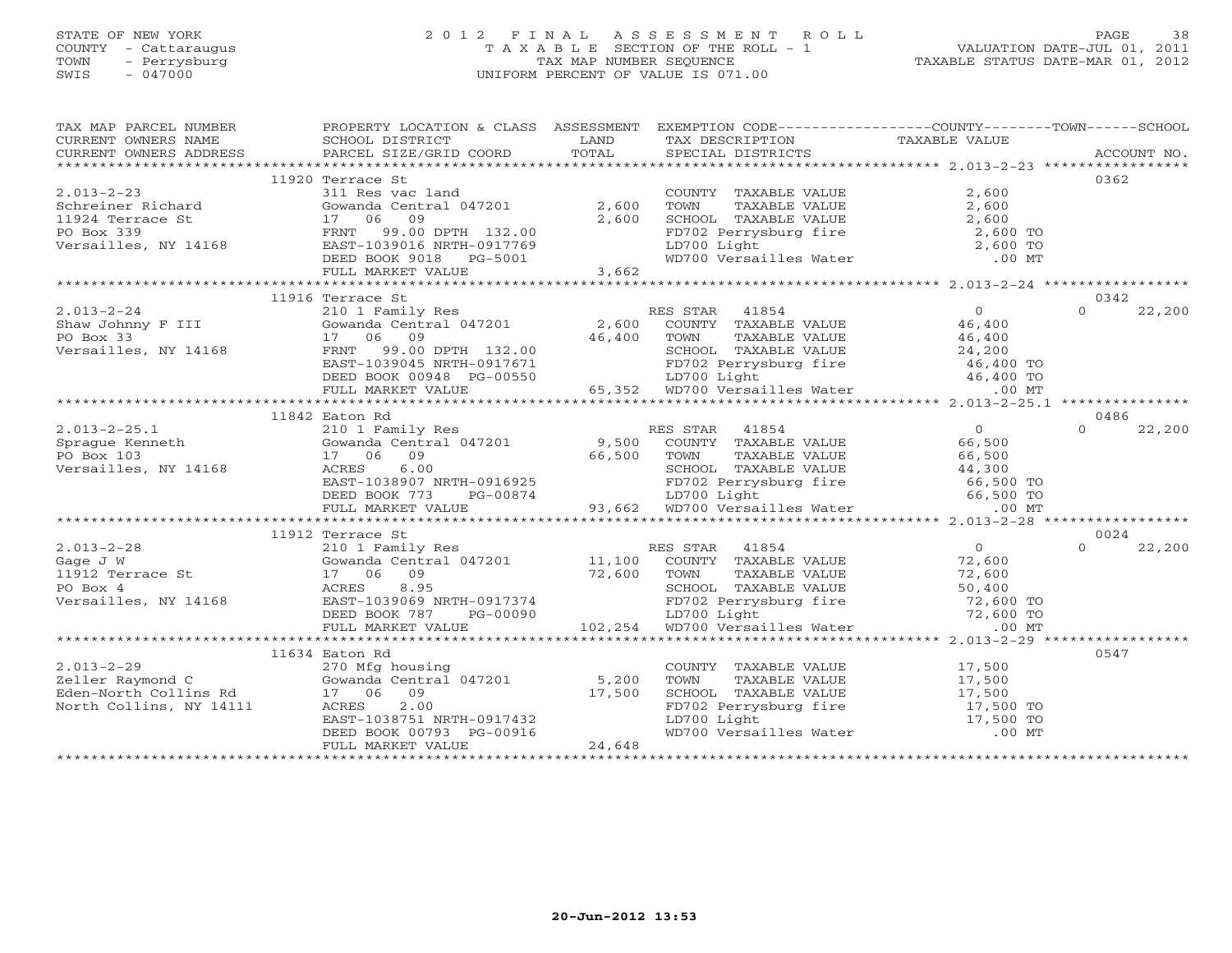# STATE OF NEW YORK 2 0 1 2 F I N A L A S S E S S M E N T R O L L PAGE 39 COUNTY - Cattaraugus T A X A B L E SECTION OF THE ROLL - 1 VALUATION DATE-JUL 01, 2011 TOWN - Perrysburg TAX MAP NUMBER SEQUENCE TAXABLE STATUS DATE-MAR 01, 2012 SWIS - 047000 UNIFORM PERCENT OF VALUE IS 071.00

| TAX MAP PARCEL NUMBER     | PROPERTY LOCATION & CLASS ASSESSMENT |                 |                 |                                                                     | EXEMPTION CODE-----------------COUNTY-------TOWN------SCHOOL |          |             |
|---------------------------|--------------------------------------|-----------------|-----------------|---------------------------------------------------------------------|--------------------------------------------------------------|----------|-------------|
| CURRENT OWNERS NAME       | SCHOOL DISTRICT                      | LAND            |                 | TAX DESCRIPTION                                                     | TAXABLE VALUE                                                |          |             |
| CURRENT OWNERS ADDRESS    | PARCEL SIZE/GRID COORD               | TOTAL           |                 | SPECIAL DISTRICTS                                                   |                                                              |          | ACCOUNT NO. |
|                           |                                      |                 |                 |                                                                     |                                                              |          |             |
|                           | 11880 Eaton Rd                       |                 |                 |                                                                     |                                                              |          | 0162        |
| $2.013 - 2 - 30$          | 210 1 Family Res                     |                 | CVET C/T        | 41131                                                               | 11,750                                                       | 11,750   | $\Omega$    |
| Kasmire Robert R          | Gowanda Central 047201               |                 | 4,200 DVET C/T  | 41141                                                               | 2,350                                                        | 2,350    | $\Omega$    |
| Kasmire Debra C           | 17 06<br>09                          |                 | 47,000 RES STAR | 41854                                                               | $\overline{0}$                                               | $\Omega$ | 22,200      |
| PO Box 313                | <b>ACRES</b><br>1.16 BANK<br>017     |                 |                 | COUNTY TAXABLE VALUE                                                | 32,900                                                       |          |             |
| Versailles, NY 14168      | EAST-1038657 NRTH-0917664            |                 | TOWN            | TAXABLE VALUE                                                       | 32,900                                                       |          |             |
|                           | DEED BOOK 00940 PG-00885             |                 |                 | SCHOOL TAXABLE VALUE<br>66,197 FD702 Perrysburg fire<br>LD700 Light | 24,800<br>47,000 TO                                          |          |             |
|                           | FULL MARKET VALUE                    |                 |                 |                                                                     |                                                              |          |             |
|                           |                                      |                 |                 |                                                                     | 47,000 TO                                                    |          |             |
|                           |                                      |                 |                 | WD700 Versailles Water                                              | $.00$ MT                                                     |          |             |
|                           |                                      |                 |                 |                                                                     |                                                              |          |             |
|                           | 11420 County Line Rd                 |                 |                 |                                                                     |                                                              |          | 0570        |
| $7.002 - 1 - 1$           | 240 Rural res                        |                 | SR STAR         | 41834                                                               | $\overline{0}$                                               | $\Omega$ | 46,030      |
| Zets Richard              | Gowanda Central 047201               | 45,000          |                 | COUNTY TAXABLE VALUE                                                | 95,000                                                       |          |             |
| Zets Patricia             | 47 06<br>09                          | 95,000          | TOWN            | TAXABLE VALUE                                                       | 95,000                                                       |          |             |
| 11420 Co Line Rd          | ACRES 92.85                          |                 |                 | SCHOOL TAXABLE VALUE                                                | 48,970                                                       |          |             |
| Forestville, NY 14062     | EAST-1020359 NRTH-0910455            |                 |                 | FD702 Perrysburg fire                                               | 95,000 TO                                                    |          |             |
|                           | DEED BOOK 00926 PG-00430             |                 |                 |                                                                     |                                                              |          |             |
|                           | FULL MARKET VALUE                    | 133,803         |                 |                                                                     |                                                              |          |             |
|                           |                                      |                 |                 |                                                                     |                                                              |          |             |
|                           | 11455 W Perrysburg Rd                |                 |                 |                                                                     |                                                              |          | 0198        |
| $7.002 - 1 - 2.1$         | 105 Vac farmland                     |                 |                 | COUNTY TAXABLE VALUE                                                | 20,300                                                       |          |             |
| Guzzetta Joseph C         | Gowanda Central 047201               | 20,300          | TOWN            | TAXABLE VALUE                                                       | 20,300                                                       |          |             |
| Guzzetta Carlyn R         | 47 06 09                             | 20,300          |                 | SCHOOL TAXABLE VALUE                                                | 20,300                                                       |          |             |
| 11495 W Perrysburg Rd     | ACRES 49.35                          |                 |                 | FD702 Perrysburg fire                                               | 20,300 TO                                                    |          |             |
| Perrysburg, NY 14129      | EAST-1022441 NRTH-0911145            |                 |                 |                                                                     |                                                              |          |             |
|                           | DEED BOOK 704<br>$PG-810$            |                 |                 |                                                                     |                                                              |          |             |
|                           | FULL MARKET VALUE                    | 28,592          |                 |                                                                     |                                                              |          |             |
|                           |                                      |                 |                 |                                                                     |                                                              |          |             |
|                           | W Perrysburg Rd                      |                 |                 |                                                                     |                                                              |          | 1119        |
| $7.002 - 1 - 2.2$         | 152 Vineyard<br>- TIMESH             |                 | AG DIST         | 41720                                                               | 40,471                                                       | 40,471   | 40,471      |
| Sprague Daniel R          | Gowanda Central 047201               | 57,400          |                 | COUNTY TAXABLE VALUE                                                | 16,929                                                       |          |             |
| Sprague Jane K            | ACRES 72.00                          | 57,400          | TOWN            | TAXABLE VALUE                                                       | 16,929                                                       |          |             |
| 12435 Versailles Rd       | EAST-1022199 NRTH-0910102            |                 |                 | SCHOOL TAXABLE VALUE                                                | 16,929                                                       |          |             |
| Irving, NY 14081          | DEED BOOK 704<br>PG-810              |                 |                 | FD702 Perrysburg fire                                               | 57,400 TO                                                    |          |             |
|                           | FULL MARKET VALUE                    | 80,845          |                 |                                                                     |                                                              |          |             |
| MAY BE SUBJECT TO PAYMENT |                                      |                 |                 |                                                                     |                                                              |          |             |
| UNDER AGDIST LAW TIL 2016 |                                      |                 |                 |                                                                     |                                                              |          |             |
|                           |                                      |                 |                 |                                                                     |                                                              |          |             |
|                           | 11287 W Perrysburg Rd                |                 |                 |                                                                     |                                                              |          | 0298        |
| $7.002 - 1 - 3$           | 120 Field crops                      |                 | AG DIST         | 41720                                                               | 18,620                                                       | 18,620   | 18,620      |
| Rebmann Russell R         | Gowanda Central 047201               | 39,700 RES STAR |                 | 41854                                                               | $\circ$                                                      | $\Omega$ | 22,200      |
| Rebmann Susan             | 47 06 09                             | 77,500          |                 | COUNTY TAXABLE VALUE                                                | 58,880                                                       |          |             |
| 11287 W Perrysburg Rd     | Life Use                             |                 | TOWN            | TAXABLE VALUE                                                       | 58,880                                                       |          |             |
| Perrysburg, NY 14129      | ACRES 70.00                          |                 |                 | SCHOOL TAXABLE VALUE                                                | 36,680                                                       |          |             |
|                           | EAST-1022479 NRTH-0908489            |                 |                 | FD702 Perrysburg fire                                               | 77,500 TO                                                    |          |             |
| MAY BE SUBJECT TO PAYMENT | DEED BOOK 909<br>PG-00182            |                 |                 |                                                                     |                                                              |          |             |
| UNDER AGDIST LAW TIL 2016 | FULL MARKET VALUE                    | 109,155         |                 |                                                                     |                                                              |          |             |
|                           |                                      |                 |                 |                                                                     |                                                              |          |             |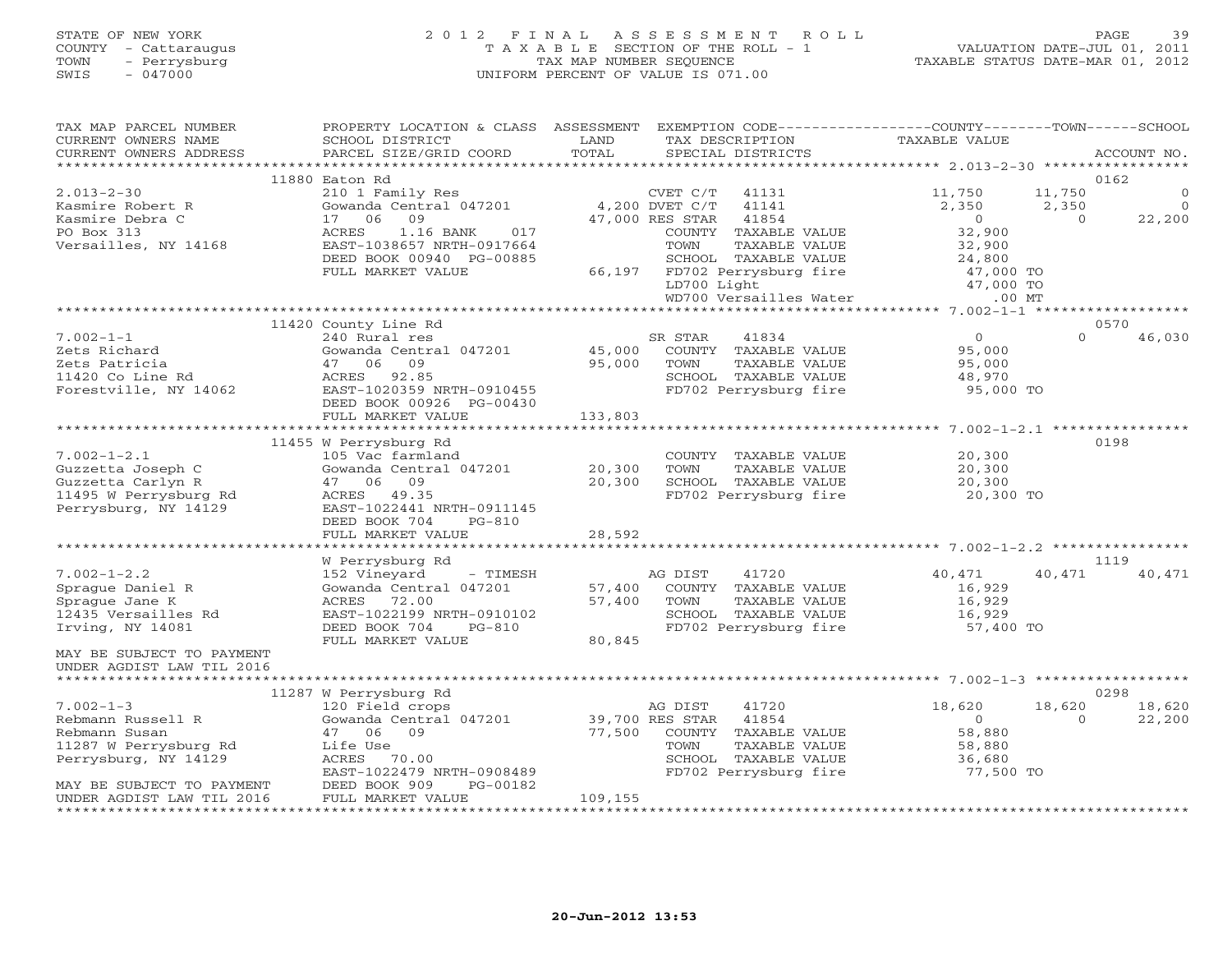# STATE OF NEW YORK 2 0 1 2 F I N A L A S S E S S M E N T R O L L PAGE 40 COUNTY - Cattaraugus T A X A B L E SECTION OF THE ROLL - 1 VALUATION DATE-JUL 01, 2011 TOWN - Perrysburg TAX MAP NUMBER SEQUENCE TAXABLE STATUS DATE-MAR 01, 2012 SWIS - 047000 UNIFORM PERCENT OF VALUE IS 071.00

| TAX MAP PARCEL NUMBER<br>CURRENT OWNERS NAME<br>CURRENT OWNERS ADDRESS | PROPERTY LOCATION & CLASS ASSESSMENT<br>SCHOOL DISTRICT<br>PARCEL SIZE/GRID COORD | LAND<br>TOTAL   | EXEMPTION CODE-----------------COUNTY-------TOWN-----SCHOOL<br>TAX DESCRIPTION<br>SPECIAL DISTRICTS | TAXABLE VALUE                                 | ACCOUNT NO. |        |
|------------------------------------------------------------------------|-----------------------------------------------------------------------------------|-----------------|-----------------------------------------------------------------------------------------------------|-----------------------------------------------|-------------|--------|
|                                                                        |                                                                                   |                 |                                                                                                     |                                               |             |        |
|                                                                        | 11337 W Perrysburg Rd                                                             |                 |                                                                                                     |                                               | 0004        |        |
| $7.002 - 1 - 4$                                                        | 210 1 Family Res                                                                  |                 | 41854<br>RES STAR                                                                                   | $\overline{0}$                                | $\Omega$    | 22,200 |
| Lord Andrew B                                                          | Gowanda Central 047201                                                            | 6,100           | COUNTY TAXABLE VALUE                                                                                | 65,300                                        |             |        |
| Guth May                                                               | 47 06<br>09                                                                       | 65,300          | TAXABLE VALUE<br>TOWN                                                                               | 65,300                                        |             |        |
| 11337 W Perrysburg Rd                                                  | ACRES<br>4.65 BANK<br>017                                                         |                 | SCHOOL TAXABLE VALUE<br>FD702 Perrysburg fire                                                       | 43,100                                        |             |        |
| Perrysburg, NY 14129                                                   | EAST-1023312 NRTH-0909545<br>DEED BOOK 900                                        |                 |                                                                                                     | 65,300 TO                                     |             |        |
|                                                                        | PG-00148<br>FULL MARKET VALUE                                                     | 91,972          |                                                                                                     |                                               |             |        |
|                                                                        |                                                                                   |                 |                                                                                                     |                                               |             |        |
|                                                                        | 11340 W Perrysburg Rd                                                             |                 |                                                                                                     |                                               | 1090        |        |
| $7.002 - 1 - 5.1$                                                      | 240 Rural res                                                                     |                 | AG DIST<br>41720                                                                                    | 6,023                                         | 6,023       | 6,023  |
| Ball Robert L                                                          | Gowanda Central 047201                                                            |                 | 33,700 RES STAR 41854                                                                               | $\overline{0}$                                | $\Omega$    | 22,200 |
| 11340 W Perrysburg Rd                                                  | 36 06 09                                                                          | 118,700         | COUNTY TAXABLE VALUE                                                                                | 112,677                                       |             |        |
| Perrysburg, NY 14129                                                   | ACRES 48.75 BANK<br>017                                                           |                 | TAXABLE VALUE<br>TOWN                                                                               | 112,677                                       |             |        |
|                                                                        | EAST-1025478 NRTH-0909583                                                         |                 | SCHOOL TAXABLE VALUE                                                                                | 90,477                                        |             |        |
| MAY BE SUBJECT TO PAYMENT                                              | DEED BOOK 1000 PG-507                                                             |                 | FD702 Perrysburg fire                                                                               | 118,700 TO                                    |             |        |
| UNDER AGDIST LAW TIL 2016                                              | FULL MARKET VALUE                                                                 | 167,183         |                                                                                                     |                                               |             |        |
|                                                                        |                                                                                   |                 |                                                                                                     |                                               |             |        |
|                                                                        | 11316 W Perrysburg Rd                                                             |                 | 81 PCT OF VALUE USED FOR EXEMPTION PURPOSES                                                         |                                               | 0427        |        |
| $7.002 - 1 - 5.2$                                                      | 240 Rural res                                                                     |                 | AG DIST<br>41720                                                                                    | 9,198                                         | 9,198       | 9,198  |
| Dingman Paul                                                           | Gowanda Central 047201 24,000 AGED C/T/S 41800                                    |                 |                                                                                                     | 40,784                                        | 40,784      | 40,784 |
| Dingman Sandra                                                         | 36 06 09                                                                          | 100,700 SR STAR | 41834                                                                                               | $\Omega$                                      | $\Omega$    | 46,030 |
| 11316 W Perrysburg Rd                                                  | ACRES 48.75                                                                       |                 | COUNTY TAXABLE VALUE                                                                                | 50,718                                        |             |        |
| Perrysburg, NY 14129                                                   | EAST-1025472 NRTH-0909033                                                         |                 | TOWN<br>TAXABLE VALUE                                                                               | 50,718                                        |             |        |
|                                                                        | DEED BOOK 1000<br>PG-509                                                          |                 | SCHOOL TAXABLE VALUE<br>141,831 FD702 Perrysburg fire                                               | 4,688                                         |             |        |
| MAY BE SUBJECT TO PAYMENT                                              | FULL MARKET VALUE                                                                 |                 |                                                                                                     | 100,700 TO                                    |             |        |
| UNDER AGDIST LAW TIL 2016                                              |                                                                                   |                 |                                                                                                     |                                               |             |        |
|                                                                        |                                                                                   |                 |                                                                                                     | *************** 7.002-1-6 ******************* |             |        |
|                                                                        | 11360 W Perrysburg Rd                                                             |                 |                                                                                                     |                                               | 0459        |        |
| $7.002 - 1 - 6$                                                        | 312 Vac w/imprv                                                                   |                 | COUNTY TAXABLE VALUE                                                                                | 29,100                                        |             |        |
| Oleary Karen                                                           | Gowanda Central 047201                                                            | 28,100          | TAXABLE VALUE<br>TOWN                                                                               | 29,100                                        |             |        |
| 1045 Tifft St                                                          | 39 06 09                                                                          | 29,100          | SCHOOL TAXABLE VALUE                                                                                | 29,100                                        |             |        |
| Buffalo, NY 14220                                                      | 3/12-4 trailers on site                                                           |                 | FD702 Perrysburg fire                                                                               | 29,100 TO                                     |             |        |
|                                                                        | 24.00<br>ACRES                                                                    |                 |                                                                                                     |                                               |             |        |
|                                                                        | EAST-1024836 NRTH-0910075                                                         |                 |                                                                                                     |                                               |             |        |
|                                                                        | DEED BOOK 018<br>$PG-460$                                                         |                 |                                                                                                     |                                               |             |        |
|                                                                        | FULL MARKET VALUE                                                                 | 40,986          |                                                                                                     |                                               |             |        |
|                                                                        |                                                                                   |                 |                                                                                                     |                                               |             |        |
|                                                                        | 12775 Planck Rd                                                                   |                 |                                                                                                     |                                               | 0390        |        |
| $7.002 - 1 - 7.1$                                                      | 210 1 Family Res                                                                  |                 | RES STAR<br>41854                                                                                   | $\overline{0}$                                | $\Omega$    | 22,200 |
| Sager Howard                                                           | Gowanda Central 047201                                                            | 6,000           | COUNTY TAXABLE VALUE                                                                                | 59,600                                        |             |        |
| Sager Judith                                                           | 39 06 09                                                                          | 59,600          | TOWN<br>TAXABLE VALUE<br>SCHOOL TAXABLE VALUE                                                       | 59,600                                        |             |        |
| 11775 Plank Rd<br>Perrysburg, NY 14129                                 | ACRES<br>3.00<br>EAST-1024025 NRTH-0911493                                        |                 | FD702 Perrysburg fire                                                                               | 37,400<br>59,600 TO                           |             |        |
|                                                                        | $PG-1066$<br>DEED BOOK 881                                                        |                 |                                                                                                     |                                               |             |        |
|                                                                        | FULL MARKET VALUE                                                                 | 83,944          |                                                                                                     |                                               |             |        |
|                                                                        |                                                                                   |                 |                                                                                                     |                                               |             |        |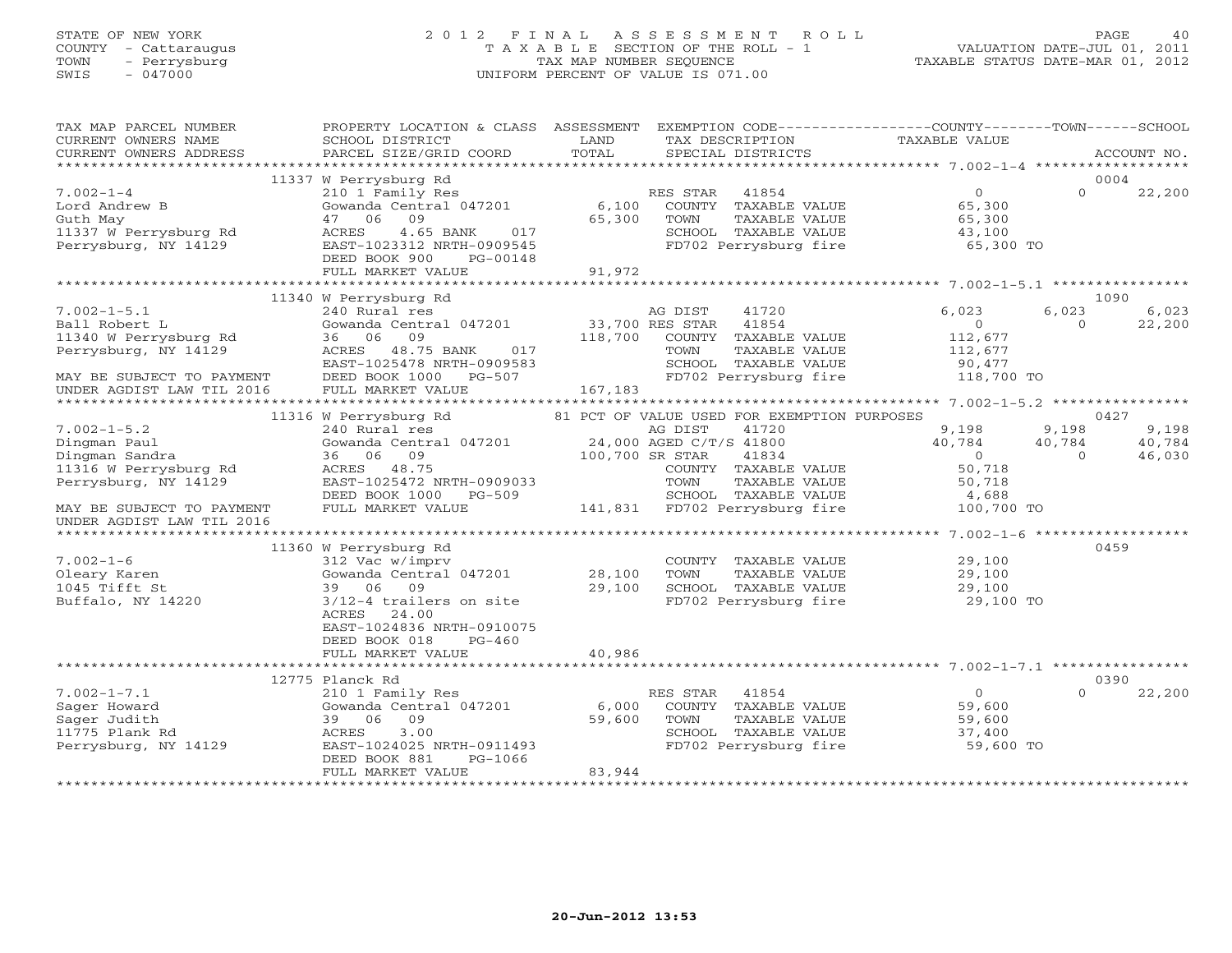#### STATE OF NEW YORK 2 0 1 2 F I N A L A S S E S S M E N T R O L L PAGE 41 COUNTY - Cattaraugus T A X A B L E SECTION OF THE ROLL - 1 VALUATION DATE-JUL 01, 2011 TOWN - Perrysburg TAX MAP NUMBER SEQUENCE TAXABLE STATUS DATE-MAR 01, 2012 SWIS - 047000 UNIFORM PERCENT OF VALUE IS 071.00

| TAX MAP PARCEL NUMBER<br>CURRENT OWNERS NAME<br>CURRENT OWNERS ADDRESS | PROPERTY LOCATION & CLASS ASSESSMENT<br>SCHOOL DISTRICT<br>PARCEL SIZE/GRID COORD | LAND<br>TOTAL  | EXEMPTION CODE-----------------COUNTY-------TOWN------SCHOOL<br>TAX DESCRIPTION<br>SPECIAL DISTRICTS | TAXABLE VALUE      | ACCOUNT NO.                             |
|------------------------------------------------------------------------|-----------------------------------------------------------------------------------|----------------|------------------------------------------------------------------------------------------------------|--------------------|-----------------------------------------|
|                                                                        |                                                                                   |                |                                                                                                      |                    |                                         |
|                                                                        | 11454 W Perrysburg Rd                                                             |                |                                                                                                      |                    | 1073                                    |
| $7.002 - 1 - 7.2$                                                      | 152 Vineyard                                                                      |                | CVET C/T 41131                                                                                       | 14,800             | 14,800<br>$\circ$                       |
| Sager Douglas A<br>11454 W Perrysburg Rd                               | Gowanda Central 047201<br>39 06<br>09                                             | 55,200 AG DIST | 41720<br>108,200 RES STAR 41854                                                                      | 37,070<br>$\Omega$ | 37,070<br>37,070<br>22,200<br>$\bigcap$ |
| Perrysburg, NY 14129                                                   | 63.00<br>ACRES                                                                    |                | COUNTY TAXABLE VALUE                                                                                 | 56,330             |                                         |
|                                                                        | EAST-1024733 NRTH-0910899                                                         |                | TOWN<br>TAXABLE VALUE                                                                                | 56,330             |                                         |
| MAY BE SUBJECT TO PAYMENT                                              | DEED BOOK 986<br>$PG-645$                                                         |                | SCHOOL TAXABLE VALUE                                                                                 | 48,930             |                                         |
| UNDER AGDIST LAW TIL 2016                                              | FULL MARKET VALUE                                                                 |                | 152,394 FD702 Perrysburg fire                                                                        | 108,200 TO         |                                         |
|                                                                        |                                                                                   |                |                                                                                                      |                    |                                         |
|                                                                        | 12765 Planck Rd                                                                   |                |                                                                                                      |                    | 1074                                    |
| $7.002 - 1 - 7.3$                                                      | 311 Res vac land                                                                  |                | COUNTY TAXABLE VALUE                                                                                 | 14,000             |                                         |
| Sager Howard                                                           | Gowanda Central 047201 14,000                                                     |                | TOWN<br>TAXABLE VALUE                                                                                | 14,000             |                                         |
| Sager Judith                                                           | 39 06 09                                                                          | 14,000         | SCHOOL TAXABLE VALUE<br>FD702 Perrysburg fire 14,000 TO                                              | 14,000             |                                         |
| 12775 Plank Rd<br>Perrysburg, NY 14129                                 | ACRES 15.10<br>EAST-1025889 NRTH-0911120                                          |                |                                                                                                      |                    |                                         |
|                                                                        | DEED BOOK 881<br>PG-1066                                                          |                |                                                                                                      |                    |                                         |
|                                                                        | FULL MARKET VALUE                                                                 | 19,718         |                                                                                                      |                    |                                         |
|                                                                        |                                                                                   |                |                                                                                                      |                    |                                         |
|                                                                        | W Perrysburg Rd                                                                   |                |                                                                                                      |                    | 1075                                    |
| $7.002 - 1 - 7.4$                                                      | 270 Mfg housing                                                                   |                | COUNTY TAXABLE VALUE                                                                                 | 16,200             |                                         |
| Sager Howard                                                           | Gowanda Central 047201                                                            | 8,000          | TAXABLE VALUE<br>TOWN                                                                                | 16,200             |                                         |
| Sager Judith                                                           | 39 06<br>09                                                                       | 16,200         | SCHOOL TAXABLE VALUE                                                                                 | 16,200             |                                         |
| 12775 Plank Rd                                                         | 3.00<br>ACRES                                                                     |                | FD702 Perrysburg fire                                                                                | 16,200 TO          |                                         |
| Perrysburg, NY 14129                                                   | EAST-1023680 NRTH-0910504                                                         |                |                                                                                                      |                    |                                         |
|                                                                        | DEED BOOK 881<br>PG-1066<br>FULL MARKET VALUE                                     | 22,817         |                                                                                                      |                    |                                         |
|                                                                        |                                                                                   |                |                                                                                                      |                    |                                         |
|                                                                        | 12555 Planck Rd                                                                   |                |                                                                                                      |                    | 0030                                    |
| $7.002 - 1 - 10$                                                       | 240 Rural res                                                                     |                | RES STAR<br>41854                                                                                    | $\overline{0}$     | 22,200<br>$\Omega$                      |
| Bellinger Mildred R trustee                                            | Gowanda Central 047201                                                            | 45,200         | COUNTY TAXABLE VALUE                                                                                 | 125,800            |                                         |
| 12555 Planck Rd                                                        | 39 06 09                                                                          | 125,800        | TOWN<br>TAXABLE VALUE                                                                                | 125,800            |                                         |
| Perrysburg, NY 14129                                                   | ACRES 53.03                                                                       |                | SCHOOL TAXABLE VALUE                                                                                 | 103,600            |                                         |
|                                                                        | EAST-1026812 NRTH-0910649                                                         |                | FD702 Perrysburg fire                                                                                | 125,800 TO         |                                         |
|                                                                        | DEED BOOK 2640 PG-8001                                                            |                |                                                                                                      |                    |                                         |
|                                                                        | FULL MARKET VALUE                                                                 | 177,183        |                                                                                                      |                    |                                         |
|                                                                        |                                                                                   |                |                                                                                                      |                    |                                         |
| $7.002 - 1 - 11$                                                       | 12445 Planck Rd<br>323 Vacant rural                                               |                | COUNTY TAXABLE VALUE                                                                                 | 59,400             | 0416                                    |
| Schenne Ronald A                                                       | Gowanda Central 047201                                                            | 59,400         | TOWN<br>TAXABLE VALUE                                                                                | 59,400             |                                         |
| Schenne Linda R                                                        | 31 06 09                                                                          | 59,400         | SCHOOL TAXABLE VALUE                                                                                 | 59,400             |                                         |
| PO Box 247                                                             | ACRES 86.39                                                                       |                | FD702 Perrysburg fire                                                                                | 59,400 TO          |                                         |
| West Falls, NY 14170                                                   | EAST-1028264 NRTH-0910363                                                         |                |                                                                                                      |                    |                                         |
|                                                                        | DEED BOOK 850<br>PG-00482                                                         |                |                                                                                                      |                    |                                         |
|                                                                        | FULL MARKET VALUE                                                                 | 83,662         |                                                                                                      |                    |                                         |
|                                                                        |                                                                                   |                |                                                                                                      |                    |                                         |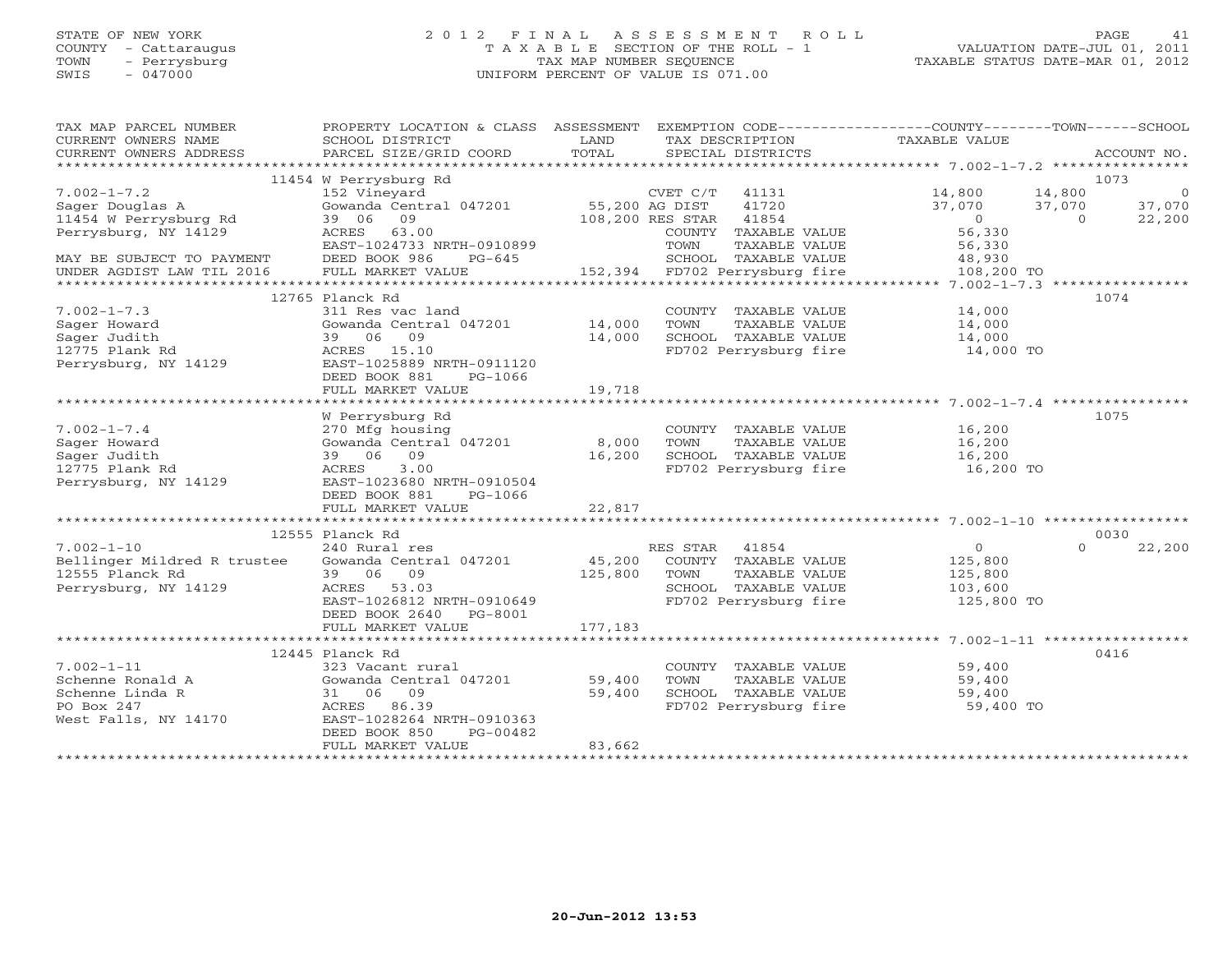# STATE OF NEW YORK 2 0 1 2 F I N A L A S S E S S M E N T R O L L PAGE 42 COUNTY - Cattaraugus T A X A B L E SECTION OF THE ROLL - 1 VALUATION DATE-JUL 01, 2011 TOWN - Perrysburg TAX MAP NUMBER SEQUENCE TAXABLE STATUS DATE-MAR 01, 2012 SWIS - 047000 UNIFORM PERCENT OF VALUE IS 071.00

| 12393 Planck Rd<br>0569<br>42,900<br>$7.002 - 1 - 12$<br>323 Vacant rural<br>COUNTY TAXABLE VALUE<br>42,900<br>42,900<br>Gowanda Central 047201<br>TOWN<br>Moore Sean F<br>TAXABLE VALUE<br>42,900<br>42,900<br>12555 Planck Rd<br>31 06<br>09<br>SCHOOL TAXABLE VALUE<br>FD702 Perrysburg fire<br>Perrysburg, NY 14129<br>42,900 TO<br>ACRES<br>50.80<br>EAST-1029526 NRTH-0910326<br>DEED BOOK 7499 PG-7002<br>60,423<br>FULL MARKET VALUE<br>****************************<br>0503<br>12353 Planck Rd<br>$7.002 - 1 - 13$<br>210 1 Family Res<br>CVET C/T<br>14,800<br>14,800<br>41131<br>$\circ$<br>$11,800$ DVET $C/T$<br>Gowanda Central 047201<br>Lundgren Thomas E<br>41141<br>16,760<br>16,760<br>$\overline{0}$<br>Lundgren Jeri K<br>31 06 09<br>41854<br>$\Omega$<br>22,200<br>83,800 RES STAR<br>$\Omega$<br>12353 Plank Rd<br>5.89<br>52,240<br>ACRES<br>COUNTY TAXABLE VALUE<br>Perrysburg, NY 14129<br>EAST-1030155 NRTH-0911090<br>TOWN<br>52,240<br>TAXABLE VALUE<br>SCHOOL TAXABLE VALUE<br>DEED BOOK 00939 PG-00436<br>61,600<br>118,028 FD702 Perrysburg fire<br>83,800 TO<br>FULL MARKET VALUE<br>12341 Planck Rd<br>0071<br>$7.002 - 1 - 14$<br>$\Omega$<br>$\Omega$<br>22,200<br>210 1 Family Res<br>RES STAR<br>41854<br>14,900<br>Boque Rachael M<br>Gowanda Central 047201<br>COUNTY TAXABLE VALUE<br>73,700<br>12341 Planck Rd<br>73,700<br>31 06<br>09<br>TOWN<br>TAXABLE VALUE<br>73,700<br>Perrysburg, NY 14129<br>SCHOOL TAXABLE VALUE<br>ACRES<br>9.32<br>51,500<br>FD702 Perrysburg fire<br>EAST-1030588 NRTH-0911080<br>73,700 TO<br>DEED BOOK 11803 PG-3001<br>103,803<br>FULL MARKET VALUE<br>12276 Mackinaw Rd<br>0237<br>$7.002 - 1 - 16.1$<br>17,595<br>240 Rural res<br>AG DIST<br>41720<br>17,595<br>17,595<br>41834<br>Maltbie Howard<br>Gowanda Central 047201<br>41,400 SR STAR<br>$\Omega$<br>46,030<br>$\Omega$<br>75,400 COUNTY TAXABLE VALUE<br>Maltbie Patricia<br>31 06 09<br>57,805<br>12276 Mackinaw Rd<br>ACRES 93.20<br>TOWN<br>TAXABLE VALUE<br>57,805<br>EAST-1030756 NRTH-0909224<br>SCHOOL TAXABLE VALUE<br>Perrysburg, NY 14129<br>11,775<br>PG-00371<br>DEED BOOK 913<br>FD702 Perrysburg fire<br>75,400 TO<br>FULL MARKET VALUE<br>106,197<br>MAY BE SUBJECT TO PAYMENT<br>UNDER AGDIST LAW TIL 2016<br>12290 Mackinaw Rd<br>1093<br>$\Omega$<br>$7.002 - 1 - 16.2$<br>210 1 Family Res<br>RES STAR<br>41854<br>$\Omega$<br>22,200<br>Gowanda Central 047201<br>10,000<br>COUNTY TAXABLE VALUE<br>64,400<br>Whitcher David S<br>64,400<br>Heckman Kimberly A<br>31 06 09<br>TOWN<br>TAXABLE VALUE<br>64,400<br>35 Frederick St<br>4.35 BANK<br>017<br>SCHOOL TAXABLE VALUE<br>ACRES<br>42,200<br>Gowanda, NY 14070<br>EAST-1030417 NRTH-0907757<br>FD702 Perrysburg fire<br>64,400 TO<br>DEED BOOK 7427<br>PG-7001<br>90,704<br>FULL MARKET VALUE | TAX MAP PARCEL NUMBER<br>CURRENT OWNERS NAME<br>CURRENT OWNERS ADDRESS | PROPERTY LOCATION & CLASS ASSESSMENT<br>SCHOOL DISTRICT<br>PARCEL SIZE/GRID COORD | LAND<br>TOTAL | EXEMPTION CODE-----------------COUNTY-------TOWN------SCHOOL<br>TAX DESCRIPTION<br>SPECIAL DISTRICTS | TAXABLE VALUE |  | ACCOUNT NO. |  |  |
|----------------------------------------------------------------------------------------------------------------------------------------------------------------------------------------------------------------------------------------------------------------------------------------------------------------------------------------------------------------------------------------------------------------------------------------------------------------------------------------------------------------------------------------------------------------------------------------------------------------------------------------------------------------------------------------------------------------------------------------------------------------------------------------------------------------------------------------------------------------------------------------------------------------------------------------------------------------------------------------------------------------------------------------------------------------------------------------------------------------------------------------------------------------------------------------------------------------------------------------------------------------------------------------------------------------------------------------------------------------------------------------------------------------------------------------------------------------------------------------------------------------------------------------------------------------------------------------------------------------------------------------------------------------------------------------------------------------------------------------------------------------------------------------------------------------------------------------------------------------------------------------------------------------------------------------------------------------------------------------------------------------------------------------------------------------------------------------------------------------------------------------------------------------------------------------------------------------------------------------------------------------------------------------------------------------------------------------------------------------------------------------------------------------------------------------------------------------------------------------------------------------------------------------------------------------------------------------------------------------------------------------------------------------------------------------------------------------------------------------------------------------------------------------------------------------|------------------------------------------------------------------------|-----------------------------------------------------------------------------------|---------------|------------------------------------------------------------------------------------------------------|---------------|--|-------------|--|--|
|                                                                                                                                                                                                                                                                                                                                                                                                                                                                                                                                                                                                                                                                                                                                                                                                                                                                                                                                                                                                                                                                                                                                                                                                                                                                                                                                                                                                                                                                                                                                                                                                                                                                                                                                                                                                                                                                                                                                                                                                                                                                                                                                                                                                                                                                                                                                                                                                                                                                                                                                                                                                                                                                                                                                                                                                                |                                                                        |                                                                                   |               |                                                                                                      |               |  |             |  |  |
|                                                                                                                                                                                                                                                                                                                                                                                                                                                                                                                                                                                                                                                                                                                                                                                                                                                                                                                                                                                                                                                                                                                                                                                                                                                                                                                                                                                                                                                                                                                                                                                                                                                                                                                                                                                                                                                                                                                                                                                                                                                                                                                                                                                                                                                                                                                                                                                                                                                                                                                                                                                                                                                                                                                                                                                                                |                                                                        |                                                                                   |               |                                                                                                      |               |  |             |  |  |
|                                                                                                                                                                                                                                                                                                                                                                                                                                                                                                                                                                                                                                                                                                                                                                                                                                                                                                                                                                                                                                                                                                                                                                                                                                                                                                                                                                                                                                                                                                                                                                                                                                                                                                                                                                                                                                                                                                                                                                                                                                                                                                                                                                                                                                                                                                                                                                                                                                                                                                                                                                                                                                                                                                                                                                                                                |                                                                        |                                                                                   |               |                                                                                                      |               |  |             |  |  |
|                                                                                                                                                                                                                                                                                                                                                                                                                                                                                                                                                                                                                                                                                                                                                                                                                                                                                                                                                                                                                                                                                                                                                                                                                                                                                                                                                                                                                                                                                                                                                                                                                                                                                                                                                                                                                                                                                                                                                                                                                                                                                                                                                                                                                                                                                                                                                                                                                                                                                                                                                                                                                                                                                                                                                                                                                |                                                                        |                                                                                   |               |                                                                                                      |               |  |             |  |  |
|                                                                                                                                                                                                                                                                                                                                                                                                                                                                                                                                                                                                                                                                                                                                                                                                                                                                                                                                                                                                                                                                                                                                                                                                                                                                                                                                                                                                                                                                                                                                                                                                                                                                                                                                                                                                                                                                                                                                                                                                                                                                                                                                                                                                                                                                                                                                                                                                                                                                                                                                                                                                                                                                                                                                                                                                                |                                                                        |                                                                                   |               |                                                                                                      |               |  |             |  |  |
|                                                                                                                                                                                                                                                                                                                                                                                                                                                                                                                                                                                                                                                                                                                                                                                                                                                                                                                                                                                                                                                                                                                                                                                                                                                                                                                                                                                                                                                                                                                                                                                                                                                                                                                                                                                                                                                                                                                                                                                                                                                                                                                                                                                                                                                                                                                                                                                                                                                                                                                                                                                                                                                                                                                                                                                                                |                                                                        |                                                                                   |               |                                                                                                      |               |  |             |  |  |
|                                                                                                                                                                                                                                                                                                                                                                                                                                                                                                                                                                                                                                                                                                                                                                                                                                                                                                                                                                                                                                                                                                                                                                                                                                                                                                                                                                                                                                                                                                                                                                                                                                                                                                                                                                                                                                                                                                                                                                                                                                                                                                                                                                                                                                                                                                                                                                                                                                                                                                                                                                                                                                                                                                                                                                                                                |                                                                        |                                                                                   |               |                                                                                                      |               |  |             |  |  |
|                                                                                                                                                                                                                                                                                                                                                                                                                                                                                                                                                                                                                                                                                                                                                                                                                                                                                                                                                                                                                                                                                                                                                                                                                                                                                                                                                                                                                                                                                                                                                                                                                                                                                                                                                                                                                                                                                                                                                                                                                                                                                                                                                                                                                                                                                                                                                                                                                                                                                                                                                                                                                                                                                                                                                                                                                |                                                                        |                                                                                   |               |                                                                                                      |               |  |             |  |  |
|                                                                                                                                                                                                                                                                                                                                                                                                                                                                                                                                                                                                                                                                                                                                                                                                                                                                                                                                                                                                                                                                                                                                                                                                                                                                                                                                                                                                                                                                                                                                                                                                                                                                                                                                                                                                                                                                                                                                                                                                                                                                                                                                                                                                                                                                                                                                                                                                                                                                                                                                                                                                                                                                                                                                                                                                                |                                                                        |                                                                                   |               |                                                                                                      |               |  |             |  |  |
|                                                                                                                                                                                                                                                                                                                                                                                                                                                                                                                                                                                                                                                                                                                                                                                                                                                                                                                                                                                                                                                                                                                                                                                                                                                                                                                                                                                                                                                                                                                                                                                                                                                                                                                                                                                                                                                                                                                                                                                                                                                                                                                                                                                                                                                                                                                                                                                                                                                                                                                                                                                                                                                                                                                                                                                                                |                                                                        |                                                                                   |               |                                                                                                      |               |  |             |  |  |
|                                                                                                                                                                                                                                                                                                                                                                                                                                                                                                                                                                                                                                                                                                                                                                                                                                                                                                                                                                                                                                                                                                                                                                                                                                                                                                                                                                                                                                                                                                                                                                                                                                                                                                                                                                                                                                                                                                                                                                                                                                                                                                                                                                                                                                                                                                                                                                                                                                                                                                                                                                                                                                                                                                                                                                                                                |                                                                        |                                                                                   |               |                                                                                                      |               |  |             |  |  |
|                                                                                                                                                                                                                                                                                                                                                                                                                                                                                                                                                                                                                                                                                                                                                                                                                                                                                                                                                                                                                                                                                                                                                                                                                                                                                                                                                                                                                                                                                                                                                                                                                                                                                                                                                                                                                                                                                                                                                                                                                                                                                                                                                                                                                                                                                                                                                                                                                                                                                                                                                                                                                                                                                                                                                                                                                |                                                                        |                                                                                   |               |                                                                                                      |               |  |             |  |  |
|                                                                                                                                                                                                                                                                                                                                                                                                                                                                                                                                                                                                                                                                                                                                                                                                                                                                                                                                                                                                                                                                                                                                                                                                                                                                                                                                                                                                                                                                                                                                                                                                                                                                                                                                                                                                                                                                                                                                                                                                                                                                                                                                                                                                                                                                                                                                                                                                                                                                                                                                                                                                                                                                                                                                                                                                                |                                                                        |                                                                                   |               |                                                                                                      |               |  |             |  |  |
|                                                                                                                                                                                                                                                                                                                                                                                                                                                                                                                                                                                                                                                                                                                                                                                                                                                                                                                                                                                                                                                                                                                                                                                                                                                                                                                                                                                                                                                                                                                                                                                                                                                                                                                                                                                                                                                                                                                                                                                                                                                                                                                                                                                                                                                                                                                                                                                                                                                                                                                                                                                                                                                                                                                                                                                                                |                                                                        |                                                                                   |               |                                                                                                      |               |  |             |  |  |
|                                                                                                                                                                                                                                                                                                                                                                                                                                                                                                                                                                                                                                                                                                                                                                                                                                                                                                                                                                                                                                                                                                                                                                                                                                                                                                                                                                                                                                                                                                                                                                                                                                                                                                                                                                                                                                                                                                                                                                                                                                                                                                                                                                                                                                                                                                                                                                                                                                                                                                                                                                                                                                                                                                                                                                                                                |                                                                        |                                                                                   |               |                                                                                                      |               |  |             |  |  |
|                                                                                                                                                                                                                                                                                                                                                                                                                                                                                                                                                                                                                                                                                                                                                                                                                                                                                                                                                                                                                                                                                                                                                                                                                                                                                                                                                                                                                                                                                                                                                                                                                                                                                                                                                                                                                                                                                                                                                                                                                                                                                                                                                                                                                                                                                                                                                                                                                                                                                                                                                                                                                                                                                                                                                                                                                |                                                                        |                                                                                   |               |                                                                                                      |               |  |             |  |  |
|                                                                                                                                                                                                                                                                                                                                                                                                                                                                                                                                                                                                                                                                                                                                                                                                                                                                                                                                                                                                                                                                                                                                                                                                                                                                                                                                                                                                                                                                                                                                                                                                                                                                                                                                                                                                                                                                                                                                                                                                                                                                                                                                                                                                                                                                                                                                                                                                                                                                                                                                                                                                                                                                                                                                                                                                                |                                                                        |                                                                                   |               |                                                                                                      |               |  |             |  |  |
|                                                                                                                                                                                                                                                                                                                                                                                                                                                                                                                                                                                                                                                                                                                                                                                                                                                                                                                                                                                                                                                                                                                                                                                                                                                                                                                                                                                                                                                                                                                                                                                                                                                                                                                                                                                                                                                                                                                                                                                                                                                                                                                                                                                                                                                                                                                                                                                                                                                                                                                                                                                                                                                                                                                                                                                                                |                                                                        |                                                                                   |               |                                                                                                      |               |  |             |  |  |
|                                                                                                                                                                                                                                                                                                                                                                                                                                                                                                                                                                                                                                                                                                                                                                                                                                                                                                                                                                                                                                                                                                                                                                                                                                                                                                                                                                                                                                                                                                                                                                                                                                                                                                                                                                                                                                                                                                                                                                                                                                                                                                                                                                                                                                                                                                                                                                                                                                                                                                                                                                                                                                                                                                                                                                                                                |                                                                        |                                                                                   |               |                                                                                                      |               |  |             |  |  |
|                                                                                                                                                                                                                                                                                                                                                                                                                                                                                                                                                                                                                                                                                                                                                                                                                                                                                                                                                                                                                                                                                                                                                                                                                                                                                                                                                                                                                                                                                                                                                                                                                                                                                                                                                                                                                                                                                                                                                                                                                                                                                                                                                                                                                                                                                                                                                                                                                                                                                                                                                                                                                                                                                                                                                                                                                |                                                                        |                                                                                   |               |                                                                                                      |               |  |             |  |  |
|                                                                                                                                                                                                                                                                                                                                                                                                                                                                                                                                                                                                                                                                                                                                                                                                                                                                                                                                                                                                                                                                                                                                                                                                                                                                                                                                                                                                                                                                                                                                                                                                                                                                                                                                                                                                                                                                                                                                                                                                                                                                                                                                                                                                                                                                                                                                                                                                                                                                                                                                                                                                                                                                                                                                                                                                                |                                                                        |                                                                                   |               |                                                                                                      |               |  |             |  |  |
|                                                                                                                                                                                                                                                                                                                                                                                                                                                                                                                                                                                                                                                                                                                                                                                                                                                                                                                                                                                                                                                                                                                                                                                                                                                                                                                                                                                                                                                                                                                                                                                                                                                                                                                                                                                                                                                                                                                                                                                                                                                                                                                                                                                                                                                                                                                                                                                                                                                                                                                                                                                                                                                                                                                                                                                                                |                                                                        |                                                                                   |               |                                                                                                      |               |  |             |  |  |
|                                                                                                                                                                                                                                                                                                                                                                                                                                                                                                                                                                                                                                                                                                                                                                                                                                                                                                                                                                                                                                                                                                                                                                                                                                                                                                                                                                                                                                                                                                                                                                                                                                                                                                                                                                                                                                                                                                                                                                                                                                                                                                                                                                                                                                                                                                                                                                                                                                                                                                                                                                                                                                                                                                                                                                                                                |                                                                        |                                                                                   |               |                                                                                                      |               |  |             |  |  |
|                                                                                                                                                                                                                                                                                                                                                                                                                                                                                                                                                                                                                                                                                                                                                                                                                                                                                                                                                                                                                                                                                                                                                                                                                                                                                                                                                                                                                                                                                                                                                                                                                                                                                                                                                                                                                                                                                                                                                                                                                                                                                                                                                                                                                                                                                                                                                                                                                                                                                                                                                                                                                                                                                                                                                                                                                |                                                                        |                                                                                   |               |                                                                                                      |               |  |             |  |  |
|                                                                                                                                                                                                                                                                                                                                                                                                                                                                                                                                                                                                                                                                                                                                                                                                                                                                                                                                                                                                                                                                                                                                                                                                                                                                                                                                                                                                                                                                                                                                                                                                                                                                                                                                                                                                                                                                                                                                                                                                                                                                                                                                                                                                                                                                                                                                                                                                                                                                                                                                                                                                                                                                                                                                                                                                                |                                                                        |                                                                                   |               |                                                                                                      |               |  |             |  |  |
|                                                                                                                                                                                                                                                                                                                                                                                                                                                                                                                                                                                                                                                                                                                                                                                                                                                                                                                                                                                                                                                                                                                                                                                                                                                                                                                                                                                                                                                                                                                                                                                                                                                                                                                                                                                                                                                                                                                                                                                                                                                                                                                                                                                                                                                                                                                                                                                                                                                                                                                                                                                                                                                                                                                                                                                                                |                                                                        |                                                                                   |               |                                                                                                      |               |  |             |  |  |
|                                                                                                                                                                                                                                                                                                                                                                                                                                                                                                                                                                                                                                                                                                                                                                                                                                                                                                                                                                                                                                                                                                                                                                                                                                                                                                                                                                                                                                                                                                                                                                                                                                                                                                                                                                                                                                                                                                                                                                                                                                                                                                                                                                                                                                                                                                                                                                                                                                                                                                                                                                                                                                                                                                                                                                                                                |                                                                        |                                                                                   |               |                                                                                                      |               |  |             |  |  |
|                                                                                                                                                                                                                                                                                                                                                                                                                                                                                                                                                                                                                                                                                                                                                                                                                                                                                                                                                                                                                                                                                                                                                                                                                                                                                                                                                                                                                                                                                                                                                                                                                                                                                                                                                                                                                                                                                                                                                                                                                                                                                                                                                                                                                                                                                                                                                                                                                                                                                                                                                                                                                                                                                                                                                                                                                |                                                                        |                                                                                   |               |                                                                                                      |               |  |             |  |  |
|                                                                                                                                                                                                                                                                                                                                                                                                                                                                                                                                                                                                                                                                                                                                                                                                                                                                                                                                                                                                                                                                                                                                                                                                                                                                                                                                                                                                                                                                                                                                                                                                                                                                                                                                                                                                                                                                                                                                                                                                                                                                                                                                                                                                                                                                                                                                                                                                                                                                                                                                                                                                                                                                                                                                                                                                                |                                                                        |                                                                                   |               |                                                                                                      |               |  |             |  |  |
|                                                                                                                                                                                                                                                                                                                                                                                                                                                                                                                                                                                                                                                                                                                                                                                                                                                                                                                                                                                                                                                                                                                                                                                                                                                                                                                                                                                                                                                                                                                                                                                                                                                                                                                                                                                                                                                                                                                                                                                                                                                                                                                                                                                                                                                                                                                                                                                                                                                                                                                                                                                                                                                                                                                                                                                                                |                                                                        |                                                                                   |               |                                                                                                      |               |  |             |  |  |
|                                                                                                                                                                                                                                                                                                                                                                                                                                                                                                                                                                                                                                                                                                                                                                                                                                                                                                                                                                                                                                                                                                                                                                                                                                                                                                                                                                                                                                                                                                                                                                                                                                                                                                                                                                                                                                                                                                                                                                                                                                                                                                                                                                                                                                                                                                                                                                                                                                                                                                                                                                                                                                                                                                                                                                                                                |                                                                        |                                                                                   |               |                                                                                                      |               |  |             |  |  |
|                                                                                                                                                                                                                                                                                                                                                                                                                                                                                                                                                                                                                                                                                                                                                                                                                                                                                                                                                                                                                                                                                                                                                                                                                                                                                                                                                                                                                                                                                                                                                                                                                                                                                                                                                                                                                                                                                                                                                                                                                                                                                                                                                                                                                                                                                                                                                                                                                                                                                                                                                                                                                                                                                                                                                                                                                |                                                                        |                                                                                   |               |                                                                                                      |               |  |             |  |  |
|                                                                                                                                                                                                                                                                                                                                                                                                                                                                                                                                                                                                                                                                                                                                                                                                                                                                                                                                                                                                                                                                                                                                                                                                                                                                                                                                                                                                                                                                                                                                                                                                                                                                                                                                                                                                                                                                                                                                                                                                                                                                                                                                                                                                                                                                                                                                                                                                                                                                                                                                                                                                                                                                                                                                                                                                                |                                                                        |                                                                                   |               |                                                                                                      |               |  |             |  |  |
|                                                                                                                                                                                                                                                                                                                                                                                                                                                                                                                                                                                                                                                                                                                                                                                                                                                                                                                                                                                                                                                                                                                                                                                                                                                                                                                                                                                                                                                                                                                                                                                                                                                                                                                                                                                                                                                                                                                                                                                                                                                                                                                                                                                                                                                                                                                                                                                                                                                                                                                                                                                                                                                                                                                                                                                                                |                                                                        |                                                                                   |               |                                                                                                      |               |  |             |  |  |
|                                                                                                                                                                                                                                                                                                                                                                                                                                                                                                                                                                                                                                                                                                                                                                                                                                                                                                                                                                                                                                                                                                                                                                                                                                                                                                                                                                                                                                                                                                                                                                                                                                                                                                                                                                                                                                                                                                                                                                                                                                                                                                                                                                                                                                                                                                                                                                                                                                                                                                                                                                                                                                                                                                                                                                                                                |                                                                        |                                                                                   |               |                                                                                                      |               |  |             |  |  |
|                                                                                                                                                                                                                                                                                                                                                                                                                                                                                                                                                                                                                                                                                                                                                                                                                                                                                                                                                                                                                                                                                                                                                                                                                                                                                                                                                                                                                                                                                                                                                                                                                                                                                                                                                                                                                                                                                                                                                                                                                                                                                                                                                                                                                                                                                                                                                                                                                                                                                                                                                                                                                                                                                                                                                                                                                |                                                                        |                                                                                   |               |                                                                                                      |               |  |             |  |  |
|                                                                                                                                                                                                                                                                                                                                                                                                                                                                                                                                                                                                                                                                                                                                                                                                                                                                                                                                                                                                                                                                                                                                                                                                                                                                                                                                                                                                                                                                                                                                                                                                                                                                                                                                                                                                                                                                                                                                                                                                                                                                                                                                                                                                                                                                                                                                                                                                                                                                                                                                                                                                                                                                                                                                                                                                                |                                                                        |                                                                                   |               |                                                                                                      |               |  |             |  |  |
|                                                                                                                                                                                                                                                                                                                                                                                                                                                                                                                                                                                                                                                                                                                                                                                                                                                                                                                                                                                                                                                                                                                                                                                                                                                                                                                                                                                                                                                                                                                                                                                                                                                                                                                                                                                                                                                                                                                                                                                                                                                                                                                                                                                                                                                                                                                                                                                                                                                                                                                                                                                                                                                                                                                                                                                                                |                                                                        |                                                                                   |               |                                                                                                      |               |  |             |  |  |
|                                                                                                                                                                                                                                                                                                                                                                                                                                                                                                                                                                                                                                                                                                                                                                                                                                                                                                                                                                                                                                                                                                                                                                                                                                                                                                                                                                                                                                                                                                                                                                                                                                                                                                                                                                                                                                                                                                                                                                                                                                                                                                                                                                                                                                                                                                                                                                                                                                                                                                                                                                                                                                                                                                                                                                                                                |                                                                        |                                                                                   |               |                                                                                                      |               |  |             |  |  |
|                                                                                                                                                                                                                                                                                                                                                                                                                                                                                                                                                                                                                                                                                                                                                                                                                                                                                                                                                                                                                                                                                                                                                                                                                                                                                                                                                                                                                                                                                                                                                                                                                                                                                                                                                                                                                                                                                                                                                                                                                                                                                                                                                                                                                                                                                                                                                                                                                                                                                                                                                                                                                                                                                                                                                                                                                |                                                                        |                                                                                   |               |                                                                                                      |               |  |             |  |  |
|                                                                                                                                                                                                                                                                                                                                                                                                                                                                                                                                                                                                                                                                                                                                                                                                                                                                                                                                                                                                                                                                                                                                                                                                                                                                                                                                                                                                                                                                                                                                                                                                                                                                                                                                                                                                                                                                                                                                                                                                                                                                                                                                                                                                                                                                                                                                                                                                                                                                                                                                                                                                                                                                                                                                                                                                                |                                                                        |                                                                                   |               |                                                                                                      |               |  |             |  |  |
|                                                                                                                                                                                                                                                                                                                                                                                                                                                                                                                                                                                                                                                                                                                                                                                                                                                                                                                                                                                                                                                                                                                                                                                                                                                                                                                                                                                                                                                                                                                                                                                                                                                                                                                                                                                                                                                                                                                                                                                                                                                                                                                                                                                                                                                                                                                                                                                                                                                                                                                                                                                                                                                                                                                                                                                                                |                                                                        |                                                                                   |               |                                                                                                      |               |  |             |  |  |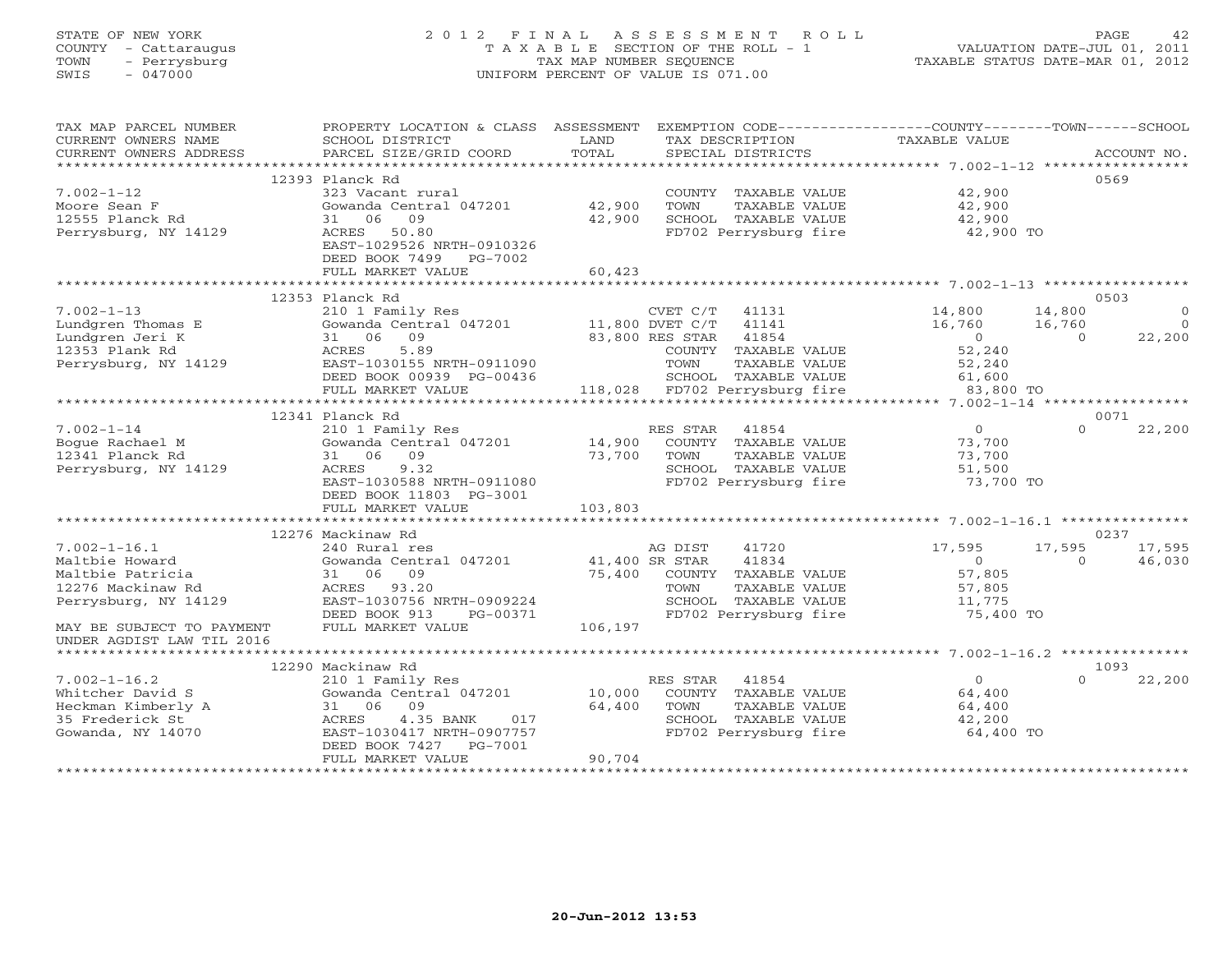# STATE OF NEW YORK 2 0 1 2 F I N A L A S S E S S M E N T R O L L PAGE 43 COUNTY - Cattaraugus T A X A B L E SECTION OF THE ROLL - 1 VALUATION DATE-JUL 01, 2011 TOWN - Perrysburg TAX MAP NUMBER SEQUENCE TAXABLE STATUS DATE-MAR 01, 2012 SWIS - 047000 UNIFORM PERCENT OF VALUE IS 071.00

| CURRENT OWNERS NAME<br>SCHOOL DISTRICT<br>LAND<br>TAX DESCRIPTION<br>TAXABLE VALUE<br>TOTAL<br>PARCEL SIZE/GRID COORD<br>SPECIAL DISTRICTS<br>CURRENT OWNERS ADDRESS<br>ACCOUNT NO.<br>0475<br>12322 Mackinaw Rd<br>$7.002 - 1 - 17$<br>270 Mfg housing<br>29,500<br>COUNTY TAXABLE VALUE<br>Gowanda Central 047201 19,500<br>TAXABLE VALUE<br>Sobczynski Alexander<br>TOWN<br>29,500<br>29,500<br>Sobczynski Pat<br>31 06 09<br>SCHOOL TAXABLE VALUE<br>29,500<br>FD702 Perrysburg fire 29,500 TO<br>S-9503 Zimmerman Rd<br>ACRES 38.93<br>Boston, NY 14025<br>EAST-1029591 NRTH-0908370<br>DEED BOOK 00633 PG-00521<br>41,549<br>FULL MARKET VALUE<br>0418<br>Mackinaw Rd<br>$7.002 - 1 - 18$<br>321 Abandoned ag<br>COUNTY TAXABLE VALUE<br>29,100<br>Gowanda Central 047201<br>29,100<br>Riley Corene<br>TOWN<br>TAXABLE VALUE<br>29,100<br>29,100<br>Jackson Ekra<br>31/39 06 09<br>SCHOOL TAXABLE VALUE<br>29,100<br>FD702 Perrysburg fire 29,100 TO<br>38 Fisher St<br>Life Use - Corene<br>Buffalo, NY 14211<br>ACRES 25.07<br>EAST-1028682 NRTH-0908529<br>DEED BOOK 866<br>PG-01001<br>FULL MARKET VALUE<br>40,986<br>Mackinaw Rd<br>0310<br>$7.002 - 1 - 20$<br>314 Rural vac<10<br>5,000<br>COUNTY TAXABLE VALUE<br>Gowanda Central 047201<br>5,000<br>TAXABLE VALUE<br>5,000<br>Spire Bonnie<br>TOWN<br>5,000<br>SCHOOL TAXABLE VALUE<br>5,000<br>Spire Larry<br>30 06 09<br>Lot 110 X 396<br>FD702 Perrysburg fire<br>5,000 TO<br>303 Jamestown St<br>ACRES<br>Gowanda, NY 14070<br>1.00<br>EAST-1031386 NRTH-0907323<br>DEED BOOK 13122 PG-8001<br>7,042<br>FULL MARKET VALUE<br>Mackinaw Rd<br>0423<br>$7.002 - 1 - 21$<br>311 Res vac land<br>COUNTY TAXABLE VALUE<br>4,100<br>Gowanda Central 047201<br>4,100<br>TAXABLE VALUE<br>4,100<br>Spire Bonnie<br>TOWN<br>4,100<br>30 06 09<br>SCHOOL TAXABLE VALUE<br>4,100<br>Spire Larry<br>FD702 Perrysburg fire<br>303 Jamestown St<br>FRNT 110.00 DPTH 370.00<br>4,100 TO<br>Gowanda, NY 14070<br>EAST-1031275 NRTH-0907327<br>DEED BOOK 13122 PG-8002<br>5,775<br>FULL MARKET VALUE<br>0235<br>12281 Mackinaw Rd<br>$7.002 - 1 - 22.1$<br>41700<br>8,400<br>8,400<br>120 Field crops<br>AG BLDG<br>8,400<br>Gowanda Central 047201 65,800 AG DIST<br>29,578<br>Glovack John J<br>41720<br>29,578<br>29,578<br>138,600 RES STAR 41854<br>$\overline{0}$<br>22,200<br>Glovack Kathryn L<br>30 06 09<br>$\overline{0}$<br>12281 Mackinaw Rd<br>TMP GHOUSE 42120<br>11,500<br>11,500<br>11,500<br>5131/6001<br>Perrysburg, NY 14129<br>ACRES 144.75<br>COUNTY TAXABLE VALUE<br>89,122<br>EAST-1030093 NRTH-0905559<br>TOWN<br>89,122<br>TAXABLE VALUE<br>DEED BOOK 00788 PG-00005<br>SCHOOL TAXABLE VALUE<br>66,922<br>MAY BE SUBJECT TO PAYMENT<br>138,600 TO<br>195,211 FD702 Perrysburg fire<br>FULL MARKET VALUE<br>UNDER AGDIST LAW TIL 2019 | TAX MAP PARCEL NUMBER | PROPERTY LOCATION & CLASS ASSESSMENT EXEMPTION CODE----------------COUNTY-------TOWN------SCHOOL |  |  |
|-----------------------------------------------------------------------------------------------------------------------------------------------------------------------------------------------------------------------------------------------------------------------------------------------------------------------------------------------------------------------------------------------------------------------------------------------------------------------------------------------------------------------------------------------------------------------------------------------------------------------------------------------------------------------------------------------------------------------------------------------------------------------------------------------------------------------------------------------------------------------------------------------------------------------------------------------------------------------------------------------------------------------------------------------------------------------------------------------------------------------------------------------------------------------------------------------------------------------------------------------------------------------------------------------------------------------------------------------------------------------------------------------------------------------------------------------------------------------------------------------------------------------------------------------------------------------------------------------------------------------------------------------------------------------------------------------------------------------------------------------------------------------------------------------------------------------------------------------------------------------------------------------------------------------------------------------------------------------------------------------------------------------------------------------------------------------------------------------------------------------------------------------------------------------------------------------------------------------------------------------------------------------------------------------------------------------------------------------------------------------------------------------------------------------------------------------------------------------------------------------------------------------------------------------------------------------------------------------------------------------------------------------------------------------------------------------------------------------------------------------------------------------------------------------------------------|-----------------------|--------------------------------------------------------------------------------------------------|--|--|
|                                                                                                                                                                                                                                                                                                                                                                                                                                                                                                                                                                                                                                                                                                                                                                                                                                                                                                                                                                                                                                                                                                                                                                                                                                                                                                                                                                                                                                                                                                                                                                                                                                                                                                                                                                                                                                                                                                                                                                                                                                                                                                                                                                                                                                                                                                                                                                                                                                                                                                                                                                                                                                                                                                                                                                                                                 |                       |                                                                                                  |  |  |
|                                                                                                                                                                                                                                                                                                                                                                                                                                                                                                                                                                                                                                                                                                                                                                                                                                                                                                                                                                                                                                                                                                                                                                                                                                                                                                                                                                                                                                                                                                                                                                                                                                                                                                                                                                                                                                                                                                                                                                                                                                                                                                                                                                                                                                                                                                                                                                                                                                                                                                                                                                                                                                                                                                                                                                                                                 |                       |                                                                                                  |  |  |
|                                                                                                                                                                                                                                                                                                                                                                                                                                                                                                                                                                                                                                                                                                                                                                                                                                                                                                                                                                                                                                                                                                                                                                                                                                                                                                                                                                                                                                                                                                                                                                                                                                                                                                                                                                                                                                                                                                                                                                                                                                                                                                                                                                                                                                                                                                                                                                                                                                                                                                                                                                                                                                                                                                                                                                                                                 |                       |                                                                                                  |  |  |
|                                                                                                                                                                                                                                                                                                                                                                                                                                                                                                                                                                                                                                                                                                                                                                                                                                                                                                                                                                                                                                                                                                                                                                                                                                                                                                                                                                                                                                                                                                                                                                                                                                                                                                                                                                                                                                                                                                                                                                                                                                                                                                                                                                                                                                                                                                                                                                                                                                                                                                                                                                                                                                                                                                                                                                                                                 |                       |                                                                                                  |  |  |
|                                                                                                                                                                                                                                                                                                                                                                                                                                                                                                                                                                                                                                                                                                                                                                                                                                                                                                                                                                                                                                                                                                                                                                                                                                                                                                                                                                                                                                                                                                                                                                                                                                                                                                                                                                                                                                                                                                                                                                                                                                                                                                                                                                                                                                                                                                                                                                                                                                                                                                                                                                                                                                                                                                                                                                                                                 |                       |                                                                                                  |  |  |
|                                                                                                                                                                                                                                                                                                                                                                                                                                                                                                                                                                                                                                                                                                                                                                                                                                                                                                                                                                                                                                                                                                                                                                                                                                                                                                                                                                                                                                                                                                                                                                                                                                                                                                                                                                                                                                                                                                                                                                                                                                                                                                                                                                                                                                                                                                                                                                                                                                                                                                                                                                                                                                                                                                                                                                                                                 |                       |                                                                                                  |  |  |
|                                                                                                                                                                                                                                                                                                                                                                                                                                                                                                                                                                                                                                                                                                                                                                                                                                                                                                                                                                                                                                                                                                                                                                                                                                                                                                                                                                                                                                                                                                                                                                                                                                                                                                                                                                                                                                                                                                                                                                                                                                                                                                                                                                                                                                                                                                                                                                                                                                                                                                                                                                                                                                                                                                                                                                                                                 |                       |                                                                                                  |  |  |
|                                                                                                                                                                                                                                                                                                                                                                                                                                                                                                                                                                                                                                                                                                                                                                                                                                                                                                                                                                                                                                                                                                                                                                                                                                                                                                                                                                                                                                                                                                                                                                                                                                                                                                                                                                                                                                                                                                                                                                                                                                                                                                                                                                                                                                                                                                                                                                                                                                                                                                                                                                                                                                                                                                                                                                                                                 |                       |                                                                                                  |  |  |
|                                                                                                                                                                                                                                                                                                                                                                                                                                                                                                                                                                                                                                                                                                                                                                                                                                                                                                                                                                                                                                                                                                                                                                                                                                                                                                                                                                                                                                                                                                                                                                                                                                                                                                                                                                                                                                                                                                                                                                                                                                                                                                                                                                                                                                                                                                                                                                                                                                                                                                                                                                                                                                                                                                                                                                                                                 |                       |                                                                                                  |  |  |
|                                                                                                                                                                                                                                                                                                                                                                                                                                                                                                                                                                                                                                                                                                                                                                                                                                                                                                                                                                                                                                                                                                                                                                                                                                                                                                                                                                                                                                                                                                                                                                                                                                                                                                                                                                                                                                                                                                                                                                                                                                                                                                                                                                                                                                                                                                                                                                                                                                                                                                                                                                                                                                                                                                                                                                                                                 |                       |                                                                                                  |  |  |
|                                                                                                                                                                                                                                                                                                                                                                                                                                                                                                                                                                                                                                                                                                                                                                                                                                                                                                                                                                                                                                                                                                                                                                                                                                                                                                                                                                                                                                                                                                                                                                                                                                                                                                                                                                                                                                                                                                                                                                                                                                                                                                                                                                                                                                                                                                                                                                                                                                                                                                                                                                                                                                                                                                                                                                                                                 |                       |                                                                                                  |  |  |
|                                                                                                                                                                                                                                                                                                                                                                                                                                                                                                                                                                                                                                                                                                                                                                                                                                                                                                                                                                                                                                                                                                                                                                                                                                                                                                                                                                                                                                                                                                                                                                                                                                                                                                                                                                                                                                                                                                                                                                                                                                                                                                                                                                                                                                                                                                                                                                                                                                                                                                                                                                                                                                                                                                                                                                                                                 |                       |                                                                                                  |  |  |
|                                                                                                                                                                                                                                                                                                                                                                                                                                                                                                                                                                                                                                                                                                                                                                                                                                                                                                                                                                                                                                                                                                                                                                                                                                                                                                                                                                                                                                                                                                                                                                                                                                                                                                                                                                                                                                                                                                                                                                                                                                                                                                                                                                                                                                                                                                                                                                                                                                                                                                                                                                                                                                                                                                                                                                                                                 |                       |                                                                                                  |  |  |
|                                                                                                                                                                                                                                                                                                                                                                                                                                                                                                                                                                                                                                                                                                                                                                                                                                                                                                                                                                                                                                                                                                                                                                                                                                                                                                                                                                                                                                                                                                                                                                                                                                                                                                                                                                                                                                                                                                                                                                                                                                                                                                                                                                                                                                                                                                                                                                                                                                                                                                                                                                                                                                                                                                                                                                                                                 |                       |                                                                                                  |  |  |
|                                                                                                                                                                                                                                                                                                                                                                                                                                                                                                                                                                                                                                                                                                                                                                                                                                                                                                                                                                                                                                                                                                                                                                                                                                                                                                                                                                                                                                                                                                                                                                                                                                                                                                                                                                                                                                                                                                                                                                                                                                                                                                                                                                                                                                                                                                                                                                                                                                                                                                                                                                                                                                                                                                                                                                                                                 |                       |                                                                                                  |  |  |
|                                                                                                                                                                                                                                                                                                                                                                                                                                                                                                                                                                                                                                                                                                                                                                                                                                                                                                                                                                                                                                                                                                                                                                                                                                                                                                                                                                                                                                                                                                                                                                                                                                                                                                                                                                                                                                                                                                                                                                                                                                                                                                                                                                                                                                                                                                                                                                                                                                                                                                                                                                                                                                                                                                                                                                                                                 |                       |                                                                                                  |  |  |
|                                                                                                                                                                                                                                                                                                                                                                                                                                                                                                                                                                                                                                                                                                                                                                                                                                                                                                                                                                                                                                                                                                                                                                                                                                                                                                                                                                                                                                                                                                                                                                                                                                                                                                                                                                                                                                                                                                                                                                                                                                                                                                                                                                                                                                                                                                                                                                                                                                                                                                                                                                                                                                                                                                                                                                                                                 |                       |                                                                                                  |  |  |
|                                                                                                                                                                                                                                                                                                                                                                                                                                                                                                                                                                                                                                                                                                                                                                                                                                                                                                                                                                                                                                                                                                                                                                                                                                                                                                                                                                                                                                                                                                                                                                                                                                                                                                                                                                                                                                                                                                                                                                                                                                                                                                                                                                                                                                                                                                                                                                                                                                                                                                                                                                                                                                                                                                                                                                                                                 |                       |                                                                                                  |  |  |
|                                                                                                                                                                                                                                                                                                                                                                                                                                                                                                                                                                                                                                                                                                                                                                                                                                                                                                                                                                                                                                                                                                                                                                                                                                                                                                                                                                                                                                                                                                                                                                                                                                                                                                                                                                                                                                                                                                                                                                                                                                                                                                                                                                                                                                                                                                                                                                                                                                                                                                                                                                                                                                                                                                                                                                                                                 |                       |                                                                                                  |  |  |
|                                                                                                                                                                                                                                                                                                                                                                                                                                                                                                                                                                                                                                                                                                                                                                                                                                                                                                                                                                                                                                                                                                                                                                                                                                                                                                                                                                                                                                                                                                                                                                                                                                                                                                                                                                                                                                                                                                                                                                                                                                                                                                                                                                                                                                                                                                                                                                                                                                                                                                                                                                                                                                                                                                                                                                                                                 |                       |                                                                                                  |  |  |
|                                                                                                                                                                                                                                                                                                                                                                                                                                                                                                                                                                                                                                                                                                                                                                                                                                                                                                                                                                                                                                                                                                                                                                                                                                                                                                                                                                                                                                                                                                                                                                                                                                                                                                                                                                                                                                                                                                                                                                                                                                                                                                                                                                                                                                                                                                                                                                                                                                                                                                                                                                                                                                                                                                                                                                                                                 |                       |                                                                                                  |  |  |
|                                                                                                                                                                                                                                                                                                                                                                                                                                                                                                                                                                                                                                                                                                                                                                                                                                                                                                                                                                                                                                                                                                                                                                                                                                                                                                                                                                                                                                                                                                                                                                                                                                                                                                                                                                                                                                                                                                                                                                                                                                                                                                                                                                                                                                                                                                                                                                                                                                                                                                                                                                                                                                                                                                                                                                                                                 |                       |                                                                                                  |  |  |
|                                                                                                                                                                                                                                                                                                                                                                                                                                                                                                                                                                                                                                                                                                                                                                                                                                                                                                                                                                                                                                                                                                                                                                                                                                                                                                                                                                                                                                                                                                                                                                                                                                                                                                                                                                                                                                                                                                                                                                                                                                                                                                                                                                                                                                                                                                                                                                                                                                                                                                                                                                                                                                                                                                                                                                                                                 |                       |                                                                                                  |  |  |
|                                                                                                                                                                                                                                                                                                                                                                                                                                                                                                                                                                                                                                                                                                                                                                                                                                                                                                                                                                                                                                                                                                                                                                                                                                                                                                                                                                                                                                                                                                                                                                                                                                                                                                                                                                                                                                                                                                                                                                                                                                                                                                                                                                                                                                                                                                                                                                                                                                                                                                                                                                                                                                                                                                                                                                                                                 |                       |                                                                                                  |  |  |
|                                                                                                                                                                                                                                                                                                                                                                                                                                                                                                                                                                                                                                                                                                                                                                                                                                                                                                                                                                                                                                                                                                                                                                                                                                                                                                                                                                                                                                                                                                                                                                                                                                                                                                                                                                                                                                                                                                                                                                                                                                                                                                                                                                                                                                                                                                                                                                                                                                                                                                                                                                                                                                                                                                                                                                                                                 |                       |                                                                                                  |  |  |
|                                                                                                                                                                                                                                                                                                                                                                                                                                                                                                                                                                                                                                                                                                                                                                                                                                                                                                                                                                                                                                                                                                                                                                                                                                                                                                                                                                                                                                                                                                                                                                                                                                                                                                                                                                                                                                                                                                                                                                                                                                                                                                                                                                                                                                                                                                                                                                                                                                                                                                                                                                                                                                                                                                                                                                                                                 |                       |                                                                                                  |  |  |
|                                                                                                                                                                                                                                                                                                                                                                                                                                                                                                                                                                                                                                                                                                                                                                                                                                                                                                                                                                                                                                                                                                                                                                                                                                                                                                                                                                                                                                                                                                                                                                                                                                                                                                                                                                                                                                                                                                                                                                                                                                                                                                                                                                                                                                                                                                                                                                                                                                                                                                                                                                                                                                                                                                                                                                                                                 |                       |                                                                                                  |  |  |
|                                                                                                                                                                                                                                                                                                                                                                                                                                                                                                                                                                                                                                                                                                                                                                                                                                                                                                                                                                                                                                                                                                                                                                                                                                                                                                                                                                                                                                                                                                                                                                                                                                                                                                                                                                                                                                                                                                                                                                                                                                                                                                                                                                                                                                                                                                                                                                                                                                                                                                                                                                                                                                                                                                                                                                                                                 |                       |                                                                                                  |  |  |
|                                                                                                                                                                                                                                                                                                                                                                                                                                                                                                                                                                                                                                                                                                                                                                                                                                                                                                                                                                                                                                                                                                                                                                                                                                                                                                                                                                                                                                                                                                                                                                                                                                                                                                                                                                                                                                                                                                                                                                                                                                                                                                                                                                                                                                                                                                                                                                                                                                                                                                                                                                                                                                                                                                                                                                                                                 |                       |                                                                                                  |  |  |
|                                                                                                                                                                                                                                                                                                                                                                                                                                                                                                                                                                                                                                                                                                                                                                                                                                                                                                                                                                                                                                                                                                                                                                                                                                                                                                                                                                                                                                                                                                                                                                                                                                                                                                                                                                                                                                                                                                                                                                                                                                                                                                                                                                                                                                                                                                                                                                                                                                                                                                                                                                                                                                                                                                                                                                                                                 |                       |                                                                                                  |  |  |
|                                                                                                                                                                                                                                                                                                                                                                                                                                                                                                                                                                                                                                                                                                                                                                                                                                                                                                                                                                                                                                                                                                                                                                                                                                                                                                                                                                                                                                                                                                                                                                                                                                                                                                                                                                                                                                                                                                                                                                                                                                                                                                                                                                                                                                                                                                                                                                                                                                                                                                                                                                                                                                                                                                                                                                                                                 |                       |                                                                                                  |  |  |
|                                                                                                                                                                                                                                                                                                                                                                                                                                                                                                                                                                                                                                                                                                                                                                                                                                                                                                                                                                                                                                                                                                                                                                                                                                                                                                                                                                                                                                                                                                                                                                                                                                                                                                                                                                                                                                                                                                                                                                                                                                                                                                                                                                                                                                                                                                                                                                                                                                                                                                                                                                                                                                                                                                                                                                                                                 |                       |                                                                                                  |  |  |
|                                                                                                                                                                                                                                                                                                                                                                                                                                                                                                                                                                                                                                                                                                                                                                                                                                                                                                                                                                                                                                                                                                                                                                                                                                                                                                                                                                                                                                                                                                                                                                                                                                                                                                                                                                                                                                                                                                                                                                                                                                                                                                                                                                                                                                                                                                                                                                                                                                                                                                                                                                                                                                                                                                                                                                                                                 |                       |                                                                                                  |  |  |
|                                                                                                                                                                                                                                                                                                                                                                                                                                                                                                                                                                                                                                                                                                                                                                                                                                                                                                                                                                                                                                                                                                                                                                                                                                                                                                                                                                                                                                                                                                                                                                                                                                                                                                                                                                                                                                                                                                                                                                                                                                                                                                                                                                                                                                                                                                                                                                                                                                                                                                                                                                                                                                                                                                                                                                                                                 |                       |                                                                                                  |  |  |
|                                                                                                                                                                                                                                                                                                                                                                                                                                                                                                                                                                                                                                                                                                                                                                                                                                                                                                                                                                                                                                                                                                                                                                                                                                                                                                                                                                                                                                                                                                                                                                                                                                                                                                                                                                                                                                                                                                                                                                                                                                                                                                                                                                                                                                                                                                                                                                                                                                                                                                                                                                                                                                                                                                                                                                                                                 |                       |                                                                                                  |  |  |
|                                                                                                                                                                                                                                                                                                                                                                                                                                                                                                                                                                                                                                                                                                                                                                                                                                                                                                                                                                                                                                                                                                                                                                                                                                                                                                                                                                                                                                                                                                                                                                                                                                                                                                                                                                                                                                                                                                                                                                                                                                                                                                                                                                                                                                                                                                                                                                                                                                                                                                                                                                                                                                                                                                                                                                                                                 |                       |                                                                                                  |  |  |
|                                                                                                                                                                                                                                                                                                                                                                                                                                                                                                                                                                                                                                                                                                                                                                                                                                                                                                                                                                                                                                                                                                                                                                                                                                                                                                                                                                                                                                                                                                                                                                                                                                                                                                                                                                                                                                                                                                                                                                                                                                                                                                                                                                                                                                                                                                                                                                                                                                                                                                                                                                                                                                                                                                                                                                                                                 |                       |                                                                                                  |  |  |
|                                                                                                                                                                                                                                                                                                                                                                                                                                                                                                                                                                                                                                                                                                                                                                                                                                                                                                                                                                                                                                                                                                                                                                                                                                                                                                                                                                                                                                                                                                                                                                                                                                                                                                                                                                                                                                                                                                                                                                                                                                                                                                                                                                                                                                                                                                                                                                                                                                                                                                                                                                                                                                                                                                                                                                                                                 |                       |                                                                                                  |  |  |
|                                                                                                                                                                                                                                                                                                                                                                                                                                                                                                                                                                                                                                                                                                                                                                                                                                                                                                                                                                                                                                                                                                                                                                                                                                                                                                                                                                                                                                                                                                                                                                                                                                                                                                                                                                                                                                                                                                                                                                                                                                                                                                                                                                                                                                                                                                                                                                                                                                                                                                                                                                                                                                                                                                                                                                                                                 |                       |                                                                                                  |  |  |
|                                                                                                                                                                                                                                                                                                                                                                                                                                                                                                                                                                                                                                                                                                                                                                                                                                                                                                                                                                                                                                                                                                                                                                                                                                                                                                                                                                                                                                                                                                                                                                                                                                                                                                                                                                                                                                                                                                                                                                                                                                                                                                                                                                                                                                                                                                                                                                                                                                                                                                                                                                                                                                                                                                                                                                                                                 |                       |                                                                                                  |  |  |
|                                                                                                                                                                                                                                                                                                                                                                                                                                                                                                                                                                                                                                                                                                                                                                                                                                                                                                                                                                                                                                                                                                                                                                                                                                                                                                                                                                                                                                                                                                                                                                                                                                                                                                                                                                                                                                                                                                                                                                                                                                                                                                                                                                                                                                                                                                                                                                                                                                                                                                                                                                                                                                                                                                                                                                                                                 |                       |                                                                                                  |  |  |
|                                                                                                                                                                                                                                                                                                                                                                                                                                                                                                                                                                                                                                                                                                                                                                                                                                                                                                                                                                                                                                                                                                                                                                                                                                                                                                                                                                                                                                                                                                                                                                                                                                                                                                                                                                                                                                                                                                                                                                                                                                                                                                                                                                                                                                                                                                                                                                                                                                                                                                                                                                                                                                                                                                                                                                                                                 |                       |                                                                                                  |  |  |
|                                                                                                                                                                                                                                                                                                                                                                                                                                                                                                                                                                                                                                                                                                                                                                                                                                                                                                                                                                                                                                                                                                                                                                                                                                                                                                                                                                                                                                                                                                                                                                                                                                                                                                                                                                                                                                                                                                                                                                                                                                                                                                                                                                                                                                                                                                                                                                                                                                                                                                                                                                                                                                                                                                                                                                                                                 |                       |                                                                                                  |  |  |
|                                                                                                                                                                                                                                                                                                                                                                                                                                                                                                                                                                                                                                                                                                                                                                                                                                                                                                                                                                                                                                                                                                                                                                                                                                                                                                                                                                                                                                                                                                                                                                                                                                                                                                                                                                                                                                                                                                                                                                                                                                                                                                                                                                                                                                                                                                                                                                                                                                                                                                                                                                                                                                                                                                                                                                                                                 |                       |                                                                                                  |  |  |
|                                                                                                                                                                                                                                                                                                                                                                                                                                                                                                                                                                                                                                                                                                                                                                                                                                                                                                                                                                                                                                                                                                                                                                                                                                                                                                                                                                                                                                                                                                                                                                                                                                                                                                                                                                                                                                                                                                                                                                                                                                                                                                                                                                                                                                                                                                                                                                                                                                                                                                                                                                                                                                                                                                                                                                                                                 |                       |                                                                                                  |  |  |
|                                                                                                                                                                                                                                                                                                                                                                                                                                                                                                                                                                                                                                                                                                                                                                                                                                                                                                                                                                                                                                                                                                                                                                                                                                                                                                                                                                                                                                                                                                                                                                                                                                                                                                                                                                                                                                                                                                                                                                                                                                                                                                                                                                                                                                                                                                                                                                                                                                                                                                                                                                                                                                                                                                                                                                                                                 |                       |                                                                                                  |  |  |
|                                                                                                                                                                                                                                                                                                                                                                                                                                                                                                                                                                                                                                                                                                                                                                                                                                                                                                                                                                                                                                                                                                                                                                                                                                                                                                                                                                                                                                                                                                                                                                                                                                                                                                                                                                                                                                                                                                                                                                                                                                                                                                                                                                                                                                                                                                                                                                                                                                                                                                                                                                                                                                                                                                                                                                                                                 |                       |                                                                                                  |  |  |
|                                                                                                                                                                                                                                                                                                                                                                                                                                                                                                                                                                                                                                                                                                                                                                                                                                                                                                                                                                                                                                                                                                                                                                                                                                                                                                                                                                                                                                                                                                                                                                                                                                                                                                                                                                                                                                                                                                                                                                                                                                                                                                                                                                                                                                                                                                                                                                                                                                                                                                                                                                                                                                                                                                                                                                                                                 |                       |                                                                                                  |  |  |
|                                                                                                                                                                                                                                                                                                                                                                                                                                                                                                                                                                                                                                                                                                                                                                                                                                                                                                                                                                                                                                                                                                                                                                                                                                                                                                                                                                                                                                                                                                                                                                                                                                                                                                                                                                                                                                                                                                                                                                                                                                                                                                                                                                                                                                                                                                                                                                                                                                                                                                                                                                                                                                                                                                                                                                                                                 |                       |                                                                                                  |  |  |
|                                                                                                                                                                                                                                                                                                                                                                                                                                                                                                                                                                                                                                                                                                                                                                                                                                                                                                                                                                                                                                                                                                                                                                                                                                                                                                                                                                                                                                                                                                                                                                                                                                                                                                                                                                                                                                                                                                                                                                                                                                                                                                                                                                                                                                                                                                                                                                                                                                                                                                                                                                                                                                                                                                                                                                                                                 |                       |                                                                                                  |  |  |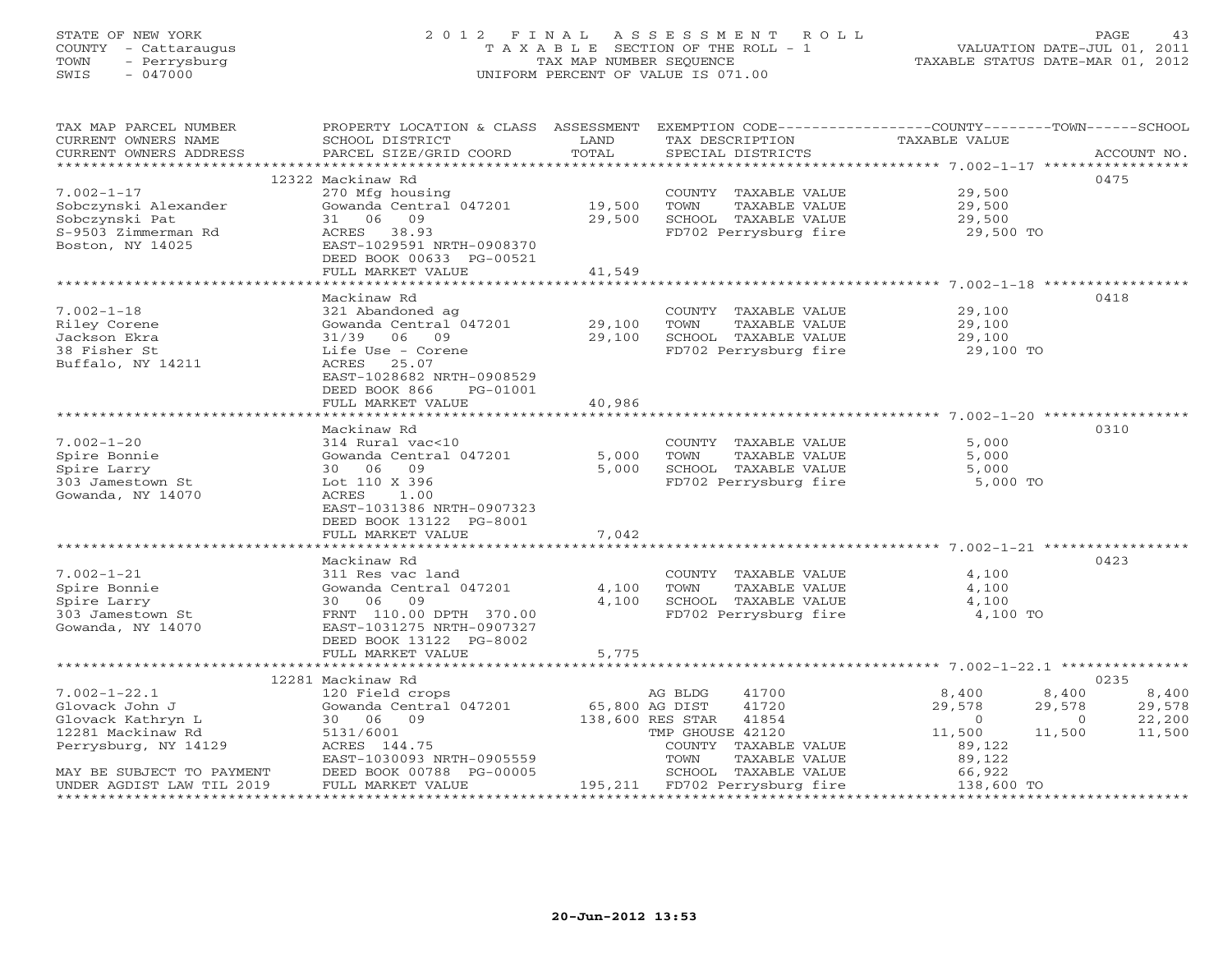# STATE OF NEW YORK 2 0 1 2 F I N A L A S S E S S M E N T R O L L PAGE 44 COUNTY - Cattaraugus T A X A B L E SECTION OF THE ROLL - 1 VALUATION DATE-JUL 01, 2011 TOWN - Perrysburg TAX MAP NUMBER SEQUENCE TAXABLE STATUS DATE-MAR 01, 2012 SWIS - 047000 UNIFORM PERCENT OF VALUE IS 071.00

| TAX MAP PARCEL NUMBER<br>CURRENT OWNERS NAME   | PROPERTY LOCATION & CLASS ASSESSMENT<br>SCHOOL DISTRICT | LAND    | TAX DESCRIPTION                               | EXEMPTION CODE-----------------COUNTY-------TOWN------SCHOOL<br>TAXABLE VALUE |             |
|------------------------------------------------|---------------------------------------------------------|---------|-----------------------------------------------|-------------------------------------------------------------------------------|-------------|
| CURRENT OWNERS ADDRESS                         | PARCEL SIZE/GRID COORD                                  | TOTAL   | SPECIAL DISTRICTS                             |                                                                               | ACCOUNT NO. |
|                                                |                                                         |         |                                               |                                                                               |             |
|                                                | Mackinaw Rd                                             |         |                                               |                                                                               | 0802        |
| $7.002 - 1 - 22.2$                             | 340 Vacant indus                                        |         | COUNTY TAXABLE VALUE                          | 23,300                                                                        |             |
| Vanslyke William W Jr                          | Gowanda Central 047201                                  | 23,300  | TOWN<br>TAXABLE VALUE                         | 23,300                                                                        |             |
| Vanslyke Margaret A                            | 30 06 09                                                | 23,300  | SCHOOL TAXABLE VALUE                          | 23,300                                                                        |             |
| 3914 Monroe Ave                                | ACRES 50.71                                             |         | FD702 Perrysburg fire                         | 23,300 TO                                                                     |             |
| Hamburg, NY 14075                              | EAST-1031094 NRTH-0905526                               |         |                                               |                                                                               |             |
|                                                | DEED BOOK 00775 PG-00370                                |         |                                               |                                                                               |             |
|                                                | FULL MARKET VALUE                                       | 32,817  |                                               |                                                                               |             |
|                                                |                                                         |         |                                               |                                                                               |             |
|                                                | 12333 Mackinaw Rd                                       |         |                                               |                                                                               | 0450        |
| $7.002 - 1 - 23.1$                             | 270 Mfg housing                                         |         | VET PRO T 41003                               | 2,000<br>$\Omega$                                                             | $\Omega$    |
| Lauricella John C                              | Gowanda Central $047201$ 13,600 VET CO                  |         | 41102                                         | 550<br>$\Omega$                                                               | $\Omega$    |
| Lauricella Roxanne                             | 30 06<br>09                                             |         | 76,600 RES STAR<br>41854                      | $\overline{0}$<br>$\Omega$                                                    | 22,200      |
| 12333 Mackinaw Rd                              | split 4/2006 to 23.2 & 23.                              |         | COUNTY TAXABLE VALUE                          | 76,050                                                                        |             |
| Perrysburg, NY 14129                           | ACRES 21.65                                             |         | TOWN<br>TAXABLE VALUE                         | 74,600                                                                        |             |
|                                                | EAST-1028532 NRTH-0905199                               |         | SCHOOL TAXABLE VALUE                          | 54,400                                                                        |             |
|                                                | DEED BOOK 5342 PG-5001                                  |         | FD702 Perrysburg fire                         | 76,600 TO                                                                     |             |
|                                                | FULL MARKET VALUE                                       | 107,887 |                                               |                                                                               |             |
|                                                |                                                         |         |                                               |                                                                               |             |
|                                                | 12373 Mackinaw Rd                                       |         |                                               |                                                                               | 1191        |
| $7.002 - 1 - 23.2$<br>Ciesielski Walter        | 322 Rural vac>10<br>Gowanda Central 047201              | 34,600  | COUNTY TAXABLE VALUE<br>TOWN<br>TAXABLE VALUE | 34,600                                                                        |             |
|                                                |                                                         | 34,600  | SCHOOL TAXABLE VALUE                          | 34,600                                                                        |             |
| Ciesielski Annette<br>1176 Indian Church Rd 22 | ACRES<br>71.95<br>EAST-1028701 NRTH-0902318             |         |                                               | 34,600                                                                        |             |
|                                                |                                                         |         | FD702 Perrysburg fire                         | 34,600 TO                                                                     |             |
| West Seneca, NY 14224                          | DEED BOOK 5342 PG-2002<br>FULL MARKET VALUE             | 48,732  |                                               |                                                                               |             |
|                                                |                                                         |         |                                               |                                                                               |             |
|                                                | R12429 Mackinaw Rd                                      |         |                                               |                                                                               | 1192        |
| $7.002 - 1 - 23.3$                             | 322 Rural vac>10                                        |         | COUNTY TAXABLE VALUE                          | 8,900                                                                         |             |
| Lauricella John C                              | Gowanda Central 047201                                  | 8,900   | TOWN<br>TAXABLE VALUE                         | 8,900                                                                         |             |
| Lauricella Roxanne                             | ACRES<br>22.35                                          | 8,900   | SCHOOL TAXABLE VALUE                          | 8,900                                                                         |             |
| 12333 Mackinaw Rd                              | EAST-1027765 NRTH-0904426                               |         | FD702 Perrysburg fire                         | 8,900 TO                                                                      |             |
| Perrysburg, NY 14129                           | FULL MARKET VALUE                                       | 12,535  |                                               |                                                                               |             |
|                                                |                                                         |         |                                               |                                                                               |             |
|                                                | Mackinaw Rd                                             |         |                                               |                                                                               | 0045        |
| $7.002 - 1 - 24$                               | 270 Mfg housing                                         |         | COUNTY TAXABLE VALUE                          | 18,700                                                                        |             |
| Realata LLC                                    | Gowanda Central 047201                                  | 16,100  | <b>TOWN</b><br>TAXABLE VALUE                  | 18,700                                                                        |             |
| 2326 Transit Rd                                | 31 06 09                                                | 18,700  | SCHOOL TAXABLE VALUE                          | 18,700                                                                        |             |
| West Seneca, NY 14224                          | ACRES 10.72                                             |         | FD702 Perrysburg fire                         | 18,700 TO                                                                     |             |
|                                                | EAST-1028338 NRTH-0908082                               |         |                                               |                                                                               |             |
|                                                | DEED BOOK 10008 PG-4001                                 |         |                                               |                                                                               |             |
|                                                | FULL MARKET VALUE                                       | 26,338  |                                               |                                                                               |             |
|                                                |                                                         |         |                                               |                                                                               |             |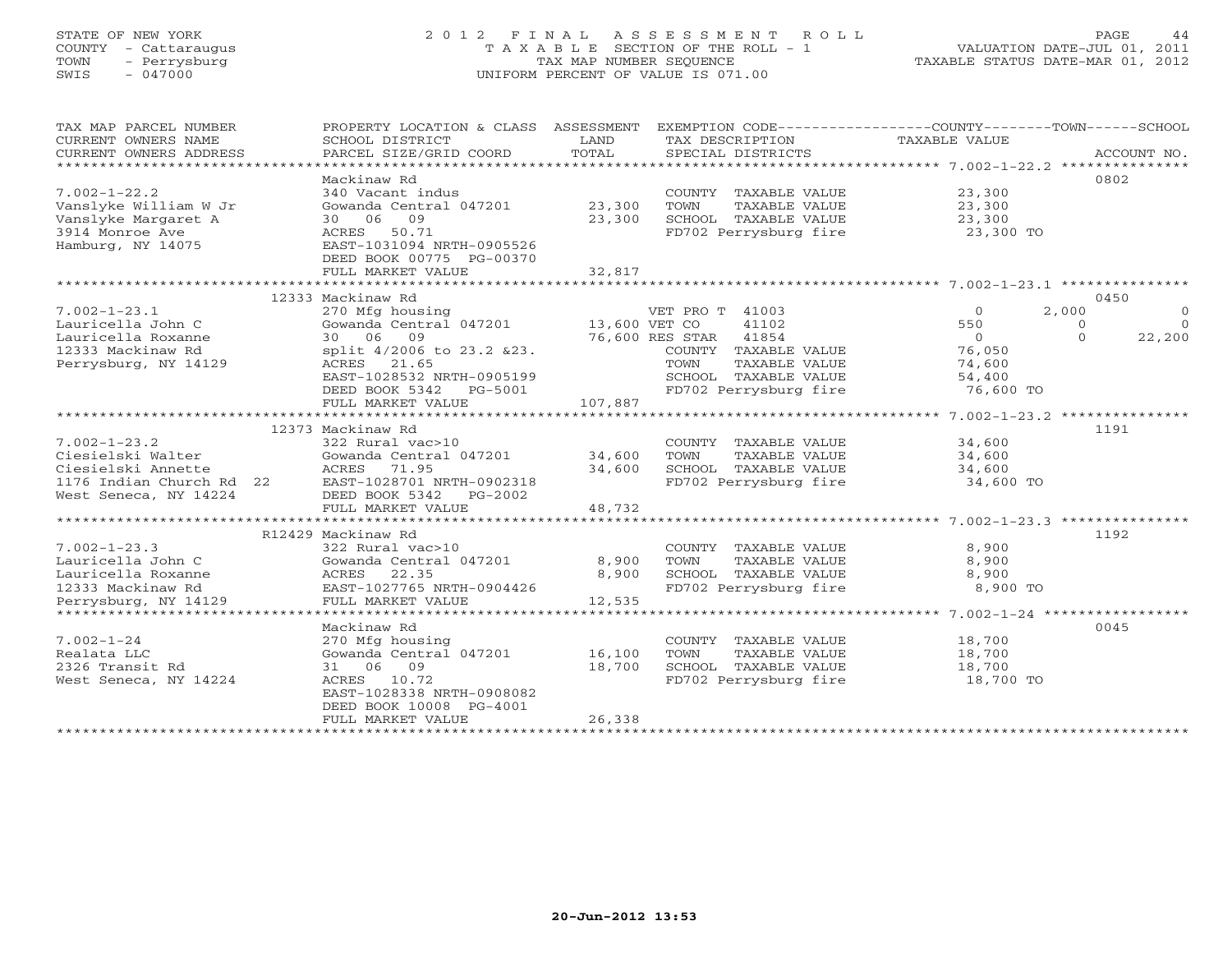# STATE OF NEW YORK 2 0 1 2 F I N A L A S S E S S M E N T R O L L PAGE 45 COUNTY - Cattaraugus T A X A B L E SECTION OF THE ROLL - 1 VALUATION DATE-JUL 01, 2011 TOWN - Perrysburg TAX MAP NUMBER SEQUENCE TAXABLE STATUS DATE-MAR 01, 2012 SWIS - 047000 UNIFORM PERCENT OF VALUE IS 071.00

| TAX MAP PARCEL NUMBER<br>CURRENT OWNERS NAME<br>CURRENT OWNERS ADDRESS | PROPERTY LOCATION & CLASS ASSESSMENT<br>SCHOOL DISTRICT<br>PARCEL SIZE/GRID COORD | LAND<br>TOTAL          | TAX DESCRIPTION       | SPECIAL DISTRICTS                                             | EXEMPTION CODE-----------------COUNTY-------TOWN------SCHOOL<br>TAXABLE VALUE |          | ACCOUNT NO.    |
|------------------------------------------------------------------------|-----------------------------------------------------------------------------------|------------------------|-----------------------|---------------------------------------------------------------|-------------------------------------------------------------------------------|----------|----------------|
|                                                                        |                                                                                   |                        |                       |                                                               |                                                                               |          |                |
|                                                                        | 12440 Mackinaw Rd                                                                 |                        |                       |                                                               |                                                                               |          | 0440           |
| $7.002 - 1 - 25$<br>Piersanti Jay C<br>Piersanti Barbara A             | 260 Seasonal res<br>Gowanda Central 047201<br>31 06<br>09                         | 25,800<br>57,800       | TOWN                  | COUNTY TAXABLE VALUE<br>TAXABLE VALUE<br>SCHOOL TAXABLE VALUE | 57,800<br>57,800<br>57,800                                                    |          |                |
| 6725 Taylor Rd<br>Hamburg, NY 14075                                    | ACRES 21.41<br>EAST-1027762 NRTH-0908407                                          |                        |                       | FD702 Perrysburg fire                                         | 57,800 TO                                                                     |          |                |
|                                                                        | DEED BOOK 00944 PG-00060<br>FULL MARKET VALUE                                     | 81,408                 |                       |                                                               |                                                                               |          |                |
|                                                                        |                                                                                   |                        |                       |                                                               |                                                                               |          |                |
|                                                                        | Mackinaw Rd                                                                       |                        |                       |                                                               |                                                                               |          | 0208           |
| $7.002 - 1 - 26$<br>Hans Leo O                                         | 152 Vineyard<br>Gowanda Central 047201                                            | 36,000                 | AG DIST               | 41720<br>COUNTY TAXABLE VALUE                                 | 30,281<br>5,719                                                               | 30,281   | 30,281         |
| Hans Janet F                                                           | 30 06 09                                                                          | 36,000                 | TOWN                  | TAXABLE VALUE                                                 | 5,719                                                                         |          |                |
| 10929 W Perrysburg Rd                                                  | ACRES 23.00                                                                       |                        |                       | SCHOOL TAXABLE VALUE                                          | 5,719                                                                         |          |                |
| Perrysburg, NY 14129                                                   | EAST-1028220 NRTH-0906335                                                         |                        |                       | FD702 Perrysburg fire                                         | 36,000 TO                                                                     |          |                |
|                                                                        | DEED BOOK 896<br>PG-00339                                                         |                        |                       |                                                               |                                                                               |          |                |
| MAY BE SUBJECT TO PAYMENT                                              | FULL MARKET VALUE                                                                 | 50,704                 |                       |                                                               |                                                                               |          |                |
| UNDER AGDIST LAW TIL 2016                                              |                                                                                   |                        |                       |                                                               |                                                                               |          |                |
|                                                                        |                                                                                   |                        |                       |                                                               |                                                                               |          |                |
|                                                                        | 12429 Mackinaw Rd                                                                 |                        |                       |                                                               |                                                                               |          | 0300           |
| $7.002 - 1 - 27$                                                       | 240 Rural res                                                                     |                        | CVET C/T              | 41131                                                         | 14,800                                                                        | 14,800   | $\Omega$       |
| Lauricella Patrick J                                                   | Gowanda Central 047201                                                            | 22,200 RPTL466_c 41683 |                       |                                                               | $\overline{0}$                                                                | 2,220    | $\bigcirc$     |
| 12429 Mackinaw Rd                                                      | 30 06<br>09                                                                       |                        | 59,200 RES STAR 41854 |                                                               | $\circ$                                                                       | $\Omega$ | 22,200         |
| Perrysburg, NY 14129                                                   | ACRES 31.60 BANK<br>017                                                           |                        |                       | COUNTY TAXABLE VALUE                                          | 44,400                                                                        |          |                |
|                                                                        | EAST-1027722 NRTH-0906380                                                         |                        | TOWN                  | TAXABLE VALUE                                                 | 42,180                                                                        |          |                |
|                                                                        | DEED BOOK 00941 PG-00501                                                          |                        |                       | SCHOOL TAXABLE VALUE<br>83,380 FD702 Perrysburg fire          | 37,000                                                                        |          |                |
|                                                                        | FULL MARKET VALUE                                                                 |                        |                       |                                                               | 59,200 TO                                                                     |          |                |
|                                                                        | 12252 Mackinaw Rd                                                                 |                        |                       |                                                               |                                                                               |          | 0203           |
| $7.002 - 1 - 28.1$                                                     | 114 Sheep farm                                                                    |                        | AG DIST               | 41720                                                         | 28,855                                                                        | 28,855   | 28,855         |
| Glovack John J                                                         | Gowanda Central 047201                                                            | 81,300                 |                       | COUNTY TAXABLE VALUE                                          | 77,045                                                                        |          |                |
| Glovack Kathryn L                                                      | 39 06 09                                                                          | 105,900                | TOWN                  | TAXABLE VALUE                                                 | 77,045                                                                        |          |                |
| 12281 Mackinaw Rd                                                      | $3/11$ -merged $1-28.2$ in par                                                    |                        |                       | SCHOOL TAXABLE VALUE                                          | 77,045                                                                        |          |                |
| Perrysburg, NY 14129                                                   | ACRES 195.35                                                                      |                        |                       | FD702 Perrysburg fire                                         | 105,900 TO                                                                    |          |                |
|                                                                        | EAST-1025491 NRTH-0907733                                                         |                        |                       |                                                               |                                                                               |          |                |
| MAY BE SUBJECT TO PAYMENT                                              | DEED BOOK 1029 PG-965                                                             |                        |                       |                                                               |                                                                               |          |                |
| UNDER AGDIST LAW TIL 2016                                              | FULL MARKET VALUE                                                                 | 149,155                |                       |                                                               |                                                                               |          |                |
| *********************                                                  |                                                                                   |                        |                       |                                                               |                                                                               |          |                |
|                                                                        | 11144 W Perrysburg Rd                                                             |                        |                       |                                                               |                                                                               |          | 0541           |
| $7.002 - 1 - 29.1$                                                     | 240 Rural res                                                                     |                        | RPTL466_c 41683       |                                                               | $\circ$                                                                       | 2,220    | $\overline{0}$ |
| Watkins William                                                        | Gowanda Central 047201                                                            |                        | 37,800 RES STAR       | 41854                                                         | $\overline{0}$                                                                | $\Omega$ | 22,200         |
| Watkins Mary<br>11144 W Perrysburg Rd                                  | 38 06<br>09<br>99.85 BANK<br>017                                                  | 112,800                | TOWN                  | COUNTY TAXABLE VALUE<br>TAXABLE VALUE                         | 112,800                                                                       |          |                |
| Perrysburg, NY 14129                                                   | ACRES<br>EAST-1025538 NRTH-0906027                                                |                        |                       | SCHOOL TAXABLE VALUE                                          | 110,580<br>90,600                                                             |          |                |
|                                                                        | DEED BOOK 735<br>PG-00108                                                         |                        |                       | FD702 Perrysburg fire                                         | 112,800 TO                                                                    |          |                |
| MAY BE SUBJECT TO PAYMENT                                              | FULL MARKET VALUE                                                                 | 158,873                |                       |                                                               |                                                                               |          |                |
| UNDER RPTL483 UNTIL 2013                                               |                                                                                   |                        |                       |                                                               |                                                                               |          |                |
|                                                                        |                                                                                   |                        |                       |                                                               |                                                                               |          |                |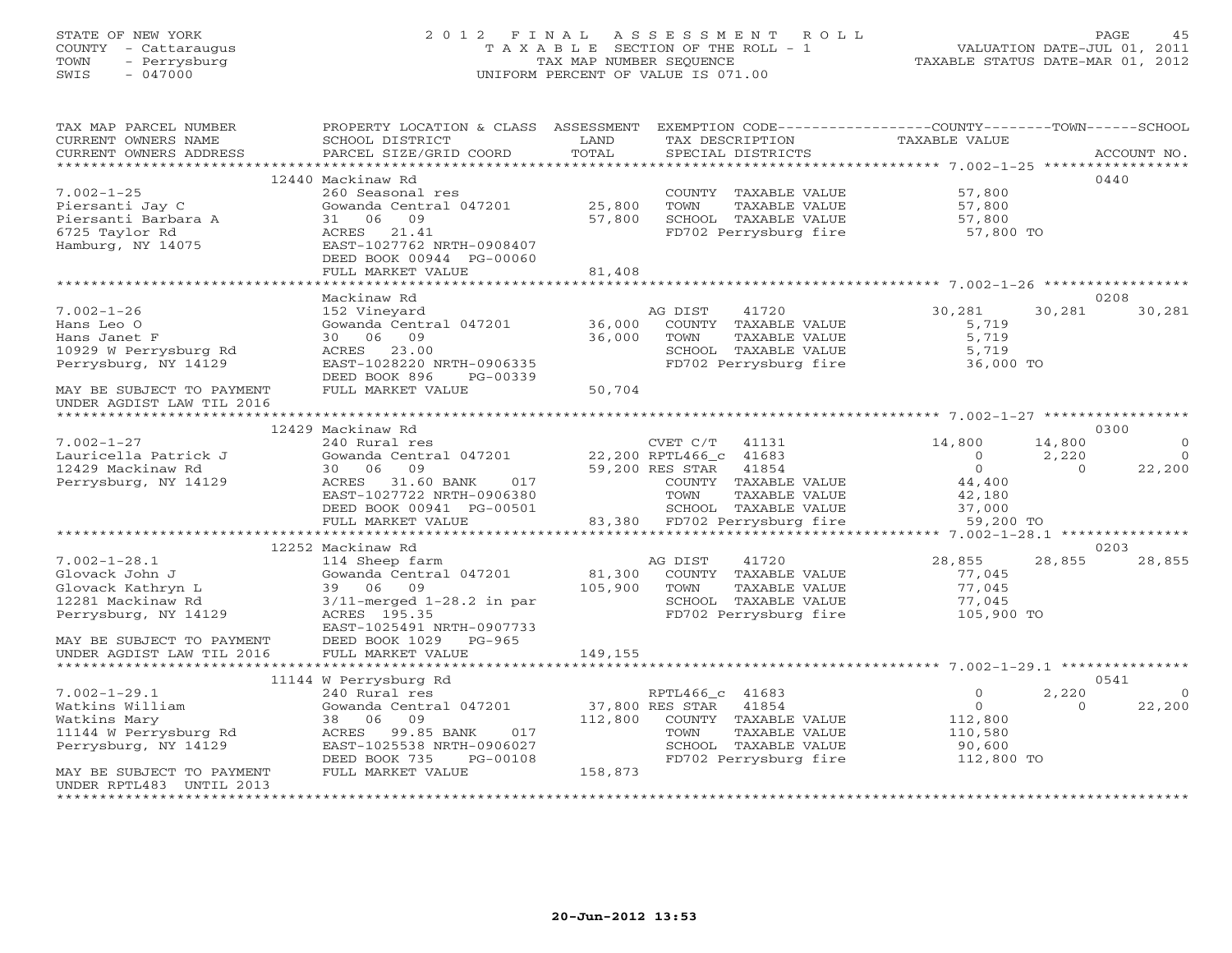# STATE OF NEW YORK 2 0 1 2 F I N A L A S S E S S M E N T R O L L PAGE 46 COUNTY - Cattaraugus T A X A B L E SECTION OF THE ROLL - 1 VALUATION DATE-JUL 01, 2011 TOWN - Perrysburg TAX MAP NUMBER SEQUENCE TAXABLE STATUS DATE-MAR 01, 2012 SWIS - 047000 UNIFORM PERCENT OF VALUE IS 071.00

| TAX MAP PARCEL NUMBER<br>CURRENT OWNERS NAME<br>CURRENT OWNERS ADDRESS                                        | PROPERTY LOCATION & CLASS ASSESSMENT<br>SCHOOL DISTRICT<br>PARCEL SIZE/GRID COORD                                                                                          | LAND<br>TOTAL              | TAX DESCRIPTION<br>SPECIAL DISTRICTS                                                                                | EXEMPTION CODE----------------COUNTY-------TOWN-----SCHOOL<br>TAXABLE VALUE | ACCOUNT NO.        |
|---------------------------------------------------------------------------------------------------------------|----------------------------------------------------------------------------------------------------------------------------------------------------------------------------|----------------------------|---------------------------------------------------------------------------------------------------------------------|-----------------------------------------------------------------------------|--------------------|
|                                                                                                               |                                                                                                                                                                            |                            |                                                                                                                     |                                                                             |                    |
|                                                                                                               | 11128 W Perrysburg Rd                                                                                                                                                      |                            |                                                                                                                     |                                                                             | 0991               |
| $7.002 - 1 - 29.2$<br>Arrigo Michael<br>11128 W Perrysburg Rd<br>Perrysburg, NY 14129                         | 433 Auto body<br>Gowanda Central 047201<br>09<br>38 06<br>1.45 BANK<br>012<br>ACRES<br>EAST-1023605 NRTH-0905848                                                           | 7,100<br>138,900           | RES STAR<br>41854<br>COUNTY TAXABLE VALUE<br>TAXABLE VALUE<br>TOWN<br>SCHOOL TAXABLE VALUE<br>FD702 Perrysburg fire | $\circ$<br>138,900<br>138,900<br>116,700<br>138,900 TO                      | $\Omega$<br>22,200 |
|                                                                                                               | DEED BOOK 00979 PG-00348<br>FULL MARKET VALUE                                                                                                                              | 195,634                    |                                                                                                                     |                                                                             |                    |
|                                                                                                               |                                                                                                                                                                            |                            |                                                                                                                     |                                                                             |                    |
|                                                                                                               | 11116 W Perrysburg Rd                                                                                                                                                      |                            |                                                                                                                     |                                                                             | 0428               |
| $7.002 - 1 - 30$<br>Goodemote Mary Ann<br>Goodemote Dennis<br>11116 W Perrysburg Rd<br>Perrysburg, NY 14129   | 210 1 Family Res<br>Gowanda Central 047201<br>38 06 09<br>Acreage 1.256<br>ACRES<br>1.12<br>EAST-1023604 NRTH-0905599<br>DEED BOOK 1017<br>PG-1009                         | 5,200<br>32,800            | RES STAR 41854<br>COUNTY TAXABLE VALUE<br>TOWN<br>TAXABLE VALUE<br>SCHOOL TAXABLE VALUE<br>FD702 Perrysburg fire    | $\Omega$<br>32,800<br>32,800<br>10,600<br>32,800 TO                         | $\Omega$<br>22,200 |
|                                                                                                               | FULL MARKET VALUE                                                                                                                                                          | 46,197                     |                                                                                                                     |                                                                             |                    |
|                                                                                                               |                                                                                                                                                                            |                            |                                                                                                                     |                                                                             |                    |
| $7.002 - 1 - 31.1$<br>Troutman June M<br>Troutman Clifford G<br>11084 W Perrysburg Rd<br>Perrysburg, NY 14129 | 11106 W Perrysburg Rd<br>322 Rural vac>10<br>Gowanda Central 047201<br>38 06 09<br>ACRES 17.65<br>EAST-1025502 NRTH-0904549<br>DEED BOOK 5793 PG-6003<br>FULL MARKET VALUE | 15,000<br>15,000<br>21,127 | COUNTY TAXABLE VALUE<br>TOWN<br>TAXABLE VALUE<br>SCHOOL TAXABLE VALUE<br>FD702 Perrysburg fire                      | 15,000<br>15,000<br>15,000<br>$15,000$ TO                                   | 0523               |
|                                                                                                               |                                                                                                                                                                            |                            |                                                                                                                     |                                                                             |                    |
|                                                                                                               | 11010 W Perrysburg Rd                                                                                                                                                      |                            |                                                                                                                     |                                                                             | 0947               |
| $7.002 - 1 - 31.2$<br>Williams Heather<br>11010 W Perrysburg Rd<br>Perrysburg, NY 14129                       | 210 1 Family Res<br>Gowanda Central 047201<br>38 06 09<br>FRNT 180.00 DPTH 275.00<br>017<br><b>BANK</b><br>EAST-1023616 NRTH-0904131                                       | 4,900<br>79,900            | RES STAR<br>41854<br>COUNTY TAXABLE VALUE<br>TOWN<br>TAXABLE VALUE<br>SCHOOL TAXABLE VALUE<br>FD702 Perrysburg fire | $\overline{O}$<br>79,900<br>79,900<br>57,700<br>79,900 TO                   | $\Omega$<br>22,200 |
|                                                                                                               | DEED BOOK 12825 PG-5001<br>FULL MARKET VALUE                                                                                                                               | 112,535                    |                                                                                                                     |                                                                             |                    |
|                                                                                                               |                                                                                                                                                                            |                            |                                                                                                                     |                                                                             |                    |
|                                                                                                               | 11096 W Perrysburg Rd                                                                                                                                                      |                            |                                                                                                                     |                                                                             | 1063               |
| $7.002 - 1 - 31.3$<br>Vanetten Marc<br>Vanetten Sandra<br>11096 West Perrysburg Rd<br>Perrysburg, NY 14129    | 210 1 Family Res<br>Gowanda Central 047201<br>38 06<br>09<br>FRNT 150.00 DPTH 275.00<br>EAST-1023658 NRTH-0905241<br>DEED BOOK 00980 PG-00754                              | 4,600<br>76,600            | RES STAR<br>41854<br>COUNTY TAXABLE VALUE<br>TAXABLE VALUE<br>TOWN<br>SCHOOL TAXABLE VALUE<br>FD702 Perrysburg fire | $\overline{0}$<br>76,600<br>76,600<br>54,400<br>76,600 TO                   | $\Omega$<br>22,200 |
|                                                                                                               | FULL MARKET VALUE                                                                                                                                                          | 107,887                    |                                                                                                                     |                                                                             |                    |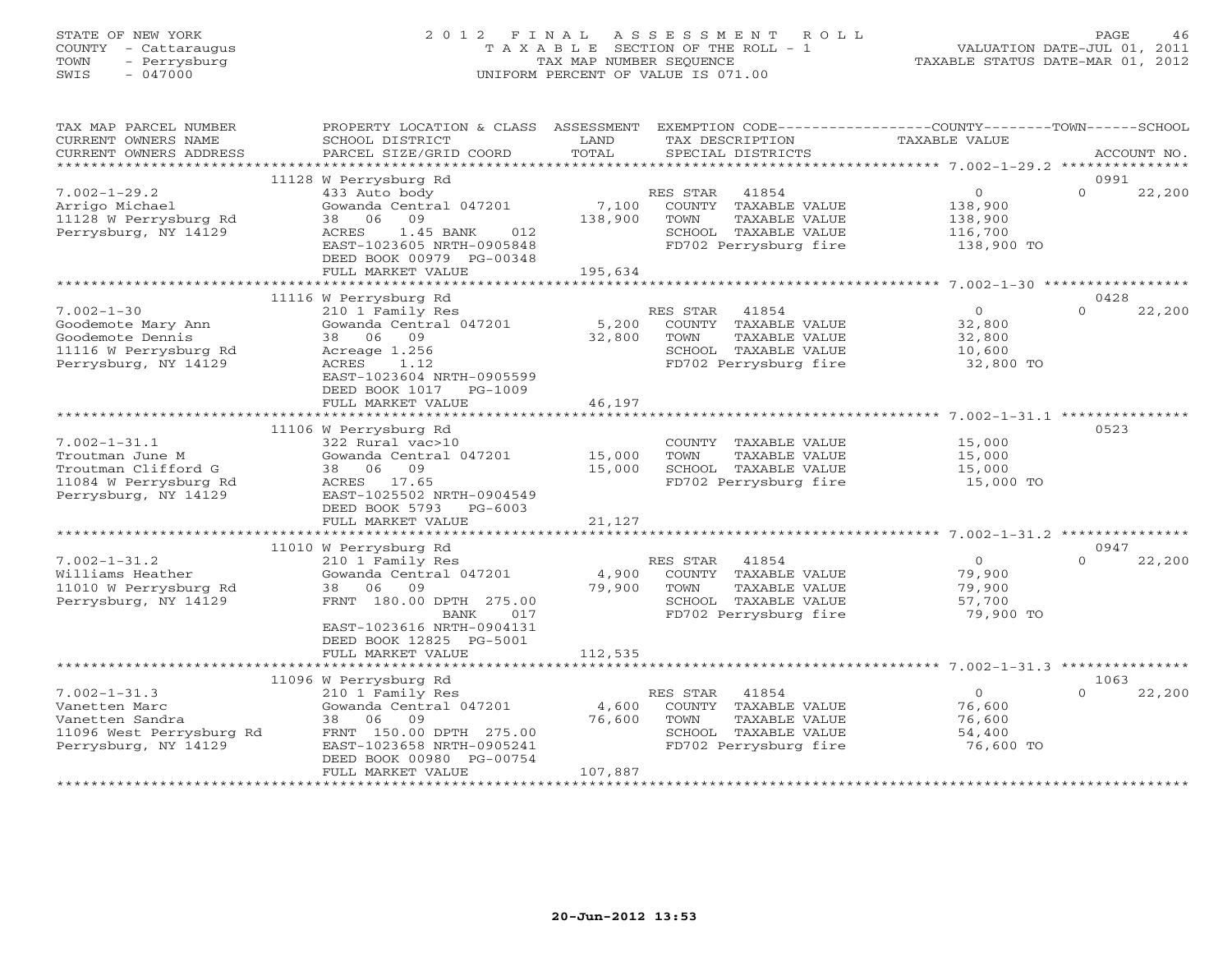# STATE OF NEW YORK 2 0 1 2 F I N A L A S S E S S M E N T R O L L PAGE 47 COUNTY - Cattaraugus T A X A B L E SECTION OF THE ROLL - 1 VALUATION DATE-JUL 01, 2011 TOWN - Perrysburg TAX MAP NUMBER SEQUENCE TAXABLE STATUS DATE-MAR 01, 2012 SWIS - 047000 UNIFORM PERCENT OF VALUE IS 071.00

| TAX MAP PARCEL NUMBER          | PROPERTY LOCATION & CLASS ASSESSMENT                             |        |                             | EXEMPTION CODE-----------------COUNTY-------TOWN------SCHOOL |                    |
|--------------------------------|------------------------------------------------------------------|--------|-----------------------------|--------------------------------------------------------------|--------------------|
| CURRENT OWNERS NAME            | SCHOOL DISTRICT                                                  | LAND   | TAX DESCRIPTION             | TAXABLE VALUE                                                |                    |
| CURRENT OWNERS ADDRESS         | PARCEL SIZE/GRID COORD                                           | TOTAL  | SPECIAL DISTRICTS           |                                                              | ACCOUNT NO.        |
| **********************         |                                                                  |        |                             |                                                              |                    |
|                                | 10990 W Perrysburg Rd                                            |        |                             |                                                              | 1186               |
| $7.002 - 1 - 31.4$             | 322 Rural vac>10                                                 |        | COUNTY TAXABLE VALUE        | 34,300                                                       |                    |
| Troutman Clifford G            | Gowanda Central 047201 34,300                                    |        | TOWN<br>TAXABLE VALUE       | 34,300                                                       |                    |
| Troutman June M                | split from $1-31.1$                                              | 34,300 | SCHOOL TAXABLE VALUE        | 34,300                                                       |                    |
| 39 Carolton Ave                | ACRES 60.15                                                      |        |                             |                                                              |                    |
|                                | EAST-1025518 NRTH-0904033                                        |        |                             |                                                              |                    |
| Falconer, NY 14733             |                                                                  |        |                             |                                                              |                    |
|                                | DEED BOOK 706<br>$PG-573$                                        |        |                             |                                                              |                    |
|                                | FULL MARKET VALUE                                                | 48,310 |                             |                                                              |                    |
|                                |                                                                  |        |                             |                                                              |                    |
|                                | 11050 W Perrysburg Rd                                            |        |                             |                                                              | 1187               |
| $7.002 - 1 - 31.5$             | 322 Rural vac>10                                                 |        |                             | COUNTY TAXABLE VALUE 41,500                                  |                    |
| Troutman Clifford G            |                                                                  |        | TOWN<br>TAXABLE VALUE       | 41,500                                                       |                    |
| Troutman June M                | Gowanda Central 047201 41,500<br>split from 1-31.1 (6/06) 41,500 |        | SCHOOL TAXABLE VALUE        | 41,500                                                       |                    |
| 12048 Buffalo St               | ACRES 72.00                                                      |        |                             |                                                              |                    |
| Perrysburg, NY 14129           | EAST-1025668 NRTH-0904847                                        |        |                             |                                                              |                    |
|                                | DEED BOOK 5793 PG-6002                                           |        |                             |                                                              |                    |
|                                | FULL MARKET VALUE                                                | 58,451 |                             |                                                              |                    |
|                                |                                                                  |        |                             |                                                              |                    |
|                                | 11084 W Perrysburg Rd                                            |        |                             |                                                              | 1188               |
| $7.002 - 1 - 31.6$             | 210 1 Family Res                                                 |        | SR STAR<br>41834            | $\Omega$                                                     | 42,500<br>$\Omega$ |
|                                |                                                                  |        |                             |                                                              |                    |
| Troutman Clifford G            | Gowanda Central 047201                                           | 12,500 | COUNTY TAXABLE VALUE        | 42,500                                                       |                    |
| Troutman June M                | ACRES 16.00                                                      | 42,500 | TOWN<br>TAXABLE VALUE       | 42,500                                                       |                    |
| 11096 W Perrysburg Rd          | EAST-1024077 NRTH-0905039                                        |        | SCHOOL TAXABLE VALUE        | $\Omega$                                                     |                    |
| Perrysburg, NY 14129           | DEED BOOK 5794 PG-6003                                           |        | FD702 Perrysburg fire       | 42,500 TO                                                    |                    |
|                                | FULL MARKET VALUE                                                | 59,859 |                             |                                                              |                    |
|                                |                                                                  |        |                             |                                                              |                    |
|                                | 10999 W Perrysburg Rd                                            |        |                             |                                                              | 0059               |
| $7.002 - 1 - 34$               | 312 Vac w/imprv                                                  |        | AG DIST<br>41720            | 203                                                          | 203<br>203         |
| Steinwachs John R              | Gowanda Central 047201                                           |        | 27,900 COUNTY TAXABLE VALUE | 33,897                                                       |                    |
| PO Box 166                     | 46 06 09                                                         | 34,100 | TOWN<br>TAXABLE VALUE       | 33,897                                                       |                    |
| Perrysburg, NY 14129           | ACRES 80.32                                                      |        | SCHOOL TAXABLE VALUE        | 33,897                                                       |                    |
|                                | EAST-1021063 NRTH-0903977                                        |        | FD702 Perrysburg fire       | 34,100 TO                                                    |                    |
| MAY BE SUBJECT TO PAYMENT      | DEED BOOK 7399 PG-6001                                           |        |                             |                                                              |                    |
| UNDER AGDIST LAW TIL 2016      | FULL MARKET VALUE                                                | 48,028 |                             |                                                              |                    |
| ****************************** |                                                                  |        |                             |                                                              |                    |
|                                | County Line Rd                                                   |        |                             |                                                              | 0041               |
|                                |                                                                  |        |                             |                                                              |                    |
| $7.002 - 1 - 35$               | 322 Rural vac>10                                                 |        | COUNTY TAXABLE VALUE        | 10,900                                                       |                    |
| Bowen John T Etal              | Gowanda Central 047201                                           | 10,900 | TOWN<br>TAXABLE VALUE       | 10,900                                                       |                    |
| Bowen Daniel G                 | 46 06 09                                                         | 10,900 | SCHOOL TAXABLE VALUE        | 10,900                                                       |                    |
| 39 Copeland Pl                 | ACRES 20.61                                                      |        | FD702 Perrysburg fire       | 10,900 TO                                                    |                    |
| Buffalo, NY 14207              | EAST-1020120 NRTH-0904860                                        |        |                             |                                                              |                    |
|                                | DEED BOOK 10793 PG-4001                                          |        |                             |                                                              |                    |
|                                | FULL MARKET VALUE                                                | 15,352 |                             |                                                              |                    |
|                                |                                                                  |        |                             |                                                              |                    |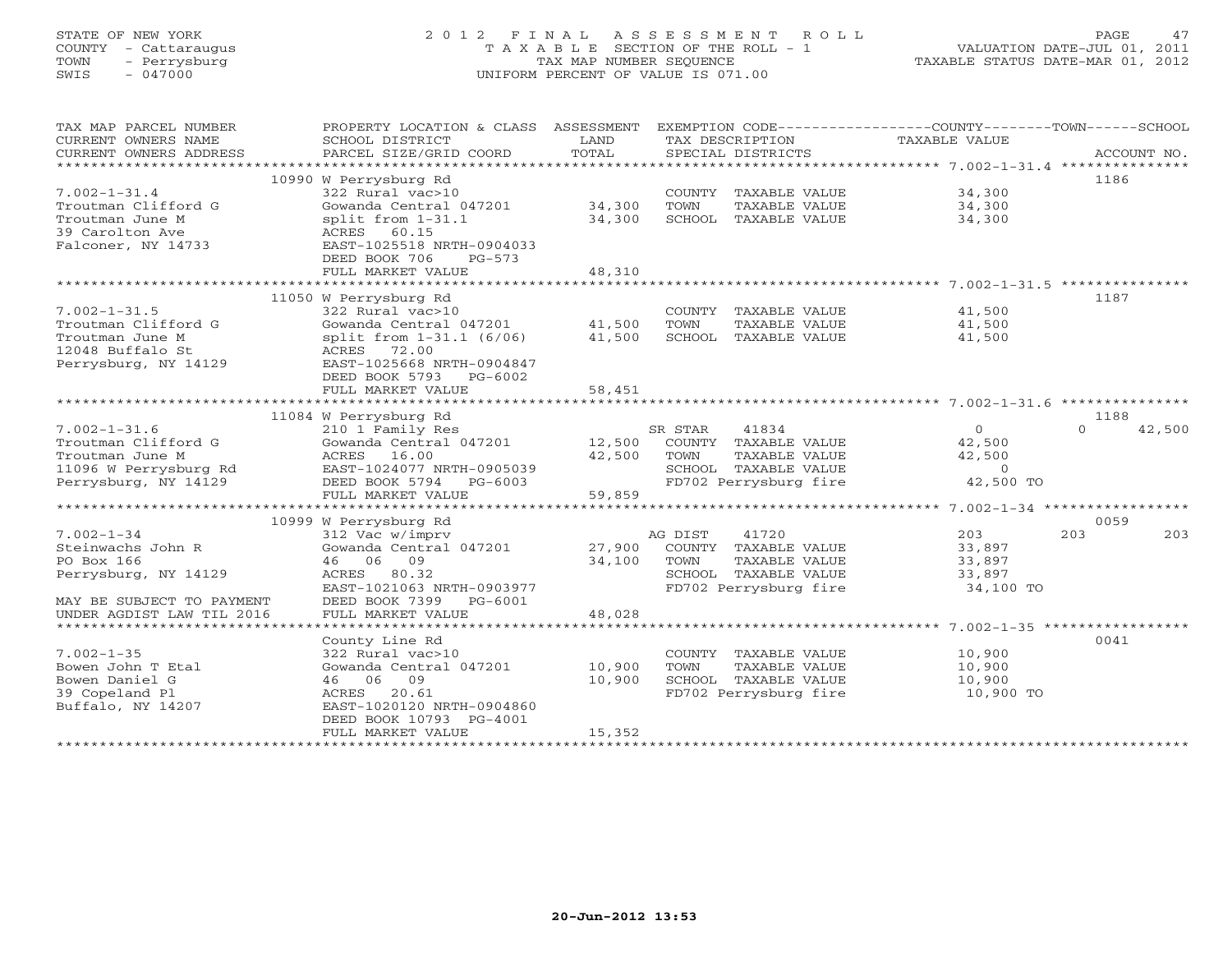# STATE OF NEW YORK 2 0 1 2 F I N A L A S S E S S M E N T R O L L PAGE 48 COUNTY - Cattaraugus T A X A B L E SECTION OF THE ROLL - 1 VALUATION DATE-JUL 01, 2011 TOWN - Perrysburg TAX MAP NUMBER SEQUENCE TAXABLE STATUS DATE-MAR 01, 2012 SWIS - 047000 UNIFORM PERCENT OF VALUE IS 071.00

| TAX MAP PARCEL NUMBER     | PROPERTY LOCATION & CLASS ASSESSMENT       |                       | EXEMPTION CODE----------------COUNTY-------TOWN------SCHOOL |                                                                     |          |             |
|---------------------------|--------------------------------------------|-----------------------|-------------------------------------------------------------|---------------------------------------------------------------------|----------|-------------|
| CURRENT OWNERS NAME       | SCHOOL DISTRICT                            | LAND                  | TAX DESCRIPTION                                             | TAXABLE VALUE                                                       |          |             |
| CURRENT OWNERS ADDRESS    | PARCEL SIZE/GRID COORD                     | TOTAL                 | SPECIAL DISTRICTS                                           |                                                                     |          | ACCOUNT NO. |
| ************************* |                                            |                       |                                                             |                                                                     |          |             |
|                           | W Perrysburg Rd                            |                       |                                                             |                                                                     |          | 0183        |
| $7.002 - 1 - 36.1$        | 270 Mfg housing                            |                       | AG DIST<br>41720                                            | 5,580                                                               | 5,580    | 5,580       |
| Brennan Ronald C          | Gowanda Central 047201                     | 21,700                | COUNTY TAXABLE VALUE                                        | 23,920                                                              |          |             |
| Brennan Mary E            | 46 06 09                                   | 29,500                | TOWN<br>TAXABLE VALUE                                       | 23,920                                                              |          |             |
| 139 Mackinaw Rd           | FRNT 175.00 DPTH                           |                       | SCHOOL TAXABLE VALUE                                        | 23,920                                                              |          |             |
| Forestville, NY 14062     | ACRES<br>37.30                             |                       | FD702 Perrysburg fire                                       | 29,500 TO                                                           |          |             |
|                           | EAST-1021926 NRTH-0904827                  |                       |                                                             |                                                                     |          |             |
| MAY BE SUBJECT TO PAYMENT | DEED BOOK 870<br>PG-00339                  |                       |                                                             |                                                                     |          |             |
| UNDER AGDIST LAW TIL 2016 | FULL MARKET VALUE                          | 41,549                |                                                             |                                                                     |          |             |
| ********************      |                                            | * * * * * * * * * * * |                                                             | ************************************* 7.002-1-36.3 **************** |          |             |
|                           | 11051 W Perrysburg Rd                      |                       |                                                             |                                                                     |          | 1061        |
| $7.002 - 1 - 36.3$        | 210 1 Family Res                           |                       | WVET CO<br>41122                                            | 8,100                                                               | $\Omega$ | $\Omega$    |
| Brewster George R         | Gowanda Central 047201                     |                       | 6,800 DVET C/T<br>41141                                     | 16,200                                                              | 16,200   | $\Omega$    |
| Brewster Laurie           | 46 06<br>09                                |                       | 54,000 RES STAR<br>41854                                    | $\overline{0}$                                                      | $\Omega$ | 22,200      |
| 11051 W Perrysburg Rd     | FRNT 185.00 DPTH                           |                       | COUNTY TAXABLE VALUE                                        | 29,700                                                              |          |             |
| Perrysburg, NY 14129      | ACRES<br>2.20                              |                       | TOWN<br>TAXABLE VALUE                                       | 37,800                                                              |          |             |
|                           | EAST-1023185 NRTH-0904539                  |                       | SCHOOL TAXABLE VALUE                                        | 31,800                                                              |          |             |
|                           | DEED BOOK 00974 PG-00865                   |                       | FD702 Perrysburg fire                                       | 54,000 TO                                                           |          |             |
|                           | FULL MARKET VALUE                          | 76,056                |                                                             |                                                                     |          |             |
|                           | ***************************                |                       |                                                             |                                                                     |          |             |
|                           |                                            |                       |                                                             |                                                                     |          | 1209        |
| $7.002 - 1 - 37.1$        | R11105 W Perrysburg Rd<br>322 Rural vac>10 |                       | COUNTY TAXABLE VALUE                                        | 9,600                                                               |          |             |
| Davis Donald M            | Gowanda Central 047201                     | 9,600                 | TOWN<br>TAXABLE VALUE                                       | 9,600                                                               |          |             |
|                           |                                            | 9,600                 |                                                             |                                                                     |          |             |
| Davis Deborah E           | 46 06 09                                   |                       | SCHOOL TAXABLE VALUE                                        | 9,600                                                               |          |             |
| 11105 W Perrysburg Rd     | NRF-split from $1-37.1$ 8/2                |                       | FD702 Perrysburg fire                                       | 9,600 TO                                                            |          |             |
| PO Box 158                | ACRES 13.90                                |                       |                                                             |                                                                     |          |             |
| Perrysburg, NY 14129      | EAST-1022166 NRTH-0905376                  |                       |                                                             |                                                                     |          |             |
|                           | DEED BOOK 8607<br>PG-7002                  |                       |                                                             |                                                                     |          |             |
|                           | FULL MARKET VALUE                          | 13,521                |                                                             |                                                                     |          |             |
|                           |                                            |                       |                                                             |                                                                     |          |             |
|                           | 11105 W Perrysburg Rd                      |                       |                                                             |                                                                     |          | 1029        |
| $7.002 - 1 - 37.2$        | 210 1 Family Res                           |                       | RES STAR<br>41854                                           | $\circ$                                                             | $\Omega$ | 22,200      |
| Davis Donald M            | Gowanda Central 047201                     | 8,900                 | COUNTY TAXABLE VALUE                                        | 113,800                                                             |          |             |
| Davis Deborah E           | 46 06 09                                   | 113,800               | TAXABLE VALUE<br>TOWN                                       | 113,800                                                             |          |             |
| PO Box 158                | 3.60 BANK<br>005<br>ACRES                  |                       | SCHOOL TAXABLE VALUE                                        | 91,600                                                              |          |             |
| Perrysburg, NY 14129      | EAST-1023208 NRTH-0905379                  |                       | FD702 Perrysburg fire                                       | 113,800 TO                                                          |          |             |
|                           | DEED BOOK 00941 PG-00423                   |                       |                                                             |                                                                     |          |             |
|                           | FULL MARKET VALUE                          | 160,282               |                                                             |                                                                     |          |             |
|                           | * * * * * * * * * * * * * * * * * *        |                       |                                                             | ******************** 7.002-1-37.3 ***************                   |          |             |
|                           | 11081 W Perrysburg Rd                      |                       |                                                             |                                                                     |          | 1101        |
| $7.002 - 1 - 37.3$        | 210 1 Family Res                           |                       | 41854<br>RES STAR                                           | $\overline{0}$                                                      | $\Omega$ | 22,200      |
| Harper Jo Ann M           | Gowanda Central 047201                     | 9,400                 | COUNTY TAXABLE VALUE                                        | 59,400                                                              |          |             |
| 11081 W Perrysburg Rd     | 46 06 09                                   | 59,400                | TOWN<br>TAXABLE VALUE                                       | 59,400                                                              |          |             |
| Perrysburg, NY 14129      | 3.95<br>ACRES                              |                       | SCHOOL TAXABLE VALUE                                        | 37,200                                                              |          |             |
|                           | EAST-1023188 NRTH-0905008                  |                       | FD702 Perrysburg fire                                       | 59,400 TO                                                           |          |             |
|                           | DEED BOOK 1005<br>$PG-137$                 |                       |                                                             |                                                                     |          |             |
|                           | FULL MARKET VALUE                          | 83,662                |                                                             |                                                                     |          |             |
|                           |                                            |                       |                                                             |                                                                     |          |             |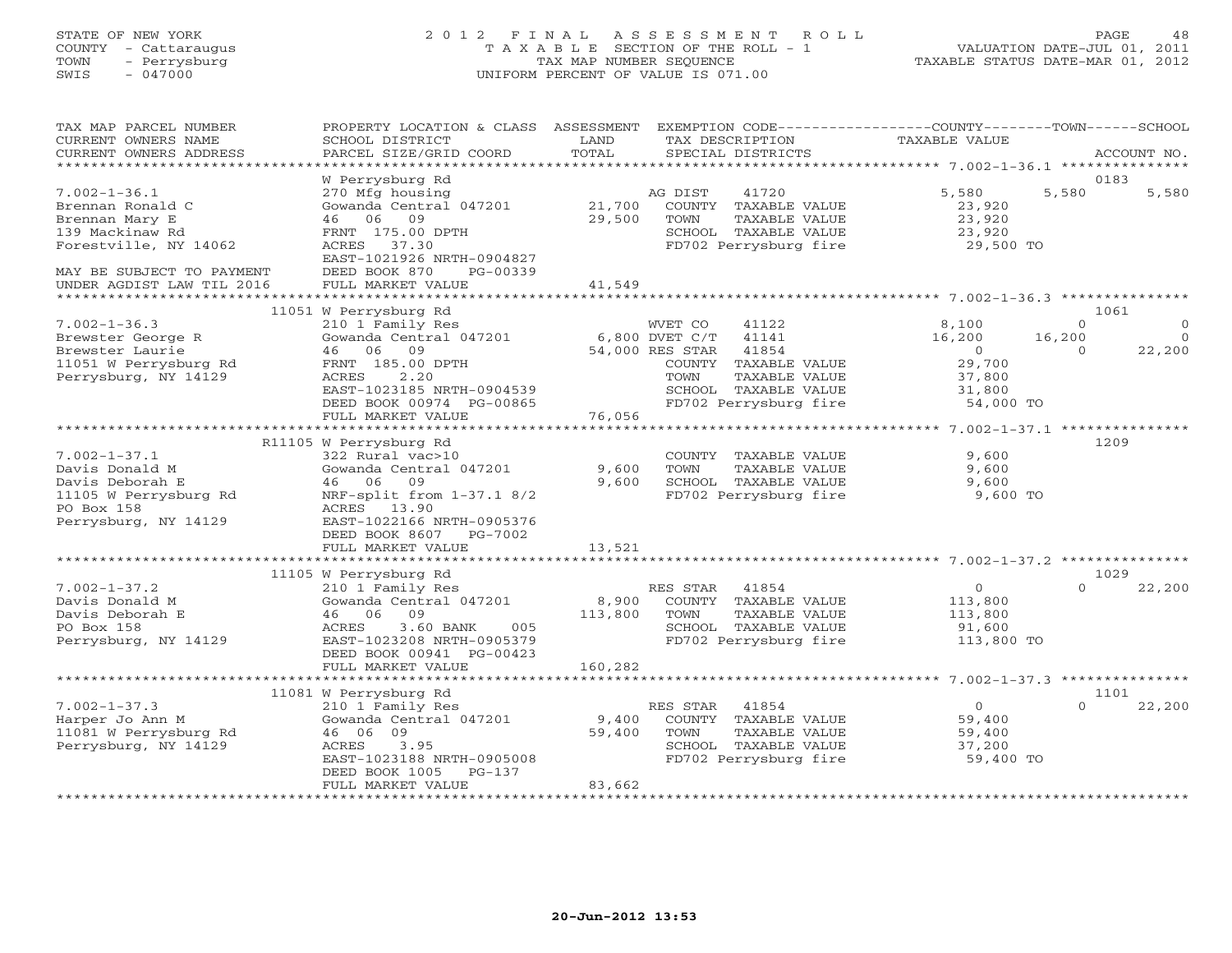# STATE OF NEW YORK 2 0 1 2 F I N A L A S S E S S M E N T R O L L PAGE 49 COUNTY - Cattaraugus T A X A B L E SECTION OF THE ROLL - 1 VALUATION DATE-JUL 01, 2011 TOWN - Perrysburg TAX MAP NUMBER SEQUENCE TAXABLE STATUS DATE-MAR 01, 2012 SWIS - 047000 UNIFORM PERCENT OF VALUE IS 071.00

| TAX MAP PARCEL NUMBER<br>CURRENT OWNERS NAME<br>CURRENT OWNERS ADDRESS                                       | PROPERTY LOCATION & CLASS ASSESSMENT<br>SCHOOL DISTRICT<br>PARCEL SIZE/GRID COORD                                                                                                         | LAND<br>TOTAL             |                        | TAX DESCRIPTION<br>SPECIAL DISTRICTS                                                            | EXEMPTION CODE-----------------COUNTY-------TOWN------SCHOOL<br>TAXABLE VALUE |          | ACCOUNT NO.    |
|--------------------------------------------------------------------------------------------------------------|-------------------------------------------------------------------------------------------------------------------------------------------------------------------------------------------|---------------------------|------------------------|-------------------------------------------------------------------------------------------------|-------------------------------------------------------------------------------|----------|----------------|
| $7.002 - 1 - 37.4$<br>Luther Larry<br>Luther Jackie<br>2676 Gowanda Zoar Rd<br>Gowanda, NY 14070             | 11106 County Line Rd<br>322 Rural vac>10<br>Gowanda Central 047201<br>split 8/2007 from 1-37.1<br>ACRES 17.50<br>EAST-2042290 NRTH-0905396<br>DEED BOOK 8607 PG-7001<br>FULL MARKET VALUE | 9,600<br>9,600<br>13,521  | TOWN                   | COUNTY TAXABLE VALUE<br>TAXABLE VALUE<br>SCHOOL TAXABLE VALUE                                   | 9,600<br>9,600<br>9,600                                                       |          | 1208           |
|                                                                                                              |                                                                                                                                                                                           |                           |                        |                                                                                                 |                                                                               |          |                |
| $7.002 - 1 - 39$<br>Everetts James D<br>Everetts Carol A<br>11129 W Perrysburg Rd<br>Perrysburg, NY 14129    | 11129 W Perrysburg Rd<br>210 1 Family Res<br>Gowanda Central 047201<br>46 06 09<br>3.80<br>ACRES<br>EAST-1023235 NRTH-0905750<br>DEED BOOK 00750 PG-00519<br>FULL MARKET VALUE            | 7,500<br>58,800<br>82,817 | RES STAR 41854<br>TOWN | COUNTY TAXABLE VALUE<br>TAXABLE VALUE<br>SCHOOL TAXABLE VALUE<br>FD702 Perrysburg fire          | $\overline{O}$<br>58,800<br>58,800<br>36,600<br>58,800 TO                     | $\Omega$ | 0314<br>22,200 |
|                                                                                                              |                                                                                                                                                                                           |                           |                        |                                                                                                 |                                                                               |          |                |
| $7.002 - 1 - 40.1$<br>Brennan Farms<br>139 Mackinaw Rd<br>Forestville, NY 14062<br>MAY BE SUBJECT TO PAYMENT | W Perrysburg Rd<br>120 Field crops<br>Gowanda Central 047201<br>46 06 09<br>ACRES 94.10<br>EAST-1021388 NRTH-0906121<br>DEED BOOK 00936 PG-00629                                          | 42,300<br>42,300          | AG DIST<br>TOWN        | 41720<br>COUNTY TAXABLE VALUE<br>TAXABLE VALUE<br>SCHOOL TAXABLE VALUE<br>FD702 Perrysburg fire | 15,612<br>26,688<br>26,688<br>26,688<br>42,300 TO                             | 15,612   | 0046<br>15,612 |
| UNDER AGDIST LAW TIL 2016                                                                                    | FULL MARKET VALUE                                                                                                                                                                         | 59,577                    |                        |                                                                                                 |                                                                               |          |                |
|                                                                                                              | 12882 Mackinaw Rd                                                                                                                                                                         |                           |                        |                                                                                                 |                                                                               |          | 0014           |
| $7.002 - 1 - 41.1$<br>Ball Thomas M<br>12882 Mackinaw Rd<br>Perrysburg, NY 14129                             | 240 Rural res<br>Gowanda Central 047201<br>46 06 09<br>ACRES 73.92<br>EAST-1021924 NRTH-0907162<br>DEED BOOK 790<br>PG-00734                                                              | 37,400<br>62,400          | RES STAR<br>TOWN       | 41854<br>COUNTY TAXABLE VALUE<br>TAXABLE VALUE<br>SCHOOL TAXABLE VALUE<br>FD702 Perrysburg fire | $\overline{0}$<br>62,400<br>62,400<br>40,200<br>62,400 TO                     | $\Omega$ | 22,200         |
|                                                                                                              | FULL MARKET VALUE                                                                                                                                                                         | 87,887                    |                        |                                                                                                 |                                                                               |          |                |
|                                                                                                              | 12749 Mackinaw Rd                                                                                                                                                                         |                           |                        |                                                                                                 |                                                                               |          | 0801           |
| $7.002 - 1 - 41.2$<br>Turk Dawn M<br>12749 Mackinaw Rd<br>Perrysburg, NY 14129                               | 210 1 Family Res<br>Gowanda Central 047201<br>46 06 09<br>ACRES<br>1.61<br>EAST-1023381 NRTH-0907421<br>DEED BOOK 1007<br>$PG-266$<br>FULL MARKET VALUE                                   | 5,900<br>19,900<br>28,028 | RES STAR 41854<br>TOWN | COUNTY TAXABLE VALUE<br>TAXABLE VALUE<br>SCHOOL TAXABLE VALUE<br>FD702 Perrysburg fire          | $\circ$<br>19,900<br>19,900<br>$\circ$<br>19,900 TO                           | $\cap$   | 19,900         |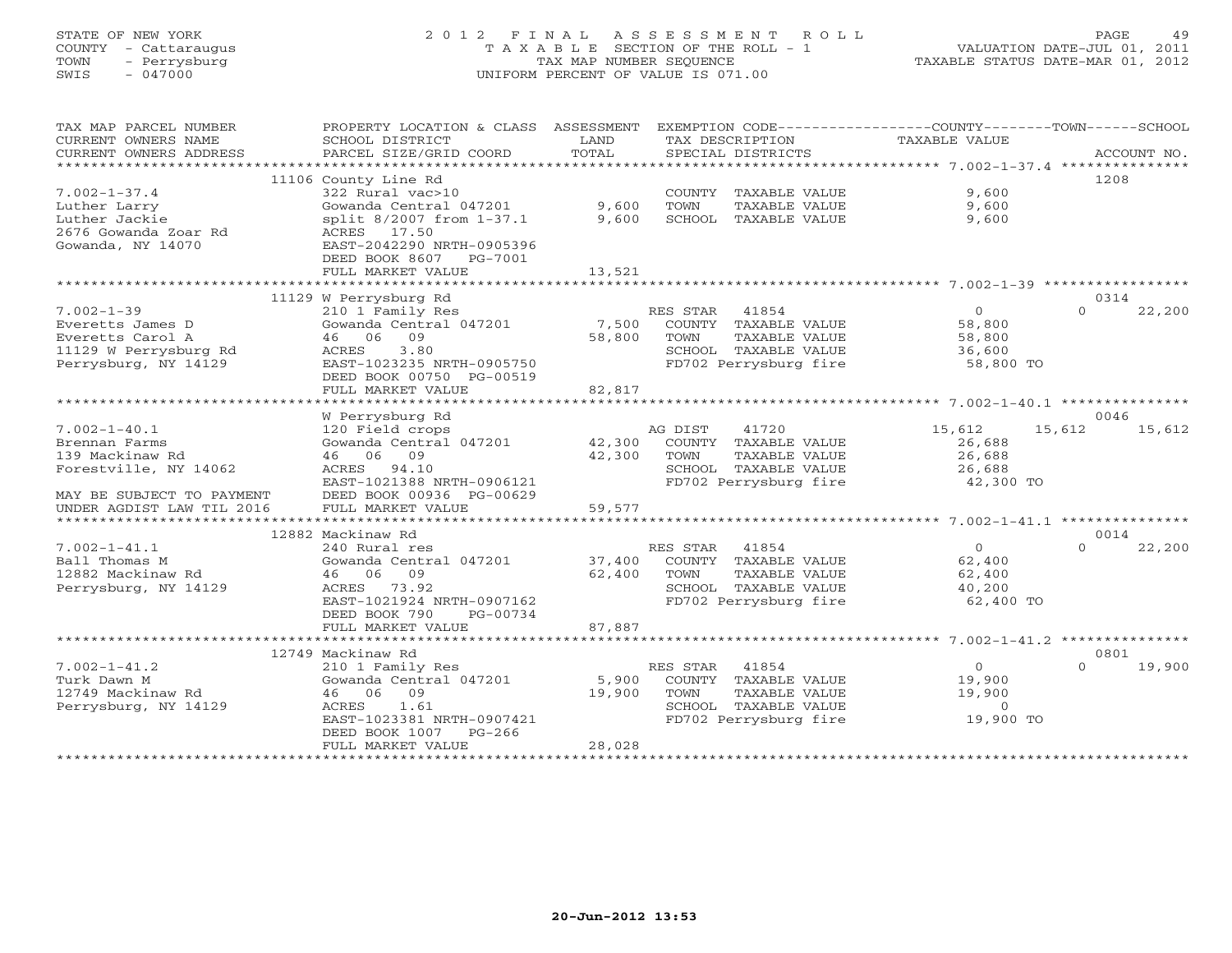STATE OF NEW YORK 2 0 1 2 F I N A L A S S E S S M E N T R O L L PAGE 50 COUNTY - Cattaraugus T A X A B L E SECTION OF THE ROLL - 1 VALUATION DATE-JUL 01, 2011 TOWN - Perrysburg TAX MAP NUMBER SEQUENCE TAXABLE STATUS DATE-MAR 01, 2012<br>TAXABLE STATUS DATE-MAR 01, 2012 SWIS - 047000 UNIFORM PERCENT OF VALUE IS 071.00 TAX MAP PARCEL NUMBER PROPERTY LOCATION & CLASS ASSESSMENT EXEMPTION CODE------------------COUNTY--------TOWN------SCHOOL CURRENT OWNERS NAME SCHOOL DISTRICT LAND TAX DESCRIPTION TAXABLE VALUE CURRENT OWNERS ADDRESS PARCEL SIZE/GRID COORD TOTAL SPECIAL DISTRICTS ACCOUNT NO. \*\*\*\*\*\*\*\*\*\*\*\*\*\*\*\*\*\*\*\*\*\*\*\*\*\*\*\*\*\*\*\*\*\*\*\*\*\*\*\*\*\*\*\*\*\*\*\*\*\*\*\*\*\*\*\*\*\*\*\*\*\*\*\*\*\*\*\*\*\*\*\*\*\*\*\*\*\*\*\*\*\*\*\*\*\*\*\*\*\*\*\*\*\*\*\*\*\*\*\*\*\*\* 7.002-1-42.1 \*\*\*\*\*\*\*\*\*\*\*\*\*\*\* 12890 Mackinaw Rd 02667.002-1-42.1 322 Rural vac>10 COUNTY TAXABLE VALUE 17,700 Fellinger Jeffrey R Gowanda Central 047201 17,700 TOWN TAXABLE VALUE 17,700

|                           |                           |                                        | 7.002-1-42.1 *********                       |
|---------------------------|---------------------------|----------------------------------------|----------------------------------------------|
|                           | 12890 Mackinaw Rd         |                                        | 0266                                         |
| $7.002 - 1 - 42.1$        | 322 Rural vac>10          | COUNTY<br>TAXABLE VALUE                | 17,700                                       |
| Fellinger Jeffrey R       | Gowanda Central 047201    | 17,700<br>TOWN<br><b>TAXABLE VALUE</b> | 17,700                                       |
| Fellinger Richard E       | 06<br>09<br>46/47         | 17,700<br>SCHOOL TAXABLE VALUE         | 17,700                                       |
| 2029 Wood Hollow Rd       | 22.45<br>ACRES            | FD702 Perrysburg fire                  | 17,700 TO                                    |
| Sarasota, FL 34235        | EAST-1020624 NRTH-0908925 |                                        |                                              |
|                           | DEED BOOK 3539<br>PG-4001 |                                        |                                              |
|                           | FULL MARKET VALUE         | 24,930                                 |                                              |
|                           | ********************      |                                        |                                              |
|                           | 12942 Mackinaw Rd         |                                        | 0859                                         |
| $7.002 - 1 - 42.2$        | 152 Vineyard              | AG DIST<br>41720                       | 16,388<br>16,388<br>16,388                   |
| Vetter James R            | Gowanda Central 047201    | 18,800<br>COUNTY TAXABLE VALUE         | 2,412                                        |
| Vetter Kathy L            | 09<br>47 06               | 18,800<br>TOWN<br>TAXABLE VALUE        | 2,412                                        |
|                           | 7.80                      |                                        |                                              |
| 12566 Versailles Rd       | ACRES                     | SCHOOL TAXABLE VALUE                   | 2,412                                        |
| Irving, NY 14081          | EAST-1019751 NRTH-0908130 | FD702 Perrysburg fire                  | 18,800 TO                                    |
|                           | DEED BOOK 7195<br>PG-9002 |                                        |                                              |
| MAY BE SUBJECT TO PAYMENT | FULL MARKET VALUE         | 26,479                                 |                                              |
| UNDER AGDIST LAW TIL 2016 |                           |                                        |                                              |
|                           |                           |                                        | ****************** 7.002-1-42.3 *********    |
|                           | 11126 County Line Rd      |                                        | 0870                                         |
| $7.002 - 1 - 42.3$        | 210 1 Family Res          | AG DISTOUT 41730                       | 4,938<br>4,938<br>4,938                      |
| Brennan Ronald C          | Gowanda Central 047201    | 11,000<br>COUNTY TAXABLE VALUE         | 73,062                                       |
| Brennan Mary E            | 47 06<br>09               | 78,000<br>TOWN<br>TAXABLE VALUE        | 73,062                                       |
| 139 Mackinaw Rd           | Ff 286.56                 | SCHOOL TAXABLE VALUE                   | 73,062                                       |
| Forestville, NY 14063     | 5.00<br>ACRES             | FD702 Perrysburg fire                  | 78,000 TO                                    |
|                           | EAST-1019868 NRTH-0906820 |                                        |                                              |
| MAY BE SUBJECT TO PAYMENT | DEED BOOK 16850 PG-7002   |                                        |                                              |
| UNDER AGDIST LAW TIL 2019 | FULL MARKET VALUE         | 109,859                                |                                              |
|                           |                           |                                        | ********** 7.002-1-42.4                      |
|                           | Mackinaw Rd               |                                        | 0875                                         |
| $7.002 - 1 - 42.4$        | 105 Vac farmland          | COUNTY TAXABLE VALUE                   | 12,400                                       |
| Cross Kenneth             | Gowanda Central 047201    | 12,400<br>TOWN<br>TAXABLE VALUE        | 12,400                                       |
| 11278 Allegany Rd         | 06<br>09<br>46            | 12,400<br>SCHOOL TAXABLE VALUE         | 12,400                                       |
|                           |                           |                                        |                                              |
| Forestville, NY 14062     | 20.00<br>ACRES            | FD702 Perrysburg fire                  | 12,400 TO                                    |
|                           | EAST-1021082 NRTH-0908325 |                                        |                                              |
|                           | DEED BOOK 832<br>PG-00883 |                                        |                                              |
|                           | FULL MARKET VALUE         | 17,465                                 |                                              |
|                           |                           |                                        | ********************* 7.002-1-42.5 ********* |
|                           | County Line Rd            |                                        | 0876                                         |
| $7.002 - 1 - 42.5$        | 311 Res vac land          | AG DISTOUT 41730                       | 5,892<br>5,892<br>5,892                      |
| Brennan Ronald C          | Gowanda Central 047201    | 7,300<br>COUNTY TAXABLE VALUE          | 1,408                                        |
| Brennan Mary E            | 46/47 06<br>- 09          | 7,300<br>TOWN<br>TAXABLE VALUE         | 1,408                                        |
| 139 Mackinaw Rd           | Ff 286.56                 | SCHOOL TAXABLE VALUE                   | 1,408                                        |
| Forestville, NY 14063     | 4.85<br>ACRES             | FD702 Perrysburg fire                  | 7,300 TO                                     |
|                           | EAST-1019875 NRTH-0907105 |                                        |                                              |
| MAY BE SUBJECT TO PAYMENT | DEED BOOK 16850 PG-7002   |                                        |                                              |
| UNDER AGDIST LAW TIL 2019 | FULL MARKET VALUE         | 10,282                                 |                                              |
|                           |                           |                                        |                                              |
|                           |                           |                                        |                                              |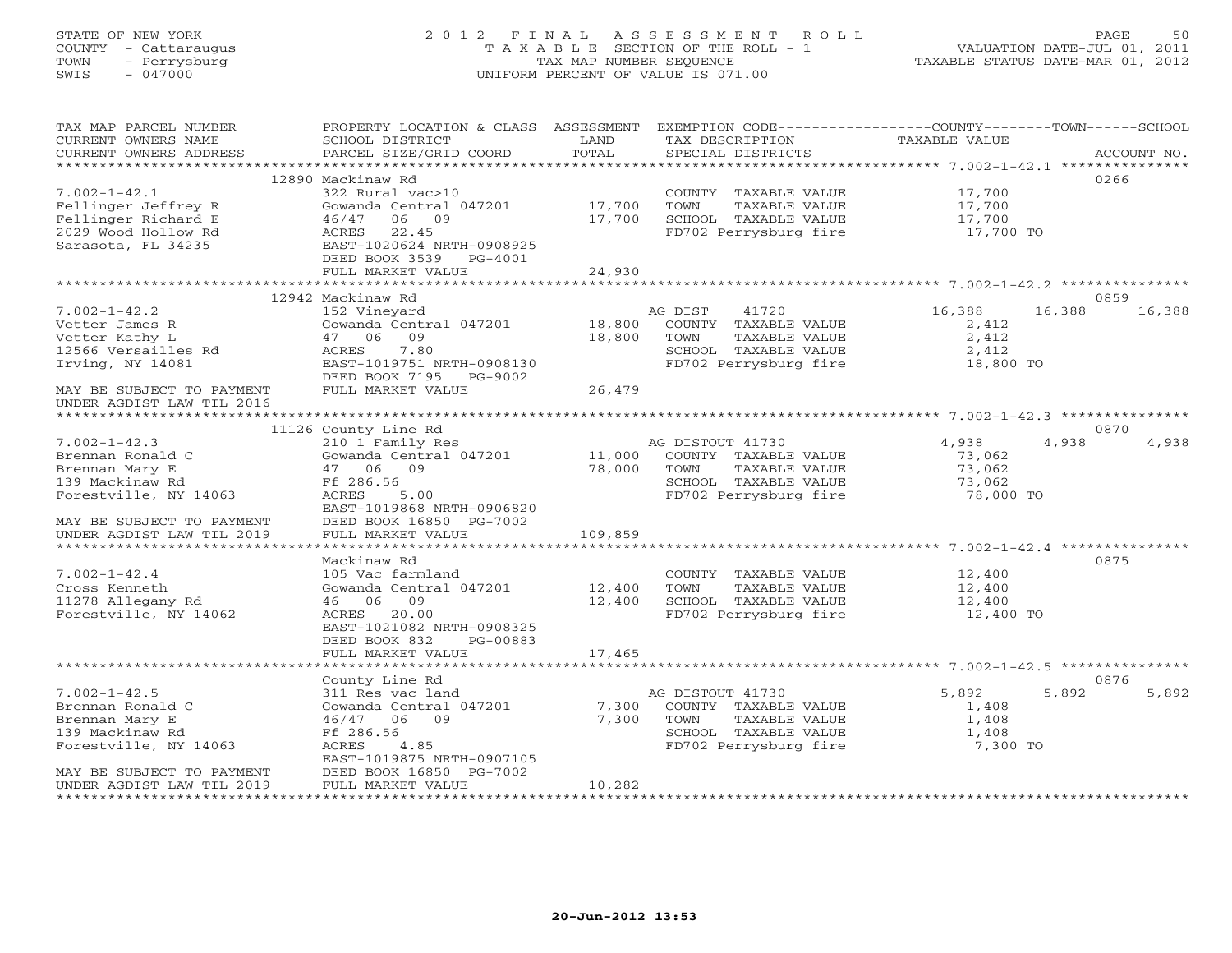#### STATE OF NEW YORK 2 0 1 2 F I N A L A S S E S S M E N T R O L L PAGE 51 COUNTY - Cattaraugus T A X A B L E SECTION OF THE ROLL - 1 VALUATION DATE-JUL 01, 2011 TOWN - Perrysburg TAX MAP NUMBER SEQUENCE TAXABLE STATUS DATE-MAR 01, 2012 SWIS - 047000 UNIFORM PERCENT OF VALUE IS 071.00UNIFORM PERCENT OF VALUE IS 071.00

| TAX MAP PARCEL NUMBER<br>CURRENT OWNERS NAME<br>CURRENT OWNERS ADDRESS                                                                                      | SCHOOL DISTRICT<br>PARCEL SIZE/GRID COORD                                                                                                                                                                  | LAND<br>TOTAL               | PROPERTY LOCATION & CLASS ASSESSMENT EXEMPTION CODE---------------COUNTY-------TOWN------SCHOOL<br>TAX DESCRIPTION<br>SPECIAL DISTRICTS                                     | <b>TAXABLE VALUE</b>                                                                                | ACCOUNT NO.                                 |
|-------------------------------------------------------------------------------------------------------------------------------------------------------------|------------------------------------------------------------------------------------------------------------------------------------------------------------------------------------------------------------|-----------------------------|-----------------------------------------------------------------------------------------------------------------------------------------------------------------------------|-----------------------------------------------------------------------------------------------------|---------------------------------------------|
| ***********************                                                                                                                                     |                                                                                                                                                                                                            |                             |                                                                                                                                                                             |                                                                                                     |                                             |
| $7.002 - 1 - 42.6$<br>Simmons Jason<br>12940 Mackinaw Rd<br>Perrysburg, NY 14129                                                                            | 12940 Mackinaw Rd<br>270 Mfg housing<br>Gowanda Central 047201<br>47 06<br>09<br>Ff 627.00<br>ACRES<br>7.65 BANK<br>017<br>EAST-1020329 NRTH-0908063<br>DEED BOOK 5227 PG-4003<br>FULL MARKET VALUE        | 13,400<br>69,700<br>98,169  | RES STAR<br>41854<br>COUNTY TAXABLE VALUE<br>TOWN<br>TAXABLE VALUE<br>SCHOOL TAXABLE VALUE<br>FD702 Perrysburg fire                                                         | $\Omega$<br>$\Omega$<br>69,700<br>69,700<br>47,500<br>69,700 TO                                     | 0935<br>22,200                              |
|                                                                                                                                                             |                                                                                                                                                                                                            |                             |                                                                                                                                                                             |                                                                                                     |                                             |
| $7.002 - 1 - 42.7$<br>Ruff Brett A<br>Ruff Rachel M<br>12941 Mackinaw Rd<br>Perrysburg, NY 14129                                                            | 12941 Mackinaw Rd<br>210 1 Family Res<br>Gowanda Central 047201<br>46 06<br>09<br>Ff 580.00<br>9.45 BANK<br>ACRES<br>017<br>EAST-1020231 NRTH-0907339<br>DEED BOOK 2531 PG-8003<br>FULL MARKET VALUE       | 134,225                     | WVET C/T<br>41121<br>15,000 WVET C/T<br>41121<br>41854<br>95,300 RES STAR<br>COUNTY TAXABLE VALUE<br>TOWN<br>TAXABLE VALUE<br>SCHOOL TAXABLE VALUE<br>FD702 Perrysburg fire | 8,880<br>8,880<br>8,880<br>8,880<br>$\Omega$<br>$\Omega$<br>77,540<br>77,540<br>73,100<br>95,300 TO | 0936<br>$\circ$<br>$\overline{0}$<br>22,200 |
|                                                                                                                                                             |                                                                                                                                                                                                            |                             |                                                                                                                                                                             |                                                                                                     |                                             |
| $7.002 - 1 - 42.8$<br>Scott Ted<br>Bachraty Jane<br>11065 County Line Rd<br>Forestville, NY 14062<br>MAY BE SUBJECT TO PAYMENT<br>UNDER AGDIST LAW TIL 2015 | County Line Rd<br>105 Vac farmland<br>Gowanda Central 047201<br>46 06<br>09<br>Ff 491.79 County Line Rd<br>Ff 396.63 Mackinaw Rd<br>4.45<br>ACRES<br>EAST-1019689 NRTH-0907504<br>DEED BOOK 00922 PG-00543 | 10,200<br>10,200            | COUNTY TAXABLE VALUE<br>TOWN<br>TAXABLE VALUE<br>SCHOOL TAXABLE VALUE<br>FD702 Perrysburg fire                                                                              | 10,200<br>10,200<br>10,200<br>10,200 TO                                                             | 0983                                        |
|                                                                                                                                                             | FULL MARKET VALUE                                                                                                                                                                                          | 14,366                      |                                                                                                                                                                             |                                                                                                     |                                             |
| $7.002 - 1 - 42.9$<br>Lucas Kenneth F<br>Lucas Tonia B<br>10010 Bradigan Rd<br>Forestville, NY 14062                                                        | 11298 County Line Rd<br>210 1 Family Res<br>Gowanda Central 047201<br>06<br>09<br>42/46<br>ACRES 11.00<br>EAST-1019772 NRTH-0908885<br>DEED BOOK 16678 PG-7003<br>FULL MARKET VALUE                        | 16,400<br>77,400<br>109,014 | COUNTY TAXABLE VALUE<br>TOWN<br>TAXABLE VALUE<br>SCHOOL TAXABLE VALUE<br>FD702 Perrysburg fire                                                                              | 77,400<br>77,400<br>77,400<br>77,400 TO                                                             | 0989                                        |
|                                                                                                                                                             |                                                                                                                                                                                                            |                             |                                                                                                                                                                             |                                                                                                     |                                             |
| $7.002 - 1 - 44$<br>Varney Lavern A<br>Varney Beverly J<br>11427 North Rd<br>Perrysburg, NY 14129                                                           | 12331 Planck Rd<br>323 Vacant rural<br>Gowanda Central 047201<br>31 06 09<br>ACRES 10.90<br>EAST-1031146 NRTH-0911066<br>DEED BOOK 1002<br>PG-1026<br>FULL MARKET VALUE                                    | 16,300<br>16,300<br>22,958  | COUNTY TAXABLE VALUE<br>TOWN<br>TAXABLE VALUE<br>SCHOOL TAXABLE VALUE<br>FD702 Perrysburg fire                                                                              | 16,300<br>16,300<br>16,300<br>16,300 TO                                                             | 0998                                        |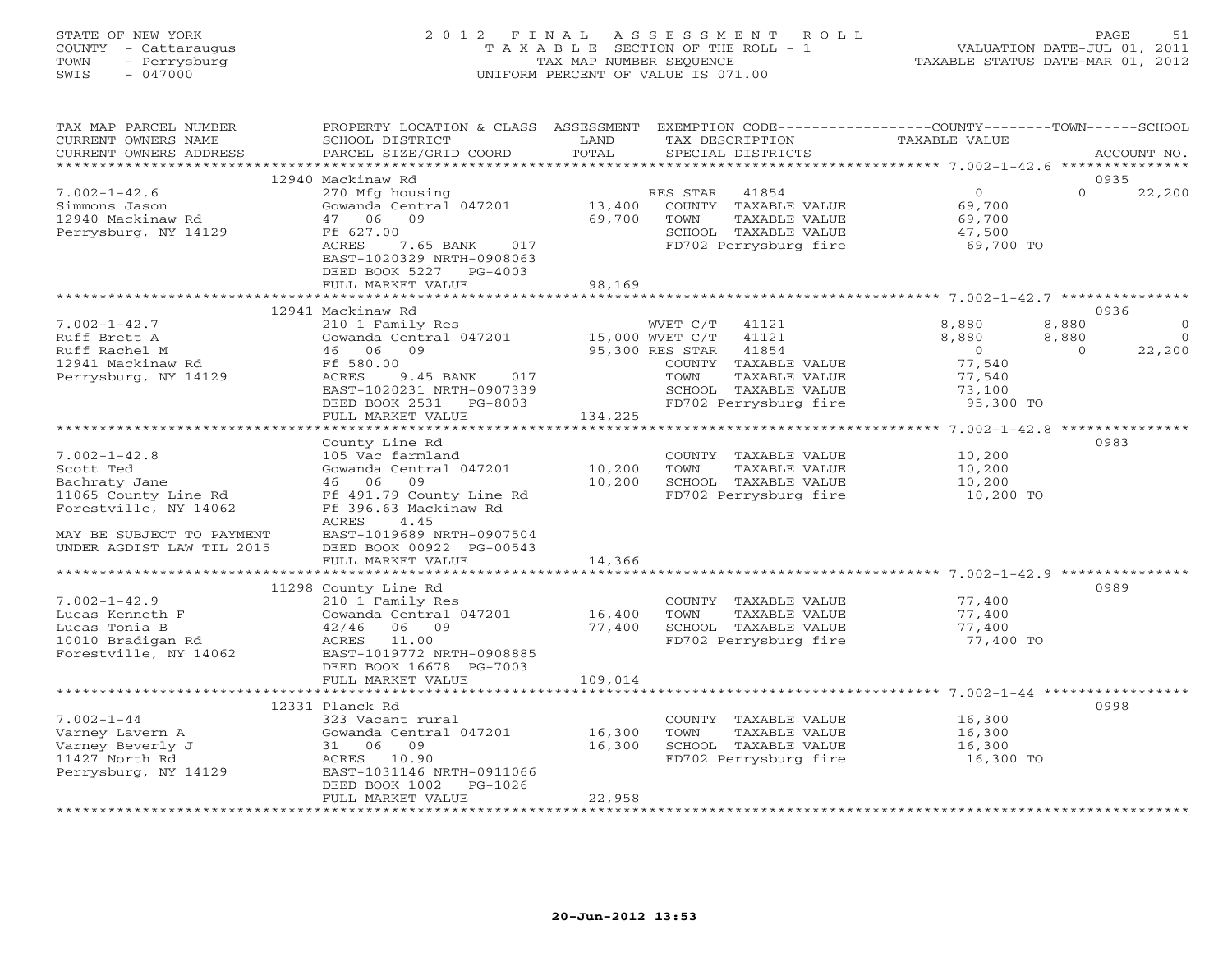# STATE OF NEW YORK 2 0 1 2 F I N A L A S S E S S M E N T R O L L PAGE 52 COUNTY - Cattaraugus T A X A B L E SECTION OF THE ROLL - 1 VALUATION DATE-JUL 01, 2011 TOWN - Perrysburg TAX MAP NUMBER SEQUENCE TAXABLE STATUS DATE-MAR 01, 2012 SWIS - 047000 UNIFORM PERCENT OF VALUE IS 071.00

| TAX MAP PARCEL NUMBER     | PROPERTY LOCATION & CLASS ASSESSMENT           |         | EXEMPTION CODE-----------------COUNTY-------TOWN------SCHOOL |                  |                    |
|---------------------------|------------------------------------------------|---------|--------------------------------------------------------------|------------------|--------------------|
| CURRENT OWNERS NAME       | SCHOOL DISTRICT                                | LAND    | TAX DESCRIPTION                                              | TAXABLE VALUE    |                    |
| CURRENT OWNERS ADDRESS    |                                                | TOTAL   |                                                              |                  |                    |
|                           |                                                |         |                                                              |                  |                    |
|                           | County Line Rd                                 |         |                                                              |                  | 0340               |
| $7.004 - 1 - 1$           | 323 Vacant rural                               |         | COUNTY TAXABLE VALUE                                         | 8,600            |                    |
| Robertson Theresa K       | Forestville Cen 064603                         | 8,600   | TAXABLE VALUE<br>TOWN                                        | 8,600            |                    |
| 6436 John Ave A           | 45 06 09                                       | 8,600   | SCHOOL TAXABLE VALUE                                         | 8,600            |                    |
| Niagara Falls, NY 14304   | ACRES 13.65                                    |         | FD702 Perrysburg fire                                        | 8,600 TO         |                    |
|                           | EAST-1019896 NRTH-0902912                      |         |                                                              |                  |                    |
|                           | DEED BOOK 00943 PG-00655                       |         |                                                              |                  |                    |
|                           | FULL MARKET VALUE                              | 12,113  |                                                              |                  |                    |
|                           |                                                |         |                                                              |                  |                    |
|                           | 10971 W Perrysburg Rd                          |         |                                                              |                  | 0201               |
| $7.004 - 1 - 2$           | 220 2 Family Res                               |         | AG DIST<br>41720                                             | 2,171            | 2,171<br>2,171     |
| Steinwachs Reni L         |                                                |         |                                                              | $\overline{0}$   | $\Omega$<br>22,200 |
| 10971 W Perrysburg Rd     | 45/46 06 09                                    | 86,500  | COUNTY TAXABLE VALUE                                         | 84,329           |                    |
| Perrysburg, NY 14129      | Storage Well #963                              |         | TOWN<br>TAXABLE VALUE                                        | 84,329           |                    |
|                           | ACRES 62.45 BANK<br>017                        |         | SCHOOL TAXABLE VALUE<br>FD702 Perrysburg fire                | 62,129           |                    |
| MAY BE SUBJECT TO PAYMENT | EAST-1022168 NRTH-0903146                      |         |                                                              | $86,500$ TO      |                    |
| UNDER AGDIST LAW TIL 2016 | DEED BOOK 7399 PG-6002                         |         |                                                              |                  |                    |
|                           | FULL MARKET VALUE                              | 121,831 |                                                              |                  |                    |
|                           |                                                |         |                                                              |                  |                    |
|                           | 10980 W Perrysburg Rd                          |         |                                                              |                  | 0339               |
| $7.004 - 1 - 3$           | 113 Cattle farm                                |         | RES STAR 41854                                               | 0                | $\Omega$<br>22,200 |
| Scott Theodore Mark       | Gowanda Central 047201 28,300                  |         | COUNTY TAXABLE VALUE                                         | 51,100           |                    |
| 11065 County Line Rd      | 37 06 09                                       | 51,100  | TOWN<br>TOWN TAXABLE VALUE<br>SCHOOL TAXABLE VALUE           | 51,100           |                    |
| Forestville, NY 14062     | ACRES 46.39                                    |         |                                                              | 51,100<br>28,900 |                    |
|                           | EAST-1025510 NRTH-0903350                      |         | FD702 Perrysburg fire 51,100 TO                              |                  |                    |
| MAY BE SUBJECT TO PAYMENT | DEED BOOK 00953 PG-00306                       |         |                                                              |                  |                    |
| UNDER AGDIST LAW TIL 2015 | FULL MARKET VALUE                              | 71,972  |                                                              |                  |                    |
|                           |                                                |         |                                                              |                  |                    |
|                           | 10976 W Perrysburg Rd                          |         |                                                              |                  | 0200               |
| $7.004 - 1 - 4$           | 270 Mfg housing                                |         | COUNTY TAXABLE VALUE 62,800                                  |                  |                    |
| Troutman Scott L          | Gowanda Central 047201 41,800                  |         | TOWN TAXABLE VALUE                                           | 62,800<br>62,800 |                    |
| Troutman Katherine        | 37 06 09                                       | 62,800  | SCHOOL TAXABLE VALUE                                         |                  |                    |
| 39 Carlton Ave            | ACRES 45.81                                    |         | FD702 Perrysburg fire 62,800 TO                              |                  |                    |
| Falconer, NY 14733        | EAST-1025392 NRTH-0902806                      |         |                                                              |                  |                    |
|                           | DEED BOOK 15507 PG-6003                        |         |                                                              |                  |                    |
|                           | FULL MARKET VALUE                              | 88,451  |                                                              |                  |                    |
|                           |                                                |         |                                                              |                  |                    |
|                           | 10922 W Perrysburg Rd                          |         |                                                              |                  | 0213               |
| $7.004 - 1 - 5$           | 240 Rural res<br>Forestville Cen 064603 43,900 |         | RES STAR<br>41854                                            | $\overline{0}$   | 22,200<br>$\Omega$ |
| Lukasik Joseph E          |                                                |         | COUNTY TAXABLE VALUE                                         | 120,300          |                    |
| 10922 W Perrysburg Rd     | 37 06 09                                       | 120,300 | TOWN<br>TAXABLE VALUE                                        | 120,300          |                    |
| Perrysburg, NY 14129      | ACRES 52.60 BANK 017                           |         | SCHOOL TAXABLE VALUE                                         | 98,100           |                    |
|                           | EAST-1024475 NRTH-0902020                      |         | FD702 Perrysburg fire 120,300 TO                             |                  |                    |
|                           | DEED BOOK 00946 PG-00801                       |         |                                                              |                  |                    |
|                           | FULL MARKET VALUE                              | 169,437 |                                                              |                  |                    |
|                           |                                                |         |                                                              |                  |                    |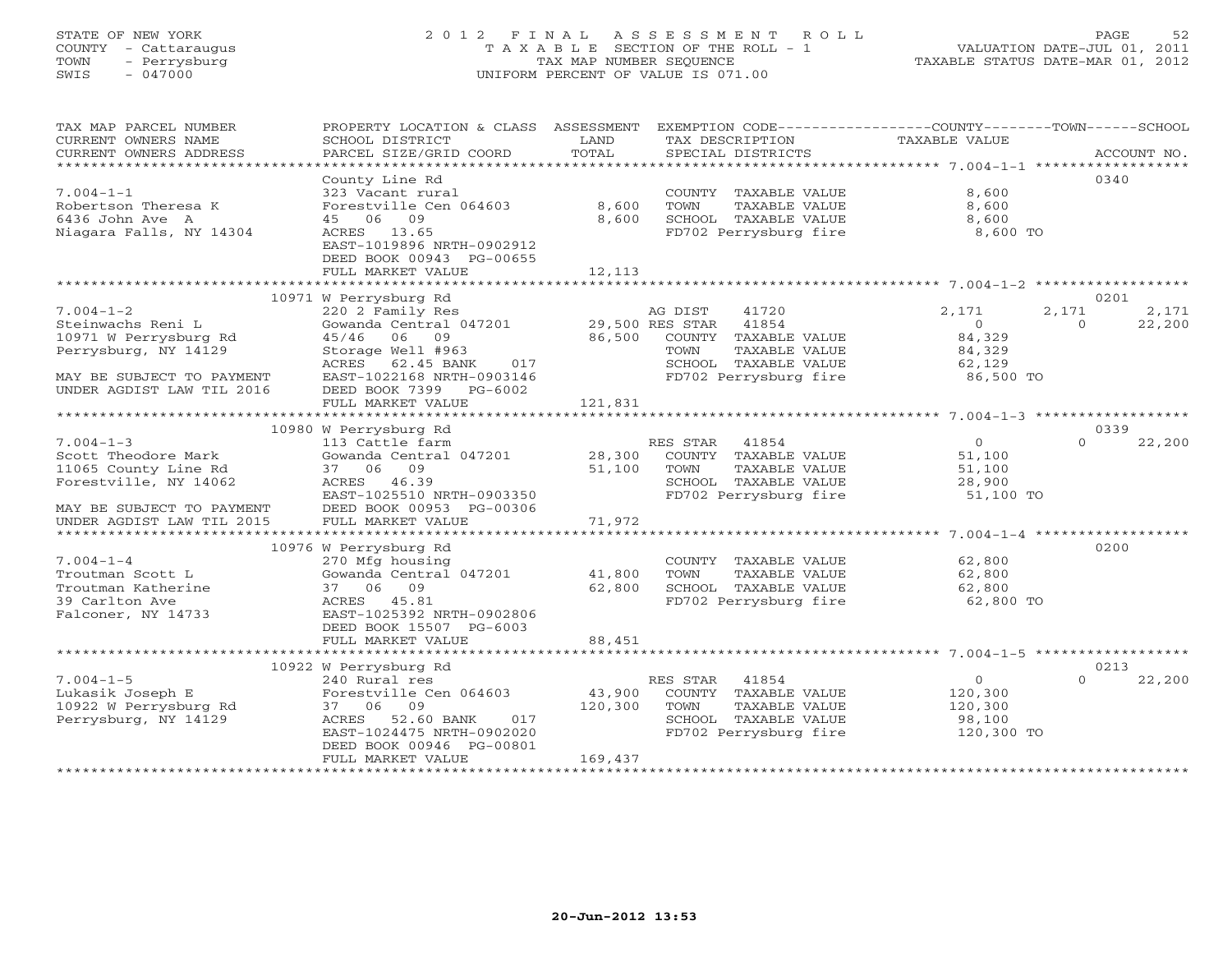# STATE OF NEW YORK 2 0 1 2 F I N A L A S S E S S M E N T R O L L PAGE 53 COUNTY - Cattaraugus T A X A B L E SECTION OF THE ROLL - 1 VALUATION DATE-JUL 01, 2011 TOWN - Perrysburg TAX MAP NUMBER SEQUENCE TAXABLE STATUS DATE-MAR 01, 2012 SWIS - 047000 UNIFORM PERCENT OF VALUE IS 071.00

| TAX MAP PARCEL NUMBER   | PROPERTY LOCATION & CLASS ASSESSMENT |             |          |                                               | EXEMPTION CODE----------------COUNTY-------TOWN------SCHOOL |          |             |
|-------------------------|--------------------------------------|-------------|----------|-----------------------------------------------|-------------------------------------------------------------|----------|-------------|
| CURRENT OWNERS NAME     | SCHOOL DISTRICT                      | LAND        |          | TAX DESCRIPTION                               | TAXABLE VALUE                                               |          |             |
| CURRENT OWNERS ADDRESS  | PARCEL SIZE/GRID COORD               | TOTAL       |          | SPECIAL DISTRICTS                             |                                                             |          | ACCOUNT NO. |
| *********************** |                                      |             |          |                                               |                                                             |          |             |
|                         | 12589 Pudding Lane Rd                |             |          |                                               |                                                             | 0762     |             |
| $7.004 - 1 - 6$         | 270 Mfg housing                      |             | RES STAR | 41854                                         | $\circ$                                                     | $\Omega$ | 22,200      |
| Stanton Shirley         | Forestville Cen 064603               | 21,000      |          | COUNTY TAXABLE VALUE                          | 107,600                                                     |          |             |
| PO Box 102              | 37 06 09                             | 107,600     | TOWN     | TAXABLE VALUE                                 | 107,600                                                     |          |             |
| Forestville, NY 14062   | ACRES 16.15                          |             |          | SCHOOL TAXABLE VALUE                          | 85,400                                                      |          |             |
|                         | EAST-1025809 NRTH-0901985            |             |          |                                               | FD702 Perrysburg fire 107,600 TO                            |          |             |
|                         | DEED BOOK 2505 PG-8001               |             |          |                                               |                                                             |          |             |
|                         | FULL MARKET VALUE                    | 151,549     |          |                                               |                                                             |          |             |
|                         |                                      |             |          |                                               |                                                             |          |             |
|                         | 12578 Pudding Lane Rd                |             |          |                                               |                                                             | 0327     |             |
| $7.004 - 1 - 7$         | 322 Rural vac>10                     |             |          | COUNTY TAXABLE VALUE                          | 18,300                                                      |          |             |
| Troutman Scott          | Forestville Cen 064603 18,300        |             | TOWN     | TAXABLE VALUE                                 | 18,300                                                      |          |             |
| Troutman Clifford       | 29 06 09                             | 18,300      |          | SCHOOL TAXABLE VALUE                          | 18,300                                                      |          |             |
| 39 Carlton Ave          | ACRES 34.09                          |             |          |                                               | FD702 Perrysburg fire 18,300 TO                             |          |             |
| Falconer, NY 14733      | EAST-1026803 NRTH-0901944            |             |          |                                               |                                                             |          |             |
|                         | DEED BOOK 900<br>PG-00798            |             |          |                                               |                                                             |          |             |
|                         | FULL MARKET VALUE                    | 25,775      |          |                                               |                                                             |          |             |
|                         |                                      |             |          |                                               |                                                             |          |             |
|                         | 12500 Pudding Lane Rd                |             |          |                                               |                                                             | 0308     |             |
| $7.004 - 1 - 9.1$       | 210 1 Family Res                     |             |          | COUNTY TAXABLE VALUE                          | 26,800                                                      |          |             |
| Schindler Jason L       | Gowanda Central 047201               | 10,600      | TOWN     | TAXABLE VALUE                                 | 26,800                                                      |          |             |
| Schindler Lynda D       | 29 06 09                             | 26,800      |          | SCHOOL TAXABLE VALUE                          | 26,800                                                      |          |             |
| 12400 Pudding Lane Rd   | Life Use                             |             |          | FD702 Perrysburg fire                         | 26,800 TO                                                   |          |             |
| Perrysburg, NY 14129    | 4.75<br>ACRES                        |             |          |                                               |                                                             |          |             |
|                         | EAST-1027892 NRTH-0901698            |             |          |                                               |                                                             |          |             |
|                         | DEED BOOK 1033 PG-479                |             |          |                                               |                                                             |          |             |
|                         | FULL MARKET VALUE                    | 37,746      |          |                                               |                                                             |          |             |
|                         |                                      |             |          |                                               |                                                             |          |             |
|                         | 12400 Pudding Lane Rd                |             |          |                                               |                                                             | 0786     |             |
| $7.004 - 1 - 9.2$       | 210 1 Family Res                     |             | SR STAR  | 41834                                         | $\overline{0}$                                              | $\cap$   | 46,030      |
| Schindler Lynda D       | Gowanda Central 047201               |             |          | 5,800 COUNTY TAXABLE VALUE                    | 63,800                                                      |          |             |
| 12400 Pudding Lane Rd   | 09<br>29 06                          | 63,800 TOWN |          | TAXABLE VALUE                                 | 63,800                                                      |          |             |
| Perrysburg, NY 14129    | FRNT 278.90 DPTH 153.79              |             |          | SCHOOL TAXABLE VALUE                          | 17,770                                                      |          |             |
|                         | EAST-1027678 NRTH-0901583            |             |          | SCHOOL TAXABLE VALUE<br>FD702 Perrysburg fire | 63,800 TO                                                   |          |             |
|                         | DEED BOOK 1033 PG-480                |             |          |                                               |                                                             |          |             |
|                         | FULL MARKET VALUE                    | 89,859      |          |                                               |                                                             |          |             |
|                         |                                      |             |          |                                               |                                                             |          |             |
|                         | 12404 Pudding Lane Rd                |             |          |                                               |                                                             | 0060     |             |
| $7.004 - 1 - 10.1$      | 240 Rural res                        |             | RES STAR | 41854                                         | $\overline{0}$                                              | $\Omega$ | 22,200      |
| Cappara Victor          | Gowanda Central 047201               | 39,000      |          | COUNTY TAXABLE VALUE                          | 148,444                                                     |          |             |
| Cappara Catherine       | 29 06 09                             | 148,444     | TOWN     | TAXABLE VALUE                                 | 148,444                                                     |          |             |
| 12404 Pudding Lane      | ACRES 40.25                          |             |          | SCHOOL TAXABLE VALUE                          | 126,244                                                     |          |             |
| Perrysburg, NY 14129    | EAST-1029665 NRTH-0902412            |             |          | FD702 Perrysburg fire                         | 148,444 TO                                                  |          |             |
|                         | DEED BOOK 7738<br>PG-6001            |             |          |                                               |                                                             |          |             |
|                         | FULL MARKET VALUE                    | 209,076     |          |                                               |                                                             |          |             |
|                         |                                      |             |          |                                               |                                                             |          |             |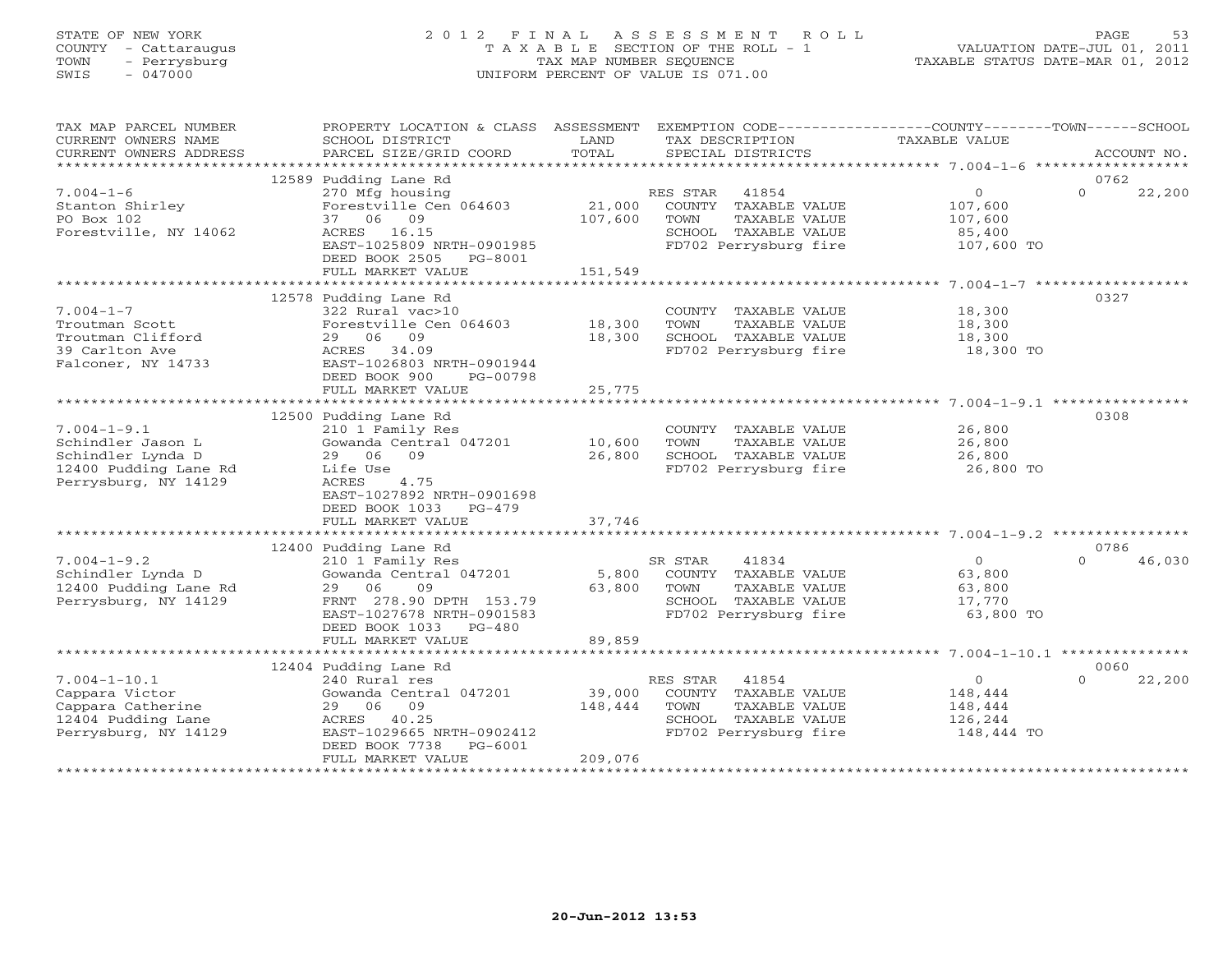#### STATE OF NEW YORK 2 0 1 2 F I N A L A S S E S S M E N T R O L L PAGE 54 COUNTY - Cattaraugus T A X A B L E SECTION OF THE ROLL - 1 VALUATION DATE-JUL 01, 2011 TOWN - Perrysburg TAX MAP NUMBER SEQUENCE TAXABLE STATUS DATE-MAR 01, 2012 SWIS - 047000 UNIFORM PERCENT OF VALUE IS 071.00UNIFORM PERCENT OF VALUE IS 071.00

| TAX MAP PARCEL NUMBER  | PROPERTY LOCATION & CLASS ASSESSMENT                |         | EXEMPTION CODE----------------COUNTY-------TOWN------SCHOOL |                |                    |
|------------------------|-----------------------------------------------------|---------|-------------------------------------------------------------|----------------|--------------------|
| CURRENT OWNERS NAME    | SCHOOL DISTRICT                                     | LAND    | TAX DESCRIPTION                                             | TAXABLE VALUE  |                    |
| CURRENT OWNERS ADDRESS |                                                     |         |                                                             |                |                    |
|                        |                                                     |         |                                                             |                |                    |
|                        | 12389 Pudding Lane Rd                               |         |                                                             |                | 0887               |
| $7.004 - 1 - 10.2$     | 210 1 Family Res                                    |         | COUNTY TAXABLE VALUE                                        | 96,600         |                    |
| Post Daniel E          | Gowanda Central 047201 11,900                       |         | TOWN<br>TAXABLE VALUE                                       | 96,600         |                    |
| 12389 Pudding Ln       | 29 06<br>09                                         | 96,600  | SCHOOL TAXABLE VALUE                                        | 96,600         |                    |
| Perrysburg, NY 14129   | $6.00$ BANK<br>ACRES<br>017                         |         | FD702 Perrysburg fire                                       | 96,600 TO      |                    |
|                        | EAST-1029964 NRTH-0901001                           |         |                                                             |                |                    |
|                        | DEED BOOK 12104 PG-5001                             |         |                                                             |                |                    |
|                        | FULL MARKET VALUE                                   | 136,056 |                                                             |                |                    |
|                        |                                                     |         |                                                             |                |                    |
|                        | 12399 Pudding Lane Rd                               |         |                                                             |                | 0930               |
| $7.004 - 1 - 10.3$     | 321 Abandoned ag<br>Gowanda Central 047201 $17,000$ |         | COUNTY TAXABLE VALUE                                        | 17,000         |                    |
| Hacic Frieda           |                                                     |         | TOWN<br>TAXABLE VALUE                                       | 17,000         |                    |
| Hacic Rosati           | 29 06 09                                            | 17,000  | SCHOOL TAXABLE VALUE                                        | 17,000         |                    |
|                        | ACRES 11.70                                         |         | FD702 Perrysburg fire                                       | 17,000 TO      |                    |
|                        | EAST-1029433 NRTH-0901178                           |         |                                                             |                |                    |
|                        | DEED BOOK 1003 PG-834<br>FULL MARKET VALUE          | 23,944  |                                                             |                |                    |
|                        |                                                     |         |                                                             |                |                    |
|                        | 12487 Pudding Lane Rd                               |         |                                                             |                | 0931               |
| $7.004 - 1 - 10.4$     | 210 1 Family Res                                    |         | COUNTY TAXABLE VALUE                                        | 66,800         |                    |
| Yavicoli Frank A       | Gowanda Central 047201                              | 20,900  | TAXABLE VALUE<br>TOWN                                       | 66,800         |                    |
| Yavicoli Marie C       | 29 06 09                                            | 66,800  | SCHOOL TAXABLE VALUE                                        | 66,800         |                    |
| 17 Crystal Tree Crt    | ACRES 50.00                                         |         | FD702 Perrysburg fire                                       | 66,800 TO      |                    |
| West Seneca, NY 14224  | EAST-1028807 NRTH-0900616                           |         |                                                             |                |                    |
|                        | DEED BOOK 00969 PG-00947                            |         |                                                             |                |                    |
|                        | FULL MARKET VALUE                                   | 94,085  |                                                             |                |                    |
|                        |                                                     |         |                                                             |                |                    |
|                        | 12406 Pudding Lane Rd                               |         |                                                             |                | 0932               |
| $7.004 - 1 - 10.5$     | 240 Rural res                                       |         | RES STAR 41854                                              | $\overline{0}$ | $\Omega$<br>22,200 |
| Pecnik Richard I       | Gowanda Central 047201                              | 23,400  | COUNTY TAXABLE VALUE                                        | 107,000        |                    |
| PO Box 198             | 29 06 09                                            | 107,000 | TOWN<br>TAXABLE VALUE                                       | 107,000        |                    |
| Perrysburg, NY 14129   | ACRES 51.65                                         |         | SCHOOL TAXABLE VALUE                                        | 84,800         |                    |
|                        | EAST-1028661 NRTH-0902575                           |         | FD702 Perrysburg fire                                       | 107,000 TO     |                    |
|                        | DEED BOOK 876<br>PG-00905                           |         |                                                             |                |                    |
|                        | FULL MARKET VALUE                                   | 150,704 |                                                             |                |                    |
|                        |                                                     |         |                                                             |                |                    |
|                        | 12402 Pudding Lane Rd                               |         |                                                             |                | 1170               |
| $7.004 - 1 - 10.7$     | 210 1 Family Res                                    |         | RES STAR<br>41854                                           | $\overline{0}$ | 22,200<br>$\cap$   |
| Wright David R         | Gowanda Central 047201                              | 8,400   | COUNTY TAXABLE VALUE                                        | 92,700         |                    |
| Wright Vicki A         | $29 - 6 - 9$                                        | 92,700  | TOWN<br>TAXABLE VALUE                                       | 92,700         |                    |
| 12402 Pudding Lane Rd  | 3.25 BANK<br>ACRES<br>017                           |         | SCHOOL TAXABLE VALUE                                        | 70,500         |                    |
| Perrysburg, NY 14129   | EAST-1029593 NRTH-0901689                           |         | FD702 Perrysburg fire                                       | 92,700 TO      |                    |
|                        | DEED BOOK 4155 PG-7001                              |         |                                                             |                |                    |
|                        | FULL MARKET VALUE                                   | 130,563 |                                                             |                |                    |
|                        |                                                     |         |                                                             |                |                    |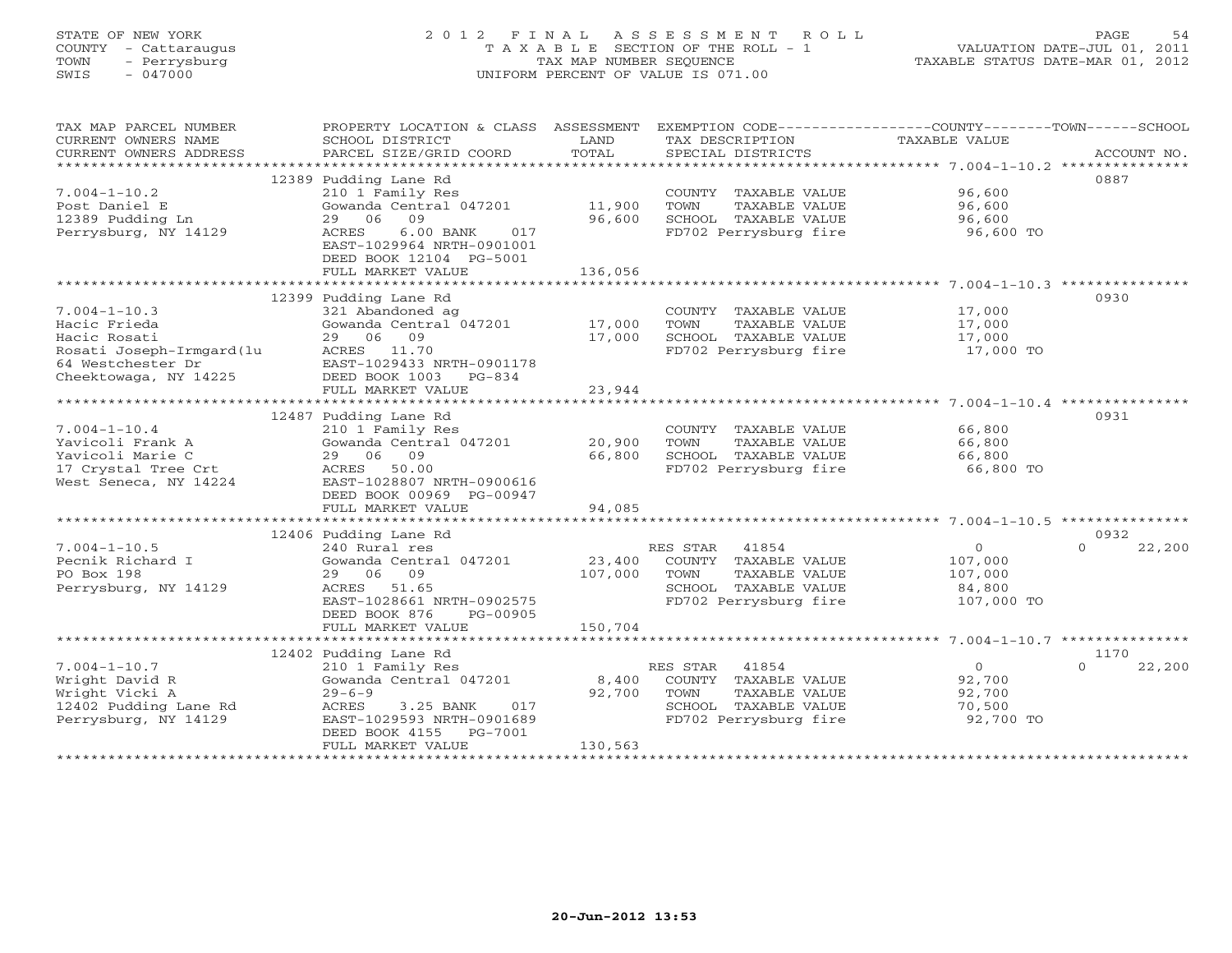# STATE OF NEW YORK 2 0 1 2 F I N A L A S S E S S M E N T R O L L PAGE 55 COUNTY - Cattaraugus T A X A B L E SECTION OF THE ROLL - 1 VALUATION DATE-JUL 01, 2011 TOWN - Perrysburg TAX MAP NUMBER SEQUENCE TAXABLE STATUS DATE-MAR 01, 2012 SWIS - 047000 UNIFORM PERCENT OF VALUE IS 071.00

| TAX MAP PARCEL NUMBER                                                                                                        | PROPERTY LOCATION & CLASS ASSESSMENT EXEMPTION CODE---------------COUNTY-------TOWN------SCHOOL                                                |        |                                                                                                                                                        |                                             |                    |
|------------------------------------------------------------------------------------------------------------------------------|------------------------------------------------------------------------------------------------------------------------------------------------|--------|--------------------------------------------------------------------------------------------------------------------------------------------------------|---------------------------------------------|--------------------|
| CURRENT OWNERS NAME                                                                                                          | SCHOOL DISTRICT                                                                                                                                | LAND   | TAX DESCRIPTION TAXABLE VALUE                                                                                                                          |                                             |                    |
|                                                                                                                              |                                                                                                                                                |        |                                                                                                                                                        |                                             |                    |
|                                                                                                                              |                                                                                                                                                |        |                                                                                                                                                        |                                             |                    |
|                                                                                                                              | 12322 Pudding Lane Rd                                                                                                                          |        |                                                                                                                                                        |                                             | 0413               |
| $7.004 - 1 - 11$                                                                                                             | 240 Rural res                                                                                                                                  |        | COUNTY TAXABLE VALUE 56,900                                                                                                                            |                                             |                    |
|                                                                                                                              |                                                                                                                                                |        | TOWN<br>TAXABLE VALUE                                                                                                                                  | 56,900                                      |                    |
| Pickard Linda Ann<br>3139 Pre-Emption Rd                                                                                     | 29 06 09                                                                                                                                       | 56,900 | SCHOOL TAXABLE VALUE 56,900                                                                                                                            |                                             |                    |
| Geneva, NY 14456                                                                                                             | ACRES 61.10                                                                                                                                    |        | FD702 Perrysburg fire                                                                                                                                  | 56,900 TO                                   |                    |
|                                                                                                                              | EAST-1030752 NRTH-0902587                                                                                                                      |        |                                                                                                                                                        |                                             |                    |
|                                                                                                                              | DEED BOOK 13977 PG-4002                                                                                                                        |        |                                                                                                                                                        |                                             |                    |
|                                                                                                                              | FULL MARKET VALUE                                                                                                                              | 80,141 |                                                                                                                                                        |                                             |                    |
|                                                                                                                              |                                                                                                                                                |        |                                                                                                                                                        |                                             |                    |
|                                                                                                                              | 12316 Route 39                                                                                                                                 |        | 25 PCT OF VALUE USED FOR EXEMPTION PURPOSES                                                                                                            |                                             | 0122               |
|                                                                                                                              |                                                                                                                                                |        |                                                                                                                                                        |                                             |                    |
|                                                                                                                              |                                                                                                                                                |        |                                                                                                                                                        |                                             |                    |
|                                                                                                                              |                                                                                                                                                |        |                                                                                                                                                        |                                             |                    |
|                                                                                                                              |                                                                                                                                                |        |                                                                                                                                                        |                                             |                    |
|                                                                                                                              |                                                                                                                                                |        |                                                                                                                                                        |                                             |                    |
|                                                                                                                              |                                                                                                                                                |        |                                                                                                                                                        |                                             |                    |
|                                                                                                                              |                                                                                                                                                |        |                                                                                                                                                        |                                             |                    |
|                                                                                                                              |                                                                                                                                                |        |                                                                                                                                                        |                                             |                    |
|                                                                                                                              | 12270 Route 39                                                                                                                                 |        |                                                                                                                                                        |                                             | 0554               |
| $7.004 - 1 - 13$                                                                                                             | 270 Mfg housing                                                                                                                                |        | RES STAR 41854                                                                                                                                         | $\overline{0}$                              | $\Omega$<br>22,200 |
| Whalen Paul                                                                                                                  |                                                                                                                                                |        | COUNTY TAXABLE VALUE 38,600                                                                                                                            |                                             |                    |
| Whalen Iona                                                                                                                  |                                                                                                                                                |        |                                                                                                                                                        |                                             |                    |
| $\begin{array}{ccccc} & & & 28 & & 0 \\ & & & & & \\ 14129 & & & & & \\ \text{EAST-1} & & & & \end{array}$<br>12270 Route 39 |                                                                                                                                                |        |                                                                                                                                                        |                                             |                    |
| Perrysburg, NY 14129                                                                                                         |                                                                                                                                                |        |                                                                                                                                                        |                                             |                    |
|                                                                                                                              |                                                                                                                                                |        | TOWN TAXABLE VALUE 38,600<br>SCHOOL TAXABLE VALUE 16,400<br>FD702 Perrysburg fire 38,600 TO<br>WD702 Prrysbrg Central Wtr .00 MT                       |                                             |                    |
|                                                                                                                              |                                                                                                                                                |        |                                                                                                                                                        |                                             |                    |
|                                                                                                                              |                                                                                                                                                |        |                                                                                                                                                        |                                             |                    |
|                                                                                                                              | 12330 Route 39                                                                                                                                 |        |                                                                                                                                                        |                                             | 0555               |
| $7.004 - 1 - 14$                                                                                                             | 210 1 Family Res<br>Cowanda Central 047201 6,100 COUNTY TAXABLE VALUE<br>28 06 09 53,700 TOWN TAXABLE VALUE<br>ACRES 1.77 SCHOOL TAXABLE VALUE |        |                                                                                                                                                        | $\begin{array}{c} 0 \\ 53\,700 \end{array}$ | 22,200<br>$\Omega$ |
|                                                                                                                              |                                                                                                                                                |        |                                                                                                                                                        |                                             |                    |
|                                                                                                                              |                                                                                                                                                |        |                                                                                                                                                        |                                             |                    |
|                                                                                                                              |                                                                                                                                                |        |                                                                                                                                                        |                                             |                    |
| Perrysburg, NY 14129                                                                                                         |                                                                                                                                                |        |                                                                                                                                                        |                                             |                    |
|                                                                                                                              | ACRES 1.77<br>EAST-1030734 NRTH-0895562<br>DEED BOOK 00951 PG-00425                                                                            |        | TOWN TAXABLE VALUE<br>TOWN TAXABLE VALUE 53,700<br>SCHOOL TAXABLE VALUE 31,500<br>FD702 Perrysburg fire 53,700 TO<br>WD702 Prrysbrg Central Wtr .00 MT |                                             |                    |
|                                                                                                                              | FULL MARKET VALUE                                                                                                                              | 75,634 |                                                                                                                                                        |                                             |                    |
|                                                                                                                              |                                                                                                                                                |        |                                                                                                                                                        |                                             |                    |
|                                                                                                                              | Route 39                                                                                                                                       |        |                                                                                                                                                        |                                             | 0764               |
| $7.004 - 1 - 15.1$                                                                                                           | 311 Res vac land                                                                                                                               |        | COUNTY TAXABLE VALUE 10,900                                                                                                                            |                                             |                    |
| Vogtli David C                                                                                                               | Gowanda Central 047201 10,900                                                                                                                  |        | TOWN                                                                                                                                                   | TAXABLE VALUE 10,900                        |                    |
| Blood Donald                                                                                                                 | 28 06 09                                                                                                                                       | 10,900 | SCHOOL TAXABLE VALUE                                                                                                                                   | 10,900                                      |                    |
| 12330 Route 39                                                                                                               | ACRES 4.91                                                                                                                                     |        | FD702 Perrysburg fire 10,900 TO                                                                                                                        |                                             |                    |
| Perrysburg, NY 14129                                                                                                         | EAST-1030462 NRTH-0895877                                                                                                                      |        |                                                                                                                                                        |                                             |                    |
|                                                                                                                              | DEED BOOK 2330<br>PG-7001                                                                                                                      |        |                                                                                                                                                        |                                             |                    |
|                                                                                                                              | FULL MARKET VALUE                                                                                                                              | 15,352 |                                                                                                                                                        |                                             |                    |
|                                                                                                                              |                                                                                                                                                |        |                                                                                                                                                        |                                             |                    |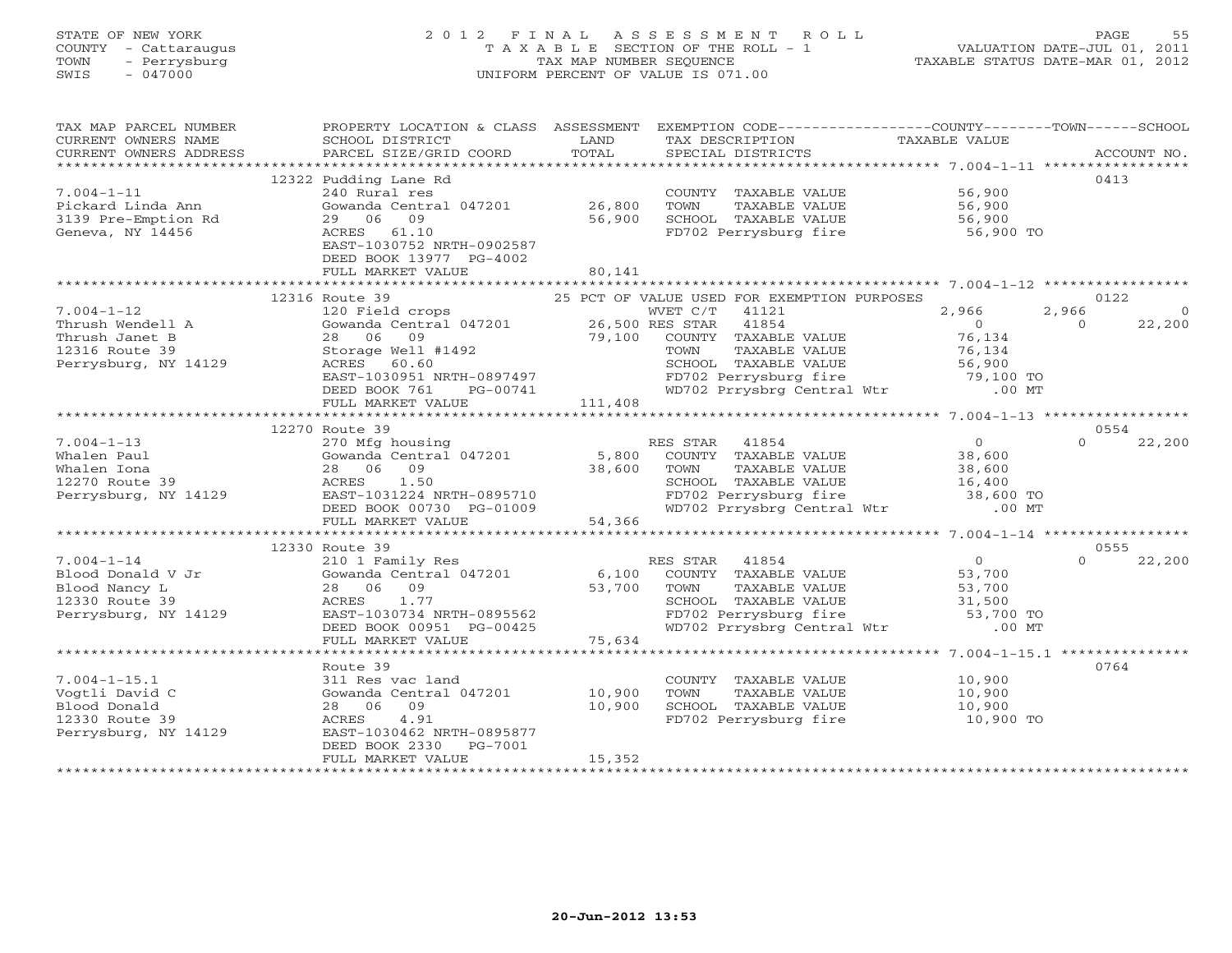# STATE OF NEW YORK 2 0 1 2 F I N A L A S S E S S M E N T R O L L PAGE 56 COUNTY - Cattaraugus T A X A B L E SECTION OF THE ROLL - 1 VALUATION DATE-JUL 01, 2011 TOWN - Perrysburg TAX MAP NUMBER SEQUENCE TAXABLE STATUS DATE-MAR 01, 2012 SWIS - 047000 UNIFORM PERCENT OF VALUE IS 071.00

| **********************<br>0393<br>Route 39<br>$7.004 - 1 - 15.2$<br>321 Abandoned ag<br>23,200<br>COUNTY TAXABLE VALUE<br>23,200<br>Thrush Wendell A<br>Gowanda Central 047201<br>TOWN<br>TAXABLE VALUE<br>23,200<br>28 06<br>09<br>23,200<br>SCHOOL TAXABLE VALUE<br>23,200<br>12316 Route 39<br>Perrysburg, NY 14129<br>ACRES 54.00<br>FD702 Perrysburg fire<br>23,200 TO<br>EAST-1030323 NRTH-0898252<br>DEED BOOK 00776 PG-00257<br>32,676<br>FULL MARKET VALUE<br>12366 Route 39<br>0783<br>$7.004 - 1 - 15.3$<br>240 Rural res<br>COUNTY TAXABLE VALUE<br>57,300<br>TAXABLE VALUE<br>Heferle Ady C<br>Gowanda Central 047201<br>23,700<br>TOWN<br>57,300<br>57,300<br>SCHOOL TAXABLE VALUE<br>Heferle Judith N<br>28 06<br>09<br>57,300<br>2200 Abbott Rd<br>FD702 Perrysburg fire<br>$L/p$ 915-716<br>57,300 TO<br>FRNT 760.00 DPTH<br>Lackawanna, NY 14218<br>52.45<br>ACRES<br>EAST-1029789 NRTH-0897399<br>DEED BOOK 00957 PG-00352<br>80,704<br>FULL MARKET VALUE<br>**************************<br>12412 Route 39<br>0807<br>$7.004 - 1 - 16.2$<br>$\circ$<br>240 Rural res<br>RES STAR 41854<br>$\Omega$<br>22,200<br>Myzel James<br>Gowanda Central 047201<br>24,300<br>COUNTY TAXABLE VALUE<br>91,300<br>91,300<br>Myzel Kathleen M<br>28 06 09<br>TOWN<br>TAXABLE VALUE<br>91,300<br>12412 Route 39<br>SCHOOL TAXABLE VALUE<br>ACRES<br>50.84<br>69,100<br>Perrysburg, NY 14129<br>EAST-1029227 NRTH-0897450<br>FD702 Perrysburg fire<br>91,300 TO<br>DEED BOOK 00941 PG-00608<br>128,592<br>FULL MARKET VALUE<br>Route 39<br>0016<br>$7.004 - 1 - 17.1$<br>323 Vacant rural<br>COUNTY TAXABLE VALUE<br>31,900<br>Forestville Cen 064603<br>Hornburg Walter E Jr<br>31,900<br>TOWN<br>TAXABLE VALUE<br>31,900<br>28 06 09<br>31,900<br>PNC Bank<br>SCHOOL TAXABLE VALUE<br>31,900<br>ACRES 38.00<br>FD702 Perrysburg fire<br>31,900 TO<br>Attn: Annette<br>304 2nd St<br>EAST-1028864 NRTH-0897487<br>Warren, PA 16365<br>DEED BOOK 9865 PG-3001<br>FULL MARKET VALUE<br>44,930<br>12486 Route 39<br>0880<br>$7.004 - 1 - 17.2$<br>RES STAR<br>$\overline{0}$<br>22,200<br>210 1 Family Res<br>41854<br>$\Omega$<br>Borowski Teri J<br>Forestville Cen 064603<br>6,400<br>COUNTY TAXABLE VALUE<br>37,400<br>28 06 09<br>12486 Route 39<br>37,400<br>TOWN<br>TAXABLE VALUE<br>37,400<br>SCHOOL TAXABLE VALUE<br>Perrysburg, NY 14129<br>ACRES<br>1.90<br>15,200<br>FD702 Perrysburg fire<br>EAST-1028172 NRTH-0895670<br>37,400 TO<br>DEED BOOK 866<br>PG-00275<br>FULL MARKET VALUE<br>52,676 | TAX MAP PARCEL NUMBER<br>CURRENT OWNERS NAME | PROPERTY LOCATION & CLASS ASSESSMENT<br>SCHOOL DISTRICT | LAND  | TAX DESCRIPTION   | EXEMPTION CODE-----------------COUNTY-------TOWN------SCHOOL<br>TAXABLE VALUE |             |
|--------------------------------------------------------------------------------------------------------------------------------------------------------------------------------------------------------------------------------------------------------------------------------------------------------------------------------------------------------------------------------------------------------------------------------------------------------------------------------------------------------------------------------------------------------------------------------------------------------------------------------------------------------------------------------------------------------------------------------------------------------------------------------------------------------------------------------------------------------------------------------------------------------------------------------------------------------------------------------------------------------------------------------------------------------------------------------------------------------------------------------------------------------------------------------------------------------------------------------------------------------------------------------------------------------------------------------------------------------------------------------------------------------------------------------------------------------------------------------------------------------------------------------------------------------------------------------------------------------------------------------------------------------------------------------------------------------------------------------------------------------------------------------------------------------------------------------------------------------------------------------------------------------------------------------------------------------------------------------------------------------------------------------------------------------------------------------------------------------------------------------------------------------------------------------------------------------------------------------------------------------------------------------------------------------------------------------------------------------------------------------------------------------------------------------------------------------------------------------------------------------------|----------------------------------------------|---------------------------------------------------------|-------|-------------------|-------------------------------------------------------------------------------|-------------|
|                                                                                                                                                                                                                                                                                                                                                                                                                                                                                                                                                                                                                                                                                                                                                                                                                                                                                                                                                                                                                                                                                                                                                                                                                                                                                                                                                                                                                                                                                                                                                                                                                                                                                                                                                                                                                                                                                                                                                                                                                                                                                                                                                                                                                                                                                                                                                                                                                                                                                                              | CURRENT OWNERS ADDRESS                       | PARCEL SIZE/GRID COORD                                  | TOTAL | SPECIAL DISTRICTS |                                                                               | ACCOUNT NO. |
|                                                                                                                                                                                                                                                                                                                                                                                                                                                                                                                                                                                                                                                                                                                                                                                                                                                                                                                                                                                                                                                                                                                                                                                                                                                                                                                                                                                                                                                                                                                                                                                                                                                                                                                                                                                                                                                                                                                                                                                                                                                                                                                                                                                                                                                                                                                                                                                                                                                                                                              |                                              |                                                         |       |                   |                                                                               |             |
|                                                                                                                                                                                                                                                                                                                                                                                                                                                                                                                                                                                                                                                                                                                                                                                                                                                                                                                                                                                                                                                                                                                                                                                                                                                                                                                                                                                                                                                                                                                                                                                                                                                                                                                                                                                                                                                                                                                                                                                                                                                                                                                                                                                                                                                                                                                                                                                                                                                                                                              |                                              |                                                         |       |                   |                                                                               |             |
|                                                                                                                                                                                                                                                                                                                                                                                                                                                                                                                                                                                                                                                                                                                                                                                                                                                                                                                                                                                                                                                                                                                                                                                                                                                                                                                                                                                                                                                                                                                                                                                                                                                                                                                                                                                                                                                                                                                                                                                                                                                                                                                                                                                                                                                                                                                                                                                                                                                                                                              |                                              |                                                         |       |                   |                                                                               |             |
|                                                                                                                                                                                                                                                                                                                                                                                                                                                                                                                                                                                                                                                                                                                                                                                                                                                                                                                                                                                                                                                                                                                                                                                                                                                                                                                                                                                                                                                                                                                                                                                                                                                                                                                                                                                                                                                                                                                                                                                                                                                                                                                                                                                                                                                                                                                                                                                                                                                                                                              |                                              |                                                         |       |                   |                                                                               |             |
|                                                                                                                                                                                                                                                                                                                                                                                                                                                                                                                                                                                                                                                                                                                                                                                                                                                                                                                                                                                                                                                                                                                                                                                                                                                                                                                                                                                                                                                                                                                                                                                                                                                                                                                                                                                                                                                                                                                                                                                                                                                                                                                                                                                                                                                                                                                                                                                                                                                                                                              |                                              |                                                         |       |                   |                                                                               |             |
|                                                                                                                                                                                                                                                                                                                                                                                                                                                                                                                                                                                                                                                                                                                                                                                                                                                                                                                                                                                                                                                                                                                                                                                                                                                                                                                                                                                                                                                                                                                                                                                                                                                                                                                                                                                                                                                                                                                                                                                                                                                                                                                                                                                                                                                                                                                                                                                                                                                                                                              |                                              |                                                         |       |                   |                                                                               |             |
|                                                                                                                                                                                                                                                                                                                                                                                                                                                                                                                                                                                                                                                                                                                                                                                                                                                                                                                                                                                                                                                                                                                                                                                                                                                                                                                                                                                                                                                                                                                                                                                                                                                                                                                                                                                                                                                                                                                                                                                                                                                                                                                                                                                                                                                                                                                                                                                                                                                                                                              |                                              |                                                         |       |                   |                                                                               |             |
|                                                                                                                                                                                                                                                                                                                                                                                                                                                                                                                                                                                                                                                                                                                                                                                                                                                                                                                                                                                                                                                                                                                                                                                                                                                                                                                                                                                                                                                                                                                                                                                                                                                                                                                                                                                                                                                                                                                                                                                                                                                                                                                                                                                                                                                                                                                                                                                                                                                                                                              |                                              |                                                         |       |                   |                                                                               |             |
|                                                                                                                                                                                                                                                                                                                                                                                                                                                                                                                                                                                                                                                                                                                                                                                                                                                                                                                                                                                                                                                                                                                                                                                                                                                                                                                                                                                                                                                                                                                                                                                                                                                                                                                                                                                                                                                                                                                                                                                                                                                                                                                                                                                                                                                                                                                                                                                                                                                                                                              |                                              |                                                         |       |                   |                                                                               |             |
|                                                                                                                                                                                                                                                                                                                                                                                                                                                                                                                                                                                                                                                                                                                                                                                                                                                                                                                                                                                                                                                                                                                                                                                                                                                                                                                                                                                                                                                                                                                                                                                                                                                                                                                                                                                                                                                                                                                                                                                                                                                                                                                                                                                                                                                                                                                                                                                                                                                                                                              |                                              |                                                         |       |                   |                                                                               |             |
|                                                                                                                                                                                                                                                                                                                                                                                                                                                                                                                                                                                                                                                                                                                                                                                                                                                                                                                                                                                                                                                                                                                                                                                                                                                                                                                                                                                                                                                                                                                                                                                                                                                                                                                                                                                                                                                                                                                                                                                                                                                                                                                                                                                                                                                                                                                                                                                                                                                                                                              |                                              |                                                         |       |                   |                                                                               |             |
|                                                                                                                                                                                                                                                                                                                                                                                                                                                                                                                                                                                                                                                                                                                                                                                                                                                                                                                                                                                                                                                                                                                                                                                                                                                                                                                                                                                                                                                                                                                                                                                                                                                                                                                                                                                                                                                                                                                                                                                                                                                                                                                                                                                                                                                                                                                                                                                                                                                                                                              |                                              |                                                         |       |                   |                                                                               |             |
|                                                                                                                                                                                                                                                                                                                                                                                                                                                                                                                                                                                                                                                                                                                                                                                                                                                                                                                                                                                                                                                                                                                                                                                                                                                                                                                                                                                                                                                                                                                                                                                                                                                                                                                                                                                                                                                                                                                                                                                                                                                                                                                                                                                                                                                                                                                                                                                                                                                                                                              |                                              |                                                         |       |                   |                                                                               |             |
|                                                                                                                                                                                                                                                                                                                                                                                                                                                                                                                                                                                                                                                                                                                                                                                                                                                                                                                                                                                                                                                                                                                                                                                                                                                                                                                                                                                                                                                                                                                                                                                                                                                                                                                                                                                                                                                                                                                                                                                                                                                                                                                                                                                                                                                                                                                                                                                                                                                                                                              |                                              |                                                         |       |                   |                                                                               |             |
|                                                                                                                                                                                                                                                                                                                                                                                                                                                                                                                                                                                                                                                                                                                                                                                                                                                                                                                                                                                                                                                                                                                                                                                                                                                                                                                                                                                                                                                                                                                                                                                                                                                                                                                                                                                                                                                                                                                                                                                                                                                                                                                                                                                                                                                                                                                                                                                                                                                                                                              |                                              |                                                         |       |                   |                                                                               |             |
|                                                                                                                                                                                                                                                                                                                                                                                                                                                                                                                                                                                                                                                                                                                                                                                                                                                                                                                                                                                                                                                                                                                                                                                                                                                                                                                                                                                                                                                                                                                                                                                                                                                                                                                                                                                                                                                                                                                                                                                                                                                                                                                                                                                                                                                                                                                                                                                                                                                                                                              |                                              |                                                         |       |                   |                                                                               |             |
|                                                                                                                                                                                                                                                                                                                                                                                                                                                                                                                                                                                                                                                                                                                                                                                                                                                                                                                                                                                                                                                                                                                                                                                                                                                                                                                                                                                                                                                                                                                                                                                                                                                                                                                                                                                                                                                                                                                                                                                                                                                                                                                                                                                                                                                                                                                                                                                                                                                                                                              |                                              |                                                         |       |                   |                                                                               |             |
|                                                                                                                                                                                                                                                                                                                                                                                                                                                                                                                                                                                                                                                                                                                                                                                                                                                                                                                                                                                                                                                                                                                                                                                                                                                                                                                                                                                                                                                                                                                                                                                                                                                                                                                                                                                                                                                                                                                                                                                                                                                                                                                                                                                                                                                                                                                                                                                                                                                                                                              |                                              |                                                         |       |                   |                                                                               |             |
|                                                                                                                                                                                                                                                                                                                                                                                                                                                                                                                                                                                                                                                                                                                                                                                                                                                                                                                                                                                                                                                                                                                                                                                                                                                                                                                                                                                                                                                                                                                                                                                                                                                                                                                                                                                                                                                                                                                                                                                                                                                                                                                                                                                                                                                                                                                                                                                                                                                                                                              |                                              |                                                         |       |                   |                                                                               |             |
|                                                                                                                                                                                                                                                                                                                                                                                                                                                                                                                                                                                                                                                                                                                                                                                                                                                                                                                                                                                                                                                                                                                                                                                                                                                                                                                                                                                                                                                                                                                                                                                                                                                                                                                                                                                                                                                                                                                                                                                                                                                                                                                                                                                                                                                                                                                                                                                                                                                                                                              |                                              |                                                         |       |                   |                                                                               |             |
|                                                                                                                                                                                                                                                                                                                                                                                                                                                                                                                                                                                                                                                                                                                                                                                                                                                                                                                                                                                                                                                                                                                                                                                                                                                                                                                                                                                                                                                                                                                                                                                                                                                                                                                                                                                                                                                                                                                                                                                                                                                                                                                                                                                                                                                                                                                                                                                                                                                                                                              |                                              |                                                         |       |                   |                                                                               |             |
|                                                                                                                                                                                                                                                                                                                                                                                                                                                                                                                                                                                                                                                                                                                                                                                                                                                                                                                                                                                                                                                                                                                                                                                                                                                                                                                                                                                                                                                                                                                                                                                                                                                                                                                                                                                                                                                                                                                                                                                                                                                                                                                                                                                                                                                                                                                                                                                                                                                                                                              |                                              |                                                         |       |                   |                                                                               |             |
|                                                                                                                                                                                                                                                                                                                                                                                                                                                                                                                                                                                                                                                                                                                                                                                                                                                                                                                                                                                                                                                                                                                                                                                                                                                                                                                                                                                                                                                                                                                                                                                                                                                                                                                                                                                                                                                                                                                                                                                                                                                                                                                                                                                                                                                                                                                                                                                                                                                                                                              |                                              |                                                         |       |                   |                                                                               |             |
|                                                                                                                                                                                                                                                                                                                                                                                                                                                                                                                                                                                                                                                                                                                                                                                                                                                                                                                                                                                                                                                                                                                                                                                                                                                                                                                                                                                                                                                                                                                                                                                                                                                                                                                                                                                                                                                                                                                                                                                                                                                                                                                                                                                                                                                                                                                                                                                                                                                                                                              |                                              |                                                         |       |                   |                                                                               |             |
|                                                                                                                                                                                                                                                                                                                                                                                                                                                                                                                                                                                                                                                                                                                                                                                                                                                                                                                                                                                                                                                                                                                                                                                                                                                                                                                                                                                                                                                                                                                                                                                                                                                                                                                                                                                                                                                                                                                                                                                                                                                                                                                                                                                                                                                                                                                                                                                                                                                                                                              |                                              |                                                         |       |                   |                                                                               |             |
|                                                                                                                                                                                                                                                                                                                                                                                                                                                                                                                                                                                                                                                                                                                                                                                                                                                                                                                                                                                                                                                                                                                                                                                                                                                                                                                                                                                                                                                                                                                                                                                                                                                                                                                                                                                                                                                                                                                                                                                                                                                                                                                                                                                                                                                                                                                                                                                                                                                                                                              |                                              |                                                         |       |                   |                                                                               |             |
|                                                                                                                                                                                                                                                                                                                                                                                                                                                                                                                                                                                                                                                                                                                                                                                                                                                                                                                                                                                                                                                                                                                                                                                                                                                                                                                                                                                                                                                                                                                                                                                                                                                                                                                                                                                                                                                                                                                                                                                                                                                                                                                                                                                                                                                                                                                                                                                                                                                                                                              |                                              |                                                         |       |                   |                                                                               |             |
|                                                                                                                                                                                                                                                                                                                                                                                                                                                                                                                                                                                                                                                                                                                                                                                                                                                                                                                                                                                                                                                                                                                                                                                                                                                                                                                                                                                                                                                                                                                                                                                                                                                                                                                                                                                                                                                                                                                                                                                                                                                                                                                                                                                                                                                                                                                                                                                                                                                                                                              |                                              |                                                         |       |                   |                                                                               |             |
|                                                                                                                                                                                                                                                                                                                                                                                                                                                                                                                                                                                                                                                                                                                                                                                                                                                                                                                                                                                                                                                                                                                                                                                                                                                                                                                                                                                                                                                                                                                                                                                                                                                                                                                                                                                                                                                                                                                                                                                                                                                                                                                                                                                                                                                                                                                                                                                                                                                                                                              |                                              |                                                         |       |                   |                                                                               |             |
|                                                                                                                                                                                                                                                                                                                                                                                                                                                                                                                                                                                                                                                                                                                                                                                                                                                                                                                                                                                                                                                                                                                                                                                                                                                                                                                                                                                                                                                                                                                                                                                                                                                                                                                                                                                                                                                                                                                                                                                                                                                                                                                                                                                                                                                                                                                                                                                                                                                                                                              |                                              |                                                         |       |                   |                                                                               |             |
|                                                                                                                                                                                                                                                                                                                                                                                                                                                                                                                                                                                                                                                                                                                                                                                                                                                                                                                                                                                                                                                                                                                                                                                                                                                                                                                                                                                                                                                                                                                                                                                                                                                                                                                                                                                                                                                                                                                                                                                                                                                                                                                                                                                                                                                                                                                                                                                                                                                                                                              |                                              |                                                         |       |                   |                                                                               |             |
|                                                                                                                                                                                                                                                                                                                                                                                                                                                                                                                                                                                                                                                                                                                                                                                                                                                                                                                                                                                                                                                                                                                                                                                                                                                                                                                                                                                                                                                                                                                                                                                                                                                                                                                                                                                                                                                                                                                                                                                                                                                                                                                                                                                                                                                                                                                                                                                                                                                                                                              |                                              |                                                         |       |                   |                                                                               |             |
|                                                                                                                                                                                                                                                                                                                                                                                                                                                                                                                                                                                                                                                                                                                                                                                                                                                                                                                                                                                                                                                                                                                                                                                                                                                                                                                                                                                                                                                                                                                                                                                                                                                                                                                                                                                                                                                                                                                                                                                                                                                                                                                                                                                                                                                                                                                                                                                                                                                                                                              |                                              |                                                         |       |                   |                                                                               |             |
|                                                                                                                                                                                                                                                                                                                                                                                                                                                                                                                                                                                                                                                                                                                                                                                                                                                                                                                                                                                                                                                                                                                                                                                                                                                                                                                                                                                                                                                                                                                                                                                                                                                                                                                                                                                                                                                                                                                                                                                                                                                                                                                                                                                                                                                                                                                                                                                                                                                                                                              |                                              |                                                         |       |                   |                                                                               |             |
|                                                                                                                                                                                                                                                                                                                                                                                                                                                                                                                                                                                                                                                                                                                                                                                                                                                                                                                                                                                                                                                                                                                                                                                                                                                                                                                                                                                                                                                                                                                                                                                                                                                                                                                                                                                                                                                                                                                                                                                                                                                                                                                                                                                                                                                                                                                                                                                                                                                                                                              |                                              |                                                         |       |                   |                                                                               |             |
|                                                                                                                                                                                                                                                                                                                                                                                                                                                                                                                                                                                                                                                                                                                                                                                                                                                                                                                                                                                                                                                                                                                                                                                                                                                                                                                                                                                                                                                                                                                                                                                                                                                                                                                                                                                                                                                                                                                                                                                                                                                                                                                                                                                                                                                                                                                                                                                                                                                                                                              |                                              |                                                         |       |                   |                                                                               |             |
|                                                                                                                                                                                                                                                                                                                                                                                                                                                                                                                                                                                                                                                                                                                                                                                                                                                                                                                                                                                                                                                                                                                                                                                                                                                                                                                                                                                                                                                                                                                                                                                                                                                                                                                                                                                                                                                                                                                                                                                                                                                                                                                                                                                                                                                                                                                                                                                                                                                                                                              |                                              |                                                         |       |                   |                                                                               |             |
|                                                                                                                                                                                                                                                                                                                                                                                                                                                                                                                                                                                                                                                                                                                                                                                                                                                                                                                                                                                                                                                                                                                                                                                                                                                                                                                                                                                                                                                                                                                                                                                                                                                                                                                                                                                                                                                                                                                                                                                                                                                                                                                                                                                                                                                                                                                                                                                                                                                                                                              |                                              |                                                         |       |                   |                                                                               |             |
|                                                                                                                                                                                                                                                                                                                                                                                                                                                                                                                                                                                                                                                                                                                                                                                                                                                                                                                                                                                                                                                                                                                                                                                                                                                                                                                                                                                                                                                                                                                                                                                                                                                                                                                                                                                                                                                                                                                                                                                                                                                                                                                                                                                                                                                                                                                                                                                                                                                                                                              |                                              |                                                         |       |                   |                                                                               |             |
|                                                                                                                                                                                                                                                                                                                                                                                                                                                                                                                                                                                                                                                                                                                                                                                                                                                                                                                                                                                                                                                                                                                                                                                                                                                                                                                                                                                                                                                                                                                                                                                                                                                                                                                                                                                                                                                                                                                                                                                                                                                                                                                                                                                                                                                                                                                                                                                                                                                                                                              |                                              |                                                         |       |                   |                                                                               |             |
|                                                                                                                                                                                                                                                                                                                                                                                                                                                                                                                                                                                                                                                                                                                                                                                                                                                                                                                                                                                                                                                                                                                                                                                                                                                                                                                                                                                                                                                                                                                                                                                                                                                                                                                                                                                                                                                                                                                                                                                                                                                                                                                                                                                                                                                                                                                                                                                                                                                                                                              |                                              |                                                         |       |                   |                                                                               |             |
|                                                                                                                                                                                                                                                                                                                                                                                                                                                                                                                                                                                                                                                                                                                                                                                                                                                                                                                                                                                                                                                                                                                                                                                                                                                                                                                                                                                                                                                                                                                                                                                                                                                                                                                                                                                                                                                                                                                                                                                                                                                                                                                                                                                                                                                                                                                                                                                                                                                                                                              |                                              |                                                         |       |                   |                                                                               |             |
|                                                                                                                                                                                                                                                                                                                                                                                                                                                                                                                                                                                                                                                                                                                                                                                                                                                                                                                                                                                                                                                                                                                                                                                                                                                                                                                                                                                                                                                                                                                                                                                                                                                                                                                                                                                                                                                                                                                                                                                                                                                                                                                                                                                                                                                                                                                                                                                                                                                                                                              |                                              | ***********************                                 |       |                   |                                                                               |             |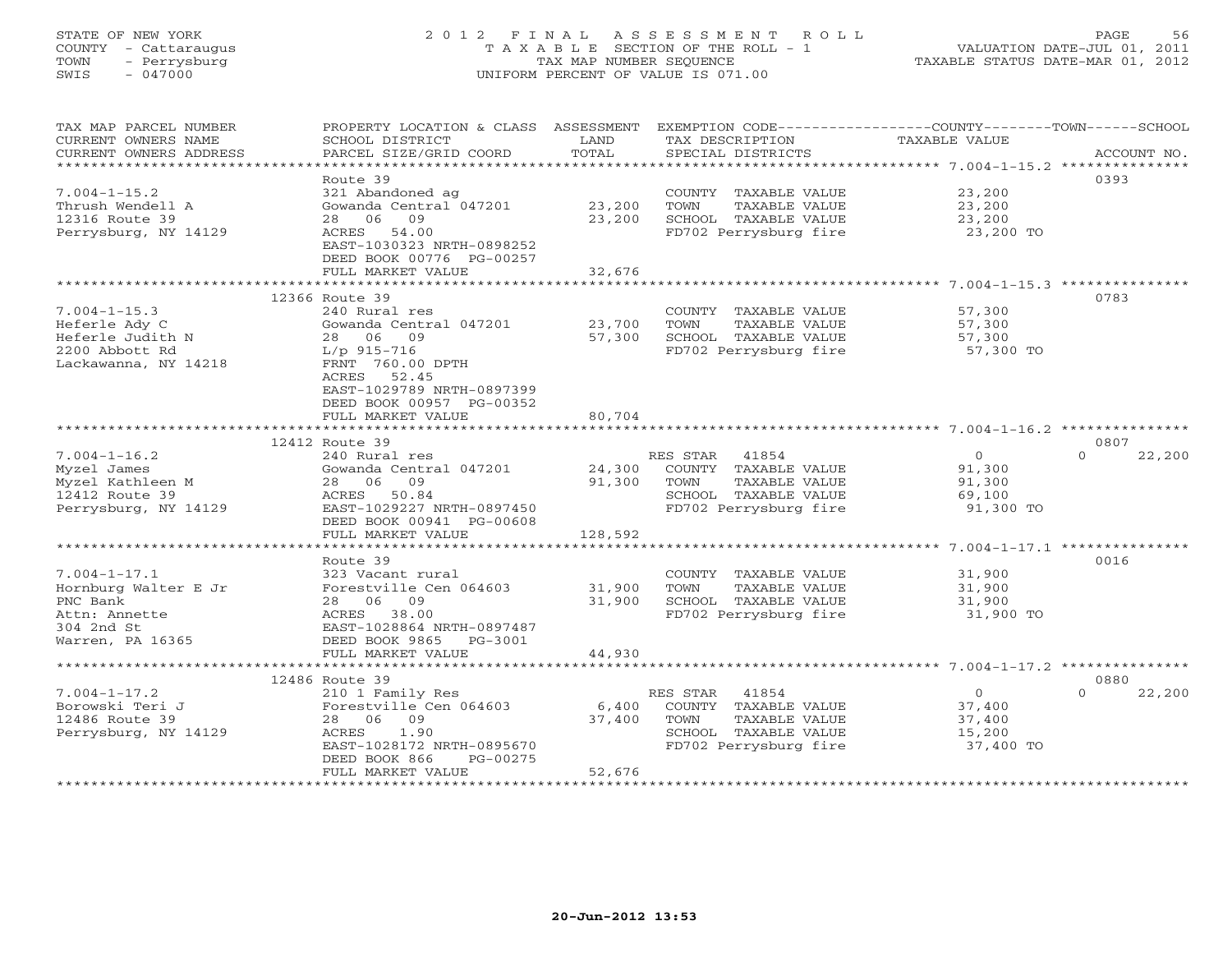# STATE OF NEW YORK 2 0 1 2 F I N A L A S S E S S M E N T R O L L PAGE 57 COUNTY - Cattaraugus T A X A B L E SECTION OF THE ROLL - 1 VALUATION DATE-JUL 01, 2011 TOWN - Perrysburg TAX MAP NUMBER SEQUENCE TAXABLE STATUS DATE-MAR 01, 2012 SWIS - 047000 UNIFORM PERCENT OF VALUE IS 071.00

| TAX MAP PARCEL NUMBER<br>CURRENT OWNERS NAME | PROPERTY LOCATION & CLASS ASSESSMENT<br>SCHOOL DISTRICT | LAND   | TAX DESCRIPTION       | EXEMPTION CODE-----------------COUNTY-------TOWN------SCHOOL<br>TAXABLE VALUE |             |
|----------------------------------------------|---------------------------------------------------------|--------|-----------------------|-------------------------------------------------------------------------------|-------------|
| CURRENT OWNERS ADDRESS                       | PARCEL SIZE/GRID COORD                                  | TOTAL  | SPECIAL DISTRICTS     |                                                                               | ACCOUNT NO. |
| ***********************                      |                                                         |        |                       |                                                                               |             |
|                                              | Route 39                                                |        |                       |                                                                               | 0962        |
| $7.004 - 1 - 17.3$                           | 105 Vac farmland                                        |        | COUNTY TAXABLE VALUE  | 28,300                                                                        |             |
| Borowski Daniel A                            | Forestville Cen 064603                                  | 28,300 | TOWN<br>TAXABLE VALUE | 28,300                                                                        |             |
| Borowski Teri J                              | 28 06 09                                                | 28,300 | SCHOOL TAXABLE VALUE  | 28,300                                                                        |             |
| 12486 Route 39                               | ACRES 59.20                                             |        | FD702 Perrysburg fire | 28,300 TO                                                                     |             |
| Perrysburg, NY 14129                         | EAST-1028372 NRTH-0897548                               |        |                       |                                                                               |             |
|                                              | DEED BOOK 904<br>PG-00676                               |        |                       |                                                                               |             |
|                                              | FULL MARKET VALUE                                       | 39,859 |                       |                                                                               |             |
|                                              |                                                         |        |                       |                                                                               |             |
|                                              | Pudding Lane Rd                                         |        |                       |                                                                               | 0017        |
| $7.004 - 1 - 18$                             | 323 Vacant rural                                        |        | COUNTY TAXABLE VALUE  | 10,000                                                                        |             |
| Hornburg Walter E Jr                         | Gowanda Central 047201                                  | 10,000 | TOWN<br>TAXABLE VALUE | 10,000                                                                        |             |
| PNC Bank                                     | 29 06 09                                                | 10,000 | SCHOOL TAXABLE VALUE  | 10,000                                                                        |             |
| Attn: Annette                                | Landlocked No Frontage                                  |        | FD702 Perrysburg fire | 10,000 TO                                                                     |             |
| 304 2nd St                                   | ACRES 33.44                                             |        |                       |                                                                               |             |
| Warren, PA 16365                             | EAST-1028570 NRTH-0899759                               |        |                       |                                                                               |             |
|                                              | DEED BOOK 9865 PG-3001                                  |        |                       |                                                                               |             |
|                                              | FULL MARKET VALUE                                       | 14,085 |                       |                                                                               |             |
|                                              |                                                         |        |                       |                                                                               | 0755        |
| $7.004 - 1 - 19$                             | 12543 Pudding Lane Rd<br>312 Vac w/imprv                |        | COUNTY TAXABLE VALUE  | 30,200                                                                        |             |
| Patton John M                                | Gowanda Central 047201                                  | 15,200 | TAXABLE VALUE<br>TOWN | 30,200                                                                        |             |
| Patton Althea L                              | 29 06 09                                                | 30,200 | SCHOOL TAXABLE VALUE  |                                                                               |             |
| PO Box 12                                    | 9.64<br>ACRES                                           |        | FD702 Perrysburg fire | 30,200<br>30,200 TO                                                           |             |
| Perrysburg, NY 14129                         | EAST-1027868 NRTH-0900758                               |        |                       |                                                                               |             |
|                                              | DEED BOOK 00958 PG-00705                                |        |                       |                                                                               |             |
|                                              | FULL MARKET VALUE                                       | 42,535 |                       |                                                                               |             |
|                                              |                                                         |        |                       |                                                                               |             |
|                                              | 12529 Pudding Lane Rd                                   |        |                       |                                                                               | 0357        |
| $7.004 - 1 - 20$                             | 322 Rural vac>10                                        |        | COUNTY TAXABLE VALUE  | 15,500                                                                        |             |
| Gibbons Nancy                                | Gowanda Central 047201                                  | 15,500 | TOWN<br>TAXABLE VALUE | 15,500                                                                        |             |
| 399 Christy Rd                               | 29 06<br>09                                             | 15,500 | SCHOOL TAXABLE VALUE  | 15,500                                                                        |             |
| Irving, NY 14081                             | ACRES<br>9.98                                           |        | FD702 Perrysburg fire | 15,500 TO                                                                     |             |
|                                              | EAST-1027566 NRTH-0900759                               |        |                       |                                                                               |             |
|                                              | DEED BOOK 00979 PG-01171                                |        |                       |                                                                               |             |
|                                              | FULL MARKET VALUE                                       | 21,831 |                       |                                                                               |             |
|                                              |                                                         |        |                       |                                                                               |             |
|                                              | 12539 Pudding Lane Rd                                   |        |                       |                                                                               | 0356        |
| $7.004 - 1 - 21$                             | 210 1 Family Res                                        |        | COUNTY TAXABLE VALUE  | 23,800                                                                        |             |
| Gibbons Nancey                               | Forestville Cen 064603                                  | 6,300  | TOWN<br>TAXABLE VALUE | 23,800                                                                        |             |
| 399 Christy Rd                               | 37 06 09                                                | 23,800 | SCHOOL TAXABLE VALUE  | 23,800                                                                        |             |
| Irving, NY 14081                             | ACRES<br>5.28                                           |        | FD702 Perrysburg fire | 23,800 TO                                                                     |             |
|                                              | EAST-1027329 NRTH-0900771                               |        |                       |                                                                               |             |
|                                              | DEED BOOK 00979 PG-01171                                |        |                       |                                                                               |             |
|                                              | FULL MARKET VALUE                                       | 33,521 |                       |                                                                               |             |
|                                              |                                                         |        |                       |                                                                               |             |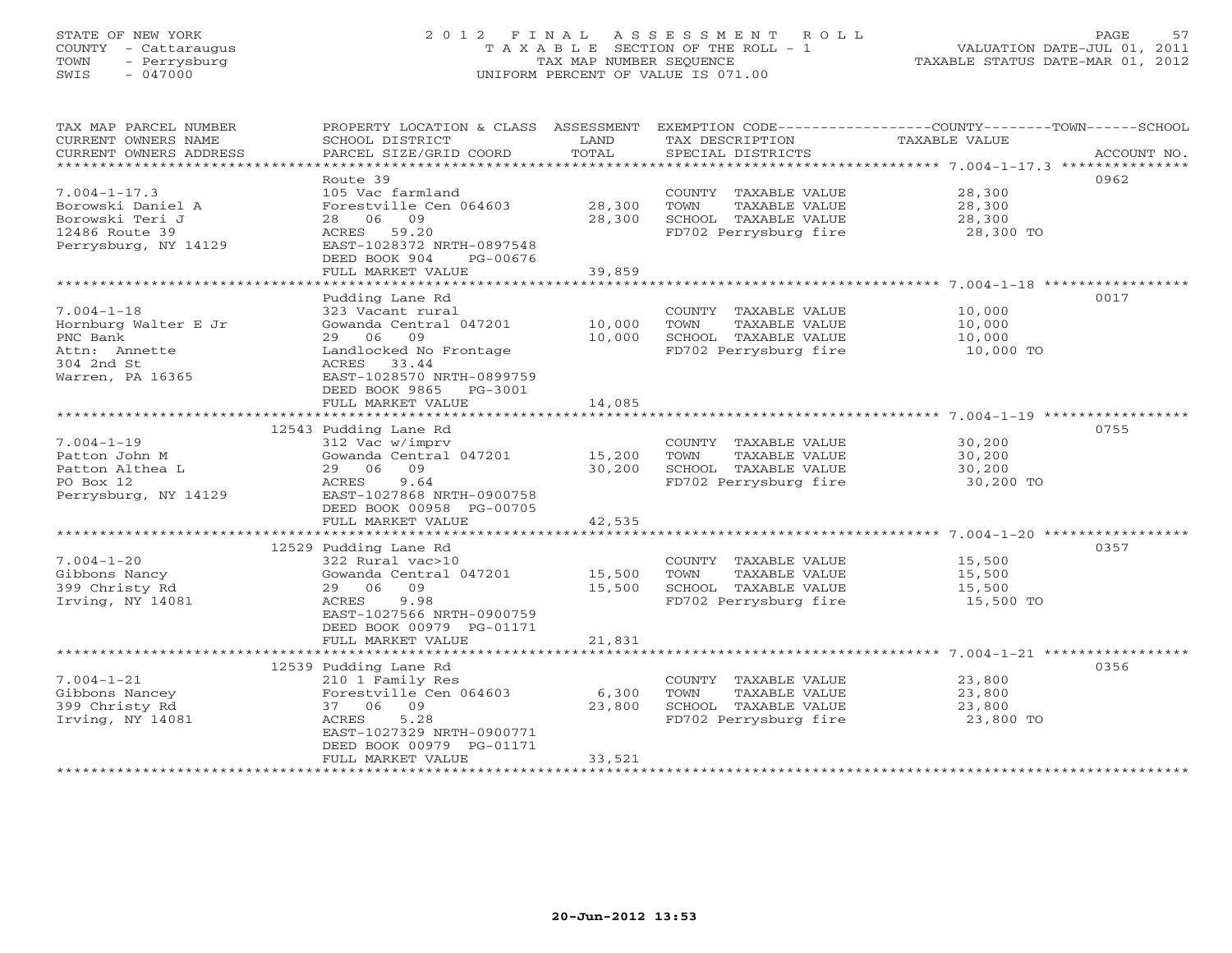# STATE OF NEW YORK 2 0 1 2 F I N A L A S S E S S M E N T R O L L PAGE 58 COUNTY - Cattaraugus T A X A B L E SECTION OF THE ROLL - 1 VALUATION DATE-JUL 01, 2011 TOWN - Perrysburg TAX MAP NUMBER SEQUENCE TAXABLE STATUS DATE-MAR 01, 2012 SWIS - 047000 UNIFORM PERCENT OF VALUE IS 071.00

| TAX MAP PARCEL NUMBER<br>CURRENT OWNERS NAME | PROPERTY LOCATION & CLASS ASSESSMENT<br>SCHOOL DISTRICT | LAND    | TAX DESCRIPTION       | EXEMPTION CODE-----------------COUNTY-------TOWN-----SCHOOL<br>TAXABLE VALUE |
|----------------------------------------------|---------------------------------------------------------|---------|-----------------------|------------------------------------------------------------------------------|
| CURRENT OWNERS ADDRESS                       | PARCEL SIZE/GRID COORD                                  | TOTAL   | SPECIAL DISTRICTS     | ACCOUNT NO.                                                                  |
|                                              |                                                         |         |                       |                                                                              |
|                                              | 12549 Pudding Lane Rd                                   |         |                       | 0573                                                                         |
| $7.004 - 1 - 22$                             | 260 Seasonal res                                        |         | COUNTY TAXABLE VALUE  | 38,400                                                                       |
| Zynda Stanley Jr                             | Forestville Cen 064603                                  | 12,400  | TOWN<br>TAXABLE VALUE | 38,400                                                                       |
| 154 Woodlawn Ave                             | 09<br>37 06                                             | 38,400  | SCHOOL TAXABLE VALUE  | 38,400                                                                       |
| Depew, NY 14043                              | ACRES<br>6.50                                           |         | FD702 Perrysburg fire | 38,400 TO                                                                    |
|                                              | EAST-1027064 NRTH-0900742                               |         |                       |                                                                              |
|                                              | DEED BOOK 00596 PG-00361                                |         |                       |                                                                              |
|                                              | FULL MARKET VALUE                                       | 54,085  |                       |                                                                              |
|                                              | 12573 Pudding Lane Rd                                   |         |                       | 0032                                                                         |
| $7.004 - 1 - 23.1$                           | 314 Rural vac<10                                        |         | COUNTY TAXABLE VALUE  | 900                                                                          |
| Bennett Michael                              | Forestville Cen 064603                                  | 900     | TOWN<br>TAXABLE VALUE | 900                                                                          |
| Bennett Kathy                                | 37 06 09                                                | 900     | SCHOOL TAXABLE VALUE  | 900                                                                          |
|                                              |                                                         |         |                       | 900 TO                                                                       |
| 225 Gray Rd<br>Vanceboro, NC 28586-8181      | $11/09$ -split house, 3.2 acr<br>FRNT 63.00 DPTH 391.00 |         | FD702 Perrysburg fire |                                                                              |
|                                              | EAST-1026731 NRTH-0901149                               |         |                       |                                                                              |
|                                              | DEED BOOK 4951 PG-2001                                  |         |                       |                                                                              |
|                                              | FULL MARKET VALUE                                       | 1,268   |                       |                                                                              |
|                                              |                                                         |         |                       |                                                                              |
|                                              | 12609 Pudding Lane Rd                                   |         |                       | 0784                                                                         |
| $7.004 - 1 - 23.2$                           | 210 1 Family Res                                        |         | COUNTY TAXABLE VALUE  | 13,700                                                                       |
| Geiger Shane S                               | Forestville Cen 064603                                  | 5,500   | TAXABLE VALUE<br>TOWN | 13,700                                                                       |
| 31 St John St                                | 06<br>28<br>09                                          | 13,700  | SCHOOL TAXABLE VALUE  | 13,700                                                                       |
| Gowanda, NY 14070-1122                       | FRNT 235.00 DPTH 160.60                                 |         | FD702 Perrysburg fire | 13,700 TO                                                                    |
|                                              | EAST-1025913 NRTH-0901310                               |         |                       |                                                                              |
|                                              | DEED BOOK 1004 PG-599                                   |         |                       |                                                                              |
|                                              | FULL MARKET VALUE                                       | 19,296  |                       |                                                                              |
|                                              |                                                         |         |                       |                                                                              |
|                                              | 12593 Pudding Lane Rd                                   |         |                       | 0796                                                                         |
| $7.004 - 1 - 23.3$                           | 323 Vacant rural                                        |         | COUNTY TAXABLE VALUE  | 5,100                                                                        |
| Howard Arthur D Jr                           | Forestville Cen 064603                                  | 5,100   | TOWN<br>TAXABLE VALUE | 5,100                                                                        |
| 12597 Pudding Ln                             | 37 06 09                                                | 5,100   | SCHOOL TAXABLE VALUE  | 5,100                                                                        |
| Perrysburg, NY 14129                         | FRNT 208.70 DPTH 183.70                                 |         | FD702 Perrysburg fire | 5,100 TO                                                                     |
|                                              | EAST-1026348 NRTH-0901280                               |         |                       |                                                                              |
|                                              | DEED BOOK 1003 PG-918                                   |         |                       |                                                                              |
|                                              | FULL MARKET VALUE                                       | 7,183   |                       |                                                                              |
|                                              |                                                         |         |                       |                                                                              |
|                                              | 12569 Pudding Lane Rd                                   |         |                       | 0978                                                                         |
| $7.004 - 1 - 23.6$                           | 270 Mfg housing                                         |         | 41834<br>SR STAR      | $\overline{O}$<br>46,030<br>$\cap$                                           |
| Irwin Harriet J                              | Forestville Cen 064603                                  | 37,500  | COUNTY TAXABLE VALUE  | 87,500                                                                       |
| 12569 Pudding Lane Rd                        | 37 06 09                                                | 87,500  | TOWN<br>TAXABLE VALUE | 87,500                                                                       |
| Perrysburg, NY 14129                         | ACRES 37.20                                             |         | SCHOOL TAXABLE VALUE  | 41,470                                                                       |
|                                              | EAST-1026149 NRTH-0900525                               |         | FD702 Perrysburg fire | 87,500 TO                                                                    |
|                                              | DEED BOOK 6901<br>PG-4001                               |         |                       |                                                                              |
|                                              | FULL MARKET VALUE                                       | 123,239 |                       |                                                                              |
|                                              |                                                         |         |                       |                                                                              |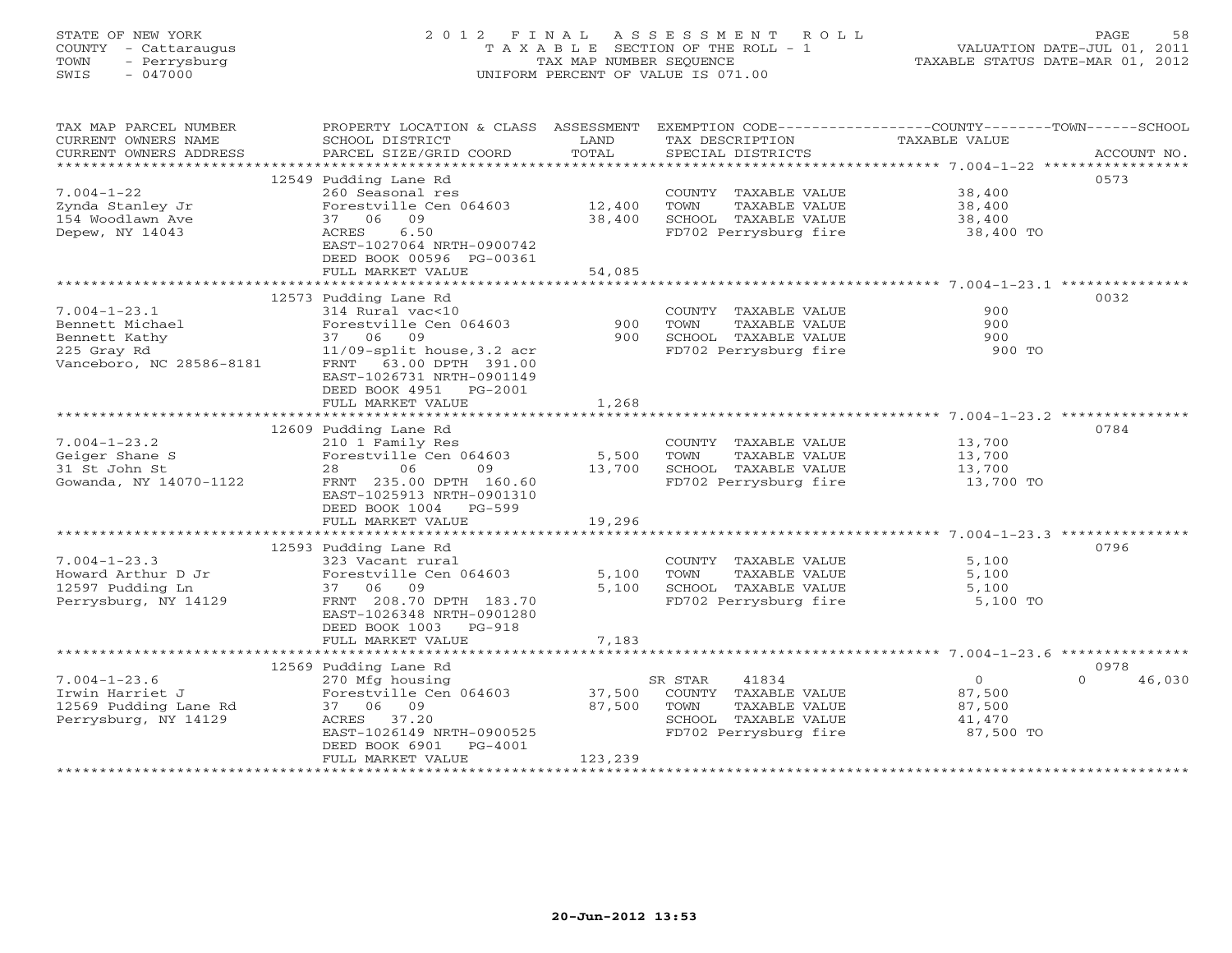# STATE OF NEW YORK 2 0 1 2 F I N A L A S S E S S M E N T R O L L PAGE 59 COUNTY - Cattaraugus T A X A B L E SECTION OF THE ROLL - 1 VALUATION DATE-JUL 01, 2011 TOWN - Perrysburg TAX MAP NUMBER SEQUENCE TAXABLE STATUS DATE-MAR 01, 2012 SWIS - 047000 UNIFORM PERCENT OF VALUE IS 071.00

| ***********************<br>12597 Pudding Lane Rd<br>0980<br>$\Omega$<br>$7.004 - 1 - 23.7$<br>270 Mfg housing<br>41854<br>$\overline{O}$<br>22,200<br>RES STAR<br>Howard Arthur D Jr<br>Forestville Cen 064603<br>6,400<br>COUNTY TAXABLE VALUE<br>53,400<br>Howard Laurie<br>37 06<br>09<br>53,400<br>TOWN<br>TAXABLE VALUE<br>53,400<br>12597 Pudding Ln<br>SCHOOL TAXABLE VALUE<br>ACRES<br>1.90 BANK<br>014<br>31,200<br>FD702 Perrysburg fire<br>Perrysburg, NY 14129<br>EAST-1026136 NRTH-0901182<br>53,400 TO<br>DEED BOOK 00987 PG-00998<br>FULL MARKET VALUE<br>75,211<br>************************<br>12577 Pudding Ln<br>1233<br>$\circ$<br>$7.004 - 1 - 23.8$<br>210 1 Family Res<br>$\Omega$<br>22,200<br>RES STAR<br>41854<br>8,300<br>Szafranski Michael S<br>Forestville Cen 064603<br>COUNTY TAXABLE VALUE<br>40,300<br>12577 Pudding Ln<br>11/09-split from 7.004-1-<br>40,300<br>TOWN<br>TAXABLE VALUE<br>40,300<br>Perrysburg, NY 14129<br>3.20 BANK<br>SCHOOL TAXABLE VALUE<br>ACRES<br>017<br>18,100<br>FD702 Perrysburg fire<br>EAST-1026520 NRTH-0901153<br>40,300 TO<br>DEED BOOK 13135 PG-3004<br>56,761<br>FULL MARKET VALUE<br>10818 W Perrysburg Rd<br>0353<br>$7.004 - 1 - 24.1$<br>41720<br>6,306<br>6,306<br>322 Rural vac>10<br>AG DIST<br>6,306<br>Glovack John J<br>Forestville Cen 064603<br>22,700<br>COUNTY TAXABLE VALUE<br>16,394<br>22,700<br>Glovack Kathryn L<br>37 06 09<br>TAXABLE VALUE<br>TOWN<br>16,394<br>12281 MacKinaw Rd<br>SCHOOL TAXABLE VALUE<br>16,394<br>ACRES<br>41.47<br>EAST-1024745 NRTH-0900883<br>Perrysburg, NY 14129<br>FD702 Perrysburg fire<br>22,700 TO<br>DEED BOOK 11137 PG-2003<br>FULL MARKET VALUE<br>31,972<br>MAY BE SUBJECT TO PAYMENT<br>UNDER AGDIST LAW TIL 2016<br>1219<br>10818 W Perrysburg Rd<br>$\overline{O}$<br>22,200<br>$7.004 - 1 - 24.2$<br>210 1 Family Res<br>41854<br>$\Omega$<br>RES STAR<br>Forestville Cen 064603<br>5,300<br>COUNTY TAXABLE VALUE<br>43,300<br>Suraf Steven<br>43,300<br>Suraf Casey<br>ACRES<br>4.85 BANK<br>017<br>TOWN<br>TAXABLE VALUE<br>43,300<br>10818 W Perrysburg Rd<br>EAST-1023694 NRTH-0901241<br>SCHOOL TAXABLE VALUE<br>21,100<br>Perrysburg, NY 14129<br>DEED BOOK 10997 PG-3001<br>60,986<br>FULL MARKET VALUE<br>***************************<br>***********<br>****************** 7.004-1-25 ******************<br>0328<br>10802 W Perrysburg Rd<br>$7.004 - 1 - 25$<br>41834<br>$\Omega$<br>240 Rural res<br>SR STAR<br>$\Omega$<br>46,030<br>Forestville Cen 064603<br>21,700<br>COUNTY TAXABLE VALUE<br>52,700<br>Martin Margaret<br>52,700<br>10802 W Perrysburg Rd<br>37 06<br>09<br>TOWN<br>TAXABLE VALUE<br>52,700<br>Perrysburg, NY 14129<br>Storage Well #1725<br>SCHOOL TAXABLE VALUE<br>6,670<br>FD702 Perrysburg fire<br>52,700 TO<br>ACRES 47.88<br>EAST-1024507 NRTH-0900047<br>DEED BOOK 748<br>PG-01019<br>74,225<br>FULL MARKET VALUE | TAX MAP PARCEL NUMBER<br>CURRENT OWNERS NAME | PROPERTY LOCATION & CLASS ASSESSMENT<br>SCHOOL DISTRICT | LAND  | TAX DESCRIPTION   | EXEMPTION CODE-----------------COUNTY-------TOWN------SCHOOL<br>TAXABLE VALUE |             |
|-----------------------------------------------------------------------------------------------------------------------------------------------------------------------------------------------------------------------------------------------------------------------------------------------------------------------------------------------------------------------------------------------------------------------------------------------------------------------------------------------------------------------------------------------------------------------------------------------------------------------------------------------------------------------------------------------------------------------------------------------------------------------------------------------------------------------------------------------------------------------------------------------------------------------------------------------------------------------------------------------------------------------------------------------------------------------------------------------------------------------------------------------------------------------------------------------------------------------------------------------------------------------------------------------------------------------------------------------------------------------------------------------------------------------------------------------------------------------------------------------------------------------------------------------------------------------------------------------------------------------------------------------------------------------------------------------------------------------------------------------------------------------------------------------------------------------------------------------------------------------------------------------------------------------------------------------------------------------------------------------------------------------------------------------------------------------------------------------------------------------------------------------------------------------------------------------------------------------------------------------------------------------------------------------------------------------------------------------------------------------------------------------------------------------------------------------------------------------------------------------------------------------------------------------------------------------------------------------------------------------------------------------------------------------------------------------------------------------------------------------------------------------------------------------------------------------------------------------------------------------------------------|----------------------------------------------|---------------------------------------------------------|-------|-------------------|-------------------------------------------------------------------------------|-------------|
|                                                                                                                                                                                                                                                                                                                                                                                                                                                                                                                                                                                                                                                                                                                                                                                                                                                                                                                                                                                                                                                                                                                                                                                                                                                                                                                                                                                                                                                                                                                                                                                                                                                                                                                                                                                                                                                                                                                                                                                                                                                                                                                                                                                                                                                                                                                                                                                                                                                                                                                                                                                                                                                                                                                                                                                                                                                                                         | CURRENT OWNERS ADDRESS                       | PARCEL SIZE/GRID COORD                                  | TOTAL | SPECIAL DISTRICTS |                                                                               | ACCOUNT NO. |
|                                                                                                                                                                                                                                                                                                                                                                                                                                                                                                                                                                                                                                                                                                                                                                                                                                                                                                                                                                                                                                                                                                                                                                                                                                                                                                                                                                                                                                                                                                                                                                                                                                                                                                                                                                                                                                                                                                                                                                                                                                                                                                                                                                                                                                                                                                                                                                                                                                                                                                                                                                                                                                                                                                                                                                                                                                                                                         |                                              |                                                         |       |                   |                                                                               |             |
|                                                                                                                                                                                                                                                                                                                                                                                                                                                                                                                                                                                                                                                                                                                                                                                                                                                                                                                                                                                                                                                                                                                                                                                                                                                                                                                                                                                                                                                                                                                                                                                                                                                                                                                                                                                                                                                                                                                                                                                                                                                                                                                                                                                                                                                                                                                                                                                                                                                                                                                                                                                                                                                                                                                                                                                                                                                                                         |                                              |                                                         |       |                   |                                                                               |             |
|                                                                                                                                                                                                                                                                                                                                                                                                                                                                                                                                                                                                                                                                                                                                                                                                                                                                                                                                                                                                                                                                                                                                                                                                                                                                                                                                                                                                                                                                                                                                                                                                                                                                                                                                                                                                                                                                                                                                                                                                                                                                                                                                                                                                                                                                                                                                                                                                                                                                                                                                                                                                                                                                                                                                                                                                                                                                                         |                                              |                                                         |       |                   |                                                                               |             |
|                                                                                                                                                                                                                                                                                                                                                                                                                                                                                                                                                                                                                                                                                                                                                                                                                                                                                                                                                                                                                                                                                                                                                                                                                                                                                                                                                                                                                                                                                                                                                                                                                                                                                                                                                                                                                                                                                                                                                                                                                                                                                                                                                                                                                                                                                                                                                                                                                                                                                                                                                                                                                                                                                                                                                                                                                                                                                         |                                              |                                                         |       |                   |                                                                               |             |
|                                                                                                                                                                                                                                                                                                                                                                                                                                                                                                                                                                                                                                                                                                                                                                                                                                                                                                                                                                                                                                                                                                                                                                                                                                                                                                                                                                                                                                                                                                                                                                                                                                                                                                                                                                                                                                                                                                                                                                                                                                                                                                                                                                                                                                                                                                                                                                                                                                                                                                                                                                                                                                                                                                                                                                                                                                                                                         |                                              |                                                         |       |                   |                                                                               |             |
|                                                                                                                                                                                                                                                                                                                                                                                                                                                                                                                                                                                                                                                                                                                                                                                                                                                                                                                                                                                                                                                                                                                                                                                                                                                                                                                                                                                                                                                                                                                                                                                                                                                                                                                                                                                                                                                                                                                                                                                                                                                                                                                                                                                                                                                                                                                                                                                                                                                                                                                                                                                                                                                                                                                                                                                                                                                                                         |                                              |                                                         |       |                   |                                                                               |             |
|                                                                                                                                                                                                                                                                                                                                                                                                                                                                                                                                                                                                                                                                                                                                                                                                                                                                                                                                                                                                                                                                                                                                                                                                                                                                                                                                                                                                                                                                                                                                                                                                                                                                                                                                                                                                                                                                                                                                                                                                                                                                                                                                                                                                                                                                                                                                                                                                                                                                                                                                                                                                                                                                                                                                                                                                                                                                                         |                                              |                                                         |       |                   |                                                                               |             |
|                                                                                                                                                                                                                                                                                                                                                                                                                                                                                                                                                                                                                                                                                                                                                                                                                                                                                                                                                                                                                                                                                                                                                                                                                                                                                                                                                                                                                                                                                                                                                                                                                                                                                                                                                                                                                                                                                                                                                                                                                                                                                                                                                                                                                                                                                                                                                                                                                                                                                                                                                                                                                                                                                                                                                                                                                                                                                         |                                              |                                                         |       |                   |                                                                               |             |
|                                                                                                                                                                                                                                                                                                                                                                                                                                                                                                                                                                                                                                                                                                                                                                                                                                                                                                                                                                                                                                                                                                                                                                                                                                                                                                                                                                                                                                                                                                                                                                                                                                                                                                                                                                                                                                                                                                                                                                                                                                                                                                                                                                                                                                                                                                                                                                                                                                                                                                                                                                                                                                                                                                                                                                                                                                                                                         |                                              |                                                         |       |                   |                                                                               |             |
|                                                                                                                                                                                                                                                                                                                                                                                                                                                                                                                                                                                                                                                                                                                                                                                                                                                                                                                                                                                                                                                                                                                                                                                                                                                                                                                                                                                                                                                                                                                                                                                                                                                                                                                                                                                                                                                                                                                                                                                                                                                                                                                                                                                                                                                                                                                                                                                                                                                                                                                                                                                                                                                                                                                                                                                                                                                                                         |                                              |                                                         |       |                   |                                                                               |             |
|                                                                                                                                                                                                                                                                                                                                                                                                                                                                                                                                                                                                                                                                                                                                                                                                                                                                                                                                                                                                                                                                                                                                                                                                                                                                                                                                                                                                                                                                                                                                                                                                                                                                                                                                                                                                                                                                                                                                                                                                                                                                                                                                                                                                                                                                                                                                                                                                                                                                                                                                                                                                                                                                                                                                                                                                                                                                                         |                                              |                                                         |       |                   |                                                                               |             |
|                                                                                                                                                                                                                                                                                                                                                                                                                                                                                                                                                                                                                                                                                                                                                                                                                                                                                                                                                                                                                                                                                                                                                                                                                                                                                                                                                                                                                                                                                                                                                                                                                                                                                                                                                                                                                                                                                                                                                                                                                                                                                                                                                                                                                                                                                                                                                                                                                                                                                                                                                                                                                                                                                                                                                                                                                                                                                         |                                              |                                                         |       |                   |                                                                               |             |
|                                                                                                                                                                                                                                                                                                                                                                                                                                                                                                                                                                                                                                                                                                                                                                                                                                                                                                                                                                                                                                                                                                                                                                                                                                                                                                                                                                                                                                                                                                                                                                                                                                                                                                                                                                                                                                                                                                                                                                                                                                                                                                                                                                                                                                                                                                                                                                                                                                                                                                                                                                                                                                                                                                                                                                                                                                                                                         |                                              |                                                         |       |                   |                                                                               |             |
|                                                                                                                                                                                                                                                                                                                                                                                                                                                                                                                                                                                                                                                                                                                                                                                                                                                                                                                                                                                                                                                                                                                                                                                                                                                                                                                                                                                                                                                                                                                                                                                                                                                                                                                                                                                                                                                                                                                                                                                                                                                                                                                                                                                                                                                                                                                                                                                                                                                                                                                                                                                                                                                                                                                                                                                                                                                                                         |                                              |                                                         |       |                   |                                                                               |             |
|                                                                                                                                                                                                                                                                                                                                                                                                                                                                                                                                                                                                                                                                                                                                                                                                                                                                                                                                                                                                                                                                                                                                                                                                                                                                                                                                                                                                                                                                                                                                                                                                                                                                                                                                                                                                                                                                                                                                                                                                                                                                                                                                                                                                                                                                                                                                                                                                                                                                                                                                                                                                                                                                                                                                                                                                                                                                                         |                                              |                                                         |       |                   |                                                                               |             |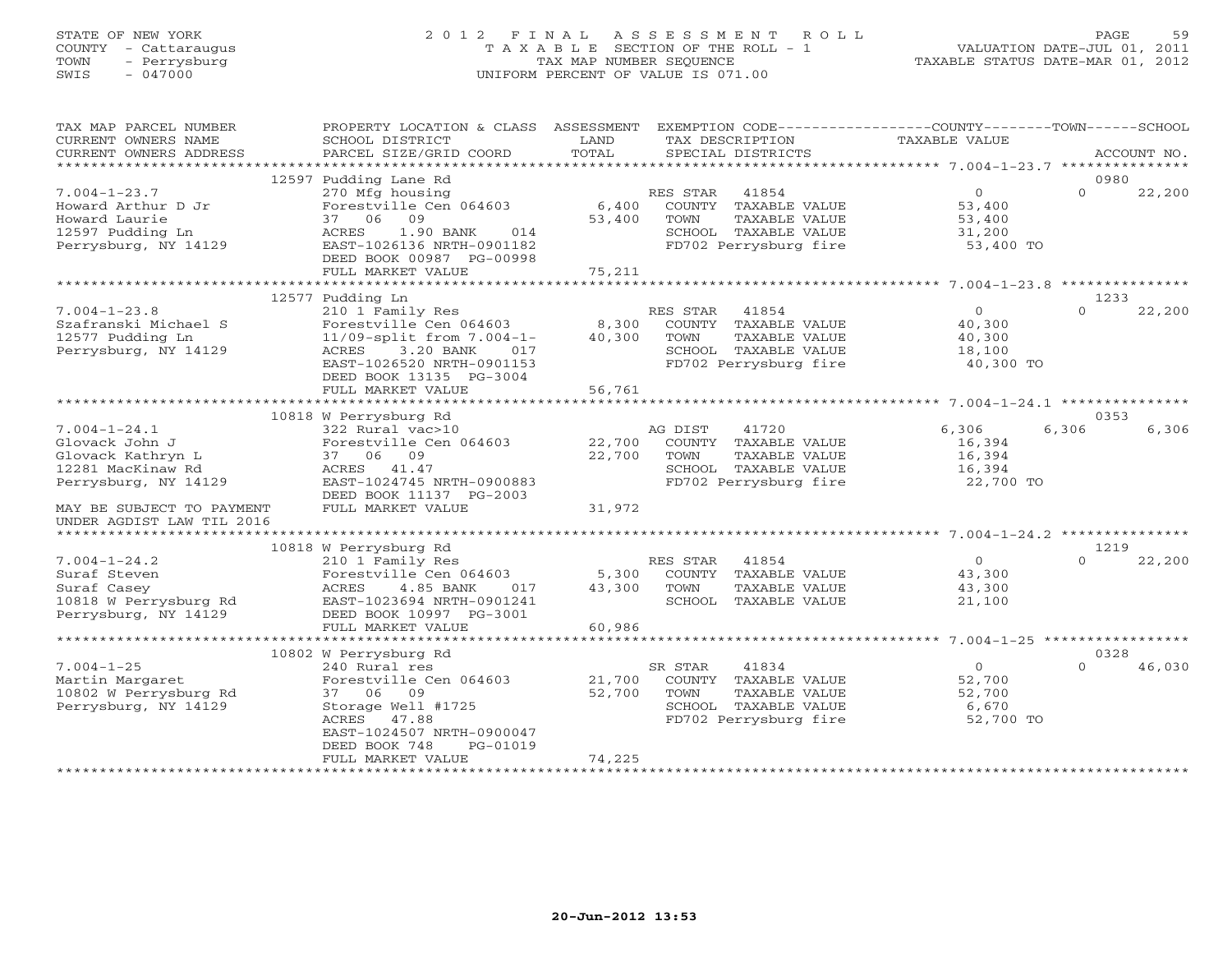| - Cattaraugus<br>COUNTY<br>TOWN<br>- Perrysburg<br>$-047000$<br>SWIS |                                                         | TAX MAP NUMBER SEQUENCE | T A X A B L E SECTION OF THE ROLL - 1<br>UNIFORM PERCENT OF VALUE IS 071.00     | VALUATION DATE-JUL 01, 2011<br>TAXABLE STATUS DATE-MAR 01, 2012 |                            |  |
|----------------------------------------------------------------------|---------------------------------------------------------|-------------------------|---------------------------------------------------------------------------------|-----------------------------------------------------------------|----------------------------|--|
| TAX MAP PARCEL NUMBER<br>CURRENT OWNERS NAME                         | PROPERTY LOCATION & CLASS ASSESSMENT<br>SCHOOL DISTRICT | LAND                    | EXEMPTION CODE-----------------COUNTY-------TOWN------SCHOOL<br>TAX DESCRIPTION | <b>TAXABLE VALUE</b>                                            |                            |  |
| CURRENT OWNERS ADDRESS<br>***********************                    | PARCEL SIZE/GRID COORD                                  | TOTAL                   | SPECIAL DISTRICTS                                                               |                                                                 | ACCOUNT NO.                |  |
|                                                                      | 12532 Route 39                                          |                         |                                                                                 |                                                                 | 0517                       |  |
| $7.004 - 1 - 27$                                                     | 120 Field crops                                         |                         | COUNTY<br>TAXABLE VALUE                                                         | 129,500                                                         |                            |  |
| Thamasett Otto J                                                     | Forestville Cen 064603                                  | 66,500                  | TOWN<br>TAXABLE VALUE                                                           | 129,500                                                         |                            |  |
| Otto Thamasett Trust                                                 | 28 06 09                                                | 129,500                 | SCHOOL TAXABLE VALUE                                                            | 129,500                                                         |                            |  |
| 6025 Sherborn Ln<br>Springfield, VA 22152                            | Strg Wells #969-975-1731<br>Trustees                    |                         | FD702 Perrysburg fire                                                           | 129,500 TO                                                      |                            |  |
|                                                                      | ACRES 163.85                                            |                         |                                                                                 |                                                                 |                            |  |
|                                                                      | EAST-1027099 NRTH-0897754                               |                         |                                                                                 |                                                                 |                            |  |
|                                                                      | DEED BOOK 00986 PG-00785                                |                         |                                                                                 |                                                                 |                            |  |
|                                                                      | FULL MARKET VALUE                                       | 182,394                 |                                                                                 |                                                                 |                            |  |
|                                                                      | *************************                               |                         |                                                                                 |                                                                 |                            |  |
| $7.004 - 1 - 28$                                                     | 12566 Route 39<br>210 1 Family Res                      |                         | RES STAR<br>41854                                                               | $\circ$                                                         | 0098<br>$\Omega$<br>22,200 |  |
| Johnson Charles H                                                    | Forestville Cen 064603                                  | 5,100                   | COUNTY<br>TAXABLE VALUE                                                         | 65,900                                                          |                            |  |
| Johnson Kammie                                                       | 36<br>06<br>09                                          | 65,900                  | TOWN<br>TAXABLE VALUE                                                           | 65,900                                                          |                            |  |
| 12566 Route 39                                                       | ACRES<br>$1.04$ BANK<br>012                             |                         | SCHOOL TAXABLE VALUE                                                            | 43,700                                                          |                            |  |
| Perrysburg, NY 14129                                                 | EAST-1026644 NRTH-0895718                               |                         | FD702 Perrysburg fire                                                           | 65,900 TO                                                       |                            |  |
|                                                                      | DEED BOOK 907<br>PG-00658                               |                         |                                                                                 |                                                                 |                            |  |
|                                                                      | FULL MARKET VALUE<br>***********************            | 92,817<br>***********   |                                                                                 | ********************* 7.004-1-29.1 ***************              |                            |  |
|                                                                      | 12586 Route 39                                          |                         |                                                                                 |                                                                 | 0513                       |  |
| $7.004 - 1 - 29.1$                                                   | 210 1 Family Res                                        |                         | SR STAR<br>41834                                                                | $\Omega$                                                        | 37,100<br>$\Omega$         |  |
| Zimbardi Michael M                                                   | Forestville Cen 064603                                  | 10,500                  | COUNTY TAXABLE VALUE                                                            | 37,100                                                          |                            |  |
| 12586 Route 39                                                       | 36 06 09                                                | 37,100                  | TOWN<br>TAXABLE VALUE                                                           | 37,100                                                          |                            |  |
| Perrysburg, NY 14129                                                 | 1 Gas Well                                              |                         | SCHOOL TAXABLE VALUE                                                            | $\circ$                                                         |                            |  |
|                                                                      | ACRES<br>4.65<br>EAST-1026045 NRTH-0895836              |                         | FD702 Perrysburg fire                                                           | 37,100 TO                                                       |                            |  |
|                                                                      | DEED BOOK 10410 PG-8001                                 |                         |                                                                                 |                                                                 |                            |  |
|                                                                      | FULL MARKET VALUE                                       | 52,254                  |                                                                                 |                                                                 |                            |  |
|                                                                      | *************************                               |                         |                                                                                 |                                                                 |                            |  |
|                                                                      | 12616 Route 39                                          |                         |                                                                                 |                                                                 | 1054                       |  |
| $7.004 - 1 - 29.2$                                                   | 240 Rural res                                           |                         | SILO T/C/S 42100                                                                | 6,400                                                           | 6,400<br>6,400             |  |
| Wade Kenneth<br>Wade Anne                                            | Forestville Cen 064603<br>36<br>06<br>09                | 28,000<br>54,000        | COUNTY TAXABLE VALUE<br>TOWN<br>TAXABLE VALUE                                   | 47,600<br>47,600                                                |                            |  |
| 3329 County Rd 600 E                                                 | FRNT 653.80 DPTH                                        |                         | SCHOOL TAXABLE VALUE                                                            | 47,600                                                          |                            |  |
| Foosland, IL 61845                                                   | ACRES<br>94.50                                          |                         | FD702 Perrysburg fire                                                           | 54,000 TO                                                       |                            |  |
|                                                                      | EAST-1025713 NRTH-0897661                               |                         |                                                                                 |                                                                 |                            |  |
|                                                                      | DEED BOOK 00970 PG-00267                                |                         |                                                                                 |                                                                 |                            |  |
|                                                                      | FULL MARKET VALUE<br>*************                      | 76,056                  |                                                                                 |                                                                 |                            |  |
|                                                                      |                                                         |                         |                                                                                 |                                                                 | 1211                       |  |
| $7.004 - 1 - 30.2$                                                   | 12664 Route 39<br>240 Rural res                         |                         | 41854<br>RES STAR                                                               | $\circ$                                                         | 22,200<br>$\Omega$         |  |
| Weber Brandy A                                                       | Forestville Cen 064603                                  | 29,600                  | COUNTY<br>TAXABLE VALUE                                                         | 129,500                                                         |                            |  |
| Burke Donald J                                                       | split off 1-30 (5/2008)                                 | 129,500                 | TOWN<br>TAXABLE VALUE                                                           | 129,500                                                         |                            |  |
| PO Box 77                                                            | 351.8' frontage                                         |                         | SCHOOL TAXABLE VALUE                                                            | 107,300                                                         |                            |  |
| Perrysburg, NY 14129                                                 | 30.35<br>ACRES                                          |                         |                                                                                 |                                                                 |                            |  |
|                                                                      | EAST-1024979 NRTH-0897720                               |                         |                                                                                 |                                                                 |                            |  |
|                                                                      | DEED BOOK 10774 PG-6001<br>FULL MARKET VALUE            | 182,394                 |                                                                                 |                                                                 |                            |  |
|                                                                      |                                                         |                         |                                                                                 |                                                                 |                            |  |

STATE OF NEW YORK 2 0 1 2 F I N A L A S S E S S M E N T R O L L PAGE 60

#### **20-Jun-2012 13:53**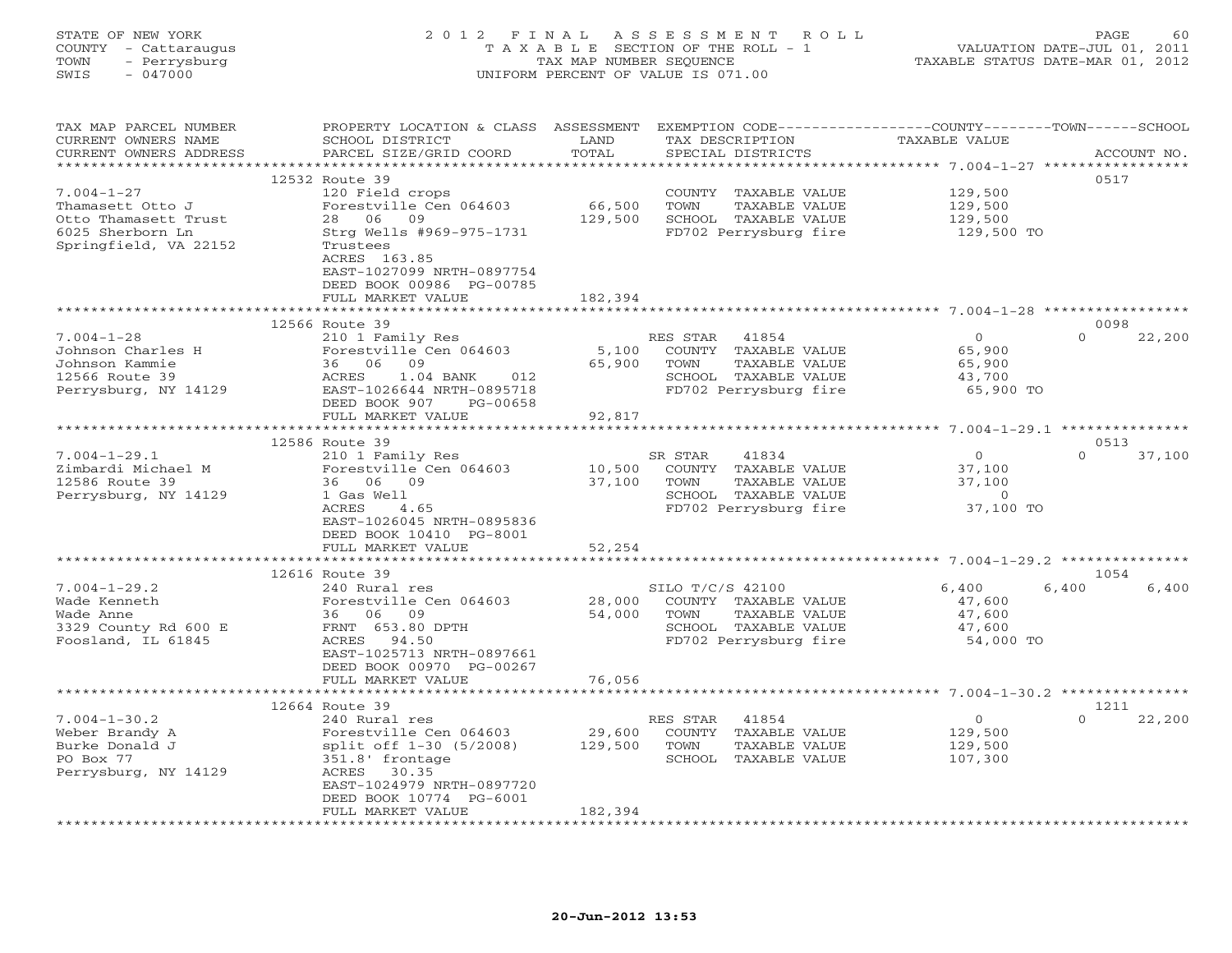| STATE OF NEW YORK<br>COUNTY - Cattaraugus<br>TOWN<br>- Perrysburg<br>SWIS<br>$-047000$                                                                                                         | 2 0 1 2<br>FINAL<br>TAXABLE                                                                                                                                                                                                                                                                                                                                                                                   | TAX MAP NUMBER SEQUENCE<br>UNIFORM PERCENT OF VALUE IS 071.00 | ASSESSMENT                                                                             | ROLL<br>SECTION OF THE ROLL - 1                                                                                                                                                                                                                   | TAXABLE STATUS DATE-MAR 01, 2012                                                                                                                            | PAGE<br>VALUATION DATE-JUL 01, 2011 | 61                 |
|------------------------------------------------------------------------------------------------------------------------------------------------------------------------------------------------|---------------------------------------------------------------------------------------------------------------------------------------------------------------------------------------------------------------------------------------------------------------------------------------------------------------------------------------------------------------------------------------------------------------|---------------------------------------------------------------|----------------------------------------------------------------------------------------|---------------------------------------------------------------------------------------------------------------------------------------------------------------------------------------------------------------------------------------------------|-------------------------------------------------------------------------------------------------------------------------------------------------------------|-------------------------------------|--------------------|
| TAX MAP PARCEL NUMBER<br>CURRENT OWNERS NAME<br>CURRENT OWNERS ADDRESS                                                                                                                         | PROPERTY LOCATION & CLASS ASSESSMENT<br>SCHOOL DISTRICT<br>PARCEL SIZE/GRID COORD                                                                                                                                                                                                                                                                                                                             | LAND<br>TOTAL                                                 |                                                                                        | TAX DESCRIPTION<br>SPECIAL DISTRICTS                                                                                                                                                                                                              | EXEMPTION CODE-----------------COUNTY-------TOWN------SCHOOL<br>TAXABLE VALUE                                                                               |                                     | ACCOUNT NO.        |
| *********************                                                                                                                                                                          |                                                                                                                                                                                                                                                                                                                                                                                                               |                                                               |                                                                                        |                                                                                                                                                                                                                                                   |                                                                                                                                                             | 0297                                |                    |
| $7.004 - 1 - 31.1$<br>Varney Lynn W<br>Varney Marjorie R<br>12694 Route 39<br>Perrysburg, NY 14129                                                                                             | 12694 Route 39<br>270 Mfg housing<br>Forestville Cen 064603<br>36 06 09<br>Ff 200.00<br>ACRES<br>4.45<br>EAST-1024627 NRTH-0895972<br>DEED BOOK 00782 PG-01092<br>FULL MARKET VALUE                                                                                                                                                                                                                           | 7,200<br>44,400<br>62,535                                     | SR STAR<br>TOWN                                                                        | 41834<br>COUNTY TAXABLE VALUE<br>TAXABLE VALUE<br>SCHOOL TAXABLE VALUE<br>FD702 Perrysburg fire                                                                                                                                                   | $\Omega$<br>44,400<br>44,400<br>$\overline{0}$<br>44,400 TO                                                                                                 | $\Omega$                            | 44,400             |
|                                                                                                                                                                                                | ***********************                                                                                                                                                                                                                                                                                                                                                                                       |                                                               |                                                                                        |                                                                                                                                                                                                                                                   |                                                                                                                                                             |                                     |                    |
| $7.004 - 1 - 32.1$<br>Weber Charles J<br>Weber Barbara A<br>PO Box 195<br>Perrysburg, NY 14129<br>$7.004 - 1 - 33$<br>Weber Charles J<br>Weber Barbara A<br>PO Box 195<br>Perrysburg, NY 14129 | 10660 W Perrysburg Rd<br>240 Rural res<br>Forestville Cen 064603<br>36 06 09<br>Storage Well #1719<br>FRNT 440.00 DPTH<br>ACRES<br>64.35<br>EAST-1024422 NRTH-0897744<br>DEED BOOK 761<br>PG-00952<br>FULL MARKET VALUE<br>Route 39<br>416 Mfg hsing pk<br>Forestville Cen 064603<br>36 06 09<br>Mobil Court<br>Storage Well #968<br>ACRES<br>51.30<br>EAST-1023723 NRTH-0897652<br>DEED BOOK 699<br>PG-00870 | 176,400<br>248,451<br>62,600<br>77,600                        | WVET C/T<br>65,400 RES STAR<br>TOWN<br>* * * * * * * * * * * * * * * * * * * *<br>TOWN | 94 PCT OF VALUE USED FOR EXEMPTION PURPOSES<br>41121<br>41854<br>COUNTY TAXABLE VALUE<br>TAXABLE VALUE<br>SCHOOL TAXABLE VALUE<br>FD702 Perrysburg fire<br>COUNTY TAXABLE VALUE<br>TAXABLE VALUE<br>SCHOOL TAXABLE VALUE<br>FD702 Perrysburg fire | 8,880<br>$\overline{0}$<br>167,520<br>167,520<br>154,200<br>176,400 TO<br>******************** 7.004-1-33 ******<br>77,600<br>77,600<br>77,600<br>77,600 TO | 0186<br>8,880<br>$\Omega$<br>0543   | $\Omega$<br>22,200 |
| $7.004 - 1 - 34$<br>Flisakowski John F<br>10579 W Perrysburg Rd                                                                                                                                | FULL MARKET VALUE<br>10579 W Perrysburg Rd<br>210 1 Family Res<br>Forestville Cen 064603<br>44 06<br>09                                                                                                                                                                                                                                                                                                       | 109,296<br>5,800<br>95,000                                    | RES STAR<br>TOWN                                                                       | *******************************<br>41854<br>COUNTY TAXABLE VALUE<br>TAXABLE VALUE                                                                                                                                                                 | *********** 7.004-1-34 **********<br>$\overline{O}$<br>95,000<br>95,000                                                                                     | 0394<br>$\Omega$                    | 22,200             |
| Perrysburg, NY 14129<br>******************                                                                                                                                                     | ACRES<br>1.50 BANK<br>017<br>EAST-1023235 NRTH-0897118<br>DEED BOOK 00977 PG-00186<br>FULL MARKET VALUE<br>************************                                                                                                                                                                                                                                                                           | 133,803<br>**************                                     |                                                                                        | SCHOOL TAXABLE VALUE<br>FD702 Perrysburg fire                                                                                                                                                                                                     | 72,800<br>95,000 TO                                                                                                                                         |                                     |                    |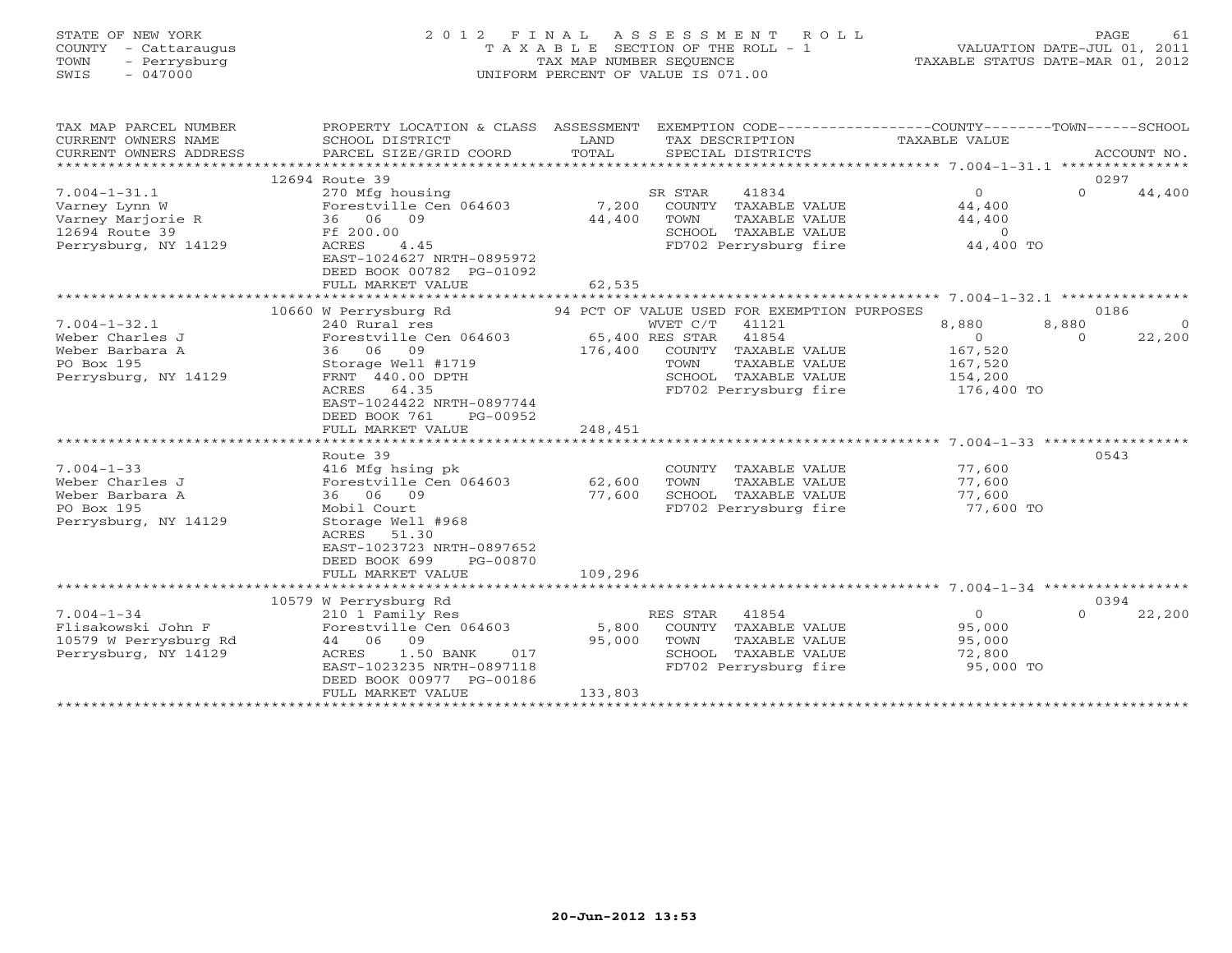# STATE OF NEW YORK 2 0 1 2 F I N A L A S S E S S M E N T R O L L PAGE 62 COUNTY - Cattaraugus T A X A B L E SECTION OF THE ROLL - 1 VALUATION DATE-JUL 01, 2011 TOWN - Perrysburg TAX MAP NUMBER SEQUENCE TAXABLE STATUS DATE-MAR 01, 2012 SWIS - 047000 UNIFORM PERCENT OF VALUE IS 071.00

| TAX MAP PARCEL NUMBER                                      | PROPERTY LOCATION & CLASS ASSESSMENT EXEMPTION CODE----------------COUNTY-------TOWN------SCHOOL |               |                                                                           |                      |                    |
|------------------------------------------------------------|--------------------------------------------------------------------------------------------------|---------------|---------------------------------------------------------------------------|----------------------|--------------------|
| CURRENT OWNERS NAME                                        | SCHOOL DISTRICT                                                                                  | LAND          | TAX DESCRIPTION                                                           | <b>TAXABLE VALUE</b> |                    |
| CURRENT OWNERS ADDRESS                                     | PARCEL SIZE/GRID COORD                                                                           | TOTAL         | SPECIAL DISTRICTS                                                         |                      | ACCOUNT NO.        |
|                                                            |                                                                                                  |               |                                                                           |                      |                    |
|                                                            | 10575 W Perrysburg Rd                                                                            |               |                                                                           |                      | 0081               |
| $7.004 - 1 - 35$                                           | 210 1 Family Res                                                                                 |               | RES STAR 41854                                                            | $\overline{0}$       | $\Omega$<br>22,200 |
| Ulmer Richard                                              | Forestville Cen 064603                                                                           |               | 5,100 COUNTY TAXABLE VALUE                                                | 98,600               |                    |
| Ulmer Phyllis                                              | 44 06 09                                                                                         | 98,600        | TAXABLE VALUE<br>TOWN                                                     | 98,600               |                    |
| 10575 W Perrysburg Rd                                      | ACRES 1.00                                                                                       |               |                                                                           | 76,400               |                    |
| Perrysburg, NY 14129                                       | EAST-1023267 NRTH-0896716                                                                        |               | SCHOOL TAXABLE VALUE<br>FD702 Perrysburg fire                             | 98,600 TO            |                    |
|                                                            | DEED BOOK 00960 PG-00688                                                                         |               |                                                                           |                      |                    |
|                                                            | FULL MARKET VALUE                                                                                | 138,873       |                                                                           |                      |                    |
|                                                            |                                                                                                  |               |                                                                           |                      |                    |
|                                                            | W Perrysburg Rd                                                                                  |               |                                                                           |                      | 0860               |
| $7.004 - 1 - 36$                                           | 311 Res vac land                                                                                 |               | COUNTY TAXABLE VALUE                                                      | 5,300                |                    |
| Ulmer Richard                                              | Forestville Cen 064603                                                                           | 5,300         | TOWN<br>TAXABLE VALUE                                                     | 5,300                |                    |
| Ulmer Phyllis                                              | 44 06 09                                                                                         | 5,300         | SCHOOL TAXABLE VALUE                                                      | 5,300                |                    |
| 10575 W Perrysburg Rd                                      | ACRES 1.18                                                                                       |               | FD702 Perrysburg fire                                                     | 5,300 TO             |                    |
| Perrysburg, NY 14129                                       | EAST-1023270 NRTH-0896488                                                                        |               |                                                                           |                      |                    |
|                                                            | DEED BOOK 821<br>PG-00424                                                                        |               |                                                                           |                      |                    |
|                                                            | FULL MARKET VALUE                                                                                | 7,465         |                                                                           |                      |                    |
|                                                            |                                                                                                  |               |                                                                           |                      |                    |
|                                                            | 12754 Route 39                                                                                   |               |                                                                           |                      | 0191               |
| $7.004 - 1 - 37$                                           | 210 1 Family Res                                                                                 |               | AGED C/T/S 41800                                                          | 28,200               | 28,200 28,200      |
| Griffin James                                              | Forestville Cen 064603                                                                           | 5,600 SR STAR | 41834                                                                     | $\overline{0}$       | $\Omega$<br>28,200 |
| Griffin Bonnie                                             | 44 06 09                                                                                         |               | 56,400 COUNTY TAXABLE VALUE                                               | 28,200               |                    |
| PO Box 155                                                 | ACRES 1.41                                                                                       |               |                                                                           | 28,200               |                    |
| Perryburg, NY 14129                                        |                                                                                                  |               |                                                                           |                      |                    |
|                                                            | EAST-1023207 NRTH-0895789<br>DEED BOOK 00956 PG-00208                                            |               | TOWN     TAXABLE VALUE<br>SCHOOL   TAXABLE VALUE<br>FD702 Perrysburg fire | 0<br>56,400 TO       |                    |
|                                                            | FULL MARKET VALUE                                                                                | 79,437        |                                                                           |                      |                    |
|                                                            |                                                                                                  |               |                                                                           |                      |                    |
|                                                            | 12806 Route 39                                                                                   |               |                                                                           |                      | 0048               |
| Example 210 1 Family Res<br>Lawless James J<br>12806 Rt 39 |                                                                                                  |               | RES STAR 41854                                                            | $\overline{0}$       | $\Omega$<br>22,200 |
|                                                            |                                                                                                  | 7,600         | COUNTY TAXABLE VALUE 59,400                                               |                      |                    |
|                                                            |                                                                                                  | 59,400        | TAXABLE VALUE<br>TOWN                                                     | 59,400               |                    |
| Perrysburg, NY 14129                                       | 2.00 BANK<br>ACRES<br>017                                                                        |               | SCHOOL TAXABLE VALUE                                                      | 37,200               |                    |
|                                                            | EAST-1022387 NRTH-0895857                                                                        |               | FD702 Perrysburg fire                                                     | 59,400 TO            |                    |
|                                                            | DEED BOOK 4123 PG-6002                                                                           |               |                                                                           |                      |                    |
|                                                            | FULL MARKET VALUE                                                                                | 83,662        |                                                                           |                      |                    |
|                                                            |                                                                                                  |               |                                                                           |                      |                    |
|                                                            | Route 39                                                                                         |               |                                                                           |                      | 0838               |
| $7.004 - 1 - 40.1$                                         | 312 Vac w/imprv                                                                                  |               | COUNTY TAXABLE VALUE                                                      | 15,300               |                    |
| Griffin James                                              | Forestville Cen 064603                                                                           | 9,300         | TOWN<br>TAXABLE VALUE                                                     | 15,300               |                    |
| Griffin Bonnie                                             | 44 06 09                                                                                         | 15,300        | SCHOOL TAXABLE VALUE                                                      | 15,300               |                    |
| PO Box 155                                                 | 3.89<br>ACRES                                                                                    |               | FD702 Perrysburg fire 15,300 TO                                           |                      |                    |
| Perrysburg, NY 14129                                       | EAST-1022851 NRTH-0895866                                                                        |               |                                                                           |                      |                    |
|                                                            | DEED BOOK 838<br>PG-01149                                                                        |               |                                                                           |                      |                    |
|                                                            | FULL MARKET VALUE                                                                                | 21,549        |                                                                           |                      |                    |
|                                                            |                                                                                                  |               |                                                                           |                      |                    |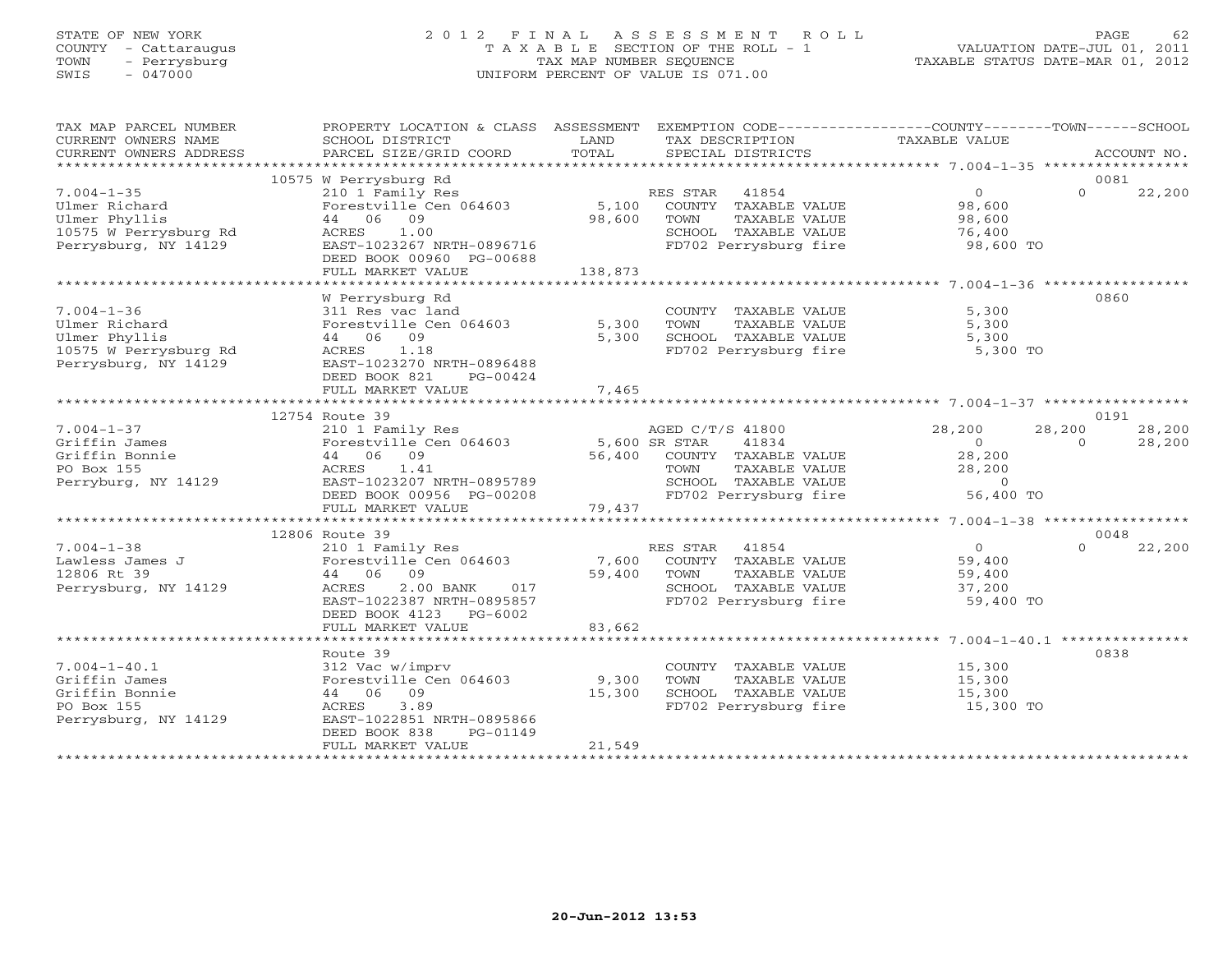# STATE OF NEW YORK 2 0 1 2 F I N A L A S S E S S M E N T R O L L PAGE 63 COUNTY - Cattaraugus T A X A B L E SECTION OF THE ROLL - 1 VALUATION DATE-JUL 01, 2011 TOWN - Perrysburg TAX MAP NUMBER SEQUENCE TAXABLE STATUS DATE-MAR 01, 2012 SWIS - 047000 UNIFORM PERCENT OF VALUE IS 071.00

| TAX MAP PARCEL NUMBER<br>CURRENT OWNERS NAME                               | PROPERTY LOCATION & CLASS ASSESSMENT<br>SCHOOL DISTRICT                                                                                               | LAND    | EXEMPTION CODE-----------------COUNTY-------TOWN------SCHOOL<br>TAX DESCRIPTION | TAXABLE VALUE       |          |             |
|----------------------------------------------------------------------------|-------------------------------------------------------------------------------------------------------------------------------------------------------|---------|---------------------------------------------------------------------------------|---------------------|----------|-------------|
| CURRENT OWNERS ADDRESS                                                     | PARCEL SIZE/GRID COORD                                                                                                                                | TOTAL   | SPECIAL DISTRICTS                                                               |                     |          | ACCOUNT NO. |
|                                                                            |                                                                                                                                                       |         |                                                                                 |                     |          |             |
|                                                                            | 12816 Route 39                                                                                                                                        |         |                                                                                 |                     | 0837     |             |
| $7.004 - 1 - 40.2$                                                         | 210 1 Family Res                                                                                                                                      |         | RES STAR<br>41854                                                               | $\overline{0}$      | $\Omega$ | 22,200      |
|                                                                            | Forestville Cen 064603                                                                                                                                | 7,100   | COUNTY TAXABLE VALUE                                                            | 47,200              |          |             |
|                                                                            | 44 06 09                                                                                                                                              | 47,200  | TAXABLE VALUE<br>TOWN                                                           | 47,200              |          |             |
| Davis Eber J<br>Davis Bonita L<br>12806 Route 39<br>South Dayton, NY 14138 | ACRES 11.60                                                                                                                                           |         | SCHOOL TAXABLE VALUE                                                            | 47,200<br>25,000    |          |             |
|                                                                            | EAST-1022037 NRTH-0896416                                                                                                                             |         | FD702 Perrysburg fire                                                           | 47,200 TO           |          |             |
|                                                                            | DEED BOOK 869<br>PG-00714                                                                                                                             |         |                                                                                 |                     |          |             |
|                                                                            | FULL MARKET VALUE                                                                                                                                     | 66,479  |                                                                                 |                     |          |             |
|                                                                            |                                                                                                                                                       |         |                                                                                 |                     |          |             |
|                                                                            | 10577 W Perrysburg Rd                                                                                                                                 |         |                                                                                 |                     | 0883     |             |
| $7.004 - 1 - 40.3$                                                         | n 1988 - 1988<br>210 1 Family Res<br>Forestville Cen 064603 6,200                                                                                     |         | RES STAR 41854                                                                  | $\overline{0}$      | $\Omega$ | 22,200      |
| Piehler Corey M                                                            |                                                                                                                                                       |         | COUNTY TAXABLE VALUE                                                            | 72,000              |          |             |
|                                                                            | 44 06 09                                                                                                                                              |         | TOWN<br>TAXABLE VALUE                                                           | 72,000              |          |             |
| 10577 W Perrysburg Rd<br>Perrysburg NY 14129<br>Perrysburg, NY 14129       | 1.75 BANK<br>017<br>ACRES                                                                                                                             | 72,000  | SCHOOL TAXABLE VALUE                                                            | 49,800              |          |             |
|                                                                            | EAST-1023176 NRTH-0896846                                                                                                                             |         | FD702 Perrysburg fire                                                           | 72,000 TO           |          |             |
|                                                                            | DEED BOOK 2241 PG-6003                                                                                                                                |         |                                                                                 |                     |          |             |
|                                                                            | FULL MARKET VALUE                                                                                                                                     | 101,408 |                                                                                 |                     |          |             |
| *********************                                                      |                                                                                                                                                       |         |                                                                                 |                     |          |             |
|                                                                            | 10659 W Perrysburg Rd                                                                                                                                 |         |                                                                                 |                     | 0365     |             |
| $7.004 - 1 - 40.4$                                                         |                                                                                                                                                       |         | SR STAR<br>41834                                                                | $\overline{0}$      | $\Omega$ | 46,030      |
| Newcomb Daniel L                                                           | 240 Rural res 51<br>Forestville Cen 064603 63,400                                                                                                     |         | COUNTY TAXABLE VALUE                                                            | 136,400             |          |             |
| Newcomb Barbara                                                            | 44 06 09                                                                                                                                              | 136,400 | TOWN<br>TAXABLE VALUE                                                           |                     |          |             |
| 10659 W Perrysburg Rd                                                      | Storage Wells #1525, 1639                                                                                                                             |         | SCHOOL TAXABLE VALUE                                                            | 136,400<br>90,370   |          |             |
| Perrysburg, NY 14129                                                       | Storage Wells #1640, 1642                                                                                                                             |         | FD702 Perrysburg fire                                                           | 136,400 TO          |          |             |
|                                                                            | ACRES 128.40 BANK<br>017                                                                                                                              |         |                                                                                 |                     |          |             |
|                                                                            | EAST-1022508 NRTH-0898017                                                                                                                             |         |                                                                                 |                     |          |             |
|                                                                            | PG-00285<br>DEED BOOK 805                                                                                                                             |         |                                                                                 |                     |          |             |
|                                                                            | FULL MARKET VALUE                                                                                                                                     | 192,113 |                                                                                 |                     |          |             |
|                                                                            |                                                                                                                                                       |         |                                                                                 |                     |          |             |
|                                                                            | 10581 W Perrysburg Rd                                                                                                                                 |         |                                                                                 |                     | 0861     |             |
| $7.004 - 1 - 40.5$                                                         |                                                                                                                                                       |         | RPTL466_c 41683                                                                 | $\circ$             | 2,220    | $\circ$     |
| Nash Gary W                                                                | 210 1 Family Res<br>Forestville Cen 064603 6,300 SR STAR                                                                                              |         | 41834                                                                           | $\overline{0}$      | $\Omega$ | 46,030      |
| Nash Linda L                                                               |                                                                                                                                                       |         | 68,800 COUNTY TAXABLE VALUE                                                     | 68,800              |          |             |
| PO Box 227                                                                 |                                                                                                                                                       |         | TOWN<br>TAXABLE VALUE                                                           |                     |          |             |
| Perrysburg, NY 14129                                                       |                                                                                                                                                       |         |                                                                                 | 66,580<br>22,770    |          |             |
|                                                                            |                                                                                                                                                       |         |                                                                                 |                     |          |             |
|                                                                            |                                                                                                                                                       |         |                                                                                 |                     |          |             |
|                                                                            | All 1 Family Res.<br>Forestville Cen 064603<br>44 06 09 68,800<br>ACRES 1.67 BANK 005<br>EAST-1023241 NRTH-0897357<br>TERN BOOK 00949 PG-00607 96,901 |         |                                                                                 |                     |          |             |
|                                                                            | 12878 Route 39                                                                                                                                        |         |                                                                                 |                     | 0375     |             |
| $7.004 - 1 - 41$                                                           | 240 Rural res                                                                                                                                         |         | RES STAR 41854                                                                  | $\overline{0}$      | $\Omega$ | 22,200      |
| Gruber Mark N                                                              | Forestville Cen 064603 35,500                                                                                                                         |         | COUNTY TAXABLE VALUE                                                            | 76,500              |          |             |
| 12878 Route 39                                                             | 44 06 09                                                                                                                                              | 76,500  | TOWN<br>TAXABLE VALUE                                                           | 76,500              |          |             |
| S. Dayton, NY 14138                                                        | 2 Gas Wells                                                                                                                                           |         | SCHOOL TAXABLE VALUE                                                            |                     |          |             |
|                                                                            | ACRES 33.27                                                                                                                                           |         | FD702 Perrysburg fire                                                           | 54,300<br>76,500 TO |          |             |
|                                                                            | EAST-1021218 NRTH-0896736                                                                                                                             |         |                                                                                 |                     |          |             |
|                                                                            | DEED BOOK 7633<br>PG-2003                                                                                                                             |         |                                                                                 |                     |          |             |
|                                                                            | FULL MARKET VALUE                                                                                                                                     | 107,746 |                                                                                 |                     |          |             |
|                                                                            |                                                                                                                                                       |         |                                                                                 |                     |          |             |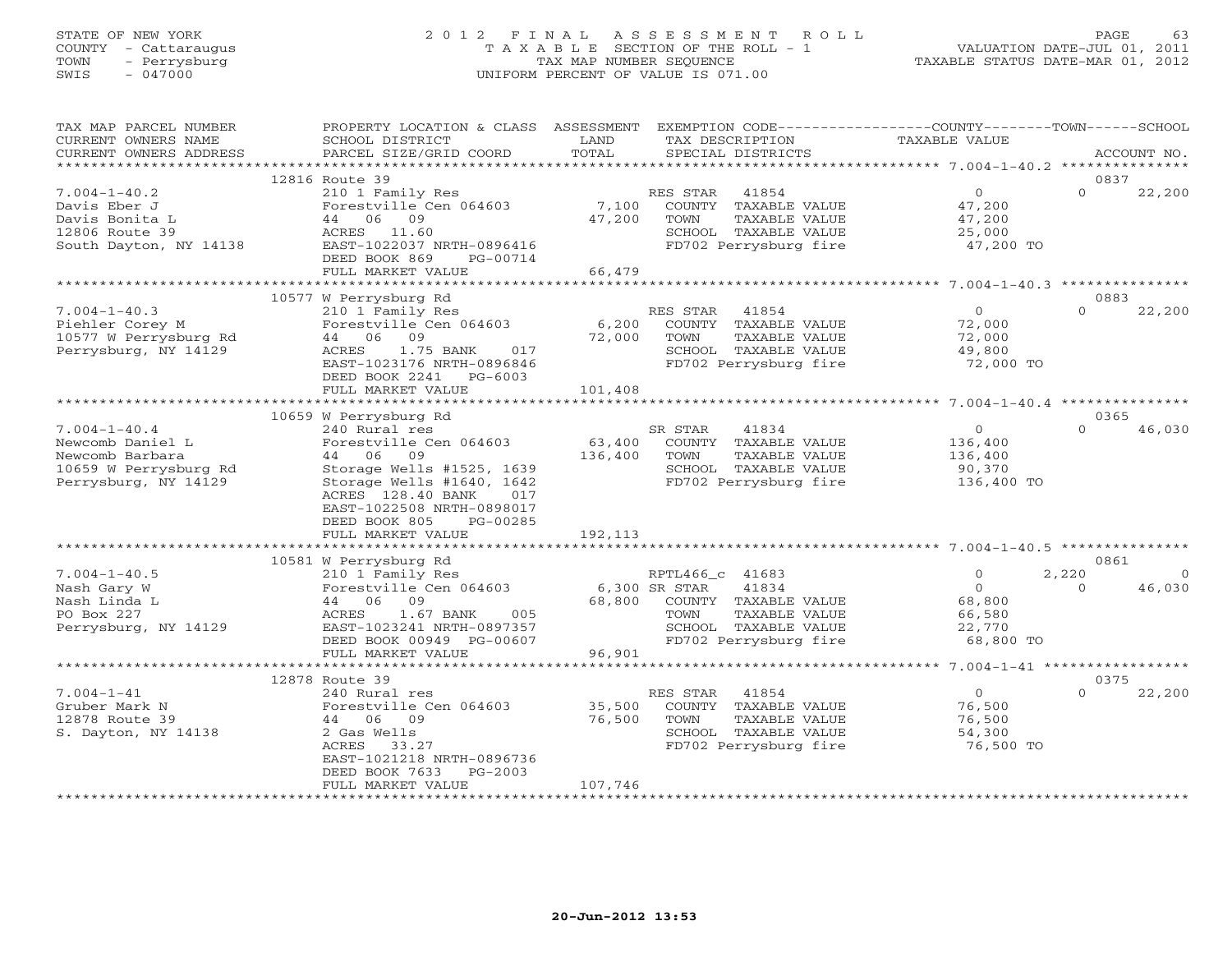# STATE OF NEW YORK 2 0 1 2 F I N A L A S S E S S M E N T R O L L PAGE 64 COUNTY - Cattaraugus T A X A B L E SECTION OF THE ROLL - 1 VALUATION DATE-JUL 01, 2011 TOWN - Perrysburg TAX MAP NUMBER SEQUENCE TAXABLE STATUS DATE-MAR 01, 2012 SWIS - 047000 UNIFORM PERCENT OF VALUE IS 071.00

| TAX MAP PARCEL NUMBER<br>CURRENT OWNERS NAME<br>CURRENT OWNERS ADDRESS                                    | PROPERTY LOCATION & CLASS ASSESSMENT<br>SCHOOL DISTRICT<br>PARCEL SIZE/GRID COORD                                                                                          | LAND<br>TOTAL    | EXEMPTION CODE-----------------COUNTY-------TOWN------SCHOOL<br>TAX DESCRIPTION<br>SPECIAL DISTRICTS                                          | TAXABLE VALUE                                                       | ACCOUNT NO.                           |
|-----------------------------------------------------------------------------------------------------------|----------------------------------------------------------------------------------------------------------------------------------------------------------------------------|------------------|-----------------------------------------------------------------------------------------------------------------------------------------------|---------------------------------------------------------------------|---------------------------------------|
| ***********************                                                                                   |                                                                                                                                                                            |                  |                                                                                                                                               |                                                                     |                                       |
|                                                                                                           | 12902 Route 39                                                                                                                                                             |                  |                                                                                                                                               |                                                                     | 0495                                  |
| $7.004 - 1 - 42$<br>Buscaglia Robert W<br>Buscaglia Valerie S<br>12902 Route 39<br>S. Dayton, NY 14138    | 240 Rural res<br>Forestville Cen 064603<br>44 06 09<br>Pond<br>Stg Wells #949,1009,1732<br>ACRES<br>13.97 BANK 065<br>EAST-1020704 NRTH-0896687<br>DEED BOOK 11083 PG-6001 | 13,700<br>77,600 | RES STAR<br>41854<br>COUNTY TAXABLE VALUE<br>TOWN<br>TAXABLE VALUE<br>SCHOOL TAXABLE VALUE<br>FD702 Perrysburg fire                           | $\overline{0}$<br>77,600<br>77,600<br>55,400<br>77,600 TO           | $\circ$<br>22,200                     |
|                                                                                                           | FULL MARKET VALUE                                                                                                                                                          | 109,296          |                                                                                                                                               |                                                                     |                                       |
|                                                                                                           |                                                                                                                                                                            |                  |                                                                                                                                               |                                                                     |                                       |
|                                                                                                           | 10582 County Line Rd                                                                                                                                                       |                  |                                                                                                                                               |                                                                     | 0439                                  |
| $7.004 - 1 - 43.1$<br>Sanders Ray L<br>Sanders Marilyn H<br>10582 County Line Rd<br>Forestville, NY 14062 | 240 Rural res<br>Forestville Cen 064603<br>44 06 09<br>ACRES 47.70<br>EAST-1020002 NRTH-0896760<br>DEED BOOK 8171 PG-3001                                                  | 87,600           | AG DISTOUT 41730<br>29,800 SR STAR<br>41834<br>COUNTY TAXABLE VALUE<br>TOWN<br>TAXABLE VALUE<br>SCHOOL TAXABLE VALUE<br>FD702 Perrysburg fire | 12,023<br>$\overline{O}$<br>75,577<br>75,577<br>29,547<br>87,600 TO | 12,023<br>12,023<br>46,030<br>$\circ$ |
| MAY BE SUBJECT TO PAYMENT                                                                                 | FULL MARKET VALUE                                                                                                                                                          | 123,380          |                                                                                                                                               |                                                                     |                                       |
| UNDER AGDIST LAW TIL 2019                                                                                 |                                                                                                                                                                            |                  |                                                                                                                                               |                                                                     |                                       |
| **************                                                                                            |                                                                                                                                                                            |                  |                                                                                                                                               |                                                                     |                                       |
|                                                                                                           | 10620 County Line Rd                                                                                                                                                       |                  |                                                                                                                                               |                                                                     | 0963                                  |
| $7.004 - 1 - 43.2$                                                                                        | 210 1 Family Res                                                                                                                                                           |                  | RES STAR<br>41854                                                                                                                             | $0 \qquad \qquad$                                                   | $\Omega$<br>22,200                    |
| Sanders Lee R<br>10620 County Line Rd                                                                     | Forestville Cen 064603<br>44 06 09                                                                                                                                         | 6,800<br>72,000  | COUNTY TAXABLE VALUE<br>TOWN<br>TAXABLE VALUE                                                                                                 | 72,000                                                              |                                       |
| Forestville, NY 14062                                                                                     | ACRES<br>2.20                                                                                                                                                              |                  | SCHOOL TAXABLE VALUE                                                                                                                          | 72,000<br>49,800                                                    |                                       |
|                                                                                                           | EAST-1019572 NRTH-0896884                                                                                                                                                  |                  | FD702 Perrysburg fire                                                                                                                         | 72,000 TO                                                           |                                       |
|                                                                                                           | DEED BOOK 904<br>PG-00297                                                                                                                                                  |                  |                                                                                                                                               |                                                                     |                                       |
|                                                                                                           | FULL MARKET VALUE                                                                                                                                                          | 101,408          |                                                                                                                                               |                                                                     |                                       |
|                                                                                                           |                                                                                                                                                                            |                  |                                                                                                                                               |                                                                     |                                       |
|                                                                                                           | County Line Rd                                                                                                                                                             |                  |                                                                                                                                               |                                                                     | 0212                                  |
| $7.004 - 1 - 44$                                                                                          | 323 Vacant rural                                                                                                                                                           |                  | COUNTY TAXABLE VALUE                                                                                                                          | 31,500                                                              |                                       |
| Hartloff Gary P                                                                                           | Forestville Cen 064603                                                                                                                                                     | 31,500           | TOWN<br>TAXABLE VALUE                                                                                                                         | 31,500                                                              |                                       |
| Hartloff Jerry<br>4825 Big Tree Rd                                                                        | 44 06 09<br>3 Gas Wells #944,956,1015                                                                                                                                      | 31,500           | SCHOOL TAXABLE VALUE<br>FD702 Perrysburg fire                                                                                                 | 31,500<br>31,500 TO                                                 |                                       |
| Hamburg, NY 14075                                                                                         | ACRES 104.66<br>EAST-1020490 NRTH-0898735<br>DEED BOOK 00918 PG-00091                                                                                                      |                  |                                                                                                                                               |                                                                     |                                       |
|                                                                                                           | FULL MARKET VALUE                                                                                                                                                          | 44,366           |                                                                                                                                               |                                                                     |                                       |
|                                                                                                           |                                                                                                                                                                            |                  |                                                                                                                                               |                                                                     |                                       |
|                                                                                                           | 10749 W Perrysburg Rd                                                                                                                                                      |                  |                                                                                                                                               |                                                                     | 0199                                  |
| $7.004 - 1 - 45$                                                                                          | 240 Rural res                                                                                                                                                              |                  | AG DIST<br>41720                                                                                                                              | 25,559                                                              | 25,559<br>25,559                      |
| Ebersole Ray L                                                                                            | Forestville Cen 064603                                                                                                                                                     | 49,600           | COUNTY TAXABLE VALUE                                                                                                                          | 60,041                                                              |                                       |
| Ebersole Phyllis K                                                                                        | 45 06 09                                                                                                                                                                   | 85,600           | TOWN<br>TAXABLE VALUE                                                                                                                         | 60,041                                                              |                                       |
| 10749 W Perrysburg Rd<br>Perrysburg, NY 14129                                                             | 63.97 BANK<br>ACRES<br>017<br>EAST-1021504 NRTH-0900049<br>DEED BOOK 10449 PG-5001                                                                                         |                  | SCHOOL TAXABLE VALUE<br>FD702 Perrysburg fire                                                                                                 | 60,041<br>85,600 TO                                                 |                                       |
| MAY BE SUBJECT TO PAYMENT<br>UNDER AGDIST LAW TIL 2016<br>********************                            | FULL MARKET VALUE                                                                                                                                                          | 120,563          |                                                                                                                                               |                                                                     |                                       |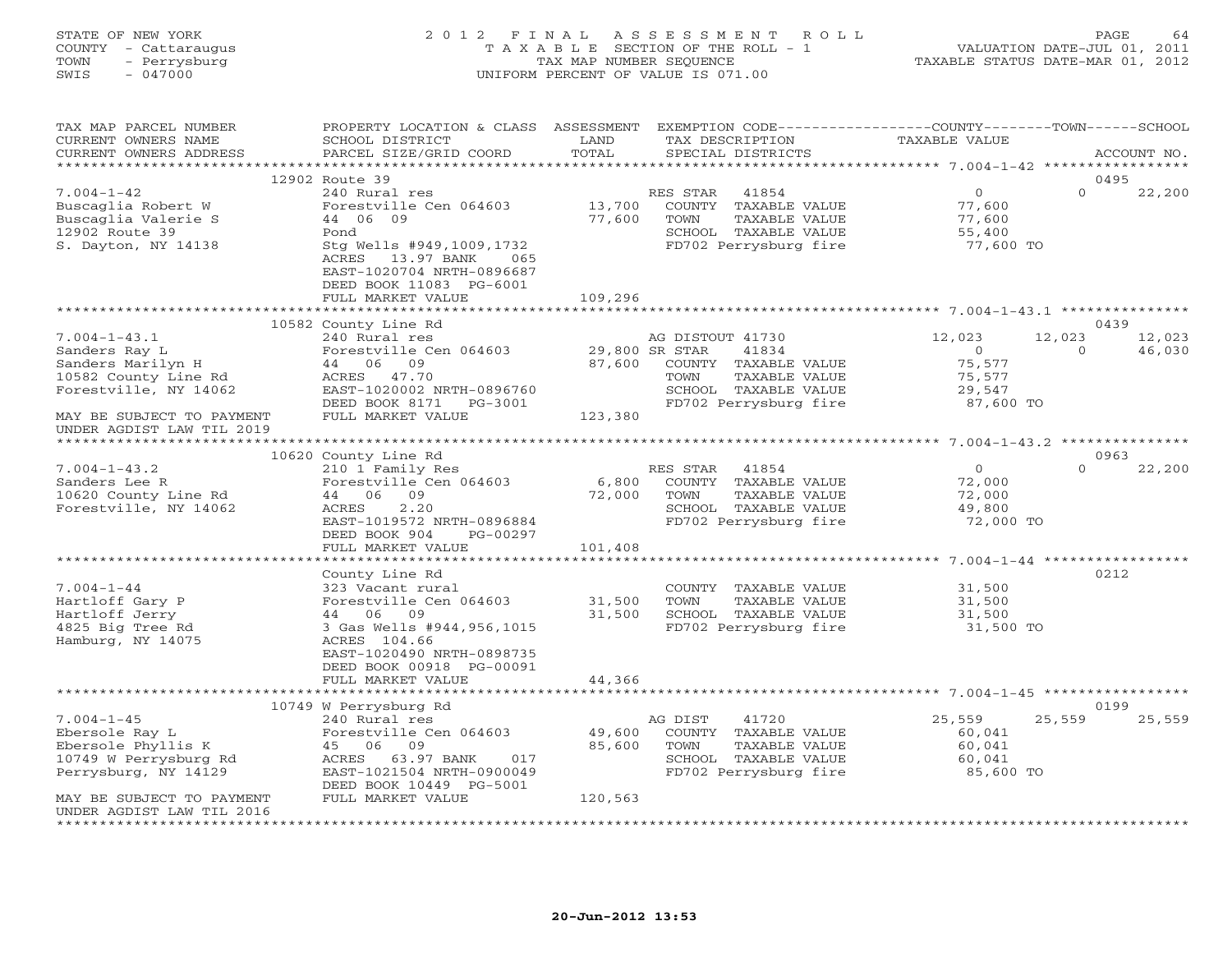# STATE OF NEW YORK 2 0 1 2 F I N A L A S S E S S M E N T R O L L PAGE 65 COUNTY - Cattaraugus T A X A B L E SECTION OF THE ROLL - 1 VALUATION DATE-JUL 01, 2011 TOWN - Perrysburg TAX MAP NUMBER SEQUENCE TAXABLE STATUS DATE-MAR 01, 2012 SWIS - 047000 UNIFORM PERCENT OF VALUE IS 071.00

| TAX MAP PARCEL NUMBER<br>CURRENT OWNERS NAME<br>CURRENT OWNERS ADDRESS | PROPERTY LOCATION & CLASS ASSESSMENT<br>SCHOOL DISTRICT<br>PARCEL SIZE/GRID COORD | LAND<br>TOTAL | TAX DESCRIPTION<br>SPECIAL DISTRICTS | EXEMPTION CODE----------------COUNTY-------TOWN------SCHOOL<br><b>TAXABLE VALUE</b> | ACCOUNT NO.        |
|------------------------------------------------------------------------|-----------------------------------------------------------------------------------|---------------|--------------------------------------|-------------------------------------------------------------------------------------|--------------------|
| ************************                                               |                                                                                   |               |                                      |                                                                                     |                    |
|                                                                        | 10773 W Perrysburg Rd                                                             |               |                                      |                                                                                     | 0251               |
| $7.004 - 1 - 48.1$                                                     | 240 Rural res                                                                     |               | COUNTY TAXABLE VALUE                 | 81,000                                                                              |                    |
| Hubacher Robert                                                        | Forestville Cen 064603                                                            | 43,000        | TOWN<br>TAXABLE VALUE                | 81,000                                                                              |                    |
| Hubacher Yvonne                                                        | 45 06<br>09                                                                       | 81,000        | SCHOOL TAXABLE VALUE                 | 81,000                                                                              |                    |
| 10773 W Perrysburg Rd                                                  | 48.25<br>ACRES                                                                    |               | FD702 Perrysburg fire                | 81,000 TO                                                                           |                    |
| PO Box 308<br>Perrysburg, NY 14129                                     | EAST-1022362 NRTH-0900952<br>DEED BOOK 708<br>PG-00509                            |               |                                      |                                                                                     |                    |
|                                                                        | FULL MARKET VALUE                                                                 | 114,085       |                                      |                                                                                     |                    |
|                                                                        |                                                                                   |               |                                      |                                                                                     |                    |
|                                                                        | 10817 W Perrysburg Rd                                                             |               |                                      |                                                                                     | 0771               |
| $7.004 - 1 - 48.2$                                                     | 210 1 Family Res                                                                  |               | RES STAR<br>41854                    | $\Omega$                                                                            | $\Omega$<br>22,200 |
| Spraque Mary                                                           | Forestville Cen 064603                                                            | 5,100         | COUNTY TAXABLE VALUE                 | 34,900                                                                              |                    |
| 10817 W Perrysburg Rd                                                  | 45 06<br>09                                                                       | 34,900        | TOWN<br>TAXABLE VALUE                | 34,900                                                                              |                    |
| Perrysburg, NY 14129                                                   | 1.05 BANK<br>017<br>ACRES                                                         |               | SCHOOL TAXABLE VALUE                 | 12,700                                                                              |                    |
|                                                                        | EAST-1023319 NRTH-0901273                                                         |               | FD702 Perrysburg fire                | 34,900 TO                                                                           |                    |
|                                                                        | DEED BOOK 1015 PG-987                                                             |               |                                      |                                                                                     |                    |
|                                                                        | FULL MARKET VALUE                                                                 | 49,155        |                                      |                                                                                     |                    |
|                                                                        | *****************************                                                     |               |                                      |                                                                                     |                    |
|                                                                        | 11728 County Line Rd                                                              |               |                                      |                                                                                     | 0248               |
| $7.004 - 1 - 48.3$                                                     | 323 Vacant rural                                                                  |               | COUNTY TAXABLE VALUE                 | 19,900                                                                              |                    |
| Sweda Ryan R                                                           | Forestville Cen 064603                                                            | 19,900        | TOWN<br>TAXABLE VALUE                | 19,900                                                                              |                    |
| PO Box 154                                                             | 45 06 09                                                                          | 19,900        | SCHOOL TAXABLE VALUE                 | 19,900                                                                              |                    |
| Perrysburg, NY 14129                                                   | Storage Well #1653<br>$3/3010$ -split 2 acres off                                 |               | FD702 Perrysburg fire                | 19,900 TO                                                                           |                    |
|                                                                        | ACRES 48.66                                                                       |               |                                      |                                                                                     |                    |
|                                                                        | EAST-1020483 NRTH-0901038                                                         |               |                                      |                                                                                     |                    |
|                                                                        | DEED BOOK 11866 PG-5003                                                           |               |                                      |                                                                                     |                    |
|                                                                        | FULL MARKET VALUE                                                                 | 28,028        |                                      |                                                                                     |                    |
|                                                                        |                                                                                   |               |                                      |                                                                                     |                    |
|                                                                        | 10803 W Perrysburg Rd                                                             |               |                                      |                                                                                     | 0888               |
| $7.004 - 1 - 48.4$                                                     | 210 1 Family Res                                                                  |               | WVET C/T<br>41121                    | 8,880<br>8,880                                                                      | $\Omega$           |
| MacKinnon Allan R                                                      | Forestville Cen 064603                                                            |               | 41834<br>5,700 SR STAR               | $\Omega$                                                                            | 46,030<br>$\Omega$ |
| MacKinnon Ann                                                          | 45 06 09                                                                          | 61,500        | COUNTY TAXABLE VALUE                 | 52,620                                                                              |                    |
| 10803 W Perrysburg Rd                                                  | ACRES<br>1.45                                                                     |               | TAXABLE VALUE<br>TOWN                | 52,620                                                                              |                    |
| Perrysburg, NY 14129                                                   | EAST-1023247 NRTH-0900911                                                         |               | SCHOOL TAXABLE VALUE                 | 15,470                                                                              |                    |
|                                                                        | DEED BOOK 6173<br>PG-3001                                                         |               | FD702 Perrysburg fire                | 61,500 TO                                                                           |                    |
|                                                                        | FULL MARKET VALUE<br>*********************                                        | 86,620        |                                      | ********** 7.004-1-48.5 ****************                                            |                    |
|                                                                        | 10784 County Line Rd                                                              |               |                                      |                                                                                     | 1240               |
| $7.004 - 1 - 48.5$                                                     | 210 1 Family Res                                                                  |               | RES STAR<br>41854                    | $\overline{O}$                                                                      | $\Omega$<br>22,200 |
| Sweda Ryan R                                                           | Forestville Cen 064603                                                            | 6,500         | COUNTY TAXABLE VALUE                 | 78,500                                                                              |                    |
| Sweda Christina M                                                      | $3/10$ -split from $1-48.3$                                                       | 78,500        | TOWN<br>TAXABLE VALUE                | 78,500                                                                              |                    |
| PO Box 154                                                             | 2.00 BANK<br>017<br>ACRES                                                         |               | SCHOOL TAXABLE VALUE                 | 56,300                                                                              |                    |
| Perrysburg, NY 14129                                                   | EAST-1019670 NRTH-0900575                                                         |               | FD702 Perrysburg fire                | 78,500 TO                                                                           |                    |
|                                                                        | DEED BOOK 13626 PG-3001                                                           |               |                                      |                                                                                     |                    |
|                                                                        | FULL MARKET VALUE                                                                 | 110,563       |                                      |                                                                                     |                    |
|                                                                        |                                                                                   |               |                                      |                                                                                     |                    |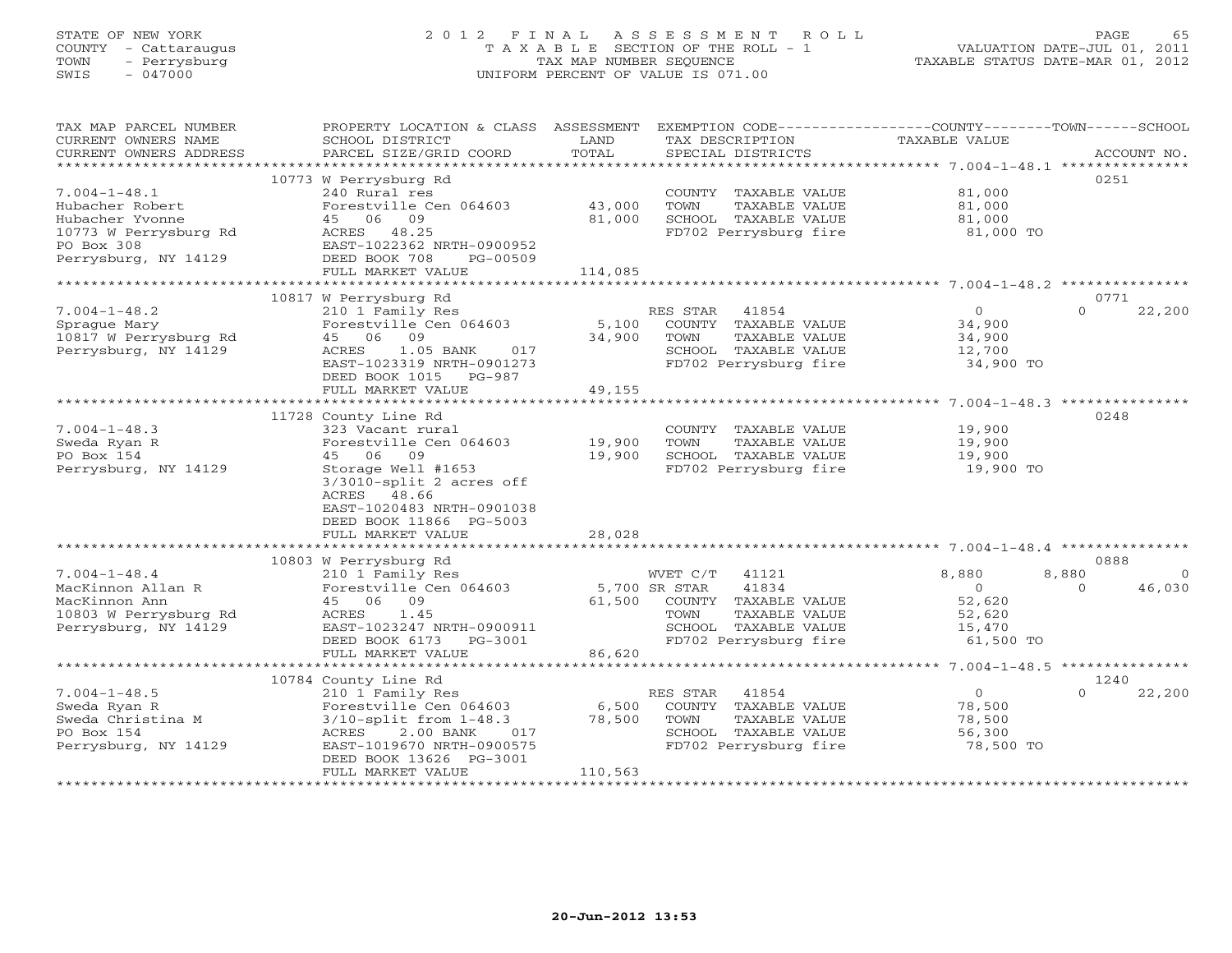# STATE OF NEW YORK 2 0 1 2 F I N A L A S S E S S M E N T R O L L PAGE 66 COUNTY - Cattaraugus T A X A B L E SECTION OF THE ROLL - 1 VALUATION DATE-JUL 01, 2011 TOWN - Perrysburg TAX MAP NUMBER SEQUENCE TAXABLE STATUS DATE-MAR 01, 2012 SWIS - 047000 UNIFORM PERCENT OF VALUE IS 071.00

| TAX MAP PARCEL NUMBER     | PROPERTY LOCATION & CLASS ASSESSMENT EXEMPTION CODE----------------COUNTY-------TOWN------SCHOOL |       |                 |                       |                                                                               |           |                |
|---------------------------|--------------------------------------------------------------------------------------------------|-------|-----------------|-----------------------|-------------------------------------------------------------------------------|-----------|----------------|
| CURRENT OWNERS NAME       | SCHOOL DISTRICT                                                                                  | LAND  |                 | TAX DESCRIPTION       | TAXABLE VALUE                                                                 |           |                |
| CURRENT OWNERS ADDRESS    | PARCEL SIZE/GRID COORD                                                                           | TOTAL |                 | SPECIAL DISTRICTS     |                                                                               |           | ACCOUNT NO.    |
| ************************  |                                                                                                  |       |                 |                       |                                                                               |           |                |
|                           | 10929 W Perrysburg Rd                                                                            |       |                 |                       |                                                                               |           | 0207           |
| $7.004 - 1 - 49$          | 152 Vineyard<br>Forestville Cen 064603 100,800 AG DIST 41720                                     |       |                 |                       | $\circ$                                                                       | 2,220     | $\overline{0}$ |
| Hans Leo O                |                                                                                                  |       |                 |                       | 64,935                                                                        | 64,935    | 64,935         |
| Hans Janet F              | 45 06 09                                                                                         |       | 174,100 SR STAR | 41834                 | $\overline{0}$                                                                | $\bigcap$ | 46,030         |
| 10929 W Perrysburg Rd     | ACRES 92.40                                                                                      |       |                 | COUNTY TAXABLE VALUE  | 109,165                                                                       |           |                |
| Perrysburg, NY 14129      | EAST-1021505 NRTH-0902063                                                                        |       | TOWN            | TAXABLE VALUE         | 106,945                                                                       |           |                |
|                           | DEED BOOK 896<br>PG-00341                                                                        |       |                 |                       | 00341 SCHOOL TAXABLE VALUE 63,135<br>245,211 FD702 Perrysburg fire 174,100 TO |           |                |
| MAY BE SUBJECT TO PAYMENT | FULL MARKET VALUE                                                                                |       |                 |                       |                                                                               |           |                |
| UNDER AGDIST LAW TIL 2016 |                                                                                                  |       |                 |                       |                                                                               |           |                |
|                           |                                                                                                  |       |                 |                       |                                                                               |           |                |
|                           | W Perrysburg Rd                                                                                  |       |                 |                       |                                                                               |           | 0723           |
| $7.004 - 1 - 50$          | 311 Res vac land                                                                                 |       |                 | COUNTY TAXABLE VALUE  | 2,000                                                                         |           |                |
| Scott Ted                 | Gowanda Central 047201                                                                           | 2,000 | TOWN            | TAXABLE VALUE         | 2,000                                                                         |           |                |
| 11065 County Line Rd      | 38 06 09                                                                                         | 2,000 |                 | SCHOOL TAXABLE VALUE  | 2,000                                                                         |           |                |
| Forestville, NY 14062     | FRNT 40.00 DPTH 160.00                                                                           |       |                 | FD702 Perrysburg fire | 2,000 TO                                                                      |           |                |
|                           | EAST-1023562 NRTH-0903707                                                                        |       |                 |                       |                                                                               |           |                |
|                           | DEED BOOK 866 PG-00038                                                                           |       |                 |                       |                                                                               |           |                |
|                           | FULL MARKET VALUE                                                                                | 2,817 |                 |                       |                                                                               |           |                |
|                           |                                                                                                  |       |                 |                       |                                                                               |           |                |
|                           | W Perrysburg Rd                                                                                  |       |                 |                       |                                                                               |           | 0738           |
| $7.004 - 1 - 52.1$        | 322 Rural vac>10                                                                                 |       |                 | COUNTY TAXABLE VALUE  | 3,600                                                                         |           |                |
| Troutman Scott            | Gowanda Central 047201                                                                           | 3,600 | TOWN            | TAXABLE VALUE         | 3,600                                                                         |           |                |
| 39 Carolton Ave           | 29 37/6/9                                                                                        | 3,600 |                 |                       | SCHOOL TAXABLE VALUE 3,600<br>FD702 Perrysburg fire 3,600 TO                  |           |                |
| Falconer, NY 14733        | 7.85<br>ACRES                                                                                    |       |                 |                       |                                                                               |           |                |
|                           | EAST-1025380 NRTH-0903153                                                                        |       |                 |                       |                                                                               |           |                |
|                           | DEED BOOK 9011 PG-6001                                                                           |       |                 |                       |                                                                               |           |                |
|                           | FULL MARKET VALUE                                                                                | 5,070 |                 |                       |                                                                               |           |                |
|                           |                                                                                                  |       |                 |                       |                                                                               |           |                |
|                           | Pudding Lane Rd                                                                                  |       |                 |                       |                                                                               |           | 1102           |
| $7.004 - 1 - 52.2$        | 314 Rural vac<10                                                                                 |       |                 |                       | COUNTY TAXABLE VALUE 1,200                                                    |           |                |
| Pecnik Richard I          | Gowanda Central 047201                                                                           | 1,200 | TOWN            | TAXABLE VALUE         | 1,200                                                                         |           |                |
| PO Box 198                | 29&37 6 9                                                                                        | 1,200 |                 | SCHOOL TAXABLE VALUE  | 1,200                                                                         |           |                |
| Perrysburg, NY 14129      | ACRES 4.00                                                                                       |       |                 | FD702 Perrysburg fire | 1,200 TO                                                                      |           |                |
|                           | EAST-1027772 NRTH-0902025                                                                        |       |                 |                       |                                                                               |           |                |
|                           | DEED BOOK 1002 PG-1072                                                                           |       |                 |                       |                                                                               |           |                |
|                           | FULL MARKET VALUE                                                                                | 1,690 |                 |                       |                                                                               |           |                |
|                           |                                                                                                  |       |                 |                       |                                                                               |           |                |
|                           | W Perrysburg Rd                                                                                  |       |                 |                       |                                                                               |           | 1103           |
| $7.004 - 1 - 52.3$        | 330 Vacant comm                                                                                  |       |                 | COUNTY TAXABLE VALUE  | 1,000                                                                         |           |                |
| Barnes Tanya E            | Gowanda Central 047201 1,000                                                                     |       | TOWN            | TAXABLE VALUE         | 1,000                                                                         |           |                |
| 12233 Pudding Ln          | land adj per mapping 11/0                                                                        | 1,000 |                 | SCHOOL TAXABLE VALUE  | 1,000                                                                         |           |                |
| Perrysburg, NY 14129      | ACRES<br>3.40                                                                                    |       |                 |                       |                                                                               |           |                |
|                           | EAST-1030787 NRTH-0899863                                                                        |       |                 |                       |                                                                               |           |                |
|                           | DEED BOOK 6650 PG-8001                                                                           |       |                 |                       |                                                                               |           |                |
|                           | FULL MARKET VALUE                                                                                | 1,408 |                 |                       |                                                                               |           |                |
| *********************     |                                                                                                  |       |                 |                       |                                                                               |           |                |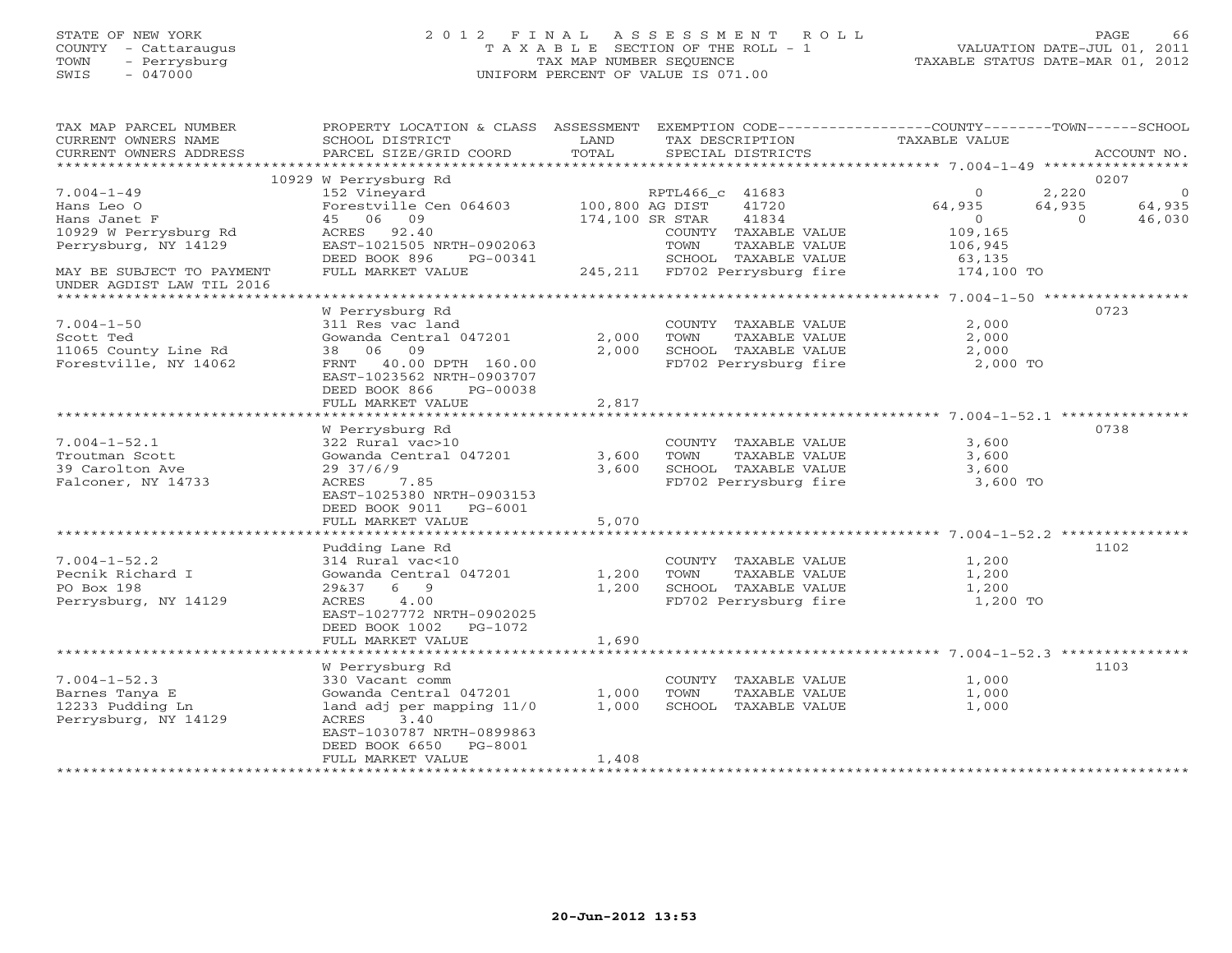# STATE OF NEW YORK 2 0 1 2 F I N A L A S S E S S M E N T R O L L PAGE 67 COUNTY - Cattaraugus T A X A B L E SECTION OF THE ROLL - 1 VALUATION DATE-JUL 01, 2011 TOWN - Perrysburg TAX MAP NUMBER SEQUENCE TAXABLE STATUS DATE-MAR 01, 2012 SWIS - 047000 UNIFORM PERCENT OF VALUE IS 071.00

| TAX MAP PARCEL NUMBER  | PROPERTY LOCATION & CLASS ASSESSMENT |                | EXEMPTION CODE-----------------COUNTY-------TOWN------SCHOOL |                |                    |
|------------------------|--------------------------------------|----------------|--------------------------------------------------------------|----------------|--------------------|
| CURRENT OWNERS NAME    | SCHOOL DISTRICT                      | LAND           | TAX DESCRIPTION                                              | TAXABLE VALUE  |                    |
| CURRENT OWNERS ADDRESS | PARCEL SIZE/GRID COORD               | TOTAL          | SPECIAL DISTRICTS                                            |                | ACCOUNT NO.        |
| *****************      |                                      |                |                                                              |                |                    |
|                        | W Perrysburg Rd                      |                |                                                              |                | 1162               |
| $7.004 - 1 - 52.4$     | 314 Rural vac<10                     |                | COUNTY TAXABLE VALUE                                         | 4,700          |                    |
| Steinwachs John R      | Gowanda Central 047201               | 4,700          | TAXABLE VALUE<br>TOWN                                        | 4,700          |                    |
| PO Box 166             | 2937 / 6/9                           | 4,700          | SCHOOL TAXABLE VALUE                                         | 4,700          |                    |
| Perrysburg, NY 14129   | ACRES 10.10                          |                | FD702 Perrysburg fire                                        | 4,700 TO       |                    |
|                        | EAST-1021255 NRTH-0903481            |                |                                                              |                |                    |
|                        | DEED BOOK 7399 PG-6001               |                |                                                              |                |                    |
|                        | FULL MARKET VALUE                    | 6,620          |                                                              |                |                    |
|                        |                                      |                |                                                              |                |                    |
|                        | 12005 Planck Rd                      |                |                                                              |                | 0877               |
| $8.001 - 1 - 1.2$      | 210 1 Family Res                     |                | WVET C/T<br>41121                                            | 8,880          | 8,880<br>$\Omega$  |
| Pawlak Robert J        | Gowanda Central 047201               | 6,700 RES STAR | 41854                                                        | $\overline{0}$ | 22,200<br>$\Omega$ |
| Pawlak Charity R       | 15/23<br>06 09                       | 72,200         | COUNTY TAXABLE VALUE                                         | 63,320         |                    |
|                        | 017                                  |                | TOWN                                                         |                |                    |
| 12005 Plank Rd         | 2.15 BANK<br>ACRES                   |                | TAXABLE VALUE                                                | 63,320         |                    |
| Perrysburg, NY 14129   | EAST-1035214 NRTH-0911205            |                | SCHOOL TAXABLE VALUE                                         | 50,000         |                    |
|                        | DEED BOOK 1002 PG-444                |                | FD702 Perrysburg fire                                        | 72,200 TO      |                    |
|                        | FULL MARKET VALUE                    | 101,690        |                                                              |                |                    |
|                        |                                      |                |                                                              |                |                    |
|                        | 11427 North Rd                       |                |                                                              |                | 0878               |
| $8.001 - 1 - 1.3$      | 210 1 Family Res                     |                | 41834<br>SR STAR                                             | $\Omega$       | $\cap$<br>46,030   |
| Varney Laverne A       | Gowanda Central 047201               | 7,400          | COUNTY TAXABLE VALUE                                         | 53,600         |                    |
| Varney Beverly         | 15/23 06 09                          | 53,600         | TOWN<br>TAXABLE VALUE                                        | 53,600         |                    |
| 11427 North Rd         | 2.60<br>ACRES                        |                | SCHOOL TAXABLE VALUE                                         | 7,570          |                    |
| Perrysburg, NY 14129   | EAST-1035212 NRTH-0910932            |                | FD702 Perrysburg fire                                        | 53,600 TO      |                    |
|                        | DEED BOOK 821<br>PG-00495            |                |                                                              |                |                    |
|                        | FULL MARKET VALUE                    | 75,493         |                                                              |                |                    |
|                        |                                      |                |                                                              |                |                    |
|                        | 11424 North Rd                       |                |                                                              |                | 0959               |
| $8.001 - 1 - 1.5$      | 270 Mfg housing                      |                | COUNTY TAXABLE VALUE                                         | 28,200         |                    |
| Weimer Mark F          | Gowanda Central 047201               | 6,100          | TOWN<br>TAXABLE VALUE                                        | 28,200         |                    |
| 219 Miller St          | 15 06 09                             | 28,200         | SCHOOL TAXABLE VALUE                                         | 28,200         |                    |
| Gowanda, NY 14070      | ACRES<br>1.70                        |                | FD702 Perrysburg fire                                        | 28,200 TO      |                    |
|                        | EAST-1035613 NRTH-0910828            |                |                                                              |                |                    |
|                        | DEED BOOK 00956 PG-00016             |                |                                                              |                |                    |
|                        | FULL MARKET VALUE                    | 39,718         |                                                              |                |                    |
|                        |                                      |                |                                                              |                |                    |
|                        | 11329 North Rd                       |                |                                                              |                | 0544               |
| $8.001 - 1 - 2.1$      | 240 Rural res                        |                | COUNTY TAXABLE VALUE                                         | 144,400        |                    |
| Uzunov Kathryn         | Gowanda Central 047201               | 101,400        | TOWN<br>TAXABLE VALUE                                        | 144,400        |                    |
| 11329 North Rd         | 15/23 06 09                          | 144,400        | SCHOOL TAXABLE VALUE                                         | 144,400        |                    |
| Perrysburg, NY 14129   | 1 Pond                               |                | FD702 Perrysburg fire                                        | 144,400 TO     |                    |
|                        | ACRES 229.30                         |                |                                                              |                |                    |
|                        | EAST-1033738 NRTH-0909658            |                |                                                              |                |                    |
|                        | DEED BOOK 00953 PG-00445             |                |                                                              |                |                    |
|                        | FULL MARKET VALUE                    | 203,380        |                                                              |                |                    |
|                        |                                      |                |                                                              |                |                    |
|                        |                                      |                |                                                              |                |                    |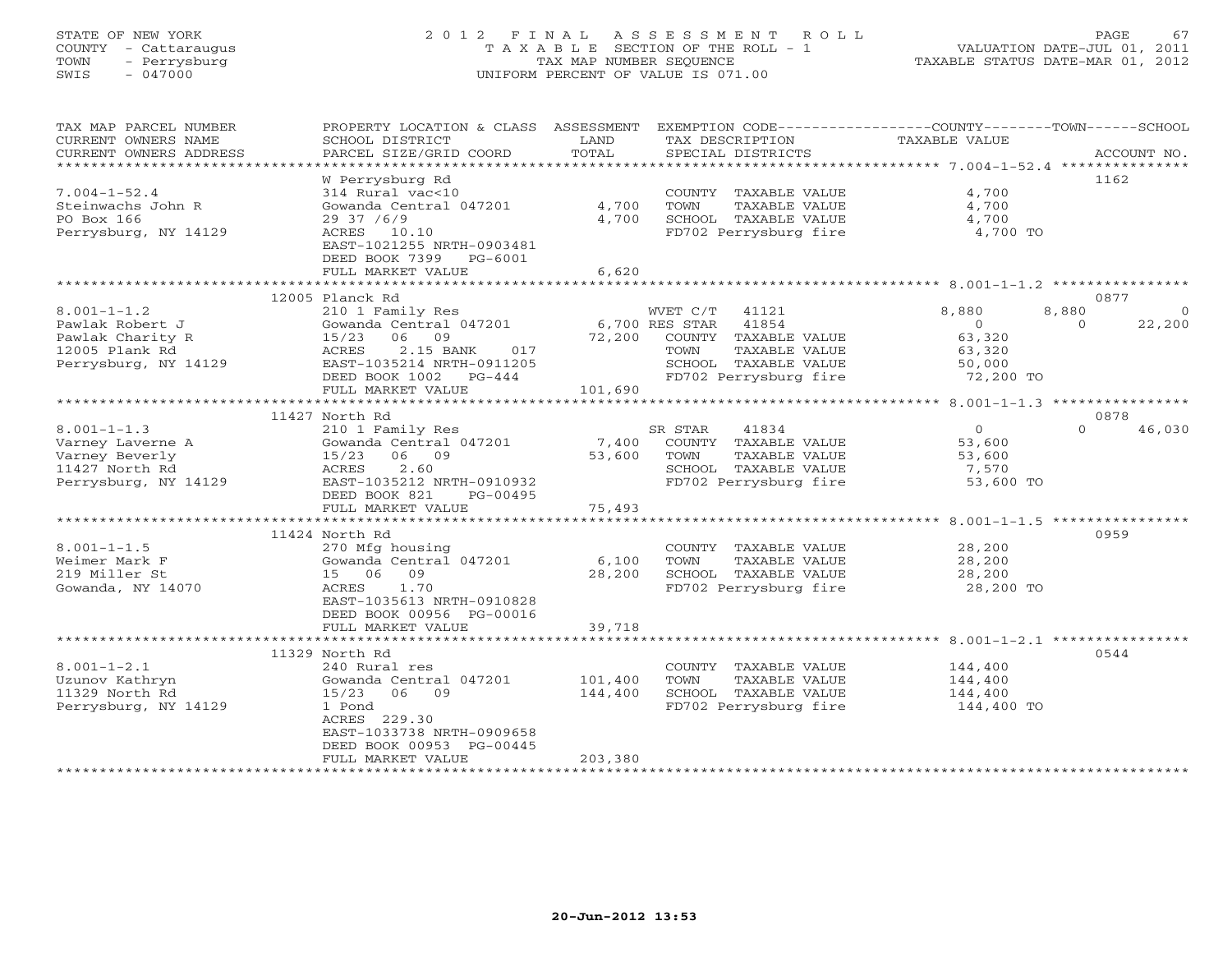# STATE OF NEW YORK 2 0 1 2 F I N A L A S S E S S M E N T R O L L PAGE 68 COUNTY - Cattaraugus T A X A B L E SECTION OF THE ROLL - 1 VALUATION DATE-JUL 01, 2011 TOWN - Perrysburg TAX MAP NUMBER SEQUENCE TAXABLE STATUS DATE-MAR 01, 2012 SWIS - 047000 UNIFORM PERCENT OF VALUE IS 071.00

| TAX MAP PARCEL NUMBER<br>CURRENT OWNERS NAME<br>CURRENT OWNERS ADDRESS                           | PROPERTY LOCATION & CLASS ASSESSMENT<br>SCHOOL DISTRICT<br>PARCEL SIZE/GRID COORD                                                   | LAND<br>TOTAL   | EXEMPTION CODE----------------COUNTY-------TOWN------SCHOOL<br>TAX DESCRIPTION<br>SPECIAL DISTRICTS                | TAXABLE VALUE                                        | ACCOUNT NO.                          |
|--------------------------------------------------------------------------------------------------|-------------------------------------------------------------------------------------------------------------------------------------|-----------------|--------------------------------------------------------------------------------------------------------------------|------------------------------------------------------|--------------------------------------|
|                                                                                                  |                                                                                                                                     |                 |                                                                                                                    |                                                      |                                      |
|                                                                                                  | 11333 North Rd                                                                                                                      |                 |                                                                                                                    |                                                      | 1077                                 |
| $8.001 - 1 - 2.4$<br>Berek Andrew R<br>11333 North Rd                                            | 210 1 Family Res<br>Gowanda Central 047201<br>6 9<br>23                                                                             | 4,300<br>82,200 | COUNTY TAXABLE VALUE<br>TOWN<br>TAXABLE VALUE<br>SCHOOL TAXABLE VALUE                                              | 82,200<br>82,200<br>82,200                           |                                      |
| Perrysburg, NY 14129                                                                             | FRNT 154.40 DPTH 250.20<br>032<br>BANK<br>EAST-1035276 NRTH-0909314<br>DEED BOOK 16857 PG-7001<br>FULL MARKET VALUE                 | 115,775         | FD702 Perrysburg fire                                                                                              | 82,200 TO                                            |                                      |
|                                                                                                  |                                                                                                                                     |                 |                                                                                                                    |                                                      |                                      |
|                                                                                                  | 11395 North Rd                                                                                                                      |                 |                                                                                                                    |                                                      | 0540                                 |
| $8.001 - 1 - 3$<br>Watkins Alma E<br>Watkins Kenneth J<br>11395 North Rd<br>Perrysburg, NY 14129 | 210 1 Family Res<br>Gowanda Central 047201<br>23 06<br>09<br>ACRES<br>1.00<br>EAST-1035276 NRTH-0910367<br>DEED BOOK 361<br>PG-6003 | 5,000<br>42,000 | 41834<br>SR STAR<br>COUNTY TAXABLE VALUE<br>TOWN<br>TAXABLE VALUE<br>SCHOOL TAXABLE VALUE<br>FD702 Perrysburg fire | $\Omega$<br>42,000<br>42,000<br>$\circ$<br>42,000 TO | $\cap$<br>42,000                     |
|                                                                                                  | FULL MARKET VALUE                                                                                                                   | 59,155          |                                                                                                                    |                                                      |                                      |
|                                                                                                  |                                                                                                                                     |                 |                                                                                                                    |                                                      |                                      |
|                                                                                                  | 11278 North Rd                                                                                                                      |                 |                                                                                                                    |                                                      | 0550                                 |
| $8.001 - 1 - 5$                                                                                  | 210 1 Family Res<br>Gowanda Central 047201                                                                                          | 11,000          | RES STAR<br>41854<br>COUNTY TAXABLE VALUE                                                                          | $\Omega$<br>69,400                                   | 22,200<br>$\cap$                     |
| Osterstuck Harvey<br>11278 North Rd                                                              | 14 06 09                                                                                                                            | 69,400          | TOWN<br>TAXABLE VALUE                                                                                              | 69,400                                               |                                      |
| Perrysburg, NY 14129                                                                             | ACRES<br>5.01 BANK<br>032                                                                                                           |                 | SCHOOL TAXABLE VALUE                                                                                               | 47,200                                               |                                      |
|                                                                                                  | EAST-1035617 NRTH-0908353<br>DEED BOOK 666<br>PG-3001                                                                               |                 | FD702 Perrysburg fire                                                                                              | 69,400 TO                                            |                                      |
|                                                                                                  | FULL MARKET VALUE                                                                                                                   | 97,746          |                                                                                                                    |                                                      |                                      |
|                                                                                                  |                                                                                                                                     |                 |                                                                                                                    |                                                      |                                      |
| $8.001 - 1 - 6$                                                                                  | 11939 Mackinaw Rd                                                                                                                   |                 | 41720                                                                                                              |                                                      | 0551                                 |
| Wesley Michael J                                                                                 | 152 Vineyard<br>Gowanda Central 047201                                                                                              | 59,300 RES STAR | AG DIST<br>41854                                                                                                   | 1,823<br>$\overline{0}$                              | 1,823<br>1,823<br>22,200<br>$\Omega$ |
| Wesley Suzanne                                                                                   | 15 6<br>9                                                                                                                           | 123,300         | COUNTY TAXABLE VALUE                                                                                               | 121,477                                              |                                      |
| 11939 Mackinaw Rd                                                                                | $3/11$ -merged $1-11.1$ in par                                                                                                      |                 | TOWN<br>TAXABLE VALUE                                                                                              | 121,477                                              |                                      |
| Perrysburg, NY 14129                                                                             | ACRES 207.85                                                                                                                        |                 | SCHOOL TAXABLE VALUE                                                                                               | 99,277                                               |                                      |
|                                                                                                  | EAST-1036859 NRTH-0908571                                                                                                           |                 | FD702 Perrysburg fire                                                                                              | 123,300 TO                                           |                                      |
| MAY BE SUBJECT TO PAYMENT                                                                        | DEED BOOK 876<br>PG-01130                                                                                                           |                 |                                                                                                                    |                                                      |                                      |
| UNDER AGDIST LAW TIL 2016<br>*********************                                               | FULL MARKET VALUE<br>* * * * * * * * * * * * * * * * * * * *                                                                        | 173,662         |                                                                                                                    |                                                      |                                      |
|                                                                                                  | Eaton Rd                                                                                                                            |                 |                                                                                                                    |                                                      | 0083                                 |
| $8.001 - 1 - 7$                                                                                  | 120 Field crops                                                                                                                     |                 | AG DISTOUT 41730                                                                                                   | 15,583                                               | 15,583<br>15,583                     |
| Chiavetta's Potatoes & Greenho Gowanda Central 047201                                            |                                                                                                                                     | 80,000          | COUNTY TAXABLE VALUE                                                                                               | 64,417                                               |                                      |
| 9784 S Main ST                                                                                   | 16 06<br>09                                                                                                                         | 80,000          | TAXABLE VALUE<br>TOWN                                                                                              | 64,417                                               |                                      |
| Angola, NY 14006                                                                                 | ACRES 178.15                                                                                                                        |                 | SCHOOL TAXABLE VALUE                                                                                               | 64,417                                               |                                      |
|                                                                                                  | EAST-1038808 NRTH-0910102                                                                                                           |                 | FD702 Perrysburg fire                                                                                              | 80,000 TO                                            |                                      |
| MAY BE SUBJECT TO PAYMENT                                                                        | DEED BOOK 16715 PG-5002                                                                                                             |                 |                                                                                                                    |                                                      |                                      |
| UNDER AGDIST LAW TIL 2019                                                                        | FULL MARKET VALUE                                                                                                                   | 112,676         |                                                                                                                    |                                                      |                                      |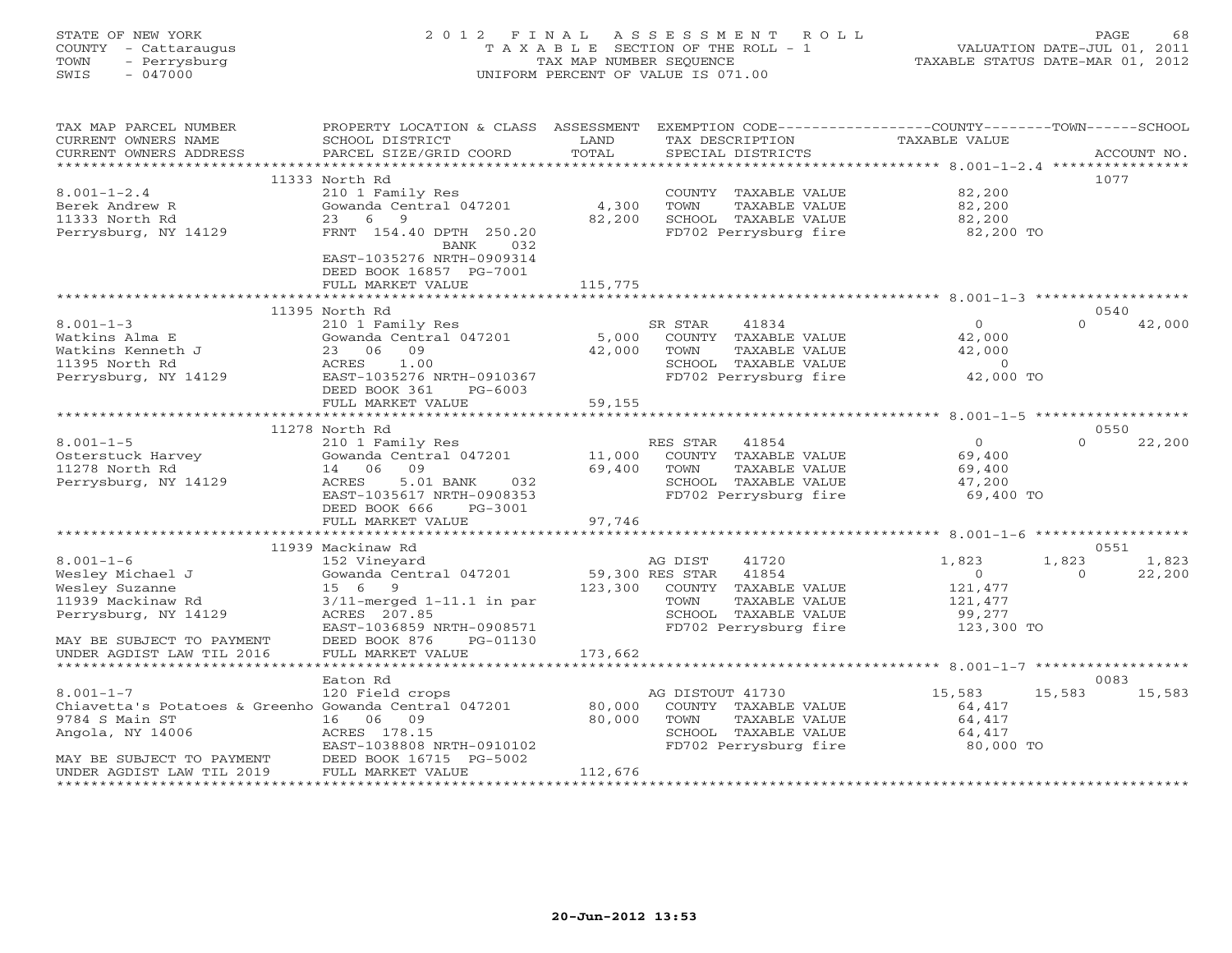# STATE OF NEW YORK 2 0 1 2 F I N A L A S S E S S M E N T R O L L PAGE 69 COUNTY - Cattaraugus T A X A B L E SECTION OF THE ROLL - 1 VALUATION DATE-JUL 01, 2011 TOWN - Perrysburg TAX MAP NUMBER SEQUENCE TAXABLE STATUS DATE-MAR 01, 2012 SWIS - 047000 UNIFORM PERCENT OF VALUE IS 071.00

| TAX MAP PARCEL NUMBER                                                                                                                                         | PROPERTY LOCATION & CLASS ASSESSMENT                                                                                                                                                                                                         |        | EXEMPTION CODE-----------------COUNTY-------TOWN------SCHOOL                                                                 |                                                                                                                                                                                         |                                  |
|---------------------------------------------------------------------------------------------------------------------------------------------------------------|----------------------------------------------------------------------------------------------------------------------------------------------------------------------------------------------------------------------------------------------|--------|------------------------------------------------------------------------------------------------------------------------------|-----------------------------------------------------------------------------------------------------------------------------------------------------------------------------------------|----------------------------------|
| CURRENT OWNERS NAME                                                                                                                                           | SCHOOL DISTRICT                                                                                                                                                                                                                              | LAND   | TAX DESCRIPTION                                                                                                              | TAXABLE VALUE                                                                                                                                                                           |                                  |
| CURRENT OWNERS ADDRESS                                                                                                                                        | PARCEL SIZE/GRID COORD                                                                                                                                                                                                                       | TOTAL  | SPECIAL DISTRICTS                                                                                                            |                                                                                                                                                                                         | ACCOUNT NO.                      |
|                                                                                                                                                               |                                                                                                                                                                                                                                              |        |                                                                                                                              |                                                                                                                                                                                         |                                  |
|                                                                                                                                                               | Eaton Rd                                                                                                                                                                                                                                     |        |                                                                                                                              |                                                                                                                                                                                         | 0021                             |
| $8.001 - 1 - 8$                                                                                                                                               | 314 Rural vac<10                                                                                                                                                                                                                             |        | COUNTY TAXABLE VALUE 11,000                                                                                                  |                                                                                                                                                                                         |                                  |
| Melnyk Kevin                                                                                                                                                  |                                                                                                                                                                                                                                              |        |                                                                                                                              |                                                                                                                                                                                         |                                  |
| Melnyk John                                                                                                                                                   | 314 Kurai vacsio<br>Gowanda Central 047201 11,000<br>16 06 09 11,000                                                                                                                                                                         |        | TOWN TAXABLE VALUE 11,000<br>SCHOOL TAXABLE VALUE 11,000                                                                     |                                                                                                                                                                                         |                                  |
| 216 Barnard St                                                                                                                                                | 5.00<br>ACRES                                                                                                                                                                                                                                |        | FD702 Perrysburg fire 11,000 TO<br>LD700 Light 11,000 TO                                                                     |                                                                                                                                                                                         |                                  |
| zio Barnard St<br>Buffalo, NY 14206                                                                                                                           | EAST-1040053 NRTH-0911342                                                                                                                                                                                                                    |        |                                                                                                                              |                                                                                                                                                                                         |                                  |
|                                                                                                                                                               | DEED BOOK 00978 PG-00947                                                                                                                                                                                                                     |        |                                                                                                                              |                                                                                                                                                                                         |                                  |
|                                                                                                                                                               | FULL MARKET VALUE                                                                                                                                                                                                                            | 15,493 |                                                                                                                              |                                                                                                                                                                                         |                                  |
|                                                                                                                                                               |                                                                                                                                                                                                                                              |        |                                                                                                                              |                                                                                                                                                                                         |                                  |
|                                                                                                                                                               | Mackinaw Rd                                                                                                                                                                                                                                  |        |                                                                                                                              |                                                                                                                                                                                         | 0388                             |
| $8.001 - 1 - 9$                                                                                                                                               | Mackinaw Rd<br>105 Vac farmland<br>Gowanda Central 047201 17,300 COUNTY TAXABLE VALUE<br>37,300 COUNTY TAXABLE VALUE<br>35,548<br>14 06 09 37,300 TOWN TAXABLE VALUE 35,548<br>ACRES 100.16 SCHOOL TAXABLE VALUE 35,548<br>EAST-1039607_NRTH |        |                                                                                                                              |                                                                                                                                                                                         | 1,752<br>1,752                   |
| Chiavetta Diane                                                                                                                                               |                                                                                                                                                                                                                                              |        |                                                                                                                              |                                                                                                                                                                                         |                                  |
| 9784 S Main St                                                                                                                                                |                                                                                                                                                                                                                                              |        |                                                                                                                              |                                                                                                                                                                                         |                                  |
| Angola, NY 14006                                                                                                                                              |                                                                                                                                                                                                                                              |        |                                                                                                                              |                                                                                                                                                                                         |                                  |
|                                                                                                                                                               |                                                                                                                                                                                                                                              |        | SCHOOL TAXABLE VALUE 35,548<br>FD702 Perrysburg fire 37,300 TO                                                               |                                                                                                                                                                                         |                                  |
|                                                                                                                                                               | DEED BOOK 897 PG-00797                                                                                                                                                                                                                       |        |                                                                                                                              |                                                                                                                                                                                         |                                  |
| MAY BE SUBJECT TO PAYMENT DEED BOOK 897 F<br>UNDER AGDIST LAW TIL 2019 FULL MARKET VALUE                                                                      |                                                                                                                                                                                                                                              | 52,535 |                                                                                                                              |                                                                                                                                                                                         |                                  |
|                                                                                                                                                               |                                                                                                                                                                                                                                              |        |                                                                                                                              |                                                                                                                                                                                         |                                  |
|                                                                                                                                                               | 11939 Mackinaw Rd                                                                                                                                                                                                                            |        |                                                                                                                              |                                                                                                                                                                                         | 0084                             |
| $8.001 - 1 - 10$                                                                                                                                              | 240 Rural res                                                                                                                                                                                                                                |        | COUNTY TAXABLE VALUE 26,500                                                                                                  |                                                                                                                                                                                         |                                  |
|                                                                                                                                                               |                                                                                                                                                                                                                                              |        |                                                                                                                              |                                                                                                                                                                                         |                                  |
|                                                                                                                                                               | 9,100 Sowanda Central 047201 9,100<br>15 06 09 26,500                                                                                                                                                                                        |        |                                                                                                                              |                                                                                                                                                                                         |                                  |
| Wesley Michael J<br>Wesley Suzanne<br>1939 Mackinaw Rd<br>1939 Mackinaw Rd<br>1939 Mackinaw Rd<br>1939 Mackinaw Rd<br>2002 2003<br>2002 1938/17610001 1940001 |                                                                                                                                                                                                                                              |        | FD702 Perrysburg fire 26,500 TO                                                                                              |                                                                                                                                                                                         |                                  |
|                                                                                                                                                               |                                                                                                                                                                                                                                              |        |                                                                                                                              |                                                                                                                                                                                         |                                  |
|                                                                                                                                                               | DEED BOOK 00934 PG-00990                                                                                                                                                                                                                     |        |                                                                                                                              |                                                                                                                                                                                         |                                  |
|                                                                                                                                                               | FULL MARKET VALUE 37,324                                                                                                                                                                                                                     |        |                                                                                                                              |                                                                                                                                                                                         |                                  |
|                                                                                                                                                               |                                                                                                                                                                                                                                              |        |                                                                                                                              |                                                                                                                                                                                         |                                  |
|                                                                                                                                                               | 11737 Mackinaw Rd                                                                                                                                                                                                                            |        | RES STAR 41854                                                                                                               |                                                                                                                                                                                         | 1245                             |
| $8.001 - 1 - 11.2$                                                                                                                                            | 240 Rural res<br>Gowanda Central 047201 19,600 COUNTY TAXABLE VALUE 51,200<br>4/10-split off Wesley,1-1 51,200 TOWN TAXABLE VALUE 51,200<br>ACEES 10.75 200                                                                                  |        |                                                                                                                              |                                                                                                                                                                                         | 22,200<br>$\cap$                 |
| 8.001-1-11.2<br>Feidt Robert G<br>Feidt Vicki                                                                                                                 |                                                                                                                                                                                                                                              |        |                                                                                                                              |                                                                                                                                                                                         |                                  |
|                                                                                                                                                               |                                                                                                                                                                                                                                              |        |                                                                                                                              |                                                                                                                                                                                         |                                  |
|                                                                                                                                                               | ACRES 10.75                                                                                                                                                                                                                                  |        |                                                                                                                              |                                                                                                                                                                                         |                                  |
| 11737 Mackinaw Rd<br>Perrysburg, NY 14129                                                                                                                     | EAST-1038806 NRTH-0906831                                                                                                                                                                                                                    |        | SCHOOL TAXABLE VALUE $29,000$<br>FD702 Perrysburg fire 51,200 TO                                                             |                                                                                                                                                                                         |                                  |
|                                                                                                                                                               | DEED BOOK 13934 PG-2002                                                                                                                                                                                                                      |        |                                                                                                                              |                                                                                                                                                                                         |                                  |
|                                                                                                                                                               | FULL MARKET VALUE                                                                                                                                                                                                                            | 72,113 |                                                                                                                              |                                                                                                                                                                                         |                                  |
|                                                                                                                                                               |                                                                                                                                                                                                                                              |        |                                                                                                                              |                                                                                                                                                                                         |                                  |
|                                                                                                                                                               | 11679 Hurd Rd                                                                                                                                                                                                                                |        | 61 PCT OF VALUE USED FOR EXEMPTION PURPOSES                                                                                  |                                                                                                                                                                                         | 0169                             |
| $8.001 - 1 - 12$                                                                                                                                              | 240 Rural res                                                                                                                                                                                                                                |        | VET PRO T 41003                                                                                                              | $\overline{0}$                                                                                                                                                                          | 49,612<br>$\mathbf{0}$           |
| Gabel Richard                                                                                                                                                 |                                                                                                                                                                                                                                              |        |                                                                                                                              |                                                                                                                                                                                         | $\Omega$<br>$\overline{0}$       |
| 11679 Hurd Rd                                                                                                                                                 |                                                                                                                                                                                                                                              |        |                                                                                                                              |                                                                                                                                                                                         | $\overline{0}$<br>$\overline{0}$ |
| Perrysburg, NY 14129                                                                                                                                          |                                                                                                                                                                                                                                              |        |                                                                                                                              | $0$ 2,220                                                                                                                                                                               | $\Omega$                         |
|                                                                                                                                                               | 240 MM1 Les (200 MM1 Les 190 MM1 Les 190 MM1 Les 190 MM1 Les 190 MM1 Les 190 MM<br>31,100 DVET CO 41142<br>240 MM Les 121.92 MM1 Les 190 MM RPTL466_c 41683<br>25AST-1039868 NRTH-0904576 AG DIST 41720                                      |        |                                                                                                                              | $\begin{array}{ccc} -11132 \\ 41132 \\ 41142 \\ 41683 \\ 41720 \\ 41854 \end{array} \qquad \qquad \begin{array}{c} 14\,, 800 \\ 18\,, 163 \\ 0 \\ 0 \\ 0 \end{array}$<br>$\overline{0}$ | $\overline{0}$<br>$\Omega$       |
| MAY BE SUBJECT TO PAYMENT                                                                                                                                     | DEED BOOK 724<br>PG-00369                                                                                                                                                                                                                    |        | 3-00369 RES STAR 41854 0<br>167,746 COUNTY TAXABLE VALUE 86,137                                                              |                                                                                                                                                                                         | $\Omega$<br>22,200               |
| UNDER AGDIST LAW TIL 2016                                                                                                                                     | FULL MARKET VALUE                                                                                                                                                                                                                            |        |                                                                                                                              |                                                                                                                                                                                         |                                  |
|                                                                                                                                                               |                                                                                                                                                                                                                                              |        |                                                                                                                              |                                                                                                                                                                                         |                                  |
|                                                                                                                                                               |                                                                                                                                                                                                                                              |        |                                                                                                                              |                                                                                                                                                                                         |                                  |
|                                                                                                                                                               |                                                                                                                                                                                                                                              |        | COUNTY TAAADDE VALUE<br>TOWN TAXABLE VALUE 67,268<br>SCHOOL TAXABLE VALUE 96,900<br>CHOOL TAXABLE VALUE 96,900<br>119,100 TO |                                                                                                                                                                                         |                                  |
|                                                                                                                                                               |                                                                                                                                                                                                                                              |        |                                                                                                                              |                                                                                                                                                                                         |                                  |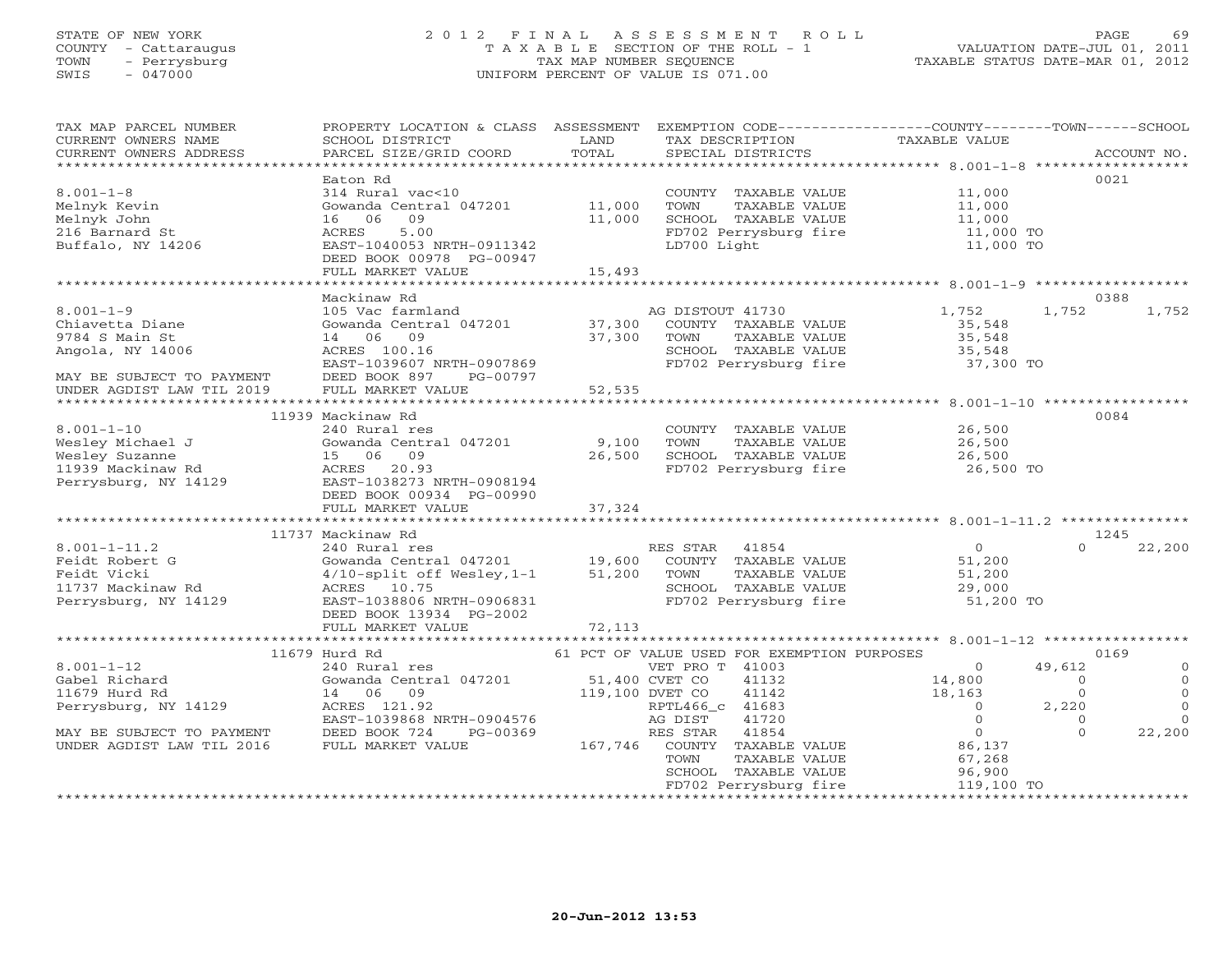# STATE OF NEW YORK 2 0 1 2 F I N A L A S S E S S M E N T R O L L PAGE 70 COUNTY - Cattaraugus T A X A B L E SECTION OF THE ROLL - 1 VALUATION DATE-JUL 01, 2011 TOWN - Perrysburg TAX MAP NUMBER SEQUENCE TAXABLE STATUS DATE-MAR 01, 2012 SWIS - 047000 UNIFORM PERCENT OF VALUE IS 071.00

| TAX MAP PARCEL NUMBER<br>CURRENT OWNERS NAME<br>CURRENT OWNERS ADDRESS                                                                                                                                                                                           | PROPERTY LOCATION & CLASS ASSESSMENT EXEMPTION CODE---------------COUNTY-------TOWN------SCHOOL<br>SCHOOL DISTRICT<br>PARCEL SIZE/GRID COORD | LAND<br>TOTAL | TAX DESCRIPTION<br>SPECIAL DISTRICTS                                                                                      | TAXABLE VALUE                    | ACCOUNT NO.    |
|------------------------------------------------------------------------------------------------------------------------------------------------------------------------------------------------------------------------------------------------------------------|----------------------------------------------------------------------------------------------------------------------------------------------|---------------|---------------------------------------------------------------------------------------------------------------------------|----------------------------------|----------------|
|                                                                                                                                                                                                                                                                  |                                                                                                                                              |               |                                                                                                                           |                                  |                |
| $8.001 - 1 - 14$<br>Wyskida Richard                                                                                                                                                                                                                              | North Rd<br>322 Rural vac>10<br>Gowanda Central 047201 29,600                                                                                |               | COUNTY TAXABLE VALUE<br>TOWN<br>TAXABLE VALUE                                                                             | 29,600<br>29,600                 | 0566           |
| 1509 Chandler Rd                                                                                                                                                                                                                                                 | 14 06<br>09                                                                                                                                  | 29,600        | SCHOOL TAXABLE VALUE<br>FD702 Perrysburg fire                                                                             | 29,600<br>29,600 TO              |                |
| Huntsville Ala, 35801                                                                                                                                                                                                                                            | ACRES 33.79<br>EAST-1037013 NRTH-0903630<br>DEED BOOK 721<br>PG-00440<br>FULL MARKET VALUE                                                   | 41,690        |                                                                                                                           |                                  |                |
|                                                                                                                                                                                                                                                                  |                                                                                                                                              |               |                                                                                                                           |                                  |                |
|                                                                                                                                                                                                                                                                  | 11008 North Rd                                                                                                                               |               |                                                                                                                           |                                  | 0409           |
| $8.001 - 1 - 15.1$                                                                                                                                                                                                                                               | 312 Vac w/imprv                                                                                                                              |               | COUNTY TAXABLE VALUE                                                                                                      | 14,700                           |                |
| 8.001-1-15.1<br>Griewisch Janis R<br>Griewisch Eric T<br>14 06 09<br>1178 Moran Rd<br>2178 Moran Rd<br>218 Moran Rd<br>218 Moran Rd<br>218 Moran Rd<br>218 Moran Rd<br>218 Moran Rd<br>22.01462<br>22.01462<br>22.01462<br>22.01462<br>22.01462<br>23.07<br>22.0 |                                                                                                                                              | 9,000         | TAXABLE VALUE<br>TOWN                                                                                                     | 14,700                           |                |
|                                                                                                                                                                                                                                                                  |                                                                                                                                              | 14,700        |                                                                                                                           |                                  |                |
|                                                                                                                                                                                                                                                                  |                                                                                                                                              |               |                                                                                                                           |                                  |                |
|                                                                                                                                                                                                                                                                  |                                                                                                                                              |               | TOWN TAAABLE VALUE<br>SCHOOL TAXABLE VALUE 14,700<br>FD702 Perrysburg fire 14,700 TO<br>WD702 Prrysbrg Central Wtr .00 MT |                                  |                |
|                                                                                                                                                                                                                                                                  | DEED BOOK 801<br>PG-01014                                                                                                                    |               |                                                                                                                           |                                  |                |
|                                                                                                                                                                                                                                                                  | FULL MARKET VALUE                                                                                                                            | 20,704        |                                                                                                                           |                                  |                |
|                                                                                                                                                                                                                                                                  | 11014 North Rd                                                                                                                               |               |                                                                                                                           |                                  | 0833           |
| $8.001 - 1 - 15.2$                                                                                                                                                                                                                                               |                                                                                                                                              |               | COUNTY TAXABLE VALUE 38,600                                                                                               |                                  |                |
|                                                                                                                                                                                                                                                                  | 210 1 Family Res<br>Gowanda Central 047201 11,500 TOWN                                                                                       |               | TAXABLE VALUE                                                                                                             | 38,600                           |                |
| 8.001-1-15.2<br>Griewisch Janis Ratzel (Sowanda Central 047201)<br>Griewisch Lisa (14 06 09)<br>1178 Morgan Rd (15 Use - Robert & Leota                                                                                                                          |                                                                                                                                              | 38,600        |                                                                                                                           |                                  |                |
|                                                                                                                                                                                                                                                                  |                                                                                                                                              |               |                                                                                                                           |                                  |                |
| Silver Creek, NY 14136                                                                                                                                                                                                                                           | ACRES 5.50                                                                                                                                   |               | WD702 Prrysbrg Central Wtr .00 MT                                                                                         |                                  |                |
|                                                                                                                                                                                                                                                                  | EAST-1035708 NRTH-0903808<br>DEED BOOK 00955 PG-00100                                                                                        |               |                                                                                                                           |                                  |                |
|                                                                                                                                                                                                                                                                  | FULL MARKET VALUE                                                                                                                            | 54,366        |                                                                                                                           |                                  |                |
|                                                                                                                                                                                                                                                                  |                                                                                                                                              |               |                                                                                                                           |                                  |                |
|                                                                                                                                                                                                                                                                  | 10998 North Rd                                                                                                                               |               |                                                                                                                           |                                  | 0005           |
| $8.001 - 1 - 16$                                                                                                                                                                                                                                                 | 314 Rural vac<10                                                                                                                             |               | COUNTY TAXABLE VALUE                                                                                                      | 4,100                            |                |
| Janiga Adam J                                                                                                                                                                                                                                                    | Gowanda Central 047201 4,100                                                                                                                 |               |                                                                                                                           | 4,100                            |                |
| 10998 North Rd                                                                                                                                                                                                                                                   | 14 06 09                                                                                                                                     | 4,100         |                                                                                                                           | 4,100                            |                |
| Perrysburg, NY 14129                                                                                                                                                                                                                                             | FRNT 140.00 DPTH 165.00<br>EAST-1035469 NRTH-0903384                                                                                         |               | TOWN TAXABLE VALUE<br>SCHOOL TAXABLE VALUE<br>FD702 Perrysburg fire<br>WD702 Prrysbrg Central Wtr                         | 4,100 TO<br>$.00$ MT             |                |
|                                                                                                                                                                                                                                                                  | DEED BOOK 17489 PG-7001                                                                                                                      |               |                                                                                                                           |                                  |                |
|                                                                                                                                                                                                                                                                  | FULL MARKET VALUE                                                                                                                            | 5,775         |                                                                                                                           |                                  |                |
|                                                                                                                                                                                                                                                                  |                                                                                                                                              |               |                                                                                                                           |                                  |                |
|                                                                                                                                                                                                                                                                  | 11998 Hurd Rd                                                                                                                                |               |                                                                                                                           |                                  | 0467           |
| $8.001 - 1 - 17.1$                                                                                                                                                                                                                                               | 113 Cattle farm                                                                                                                              |               | CW_15_VET/ 41161                                                                                                          | 8,880<br>8,880                   | $\overline{0}$ |
| Smith Alan                                                                                                                                                                                                                                                       | Gowanda Central 047201                                                                                                                       |               | 89,500 AG DIST 41720<br>148,200 RES STAR 41854                                                                            | 46,378<br>46,378                 | 46,378         |
| 11998 Hurd Rd                                                                                                                                                                                                                                                    | 14 06 09                                                                                                                                     |               |                                                                                                                           | $\overline{0}$<br>$\overline{0}$ | 22,200         |
| Perrysburg, NY 14129                                                                                                                                                                                                                                             |                                                                                                                                              |               | COUNTY TAXABLE VALUE                                                                                                      | 92,942                           |                |
|                                                                                                                                                                                                                                                                  |                                                                                                                                              |               | TOWN<br>TAXABLE VALUE                                                                                                     | 92,942                           |                |
| MAY BE SUBJECT TO PAYMENT                                                                                                                                                                                                                                        | ACRES 145.95                                                                                                                                 |               | SCHOOL TAXABLE VALUE<br>FD702 Perrysburg fire 148,200 TO                                                                  | 79,622                           |                |
| UNDER AGDIST LAW TIL 2016                                                                                                                                                                                                                                        | EAST-1037689 NRTH-0904872                                                                                                                    |               |                                                                                                                           |                                  |                |
|                                                                                                                                                                                                                                                                  | DEED BOOK 4780 PG-7001<br>FULL MARKET VALUE                                                                                                  | 208,732       |                                                                                                                           |                                  |                |
|                                                                                                                                                                                                                                                                  |                                                                                                                                              |               |                                                                                                                           |                                  |                |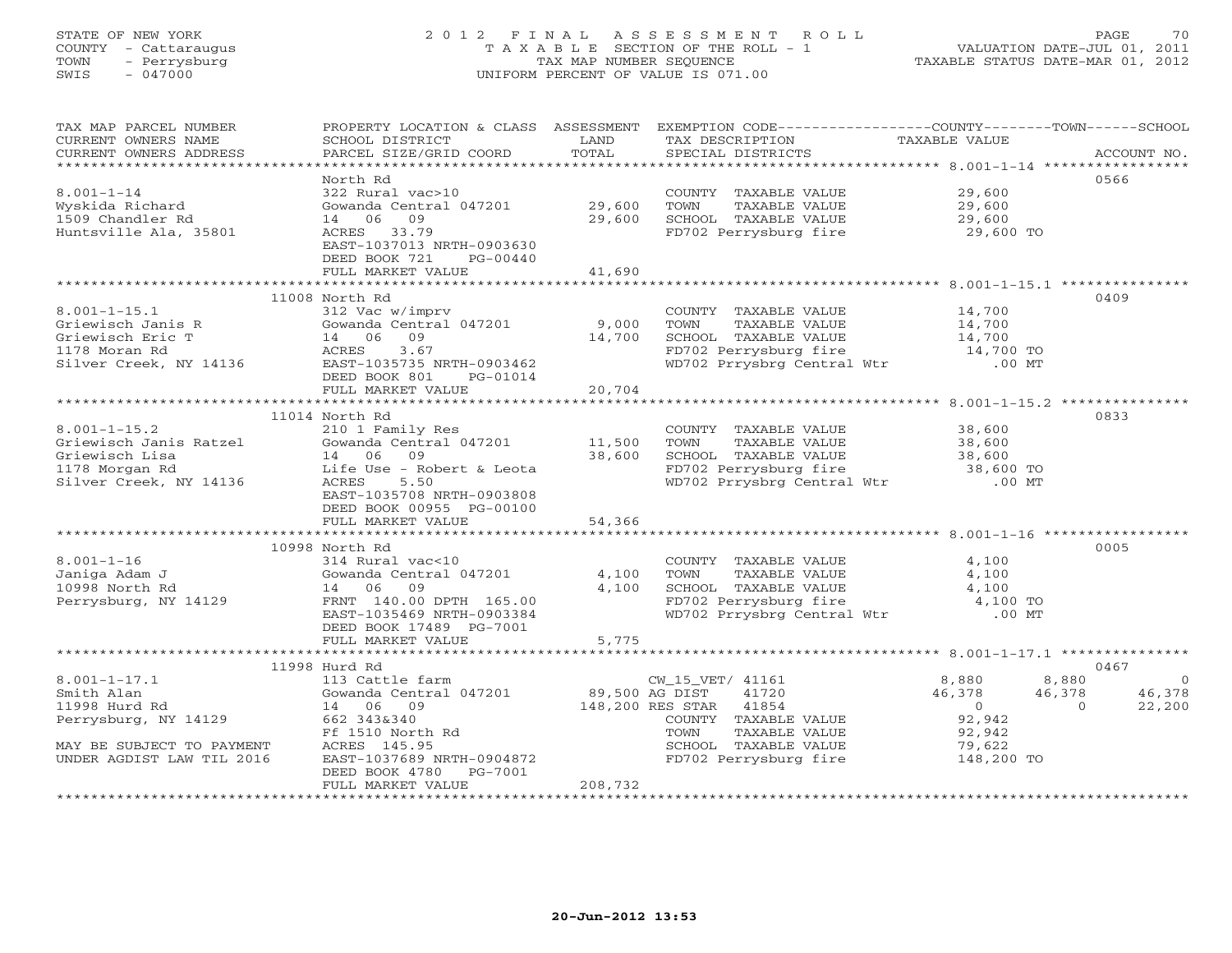# STATE OF NEW YORK 2 0 1 2 F I N A L A S S E S S M E N T R O L L PAGE 71 COUNTY - Cattaraugus T A X A B L E SECTION OF THE ROLL - 1 VALUATION DATE-JUL 01, 2011 TOWN - Perrysburg TAX MAP NUMBER SEQUENCE TAXABLE STATUS DATE-MAR 01, 2012 SWIS - 047000 UNIFORM PERCENT OF VALUE IS 071.00

| TAX MAP PARCEL NUMBER<br>CURRENT OWNERS NAME<br>CURRENT OWNERS ADDRESS                                                                 | PROPERTY LOCATION & CLASS ASSESSMENT<br>SCHOOL DISTRICT<br>PARCEL SIZE/GRID COORD                                                                                                              | LAND<br>TOTAL              |                                    | TAX DESCRIPTION<br>SPECIAL DISTRICTS                                                                                 | EXEMPTION CODE-----------------COUNTY-------TOWN-----SCHOOL<br>TAXABLE VALUE |                              | ACCOUNT NO.                                |
|----------------------------------------------------------------------------------------------------------------------------------------|------------------------------------------------------------------------------------------------------------------------------------------------------------------------------------------------|----------------------------|------------------------------------|----------------------------------------------------------------------------------------------------------------------|------------------------------------------------------------------------------|------------------------------|--------------------------------------------|
| ************************                                                                                                               |                                                                                                                                                                                                |                            |                                    |                                                                                                                      |                                                                              |                              |                                            |
| $8.001 - 1 - 17.2$<br>Smith Michael<br>11784 Hurd Rd<br>Perrysburg, NY 14129<br>MAY BE SUBJECT TO PAYMENT<br>UNDER AGDIST LAW TIL 2016 | 11784 Hurd Rd<br>270 Mfg housing<br>Gowanda Central 047201<br>14 06<br>09<br>Ff 1510 North Rd<br>ACRES<br>47.35<br>EAST-1037840 NRTH-0905951<br>DEED BOOK 662<br>$PG-340$<br>FULL MARKET VALUE | 31,500<br>44,366           | AG DIST<br>18,100 RES STAR<br>TOWN | 41720<br>41854<br>COUNTY TAXABLE VALUE<br>TAXABLE VALUE<br>SCHOOL TAXABLE VALUE<br>FD702 Perrysburg fire             | 3,108<br>$\Omega$<br>28,392<br>28,392<br>6,192<br>31,500 TO                  | 3,108<br>$\Omega$            | 1092<br>3,108<br>22,200                    |
|                                                                                                                                        |                                                                                                                                                                                                |                            |                                    |                                                                                                                      |                                                                              |                              |                                            |
| $8.001 - 1 - 17.3$<br>Smith Dorothy G Life Us<br>Ray Jeanette M<br>11903 Hurd Rd                                                       | 11903 Hurd Rd<br>240 Rural res<br>Gowanda Central 047201<br>ACRES<br>25.00<br>EAST-1036240 NRTH-0904890                                                                                        | 22,800 AGED C/T            | AG DIST<br>90,700 SR STAR          | 79 PCT OF VALUE USED FOR EXEMPTION PURPOSES<br>41720<br>41801<br>41834<br>COUNTY TAXABLE VALUE                       | 12,124<br>32,244<br>$\overline{0}$<br>46,332                                 | 12,124<br>32,244<br>$\Omega$ | 1172<br>12,124<br>$\overline{0}$<br>46,030 |
| Perrysburg, NY 14129<br>MAY BE SUBJECT TO PAYMENT<br>UNDER AGDIST LAW TIL 2016                                                         | DEED BOOK 10248 PG-4001<br>FULL MARKET VALUE                                                                                                                                                   |                            | TOWN                               | TAXABLE VALUE<br>127,746 SCHOOL TAXABLE VALUE                                                                        | 46,332<br>32,546                                                             |                              |                                            |
|                                                                                                                                        |                                                                                                                                                                                                |                            |                                    |                                                                                                                      |                                                                              |                              |                                            |
| $8.001 - 1 - 17.4$<br>Smith Michael<br>11784 Hurd Rd<br>Perrysburg, NY 14129                                                           | 11784 Hurd Rd<br>314 Rural vac<10<br>Gowanda Central 047201<br>47 5 8<br>ACRES<br>6.70<br>EAST-1039115 NRTH-0904664<br>DEED BOOK 4748<br>PG-4001                                               | 1,700<br>1,700             | TOWN                               | COUNTY TAXABLE VALUE<br>TAXABLE VALUE<br>SCHOOL TAXABLE VALUE                                                        | 1,700<br>1,700<br>1,700                                                      |                              | 01172                                      |
|                                                                                                                                        | FULL MARKET VALUE                                                                                                                                                                              | 2,394                      |                                    |                                                                                                                      |                                                                              |                              |                                            |
| $8.001 - 1 - 18.1$<br>Hausler Terry R<br>77 Ayer Rd<br>Williamsville, NY 14221                                                         | North Rd<br>312 Vac w/imprv<br>Gowanda Central 047201<br>22 06 09<br>FRNT 1270.00 DPTH<br>ACRES 116.40                                                                                         | 53,300<br>58,300           | TOWN                               | COUNTY TAXABLE VALUE<br>TAXABLE VALUE<br>SCHOOL TAXABLE VALUE<br>FD702 Perrysburg fire                               | 58,300<br>58,300<br>58,300<br>58,300 TO                                      |                              | 0386                                       |
|                                                                                                                                        | EAST-1033373 NRTH-0904646<br>DEED BOOK 17057 PG-7002<br>FULL MARKET VALUE<br>***************************                                                                                       | 82,113<br>************     |                                    |                                                                                                                      | ******************************* 8.001-1-18.2 ***************                 |                              |                                            |
|                                                                                                                                        | 11005 North Rd                                                                                                                                                                                 |                            |                                    |                                                                                                                      |                                                                              |                              | 1052                                       |
| $8.001 - 1 - 18.2$<br>Filippi Michael A<br>Filippi Michelle M<br>31 Katelyn Ln<br>Lancaster, NY 14086                                  | 322 Rural vac>10<br>Gowanda Central 047201<br>22 06 09<br>ACRES 56.85<br>EAST-1033357 NRTH-0903704<br>DEED BOOK 5672<br>PG-9002<br>FULL MARKET VALUE                                           | 39,100<br>39,100<br>55,070 | TOWN                               | COUNTY TAXABLE VALUE<br>TAXABLE VALUE<br>SCHOOL TAXABLE VALUE<br>FD702 Perrysburg fire<br>WD702 Prrysbrg Central Wtr | 39,100<br>39,100<br>39,100<br>39,100 TO<br>$.00$ MT                          |                              |                                            |
|                                                                                                                                        |                                                                                                                                                                                                |                            |                                    |                                                                                                                      |                                                                              |                              |                                            |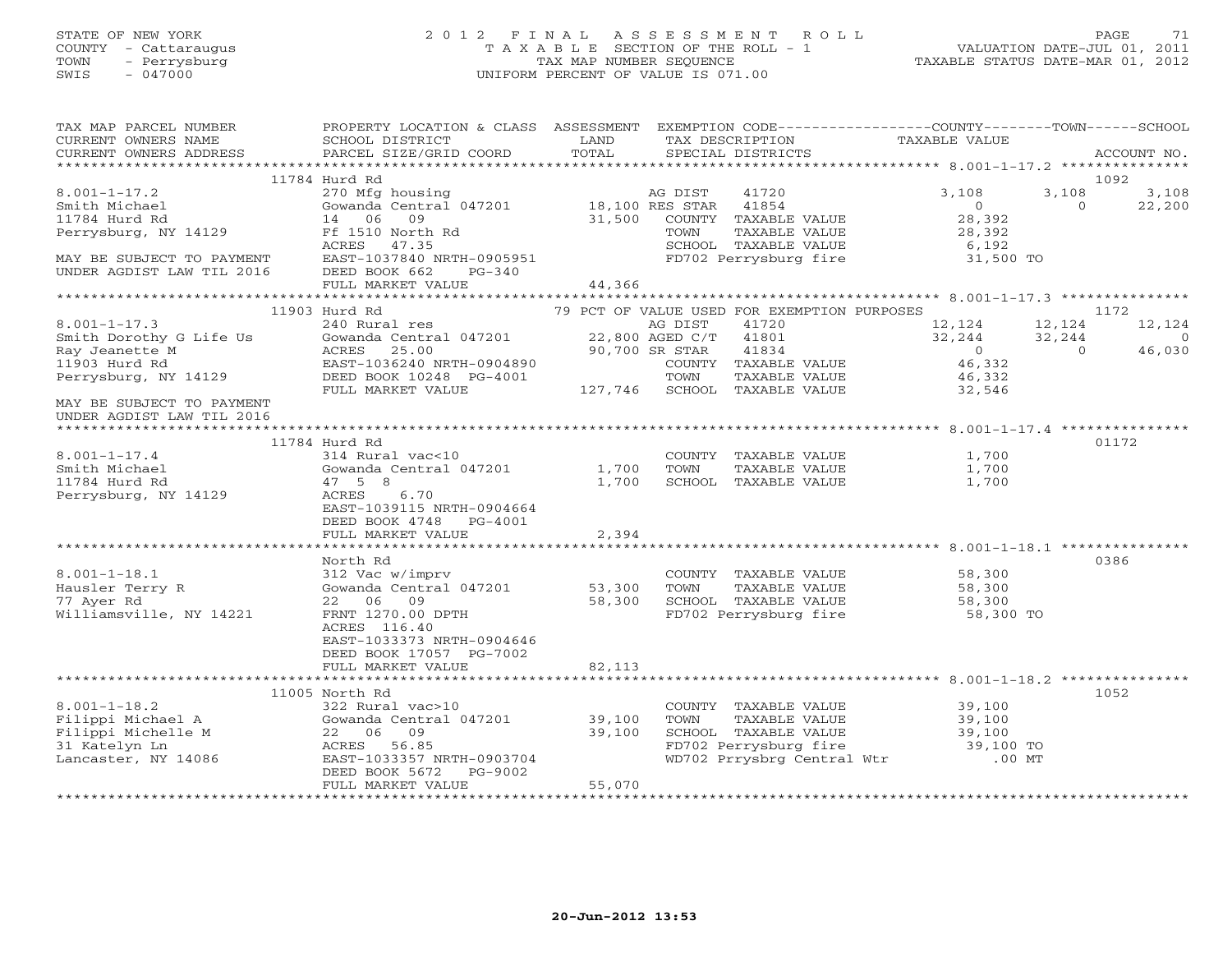# STATE OF NEW YORK 2 0 1 2 F I N A L A S S E S S M E N T R O L L PAGE 72 COUNTY - Cattaraugus T A X A B L E SECTION OF THE ROLL - 1 VALUATION DATE-JUL 01, 2011 TOWN - Perrysburg TAX MAP NUMBER SEQUENCE TAXABLE STATUS DATE-MAR 01, 2012 SWIS - 047000 UNIFORM PERCENT OF VALUE IS 071.00

| TAX MAP PARCEL NUMBER<br>CURRENT OWNERS NAME | PROPERTY LOCATION & CLASS ASSESSMENT<br>SCHOOL DISTRICT | LAND           | EXEMPTION CODE-----------------COUNTY-------TOWN------SCHOOL<br>TAX DESCRIPTION | <b>TAXABLE VALUE</b> |                    |
|----------------------------------------------|---------------------------------------------------------|----------------|---------------------------------------------------------------------------------|----------------------|--------------------|
| CURRENT OWNERS ADDRESS                       | PARCEL SIZE/GRID COORD                                  | TOTAL          | SPECIAL DISTRICTS                                                               |                      | ACCOUNT NO.        |
| ***********************                      |                                                         |                |                                                                                 |                      |                    |
|                                              | 11091 North Rd                                          |                |                                                                                 |                      | 0155               |
| $8.001 - 1 - 19$                             | 210 1 Family Res                                        |                | 41854<br>RES STAR                                                               | $\overline{O}$       | $\Omega$<br>22,200 |
| Sprague Daniel Jr                            | Gowanda Central 047201                                  | 4,900          | COUNTY TAXABLE VALUE                                                            | 32,900               |                    |
| 11091 North Rd                               | 22<br>06<br>09                                          | 32,900         | TOWN<br>TAXABLE VALUE                                                           | 32,900               |                    |
| Perrysburg, NY 14129                         | FRNT 193.00 DPTH 200.00                                 |                | SCHOOL TAXABLE VALUE                                                            | 10,700               |                    |
|                                              | 017<br>BANK                                             |                | FD702 Perrysburg fire                                                           | 32,900 TO            |                    |
|                                              | EAST-1035264 NRTH-0905302                               |                |                                                                                 |                      |                    |
|                                              | DEED BOOK 3739 PG-9003                                  |                |                                                                                 |                      |                    |
|                                              | FULL MARKET VALUE                                       | 46,338         |                                                                                 |                      |                    |
|                                              |                                                         |                |                                                                                 |                      |                    |
|                                              | North Rd                                                |                |                                                                                 |                      | 0468               |
| $8.001 - 1 - 20$                             | 314 Rural vac<10                                        |                | COUNTY TAXABLE VALUE                                                            | 4,900                |                    |
| Smith Dorothy G                              | Gowanda Central 047201                                  | 4,900          | TOWN<br>TAXABLE VALUE                                                           | 4,900                |                    |
| 11903 Hurd Rd                                | 22 06<br>09                                             | 4,900          | SCHOOL TAXABLE VALUE                                                            | 4,900                |                    |
| Perrysburg, NY 14129                         | 8.07<br>ACRES                                           |                | FD702 Perrysburg fire                                                           | 4,900 TO             |                    |
|                                              | EAST-1034749 NRTH-0906018                               |                |                                                                                 |                      |                    |
| MAY BE SUBJECT TO PAYMENT                    | DEED BOOK 00714 PG-00955                                |                |                                                                                 |                      |                    |
| UNDER AGDIST LAW TIL 2013                    | FULL MARKET VALUE                                       | 6,901          |                                                                                 |                      |                    |
|                                              | 11137 North Rd                                          |                |                                                                                 |                      | 0196               |
| $8.001 - 1 - 21.1$                           | 220 2 Family Res                                        |                | WVET C/T<br>41121                                                               | 8,880                | 8,880<br>$\Omega$  |
| Guzzetta Gerald                              | Gowanda Central 047201                                  | 15,800 SR STAR | 41834                                                                           | $\circ$              | 46,030<br>$\Omega$ |
| Guzzetta Ann L                               | 22 06 09                                                | 82,500         | COUNTY TAXABLE VALUE                                                            | 73,620               |                    |
| 11137 North Rd                               | 1 Pond                                                  |                | TOWN<br>TAXABLE VALUE                                                           | 73,620               |                    |
| Perrysburg, NY 14129                         | ACRES<br>12.60                                          |                | SCHOOL TAXABLE VALUE                                                            | 36,470               |                    |
|                                              | EAST-1034690 NRTH-0905474                               |                | FD702 Perrysburg fire                                                           | 82,500 TO            |                    |
|                                              | DEED BOOK 3131 PG-7002                                  |                |                                                                                 |                      |                    |
|                                              | FULL MARKET VALUE                                       | 116,197        |                                                                                 |                      |                    |
|                                              |                                                         |                |                                                                                 |                      |                    |
|                                              | 11141 North Rd                                          |                |                                                                                 |                      | 0990               |
| $8.001 - 1 - 21.2$                           | 210 1 Family Res                                        |                | RES STAR 41854                                                                  | $\Omega$             | $\Omega$<br>22,200 |
| Guzzetta Beth A                              | Gowanda Central 047201                                  | 10,300         | COUNTY TAXABLE VALUE                                                            | 82,300               |                    |
| Ricotta David                                | 22 06<br>07                                             | 82,300         | TOWN<br>TAXABLE VALUE                                                           | 82,300               |                    |
| 11141 North Rd                               | 4.55<br>ACRES                                           |                | SCHOOL TAXABLE VALUE                                                            | 60,100               |                    |
| Perrysburg, NY 14129-9743                    | EAST-1035181 NRTH-0906011                               |                | FD702 Perrysburg fire                                                           | 82,300 TO            |                    |
|                                              | DEED BOOK 00969 PG-00131                                |                |                                                                                 |                      |                    |
|                                              | FULL MARKET VALUE<br>***************************        | 115,915        |                                                                                 |                      |                    |
|                                              |                                                         |                |                                                                                 |                      | 1053               |
| $8.001 - 1 - 21.3$                           | 11141 North Rd<br>323 Vacant rural                      |                | COUNTY TAXABLE VALUE                                                            | 43,700               |                    |
| Guzzetta Beth                                | Gowanda Central 047201                                  | 43,700         | TOWN<br>TAXABLE VALUE                                                           | 43,700               |                    |
| Ricotta David D                              | 22 06 09                                                | 43,700         | SCHOOL TAXABLE VALUE                                                            | 43,700               |                    |
| 11141 North Rd                               | ACRES 72.95                                             |                | FD702 Perrysburg fire                                                           | 43,700 TO            |                    |
| Perrysburg, NY 14129                         | EAST-1032866 NRTH-0905865                               |                |                                                                                 |                      |                    |
|                                              | DEED BOOK 00969 PG-00133                                |                |                                                                                 |                      |                    |
|                                              | FULL MARKET VALUE                                       | 61,549         |                                                                                 |                      |                    |
|                                              |                                                         |                |                                                                                 |                      |                    |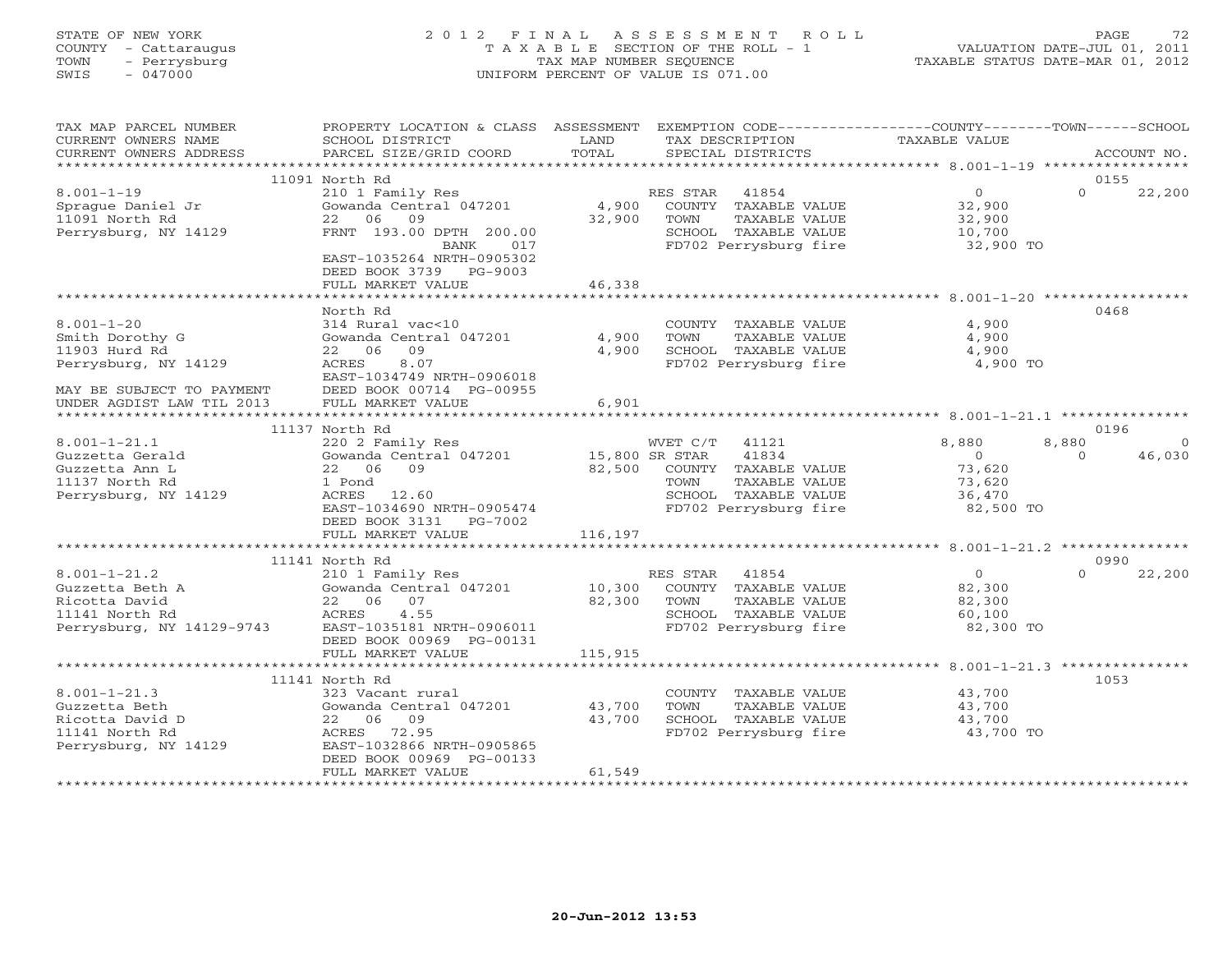# STATE OF NEW YORK 2 0 1 2 F I N A L A S S E S S M E N T R O L L PAGE 73 COUNTY - Cattaraugus T A X A B L E SECTION OF THE ROLL - 1 VALUATION DATE-JUL 01, 2011 TOWN - Perrysburg TAX MAP NUMBER SEQUENCE TAXABLE STATUS DATE-MAR 01, 2012 SWIS - 047000 UNIFORM PERCENT OF VALUE IS 071.00

| TAX MAP PARCEL NUMBER      | PROPERTY LOCATION & CLASS ASSESSMENT                       |         | EXEMPTION CODE-----------------COUNTY-------TOWN------SCHOOL |                     |                  |        |
|----------------------------|------------------------------------------------------------|---------|--------------------------------------------------------------|---------------------|------------------|--------|
| CURRENT OWNERS NAME        | SCHOOL DISTRICT                                            | LAND    | TAX DESCRIPTION                                              | TAXABLE VALUE       |                  |        |
| CURRENT OWNERS ADDRESS     | PARCEL SIZE/GRID COORD                                     | TOTAL   | SPECIAL DISTRICTS                                            |                     | ACCOUNT NO.      |        |
| ***********************    |                                                            |         |                                                              |                     |                  |        |
|                            | 12087 Mackinaw Rd                                          |         |                                                              |                     | 0058<br>$\Omega$ |        |
| $8.001 - 1 - 22.1$         | 210 1 Family Res                                           |         | RES STAR<br>41854                                            | $\overline{0}$      |                  | 22,200 |
| Gannon Kelly A             | Gowanda Central 047201<br>09                               | 14,600  | COUNTY TAXABLE VALUE                                         | 47,200              |                  |        |
| 12087 Mackinaw Rd          | 22 06                                                      | 47,200  | TAXABLE VALUE<br>TOWN                                        | 47,200              |                  |        |
| Perrysburg, NY 14129       | split off $56.77$ acres $8/0$<br>9.65 BANK<br>ACRES<br>065 |         | SCHOOL TAXABLE VALUE<br>FD702 Perrysburg fire                | 25,000<br>47,200 TO |                  |        |
|                            |                                                            |         |                                                              |                     |                  |        |
|                            | EAST-1033994 NRTH-0906838                                  |         |                                                              |                     |                  |        |
|                            | DEED BOOK 5970 PG-2003<br>FULL MARKET VALUE                | 66,479  |                                                              |                     |                  |        |
|                            |                                                            |         |                                                              |                     |                  |        |
|                            | Mackinaw Rd                                                |         |                                                              |                     | 1185             |        |
| $8.001 - 1 - 22.2$         | 322 Rural vac>10                                           |         | COUNTY TAXABLE VALUE                                         | 46,700              |                  |        |
| Gannon Kelly A             | Gowanda Central 047201                                     | 46,700  | TOWN<br>TAXABLE VALUE                                        | 46,700              |                  |        |
| Emmick Jason M             | split off 1-22 7/06                                        | 46,700  | SCHOOL TAXABLE VALUE                                         | 46,700              |                  |        |
| 12087 Mackinaw Rd          | ACRES 56.77                                                |         |                                                              |                     |                  |        |
| Perrysburg, NY 14129       | EAST-1033599 NRTH-0906711                                  |         |                                                              |                     |                  |        |
|                            | DEED BOOK 5970 PG-2002                                     |         |                                                              |                     |                  |        |
|                            | FULL MARKET VALUE                                          | 65,775  |                                                              |                     |                  |        |
|                            |                                                            |         |                                                              |                     |                  |        |
|                            | 12091 Mackinaw Rd                                          |         |                                                              |                     | 0460             |        |
| $8.001 - 1 - 23.1$         | 314 Rural vac<10                                           |         | COUNTY TAXABLE VALUE                                         | 10,400              |                  |        |
| Small John                 | Gowanda Central 047201                                     | 10,400  | TAXABLE VALUE<br>TOWN                                        | 10,400              |                  |        |
| Small Hazel                | 22 06 09                                                   | 10,400  | SCHOOL TAXABLE VALUE                                         | 10,400              |                  |        |
| 10117 Bradigan Rd          | ACRES<br>6.95                                              |         | FD702 Perrysburg fire                                        | 10,400 TO           |                  |        |
| Forestville, NY 14062      | EAST-1032941 NRTH-0907061                                  |         |                                                              |                     |                  |        |
|                            | DEED BOOK 00779 PG-00345                                   |         |                                                              |                     |                  |        |
|                            | FULL MARKET VALUE                                          | 14,648  |                                                              |                     |                  |        |
|                            |                                                            |         |                                                              |                     |                  |        |
|                            | 12091 Mackinaw Rd                                          |         |                                                              |                     | 1141             |        |
| $8.001 - 1 - 23.2$         | 210 1 Family Res                                           |         | COUNTY TAXABLE VALUE                                         | 75,000              |                  |        |
| Amidon John W              | Gowanda Central 047201                                     | 6,600   | TOWN<br>TAXABLE VALUE                                        | 75,000              |                  |        |
| Hepfner Amy L              | 22 06 09                                                   | 75,000  | SCHOOL TAXABLE VALUE                                         | 75,000              |                  |        |
| 12091 Mackinaw Rd          | ACRES<br>2.80 BANK<br>017                                  |         | FD702 Perrysburg fire                                        | 75,000 TO           |                  |        |
| Perrysburg, NY 14129       | EAST-1032719 NRTH-0907301                                  |         |                                                              |                     |                  |        |
|                            | DEED BOOK 12469 PG-7001                                    |         |                                                              |                     |                  |        |
|                            | FULL MARKET VALUE                                          | 105,634 |                                                              |                     |                  |        |
|                            |                                                            |         |                                                              |                     |                  |        |
|                            | Mackinaw Rd                                                |         |                                                              |                     | 0574             |        |
| $8.001 - 1 - 24$           | 311 Res vac land                                           |         | COUNTY TAXABLE VALUE                                         | 16,900              |                  |        |
| Zinzola Charles            | Gowanda Central 047201                                     | 16,900  | TAXABLE VALUE<br>TOWN                                        | 16,900              |                  |        |
| PO Box 27                  | 22 06 09                                                   | 16,900  | SCHOOL TAXABLE VALUE                                         | 16,900              |                  |        |
| Cattaraugus, NY 14719-0027 | ACRES 11.55                                                |         | FD702 Perrysburg fire                                        | 16,900 TO           |                  |        |
|                            | EAST-1032259 NRTH-0907015                                  |         |                                                              |                     |                  |        |
|                            | DEED BOOK 00731 PG-00592                                   |         |                                                              |                     |                  |        |
|                            | FULL MARKET VALUE                                          | 23,803  |                                                              |                     |                  |        |
|                            | ************************                                   |         |                                                              |                     |                  |        |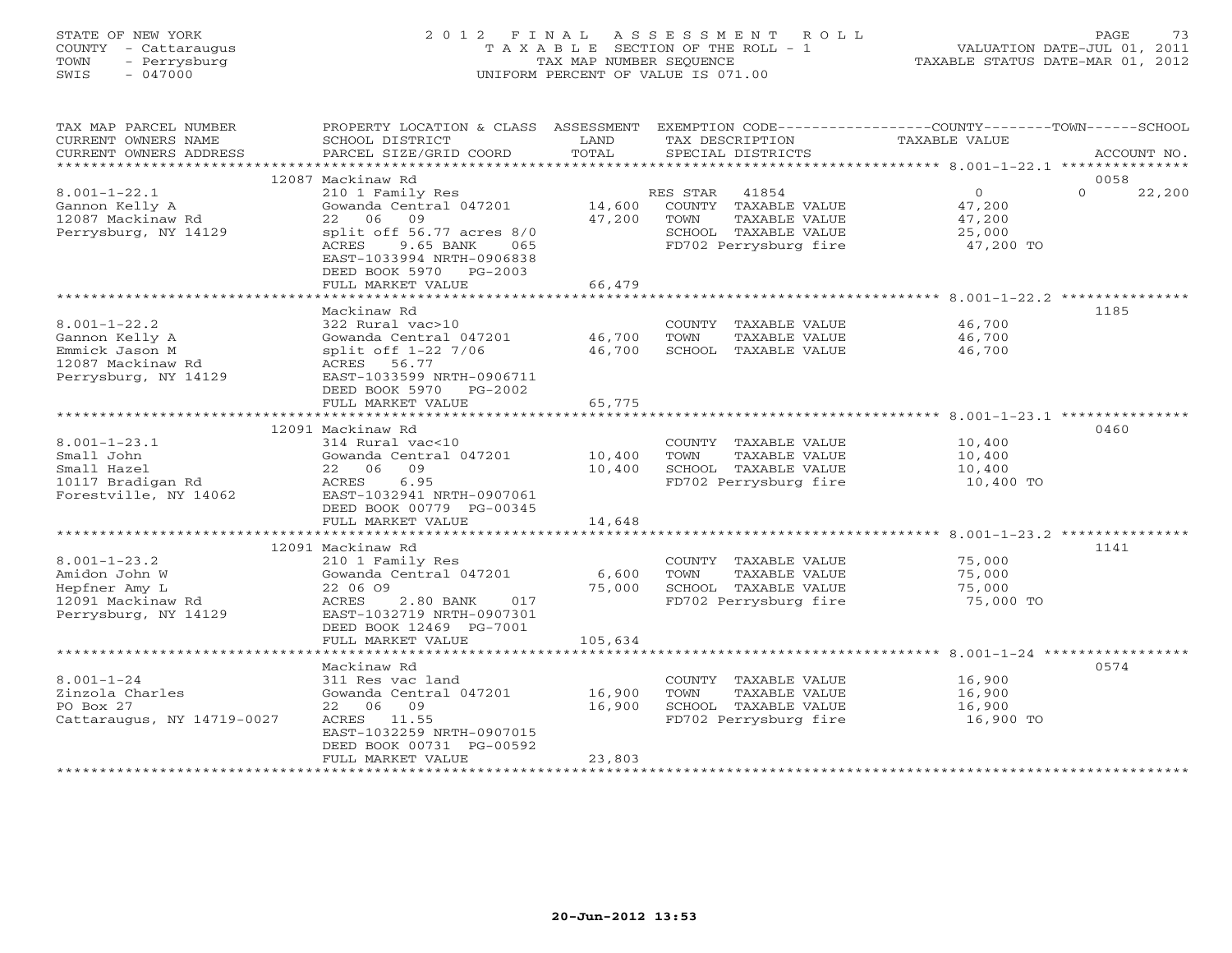# STATE OF NEW YORK 2 0 1 2 F I N A L A S S E S S M E N T R O L L PAGE 74 COUNTY - Cattaraugus T A X A B L E SECTION OF THE ROLL - 1 VALUATION DATE-JUL 01, 2011 TOWN - Perrysburg TAX MAP NUMBER SEQUENCE TAXABLE STATUS DATE-MAR 01, 2012 SWIS - 047000 UNIFORM PERCENT OF VALUE IS 071.00

| ***********************<br>12193 Mackinaw Rd<br>0441<br>$\circ$<br>$\Omega$<br>22,200<br>$8.001 - 1 - 25$<br>210 1 Family Res<br>RES STAR<br>41854<br>4,300<br>COUNTY TAXABLE VALUE<br>Robinson Robert F<br>Gowanda Central 047201<br>45,000<br>45,000<br>TAXABLE VALUE<br>12193 Mackinaw Rd<br>22<br>06<br>09<br>TOWN<br>45,000<br>Perrysburg, NY 14129<br>FRNT 125.00 DPTH 305.00<br>SCHOOL TAXABLE VALUE<br>22,800<br>EAST-1032115 NRTH-0907431<br>FD702 Perrysburg fire<br>45,000 TO<br>DEED BOOK 855<br>PG-00662<br>FULL MARKET VALUE<br>63,380<br>************************<br>12209 Mackinaw Rd<br>0236<br>$\Omega$<br>$8.001 - 1 - 26$<br>SR STAR<br>41834<br>$\Omega$<br>46,030<br>240 Rural res<br>Salzler Germain L<br>Gowanda Central 047201<br>16,100<br>COUNTY TAXABLE VALUE<br>76,400<br>Salzler Melva L<br>09<br>76,400<br>TOWN<br>TAXABLE VALUE<br>22<br>06<br>76,400<br>12209 Mackinaw Rd<br>ACRES<br>10.69<br>SCHOOL TAXABLE VALUE<br>30,370<br>Perrysburg, NY 14129<br>EAST-1031693 NRTH-0907062<br>FD702 Perrysburg fire<br>76,400 TO<br>DEED BOOK 00914 PG-01191<br>107,606<br>FULL MARKET VALUE<br>0497<br>12214 Mackinaw Rd<br>$8.001 - 1 - 27$<br>210 1 Family Res<br>CVET C/T<br>41131<br>14,800<br>14,800<br>$\overline{0}$<br>Gowanda Central 047201<br>6,400 Dis & Lim 41934<br>34,000<br>Breemes Cornelius<br>$\circ$<br>$\circ$<br>$\overline{O}$<br>Breemes Linda<br>23 06<br>09<br>68,000 RES STAR<br>41854<br>$\Omega$<br>22,200<br>12214 Mackinaw Rd<br>$302 + 303$<br>COUNTY TAXABLE VALUE<br>53,200<br>1.95<br>Perrysburg, NY 14129<br>ACRES<br>TOWN<br>TAXABLE VALUE<br>53,200<br>EAST-1031598 NRTH-0907690<br>SCHOOL TAXABLE VALUE<br>11,800<br>DEED BOOK 12793 PG-3001<br>FD702 Perrysburg fire<br>68,000 TO<br>95,775<br>FULL MARKET VALUE<br>12208 Mackinaw Rd<br>0433<br>$8.001 - 1 - 28$<br>240 Rural res<br>41854<br>$\circ$<br>$\Omega$<br>22,200<br>RES STAR<br>Salzler Joseph W<br>Gowanda Central 047201<br>26,600<br>COUNTY TAXABLE VALUE<br>112,600<br>12208 Mackinaw Rd<br>23 06<br>09<br>112,600<br>TAXABLE VALUE<br>112,600<br>TOWN<br>Perrysburg, NY 14129<br>ACRES<br>22.30 BANK<br>005<br>SCHOOL TAXABLE VALUE<br>90,400<br>EAST-1031728 NRTH-0908605<br>FD702 Perrysburg fire<br>112,600 TO<br>DEED BOOK 00952 PG-00628<br>158,592<br>FULL MARKET VALUE<br>********* 8.001-1-29 ****************<br>0108<br>12196 Mackinaw Rd<br>$8.001 - 1 - 29$<br>210 1 Family Res<br>WVET C/T<br>41121<br>3,105<br>3,105<br>$\overline{0}$<br>10,350<br>Bartholomew' DeLisle Elizabeth Gowanda Central 047201<br>5,700 AGED C/T/S 41800<br>8,798<br>8,798<br>12196 Mackinaw Rd<br>41834<br>$\overline{0}$<br>10,350<br>23 06<br>09<br>20,700 SR STAR<br>$\Omega$<br>Perrysburg, NY 14129<br>8,797<br>FRNT<br>65.00 DPTH 645.00<br>COUNTY TAXABLE VALUE<br>2.20<br>TAXABLE VALUE<br>8,797<br>ACRES<br>TOWN<br>EAST-1032035 NRTH-0907835<br>SCHOOL TAXABLE VALUE<br>$\circ$<br>DEED BOOK 1031<br>FD702 Perrysburg fire<br>20,700 TO<br>$PG-1100$<br>29,155<br>FULL MARKET VALUE | TAX MAP PARCEL NUMBER<br>CURRENT OWNERS NAME<br>CURRENT OWNERS ADDRESS | PROPERTY LOCATION & CLASS ASSESSMENT<br>SCHOOL DISTRICT<br>PARCEL SIZE/GRID COORD | LAND<br>TOTAL | EXEMPTION CODE-----------------COUNTY-------TOWN------SCHOOL<br>TAX DESCRIPTION<br>SPECIAL DISTRICTS | TAXABLE VALUE | ACCOUNT NO. |
|----------------------------------------------------------------------------------------------------------------------------------------------------------------------------------------------------------------------------------------------------------------------------------------------------------------------------------------------------------------------------------------------------------------------------------------------------------------------------------------------------------------------------------------------------------------------------------------------------------------------------------------------------------------------------------------------------------------------------------------------------------------------------------------------------------------------------------------------------------------------------------------------------------------------------------------------------------------------------------------------------------------------------------------------------------------------------------------------------------------------------------------------------------------------------------------------------------------------------------------------------------------------------------------------------------------------------------------------------------------------------------------------------------------------------------------------------------------------------------------------------------------------------------------------------------------------------------------------------------------------------------------------------------------------------------------------------------------------------------------------------------------------------------------------------------------------------------------------------------------------------------------------------------------------------------------------------------------------------------------------------------------------------------------------------------------------------------------------------------------------------------------------------------------------------------------------------------------------------------------------------------------------------------------------------------------------------------------------------------------------------------------------------------------------------------------------------------------------------------------------------------------------------------------------------------------------------------------------------------------------------------------------------------------------------------------------------------------------------------------------------------------------------------------------------------------------------------------------------------------------------------------------------------------------------------------------------------------------------------------------------------------------------|------------------------------------------------------------------------|-----------------------------------------------------------------------------------|---------------|------------------------------------------------------------------------------------------------------|---------------|-------------|
|                                                                                                                                                                                                                                                                                                                                                                                                                                                                                                                                                                                                                                                                                                                                                                                                                                                                                                                                                                                                                                                                                                                                                                                                                                                                                                                                                                                                                                                                                                                                                                                                                                                                                                                                                                                                                                                                                                                                                                                                                                                                                                                                                                                                                                                                                                                                                                                                                                                                                                                                                                                                                                                                                                                                                                                                                                                                                                                                                                                                                            |                                                                        |                                                                                   |               |                                                                                                      |               |             |
|                                                                                                                                                                                                                                                                                                                                                                                                                                                                                                                                                                                                                                                                                                                                                                                                                                                                                                                                                                                                                                                                                                                                                                                                                                                                                                                                                                                                                                                                                                                                                                                                                                                                                                                                                                                                                                                                                                                                                                                                                                                                                                                                                                                                                                                                                                                                                                                                                                                                                                                                                                                                                                                                                                                                                                                                                                                                                                                                                                                                                            |                                                                        |                                                                                   |               |                                                                                                      |               |             |
|                                                                                                                                                                                                                                                                                                                                                                                                                                                                                                                                                                                                                                                                                                                                                                                                                                                                                                                                                                                                                                                                                                                                                                                                                                                                                                                                                                                                                                                                                                                                                                                                                                                                                                                                                                                                                                                                                                                                                                                                                                                                                                                                                                                                                                                                                                                                                                                                                                                                                                                                                                                                                                                                                                                                                                                                                                                                                                                                                                                                                            |                                                                        |                                                                                   |               |                                                                                                      |               |             |
|                                                                                                                                                                                                                                                                                                                                                                                                                                                                                                                                                                                                                                                                                                                                                                                                                                                                                                                                                                                                                                                                                                                                                                                                                                                                                                                                                                                                                                                                                                                                                                                                                                                                                                                                                                                                                                                                                                                                                                                                                                                                                                                                                                                                                                                                                                                                                                                                                                                                                                                                                                                                                                                                                                                                                                                                                                                                                                                                                                                                                            |                                                                        |                                                                                   |               |                                                                                                      |               |             |
|                                                                                                                                                                                                                                                                                                                                                                                                                                                                                                                                                                                                                                                                                                                                                                                                                                                                                                                                                                                                                                                                                                                                                                                                                                                                                                                                                                                                                                                                                                                                                                                                                                                                                                                                                                                                                                                                                                                                                                                                                                                                                                                                                                                                                                                                                                                                                                                                                                                                                                                                                                                                                                                                                                                                                                                                                                                                                                                                                                                                                            |                                                                        |                                                                                   |               |                                                                                                      |               |             |
|                                                                                                                                                                                                                                                                                                                                                                                                                                                                                                                                                                                                                                                                                                                                                                                                                                                                                                                                                                                                                                                                                                                                                                                                                                                                                                                                                                                                                                                                                                                                                                                                                                                                                                                                                                                                                                                                                                                                                                                                                                                                                                                                                                                                                                                                                                                                                                                                                                                                                                                                                                                                                                                                                                                                                                                                                                                                                                                                                                                                                            |                                                                        |                                                                                   |               |                                                                                                      |               |             |
|                                                                                                                                                                                                                                                                                                                                                                                                                                                                                                                                                                                                                                                                                                                                                                                                                                                                                                                                                                                                                                                                                                                                                                                                                                                                                                                                                                                                                                                                                                                                                                                                                                                                                                                                                                                                                                                                                                                                                                                                                                                                                                                                                                                                                                                                                                                                                                                                                                                                                                                                                                                                                                                                                                                                                                                                                                                                                                                                                                                                                            |                                                                        |                                                                                   |               |                                                                                                      |               |             |
|                                                                                                                                                                                                                                                                                                                                                                                                                                                                                                                                                                                                                                                                                                                                                                                                                                                                                                                                                                                                                                                                                                                                                                                                                                                                                                                                                                                                                                                                                                                                                                                                                                                                                                                                                                                                                                                                                                                                                                                                                                                                                                                                                                                                                                                                                                                                                                                                                                                                                                                                                                                                                                                                                                                                                                                                                                                                                                                                                                                                                            |                                                                        |                                                                                   |               |                                                                                                      |               |             |
|                                                                                                                                                                                                                                                                                                                                                                                                                                                                                                                                                                                                                                                                                                                                                                                                                                                                                                                                                                                                                                                                                                                                                                                                                                                                                                                                                                                                                                                                                                                                                                                                                                                                                                                                                                                                                                                                                                                                                                                                                                                                                                                                                                                                                                                                                                                                                                                                                                                                                                                                                                                                                                                                                                                                                                                                                                                                                                                                                                                                                            |                                                                        |                                                                                   |               |                                                                                                      |               |             |
|                                                                                                                                                                                                                                                                                                                                                                                                                                                                                                                                                                                                                                                                                                                                                                                                                                                                                                                                                                                                                                                                                                                                                                                                                                                                                                                                                                                                                                                                                                                                                                                                                                                                                                                                                                                                                                                                                                                                                                                                                                                                                                                                                                                                                                                                                                                                                                                                                                                                                                                                                                                                                                                                                                                                                                                                                                                                                                                                                                                                                            |                                                                        |                                                                                   |               |                                                                                                      |               |             |
|                                                                                                                                                                                                                                                                                                                                                                                                                                                                                                                                                                                                                                                                                                                                                                                                                                                                                                                                                                                                                                                                                                                                                                                                                                                                                                                                                                                                                                                                                                                                                                                                                                                                                                                                                                                                                                                                                                                                                                                                                                                                                                                                                                                                                                                                                                                                                                                                                                                                                                                                                                                                                                                                                                                                                                                                                                                                                                                                                                                                                            |                                                                        |                                                                                   |               |                                                                                                      |               |             |
|                                                                                                                                                                                                                                                                                                                                                                                                                                                                                                                                                                                                                                                                                                                                                                                                                                                                                                                                                                                                                                                                                                                                                                                                                                                                                                                                                                                                                                                                                                                                                                                                                                                                                                                                                                                                                                                                                                                                                                                                                                                                                                                                                                                                                                                                                                                                                                                                                                                                                                                                                                                                                                                                                                                                                                                                                                                                                                                                                                                                                            |                                                                        |                                                                                   |               |                                                                                                      |               |             |
|                                                                                                                                                                                                                                                                                                                                                                                                                                                                                                                                                                                                                                                                                                                                                                                                                                                                                                                                                                                                                                                                                                                                                                                                                                                                                                                                                                                                                                                                                                                                                                                                                                                                                                                                                                                                                                                                                                                                                                                                                                                                                                                                                                                                                                                                                                                                                                                                                                                                                                                                                                                                                                                                                                                                                                                                                                                                                                                                                                                                                            |                                                                        |                                                                                   |               |                                                                                                      |               |             |
|                                                                                                                                                                                                                                                                                                                                                                                                                                                                                                                                                                                                                                                                                                                                                                                                                                                                                                                                                                                                                                                                                                                                                                                                                                                                                                                                                                                                                                                                                                                                                                                                                                                                                                                                                                                                                                                                                                                                                                                                                                                                                                                                                                                                                                                                                                                                                                                                                                                                                                                                                                                                                                                                                                                                                                                                                                                                                                                                                                                                                            |                                                                        |                                                                                   |               |                                                                                                      |               |             |
|                                                                                                                                                                                                                                                                                                                                                                                                                                                                                                                                                                                                                                                                                                                                                                                                                                                                                                                                                                                                                                                                                                                                                                                                                                                                                                                                                                                                                                                                                                                                                                                                                                                                                                                                                                                                                                                                                                                                                                                                                                                                                                                                                                                                                                                                                                                                                                                                                                                                                                                                                                                                                                                                                                                                                                                                                                                                                                                                                                                                                            |                                                                        |                                                                                   |               |                                                                                                      |               |             |
|                                                                                                                                                                                                                                                                                                                                                                                                                                                                                                                                                                                                                                                                                                                                                                                                                                                                                                                                                                                                                                                                                                                                                                                                                                                                                                                                                                                                                                                                                                                                                                                                                                                                                                                                                                                                                                                                                                                                                                                                                                                                                                                                                                                                                                                                                                                                                                                                                                                                                                                                                                                                                                                                                                                                                                                                                                                                                                                                                                                                                            |                                                                        |                                                                                   |               |                                                                                                      |               |             |
|                                                                                                                                                                                                                                                                                                                                                                                                                                                                                                                                                                                                                                                                                                                                                                                                                                                                                                                                                                                                                                                                                                                                                                                                                                                                                                                                                                                                                                                                                                                                                                                                                                                                                                                                                                                                                                                                                                                                                                                                                                                                                                                                                                                                                                                                                                                                                                                                                                                                                                                                                                                                                                                                                                                                                                                                                                                                                                                                                                                                                            |                                                                        |                                                                                   |               |                                                                                                      |               |             |
|                                                                                                                                                                                                                                                                                                                                                                                                                                                                                                                                                                                                                                                                                                                                                                                                                                                                                                                                                                                                                                                                                                                                                                                                                                                                                                                                                                                                                                                                                                                                                                                                                                                                                                                                                                                                                                                                                                                                                                                                                                                                                                                                                                                                                                                                                                                                                                                                                                                                                                                                                                                                                                                                                                                                                                                                                                                                                                                                                                                                                            |                                                                        |                                                                                   |               |                                                                                                      |               |             |
|                                                                                                                                                                                                                                                                                                                                                                                                                                                                                                                                                                                                                                                                                                                                                                                                                                                                                                                                                                                                                                                                                                                                                                                                                                                                                                                                                                                                                                                                                                                                                                                                                                                                                                                                                                                                                                                                                                                                                                                                                                                                                                                                                                                                                                                                                                                                                                                                                                                                                                                                                                                                                                                                                                                                                                                                                                                                                                                                                                                                                            |                                                                        |                                                                                   |               |                                                                                                      |               |             |
|                                                                                                                                                                                                                                                                                                                                                                                                                                                                                                                                                                                                                                                                                                                                                                                                                                                                                                                                                                                                                                                                                                                                                                                                                                                                                                                                                                                                                                                                                                                                                                                                                                                                                                                                                                                                                                                                                                                                                                                                                                                                                                                                                                                                                                                                                                                                                                                                                                                                                                                                                                                                                                                                                                                                                                                                                                                                                                                                                                                                                            |                                                                        |                                                                                   |               |                                                                                                      |               |             |
|                                                                                                                                                                                                                                                                                                                                                                                                                                                                                                                                                                                                                                                                                                                                                                                                                                                                                                                                                                                                                                                                                                                                                                                                                                                                                                                                                                                                                                                                                                                                                                                                                                                                                                                                                                                                                                                                                                                                                                                                                                                                                                                                                                                                                                                                                                                                                                                                                                                                                                                                                                                                                                                                                                                                                                                                                                                                                                                                                                                                                            |                                                                        |                                                                                   |               |                                                                                                      |               |             |
|                                                                                                                                                                                                                                                                                                                                                                                                                                                                                                                                                                                                                                                                                                                                                                                                                                                                                                                                                                                                                                                                                                                                                                                                                                                                                                                                                                                                                                                                                                                                                                                                                                                                                                                                                                                                                                                                                                                                                                                                                                                                                                                                                                                                                                                                                                                                                                                                                                                                                                                                                                                                                                                                                                                                                                                                                                                                                                                                                                                                                            |                                                                        |                                                                                   |               |                                                                                                      |               |             |
|                                                                                                                                                                                                                                                                                                                                                                                                                                                                                                                                                                                                                                                                                                                                                                                                                                                                                                                                                                                                                                                                                                                                                                                                                                                                                                                                                                                                                                                                                                                                                                                                                                                                                                                                                                                                                                                                                                                                                                                                                                                                                                                                                                                                                                                                                                                                                                                                                                                                                                                                                                                                                                                                                                                                                                                                                                                                                                                                                                                                                            |                                                                        |                                                                                   |               |                                                                                                      |               |             |
|                                                                                                                                                                                                                                                                                                                                                                                                                                                                                                                                                                                                                                                                                                                                                                                                                                                                                                                                                                                                                                                                                                                                                                                                                                                                                                                                                                                                                                                                                                                                                                                                                                                                                                                                                                                                                                                                                                                                                                                                                                                                                                                                                                                                                                                                                                                                                                                                                                                                                                                                                                                                                                                                                                                                                                                                                                                                                                                                                                                                                            |                                                                        |                                                                                   |               |                                                                                                      |               |             |
|                                                                                                                                                                                                                                                                                                                                                                                                                                                                                                                                                                                                                                                                                                                                                                                                                                                                                                                                                                                                                                                                                                                                                                                                                                                                                                                                                                                                                                                                                                                                                                                                                                                                                                                                                                                                                                                                                                                                                                                                                                                                                                                                                                                                                                                                                                                                                                                                                                                                                                                                                                                                                                                                                                                                                                                                                                                                                                                                                                                                                            |                                                                        |                                                                                   |               |                                                                                                      |               |             |
|                                                                                                                                                                                                                                                                                                                                                                                                                                                                                                                                                                                                                                                                                                                                                                                                                                                                                                                                                                                                                                                                                                                                                                                                                                                                                                                                                                                                                                                                                                                                                                                                                                                                                                                                                                                                                                                                                                                                                                                                                                                                                                                                                                                                                                                                                                                                                                                                                                                                                                                                                                                                                                                                                                                                                                                                                                                                                                                                                                                                                            |                                                                        |                                                                                   |               |                                                                                                      |               |             |
|                                                                                                                                                                                                                                                                                                                                                                                                                                                                                                                                                                                                                                                                                                                                                                                                                                                                                                                                                                                                                                                                                                                                                                                                                                                                                                                                                                                                                                                                                                                                                                                                                                                                                                                                                                                                                                                                                                                                                                                                                                                                                                                                                                                                                                                                                                                                                                                                                                                                                                                                                                                                                                                                                                                                                                                                                                                                                                                                                                                                                            |                                                                        |                                                                                   |               |                                                                                                      |               |             |
|                                                                                                                                                                                                                                                                                                                                                                                                                                                                                                                                                                                                                                                                                                                                                                                                                                                                                                                                                                                                                                                                                                                                                                                                                                                                                                                                                                                                                                                                                                                                                                                                                                                                                                                                                                                                                                                                                                                                                                                                                                                                                                                                                                                                                                                                                                                                                                                                                                                                                                                                                                                                                                                                                                                                                                                                                                                                                                                                                                                                                            |                                                                        |                                                                                   |               |                                                                                                      |               |             |
|                                                                                                                                                                                                                                                                                                                                                                                                                                                                                                                                                                                                                                                                                                                                                                                                                                                                                                                                                                                                                                                                                                                                                                                                                                                                                                                                                                                                                                                                                                                                                                                                                                                                                                                                                                                                                                                                                                                                                                                                                                                                                                                                                                                                                                                                                                                                                                                                                                                                                                                                                                                                                                                                                                                                                                                                                                                                                                                                                                                                                            |                                                                        |                                                                                   |               |                                                                                                      |               |             |
|                                                                                                                                                                                                                                                                                                                                                                                                                                                                                                                                                                                                                                                                                                                                                                                                                                                                                                                                                                                                                                                                                                                                                                                                                                                                                                                                                                                                                                                                                                                                                                                                                                                                                                                                                                                                                                                                                                                                                                                                                                                                                                                                                                                                                                                                                                                                                                                                                                                                                                                                                                                                                                                                                                                                                                                                                                                                                                                                                                                                                            |                                                                        |                                                                                   |               |                                                                                                      |               |             |
|                                                                                                                                                                                                                                                                                                                                                                                                                                                                                                                                                                                                                                                                                                                                                                                                                                                                                                                                                                                                                                                                                                                                                                                                                                                                                                                                                                                                                                                                                                                                                                                                                                                                                                                                                                                                                                                                                                                                                                                                                                                                                                                                                                                                                                                                                                                                                                                                                                                                                                                                                                                                                                                                                                                                                                                                                                                                                                                                                                                                                            |                                                                        |                                                                                   |               |                                                                                                      |               |             |
|                                                                                                                                                                                                                                                                                                                                                                                                                                                                                                                                                                                                                                                                                                                                                                                                                                                                                                                                                                                                                                                                                                                                                                                                                                                                                                                                                                                                                                                                                                                                                                                                                                                                                                                                                                                                                                                                                                                                                                                                                                                                                                                                                                                                                                                                                                                                                                                                                                                                                                                                                                                                                                                                                                                                                                                                                                                                                                                                                                                                                            |                                                                        |                                                                                   |               |                                                                                                      |               |             |
|                                                                                                                                                                                                                                                                                                                                                                                                                                                                                                                                                                                                                                                                                                                                                                                                                                                                                                                                                                                                                                                                                                                                                                                                                                                                                                                                                                                                                                                                                                                                                                                                                                                                                                                                                                                                                                                                                                                                                                                                                                                                                                                                                                                                                                                                                                                                                                                                                                                                                                                                                                                                                                                                                                                                                                                                                                                                                                                                                                                                                            |                                                                        |                                                                                   |               |                                                                                                      |               |             |
|                                                                                                                                                                                                                                                                                                                                                                                                                                                                                                                                                                                                                                                                                                                                                                                                                                                                                                                                                                                                                                                                                                                                                                                                                                                                                                                                                                                                                                                                                                                                                                                                                                                                                                                                                                                                                                                                                                                                                                                                                                                                                                                                                                                                                                                                                                                                                                                                                                                                                                                                                                                                                                                                                                                                                                                                                                                                                                                                                                                                                            |                                                                        |                                                                                   |               |                                                                                                      |               |             |
|                                                                                                                                                                                                                                                                                                                                                                                                                                                                                                                                                                                                                                                                                                                                                                                                                                                                                                                                                                                                                                                                                                                                                                                                                                                                                                                                                                                                                                                                                                                                                                                                                                                                                                                                                                                                                                                                                                                                                                                                                                                                                                                                                                                                                                                                                                                                                                                                                                                                                                                                                                                                                                                                                                                                                                                                                                                                                                                                                                                                                            |                                                                        |                                                                                   |               |                                                                                                      |               |             |
|                                                                                                                                                                                                                                                                                                                                                                                                                                                                                                                                                                                                                                                                                                                                                                                                                                                                                                                                                                                                                                                                                                                                                                                                                                                                                                                                                                                                                                                                                                                                                                                                                                                                                                                                                                                                                                                                                                                                                                                                                                                                                                                                                                                                                                                                                                                                                                                                                                                                                                                                                                                                                                                                                                                                                                                                                                                                                                                                                                                                                            |                                                                        |                                                                                   |               |                                                                                                      |               |             |
|                                                                                                                                                                                                                                                                                                                                                                                                                                                                                                                                                                                                                                                                                                                                                                                                                                                                                                                                                                                                                                                                                                                                                                                                                                                                                                                                                                                                                                                                                                                                                                                                                                                                                                                                                                                                                                                                                                                                                                                                                                                                                                                                                                                                                                                                                                                                                                                                                                                                                                                                                                                                                                                                                                                                                                                                                                                                                                                                                                                                                            |                                                                        |                                                                                   |               |                                                                                                      |               |             |
|                                                                                                                                                                                                                                                                                                                                                                                                                                                                                                                                                                                                                                                                                                                                                                                                                                                                                                                                                                                                                                                                                                                                                                                                                                                                                                                                                                                                                                                                                                                                                                                                                                                                                                                                                                                                                                                                                                                                                                                                                                                                                                                                                                                                                                                                                                                                                                                                                                                                                                                                                                                                                                                                                                                                                                                                                                                                                                                                                                                                                            |                                                                        |                                                                                   |               |                                                                                                      |               |             |
|                                                                                                                                                                                                                                                                                                                                                                                                                                                                                                                                                                                                                                                                                                                                                                                                                                                                                                                                                                                                                                                                                                                                                                                                                                                                                                                                                                                                                                                                                                                                                                                                                                                                                                                                                                                                                                                                                                                                                                                                                                                                                                                                                                                                                                                                                                                                                                                                                                                                                                                                                                                                                                                                                                                                                                                                                                                                                                                                                                                                                            |                                                                        |                                                                                   |               |                                                                                                      |               |             |
|                                                                                                                                                                                                                                                                                                                                                                                                                                                                                                                                                                                                                                                                                                                                                                                                                                                                                                                                                                                                                                                                                                                                                                                                                                                                                                                                                                                                                                                                                                                                                                                                                                                                                                                                                                                                                                                                                                                                                                                                                                                                                                                                                                                                                                                                                                                                                                                                                                                                                                                                                                                                                                                                                                                                                                                                                                                                                                                                                                                                                            |                                                                        |                                                                                   |               |                                                                                                      |               |             |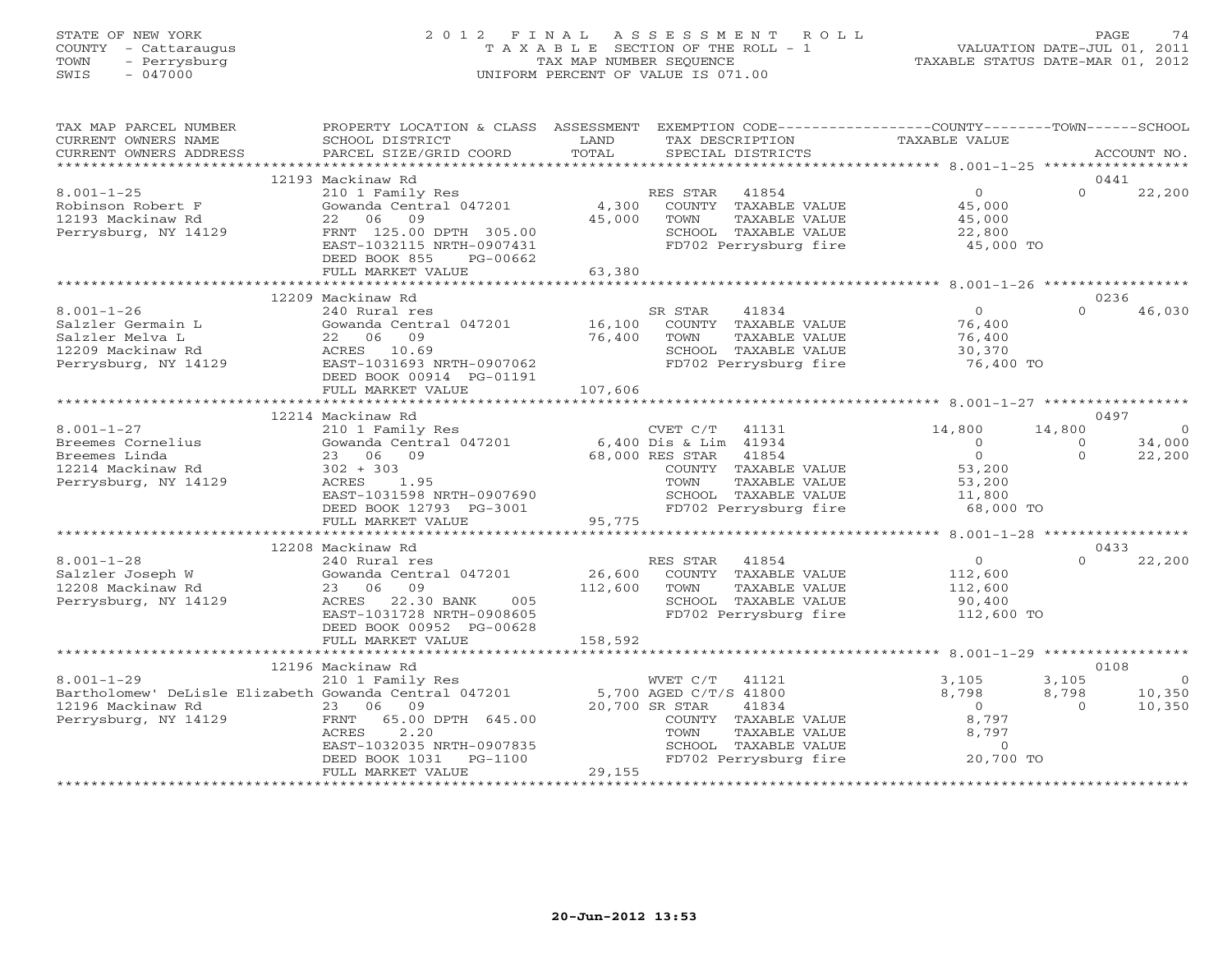# STATE OF NEW YORK 2 0 1 2 F I N A L A S S E S S M E N T R O L L PAGE 75 COUNTY - Cattaraugus T A X A B L E SECTION OF THE ROLL - 1 VALUATION DATE-JUL 01, 2011 TOWN - Perrysburg TAX MAP NUMBER SEQUENCE TAXABLE STATUS DATE-MAR 01, 2012 SWIS - 047000 UNIFORM PERCENT OF VALUE IS 071.00

| TAX MAP PARCEL NUMBER<br>CURRENT OWNERS NAME<br>CURRENT OWNERS ADDRESS                                     | PROPERTY LOCATION & CLASS ASSESSMENT EXEMPTION CODE---------------COUNTY-------TOWN------SCHOOL<br>SCHOOL DISTRICT<br>PARCEL SIZE/GRID COORD                                                            | LAND<br>TOTAL     | TAX DESCRIPTION<br>SPECIAL DISTRICTS                                                                                                                               | TAXABLE VALUE                                             | ACCOUNT NO.                |
|------------------------------------------------------------------------------------------------------------|---------------------------------------------------------------------------------------------------------------------------------------------------------------------------------------------------------|-------------------|--------------------------------------------------------------------------------------------------------------------------------------------------------------------|-----------------------------------------------------------|----------------------------|
|                                                                                                            |                                                                                                                                                                                                         |                   |                                                                                                                                                                    |                                                           |                            |
|                                                                                                            | 12086 Mackinaw Rd                                                                                                                                                                                       |                   |                                                                                                                                                                    |                                                           | 0759                       |
| $8.001 - 1 - 30$<br>Maltbie Richard C<br>Maltbie Sharon M<br>12086 Mackinaw Rd<br>Perrysburg, NY 14129     | 210 1 Family Res<br>Gowanda Central 047201<br>22/23<br>06 09<br>ACRES<br>1.65<br>EAST-1033118 NRTH-0907651<br>DEED BOOK 00919 PG-00359                                                                  |                   | SR STAR<br>41834<br>6,000 COUNTY TAXABLE VALUE<br>78,400 TOWN TAXABLE VALUE<br>SCHOOL TAXABLE VALUE<br>FD702 Perrysburg fire                                       | $\overline{0}$<br>78,400<br>78,400<br>32,370<br>78,400 TO | $\Omega$<br>46,030         |
|                                                                                                            | FULL MARKET VALUE                                                                                                                                                                                       | 110,423           |                                                                                                                                                                    |                                                           |                            |
|                                                                                                            | 12108 Mackinaw Rd                                                                                                                                                                                       |                   |                                                                                                                                                                    |                                                           | 1163                       |
| $8.001 - 1 - 31.2$<br>Lachausse Dale E<br>Lachausse Jessica M<br>12108 Mackinaw Rd<br>Perrysburg, NY 14129 | 240 Rural res<br>Gowanda Central 047201 25,000<br>23/6/9<br>ACRES<br>51.05 BANK<br>017<br>EAST-1032576 NRTH-0908599<br>DEED BOOK 14975 PG-4001<br>FULL MARKET VALUE                                     | 72,500<br>102,113 | RES STAR 41854<br>COUNTY TAXABLE VALUE 72,500<br>TOWN<br>TAXABLE VALUE<br>SCHOOL TAXABLE VALUE<br>FD702 Perrysburg fire                                            | $\overline{0}$<br>72,500<br>50,300<br>72,500 TO           | $\Omega$<br>22,200         |
|                                                                                                            |                                                                                                                                                                                                         |                   |                                                                                                                                                                    |                                                           |                            |
| $8.003 - 1 - 1.2$<br>Gilette John W<br>Gilette Melissa J<br>10985 North Rd<br>Perrysburg, NY 14129         | 10985 North Rd<br>210 1 Family Res<br>Gowanda Central 047201 11,600<br>21 06 09 72,800<br>ACRES<br>5.66 BANK<br>032<br>EAST-1034915 NRTH-0903197<br>DEED BOOK 881 PG-00852<br>FULL MARKET VALUE 102,535 |                   | 41854<br>RES STAR<br>COUNTY TAXABLE VALUE<br>TAXABLE VALUE<br>TOWN<br>SCHOOL TAXABLE VALUE 50,600<br>FD702 Perrysburg fire 72,800 TO<br>WD702 Prrysbrg Central Wtr | $0 \qquad \qquad$<br>72,800<br>72,800<br>$.00$ MT         | 0047<br>22,200<br>$\Omega$ |
|                                                                                                            |                                                                                                                                                                                                         |                   |                                                                                                                                                                    |                                                           |                            |
| $8.003 - 1 - 2.1$<br>Schamberger James<br>Schamberger Nancy<br>6471 Old Lakeshore Rd<br>Derby, NY 14047    | 10967 North Rd<br>322 Rural vac>10<br>Gowanda Central 047201 47,200<br>13 06 09<br>split off house+14acres 7<br>ACRES 104.48<br>EAST-1033241 NRTH-0902420<br>DEED BOOK 10480 PG-7002                    | 47,200            | COUNTY TAXABLE VALUE<br>TAXABLE VALUE<br>TOWN<br>SCHOOL TAXABLE VALUE 47,200<br>FD702 Perrysburg fire 47,200 TO<br>WD702 Prrysbrg Central Wtr .00 MT               | 47,200<br>47,200                                          | 0142                       |
|                                                                                                            | FULL MARKET VALUE                                                                                                                                                                                       | 66,479            |                                                                                                                                                                    |                                                           |                            |
| $8.003 - 1 - 2.2$<br>Hagner Kathleen<br>10901 North Rd                                                     | 10901 North Rd<br>240 Rural res<br>Gowanda Central 047201 19,600<br>21 06<br>09                                                                                                                         | 76,100            | RES STAR<br>41854<br>COUNTY TAXABLE VALUE<br>TOWN<br>TAXABLE VALUE                                                                                                 | $\overline{0}$<br>76,100<br>76,100                        | 0912<br>$\Omega$<br>22,200 |
| Perrysburg, NY 14129                                                                                       | 19.71 BANK<br>ACRES<br>017<br>EAST-1034457 NRTH-0901743<br>DEED BOOK 1024 PG-1149<br>FULL MARKET VALUE                                                                                                  | 107,183           | SCHOOL TAXABLE VALUE 53,900<br>FD702 Perrysburg fire 53,900<br>WD702 Prrysbrg Central Wtr .00 MT                                                                   |                                                           |                            |
|                                                                                                            |                                                                                                                                                                                                         |                   |                                                                                                                                                                    |                                                           |                            |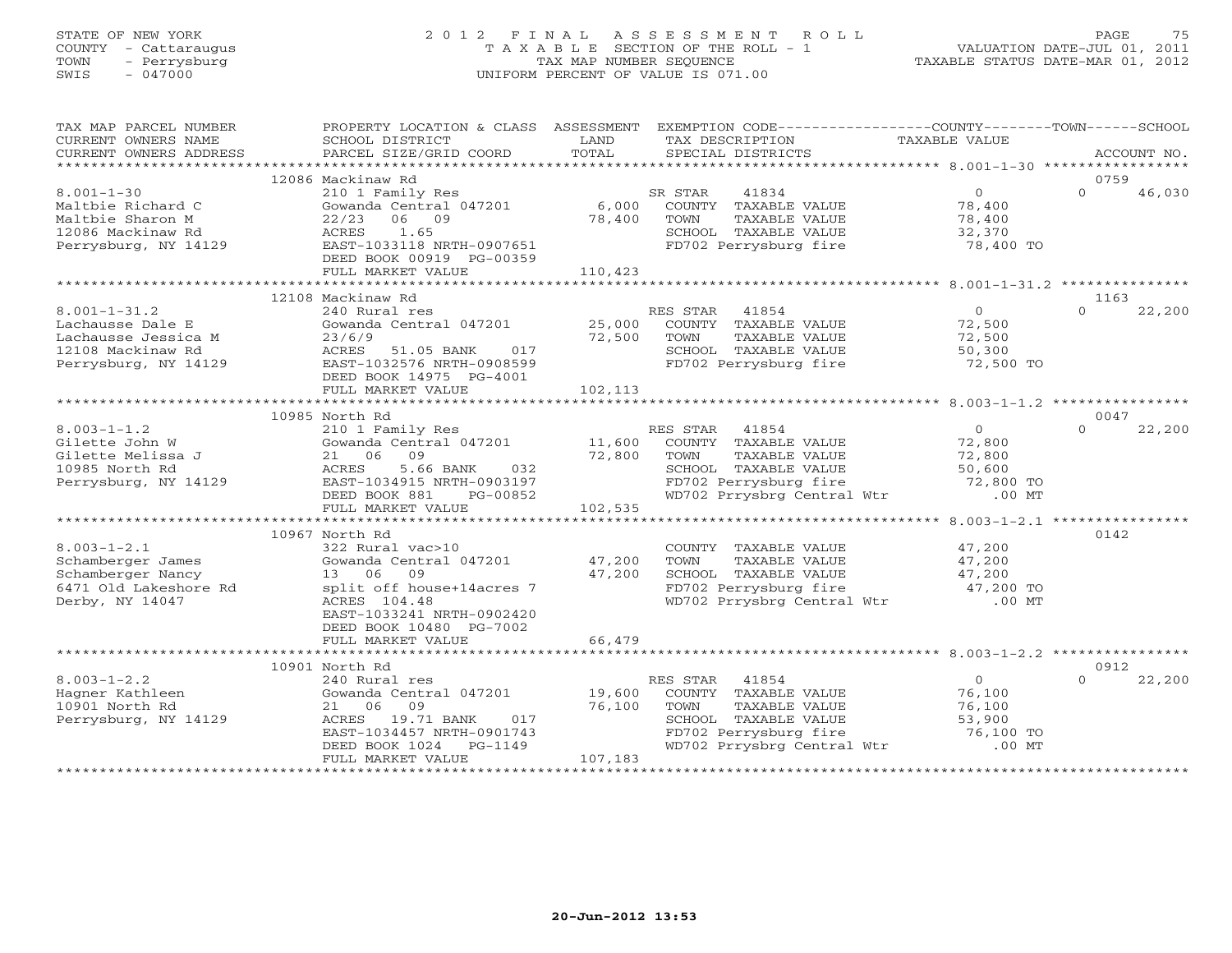#### STATE OF NEW YORK 2 0 1 2 F I N A L A S S E S S M E N T R O L L PAGE 76COUNTY - Cattaraugus T A X A B L E SECTION OF THE ROLL - 1 VALUATION DATE-JUL 01, 2011 SWIS - 047000 UNIFORM PERCENT OF VALUE IS 071.00

TAXABLE STATUS DATE-MAR 01, 2012

| North Rd<br>0913<br>$8.003 - 1 - 2.3$<br>6,300<br>314 Rural vac<10<br>COUNTY TAXABLE VALUE<br>Gowanda Central 047201<br>6,300<br>6,300<br>Jackson Rochelle A<br>TOWN<br>TAXABLE VALUE<br>PO Box 310<br>09<br>6,300<br>SCHOOL TAXABLE VALUE<br>6,300<br>13 06<br>FD702 Perrysburg fire 6,300 TO<br>WD702 Prrysbrg Central Wtr 6,00 MT<br>Perrysburg, NY 14129<br>ACRES<br>3.81<br>EAST-1035612 NRTH-0901476<br>DEED BOOK 877<br>PG-00157<br>FULL MARKET VALUE<br>8,873<br>10947 North Rd<br>1218<br>$8.003 - 1 - 2.4$<br>$\overline{0}$<br>240 Rural res<br>RES STAR 41854<br>$\Omega$<br>22,200<br>Gowanda Central 047201 23,400<br>91,400<br>COUNTY TAXABLE VALUE<br>Haas Kenneth M<br>91,400<br>Haas Angela D<br>3/09:merged 1-3 into prcl<br>TOWN<br>TAXABLE VALUE<br>91,400<br>10947 North Rd<br>ACRES 14.80 BANK<br>SCHOOL TAXABLE VALUE<br>69,200<br>017<br>FD702 Perrysburg fire 51,400 TO<br>WD702 Prrysbrg Central Wtr .00 MT<br>Perrysburg, NY 14129<br>EAST-1034603 NRTH-0902481<br>DEED BOOK $10480$ PG-7002<br>128,732<br>FULL MARKET VALUE<br>10924 North Rd<br>0373<br>$8.003 - 1 - 5$<br>210 1 Family Res<br>57,800<br>COUNTY TAXABLE VALUE<br>Sternisha Michael J<br>Gowanda Central 047201<br>14,800<br>TOWN<br>TAXABLE VALUE<br>57,800<br>57,800<br>SCHOOL TAXABLE VALUE<br>57,800<br>PO Box 135<br>13 06 09<br>FD702 Perrysburg fire 57,800 TO<br>WD702 Prrysbrg Central Wtr .00 MT<br>Perrysburg, NY 14129<br>$3/09$ -merged $1-6$ into parc<br>ACRES<br>7.68<br>EAST-1035616 NRTH-0902162<br>DEED BOOK 9700<br>PG-7001<br>81,408<br>FULL MARKET VALUE<br>0376<br>10885 North Rd<br>$8.003 - 1 - 7$<br>270 Mfg housing<br>RES STAR<br>41854<br>$\overline{0}$<br>22,200<br>$\Omega$<br>7,000<br>55,900<br>Gowanda Central 047201<br>Chimino Ronald E<br>COUNTY TAXABLE VALUE<br>Chimino Rita L<br>13 06 09<br>55,900<br>55,900<br>TOWN<br>TAXABLE VALUE<br>PO Box 116<br>2.30 BANK 032<br>SCHOOL TAXABLE VALUE<br>33,700<br>ACRES<br>SCHOOL TAXABLE VALUE 33,700<br>FD702 Perrysburg fire 55,900 TO<br>WD702 Prrysbrg Central Wtr .00 MT<br>EAST-1035623 NRTH-0901207<br>Perrysburg, NY 14129<br>DEED BOOK 00946 PG-00622<br>78,732<br>FULL MARKET VALUE<br>11951 Parker Rd<br>0756<br>$8.003 - 1 - 9$<br>210 1 Family Res<br>41854<br>$\overline{0}$<br>22,200<br>RES STAR<br>$\Omega$<br>6,100<br>Gowanda Central 047201<br>Burke Robert L<br>COUNTY TAXABLE VALUE<br>78,400<br>78,400<br>Burke Fayette G<br>13 06 09<br>TOWN<br>TAXABLE VALUE<br>78,400<br>PO Box 45<br>ACRES 1.71<br>SCHOOL TAXABLE VALUE<br>56,200<br>FD702 Perrysburg fire<br>Perrysburg, NY 14129<br>EAST-1035727 NRTH-0900265<br>78,400 TO<br>WD702 Prrysbrg Central Wtr<br>$.00$ MT<br>DEED BOOK 825<br>$PG-1028$<br>110,423<br>FULL MARKET VALUE | TAX MAP PARCEL NUMBER<br>CURRENT OWNERS NAME<br>CURRENT OWNERS ADDRESS | PROPERTY LOCATION & CLASS ASSESSMENT EXEMPTION CODE----------------COUNTY-------TOWN------SCHOOL<br>SCHOOL DISTRICT<br>PARCEL SIZE/GRID COORD | LAND<br>TOTAL | TAX DESCRIPTION TAXABLE VALUE<br>SPECIAL DISTRICTS | ACCOUNT NO. |
|-------------------------------------------------------------------------------------------------------------------------------------------------------------------------------------------------------------------------------------------------------------------------------------------------------------------------------------------------------------------------------------------------------------------------------------------------------------------------------------------------------------------------------------------------------------------------------------------------------------------------------------------------------------------------------------------------------------------------------------------------------------------------------------------------------------------------------------------------------------------------------------------------------------------------------------------------------------------------------------------------------------------------------------------------------------------------------------------------------------------------------------------------------------------------------------------------------------------------------------------------------------------------------------------------------------------------------------------------------------------------------------------------------------------------------------------------------------------------------------------------------------------------------------------------------------------------------------------------------------------------------------------------------------------------------------------------------------------------------------------------------------------------------------------------------------------------------------------------------------------------------------------------------------------------------------------------------------------------------------------------------------------------------------------------------------------------------------------------------------------------------------------------------------------------------------------------------------------------------------------------------------------------------------------------------------------------------------------------------------------------------------------------------------------------------------------------------------------------------------------------------------------------------------------------------------------------------------------------------------------------------------------------------------------------------------------------------------------------------------------------|------------------------------------------------------------------------|-----------------------------------------------------------------------------------------------------------------------------------------------|---------------|----------------------------------------------------|-------------|
|                                                                                                                                                                                                                                                                                                                                                                                                                                                                                                                                                                                                                                                                                                                                                                                                                                                                                                                                                                                                                                                                                                                                                                                                                                                                                                                                                                                                                                                                                                                                                                                                                                                                                                                                                                                                                                                                                                                                                                                                                                                                                                                                                                                                                                                                                                                                                                                                                                                                                                                                                                                                                                                                                                                                                 |                                                                        |                                                                                                                                               |               |                                                    |             |
|                                                                                                                                                                                                                                                                                                                                                                                                                                                                                                                                                                                                                                                                                                                                                                                                                                                                                                                                                                                                                                                                                                                                                                                                                                                                                                                                                                                                                                                                                                                                                                                                                                                                                                                                                                                                                                                                                                                                                                                                                                                                                                                                                                                                                                                                                                                                                                                                                                                                                                                                                                                                                                                                                                                                                 |                                                                        |                                                                                                                                               |               |                                                    |             |
|                                                                                                                                                                                                                                                                                                                                                                                                                                                                                                                                                                                                                                                                                                                                                                                                                                                                                                                                                                                                                                                                                                                                                                                                                                                                                                                                                                                                                                                                                                                                                                                                                                                                                                                                                                                                                                                                                                                                                                                                                                                                                                                                                                                                                                                                                                                                                                                                                                                                                                                                                                                                                                                                                                                                                 |                                                                        |                                                                                                                                               |               |                                                    |             |
|                                                                                                                                                                                                                                                                                                                                                                                                                                                                                                                                                                                                                                                                                                                                                                                                                                                                                                                                                                                                                                                                                                                                                                                                                                                                                                                                                                                                                                                                                                                                                                                                                                                                                                                                                                                                                                                                                                                                                                                                                                                                                                                                                                                                                                                                                                                                                                                                                                                                                                                                                                                                                                                                                                                                                 |                                                                        |                                                                                                                                               |               |                                                    |             |
|                                                                                                                                                                                                                                                                                                                                                                                                                                                                                                                                                                                                                                                                                                                                                                                                                                                                                                                                                                                                                                                                                                                                                                                                                                                                                                                                                                                                                                                                                                                                                                                                                                                                                                                                                                                                                                                                                                                                                                                                                                                                                                                                                                                                                                                                                                                                                                                                                                                                                                                                                                                                                                                                                                                                                 |                                                                        |                                                                                                                                               |               |                                                    |             |
|                                                                                                                                                                                                                                                                                                                                                                                                                                                                                                                                                                                                                                                                                                                                                                                                                                                                                                                                                                                                                                                                                                                                                                                                                                                                                                                                                                                                                                                                                                                                                                                                                                                                                                                                                                                                                                                                                                                                                                                                                                                                                                                                                                                                                                                                                                                                                                                                                                                                                                                                                                                                                                                                                                                                                 |                                                                        |                                                                                                                                               |               |                                                    |             |
|                                                                                                                                                                                                                                                                                                                                                                                                                                                                                                                                                                                                                                                                                                                                                                                                                                                                                                                                                                                                                                                                                                                                                                                                                                                                                                                                                                                                                                                                                                                                                                                                                                                                                                                                                                                                                                                                                                                                                                                                                                                                                                                                                                                                                                                                                                                                                                                                                                                                                                                                                                                                                                                                                                                                                 |                                                                        |                                                                                                                                               |               |                                                    |             |
|                                                                                                                                                                                                                                                                                                                                                                                                                                                                                                                                                                                                                                                                                                                                                                                                                                                                                                                                                                                                                                                                                                                                                                                                                                                                                                                                                                                                                                                                                                                                                                                                                                                                                                                                                                                                                                                                                                                                                                                                                                                                                                                                                                                                                                                                                                                                                                                                                                                                                                                                                                                                                                                                                                                                                 |                                                                        |                                                                                                                                               |               |                                                    |             |
|                                                                                                                                                                                                                                                                                                                                                                                                                                                                                                                                                                                                                                                                                                                                                                                                                                                                                                                                                                                                                                                                                                                                                                                                                                                                                                                                                                                                                                                                                                                                                                                                                                                                                                                                                                                                                                                                                                                                                                                                                                                                                                                                                                                                                                                                                                                                                                                                                                                                                                                                                                                                                                                                                                                                                 |                                                                        |                                                                                                                                               |               |                                                    |             |
|                                                                                                                                                                                                                                                                                                                                                                                                                                                                                                                                                                                                                                                                                                                                                                                                                                                                                                                                                                                                                                                                                                                                                                                                                                                                                                                                                                                                                                                                                                                                                                                                                                                                                                                                                                                                                                                                                                                                                                                                                                                                                                                                                                                                                                                                                                                                                                                                                                                                                                                                                                                                                                                                                                                                                 |                                                                        |                                                                                                                                               |               |                                                    |             |
|                                                                                                                                                                                                                                                                                                                                                                                                                                                                                                                                                                                                                                                                                                                                                                                                                                                                                                                                                                                                                                                                                                                                                                                                                                                                                                                                                                                                                                                                                                                                                                                                                                                                                                                                                                                                                                                                                                                                                                                                                                                                                                                                                                                                                                                                                                                                                                                                                                                                                                                                                                                                                                                                                                                                                 |                                                                        |                                                                                                                                               |               |                                                    |             |
|                                                                                                                                                                                                                                                                                                                                                                                                                                                                                                                                                                                                                                                                                                                                                                                                                                                                                                                                                                                                                                                                                                                                                                                                                                                                                                                                                                                                                                                                                                                                                                                                                                                                                                                                                                                                                                                                                                                                                                                                                                                                                                                                                                                                                                                                                                                                                                                                                                                                                                                                                                                                                                                                                                                                                 |                                                                        |                                                                                                                                               |               |                                                    |             |
|                                                                                                                                                                                                                                                                                                                                                                                                                                                                                                                                                                                                                                                                                                                                                                                                                                                                                                                                                                                                                                                                                                                                                                                                                                                                                                                                                                                                                                                                                                                                                                                                                                                                                                                                                                                                                                                                                                                                                                                                                                                                                                                                                                                                                                                                                                                                                                                                                                                                                                                                                                                                                                                                                                                                                 |                                                                        |                                                                                                                                               |               |                                                    |             |
|                                                                                                                                                                                                                                                                                                                                                                                                                                                                                                                                                                                                                                                                                                                                                                                                                                                                                                                                                                                                                                                                                                                                                                                                                                                                                                                                                                                                                                                                                                                                                                                                                                                                                                                                                                                                                                                                                                                                                                                                                                                                                                                                                                                                                                                                                                                                                                                                                                                                                                                                                                                                                                                                                                                                                 |                                                                        |                                                                                                                                               |               |                                                    |             |
|                                                                                                                                                                                                                                                                                                                                                                                                                                                                                                                                                                                                                                                                                                                                                                                                                                                                                                                                                                                                                                                                                                                                                                                                                                                                                                                                                                                                                                                                                                                                                                                                                                                                                                                                                                                                                                                                                                                                                                                                                                                                                                                                                                                                                                                                                                                                                                                                                                                                                                                                                                                                                                                                                                                                                 |                                                                        |                                                                                                                                               |               |                                                    |             |
|                                                                                                                                                                                                                                                                                                                                                                                                                                                                                                                                                                                                                                                                                                                                                                                                                                                                                                                                                                                                                                                                                                                                                                                                                                                                                                                                                                                                                                                                                                                                                                                                                                                                                                                                                                                                                                                                                                                                                                                                                                                                                                                                                                                                                                                                                                                                                                                                                                                                                                                                                                                                                                                                                                                                                 |                                                                        |                                                                                                                                               |               |                                                    |             |
|                                                                                                                                                                                                                                                                                                                                                                                                                                                                                                                                                                                                                                                                                                                                                                                                                                                                                                                                                                                                                                                                                                                                                                                                                                                                                                                                                                                                                                                                                                                                                                                                                                                                                                                                                                                                                                                                                                                                                                                                                                                                                                                                                                                                                                                                                                                                                                                                                                                                                                                                                                                                                                                                                                                                                 |                                                                        |                                                                                                                                               |               |                                                    |             |
|                                                                                                                                                                                                                                                                                                                                                                                                                                                                                                                                                                                                                                                                                                                                                                                                                                                                                                                                                                                                                                                                                                                                                                                                                                                                                                                                                                                                                                                                                                                                                                                                                                                                                                                                                                                                                                                                                                                                                                                                                                                                                                                                                                                                                                                                                                                                                                                                                                                                                                                                                                                                                                                                                                                                                 |                                                                        |                                                                                                                                               |               |                                                    |             |
|                                                                                                                                                                                                                                                                                                                                                                                                                                                                                                                                                                                                                                                                                                                                                                                                                                                                                                                                                                                                                                                                                                                                                                                                                                                                                                                                                                                                                                                                                                                                                                                                                                                                                                                                                                                                                                                                                                                                                                                                                                                                                                                                                                                                                                                                                                                                                                                                                                                                                                                                                                                                                                                                                                                                                 |                                                                        |                                                                                                                                               |               |                                                    |             |
|                                                                                                                                                                                                                                                                                                                                                                                                                                                                                                                                                                                                                                                                                                                                                                                                                                                                                                                                                                                                                                                                                                                                                                                                                                                                                                                                                                                                                                                                                                                                                                                                                                                                                                                                                                                                                                                                                                                                                                                                                                                                                                                                                                                                                                                                                                                                                                                                                                                                                                                                                                                                                                                                                                                                                 |                                                                        |                                                                                                                                               |               |                                                    |             |
|                                                                                                                                                                                                                                                                                                                                                                                                                                                                                                                                                                                                                                                                                                                                                                                                                                                                                                                                                                                                                                                                                                                                                                                                                                                                                                                                                                                                                                                                                                                                                                                                                                                                                                                                                                                                                                                                                                                                                                                                                                                                                                                                                                                                                                                                                                                                                                                                                                                                                                                                                                                                                                                                                                                                                 |                                                                        |                                                                                                                                               |               |                                                    |             |
|                                                                                                                                                                                                                                                                                                                                                                                                                                                                                                                                                                                                                                                                                                                                                                                                                                                                                                                                                                                                                                                                                                                                                                                                                                                                                                                                                                                                                                                                                                                                                                                                                                                                                                                                                                                                                                                                                                                                                                                                                                                                                                                                                                                                                                                                                                                                                                                                                                                                                                                                                                                                                                                                                                                                                 |                                                                        |                                                                                                                                               |               |                                                    |             |
|                                                                                                                                                                                                                                                                                                                                                                                                                                                                                                                                                                                                                                                                                                                                                                                                                                                                                                                                                                                                                                                                                                                                                                                                                                                                                                                                                                                                                                                                                                                                                                                                                                                                                                                                                                                                                                                                                                                                                                                                                                                                                                                                                                                                                                                                                                                                                                                                                                                                                                                                                                                                                                                                                                                                                 |                                                                        |                                                                                                                                               |               |                                                    |             |
|                                                                                                                                                                                                                                                                                                                                                                                                                                                                                                                                                                                                                                                                                                                                                                                                                                                                                                                                                                                                                                                                                                                                                                                                                                                                                                                                                                                                                                                                                                                                                                                                                                                                                                                                                                                                                                                                                                                                                                                                                                                                                                                                                                                                                                                                                                                                                                                                                                                                                                                                                                                                                                                                                                                                                 |                                                                        |                                                                                                                                               |               |                                                    |             |
|                                                                                                                                                                                                                                                                                                                                                                                                                                                                                                                                                                                                                                                                                                                                                                                                                                                                                                                                                                                                                                                                                                                                                                                                                                                                                                                                                                                                                                                                                                                                                                                                                                                                                                                                                                                                                                                                                                                                                                                                                                                                                                                                                                                                                                                                                                                                                                                                                                                                                                                                                                                                                                                                                                                                                 |                                                                        |                                                                                                                                               |               |                                                    |             |
|                                                                                                                                                                                                                                                                                                                                                                                                                                                                                                                                                                                                                                                                                                                                                                                                                                                                                                                                                                                                                                                                                                                                                                                                                                                                                                                                                                                                                                                                                                                                                                                                                                                                                                                                                                                                                                                                                                                                                                                                                                                                                                                                                                                                                                                                                                                                                                                                                                                                                                                                                                                                                                                                                                                                                 |                                                                        |                                                                                                                                               |               |                                                    |             |
|                                                                                                                                                                                                                                                                                                                                                                                                                                                                                                                                                                                                                                                                                                                                                                                                                                                                                                                                                                                                                                                                                                                                                                                                                                                                                                                                                                                                                                                                                                                                                                                                                                                                                                                                                                                                                                                                                                                                                                                                                                                                                                                                                                                                                                                                                                                                                                                                                                                                                                                                                                                                                                                                                                                                                 |                                                                        |                                                                                                                                               |               |                                                    |             |
|                                                                                                                                                                                                                                                                                                                                                                                                                                                                                                                                                                                                                                                                                                                                                                                                                                                                                                                                                                                                                                                                                                                                                                                                                                                                                                                                                                                                                                                                                                                                                                                                                                                                                                                                                                                                                                                                                                                                                                                                                                                                                                                                                                                                                                                                                                                                                                                                                                                                                                                                                                                                                                                                                                                                                 |                                                                        |                                                                                                                                               |               |                                                    |             |
|                                                                                                                                                                                                                                                                                                                                                                                                                                                                                                                                                                                                                                                                                                                                                                                                                                                                                                                                                                                                                                                                                                                                                                                                                                                                                                                                                                                                                                                                                                                                                                                                                                                                                                                                                                                                                                                                                                                                                                                                                                                                                                                                                                                                                                                                                                                                                                                                                                                                                                                                                                                                                                                                                                                                                 |                                                                        |                                                                                                                                               |               |                                                    |             |
|                                                                                                                                                                                                                                                                                                                                                                                                                                                                                                                                                                                                                                                                                                                                                                                                                                                                                                                                                                                                                                                                                                                                                                                                                                                                                                                                                                                                                                                                                                                                                                                                                                                                                                                                                                                                                                                                                                                                                                                                                                                                                                                                                                                                                                                                                                                                                                                                                                                                                                                                                                                                                                                                                                                                                 |                                                                        |                                                                                                                                               |               |                                                    |             |
|                                                                                                                                                                                                                                                                                                                                                                                                                                                                                                                                                                                                                                                                                                                                                                                                                                                                                                                                                                                                                                                                                                                                                                                                                                                                                                                                                                                                                                                                                                                                                                                                                                                                                                                                                                                                                                                                                                                                                                                                                                                                                                                                                                                                                                                                                                                                                                                                                                                                                                                                                                                                                                                                                                                                                 |                                                                        |                                                                                                                                               |               |                                                    |             |
|                                                                                                                                                                                                                                                                                                                                                                                                                                                                                                                                                                                                                                                                                                                                                                                                                                                                                                                                                                                                                                                                                                                                                                                                                                                                                                                                                                                                                                                                                                                                                                                                                                                                                                                                                                                                                                                                                                                                                                                                                                                                                                                                                                                                                                                                                                                                                                                                                                                                                                                                                                                                                                                                                                                                                 |                                                                        |                                                                                                                                               |               |                                                    |             |
|                                                                                                                                                                                                                                                                                                                                                                                                                                                                                                                                                                                                                                                                                                                                                                                                                                                                                                                                                                                                                                                                                                                                                                                                                                                                                                                                                                                                                                                                                                                                                                                                                                                                                                                                                                                                                                                                                                                                                                                                                                                                                                                                                                                                                                                                                                                                                                                                                                                                                                                                                                                                                                                                                                                                                 |                                                                        |                                                                                                                                               |               |                                                    |             |
|                                                                                                                                                                                                                                                                                                                                                                                                                                                                                                                                                                                                                                                                                                                                                                                                                                                                                                                                                                                                                                                                                                                                                                                                                                                                                                                                                                                                                                                                                                                                                                                                                                                                                                                                                                                                                                                                                                                                                                                                                                                                                                                                                                                                                                                                                                                                                                                                                                                                                                                                                                                                                                                                                                                                                 |                                                                        |                                                                                                                                               |               |                                                    |             |
|                                                                                                                                                                                                                                                                                                                                                                                                                                                                                                                                                                                                                                                                                                                                                                                                                                                                                                                                                                                                                                                                                                                                                                                                                                                                                                                                                                                                                                                                                                                                                                                                                                                                                                                                                                                                                                                                                                                                                                                                                                                                                                                                                                                                                                                                                                                                                                                                                                                                                                                                                                                                                                                                                                                                                 |                                                                        |                                                                                                                                               |               |                                                    |             |
|                                                                                                                                                                                                                                                                                                                                                                                                                                                                                                                                                                                                                                                                                                                                                                                                                                                                                                                                                                                                                                                                                                                                                                                                                                                                                                                                                                                                                                                                                                                                                                                                                                                                                                                                                                                                                                                                                                                                                                                                                                                                                                                                                                                                                                                                                                                                                                                                                                                                                                                                                                                                                                                                                                                                                 |                                                                        |                                                                                                                                               |               |                                                    |             |
|                                                                                                                                                                                                                                                                                                                                                                                                                                                                                                                                                                                                                                                                                                                                                                                                                                                                                                                                                                                                                                                                                                                                                                                                                                                                                                                                                                                                                                                                                                                                                                                                                                                                                                                                                                                                                                                                                                                                                                                                                                                                                                                                                                                                                                                                                                                                                                                                                                                                                                                                                                                                                                                                                                                                                 |                                                                        |                                                                                                                                               |               |                                                    |             |
|                                                                                                                                                                                                                                                                                                                                                                                                                                                                                                                                                                                                                                                                                                                                                                                                                                                                                                                                                                                                                                                                                                                                                                                                                                                                                                                                                                                                                                                                                                                                                                                                                                                                                                                                                                                                                                                                                                                                                                                                                                                                                                                                                                                                                                                                                                                                                                                                                                                                                                                                                                                                                                                                                                                                                 |                                                                        |                                                                                                                                               |               |                                                    |             |
|                                                                                                                                                                                                                                                                                                                                                                                                                                                                                                                                                                                                                                                                                                                                                                                                                                                                                                                                                                                                                                                                                                                                                                                                                                                                                                                                                                                                                                                                                                                                                                                                                                                                                                                                                                                                                                                                                                                                                                                                                                                                                                                                                                                                                                                                                                                                                                                                                                                                                                                                                                                                                                                                                                                                                 |                                                                        |                                                                                                                                               |               |                                                    |             |
|                                                                                                                                                                                                                                                                                                                                                                                                                                                                                                                                                                                                                                                                                                                                                                                                                                                                                                                                                                                                                                                                                                                                                                                                                                                                                                                                                                                                                                                                                                                                                                                                                                                                                                                                                                                                                                                                                                                                                                                                                                                                                                                                                                                                                                                                                                                                                                                                                                                                                                                                                                                                                                                                                                                                                 |                                                                        |                                                                                                                                               |               |                                                    |             |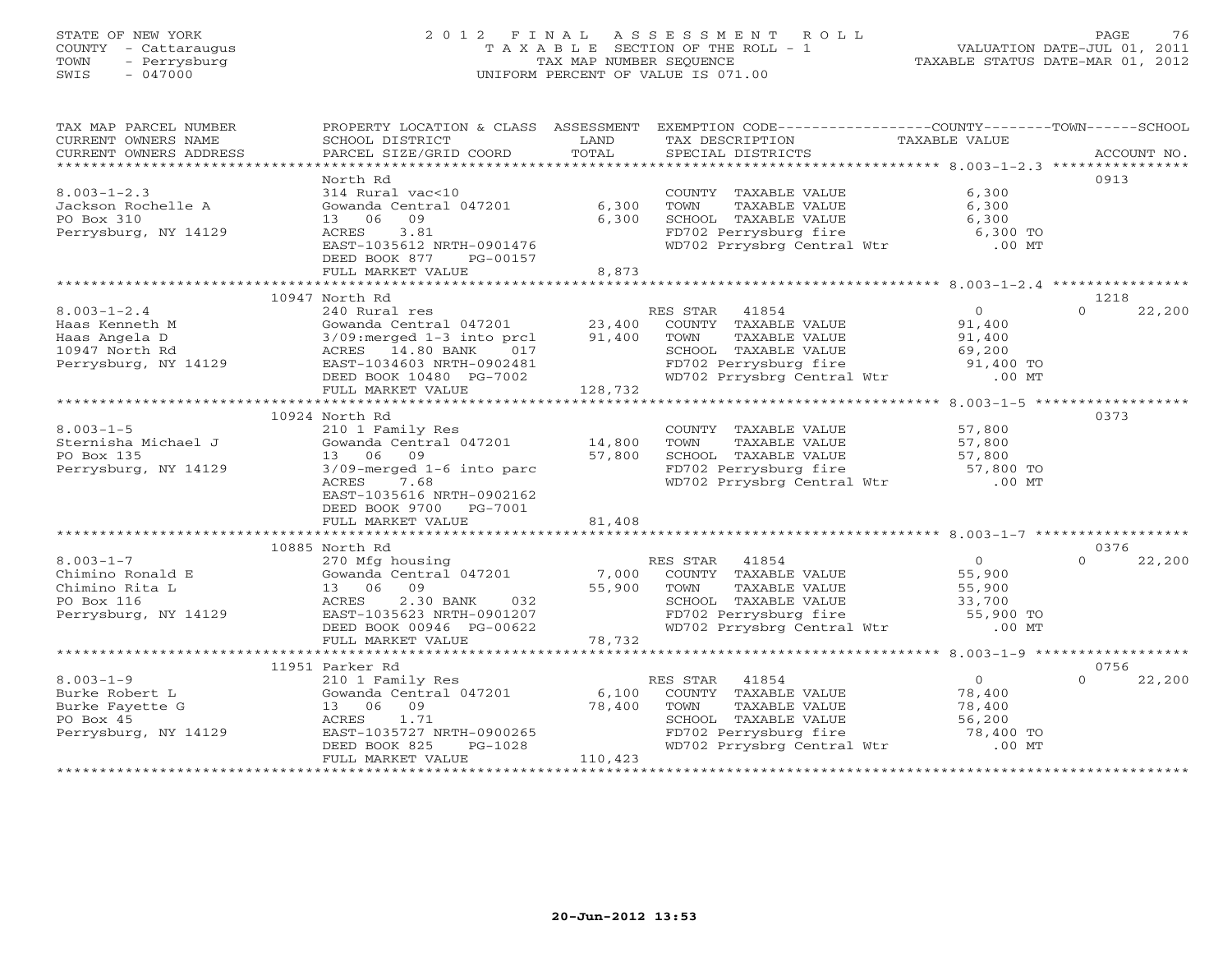# STATE OF NEW YORK 2 0 1 2 F I N A L A S S E S S M E N T R O L L PAGE 77 COUNTY - Cattaraugus T A X A B L E SECTION OF THE ROLL - 1 VALUATION DATE-JUL 01, 2011 TOWN - Perrysburg TAX MAP NUMBER SEQUENCE TAXABLE STATUS DATE-MAR 01, 2012 SWIS - 047000 UNIFORM PERCENT OF VALUE IS 071.00

| TAX MAP PARCEL NUMBER<br>CURRENT OWNERS NAME<br>$\begin{tabular}{lllllll} \multicolumn{2}{l}{{\small\sc{CURRENT}}}& $\text{MME}$ & $\text{SCHOOL} & $\text{DISTRICT}$ & $\text{LAND}$ & $\text{TAX} & $\text{DESCRIPTION}$ & $\text{TAXABLE} & $\text{VALUE}$ \\ & $\text{CURRENT} & $\text{MDRESS}$ & $\text{PARCEL} & $\text{SIZE/GRID} & $\text{COORD}$ & $\text{TOTAL}$ & $\text{SPECIAL} & $\text{DISTRICTS}$ & $\text{RCCOUNT} & $\text{NOL} \\ & $\text{*}\text{*}\text{*}\text{*}\text{*}\text{*}\text{*}\text{*}\text{*}\text{*}\text{*}\text{*}\text$<br>CURRENT OWNERS ADDRESS | PROPERTY LOCATION & CLASS ASSESSMENT              |         | EXEMPTION CODE-----------------COUNTY-------TOWN------SCHOOL                                           |                        |                    |
|-------------------------------------------------------------------------------------------------------------------------------------------------------------------------------------------------------------------------------------------------------------------------------------------------------------------------------------------------------------------------------------------------------------------------------------------------------------------------------------------------------------------------------------------------------------------------------------------|---------------------------------------------------|---------|--------------------------------------------------------------------------------------------------------|------------------------|--------------------|
|                                                                                                                                                                                                                                                                                                                                                                                                                                                                                                                                                                                           |                                                   |         |                                                                                                        |                        |                    |
|                                                                                                                                                                                                                                                                                                                                                                                                                                                                                                                                                                                           | 10986 North Rd                                    |         |                                                                                                        |                        | 0461               |
| $8.003 - 1 - 10$                                                                                                                                                                                                                                                                                                                                                                                                                                                                                                                                                                          | 240 Rural res                                     |         | RES STAR 41854                                                                                         | $\Omega$               | $\Omega$<br>22,200 |
| Janiga Adam J                                                                                                                                                                                                                                                                                                                                                                                                                                                                                                                                                                             | Gowanda Central 047201 42,200                     |         | COUNTY TAXABLE VALUE                                                                                   | 86,500                 |                    |
| 10986 North Rd                                                                                                                                                                                                                                                                                                                                                                                                                                                                                                                                                                            | 14 06<br>09                                       | 86,500  | TOWN<br>TAXABLE VALUE                                                                                  | 86,500                 |                    |
| Perrysburg, NY 14129                                                                                                                                                                                                                                                                                                                                                                                                                                                                                                                                                                      | merged 8.003-1-4 into par                         |         |                                                                                                        |                        |                    |
|                                                                                                                                                                                                                                                                                                                                                                                                                                                                                                                                                                                           | ACRES 89.50                                       |         |                                                                                                        |                        |                    |
|                                                                                                                                                                                                                                                                                                                                                                                                                                                                                                                                                                                           | EAST-1036732 NRTH-0902348                         |         | WD702 Prrysbrg Central Wtr .00 MT                                                                      |                        |                    |
|                                                                                                                                                                                                                                                                                                                                                                                                                                                                                                                                                                                           | DEED BOOK 13241 PG-4004<br>FULL MARKET VALUE      | 121,831 |                                                                                                        |                        |                    |
|                                                                                                                                                                                                                                                                                                                                                                                                                                                                                                                                                                                           |                                                   |         |                                                                                                        |                        |                    |
|                                                                                                                                                                                                                                                                                                                                                                                                                                                                                                                                                                                           | 11866 Parker Rd                                   |         |                                                                                                        |                        | 0351               |
| $8.003 - 1 - 11$                                                                                                                                                                                                                                                                                                                                                                                                                                                                                                                                                                          | 210 1 Family Res                                  |         | RES STAR 41854                                                                                         | $\Omega$               | $\Omega$<br>22,200 |
| Cole William M Jr                                                                                                                                                                                                                                                                                                                                                                                                                                                                                                                                                                         | Gowanda Central 047201 6,400 COUNTY TAXABLE VALUE |         |                                                                                                        | 102,400                |                    |
| Cole Lynn M                                                                                                                                                                                                                                                                                                                                                                                                                                                                                                                                                                               | 13 06 09                                          | 102,400 | TOWN<br>TAXABLE VALUE                                                                                  | 102,400                |                    |
| 11866 Parker Rd                                                                                                                                                                                                                                                                                                                                                                                                                                                                                                                                                                           | ACRES 1.90                                        |         |                                                                                                        |                        |                    |
| Perrysburg, NY 14129                                                                                                                                                                                                                                                                                                                                                                                                                                                                                                                                                                      | ACRES 1.90<br>EAST-1037338 NRTH-0900583           |         | SCHOOL TAXABLE VALUE $80,200$<br>FD702 Perrysburg fire 102,400 TO<br>WD702 Prrysbrg Central Wtr .00 MT |                        |                    |
|                                                                                                                                                                                                                                                                                                                                                                                                                                                                                                                                                                                           | DEED BOOK 1031 PG-653                             |         |                                                                                                        |                        |                    |
|                                                                                                                                                                                                                                                                                                                                                                                                                                                                                                                                                                                           | FULL MARKET VALUE                                 | 144,225 |                                                                                                        |                        |                    |
|                                                                                                                                                                                                                                                                                                                                                                                                                                                                                                                                                                                           |                                                   |         |                                                                                                        |                        |                    |
|                                                                                                                                                                                                                                                                                                                                                                                                                                                                                                                                                                                           | 10854 North Rd                                    |         |                                                                                                        |                        | 0260               |
| $8.003 - 1 - 12.1$                                                                                                                                                                                                                                                                                                                                                                                                                                                                                                                                                                        | 240 Rural res                                     |         | COUNTY TAXABLE VALUE                                                                                   | 108,900                |                    |
| Jackson Rochelle Ann                                                                                                                                                                                                                                                                                                                                                                                                                                                                                                                                                                      | Gowanda Central 047201 39,900                     |         | TOWN<br>TAXABLE VALUE                                                                                  | 108,900                |                    |
| PO Box 310                                                                                                                                                                                                                                                                                                                                                                                                                                                                                                                                                                                | 12/13 06 09                                       | 108,900 | SCHOOL TAXABLE VALUE                                                                                   | 108,900                |                    |
| Perrysburg, NY 14129                                                                                                                                                                                                                                                                                                                                                                                                                                                                                                                                                                      | Inc $8.003 - 1 - 8$                               |         | FD702 Perrysburg fire 108,900 TO                                                                       |                        |                    |
|                                                                                                                                                                                                                                                                                                                                                                                                                                                                                                                                                                                           | Stor Wells 1523, 2069, 2073                       |         | WD702 Prrysbrg Central Wtr                                                                             | $.00$ MT               |                    |
|                                                                                                                                                                                                                                                                                                                                                                                                                                                                                                                                                                                           | ACRES 42.00<br>EAST-1036384 NRTH-0900980          |         |                                                                                                        |                        |                    |
|                                                                                                                                                                                                                                                                                                                                                                                                                                                                                                                                                                                           | DEED BOOK 00977 PG-00565                          |         |                                                                                                        |                        |                    |
|                                                                                                                                                                                                                                                                                                                                                                                                                                                                                                                                                                                           | FULL MARKET VALUE                                 | 153,380 |                                                                                                        |                        |                    |
|                                                                                                                                                                                                                                                                                                                                                                                                                                                                                                                                                                                           |                                                   |         |                                                                                                        |                        |                    |
|                                                                                                                                                                                                                                                                                                                                                                                                                                                                                                                                                                                           | Parker Rd                                         |         |                                                                                                        |                        | 1018               |
| $8.003 - 1 - 12.2$                                                                                                                                                                                                                                                                                                                                                                                                                                                                                                                                                                        | 105 Vac farmland                                  |         | 41720<br>AG DIST                                                                                       | 59,144                 | 59,144<br>59,144   |
| Brennan Ronald C                                                                                                                                                                                                                                                                                                                                                                                                                                                                                                                                                                          | Gowanda Central 047201 121,100 SILO T/C/S 42100   |         |                                                                                                        | 5,000                  | 5,000<br>5,000     |
| Brennan Mary E                                                                                                                                                                                                                                                                                                                                                                                                                                                                                                                                                                            | S3 06 09                                          | 121,100 | COUNTY TAXABLE VALUE                                                                                   | 56,956                 |                    |
| 139 Mackinaw Rd                                                                                                                                                                                                                                                                                                                                                                                                                                                                                                                                                                           | ACRES 246.35                                      |         |                                                                                                        |                        |                    |
| Forestville, NY 14062                                                                                                                                                                                                                                                                                                                                                                                                                                                                                                                                                                     | EAST-1038659 NRTH-0900764                         |         |                                                                                                        | $56, 956$<br>$56, 956$ |                    |
|                                                                                                                                                                                                                                                                                                                                                                                                                                                                                                                                                                                           | DEED BOOK 00935 PG-00825                          |         |                                                                                                        |                        |                    |
| MAY BE SUBJECT TO PAYMENT                                                                                                                                                                                                                                                                                                                                                                                                                                                                                                                                                                 | FULL MARKET VALUE                                 | 170,563 | WD702 Prrysbrg Central Wtr                                                                             | $.00$ MT               |                    |
| UNDER AGDIST LAW TIL 2016                                                                                                                                                                                                                                                                                                                                                                                                                                                                                                                                                                 |                                                   |         |                                                                                                        |                        |                    |
|                                                                                                                                                                                                                                                                                                                                                                                                                                                                                                                                                                                           |                                                   |         |                                                                                                        |                        |                    |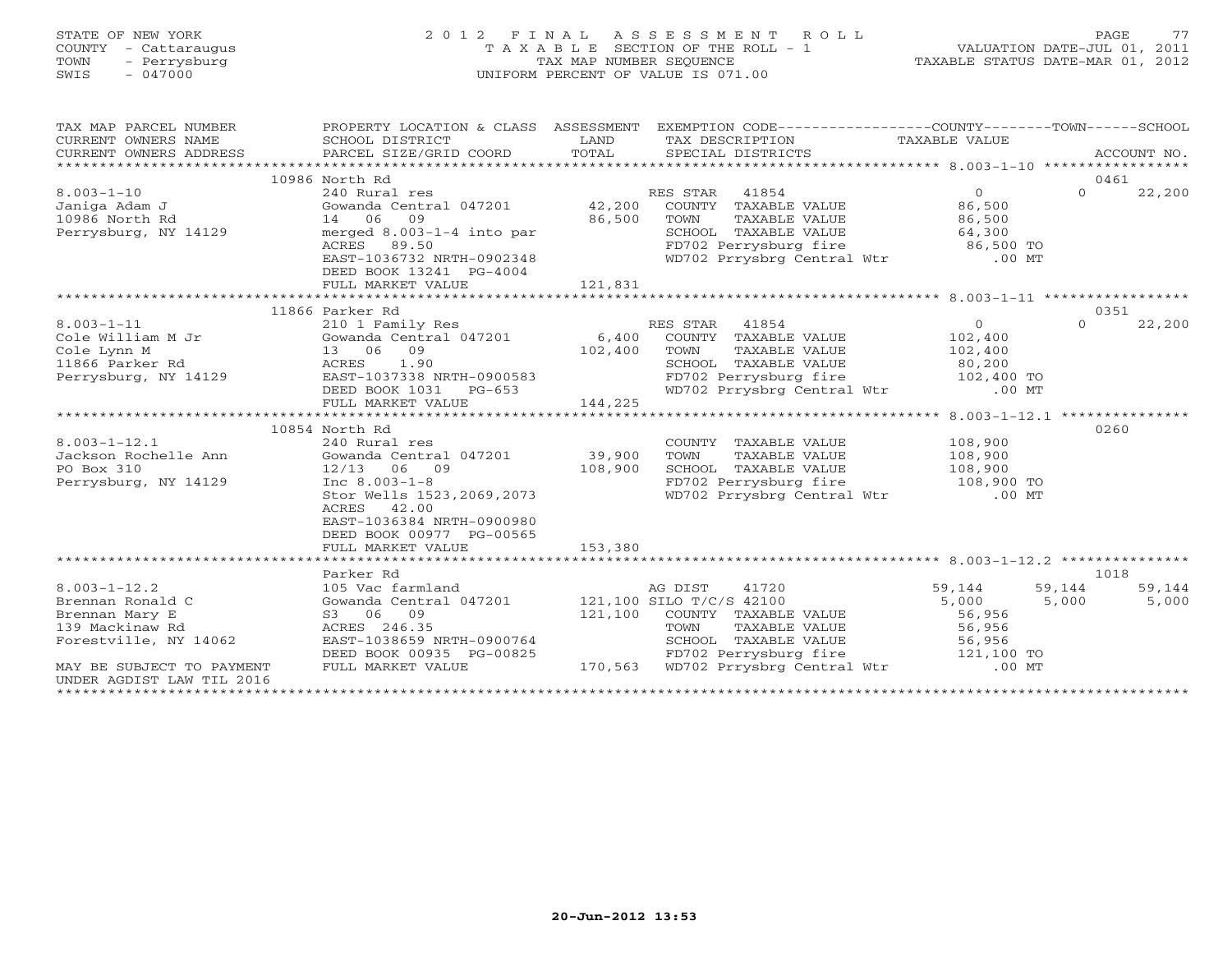### STATE OF NEW YORK 2 0 1 2 F I N A L A S S E S S M E N T R O L L PAGE 78 COUNTY - Cattaraugus T A X A B L E SECTION OF THE ROLL - 1 VALUATION DATE-JUL 01, 2011 TOWN - Perrysburg TAX MAP NUMBER SEQUENCE TAXABLE STATUS DATE-MAR 01, 2012 SWIS - 047000 UNIFORM PERCENT OF VALUE IS 071.00

| TAX MAP PARCEL NUMBER                                                                 | PROPERTY LOCATION & CLASS ASSESSMENT EXEMPTION CODE----------------COUNTY-------TOWN------SCHOOL                                                                   |         |                                                                                                                                  |                  |                |                  |
|---------------------------------------------------------------------------------------|--------------------------------------------------------------------------------------------------------------------------------------------------------------------|---------|----------------------------------------------------------------------------------------------------------------------------------|------------------|----------------|------------------|
| CURRENT OWNERS NAME                                                                   | SCHOOL DISTRICT<br><b>Example 12</b> LAND                                                                                                                          |         | TAX DESCRIPTION TAXABLE VALUE                                                                                                    |                  |                |                  |
|                                                                                       |                                                                                                                                                                    | TOTAL   | SPECIAL DISTRICTS                                                                                                                |                  |                | ACCOUNT NO.      |
|                                                                                       |                                                                                                                                                                    |         |                                                                                                                                  |                  |                |                  |
|                                                                                       | 11850 Parker Rd                                                                                                                                                    |         |                                                                                                                                  |                  |                | 1019             |
| $8.003 - 1 - 12.3$                                                                    | 240 Rural res                                                                                                                                                      |         | RES STAR 41854                                                                                                                   | $\overline{0}$   | $\Omega$       | 22,200           |
| Paul Dennis C                                                                         | Gowanda Central 047201 23,300                                                                                                                                      |         | COUNTY TAXABLE VALUE 91,700<br>TOWN TAXABLE VALUE 91,700                                                                         |                  |                |                  |
| Paul Georgina C                                                                       | 13 06 09                                                                                                                                                           | 91,700  | TAXABLE VALUE                                                                                                                    | 91,700           |                |                  |
| PO Box 119                                                                            | ACRES 15.15                                                                                                                                                        |         | CHOOL TAXABLE VALUE<br>SCHOOL TAXABLE VALUE<br>FD702 Perrysburg fire $69,500$<br>WD702 Prrysbrg Central Wtr .00 MT               |                  |                |                  |
| Perrysburg, NY 14129                                                                  |                                                                                                                                                                    |         |                                                                                                                                  |                  |                |                  |
|                                                                                       | ACRES 15.15<br>EAST-1037532 NRTH-0900965<br>DEED BOOK 00935 PG-00829<br>FULL MARKET VALUE 129,155                                                                  |         |                                                                                                                                  |                  |                |                  |
|                                                                                       |                                                                                                                                                                    |         |                                                                                                                                  |                  |                |                  |
|                                                                                       | 11642 Route 39                                                                                                                                                     |         |                                                                                                                                  |                  |                | 0052             |
| $8.003 - 1 - 13$                                                                      | 240 Rural res                                                                                                                                                      |         | RES STAR 41854                                                                                                                   | $\overline{0}$   | $\Omega$       | 22,200           |
| Takacs John D                                                                         | Gowanda Central 047201 59,500                                                                                                                                      |         | COUNTY TAXABLE VALUE                                                                                                             | 123,800          |                |                  |
| Takacs Carol A                                                                        | 09/12 06 09                                                                                                                                                        | 123,800 | TOWN                                                                                                                             |                  |                |                  |
| 11642 Route 39                                                                        |                                                                                                                                                                    |         |                                                                                                                                  |                  |                |                  |
| Perrysburg, NY 14129                                                                  | U9/12 UU<br>Storage Well 1793<br>Conno 199 60                                                                                                                      |         | TOWN TAXABLE VALUE<br>SCHOOL TAXABLE VALUE 123,800<br>FD702 Perrysburg fire 123,800 TO<br>WD702 Prrysbrg Central Wtr .00 MT      |                  |                |                  |
|                                                                                       | EAST-1039567 NRTH-0897489                                                                                                                                          |         |                                                                                                                                  |                  |                |                  |
|                                                                                       | DEED BOOK 807 PG-00495                                                                                                                                             |         |                                                                                                                                  |                  |                |                  |
|                                                                                       |                                                                                                                                                                    |         |                                                                                                                                  |                  |                |                  |
|                                                                                       |                                                                                                                                                                    |         |                                                                                                                                  |                  |                |                  |
|                                                                                       | 11576 Route 39                                                                                                                                                     |         |                                                                                                                                  |                  |                | 0064             |
| $8.003 - 1 - 14.1$                                                                    | 240 Rural res                                                                                                                                                      |         | RES STAR 41854                                                                                                                   | $\overline{0}$   | $\Omega$       | 22,200           |
| White Robin                                                                           | Gowanda Central 047201 $\begin{array}{cccc} 8,100 & \text{COUNTY} & \text{TAXABLE VALUE} \\ 09 & 06 & 09 \end{array}$                                              |         |                                                                                                                                  | 61,000           |                |                  |
| 11576 Route 39                                                                        |                                                                                                                                                                    |         | TOWN TAXABLE VALUE 61,000<br>SCHOOL TAXABLE VALUE 61,000<br>FD702 Perrysburg fire 61,000 TO<br>WD702 Prrysbrg Central Wtr 00 MT  |                  |                |                  |
| Perrysburg, NY 14129                                                                  | 10/15/10-splt off 47.15 a<br>Storage Well #2065, 2343<br>ACRES 3.10 BANK 032                                                                                       |         |                                                                                                                                  |                  |                |                  |
|                                                                                       |                                                                                                                                                                    |         |                                                                                                                                  |                  |                |                  |
|                                                                                       |                                                                                                                                                                    |         |                                                                                                                                  |                  |                |                  |
|                                                                                       | EAST-1040814 NRTH-0895406                                                                                                                                          |         |                                                                                                                                  |                  |                |                  |
|                                                                                       | DEED BOOK 14828 PG-7002                                                                                                                                            |         |                                                                                                                                  |                  |                |                  |
|                                                                                       | FULL MARKET VALUE                                                                                                                                                  | 85,915  |                                                                                                                                  |                  |                |                  |
|                                                                                       |                                                                                                                                                                    |         |                                                                                                                                  |                  |                |                  |
|                                                                                       | Route 39                                                                                                                                                           |         |                                                                                                                                  |                  |                | 1248             |
| $8.003 - 1 - 14.3$                                                                    | 322 Rural vac>10                                                                                                                                                   |         | COUNTY TAXABLE VALUE $24,800$<br>TOWN TAXABLE VALUE $24,800$                                                                     |                  |                |                  |
| White Dan D Jr                                                                        | Gowanda Central 047201 24,800                                                                                                                                      |         |                                                                                                                                  |                  |                |                  |
|                                                                                       |                                                                                                                                                                    |         |                                                                                                                                  |                  |                |                  |
| White Dan D Jr<br>1941 Hanley Dr<br>Lakeview, NY 14085                                | ACRES 47.15 24,800<br>EAST-1040780 NRTH-0897642<br>DEED BOOK 14828 PG-7001<br>FULL MARKET VALUE 34,930                                                             |         | TOWN TAXABLE VALUE 24,800<br>SCHOOL TAXABLE VALUE 24,800<br>FD702 Perrysburg fire 24,800 TO<br>WD702 Prrysbrg Central Wtr .00 MT |                  |                |                  |
|                                                                                       |                                                                                                                                                                    |         |                                                                                                                                  |                  |                |                  |
|                                                                                       |                                                                                                                                                                    |         |                                                                                                                                  |                  |                |                  |
|                                                                                       |                                                                                                                                                                    |         |                                                                                                                                  |                  |                |                  |
|                                                                                       | 11540 Route 39                                                                                                                                                     |         |                                                                                                                                  |                  |                | 0488             |
| $8.003 - 1 - 15$                                                                      | 112 Dairy farm                                                                                                                                                     |         | 41720<br>AG DIST                                                                                                                 | 13,995           | 13,995         | 13,995<br>22,200 |
| Stang Werner A                                                                        | Gowanda Central 047201 44,200 RES STAR                                                                                                                             |         | 41854                                                                                                                            | $\sim$ 0         | $\overline{0}$ |                  |
| Stang Olive M                                                                         | 09 06 09                                                                                                                                                           |         | 94,900 SILO T/C/S 42100                                                                                                          | 20,000           | 20,000         | 20,000           |
|                                                                                       | Storage Well #2346                                                                                                                                                 |         | COUNTY TAXABLE VALUE                                                                                                             | 60,905<br>60,905 |                |                  |
|                                                                                       |                                                                                                                                                                    |         |                                                                                                                                  |                  |                |                  |
| Stany Julie 39<br>11540 Route 39<br>Perrysburg, NY 14129<br>MAY BE SUBJECT TO PAYMENT | ACRES 101.75<br>EAST-1041519 NRTH-0897422<br>DEED BOOK 750 PG-00275 FD702 Perrysburg fire 94,900 TO<br>FULL MARKET VALUE 133,662 WD702 Prrysbrg Central Wtr .00 MT |         |                                                                                                                                  |                  |                |                  |
| UNDER AGDIST LAW TIL 2016                                                             |                                                                                                                                                                    |         |                                                                                                                                  |                  |                |                  |
|                                                                                       |                                                                                                                                                                    |         |                                                                                                                                  |                  |                |                  |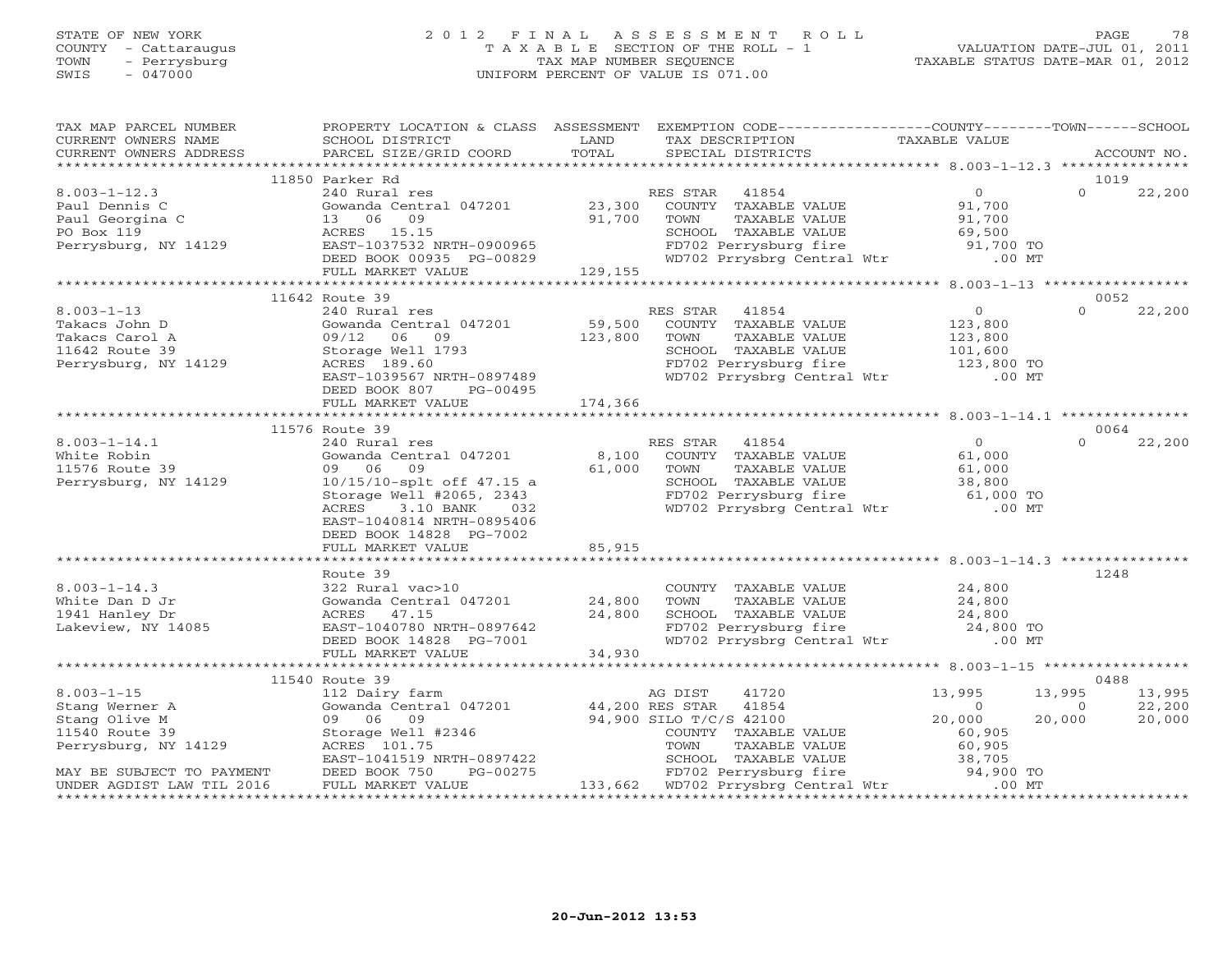| STATE OF NEW YORK<br>COUNTY<br>- Cattaraugus<br>- Perrysburg<br>TOWN<br>SWIS<br>$-047000$ |                                                                        | TAX MAP NUMBER SEOUENCE     | 2012 FINAL ASSESSMENT ROLL<br>T A X A B L E SECTION OF THE ROLL - 1<br>UNIFORM PERCENT OF VALUE IS 071.00 | TAXABLE STATUS DATE-MAR 01, 2012                       | 79<br>PAGE<br>VALUATION DATE-JUL 01, 2011 |
|-------------------------------------------------------------------------------------------|------------------------------------------------------------------------|-----------------------------|-----------------------------------------------------------------------------------------------------------|--------------------------------------------------------|-------------------------------------------|
| TAX MAP PARCEL NUMBER<br>CURRENT OWNERS NAME<br>CURRENT OWNERS ADDRESS                    | PROPERTY LOCATION & CLASS<br>SCHOOL DISTRICT<br>PARCEL SIZE/GRID COORD | ASSESSMENT<br>LAND<br>TOTAL | EXEMPTION CODE--<br>TAX DESCRIPTION<br>SPECIAL DISTRICTS                                                  | ----------------COUNTY-------TOWN----<br>TAXABLE VALUE | --SCHOOL<br>ACCOUNT NO.                   |
|                                                                                           |                                                                        |                             |                                                                                                           |                                                        |                                           |
| $8.003 - 1 - 16$                                                                          | 11484 Route 39<br>240 Rural res                                        |                             | COUNTY<br>TAXABLE VALUE                                                                                   | 91,900                                                 | 0115                                      |

| Petyk Edward J<br>Petyk Roberta M<br>142 Crescent Ave<br>Hamburg, NY 14075                                          | Gowanda Central 047201<br>06 06 09<br>Storage Well #2071<br>Small Pond<br>ACRES 129.05<br>EAST-1042619 NRTH-0897414<br>DEED BOOK 883<br>PG-00168<br>FULL MARKET VALUE                                                                                                   | 41,900<br>91,900<br>129,437         | TAXABLE VALUE<br>TOWN<br>SCHOOL TAXABLE VALUE<br>FD702 Perrysburg fire<br>WD702 Prrysbrg Central Wtr                                                                                                    | 91,900<br>91,900<br>91,900 TO<br>.00 <sub>MT</sub>                                                                                              |                                                    |
|---------------------------------------------------------------------------------------------------------------------|-------------------------------------------------------------------------------------------------------------------------------------------------------------------------------------------------------------------------------------------------------------------------|-------------------------------------|---------------------------------------------------------------------------------------------------------------------------------------------------------------------------------------------------------|-------------------------------------------------------------------------------------------------------------------------------------------------|----------------------------------------------------|
|                                                                                                                     | 11586 Route 39                                                                                                                                                                                                                                                          |                                     |                                                                                                                                                                                                         |                                                                                                                                                 | 0489                                               |
| $8.003 - 1 - 17$<br>Stang Werner A<br>Stang Olive M<br>11540 Route 39<br>Perrysburg, NY 14129                       | 210 1 Family Res<br>Gowanda Central 047201<br>09 06 09<br>1.85<br>ACRES<br>EAST-1040586 NRTH-0895399<br>DEED BOOK 750<br>PG-00277<br>FULL MARKET VALUE                                                                                                                  | 6,300<br>30,000<br>42,254           | COUNTY TAXABLE VALUE<br>TAXABLE VALUE<br>TOWN<br>SCHOOL TAXABLE VALUE<br>FD702 Perrysburg fire<br>WD702 Prrysbrg Central Wtr                                                                            | 30,000<br>30,000<br>30,000<br>30,000 TO<br>$.00$ MT                                                                                             |                                                    |
|                                                                                                                     |                                                                                                                                                                                                                                                                         |                                     |                                                                                                                                                                                                         |                                                                                                                                                 |                                                    |
| $8.003 - 1 - 18$<br>Newcomb Thomas R<br>11596 Route 39<br>Perrysburg, NY 14129<br>$8.003 - 1 - 20$<br>Heckel John L | 11596 Route 39<br>210 1 Family Res<br>Gowanda Central 047201<br>09 06<br>09<br>mrgd 8.003-1-19 in prcl 2<br>ACRES<br>1.90<br>EAST-1040394 NRTH-0895378<br>DEED BOOK 00956 PG-01035<br>FULL MARKET VALUE<br>11650 Route 39<br>210 1 Family Res<br>Gowanda Central 047201 | 71,300<br>100,423<br>4,900 RES STAR | CVET C/T<br>41131<br>7,800 RES STAR 41854<br>COUNTY TAXABLE VALUE<br>TAXABLE VALUE<br>TOWN<br>SCHOOL TAXABLE VALUE<br>FD702 Perrysburg fire<br>WD702 Prrysbrg Central Wtr<br>WVET C/T<br>41121<br>41854 | 14,800<br>14,800<br>$\Omega$<br>$\Omega$<br>56,500<br>56,500<br>49,100<br>71,300 TO<br>$.00$ MT<br>6,735<br>6,735<br>$\overline{0}$<br>$\Omega$ | 0259<br>22,200<br>0230<br>$\overline{0}$<br>22,200 |
| 11650 Route 39<br>Perrysburg, NY 14129                                                                              | 09 06<br>09<br>FRNT 196.22 DPTH 189.00<br>EAST-1039342 NRTH-0895277<br>DEED BOOK 455<br>PG-00306<br>FULL MARKET VALUE<br>****************************                                                                                                                   | 44,900<br>63,239                    | COUNTY TAXABLE VALUE<br>TOWN<br>TAXABLE VALUE<br>SCHOOL TAXABLE VALUE<br>FD702 Perrysburg fire<br>WD702 Prrysbrg Central Wtr                                                                            | 38,165<br>38,165<br>22,700<br>44,900 TO<br>$.00$ MT                                                                                             |                                                    |
|                                                                                                                     | 11660 Route 39                                                                                                                                                                                                                                                          |                                     |                                                                                                                                                                                                         |                                                                                                                                                 | 0452                                               |
| $8.003 - 1 - 21$<br>Martin Paul A<br>Martin Diane L<br>11660 Route 39<br>Perrysburg, NY 14129                       | 210 1 Family Res<br>Gowanda Central 047201<br>09/12<br>06 09<br>2.15<br>ACRES<br>EAST-1039261 NRTH-0895441<br>DEED BOOK 855<br>PG-01139<br>FULL MARKET VALUE                                                                                                            | 6,700<br>94,600<br>133,239          | RES STAR<br>41854<br>COUNTY TAXABLE VALUE<br>TOWN<br>TAXABLE VALUE<br>SCHOOL TAXABLE VALUE<br>FD702 Perrysburg fire<br>WD702 Prrysbrg Central Wtr                                                       | $\circ$<br>$\Omega$<br>94,600<br>94,600<br>72,400<br>94,600 TO<br>$.00$ MT                                                                      | 22,200                                             |
|                                                                                                                     |                                                                                                                                                                                                                                                                         |                                     |                                                                                                                                                                                                         |                                                                                                                                                 |                                                    |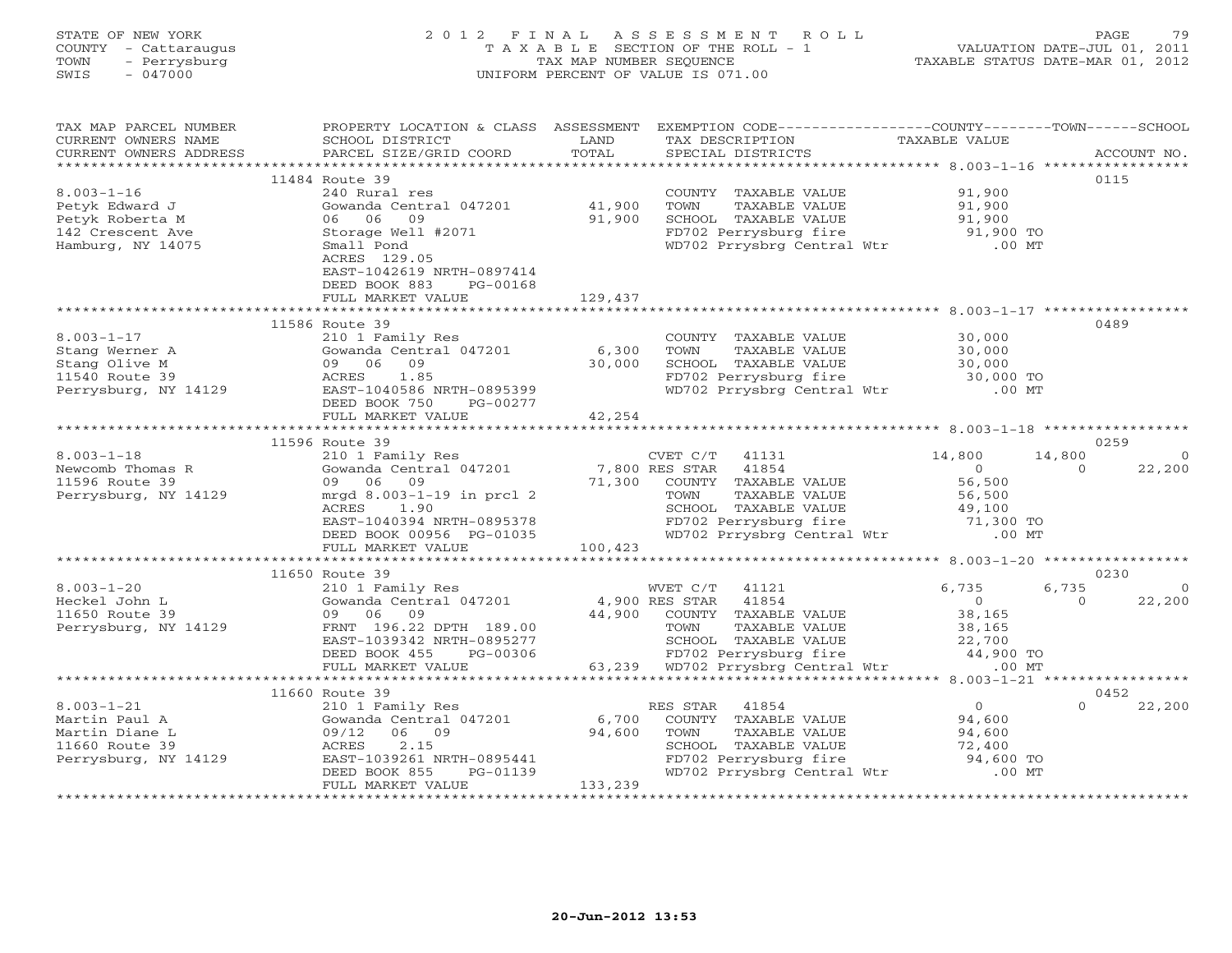# STATE OF NEW YORK 2 0 1 2 F I N A L A S S E S S M E N T R O L L PAGE 80 COUNTY - Cattaraugus T A X A B L E SECTION OF THE ROLL - 1 VALUATION DATE-JUL 01, 2011 TOWN - Perrysburg TAX MAP NUMBER SEQUENCE TAXABLE STATUS DATE-MAR 01, 2012 SWIS - 047000 UNIFORM PERCENT OF VALUE IS 071.00

| TAX MAP PARCEL NUMBER       PROPERTY LOCATION & CLASS ASSESSMENT EXEMPTION CODE--------------COUNTY-------TOWN------SCHOOL                                                                                                                                 |       |                                                                                                                                                               |      |
|------------------------------------------------------------------------------------------------------------------------------------------------------------------------------------------------------------------------------------------------------------|-------|---------------------------------------------------------------------------------------------------------------------------------------------------------------|------|
|                                                                                                                                                                                                                                                            |       |                                                                                                                                                               |      |
|                                                                                                                                                                                                                                                            |       |                                                                                                                                                               |      |
|                                                                                                                                                                                                                                                            |       |                                                                                                                                                               |      |
| 11688 Route 39                                                                                                                                                                                                                                             |       |                                                                                                                                                               | 0325 |
| 314 Rural vac<10<br>314 Rural vac<10<br>314 Rural vac<10<br>314 Rural vac<10<br>314 Rural vac<10<br>314 Rural 047201<br>5,100 TOWN TAXABLE VALUE<br>5,100 TOWN TAXABLE VALUE<br>5,100 TOWN TAXABLE VALUE<br>5,100 5,100 TOWN TAXABLE VALUE<br>5,10         |       |                                                                                                                                                               |      |
|                                                                                                                                                                                                                                                            |       |                                                                                                                                                               |      |
|                                                                                                                                                                                                                                                            |       |                                                                                                                                                               |      |
|                                                                                                                                                                                                                                                            |       |                                                                                                                                                               |      |
|                                                                                                                                                                                                                                                            |       |                                                                                                                                                               |      |
|                                                                                                                                                                                                                                                            |       |                                                                                                                                                               |      |
| DEED BOOK 10926 PG-4002                                                                                                                                                                                                                                    |       |                                                                                                                                                               |      |
| FULL MARKET VALUE                                                                                                                                                                                                                                          | 7,183 |                                                                                                                                                               |      |
|                                                                                                                                                                                                                                                            |       |                                                                                                                                                               |      |
|                                                                                                                                                                                                                                                            |       |                                                                                                                                                               |      |
| 11694 Route 39                                                                                                                                                                                                                                             |       |                                                                                                                                                               | 0326 |
| 3.003-1-23<br>Jones Allen 210 1 Family Res<br>Reese Katherine 12.06 09<br>2106 09<br>210 1 Family Res<br>5,000 TOWN TAXABLE VALUE 42,300<br>5,000 TOWN TAXABLE VALUE 42,300<br>22.300<br>22.300<br>22.300<br>22.300<br>22.300<br>22.300<br>22.300<br>22.30 |       |                                                                                                                                                               |      |
|                                                                                                                                                                                                                                                            |       |                                                                                                                                                               |      |
|                                                                                                                                                                                                                                                            |       |                                                                                                                                                               |      |
|                                                                                                                                                                                                                                                            |       |                                                                                                                                                               |      |
|                                                                                                                                                                                                                                                            |       |                                                                                                                                                               |      |
|                                                                                                                                                                                                                                                            |       |                                                                                                                                                               |      |
| DEED BOOK 10926 PG-4001                                                                                                                                                                                                                                    |       |                                                                                                                                                               |      |
| DEED BOOK 10926 PG<br>FULL MARKET VALUE                                                                                                                                                                                                                    |       |                                                                                                                                                               |      |
|                                                                                                                                                                                                                                                            |       |                                                                                                                                                               |      |
| 11696 Route 39                                                                                                                                                                                                                                             |       |                                                                                                                                                               | 0424 |
|                                                                                                                                                                                                                                                            |       |                                                                                                                                                               |      |
|                                                                                                                                                                                                                                                            |       |                                                                                                                                                               |      |
|                                                                                                                                                                                                                                                            |       |                                                                                                                                                               |      |
|                                                                                                                                                                                                                                                            |       |                                                                                                                                                               |      |
|                                                                                                                                                                                                                                                            |       |                                                                                                                                                               |      |
|                                                                                                                                                                                                                                                            |       |                                                                                                                                                               |      |
|                                                                                                                                                                                                                                                            |       |                                                                                                                                                               |      |
|                                                                                                                                                                                                                                                            |       |                                                                                                                                                               |      |
|                                                                                                                                                                                                                                                            |       |                                                                                                                                                               |      |
|                                                                                                                                                                                                                                                            |       |                                                                                                                                                               | 0763 |
| 10732 North Rd                                                                                                                                                                                                                                             |       |                                                                                                                                                               |      |
|                                                                                                                                                                                                                                                            |       |                                                                                                                                                               |      |
|                                                                                                                                                                                                                                                            |       |                                                                                                                                                               |      |
|                                                                                                                                                                                                                                                            |       |                                                                                                                                                               |      |
|                                                                                                                                                                                                                                                            |       |                                                                                                                                                               |      |
|                                                                                                                                                                                                                                                            |       |                                                                                                                                                               |      |
|                                                                                                                                                                                                                                                            |       |                                                                                                                                                               |      |
|                                                                                                                                                                                                                                                            |       |                                                                                                                                                               |      |
|                                                                                                                                                                                                                                                            |       |                                                                                                                                                               |      |
|                                                                                                                                                                                                                                                            |       |                                                                                                                                                               |      |
| North Rd                                                                                                                                                                                                                                                   |       |                                                                                                                                                               | 0747 |
|                                                                                                                                                                                                                                                            |       |                                                                                                                                                               |      |
| North Rd<br>Fancher Donald A 314 Rural vac<10<br>Fancher Sharon Lee 12 06 09 5,000<br>10730 North Rd<br>Perrysburg, NY 14129 BEED BOOK 0739 PG-00625                                                                                                       |       | COUNTY TAXABLE VALUE 5,000<br>TOWN TAXABLE VALUE 5,000<br>SCHOOL TAXABLE VALUE 5,000<br>FD702 Perrysburg fire 5,000 TO<br>WD702 Prrysbrg Central Wtr 5,000 TO |      |
| 12 06 09 5,000<br>ACRES 1.00<br>EAST-1035603 NRTH-0898657<br>DEED BOOK 00739 PG-00625                                                                                                                                                                      |       |                                                                                                                                                               |      |
|                                                                                                                                                                                                                                                            |       |                                                                                                                                                               |      |
|                                                                                                                                                                                                                                                            |       |                                                                                                                                                               |      |
|                                                                                                                                                                                                                                                            |       |                                                                                                                                                               |      |
|                                                                                                                                                                                                                                                            |       |                                                                                                                                                               |      |
| FULL MARKET VALUE                                                                                                                                                                                                                                          | 7,042 |                                                                                                                                                               |      |
|                                                                                                                                                                                                                                                            |       |                                                                                                                                                               |      |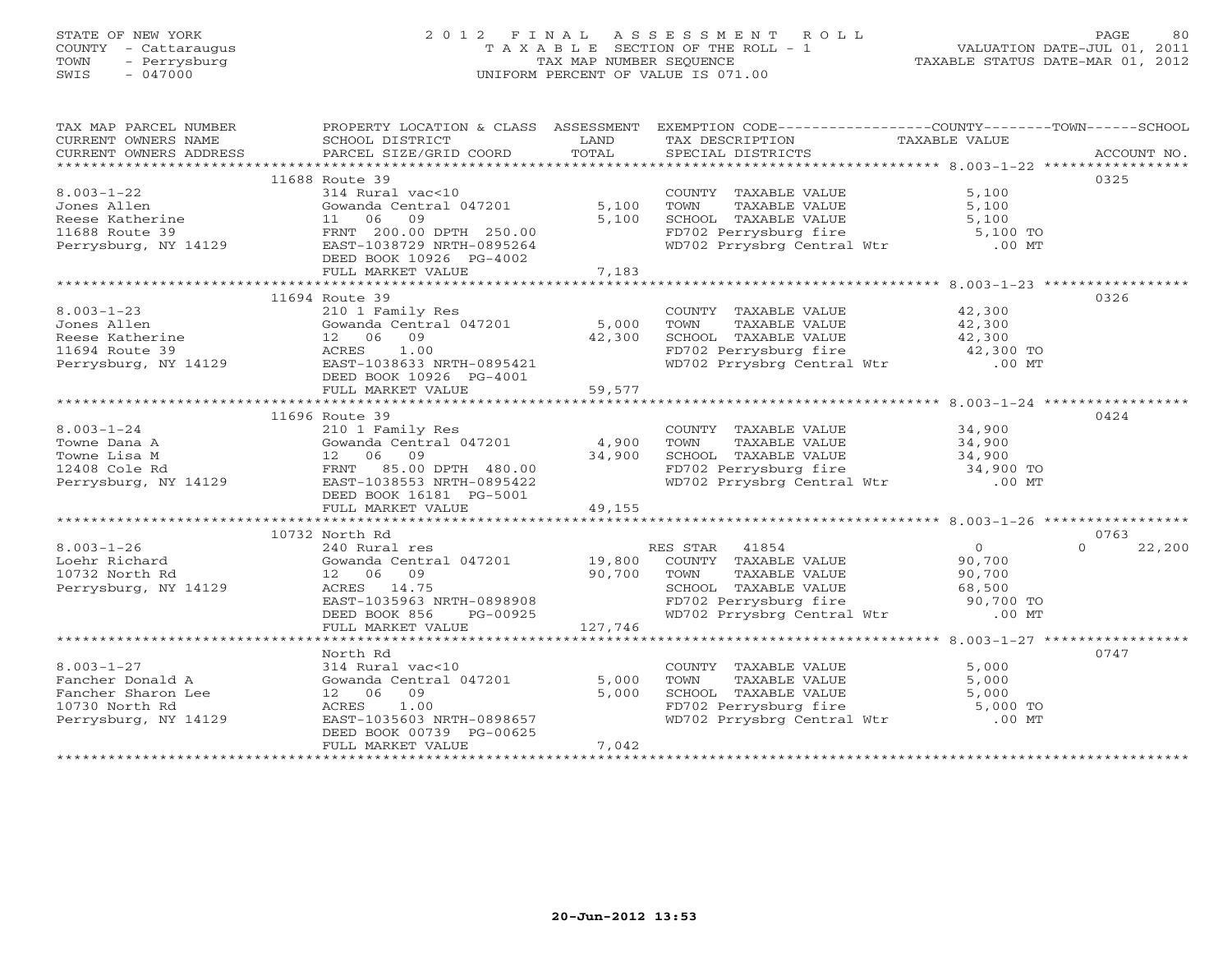| STATE OF NEW YORK    | 2012 FINAL ASSESSMENT ROLL            | 81<br><b>PAGE</b>                |
|----------------------|---------------------------------------|----------------------------------|
| COUNTY - Cattaraugus | T A X A B L E SECTION OF THE ROLL - 1 | VALUATION DATE-JUL 01, 2011      |
| - Perrysburg<br>TOWN | TAX MAP NUMBER SEOUENCE               | TAXABLE STATUS DATE-MAR 01, 2012 |
| 047000<br>SWIS       | UNIFORM PERCENT OF VALUE IS 071.00    |                                  |
|                      |                                       |                                  |
|                      |                                       |                                  |

| TAX MAP PARCEL NUMBER               | PROPERTY LOCATION & CLASS ASSESSMENT |        |                                                     |                |                    |
|-------------------------------------|--------------------------------------|--------|-----------------------------------------------------|----------------|--------------------|
| CURRENT OWNERS NAME                 | SCHOOL DISTRICT                      | LAND   | TAX DESCRIPTION                                     | TAXABLE VALUE  |                    |
| CURRENT OWNERS ADDRESS              | PARCEL SIZE/GRID COORD               | TOTAL  | SPECIAL DISTRICTS                                   |                | ACCOUNT NO.        |
| *********************************** |                                      |        |                                                     |                |                    |
|                                     | 10779 North Rd                       |        |                                                     |                | 0051               |
| $8.003 - 1 - 28.1$                  | 210 1 Family Res                     |        | RES STAR 41854                                      | $\overline{0}$ | $\Omega$<br>22,200 |
| Baker Steven W                      | Gowanda Central 047201               | 4,100  | COUNTY TAXABLE VALUE                                | 53,500         |                    |
| 10779 North Rd                      | 20 06 09                             | 53,500 | TOWN<br>TAXABLE VALUE                               | 53,500         |                    |
|                                     |                                      |        |                                                     |                |                    |
| Perrysburg, NY 14129                | Inc 8.077-1-2.1 In Vill              |        | SCHOOL TAXABLE VALUE                                | 31,300         |                    |
|                                     | FRNT 123.00 DPTH 212.00              |        | FD702 Perrysburg fire                               | 53,500 TO      |                    |
|                                     | 005<br>BANK                          |        | WD702 Prrysbrg Central Wtr                          | $.00$ MT       |                    |
|                                     | EAST-1035169 NRTH-0898710            |        |                                                     |                |                    |
|                                     | DEED BOOK 1025<br>PG-1133            |        |                                                     |                |                    |
|                                     | FULL MARKET VALUE                    | 75,352 |                                                     |                |                    |
|                                     |                                      |        |                                                     |                |                    |
|                                     | North Rd                             |        |                                                     |                | 0982               |
| $8.003 - 1 - 28.2$                  | 314 Rural vac<10                     |        | COUNTY TAXABLE VALUE                                | 11,100         |                    |
| Brown Gary W                        | Gowanda Central 047201               | 11,100 | TAXABLE VALUE<br>TOWN                               | 11,100         |                    |
| Brown Molly A                       | 20 06 09                             | 11,100 | SCHOOL TAXABLE VALUE                                | 11,100         |                    |
| 7317 Ne 147Th Ave                   | FRNT 189.40 DPTH                     |        | FD702 Perrysburg fire                               | 11,100 TO      |                    |
| Vancouver, WA 98682                 | ACRES<br>7.90                        |        | FD702 Perrysburg fire<br>WD702 Prrysbrg Central Wtr | $.00$ MT       |                    |
|                                     | EAST-1034652 NRTH-0898821            |        |                                                     |                |                    |
|                                     | DEED BOOK 00960 PG-01054             |        |                                                     |                |                    |
|                                     | FULL MARKET VALUE                    | 15,634 |                                                     |                |                    |
|                                     |                                      |        |                                                     |                |                    |
|                                     |                                      |        |                                                     |                |                    |
|                                     | 10797 North Rd                       |        |                                                     |                | 0294               |
| $8.003 - 1 - 29$                    | 210 1 Family Res                     |        | RES STAR<br>41854                                   | $\Omega$       | 22,200<br>$\Omega$ |
| Macleod John H                      | Gowanda Central 047201               | 23,300 | COUNTY TAXABLE VALUE                                | 62,800         |                    |
| Macleod Martha A                    | 20 06 09                             | 62,800 | TOWN<br>TAXABLE VALUE                               | 62,800         |                    |
| 10797 North Rd                      | Storage Well #1530                   |        | SCHOOL TAXABLE VALUE                                | 40,600         |                    |
| Perrysburg, NY 14129                | $3/11$ -merged $1-31.16$ in pr       |        | FD702 Perrysburg fire                               | 62,800 TO      |                    |
|                                     | 13.20 BANK<br>ACRES<br>017           |        | WD702 Prrysbrg Central Wtr                          | $.00$ MT       |                    |
|                                     | EAST-1034680 NRTH-0899207            |        |                                                     |                |                    |
|                                     | DEED BOOK 882<br>PG-00007            |        |                                                     |                |                    |
|                                     | FULL MARKET VALUE                    | 88,451 |                                                     |                |                    |
|                                     |                                      |        |                                                     |                |                    |
|                                     | 10801 North Rd                       |        |                                                     |                | 0419               |
| $8.003 - 1 - 30$                    | 210 1 Family Res                     |        | SR STAR<br>41834                                    | $\circ$        | $\cap$<br>46,030   |
| Robbins Georgia L                   | Gowanda Central 047201               | 4,300  | COUNTY TAXABLE VALUE                                | 59,900         |                    |
| Robbins Danny A                     | 20 06 09                             | 59,900 | TOWN<br>TAXABLE VALUE                               | 59,900         |                    |
| 10801 North Rd                      | FRNT 148.00 DPTH 175.00              |        | SCHOOL TAXABLE VALUE                                | 13,870         |                    |
| Perrysburg, NY 14129                | EAST-1035211 NRTH-0899231            |        | FD702 Perrysburg fire                               | 59,900 TO      |                    |
|                                     |                                      |        |                                                     |                |                    |
|                                     | DEED BOOK 00714 PG-00604             |        | WD702 Prrysbrg Central Wtr                          | $.00$ MT       |                    |
|                                     | FULL MARKET VALUE                    | 84,366 |                                                     |                |                    |
|                                     |                                      |        |                                                     |                |                    |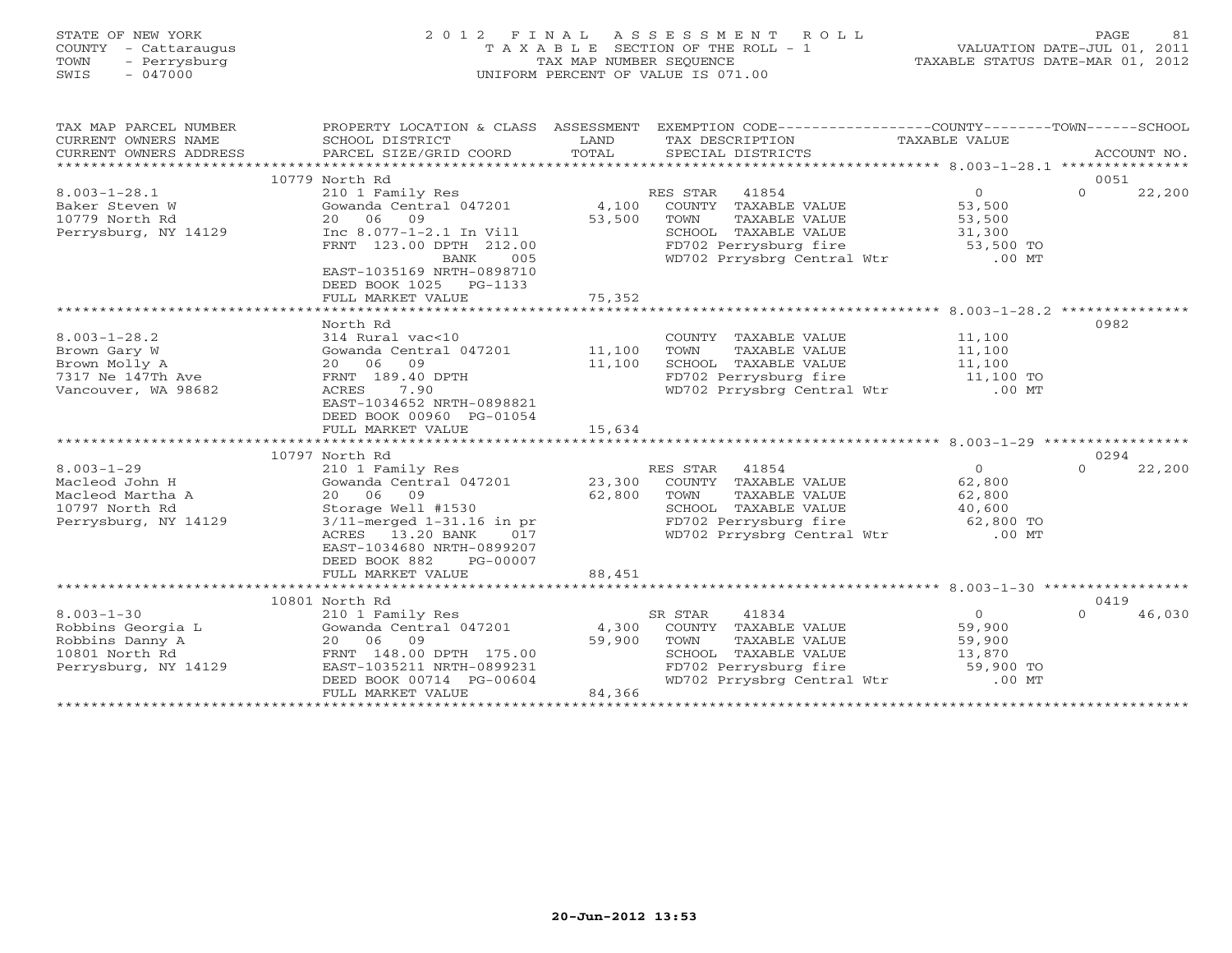# STATE OF NEW YORK 2 0 1 2 F I N A L A S S E S S M E N T R O L L PAGE 82 COUNTY - Cattaraugus T A X A B L E SECTION OF THE ROLL - 1 VALUATION DATE-JUL 01, 2011 TOWN - Perrysburg TAX MAP NUMBER SEQUENCE TAXABLE STATUS DATE-MAR 01, 2012 SWIS - 047000 UNIFORM PERCENT OF VALUE IS 071.00

| TAX MAP PARCEL NUMBER                         | PROPERTY LOCATION & CLASS ASSESSMENT EXEMPTION CODE----------------COUNTY-------TOWN------SCHOOL |               |                                                                                                    |                  |                    |
|-----------------------------------------------|--------------------------------------------------------------------------------------------------|---------------|----------------------------------------------------------------------------------------------------|------------------|--------------------|
|                                               |                                                                                                  |               |                                                                                                    |                  |                    |
| CURRENT OWNERS NAME<br>CURRENT OWNERS ADDRESS | SCHOOL DISTRICT<br>PARCEL SIZE/GRID COORD                                                        | LAND<br>TOTAL | TAX DESCRIPTION TAXABLE VALUE<br>SPECIAL DISTRICTS<br>SPECIAL DISTRICTS                            |                  | ACCOUNT NO.        |
|                                               |                                                                                                  |               |                                                                                                    |                  |                    |
|                                               | 10811 North Rd                                                                                   |               |                                                                                                    |                  | 0233               |
| $8.003 - 1 - 31.1$                            | 240 Rural res                                                                                    |               | COUNTY TAXABLE VALUE                                                                               | 77,500           |                    |
| Deperna Sandra E                              | Gowanda Central 047201 34,800                                                                    |               | TOWN<br>TAXABLE VALUE                                                                              |                  |                    |
| 2204 Swanson Rd                               | 21 06 09                                                                                         | 77,500        | SCHOOL TAXABLE VALUE                                                                               | 77,500<br>77,500 |                    |
| Jamestown, NY 14701                           | $6/10$ -splt 3.9 acres to Ma                                                                     |               |                                                                                                    |                  |                    |
|                                               | ACRES 31.75                                                                                      |               | FD702 Perrysburg fire 77,500 TO<br>WD702 Prrysbrg Central Wtr .00 MT                               |                  |                    |
|                                               | EAST-1034475 NRTH-0899864                                                                        |               |                                                                                                    |                  |                    |
|                                               | DEED BOOK 883<br>PG-00279                                                                        |               |                                                                                                    |                  |                    |
|                                               | FULL MARKET VALUE                                                                                | 109,155       |                                                                                                    |                  |                    |
|                                               |                                                                                                  |               |                                                                                                    |                  |                    |
|                                               | 11963 Parker Rd                                                                                  |               |                                                                                                    |                  | 0775               |
| $8.003 - 1 - 31.2$                            |                                                                                                  |               | RES STAR<br>41854                                                                                  | $\bigcirc$       | $\Omega$<br>22,200 |
| Burke Patrick L                               | 210 1 Family Res<br>Gowanda Central 047201 7,400<br>21 06 09 31,800                              |               | COUNTY TAXABLE VALUE                                                                               | 31,800           |                    |
| Robinson Heather M                            |                                                                                                  |               | TOWN<br>TAXABLE VALUE                                                                              | 31,800           |                    |
| 11963 Parker Rd                               | 2.61<br>ACRES                                                                                    |               |                                                                                                    |                  |                    |
| Perrysburg, NY 14129                          |                                                                                                  |               |                                                                                                    |                  |                    |
|                                               | EAST-1035484 NRTH-0900210<br>DEED BOOK 13995 PG-8002                                             |               | SCHOOL TAXABLE VALUE 9,600<br>FD702 Perrysburg fire 31,800 TO<br>WD702 Prrysbrg Central Wtr .00 MT |                  |                    |
|                                               | FULL MARKET VALUE                                                                                | 44,789        |                                                                                                    |                  |                    |
|                                               |                                                                                                  |               |                                                                                                    |                  |                    |
|                                               | Pudding Lane Rd                                                                                  |               |                                                                                                    |                  | 0840               |
| $8.003 - 1 - 31.3$                            | 314 Rural vac<10                                                                                 |               | AG DIST<br>41720                                                                                   | 5,878            | 5,878<br>5,878     |
| Suraf Wesley S                                | Gowanda Central 047201                                                                           |               | 6,900 COUNTY TAXABLE VALUE                                                                         | 1,022            |                    |
| Suraf Diane F                                 | 21 06 09                                                                                         | 6,900         | TAXABLE VALUE<br>TOWN                                                                              | 1,022            |                    |
| 12101 Pudding Lane Rd                         | ACRES<br>4.11                                                                                    |               | SCHOOL TAXABLE VALUE                                                                               | 1,022            |                    |
| Perrysburg, NY 14129                          | EAST-1032803 NRTH-0899842                                                                        |               | FD702 Perrysburg fire 6,900 TO                                                                     |                  |                    |
|                                               | DEED BOOK 799<br>PG-00832                                                                        |               |                                                                                                    |                  |                    |
| MAY BE SUBJECT TO PAYMENT                     | FULL MARKET VALUE                                                                                | 9,718         |                                                                                                    |                  |                    |
| UNDER AGDIST LAW TIL 2016                     |                                                                                                  |               |                                                                                                    |                  |                    |
| ******************************                |                                                                                                  |               |                                                                                                    |                  |                    |
|                                               | Pudding Lane Rd                                                                                  |               |                                                                                                    |                  | 0782               |
| $8.003 - 1 - 31.5$                            | 314 Rural vac<10                                                                                 |               | COUNTY TAXABLE VALUE                                                                               | 1,900            |                    |
| Gibbs John                                    | Gowanda Central 047201                                                                           | 1,900         | TAXABLE VALUE<br>TOWN                                                                              | 1,900            |                    |
| 8488 Rte 353                                  | 21 06 09                                                                                         | 1,900         |                                                                                                    | 1,900            |                    |
| Gowanda, NY 14070                             | ACRES<br>1.26                                                                                    |               | SCHOOL TAXABLE VALUE<br>FD702 Perrysburg fire                                                      | 1,900 TO         |                    |
|                                               | EAST-1034009 NRTH-0900245                                                                        |               |                                                                                                    |                  |                    |
|                                               | DEED BOOK 14205 PG-7013                                                                          |               |                                                                                                    |                  |                    |
|                                               | FULL MARKET VALUE                                                                                | 2,676         |                                                                                                    |                  |                    |
|                                               |                                                                                                  |               |                                                                                                    |                  |                    |
|                                               | 10863 North Rd                                                                                   |               |                                                                                                    |                  | 0809               |
| $8.003 - 1 - 31.6$                            | 270 Mfg housing                                                                                  |               | COUNTY TAXABLE VALUE                                                                               | 18,000           |                    |
| Barnes Tanya E                                | Gowanda Central 047201 10,700                                                                    |               | TOWN<br>TAXABLE VALUE                                                                              | 18,000           |                    |
| 12233 Pudding Ln                              | 21 06 09                                                                                         | 18,000        | SCHOOL TAXABLE VALUE 18,000<br>FD702 Perrysburg fire 18,000 TO                                     |                  |                    |
| Perrysburg, NY 14129                          | ACRES<br>4.80                                                                                    |               |                                                                                                    |                  |                    |
|                                               | EAST-1035110 NRTH-0900682                                                                        |               | WD702 Prrysbrg Central Wtr .00 MT                                                                  |                  |                    |
|                                               | DEED BOOK 14258 PG-6002                                                                          |               |                                                                                                    |                  |                    |
|                                               | FULL MARKET VALUE                                                                                | 25,352        |                                                                                                    |                  |                    |
|                                               |                                                                                                  |               |                                                                                                    |                  |                    |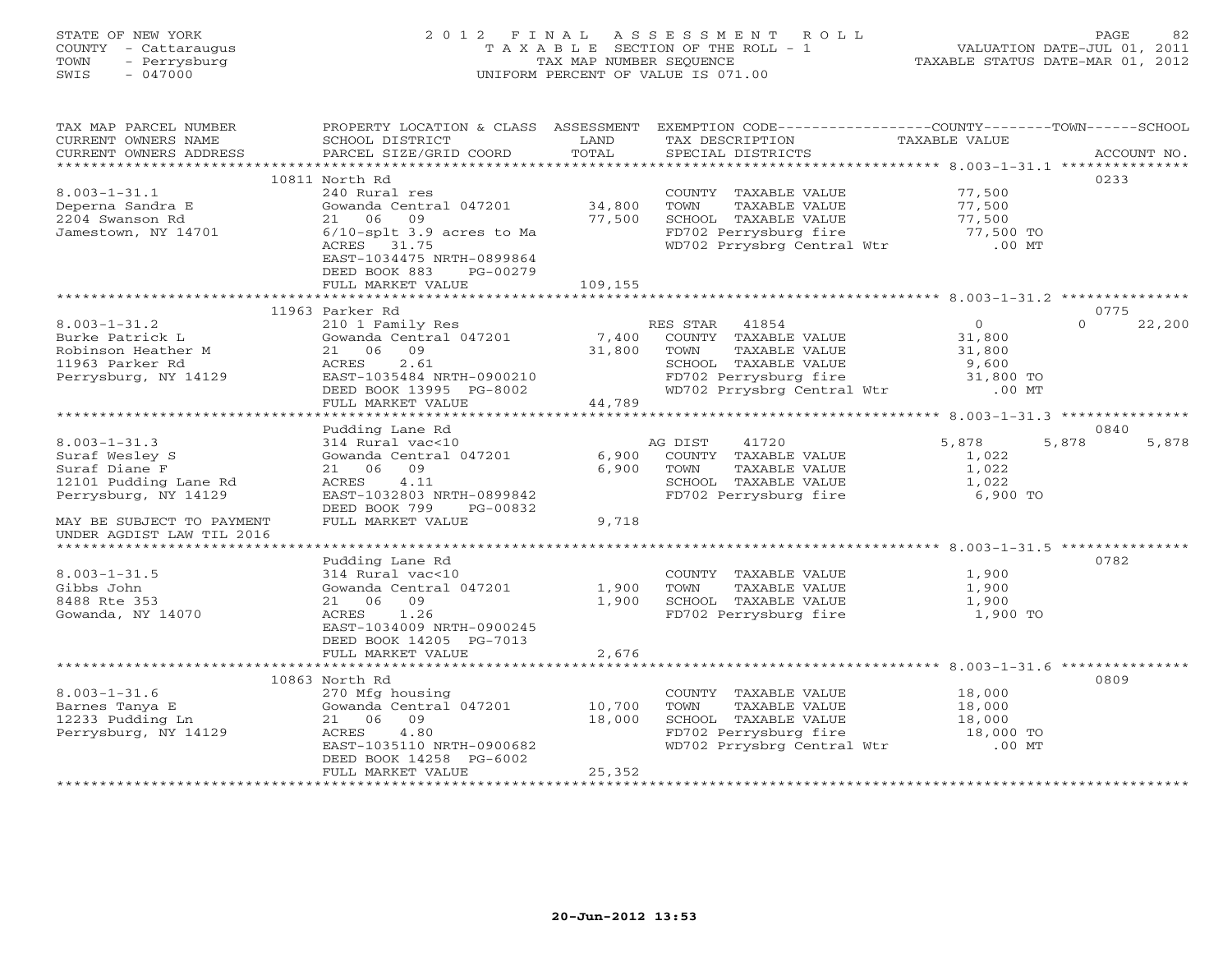# STATE OF NEW YORK 2 0 1 2 F I N A L A S S E S S M E N T R O L L PAGE 83 COUNTY - Cattaraugus T A X A B L E SECTION OF THE ROLL - 1 VALUATION DATE-JUL 01, 2011 TOWN - Perrysburg TAX MAP NUMBER SEQUENCE TAXABLE STATUS DATE-MAR 01, 2012 SWIS - 047000 UNIFORM PERCENT OF VALUE IS 071.00

| TAX MAP PARCEL NUMBER<br>CURRENT OWNERS NAME<br>CURRENT OWNERS ADDRESS<br>*************************             | PROPERTY LOCATION & CLASS ASSESSMENT<br>SCHOOL DISTRICT<br>PARCEL SIZE/GRID COORD                                                                                                   | LAND<br>TOTAL              | EXEMPTION CODE-----------------COUNTY-------TOWN------SCHOOL<br>TAX DESCRIPTION<br>SPECIAL DISTRICTS                                                  | TAXABLE VALUE                                       | ACCOUNT NO.        |
|-----------------------------------------------------------------------------------------------------------------|-------------------------------------------------------------------------------------------------------------------------------------------------------------------------------------|----------------------------|-------------------------------------------------------------------------------------------------------------------------------------------------------|-----------------------------------------------------|--------------------|
| $8.003 - 1 - 31.7$<br>Pisa Robert L<br>Pisa Marie<br>1 First St<br>Caattaraugus, NY 14719                       | Pudding Lane Rd<br>322 Rural vac>10<br>Gowanda Central 047201<br>09<br>12/13/21 06<br>21.75<br>ACRES<br>EAST-1034274 NRTH-0900960<br>DEED BOOK 5981<br>PG-4002<br>FULL MARKET VALUE | 26,100<br>26,100<br>36,761 | COUNTY TAXABLE VALUE<br>TOWN<br>TAXABLE VALUE<br>SCHOOL TAXABLE VALUE<br>FD702 Perrysburg fire                                                        | 26,100<br>26,100<br>26,100<br>26,100 TO             | 0813               |
|                                                                                                                 |                                                                                                                                                                                     |                            |                                                                                                                                                       |                                                     |                    |
| $8.003 - 1 - 31.8$<br>Ries Revocable Trust George F Gowanda Central 047201<br>PO Box 24<br>Perrysburg, NY 14129 | North Rd<br>323 Vacant rural<br>09<br>13 06<br>3.83<br>ACRES<br>EAST-1035621 NRTH-0899909<br>DEED BOOK 14673 PG-4002<br>FULL MARKET VALUE                                           | 5,900<br>5,900<br>8,310    | COUNTY TAXABLE VALUE<br>TOWN<br>TAXABLE VALUE<br>SCHOOL TAXABLE VALUE<br>FD702 Perrysburg fire<br>FD702 Perrysburg fire<br>WD702 Prrysbrg Central Wtr | 5,900<br>5,900<br>5,900<br>5,900 TO<br>$.00$ MT     | 0823               |
|                                                                                                                 |                                                                                                                                                                                     |                            |                                                                                                                                                       |                                                     |                    |
|                                                                                                                 | 12101 Pudding Lane Rd                                                                                                                                                               |                            |                                                                                                                                                       |                                                     | 0835               |
| $8.003 - 1 - 31.9$                                                                                              | 240 Rural res                                                                                                                                                                       |                            | 41720<br>AG DIST                                                                                                                                      | 9,692                                               | 9,692<br>9,692     |
| Suraf Wesley S<br>Suraf Diane F<br>12101 Pudding Lane Rd<br>Perrysburg, NY 14129                                | Gowanda Central 047201<br>21 06 09<br>ACRES 13.83<br>EAST-1032440 NRTH-0899882                                                                                                      | 18,900 RES STAR<br>82,500  | 41854<br>COUNTY TAXABLE VALUE<br>TAXABLE VALUE<br>TOWN<br>SCHOOL TAXABLE VALUE                                                                        | $\overline{O}$<br>72,808<br>72,808<br>50,608        | 22,200<br>$\Omega$ |
| MAY BE SUBJECT TO PAYMENT<br>UNDER AGDIST LAW TIL 2016                                                          | DEED BOOK 00795 PG-00255<br>FULL MARKET VALUE                                                                                                                                       | 116,197                    | FD702 Perrysburg fire                                                                                                                                 | 82,500 TO                                           |                    |
|                                                                                                                 |                                                                                                                                                                                     |                            |                                                                                                                                                       |                                                     |                    |
| $8.003 - 1 - 31.10$<br>Jackson Rochelle<br>PO Box 310<br>Perrysburg, NY 14219                                   | North Rd<br>322 Rural vac>10<br>Gowanda Central 047201<br>12/13<br>06 09<br>Storage Well #1783<br>ACRES<br>21.74<br>EAST-1036134 NRTH-0899724<br>DEED BOOK 00946 PG-00892           | 12,400<br>12,400           | COUNTY TAXABLE VALUE<br>TOWN<br>TAXABLE VALUE<br>SCHOOL TAXABLE VALUE<br>FD702 Perrysburg fire<br>WD702 Prrysbrg Central Wtr                          | 12,400<br>12,400<br>12,400<br>12,400 TO<br>$.00$ MT | 0881               |
|                                                                                                                 | FULL MARKET VALUE                                                                                                                                                                   | 17,465                     |                                                                                                                                                       |                                                     |                    |
|                                                                                                                 |                                                                                                                                                                                     |                            |                                                                                                                                                       |                                                     |                    |
| $8.003 - 1 - 31.12$<br>Fairbanks David F<br>Fairbanks Margaret<br>24 College St<br>Gowanda, NY 14070            | 12160 Pudding Lane Rd<br>270 Mfg housing<br>Gowanda Central 047201<br>21 06 09<br>7.20<br>ACRES<br>EAST-1034888 NRTH-0901046<br>DEED BOOK 885<br>PG-00338<br>FULL MARKET VALUE      | 13,000<br>32,000<br>45,070 | COUNTY TAXABLE VALUE<br>TOWN<br>TAXABLE VALUE<br>SCHOOL TAXABLE VALUE<br>FD702 Perrysburg fire<br>WD702 Prrysbrg Central Wtr                          | 32,000<br>32,000<br>32,000<br>32,000 TO<br>$.00$ MT | 0940               |
|                                                                                                                 |                                                                                                                                                                                     |                            |                                                                                                                                                       |                                                     |                    |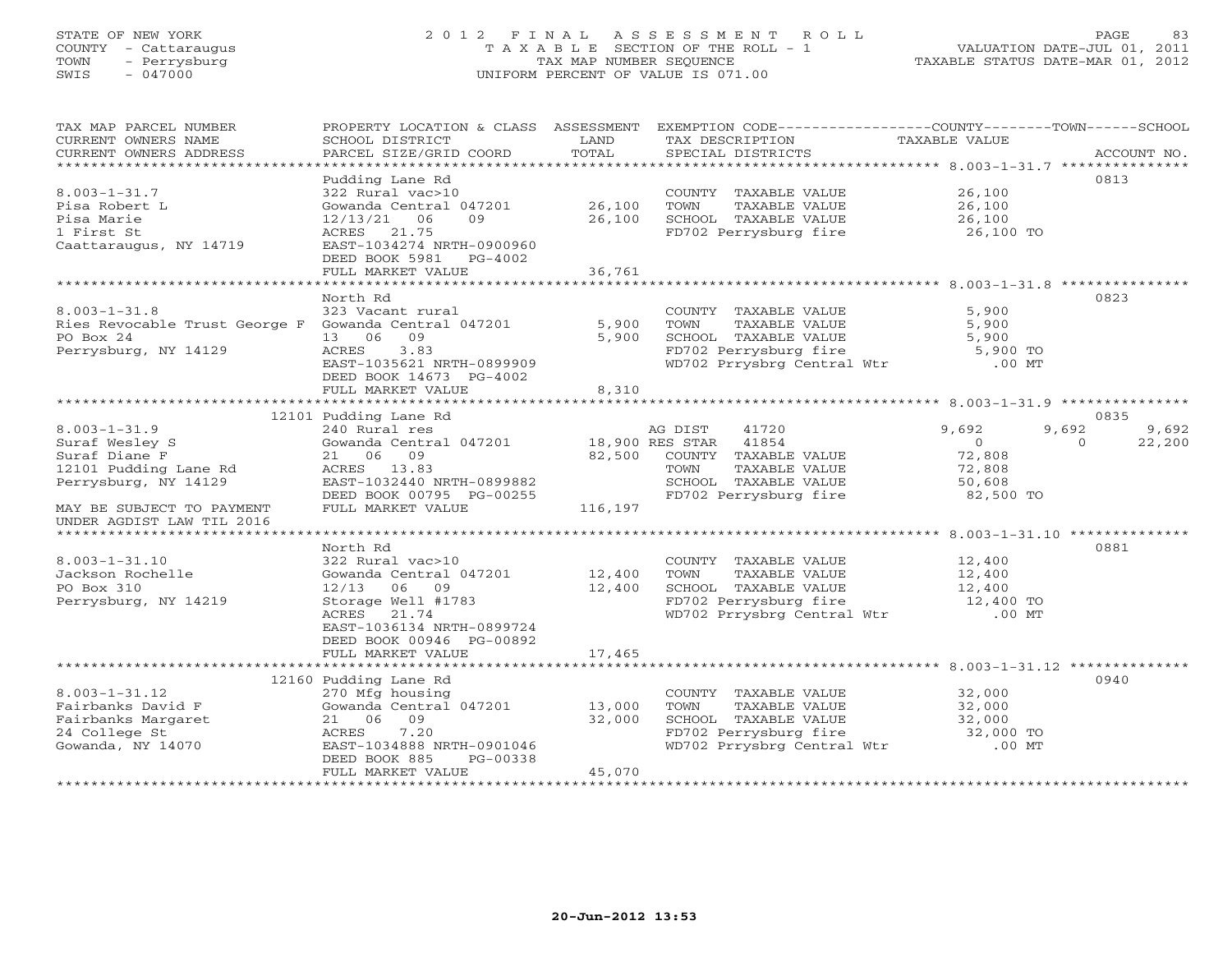# STATE OF NEW YORK 2 0 1 2 F I N A L A S S E S S M E N T R O L L PAGE 84 COUNTY - Cattaraugus T A X A B L E SECTION OF THE ROLL - 1 VALUATION DATE-JUL 01, 2011 TOWN - Perrysburg TAX MAP NUMBER SEQUENCE TAXABLE STATUS DATE-MAR 01, 2012 SWIS - 047000 UNIFORM PERCENT OF VALUE IS 071.00

| TAX MAP PARCEL NUMBER  | PROPERTY LOCATION & CLASS ASSESSMENT EXEMPTION CODE---------------COUNTY-------TOWN------SCHOOL |               |                                               |                |              |        |
|------------------------|-------------------------------------------------------------------------------------------------|---------------|-----------------------------------------------|----------------|--------------|--------|
| CURRENT OWNERS NAME    | SCHOOL DISTRICT                                                                                 | LAND<br>TOTAL | TAX DESCRIPTION                               | TAXABLE VALUE  |              |        |
| CURRENT OWNERS ADDRESS | PARCEL SIZE/GRID COORD                                                                          |               | SPECIAL DISTRICTS                             |                | ACCOUNT NO.  |        |
|                        | 12168 Pudding Lane Rd                                                                           |               |                                               |                | 0941         |        |
| $8.003 - 1 - 31.13$    | 210 1 Family Res                                                                                |               | RES STAR 41854                                | $\overline{0}$ | $\Omega$     | 22,200 |
| Maloney Thomas M       | Gowanda Central 047201                                                                          | 7,700         | COUNTY TAXABLE VALUE                          | 57,700         |              |        |
| Maloney Sandra J       | 21 06 09                                                                                        | 57,700        | TOWN<br>TAXABLE VALUE                         | 57,700         |              |        |
| PO Box 207             | ACRES 10.06 BANK<br>012                                                                         |               | SCHOOL TAXABLE VALUE                          | 35,500         |              |        |
| Perrysburg, NY 14129   | EAST-1033637 NRTH-0900978                                                                       |               | FD702 Perrysburg fire                         | 57,700 TO      |              |        |
|                        | DEED BOOK 885<br>PG-00631                                                                       |               |                                               |                |              |        |
|                        | FULL MARKET VALUE                                                                               | 81,268        |                                               |                |              |        |
|                        |                                                                                                 |               |                                               |                |              |        |
|                        | 11947 Parker Rd                                                                                 |               |                                               |                | 0950         |        |
| $8.003 - 1 - 31.14$    | 280 Res Multiple                                                                                |               | 41834<br>SR STAR                              | $\overline{0}$ | $\Omega$     | 10,400 |
| Hughey Eugene O        | Gowanda Central 047201                                                                          |               | 5,400 COUNTY TAXABLE VALUE                    | 10,400         |              |        |
| Hughey Grace A         | 09<br>12 06                                                                                     | 10,400        | TOWN<br>TAXABLE VALUE                         | 10,400         |              |        |
| 11947 Parker Rd        | 11949 also on site 31.14/                                                                       |               | SCHOOL TAXABLE VALUE                          | $\overline{0}$ |              |        |
| PO Box 46              | 1.26<br>ACRES                                                                                   |               | FD702 Perrysburg fire                         | 10,400 TO      |              |        |
| Perrysburg, NY 14129   | EAST-1035972 NRTH-0900257                                                                       |               | WD702 Prrysbrg Central Wtr                    | $.00$ MT       |              |        |
|                        | DEED BOOK 14798 PG-4001                                                                         |               |                                               |                |              |        |
|                        | FULL MARKET VALUE                                                                               | 14,648        |                                               |                |              |        |
|                        |                                                                                                 |               |                                               |                | ************ |        |
|                        | 11949 Parker Rd                                                                                 |               |                                               |                | 9999         |        |
| $8.003 - 1 - 31.14/1$  | 270 Mfg housing                                                                                 |               | COUNTY TAXABLE VALUE                          | 67,500         |              |        |
| Hughey Eugene O        | Gowanda Central 047201                                                                          | 2,500         | TOWN<br>TAXABLE VALUE                         | 67,500         |              |        |
| Hughey Grace A         |                                                                                                 | 67,500        | SCHOOL TAXABLE VALUE                          | 67,500         |              |        |
| 11949 Parker Rd        | FULL MARKET VALUE                                                                               | 95,070        | FD702 Perrysburg fire 67,500 TO               |                |              |        |
| Perrysburg, NY         |                                                                                                 |               | WD702 Prrysbrg Central Wtr                    | $.00$ MT       |              |        |
|                        |                                                                                                 |               |                                               |                |              |        |
|                        | 10867 North Rd                                                                                  |               |                                               |                | 0986         |        |
| $8.003 - 1 - 31.15$    | 270 Mfg housing                                                                                 |               | RES STAR 41854                                | $\overline{0}$ | $\Omega$     | 22,200 |
| Ryan Michael P         | Gowanda Central 047201                                                                          |               | 7,200 COUNTY TAXABLE VALUE                    | 60,800         |              |        |
| Ryan Lara              | 09<br>21 06                                                                                     | 60,800        | TAXABLE VALUE<br>TOWN                         | 60,800         |              |        |
| PO Box 228             | FRNT 330.00 DPTH                                                                                |               | SCHOOL TAXABLE VALUE                          | 38,600         |              |        |
| Perrysburg, NY 14129   | ACRES<br>2.45 BANK<br>065                                                                       |               | SCHOOL TAXABLE VALUE<br>FD702 Perrysburg fire | 60,800 TO      |              |        |
|                        | EAST-1035146 NRTH-0901128                                                                       |               | WD702 Prrysbrg Central Wtr                    | $.00$ MT       |              |        |
|                        | DEED BOOK 00965 PG-00830                                                                        |               |                                               |                |              |        |
|                        | FULL MARKET VALUE                                                                               | 85,634        |                                               |                |              |        |
|                        |                                                                                                 |               |                                               |                |              |        |
|                        | Main St                                                                                         |               |                                               |                | 0282         |        |
| $8.003 - 1 - 32$       | 323 Vacant rural                                                                                |               | COUNTY TAXABLE VALUE                          | 3,600          |              |        |
| Young Silva Life Us    | Gowanda Central 047201                                                                          | 3,600         | TOWN<br>TAXABLE VALUE                         | 3,600          |              |        |
| Young Daniel M         | 20 06 09                                                                                        | 3,600         | SCHOOL TAXABLE VALUE                          | 3,600          |              |        |
| 12140 Main St          | ACRES 11.88                                                                                     |               | FD702 Perrysburg fire                         | 3,600 TO       |              |        |
| Perrysburg, NY 14129   | EAST-1033681 NRTH-0899005                                                                       |               |                                               |                |              |        |
|                        | DEED BOOK 14372 PG-4001<br>FULL MARKET VALUE                                                    | 5,070         |                                               |                |              |        |
|                        |                                                                                                 |               |                                               |                |              |        |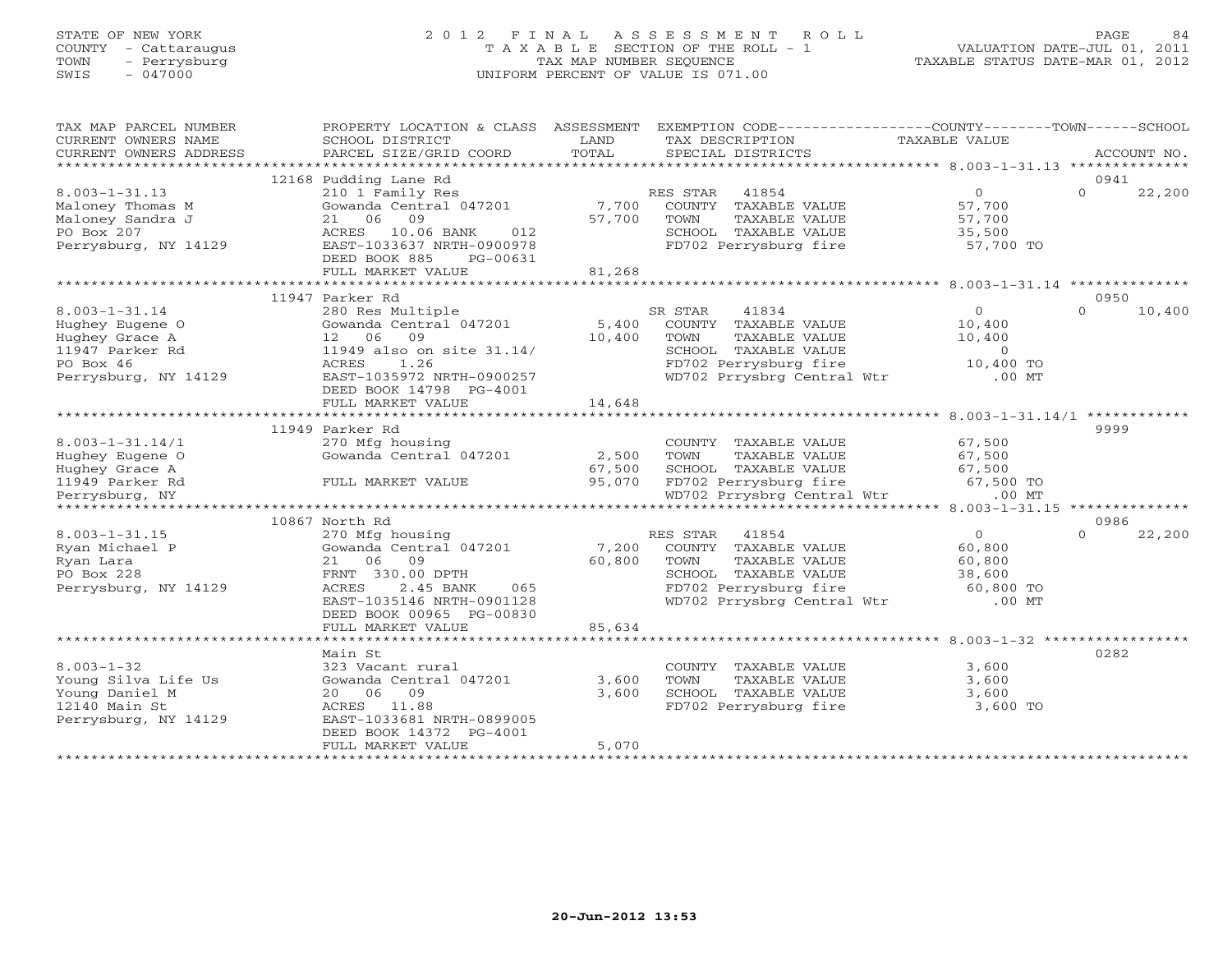# STATE OF NEW YORK 2 0 1 2 F I N A L A S S E S S M E N T R O L L PAGE 85 COUNTY - Cattaraugus T A X A B L E SECTION OF THE ROLL - 1 VALUATION DATE-JUL 01, 2011 TOWN - Perrysburg TAX MAP NUMBER SEQUENCE TAXABLE STATUS DATE-MAR 01, 2012 SWIS - 047000 UNIFORM PERCENT OF VALUE IS 071.00

| TAX MAP PARCEL NUMBER   | PROPERTY LOCATION & CLASS ASSESSMENT         |         |                                               | EXEMPTION CODE----------------COUNTY-------TOWN------SCHOOL                     |                    |
|-------------------------|----------------------------------------------|---------|-----------------------------------------------|---------------------------------------------------------------------------------|--------------------|
| CURRENT OWNERS NAME     | SCHOOL DISTRICT                              | LAND    | TAX DESCRIPTION                               | TAXABLE VALUE                                                                   |                    |
| CURRENT OWNERS ADDRESS  |                                              | TOTAL   |                                               |                                                                                 | ACCOUNT NO.        |
| *********************** |                                              |         |                                               |                                                                                 |                    |
|                         | Route 39                                     |         |                                               |                                                                                 | 0828               |
| $8.003 - 1 - 34$        | 323 Vacant rural                             |         | COUNTY TAXABLE VALUE                          | 3,300                                                                           |                    |
| Young Silva Life Us     | Gowanda Central 047201                       | 3,300   | TOWN<br>TAXABLE VALUE                         | 3,300                                                                           |                    |
| Young Daniel M          | 20 06 09                                     | 3,300   | SCHOOL TAXABLE VALUE<br>FD702 Perrysburg fire | 3,300                                                                           |                    |
| 12140 Main St           | ACRES 10.98                                  |         |                                               | 3,300 TO                                                                        |                    |
| Perrysburg, NY 14129    | EAST-1032787 NRTH-0897530                    |         |                                               |                                                                                 |                    |
|                         | DEED BOOK 14372 PG-4001<br>FULL MARKET VALUE | 4,648   |                                               |                                                                                 |                    |
|                         |                                              |         |                                               |                                                                                 |                    |
|                         | 12204 Route 39                               |         |                                               |                                                                                 | 0234               |
| $8.003 - 1 - 35$        | 210 1 Family Res                             |         | RES STAR<br>41854                             | $\overline{0}$                                                                  | 22,200<br>$\Omega$ |
| Niemann William A Jr    | Gowanda Central 047201                       | 12,600  | COUNTY TAXABLE VALUE                          | 92,900                                                                          |                    |
| Pugh Brenda L           | 20 06<br>09                                  | 92,900  | TOWN<br>TAXABLE VALUE                         | 92,900                                                                          |                    |
| 12204 Main St           | 6.74 BANK<br>ACRES<br>017                    |         |                                               | 70,700                                                                          |                    |
| Perrysburg, NY 14129    | EAST-1032825 NRTH-0896012                    |         | SCHOOL TAXABLE VALUE<br>FD702 Perrysburg fire | 92,900 TO                                                                       |                    |
|                         | DEED BOOK 3259 PG-3001                       |         | WD702 Prrysbrg Central Wtr                    | $.00$ MT                                                                        |                    |
|                         | FULL MARKET VALUE                            | 130,845 |                                               |                                                                                 |                    |
|                         |                                              |         |                                               |                                                                                 |                    |
|                         | 12214 Route 39                               |         |                                               |                                                                                 | 0273               |
| $8.003 - 1 - 36$        | 210 1 Family Res                             |         | RES STAR 41854                                | $\overline{0}$                                                                  | $\Omega$<br>22,200 |
| Capitano Nick A         | Gowanda Central 047201 14,700                |         | COUNTY TAXABLE VALUE                          |                                                                                 |                    |
| 12214 Main St           | 09<br>20 06                                  | 42,700  | TOWN<br>TAXABLE VALUE                         | $42,700$<br>$42,700$                                                            |                    |
| Perrysburg, NY 14129    | 9.14<br>ACRES                                |         |                                               |                                                                                 |                    |
|                         | EAST-1032652 NRTH-0896242                    |         |                                               | SCHOOL TAXABLE VALUE $20,500$<br>FD702 Perrysburg fire $42,700$ TO              |                    |
|                         | DEED BOOK 27003 PG-9001                      |         |                                               | WD702 Prrysbrg Central Wtr .00 MT                                               |                    |
|                         | FULL MARKET VALUE                            | 60,141  |                                               |                                                                                 |                    |
|                         |                                              |         |                                               |                                                                                 |                    |
|                         | 12226 Route 39                               |         |                                               |                                                                                 | 0123               |
| $8.003 - 1 - 37$        | 210 1 Family Res                             |         | RES STAR 41854                                | $\overline{0}$                                                                  | $\Omega$<br>22,200 |
| Henderson Lisa M        | Gowanda Central 047201                       | 3,800   | COUNTY TAXABLE VALUE                          | 41,200                                                                          |                    |
| 12226 Route 39          | 20 06 09                                     | 41,200  | TOWN<br>TAXABLE VALUE                         | 41,200                                                                          |                    |
| Perrysburg, NY 14129    | FRNT 144.00 DPTH 135.00                      |         | SCHOOL TAXABLE VALUE<br>FD702 Perrysburg fire | 19,000<br>41,200 TO                                                             |                    |
|                         | BANK<br>017                                  |         |                                               |                                                                                 |                    |
|                         | EAST-1032438 NRTH-0895446                    |         |                                               | WD702 Prrysbrg Central Wtr .00 MT                                               |                    |
|                         | DEED BOOK 5020 PG-3001                       | 58,028  |                                               |                                                                                 |                    |
|                         | FULL MARKET VALUE                            |         |                                               |                                                                                 |                    |
|                         | Route 39                                     |         |                                               |                                                                                 | 0322               |
| $8.003 - 1 - 39.1$      | 314 Rural vac<10                             |         | COUNTY TAXABLE VALUE                          | 2,400                                                                           |                    |
| Russell Edwin J         | Gowanda Central 047201                       | 2,400   | TOWN<br>TAXABLE VALUE                         | 2,400                                                                           |                    |
| PO Box 93               | 20 06 09                                     | 2,400   | SCHOOL TAXABLE VALUE                          | 2,400                                                                           |                    |
| Perrysburg, NY 14129    | Landlocked                                   |         |                                               |                                                                                 |                    |
|                         | <b>ACRES</b><br>1.30                         |         |                                               | FD702 Perrysburg fire 2,400 TO<br>WD702 Prrysburg fire 2,400 TO<br>00 MT .00 MT |                    |
|                         | EAST-1031931 NRTH-0895880                    |         |                                               |                                                                                 |                    |
|                         | DEED BOOK 00930 PG-00761                     |         |                                               |                                                                                 |                    |
|                         | FULL MARKET VALUE                            | 3,380   |                                               |                                                                                 |                    |
|                         | ************************                     |         |                                               |                                                                                 |                    |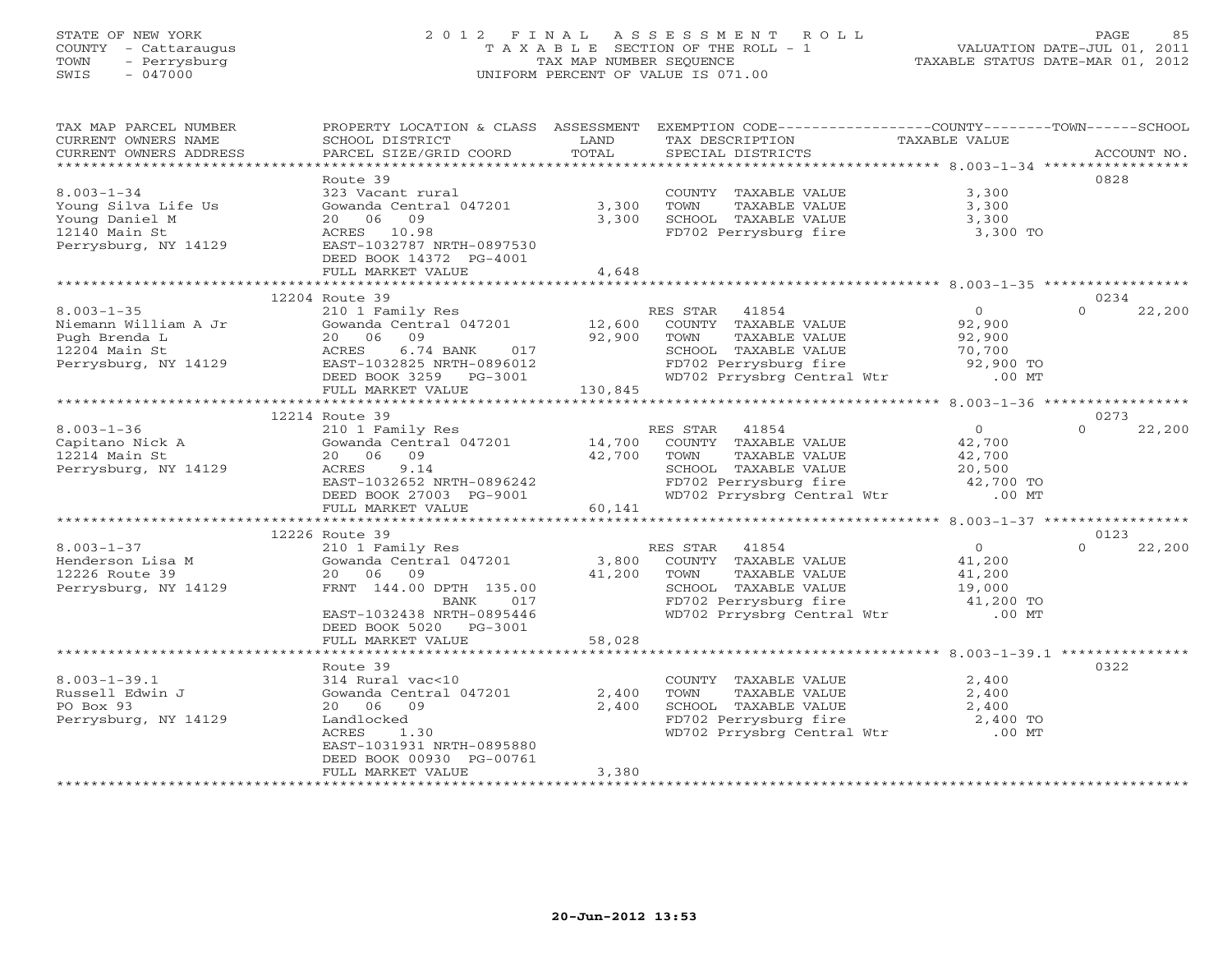# STATE OF NEW YORK 2 0 1 2 F I N A L A S S E S S M E N T R O L L PAGE 86 COUNTY - Cattaraugus T A X A B L E SECTION OF THE ROLL - 1 VALUATION DATE-JUL 01, 2011 TOWN - Perrysburg TAX MAP NUMBER SEQUENCE TAXABLE STATUS DATE-MAR 01, 2012 SWIS - 047000 UNIFORM PERCENT OF VALUE IS 071.00

| TAX MAP PARCEL NUMBER<br>CURRENT OWNERS NAME<br>CURRENT OWNERS ADDRESS                                                                                      | PROPERTY LOCATION & CLASS ASSESSMENT<br>SCHOOL DISTRICT<br>PARCEL SIZE/GRID COORD                                                                                                                                                                                                                                                    | LAND<br>TOTAL    | EXEMPTION CODE-----------------COUNTY-------TOWN------SCHOOL<br>TAX DESCRIPTION<br>SPECIAL DISTRICTS                                                                             | TAXABLE VALUE                                              | ACCOUNT NO.                                                  |
|-------------------------------------------------------------------------------------------------------------------------------------------------------------|--------------------------------------------------------------------------------------------------------------------------------------------------------------------------------------------------------------------------------------------------------------------------------------------------------------------------------------|------------------|----------------------------------------------------------------------------------------------------------------------------------------------------------------------------------|------------------------------------------------------------|--------------------------------------------------------------|
|                                                                                                                                                             | 12258 Route 39<br>DEED BOOK 1016    PG-128                                                                                                                                                                                                                                                                                           |                  | COUNTY TAXABLE VALUE 19,100<br>TOWN TAXABLE VALUE 19,100<br>TAXABLE VALUE<br>SCHOOL TAXABLE VALUE 19,100<br>FD702 Perrysburg fire 19,100 TO<br>WD702 Prrysbrg Central Wtr .00 MT |                                                            | 0968                                                         |
|                                                                                                                                                             |                                                                                                                                                                                                                                                                                                                                      |                  |                                                                                                                                                                                  |                                                            |                                                              |
|                                                                                                                                                             | 12268 Route 39                                                                                                                                                                                                                                                                                                                       |                  |                                                                                                                                                                                  |                                                            | 0323                                                         |
| $8.003 - 1 - 40.1$<br>Quale Michael<br>Quale Barbara<br>PO Box 212<br>Perrysburg, NY 14129                                                                  | 240 Rural res<br>Gowanda Central 047201 39,600<br>20 06 09<br>1 Pond<br>ACRES 40.95 BANK 012<br>EAST-1031758 NRTH-0896885<br>DEED BOOK 872<br>PG-00561<br>FULL MARKET VALUE                                                                                                                                                          | 64,600<br>90,986 | RES STAR 41854<br>COUNTY TAXABLE VALUE 64,600<br>TOWN<br>TAXABLE VALUE<br>SCHOOL TAXABLE VALUE 42,400<br>FD702 Perrysburg fire 64,600 TO<br>WD702 Prrysbrg Central Wtr .00 MT    | $\overline{0}$<br>64,600                                   | $\Omega$<br>22,200                                           |
|                                                                                                                                                             |                                                                                                                                                                                                                                                                                                                                      |                  |                                                                                                                                                                                  |                                                            |                                                              |
|                                                                                                                                                             | 12248 Route 39                                                                                                                                                                                                                                                                                                                       |                  |                                                                                                                                                                                  |                                                            | 0787                                                         |
| $8.003 - 1 - 40.2$<br>Russell Edwin J<br>Russell Carol S<br>PO Box 93<br>Perrysburg, NY 14129                                                               | 210 1 Family Res<br>210 1 Family Res<br>Gowanda Central 047201<br>27.000 PES SUPPE 41141<br>20 06 09<br>ACRES<br>2.55<br>EAST-1032030 NRTH-0895630 TOWN TAXABLE VALUE 46,100<br>DEED BOOK 869 PG-00761 SCHOOL TAXABLE VALUE 64,800<br>FULL MARKET VALUE 122,535 FD702 Perrysburg fire 87,000 TO<br>WD702 Prrysbrg Central Wtr .00 MT |                  | 87,000 RES STAR 41854<br>87,000 RES STAR 41854<br>COUNTY TAXABLE VALUE                                                                                                           | 14,800 14,800<br>26,100 26,100<br>$\overline{a}$<br>46,100 | $\overline{0}$<br>$\overline{0}$<br>22,200<br>$\overline{0}$ |
|                                                                                                                                                             |                                                                                                                                                                                                                                                                                                                                      |                  |                                                                                                                                                                                  |                                                            |                                                              |
| $8.003 - 1 - 40.3$<br>8.003-1-40.3<br>Russell Edwin J<br>Russell Carol<br>PO Rox 93<br>PO Box 93<br>Perrysburg, NY 14129                                    | Route 39<br>314 Rural vac<10<br>Gowanda Central 047201 5,200 TOWN<br>20 6 9<br>ACRES<br>3.55<br>EAST-1031994 NRTH-0896239<br>DEED BOOK 1792 PG-7002                                                                                                                                                                                  |                  | COUNTY TAXABLE VALUE 5,200<br>5,200 TOWN TAXABLE VALUE 5,200<br>5,200 SCHOOL TAXABLE VALUE 5,200<br>WD702 Prrysbrg Central Wtr .00 MT                                            |                                                            | 1159                                                         |
|                                                                                                                                                             | FULL MARKET VALUE                                                                                                                                                                                                                                                                                                                    | 7,324            |                                                                                                                                                                                  |                                                            |                                                              |
| $8.003 - 1 - 42.1$<br>Denea Mark R<br>Denea Mary<br>12235 Pudding Lane Rd<br>Perrysburg, NY 14129<br>MAY BE SUBJECT TO PAYMENT<br>UNDER AGDIST LAW TIL 2015 | 12335 Pudding Lane Rd<br>312 Vac w/imprv<br>Gowanda Central $047201$ 69,300<br>21/29 06 09<br>Stor. Well #1494 & 1530<br>merged $1-33$ , $41$ & $48$ into<br>ACRES 162.67<br>EAST-1031785 NRTH-0900597<br>DEED BOOK 1032 PG-899                                                                                                      | 84,100           | COUNTY TAXABLE VALUE<br>TOWN<br>SCHOOL TAXABLE VALUE<br>FD702 Perrysburg fire 34,100 TO                                                                                          | 84,100<br>TAXABLE VALUE 84,100<br>84,100                   | 0006                                                         |
|                                                                                                                                                             | FULL MARKET VALUE                                                                                                                                                                                                                                                                                                                    | 118,451          |                                                                                                                                                                                  |                                                            |                                                              |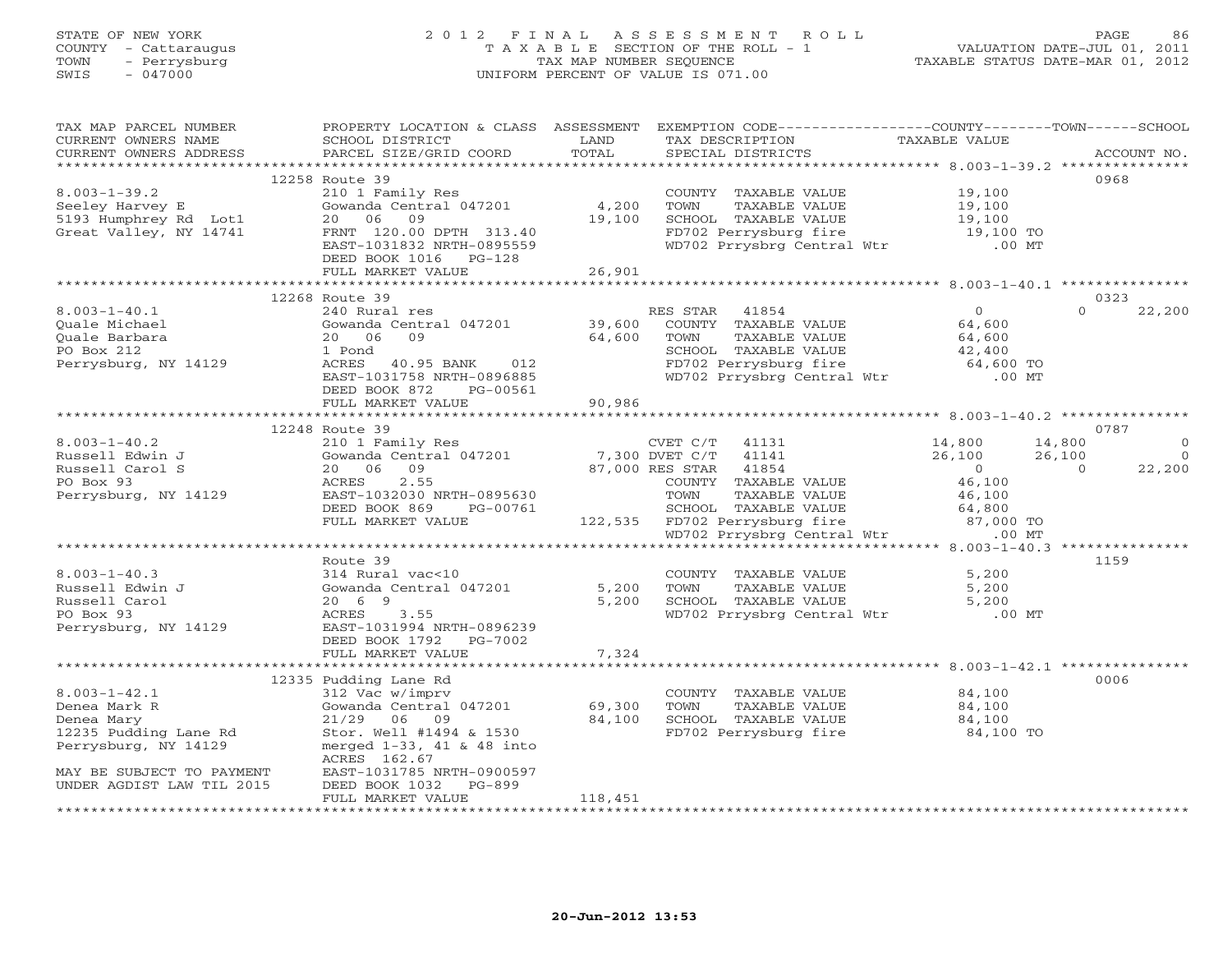# STATE OF NEW YORK 2 0 1 2 F I N A L A S S E S S M E N T R O L L PAGE 87 COUNTY - Cattaraugus T A X A B L E SECTION OF THE ROLL - 1 VALUATION DATE-JUL 01, 2011 TOWN - Perrysburg TAX MAP NUMBER SEQUENCE TAXABLE STATUS DATE-MAR 01, 2012 SWIS - 047000 UNIFORM PERCENT OF VALUE IS 071.00

| TAX MAP PARCEL NUMBER                                                 | PROPERTY LOCATION & CLASS ASSESSMENT                 |                | EXEMPTION CODE----------------COUNTY-------TOWN------SCHOOL        |                                            |          |             |
|-----------------------------------------------------------------------|------------------------------------------------------|----------------|--------------------------------------------------------------------|--------------------------------------------|----------|-------------|
| CURRENT OWNERS NAME                                                   | SCHOOL DISTRICT                                      | LAND           | TAX DESCRIPTION                                                    | TAXABLE VALUE                              |          |             |
| CURRENT OWNERS ADDRESS                                                | PARCEL SIZE/GRID COORD                               | TOTAL          | SPECIAL DISTRICTS                                                  |                                            |          | ACCOUNT NO. |
|                                                                       | 12235 Pudding Lane Rd                                |                |                                                                    |                                            | 1022     |             |
| $8.003 - 1 - 42.2$                                                    | 210 1 Family Res                                     |                | RES STAR 41854                                                     | $\overline{0}$                             | $\Omega$ | 22,200      |
| Denea Mark R                                                          | Gowanda Central 047201                               |                |                                                                    |                                            |          |             |
| Denea Mary                                                            | 21 06 09                                             |                | 5,400 COUNTY TAXABLE VALUE<br>81,000 TOWN TAXABLE VALUE            | 81,000<br>81,000                           |          |             |
|                                                                       | 2.00<br>ACRES                                        |                |                                                                    |                                            |          |             |
| 12235 Pudding Lane Rd<br>Perryshurg, NY 14129<br>Perrysburg, NY 14129 | EAST-1031726 NRTH-0899985                            |                | SCHOOL TAXABLE VALUE<br>FD702 Perrysburg fire                      | $81,000$ TO                                |          |             |
|                                                                       | DEED BOOK 00940 PG-00743                             |                |                                                                    |                                            |          |             |
|                                                                       | FULL MARKET VALUE                                    | 114,085        |                                                                    |                                            |          |             |
|                                                                       |                                                      |                |                                                                    |                                            |          |             |
|                                                                       | 12233 Pudding Lane                                   |                |                                                                    |                                            | 1150     |             |
| $8.003 - 1 - 42.3$                                                    |                                                      |                |                                                                    |                                            | $\Omega$ | 22,200      |
| Barnes Tanya E                                                        |                                                      |                |                                                                    | $\begin{array}{c} 0 \\ 47,700 \end{array}$ |          |             |
| 12235 Pudding Lane Rd                                                 |                                                      |                |                                                                    | TAXABLE VALUE 47,700                       |          |             |
| Perrysburg, NY 14129                                                  |                                                      |                |                                                                    |                                            |          |             |
|                                                                       | FRNT 100.00 DPTH 308.75<br>EAST-1031417 NRTH-0899864 |                | SCHOOL TAXABLE VALUE $25,500$<br>FD702 Perrysburg fire $47,700$ TO |                                            |          |             |
|                                                                       | DEED BOOK 1032    PG-891                             |                |                                                                    |                                            |          |             |
|                                                                       | FULL MARKET VALUE                                    | 67,183         |                                                                    |                                            |          |             |
|                                                                       |                                                      |                |                                                                    |                                            |          |             |
|                                                                       | 12057 Pudding Lane Rd                                |                |                                                                    |                                            | 0754     |             |
| $8.003 - 1 - 43.1$                                                    |                                                      |                |                                                                    | $\overline{0}$                             | $\Omega$ | 22,200      |
| Schuster Kelly A                                                      |                                                      |                |                                                                    | 34,300                                     |          |             |
| 12057 Pudding Lane Rd                                                 | 21 06 09                                             | $34,300$ TOWN  | TAXABLE VALUE                                                      |                                            |          |             |
| Perrysburg, NY 14129                                                  | ACRES 11.50                                          |                | SCHOOL TAXABLE VALUE                                               | 34,300<br>12,100                           |          |             |
|                                                                       | EAST-1033594 NRTH-0899917                            |                | FD702 Perrysburg fire 34,300 TO                                    |                                            |          |             |
|                                                                       | DEED BOOK 16716 PG-7002                              |                |                                                                    |                                            |          |             |
|                                                                       | FULL MARKET VALUE                                    | 48,310         |                                                                    |                                            |          |             |
|                                                                       |                                                      |                |                                                                    |                                            |          |             |
|                                                                       | 12063 Pudding Lane Rd                                |                |                                                                    |                                            | 0780     |             |
| $8.003 - 1 - 43.2$                                                    | 210 1 Family Res                                     |                | COUNTY TAXABLE VALUE                                               | 96,200                                     |          |             |
| De Santis Leigh Ann                                                   | $32.200$ Gowanda Central $047201$ 12,200             |                | TAXABLE VALUE<br>TOWN                                              | 96,200                                     |          |             |
| 12063 Pudding Lane Rd                                                 | 21 06 09                                             | 96,200         | SCHOOL TAXABLE VALUE<br>FD702 Perrysburg fire                      | 96,200                                     |          |             |
| Perrysburg, NY 14129                                                  | ACRES<br>6.30 BANK 032                               |                |                                                                    | $96,200$ TO                                |          |             |
|                                                                       | EAST-1033029 NRTH-0899954                            |                |                                                                    |                                            |          |             |
|                                                                       | DEED BOOK 14499 PG-5001                              |                |                                                                    |                                            |          |             |
|                                                                       | FULL MARKET VALUE                                    | 135,493        |                                                                    |                                            |          |             |
|                                                                       |                                                      |                |                                                                    |                                            |          |             |
|                                                                       | Pudding Lane Rd                                      |                |                                                                    |                                            | 0976     |             |
| $8.003 - 1 - 43.3$                                                    | 311 Res vac land                                     |                | COUNTY TAXABLE VALUE                                               | 5,500                                      |          |             |
| Smith Thomas J                                                        | Gowanda Central 047201<br>21 06 09                   | 5,500<br>5,500 | TAXABLE VALUE<br>TOWN                                              | 5,500                                      |          |             |
| Smith Linda L<br>PO Box 99                                            | 2.50<br>ACRES                                        |                | SCHOOL TAXABLE VALUE 5,500<br>FD702 Perrysburg fire 5,500 TO       |                                            |          |             |
| Perrysburg, NY 14129                                                  | EAST-1033243 NRTH-0899945                            |                |                                                                    |                                            |          |             |
|                                                                       | DEED BOOK 00913 PG-00069                             |                |                                                                    |                                            |          |             |
|                                                                       | FULL MARKET VALUE                                    | 7,746          |                                                                    |                                            |          |             |
|                                                                       |                                                      |                |                                                                    |                                            |          |             |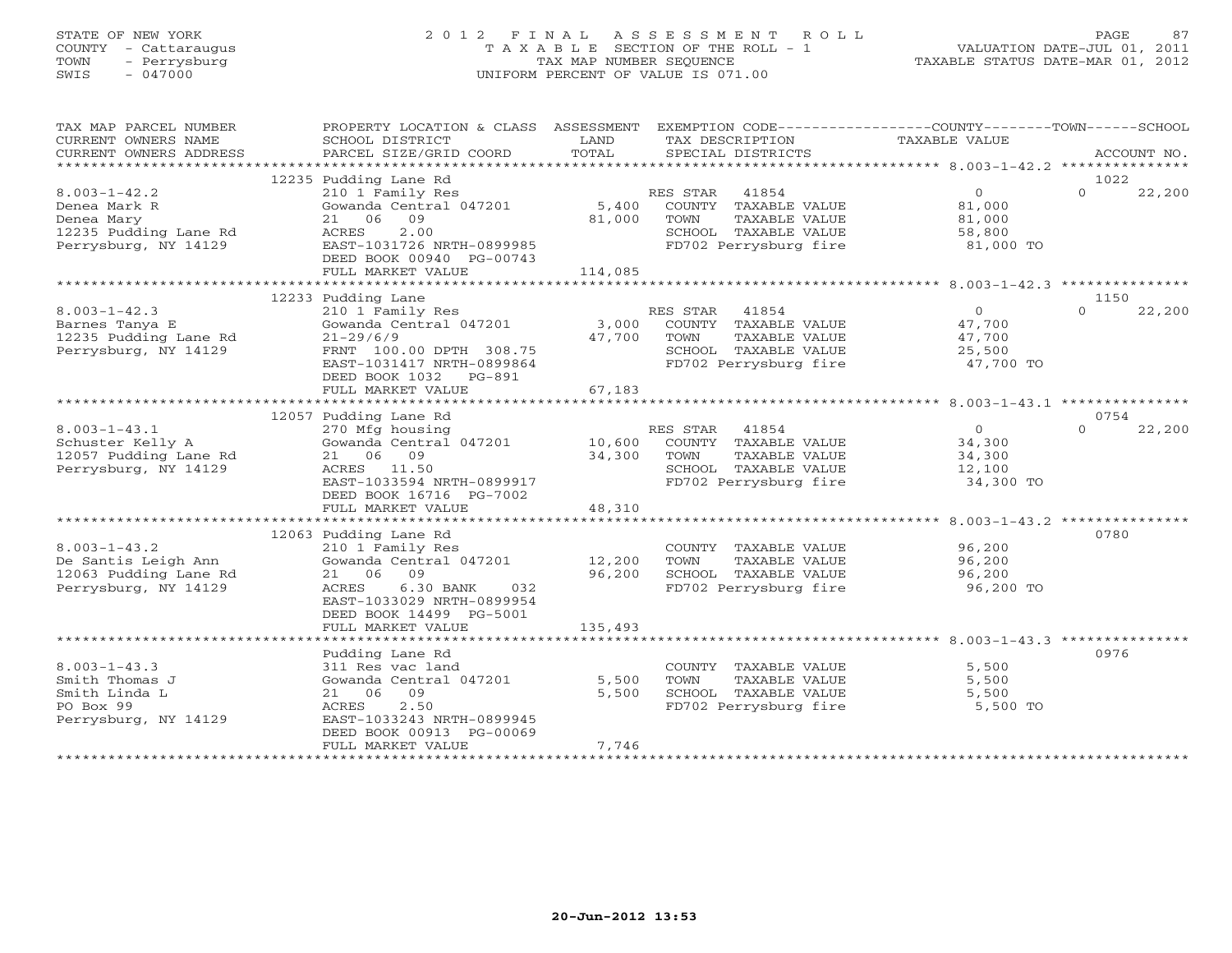# STATE OF NEW YORK 2 0 1 2 F I N A L A S S E S S M E N T R O L L PAGE 88 COUNTY - Cattaraugus T A X A B L E SECTION OF THE ROLL - 1 VALUATION DATE-JUL 01, 2011 TOWN - Perrysburg TAX MAP NUMBER SEQUENCE TAXABLE STATUS DATE-MAR 01, 2012 SWIS - 047000 UNIFORM PERCENT OF VALUE IS 071.00

| TAX MAP PARCEL NUMBER<br>CURRENT OWNERS NAME<br>CURRENT OWNERS ADDRESS         | PROPERTY LOCATION & CLASS ASSESSMENT<br>SCHOOL DISTRICT<br>PARCEL SIZE/GRID COORD | LAND<br>TOTAL    | EXEMPTION CODE-----------------COUNTY-------TOWN------SCHOOL<br>TAX DESCRIPTION TAXABLE VALUE<br>SPECIAL DISTRICTS |                                                     | ACCOUNT NO.        |
|--------------------------------------------------------------------------------|-----------------------------------------------------------------------------------|------------------|--------------------------------------------------------------------------------------------------------------------|-----------------------------------------------------|--------------------|
|                                                                                |                                                                                   |                  |                                                                                                                    |                                                     |                    |
|                                                                                | Pudding Lane Rd                                                                   |                  |                                                                                                                    |                                                     | 1146               |
| $8.003 - 1 - 44$<br>National Fuel Gas<br>Attn: Real Property Tax Servic 21 6 9 | 314 Rural vac<10<br>Gowanda Central 047201                                        | 5,200<br>5,200   | COUNTY TAXABLE VALUE<br>TOWN<br>TAXABLE VALUE<br>SCHOOL TAXABLE VALUE                                              | 5,200<br>5,200<br>5,200                             |                    |
| 6363 Main St<br>Williamsville, NY 14221-5887                                   | parcel not on roll<br>ACRES<br>1.14<br>FULL MARKET VALUE                          | 7,324            |                                                                                                                    |                                                     |                    |
|                                                                                |                                                                                   |                  |                                                                                                                    |                                                     |                    |
| $8.003 - 1 - 45$                                                               | Pudding Lane Rd<br>322 Rural vac>10                                               |                  | COUNTY TAXABLE VALUE                                                                                               | 26,000                                              | 0748               |
| Adams Lumber Co Inc<br>6052 Adams Rd<br>Cattaraugus, NY 14719                  | Gowanda Central 047201 26,000<br>21 06 09<br>21.70<br>ACRES                       | 26,000           | TAXABLE VALUE<br>TOWN<br>SCHOOL TAXABLE VALUE                                                                      | 26,000<br>26,000<br>FD702 Perrysburg fire 26,000 TO |                    |
|                                                                                | EAST-1033010 NRTH-0900997<br>DEED BOOK 00740 PG-00291<br>FULL MARKET VALUE        | 36,620           |                                                                                                                    |                                                     |                    |
|                                                                                |                                                                                   |                  |                                                                                                                    |                                                     |                    |
|                                                                                | 11602 Route 39                                                                    |                  |                                                                                                                    |                                                     | 0778               |
| $8.003 - 1 - 46$                                                               | 210 1 Family Res                                                                  |                  | WVET C/T 41121                                                                                                     | 8,880                                               | 8,880<br>$\Omega$  |
| Newcomb Dennis R                                                               | Gowanda Central 047201                                                            |                  | 5,200 RES STAR<br>41854                                                                                            | $\overline{0}$                                      | 22,200<br>$\Omega$ |
| Newcomb Lynn M                                                                 | 09 06<br>09                                                                       | 74,800           | COUNTY TAXABLE VALUE                                                                                               | 65,920                                              |                    |
| 11602 Route 39                                                                 | ACRES<br>1.15                                                                     |                  | TOWN<br>TAXABLE VALUE                                                                                              | 65,920                                              |                    |
| Perrysburg, NY 14129                                                           | EAST-1040235 NRTH-0895374                                                         |                  | SCHOOL TAXABLE VALUE                                                                                               | 52,600                                              |                    |
|                                                                                | DEED BOOK 00927 PG-00659                                                          |                  | FD702 Perrysburg fire                                                                                              | 74,800 TO                                           |                    |
|                                                                                | FULL MARKET VALUE                                                                 |                  | 105,352 WD702 Prrysbrg Central Wtr                                                                                 | $.00$ MT                                            |                    |
|                                                                                |                                                                                   |                  |                                                                                                                    |                                                     |                    |
|                                                                                | 12286 Route 39                                                                    |                  |                                                                                                                    |                                                     | 0995               |
| $8.003 - 1 - 47$                                                               | 311 Res vac land                                                                  |                  | COUNTY TAXABLE VALUE                                                                                               | 1,700                                               |                    |
| Niagara Mohawk Power Corp                                                      | Gowanda Central 047201                                                            | 1,700            | TOWN<br>TAXABLE VALUE                                                                                              | 1,700                                               |                    |
| Attn: Real Estate Tax Dept                                                     | 20 06 09                                                                          | 1,700            | SCHOOL TAXABLE VALUE                                                                                               | 1,700                                               |                    |
| 300 Erie Blvd West                                                             | 79.00 DPTH 51.00<br>FRNT                                                          |                  | FD702 Perrysburg fire                                                                                              | 1,700 TO                                            |                    |
| Syracuse, NY 13202                                                             | EAST-1031319 NRTH-0895443                                                         |                  | WD702 Prrysbrg Central Wtr                                                                                         | $.00$ MT                                            |                    |
|                                                                                | DEED BOOK 00306 PG-00214                                                          |                  |                                                                                                                    |                                                     |                    |
|                                                                                | FULL MARKET VALUE                                                                 | 2,394            |                                                                                                                    |                                                     |                    |
|                                                                                |                                                                                   |                  |                                                                                                                    |                                                     |                    |
|                                                                                | 10815 Prospect St                                                                 |                  |                                                                                                                    |                                                     | 0946<br>$\Omega$   |
| $8.004 - 1 - 1.2$<br>Utley Rodney C Jr                                         | 210 1 Family Res<br>Gowanda Central 047201                                        |                  | RES STAR<br>41854<br>COUNTY TAXABLE VALUE                                                                          | $\overline{0}$<br>71,200                            | 22,200             |
| Utley Tamara                                                                   | 03 06 09                                                                          | 16,900<br>71,200 | TOWN<br>TAXABLE VALUE                                                                                              | 71,200                                              |                    |
| 10815 Prospect St                                                              | ACRES 60.23                                                                       |                  | SCHOOL TAXABLE VALUE                                                                                               | 49,000                                              |                    |
| Perrysburg, NY 14129                                                           | EAST-1047745 NRTH-0898548                                                         |                  | FD702 Perrysburg fire                                                                                              | 71,200 TO                                           |                    |
|                                                                                | DEED BOOK 889<br>PG-00349                                                         |                  |                                                                                                                    |                                                     |                    |
|                                                                                | FULL MARKET VALUE                                                                 | 100,282          |                                                                                                                    |                                                     |                    |
|                                                                                |                                                                                   |                  |                                                                                                                    |                                                     |                    |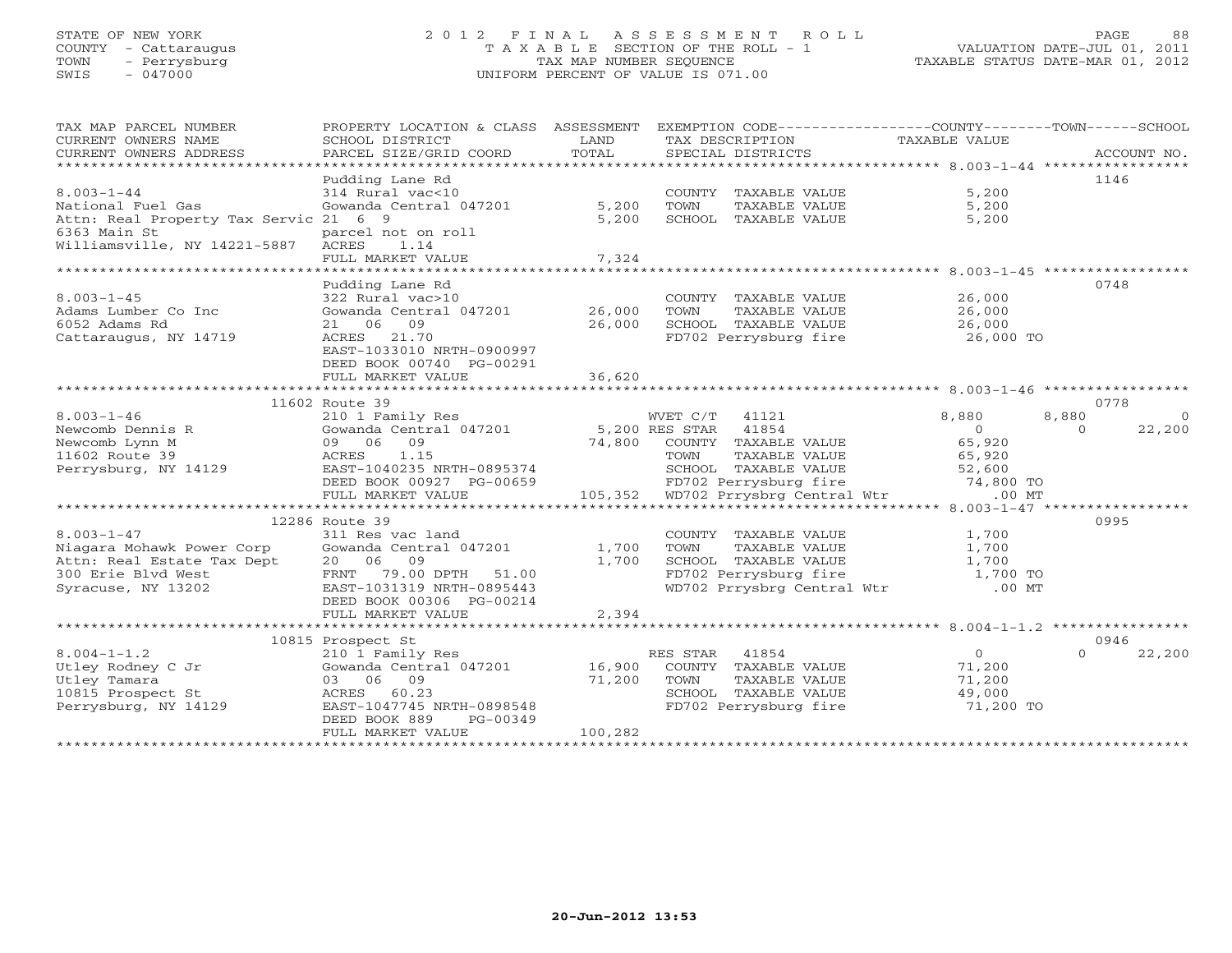# STATE OF NEW YORK 2 0 1 2 F I N A L A S S E S S M E N T R O L L PAGE 89 COUNTY - Cattaraugus T A X A B L E SECTION OF THE ROLL - 1 VALUATION DATE-JUL 01, 2011 TOWN - Perrysburg TAX MAP NUMBER SEQUENCE TAXABLE STATUS DATE-MAR 01, 2012 SWIS - 047000 UNIFORM PERCENT OF VALUE IS 071.00

| TAX MAP PARCEL NUMBER                                                     | PROPERTY LOCATION & CLASS ASSESSMENT EXEMPTION CODE---------------COUNTY-------TOWN------SCHOOL                                                                 |         |                                                  |                         |             |        |
|---------------------------------------------------------------------------|-----------------------------------------------------------------------------------------------------------------------------------------------------------------|---------|--------------------------------------------------|-------------------------|-------------|--------|
| CURRENT OWNERS NAME                                                       | SCHOOL DISTRICT                                                                                                                                                 | LAND    | TAX DESCRIPTION                                  | TAXABLE VALUE           |             |        |
| CURRENT OWNERS ADDRESS                                                    | PARCEL SIZE/GRID COORD                                                                                                                                          | TOTAL   | SPECIAL DISTRICTS                                |                         | ACCOUNT NO. |        |
|                                                                           |                                                                                                                                                                 |         |                                                  |                         |             |        |
|                                                                           | 10735 Markham Dr                                                                                                                                                |         |                                                  |                         | 0295        |        |
| $8.004 - 1 - 2.1$                                                         | 210 1 Family Res                                                                                                                                                |         | RES STAR 41854                                   | $\overline{0}$          | $\Omega$    | 22,200 |
| Williams Keith R                                                          | Gowanda Central 047201 5,400 COUNTY TAXABLE VALUE 82,000                                                                                                        |         |                                                  |                         |             |        |
| Kota Karrie M                                                             | 03 06 09                                                                                                                                                        | 82,000  | TAXABLE VALUE<br>TOWN                            |                         |             |        |
| 10735 Markhams Dr                                                         | Clarence Markham Sub Div                                                                                                                                        |         | SCHOOL TAXABLE VALUE                             | 82,000<br>59,800        |             |        |
| Gowanda, NY 14070                                                         | 1.25<br>ACRES                                                                                                                                                   |         | FD702 Perrysburg fire                            | 82,000 TO               |             |        |
|                                                                           | EAST-1048661 NRTH-0898848                                                                                                                                       |         |                                                  |                         |             |        |
|                                                                           | DEED BOOK 1014 PG-1110                                                                                                                                          |         |                                                  |                         |             |        |
|                                                                           | FULL MARKET VALUE                                                                                                                                               | 115,493 |                                                  |                         |             |        |
|                                                                           |                                                                                                                                                                 |         |                                                  |                         |             |        |
|                                                                           | 10723 Markham Dr                                                                                                                                                |         |                                                  |                         | 0296        |        |
| $8.004 - 1 - 2.2$                                                         | Markham Dr<br>210 1 Family Res<br>Gowanda Central 047201 5,300 COUNTY TAXABLE VALUE<br>22 06 09 79,200 TOWN TAXABLE VALUE<br>22 06 09 79,200 TOWN TAXABLE VALUE |         | RES STAR 41854                                   | 0<br>79,200<br>79,200   | $\Omega$    | 22,200 |
| Duffy Hildelore (Mather)                                                  |                                                                                                                                                                 |         |                                                  |                         |             |        |
| Gowanda, NY 14070<br>Gowanda, NY 14070<br>Communication of the MCRES 1.22 |                                                                                                                                                                 |         |                                                  |                         |             |        |
|                                                                           |                                                                                                                                                                 |         |                                                  | 57,000                  |             |        |
|                                                                           | EAST-1048678 NRTH-0898654                                                                                                                                       |         | FD702 Perrysburg fire                            | $57,000$ TO $79,200$ TO |             |        |
|                                                                           | FULL MARKET VALUE                                                                                                                                               | 111,549 |                                                  |                         |             |        |
|                                                                           |                                                                                                                                                                 |         |                                                  |                         |             |        |
|                                                                           | 10745 Markham Dr                                                                                                                                                |         |                                                  |                         | 1002        |        |
| $8.004 - 1 - 2.3$                                                         | 210 1 Family Res                                                                                                                                                |         | RES STAR 41854                                   |                         | $\Omega$    | 22,200 |
| Misa Cristina M                                                           | Gowanda Central 047201 16,400 COUNTY TAXABLE VALUE<br>03 06 09 124,900 TOWN TAXABLE VALUE<br>Clarence Markham Sd 1-4 SCHOOL TAXABLE VALUE                       |         |                                                  | 0<br>124,900<br>124,900 |             |        |
| Anderson Dana                                                             |                                                                                                                                                                 |         |                                                  |                         |             |        |
| 10745 Markham Dr                                                          |                                                                                                                                                                 |         |                                                  | 102,700                 |             |        |
| Gowanda, NY 14070                                                         | ACRES 11.00 BANK 017                                                                                                                                            |         | FD702 Perrysburg fire 124,900 TO                 |                         |             |        |
|                                                                           | EAST-1048662 NRTH-0899170                                                                                                                                       |         |                                                  |                         |             |        |
|                                                                           | DEED BOOK 00931 PG-00253                                                                                                                                        |         |                                                  |                         |             |        |
|                                                                           | FULL MARKET VALUE                                                                                                                                               | 175,915 |                                                  |                         |             |        |
|                                                                           |                                                                                                                                                                 |         |                                                  |                         |             |        |
|                                                                           | Markham Dr                                                                                                                                                      |         |                                                  |                         | 1024        |        |
| $8.004 - 1 - 2.4$                                                         | 311 Res vac land                                                                                                                                                |         |                                                  | 5,400                   |             |        |
| Duffy Hildelore L                                                         | Gowanda Central 047201                                                                                                                                          | 5,400   | COUNTY TAXABLE VALUE<br>TAXABLE VALUE<br>TOWN    | 5,400                   |             |        |
| 10723 Markham Dr                                                          | 03 06 09                                                                                                                                                        | 5,400   | SCHOOL TAXABLE VALUE                             |                         |             |        |
| Gowanda, NY 14070                                                         | ACRES 1.25                                                                                                                                                      |         | FD702 Perrysburg fire                            | 5,400<br>5,400 TO       |             |        |
|                                                                           | EAST-1048662 NRTH-0898752                                                                                                                                       |         |                                                  |                         |             |        |
|                                                                           | DEED BOOK 00942 PG-00468                                                                                                                                        |         |                                                  |                         |             |        |
|                                                                           | FULL MARKET VALUE                                                                                                                                               | 7,606   |                                                  |                         |             |        |
|                                                                           |                                                                                                                                                                 |         |                                                  |                         |             |        |
|                                                                           |                                                                                                                                                                 |         |                                                  |                         | 0798        |        |
|                                                                           | Markham Dr<br>311 Res vac land                                                                                                                                  |         |                                                  |                         |             |        |
| $8.004 - 1 - 3$                                                           |                                                                                                                                                                 | 5,400   | COUNTY TAXABLE VALUE 5,400                       |                         |             |        |
| Kurtz Annelore F                                                          | Gowanda Central 047201                                                                                                                                          |         | TOWN TAXABLE VALUE<br>5,400 SCHOOL TAXABLE VALUE | 5,400<br>5,400          |             |        |
| 10712 Markham Dr                                                          | 03 06 09                                                                                                                                                        |         |                                                  |                         |             |        |
| Gowanda, NY 14070                                                         | Clarence Markham Sd 11                                                                                                                                          |         | FD702 Perrysburg fire                            | 5,400 TO                |             |        |
|                                                                           | ACRES<br>1.25                                                                                                                                                   |         |                                                  |                         |             |        |
|                                                                           | EAST-1048686 NRTH-0898553                                                                                                                                       |         |                                                  |                         |             |        |
|                                                                           | DEED BOOK 00942 PG-00466                                                                                                                                        |         |                                                  |                         |             |        |
|                                                                           | FULL MARKET VALUE<br>******************                                                                                                                         | 7,606   |                                                  |                         |             |        |
|                                                                           |                                                                                                                                                                 |         |                                                  |                         |             |        |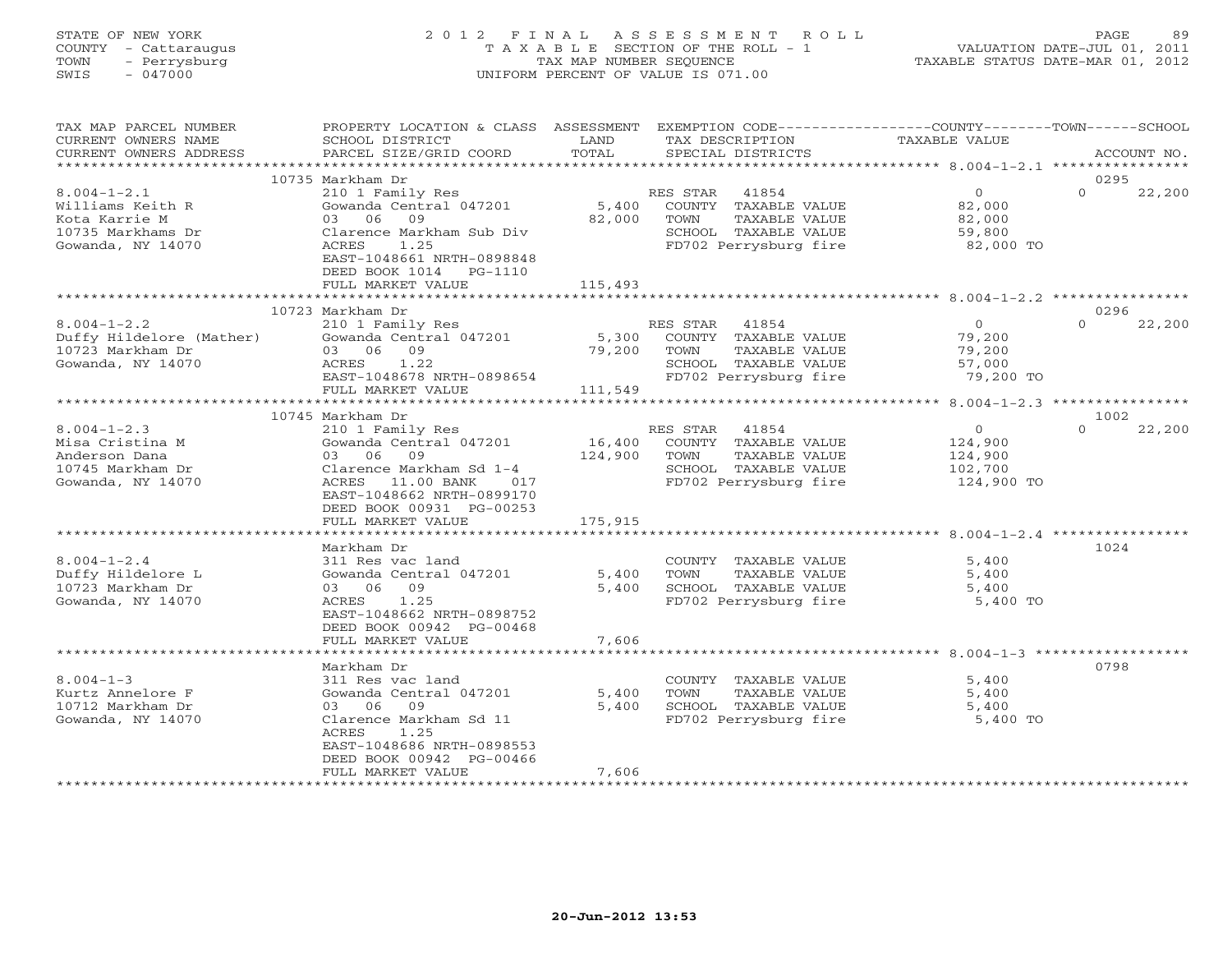STATE OF NEW YORK 2 0 1 2 F I N A L A S S E S S M E N T R O L L PAGE 90 COUNTY - Cattaraugus T A X A B L E SECTION OF THE ROLL - 1 VALUATION DATE-JUL 01, 2011 TOWN - Perrysburg TAX MAP NUMBER SEQUENCE TAXABLE STATUS DATE-MAR 01, 2012 SWIS - 047000 UNIFORM PERCENT OF VALUE IS 071.00UNIFORM PERCENT OF VALUE IS 071.00 TAX MAP PARCEL NUMBER PROPERTY LOCATION & CLASS ASSESSMENT EXEMPTION CODE----------------COUNTY-------TOWN------SCHOOL

| CURRENT OWNERS NAME<br>CURRENT OWNERS ADDRESS | SCHOOL DISTRICT<br>PARCEL SIZE/GRID COORD | LAND<br>TOTAL    | TAX DESCRIPTION<br>SPECIAL DISTRICTS                 | TAXABLE VALUE                       | ACCOUNT NO.        |
|-----------------------------------------------|-------------------------------------------|------------------|------------------------------------------------------|-------------------------------------|--------------------|
|                                               |                                           | **************** |                                                      | *********** 8.004-1-4 ************  |                    |
|                                               | 10701 Markham Dr                          |                  |                                                      |                                     | 0320               |
| $8.004 - 1 - 4$                               | 210 1 Family Res                          |                  | RES STAR<br>41854                                    | $\overline{O}$                      | $\Omega$<br>22,200 |
| Greenlee Jerry D                              | Gowanda Central 047201                    | 8,000            | COUNTY<br>TAXABLE VALUE                              | 97,000                              |                    |
| Greenlee Joan E                               | 06<br>09<br>03                            | 97,000           | TOWN<br>TAXABLE VALUE                                | 97,000                              |                    |
| 10701 Markham Dr                              | Clarence Markham Sd 13&15                 |                  | SCHOOL TAXABLE VALUE                                 | 74,800                              |                    |
| Gowanda, NY 14070                             | Ff 210.00                                 |                  | FD702 Perrysburg fire                                | 97,000 TO                           |                    |
|                                               | 2.99<br>ACRES                             |                  |                                                      |                                     |                    |
|                                               | EAST-1048719 NRTH-0898390                 |                  |                                                      |                                     |                    |
|                                               | DEED BOOK 00989 PG-00455                  |                  |                                                      |                                     |                    |
|                                               | FULL MARKET VALUE                         | 136,620          |                                                      |                                     |                    |
|                                               | ******************                        | ***********      |                                                      |                                     |                    |
|                                               | Markham Dr                                |                  |                                                      |                                     | 0100               |
| $8.004 - 1 - 5.1$                             | 311 Res vac land                          |                  | COUNTY TAXABLE VALUE                                 | 9,600                               |                    |
| Gabel Grant                                   | Gowanda Central 047201                    | 9,600            | TAXABLE VALUE<br>TOWN                                | 9,600                               |                    |
| Gabel Ada                                     | 06<br>09<br>03                            | 9,600            | SCHOOL TAXABLE VALUE                                 | 9,600                               |                    |
| 11136 Route 39 Dr                             | No Frontage                               |                  | FD702 Perrysburg fire                                | 9,600 TO                            |                    |
| Gowanda, NY 14070                             | 9.05<br>ACRES                             |                  |                                                      |                                     |                    |
|                                               | EAST-1048756 NRTH-0897821                 |                  |                                                      |                                     |                    |
|                                               | DEED BOOK 12461 PG-7002                   |                  |                                                      |                                     |                    |
|                                               | FULL MARKET VALUE                         | 13,521<br>.      |                                                      |                                     |                    |
|                                               |                                           |                  |                                                      | ************ 8.004-1-5.3 ********** |                    |
|                                               | 10667 Markham Dr                          |                  |                                                      |                                     | 0166<br>$\Omega$   |
| $8.004 - 1 - 5.3$                             | 210 1 Family Res                          |                  | RES STAR<br>41854                                    | $\circ$                             | 22,200             |
| Gabel Grant                                   | Gowanda Central 047201<br>06<br>09<br>03  | 4,100            | COUNTY TAXABLE VALUE<br>TOWN<br><b>TAXABLE VALUE</b> | 78,000                              |                    |
| Gabel Phyllis<br>10667 Markham Dr             | FRNT 120.00 DPTH 200.00                   | 78,000           | SCHOOL TAXABLE VALUE                                 | 78,000<br>55,800                    |                    |
| Gowanda, NY 14070                             | EAST-1048897 NRTH-0897838                 |                  | FD702 Perrysburg fire                                | 78,000 TO                           |                    |
|                                               | DEED BOOK 881<br>PG-00196                 |                  |                                                      |                                     |                    |
|                                               | FULL MARKET VALUE                         | 109,859          |                                                      |                                     |                    |
|                                               |                                           |                  |                                                      |                                     |                    |
|                                               | 10738 Markham Dr                          |                  |                                                      |                                     | 0519               |
| $8.004 - 1 - 6$                               | 210 1 Family Res                          |                  | RES STAR<br>41854                                    | $\overline{0}$                      | $\Omega$<br>22,200 |
| Hedges Rebecca                                | Gowanda Central 047201                    | 3,900            | COUNTY TAXABLE VALUE                                 | 96,900                              |                    |
| 10738 Markham Dr                              | 09<br>06<br>03                            | 96,900           | TOWN<br>TAXABLE VALUE                                | 96,900                              |                    |
| Gowanda, NY 14070                             | Clarence Markham Sd 6                     |                  | SCHOOL TAXABLE VALUE                                 | 74,700                              |                    |
|                                               | FRNT 100.00 DPTH 350.00                   |                  | FD702 Perrysburg fire                                | 96,900 TO                           |                    |
|                                               | EAST-1049143 NRTH-0898933                 |                  |                                                      |                                     |                    |
|                                               | DEED BOOK 7781<br>PG-8001                 |                  |                                                      |                                     |                    |
|                                               | FULL MARKET VALUE                         | 136,479          |                                                      |                                     |                    |
|                                               |                                           |                  | ******************************** 8.004-1-7 *******   |                                     |                    |
|                                               | 10734 Markham Dr                          |                  |                                                      |                                     | 0139               |
| $8.004 - 1 - 7$                               | 210 1 Family Res                          |                  | RES STAR<br>41854                                    | $\circ$                             | $\Omega$<br>22,200 |
| Farley Donnie                                 | Gowanda Central 047201                    | 3,900            | COUNTY TAXABLE VALUE                                 | 76,900                              |                    |
| Farley Annaliese                              | 03<br>- 06<br>09                          | 76,900           | TOWN<br>TAXABLE VALUE                                | 76,900                              |                    |
| 10734 Markham Dr                              | Clarence Markham Sd 8                     |                  | SCHOOL TAXABLE VALUE                                 | 54,700                              |                    |
| Gowanda, NY 14070                             | FRNT 100.00 DPTH 345.00                   |                  | FD702 Perrysburg fire                                | 76,900 TO                           |                    |
|                                               | EAST-1049153 NRTH-0898836                 |                  |                                                      |                                     |                    |
|                                               | DEED BOOK 4133<br>PG-9002                 |                  |                                                      |                                     |                    |
|                                               | FULL MARKET VALUE                         | 108,310          |                                                      |                                     |                    |
|                                               |                                           |                  |                                                      |                                     |                    |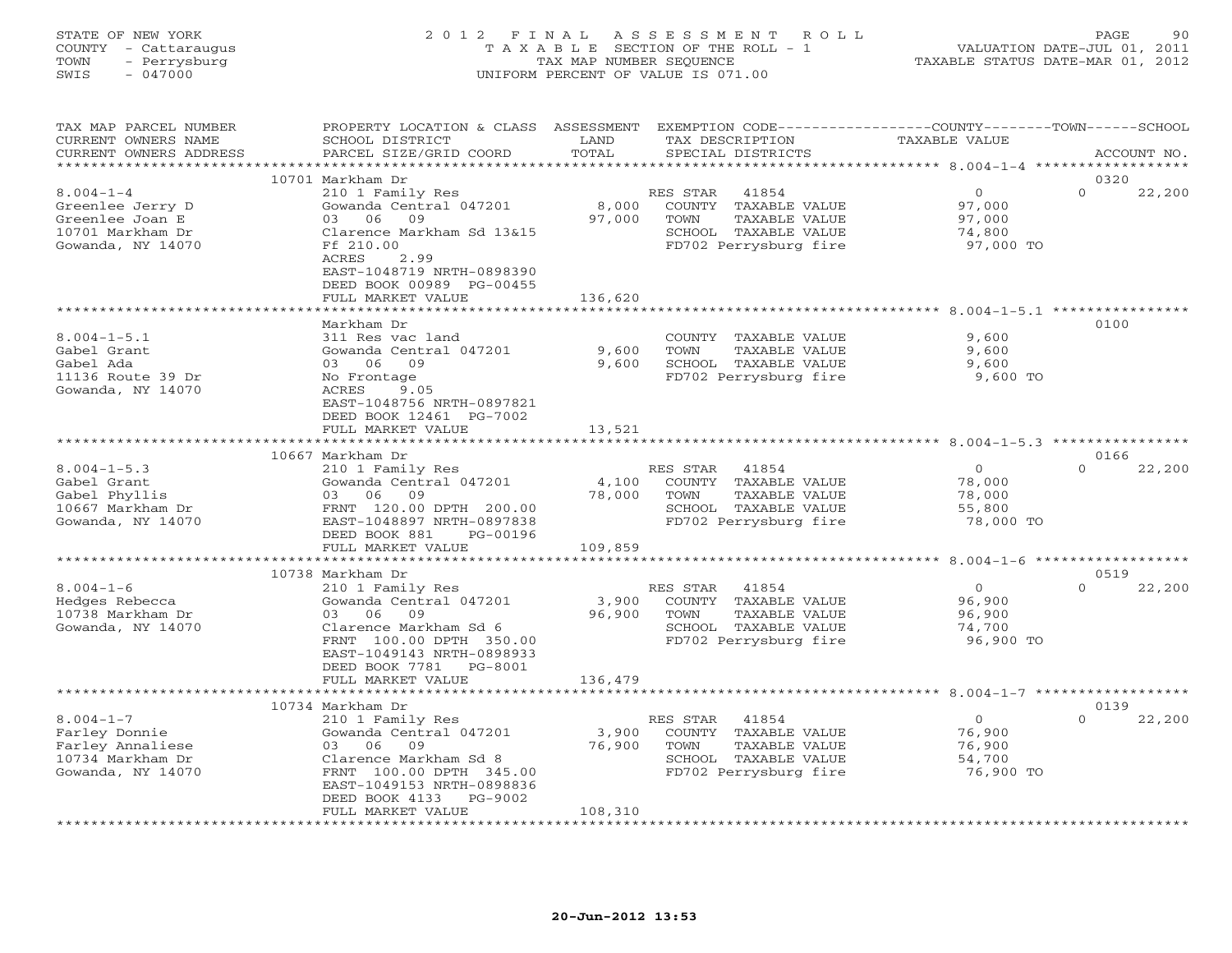# STATE OF NEW YORK 2 0 1 2 F I N A L A S S E S S M E N T R O L L PAGE 91 COUNTY - Cattaraugus T A X A B L E SECTION OF THE ROLL - 1 VALUATION DATE-JUL 01, 2011 TOWN - Perrysburg TAX MAP NUMBER SEQUENCE TAXABLE STATUS DATE-MAR 01, 2012 SWIS - 047000 UNIFORM PERCENT OF VALUE IS 071.00

| TAX MAP PARCEL NUMBER<br>CURRENT OWNERS NAME<br>CURRENT OWNERS ADDRESS                                                                             | PROPERTY LOCATION & CLASS ASSESSMENT<br>SCHOOL DISTRICT<br>PARCEL SIZE/GRID COORD                                                                                                                                                                                                | LAND<br>TAX DESCRIPTION<br>TOTAL<br>SPECIAL DISTRICTS                                                                                                                                                                                                    | EXEMPTION CODE-----------------COUNTY-------TOWN------SCHOOL<br>TAXABLE VALUE<br>ACCOUNT NO.                                                                                                                                                                                     |
|----------------------------------------------------------------------------------------------------------------------------------------------------|----------------------------------------------------------------------------------------------------------------------------------------------------------------------------------------------------------------------------------------------------------------------------------|----------------------------------------------------------------------------------------------------------------------------------------------------------------------------------------------------------------------------------------------------------|----------------------------------------------------------------------------------------------------------------------------------------------------------------------------------------------------------------------------------------------------------------------------------|
|                                                                                                                                                    |                                                                                                                                                                                                                                                                                  |                                                                                                                                                                                                                                                          |                                                                                                                                                                                                                                                                                  |
| $8.004 - 1 - 8$<br>Capozzi Douglas<br>10726 Markham Dr<br>Gowanda, NY 14070                                                                        | 10726 Markham Dr<br>210 1 Family Res<br>Gowanda Central 047201<br>06<br>09<br>03<br>Clarence Markham Sd 10&12<br>ACRES<br>1.61 BANK<br>005<br>EAST-1049170 NRTH-0898690<br>DEED BOOK 3253 PG-4001<br>FULL MARKET VALUE                                                           | RES STAR<br>41854<br>5,200<br>COUNTY TAXABLE VALUE<br>49,200<br>TAXABLE VALUE<br>TOWN<br>SCHOOL TAXABLE VALUE<br>FD702 Perrysburg fire<br>69,296                                                                                                         | 0033<br>$\circ$<br>22,200<br>$\Omega$<br>49,200<br>49,200<br>27,000<br>49,200 TO                                                                                                                                                                                                 |
|                                                                                                                                                    |                                                                                                                                                                                                                                                                                  |                                                                                                                                                                                                                                                          | ********************** 8.004-1-9 *************                                                                                                                                                                                                                                   |
| $8.004 - 1 - 9$<br>Kurtz Annelore F<br>10712 Markham Dr<br>Gowanda, NY 14070                                                                       | 10712 Markham Dr<br>210 1 Family Res<br>Gowanda Central 047201<br>03 06<br>09<br>Clarence Markham Sd 14-16<br>ACRES<br>1.61<br>EAST-1049194 NRTH-0898485<br>FULL MARKET VALUE                                                                                                    | RES STAR<br>41854<br>5,900<br>COUNTY TAXABLE VALUE<br>108,700<br>TOWN<br>TAXABLE VALUE<br>SCHOOL TAXABLE VALUE<br>FD702 Perrysburg fire<br>153,099                                                                                                       | 0292<br>$\Omega$<br>22,200<br>$\circ$<br>108,700<br>108,700<br>86,500<br>108,700 TO                                                                                                                                                                                              |
|                                                                                                                                                    |                                                                                                                                                                                                                                                                                  |                                                                                                                                                                                                                                                          | ********** 8.004-1-10 *********                                                                                                                                                                                                                                                  |
| $8.004 - 1 - 10$<br>Witt Howard R Life Us<br>Wasmund Patricia J<br>10698 Markhams Dr<br>Gowanda, NY 14070<br>$8.004 - 1 - 11$<br>Diemunsch Karen M | 10698 Markham Dr<br>210 1 Family Res<br>Gowanda Central 047201<br>03 06<br>09<br>Clarence Markham Sd 17<br>FRNT 100.00 DPTH 360.00<br>EAST-1049234 NRTH-0898307<br>DEED BOOK 1708 PG-2001<br>FULL MARKET VALUE<br>10690 Markham Dr<br>210 1 Family Res<br>Gowanda Central 047201 | VET PRO T 41003<br>41102<br>3,900 VET CO<br>68,800 AGED C/T/S 41800<br>SR STAR<br>41834<br>COUNTY TAXABLE VALUE<br>TOWN<br>TAXABLE VALUE<br>SCHOOL TAXABLE VALUE<br>96,901<br>FD702 Perrysburg fire<br>SR STAR<br>41834<br>3,900<br>COUNTY TAXABLE VALUE | 0563<br>$\Omega$<br>5,953<br>$\Omega$<br>600<br>$\overline{0}$<br>$\circ$<br>34,400<br>34,100<br>31,424<br>34,400<br>$\overline{0}$<br>$\Omega$<br>34,100<br>31,423<br>$\circ$<br>68,800 TO<br>****** 8.004-1-11 *****<br>0034<br>$\overline{0}$<br>$\Omega$<br>46,030<br>65,600 |
| 10690 Markham Dr<br>Gowanda, NY 14070                                                                                                              | 03 06<br>09<br>Clarence Markham Sd 18<br>FRNT 100.00 DPTH 377.00<br>EAST-1049241 NRTH-0898184<br>DEED BOOK 1162   PG-7001<br>FULL MARKET VALUE<br>***********************                                                                                                        | 65,600<br>TOWN<br>TAXABLE VALUE<br>SCHOOL TAXABLE VALUE<br>FD702 Perrysburg fire<br>92,394                                                                                                                                                               | 65,600<br>19,570<br>65,600 TO                                                                                                                                                                                                                                                    |
|                                                                                                                                                    | 10684 Markham Dr                                                                                                                                                                                                                                                                 |                                                                                                                                                                                                                                                          | 0035                                                                                                                                                                                                                                                                             |
| $8.004 - 1 - 12$<br>Green Kathleen Ann<br>10684 Markham Dr<br>Gowanda, NY 14070                                                                    | 210 1 Family Res<br>Gowanda Central 047201<br>09<br>03 06<br>Clarence Markham Sd 19<br>FRNT 100.00 DPTH 385.00<br>EAST-1049253 NRTH-0898082<br>DEED BOOK 00920 PG-00781<br>FULL MARKET VALUE                                                                                     | SR STAR<br>41834<br>3,900<br>COUNTY TAXABLE VALUE<br>73,900<br>TOWN<br>TAXABLE VALUE<br>SCHOOL TAXABLE VALUE<br>FD702 Perrysburg fire<br>104,085                                                                                                         | $\circ$<br>$\Omega$<br>46,030<br>73,900<br>73,900<br>27,870<br>73,900 TO                                                                                                                                                                                                         |
|                                                                                                                                                    | * * * * * * * * * * * * * * * * * * *                                                                                                                                                                                                                                            | * * * * * * * * * * * * * *                                                                                                                                                                                                                              |                                                                                                                                                                                                                                                                                  |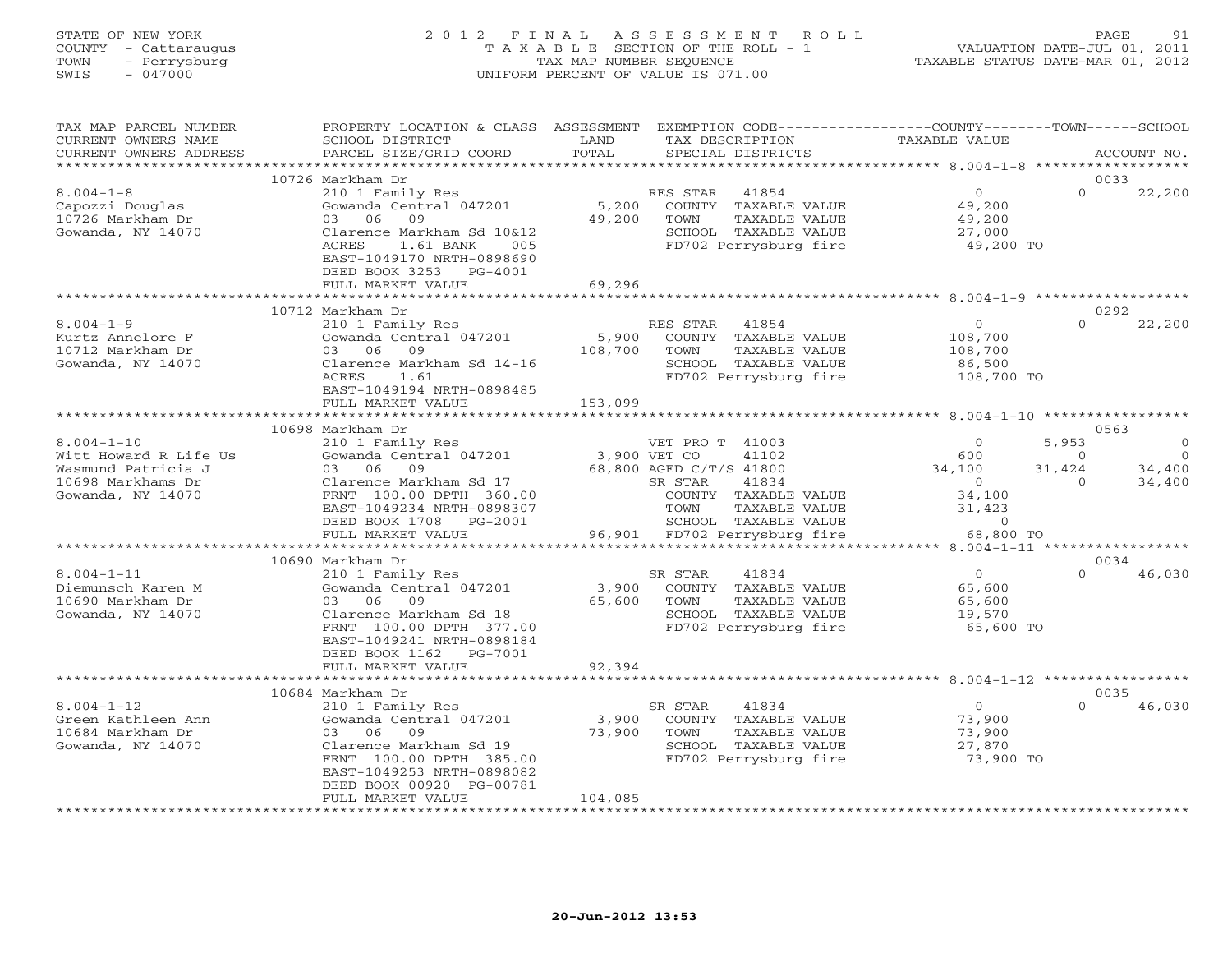# STATE OF NEW YORK 2 0 1 2 F I N A L A S S E S S M E N T R O L L PAGE 92 COUNTY - Cattaraugus T A X A B L E SECTION OF THE ROLL - 1 VALUATION DATE-JUL 01, 2011 TOWN - Perrysburg TAX MAP NUMBER SEQUENCE TAXABLE STATUS DATE-MAR 01, 2012 SWIS - 047000 UNIFORM PERCENT OF VALUE IS 071.00

| TAX MAP PARCEL NUMBER<br>CURRENT OWNERS NAME                    | PROPERTY LOCATION & CLASS ASSESSMENT<br>SCHOOL DISTRICT | LAND                       | EXEMPTION CODE-----------------COUNTY-------TOWN------SCHOOL<br>TAX DESCRIPTION | TAXABLE VALUE                                       |                            |
|-----------------------------------------------------------------|---------------------------------------------------------|----------------------------|---------------------------------------------------------------------------------|-----------------------------------------------------|----------------------------|
| CURRENT OWNERS ADDRESS<br>* * * * * * * * * * * * * * * * * * * | PARCEL SIZE/GRID COORD                                  | TOTAL<br>* * * * * * * * * | SPECIAL DISTRICTS                                                               |                                                     | ACCOUNT NO.<br>*********** |
|                                                                 |                                                         |                            |                                                                                 | ********** 8.004-1-13 ****                          |                            |
|                                                                 | 10678 Markham Dr                                        |                            |                                                                                 |                                                     | 0355                       |
| $8.004 - 1 - 13$                                                | 210 1 Family Res                                        |                            | COUNTY TAXABLE VALUE                                                            | 80,300                                              |                            |
| Seats Cheryl A                                                  | Gowanda Central 047201                                  | 5,300                      | TAXABLE VALUE<br>TOWN                                                           | 80,300                                              |                            |
| Bassini Judith J                                                | 06<br>09<br>0.3                                         | 80,300                     | SCHOOL TAXABLE VALUE                                                            | 80,300                                              |                            |
| 10678 Markham Dr                                                | Clarence Markham Sd 20&21                               |                            | FD702 Perrysburg fire                                                           | 80,300 TO                                           |                            |
| Gowanda, NY 14070                                               | FRNT 200.00 DPTH 427.00<br>EAST-1049269 NRTH-0897926    |                            |                                                                                 |                                                     |                            |
|                                                                 | DEED BOOK 997<br>$PG-156$                               |                            |                                                                                 |                                                     |                            |
|                                                                 | FULL MARKET VALUE                                       | 113,099                    |                                                                                 |                                                     |                            |
|                                                                 |                                                         |                            |                                                                                 |                                                     |                            |
|                                                                 | 10644 Markham Dr                                        |                            |                                                                                 |                                                     | 0494                       |
| $8.004 - 1 - 14$                                                | 270 Mfg housing                                         |                            | CW 15 VET/ 41161                                                                | 6,630                                               | 6,630<br>$\Omega$          |
| Hummel Mark D                                                   | Gowanda Central 047201                                  |                            | 3,900 RES STAR<br>41854                                                         | $\overline{0}$                                      | 22,200<br>$\Omega$         |
| Hummel Karen E                                                  | 09<br>03 06                                             | 44,200                     | COUNTY TAXABLE VALUE                                                            | 37,570                                              |                            |
| 10644 Markham Dr                                                | Clarence Markham Sd 22                                  |                            | TOWN<br>TAXABLE VALUE                                                           | 37,570                                              |                            |
| Gowanda, NY 14070                                               | FRNT 100.00 DPTH 505.00                                 |                            | SCHOOL TAXABLE VALUE                                                            | 22,000                                              |                            |
|                                                                 | EAST-1049301 NRTH-0897780                               |                            | FD702 Perrysburg fire                                                           | 44,200 TO                                           |                            |
|                                                                 | DEED BOOK 904<br>PG-01048                               |                            |                                                                                 |                                                     |                            |
|                                                                 | FULL MARKET VALUE                                       | 62,254                     |                                                                                 |                                                     |                            |
|                                                                 |                                                         |                            |                                                                                 |                                                     |                            |
|                                                                 | 10658 Markham Dr                                        |                            |                                                                                 |                                                     | 0493                       |
| $8.004 - 1 - 15$                                                | 210 1 Family Res                                        |                            | RES STAR<br>41854                                                               | $\circ$                                             | $\Omega$<br>22,200         |
| Fancher Patricia L                                              | Gowanda Central 047201                                  | 3,800                      | COUNTY TAXABLE VALUE                                                            | 50,800                                              |                            |
| 10658 Markham Dr                                                | 09<br>03 06                                             | 50,800                     | TOWN<br>TAXABLE VALUE                                                           | 50,800                                              |                            |
| Gowanda, NY 14070                                               | Clarence Markham Sd 23                                  |                            | SCHOOL TAXABLE VALUE                                                            | 28,600                                              |                            |
|                                                                 | FRNT 100.00 DPTH 275.00                                 |                            | FD702 Perrysburg fire                                                           | 50,800 TO                                           |                            |
|                                                                 | EAST-1049192 NRTH-0897684                               |                            |                                                                                 |                                                     |                            |
|                                                                 | DEED BOOK 00985 PG-00772                                |                            |                                                                                 |                                                     |                            |
|                                                                 | FULL MARKET VALUE                                       | 71,549                     |                                                                                 |                                                     |                            |
|                                                                 |                                                         |                            |                                                                                 |                                                     |                            |
|                                                                 | Markham Dr                                              |                            |                                                                                 |                                                     | 0492                       |
| $8.004 - 1 - 16$                                                | 311 Res vac land                                        |                            | COUNTY TAXABLE VALUE                                                            | 3,600                                               |                            |
| Oehler Gary R                                                   | Gowanda Central 047201                                  | 3,600                      | TOWN<br>TAXABLE VALUE                                                           | 3,600                                               |                            |
| 10648 Markham Dr                                                | 03 06<br>09                                             | 3.600                      | SCHOOL TAXABLE VALUE                                                            | 3,600                                               |                            |
| Gowanda, NY 14070                                               | Clarence Markham Sd 24&50                               |                            | FD702 Perrysburg fire                                                           | 3,600 TO                                            |                            |
|                                                                 | FRNT 100.00 DPTH 175.00                                 |                            |                                                                                 |                                                     |                            |
|                                                                 | EAST-1049134 NRTH-0897585                               |                            |                                                                                 |                                                     |                            |
|                                                                 | DEED BOOK 16760 PG-2001                                 |                            |                                                                                 |                                                     |                            |
|                                                                 | FULL MARKET VALUE                                       | 5,070                      |                                                                                 |                                                     |                            |
|                                                                 |                                                         |                            |                                                                                 | ********************* 8.004-1-17 ****************** |                            |
|                                                                 | 10648 Markham Dr                                        |                            |                                                                                 |                                                     | 0291                       |
| $8.004 - 1 - 17$                                                | 210 1 Family Res                                        |                            | RES STAR<br>41854                                                               | $\circ$                                             | $\Omega$<br>22,200         |
| Oehler Gary R                                                   | Gowanda Central 047201                                  | 3,600                      | COUNTY TAXABLE VALUE                                                            | 75,500                                              |                            |
| 10648 Markham Dr                                                | 06<br>09<br>03                                          | 75,500                     | TAXABLE VALUE<br>TOWN                                                           | 75,500                                              |                            |
| Gowanda, NY 14070                                               | Clarence Markham Sd 25                                  |                            | SCHOOL TAXABLE VALUE                                                            | 53,300                                              |                            |
|                                                                 | FRNT 100.00 DPTH 175.00                                 |                            | FD702 Perrysburg fire                                                           | 75,500 TO                                           |                            |
|                                                                 | BANK<br>005                                             |                            |                                                                                 |                                                     |                            |
|                                                                 | EAST-1049132 NRTH-0897488                               |                            |                                                                                 |                                                     |                            |
|                                                                 | DEED BOOK 16760 PG-2001                                 |                            |                                                                                 |                                                     |                            |
|                                                                 | FULL MARKET VALUE                                       | 106,338                    |                                                                                 |                                                     |                            |
|                                                                 |                                                         |                            |                                                                                 |                                                     |                            |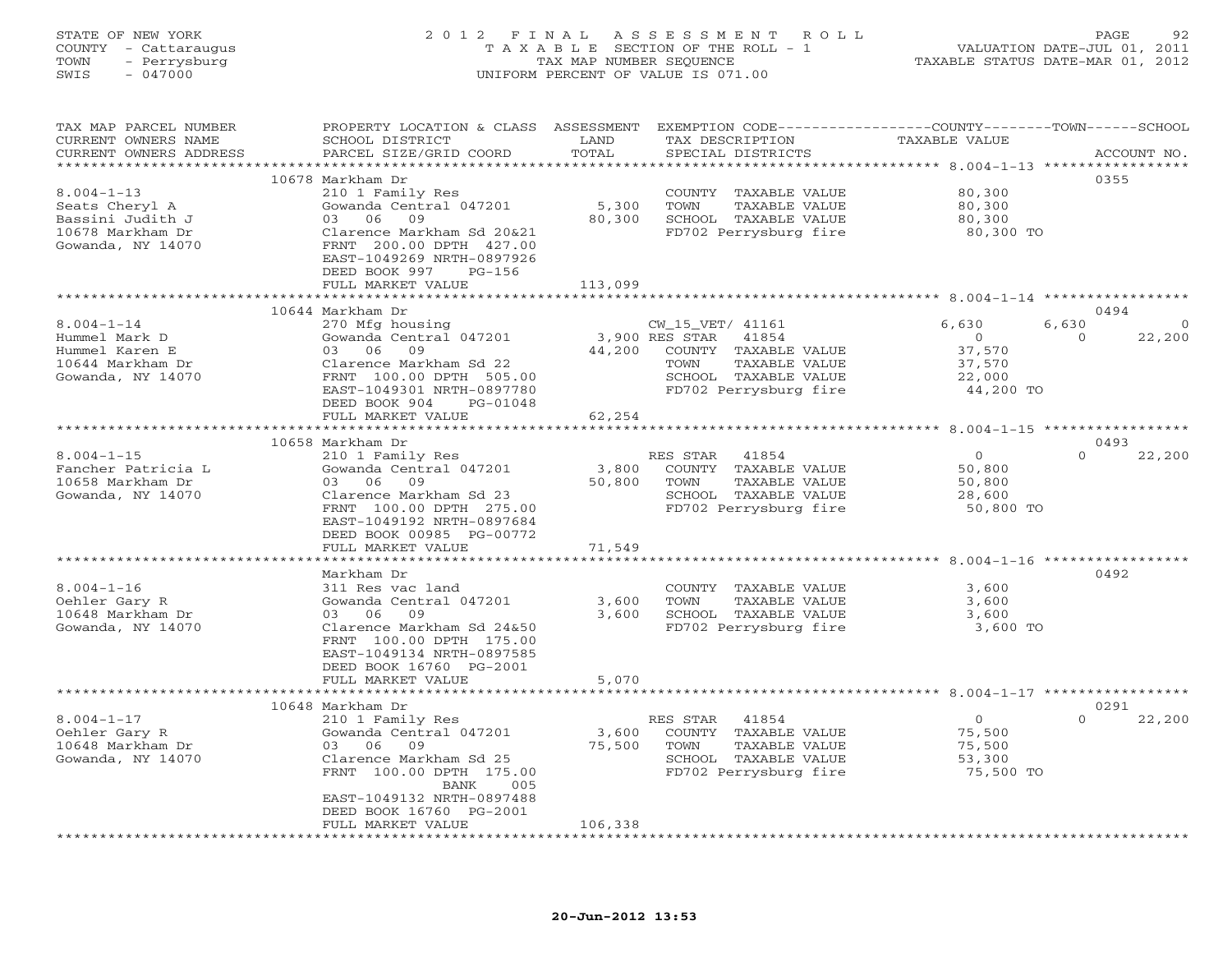| STATE OF NEW YORK    | 2012 FINAL ASSESSMENT ROLL                                           | PAGE. | -93 |
|----------------------|----------------------------------------------------------------------|-------|-----|
| COUNTY - Cattaraugus | VALUATION DATE-JUL 01, 2011<br>T A X A B L E SECTION OF THE ROLL - 1 |       |     |
| TOWN<br>- Perrysburg | TAXABLE STATUS DATE-MAR 01, 2012<br>TAX MAP NUMBER SEOUENCE          |       |     |
| $-047000$<br>SWIS    | UNIFORM PERCENT OF VALUE IS 071.00                                   |       |     |
|                      |                                                                      |       |     |
|                      |                                                                      |       |     |

 $\begin{array}{c} 93 \\ 2011 \end{array}$ 

| TAX MAP PARCEL NUMBER<br>CURRENT OWNERS NAME<br>CURRENT OWNERS ADDRESS                 | PROPERTY LOCATION & CLASS ASSESSMENT<br>SCHOOL DISTRICT<br>PARCEL SIZE/GRID COORD                                                                                     | LAND<br>TOTAL              | EXEMPTION CODE-----------------COUNTY-------TOWN------SCHOOL<br>TAX DESCRIPTION<br>SPECIAL DISTRICTS                | TAXABLE VALUE                                             | ACCOUNT NO.        |
|----------------------------------------------------------------------------------------|-----------------------------------------------------------------------------------------------------------------------------------------------------------------------|----------------------------|---------------------------------------------------------------------------------------------------------------------|-----------------------------------------------------------|--------------------|
| ************************                                                               |                                                                                                                                                                       |                            |                                                                                                                     |                                                           |                    |
|                                                                                        | 11114 Route 39                                                                                                                                                        |                            |                                                                                                                     |                                                           | 0333               |
| $8.004 - 1 - 18$<br>Marvin Ryan M<br>11114 Route 39<br>Gowanda, NY 14070               | 210 1 Family Res<br>Gowanda Central 047201<br>09<br>03 06<br>Clarence Markham Sd 26<br>FRNT 130.00 DPTH 175.00<br>EAST-1049128 NRTH-0897379<br>DEED BOOK 9478 PG-2001 | 4,000<br>30,500            | RES STAR<br>41854<br>COUNTY TAXABLE VALUE<br>TAXABLE VALUE<br>TOWN<br>SCHOOL TAXABLE VALUE<br>FD702 Perrysburg fire | $\overline{0}$<br>30,500<br>30,500<br>8,300<br>30,500 TO  | $\cap$<br>22,200   |
|                                                                                        | FULL MARKET VALUE                                                                                                                                                     | 42,958                     |                                                                                                                     |                                                           |                    |
|                                                                                        | *******************************                                                                                                                                       |                            |                                                                                                                     |                                                           |                    |
| $8.004 - 1 - 19.1$                                                                     | 11094 Route 39<br>311 Res vac land                                                                                                                                    |                            |                                                                                                                     | 5,400                                                     | 0561               |
| Jones Doris<br>11094 Route 39<br>Gowanda, NY 14070                                     | Gowanda Central 047201<br>09<br>03 06<br>1.27<br>ACRES<br>EAST-1049300 NRTH-0897496<br>DEED BOOK 828<br>PG-00915                                                      | 5,400<br>5,400             | COUNTY TAXABLE VALUE<br>TAXABLE VALUE<br>TOWN<br>SCHOOL TAXABLE VALUE<br>FD702 Perrysburg fire                      | 5,400<br>5,400<br>5,400 TO                                |                    |
|                                                                                        | FULL MARKET VALUE                                                                                                                                                     | 7,606                      |                                                                                                                     |                                                           |                    |
|                                                                                        |                                                                                                                                                                       |                            |                                                                                                                     |                                                           |                    |
|                                                                                        | 11094 Route 39                                                                                                                                                        |                            |                                                                                                                     |                                                           | 0822               |
| $8.004 - 1 - 19.2$<br>Jones Doris<br>11094 Route 39<br>Gowanda, NY 14070               | 220 2 Family Res<br>Gowanda Central 047201<br>03 06<br>09<br>2.23<br>ACRES<br>EAST-1049517 NRTH-0897527<br>DEED BOOK 823<br>PG-00893                                  | 6,800<br>87,000            | 41834<br>SR STAR<br>COUNTY TAXABLE VALUE<br>TOWN<br>TAXABLE VALUE<br>SCHOOL TAXABLE VALUE<br>FD702 Perrysburg fire  | $\overline{O}$<br>87,000<br>87,000<br>40,970<br>87,000 TO | 46,030<br>$\Omega$ |
|                                                                                        | FULL MARKET VALUE                                                                                                                                                     | 122,535                    |                                                                                                                     |                                                           |                    |
|                                                                                        | *******************                                                                                                                                                   | * * * * * * * * * * *      |                                                                                                                     | ********* 8.004-1-20 **********                           |                    |
| $8.004 - 1 - 20$<br>Gabel Robert<br>Gabel Grant<br>11136 Route 39<br>Gowanda, NY 14070 | 11132 Route 39<br>210 1 Family Res<br>Gowanda Central 047201<br>03 06 09<br>FRNT 115.00 DPTH 145.00<br>EAST-1048767 NRTH-0897343<br>DEED BOOK 15673 PG-2001           | 3,600<br>67,000            | COUNTY TAXABLE VALUE<br>TOWN<br>TAXABLE VALUE<br>SCHOOL TAXABLE VALUE<br>FD702 Perrysburg fire                      | 67,000<br>67,000<br>67,000<br>67,000 TO                   | 0099               |
|                                                                                        | FULL MARKET VALUE                                                                                                                                                     | 94,366                     |                                                                                                                     |                                                           |                    |
|                                                                                        | 11136 Route 39                                                                                                                                                        |                            |                                                                                                                     |                                                           | 0170               |
| $8.004 - 1 - 21$<br>Gabel Robert W<br>Gabel Ada<br>11136 Route 39<br>Gowanda, NY 14070 | 210 1 Family Res<br>Gowanda Central 047201<br>03 06<br>09<br>1.75<br>ACRES<br>EAST-1048553 NRTH-0897220<br>DEED BOOK 806<br>PG-00505<br>FULL MARKET VALUE             | 6,100<br>86,600<br>121,972 | 41854<br>RES STAR<br>COUNTY TAXABLE VALUE<br>TAXABLE VALUE<br>TOWN<br>SCHOOL TAXABLE VALUE<br>FD702 Perrysburg fire | $\Omega$<br>86,600<br>86,600<br>64,400<br>86,600 TO       | 22,200<br>$\Omega$ |
|                                                                                        |                                                                                                                                                                       |                            |                                                                                                                     |                                                           |                    |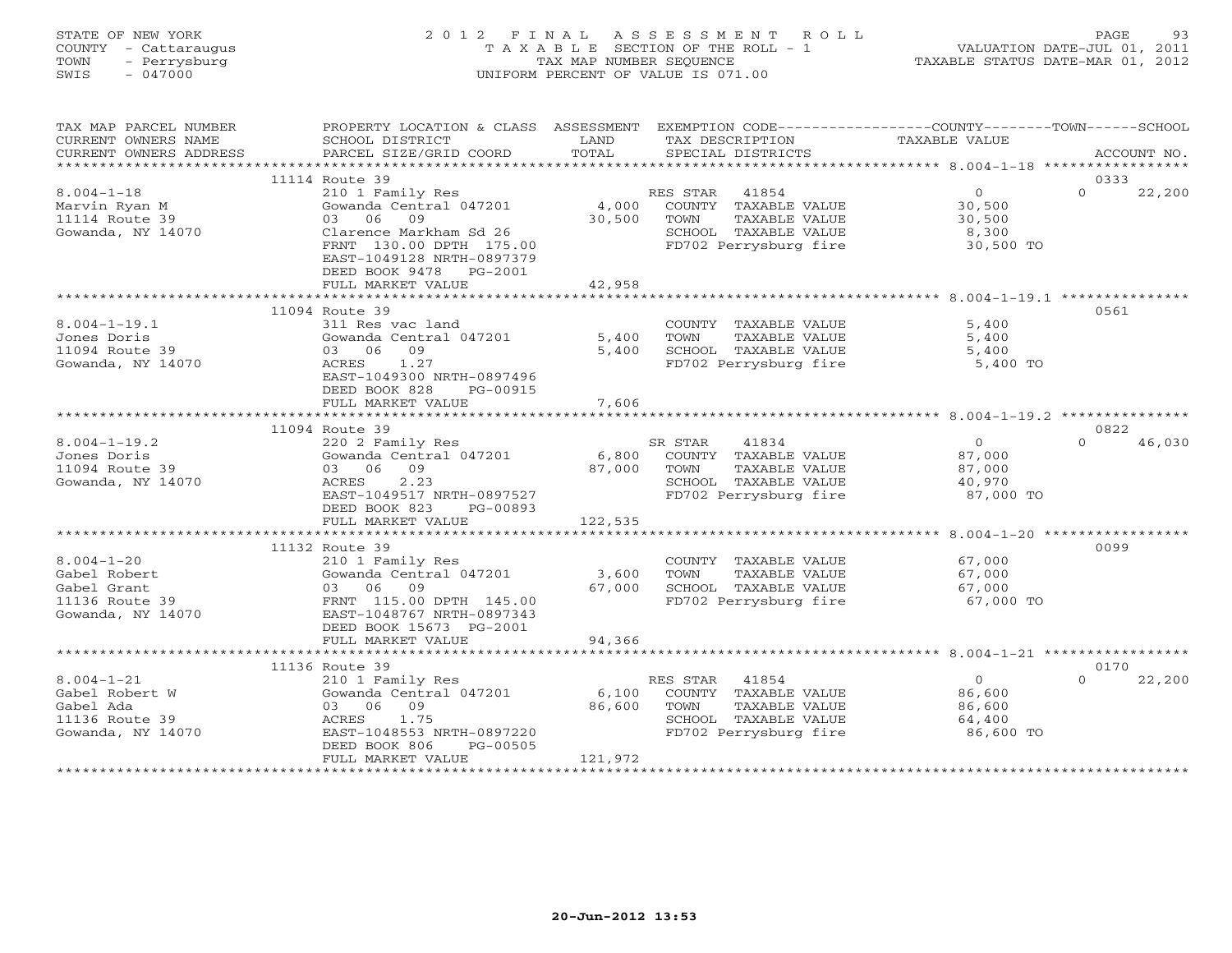# STATE OF NEW YORK 2 0 1 2 F I N A L A S S E S S M E N T R O L L PAGE 94 COUNTY - Cattaraugus T A X A B L E SECTION OF THE ROLL - 1 VALUATION DATE-JUL 01, 2011 TOWN - Perrysburg TAX MAP NUMBER SEQUENCE TAXABLE STATUS DATE-MAR 01, 2012 SWIS - 047000 UNIFORM PERCENT OF VALUE IS 071.00

| TAX MAP PARCEL NUMBER<br>CURRENT OWNERS NAME<br>CURRENT OWNERS ADDRESS                              | PROPERTY LOCATION & CLASS ASSESSMENT EXEMPTION CODE---------------COUNTY-------TOWN------SCHOOL<br>SCHOOL DISTRICT<br>PARCEL SIZE/GRID COORD                              | LAND<br>TOTAL             | TAX DESCRIPTION<br>SPECIAL DISTRICTS                                                                                   | TAXABLE VALUE                                             | ACCOUNT NO.                |
|-----------------------------------------------------------------------------------------------------|---------------------------------------------------------------------------------------------------------------------------------------------------------------------------|---------------------------|------------------------------------------------------------------------------------------------------------------------|-----------------------------------------------------------|----------------------------|
|                                                                                                     |                                                                                                                                                                           |                           |                                                                                                                        |                                                           |                            |
| $8.004 - 1 - 22$<br>Mansfield William<br>Mansfield Sharon<br>11150 Route 39<br>Gowanda, NY 14070    | 11150 Route 39<br>210 1 Family Res<br>Gowanda Central 047201 5,300<br>03 06 09<br>ACRES 1.20<br>EAST-1048321 NRTH-0897132<br>FULL MARKET VALUE                            | 28,200<br>39,718          | RES STAR 41854<br>COUNTY TAXABLE VALUE<br>TOWN<br>TAXABLE VALUE<br>SCHOOL TAXABLE VALUE<br>FD702 Perrysburg fire       | $\overline{0}$<br>28,200<br>28,200<br>6,000<br>28,200 TO  | 0317<br>$\Omega$<br>22,200 |
|                                                                                                     |                                                                                                                                                                           |                           |                                                                                                                        |                                                           |                            |
| $8.004 - 1 - 23$<br>Mansfield Kimberly M<br>11158 Route 39<br>Gowanda, NY 14070                     | 11158 Route 39<br>210 1 Family Res<br>Gowanda Central 047201<br>03 06 09<br>FRNT 80.00 DPTH 249.70<br>BANK<br>005<br>EAST-1048106 NRTH-0897051<br>DEED BOOK 12423 PG-4001 | 3,400<br>47,300           | RES STAR 41854<br>COUNTY TAXABLE VALUE<br>TOWN<br>TAXABLE VALUE<br>SCHOOL TAXABLE VALUE<br>FD702 Perrysburg fire       | $\Omega$<br>47,300<br>47,300<br>25,100<br>47,300 TO       | 0287<br>$\Omega$<br>22,200 |
|                                                                                                     | FULL MARKET VALUE                                                                                                                                                         | 66,620                    |                                                                                                                        |                                                           |                            |
|                                                                                                     | 11154 Route 39                                                                                                                                                            |                           |                                                                                                                        |                                                           | 0061                       |
| $8.004 - 1 - 24.1$<br>Henderson Ashley<br>11154 Route 39<br>Gowanda, NY 14070                       | 210 1 Family Res<br>Gowanda Central 047201<br>03 06 09<br>FRNT 80.00 DPTH 346.10<br>EAST-1048192 NRTH-0897091<br>DEED BOOK 12751 PG-9002                                  | 46,500                    | RES STAR 41854<br>3,500 COUNTY TAXABLE VALUE<br>TOWN<br>TAXABLE VALUE<br>SCHOOL TAXABLE VALUE<br>FD702 Perrysburg fire | $\overline{0}$<br>46,500<br>46,500<br>24,300<br>46,500 TO | 22,200<br>$\Omega$         |
|                                                                                                     | FULL MARKET VALUE                                                                                                                                                         | 65,493                    |                                                                                                                        |                                                           |                            |
|                                                                                                     |                                                                                                                                                                           |                           |                                                                                                                        |                                                           |                            |
| $8.004 - 1 - 25$<br>Vanslyke William A<br>Vanslyke Margaret<br>3914 Monroe Ave<br>Hamburg, NY 14075 | 11162 Route 39<br>210 1 Family Res<br>Gowanda Central 047201<br>03 06 09<br>FRNT 100.00 DPTH 163.00<br>EAST-1048031 NRTH-0897092<br>DEED BOOK 00911 PG-00916              | 3,500<br>53,700           | COUNTY TAXABLE VALUE<br>TAXABLE VALUE<br>TOWN<br>SCHOOL TAXABLE VALUE<br>FD702 Perrysburg fire                         | 53,700<br>53,700<br>53,700<br>53,700 TO                   | 0528                       |
|                                                                                                     | FULL MARKET VALUE                                                                                                                                                         | 75,634                    |                                                                                                                        |                                                           |                            |
|                                                                                                     |                                                                                                                                                                           |                           |                                                                                                                        |                                                           |                            |
| $8.004 - 1 - 26$<br>Gage Ralph G<br>Gage Donna M<br>11168 Route 39<br>Gowanda, NY 14070             | 11168 Route 39<br>210 1 Family Res<br>Gowanda Central 047201<br>03 06 09<br>1.99<br>ACRES<br>EAST-1047862 NRTH-0897091<br>DEED BOOK 1019<br>PG-1153<br>FULL MARKET VALUE  | 6,500<br>44,000<br>61,972 | RES STAR 41854<br>COUNTY TAXABLE VALUE<br>TAXABLE VALUE<br>TOWN<br>SCHOOL TAXABLE VALUE<br>FD702 Perrysburg fire       | $\overline{0}$<br>44,000<br>44,000<br>21,800<br>44,000 TO | 0209<br>$\Omega$<br>22,200 |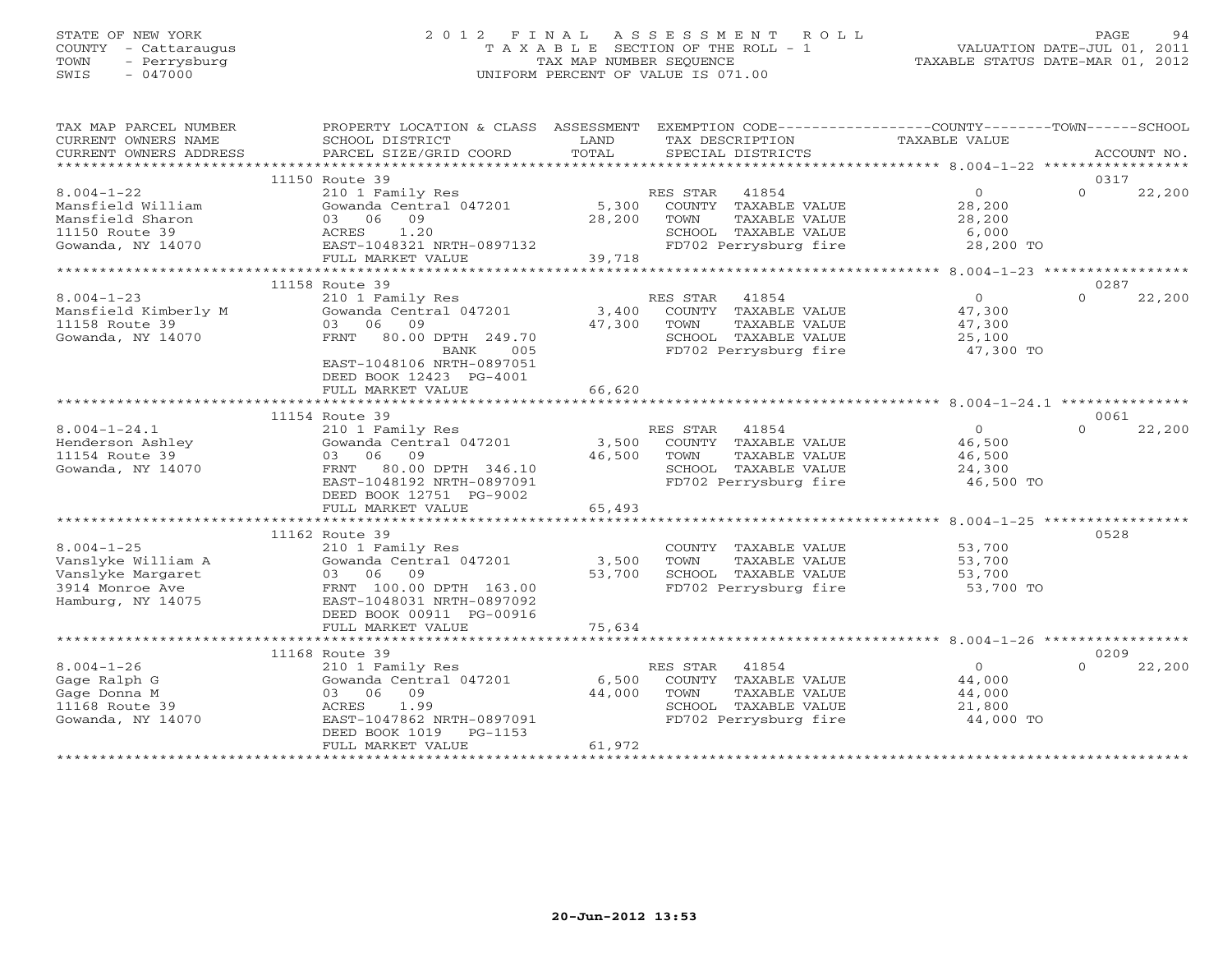# STATE OF NEW YORK 2 0 1 2 F I N A L A S S E S S M E N T R O L L PAGE 95 COUNTY - Cattaraugus T A X A B L E SECTION OF THE ROLL - 1 VALUATION DATE-JUL 01, 2011 TOWN - Perrysburg TAX MAP NUMBER SEQUENCE TAXABLE STATUS DATE-MAR 01, 2012 SWIS - 047000 UNIFORM PERCENT OF VALUE IS 071.00

| TAX MAP PARCEL NUMBER<br>CURRENT OWNERS NAME<br>CURRENT OWNERS ADDRESS | PROPERTY LOCATION & CLASS ASSESSMENT<br>SCHOOL DISTRICT<br>PARCEL SIZE/GRID COORD | LAND<br>TOTAL | EXEMPTION CODE-----------------COUNTY-------TOWN------SCHOOL<br>TAX DESCRIPTION<br>SPECIAL DISTRICTS | TAXABLE VALUE                                                 | ACCOUNT NO.        |
|------------------------------------------------------------------------|-----------------------------------------------------------------------------------|---------------|------------------------------------------------------------------------------------------------------|---------------------------------------------------------------|--------------------|
|                                                                        |                                                                                   |               |                                                                                                      |                                                               |                    |
|                                                                        | Route 39                                                                          |               |                                                                                                      |                                                               | 0557               |
| $8.004 - 1 - 27$                                                       | 311 Res vac land                                                                  |               | COUNTY TAXABLE VALUE                                                                                 | 7,000                                                         |                    |
| Broyles Kevin B                                                        | Gowanda Central 047201                                                            | 7,000         | TAXABLE VALUE<br>TOWN                                                                                | 7,000                                                         |                    |
| 11172 Route 39                                                         | 09<br>03 06                                                                       | 7,000         | SCHOOL TAXABLE VALUE                                                                                 | 7,000                                                         |                    |
| Gowanda, NY 14070                                                      | ACRES<br>2.36 BANK<br>005                                                         |               | FD702 Perrysburg fire                                                                                | 7,000 TO                                                      |                    |
|                                                                        | EAST-1047675 NRTH-0897015                                                         |               |                                                                                                      |                                                               |                    |
|                                                                        | DEED BOOK 1033 PG-287                                                             |               |                                                                                                      |                                                               |                    |
|                                                                        | FULL MARKET VALUE                                                                 | 9,859         |                                                                                                      |                                                               |                    |
|                                                                        |                                                                                   |               |                                                                                                      |                                                               |                    |
|                                                                        | 11172 Route 39                                                                    |               |                                                                                                      |                                                               | 0311               |
| $8.004 - 1 - 28.1$                                                     | 240 Rural res                                                                     |               | RES STAR 41854                                                                                       | $\overline{0}$                                                | 22,200<br>$\Omega$ |
| Broyles Kevin B                                                        | Gowanda Central 047201                                                            | 32,600        | COUNTY TAXABLE VALUE                                                                                 | 53,400                                                        |                    |
| 11172 Route 39                                                         | 09<br>03 06                                                                       | 53,400        | TOWN<br>TAXABLE VALUE                                                                                | 53,400                                                        |                    |
|                                                                        |                                                                                   |               |                                                                                                      |                                                               |                    |
| Gowanda, NY 14070                                                      | ACRES<br>29.00 BANK<br>005                                                        |               | SCHOOL TAXABLE VALUE                                                                                 | 31,200                                                        |                    |
|                                                                        | EAST-1047355 NRTH-0896961                                                         |               | FD702 Perrysburg fire                                                                                | 53,400 TO                                                     |                    |
|                                                                        | DEED BOOK 1033 PG-287                                                             |               |                                                                                                      |                                                               |                    |
|                                                                        | FULL MARKET VALUE                                                                 | 75,211        |                                                                                                      |                                                               |                    |
|                                                                        | ************************                                                          | ************* |                                                                                                      | ******************************* 8.004-1-28.2 **************** |                    |
|                                                                        | Route 39                                                                          |               |                                                                                                      |                                                               | 0789               |
| $8.004 - 1 - 28.2$                                                     | 311 Res vac land                                                                  |               | COUNTY TAXABLE VALUE                                                                                 | 2,300                                                         |                    |
| Hutzenlaub Elmar J                                                     | Gowanda Central 047201                                                            | 2,300         | TOWN<br>TAXABLE VALUE                                                                                | 2,300                                                         |                    |
| Hutzenlaub Karin                                                       | 09<br>03 06                                                                       | 2,300         | SCHOOL TAXABLE VALUE                                                                                 | 2,300                                                         |                    |
| 10376 Jolls Rd                                                         | FRNT 157.00 DPTH 95.00                                                            |               | FD702 Perrysburg fire                                                                                | 2,300 TO                                                      |                    |
| Perrysburg, NY 14129                                                   | EAST-1046961 NRTH-0895474                                                         |               |                                                                                                      |                                                               |                    |
|                                                                        | DEED BOOK 00949 PG-01168                                                          |               |                                                                                                      |                                                               |                    |
|                                                                        | FULL MARKET VALUE                                                                 | 3,239         |                                                                                                      |                                                               |                    |
|                                                                        |                                                                                   |               |                                                                                                      |                                                               |                    |
|                                                                        | 11272 Route 39                                                                    |               |                                                                                                      |                                                               | 0831               |
| $8.004 - 1 - 28.3$                                                     | 210 1 Family Res                                                                  |               | AGED C/T 41801                                                                                       | 9,540                                                         | 9,540<br>$\Omega$  |
| Mack Rosemary                                                          | Gowanda Central 047201                                                            | 8,300 SR STAR | 41834                                                                                                | $\overline{O}$                                                | 46,030<br>$\Omega$ |
| 11272 Route 39                                                         | 03 06 09                                                                          | 47,700        | COUNTY TAXABLE VALUE                                                                                 | 38,160                                                        |                    |
| Perrysburg, NY 14129                                                   | ACRES<br>3.19                                                                     |               | TOWN<br>TAXABLE VALUE                                                                                | 38,160                                                        |                    |
|                                                                        | EAST-1046727 NRTH-0895331                                                         |               | SCHOOL TAXABLE VALUE                                                                                 | 1,670                                                         |                    |
|                                                                        | DEED BOOK 795<br>PG-01002                                                         |               | FD702 Perrysburg fire                                                                                | 47,700 TO                                                     |                    |
|                                                                        | FULL MARKET VALUE                                                                 | 67,183        | WD702 Prrysbrg Central Wtr                                                                           | $.00$ MT                                                      |                    |
|                                                                        |                                                                                   |               |                                                                                                      |                                                               |                    |
|                                                                        | Route 39                                                                          |               |                                                                                                      |                                                               | 0937               |
| $8.004 - 1 - 28.4$                                                     | 311 Res vac land                                                                  |               | COUNTY TAXABLE VALUE                                                                                 | 8,200                                                         |                    |
| Mack Donald John                                                       | Gowanda Central 047201                                                            | 8,200         | TOWN<br>TAXABLE VALUE                                                                                | 8,200                                                         |                    |
| PO Box 742                                                             | 03 06<br>09                                                                       | 8,200         |                                                                                                      | 8,200                                                         |                    |
|                                                                        |                                                                                   |               | SCHOOL TAXABLE VALUE                                                                                 |                                                               |                    |
| North Collins, NY 14111                                                | ACRES<br>3.15                                                                     |               | FD702 Perrysburg fire                                                                                | 8,200 TO                                                      |                    |
|                                                                        | EAST-1046786 NRTH-0895767                                                         |               |                                                                                                      |                                                               |                    |
|                                                                        | DEED BOOK 881<br>PG-00412                                                         |               |                                                                                                      |                                                               |                    |
|                                                                        | FULL MARKET VALUE<br>*******************                                          | 11,549        |                                                                                                      |                                                               |                    |
|                                                                        |                                                                                   |               |                                                                                                      |                                                               |                    |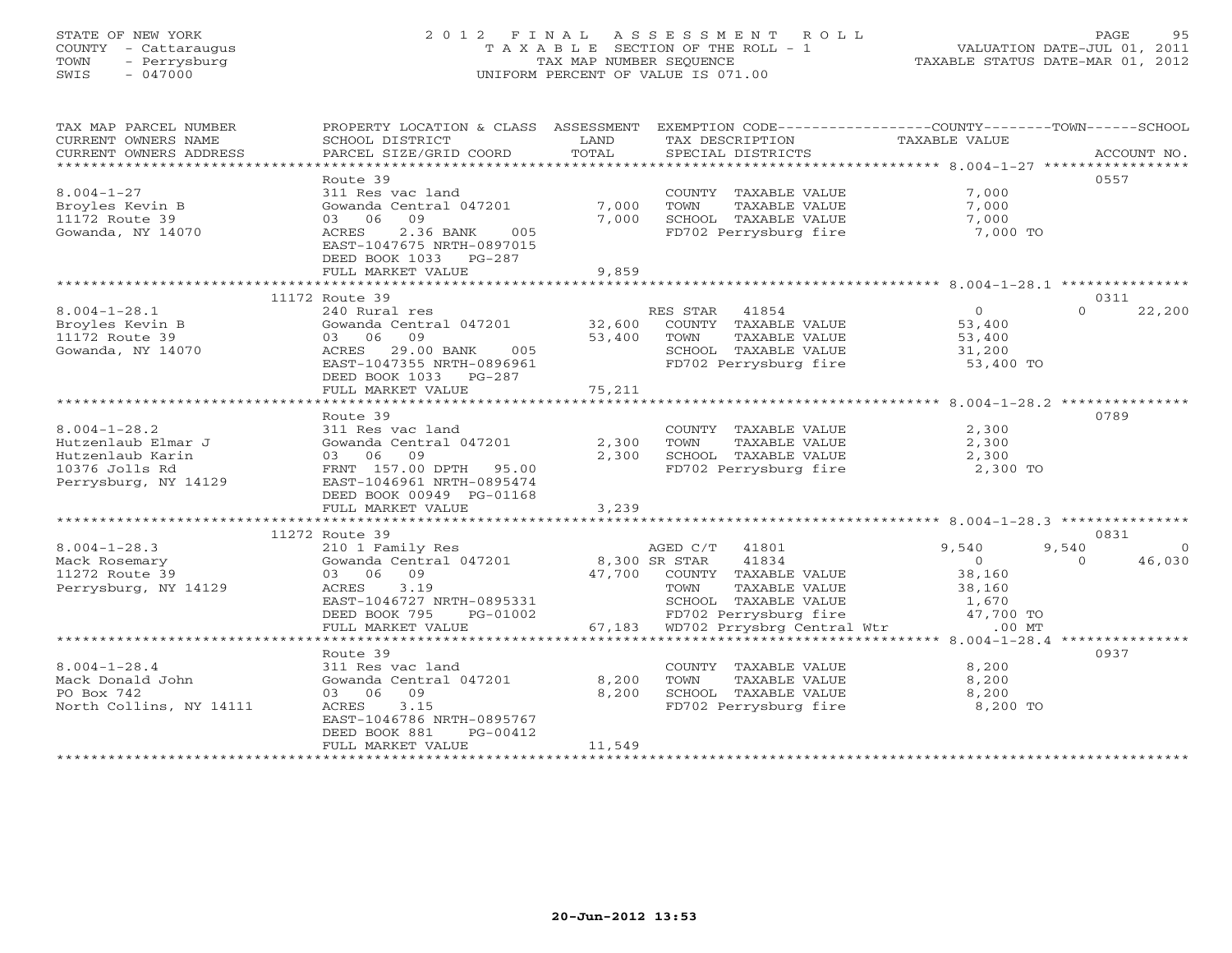# STATE OF NEW YORK 2 0 1 2 F I N A L A S S E S S M E N T R O L L PAGE 96 COUNTY - Cattaraugus T A X A B L E SECTION OF THE ROLL - 1 VALUATION DATE-JUL 01, 2011 TOWN - Perrysburg TAX MAP NUMBER SEQUENCE TAXABLE STATUS DATE-MAR 01, 2012 SWIS - 047000 UNIFORM PERCENT OF VALUE IS 071.00

| TAX MAP PARCEL NUMBER<br>CURRENT OWNERS NAME<br>CURRENT OWNERS ADDRESS                                                                                                                                    | SCHOOL DISTRICT<br><b>Example 19 TEAND</b><br>PARCEL SIZE/GRID COORD             | TOTAL   | TAX DESCRIPTION TAXABLE VALUE<br>SPECIAL DISTRICTS                                          | PROPERTY LOCATION & CLASS ASSESSMENT EXEMPTION CODE---------------COUNTY-------TOWN-----SCHOOL<br>ACCOUNT NO. |
|-----------------------------------------------------------------------------------------------------------------------------------------------------------------------------------------------------------|----------------------------------------------------------------------------------|---------|---------------------------------------------------------------------------------------------|---------------------------------------------------------------------------------------------------------------|
| $8.004 - 1 - 29$                                                                                                                                                                                          | Route 39<br>311 Res vac land                                                     |         | COUNTY TAXABLE VALUE                                                                        | 0245<br>5,500                                                                                                 |
| Broyles Kevin B<br>11172 Route 39                                                                                                                                                                         | Gowanda Central 047201 5,500<br>03 06 09                                         | 5,500   | TAXABLE VALUE<br>TOWN                                                                       | 5,500                                                                                                         |
| Gowanda, NY 14070                                                                                                                                                                                         | 1.30 BANK<br>ACRES<br>005<br>EAST-1047495 NRTH-0896715<br>DEED BOOK 1033 PG-287  |         | SCHOOL TAXABLE VALUE 5,500<br>FD702 Perrysburg fire 5,500 TO                                |                                                                                                               |
|                                                                                                                                                                                                           | FULL MARKET VALUE                                                                | 7,746   |                                                                                             |                                                                                                               |
|                                                                                                                                                                                                           | 11190 Route 39                                                                   |         |                                                                                             | 0406                                                                                                          |
| $8.004 - 1 - 30$                                                                                                                                                                                          | 210 1 Family Res                                                                 |         | COUNTY TAXABLE VALUE 72,100                                                                 |                                                                                                               |
|                                                                                                                                                                                                           | Gowanda Central 047201 7,700                                                     |         |                                                                                             |                                                                                                               |
|                                                                                                                                                                                                           |                                                                                  | 72,100  | TOWN TAXABLE VALUE 72,100<br>SCHOOL TAXABLE VALUE 72,100<br>FD702 Perrysburg fire 72,100 TO |                                                                                                               |
|                                                                                                                                                                                                           |                                                                                  |         |                                                                                             |                                                                                                               |
| Mitchell Bergal M Jr (Gowanda Central 047201)<br>Mitchell Marilyn P (33 06 09)<br>1190 Route 39 (Gowanda, NY 14070)<br>Gowanda, NY 14070 (BAST-1047239 NRTH-0896406)<br>DEED BOOK 1003 PG-146             | DEED BOOK 1003 PG-146                                                            |         |                                                                                             |                                                                                                               |
|                                                                                                                                                                                                           | FULL MARKET VALUE                                                                | 101,549 |                                                                                             |                                                                                                               |
|                                                                                                                                                                                                           | 11212 Route 39                                                                   |         |                                                                                             | 0283                                                                                                          |
| $8.004 - 1 - 31$                                                                                                                                                                                          |                                                                                  |         | COUNTY TAXABLE VALUE 68,200                                                                 |                                                                                                               |
| Kiefer John H                                                                                                                                                                                             |                                                                                  |         |                                                                                             |                                                                                                               |
| 11212 Route 39                                                                                                                                                                                            | 03 06 09                                                                         | 68,200  |                                                                                             |                                                                                                               |
| Gowanda, NY 14070                                                                                                                                                                                         | FRNT 191.00 DPTH 237.00<br>EAST-1046948 NRTH-0895896                             |         | FD702 Perrysburg fire 68,200 TO                                                             |                                                                                                               |
|                                                                                                                                                                                                           | DEED BOOK 4700 PG-3002<br>FULL MARKET VALUE                                      | 96,056  |                                                                                             |                                                                                                               |
|                                                                                                                                                                                                           |                                                                                  |         |                                                                                             |                                                                                                               |
|                                                                                                                                                                                                           | 11236 Route 39                                                                   |         |                                                                                             | 0401                                                                                                          |
| $8.004 - 1 - 32$                                                                                                                                                                                          | 421 Restaurant<br>Gowanda Central 047201 3,900                                   |         | COUNTY TAXABLE VALUE                                                                        | 90,000                                                                                                        |
|                                                                                                                                                                                                           |                                                                                  |         | TOWN<br>TAXABLE VALUE                                                                       | 90,000                                                                                                        |
|                                                                                                                                                                                                           | 09                                                                               | 90,000  |                                                                                             |                                                                                                               |
| $\begin{tabular}{llllll} 8.004-1-32 & & & 421 Rest \\ Hutzenlaub Elmar J & & Gowanda \\ Hutzenlaub Karin & & 06 & 06 \\ 10376 Jolls Rd & & FRNT & 13 \\ Perrysburg, NY 14129 & EAST-104 \\ \end{tabular}$ | FRNT 130.00 DPTH 157.00<br>EAST-1046956 NRTH-0895287<br>DEED BOOK 00949 PG-01168 |         |                                                                                             |                                                                                                               |
|                                                                                                                                                                                                           | FULL MARKET VALUE                                                                | 126,761 |                                                                                             |                                                                                                               |
|                                                                                                                                                                                                           |                                                                                  |         |                                                                                             |                                                                                                               |
|                                                                                                                                                                                                           | 11254 Route 39                                                                   |         |                                                                                             | 0070                                                                                                          |
| $8.004 - 1 - 33$                                                                                                                                                                                          | 446 Cold storage<br>446 Cold storage<br>Gowanda Central 047201      3,000        |         | COUNTY TAXABLE VALUE 37,500                                                                 | TAXABLE VALUE 37,500                                                                                          |
| Campbells Super Mrkt Inc<br>14010 Taylor-Hollow Rd                                                                                                                                                        | 06 06<br>09                                                                      | 37,500  | TOWN                                                                                        |                                                                                                               |
| Gowanda, NY 14070                                                                                                                                                                                         | FRNT 109.00 DPTH 108.00                                                          |         | SCHOOL TAXABLE VALUE 37,500<br>FD702 Perrysburg fire 37,500 TO                              |                                                                                                               |
|                                                                                                                                                                                                           | EAST-1046951 NRTH-0895162                                                        |         | WD702 Prrysbrg Central Wtr .00 MT                                                           |                                                                                                               |
|                                                                                                                                                                                                           | DEED BOOK 824<br>PG-01053                                                        |         |                                                                                             |                                                                                                               |
|                                                                                                                                                                                                           | FULL MARKET VALUE                                                                | 52,817  |                                                                                             |                                                                                                               |
|                                                                                                                                                                                                           |                                                                                  |         |                                                                                             |                                                                                                               |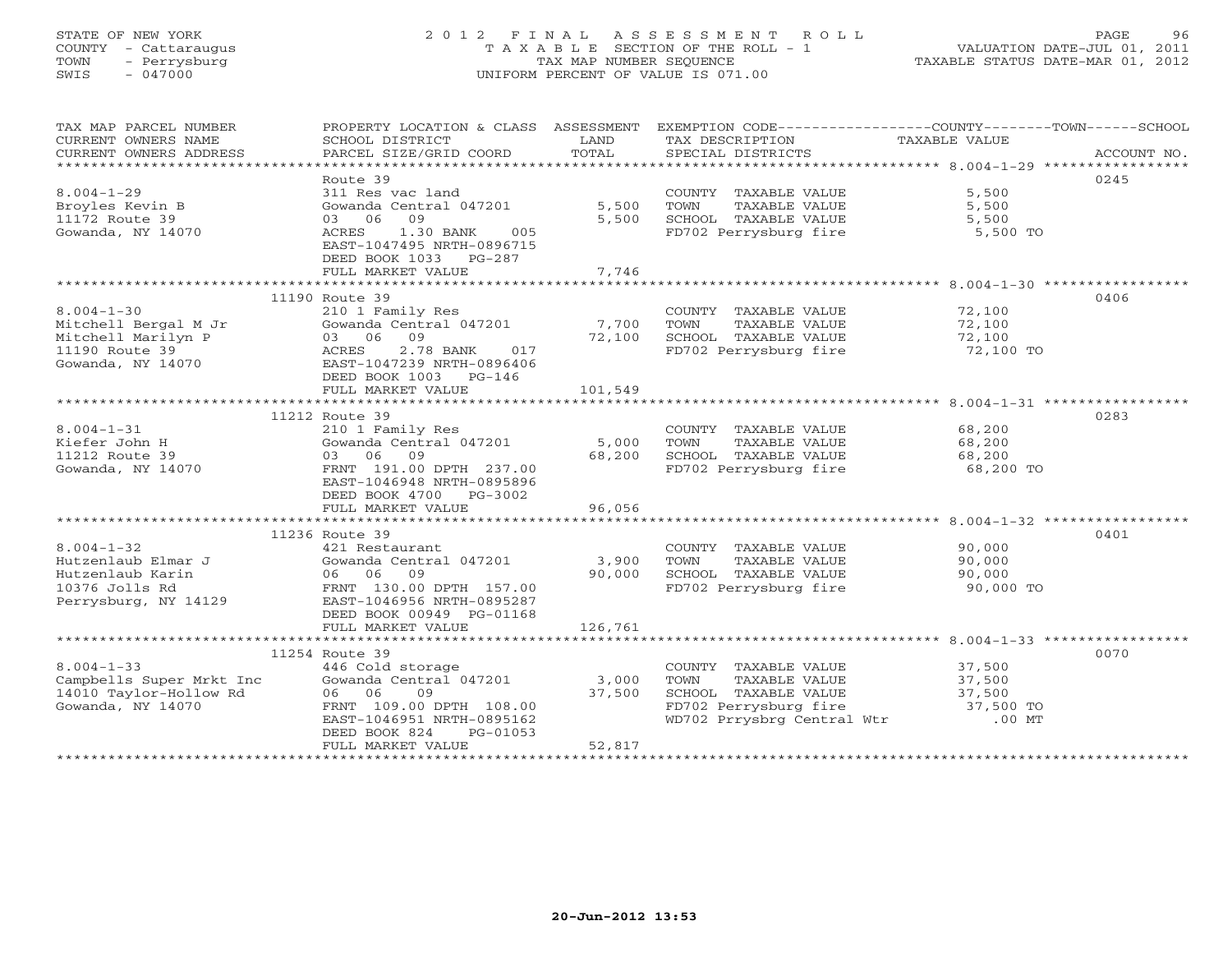# STATE OF NEW YORK 2 0 1 2 F I N A L A S S E S S M E N T R O L L PAGE 97 COUNTY - Cattaraugus T A X A B L E SECTION OF THE ROLL - 1 VALUATION DATE-JUL 01, 2011 TOWN - Perrysburg TAX MAP NUMBER SEQUENCE TAXABLE STATUS DATE-MAR 01, 2012 SWIS - 047000 UNIFORM PERCENT OF VALUE IS 071.00

| .CURRENT OWNERS ADDRESS PARCEL SIZE/GRID COORD TOTAL SPECIAL DISTRICTS ACCOUNT NO ACCOUNT NO ACCOUNT NO ACCOUNT NO ARRENT OWNERS ADDRESS<br>0429<br>11292 Route 39<br>112 Dairy farm<br>Gowanda Central 047201 133,800 SR STAR 41834<br>06 06 09 133,500 SILO T/C/S 42100<br>ACRES 228.90 2000 COUNTY TAXARLE<br>$\circ$<br>$8.004 - 1 - 34.1$<br>$\circ$<br>$\sim$ 0<br>$\overline{0}$<br>$\circ$<br>46,030<br>Blasak Jane Ross<br>$\begin{array}{ccc} & 0 & 0 \ 1,000 & 1,000 \ 132,500 & \end{array}$<br>11292 Route 39<br>1,000<br>Perrysburg, NY 14129<br>COUNTY TAXABLE VALUE<br>ACRES 228.90<br>EAST-1045789 NRTH-0897503<br>EAST-1045789 NRTH-0897503 TOWN TAXABLE VALUE 132,500<br>FULL MARKET VALUE 188,028 SCHOOL TAXABLE VALUE 86,470<br>FD702 Perrysburg fire 133,500 TO<br>WD702 Prrysbrg Central Wtr .00 MT<br>MAY BE SUBJECT TO PAYMENT<br>UNDER AGDIST LAW TIL 2016<br>11362 Route 39<br>0525<br>210 1 Family Res<br>8,880<br>$\circ$<br>46,030<br>$\Omega$<br>11368 Route 39<br>0194<br>COUNTY TAXABLE VALUE 70,500<br>TOWN TAXABLE VALUE 70,500<br>SCHOOL TAXABLE VALUE 70,500<br>FD702 Perrysburg fire 70,500 TO<br>WD702 Prrysbrg Central Wtr .00 MT<br>$8.004 - 1 - 36$<br>$4,200$<br>70,500<br>06 06 09<br>FRNT 141.80 DPTH 175.00 (0,000)<br>Orchard Park, NY 14127<br>DEED BOOK 14898 PG-3001<br>99,296<br>FULL MARKET VALUE<br>0304<br>11394 Route 39<br>22,200<br>$8.004 - 1 - 37$<br>$\Omega$<br>5,000<br>Gray David L<br>5,000<br>Gray Gayla D<br>TOWN TAXABLE VALUE<br>TOWN TAXABLE VALUE<br>SCHOOL TAXABLE VALUE<br>FD702 Perrysburg fire 97,500 TO<br>WD702 Prrysbrg Central Wtr .00 MT<br>11394 Route 39<br>Perrysburg, NY 14129<br>56.18 BANK 005<br>ACRES 56.18 BANK 005<br>EAST-1044376 NRTH-0897254<br>DEED BOOK 00969 PG-00916<br>FULL MARKET VALUE 137,324<br>11436 Route 39<br>0331<br>$\overline{0}$<br>$8.004 - 1 - 38$<br>SR STAR 41834<br>$\Omega$<br>46,030<br>240 Rural res<br>COUNTY TAXABLE VALUE 61,600<br>Gowanda Central 047201 42,400<br>Martindale Lucy<br>81,600<br>11436 Route 39<br>TOWN<br>TAXABLE VALUE<br>81,600<br>Storage Wells #823 & 848<br>ACRES 80.30<br>$35,570$<br>$81,600$ TO<br>Perrysburg, NY 14129<br>SCHOOL TAXABLE VALUE<br>FD702 Perrysburg fire<br>WD702 Prrysbrg Central Wtr .00 MT<br>EAST-1043660 NRTH-0897750<br>DEED BOOK 684<br>PG-00255<br>114,930<br>FULL MARKET VALUE | TAX MAP PARCEL NUMBER<br>CURRENT OWNERS NAME | PROPERTY LOCATION & CLASS ASSESSMENT EXEMPTION CODE---------------COUNTY-------TOWN------SCHOOL<br>SCHOOL DISTRICT | <b>EXAMPLE EXAMPLE STATE</b> | TAX DESCRIPTION | TAXABLE VALUE |  |
|-----------------------------------------------------------------------------------------------------------------------------------------------------------------------------------------------------------------------------------------------------------------------------------------------------------------------------------------------------------------------------------------------------------------------------------------------------------------------------------------------------------------------------------------------------------------------------------------------------------------------------------------------------------------------------------------------------------------------------------------------------------------------------------------------------------------------------------------------------------------------------------------------------------------------------------------------------------------------------------------------------------------------------------------------------------------------------------------------------------------------------------------------------------------------------------------------------------------------------------------------------------------------------------------------------------------------------------------------------------------------------------------------------------------------------------------------------------------------------------------------------------------------------------------------------------------------------------------------------------------------------------------------------------------------------------------------------------------------------------------------------------------------------------------------------------------------------------------------------------------------------------------------------------------------------------------------------------------------------------------------------------------------------------------------------------------------------------------------------------------------------------------------------------------------------------------------------------------------------------------------------------------------------------------------------------------------------------------------------------|----------------------------------------------|--------------------------------------------------------------------------------------------------------------------|------------------------------|-----------------|---------------|--|
|                                                                                                                                                                                                                                                                                                                                                                                                                                                                                                                                                                                                                                                                                                                                                                                                                                                                                                                                                                                                                                                                                                                                                                                                                                                                                                                                                                                                                                                                                                                                                                                                                                                                                                                                                                                                                                                                                                                                                                                                                                                                                                                                                                                                                                                                                                                                                           |                                              |                                                                                                                    |                              |                 |               |  |
|                                                                                                                                                                                                                                                                                                                                                                                                                                                                                                                                                                                                                                                                                                                                                                                                                                                                                                                                                                                                                                                                                                                                                                                                                                                                                                                                                                                                                                                                                                                                                                                                                                                                                                                                                                                                                                                                                                                                                                                                                                                                                                                                                                                                                                                                                                                                                           |                                              |                                                                                                                    |                              |                 |               |  |
|                                                                                                                                                                                                                                                                                                                                                                                                                                                                                                                                                                                                                                                                                                                                                                                                                                                                                                                                                                                                                                                                                                                                                                                                                                                                                                                                                                                                                                                                                                                                                                                                                                                                                                                                                                                                                                                                                                                                                                                                                                                                                                                                                                                                                                                                                                                                                           |                                              |                                                                                                                    |                              |                 |               |  |
|                                                                                                                                                                                                                                                                                                                                                                                                                                                                                                                                                                                                                                                                                                                                                                                                                                                                                                                                                                                                                                                                                                                                                                                                                                                                                                                                                                                                                                                                                                                                                                                                                                                                                                                                                                                                                                                                                                                                                                                                                                                                                                                                                                                                                                                                                                                                                           |                                              |                                                                                                                    |                              |                 |               |  |
|                                                                                                                                                                                                                                                                                                                                                                                                                                                                                                                                                                                                                                                                                                                                                                                                                                                                                                                                                                                                                                                                                                                                                                                                                                                                                                                                                                                                                                                                                                                                                                                                                                                                                                                                                                                                                                                                                                                                                                                                                                                                                                                                                                                                                                                                                                                                                           |                                              |                                                                                                                    |                              |                 |               |  |
|                                                                                                                                                                                                                                                                                                                                                                                                                                                                                                                                                                                                                                                                                                                                                                                                                                                                                                                                                                                                                                                                                                                                                                                                                                                                                                                                                                                                                                                                                                                                                                                                                                                                                                                                                                                                                                                                                                                                                                                                                                                                                                                                                                                                                                                                                                                                                           |                                              |                                                                                                                    |                              |                 |               |  |
|                                                                                                                                                                                                                                                                                                                                                                                                                                                                                                                                                                                                                                                                                                                                                                                                                                                                                                                                                                                                                                                                                                                                                                                                                                                                                                                                                                                                                                                                                                                                                                                                                                                                                                                                                                                                                                                                                                                                                                                                                                                                                                                                                                                                                                                                                                                                                           |                                              |                                                                                                                    |                              |                 |               |  |
|                                                                                                                                                                                                                                                                                                                                                                                                                                                                                                                                                                                                                                                                                                                                                                                                                                                                                                                                                                                                                                                                                                                                                                                                                                                                                                                                                                                                                                                                                                                                                                                                                                                                                                                                                                                                                                                                                                                                                                                                                                                                                                                                                                                                                                                                                                                                                           |                                              |                                                                                                                    |                              |                 |               |  |
|                                                                                                                                                                                                                                                                                                                                                                                                                                                                                                                                                                                                                                                                                                                                                                                                                                                                                                                                                                                                                                                                                                                                                                                                                                                                                                                                                                                                                                                                                                                                                                                                                                                                                                                                                                                                                                                                                                                                                                                                                                                                                                                                                                                                                                                                                                                                                           |                                              |                                                                                                                    |                              |                 |               |  |
|                                                                                                                                                                                                                                                                                                                                                                                                                                                                                                                                                                                                                                                                                                                                                                                                                                                                                                                                                                                                                                                                                                                                                                                                                                                                                                                                                                                                                                                                                                                                                                                                                                                                                                                                                                                                                                                                                                                                                                                                                                                                                                                                                                                                                                                                                                                                                           |                                              |                                                                                                                    |                              |                 |               |  |
|                                                                                                                                                                                                                                                                                                                                                                                                                                                                                                                                                                                                                                                                                                                                                                                                                                                                                                                                                                                                                                                                                                                                                                                                                                                                                                                                                                                                                                                                                                                                                                                                                                                                                                                                                                                                                                                                                                                                                                                                                                                                                                                                                                                                                                                                                                                                                           |                                              |                                                                                                                    |                              |                 |               |  |
|                                                                                                                                                                                                                                                                                                                                                                                                                                                                                                                                                                                                                                                                                                                                                                                                                                                                                                                                                                                                                                                                                                                                                                                                                                                                                                                                                                                                                                                                                                                                                                                                                                                                                                                                                                                                                                                                                                                                                                                                                                                                                                                                                                                                                                                                                                                                                           |                                              |                                                                                                                    |                              |                 |               |  |
|                                                                                                                                                                                                                                                                                                                                                                                                                                                                                                                                                                                                                                                                                                                                                                                                                                                                                                                                                                                                                                                                                                                                                                                                                                                                                                                                                                                                                                                                                                                                                                                                                                                                                                                                                                                                                                                                                                                                                                                                                                                                                                                                                                                                                                                                                                                                                           |                                              |                                                                                                                    |                              |                 |               |  |
|                                                                                                                                                                                                                                                                                                                                                                                                                                                                                                                                                                                                                                                                                                                                                                                                                                                                                                                                                                                                                                                                                                                                                                                                                                                                                                                                                                                                                                                                                                                                                                                                                                                                                                                                                                                                                                                                                                                                                                                                                                                                                                                                                                                                                                                                                                                                                           |                                              |                                                                                                                    |                              |                 |               |  |
|                                                                                                                                                                                                                                                                                                                                                                                                                                                                                                                                                                                                                                                                                                                                                                                                                                                                                                                                                                                                                                                                                                                                                                                                                                                                                                                                                                                                                                                                                                                                                                                                                                                                                                                                                                                                                                                                                                                                                                                                                                                                                                                                                                                                                                                                                                                                                           |                                              |                                                                                                                    |                              |                 |               |  |
|                                                                                                                                                                                                                                                                                                                                                                                                                                                                                                                                                                                                                                                                                                                                                                                                                                                                                                                                                                                                                                                                                                                                                                                                                                                                                                                                                                                                                                                                                                                                                                                                                                                                                                                                                                                                                                                                                                                                                                                                                                                                                                                                                                                                                                                                                                                                                           |                                              |                                                                                                                    |                              |                 |               |  |
|                                                                                                                                                                                                                                                                                                                                                                                                                                                                                                                                                                                                                                                                                                                                                                                                                                                                                                                                                                                                                                                                                                                                                                                                                                                                                                                                                                                                                                                                                                                                                                                                                                                                                                                                                                                                                                                                                                                                                                                                                                                                                                                                                                                                                                                                                                                                                           |                                              |                                                                                                                    |                              |                 |               |  |
|                                                                                                                                                                                                                                                                                                                                                                                                                                                                                                                                                                                                                                                                                                                                                                                                                                                                                                                                                                                                                                                                                                                                                                                                                                                                                                                                                                                                                                                                                                                                                                                                                                                                                                                                                                                                                                                                                                                                                                                                                                                                                                                                                                                                                                                                                                                                                           |                                              |                                                                                                                    |                              |                 |               |  |
|                                                                                                                                                                                                                                                                                                                                                                                                                                                                                                                                                                                                                                                                                                                                                                                                                                                                                                                                                                                                                                                                                                                                                                                                                                                                                                                                                                                                                                                                                                                                                                                                                                                                                                                                                                                                                                                                                                                                                                                                                                                                                                                                                                                                                                                                                                                                                           |                                              |                                                                                                                    |                              |                 |               |  |
|                                                                                                                                                                                                                                                                                                                                                                                                                                                                                                                                                                                                                                                                                                                                                                                                                                                                                                                                                                                                                                                                                                                                                                                                                                                                                                                                                                                                                                                                                                                                                                                                                                                                                                                                                                                                                                                                                                                                                                                                                                                                                                                                                                                                                                                                                                                                                           |                                              |                                                                                                                    |                              |                 |               |  |
|                                                                                                                                                                                                                                                                                                                                                                                                                                                                                                                                                                                                                                                                                                                                                                                                                                                                                                                                                                                                                                                                                                                                                                                                                                                                                                                                                                                                                                                                                                                                                                                                                                                                                                                                                                                                                                                                                                                                                                                                                                                                                                                                                                                                                                                                                                                                                           |                                              |                                                                                                                    |                              |                 |               |  |
|                                                                                                                                                                                                                                                                                                                                                                                                                                                                                                                                                                                                                                                                                                                                                                                                                                                                                                                                                                                                                                                                                                                                                                                                                                                                                                                                                                                                                                                                                                                                                                                                                                                                                                                                                                                                                                                                                                                                                                                                                                                                                                                                                                                                                                                                                                                                                           |                                              |                                                                                                                    |                              |                 |               |  |
|                                                                                                                                                                                                                                                                                                                                                                                                                                                                                                                                                                                                                                                                                                                                                                                                                                                                                                                                                                                                                                                                                                                                                                                                                                                                                                                                                                                                                                                                                                                                                                                                                                                                                                                                                                                                                                                                                                                                                                                                                                                                                                                                                                                                                                                                                                                                                           |                                              |                                                                                                                    |                              |                 |               |  |
|                                                                                                                                                                                                                                                                                                                                                                                                                                                                                                                                                                                                                                                                                                                                                                                                                                                                                                                                                                                                                                                                                                                                                                                                                                                                                                                                                                                                                                                                                                                                                                                                                                                                                                                                                                                                                                                                                                                                                                                                                                                                                                                                                                                                                                                                                                                                                           |                                              |                                                                                                                    |                              |                 |               |  |
|                                                                                                                                                                                                                                                                                                                                                                                                                                                                                                                                                                                                                                                                                                                                                                                                                                                                                                                                                                                                                                                                                                                                                                                                                                                                                                                                                                                                                                                                                                                                                                                                                                                                                                                                                                                                                                                                                                                                                                                                                                                                                                                                                                                                                                                                                                                                                           |                                              |                                                                                                                    |                              |                 |               |  |
|                                                                                                                                                                                                                                                                                                                                                                                                                                                                                                                                                                                                                                                                                                                                                                                                                                                                                                                                                                                                                                                                                                                                                                                                                                                                                                                                                                                                                                                                                                                                                                                                                                                                                                                                                                                                                                                                                                                                                                                                                                                                                                                                                                                                                                                                                                                                                           |                                              |                                                                                                                    |                              |                 |               |  |
|                                                                                                                                                                                                                                                                                                                                                                                                                                                                                                                                                                                                                                                                                                                                                                                                                                                                                                                                                                                                                                                                                                                                                                                                                                                                                                                                                                                                                                                                                                                                                                                                                                                                                                                                                                                                                                                                                                                                                                                                                                                                                                                                                                                                                                                                                                                                                           |                                              |                                                                                                                    |                              |                 |               |  |
|                                                                                                                                                                                                                                                                                                                                                                                                                                                                                                                                                                                                                                                                                                                                                                                                                                                                                                                                                                                                                                                                                                                                                                                                                                                                                                                                                                                                                                                                                                                                                                                                                                                                                                                                                                                                                                                                                                                                                                                                                                                                                                                                                                                                                                                                                                                                                           |                                              |                                                                                                                    |                              |                 |               |  |
|                                                                                                                                                                                                                                                                                                                                                                                                                                                                                                                                                                                                                                                                                                                                                                                                                                                                                                                                                                                                                                                                                                                                                                                                                                                                                                                                                                                                                                                                                                                                                                                                                                                                                                                                                                                                                                                                                                                                                                                                                                                                                                                                                                                                                                                                                                                                                           |                                              |                                                                                                                    |                              |                 |               |  |
|                                                                                                                                                                                                                                                                                                                                                                                                                                                                                                                                                                                                                                                                                                                                                                                                                                                                                                                                                                                                                                                                                                                                                                                                                                                                                                                                                                                                                                                                                                                                                                                                                                                                                                                                                                                                                                                                                                                                                                                                                                                                                                                                                                                                                                                                                                                                                           |                                              |                                                                                                                    |                              |                 |               |  |
|                                                                                                                                                                                                                                                                                                                                                                                                                                                                                                                                                                                                                                                                                                                                                                                                                                                                                                                                                                                                                                                                                                                                                                                                                                                                                                                                                                                                                                                                                                                                                                                                                                                                                                                                                                                                                                                                                                                                                                                                                                                                                                                                                                                                                                                                                                                                                           |                                              |                                                                                                                    |                              |                 |               |  |
|                                                                                                                                                                                                                                                                                                                                                                                                                                                                                                                                                                                                                                                                                                                                                                                                                                                                                                                                                                                                                                                                                                                                                                                                                                                                                                                                                                                                                                                                                                                                                                                                                                                                                                                                                                                                                                                                                                                                                                                                                                                                                                                                                                                                                                                                                                                                                           |                                              |                                                                                                                    |                              |                 |               |  |
|                                                                                                                                                                                                                                                                                                                                                                                                                                                                                                                                                                                                                                                                                                                                                                                                                                                                                                                                                                                                                                                                                                                                                                                                                                                                                                                                                                                                                                                                                                                                                                                                                                                                                                                                                                                                                                                                                                                                                                                                                                                                                                                                                                                                                                                                                                                                                           |                                              |                                                                                                                    |                              |                 |               |  |
|                                                                                                                                                                                                                                                                                                                                                                                                                                                                                                                                                                                                                                                                                                                                                                                                                                                                                                                                                                                                                                                                                                                                                                                                                                                                                                                                                                                                                                                                                                                                                                                                                                                                                                                                                                                                                                                                                                                                                                                                                                                                                                                                                                                                                                                                                                                                                           |                                              |                                                                                                                    |                              |                 |               |  |
|                                                                                                                                                                                                                                                                                                                                                                                                                                                                                                                                                                                                                                                                                                                                                                                                                                                                                                                                                                                                                                                                                                                                                                                                                                                                                                                                                                                                                                                                                                                                                                                                                                                                                                                                                                                                                                                                                                                                                                                                                                                                                                                                                                                                                                                                                                                                                           |                                              |                                                                                                                    |                              |                 |               |  |
|                                                                                                                                                                                                                                                                                                                                                                                                                                                                                                                                                                                                                                                                                                                                                                                                                                                                                                                                                                                                                                                                                                                                                                                                                                                                                                                                                                                                                                                                                                                                                                                                                                                                                                                                                                                                                                                                                                                                                                                                                                                                                                                                                                                                                                                                                                                                                           |                                              |                                                                                                                    |                              |                 |               |  |
|                                                                                                                                                                                                                                                                                                                                                                                                                                                                                                                                                                                                                                                                                                                                                                                                                                                                                                                                                                                                                                                                                                                                                                                                                                                                                                                                                                                                                                                                                                                                                                                                                                                                                                                                                                                                                                                                                                                                                                                                                                                                                                                                                                                                                                                                                                                                                           |                                              |                                                                                                                    |                              |                 |               |  |
|                                                                                                                                                                                                                                                                                                                                                                                                                                                                                                                                                                                                                                                                                                                                                                                                                                                                                                                                                                                                                                                                                                                                                                                                                                                                                                                                                                                                                                                                                                                                                                                                                                                                                                                                                                                                                                                                                                                                                                                                                                                                                                                                                                                                                                                                                                                                                           |                                              |                                                                                                                    |                              |                 |               |  |
|                                                                                                                                                                                                                                                                                                                                                                                                                                                                                                                                                                                                                                                                                                                                                                                                                                                                                                                                                                                                                                                                                                                                                                                                                                                                                                                                                                                                                                                                                                                                                                                                                                                                                                                                                                                                                                                                                                                                                                                                                                                                                                                                                                                                                                                                                                                                                           |                                              |                                                                                                                    |                              |                 |               |  |
|                                                                                                                                                                                                                                                                                                                                                                                                                                                                                                                                                                                                                                                                                                                                                                                                                                                                                                                                                                                                                                                                                                                                                                                                                                                                                                                                                                                                                                                                                                                                                                                                                                                                                                                                                                                                                                                                                                                                                                                                                                                                                                                                                                                                                                                                                                                                                           |                                              |                                                                                                                    |                              |                 |               |  |
|                                                                                                                                                                                                                                                                                                                                                                                                                                                                                                                                                                                                                                                                                                                                                                                                                                                                                                                                                                                                                                                                                                                                                                                                                                                                                                                                                                                                                                                                                                                                                                                                                                                                                                                                                                                                                                                                                                                                                                                                                                                                                                                                                                                                                                                                                                                                                           |                                              |                                                                                                                    |                              |                 |               |  |
|                                                                                                                                                                                                                                                                                                                                                                                                                                                                                                                                                                                                                                                                                                                                                                                                                                                                                                                                                                                                                                                                                                                                                                                                                                                                                                                                                                                                                                                                                                                                                                                                                                                                                                                                                                                                                                                                                                                                                                                                                                                                                                                                                                                                                                                                                                                                                           |                                              |                                                                                                                    |                              |                 |               |  |
|                                                                                                                                                                                                                                                                                                                                                                                                                                                                                                                                                                                                                                                                                                                                                                                                                                                                                                                                                                                                                                                                                                                                                                                                                                                                                                                                                                                                                                                                                                                                                                                                                                                                                                                                                                                                                                                                                                                                                                                                                                                                                                                                                                                                                                                                                                                                                           |                                              |                                                                                                                    |                              |                 |               |  |
|                                                                                                                                                                                                                                                                                                                                                                                                                                                                                                                                                                                                                                                                                                                                                                                                                                                                                                                                                                                                                                                                                                                                                                                                                                                                                                                                                                                                                                                                                                                                                                                                                                                                                                                                                                                                                                                                                                                                                                                                                                                                                                                                                                                                                                                                                                                                                           |                                              |                                                                                                                    |                              |                 |               |  |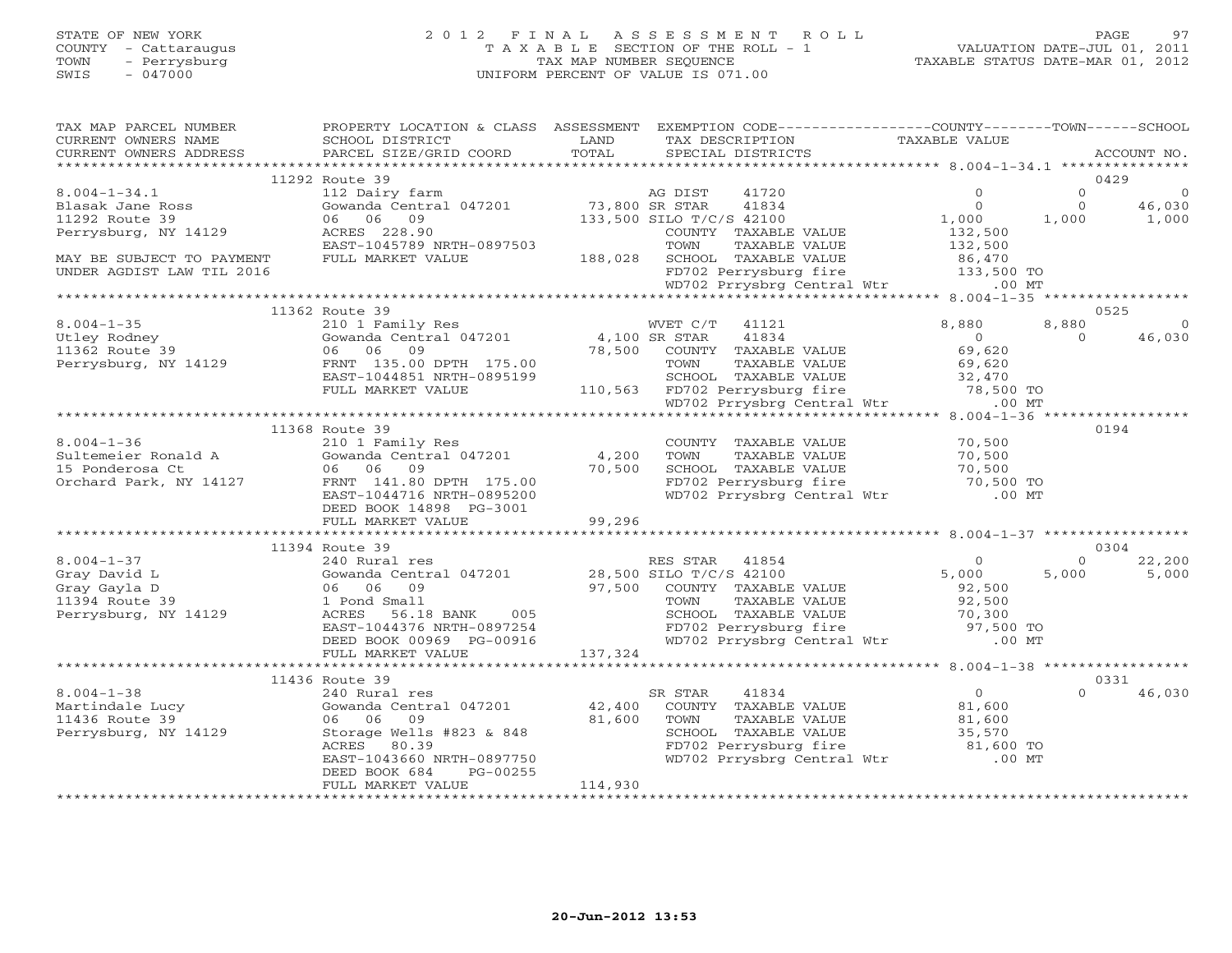# STATE OF NEW YORK 2 0 1 2 F I N A L A S S E S S M E N T R O L L PAGE 98 COUNTY - Cattaraugus T A X A B L E SECTION OF THE ROLL - 1 VALUATION DATE-JUL 01, 2011 TOWN - Perrysburg TAX MAP NUMBER SEQUENCE TAXABLE STATUS DATE-MAR 01, 2012 SWIS - 047000 UNIFORM PERCENT OF VALUE IS 071.00

| TAX MAP PARCEL NUMBER                   | PROPERTY LOCATION & CLASS ASSESSMENT EXEMPTION CODE---------------COUNTY-------TOWN------SCHOOL |               |                                               |                   |                |             |
|-----------------------------------------|-------------------------------------------------------------------------------------------------|---------------|-----------------------------------------------|-------------------|----------------|-------------|
| CURRENT OWNERS NAME                     | SCHOOL DISTRICT                                                                                 | LAND          | TAX DESCRIPTION                               | TAXABLE VALUE     |                |             |
| CURRENT OWNERS ADDRESS                  | PARCEL SIZE/GRID COORD                                                                          | TOTAL         | SPECIAL DISTRICTS                             |                   |                | ACCOUNT NO. |
|                                         |                                                                                                 |               |                                               |                   |                |             |
| $8.004 - 1 - 39$                        | 11412 Route 39<br>210 1 Family Res                                                              |               | VET PRO T 41003                               | $\overline{0}$    | 0195<br>49,612 | $\circ$     |
| Byrd Elizabeth                          | Gowanda Central 047201                                                                          | 11,300 VET CO | 41102                                         | 5,000             | $\Omega$       | $\Omega$    |
| Byrd Alexander                          | 06 06<br>09                                                                                     |               | 55,800 SR STAR<br>41834                       | $\overline{0}$    | $\Omega$       | 46,030      |
| 11412 Route 39                          | 5.35<br>ACRES                                                                                   |               | COUNTY TAXABLE VALUE                          | 50,800            |                |             |
| Perrysburg, NY 14129                    | EAST-1043901 NRTH-0895709                                                                       |               | TAXABLE VALUE<br>TOWN                         | 6,188             |                |             |
|                                         | FULL MARKET VALUE                                                                               | 78,592        | SCHOOL TAXABLE VALUE                          | 9,770             |                |             |
|                                         |                                                                                                 |               | FD702 Perrysburg fire                         | 55,800 TO         |                |             |
|                                         |                                                                                                 |               | WD702 Prrysbrg Central Wtr                    | $.00$ MT          |                |             |
|                                         |                                                                                                 |               |                                               |                   |                |             |
|                                         | 11420 Route 39                                                                                  |               |                                               |                   | 0113           |             |
| $8.004 - 1 - 40$                        | 210 1 Family Res                                                                                |               | 41854<br>RES STAR                             | $\overline{0}$    | $\Omega$       | 22,200      |
| Olson Wayne W                           | Gowanda Central 047201                                                                          | 7,200         | COUNTY TAXABLE VALUE                          | 73,500            |                |             |
| Olson Traci J                           | 06 06<br>09                                                                                     | 73,500        | TAXABLE VALUE<br>TOWN                         | 73,500            |                |             |
| 11420 Route 39                          | 7.95 BANK<br>ACRES<br>005                                                                       |               | SCHOOL TAXABLE VALUE                          | 51,300            |                |             |
| Perrysburg, NY 14129                    | EAST-1043665 NRTH-0895709                                                                       |               | FD702 Perrysburg fire                         | 73,500 TO         |                |             |
|                                         | FULL MARKET VALUE                                                                               |               | 103,521 WD702 Prrysbrg Central Wtr            | $.00$ MT          |                |             |
|                                         | 11107 Route 39                                                                                  |               |                                               |                   | 0546           |             |
| $8.004 - 2 - 1.1$                       | 322 Rural vac>10                                                                                |               | COUNTY TAXABLE VALUE                          | 17,100            |                |             |
| Gabel Robert W                          | Gowanda Central 047201                                                                          | 17,100        | TOWN<br>TAXABLE VALUE                         | 17,100            |                |             |
| 11136 Route 39                          | 03 06 09                                                                                        | 17,100        | SCHOOL TAXABLE VALUE                          | 17,100            |                |             |
| Gowanda, NY 14070                       | $L/p$ 959-898                                                                                   |               | FD702 Perrysburg fire                         | 17,100 TO         |                |             |
|                                         | ACRES 23.75                                                                                     |               |                                               |                   |                |             |
|                                         | EAST-1048940 NRTH-0896546                                                                       |               |                                               |                   |                |             |
|                                         | DEED BOOK 896<br>PG-00803                                                                       |               |                                               |                   |                |             |
|                                         | FULL MARKET VALUE                                                                               | 24,085        |                                               |                   |                |             |
|                                         |                                                                                                 |               |                                               |                   |                |             |
|                                         | Fairview Dr                                                                                     |               |                                               |                   | 1037           |             |
| $8.004 - 2 - 1.2$                       | 311 Res vac land                                                                                |               | COUNTY TAXABLE VALUE                          | 4,200             |                |             |
| Johnson William E                       | Gowanda Central 047201                                                                          | 4,200         | TOWN<br>TAXABLE VALUE                         | 4,200             |                |             |
| 7559 Gowanda State Rd<br>Eden, NY 14057 | 03 06 09<br>FRNT 125.00 DPTH 263.00                                                             | 4,200         | SCHOOL TAXABLE VALUE<br>FD702 Perrysburg fire | 4,200<br>4,200 TO |                |             |
|                                         | EAST-1049332 NRTH-0896997                                                                       |               |                                               |                   |                |             |
|                                         | DEED BOOK 00951 PG-00747                                                                        |               |                                               |                   |                |             |
|                                         | FULL MARKET VALUE                                                                               | 5,915         |                                               |                   |                |             |
|                                         |                                                                                                 |               |                                               |                   |                |             |
|                                         | 11107 Route 39                                                                                  |               |                                               |                   | 1149           |             |
| $8.004 - 2 - 1.3$                       | 240 Rural res                                                                                   |               | COUNTY TAXABLE VALUE                          | 43,800            |                |             |
| Hubbard Terrell C                       | Gowanda Central 047201                                                                          | 5,400         | TOWN<br>TAXABLE VALUE                         | 43,800            |                |             |
| Hubbard Rebecca S                       | 3 6 9                                                                                           | 43,800        | SCHOOL TAXABLE VALUE                          | 43,800            |                |             |
| 11096 Fairviiew Dr                      | ACRES 1.25                                                                                      |               |                                               |                   |                |             |
| Gowanda, NY 14070                       | EAST-1049337 NRTH-0897165                                                                       |               |                                               |                   |                |             |
|                                         | DEED BOOK 1032<br>$PG-348$                                                                      |               |                                               |                   |                |             |
|                                         | FULL MARKET VALUE                                                                               | 61,690        |                                               |                   |                |             |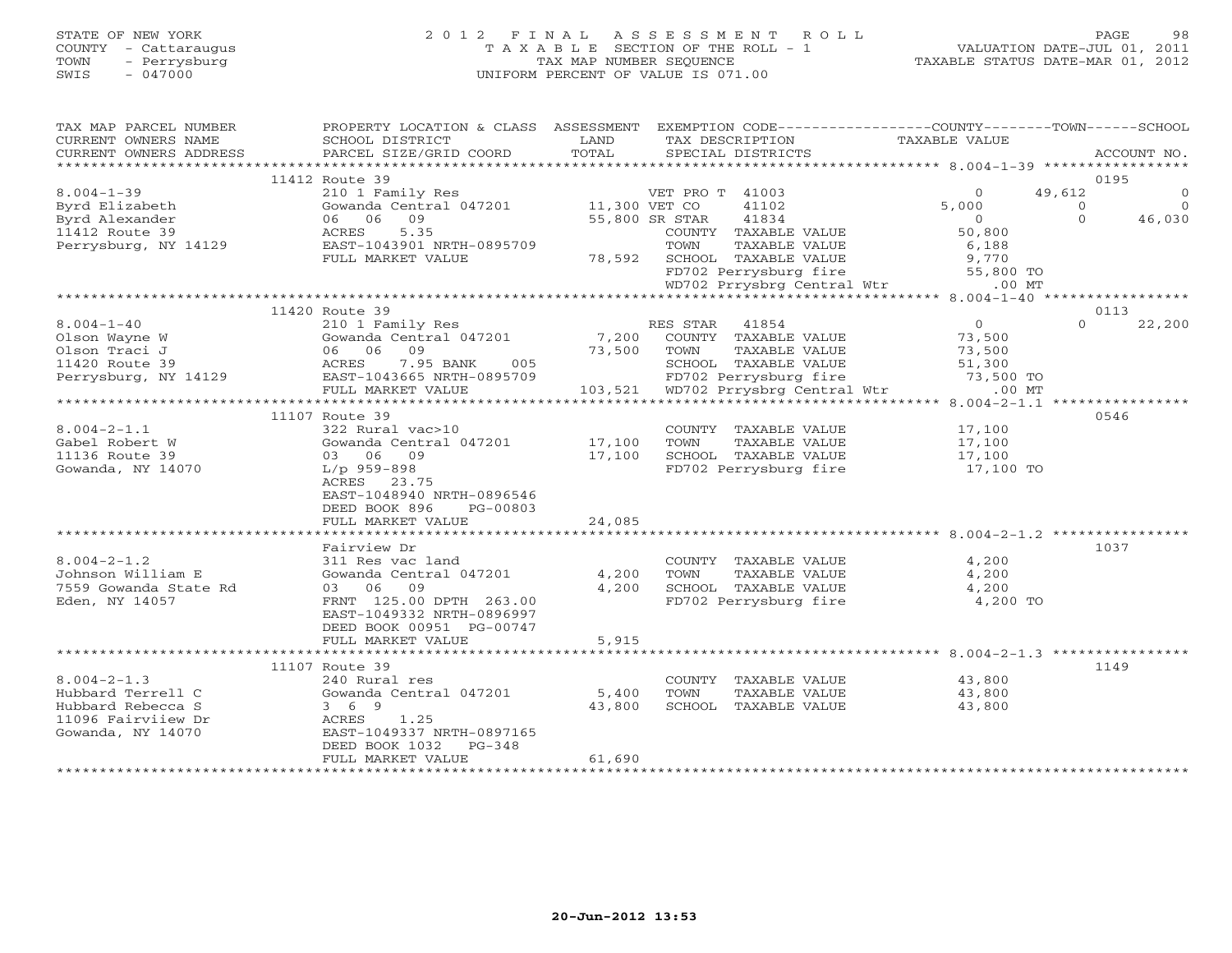# STATE OF NEW YORK 2 0 1 2 F I N A L A S S E S S M E N T R O L L PAGE 99 COUNTY - Cattaraugus T A X A B L E SECTION OF THE ROLL - 1 VALUATION DATE-JUL 01, 2011 TOWN - Perrysburg TAX MAP NUMBER SEQUENCE TAXABLE STATUS DATE-MAR 01, 2012 SWIS - 047000 UNIFORM PERCENT OF VALUE IS 071.00

| TAX MAP PARCEL NUMBER<br>CURRENT OWNERS NAME<br>CURRENT OWNERS ADDRESS                             | PROPERTY LOCATION & CLASS ASSESSMENT<br>SCHOOL DISTRICT<br>PARCEL SIZE/GRID COORD                                                                           | LAND<br>TOTAL   | TAX DESCRIPTION  | SPECIAL DISTRICTS                                                                               | EXEMPTION CODE-----------------COUNTY-------TOWN------SCHOOL<br><b>TAXABLE VALUE</b> |                  | ACCOUNT NO. |
|----------------------------------------------------------------------------------------------------|-------------------------------------------------------------------------------------------------------------------------------------------------------------|-----------------|------------------|-------------------------------------------------------------------------------------------------|--------------------------------------------------------------------------------------|------------------|-------------|
| ******************                                                                                 |                                                                                                                                                             |                 |                  |                                                                                                 |                                                                                      |                  |             |
| $8.004 - 2 - 2$<br>Schauer Darrin M<br>Schuster Denise J<br>11079 Fairview Dr<br>Gowanda, NY 14070 | 11079 Fairview Dr<br>210 1 Family Res<br>Gowanda Central 047201<br>06<br>09<br>0.3<br>FRNT<br>70.00 DPTH 200.00<br>BANK<br>017<br>EAST-1049384 NRTH-0896810 | 3,200<br>42,000 | RES STAR<br>TOWN | 41854<br>COUNTY TAXABLE VALUE<br>TAXABLE VALUE<br>SCHOOL TAXABLE VALUE<br>FD702 Perrysburg fire | $\circ$<br>42,000<br>42,000<br>19,800<br>42,000 TO                                   | 0112<br>$\Omega$ | 22,200      |
|                                                                                                    | DEED BOOK 1029 PG-489<br>FULL MARKET VALUE                                                                                                                  | 59,155          |                  |                                                                                                 |                                                                                      |                  |             |
|                                                                                                    |                                                                                                                                                             |                 |                  |                                                                                                 |                                                                                      |                  |             |
| $8.004 - 2 - 3$                                                                                    | 11077 Fairview Dr<br>210 1 Family Res                                                                                                                       |                 | VET PRO T 41003  |                                                                                                 | $\Omega$                                                                             | 0562<br>8,434    |             |
| Schunk Janice A                                                                                    | Gowanda Central 047201                                                                                                                                      | 3,200 VET CO    |                  | 41102                                                                                           | 850                                                                                  | $\Omega$         | $\Omega$    |
| 11077 Fairview Dr                                                                                  | 03 06 09                                                                                                                                                    |                 | 52,400 RES STAR  | 41854                                                                                           | $\overline{0}$                                                                       | $\Omega$         | 22,200      |
| Gowanda, NY 14070                                                                                  | FRNT 100.00 DPTH 132.00                                                                                                                                     |                 |                  | COUNTY TAXABLE VALUE                                                                            | 51,550                                                                               |                  |             |
|                                                                                                    | EAST-1049416 NRTH-0896724                                                                                                                                   |                 | TOWN             | TAXABLE VALUE                                                                                   | 43,966                                                                               |                  |             |
|                                                                                                    | DEED BOOK 910<br>PG-00046                                                                                                                                   |                 |                  | SCHOOL TAXABLE VALUE                                                                            | 30,200                                                                               |                  |             |
|                                                                                                    | FULL MARKET VALUE<br>**********************                                                                                                                 | 73,803          |                  | FD702 Perrysburg fire                                                                           | 52,400 TO<br>$8.004 - 2 - 4$ *******************                                     |                  |             |
|                                                                                                    | Fairview Dr                                                                                                                                                 |                 |                  |                                                                                                 |                                                                                      | 0366             |             |
| $8.004 - 2 - 4$                                                                                    | 311 Res vac land                                                                                                                                            |                 |                  | COUNTY TAXABLE VALUE                                                                            | 16,000                                                                               |                  |             |
| Schunk Janice A                                                                                    | Gowanda Central 047201                                                                                                                                      | 16,000          | TOWN             | TAXABLE VALUE                                                                                   | 16,000                                                                               |                  |             |
| Schunk Thelma M                                                                                    | 03 06 09                                                                                                                                                    | 16,000          |                  | SCHOOL TAXABLE VALUE                                                                            | 16,000                                                                               |                  |             |
| 11077 Fairview Rd                                                                                  | ACRES 10.60                                                                                                                                                 |                 |                  | FD702 Perrysburg fire                                                                           | 16,000 TO                                                                            |                  |             |
| Gowanda, NY 14070                                                                                  | EAST-1049814 NRTH-0896394                                                                                                                                   |                 |                  |                                                                                                 |                                                                                      |                  |             |
|                                                                                                    | DEED BOOK 00919 PG-00733                                                                                                                                    |                 |                  |                                                                                                 |                                                                                      |                  |             |
|                                                                                                    | FULL MARKET VALUE                                                                                                                                           | 22,535          |                  |                                                                                                 |                                                                                      |                  |             |
|                                                                                                    | *******************                                                                                                                                         |                 |                  |                                                                                                 |                                                                                      |                  |             |
|                                                                                                    | Deerfield Dr                                                                                                                                                |                 |                  |                                                                                                 |                                                                                      | 0559             |             |
| $8.004 - 2 - 5.1$                                                                                  | 311 Res vac land                                                                                                                                            |                 |                  | COUNTY TAXABLE VALUE                                                                            | 4,800                                                                                |                  |             |
| Gabel Robert W                                                                                     | Gowanda Central 047201                                                                                                                                      | 4,800           | TOWN             | TAXABLE VALUE                                                                                   | 4,800                                                                                |                  |             |
| 11136 Route 39<br>Gowanda, NY 14070                                                                | 09<br>03 06<br>NRF                                                                                                                                          | 4,800           |                  | SCHOOL TAXABLE VALUE<br>FD702 Perrysburg fire                                                   | 4,800<br>4,800 TO                                                                    |                  |             |
|                                                                                                    | 4.32<br>ACRES<br>EAST-1049791 NRTH-0895887<br>DEED BOOK 4424<br>PG-8001<br>FULL MARKET VALUE                                                                | 6,761           |                  |                                                                                                 |                                                                                      |                  |             |
|                                                                                                    |                                                                                                                                                             |                 |                  |                                                                                                 |                                                                                      |                  |             |
|                                                                                                    | 11011 Deerfield Dr                                                                                                                                          |                 |                  |                                                                                                 |                                                                                      | 0285             |             |
| $8.004 - 2 - 5.2$                                                                                  | 210 1 Family Res                                                                                                                                            |                 | VET PRO T 41003  |                                                                                                 | $\Omega$                                                                             | 49,612           | $\Omega$    |
| Luffred Michael D                                                                                  | Gowanda Central 047201                                                                                                                                      |                 | 6,300 CVET CO    | 41132                                                                                           | 14,800                                                                               | $\Omega$         | $\Omega$    |
| Luffred Barbara                                                                                    | 09<br>03 06                                                                                                                                                 | 136,100 SR STAR |                  | 41834                                                                                           | $\Omega$                                                                             | $\Omega$         | 46,030      |
| 11011 Deerfield Dr                                                                                 | ACRES<br>1.80                                                                                                                                               |                 |                  | COUNTY TAXABLE VALUE                                                                            | 121,300                                                                              |                  |             |
| Gowanda, NY 14070                                                                                  | EAST-1050751 NRTH-0895886                                                                                                                                   |                 | TOWN             | TAXABLE VALUE                                                                                   | 86,488                                                                               |                  |             |
|                                                                                                    | FULL MARKET VALUE                                                                                                                                           | 191,690         |                  | SCHOOL TAXABLE VALUE                                                                            | 90,070                                                                               |                  |             |
|                                                                                                    | *************************************                                                                                                                       |                 |                  | FD702 Perrysburg fire                                                                           | 136,100 TO                                                                           |                  |             |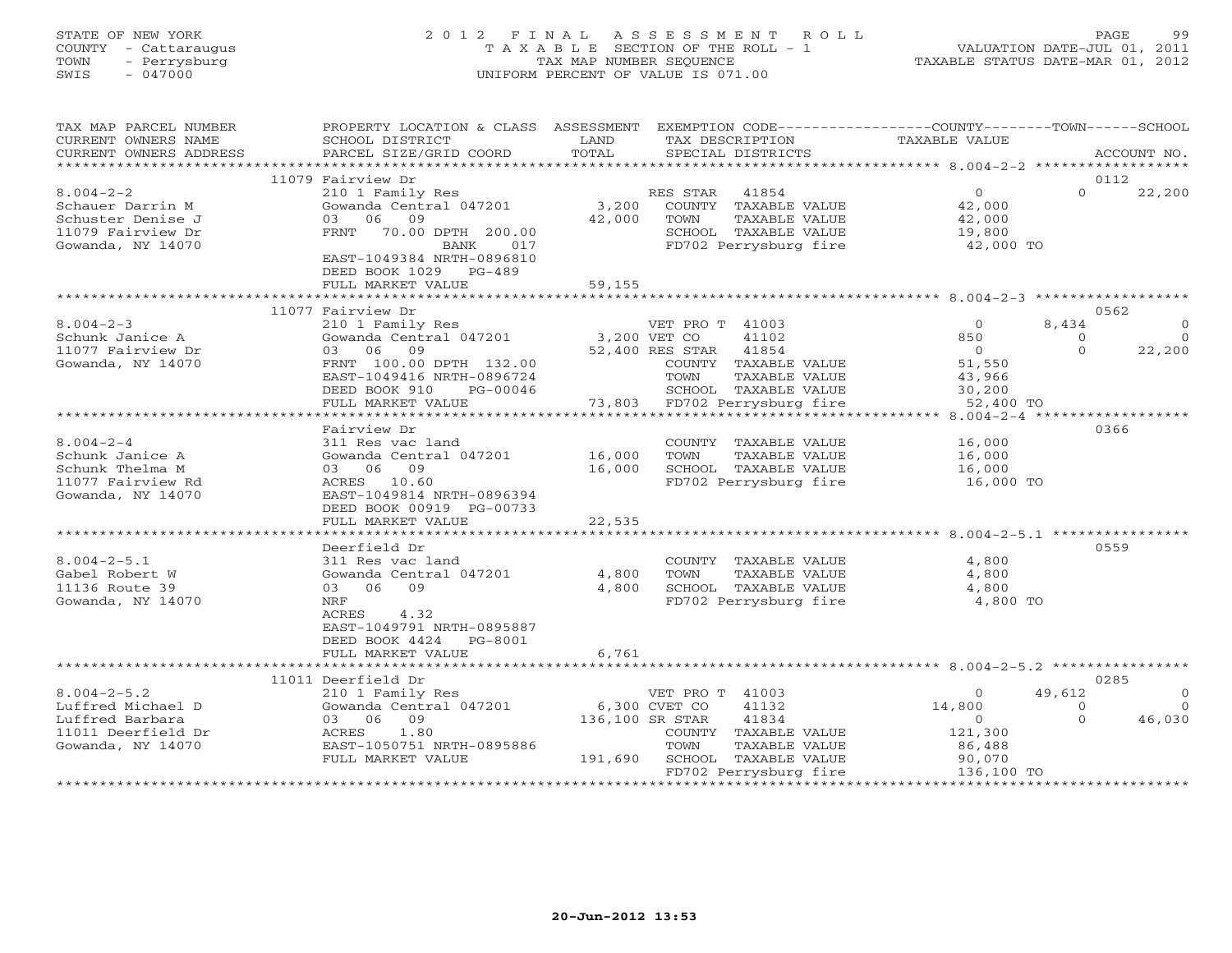#### STATE OF NEW YORK 2 0 1 2 F I N A L A S S E S S M E N T R O L L PAGE 100 COUNTY - Cattaraugus T A X A B L E SECTION OF THE ROLL - 1 VALUATION DATE-JUL 01, 2011 TOWN - Perrysburg TAX MAP NUMBER SEQUENCE TAXABLE STATUS DATE-MAR 01, 2012 SWIS - 047000 UNIFORM PERCENT OF VALUE IS 071.00UNIFORM PERCENT OF VALUE IS 071.00

| TAX MAP PARCEL NUMBER<br>CURRENT OWNERS NAME | PROPERTY LOCATION & CLASS ASSESSMENT EXEMPTION CODE---------------COUNTY-------TOWN------SCHOOL<br>SCHOOL DISTRICT | LAND    | TAX DESCRIPTION              | TAXABLE VALUE        |                          |
|----------------------------------------------|--------------------------------------------------------------------------------------------------------------------|---------|------------------------------|----------------------|--------------------------|
| CURRENT OWNERS ADDRESS                       | PARCEL SIZE/GRID COORD                                                                                             | TOTAL   | SPECIAL DISTRICTS            |                      | ACCOUNT NO.              |
|                                              | 11010 Deerfield Dr                                                                                                 |         |                              |                      | 1020                     |
| $8.004 - 2 - 5.3$                            | 210 1 Family Res                                                                                                   |         | CVET C/T 41131               | 14,800               | 14,800<br>$\overline{0}$ |
| Stopen Dennis C                              | Gowanda Central 047201 9,600 SR STAR                                                                               |         | 41834                        | $\overline{0}$       | 46,030<br>$\Omega$       |
| Stopen Catherine                             | 03 06 09                                                                                                           |         | 114,600 COUNTY TAXABLE VALUE | 99,800               |                          |
| 11010 Deerfield Dr                           | 4.05 BANK<br>065<br>ACRES                                                                                          |         | TOWN<br>TAXABLE VALUE        | 99,800               |                          |
| Gowanda, NY 14070                            | EAST-1050378 NRTH-0895903                                                                                          |         | SCHOOL TAXABLE VALUE         | 68,570               |                          |
|                                              | DEED BOOK 00938 PG-00275                                                                                           |         | FD702 Perrysburg fire        | bŏ,⊃/∪<br>114,600 TO |                          |
|                                              | FULL MARKET VALUE                                                                                                  | 161,408 |                              |                      |                          |
|                                              |                                                                                                                    |         |                              |                      |                          |
|                                              | 10543 Maltbie Rd                                                                                                   |         |                              |                      | 0477                     |
| $8.004 - 2 - 6$                              | 210 1 Family Res                                                                                                   |         | COUNTY TAXABLE VALUE         | 57,900               |                          |
| Spina John                                   | Gowanda Central $047201$ 3,600                                                                                     |         | TAXABLE VALUE<br>TOWN        | 57,900               |                          |
| 10543 Maltbie Rd                             | 03 06 09                                                                                                           | 57,900  | SCHOOL TAXABLE VALUE         | 57,900               |                          |
| Gowanda, NY 14070                            | FRNT 90.00 DPTH 225.00                                                                                             |         | FD702 Perrysburg fire        | 57,900 TO            |                          |
|                                              | EAST-1050895 NRTH-0895865                                                                                          |         |                              |                      |                          |
|                                              | FULL MARKET VALUE                                                                                                  | 81,549  |                              |                      |                          |
|                                              |                                                                                                                    |         |                              |                      |                          |
|                                              | 10539 Maltbie Rd                                                                                                   |         |                              |                      | 0019                     |
| $8.004 - 2 - 7$                              | 210 1 Family Res                                                                                                   |         | RES STAR 41854               | $\overline{0}$       | 22,200<br>$\Omega$       |
| Luce Wendy L                                 | Gowanda Central 047201                                                                                             | 3,600   | COUNTY TAXABLE VALUE         | 94,900               |                          |
| 10539 Maltbie Rd                             | 03 06 09                                                                                                           | 94,900  | TOWN<br>TAXABLE VALUE        | 94,900               |                          |
| Gowanda, NY 14070                            | FRNT 90.00 DPTH 225.00                                                                                             |         | SCHOOL TAXABLE VALUE         | 72,700               |                          |
|                                              | EAST-1050892 NRTH-0895775                                                                                          |         | FD702 Perrysburg fire        | 94,900 TO            |                          |
|                                              | DEED BOOK 16039 PG-9001                                                                                            |         |                              |                      |                          |
|                                              | FULL MARKET VALUE                                                                                                  | 133,662 |                              |                      |                          |
|                                              |                                                                                                                    |         |                              |                      |                          |
|                                              | Maltbie Rd                                                                                                         |         |                              |                      | 0205                     |
| $8.004 - 2 - 8$                              | 311 Res vac land                                                                                                   |         | COUNTY TAXABLE VALUE         | 3,600                |                          |
| Luce Wendy L                                 | Gowanda Central 047201                                                                                             | 3,600   | TOWN<br>TAXABLE VALUE        | 3,600                |                          |
| 10539 Maltbie Rd                             | 03 06 09                                                                                                           | 3,600   | SCHOOL TAXABLE VALUE         | 3,600                |                          |
| Gowanda, NY 14070                            | FRNT 100.00 DPTH 175.00                                                                                            |         | FD702 Perrysburg fire        | 3,600 TO             |                          |
|                                              | EAST-1050917 NRTH-0895674                                                                                          |         |                              |                      |                          |
|                                              | DEED BOOK 16039 PG-9001                                                                                            |         |                              |                      |                          |
|                                              | FULL MARKET VALUE                                                                                                  | 5,070   |                              |                      |                          |
|                                              | 10527 Maltbie Rd                                                                                                   |         |                              |                      | 0338                     |
| $8.004 - 2 - 9$                              | 210 1 Family Res                                                                                                   |         | WVET C/T<br>41121            | 8,880                | 8,880<br>$\overline{0}$  |
| Militello Thomas                             | Gowanda Central 047201 6,500 RES STAR                                                                              |         | 41854                        | $\overline{O}$       | 22,200<br>$\cap$         |
| Militello Kimberly                           | 02 06 09                                                                                                           |         | 80,600 COUNTY TAXABLE VALUE  | 71,720               |                          |
| 10527 Maltbie Rd                             | 2.00 BANK<br>ACRES<br>017                                                                                          |         | TAXABLE VALUE<br>TOWN        | 71,720               |                          |
| Gowanda, NY 14070                            | EAST-1050719 NRTH-0895618                                                                                          |         | SCHOOL TAXABLE VALUE         | 58,400               |                          |
|                                              | DEED BOOK 01013 PG-01116                                                                                           |         | FD702 Perrysburg fire        | 80,600 TO            |                          |
|                                              | FULL MARKET VALUE                                                                                                  | 113,521 |                              |                      |                          |
|                                              |                                                                                                                    |         |                              |                      |                          |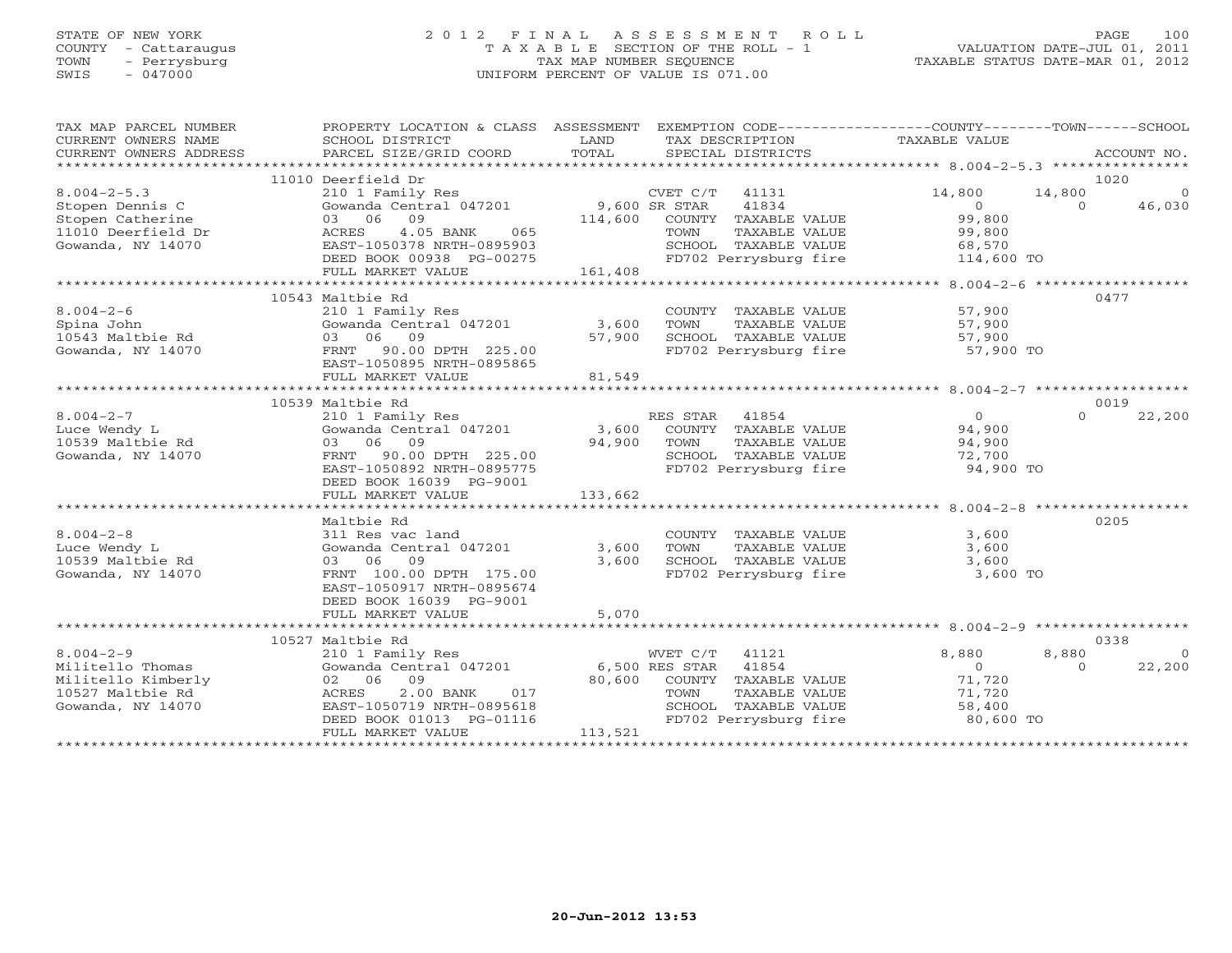#### STATE OF NEW YORK 2 0 1 2 F I N A L A S S E S S M E N T R O L L PAGE 101 COUNTY - Cattaraugus T A X A B L E SECTION OF THE ROLL - 1 VALUATION DATE-JUL 01, 2011 TOWN - Perrysburg TAX MAP NUMBER SEQUENCE TAXABLE STATUS DATE-MAR 01, 2012 SWIS - 047000 UNIFORM PERCENT OF VALUE IS 071.00UNIFORM PERCENT OF VALUE IS 071.00

| TAX MAP PARCEL NUMBER<br>CURRENT OWNERS NAME<br>CURRENT OWNERS ADDRESS                                   | PROPERTY LOCATION & CLASS ASSESSMENT<br>SCHOOL DISTRICT<br>PARCEL SIZE/GRID COORD                                                                                                                 | LAND<br>TOTAL                     | TAX DESCRIPTION<br>SPECIAL DISTRICTS                                                                                      | EXEMPTION CODE----------------COUNTY-------TOWN------SCHOOL<br>TAXABLE VALUE | ACCOUNT NO.                    |
|----------------------------------------------------------------------------------------------------------|---------------------------------------------------------------------------------------------------------------------------------------------------------------------------------------------------|-----------------------------------|---------------------------------------------------------------------------------------------------------------------------|------------------------------------------------------------------------------|--------------------------------|
| **********************************                                                                       |                                                                                                                                                                                                   |                                   |                                                                                                                           |                                                                              |                                |
| $8.004 - 2 - 10$<br>Pope Gary R<br>Pope Ellen R<br>10521 Maltbie Rd<br>Gowanda, NY 14070                 | 10521 Maltbie Rd<br>210 1 Family Res<br>Gowanda Central 047201<br>03 06 09<br>FRNT 125.00 DPTH 516.00<br>032<br>BANK<br>EAST-1050754 NRTH-0895463<br>DEED BOOK 10000 PG-2001<br>FULL MARKET VALUE | 4,300<br>78,400<br>110,423        | RES STAR 41854<br>COUNTY TAXABLE VALUE<br>TOWN<br>TAXABLE VALUE<br>SCHOOL TAXABLE VALUE<br>FD702 Perrysburg fire          | $\overline{0}$<br>78,400<br>78,400<br>56,200<br>78,400 TO                    | 0012<br>$\Omega$<br>22,200     |
|                                                                                                          | 10511 Maltbie Rd                                                                                                                                                                                  |                                   |                                                                                                                           |                                                                              | 0403                           |
| $8.004 - 2 - 11$<br>Ouiter Herbert<br>Ouiter Dolores<br>10511 Maltbie Rd<br>Gowanda, NY 14070            | 210 1 Family Res<br>Gowanda Central 047201<br>03 06 09<br>2.02<br>ACRES<br>EAST-1050721 NRTH-0895295<br>DEED BOOK 713<br>PG-00263<br>FULL MARKET VALUE                                            | 6,500 SR STAR<br>51,600<br>72,676 | CVET C/T 41131<br>41834<br>COUNTY TAXABLE VALUE<br>TAXABLE VALUE<br>TOWN<br>SCHOOL TAXABLE VALUE<br>FD702 Perrysburg fire | 12,900<br>12,900<br>$\bigcirc$<br>38,700<br>38,700<br>5,570<br>51,600 TO     | $\Omega$<br>$\Omega$<br>46,030 |
|                                                                                                          |                                                                                                                                                                                                   |                                   |                                                                                                                           |                                                                              |                                |
| $8.004 - 2 - 12$<br>Pecnik Ivan Life Us<br>Pecnik Janet Life Us<br>10503 Maltbie Rd<br>Gowanda, NY 14070 | 10503 Maltbie Rd<br>210 1 Family Res<br>Gowanda Central 047201<br>03 06 09<br>ACRES<br>1.50<br>EAST-1050812 NRTH-0895182<br>DEED BOOK 9631 PG-6001                                                | 5,800<br>72,500                   | RES STAR 41854<br>COUNTY TAXABLE VALUE<br>TOWN<br>TAXABLE VALUE<br>SCHOOL TAXABLE VALUE<br>FD702 Perrysburg fire          | $\overline{0}$<br>72,500<br>72,500<br>50,300<br>72,500 TO                    | 0381<br>$\Omega$<br>22,200     |
|                                                                                                          | FULL MARKET VALUE                                                                                                                                                                                 | 102,113                           |                                                                                                                           |                                                                              |                                |
|                                                                                                          | 11040 Stafford Rd                                                                                                                                                                                 |                                   |                                                                                                                           |                                                                              | 0445                           |
| $8.004 - 2 - 13$<br>Scura Irma<br>11040 Stafford Rd<br>Gowanda, NY 14070                                 | 210 1 Family Res<br>Gowanda Central 047201<br>09<br>03 06<br>ACRES<br>4.50<br>EAST-1050353 NRTH-0895422<br>FULL MARKET VALUE                                                                      | 10,300<br>87,700<br>123,521       | SR STAR<br>41834<br>COUNTY TAXABLE VALUE<br>TAXABLE VALUE<br>TOWN<br>SCHOOL TAXABLE VALUE<br>FD702 Perrysburg fire        | $\Omega$<br>87,700<br>87,700<br>41,670<br>87,700 TO                          | $\cap$<br>46,030               |
|                                                                                                          |                                                                                                                                                                                                   |                                   |                                                                                                                           |                                                                              |                                |
| $8.004 - 2 - 14$<br>Ackler David E<br>Ackler Kathy M<br>11052 Stafford Rd<br>Gowanda, NY 14070           | 11052 Stafford Rd<br>240 Rural res<br>Gowanda Central 047201<br>03 06<br>09<br>ACRES 13.55 BANK<br>015<br>EAST-1049691 NRTH-0895459<br>DEED BOOK 6449<br>$PG-4002$<br>FULL MARKET VALUE           | 18,700<br>95,500<br>134,507       | RES STAR 41854<br>COUNTY TAXABLE VALUE<br>TAXABLE VALUE<br>TOWN<br>SCHOOL TAXABLE VALUE<br>FD702 Perrysburg fire          | $\overline{O}$<br>95,500<br>95,500<br>73,300<br>95,500 TO                    | 0215<br>$\Omega$<br>22,200     |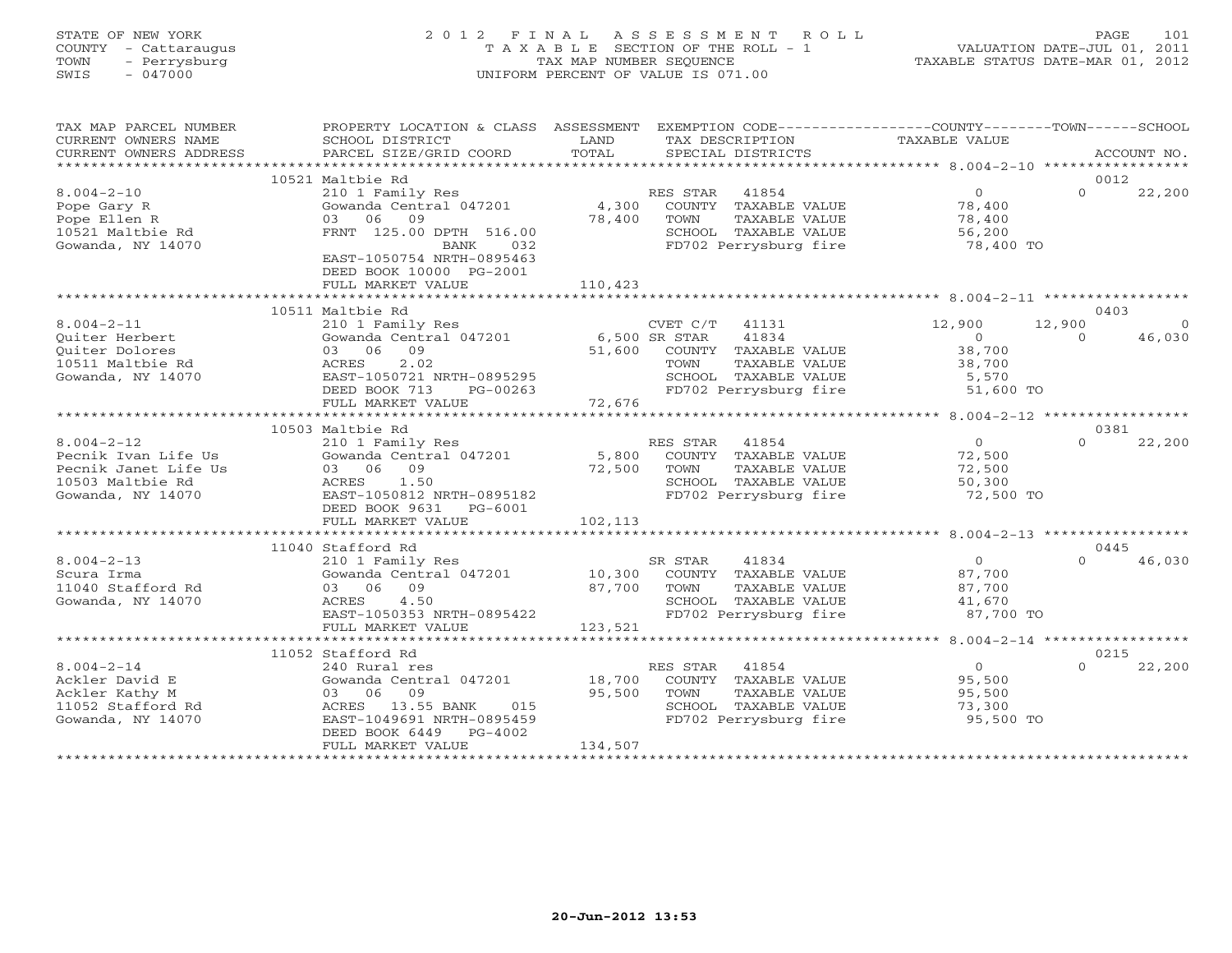#### STATE OF NEW YORK 2 0 1 2 F I N A L A S S E S S M E N T R O L L PAGE 102 COUNTY - Cattaraugus T A X A B L E SECTION OF THE ROLL - 1 VALUATION DATE-JUL 01, 2011 TOWN - Perrysburg **Tax MAP NUMBER SEQUENCE TAX** TAXABLE STATUS DATE-MAR 01, 2012<br>
TAX MAP NUMBER SEQUENCE TAXABLE STATUS DATE-MAR 01, 2012<br>
SWIS - 047000 SWIS - 047000 UNIFORM PERCENT OF VALUE IS 071.00

| TAX MAP PARCEL NUMBER<br>CURRENT OWNERS NAME | PROPERTY LOCATION & CLASS ASSESSMENT EXEMPTION CODE----------------COUNTY-------TOWN------SCHOOL<br>SCHOOL DISTRICT | LAND    |          | TAX DESCRIPTION       | TAXABLE VALUE  |          |             |
|----------------------------------------------|---------------------------------------------------------------------------------------------------------------------|---------|----------|-----------------------|----------------|----------|-------------|
| CURRENT OWNERS ADDRESS                       | PARCEL SIZE/GRID COORD                                                                                              | TOTAL   |          | SPECIAL DISTRICTS     |                |          | ACCOUNT NO. |
| ***********************                      |                                                                                                                     |         |          |                       |                |          |             |
|                                              | 11094 Stafford Rd                                                                                                   |         |          |                       |                | 0214     |             |
| $8.004 - 2 - 15$                             | 210 1 Family Res                                                                                                    |         | SR STAR  | 41834                 | $\circ$        | $\Omega$ | 46,030      |
| Harvey Richard J                             | Gowanda Central 047201                                                                                              | 8,800   |          | COUNTY TAXABLE VALUE  | 73,800         |          |             |
| Harvey Marolie D                             | 09<br>03 06                                                                                                         | 73,800  | TOWN     | TAXABLE VALUE         | 73,800         |          |             |
| 11094 Stafford Hill Rd                       | 3.50<br>ACRES                                                                                                       |         |          | SCHOOL TAXABLE VALUE  | 27,770         |          |             |
| Gowanda, NY 14070                            | EAST-1049289 NRTH-0895239                                                                                           |         |          | FD702 Perrysburg fire | 73,800 TO      |          |             |
|                                              | DEED BOOK 16927 PG-2001                                                                                             |         |          |                       |                |          |             |
|                                              | FULL MARKET VALUE                                                                                                   | 103,944 |          |                       |                |          |             |
|                                              |                                                                                                                     |         |          |                       |                |          |             |
|                                              | 11160 Stafford Rd                                                                                                   |         |          |                       |                | 0286     |             |
| $8.004 - 2 - 16.1$                           | 240 Rural res                                                                                                       |         |          | COUNTY TAXABLE VALUE  | 122,400        |          |             |
| Carnrite Walter S                            | Gowanda Central 047201                                                                                              | 27,400  | TOWN     | TAXABLE VALUE         | 122,400        |          |             |
| Carnrite Donna E                             | 03 06 09                                                                                                            | 122,400 |          | SCHOOL TAXABLE VALUE  | 122,400        |          |             |
| 11160 Stafford Hill Rd                       | Inc. $8.004 - 2 - 17$                                                                                               |         |          | FD702 Perrysburg fire | 122,400 TO     |          |             |
| Gowanda, NY 14070                            | ACRES<br>23.25                                                                                                      |         |          |                       |                |          |             |
|                                              | EAST-1048587 NRTH-0895689                                                                                           |         |          |                       |                |          |             |
|                                              | DEED BOOK 883<br>PG-00901                                                                                           |         |          |                       |                |          |             |
|                                              | FULL MARKET VALUE                                                                                                   | 172,394 |          |                       |                |          |             |
|                                              |                                                                                                                     |         |          |                       |                |          |             |
|                                              | 11190 Stafford Rd                                                                                                   |         |          |                       |                | 1171     |             |
| $8.004 - 2 - 16.2$                           | 314 Rural vac<10                                                                                                    |         |          | COUNTY TAXABLE VALUE  | 15,300         |          |             |
| Carnrite Michael S                           | Gowanda Central 047201                                                                                              | 15,300  | TOWN     | TAXABLE VALUE         | 15,300         |          |             |
| 7065 Fairway Dr                              | $3 - 6 - 9$                                                                                                         | 15,300  |          | SCHOOL TAXABLE VALUE  | 15,300         |          |             |
| Lakewood, IL 60014                           | ACRES<br>9.75                                                                                                       |         |          |                       |                |          |             |
|                                              | EAST-1047868 NRTH-0895615                                                                                           |         |          |                       |                |          |             |
|                                              | DEED BOOK 4425 PG-2001                                                                                              |         |          |                       |                |          |             |
|                                              | FULL MARKET VALUE                                                                                                   | 21,549  |          |                       |                |          |             |
|                                              |                                                                                                                     |         |          |                       |                |          |             |
|                                              | Route 39                                                                                                            |         |          |                       |                | 0402     |             |
| $8.004 - 2 - 19$                             | 120 Field crops                                                                                                     |         |          | COUNTY TAXABLE VALUE  | 13,000         |          |             |
| Hutzenlaub Elmar J                           | Gowanda Central 047201                                                                                              | 13,000  | TOWN     | TAXABLE VALUE         | 13,000         |          |             |
| Hutzenlaub Karin                             | 03 06 09                                                                                                            | 13,000  |          | SCHOOL TAXABLE VALUE  | 13,000         |          |             |
| 10376 Jolls Rd                               | ACRES 14.30                                                                                                         |         |          | FD702 Perrysburg fire | 13,000 TO      |          |             |
| Perrysburg, NY 14129                         | EAST-1047408 NRTH-0895718                                                                                           |         |          |                       |                |          |             |
|                                              | DEED BOOK 00950 PG-00532                                                                                            |         |          |                       |                |          |             |
|                                              | FULL MARKET VALUE                                                                                                   | 18,310  |          |                       |                |          |             |
|                                              |                                                                                                                     |         |          |                       |                |          |             |
|                                              | 11173 Route 39                                                                                                      |         |          |                       |                | 0134     |             |
| $8.004 - 2 - 20$                             | 210 1 Family Res                                                                                                    |         | RES STAR | 41854                 | $\overline{0}$ | $\Omega$ | 22,200      |
| Moen Darrel T                                | Gowanda Central 047201                                                                                              | 9,300   |          | COUNTY TAXABLE VALUE  | 56,300         |          |             |
| Moen Sue A                                   | 03 06<br>09                                                                                                         | 56,300  | TOWN     | TAXABLE VALUE         | 56,300         |          |             |
| 11173 Route 39                               | ACRES<br>3.86                                                                                                       |         |          | SCHOOL TAXABLE VALUE  | 34,100         |          |             |
| Gowanda, NY 14070                            | EAST-1047745 NRTH-0896209                                                                                           |         |          | FD702 Perrysburg fire | 56,300 TO      |          |             |
|                                              | DEED BOOK 881<br>PG-00441                                                                                           |         |          |                       |                |          |             |
|                                              | FULL MARKET VALUE                                                                                                   | 79,296  |          |                       |                |          |             |
|                                              |                                                                                                                     |         |          |                       |                |          |             |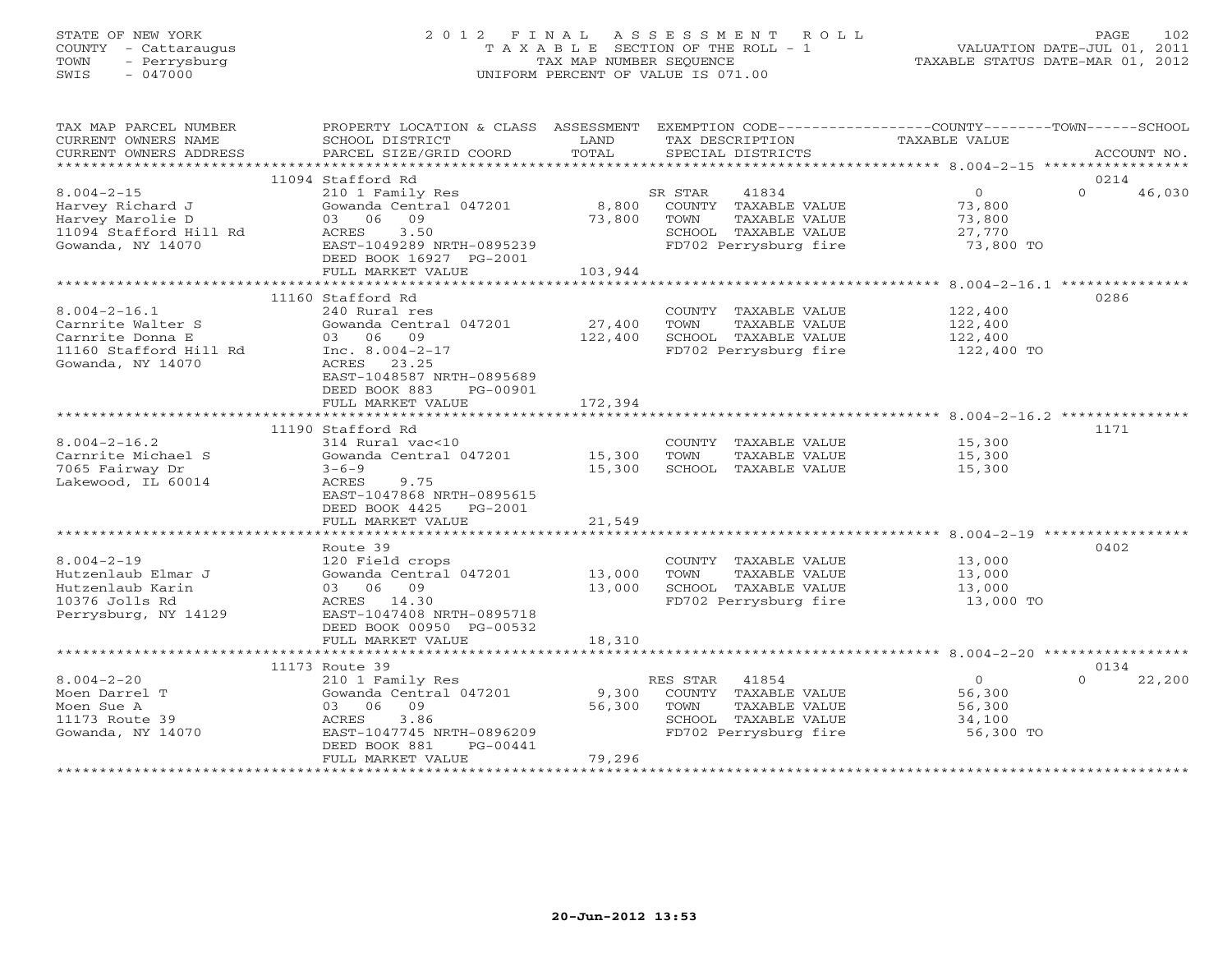#### STATE OF NEW YORK 2 0 1 2 F I N A L A S S E S S M E N T R O L L PAGE 103 COUNTY - Cattaraugus T A X A B L E SECTION OF THE ROLL - 1 VALUATION DATE-JUL 01, 2011 TOWN - Perrysburg TAX MAP NUMBER SEQUENCE TAXABLE STATUS DATE-MAR 01, 2012 SWIS - 047000 UNIFORM PERCENT OF VALUE IS 071.00UNIFORM PERCENT OF VALUE IS 071.00

| TAX MAP PARCEL NUMBER<br>CURRENT OWNERS NAME<br>CURRENT OWNERS ADDRESS | PROPERTY LOCATION & CLASS ASSESSMENT<br>SCHOOL DISTRICT<br>PARCEL SIZE/GRID COORD | LAND<br>TOTAL | TAX DESCRIPTION<br>SPECIAL DISTRICTS | EXEMPTION CODE-----------------COUNTY-------TOWN------SCHOOL<br>TAXABLE VALUE | ACCOUNT NO.        |
|------------------------------------------------------------------------|-----------------------------------------------------------------------------------|---------------|--------------------------------------|-------------------------------------------------------------------------------|--------------------|
|                                                                        |                                                                                   |               |                                      |                                                                               |                    |
|                                                                        | 11163 Route 39                                                                    |               |                                      |                                                                               | 0349               |
| $8.004 - 2 - 21$                                                       | 210 1 Family Res                                                                  |               | 41854<br>RES STAR                    | $\overline{0}$                                                                | $\Omega$<br>22,200 |
| Ross Elizabeth H                                                       | Gowanda Central 047201                                                            | 7,400         | COUNTY TAXABLE VALUE                 | 33,400                                                                        |                    |
| 11163 Route 39                                                         | 03 06 09                                                                          | 33,400        | TAXABLE VALUE<br>TOWN                | 33,400                                                                        |                    |
| Gowanda, NY 14070                                                      | FRNT 282.00 DPTH 400.00                                                           |               | SCHOOL TAXABLE VALUE                 | 11,200                                                                        |                    |
|                                                                        | BANK<br>017                                                                       |               | FD702 Perrysburg fire                | 33,400 TO                                                                     |                    |
|                                                                        | EAST-1047925 NRTH-0896608                                                         |               |                                      |                                                                               |                    |
|                                                                        | DEED BOOK 894<br>PG-00378                                                         |               |                                      |                                                                               |                    |
|                                                                        | FULL MARKET VALUE                                                                 | 47,042        |                                      |                                                                               |                    |
|                                                                        |                                                                                   |               |                                      |                                                                               |                    |
|                                                                        | 11159 Route 39                                                                    |               |                                      |                                                                               | 0560               |
| $8.004 - 2 - 22.1$                                                     | 210 1 Family Res                                                                  |               | COUNTY TAXABLE VALUE                 | 94,500                                                                        |                    |
| Snyder Brian S                                                         | Gowanda Central 047201                                                            | 13,500        | TOWN<br>TAXABLE VALUE                | 94,500                                                                        |                    |
| 11159 Route 39                                                         | 03 06 09                                                                          | 94,500        | SCHOOL TAXABLE VALUE                 | 94,500                                                                        |                    |
| Gowanda, NY 14070                                                      | ACRES<br>7.80                                                                     |               | FD702 Perrysburg fire                | 94,500 TO                                                                     |                    |
|                                                                        | EAST-1048232 NRTH-0896482                                                         |               |                                      |                                                                               |                    |
|                                                                        | DEED BOOK 1031 PG-1169                                                            |               |                                      |                                                                               |                    |
|                                                                        | FULL MARKET VALUE                                                                 | 133,099       |                                      |                                                                               |                    |
|                                                                        |                                                                                   |               |                                      |                                                                               |                    |
|                                                                        | 11137 Route 39                                                                    |               |                                      |                                                                               | 0177               |
| $8.004 - 2 - 23$                                                       | 210 1 Family Res                                                                  |               | COUNTY TAXABLE VALUE                 | 26,500                                                                        |                    |
| Gabel Robert                                                           | Gowanda Central 047201                                                            | 5,500         | TAXABLE VALUE<br>TOWN                | 26,500                                                                        |                    |
| Gabel Ada                                                              | 03 06 09                                                                          | 26,500        | SCHOOL TAXABLE VALUE                 | 26,500                                                                        |                    |
| 11132 Route 39                                                         | ACRES<br>1.30                                                                     |               | FD702 Perrysburg fire                | 26,500 TO                                                                     |                    |
| Gowanda, NY 14070                                                      | EAST-1048661 NRTH-0896854                                                         |               |                                      |                                                                               |                    |
|                                                                        | DEED BOOK 12461 PG-7001                                                           |               |                                      |                                                                               |                    |
|                                                                        | FULL MARKET VALUE                                                                 | 37,324        |                                      |                                                                               |                    |
|                                                                        |                                                                                   |               |                                      |                                                                               |                    |
|                                                                        | Prospect St                                                                       |               |                                      |                                                                               | 0223               |
| $8.074 - 1 - 1$                                                        | 323 Vacant rural                                                                  |               | COUNTY TAXABLE VALUE                 | 2,000                                                                         |                    |
| Reinard John T                                                         | Gowanda Central 047201                                                            | 2,000         | TAXABLE VALUE<br>TOWN                | 2,000                                                                         |                    |
| Reinard Judith A                                                       | 03 06 09                                                                          | 2,000         | SCHOOL TAXABLE VALUE                 | 2,000                                                                         |                    |
| 10753 Prospect St                                                      | 8.00<br>ACRES                                                                     |               | FD702 Perrysburg fire                | 2,000 TO                                                                      |                    |
| Gowanda, NY 14070                                                      | EAST-1049374 NRTH-0899359                                                         |               |                                      |                                                                               |                    |
|                                                                        | DEED BOOK 1020 PG-262                                                             |               |                                      |                                                                               |                    |
|                                                                        | FULL MARKET VALUE                                                                 | 2,817         |                                      |                                                                               |                    |
|                                                                        |                                                                                   |               |                                      |                                                                               |                    |
|                                                                        | Memorial Dr                                                                       |               |                                      |                                                                               | 0437               |
| $8.074 - 1 - 3$                                                        | 311 Res vac land                                                                  |               | COUNTY TAXABLE VALUE                 | 4,400                                                                         |                    |
| Heichberger Robert                                                     | Gowanda Central 047201                                                            | 4,400         | TAXABLE VALUE<br>TOWN                | 4,400                                                                         |                    |
| Heichberger Elaine                                                     | 03 06 09                                                                          | 4,400         | SCHOOL TAXABLE VALUE                 | 4,400                                                                         |                    |
| 110 Memorial Dr                                                        | FRNT 140.00 DPTH 210.00                                                           |               | FD702 Perrysburg fire                | 4,400 TO                                                                      |                    |
| Gowanda, NY 14070                                                      | EAST-1050985 NRTH-0898557                                                         |               |                                      |                                                                               |                    |
|                                                                        | FULL MARKET VALUE                                                                 | 6,197         |                                      |                                                                               |                    |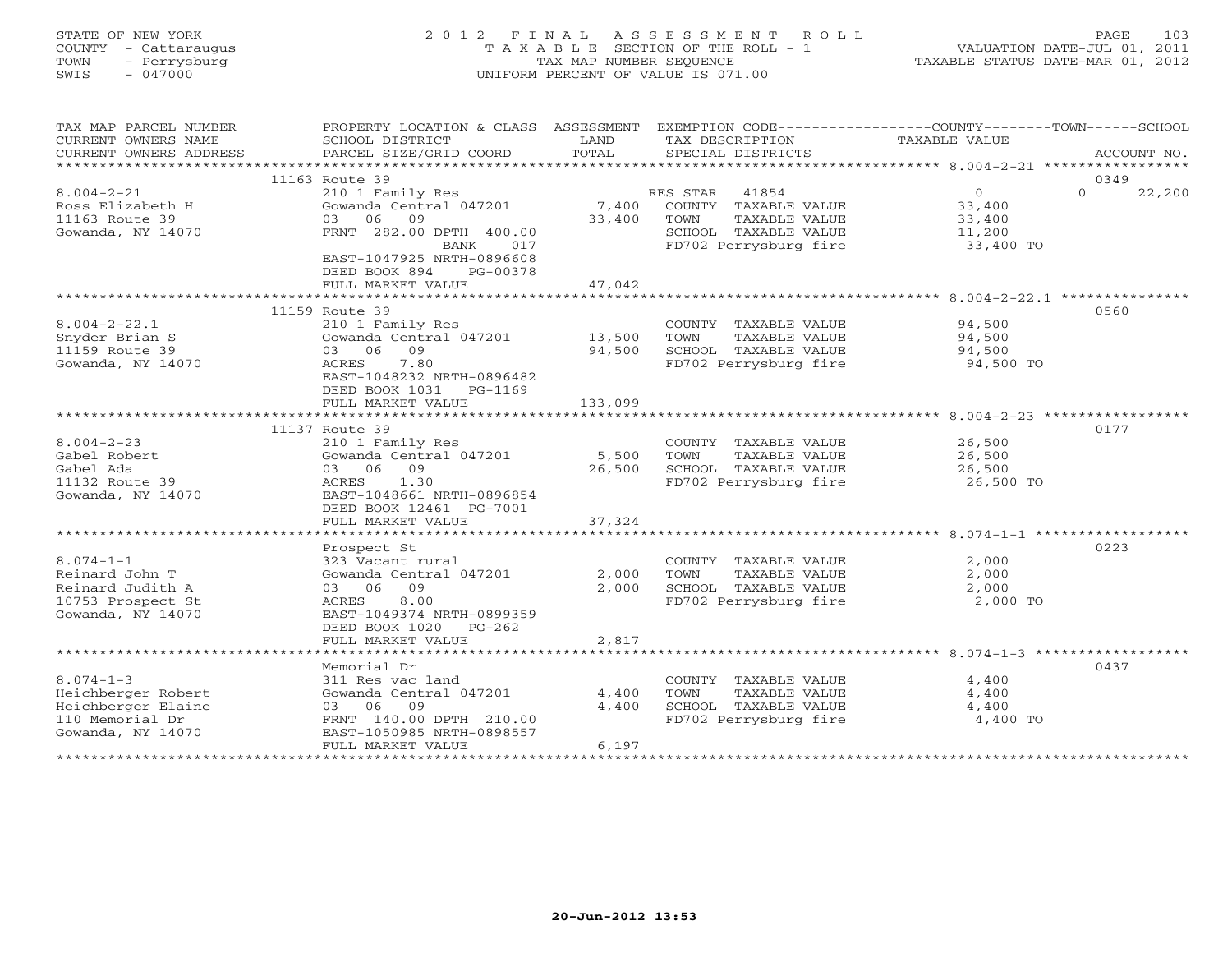# STATE OF NEW YORK 2 0 1 2 F I N A L A S S E S S M E N T R O L L PAGE 104 COUNTY - Cattaraugus T A X A B L E SECTION OF THE ROLL - 1 VALUATION DATE-JUL 01, 2011 TOWN - Perrysburg TAX MAP NUMBER SEQUENCE TAXABLE STATUS DATE-MAR 01, 2012 SWIS - 047000 UNIFORM PERCENT OF VALUE IS 071.00

| TAX MAP PARCEL NUMBER                                  | PROPERTY LOCATION & CLASS ASSESSMENT EXEMPTION CODE----------------COUNTY-------TOWN------SCHOOL |                |                                                                                                                   |                     |                    |
|--------------------------------------------------------|--------------------------------------------------------------------------------------------------|----------------|-------------------------------------------------------------------------------------------------------------------|---------------------|--------------------|
| CURRENT OWNERS NAME                                    | SCHOOL DISTRICT                                                                                  | LAND           | TAX DESCRIPTION                                                                                                   | TAXABLE VALUE       |                    |
| CURRENT OWNERS ADDRESS                                 | PARCEL SIZE/GRID COORD                                                                           | TOTAL          | SPECIAL DISTRICTS                                                                                                 |                     | ACCOUNT NO.        |
|                                                        |                                                                                                  |                |                                                                                                                   |                     |                    |
|                                                        | Memorial Dr                                                                                      |                |                                                                                                                   |                     | 0981               |
| $8.074 - 1 - 4.2$                                      | 642 Health bldg                                                                                  |                | COUNTY TAXABLE VALUE                                                                                              | 29,100              |                    |
| Memorial Drive Partners                                | Gowanda Central 047201                                                                           | 3,000          |                                                                                                                   | 29,100              |                    |
|                                                        | 09                                                                                               |                |                                                                                                                   |                     |                    |
| 100 Memorial Dr                                        | 03 06                                                                                            | 29,100         | TOWN    TAXABLE VALUE<br>SCHOOL  TAXABLE VALUE<br>FD702 Perrysburg fire                                           | 29,100<br>29,100 TO |                    |
| Gowanda, NY 14070                                      | 43.5% of bldg in Perrysbu                                                                        |                |                                                                                                                   |                     |                    |
|                                                        | 56.5% of bldg in Persia                                                                          |                |                                                                                                                   |                     |                    |
|                                                        | FRNT 60.74 DPTH 213.19                                                                           |                |                                                                                                                   |                     |                    |
|                                                        | EAST-1051011 NRTH-0898402                                                                        |                |                                                                                                                   |                     |                    |
|                                                        | DEED BOOK 00920 PG-00437                                                                         |                |                                                                                                                   |                     |                    |
|                                                        | FULL MARKET VALUE                                                                                | 40,986         |                                                                                                                   |                     |                    |
|                                                        |                                                                                                  |                |                                                                                                                   |                     |                    |
|                                                        | 10646 Prospect St                                                                                |                |                                                                                                                   |                     | 0257               |
| $8.074 - 1 - 5$                                        | 220 2 Family Res                                                                                 |                | COUNTY TAXABLE VALUE                                                                                              | 61,900              |                    |
|                                                        | Gowanda Central 047201                                                                           | 4,000          |                                                                                                                   | 61,900              |                    |
| Mitchell Bergal III<br>Michell Rachel                  | 03 06<br>09                                                                                      | 61,900         |                                                                                                                   | 61,900              |                    |
| 42 N Chapel St<br>Gowanda, NY 14070                    |                                                                                                  |                |                                                                                                                   | 61,900 TO           |                    |
|                                                        | FRNT 125.00 DPTH 175.00                                                                          |                | FD702 Perrysburg fire<br>WD701 Prospect St. Water                                                                 |                     |                    |
|                                                        | EAST-1050506 NRTH-0897687                                                                        |                |                                                                                                                   | $.00$ MT            |                    |
|                                                        | DEED BOOK 10368 PG-5001                                                                          |                |                                                                                                                   |                     |                    |
|                                                        | FULL MARKET VALUE                                                                                | 87,183         |                                                                                                                   |                     |                    |
|                                                        |                                                                                                  |                |                                                                                                                   |                     |                    |
|                                                        | 10654 Prospect St                                                                                |                |                                                                                                                   |                     | 0168               |
| $8.074 - 1 - 6$                                        | 210 $\overline{1}$ Family Res<br>Gowanda Central 047201 4,600 SR STAR                            |                | AGED C/T/S 41800                                                                                                  | 30,800              | 30,800<br>30,800   |
| Tadt Judy                                              |                                                                                                  |                | 41834                                                                                                             | $\Omega$            | $\Omega$<br>30,800 |
| 10654 Prospect St                                      | 03 06 09                                                                                         |                | 61,600 COUNTY TAXABLE VALUE<br>TOWN TAXABLE VALUE                                                                 | 30,800              |                    |
| Gowanda, NY 14070                                      | merged 8.074-1-7 in prcl                                                                         |                | TOWN TAXABLE VALUE 30,800<br>SCHOOL TAXABLE VALUE 0<br>FD702 Perrysburg fire 61,600 TO                            |                     |                    |
|                                                        | FRNT 100.00 DPTH 125.00                                                                          |                |                                                                                                                   |                     |                    |
|                                                        | EAST-1050318 NRTH-0897755                                                                        |                |                                                                                                                   |                     |                    |
|                                                        | DEED BOOK 739 PG-01101                                                                           |                | WD701 Prospect St. Water                                                                                          | $.00$ MT            |                    |
|                                                        | FULL MARKET VALUE                                                                                | 1101<br>86,761 |                                                                                                                   |                     |                    |
|                                                        |                                                                                                  |                |                                                                                                                   |                     |                    |
|                                                        | 10662 Prospect St                                                                                |                |                                                                                                                   |                     | 0496               |
| $8.074 - 1 - 9$                                        |                                                                                                  |                |                                                                                                                   |                     |                    |
|                                                        | 210 1 Family Res                                                                                 |                | COUNTY TAXABLE VALUE 47,300                                                                                       |                     |                    |
| Bierman Alan E                                         | Gowanda Central 047201 2,300                                                                     |                | TOWN<br>TAXABLE VALUE                                                                                             | 47,300              |                    |
| 9717 Marek Rd                                          | 03 06 09                                                                                         | 47,300         |                                                                                                                   |                     |                    |
| Cattaraugus, NY 14719                                  | FRNT 50.00 DPTH 125.00                                                                           |                | CHOOL TAXABLE VALUE<br>SCHOOL TAXABLE VALUE<br>FD702 Perrysburg fire 47,300 TO<br>WD701 Prospect St. Water .00 MT |                     |                    |
|                                                        | EAST-1050205 NRTH-0897811                                                                        |                |                                                                                                                   |                     |                    |
|                                                        | DEED BOOK 14334 PG-3001                                                                          |                |                                                                                                                   |                     |                    |
|                                                        | FULL MARKET VALUE                                                                                | 66,620         |                                                                                                                   |                     |                    |
|                                                        |                                                                                                  |                |                                                                                                                   |                     |                    |
|                                                        | 10678 Prospect St                                                                                |                |                                                                                                                   |                     | 0239               |
| $8.074 - 1 - 10$                                       |                                                                                                  |                | RES STAR<br>41854                                                                                                 | $\overline{0}$      | $\Omega$<br>22,200 |
| Poland Ray L                                           | 210 1 Family Res<br>Gowanda Central 047201 3,100                                                 |                | COUNTY TAXABLE VALUE                                                                                              | 67,200              |                    |
| Роїана кау ш<br>10678 Prospect St<br>Gowanda, NY 14070 | 03 06 09                                                                                         | 67,200         | TOWN<br>TAXABLE VALUE                                                                                             | 67,200              |                    |
| Gowanda, NY 14070                                      | Lot 150 X 32                                                                                     |                | - COMPOUND TAXABLE VALUE<br>FD702 Perrysburg fire the 67,200 TO<br>WD701 Prospect St. Water .00 MT                |                     |                    |
|                                                        | FRNT 185.00 DPTH 75.00                                                                           |                |                                                                                                                   |                     |                    |
|                                                        | EAST-1049904 NRTH-0897967                                                                        |                |                                                                                                                   |                     |                    |
|                                                        | DEED BOOK 8145 PG-9001                                                                           |                |                                                                                                                   |                     |                    |
|                                                        |                                                                                                  |                |                                                                                                                   |                     |                    |
|                                                        | FULL MARKET VALUE                                                                                | 94,648         |                                                                                                                   |                     |                    |
|                                                        |                                                                                                  |                |                                                                                                                   |                     |                    |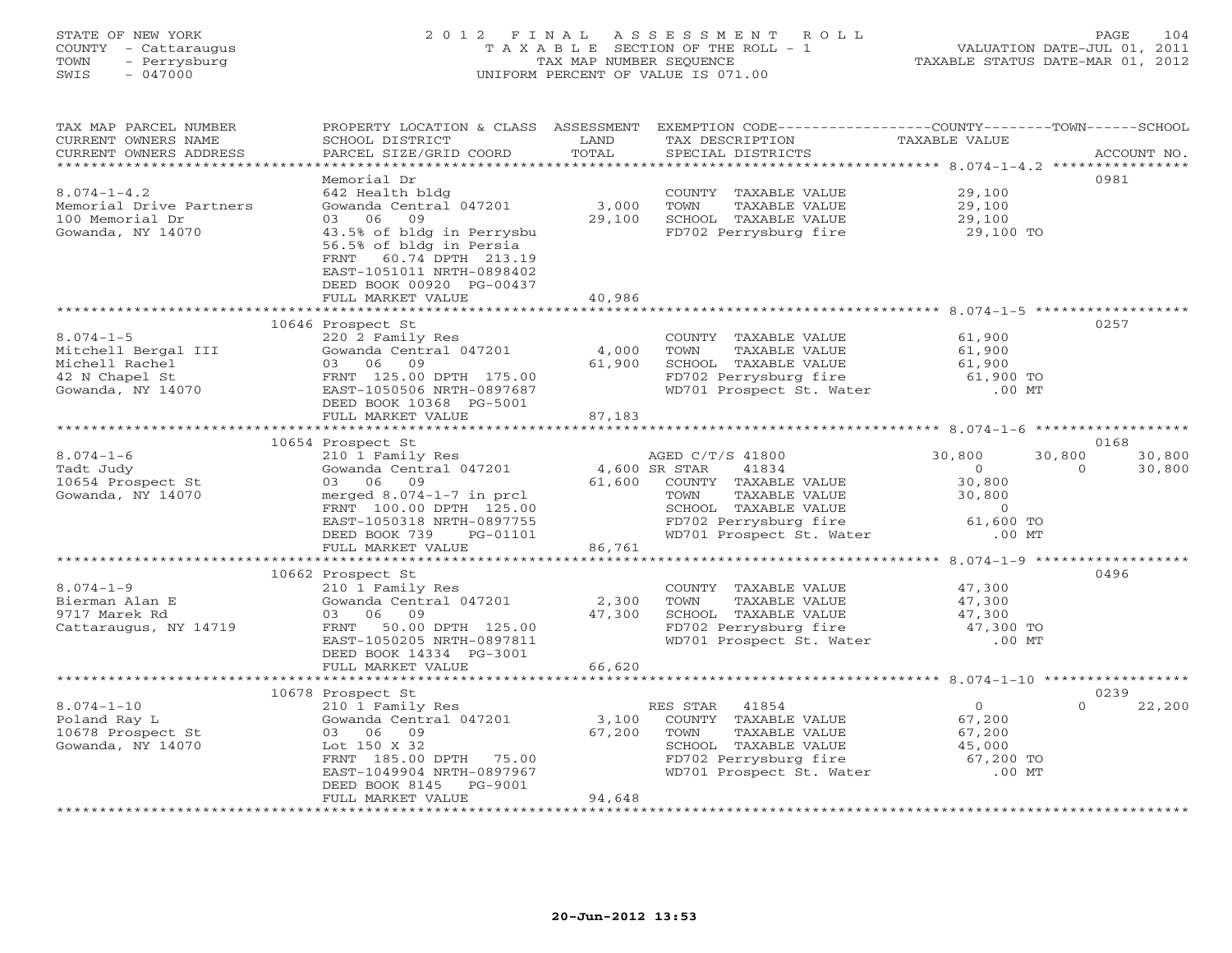#### STATE OF NEW YORK 2 0 1 2 F I N A L A S S E S S M E N T R O L L PAGE 105 COUNTY - Cattaraugus T A X A B L E SECTION OF THE ROLL - 1 VALUATION DATE-JUL 01, 2011 TOWN - Perrysburg TAX MAP NUMBER SEQUENCE TAXABLE STATUS DATE-MAR 01, 2012 SWIS - 047000 UNIFORM PERCENT OF VALUE IS 071.00UNIFORM PERCENT OF VALUE IS 071.00

| TAX MAP PARCEL NUMBER                  |                                            |        | PROPERTY LOCATION & CLASS ASSESSMENT EXEMPTION CODE---------------COUNTY-------TOWN------SCHOOL |                       |          |             |
|----------------------------------------|--------------------------------------------|--------|-------------------------------------------------------------------------------------------------|-----------------------|----------|-------------|
| CURRENT OWNERS NAME                    | SCHOOL DISTRICT                            | LAND   | TAX DESCRIPTION                                                                                 | TAXABLE VALUE         |          |             |
| CURRENT OWNERS ADDRESS                 | PARCEL SIZE/GRID COORD                     | TOTAL  | SPECIAL DISTRICTS                                                                               |                       |          | ACCOUNT NO. |
|                                        |                                            |        |                                                                                                 |                       |          |             |
|                                        | 10691 Prospect St                          |        |                                                                                                 |                       | 0175     |             |
| $8.074 - 1 - 11$                       | 210 1 Family Res                           |        | 41854<br>RES STAR                                                                               | $\overline{0}$        | $\Omega$ | 22,200      |
| Zynda James H                          | Gowanda Central 047201                     | 3,500  | COUNTY TAXABLE VALUE                                                                            | 64,500                |          |             |
| Zynda Patricia N                       | 09<br>03 06                                | 64,500 | TAXABLE VALUE<br>TOWN                                                                           | 64,500                |          |             |
| 10691 Prospect St<br>Gowanda, NY 14070 | FRNT 85.00 DPTH 230.00                     |        | SCHOOL TAXABLE VALUE<br>FD702 Perrysburg fire                                                   | 42,300                |          |             |
|                                        | EAST-1049551 NRTH-0898054<br>DEED BOOK 877 |        |                                                                                                 | 64,500 TO<br>$.00$ MT |          |             |
|                                        | PG-01100<br>FULL MARKET VALUE              | 90,845 | WD701 Prospect St. Water                                                                        |                       |          |             |
|                                        |                                            |        |                                                                                                 |                       |          |             |
|                                        | 10695 Prospect St                          |        |                                                                                                 |                       | 0009     |             |
| $8.074 - 1 - 12$                       | 210 1 Family Res                           |        | SR STAR<br>41834                                                                                | $\overline{0}$        | $\Omega$ | 42,800      |
| Gabel Elizabeth                        | Gowanda Central 047201                     | 3,600  | COUNTY TAXABLE VALUE                                                                            | 42,800                |          |             |
| Gabel Daryl                            | 03 06<br>09                                | 42,800 | TOWN<br>TAXABLE VALUE                                                                           | 42,800                |          |             |
| 10695 Prospect St                      | 90.00 DPTH 230.00<br>FRNT                  |        | SCHOOL TAXABLE VALUE                                                                            | $\overline{O}$        |          |             |
| Gowanda, NY 14070                      | EAST-1049547 NRTH-0898147                  |        |                                                                                                 | 42,800 TO             |          |             |
|                                        | DEED BOOK 5850 PG-6002                     |        | SCHOOL TAXABLE VALUE<br>FD702 Perrysburg fire<br>WD701 Prospect St. Water                       | $.00$ MT              |          |             |
|                                        | FULL MARKET VALUE                          | 60,282 |                                                                                                 |                       |          |             |
|                                        |                                            |        |                                                                                                 |                       |          |             |
|                                        | 10701 Prospect St                          |        |                                                                                                 |                       | 0246     |             |
| $8.074 - 1 - 13$                       | 210 1 Family Res                           |        | RES STAR 41854                                                                                  | $\overline{0}$        | $\cap$   | 22,200      |
| Capitano Paul A                        | Gowanda Central 047201                     | 3,600  | COUNTY TAXABLE VALUE                                                                            | 66,500                |          |             |
| 10701 Prospect St                      | 03 06 09                                   | 66,500 | TOWN<br>TAXABLE VALUE                                                                           | 66,500                |          |             |
| Gowanda, NY 14070                      | FRNT 90.00 DPTH 246.00                     |        | SCHOOL TAXABLE VALUE<br>SCHOOL TAXABLE VALUE<br>FD702 Perrysburg fire                           | 44,300                |          |             |
|                                        | BANK<br>065                                |        |                                                                                                 | 66,500 TO             |          |             |
|                                        | EAST-1049537 NRTH-0898237                  |        | WD701 Prospect St. Water                                                                        | $.00$ MT              |          |             |
|                                        | DEED BOOK 1001 PG-682                      |        |                                                                                                 |                       |          |             |
|                                        | FULL MARKET VALUE                          | 93,662 |                                                                                                 |                       |          |             |
|                                        |                                            |        |                                                                                                 |                       |          |             |
|                                        | 10703 Prospect St<br>210 1 Family Res      |        |                                                                                                 |                       | 0572     |             |
| $8.074 - 1 - 14$                       |                                            |        | SR STAR<br>41834                                                                                | $\overline{0}$        | $\Omega$ | 46,030      |
| Caswell Beverly                        | Gowanda Central 047201                     |        | 3,600 COUNTY TAXABLE VALUE                                                                      | 66,600                |          |             |
| 10703 Prospect St<br>Gowanda, NY 14070 | 03 06 09<br>FRNT 90.00 DPTH 264.00         | 66,600 | TOWN<br>TAXABLE VALUE                                                                           | 66,600                |          |             |
|                                        | EAST-1049528 NRTH-0898326                  |        | SCHOOL TAXABLE VALUE 20,570<br>FD702 Perrysburg fire 66,600 TO                                  |                       |          |             |
|                                        | DEED BOOK 998<br>$PG-6$                    |        | WD701 Prospect St. Water .00 MT                                                                 |                       |          |             |
|                                        | FULL MARKET VALUE                          | 93,803 |                                                                                                 |                       |          |             |
|                                        |                                            |        |                                                                                                 |                       |          |             |
|                                        | 10759 Prospect St                          |        |                                                                                                 |                       | 0218     |             |
| $8.074 - 1 - 15$                       | 210 1 Family Res                           |        | RES STAR<br>41854                                                                               | $\overline{0}$        | $\cap$   | 22,200      |
| York Edward D                          | Gowanda Central 047201                     | 6,200  | COUNTY TAXABLE VALUE                                                                            | 67,200                |          |             |
| York Jennifer                          | 03 06 09                                   | 67,200 | TOWN<br>TAXABLE VALUE                                                                           | 67,200                |          |             |
| 10759 Prospect St                      | 1.80 BANK<br>082<br>ACRES                  |        | SCHOOL TAXABLE VALUE                                                                            | 45,000                |          |             |
| Gowanda, NY 14070                      | EAST-1049394 NRTH-0898869                  |        | FD702 Perrysburg fire 67,200 TO<br>WD701 Prospect St. Water .00 MT                              |                       |          |             |
|                                        | DEED BOOK 14270 PG-8001                    |        |                                                                                                 |                       |          |             |
|                                        | FULL MARKET VALUE                          | 94,648 |                                                                                                 |                       |          |             |
|                                        |                                            |        |                                                                                                 |                       |          |             |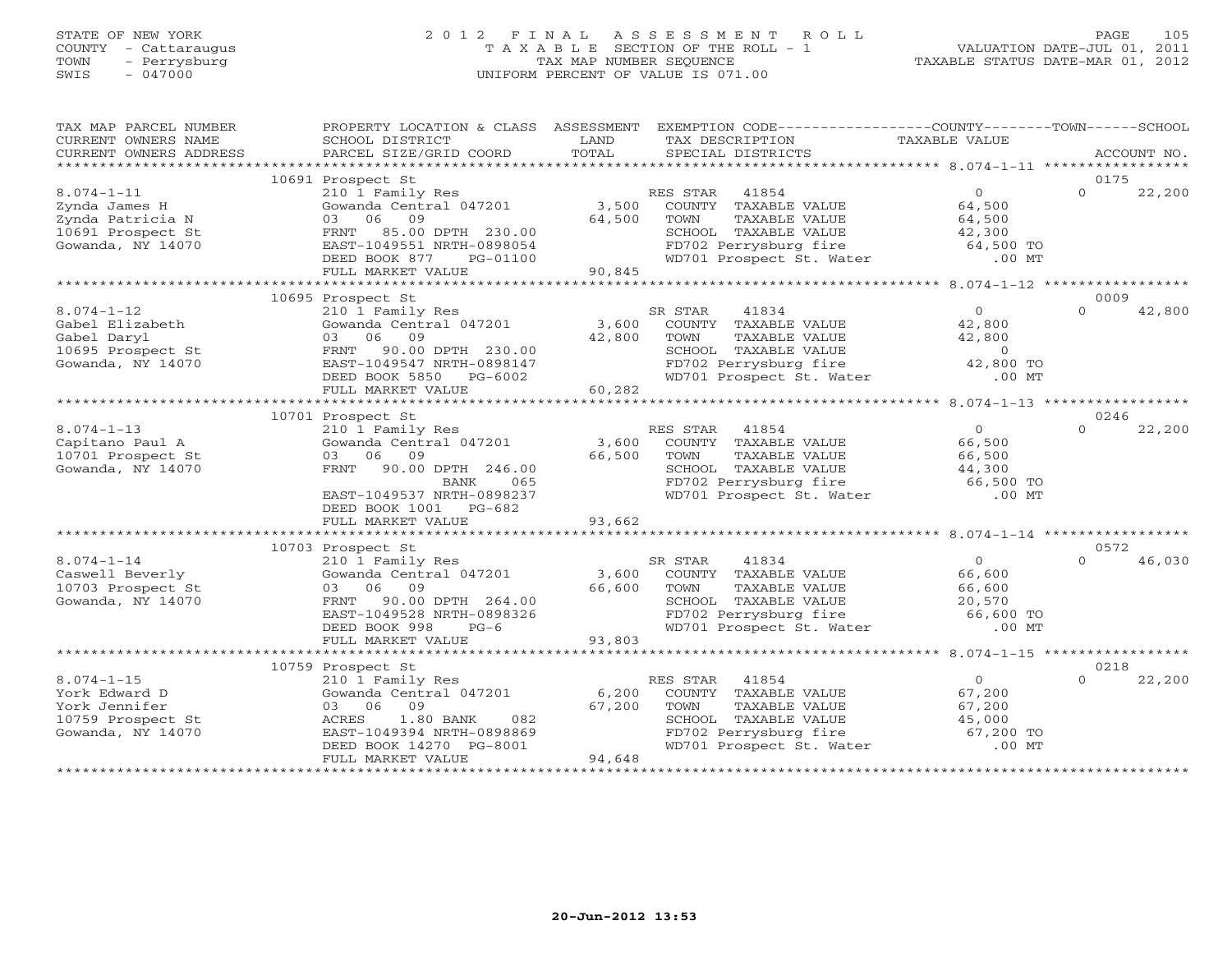#### STATE OF NEW YORK 2 0 1 2 F I N A L A S S E S S M E N T R O L L PAGE 106 COUNTY - Cattaraugus T A X A B L E SECTION OF THE ROLL - 1 VALUATION DATE-JUL 01, 2011 TOWN - Perrysburg TAX MAP NUMBER SEQUENCE TAXABLE STATUS DATE-MAR 01, 2012 SWIS - 047000 UNIFORM PERCENT OF VALUE IS 071.00UNIFORM PERCENT OF VALUE IS 071.00

| TAX MAP PARCEL NUMBER<br>CURRENT OWNERS NAME<br>CURRENT OWNERS ADDRESS | PROPERTY LOCATION & CLASS ASSESSMENT<br>SCHOOL DISTRICT<br>PARCEL SIZE/GRID COORD | LAND<br>TOTAL | EXEMPTION CODE-----------------COUNTY-------TOWN------SCHOOL<br>TAX DESCRIPTION<br>SPECIAL DISTRICTS | TAXABLE VALUE                                         |                      | ACCOUNT NO.        |
|------------------------------------------------------------------------|-----------------------------------------------------------------------------------|---------------|------------------------------------------------------------------------------------------------------|-------------------------------------------------------|----------------------|--------------------|
|                                                                        |                                                                                   |               |                                                                                                      |                                                       |                      |                    |
|                                                                        | 10707 Prospect St                                                                 |               |                                                                                                      |                                                       |                      | 0037               |
| $8.074 - 1 - 16$                                                       | 210 1 Family Res                                                                  |               | 41801<br>AGED C/T                                                                                    | 9,720                                                 | 9,720                |                    |
| Blake Karen P                                                          | Gowanda Central 047201                                                            | 2,300 SR STAR | 41834                                                                                                | $\overline{0}$                                        | $\Omega$             | 24,300             |
| 10707 Prospect Ave<br>Gowanda, NY 14070                                | 03 06<br>09<br>FRNT 50.00 DPTH 125.00                                             | 24,300        | COUNTY TAXABLE VALUE<br>TOWN                                                                         | 14,580<br>14,580                                      |                      |                    |
|                                                                        | EAST-1049601 NRTH-0898395                                                         |               | TAXABLE VALUE                                                                                        |                                                       |                      |                    |
|                                                                        | DEED BOOK 00919 PG-00960                                                          |               | SCHOOL TAXABLE VALUE<br>FD702 Perrysburg fire                                                        | $\begin{array}{c} 0 \\ 24,300 \text{ TO} \end{array}$ |                      |                    |
|                                                                        | FULL MARKET VALUE                                                                 |               | 34,225 WD701 Prospect St. Water                                                                      | $.00$ MT                                              |                      |                    |
|                                                                        |                                                                                   |               |                                                                                                      |                                                       |                      |                    |
|                                                                        | 10711 Prospect St                                                                 |               |                                                                                                      |                                                       |                      | 0190               |
| $8.074 - 1 - 17$                                                       | 210 1 Family Res                                                                  |               | RES STAR 41854                                                                                       | $\overline{0}$                                        | $\Omega$             | 22,200             |
| Capitano Terrence                                                      | Gowanda Central 047201                                                            | 3,000         | COUNTY TAXABLE VALUE                                                                                 | 42,000                                                |                      |                    |
| 10711 Prospect                                                         | 03 06 09                                                                          | 42,000        | TOWN<br>TAXABLE VALUE                                                                                | 42,000                                                |                      |                    |
| Gowanda, NY 14070                                                      | FRNT 80.00 DPTH 150.00                                                            |               | SCHOOL TAXABLE VALUE<br>SCHOOL TAXABLE VALUE<br>FD702 Perrysburg fire                                | 19,800                                                |                      |                    |
|                                                                        | EAST-1049588 NRTH-0898460                                                         |               |                                                                                                      | $42,000$ TO                                           |                      |                    |
|                                                                        | DEED BOOK 9173 PG-2001                                                            |               | WD701 Prospect St. Water                                                                             | $.00$ MT                                              |                      |                    |
|                                                                        | FULL MARKET VALUE                                                                 | 59,155        |                                                                                                      |                                                       |                      |                    |
|                                                                        | 10715 Prospect St                                                                 |               |                                                                                                      |                                                       |                      | 0080               |
| $8.074 - 1 - 18$                                                       | 210 1 Family Res                                                                  |               | CVET CO<br>41132                                                                                     | 13,850                                                | $\Omega$             | $\Omega$           |
| Kusiowski Frank C Jr                                                   | Gowanda Central 047201 3,000 RES STAR                                             |               | 41854                                                                                                | $\overline{0}$                                        | $\Omega$             | 22,200             |
| 10715 Prospect St                                                      | 03 06 09                                                                          |               | 55,400 COUNTY TAXABLE VALUE                                                                          | 41,550                                                |                      |                    |
| Gowanda, NY 14070                                                      | FRNT 60.00 DPTH 318.93                                                            |               | TAXABLE VALUE<br>TOWN                                                                                | 55,400                                                |                      |                    |
|                                                                        | BANK<br>012                                                                       |               | SCHOOL TAXABLE VALUE<br>FD702 Perrysburg fire 55,400 TO                                              |                                                       |                      |                    |
|                                                                        | EAST-1049479 NRTH-0898481                                                         |               |                                                                                                      |                                                       |                      |                    |
|                                                                        | DEED BOOK 00988 PG-00078                                                          |               | WD701 Prospect St. Water                                                                             | $.00$ MT                                              |                      |                    |
|                                                                        | FULL MARKET VALUE                                                                 | 78,028        |                                                                                                      |                                                       |                      |                    |
|                                                                        |                                                                                   |               |                                                                                                      |                                                       |                      |                    |
| $8.074 - 1 - 19$                                                       | 10719 Prospect St<br>210 1 Family Res                                             |               | RES STAR 41854                                                                                       | $\overline{0}$                                        | $\cap$               | 0228<br>22,200     |
| Reis James J                                                           | Gowanda Central 047201                                                            | 2,700         | COUNTY TAXABLE VALUE                                                                                 | 38,700                                                |                      |                    |
| 10719 Prospect St                                                      | 03 06 09                                                                          | 38,700        | TOWN<br>TAXABLE VALUE                                                                                | 38,700                                                |                      |                    |
| Gowanda, NY 14070                                                      | FRNT 60.00 DPTH 150.00                                                            |               |                                                                                                      | 16,500                                                |                      |                    |
|                                                                        | EAST-1049588 NRTH-0898591                                                         |               | SCHOOL TAXABLE VALUE<br>FD702 Perrysburg fire                                                        | $38,700$ TO                                           |                      |                    |
|                                                                        | DEED BOOK 00933 PG-00624                                                          |               | WD701 Prospect St. Water                                                                             | $.00$ MT                                              |                      |                    |
|                                                                        | FULL MARKET VALUE                                                                 | 54,507        |                                                                                                      |                                                       |                      |                    |
|                                                                        |                                                                                   |               |                                                                                                      |                                                       |                      |                    |
|                                                                        | 10721 Prospect St                                                                 |               |                                                                                                      |                                                       |                      | 0225               |
| $8.074 - 1 - 20$                                                       | 210 1 Family Res                                                                  |               | VET PRO T 41003                                                                                      | $\Omega$                                              | 2,977                |                    |
| Haynoski Roseann M Life Us                                             | Gowanda Central 047201 2,800 WVET CO                                              |               | 41122                                                                                                | 6,945<br>$\overline{0}$                               | $\Omega$<br>$\Omega$ | $\Omega$<br>46,030 |
| Haynoski Timothy D<br>10721 Prospect St                                | 03 06 09<br>60.00 DPTH 175.00<br>FRNT                                             |               | 46,300 SR STAR<br>41834<br>COUNTY TAXABLE VALUE                                                      | 39,355                                                |                      |                    |
| Gowanda, NY 14070                                                      | EAST-1049572 NRTH-0898651                                                         |               | TOWN<br>TAXABLE VALUE                                                                                | 43,323                                                |                      |                    |
|                                                                        | DEED BOOK 13592 PG-3001                                                           |               | SCHOOL TAXABLE VALUE                                                                                 | 270                                                   |                      |                    |
|                                                                        | FULL MARKET VALUE                                                                 |               | 65,211 FD702 Perrysburg fire                                                                         | 46,300 TO                                             |                      |                    |
|                                                                        |                                                                                   |               | WD701 Prospect St. Water                                                                             | $.00$ MT                                              |                      |                    |
|                                                                        |                                                                                   |               |                                                                                                      |                                                       |                      |                    |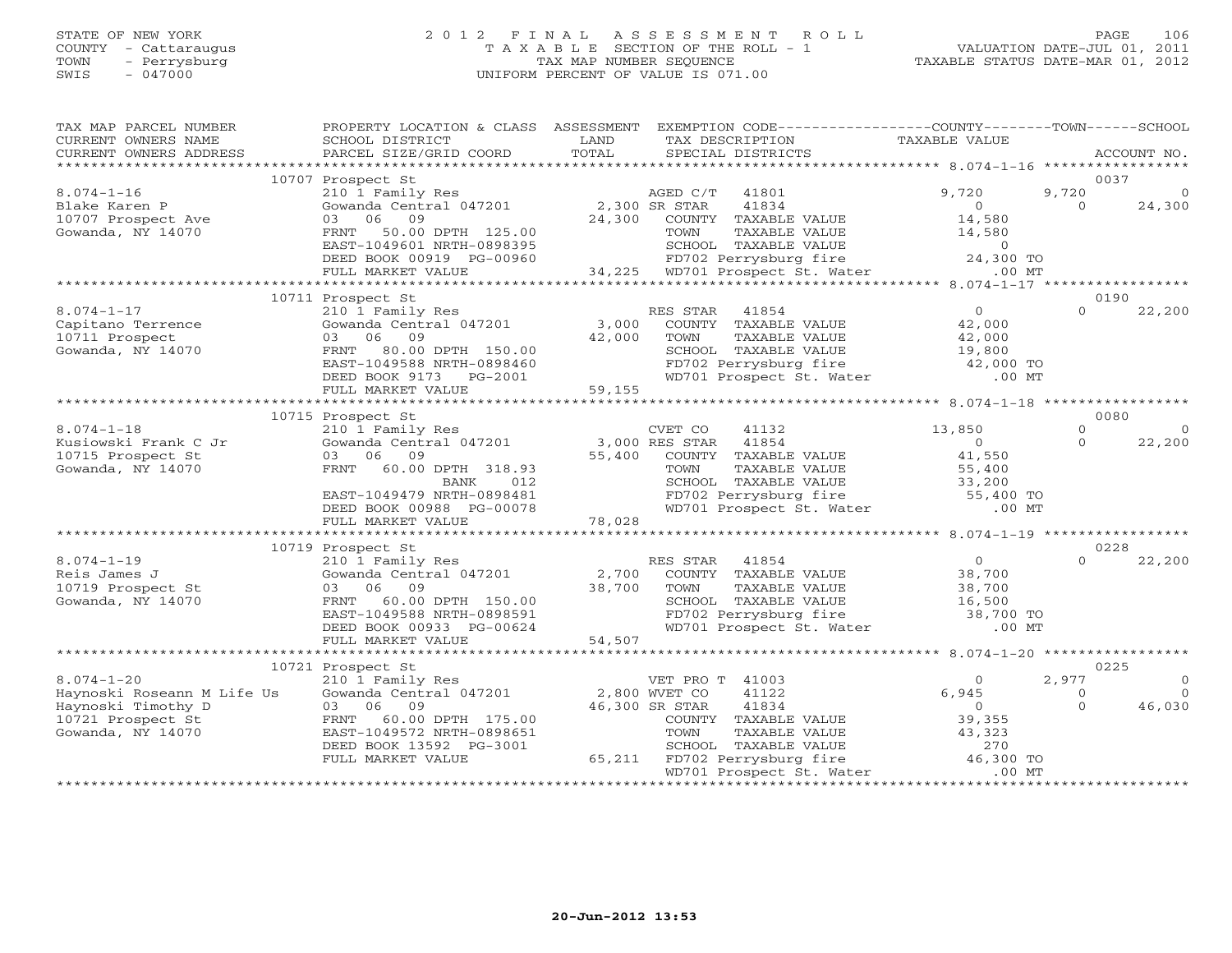#### STATE OF NEW YORK 2 0 1 2 F I N A L A S S E S S M E N T R O L L PAGE 107 COUNTY - Cattaraugus T A X A B L E SECTION OF THE ROLL - 1 VALUATION DATE-JUL 01, 2011 TOWN - Perrysburg TAX MAP NUMBER SEQUENCE TAXABLE STATUS DATE-MAR 01, 2012 SWIS - 047000 UNIFORM PERCENT OF VALUE IS 071.00UNIFORM PERCENT OF VALUE IS 071.00

| TAX MAP PARCEL NUMBER<br>CURRENT OWNERS NAME<br>CURRENT OWNERS ADDRESS                               | SCHOOL DISTRICT<br>PARCEL SIZE/GRID COORD                                                                                                                                              | LAND<br>TOTAL             | PROPERTY LOCATION & CLASS ASSESSMENT EXEMPTION CODE----------------COUNTY-------TOWN------SCHOOL<br>TAX DESCRIPTION<br>SPECIAL DISTRICTS                                                           | TAXABLE VALUE                                  | ACCOUNT NO.                                          |
|------------------------------------------------------------------------------------------------------|----------------------------------------------------------------------------------------------------------------------------------------------------------------------------------------|---------------------------|----------------------------------------------------------------------------------------------------------------------------------------------------------------------------------------------------|------------------------------------------------|------------------------------------------------------|
|                                                                                                      |                                                                                                                                                                                        |                           |                                                                                                                                                                                                    |                                                |                                                      |
|                                                                                                      | 10723 Prospect St                                                                                                                                                                      |                           |                                                                                                                                                                                                    |                                                | 0161                                                 |
| $8.074 - 1 - 21$<br>Pfarner Alice M<br>10723 Prospect St<br>Gowanda, NY 14070                        | 210 1 Family Res<br>03 06 09<br>FRNT 50.00 DPTH 150.00<br>EAST-1049586 NRTH-0898707<br>DEED BOOK 729<br>PG-00456                                                                       | 36,500                    | 41834<br>SR STAR<br>Gowanda Central 047201 $\qquad$ 2,500 COUNTY TAXABLE VALUE<br>TAXABLE VALUE<br>TOWN<br>SCHOOL TAXABLE VALUE 6 0<br>FD702 Perrysburg fire 36,500 TO<br>WD701 Prospect St. Water | $\overline{O}$<br>36,500<br>36,500<br>.00 MT   | $\Omega$<br>36,500                                   |
|                                                                                                      | FULL MARKET VALUE                                                                                                                                                                      | 51,408                    |                                                                                                                                                                                                    |                                                |                                                      |
|                                                                                                      |                                                                                                                                                                                        |                           |                                                                                                                                                                                                    |                                                |                                                      |
| $8.074 - 1 - 22$<br>Hinkley Donald G<br>Hinkley Patricia E<br>10729 Propect St<br>Gowanda, NY 14070  | 10725 Prospect St<br>311 Res vac land<br>Gowanda Central 047201<br>03 06 09<br>FRNT 50.00 DPTH 150.00<br>EAST-1049586 NRTH-0898757<br>DEED BOOK 16728 PG-6001                          | 2,500<br>2,500            | COUNTY TAXABLE VALUE<br>TOWN<br>TAXABLE VALUE<br>SCHOOL TAXABLE VALUE<br>FD702 Perrysburg fire 2,500 TO<br>WD701 Prospect St. Water .00 MT                                                         | 2,500<br>2,500<br>2,500                        | 0264                                                 |
|                                                                                                      | FULL MARKET VALUE                                                                                                                                                                      | 3,521                     |                                                                                                                                                                                                    |                                                |                                                      |
|                                                                                                      |                                                                                                                                                                                        |                           |                                                                                                                                                                                                    |                                                |                                                      |
|                                                                                                      | 10729 Prospect St                                                                                                                                                                      |                           |                                                                                                                                                                                                    | $\Omega$                                       | 0244<br>$\Omega$                                     |
| $8.074 - 1 - 23$<br>Hinkley Donald G<br>Hinkley Patricia E<br>10729 Prospect St<br>Gowanda, NY 14070 | 210 1 Family Res<br>Gowanda Central 047201 3,200 WVET CO<br>03 06 09<br>FRNT 79.50 DPTH 175.00<br>EAST-1049542 NRTH-0898811<br>DEED BOOK 10263 PG-9001<br>$-9001$<br>FULL MARKET VALUE |                           | VET PRO T 41003<br>41122<br>61,200 SR STAR<br>41834<br>COUNTY TAXABLE VALUE<br>TOWN<br>TAXABLE VALUE<br>SCHOOL TAXABLE VALUE 15,170<br>86,197 FD702 Perrysburg fire 61,200 TO                      | 8,880<br>$\overline{0}$<br>52,320<br>49,293    | 11,907<br>$\Omega$<br>$\Omega$<br>$\Omega$<br>46,030 |
|                                                                                                      |                                                                                                                                                                                        |                           | WD701 Prospect St. Water .00 MT                                                                                                                                                                    |                                                |                                                      |
|                                                                                                      |                                                                                                                                                                                        |                           |                                                                                                                                                                                                    |                                                |                                                      |
|                                                                                                      | 10733 Prospect St                                                                                                                                                                      |                           |                                                                                                                                                                                                    |                                                | 0105                                                 |
| $8.074 - 1 - 24$<br>Myers Colleen<br>10733 Prospect St<br>Gowanda, NY 14070                          | 210 1 Family Res<br>Gowanda Central 047201<br>03 06 09<br>FRNT 79.00 DPTH 150.00<br>BANK<br>017<br>EAST-1049585 NRTH-0898899<br>DEED BOOK 00937 PG-00918<br>FULL MARKET VALUE          | 65,000<br>91,549          | RES STAR 41854<br>3,000 COUNTY TAXABLE VALUE<br>TAXABLE VALUE<br>TOWN<br>SCHOOL TAXABLE VALUE 42,800<br>FD702 Perrysburg fire 65,000 TO<br>WD701 Prospect St. Water                                | $\overline{0}$<br>65,000<br>65,000<br>$.00$ MT | $\Omega$<br>22,200                                   |
|                                                                                                      | ***************************                                                                                                                                                            |                           |                                                                                                                                                                                                    |                                                |                                                      |
| $8.074 - 1 - 25$<br>Frost Philip<br>Frost Linda<br>12618 Cottage Rd<br>S Dayton, NY 14138            | 10735 Prospect St<br>210 1 Family Res<br>Gowanda Central 047201<br>03 06 09<br>FRNT 65.00 DPTH 175.00<br>EAST-1049584 NRTH-0898971<br>DEED BOOK 991<br>$PG-893$<br>FULL MARKET VALUE   | 2,900<br>48,900<br>68,873 | COUNTY TAXABLE VALUE<br>TOWN<br>TAXABLE VALUE<br>CHOOL TAXABLE VALUE<br>FD702 Perrysburg fire 48,900 TO<br>WD701 Prospect St. Water .00 MT                                                         | 48,900<br>48,900                               | 0404                                                 |
|                                                                                                      |                                                                                                                                                                                        |                           |                                                                                                                                                                                                    |                                                |                                                      |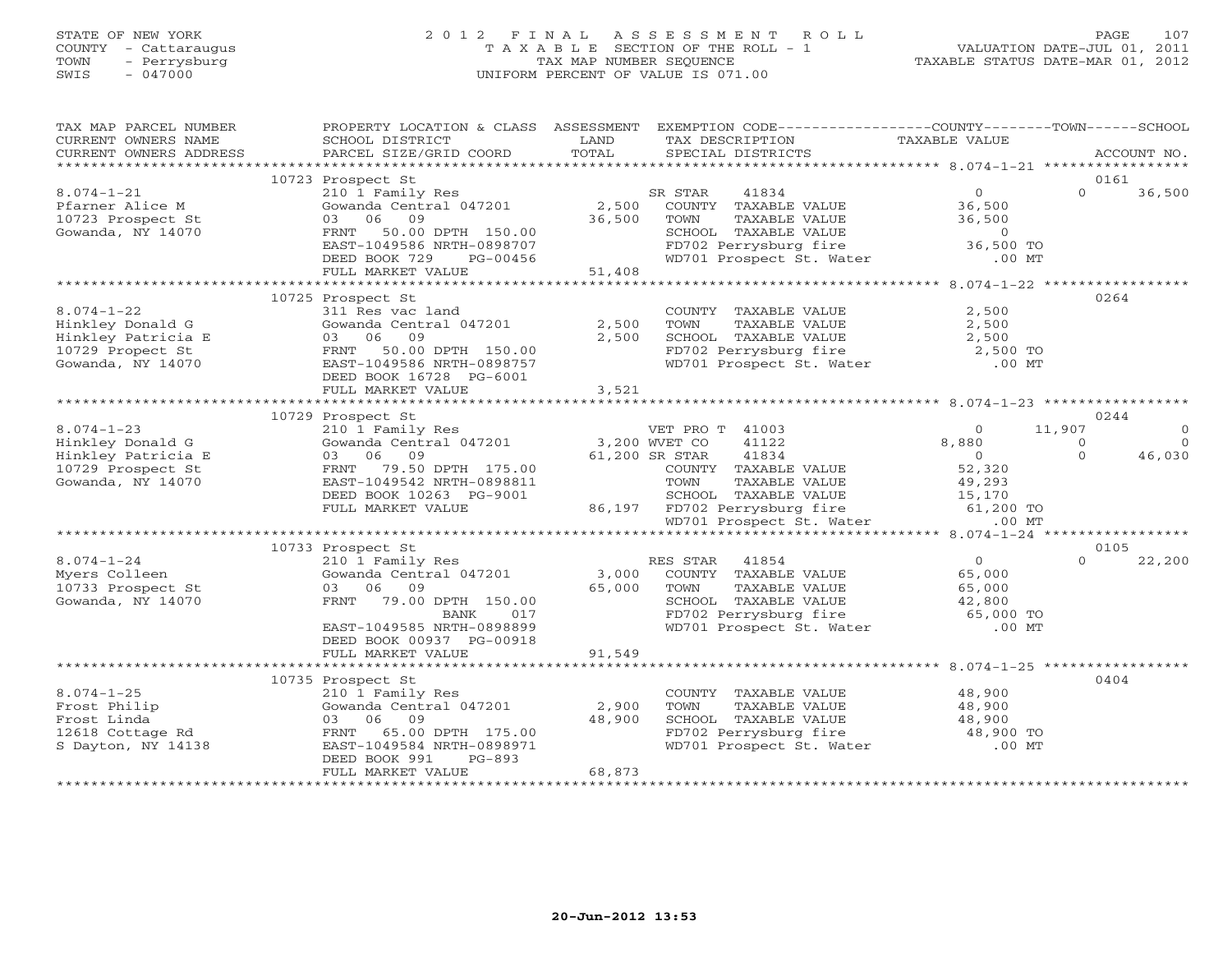#### STATE OF NEW YORK 2 0 1 2 F I N A L A S S E S S M E N T R O L L PAGE 108 COUNTY - Cattaraugus T A X A B L E SECTION OF THE ROLL - 1 VALUATION DATE-JUL 01, 2011 TOWN - Perrysburg TAX MAP NUMBER SEQUENCE TAXABLE STATUS DATE-MAR 01, 2012 SWIS - 047000 UNIFORM PERCENT OF VALUE IS 071.00UNIFORM PERCENT OF VALUE IS 071.00

| TAX MAP PARCEL NUMBER  |                                                                                                                                                                                                                                         |                | PROPERTY LOCATION & CLASS ASSESSMENT EXEMPTION CODE---------------COUNTY-------TOWN------SCHOOL                                                                                                                                                                                                                                                                                                                                                                                                                        |                  |          |          |
|------------------------|-----------------------------------------------------------------------------------------------------------------------------------------------------------------------------------------------------------------------------------------|----------------|------------------------------------------------------------------------------------------------------------------------------------------------------------------------------------------------------------------------------------------------------------------------------------------------------------------------------------------------------------------------------------------------------------------------------------------------------------------------------------------------------------------------|------------------|----------|----------|
| CURRENT OWNERS NAME    | SCHOOL DISTRICT                                                                                                                                                                                                                         | LAND           | TAX DESCRIPTION                                                                                                                                                                                                                                                                                                                                                                                                                                                                                                        | TAXABLE VALUE    |          |          |
| CURRENT OWNERS ADDRESS |                                                                                                                                                                                                                                         | TOTAL          | $\begin{minipage}{.45\textwidth} \begin{minipage}{.45\textwidth} \begin{minipage}{.45\textwidth} \begin{minipage}{.45\textwidth} \begin{minipage}{.45\textwidth} \begin{minipage}{.45\textwidth} \begin{minipage}{.45\textwidth} \begin{minipage}{.45\textwidth} \begin{minipage}{.45\textwidth} \begin{minipage}{.45\textwidth} \begin{minipage}{.45\textwidth} \begin{minipage}{.45\textwidth} \begin{minipage}{.45\textwidth} \begin{minipage}{.45\textwidth} \begin{minipage}{.45\textwidth} \begin{minipage}{.45$ |                  |          |          |
|                        |                                                                                                                                                                                                                                         |                |                                                                                                                                                                                                                                                                                                                                                                                                                                                                                                                        |                  |          |          |
|                        | 10739 Prospect St                                                                                                                                                                                                                       |                |                                                                                                                                                                                                                                                                                                                                                                                                                                                                                                                        |                  | 0165     |          |
| $8.074 - 1 - 26$       | 210 1 Family Res<br>Gowanda Central 047201 4,000                                                                                                                                                                                        |                | RES STAR<br>41854                                                                                                                                                                                                                                                                                                                                                                                                                                                                                                      | $\overline{0}$   | $\Omega$ | 22,200   |
| Buskist Thomas C       |                                                                                                                                                                                                                                         |                | COUNTY TAXABLE VALUE                                                                                                                                                                                                                                                                                                                                                                                                                                                                                                   | 61,000           |          |          |
| Buskist Linda M        | 03 06<br>09                                                                                                                                                                                                                             | 61,000         | TOWN<br>TAXABLE VALUE                                                                                                                                                                                                                                                                                                                                                                                                                                                                                                  | 61,000<br>38,800 |          |          |
| 10739 Prospect St      | FRNT 150.00 DPTH 144.00                                                                                                                                                                                                                 |                |                                                                                                                                                                                                                                                                                                                                                                                                                                                                                                                        |                  |          |          |
| Gowanda, NY 14070      | EAST-1049576 NRTH-0899061                                                                                                                                                                                                               |                | SCHOOL TAXABLE VALUE 38,800<br>FD702 Perrysburg fire 61,000 TO<br>WD701 Prospect St. Water .00 MT                                                                                                                                                                                                                                                                                                                                                                                                                      |                  |          |          |
|                        | DEED BOOK 00974 PG-00239                                                                                                                                                                                                                |                |                                                                                                                                                                                                                                                                                                                                                                                                                                                                                                                        |                  |          |          |
|                        | FULL MARKET VALUE                                                                                                                                                                                                                       | 85,915         |                                                                                                                                                                                                                                                                                                                                                                                                                                                                                                                        |                  |          |          |
|                        |                                                                                                                                                                                                                                         |                |                                                                                                                                                                                                                                                                                                                                                                                                                                                                                                                        |                  |          |          |
|                        | 10753 Prospect St                                                                                                                                                                                                                       |                |                                                                                                                                                                                                                                                                                                                                                                                                                                                                                                                        |                  | 0414     |          |
| $8.074 - 1 - 27$       | 210 1 Family Res                                                                                                                                                                                                                        |                | WVET C/T<br>41121                                                                                                                                                                                                                                                                                                                                                                                                                                                                                                      | 8,880            | 8,880    | $\Omega$ |
| Reinard John           | 21 - 22 - 22 - 23,300 SR STAR<br>03 06 09 78,000 COUNTY                                                                                                                                                                                 |                | 41834                                                                                                                                                                                                                                                                                                                                                                                                                                                                                                                  | $\overline{0}$   | $\Omega$ | 46,030   |
| 10753 Prospect Ave     |                                                                                                                                                                                                                                         |                | COUNTY TAXABLE VALUE                                                                                                                                                                                                                                                                                                                                                                                                                                                                                                   | 69,120           |          |          |
| Gowanda, NY 14070      | $\begin{array}{lllll} \circ\circ & \circ\circ & \circ\circ & \circ\circ \\ \text{FRNT} & 73.90 & \text{DPTH} & 317.16 \\ \text{EAST}-1049474 & \text{NRTH}-0899005 \\ \text{DEED BOOK} & 783 & \text{PG}-00376 \end{array} \tag{8,000}$ |                | TOWN<br>TAXABLE VALUE                                                                                                                                                                                                                                                                                                                                                                                                                                                                                                  | 69,120           |          |          |
|                        |                                                                                                                                                                                                                                         |                |                                                                                                                                                                                                                                                                                                                                                                                                                                                                                                                        |                  |          |          |
|                        |                                                                                                                                                                                                                                         |                | -0899005<br>-0899005 -0899005<br>PG-00376 -0899005<br>PG-00376 -00376 -00376 -00376 -00376 -00376 -00376 -00376 -00376 -009,859 -00701 -00509001 -00                                                                                                                                                                                                                                                                                                                                                                   |                  |          |          |
|                        | FULL MARKET VALUE                                                                                                                                                                                                                       |                |                                                                                                                                                                                                                                                                                                                                                                                                                                                                                                                        |                  |          |          |
|                        |                                                                                                                                                                                                                                         |                |                                                                                                                                                                                                                                                                                                                                                                                                                                                                                                                        |                  |          |          |
|                        | Main St<br>240 Rural res<br>12144 Main St                                                                                                                                                                                               |                | 38 PCT OF VALUE USED FOR EXEMPTION PURPOSES                                                                                                                                                                                                                                                                                                                                                                                                                                                                            |                  | 0655     |          |
| $8.077 - 1 - 1$        |                                                                                                                                                                                                                                         |                | AGED C/T/S 41800                                                                                                                                                                                                                                                                                                                                                                                                                                                                                                       | 38,076           | 38,076   | 38,076   |
| Young Silva Life Us    | Gowanda Central 047201                                                                                                                                                                                                                  | 57,800 SR STAR | 41834                                                                                                                                                                                                                                                                                                                                                                                                                                                                                                                  | $\overline{0}$   | $\Omega$ | 46,030   |
| Young Daniel M         | 20 06 09                                                                                                                                                                                                                                | 200,400        | COUNTY TAXABLE VALUE                                                                                                                                                                                                                                                                                                                                                                                                                                                                                                   | 162,324          |          |          |
| 12144 Main St          | $3/11$ -merged $1-23.2$ in par                                                                                                                                                                                                          |                | TAXABLE VALUE<br>TOWN                                                                                                                                                                                                                                                                                                                                                                                                                                                                                                  | 162,324          |          |          |
| Perrysburg, NY 14129   | Storage Well #1785                                                                                                                                                                                                                      |                |                                                                                                                                                                                                                                                                                                                                                                                                                                                                                                                        |                  |          |          |
|                        | 012<br>ACRES<br>70.00 BANK                                                                                                                                                                                                              |                |                                                                                                                                                                                                                                                                                                                                                                                                                                                                                                                        |                  |          |          |
|                        | EAST-1033663 NRTH-0897216                                                                                                                                                                                                               |                | SCHOOL TAXABLE VALUE 116,294<br>FD702 Perrysburg fire 200,400 TO<br>SR702 Perrysburg Sp. Res. 200,400 TO<br>WD702 Prrysbrg Central Wtr .00 MT                                                                                                                                                                                                                                                                                                                                                                          |                  |          |          |
|                        | DEED BOOK 14372 PG-4001                                                                                                                                                                                                                 |                |                                                                                                                                                                                                                                                                                                                                                                                                                                                                                                                        |                  |          |          |
|                        | FULL MARKET VALUE                                                                                                                                                                                                                       | 282,254        |                                                                                                                                                                                                                                                                                                                                                                                                                                                                                                                        |                  |          |          |
|                        |                                                                                                                                                                                                                                         |                |                                                                                                                                                                                                                                                                                                                                                                                                                                                                                                                        |                  |          |          |
| $8.077 - 1 - 2.2$      | 10739 North Rd                                                                                                                                                                                                                          |                |                                                                                                                                                                                                                                                                                                                                                                                                                                                                                                                        |                  | 0602     |          |
| Fancher Donald         | 210 1 Family Res<br>Gowanda Central 047201 10,500                                                                                                                                                                                       |                | COUNTY TAXABLE VALUE<br>TOWN                                                                                                                                                                                                                                                                                                                                                                                                                                                                                           | 59,000           |          |          |
| Fancher Sharon         | 20 06 09                                                                                                                                                                                                                                | 59,000         | TAXABLE VALUE<br>SCHOOL TAXABLE VALUE                                                                                                                                                                                                                                                                                                                                                                                                                                                                                  |                  |          |          |
|                        |                                                                                                                                                                                                                                         |                | CONCOL TAXABLE VALUE<br>FD702 Perrysburg Sp. Res. 59,000 TO<br>WD702 Perrysburg Sp. Res. 59,000 TO<br>WD702 Prrysbrg Central Wtr .00 MT                                                                                                                                                                                                                                                                                                                                                                                |                  |          |          |
|                        |                                                                                                                                                                                                                                         |                |                                                                                                                                                                                                                                                                                                                                                                                                                                                                                                                        |                  |          |          |
|                        |                                                                                                                                                                                                                                         |                |                                                                                                                                                                                                                                                                                                                                                                                                                                                                                                                        |                  |          |          |
|                        |                                                                                                                                                                                                                                         |                |                                                                                                                                                                                                                                                                                                                                                                                                                                                                                                                        |                  |          |          |
|                        |                                                                                                                                                                                                                                         |                | 20 00 07<br>ACRES 4.64 EXAMPLE PRIMARY ACRES 4.64 EXAMPLE PRIMARY SETTLE SPACE SOUTHOM PRIMARY SETTLE SPACE SPACE SPACE SPACE SPACE SPACE SPACE SPACE SPACE SPACE SPACE SPACE SPACE SPACE SPACE SPACE SPACE SPACE SPACE SPACE SP                                                                                                                                                                                                                                                                                       |                  |          |          |
|                        | 10729 North Rd                                                                                                                                                                                                                          |                |                                                                                                                                                                                                                                                                                                                                                                                                                                                                                                                        |                  | 0667     |          |
| $8.077 - 1 - 3.1$      |                                                                                                                                                                                                                                         |                | RES STAR<br>41854                                                                                                                                                                                                                                                                                                                                                                                                                                                                                                      | $\Omega$         | $\Omega$ | 22,200   |
| Dankert Daniel M       | 210 1 Family Res<br>Gowanda Central 047201                                                                                                                                                                                              | 11,400         | COUNTY TAXABLE VALUE                                                                                                                                                                                                                                                                                                                                                                                                                                                                                                   | 59,400           |          |          |
| Dankert Lori A         | 20 06 09                                                                                                                                                                                                                                | 59,400         | TAXABLE VALUE<br>TOWN                                                                                                                                                                                                                                                                                                                                                                                                                                                                                                  | 59,400           |          |          |
| 10729 North Rd         | 5.46 BANK<br>017<br>ACRES                                                                                                                                                                                                               |                |                                                                                                                                                                                                                                                                                                                                                                                                                                                                                                                        | 37,200           |          |          |
| Perrysburg, NY 14129   | EAST-1034673 NRTH-0898331                                                                                                                                                                                                               |                |                                                                                                                                                                                                                                                                                                                                                                                                                                                                                                                        |                  |          |          |
|                        | DEED BOOK 00939 PG-00224                                                                                                                                                                                                                |                | SCHOOL TAXABLE VALUE 37,200<br>FD702 Perrysburg fire 59,400 TO<br>SR702 Perrysburg Sp. Res. 59,400 TO                                                                                                                                                                                                                                                                                                                                                                                                                  |                  |          |          |
|                        | FULL MARKET VALUE                                                                                                                                                                                                                       |                | 83,662 WD702 Prrysbrg Central Wtr                                                                                                                                                                                                                                                                                                                                                                                                                                                                                      | $.00$ MT         |          |          |
|                        |                                                                                                                                                                                                                                         |                |                                                                                                                                                                                                                                                                                                                                                                                                                                                                                                                        |                  |          |          |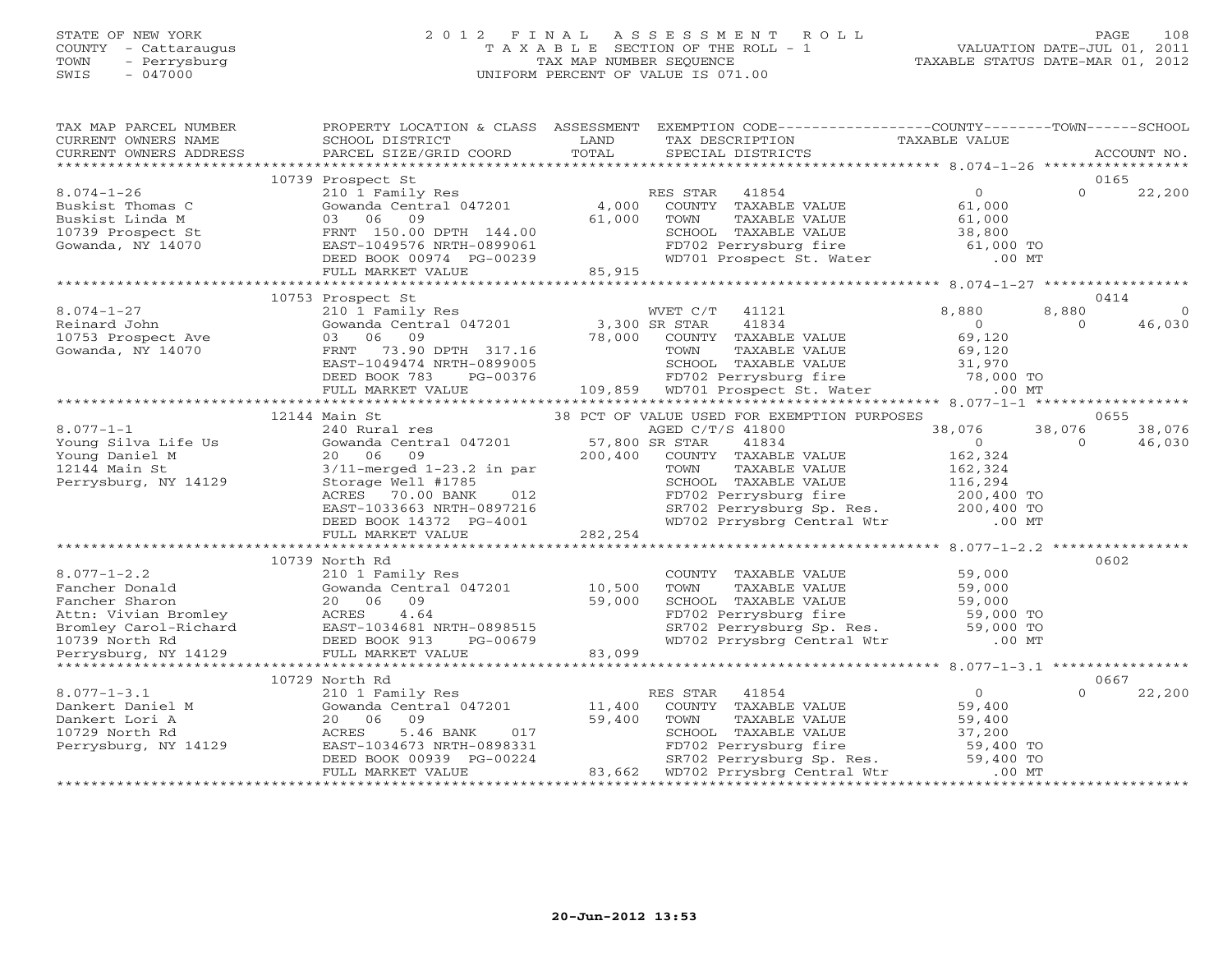## STATE OF NEW YORK 2 0 1 2 F I N A L A S S E S S M E N T R O L L PAGE 109 COUNTY - Cattaraugus T A X A B L E SECTION OF THE ROLL - 1 VALUATION DATE-JUL 01, 2011 TOWN - Perrysburg TAX MAP NUMBER SEQUENCE TAXABLE STATUS DATE-MAR 01, 2012 SWIS - 047000 UNIFORM PERCENT OF VALUE IS 071.00UNIFORM PERCENT OF VALUE IS 071.00

| TAX MAP PARCEL NUMBER<br>CURRENT OWNERS NAME                                                  | SCHOOL DISTRICT                                                                                                                                                       | LAND                      | PROPERTY LOCATION & CLASS ASSESSMENT EXEMPTION CODE---------------COUNTY-------TOWN------SCHOOL<br>TAX DESCRIPTION                                                                                                          | TAXABLE VALUE                                                                          |                    |  |
|-----------------------------------------------------------------------------------------------|-----------------------------------------------------------------------------------------------------------------------------------------------------------------------|---------------------------|-----------------------------------------------------------------------------------------------------------------------------------------------------------------------------------------------------------------------------|----------------------------------------------------------------------------------------|--------------------|--|
| CURRENT OWNERS ADDRESS                                                                        | PARCEL SIZE/GRID COORD                                                                                                                                                | TOTAL                     | SPECIAL DISTRICTS                                                                                                                                                                                                           |                                                                                        | ACCOUNT NO.        |  |
|                                                                                               | 10727 North Rd                                                                                                                                                        |                           |                                                                                                                                                                                                                             |                                                                                        | 0636               |  |
| $8.077 - 1 - 4$<br>Gurney Tracy<br>10727 North Rd<br>Perrysburg, NY 14129                     | 210 1 Family Res<br>Gowanda Central 047201<br>20 06<br>09<br>1.55<br>ACRES<br>EAST-1035036 NRTH-0898146<br>DEED BOOK 909<br>PG-00200                                  | 5,800<br>32,800           | RES STAR 41854<br>COUNTY TAXABLE VALUE<br>TOWN<br>TAXABLE VALUE<br>SCHOOL TAXABLE VALUE<br>SCHOOL TAXABLE VALUE<br>FD702 Perrysburg fire<br>SR702 Perrysburg Sp. Res. 32,800 TO<br>46,197 WD702 Prrysbrg Central Wtr .00 MT | $\overline{0}$<br>32,800<br>32,800<br>10,600<br>$32,800$ TO                            | $\Omega$<br>22,200 |  |
|                                                                                               | FULL MARKET VALUE                                                                                                                                                     |                           |                                                                                                                                                                                                                             |                                                                                        |                    |  |
|                                                                                               | 10719 North Rd                                                                                                                                                        |                           |                                                                                                                                                                                                                             |                                                                                        | 0604               |  |
| $8.077 - 1 - 5$<br>Troidl Robert J<br>10719 North Rd<br>Perrysburg, NY 14129                  | 210 1 Family Res<br>210 1 ramily Res<br>Gowanda Central 047201<br>20 06 09<br>Life Use<br>ACRES<br>1.26 BANK 005<br>EAST-1035034 NRTH-0898014                         | 5,400<br>52,500           | RES STAR<br>41854<br>COUNTY TAXABLE VALUE<br>TAXABLE VALUE<br>TOWN<br>SCHOOL TAXABLE VALUE<br>FD702 Perrysburg fire 52,500 TO<br>SR702 Perrysburg Sp. Res. 52,500 TO<br>WD702 Prrysbrg Central Wtr .00 MT                   | $\overline{0}$<br>52,500<br>52,500<br>30,300                                           | 22,200<br>$\Omega$ |  |
|                                                                                               |                                                                                                                                                                       |                           |                                                                                                                                                                                                                             |                                                                                        |                    |  |
|                                                                                               | 10709 North Rd                                                                                                                                                        |                           |                                                                                                                                                                                                                             |                                                                                        | 0694               |  |
| $8.077 - 1 - 6$<br>Rohrich Richard L<br>Rohrich Cathy E<br>PO Box 118<br>Perrysburg, NY 14129 | 210 1 Family Res<br>Gowanda Central 047201 3,700<br>20 06 09<br>FRNT 87.55 DPTH 464.64<br>EAST-1035032 NRTH-0897905<br>DEED BOOK 822<br>PG-00497<br>FULL MARKET VALUE | 67,800                    | RES STAR<br>41854<br>COUNTY TAXABLE VALUE<br>TOWN<br>TAXABLE VALUE<br>SCHOOL TAXABLE VALUE<br>FD702 Perrysburg fire 67,800 TO<br>SR702 Perrysburg Sp. Res. 67,800 TO<br>95,493 WD702 Prrysbrg Central Wtr                   | $\overline{0}$<br>67,800<br>67,800<br>45,600<br>$.00$ MT                               | $\Omega$<br>22,200 |  |
|                                                                                               |                                                                                                                                                                       |                           |                                                                                                                                                                                                                             |                                                                                        |                    |  |
|                                                                                               | 10699 North Rd                                                                                                                                                        |                           |                                                                                                                                                                                                                             |                                                                                        | 0595               |  |
| $8.077 - 1 - 7$<br>Green Sherry K<br>10699 North Rd<br>Perrysburg, NY 14129                   | 220 2 Family Res<br>Gowanda Central 047201<br>20 06<br>09<br>2.80 BANK<br>ACRES<br>017<br>EAST-1035031 NRTH-0897727<br>DEED BOOK 00971 PG-00489<br>FULL MARKET VALUE  | 7,700<br>61,500<br>86,620 | RES STAR 41854<br>COUNTY TAXABLE VALUE<br>TAXABLE VALUE<br>TOWN<br>SCHOOL TAXABLE VALUE<br>FD702 Perrysburg fire<br>SR702 Perrysburg Sp. Res.<br>WD702 Prrysbrg Central Wtr                                                 | 0<br>61,500<br>61,500<br>39,300<br>$55,500$ TO<br>$61,500$ TO<br>61,500 TO<br>$.00$ MT | $\Omega$<br>22,200 |  |
|                                                                                               |                                                                                                                                                                       |                           |                                                                                                                                                                                                                             |                                                                                        |                    |  |
| $8.077 - 1 - 8$<br>Campbell Ernest R<br>Campbell Carol D<br>PO Box 92<br>Perrysburg, NY 14129 | North Rd<br>312 Vac w/imprv<br>Gowanda Central 047201<br>20 06 09<br>1.00<br>ACRES<br>EAST-1035029 NRTH-0897550<br>PG-00957<br>DEED BOOK 910<br>FULL MARKET VALUE     | 5,000<br>5,300<br>7,465   | COUNTY TAXABLE VALUE<br>TAXABLE VALUE<br>TOWN<br>SCHOOL TAXABLE VALUE<br>FD702 Perrysburg fire<br>SR702 Perrysburg Sp. Res. 5,300 TO<br>WD702 Prrysbrg Central Wtr .00 MT                                                   | 5,300<br>5,300<br>5,300<br>5,300 TO                                                    | 0710               |  |
|                                                                                               |                                                                                                                                                                       |                           |                                                                                                                                                                                                                             |                                                                                        |                    |  |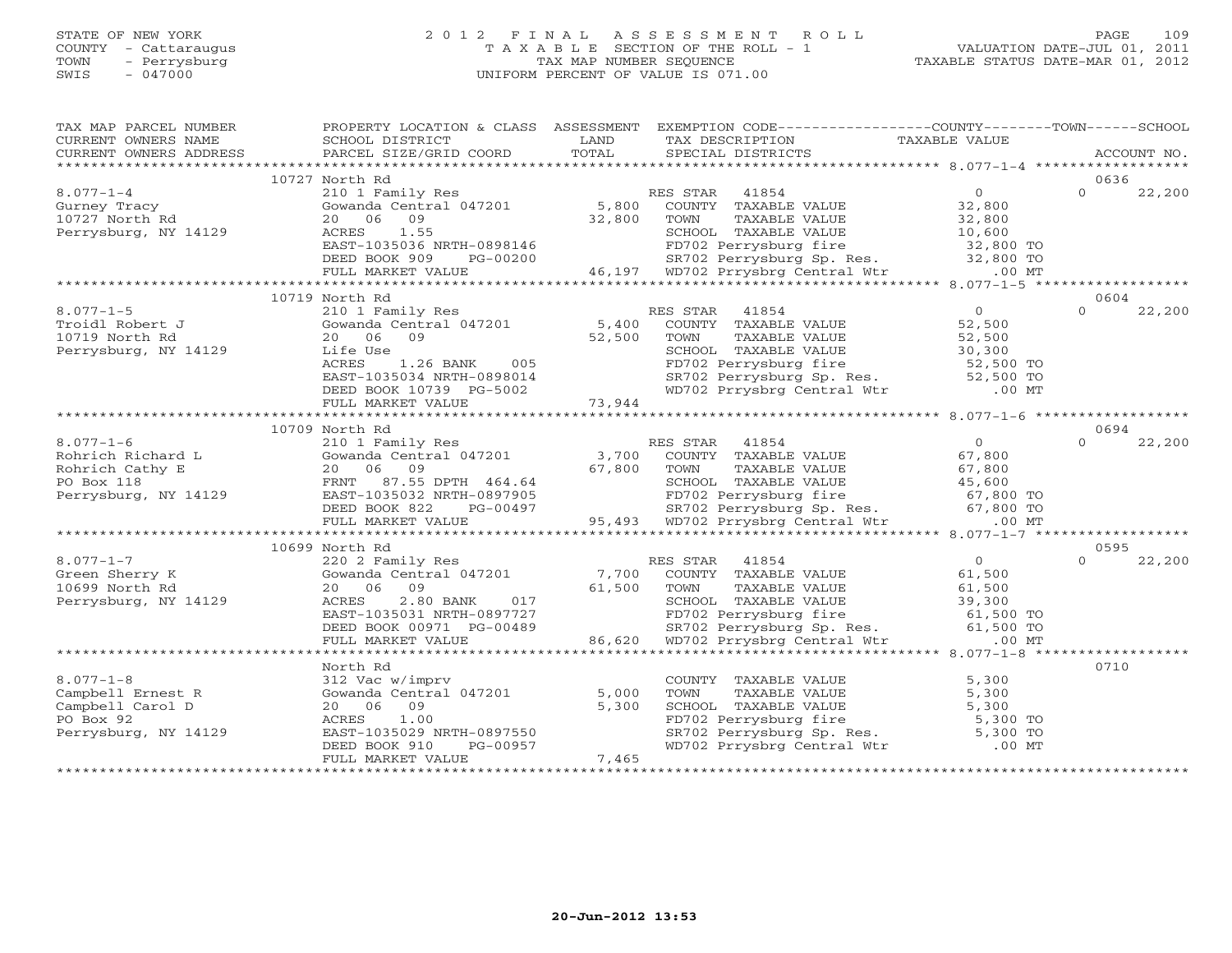## STATE OF NEW YORK 2 0 1 2 F I N A L A S S E S S M E N T R O L L PAGE 110 COUNTY - Cattaraugus T A X A B L E SECTION OF THE ROLL - 1 VALUATION DATE-JUL 01, 2011 TOWN - Perrysburg TAX MAP NUMBER SEQUENCE TAXABLE STATUS DATE-MAR 01, 2012 SWIS - 047000 UNIFORM PERCENT OF VALUE IS 071.00

| TAX MAP PARCEL NUMBER<br>CURRENT OWNERS NAME<br>CURRENT OWNERS ADDRESS                           | PROPERTY LOCATION & CLASS ASSESSMENT<br>SCHOOL DISTRICT<br>PARCEL SIZE/GRID COORD                                                                                                                                          | LAND<br>TOTAL             | EXEMPTION CODE-----------------COUNTY-------TOWN------SCHOOL<br>TAX DESCRIPTION<br>SPECIAL DISTRICTS                                                                                                  | TAXABLE VALUE                                                                        |                  | ACCOUNT NO. |
|--------------------------------------------------------------------------------------------------|----------------------------------------------------------------------------------------------------------------------------------------------------------------------------------------------------------------------------|---------------------------|-------------------------------------------------------------------------------------------------------------------------------------------------------------------------------------------------------|--------------------------------------------------------------------------------------|------------------|-------------|
|                                                                                                  |                                                                                                                                                                                                                            |                           |                                                                                                                                                                                                       |                                                                                      |                  |             |
|                                                                                                  | 10675 North Rd                                                                                                                                                                                                             |                           |                                                                                                                                                                                                       |                                                                                      | 0613             |             |
| $8.077 - 1 - 9$<br>Campbell Ernest R<br>Campbell Carol D<br>PO Box 92<br>Perrysburg, NY 14129    | 210 1 Family Res<br>Gowanda Central 047201<br>20 06<br>09<br>1.07<br>ACRES<br>EAST-1035027 NRTH-0897453<br>DEED BOOK 859<br>PG-01081<br>FULL MARKET VALUE                                                                  | 5,100<br>58,200           | SR STAR<br>41834<br>COUNTY TAXABLE VALUE<br>TOWN<br>TAXABLE VALUE<br>SCHOOL TAXABLE VALUE<br>FD702 Perrysburg fire<br>SR702 Perrysburg Sp. Res. 58,200 TO<br>81,972 WD702 Prrysbrg Central Wtr .00 MT | $\overline{O}$<br>58,200<br>58,200<br>12,170<br>58,200 TO                            | $\Omega$         | 46,030      |
|                                                                                                  |                                                                                                                                                                                                                            |                           |                                                                                                                                                                                                       |                                                                                      |                  |             |
| $8.077 - 1 - 11$<br>Fort Heather<br>Fort James<br>10659 North Rd<br>Perrysburg, NY 14129         | 10659 North Rd<br>210 1 Family Res<br>Gowanda Central 047201<br>06<br>09<br>20<br>$3/11$ -mrgd $1-10$ into prcl<br>1.90 BANK<br>ACRES<br>005<br>EAST-1035023 NRTH-0897268<br>DEED BOOK 00974 PG-00468<br>FULL MARKET VALUE | 6,400<br>57,800<br>81,408 | RES STAR<br>41854<br>COUNTY TAXABLE VALUE<br>TAXABLE VALUE<br>TOWN<br>SCHOOL TAXABLE VALUE<br>FD702 Perrysburg fire<br>SR702 Perrysburg Sp. Res. 57,800 TO<br>WD702 Prrysbrg Central Wtr .00 MT       | $0 \qquad \qquad$<br>57,800<br>57,800<br>35,600<br>57,800 TO                         | 0640<br>$\Omega$ | 22,200      |
|                                                                                                  |                                                                                                                                                                                                                            |                           |                                                                                                                                                                                                       |                                                                                      |                  |             |
|                                                                                                  | 10649 North Rd                                                                                                                                                                                                             |                           |                                                                                                                                                                                                       |                                                                                      | 0599             |             |
| $8.077 - 1 - 12$<br>Whalen Lillian B<br>Whalen John F<br>10649 North Rd<br>Perrysburg, NY 14129  | 270 Mfg housing<br>Gowanda Central 047201<br>20 06<br>09<br>FRNT 379.61 DPTH 145.91<br>EAST-1035110 NRTH-0897146<br>DEED BOOK 16683 PG-8001<br>FULL MARKET VALUE                                                           | 8,600<br>51,100           | SR STAR<br>41834<br>COUNTY TAXABLE VALUE<br>TOWN<br>TAXABLE VALUE<br>SCHOOL TAXABLE VALUE<br>FD702 Perrysburg fire<br>SR702 Perrysburg Sp. Res.<br>71,972 WD702 Prrysbrg Central Wtr                  | $\overline{0}$<br>51,100<br>51,100<br>5,070<br>51,100 TO<br>51,100 TO<br>$.00$ MT    | $\Omega$         | 46,030      |
|                                                                                                  |                                                                                                                                                                                                                            |                           |                                                                                                                                                                                                       |                                                                                      |                  |             |
|                                                                                                  | 10637 North Rd                                                                                                                                                                                                             |                           |                                                                                                                                                                                                       |                                                                                      | 0704             |             |
| $8.077 - 1 - 13$<br>Steward Vivian<br>10637 North Rd<br>Perrysburg, NY 14129                     | 210 1 Family Res<br>Gowanda Central 047201<br>20 06<br>09<br>0.50<br>ACRES<br>EAST-1035193 NRTH-0897018<br>FULL MARKET VALUE                                                                                               | 3,800<br>24,000<br>33,803 | SR STAR<br>41834<br>COUNTY TAXABLE VALUE<br>TOWN<br>TAXABLE VALUE<br>SCHOOL TAXABLE VALUE<br>FD702 Perrysburg fire<br>SR702 Perrysburg Sp. Res.<br>WD702 Prrysbrg Central Wtr                         | $\overline{0}$<br>24,000<br>24,000<br>$\Omega$<br>24,000 TO<br>24,000 TO<br>$.00$ MT | $\cap$           | 24,000      |
|                                                                                                  |                                                                                                                                                                                                                            |                           |                                                                                                                                                                                                       |                                                                                      |                  |             |
|                                                                                                  | 10631 North Rd                                                                                                                                                                                                             |                           |                                                                                                                                                                                                       |                                                                                      | 0669             |             |
| $8.077 - 1 - 14$<br>Mcdonough Robert<br>Mcdonough Lisa<br>10631 North Rd<br>Perrysburg, NY 14129 | 240 Rural res<br>Gowanda Central 047201<br>20 06 09<br>ACRES 17.53<br>EAST-1034544 NRTH-0897648<br>DEED BOOK 00986 PG-00910<br>FULL MARKET VALUE                                                                           | 22,300<br>59,300          | RES STAR<br>41854<br>COUNTY TAXABLE VALUE<br>TAXABLE VALUE<br>TOWN<br>SCHOOL TAXABLE VALUE<br>FD702 Perrysburg fire<br>SR702 Perrysburg Sp. Res.<br>83,521 WD702 Prrysbrg Central Wtr                 | 0<br>59,300<br>59,300<br>37,100<br>59,300 TO<br>59,300 TO<br>$.00$ MT                | $\Omega$         | 22,200      |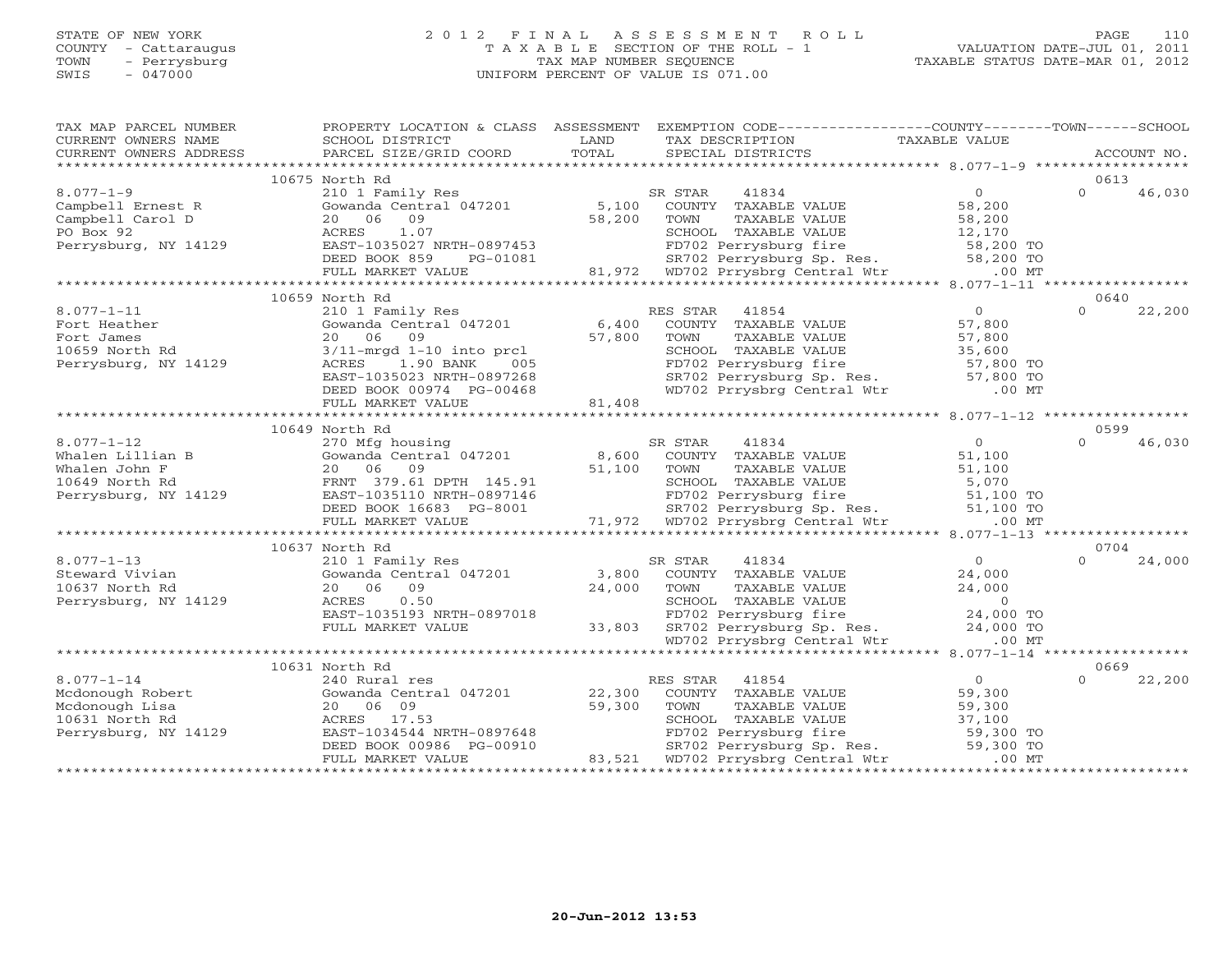## STATE OF NEW YORK 2 0 1 2 F I N A L A S S E S S M E N T R O L L PAGE 111 COUNTY - Cattaraugus T A X A B L E SECTION OF THE ROLL - 1 VALUATION DATE-JUL 01, 2011 TOWN - Perrysburg TAX MAP NUMBER SEQUENCE TAXABLE STATUS DATE-MAR 01, 2012 SWIS - 047000 UNIFORM PERCENT OF VALUE IS 071.00UNIFORM PERCENT OF VALUE IS 071.00

| TAX MAP PARCEL NUMBER |                                                                                                                                                                                                                                                                                                                                                                                             | PROPERTY LOCATION & CLASS ASSESSMENT EXEMPTION CODE----------------COUNTY-------TOWN------SCHOOL                                                                                           |                   |                                             |
|-----------------------|---------------------------------------------------------------------------------------------------------------------------------------------------------------------------------------------------------------------------------------------------------------------------------------------------------------------------------------------------------------------------------------------|--------------------------------------------------------------------------------------------------------------------------------------------------------------------------------------------|-------------------|---------------------------------------------|
|                       |                                                                                                                                                                                                                                                                                                                                                                                             |                                                                                                                                                                                            |                   |                                             |
|                       |                                                                                                                                                                                                                                                                                                                                                                                             |                                                                                                                                                                                            |                   |                                             |
|                       |                                                                                                                                                                                                                                                                                                                                                                                             |                                                                                                                                                                                            |                   |                                             |
|                       | 10603 North Rd                                                                                                                                                                                                                                                                                                                                                                              |                                                                                                                                                                                            |                   | 0591                                        |
| $8.077 - 1 - 16$      | 210 1 Family Res                                                                                                                                                                                                                                                                                                                                                                            | COUNTY TAXABLE VALUE 32,500                                                                                                                                                                |                   |                                             |
| Dennis Daniel W       | Gowanda Central 047201 3,500                                                                                                                                                                                                                                                                                                                                                                | TAXABLE VALUE 32,500<br>TOWN                                                                                                                                                               |                   |                                             |
| 6668 Revere Dr        | 20 06 09 32,500<br>FRNT 90.42 DPTH 197.00 32,500<br>EAST-1035168 NRTH-0896587                                                                                                                                                                                                                                                                                                               | SCHOOL TAXABLE VALUE 32,500<br>FD702 Perrysburg fire 32,500 TO<br>SR702 Perrysburg Sp. Res. 32,500 TO                                                                                      |                   |                                             |
| Derby, NY 14047       |                                                                                                                                                                                                                                                                                                                                                                                             |                                                                                                                                                                                            |                   |                                             |
|                       |                                                                                                                                                                                                                                                                                                                                                                                             |                                                                                                                                                                                            |                   |                                             |
|                       | DEED BOOK 1007 PG-345<br>FULL MARKET VALUE 45,775                                                                                                                                                                                                                                                                                                                                           | WD702 Prrysbrg Central Wtr .00 MT                                                                                                                                                          |                   |                                             |
|                       |                                                                                                                                                                                                                                                                                                                                                                                             |                                                                                                                                                                                            |                   |                                             |
|                       |                                                                                                                                                                                                                                                                                                                                                                                             |                                                                                                                                                                                            |                   |                                             |
|                       | 10573 North Rd                                                                                                                                                                                                                                                                                                                                                                              |                                                                                                                                                                                            |                   | 0689                                        |
|                       |                                                                                                                                                                                                                                                                                                                                                                                             |                                                                                                                                                                                            |                   |                                             |
|                       |                                                                                                                                                                                                                                                                                                                                                                                             |                                                                                                                                                                                            |                   |                                             |
|                       |                                                                                                                                                                                                                                                                                                                                                                                             |                                                                                                                                                                                            |                   |                                             |
|                       |                                                                                                                                                                                                                                                                                                                                                                                             |                                                                                                                                                                                            |                   |                                             |
|                       |                                                                                                                                                                                                                                                                                                                                                                                             |                                                                                                                                                                                            |                   |                                             |
|                       |                                                                                                                                                                                                                                                                                                                                                                                             |                                                                                                                                                                                            |                   |                                             |
|                       |                                                                                                                                                                                                                                                                                                                                                                                             |                                                                                                                                                                                            |                   |                                             |
|                       |                                                                                                                                                                                                                                                                                                                                                                                             |                                                                                                                                                                                            |                   |                                             |
|                       | $\begin{array}{cccc} 8.077-1-17 & 10573 & \text{North Rd} & \text{RPTL466\_c} & 41683 & 0 & 2,220 & 0 \\ 210 & 10573 & 100 & 0 & 22,200 & 0 \\ 10573 & \text{North Rd} & 20 & 06 & 09 & 41,900 & \text{COUNTY} & \text{TXABLE VALUE} & 0 & 22,200 \\ \text{Perrysburg, NY 14129} & \text{Life Use} & 41,900 & \text{CUNTY} & \text{TXABLE VALUE} & 41,900 & 0 \\ \text{R$<br>10561 North Rd |                                                                                                                                                                                            |                   | 0690                                        |
|                       |                                                                                                                                                                                                                                                                                                                                                                                             |                                                                                                                                                                                            | $\overline{0}$    |                                             |
|                       |                                                                                                                                                                                                                                                                                                                                                                                             |                                                                                                                                                                                            | $\overline{O}$    | 2,220<br>$\overline{0}$<br>22,200<br>$\cap$ |
|                       |                                                                                                                                                                                                                                                                                                                                                                                             | 0 16 09<br>20 06 09<br>20 06 09<br>ERNT 156.75 DPTH 231.00<br>BANK 017<br>EAST-1035124 NRTH-0896029<br>EAST-1035124 NRTH-0896029<br>EAST-1035124 NRTH-0896029<br>EAST-1035124 NRTH-0896029 |                   |                                             |
| 10561 North Rd        |                                                                                                                                                                                                                                                                                                                                                                                             |                                                                                                                                                                                            |                   |                                             |
| Perrysburg, NY 14129  |                                                                                                                                                                                                                                                                                                                                                                                             |                                                                                                                                                                                            |                   |                                             |
|                       |                                                                                                                                                                                                                                                                                                                                                                                             |                                                                                                                                                                                            |                   |                                             |
|                       | DEED BOOK 00962 PG-00682                                                                                                                                                                                                                                                                                                                                                                    |                                                                                                                                                                                            |                   |                                             |
|                       |                                                                                                                                                                                                                                                                                                                                                                                             |                                                                                                                                                                                            |                   |                                             |
|                       |                                                                                                                                                                                                                                                                                                                                                                                             |                                                                                                                                                                                            |                   |                                             |
|                       | 10607 North Rd                                                                                                                                                                                                                                                                                                                                                                              |                                                                                                                                                                                            |                   | 0630                                        |
| $8.077 - 1 - 19.1$    |                                                                                                                                                                                                                                                                                                                                                                                             |                                                                                                                                                                                            |                   | 34,728<br>$\overline{0}$                    |
| Goodbrand John        |                                                                                                                                                                                                                                                                                                                                                                                             |                                                                                                                                                                                            |                   | $\overline{0}$<br>$\overline{0}$            |
| Goodbrand Wilma       |                                                                                                                                                                                                                                                                                                                                                                                             |                                                                                                                                                                                            | $5,955$<br>0<br>0 | 39,700<br>$\cap$                            |
| PO Box 102            |                                                                                                                                                                                                                                                                                                                                                                                             |                                                                                                                                                                                            |                   |                                             |
| Perrysburg, NY 14129  |                                                                                                                                                                                                                                                                                                                                                                                             |                                                                                                                                                                                            |                   |                                             |
|                       |                                                                                                                                                                                                                                                                                                                                                                                             |                                                                                                                                                                                            |                   |                                             |
|                       | 10607 North Rd<br>210 1 Family Res<br>Cowanda Central 047201<br>20 06 09<br>21/09-split 2.25 acres of<br>211129<br>22 06 09<br>22/09-split 2.25 acres of<br>239,700 SR STAR<br>239,700 SR STAR<br>239,700 SR STAR<br>239,700 SR STAR<br>239,700 SR STA                                                                                                                                      |                                                                                                                                                                                            |                   |                                             |
|                       |                                                                                                                                                                                                                                                                                                                                                                                             | SR702 Perrysburg Sp. Res. 39,700 TO                                                                                                                                                        |                   |                                             |
|                       |                                                                                                                                                                                                                                                                                                                                                                                             | DEED BOOK 00732 PG-00327 SR702 Perrysburg Sp. Res.<br>FULL MARKET VALUE 55,915 WD702 Prrysbrg Central Wtr                                                                                  | $.00$ MT          |                                             |
|                       |                                                                                                                                                                                                                                                                                                                                                                                             |                                                                                                                                                                                            |                   |                                             |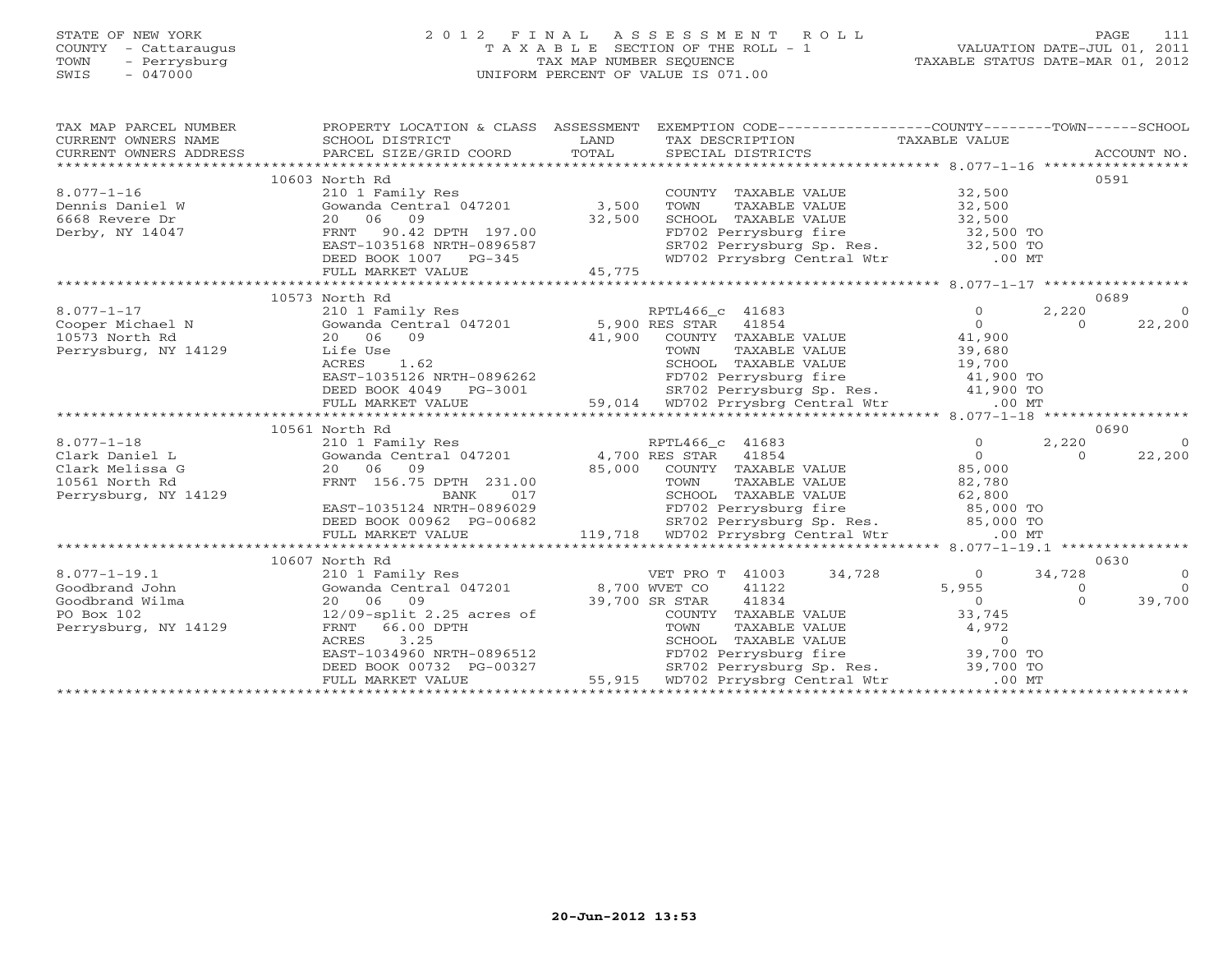## STATE OF NEW YORK 2 0 1 2 F I N A L A S S E S S M E N T R O L L PAGE 112 COUNTY - Cattaraugus T A X A B L E SECTION OF THE ROLL - 1 VALUATION DATE-JUL 01, 2011 TOWN - Perrysburg TAX MAP NUMBER SEQUENCE TAXABLE STATUS DATE-MAR 01, 2012 SWIS - 047000 UNIFORM PERCENT OF VALUE IS 071.00

| TAX MAP PARCEL NUMBER<br>CURRENT OWNERS NAME                                                                                                                                                                                                     | SCHOOL DISTRICT                                                                                                                                                                                                                                                       | LAND    | PROPERTY LOCATION & CLASS ASSESSMENT EXEMPTION CODE---------------COUNTY-------TOWN-----SCHOOL<br>TAX DESCRIPTION TAXABLE VALUE SPECIAL DISTRICTS                             |                | ACCOUNT NO.                |
|--------------------------------------------------------------------------------------------------------------------------------------------------------------------------------------------------------------------------------------------------|-----------------------------------------------------------------------------------------------------------------------------------------------------------------------------------------------------------------------------------------------------------------------|---------|-------------------------------------------------------------------------------------------------------------------------------------------------------------------------------|----------------|----------------------------|
| - CURRENT OWNERS THE PARCEL SIZE/GRID COORD TOTAL SPECIAL DISTRICTS ACCOUNT NO.<br>- ARCOUNT NO ACCOUNT SECOUNT SECOUNT ACCOUNT NO ACCOUNT NO ACCOUNT ASSEMBLY OWNERS A PARCEL SIZE/GRID COORD TO                                                |                                                                                                                                                                                                                                                                       |         |                                                                                                                                                                               |                |                            |
|                                                                                                                                                                                                                                                  |                                                                                                                                                                                                                                                                       |         |                                                                                                                                                                               |                | 0867                       |
| $8.077 - 1 - 19.2$                                                                                                                                                                                                                               |                                                                                                                                                                                                                                                                       |         |                                                                                                                                                                               |                | $\Omega$<br>22,200         |
|                                                                                                                                                                                                                                                  |                                                                                                                                                                                                                                                                       |         |                                                                                                                                                                               |                |                            |
| McCormack Zandra A<br>10611 North Rd                                                                                                                                                                                                             |                                                                                                                                                                                                                                                                       |         |                                                                                                                                                                               |                |                            |
| Perrysburg, NY 14129 L/p 949-363                                                                                                                                                                                                                 |                                                                                                                                                                                                                                                                       |         |                                                                                                                                                                               |                |                            |
|                                                                                                                                                                                                                                                  |                                                                                                                                                                                                                                                                       |         |                                                                                                                                                                               |                |                            |
|                                                                                                                                                                                                                                                  | ACRES<br>6.95                                                                                                                                                                                                                                                         |         | FD702 Perrysburg fire 78,400 TO<br>SR702 Perrysburg Sp. Res. 78,400 TO<br>WD702 Prrysbrg Central Wtr .00 MT                                                                   |                |                            |
|                                                                                                                                                                                                                                                  | EAST-1034710 NRTH-0896721                                                                                                                                                                                                                                             |         |                                                                                                                                                                               |                |                            |
|                                                                                                                                                                                                                                                  | DEED BOOK 9983 PG-5001                                                                                                                                                                                                                                                |         |                                                                                                                                                                               |                |                            |
|                                                                                                                                                                                                                                                  | FULL MARKET VALUE                                                                                                                                                                                                                                                     | 110,423 |                                                                                                                                                                               |                |                            |
|                                                                                                                                                                                                                                                  |                                                                                                                                                                                                                                                                       |         |                                                                                                                                                                               |                |                            |
| $8.077 - 1 - 19.3$                                                                                                                                                                                                                               | 10613 Tamarac Dr<br>240 Rural res                                                                                                                                                                                                                                     |         | RES STAR 41854                                                                                                                                                                | $\overline{0}$ | 0992<br>22,200<br>$\Omega$ |
|                                                                                                                                                                                                                                                  |                                                                                                                                                                                                                                                                       |         |                                                                                                                                                                               |                |                            |
| 0.077-1-19.3<br>Darrell-Sterbak Daniel J<br>Darrell-Sterbak Jennifer<br>20 06 09<br>27,700 COWNTY TAXABLE VALUE<br>27,700 COWNTY TAXABLE VALUE<br>27,700 COWNTY TAXABLE VALUE<br>27,700 COWNTY TAXABLE VALUE<br>27,700 COWNTY TAXABLE VALUE<br>2 |                                                                                                                                                                                                                                                                       |         |                                                                                                                                                                               |                |                            |
|                                                                                                                                                                                                                                                  |                                                                                                                                                                                                                                                                       |         |                                                                                                                                                                               |                |                            |
|                                                                                                                                                                                                                                                  |                                                                                                                                                                                                                                                                       |         |                                                                                                                                                                               |                |                            |
|                                                                                                                                                                                                                                                  |                                                                                                                                                                                                                                                                       |         |                                                                                                                                                                               |                |                            |
|                                                                                                                                                                                                                                                  |                                                                                                                                                                                                                                                                       |         |                                                                                                                                                                               |                |                            |
|                                                                                                                                                                                                                                                  |                                                                                                                                                                                                                                                                       |         |                                                                                                                                                                               |                |                            |
|                                                                                                                                                                                                                                                  | Tamarack Dr                                                                                                                                                                                                                                                           |         |                                                                                                                                                                               |                | 1123                       |
| $8.077 - 1 - 19.8$                                                                                                                                                                                                                               |                                                                                                                                                                                                                                                                       |         | COUNTY TAXABLE VALUE 7,200<br>TOWNI TAXARLE VALUE 7,200                                                                                                                       |                |                            |
| Snyder Brian                                                                                                                                                                                                                                     |                                                                                                                                                                                                                                                                       |         |                                                                                                                                                                               |                |                            |
| 11159 Rt 39                                                                                                                                                                                                                                      |                                                                                                                                                                                                                                                                       |         |                                                                                                                                                                               |                |                            |
| Gowanda, NY 14070                                                                                                                                                                                                                                |                                                                                                                                                                                                                                                                       |         |                                                                                                                                                                               |                |                            |
|                                                                                                                                                                                                                                                  |                                                                                                                                                                                                                                                                       |         |                                                                                                                                                                               |                |                            |
|                                                                                                                                                                                                                                                  | Tamarack Dr<br>314 Rural vac<10<br>314 Rural vac<10<br>20 06 09<br>20 06 09<br>20 06 09<br>20 06 09<br>20 06 09<br>20 06 09<br>20 06 09<br>20 7,200<br>20 06 09<br>20 7,200<br>20 06 09<br>20 7,200<br>20 06 09<br>20 7,200<br>20 06 09<br>20 7,200<br>20 20<br>20 06 |         |                                                                                                                                                                               |                |                            |
|                                                                                                                                                                                                                                                  | FULL MARKET VALUE 10,141                                                                                                                                                                                                                                              |         |                                                                                                                                                                               |                |                            |
|                                                                                                                                                                                                                                                  | 12166 Main St                                                                                                                                                                                                                                                         |         |                                                                                                                                                                               |                | 0639                       |
|                                                                                                                                                                                                                                                  |                                                                                                                                                                                                                                                                       |         |                                                                                                                                                                               |                | $\Omega$<br>46,030         |
|                                                                                                                                                                                                                                                  |                                                                                                                                                                                                                                                                       |         |                                                                                                                                                                               |                |                            |
|                                                                                                                                                                                                                                                  |                                                                                                                                                                                                                                                                       |         |                                                                                                                                                                               |                |                            |
|                                                                                                                                                                                                                                                  |                                                                                                                                                                                                                                                                       |         |                                                                                                                                                                               |                |                            |
|                                                                                                                                                                                                                                                  |                                                                                                                                                                                                                                                                       |         |                                                                                                                                                                               |                |                            |
|                                                                                                                                                                                                                                                  |                                                                                                                                                                                                                                                                       |         |                                                                                                                                                                               |                |                            |
|                                                                                                                                                                                                                                                  |                                                                                                                                                                                                                                                                       |         |                                                                                                                                                                               |                |                            |
|                                                                                                                                                                                                                                                  | FULL MARKET VALUE 88,873                                                                                                                                                                                                                                              |         |                                                                                                                                                                               |                |                            |
|                                                                                                                                                                                                                                                  |                                                                                                                                                                                                                                                                       |         |                                                                                                                                                                               |                |                            |
|                                                                                                                                                                                                                                                  | 12214 Main St                                                                                                                                                                                                                                                         |         |                                                                                                                                                                               |                | 0649                       |
|                                                                                                                                                                                                                                                  |                                                                                                                                                                                                                                                                       |         | COUNTY TAXABLE VALUE<br>TOWN TAXABLE VALUE                                                                                                                                    | 3,000          |                            |
|                                                                                                                                                                                                                                                  |                                                                                                                                                                                                                                                                       | 3,000   |                                                                                                                                                                               |                |                            |
|                                                                                                                                                                                                                                                  |                                                                                                                                                                                                                                                                       | 3,000   | TOWN TAXABLE VALUE<br>TOWN TAXABLE VALUE<br>SCHOOL TAXABLE VALUE<br>FD702 Perrysburg fire 3,000 TO<br>SR702 Perrysburg Sp. Res. 3,000 TO<br>WD702 Prrysbrg Central Wtr .00 MT |                |                            |
|                                                                                                                                                                                                                                                  | ACRES                                                                                                                                                                                                                                                                 |         |                                                                                                                                                                               |                |                            |
|                                                                                                                                                                                                                                                  | 1.97 BANK 017<br>3098 NRTH-0896771<br>EAST-1033098 NRTH-0896771                                                                                                                                                                                                       |         |                                                                                                                                                                               |                |                            |
|                                                                                                                                                                                                                                                  | DEED BOOK 27003 PG-9001                                                                                                                                                                                                                                               |         |                                                                                                                                                                               |                |                            |
|                                                                                                                                                                                                                                                  | FULL MARKET VALUE                                                                                                                                                                                                                                                     | 4,225   |                                                                                                                                                                               |                |                            |
|                                                                                                                                                                                                                                                  |                                                                                                                                                                                                                                                                       |         |                                                                                                                                                                               |                |                            |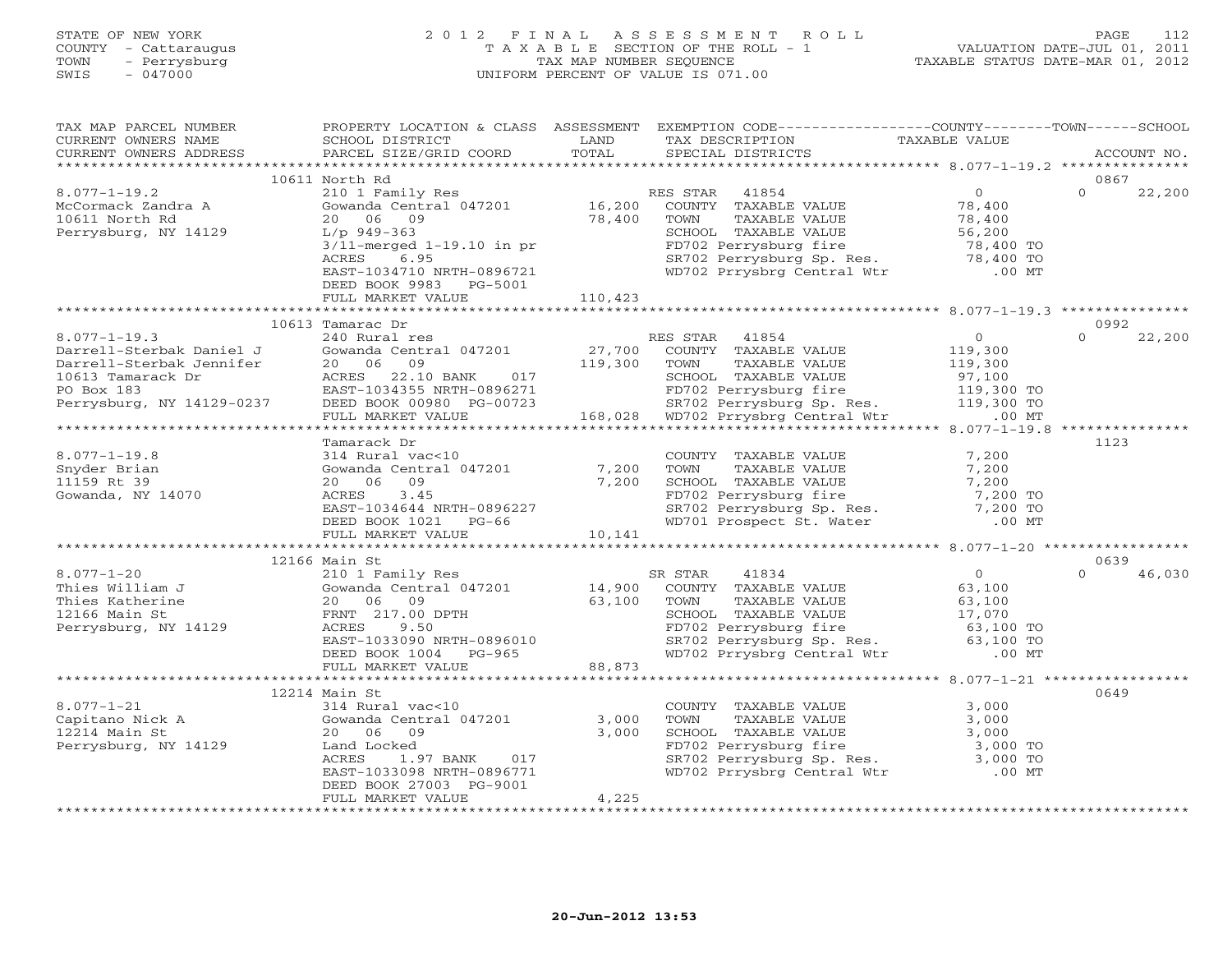## STATE OF NEW YORK 2 0 1 2 F I N A L A S S E S S M E N T R O L L PAGE 113 COUNTY - Cattaraugus T A X A B L E SECTION OF THE ROLL - 1 VALUATION DATE-JUL 01, 2011 TOWN - Perrysburg TAX MAP NUMBER SEQUENCE TAXABLE STATUS DATE-MAR 01, 2012 SWIS - 047000 UNIFORM PERCENT OF VALUE IS 071.00UNIFORM PERCENT OF VALUE IS 071.00

| TAX MAP PARCEL NUMBER<br>CURRENT OWNERS NAME<br>CURRENT OWNERS ADDRESS                                                                                                                                                                              | SCHOOL DISTRICT<br>PARCEL SIZE/GRID COORD                                                                                                                                                                         | LAND<br>TOTAL  | PROPERTY LOCATION & CLASS ASSESSMENT EXEMPTION CODE----------------COUNTY-------TOWN------SCHOOL<br>TAX DESCRIPTION<br>SPECIAL DISTRICTS                                                                                                    | TAXABLE VALUE                                       | ACCOUNT NO.                            |
|-----------------------------------------------------------------------------------------------------------------------------------------------------------------------------------------------------------------------------------------------------|-------------------------------------------------------------------------------------------------------------------------------------------------------------------------------------------------------------------|----------------|---------------------------------------------------------------------------------------------------------------------------------------------------------------------------------------------------------------------------------------------|-----------------------------------------------------|----------------------------------------|
|                                                                                                                                                                                                                                                     |                                                                                                                                                                                                                   |                |                                                                                                                                                                                                                                             |                                                     |                                        |
| $8.077 - 1 - 22$<br>Denea Mark R<br>Denea Mary<br>12233 Pudding Ln<br>Perrysburg, NY 14129                                                                                                                                                          | Pudding Lane Rd<br>1 ddding 2010 11:<br>322 Rural vac>10<br>Gowanda Central 047201 2,900<br>20 06 09<br>NRF-merged 1-23.1 3/07<br>ACRES 3.70<br>ACRES 3.70<br>EAST-1033127 NRTH-0898419<br>DEED BOOK 875 PG-01137 | 2,900          | COUNTY TAXABLE VALUE 2,900<br>TOWN TAXABLE VALUE 2,900<br>SCHOOL TAXABLE VALUE 2,900<br>FD702 Perrysburg fire 2,900 TO<br>SR702 Perrysburg Sp. Res. 2,900 TO<br>WD702 Prrysbrg Central Wtr .00 MT                                           |                                                     | 0914                                   |
|                                                                                                                                                                                                                                                     | FULL MARKET VALUE                                                                                                                                                                                                 | 4,085          |                                                                                                                                                                                                                                             |                                                     |                                        |
| $8.078 - 1 - 1$<br>Blasdell, NY 14219                                                                                                                                                                                                               | 10588 North Rd<br>210 1 Family Res<br>Gowanda Central 047201 9,000<br>12 06 09 71,200<br>L/p 898-980 ACRES 3.65<br>EAST-1035497 NRTH-0896182<br>DEED BOOK 16096 PG-4001                                           |                | COUNTY TAXABLE VALUE 71,200<br>TOWN TAXABLE VALUE 71,200<br>CHOOL TAXABLE VALUE<br>SCHOOL TAXABLE VALUE<br>FD702 Perrysburg fire 71,200 TO<br>SR702 Perrysburg Sp. Res. 71,200 TO<br>WD702 Prrysbrg Central Wtr .00 MT                      |                                                     | 0715                                   |
|                                                                                                                                                                                                                                                     | FULL MARKET VALUE                                                                                                                                                                                                 | 100, 282       |                                                                                                                                                                                                                                             |                                                     |                                        |
|                                                                                                                                                                                                                                                     |                                                                                                                                                                                                                   |                |                                                                                                                                                                                                                                             |                                                     |                                        |
|                                                                                                                                                                                                                                                     | 10680 North Rd                                                                                                                                                                                                    |                |                                                                                                                                                                                                                                             |                                                     | 0746                                   |
| 8.078-1-3<br>Wendel Douglas M<br>10680 North Rd<br>PO Box 202<br>Perrysburg, NY 14129<br>Perrysburg, NY 14129<br>Perrysburg, NY 14129<br>Perrysburg, NY 14129<br>Perrysburg, NY 14129<br>Perrysburg, NY 14129<br>Perrysburg, NY 14129<br>Perrysburg |                                                                                                                                                                                                                   |                | %) North Rd<br>2001 Family Res<br>35,800 EASTA 41854<br>35,800 EASTA 41854<br>2006 09 85,800 TOWN TAXABLE VALUE 85,800<br>ACRES 19.80 SCHOOL TAXABLE VALUE 85,800<br>EAST-1035970 NRTH-0897688 FD702 Perrysburg fire 85,800 TO<br>DEED BOOK |                                                     | $\Omega$<br>22,200                     |
|                                                                                                                                                                                                                                                     |                                                                                                                                                                                                                   |                |                                                                                                                                                                                                                                             |                                                     |                                        |
|                                                                                                                                                                                                                                                     | 10730 North Rd                                                                                                                                                                                                    |                |                                                                                                                                                                                                                                             |                                                     | 0749                                   |
| VOCAL CONSULTED MANUST CONSUMING MANUST CONSUMING MANUST CONSUMING MANUST CONSULTED AND CONSULTED A CONSUMING MANUST AND PERTYSDURY PERTYSDURY PERTYSDURY AND RESTANDUM MANUST CONSUMING MANUST AND MANUST CONSUMING MANUST MA                      |                                                                                                                                                                                                                   |                | 8,880<br>WVET C/T 41121<br>41834<br>87,800 COUNTY TAXABLE VALUE<br>TOWN TAXABLE VALUE                                                                                                                                                       | 8,880<br>$\begin{array}{c} 0 \\ 78,920 \end{array}$ | 8,880<br>$\circ$<br>$\Omega$<br>46,030 |
|                                                                                                                                                                                                                                                     |                                                                                                                                                                                                                   |                |                                                                                                                                                                                                                                             |                                                     |                                        |
| $8.078 - 1 - 6$<br>Loehr Richard<br>10732 North Rd<br>Perrysburg, NY 14129                                                                                                                                                                          | North Rd<br>323 Vacant rural<br>Gowanda Central 047201 4,600<br>12 06 09<br>Land Locked<br>ACRES<br>5.39<br>EAST-1036199 NRTH-0898440<br>DEED BOOK 856<br>PG-00925<br>FULL MARKET VALUE                           | 4,600<br>6,479 | COUNTY TAXABLE VALUE<br>TAXABLE VALUE<br>TOWN<br>SCHOOL TAXABLE VALUE<br>SCHOOL TAXABLE VALUE 4,600<br>FD702 Perrysburg fire 4,600 TO<br>SR702 Perrysburg Sp. Res. 4,600 TO<br>WD702 Prrysbrg Central Wtr .00 MT                            | 4,600<br>4,600<br>4,600                             | 0641                                   |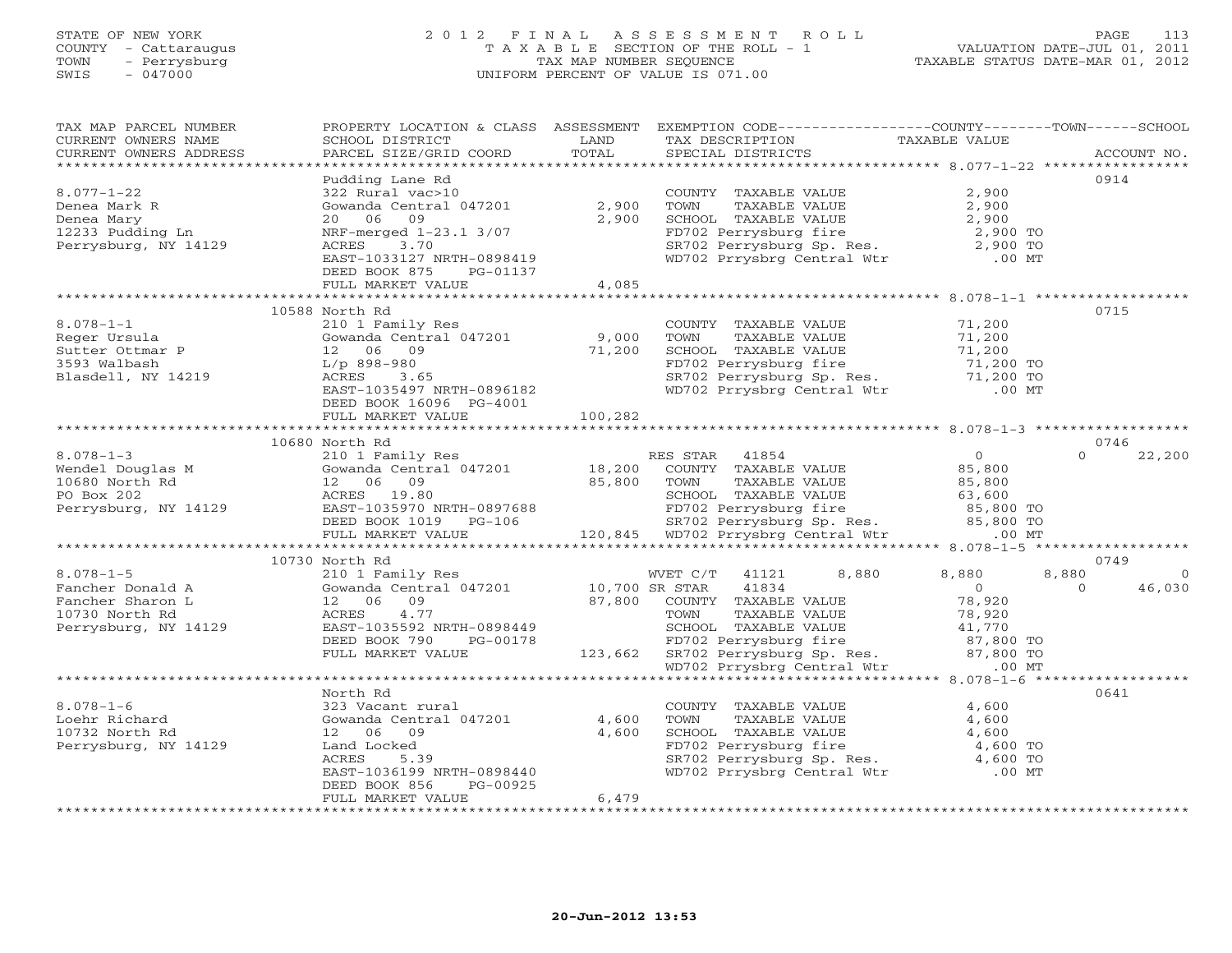## STATE OF NEW YORK 2 0 1 2 F I N A L A S S E S S M E N T R O L L PAGE 114 COUNTY - Cattaraugus T A X A B L E SECTION OF THE ROLL - 1 VALUATION DATE-JUL 01, 2011 TOWN - Perrysburg TAX MAP NUMBER SEQUENCE TAXABLE STATUS DATE-MAR 01, 2012 SWIS - 047000 UNIFORM PERCENT OF VALUE IS 071.00UNIFORM PERCENT OF VALUE IS 071.00

| North Rd<br>0648<br>322 Rural vac>10<br>$8.078 - 1 - 7.1$<br>COUNTY TAXABLE VALUE 10,800<br>Gowanda Central 047201 10,800<br>Johnson Charles M<br>11578 Shaw Rd<br>TOWN TAXABLE VALUE<br>SCHOOL TAXABLE VALUE<br>TO 10,800<br>FD702 Perrysburg fire 10,800 TO<br>SR702 Perrysburg Sp. Res. 10,800 TO<br>WD702 Prrysbrg Central Wtr .00 MT<br>11578 Shaw Rd<br>12 06<br>09<br>10,800<br>Perrysburg, NY 14129<br>ACRES 27.00<br>EAST-1037050 NRTH-0897812<br>DEED BOOK 1019 PG-368<br>DEED BOOK 1019 PG-368<br>FULL MARKET VALUE 15, 211<br>11990 Railroad Ave<br>0956<br>$8.078 - 1 - 7.2$<br>$\overline{O}$<br>22,200<br>RES STAR 41854<br>$\Omega$<br>----<br>210 1 Family Res<br>Gowanda Central 047201 2,900<br>12 66 09 45,600<br>Example 1990 And the Matchew R<br>11990 Railroad Ave 12 06 09<br>Perrysburg, NY 14129 12 06 09<br>COUNTY TAXABLE VALUE<br>45,600<br>TAXABLE VALUE<br>45,600<br>TOWN<br>FRNT 55.00 DPTH 235.00<br>EAST-1035468 NRTH-0896628<br>DEED BOOK 3329 PG-8001<br>FULL MARKET VALUE 64,225<br>CHOOL TAXABLE VALUE 23,400<br>FD702 Perrysburg fire 45,600 TO<br>SR702 Perrysburg Sp. Res. 45,600 TO<br>WD702 Prrysbrg Central Wtr .00 MT<br>10630 North Rd<br>1114<br>$\Omega$<br>22,200<br>0646<br>$8.078 - 1 - 8$<br>AG DIST<br>41720 34,111 34,111<br>34, 111 34, 111<br>120 Field crops<br>Gowanda Central $047201$ 46,200<br>Brennan Ronald C<br>COUNTY TAXABLE VALUE<br>12,089<br>12 06 09<br>ACRES 30.13<br>EAST-1037845 NRTH-0898081<br>DEED BOOK 00935 PG-00825<br>FUILL MARKET VALUE<br>EULL MARKET VALUE<br>ACRES 30.13<br>EAST-1037845 NRTH-0898081<br>PD702 Perrysburg fire<br>SR702 Perrysburg Sp. Res.<br>ACRES 12,089<br>SCH<br>139 Mackinaw Rd<br>Forestville, NY 14062<br>MAY BE SUBJECT TO PAYMENT<br>UNDER AGDIST LAW TIL 2016<br>0622<br>Main St<br>$8.078 - 1 - 9$<br>322 Rural vac>10<br>17,600<br>17,600<br>COUNTY TAXABLE VALUE<br>Gowanda Central 047201 17,600<br>TAXABLE VALUE<br>Estus Kenneth<br>TOWN<br>SCHOOL TAXABLE VALUE<br>FD702 Perrysburg fire 17,600 TO<br>SR702 Perrysburg Sp. Res. 17,600 TO<br>WD702 Prrysbrg Central Wtr .00 MT<br>$5000$<br>Storage Well #2067<br>ACRES 37.25<br>EAST-1038109 ACRES<br>547 Rte 83<br>South Dayton, NY 14138<br>EAST-1038108 NRTH-0896407<br>PG-00668<br>DEED BOOK 902<br>24,789<br>FULL MARKET VALUE | TAX MAP PARCEL NUMBER<br>CURRENT OWNERS NAME<br>CURRENT OWNERS ADDRESS | SCHOOL DISTRICT<br><b>EXAMPLE DESCRIPTION OF A LAND</b><br>PARCEL SIZE/GRID COORD | TOTAL | PROPERTY LOCATION & CLASS ASSESSMENT EXEMPTION CODE----------------COUNTY-------TOWN------SCHOOL<br>TAX DESCRIPTION TAXABLE VALUE SPECIAL DISTRICTS | ACCOUNT NO. |
|-------------------------------------------------------------------------------------------------------------------------------------------------------------------------------------------------------------------------------------------------------------------------------------------------------------------------------------------------------------------------------------------------------------------------------------------------------------------------------------------------------------------------------------------------------------------------------------------------------------------------------------------------------------------------------------------------------------------------------------------------------------------------------------------------------------------------------------------------------------------------------------------------------------------------------------------------------------------------------------------------------------------------------------------------------------------------------------------------------------------------------------------------------------------------------------------------------------------------------------------------------------------------------------------------------------------------------------------------------------------------------------------------------------------------------------------------------------------------------------------------------------------------------------------------------------------------------------------------------------------------------------------------------------------------------------------------------------------------------------------------------------------------------------------------------------------------------------------------------------------------------------------------------------------------------------------------------------------------------------------------------------------------------------------------------------------------------------------------------------------------------------------------------------------------------------------------------------------------------------------------------------------------------------------------------------|------------------------------------------------------------------------|-----------------------------------------------------------------------------------|-------|-----------------------------------------------------------------------------------------------------------------------------------------------------|-------------|
|                                                                                                                                                                                                                                                                                                                                                                                                                                                                                                                                                                                                                                                                                                                                                                                                                                                                                                                                                                                                                                                                                                                                                                                                                                                                                                                                                                                                                                                                                                                                                                                                                                                                                                                                                                                                                                                                                                                                                                                                                                                                                                                                                                                                                                                                                                             |                                                                        |                                                                                   |       |                                                                                                                                                     |             |
|                                                                                                                                                                                                                                                                                                                                                                                                                                                                                                                                                                                                                                                                                                                                                                                                                                                                                                                                                                                                                                                                                                                                                                                                                                                                                                                                                                                                                                                                                                                                                                                                                                                                                                                                                                                                                                                                                                                                                                                                                                                                                                                                                                                                                                                                                                             |                                                                        |                                                                                   |       |                                                                                                                                                     |             |
|                                                                                                                                                                                                                                                                                                                                                                                                                                                                                                                                                                                                                                                                                                                                                                                                                                                                                                                                                                                                                                                                                                                                                                                                                                                                                                                                                                                                                                                                                                                                                                                                                                                                                                                                                                                                                                                                                                                                                                                                                                                                                                                                                                                                                                                                                                             |                                                                        |                                                                                   |       |                                                                                                                                                     |             |
|                                                                                                                                                                                                                                                                                                                                                                                                                                                                                                                                                                                                                                                                                                                                                                                                                                                                                                                                                                                                                                                                                                                                                                                                                                                                                                                                                                                                                                                                                                                                                                                                                                                                                                                                                                                                                                                                                                                                                                                                                                                                                                                                                                                                                                                                                                             |                                                                        |                                                                                   |       |                                                                                                                                                     |             |
|                                                                                                                                                                                                                                                                                                                                                                                                                                                                                                                                                                                                                                                                                                                                                                                                                                                                                                                                                                                                                                                                                                                                                                                                                                                                                                                                                                                                                                                                                                                                                                                                                                                                                                                                                                                                                                                                                                                                                                                                                                                                                                                                                                                                                                                                                                             |                                                                        |                                                                                   |       |                                                                                                                                                     |             |
|                                                                                                                                                                                                                                                                                                                                                                                                                                                                                                                                                                                                                                                                                                                                                                                                                                                                                                                                                                                                                                                                                                                                                                                                                                                                                                                                                                                                                                                                                                                                                                                                                                                                                                                                                                                                                                                                                                                                                                                                                                                                                                                                                                                                                                                                                                             |                                                                        |                                                                                   |       |                                                                                                                                                     |             |
|                                                                                                                                                                                                                                                                                                                                                                                                                                                                                                                                                                                                                                                                                                                                                                                                                                                                                                                                                                                                                                                                                                                                                                                                                                                                                                                                                                                                                                                                                                                                                                                                                                                                                                                                                                                                                                                                                                                                                                                                                                                                                                                                                                                                                                                                                                             |                                                                        |                                                                                   |       |                                                                                                                                                     |             |
|                                                                                                                                                                                                                                                                                                                                                                                                                                                                                                                                                                                                                                                                                                                                                                                                                                                                                                                                                                                                                                                                                                                                                                                                                                                                                                                                                                                                                                                                                                                                                                                                                                                                                                                                                                                                                                                                                                                                                                                                                                                                                                                                                                                                                                                                                                             |                                                                        |                                                                                   |       |                                                                                                                                                     |             |
|                                                                                                                                                                                                                                                                                                                                                                                                                                                                                                                                                                                                                                                                                                                                                                                                                                                                                                                                                                                                                                                                                                                                                                                                                                                                                                                                                                                                                                                                                                                                                                                                                                                                                                                                                                                                                                                                                                                                                                                                                                                                                                                                                                                                                                                                                                             |                                                                        |                                                                                   |       |                                                                                                                                                     |             |
|                                                                                                                                                                                                                                                                                                                                                                                                                                                                                                                                                                                                                                                                                                                                                                                                                                                                                                                                                                                                                                                                                                                                                                                                                                                                                                                                                                                                                                                                                                                                                                                                                                                                                                                                                                                                                                                                                                                                                                                                                                                                                                                                                                                                                                                                                                             |                                                                        |                                                                                   |       |                                                                                                                                                     |             |
|                                                                                                                                                                                                                                                                                                                                                                                                                                                                                                                                                                                                                                                                                                                                                                                                                                                                                                                                                                                                                                                                                                                                                                                                                                                                                                                                                                                                                                                                                                                                                                                                                                                                                                                                                                                                                                                                                                                                                                                                                                                                                                                                                                                                                                                                                                             |                                                                        |                                                                                   |       |                                                                                                                                                     |             |
|                                                                                                                                                                                                                                                                                                                                                                                                                                                                                                                                                                                                                                                                                                                                                                                                                                                                                                                                                                                                                                                                                                                                                                                                                                                                                                                                                                                                                                                                                                                                                                                                                                                                                                                                                                                                                                                                                                                                                                                                                                                                                                                                                                                                                                                                                                             |                                                                        |                                                                                   |       |                                                                                                                                                     |             |
|                                                                                                                                                                                                                                                                                                                                                                                                                                                                                                                                                                                                                                                                                                                                                                                                                                                                                                                                                                                                                                                                                                                                                                                                                                                                                                                                                                                                                                                                                                                                                                                                                                                                                                                                                                                                                                                                                                                                                                                                                                                                                                                                                                                                                                                                                                             |                                                                        |                                                                                   |       |                                                                                                                                                     |             |
|                                                                                                                                                                                                                                                                                                                                                                                                                                                                                                                                                                                                                                                                                                                                                                                                                                                                                                                                                                                                                                                                                                                                                                                                                                                                                                                                                                                                                                                                                                                                                                                                                                                                                                                                                                                                                                                                                                                                                                                                                                                                                                                                                                                                                                                                                                             |                                                                        |                                                                                   |       |                                                                                                                                                     |             |
|                                                                                                                                                                                                                                                                                                                                                                                                                                                                                                                                                                                                                                                                                                                                                                                                                                                                                                                                                                                                                                                                                                                                                                                                                                                                                                                                                                                                                                                                                                                                                                                                                                                                                                                                                                                                                                                                                                                                                                                                                                                                                                                                                                                                                                                                                                             |                                                                        |                                                                                   |       |                                                                                                                                                     |             |
|                                                                                                                                                                                                                                                                                                                                                                                                                                                                                                                                                                                                                                                                                                                                                                                                                                                                                                                                                                                                                                                                                                                                                                                                                                                                                                                                                                                                                                                                                                                                                                                                                                                                                                                                                                                                                                                                                                                                                                                                                                                                                                                                                                                                                                                                                                             |                                                                        |                                                                                   |       |                                                                                                                                                     |             |
|                                                                                                                                                                                                                                                                                                                                                                                                                                                                                                                                                                                                                                                                                                                                                                                                                                                                                                                                                                                                                                                                                                                                                                                                                                                                                                                                                                                                                                                                                                                                                                                                                                                                                                                                                                                                                                                                                                                                                                                                                                                                                                                                                                                                                                                                                                             |                                                                        |                                                                                   |       |                                                                                                                                                     |             |
|                                                                                                                                                                                                                                                                                                                                                                                                                                                                                                                                                                                                                                                                                                                                                                                                                                                                                                                                                                                                                                                                                                                                                                                                                                                                                                                                                                                                                                                                                                                                                                                                                                                                                                                                                                                                                                                                                                                                                                                                                                                                                                                                                                                                                                                                                                             |                                                                        |                                                                                   |       |                                                                                                                                                     |             |
|                                                                                                                                                                                                                                                                                                                                                                                                                                                                                                                                                                                                                                                                                                                                                                                                                                                                                                                                                                                                                                                                                                                                                                                                                                                                                                                                                                                                                                                                                                                                                                                                                                                                                                                                                                                                                                                                                                                                                                                                                                                                                                                                                                                                                                                                                                             |                                                                        |                                                                                   |       |                                                                                                                                                     |             |
|                                                                                                                                                                                                                                                                                                                                                                                                                                                                                                                                                                                                                                                                                                                                                                                                                                                                                                                                                                                                                                                                                                                                                                                                                                                                                                                                                                                                                                                                                                                                                                                                                                                                                                                                                                                                                                                                                                                                                                                                                                                                                                                                                                                                                                                                                                             |                                                                        |                                                                                   |       |                                                                                                                                                     |             |
|                                                                                                                                                                                                                                                                                                                                                                                                                                                                                                                                                                                                                                                                                                                                                                                                                                                                                                                                                                                                                                                                                                                                                                                                                                                                                                                                                                                                                                                                                                                                                                                                                                                                                                                                                                                                                                                                                                                                                                                                                                                                                                                                                                                                                                                                                                             |                                                                        |                                                                                   |       |                                                                                                                                                     |             |
|                                                                                                                                                                                                                                                                                                                                                                                                                                                                                                                                                                                                                                                                                                                                                                                                                                                                                                                                                                                                                                                                                                                                                                                                                                                                                                                                                                                                                                                                                                                                                                                                                                                                                                                                                                                                                                                                                                                                                                                                                                                                                                                                                                                                                                                                                                             |                                                                        |                                                                                   |       |                                                                                                                                                     |             |
|                                                                                                                                                                                                                                                                                                                                                                                                                                                                                                                                                                                                                                                                                                                                                                                                                                                                                                                                                                                                                                                                                                                                                                                                                                                                                                                                                                                                                                                                                                                                                                                                                                                                                                                                                                                                                                                                                                                                                                                                                                                                                                                                                                                                                                                                                                             |                                                                        |                                                                                   |       |                                                                                                                                                     |             |
|                                                                                                                                                                                                                                                                                                                                                                                                                                                                                                                                                                                                                                                                                                                                                                                                                                                                                                                                                                                                                                                                                                                                                                                                                                                                                                                                                                                                                                                                                                                                                                                                                                                                                                                                                                                                                                                                                                                                                                                                                                                                                                                                                                                                                                                                                                             |                                                                        |                                                                                   |       |                                                                                                                                                     |             |
|                                                                                                                                                                                                                                                                                                                                                                                                                                                                                                                                                                                                                                                                                                                                                                                                                                                                                                                                                                                                                                                                                                                                                                                                                                                                                                                                                                                                                                                                                                                                                                                                                                                                                                                                                                                                                                                                                                                                                                                                                                                                                                                                                                                                                                                                                                             |                                                                        |                                                                                   |       |                                                                                                                                                     |             |
|                                                                                                                                                                                                                                                                                                                                                                                                                                                                                                                                                                                                                                                                                                                                                                                                                                                                                                                                                                                                                                                                                                                                                                                                                                                                                                                                                                                                                                                                                                                                                                                                                                                                                                                                                                                                                                                                                                                                                                                                                                                                                                                                                                                                                                                                                                             |                                                                        |                                                                                   |       |                                                                                                                                                     |             |
|                                                                                                                                                                                                                                                                                                                                                                                                                                                                                                                                                                                                                                                                                                                                                                                                                                                                                                                                                                                                                                                                                                                                                                                                                                                                                                                                                                                                                                                                                                                                                                                                                                                                                                                                                                                                                                                                                                                                                                                                                                                                                                                                                                                                                                                                                                             |                                                                        |                                                                                   |       |                                                                                                                                                     |             |
|                                                                                                                                                                                                                                                                                                                                                                                                                                                                                                                                                                                                                                                                                                                                                                                                                                                                                                                                                                                                                                                                                                                                                                                                                                                                                                                                                                                                                                                                                                                                                                                                                                                                                                                                                                                                                                                                                                                                                                                                                                                                                                                                                                                                                                                                                                             |                                                                        |                                                                                   |       |                                                                                                                                                     |             |
|                                                                                                                                                                                                                                                                                                                                                                                                                                                                                                                                                                                                                                                                                                                                                                                                                                                                                                                                                                                                                                                                                                                                                                                                                                                                                                                                                                                                                                                                                                                                                                                                                                                                                                                                                                                                                                                                                                                                                                                                                                                                                                                                                                                                                                                                                                             |                                                                        |                                                                                   |       |                                                                                                                                                     |             |
|                                                                                                                                                                                                                                                                                                                                                                                                                                                                                                                                                                                                                                                                                                                                                                                                                                                                                                                                                                                                                                                                                                                                                                                                                                                                                                                                                                                                                                                                                                                                                                                                                                                                                                                                                                                                                                                                                                                                                                                                                                                                                                                                                                                                                                                                                                             |                                                                        |                                                                                   |       |                                                                                                                                                     |             |
|                                                                                                                                                                                                                                                                                                                                                                                                                                                                                                                                                                                                                                                                                                                                                                                                                                                                                                                                                                                                                                                                                                                                                                                                                                                                                                                                                                                                                                                                                                                                                                                                                                                                                                                                                                                                                                                                                                                                                                                                                                                                                                                                                                                                                                                                                                             |                                                                        |                                                                                   |       |                                                                                                                                                     |             |
|                                                                                                                                                                                                                                                                                                                                                                                                                                                                                                                                                                                                                                                                                                                                                                                                                                                                                                                                                                                                                                                                                                                                                                                                                                                                                                                                                                                                                                                                                                                                                                                                                                                                                                                                                                                                                                                                                                                                                                                                                                                                                                                                                                                                                                                                                                             |                                                                        |                                                                                   |       |                                                                                                                                                     |             |
|                                                                                                                                                                                                                                                                                                                                                                                                                                                                                                                                                                                                                                                                                                                                                                                                                                                                                                                                                                                                                                                                                                                                                                                                                                                                                                                                                                                                                                                                                                                                                                                                                                                                                                                                                                                                                                                                                                                                                                                                                                                                                                                                                                                                                                                                                                             | Brennan Mary E                                                         |                                                                                   |       |                                                                                                                                                     |             |
|                                                                                                                                                                                                                                                                                                                                                                                                                                                                                                                                                                                                                                                                                                                                                                                                                                                                                                                                                                                                                                                                                                                                                                                                                                                                                                                                                                                                                                                                                                                                                                                                                                                                                                                                                                                                                                                                                                                                                                                                                                                                                                                                                                                                                                                                                                             |                                                                        |                                                                                   |       |                                                                                                                                                     |             |
|                                                                                                                                                                                                                                                                                                                                                                                                                                                                                                                                                                                                                                                                                                                                                                                                                                                                                                                                                                                                                                                                                                                                                                                                                                                                                                                                                                                                                                                                                                                                                                                                                                                                                                                                                                                                                                                                                                                                                                                                                                                                                                                                                                                                                                                                                                             |                                                                        |                                                                                   |       |                                                                                                                                                     |             |
|                                                                                                                                                                                                                                                                                                                                                                                                                                                                                                                                                                                                                                                                                                                                                                                                                                                                                                                                                                                                                                                                                                                                                                                                                                                                                                                                                                                                                                                                                                                                                                                                                                                                                                                                                                                                                                                                                                                                                                                                                                                                                                                                                                                                                                                                                                             |                                                                        |                                                                                   |       |                                                                                                                                                     |             |
|                                                                                                                                                                                                                                                                                                                                                                                                                                                                                                                                                                                                                                                                                                                                                                                                                                                                                                                                                                                                                                                                                                                                                                                                                                                                                                                                                                                                                                                                                                                                                                                                                                                                                                                                                                                                                                                                                                                                                                                                                                                                                                                                                                                                                                                                                                             |                                                                        |                                                                                   |       |                                                                                                                                                     |             |
|                                                                                                                                                                                                                                                                                                                                                                                                                                                                                                                                                                                                                                                                                                                                                                                                                                                                                                                                                                                                                                                                                                                                                                                                                                                                                                                                                                                                                                                                                                                                                                                                                                                                                                                                                                                                                                                                                                                                                                                                                                                                                                                                                                                                                                                                                                             |                                                                        |                                                                                   |       |                                                                                                                                                     |             |
|                                                                                                                                                                                                                                                                                                                                                                                                                                                                                                                                                                                                                                                                                                                                                                                                                                                                                                                                                                                                                                                                                                                                                                                                                                                                                                                                                                                                                                                                                                                                                                                                                                                                                                                                                                                                                                                                                                                                                                                                                                                                                                                                                                                                                                                                                                             |                                                                        |                                                                                   |       |                                                                                                                                                     |             |
|                                                                                                                                                                                                                                                                                                                                                                                                                                                                                                                                                                                                                                                                                                                                                                                                                                                                                                                                                                                                                                                                                                                                                                                                                                                                                                                                                                                                                                                                                                                                                                                                                                                                                                                                                                                                                                                                                                                                                                                                                                                                                                                                                                                                                                                                                                             |                                                                        |                                                                                   |       |                                                                                                                                                     |             |
|                                                                                                                                                                                                                                                                                                                                                                                                                                                                                                                                                                                                                                                                                                                                                                                                                                                                                                                                                                                                                                                                                                                                                                                                                                                                                                                                                                                                                                                                                                                                                                                                                                                                                                                                                                                                                                                                                                                                                                                                                                                                                                                                                                                                                                                                                                             |                                                                        |                                                                                   |       |                                                                                                                                                     |             |
|                                                                                                                                                                                                                                                                                                                                                                                                                                                                                                                                                                                                                                                                                                                                                                                                                                                                                                                                                                                                                                                                                                                                                                                                                                                                                                                                                                                                                                                                                                                                                                                                                                                                                                                                                                                                                                                                                                                                                                                                                                                                                                                                                                                                                                                                                                             |                                                                        |                                                                                   |       |                                                                                                                                                     |             |
|                                                                                                                                                                                                                                                                                                                                                                                                                                                                                                                                                                                                                                                                                                                                                                                                                                                                                                                                                                                                                                                                                                                                                                                                                                                                                                                                                                                                                                                                                                                                                                                                                                                                                                                                                                                                                                                                                                                                                                                                                                                                                                                                                                                                                                                                                                             |                                                                        |                                                                                   |       |                                                                                                                                                     |             |
|                                                                                                                                                                                                                                                                                                                                                                                                                                                                                                                                                                                                                                                                                                                                                                                                                                                                                                                                                                                                                                                                                                                                                                                                                                                                                                                                                                                                                                                                                                                                                                                                                                                                                                                                                                                                                                                                                                                                                                                                                                                                                                                                                                                                                                                                                                             |                                                                        |                                                                                   |       |                                                                                                                                                     |             |
|                                                                                                                                                                                                                                                                                                                                                                                                                                                                                                                                                                                                                                                                                                                                                                                                                                                                                                                                                                                                                                                                                                                                                                                                                                                                                                                                                                                                                                                                                                                                                                                                                                                                                                                                                                                                                                                                                                                                                                                                                                                                                                                                                                                                                                                                                                             |                                                                        |                                                                                   |       |                                                                                                                                                     |             |
|                                                                                                                                                                                                                                                                                                                                                                                                                                                                                                                                                                                                                                                                                                                                                                                                                                                                                                                                                                                                                                                                                                                                                                                                                                                                                                                                                                                                                                                                                                                                                                                                                                                                                                                                                                                                                                                                                                                                                                                                                                                                                                                                                                                                                                                                                                             |                                                                        |                                                                                   |       |                                                                                                                                                     |             |
|                                                                                                                                                                                                                                                                                                                                                                                                                                                                                                                                                                                                                                                                                                                                                                                                                                                                                                                                                                                                                                                                                                                                                                                                                                                                                                                                                                                                                                                                                                                                                                                                                                                                                                                                                                                                                                                                                                                                                                                                                                                                                                                                                                                                                                                                                                             |                                                                        |                                                                                   |       |                                                                                                                                                     |             |
|                                                                                                                                                                                                                                                                                                                                                                                                                                                                                                                                                                                                                                                                                                                                                                                                                                                                                                                                                                                                                                                                                                                                                                                                                                                                                                                                                                                                                                                                                                                                                                                                                                                                                                                                                                                                                                                                                                                                                                                                                                                                                                                                                                                                                                                                                                             |                                                                        |                                                                                   |       |                                                                                                                                                     |             |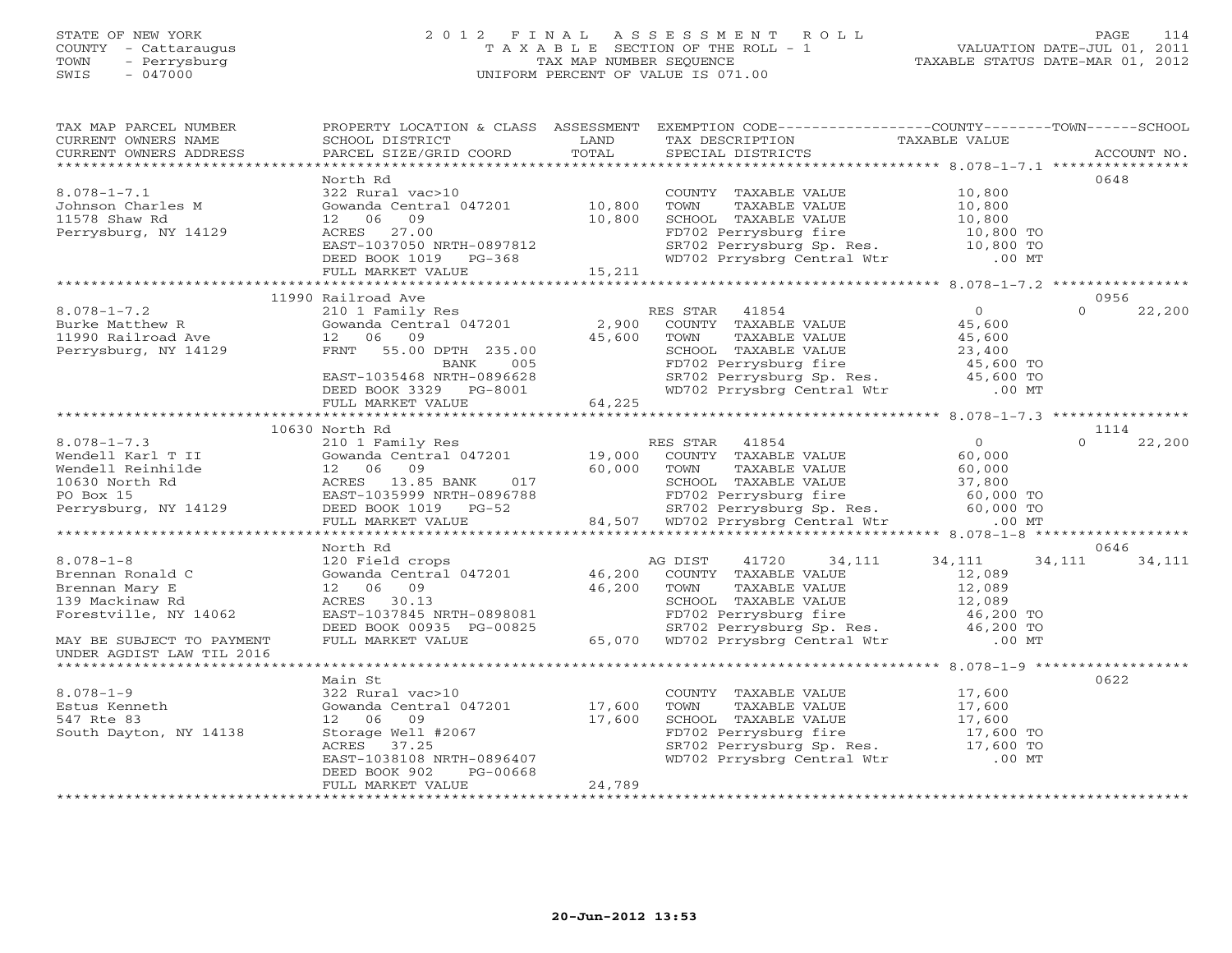## STATE OF NEW YORK 2 0 1 2 F I N A L A S S E S S M E N T R O L L PAGE 115 COUNTY - Cattaraugus T A X A B L E SECTION OF THE ROLL - 1 VALUATION DATE-JUL 01, 2011 TOWN - Perrysburg TAX MAP NUMBER SEQUENCE TAXABLE STATUS DATE-MAR 01, 2012 SWIS - 047000 UNIFORM PERCENT OF VALUE IS 071.00UNIFORM PERCENT OF VALUE IS 071.00

| TAX MAP PARCEL NUMBER                                                                                                                                                                                                                                                                                                                                                                                                                                                                                | PROPERTY LOCATION & CLASS ASSESSMENT                                                                                  |        | EXEMPTION CODE----------------COUNTY-------TOWN------SCHOOL                                                                                                                                                       |                                            |                    |
|------------------------------------------------------------------------------------------------------------------------------------------------------------------------------------------------------------------------------------------------------------------------------------------------------------------------------------------------------------------------------------------------------------------------------------------------------------------------------------------------------|-----------------------------------------------------------------------------------------------------------------------|--------|-------------------------------------------------------------------------------------------------------------------------------------------------------------------------------------------------------------------|--------------------------------------------|--------------------|
| $\begin{tabular}{lllllll} \multicolumn{2}{l}{{\small\sc{CURERNT}}}& $\text{MME}$ & $\text{SCHODL}$ & $\text{SCHOOL} $ & $\text{ISTRICT}$ & $\text{LAND}$ & $\text{TAX} $ & $\text{DESCRIPTION}$ & $\text{TAXABLE} $ & $\text{VALUE}$ \\ & $\text{CURERNT} $ & $\text{ADDRES} $ & $\text{ACCOUNT} $ & $\text{NOL}$ & $\text{PORL}$ & $\text{SPECIAL} $ & $\text{DISTRICTS}$ & $\text{ACCOUNT} $ & $\text{ACCOUNT} $ \\ & $\text{*} \star \star \star \star \star \star \star \star \star \star \star$ |                                                                                                                       |        |                                                                                                                                                                                                                   |                                            |                    |
|                                                                                                                                                                                                                                                                                                                                                                                                                                                                                                      |                                                                                                                       |        |                                                                                                                                                                                                                   |                                            |                    |
|                                                                                                                                                                                                                                                                                                                                                                                                                                                                                                      | 11782 Main St                                                                                                         |        |                                                                                                                                                                                                                   |                                            | 0682               |
| $8.078 - 1 - 10$                                                                                                                                                                                                                                                                                                                                                                                                                                                                                     |                                                                                                                       |        | RES STAR                                                                                                                                                                                                          |                                            | $\Omega$<br>22,200 |
| Baker Nichelena<br>11782 Main St<br>Perrysburg, NY 14129                                                                                                                                                                                                                                                                                                                                                                                                                                             | 210 1 Family Res<br>Gowanda Central 047201 15,500                                                                     |        | ES STAR $41854$ 0<br>COUNTY TAXABLE VALUE 64,100                                                                                                                                                                  |                                            |                    |
|                                                                                                                                                                                                                                                                                                                                                                                                                                                                                                      |                                                                                                                       |        |                                                                                                                                                                                                                   |                                            |                    |
|                                                                                                                                                                                                                                                                                                                                                                                                                                                                                                      |                                                                                                                       |        |                                                                                                                                                                                                                   |                                            |                    |
|                                                                                                                                                                                                                                                                                                                                                                                                                                                                                                      |                                                                                                                       |        |                                                                                                                                                                                                                   |                                            |                    |
|                                                                                                                                                                                                                                                                                                                                                                                                                                                                                                      |                                                                                                                       |        |                                                                                                                                                                                                                   |                                            |                    |
|                                                                                                                                                                                                                                                                                                                                                                                                                                                                                                      |                                                                                                                       |        |                                                                                                                                                                                                                   |                                            |                    |
| 11782 Main St<br>11782 Main St<br>218 Main St<br>218 Main St<br>218 Main St<br>218 Main St<br>218 Main St<br>218 Main St<br>218 Main St<br>218 Main St<br>218 Main St<br>218 Main St<br>218 Main St<br>218 Main St<br>218 Main St<br>218 Main St<br>218 Main S                                                                                                                                                                                                                                       |                                                                                                                       |        |                                                                                                                                                                                                                   |                                            |                    |
|                                                                                                                                                                                                                                                                                                                                                                                                                                                                                                      | 11820 Main St                                                                                                         |        |                                                                                                                                                                                                                   |                                            | 0671               |
|                                                                                                                                                                                                                                                                                                                                                                                                                                                                                                      |                                                                                                                       |        |                                                                                                                                                                                                                   | $\begin{array}{c} 0 \\ 63,200 \end{array}$ | $\Omega$<br>22,200 |
|                                                                                                                                                                                                                                                                                                                                                                                                                                                                                                      |                                                                                                                       |        |                                                                                                                                                                                                                   |                                            |                    |
|                                                                                                                                                                                                                                                                                                                                                                                                                                                                                                      |                                                                                                                       |        |                                                                                                                                                                                                                   |                                            |                    |
|                                                                                                                                                                                                                                                                                                                                                                                                                                                                                                      |                                                                                                                       |        |                                                                                                                                                                                                                   |                                            |                    |
|                                                                                                                                                                                                                                                                                                                                                                                                                                                                                                      |                                                                                                                       |        |                                                                                                                                                                                                                   |                                            |                    |
|                                                                                                                                                                                                                                                                                                                                                                                                                                                                                                      |                                                                                                                       |        |                                                                                                                                                                                                                   |                                            |                    |
|                                                                                                                                                                                                                                                                                                                                                                                                                                                                                                      |                                                                                                                       |        |                                                                                                                                                                                                                   |                                            |                    |
|                                                                                                                                                                                                                                                                                                                                                                                                                                                                                                      |                                                                                                                       |        |                                                                                                                                                                                                                   |                                            |                    |
|                                                                                                                                                                                                                                                                                                                                                                                                                                                                                                      |                                                                                                                       |        |                                                                                                                                                                                                                   |                                            |                    |
|                                                                                                                                                                                                                                                                                                                                                                                                                                                                                                      | 10536 Ferris Ave                                                                                                      |        |                                                                                                                                                                                                                   |                                            | 0598               |
|                                                                                                                                                                                                                                                                                                                                                                                                                                                                                                      |                                                                                                                       |        |                                                                                                                                                                                                                   |                                            |                    |
|                                                                                                                                                                                                                                                                                                                                                                                                                                                                                                      |                                                                                                                       |        |                                                                                                                                                                                                                   |                                            |                    |
|                                                                                                                                                                                                                                                                                                                                                                                                                                                                                                      |                                                                                                                       |        |                                                                                                                                                                                                                   |                                            |                    |
|                                                                                                                                                                                                                                                                                                                                                                                                                                                                                                      |                                                                                                                       |        |                                                                                                                                                                                                                   |                                            |                    |
|                                                                                                                                                                                                                                                                                                                                                                                                                                                                                                      |                                                                                                                       |        |                                                                                                                                                                                                                   |                                            |                    |
|                                                                                                                                                                                                                                                                                                                                                                                                                                                                                                      |                                                                                                                       |        |                                                                                                                                                                                                                   |                                            |                    |
|                                                                                                                                                                                                                                                                                                                                                                                                                                                                                                      |                                                                                                                       |        |                                                                                                                                                                                                                   |                                            |                    |
| $\begin{tabular}{lllllllllllll} \multicolumn{3}{c}{10556}{\begin{tabular}{l} \multicolumn{3}{c}{10556}{\begin{tabular}{l} \multicolumn{3}{c}{10556}{\begin{tabular}{l} \multicolumn{3}{c}{1056}{\begin{tabular}{l} \multicolumn{3}{c}{1056}{\begin{tabular}{l} \multicolumn{3}{c}{1056}{\begin{tabular}{l} \multicolumn{3}{c}{1056}{\begin{tabular}{l} \multicolumn{3}{c}{1056}{\begin{tabular}{l} \multicolumn{3}{c}{1056}{\begin{tabular}{l} \multicolumn{$                                        |                                                                                                                       |        |                                                                                                                                                                                                                   |                                            |                    |
|                                                                                                                                                                                                                                                                                                                                                                                                                                                                                                      | 11942 Railroad Ave                                                                                                    |        |                                                                                                                                                                                                                   |                                            | 0685               |
| $8.078 - 1 - 13$                                                                                                                                                                                                                                                                                                                                                                                                                                                                                     | 210 1 Family Res                                                                                                      |        | COUNTY TAXABLE VALUE                                                                                                                                                                                              | 15,500<br>15,500                           |                    |
|                                                                                                                                                                                                                                                                                                                                                                                                                                                                                                      | Gowanda Central 047201 15,500                                                                                         |        |                                                                                                                                                                                                                   |                                            |                    |
|                                                                                                                                                                                                                                                                                                                                                                                                                                                                                                      |                                                                                                                       |        |                                                                                                                                                                                                                   |                                            |                    |
| o.v/o-1-13<br>Smith Daniel D<br>Nichols Marcy D<br>3613 Filly Ln<br>Bonita, CA 91902                                                                                                                                                                                                                                                                                                                                                                                                                 | 12 06 09 15,500<br>merged 16.022-2-13.1 into<br>parcel 3/2007                                                         |        |                                                                                                                                                                                                                   |                                            |                    |
|                                                                                                                                                                                                                                                                                                                                                                                                                                                                                                      | parcel 3/2007                                                                                                         |        |                                                                                                                                                                                                                   |                                            |                    |
|                                                                                                                                                                                                                                                                                                                                                                                                                                                                                                      | 4.70<br>ACRES                                                                                                         |        | TOWN TAXABLE VALUE<br>TOWN TAXABLE VALUE<br>SCHOOL TAXABLE VALUE<br>TD702 Perrysburg fire 15,500<br>SR702 Perrysburg Sp. Res. 15,500 TO<br>WD702 Prrysbrg Central Wtr .00 MT                                      |                                            |                    |
|                                                                                                                                                                                                                                                                                                                                                                                                                                                                                                      | EAST-1036135 NRTH-0896045                                                                                             |        |                                                                                                                                                                                                                   |                                            |                    |
|                                                                                                                                                                                                                                                                                                                                                                                                                                                                                                      | DEED BOOK 11866 PG-4003                                                                                               |        |                                                                                                                                                                                                                   |                                            |                    |
|                                                                                                                                                                                                                                                                                                                                                                                                                                                                                                      | FULL MARKET VALUE                                                                                                     | 21,831 |                                                                                                                                                                                                                   |                                            |                    |
|                                                                                                                                                                                                                                                                                                                                                                                                                                                                                                      |                                                                                                                       |        |                                                                                                                                                                                                                   |                                            |                    |
|                                                                                                                                                                                                                                                                                                                                                                                                                                                                                                      | 11978 Railroad Ave                                                                                                    |        |                                                                                                                                                                                                                   |                                            | 0864               |
|                                                                                                                                                                                                                                                                                                                                                                                                                                                                                                      | 210 1 Family Res                                                                                                      |        | RES STAR<br>41854                                                                                                                                                                                                 | $\begin{array}{c} 0 \\ 51,900 \end{array}$ | 22,200<br>$\Omega$ |
|                                                                                                                                                                                                                                                                                                                                                                                                                                                                                                      |                                                                                                                       |        |                                                                                                                                                                                                                   |                                            |                    |
| 8.078-1-14.1 210 1 Family 1<br>Clark Dawn M Gowanda Centra<br>Gillen Benjamin W 12 06 09<br>11978 Railroad Ave L/p 810-561<br>Perrrysburg, NY 14129 ACRES 1.85                                                                                                                                                                                                                                                                                                                                       | Example 1 Franch 1 MHz<br>Gowanda Central 047201 6,300<br>12 06 09 51,900<br>L/p 810-561<br>ACRES 1.85<br>PACR 103535 |        | ES SIAN TAXABLE VALUE<br>TOUNTY TAXABLE VALUE 51,900<br>TOWN TAXABLE VALUE 51,900<br>SCHOOL TAXABLE VALUE 29,700<br>FD702 Perrysburg fire 51,900 TO<br>SR702 Perrysburg Sp. Res. 51,900 TO<br>- 51,900 TO<br>TOWN |                                            |                    |
|                                                                                                                                                                                                                                                                                                                                                                                                                                                                                                      |                                                                                                                       |        |                                                                                                                                                                                                                   |                                            |                    |
|                                                                                                                                                                                                                                                                                                                                                                                                                                                                                                      |                                                                                                                       |        |                                                                                                                                                                                                                   |                                            |                    |
|                                                                                                                                                                                                                                                                                                                                                                                                                                                                                                      |                                                                                                                       |        |                                                                                                                                                                                                                   |                                            |                    |
|                                                                                                                                                                                                                                                                                                                                                                                                                                                                                                      | DEED BOOK 16716 PG-8003                                                                                               |        | WD702 Prrysbrg Central Wtr                                                                                                                                                                                        | $.00$ MT                                   |                    |
|                                                                                                                                                                                                                                                                                                                                                                                                                                                                                                      | FULL MARKET VALUE                                                                                                     | 73,099 |                                                                                                                                                                                                                   |                                            |                    |
|                                                                                                                                                                                                                                                                                                                                                                                                                                                                                                      |                                                                                                                       |        |                                                                                                                                                                                                                   |                                            |                    |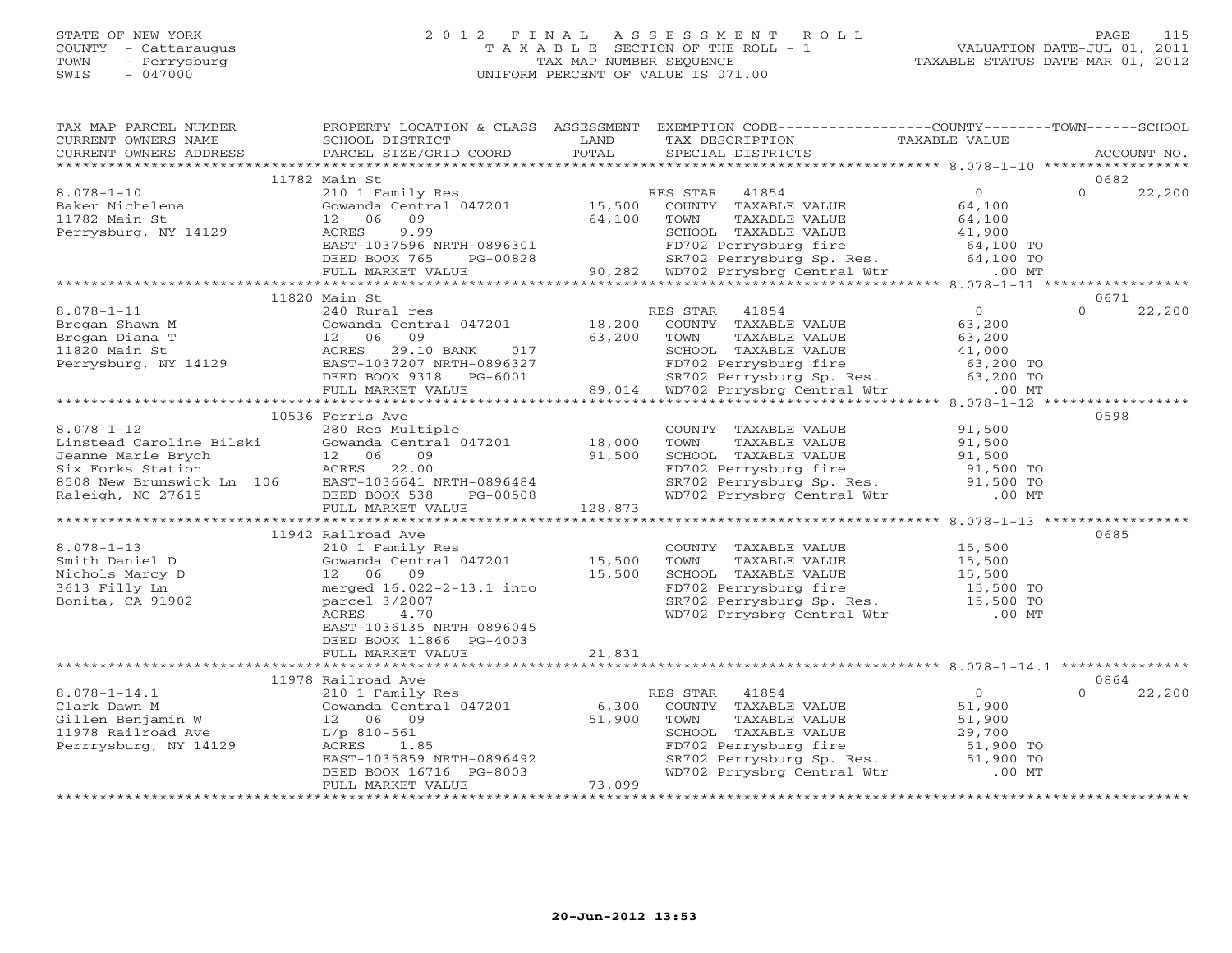## STATE OF NEW YORK 2 0 1 2 F I N A L A S S E S S M E N T R O L L PAGE 116 COUNTY - Cattaraugus T A X A B L E SECTION OF THE ROLL - 1 VALUATION DATE-JUL 01, 2011 TOWN - Perrysburg TAX MAP NUMBER SEQUENCE TAXABLE STATUS DATE-MAR 01, 2012 SWIS - 047000 UNIFORM PERCENT OF VALUE IS 071.00

| TAX MAP PARCEL NUMBER<br>CURRENT OWNERS NAME<br>CURRENT OWNERS ADDRESS | PROPERTY LOCATION & CLASS ASSESSMENT<br>SCHOOL DISTRICT<br>PARCEL SIZE/GRID COORD | LAND<br>TOTAL | EXEMPTION CODE----------------COUNTY-------TOWN------SCHOOL<br>TAX DESCRIPTION<br>SPECIAL DISTRICTS | TAXABLE VALUE      | ACCOUNT NO.                       |
|------------------------------------------------------------------------|-----------------------------------------------------------------------------------|---------------|-----------------------------------------------------------------------------------------------------|--------------------|-----------------------------------|
|                                                                        |                                                                                   |               |                                                                                                     |                    |                                   |
|                                                                        | 11966 Railroad Ave                                                                |               |                                                                                                     |                    | 0873                              |
| $8.078 - 1 - 14.2$                                                     | 210 1 Family Res                                                                  |               | RPTL466 c 41683                                                                                     | $\Omega$           | 2,220                             |
| Wescott Dorothy A                                                      | Gowanda Central 047201                                                            |               | 5,300 RES STAR 41854                                                                                | $\overline{0}$     | $\Omega$<br>22,200                |
| Wescott James R                                                        | 09<br>12 06                                                                       | 72,300        | COUNTY TAXABLE VALUE                                                                                | 72,300             |                                   |
| PO Box 122                                                             | 1.18<br>ACRES                                                                     |               | TOWN<br>TAXABLE VALUE                                                                               | 70,080             |                                   |
| Perrysburg, NY 14129                                                   | EAST-1035939 NRTH-0896342                                                         |               | SCHOOL TAXABLE VALUE                                                                                | 50,100             |                                   |
|                                                                        | DEED BOOK 876<br>PG-01084                                                         |               | FD702 Perrysburg fire                                                                               | 72,300 TO          |                                   |
|                                                                        | FULL MARKET VALUE                                                                 |               |                                                                                                     | 72,300 TO          |                                   |
|                                                                        |                                                                                   |               | 101,831 SR702 Perrysburg Sp. Res.<br>WD702 Prrysbrg Central Wtr                                     | $.00$ MT           |                                   |
|                                                                        |                                                                                   |               |                                                                                                     |                    |                                   |
|                                                                        | 11976 Railroad Ave                                                                |               |                                                                                                     |                    | 0614                              |
| $8.078 - 1 - 17$                                                       | 210 1 Family Res                                                                  |               | RES STAR 41854                                                                                      | $\overline{0}$     | $\Omega$<br>22,200                |
| Tuzzolino Ignatius                                                     | Gowanda Central 047201                                                            | 5,400         | COUNTY TAXABLE VALUE                                                                                | 71,400             |                                   |
| Tuzzolino Irene                                                        | 12 06 09                                                                          | 71,400        | TAXABLE VALUE<br>TOWN                                                                               | 71,400             |                                   |
| PO Box 34                                                              | FRNT 213.00 DPTH 206.00                                                           |               | SCHOOL TAXABLE VALUE                                                                                | 49,200             |                                   |
| Perrysburg, NY 14129                                                   | 017<br>BANK                                                                       |               | FD702 Perrysburg fire                                                                               | 71,400 TO          |                                   |
|                                                                        | EAST-1035633 NRTH-0896502                                                         |               | SR702 Perrysburg Sp. Res. 71,400 TO<br>WD702 Prrysbrg Central Wtr .00 MT                            |                    |                                   |
|                                                                        | DEED BOOK 864<br>PG-00612                                                         |               |                                                                                                     |                    |                                   |
|                                                                        | FULL MARKET VALUE                                                                 | 100,563       |                                                                                                     |                    |                                   |
|                                                                        |                                                                                   |               |                                                                                                     |                    |                                   |
|                                                                        | 10685 Prospect St                                                                 |               |                                                                                                     |                    | 0220                              |
| $8.082 - 1 - 1$                                                        | 210 1 Family Res                                                                  |               | CVET C/T<br>41131                                                                                   | 14,800             | 14,800<br>$\Omega$                |
| Simmons Herbert H                                                      | Gowanda Central 047201                                                            |               | 41834<br>3,000 SR STAR                                                                              | $\Omega$           | 46,030<br>$\Omega$                |
| Simmons Esther                                                         | 03 06 09                                                                          | 69,600        | COUNTY TAXABLE VALUE                                                                                | 54,800             |                                   |
| 10685 Prospect St                                                      | FRNT 60.00 DPTH 265.00                                                            |               | TOWN<br>TAXABLE VALUE                                                                               | 54,800             |                                   |
| Gowanda, NY 14070                                                      | EAST-1049575 NRTH-0897907                                                         |               | SCHOOL TAXABLE VALUE                                                                                | 23,570             |                                   |
|                                                                        | FULL MARKET VALUE                                                                 |               | 98,028 FD702 Perrysburg fire 69,600 TO                                                              |                    |                                   |
|                                                                        |                                                                                   |               | WD701 Prospect St. Water                                                                            | $.00$ MT           |                                   |
|                                                                        |                                                                                   |               |                                                                                                     |                    |                                   |
| $8.082 - 1 - 2$                                                        | 10681 Prospect St                                                                 |               |                                                                                                     |                    | 0330                              |
|                                                                        | 210 1 Family Res<br>Gowanda Central 047201                                        |               | WVET C/T<br>41121<br>3,900 AGED C/T/S 41800                                                         | 8,880              | 8,880<br>$\overline{0}$<br>31,450 |
| Martindale Gordon<br>Martindale Ruth A                                 | 03 06<br>09                                                                       |               | 62,900 SR STAR<br>41834                                                                             | 27,010<br>$\Omega$ | 27,010<br>31,450<br>$\Omega$      |
| 10681 Prospect St                                                      | FRNT 100.00 DPTH 350.00                                                           |               | COUNTY TAXABLE VALUE                                                                                | 27,010             |                                   |
| Gowanda, NY 14070                                                      | EAST-1049668 NRTH-0897795                                                         |               | TOWN<br>TAXABLE VALUE                                                                               | 27,010             |                                   |
|                                                                        | FULL MARKET VALUE                                                                 | 88,592        | SCHOOL TAXABLE VALUE                                                                                | $\circ$            |                                   |
|                                                                        |                                                                                   |               | FD702 Perrysburg fire                                                                               | 62,900 TO          |                                   |
|                                                                        |                                                                                   |               | WD701 Prospect St. Water                                                                            | $.00$ MT           |                                   |
|                                                                        |                                                                                   |               |                                                                                                     |                    |                                   |
|                                                                        | 10679 Prospect St                                                                 |               |                                                                                                     |                    | 0075                              |
| $8.082 - 1 - 3$                                                        | 210 1 Family Res                                                                  |               | 41854<br>RES STAR                                                                                   | $\overline{0}$     | $\Omega$<br>22,200                |
| Boland Michele A                                                       | Gowanda Central 047201                                                            | 3,700         | COUNTY TAXABLE VALUE                                                                                | 70,300             |                                   |
| Boland Donald G                                                        | 09<br>03<br>06                                                                    | 70,300        | TOWN<br>TAXABLE VALUE                                                                               | 70,300             |                                   |
| 10679 Prospect St                                                      | FRNT<br>90.00 DPTH 366.00                                                         |               | SCHOOL TAXABLE VALUE                                                                                | 48,100             |                                   |
| Gowanda, NY 14070                                                      | EAST-1049738 NRTH-0897722                                                         |               | FD702 Perrysburg fire                                                                               | 70,300 TO          |                                   |
|                                                                        | DEED BOOK 14569 PG-7001                                                           |               | WD701 Prospect St. Water                                                                            | $.00$ MT           |                                   |
|                                                                        | FULL MARKET VALUE                                                                 | 99,014        |                                                                                                     |                    |                                   |
|                                                                        |                                                                                   |               |                                                                                                     |                    |                                   |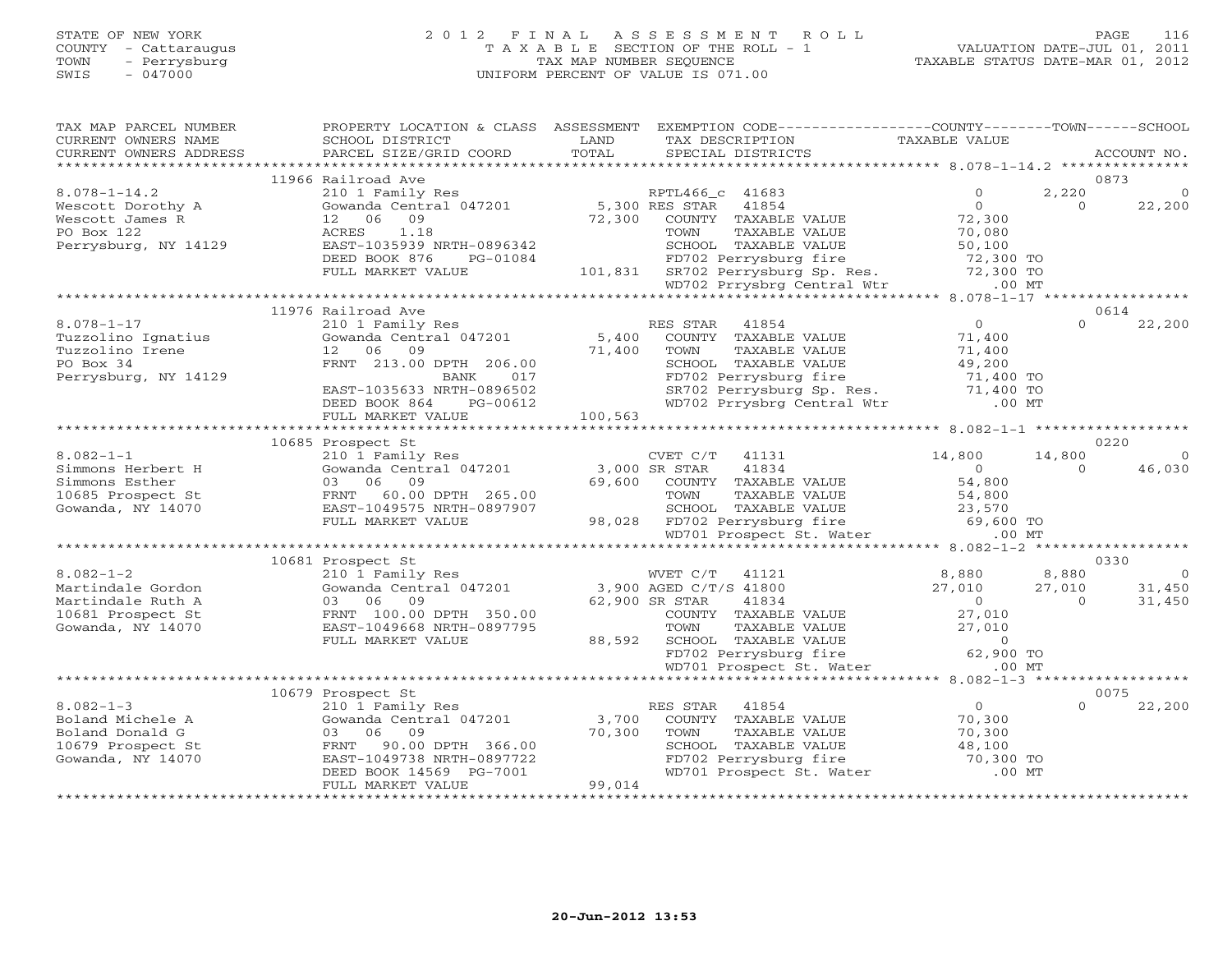## STATE OF NEW YORK 2 0 1 2 F I N A L A S S E S S M E N T R O L L PAGE 117 COUNTY - Cattaraugus T A X A B L E SECTION OF THE ROLL - 1 VALUATION DATE-JUL 01, 2011 TOWN - Perrysburg TAX MAP NUMBER SEQUENCE TAXABLE STATUS DATE-MAR 01, 2012 SWIS - 047000 UNIFORM PERCENT OF VALUE IS 071.00UNIFORM PERCENT OF VALUE IS 071.00

| TAX MAP PARCEL NUMBER<br>CURRENT OWNERS NAME<br>CURRENT OWNERS ADDRESS                                                                                                  | SCHOOL DISTRICT<br>PARCEL SIZE/GRID COORD                                                                                                                                                        | LAND<br>TOTAL    | PROPERTY LOCATION & CLASS ASSESSMENT EXEMPTION CODE---------------COUNTY-------TOWN------SCHOOL<br>TAX DESCRIPTION<br>SPECIAL DISTRICTS                                                                    | TAXABLE VALUE                               | ACCOUNT NO.                 |
|-------------------------------------------------------------------------------------------------------------------------------------------------------------------------|--------------------------------------------------------------------------------------------------------------------------------------------------------------------------------------------------|------------------|------------------------------------------------------------------------------------------------------------------------------------------------------------------------------------------------------------|---------------------------------------------|-----------------------------|
|                                                                                                                                                                         |                                                                                                                                                                                                  |                  |                                                                                                                                                                                                            |                                             |                             |
| $8.082 - 1 - 4$<br>Crandall Donald L<br>$\begin{array}{ll}\n\text{Crandall} & \text{Dorothy} \\ 10675 \text{ m}\n\end{array}$<br>10675 Prospect St<br>Gowanda, NY 14070 | 10675 Prospect St<br>210 1 Family Res<br>03 06 09<br>FRNT 80.00 DPTH 372.00<br>EAST-1049803 NRTH-0897662<br>DEED BOOK 731<br>PG-00356<br>FULL MARKET VALUE                                       | 61,600<br>86,761 | 41834<br>SR STAR<br>Gowanda Central 047201 3,500 COUNTY TAXABLE VALUE<br>TOWN<br>TAXABLE VALUE<br>SCHOOL TAXABLE VALUE 15,570<br>FD702 Perrysburg fire 61,600 TO<br>WD701 Prospect St. Water .00 MT        | $\overline{0}$<br>61,600<br>61,600          | 0092<br>$\Omega$<br>46,030  |
|                                                                                                                                                                         |                                                                                                                                                                                                  |                  |                                                                                                                                                                                                            |                                             | 0159                        |
| $8.082 - 1 - 5$<br>Dole Barbara<br>10671 Prospect St<br>Gowanda, NY 14070                                                                                               | 10671 Prospect St<br>210 1 Family Res<br>210 1 Family Res<br>Gowanda Central 047201 3,500 SR STAR<br>03 06 09<br>FRNT 80.00 DPTH 372.00<br>EAST-1049891 NRTH-0897666<br>DEED BOOK 00922 PG-01003 |                  | WVET C/T 41121<br>41834<br>64,500 COUNTY TAXABLE VALUE<br>TAXABLE VALUE<br>TOWN<br>997666 SCHOOL TAXABLE VALUE 18,470<br>3-01003 FD702 Perrysburg fire 64,500 TO<br>90,845 WD701 Prospect St. Water .00 MT | 8,880<br>$\overline{0}$<br>55,620<br>55,620 | 8,880<br>46,030<br>$\Omega$ |
|                                                                                                                                                                         | FULL MARKET VALUE                                                                                                                                                                                |                  |                                                                                                                                                                                                            |                                             |                             |
|                                                                                                                                                                         | 10669 Prospect St                                                                                                                                                                                |                  |                                                                                                                                                                                                            |                                             | 0509                        |
| $8.082 - 1 - 6$<br>Szabo Gyula<br>Szabo Terez<br>PO Box 383<br>Gowanda, NY 14070                                                                                        | 210 1 Family Res<br>Gowanda Central 047201 2,800<br>03 06 09 39,800<br>FRNT 50.00 DPTH 274.00<br>EAST-1049960 NRTH-0897656<br>DEED BOOK 627<br>PG-00481<br>FULL MARKET VALUE                     | $-56,056$        | SR STAR<br>41834<br>COUNTY TAXABLE VALUE<br>TOWN<br>TAXABLE VALUE<br>SCHOOL TAXABLE VALUE<br>FD702 Perrysburg fire 39,800 TO<br>WD701 Prospect St. Water .00 MT                                            | $\overline{0}$<br>39,800<br>39,800          | $\Omega$<br>39,800          |
|                                                                                                                                                                         |                                                                                                                                                                                                  |                  |                                                                                                                                                                                                            |                                             | 0343                        |
| $8.082 - 1 - 7$<br>Mohawk Elwood B<br>10661 Prospect St<br>Gowanda, NY 14070                                                                                            | 10661 Prospect St<br>210 1 Family Res<br>Gowanda Central 047201 5,400<br>03 06 09<br>1.25 BANK<br>017<br>ACRES<br>EAST-1050067 NRTH-0897611<br>DEED BOOK 14436 PG-4002                           | 79,400           | COUNTY TAXABLE VALUE<br>TAXABLE VALUE<br>TOWN<br>SCHOOL TAXABLE VALUE<br>SCHOOL TAXABLE VALUE<br>FD702 Perrysburg fire<br>WD701 Prospect St. Water .00 MT                                                  | 79,400<br>79,400<br>79,400<br>$79,400$ TO   |                             |
|                                                                                                                                                                         | FULL MARKET VALUE                                                                                                                                                                                | 111,831          |                                                                                                                                                                                                            |                                             |                             |
|                                                                                                                                                                         | 10659 Prospect St                                                                                                                                                                                |                  |                                                                                                                                                                                                            |                                             | 0915                        |
| $8.082 - 1 - 8$<br>Gauda Charles J<br>10659 Prospect St<br>Gowanda, NY 14070                                                                                            | 210 1 Family Res<br>Gowanda Central 047201<br>03 06 09<br>FRNT 50.00 DPTH 125.00<br>BANK<br>017<br>EAST-1050176 NRTH-0897629<br>DEED BOOK 14026 PG-9001<br>FULL MARKET VALUE                     | 36,400<br>51,268 | RES STAR 41854<br>2,300 COUNTY TAXABLE VALUE<br>TAXABLE VALUE<br>TOWN<br>SCHOOL TAXABLE VALUE 14,200<br>FD702 Perrysburg fire 36,400 TO<br>WD701 Prospect St. Water .00 MT                                 | $\overline{0}$<br>36,400<br>36,400          | $\Omega$<br>22,200          |
|                                                                                                                                                                         |                                                                                                                                                                                                  |                  |                                                                                                                                                                                                            |                                             |                             |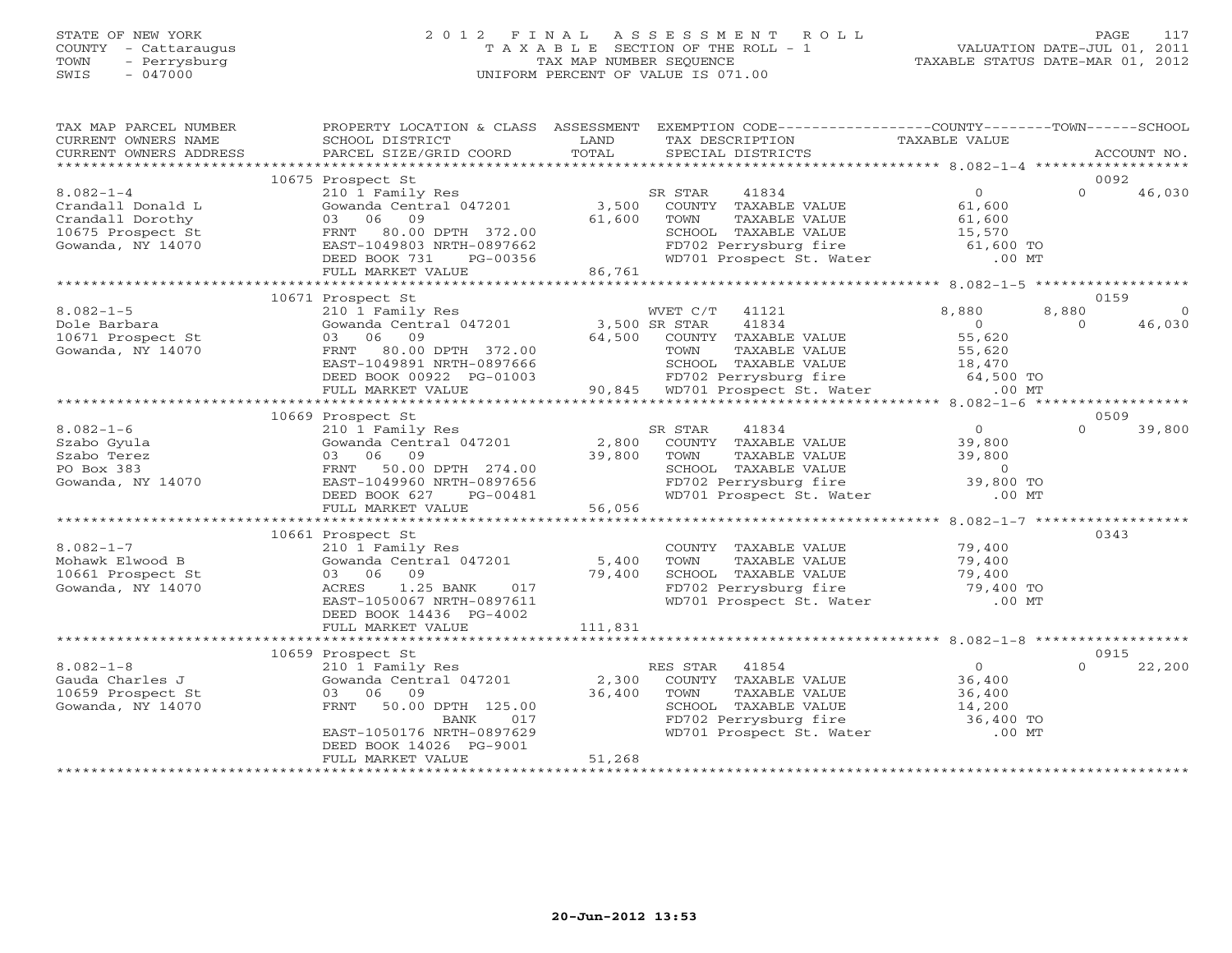# STATE OF NEW YORK 2 0 1 2 F I N A L A S S E S S M E N T R O L L PAGE 118 COUNTY - Cattaraugus T A X A B L E SECTION OF THE ROLL - 1 VALUATION DATE-JUL 01, 2011 TOWN - Perrysburg TAX MAP NUMBER SEQUENCE TAXABLE STATUS DATE-MAR 01, 2012 SWIS - 047000 UNIFORM PERCENT OF VALUE IS 071.00

| TAX MAP PARCEL NUMBER<br>CURRENT OWNERS NAME                                                                                                                                                       | SCHOOL DISTRICT                                                                | LAND   | PROPERTY LOCATION & CLASS ASSESSMENT EXEMPTION CODE---------------COUNTY-------TOWN------SCHOOL<br>TAX DESCRIPTION                                                                                                                                                 | TAXABLE VALUE  |                          |
|----------------------------------------------------------------------------------------------------------------------------------------------------------------------------------------------------|--------------------------------------------------------------------------------|--------|--------------------------------------------------------------------------------------------------------------------------------------------------------------------------------------------------------------------------------------------------------------------|----------------|--------------------------|
|                                                                                                                                                                                                    |                                                                                |        |                                                                                                                                                                                                                                                                    |                |                          |
|                                                                                                                                                                                                    | 10657 Prospect St                                                              |        |                                                                                                                                                                                                                                                                    |                | 0526                     |
| $8.082 - 1 - 9$                                                                                                                                                                                    | 210 1 Family Res                                                               |        | COUNTY TAXABLE VALUE 32,200                                                                                                                                                                                                                                        |                |                          |
|                                                                                                                                                                                                    | Gowanda Central 047201 2,800                                                   |        | TAXABLE VALUE 32,200<br>TAXABLE VALUE 32,200<br>TOWN                                                                                                                                                                                                               |                |                          |
|                                                                                                                                                                                                    |                                                                                | 32,200 | SCHOOL TAXABLE VALUE                                                                                                                                                                                                                                               |                |                          |
|                                                                                                                                                                                                    |                                                                                |        |                                                                                                                                                                                                                                                                    |                |                          |
| Martindale Douglas A (Gowanda Central 047201<br>Martindale Darlene R (33 06 09)<br>14299 Bagdad Rd FRNT 50.00 DPTH 250.00<br>Collins, NY 14034 EAST-1050195 NRTH-0897554<br>DEED BOOK 4807 PG-2001 |                                                                                |        | Express that the control of the control of the FD702 Perrysburg fire 32,200 TO<br>FD702 Perrysburg fire 32,200 TO WD701 Prospect St. Water .00 MT                                                                                                                  |                |                          |
|                                                                                                                                                                                                    |                                                                                |        |                                                                                                                                                                                                                                                                    |                |                          |
|                                                                                                                                                                                                    | FULL MARKET VALUE                                                              | 45,352 |                                                                                                                                                                                                                                                                    |                |                          |
|                                                                                                                                                                                                    |                                                                                |        |                                                                                                                                                                                                                                                                    |                |                          |
|                                                                                                                                                                                                    | 10655 Prospect St<br>210 1 Family Res                                          |        |                                                                                                                                                                                                                                                                    |                | 0512<br>$\Omega$         |
| $8.082 - 1 - 10$                                                                                                                                                                                   |                                                                                |        | SR STAR<br>41834                                                                                                                                                                                                                                                   | $\overline{0}$ | 37,800                   |
| Tadt Evelyn M<br>Tadt Evelyn M<br>10655 Prospect St                                                                                                                                                |                                                                                |        |                                                                                                                                                                                                                                                                    |                |                          |
|                                                                                                                                                                                                    |                                                                                |        |                                                                                                                                                                                                                                                                    |                |                          |
| Gowanda, $NY$ 14070                                                                                                                                                                                |                                                                                |        |                                                                                                                                                                                                                                                                    |                |                          |
|                                                                                                                                                                                                    |                                                                                |        |                                                                                                                                                                                                                                                                    |                |                          |
|                                                                                                                                                                                                    |                                                                                |        | 37,800<br>Gowanda Central 047201<br>37,800<br>37,800<br>2,800<br>2,800<br>TOWN<br>TAXABLE VALUE<br>TAXABLE VALUE<br>SCHOOL<br>TAXABLE VALUE<br>SCHOOL<br>TAXABLE VALUE<br>37,800<br>SCHOOL<br>TAXABLE VALUE<br>2,239<br>MD701 Prospect St. Water<br>FULL MARKET VA |                |                          |
|                                                                                                                                                                                                    | 10651 Prospect St                                                              |        |                                                                                                                                                                                                                                                                    |                | 0501                     |
| $8.082 - 1 - 11$                                                                                                                                                                                   | 210 1 Family Res                                                               |        | COUNTY TAXABLE VALUE 32,200                                                                                                                                                                                                                                        |                |                          |
|                                                                                                                                                                                                    | Gowanda Central 047201 2,300                                                   |        | TAXABLE VALUE 32,200<br>TOWN                                                                                                                                                                                                                                       |                |                          |
| Jimerson Danel<br>17 Spruce Ln 17 Spruce Cowanda Central 047201<br>Seneca Falls, NY 13148-9512 FRNT 45.00 DPTH 150.00                                                                              |                                                                                | 32,200 |                                                                                                                                                                                                                                                                    |                |                          |
|                                                                                                                                                                                                    |                                                                                |        |                                                                                                                                                                                                                                                                    |                |                          |
|                                                                                                                                                                                                    | BANK<br>017                                                                    |        | SCHOOL TAXABLE VALUE 32,200<br>FD702 Perrysburg fire 32,200 TO<br>WD701 Prospect St. Website 32,200 TO<br>WD701 Prospect St. Water                                                                                                                                 | $.00$ MT       |                          |
|                                                                                                                                                                                                    | EAST-1050308 NRTH-0897566                                                      |        |                                                                                                                                                                                                                                                                    |                |                          |
|                                                                                                                                                                                                    | DEED BOOK 8249 PG-7002                                                         |        |                                                                                                                                                                                                                                                                    |                |                          |
|                                                                                                                                                                                                    | FULL MARKET VALUE                                                              | 45,352 |                                                                                                                                                                                                                                                                    |                |                          |
|                                                                                                                                                                                                    |                                                                                |        |                                                                                                                                                                                                                                                                    |                |                          |
|                                                                                                                                                                                                    | 10649 Prospect St                                                              |        |                                                                                                                                                                                                                                                                    |                | 0539                     |
| $8.082 - 1 - 12$                                                                                                                                                                                   |                                                                                |        | RES STAR 41854                                                                                                                                                                                                                                                     | $\overline{0}$ | $\Omega$<br>22,200       |
| Cornell Kimberly L                                                                                                                                                                                 | 210 $\overline{1}$ Family Res<br>Gowanda Central 047201 2,600                  |        | ES STAR 41854<br>COUNTY TAXABLE VALUE                                                                                                                                                                                                                              | 36,400         |                          |
| 10649 Prospect St                                                                                                                                                                                  | 03 06 09                                                                       | 36,400 |                                                                                                                                                                                                                                                                    |                |                          |
| Gowanda, NY 14070                                                                                                                                                                                  | FRNT 55.00 DPTH 150.00<br>EAST-1050353 NRTH-0897545<br>DEED BOOK 1013 PG-00706 |        | TOWN TAXABLE VALUE<br>SCHOOL TAXABLE VALUE 14,200<br>FD702 Perrysburg fire 36,400 TO<br>00 MT                                                                                                                                                                      |                |                          |
|                                                                                                                                                                                                    |                                                                                |        |                                                                                                                                                                                                                                                                    |                |                          |
|                                                                                                                                                                                                    |                                                                                |        | WD701 Prospect St. Water                                                                                                                                                                                                                                           | $.00$ MT       |                          |
|                                                                                                                                                                                                    | FULL MARKET VALUE                                                              | 51,268 |                                                                                                                                                                                                                                                                    |                |                          |
|                                                                                                                                                                                                    |                                                                                |        |                                                                                                                                                                                                                                                                    |                |                          |
|                                                                                                                                                                                                    | 10647 Prospect St                                                              |        |                                                                                                                                                                                                                                                                    |                | 0549                     |
| $8.082 - 1 - 13$                                                                                                                                                                                   | 210 1 Family Res                                                               |        | $CVET C/T$ 41131                                                                                                                                                                                                                                                   | 10,450         | 10,450<br>$\overline{0}$ |
| Nash David L                                                                                                                                                                                       | Gowanda Central 047201 3,300 SR STAR                                           |        | 41834                                                                                                                                                                                                                                                              | $\overline{0}$ | 41,800<br>$\Omega$       |
| Nash Lynda K                                                                                                                                                                                       | 09<br>03 06                                                                    |        | 41,800 COUNTY TAXABLE VALUE                                                                                                                                                                                                                                        | 31,350         |                          |
|                                                                                                                                                                                                    |                                                                                |        |                                                                                                                                                                                                                                                                    |                |                          |
|                                                                                                                                                                                                    |                                                                                |        | TOWN TAXABLE VALUE 31,350<br>SCHOOL TAXABLE VALUE 0<br>FD702 Perrysburg fire 41,800 TO                                                                                                                                                                             |                |                          |
|                                                                                                                                                                                                    | DEED BOOK 821<br>PG-01129                                                      |        |                                                                                                                                                                                                                                                                    |                |                          |
|                                                                                                                                                                                                    | FULL MARKET VALUE                                                              |        | 58,873 WD701 Prospect St. Water .00 MT                                                                                                                                                                                                                             |                |                          |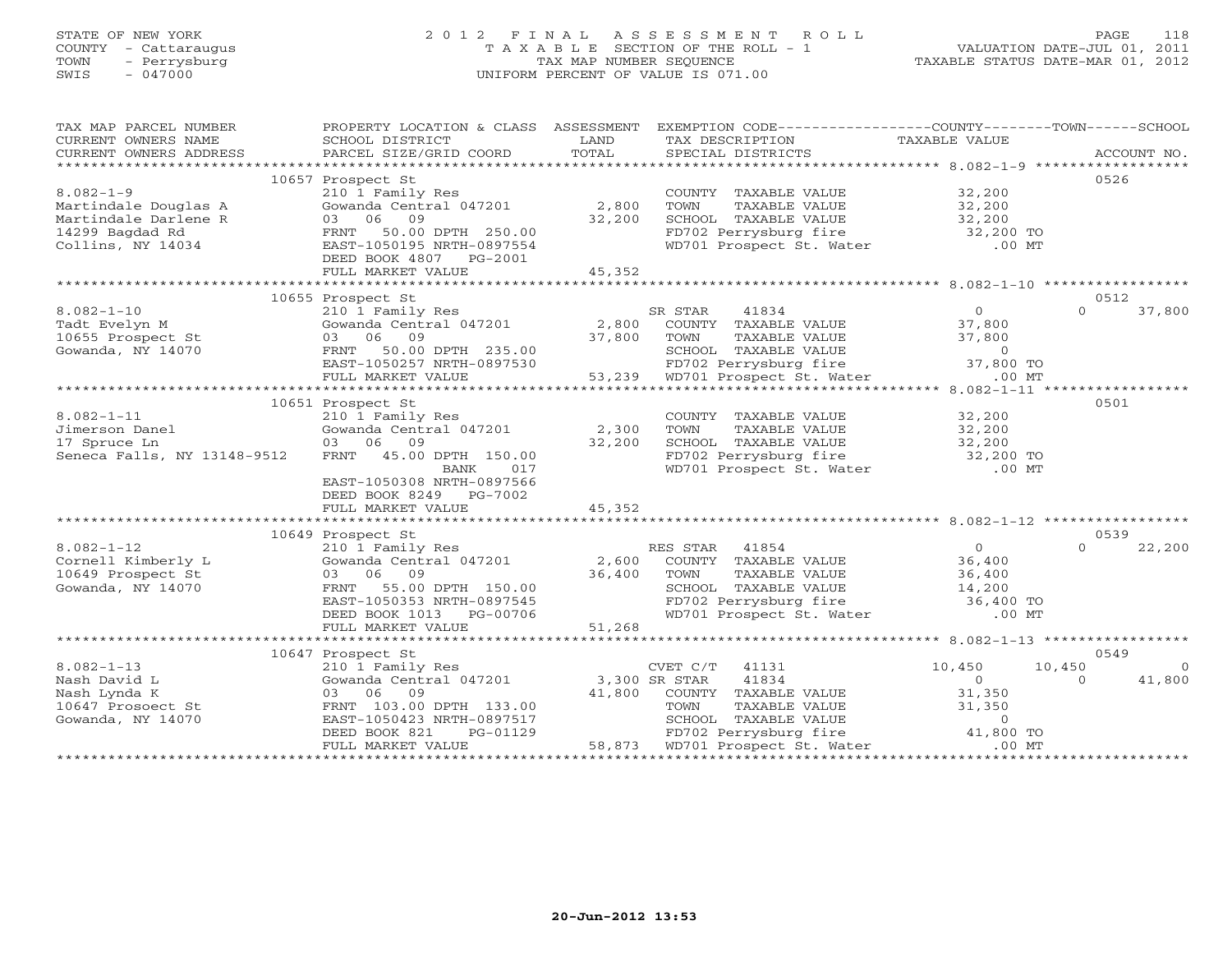## STATE OF NEW YORK 2 0 1 2 F I N A L A S S E S S M E N T R O L L PAGE 119 COUNTY - Cattaraugus T A X A B L E SECTION OF THE ROLL - 1 VALUATION DATE-JUL 01, 2011 TOWN - Perrysburg TAX MAP NUMBER SEQUENCE TAXABLE STATUS DATE-MAR 01, 2012 SWIS - 047000 UNIFORM PERCENT OF VALUE IS 071.00UNIFORM PERCENT OF VALUE IS 071.00

| TAX MAP PARCEL NUMBER  | PROPERTY LOCATION & CLASS ASSESSMENT                  |               | EXEMPTION CODE-----------------COUNTY-------TOWN------SCHOOL                                                          |                        |                      |
|------------------------|-------------------------------------------------------|---------------|-----------------------------------------------------------------------------------------------------------------------|------------------------|----------------------|
| CURRENT OWNERS NAME    | SCHOOL DISTRICT                                       | LAND          | TAX DESCRIPTION                                                                                                       | TAXABLE VALUE          |                      |
| CURRENT OWNERS ADDRESS | PARCEL SIZE/GRID COORD                                | TOTAL         | SPECIAL DISTRICTS                                                                                                     |                        | ACCOUNT NO.          |
|                        |                                                       |               |                                                                                                                       |                        |                      |
|                        | 10635 Prospect St                                     |               |                                                                                                                       |                        | 0332                 |
| $8.082 - 1 - 14$       | 210 1 Family Res                                      |               | COUNTY TAXABLE VALUE                                                                                                  | 10,200                 |                      |
| Moore Laurie           | Gowanda Central 047201                                | 4,000         | TAXABLE VALUE<br>TOWN                                                                                                 | 10,200                 |                      |
| 10635 Prospect St      | 03 06 09                                              | 10,200        | SCHOOL TAXABLE VALUE                                                                                                  |                        |                      |
| Gowanda, NY 14070      | FRNT 145.00 DPTH 144.00                               |               | FD702 Perrysburg fire                                                                                                 | 10,200<br>10,200 TO    |                      |
|                        | EAST-1050514 NRTH-0897475                             |               | WD701 Prospect St. Water                                                                                              | $.00$ MT               |                      |
|                        | DEED BOOK 1031 PG-782                                 |               |                                                                                                                       |                        |                      |
|                        | FULL MARKET VALUE                                     | 14,366        |                                                                                                                       |                        |                      |
|                        |                                                       |               |                                                                                                                       |                        |                      |
|                        | 10642 Prospect St                                     |               |                                                                                                                       |                        | 0542                 |
| $8.082 - 1 - 15$       | 210 1 Family Res                                      |               | 41834<br>SR STAR                                                                                                      | $\overline{0}$         | 39,100<br>$\cap$     |
| Dickenson Warren S     | Gowanda Central 047201                                | 3,400         | COUNTY TAXABLE VALUE                                                                                                  | 39,100                 |                      |
| Dickenson Hazel        | 03 06 09                                              | 39,100        | TAXABLE VALUE<br>TOWN                                                                                                 | 39,100                 |                      |
| 10642 Prospect St      | FRNT 77.90 DPTH 230.00                                |               | SCHOOL TAXABLE VALUE                                                                                                  | $\circ$                |                      |
| Gowanda, NY 14070      | EAST-1050592 NRTH-0897675                             |               | FD702 Perrysburg fire                                                                                                 | 39,100 TO              |                      |
|                        | DEED BOOK 834<br>PG-01144                             |               | WD701 Prospect St. Water                                                                                              | $.00$ MT               |                      |
|                        | FULL MARKET VALUE                                     | 55,070        |                                                                                                                       |                        |                      |
|                        |                                                       |               |                                                                                                                       |                        |                      |
|                        | 10634 Prospect St                                     |               |                                                                                                                       |                        | 0178                 |
| $8.082 - 1 - 17$       | 210 1 Family Res                                      |               | RES STAR<br>41854                                                                                                     | $0 \qquad \qquad$      | $\Omega$<br>22,200   |
| Moore Richard E        | Gowanda Central 047201                                | 3,100         | COUNTY TAXABLE VALUE                                                                                                  | 31,400                 |                      |
| Moore Laurie A         | 03 06 09                                              | 31,400        | TOWN<br>TAXABLE VALUE                                                                                                 | 31,400                 |                      |
| 10634 Prospect St      | FRNT 65.20 DPTH 230.00                                |               | SCHOOL TAXABLE VALUE                                                                                                  | 9,200                  |                      |
| Gowanda, NY 14070      | EAST-1050646 NRTH-0897599                             |               |                                                                                                                       | 31,400 TO              |                      |
|                        | DEED BOOK 905<br>PG-00104                             |               | FD702 Perrysburg fire<br>WD701 Prospect St. Water                                                                     | $.00$ MT               |                      |
|                        | FULL MARKET VALUE                                     | 44,225        |                                                                                                                       |                        |                      |
|                        |                                                       |               |                                                                                                                       |                        |                      |
|                        | 10632 Prospect St                                     |               |                                                                                                                       |                        | 0504                 |
| $8.082 - 1 - 18$       | 210 1 Family Res                                      |               | RES STAR 41854                                                                                                        | $\overline{0}$         | 22,200<br>$\Omega$   |
| Peglowski Bill         | Gowanda Central 047201                                | 3,100         | COUNTY TAXABLE VALUE                                                                                                  |                        |                      |
| 10632 Prospect St      | 03 06 09                                              | 33,100        | TOWN<br>TAXABLE VALUE                                                                                                 |                        |                      |
|                        | FRNT                                                  |               |                                                                                                                       | $33, 100$<br>$33, 100$ |                      |
| Gowanda, NY 14070      | 65.20 DPTH 205.00<br>005<br>BANK                      |               | SCHOOL TAXABLE VALUE 10,900<br>FD702 Perrysburg fire 33,100 TO                                                        |                        |                      |
|                        |                                                       |               |                                                                                                                       | $.00$ MT               |                      |
|                        | EAST-1050692 NRTH-0897532<br>DEED BOOK 1003 PG-01     |               | WD701 Prospect St. Water                                                                                              |                        |                      |
|                        |                                                       | 46,620        |                                                                                                                       |                        |                      |
|                        | FULL MARKET VALUE                                     |               |                                                                                                                       |                        |                      |
|                        |                                                       |               |                                                                                                                       |                        |                      |
| $8.082 - 1 - 19$       | 11022 Main St                                         |               |                                                                                                                       |                        | 0206<br>21,900       |
|                        | 210 1 Family Res                                      | 3,800 SR STAR | AGED C/T/S 41800                                                                                                      | 21,900                 | 21,900<br>$\bigcirc$ |
| Hancock Clayton        | Gowanda Central 047201<br>03 06 09                    |               | 41834                                                                                                                 | $\overline{O}$         | 21,900               |
| Hancock Nancy          |                                                       | 43,800        | COUNTY TAXABLE VALUE                                                                                                  | 21,900                 |                      |
| 243 W Main St          | FRNT 100.00 DPTH 205.00                               |               | TAXABLE VALUE                                                                                                         |                        |                      |
| Gowanda, NY 14070      | EAST-1050765 NRTH-0897498<br>DEED BOOK 00976 PG-00848 |               |                                                                                                                       |                        |                      |
|                        | FULL MARKET VALUE                                     |               | TOWN TAXADLE VALUE<br>SCHOOL TAXABLE VALUE<br>TAR POTTVSburg fire 43,800 TO 100 MT<br>61,690 WD701 Prospect St. Water |                        |                      |
|                        |                                                       |               |                                                                                                                       |                        |                      |
|                        |                                                       |               |                                                                                                                       |                        |                      |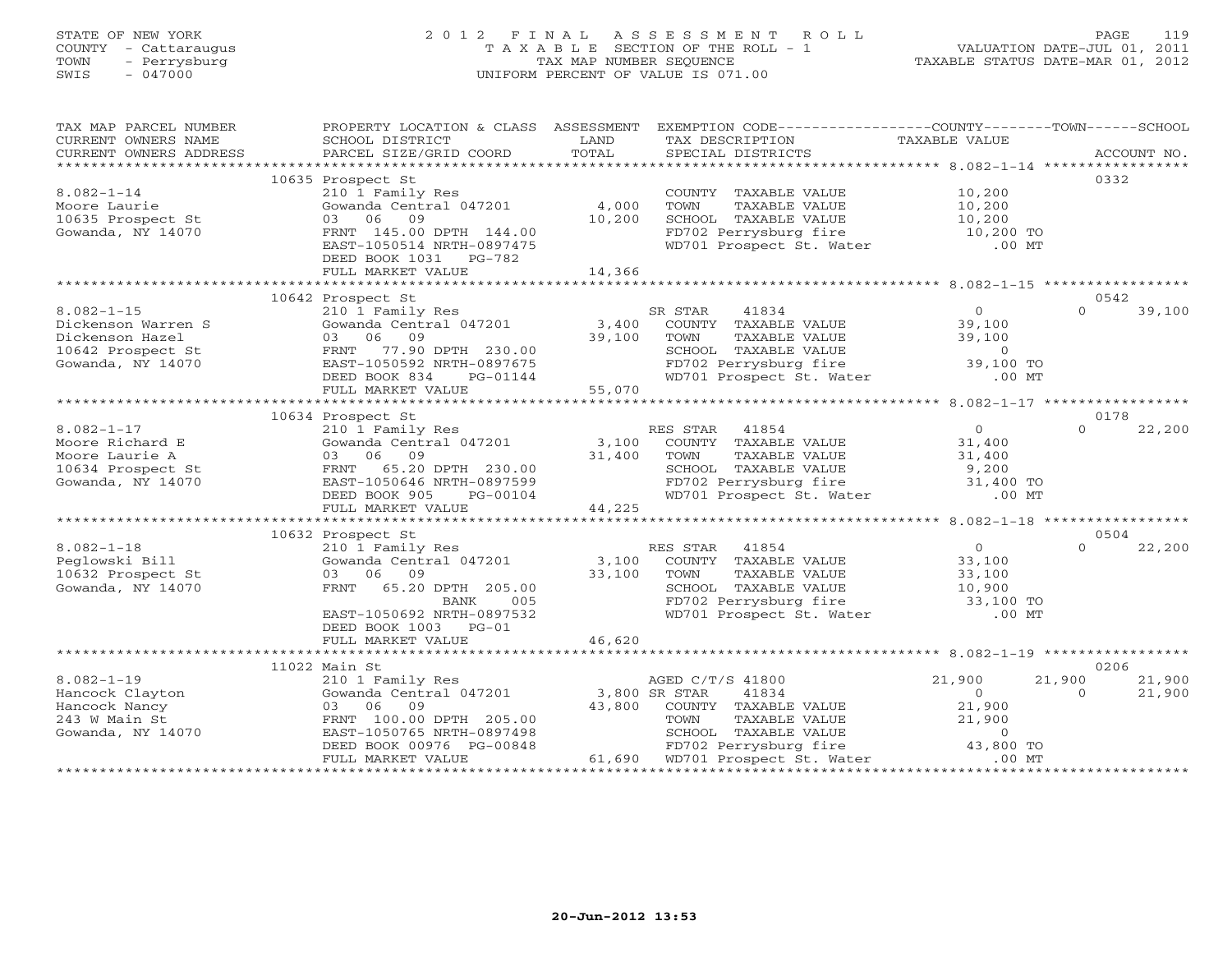## STATE OF NEW YORK 2 0 1 2 F I N A L A S S E S S M E N T R O L L PAGE 120 COUNTY - Cattaraugus T A X A B L E SECTION OF THE ROLL - 1 VALUATION DATE-JUL 01, 2011 TOWN - Perrysburg TAX MAP NUMBER SEQUENCE TAXABLE STATUS DATE-MAR 01, 2012 SWIS - 047000 UNIFORM PERCENT OF VALUE IS 071.00UNIFORM PERCENT OF VALUE IS 071.00

| TAX MAP PARCEL NUMBER                                                                                                                 |                                                                                                                                                               |         | PROPERTY LOCATION & CLASS ASSESSMENT EXEMPTION CODE----------------COUNTY-------TOWN------SCHOOL                                                                       |                                             |                    |
|---------------------------------------------------------------------------------------------------------------------------------------|---------------------------------------------------------------------------------------------------------------------------------------------------------------|---------|------------------------------------------------------------------------------------------------------------------------------------------------------------------------|---------------------------------------------|--------------------|
| CURRENT OWNERS NAME                                                                                                                   | <b>Example 12</b> LAND<br>SCHOOL DISTRICT                                                                                                                     |         | TAX DESCRIPTION                                                                                                                                                        | TAXABLE VALUE                               |                    |
| CURRENT OWNERS NAME SOLOOL DISTRICT COORD TOTAL                                                                                       |                                                                                                                                                               |         | SPECIAL DISTRICTS                                                                                                                                                      |                                             | ACCOUNT NO.        |
|                                                                                                                                       |                                                                                                                                                               |         |                                                                                                                                                                        |                                             |                    |
|                                                                                                                                       | 11018 Main St                                                                                                                                                 |         |                                                                                                                                                                        |                                             | 0284               |
| $8.082 - 1 - 20$                                                                                                                      |                                                                                                                                                               |         | COUNTY TAXABLE VALUE 35,300                                                                                                                                            |                                             |                    |
| Abers Crystal<br>9822 Mosher Rd                                                                                                       |                                                                                                                                                               |         |                                                                                                                                                                        |                                             |                    |
|                                                                                                                                       |                                                                                                                                                               |         |                                                                                                                                                                        |                                             |                    |
| South Dayton, NY 14138                                                                                                                | Main St<br>210 1 Family Res<br>Gowanda Central 047201 2,900<br>03 06 09 35,300<br>FRNT 55.00 DPTH 310.00 35,300                                               |         | COUNTY TAXABLE VALUE<br>TOWN TAXABLE VALUE 35,300<br>SCHOOL TAXABLE VALUE 35,300<br>FD702 Perrysburg fire 35,300 TO<br>The 35,300 TO<br>The 35,300 TO<br>The 35,300 TO |                                             |                    |
|                                                                                                                                       |                                                                                                                                                               |         |                                                                                                                                                                        |                                             |                    |
|                                                                                                                                       | DEED BOOK 1010 PG-611                                                                                                                                         |         |                                                                                                                                                                        |                                             |                    |
|                                                                                                                                       | FULL MARKET VALUE                                                                                                                                             | 49,718  |                                                                                                                                                                        |                                             |                    |
|                                                                                                                                       |                                                                                                                                                               |         |                                                                                                                                                                        |                                             |                    |
|                                                                                                                                       | 11016 Main St                                                                                                                                                 |         |                                                                                                                                                                        |                                             | 0254               |
| $8.082 - 1 - 21$                                                                                                                      | 210 1 Family Res<br>Gowanda Central 047201 2,700 TOWN                                                                                                         |         | COUNTY TAXABLE VALUE                                                                                                                                                   | 42,600                                      |                    |
| McNevin Michael                                                                                                                       |                                                                                                                                                               |         | TAXABLE VALUE 42,600                                                                                                                                                   |                                             |                    |
| McNevin Jessica                                                                                                                       | 03 06 09                                                                                                                                                      | 42,600  | SCHOOL TAXABLE VALUE                                                                                                                                                   | 42,600                                      |                    |
| 239 W Main St                                                                                                                         | FRNT 60.00 DPTH 148.00                                                                                                                                        |         | FD702 Perrysburg fire 42,600 TO                                                                                                                                        |                                             |                    |
| Gowanda, NY 14070                                                                                                                     | BANK 017                                                                                                                                                      |         | WD701 Prospect St. Water                                                                                                                                               | $.00$ MT                                    |                    |
|                                                                                                                                       | EAST-1050865 NRTH-0897396                                                                                                                                     |         |                                                                                                                                                                        |                                             |                    |
|                                                                                                                                       | DEED BOOK 10617 PG-9001                                                                                                                                       |         |                                                                                                                                                                        |                                             |                    |
|                                                                                                                                       | FULL MARKET VALUE                                                                                                                                             | 60,000  |                                                                                                                                                                        |                                             |                    |
|                                                                                                                                       |                                                                                                                                                               |         |                                                                                                                                                                        |                                             |                    |
| Lowis George E<br>Lowis Marlene 210 1 Family<br>Lowis Marlene 03 06 09<br>Attn: Brent C Covert 87<br>237 W Main St<br>Gowanda NY 1101 | 11012 Main St                                                                                                                                                 |         |                                                                                                                                                                        |                                             | 0313               |
|                                                                                                                                       | 210 1 Family Res<br>Gowanda Central 047201 2,200 COUNTY TAXABLE VALUE<br>03 06 09 32,200 TOWN TAXABLE VALUE<br>FRNT 45.00 DPTH 140.00 5 FD702 Perrysburg fire |         |                                                                                                                                                                        | $\begin{array}{c} 0 \\ 32,200 \end{array}$  | 22,200<br>$\Omega$ |
|                                                                                                                                       |                                                                                                                                                               |         |                                                                                                                                                                        |                                             |                    |
|                                                                                                                                       |                                                                                                                                                               |         | TAXABLE VALUE                                                                                                                                                          | $32,200$<br>$10,000$                        |                    |
|                                                                                                                                       |                                                                                                                                                               |         | SCHOOL TAXABLE VALUE 10,000<br>FD702 Perrysburg fire 32,200 TO<br>WD701 Prospect St. Water .00 MT                                                                      |                                             |                    |
|                                                                                                                                       |                                                                                                                                                               |         |                                                                                                                                                                        |                                             |                    |
| <i>231</i> W Main St<br>Gowanda, NY 14070                                                                                             | EAST-1050911 NRTH-0897371                                                                                                                                     |         |                                                                                                                                                                        |                                             |                    |
|                                                                                                                                       | DEED BOOK 1017    PG-1166                                                                                                                                     |         |                                                                                                                                                                        |                                             |                    |
|                                                                                                                                       | FULL MARKET VALUE                                                                                                                                             | 45,352  |                                                                                                                                                                        |                                             |                    |
|                                                                                                                                       |                                                                                                                                                               |         |                                                                                                                                                                        |                                             |                    |
|                                                                                                                                       | 11004 Main St                                                                                                                                                 |         |                                                                                                                                                                        |                                             | 0505<br>$\Omega$   |
| $8.082 - 1 - 23$                                                                                                                      |                                                                                                                                                               |         | main by RES STAR 41854<br>210 1 Family Res (197201) 4,100 COUNTY TAXABLE VALUE 55,900<br>55,900 55,900 ER AND TOWN TAXABLE VALUE 55,900                                |                                             | 22,200             |
| Sweet James A                                                                                                                         |                                                                                                                                                               |         |                                                                                                                                                                        |                                             |                    |
| Sweet Marcia W                                                                                                                        |                                                                                                                                                               |         |                                                                                                                                                                        |                                             |                    |
| 233 Main St                                                                                                                           | 35,900 TOWN<br>DPTH 140.00 55,900 TOWN<br>BANK 012 FD702<br>FRNT 160.00 DPTH 140.00                                                                           |         |                                                                                                                                                                        |                                             |                    |
| Gowanda, NY 14070                                                                                                                     |                                                                                                                                                               |         | CHOOL TAXABLE VALUE<br>FD702 Perrysburg fire 55,900 TO<br>WD701 Prospect St. Water 65,900 TO                                                                           |                                             |                    |
|                                                                                                                                       | EAST-1050981 NRTH-0897428                                                                                                                                     |         |                                                                                                                                                                        |                                             |                    |
|                                                                                                                                       | DEED BOOK 730 PG-00287                                                                                                                                        | 78,732  |                                                                                                                                                                        |                                             |                    |
|                                                                                                                                       | FULL MARKET VALUE                                                                                                                                             |         |                                                                                                                                                                        |                                             |                    |
|                                                                                                                                       | 11096 Fairview Dr                                                                                                                                             |         |                                                                                                                                                                        |                                             | 0217               |
| $8.082 - 2 - 1.1$                                                                                                                     |                                                                                                                                                               |         |                                                                                                                                                                        |                                             | 22,200<br>$\Omega$ |
| Hubbard Terrell C                                                                                                                     | Fairview Dr<br>210 1 Family Res<br>Gowanda Central 047201 5,300 COUNTY TAXABLE VALUE<br>03 06 09<br>114,900 TOWN TAXABLE VALUE<br>03 06 09                    |         |                                                                                                                                                                        | $\begin{array}{c} 0 \\ 114,900 \end{array}$ |                    |
| Hubbard Rebecca                                                                                                                       |                                                                                                                                                               |         | TAXABLE VALUE                                                                                                                                                          | 114,900                                     |                    |
| 11096 Fairview Dr                                                                                                                     | ACRES 1.20                                                                                                                                                    |         | SCHOOL TAXABLE VALUE                                                                                                                                                   | 92,700                                      |                    |
| Gowanda, NY 14070                                                                                                                     | EAST-1049724 NRTH-0897220                                                                                                                                     |         | FD702 Perrysburg fire 114,900 TO                                                                                                                                       |                                             |                    |
|                                                                                                                                       | DEED BOOK 881<br>PG-00172                                                                                                                                     |         |                                                                                                                                                                        |                                             |                    |
|                                                                                                                                       | FULL MARKET VALUE                                                                                                                                             | 161,831 |                                                                                                                                                                        |                                             |                    |
|                                                                                                                                       |                                                                                                                                                               |         |                                                                                                                                                                        |                                             |                    |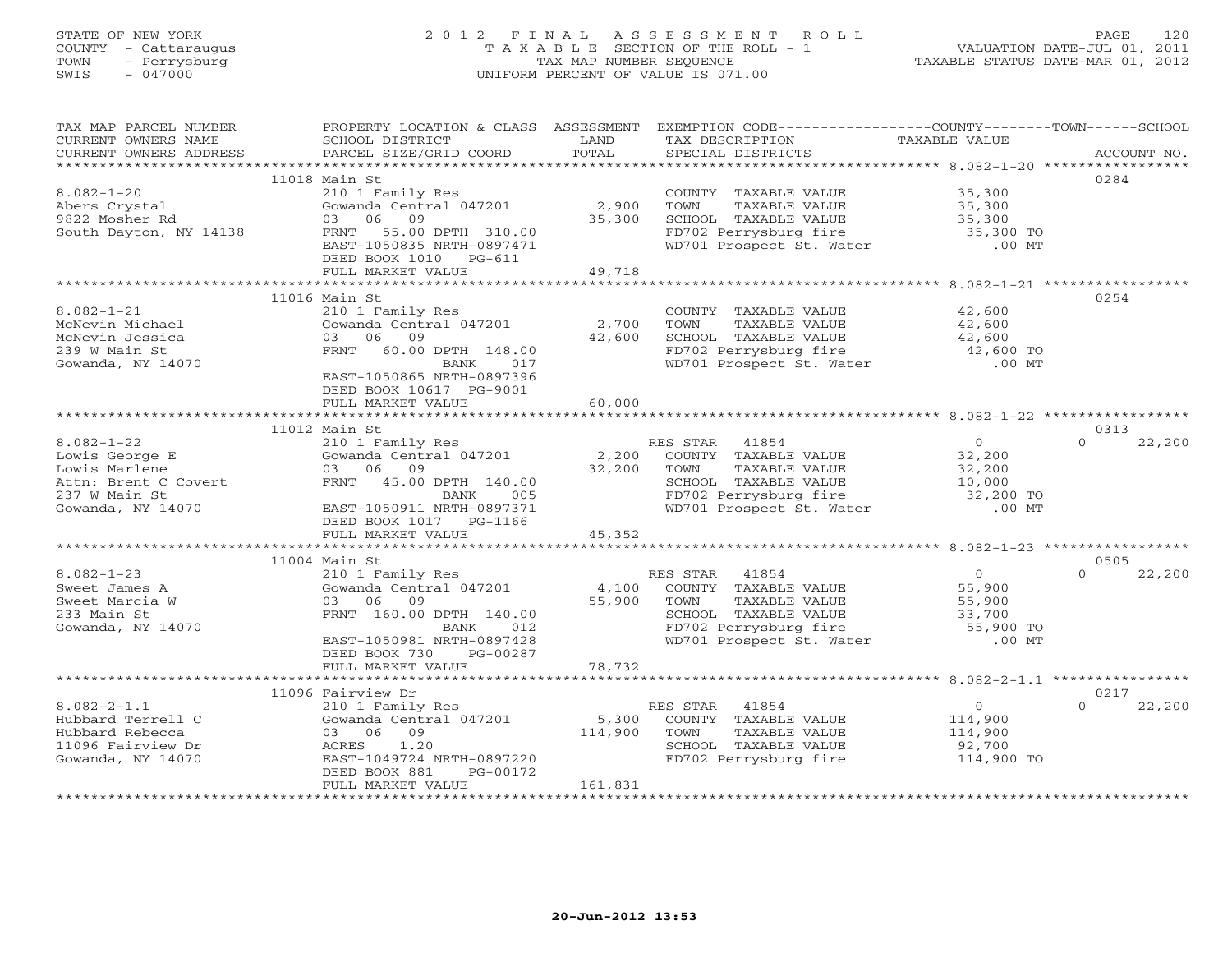## STATE OF NEW YORK 2 0 1 2 F I N A L A S S E S S M E N T R O L L PAGE 121 COUNTY - Cattaraugus T A X A B L E SECTION OF THE ROLL - 1 VALUATION DATE-JUL 01, 2011 TOWN - Perrysburg TAX MAP NUMBER SEQUENCE TAXABLE STATUS DATE-MAR 01, 2012 SWIS - 047000 UNIFORM PERCENT OF VALUE IS 071.00UNIFORM PERCENT OF VALUE IS 071.00

| TAX MAP PARCEL NUMBER<br>CURRENT OWNERS NAME<br>CURRENT OWNERS ADDRESS | PROPERTY LOCATION & CLASS ASSESSMENT<br>SCHOOL DISTRICT<br>PARCEL SIZE/GRID COORD | LAND<br>TOTAL | EXEMPTION CODE-----------------COUNTY-------TOWN------SCHOOL<br>TAX DESCRIPTION<br>SPECIAL DISTRICTS | TAXABLE VALUE       | ACCOUNT NO.        |
|------------------------------------------------------------------------|-----------------------------------------------------------------------------------|---------------|------------------------------------------------------------------------------------------------------|---------------------|--------------------|
| ***********************                                                |                                                                                   |               |                                                                                                      |                     |                    |
| $8.082 - 2 - 1.2$                                                      | Fairview Dr<br>311 Res vac land                                                   |               | COUNTY TAXABLE VALUE                                                                                 | 3,000               | 1189               |
| Hubbard Terrell C                                                      | Gowanda Central 047201                                                            | 3,000         | TOWN<br>TAXABLE VALUE                                                                                | 3,000               |                    |
| Hubbard Rebecca S                                                      | 03 06<br>09                                                                       | 3,000         | SCHOOL TAXABLE VALUE                                                                                 | 3,000               |                    |
| 11096 Fairview Dr                                                      | ACRES 4.50                                                                        |               | FD702 Perrysburg fire                                                                                | 3,000 TO            |                    |
| Gowanda, NY 14070                                                      | EAST-1050061 NRTH-0897140                                                         |               |                                                                                                      |                     |                    |
|                                                                        | DEED BOOK 1017 PG-720                                                             | 4,225         |                                                                                                      |                     |                    |
|                                                                        | FULL MARKET VALUE                                                                 |               |                                                                                                      |                     |                    |
|                                                                        | Fairview Dr                                                                       |               |                                                                                                      |                     | 1194               |
| $8.082 - 2 - 1.3$                                                      | 311 Res vac land                                                                  |               | COUNTY TAXABLE VALUE                                                                                 | 2,600               |                    |
| Hubbard Rebecca                                                        | Gowanda Central 047201                                                            | 2,600         | TOWN<br>TAXABLE VALUE                                                                                | 2,600               |                    |
| 11096 Fairview Dr                                                      | 03 06 09                                                                          | 2,600         | SCHOOL TAXABLE VALUE                                                                                 | 2,600               |                    |
| Gowanda, NY 14070                                                      | FRNT 135.00 DPTH 231.00                                                           |               | FD702 Perrysburg fire                                                                                | 2,600 TO            |                    |
|                                                                        | EAST-1049630 NRTH-0897034                                                         |               |                                                                                                      |                     |                    |
|                                                                        | DEED BOOK 1006 PG-187                                                             |               |                                                                                                      |                     |                    |
|                                                                        | FULL MARKET VALUE                                                                 | 3,662         |                                                                                                      |                     |                    |
|                                                                        |                                                                                   |               |                                                                                                      |                     |                    |
|                                                                        | 10611 Maltbie Rd                                                                  |               |                                                                                                      |                     | 0367               |
| $8.082 - 2 - 2$                                                        | 280 Res Multiple                                                                  | 10,800        | COUNTY TAXABLE VALUE<br>TAXABLE VALUE<br>TOWN                                                        | 70,000              |                    |
| Koch Charles F<br>PO Box 12                                            | Gowanda Central 047201<br>03 06 09                                                | 70,000        | SCHOOL TAXABLE VALUE                                                                                 | 70,000<br>70,000    |                    |
| Gowanda, NY 14070                                                      | $3/04$ raise assess. in 2y                                                        |               | FD702 Perrysburg fire                                                                                | 70,000 TO           |                    |
|                                                                        | ACRES<br>4.00                                                                     |               | WD701 Prospect St. Water                                                                             | $.00$ MT            |                    |
|                                                                        | EAST-1050674 NRTH-0897143                                                         |               |                                                                                                      |                     |                    |
|                                                                        | DEED BOOK 615<br>PG-8003                                                          |               |                                                                                                      |                     |                    |
|                                                                        | FULL MARKET VALUE                                                                 | 98,592        |                                                                                                      |                     |                    |
|                                                                        |                                                                                   |               |                                                                                                      |                     |                    |
|                                                                        | 11009 Main St                                                                     |               |                                                                                                      |                     | 0143               |
| $8.082 - 2 - 3$                                                        | 210 1 Family Res                                                                  |               | RES STAR 41854                                                                                       | $\overline{0}$      | 22,200<br>$\Omega$ |
| Federowicz Bethany L                                                   | Gowanda Central 047201                                                            | 6,400         | COUNTY TAXABLE VALUE                                                                                 | 63,100              |                    |
| 242 W Main St                                                          | 03 06 09                                                                          | 63,100        | TAXABLE VALUE<br>TOWN                                                                                | 63,100              |                    |
| Gowanda, NY 14070                                                      | FRNT 268.00 DPTH 175.00<br>BANK<br>012                                            |               | SCHOOL TAXABLE VALUE<br>FD702 Perrysburg fire                                                        | 40,900<br>63,100 TO |                    |
|                                                                        | EAST-1050761 NRTH-0897213                                                         |               | WD701 Prospect St. Water                                                                             | $.00$ MT            |                    |
|                                                                        | DEED BOOK 1026 PG-618                                                             |               |                                                                                                      |                     |                    |
|                                                                        | FULL MARKET VALUE                                                                 | 88,873        |                                                                                                      |                     |                    |
|                                                                        |                                                                                   |               |                                                                                                      |                     |                    |
|                                                                        | 10607 Maltbie Rd                                                                  |               |                                                                                                      |                     | 0464               |
| $8.082 - 2 - 4$                                                        | 210 1 Family Res                                                                  |               | WVET C/T 41121                                                                                       | 7,710               | 7,710<br>$\Omega$  |
| Smith James F                                                          | Gowanda Central 047201                                                            | 4,500 SR STAR | 41834                                                                                                | $\Omega$            | 46,030<br>$\Omega$ |
| Smith Joyce E                                                          | 03 06 09                                                                          |               | 51,400 COUNTY TAXABLE VALUE                                                                          | 43,690              |                    |
| 10 Maltbie Rd                                                          | mrgd $8.082 - 2 - 5.2$ in parcl                                                   |               | TAXABLE VALUE<br>TOWN                                                                                | 43,690              |                    |
| Gowanda, NY 14070                                                      | FRNT 130.00 DPTH 138.00                                                           |               | SCHOOL TAXABLE VALUE                                                                                 | 5,370<br>51,400 TO  |                    |
|                                                                        | EAST-1050941 NRTH-0896973<br>FULL MARKET VALUE                                    |               | FD702 Perrysburg fire<br>72,394 WD701 Prospect St. Water                                             | $.00$ MT            |                    |
|                                                                        |                                                                                   |               |                                                                                                      |                     |                    |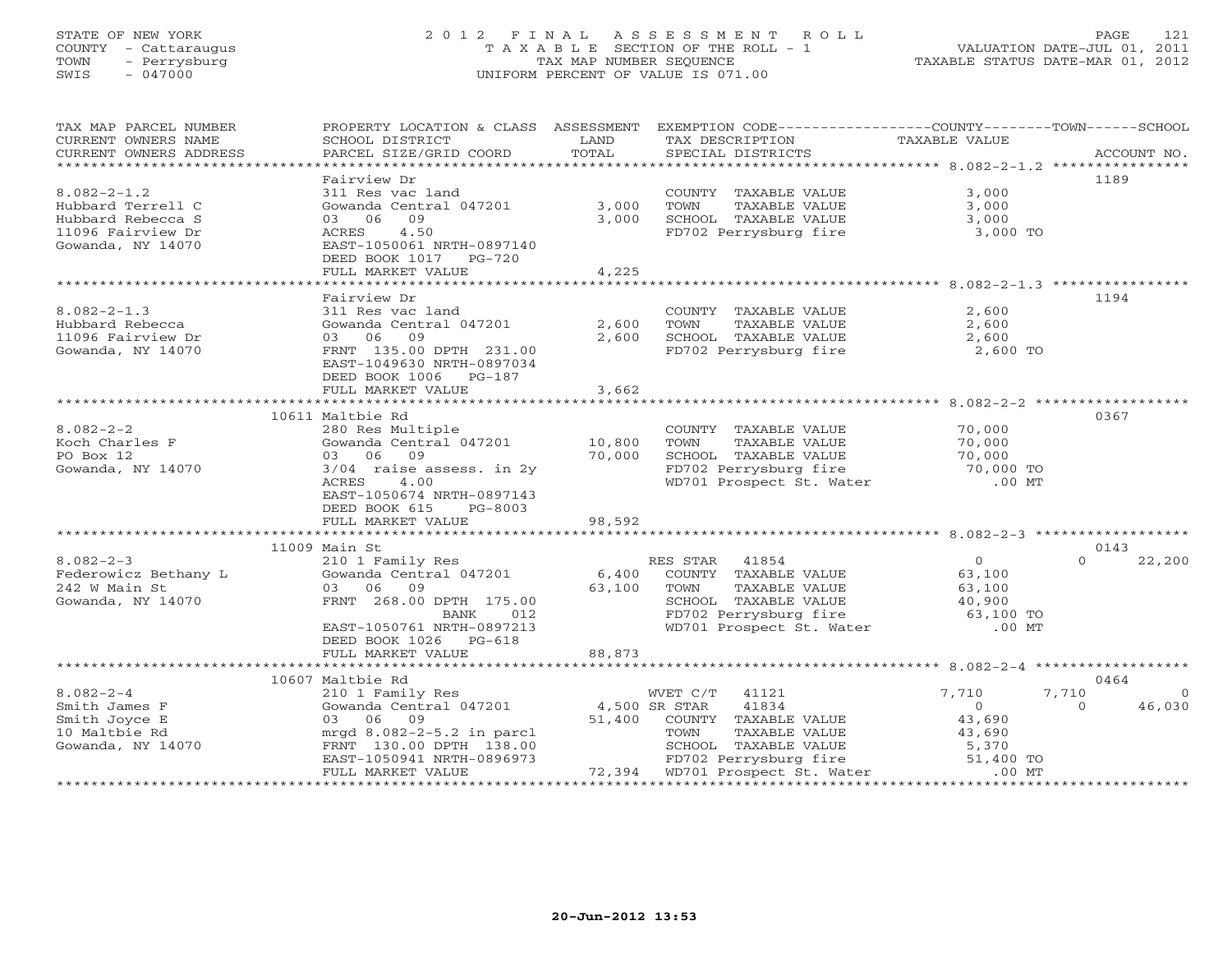## STATE OF NEW YORK 2 0 1 2 F I N A L A S S E S S M E N T R O L L PAGE 122 COUNTY - Cattaraugus T A X A B L E SECTION OF THE ROLL - 1 VALUATION DATE-JUL 01, 2011 TOWN - Perrysburg TAX MAP NUMBER SEQUENCE TAXABLE STATUS DATE-MAR 01, 2012 SWIS - 047000 UNIFORM PERCENT OF VALUE IS 071.00UNIFORM PERCENT OF VALUE IS 071.00

| TAX MAP PARCEL NUMBER  | PROPERTY LOCATION & CLASS ASSESSMENT          |               | EXEMPTION CODE-----------------COUNTY-------TOWN------SCHOOL |                                           |          |             |
|------------------------|-----------------------------------------------|---------------|--------------------------------------------------------------|-------------------------------------------|----------|-------------|
| CURRENT OWNERS NAME    | SCHOOL DISTRICT                               | LAND          | TAX DESCRIPTION                                              | TAXABLE VALUE                             |          |             |
| CURRENT OWNERS ADDRESS | PARCEL SIZE/GRID COORD                        | TOTAL         | SPECIAL DISTRICTS                                            |                                           |          | ACCOUNT NO. |
|                        |                                               |               |                                                              |                                           |          |             |
|                        | 11030 Fairview Dr                             |               |                                                              |                                           | 0359     |             |
| $8.082 - 2 - 5.1$      | 210 1 Family Res                              |               | COUNTY TAXABLE VALUE                                         | 137,500                                   |          |             |
| Schirmer Van A         | Gowanda Central 047201                        | 6,500         | TOWN<br>TAXABLE VALUE                                        | 137,500                                   |          |             |
| 44 Center St           | 03 06 09                                      | 137,500       | SCHOOL TAXABLE VALUE                                         | 137,500                                   |          |             |
| Gowanda, NY 14070      | 2.00<br>ACRES                                 |               | FD702 Perrysburg fire                                        | 137,500 TO                                |          |             |
|                        | EAST-1050854 NRTH-0896777                     |               |                                                              |                                           |          |             |
|                        | DEED BOOK 10254 PG-8003                       |               |                                                              |                                           |          |             |
|                        | FULL MARKET VALUE                             | 193,662       |                                                              |                                           |          |             |
|                        | 11020 Fairview Dr                             |               |                                                              |                                           | 0293     |             |
| $8.082 - 2 - 6$        | 210 1 Family Res                              |               | SR STAR<br>41834                                             | $\overline{0}$                            | $\Omega$ | 46,030      |
| Kysor Stefanena D      | Gowanda Central 047201                        | 4,600         | COUNTY TAXABLE VALUE                                         | 82,000                                    |          |             |
| PO Box 125             | 03 06 09                                      | 82,000        | TOWN<br>TAXABLE VALUE                                        | 82,000                                    |          |             |
| Gowanda, NY 14070-0270 | FRNT 182.00 DPTH 170.00                       |               | SCHOOL TAXABLE VALUE                                         | 35,970                                    |          |             |
|                        | EAST-1050906 NRTH-0896540                     |               | FD702 Perrysburg fire                                        | 82,000 TO                                 |          |             |
|                        | FULL MARKET VALUE                             | 115,493       |                                                              |                                           |          |             |
|                        |                                               |               |                                                              | *********** 8.082-2-7 ******************* |          |             |
|                        | 11016 Fairview Dr                             |               |                                                              |                                           | 0407     |             |
| $8.082 - 2 - 7$        | 210 1 Family Res                              |               | WVET C/T 41121                                               | 8,880                                     | 8,880    | $\Omega$    |
| Herrington Edward      | Gowanda Central 047201                        | 3,900 SR STAR | 41834                                                        | $\bigcirc$                                | $\Omega$ | 46,030      |
| Herrington Angela      | 03 06 09                                      |               | 87,900 COUNTY TAXABLE VALUE                                  | 79,020                                    |          |             |
| 11016 Fairview Dr      | merged 10x163 strip 3/07                      |               | TOWN<br>TAXABLE VALUE                                        | 79,020                                    |          |             |
| Gowanda, NY 14070      | FRNT 110.00 DPTH 163.00                       |               | SCHOOL TAXABLE VALUE                                         | 41,870                                    |          |             |
|                        | EAST-1050914 NRTH-0896394                     |               | FD702 Perrysburg fire                                        | 87,900 TO                                 |          |             |
|                        | FULL MARKET VALUE                             | 123,803       |                                                              |                                           |          |             |
|                        |                                               |               |                                                              |                                           |          |             |
|                        | 11012 Fairview Dr                             |               |                                                              |                                           | 0553     |             |
| $8.082 - 2 - 8.1$      | 210 1 Family Res                              |               | AGED C/T/S 41800                                             | 42,500                                    | 42,500   | 42,500      |
| Weyand Barbara E       | Gowanda Central 047201                        | 4,100 SR STAR | 41834                                                        | $\Omega$                                  | $\Omega$ | 42,500      |
| PO Box 84              | 03 06<br>09                                   |               | 85,000 COUNTY TAXABLE VALUE                                  | 42,500                                    |          |             |
| Gowanda, NY 14070      | FRNT 130.00 DPTH 163.00                       |               | TOWN<br>TAXABLE VALUE                                        | 42,500                                    |          |             |
|                        | EAST-1050923 NRTH-0896278                     |               | SCHOOL TAXABLE VALUE<br>FD702 Perrysburg fire                | $\overline{0}$<br>85,000 TO               |          |             |
|                        | DEED BOOK 00960 PG-01066<br>FULL MARKET VALUE | 119,718       |                                                              |                                           |          |             |
|                        | ****************************                  |               |                                                              |                                           |          |             |
|                        | 11004 Fairview Dr                             |               |                                                              |                                           | 0184     |             |
| $8.082 - 2 - 9$        | 210 1 Family Res                              |               | 41834<br>SR STAR                                             | $\Omega$                                  | $\Omega$ | 33,500      |
| Goodman Carol          | Gowanda Central 047201                        |               | 2,800 COUNTY TAXABLE VALUE                                   | 33,500                                    |          |             |
| 11004 Fairview Dr      | 03 06 09                                      | 33,500        | TOWN<br>TAXABLE VALUE                                        | 33,500                                    |          |             |
| Gowanda, NY 14070      | 77.90 DPTH 126.90<br>FRNT                     |               | SCHOOL TAXABLE VALUE                                         | $\circ$                                   |          |             |
|                        | EAST-1050940 NRTH-0896179                     |               | FD702 Perrysburg fire                                        | 33,500 TO                                 |          |             |
|                        | FULL MARKET VALUE                             | 47,183        |                                                              |                                           |          |             |
|                        |                                               |               |                                                              |                                           |          |             |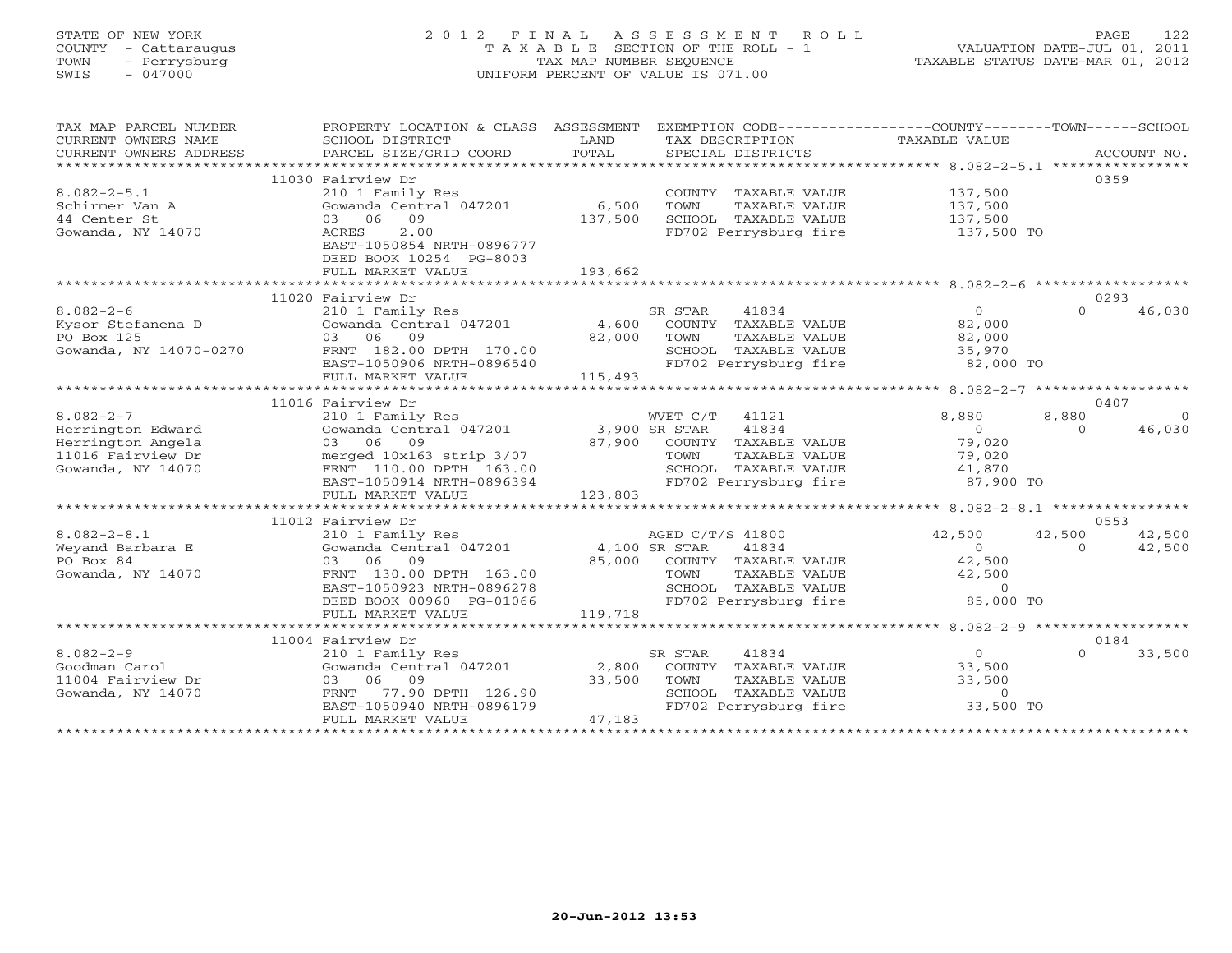## STATE OF NEW YORK 2 0 1 2 F I N A L A S S E S S M E N T R O L L PAGE 123 COUNTY - Cattaraugus T A X A B L E SECTION OF THE ROLL - 1 VALUATION DATE-JUL 01, 2011 TOWN - Perrysburg TAX MAP NUMBER SEQUENCE TAXABLE STATUS DATE-MAR 01, 2012 SWIS - 047000 UNIFORM PERCENT OF VALUE IS 071.00UNIFORM PERCENT OF VALUE IS 071.00

| TAX MAP PARCEL NUMBER<br>CURRENT OWNERS NAME                                                     | PROPERTY LOCATION & CLASS ASSESSMENT<br>SCHOOL DISTRICT                                                                                                                               | LAND                        |                        | TAX DESCRIPTION                                                                                        | EXEMPTION CODE----------------COUNTY-------TOWN------SCHOOL<br>TAXABLE VALUE |                    |                                  |
|--------------------------------------------------------------------------------------------------|---------------------------------------------------------------------------------------------------------------------------------------------------------------------------------------|-----------------------------|------------------------|--------------------------------------------------------------------------------------------------------|------------------------------------------------------------------------------|--------------------|----------------------------------|
|                                                                                                  |                                                                                                                                                                                       |                             |                        |                                                                                                        |                                                                              |                    |                                  |
| $8.082 - 2 - 10$<br>Nagle Wendy M<br>11001 Fairview Dr<br>Gowanda, NY 14070                      | 11001 Fairview Dr<br>220 2 Family Res<br>Gowanda Central 047201 8,600<br>03 06<br>09<br>3.40<br>ACRES<br>EAST-1050548 NRTH-0896142<br>DEED BOOK 6700<br>PG-9001<br>FULL MARKET VALUE  | 85,600<br>120,563           | RES STAR 41854<br>TOWN | COUNTY TAXABLE VALUE<br>TAXABLE VALUE<br>SCHOOL TAXABLE VALUE<br>FD702 Perrysburg fire                 | $\overline{0}$<br>85,600<br>85,600<br>63,400<br>85,600 TO                    | $\Omega$           | 0361<br>22,200                   |
|                                                                                                  |                                                                                                                                                                                       |                             |                        |                                                                                                        |                                                                              |                    |                                  |
| $8.082 - 2 - 11$<br>Wiens David F<br>Wiens Ann K<br>11015 Fairview Dr<br>Gowanda, NY 14070       | 11015 Fairview Dr<br>210 1 Family Res<br>Gowanda Central 047201<br>03 06 09<br>FRNT 145.00 DPTH 155.00<br>EAST-1050718 NRTH-0896326<br>DEED BOOK 863<br>PG-00198<br>FULL MARKET VALUE | 4,100<br>89,400<br>125,915  | RES STAR 41854<br>TOWN | COUNTY TAXABLE VALUE<br>TAXABLE VALUE<br>SCHOOL TAXABLE VALUE<br>FD702 Perrysburg fire                 | $\overline{0}$<br>89,400<br>89,400<br>67,200<br>89,400 TO                    | $\Omega$           | 0408<br>22,200                   |
|                                                                                                  |                                                                                                                                                                                       |                             |                        |                                                                                                        |                                                                              |                    |                                  |
| $8.082 - 2 - 12$<br>Moffett John C<br>Moffett Sandra E<br>11041 Fairview Dr<br>Gowanda, NY 14070 | 11041 Fairview Dr<br>312 Vac w/imprv<br>Gowanda Central 047201 11,000<br>03 06 09<br>5.00<br>ACRES<br>EAST-1050446 NRTH-0896491<br>DEED BOOK 00985 PG-00774                           | 18,900                      | TOWN                   | TAXABLE VALUE<br>SCHOOL TAXABLE VALUE<br>FD702 Perrysburg fire                                         | COUNTY TAXABLE VALUE 18,900<br>18,900<br>18,900<br>18,900 TO                 |                    | 0411                             |
|                                                                                                  | FULL MARKET VALUE                                                                                                                                                                     | 26,620                      |                        |                                                                                                        |                                                                              |                    |                                  |
|                                                                                                  |                                                                                                                                                                                       |                             |                        |                                                                                                        |                                                                              |                    |                                  |
| $8.082 - 2 - 13$<br>Moffett John C<br>Moffett Sandra E<br>11041 Fairview Dr<br>Gowanda, NY 14070 | 11041 Fairview Dr<br>210 1 Family Res<br>Gowanda Central 047201<br>03 06 09<br>FRNT 135.00 DPTH 145.00<br>EAST-1050411 NRTH-0896670<br>DEED BOOK 902<br>PG-00890                      | 3,800 SR STAR               | CVET C/T 41131<br>TOWN | 41834<br>94,500 COUNTY TAXABLE VALUE<br>TAXABLE VALUE<br>SCHOOL TAXABLE VALUE<br>FD702 Perrysburg fire | 14,800<br>$\overline{0}$<br>79,700<br>79,700<br>48,470<br>94,500 TO          | 14,800<br>$\Omega$ | 0368<br>$\overline{0}$<br>46,030 |
|                                                                                                  | FULL MARKET VALUE                                                                                                                                                                     | 133,099                     |                        |                                                                                                        |                                                                              |                    |                                  |
|                                                                                                  | 11034 Fairview Dr                                                                                                                                                                     |                             |                        |                                                                                                        |                                                                              |                    | 0410                             |
| $8.082 - 2 - 14$<br>Read David C<br>11034 Fairview Dr<br>Gowanda, NY 14070                       | 210 1 Family Res<br>Gowanda Central 047201<br>03 06 09<br>FRNT 100.00 DPTH 236.00<br>EAST-1050652 NRTH-0896851<br>DEED BOOK 7671<br>PG-5001<br>FULL MARKET VALUE                      | 3,800<br>110,000<br>154,930 | RES STAR 41854<br>TOWN | COUNTY TAXABLE VALUE<br>TAXABLE VALUE<br>SCHOOL TAXABLE VALUE<br>FD702 Perrysburg fire                 | $\overline{O}$<br>110,000<br>110,000<br>87,800<br>110,000 TO                 | $\Omega$           | 22,200                           |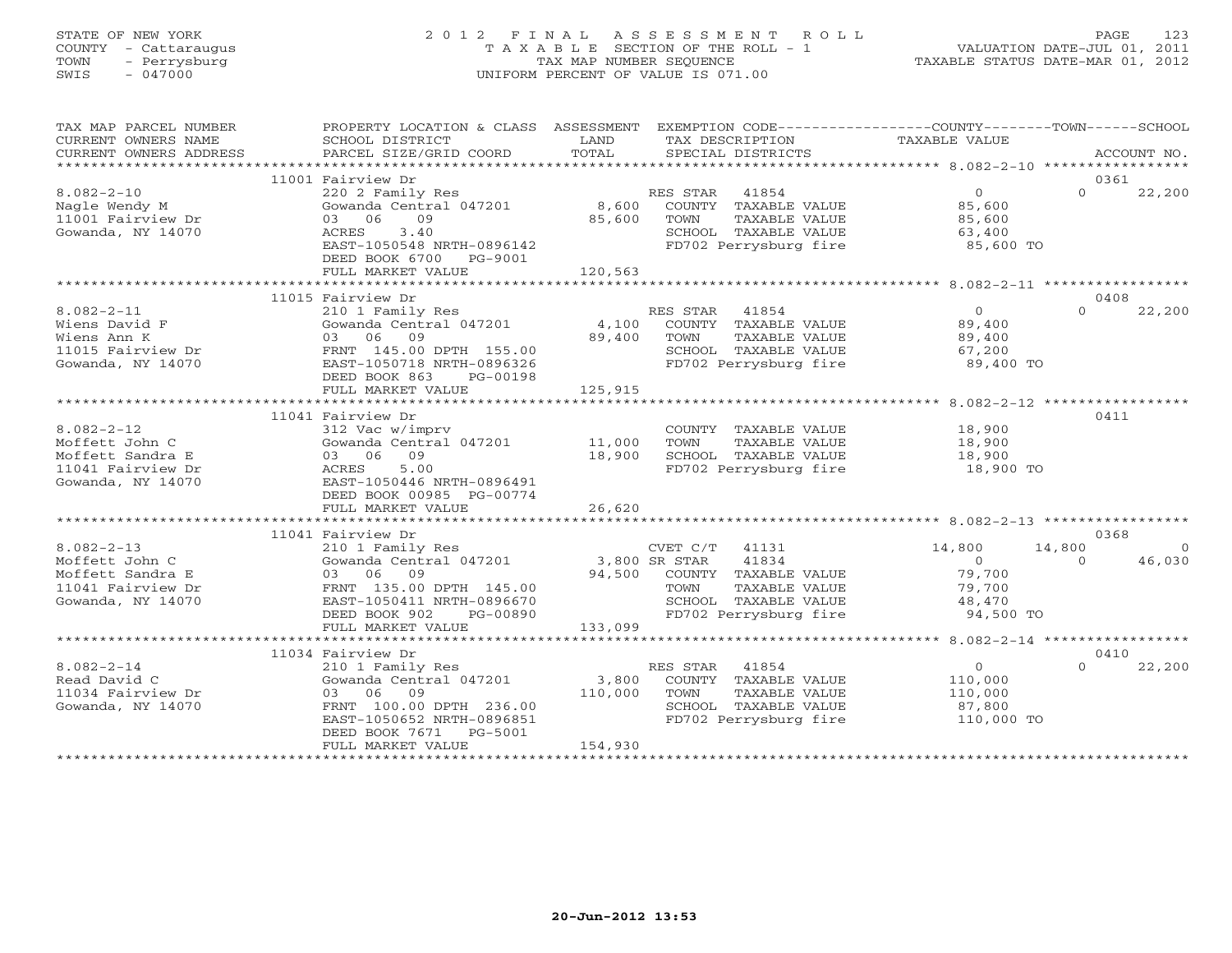## STATE OF NEW YORK 2 0 1 2 F I N A L A S S E S S M E N T R O L L PAGE 124 COUNTY - Cattaraugus T A X A B L E SECTION OF THE ROLL - 1 VALUATION DATE-JUL 01, 2011 TOWN - Perrysburg TAX MAP NUMBER SEQUENCE TAXABLE STATUS DATE-MAR 01, 2012 SWIS - 047000 UNIFORM PERCENT OF VALUE IS 071.00UNIFORM PERCENT OF VALUE IS 071.00

| TAX MAP PARCEL NUMBER<br>CURRENT OWNERS NAME<br>CURRENT OWNERS ADDRESS                         | PROPERTY LOCATION & CLASS ASSESSMENT<br>SCHOOL DISTRICT<br>PARCEL SIZE/GRID COORD                                                                                             | LAND<br>TOTAL                    | EXEMPTION CODE-----------------COUNTY--------TOWN------SCHOOL<br>TAX DESCRIPTION<br>SPECIAL DISTRICTS               | TAXABLE VALUE                                             |                               | ACCOUNT NO.                    |
|------------------------------------------------------------------------------------------------|-------------------------------------------------------------------------------------------------------------------------------------------------------------------------------|----------------------------------|---------------------------------------------------------------------------------------------------------------------|-----------------------------------------------------------|-------------------------------|--------------------------------|
| **********************                                                                         |                                                                                                                                                                               |                                  |                                                                                                                     |                                                           |                               |                                |
|                                                                                                | 11038 Fairview Dr                                                                                                                                                             |                                  |                                                                                                                     |                                                           | 0392                          |                                |
| $8.082 - 2 - 15$<br>Weyand Fredric F<br>Weyand Linda L<br>11038 Fairview Dr                    | 210 1 Family Res<br>Gowanda Central 047201<br>03 06<br>09<br>FRNT 141.00 DPTH 182.00                                                                                          | 4,200<br>78,700                  | RES STAR<br>41854<br>COUNTY TAXABLE VALUE<br>TAXABLE VALUE<br>TOWN<br>SCHOOL TAXABLE VALUE                          | $\overline{0}$<br>78,700<br>78,700<br>56,500              | $\Omega$                      | 22,200                         |
| Gowanda, NY 14070                                                                              | EAST-1050516 NRTH-0896884<br>DEED BOOK 848<br>PG-00540<br>FULL MARKET VALUE                                                                                                   |                                  | FD702 Perrysburg fire                                                                                               | 78,700 TO                                                 |                               |                                |
|                                                                                                |                                                                                                                                                                               | 110,845                          |                                                                                                                     |                                                           |                               |                                |
|                                                                                                | 11040 Fairview Dr                                                                                                                                                             |                                  |                                                                                                                     |                                                           | 0272                          |                                |
| $8.082 - 2 - 16$<br>Johnson Jeanne E<br>Johnson James B                                        | 210 1 Family Res<br>Gowanda Central 047201<br>03 06<br>09                                                                                                                     | 6,100 CVET CO<br>123,100 SR STAR | VET PRO T 41003<br>41132<br>41834                                                                                   | $\Omega$<br>14,800<br>$\Omega$                            | 37,705<br>$\circ$<br>$\Omega$ | $\Omega$<br>$\Omega$<br>46,030 |
| 11040 Fairview Dr<br>Gowanda, NY 14070                                                         | $L/u - James-Jeanne$<br>ACRES<br>1.70<br>EAST-1050381 NRTH-0896995<br>DEED BOOK 00978 PG-00951                                                                                |                                  | COUNTY TAXABLE VALUE<br>TOWN<br>TAXABLE VALUE<br>SCHOOL TAXABLE VALUE<br>FD702 Perrysburg fire                      | 108,300<br>85,395<br>77,070<br>123,100 TO                 |                               |                                |
|                                                                                                | FULL MARKET VALUE<br>***************************                                                                                                                              | 173,380                          |                                                                                                                     |                                                           |                               |                                |
|                                                                                                | 11050 Fairview Dr                                                                                                                                                             |                                  |                                                                                                                     |                                                           |                               | 0252                           |
| $8.082 - 2 - 17$<br>Bowers Daniel<br>11050 Fairview Dr<br>Gowanda, NY 14070                    | 210 1 Family Res<br>Gowanda Central 047201<br>03 06<br>09<br>FRNT 191.00 DPTH 175.30<br><b>BANK</b><br>017<br>EAST-1050223 NRTH-0896875<br>DEED BOOK 00975 PG-00936           | 4,700<br>69,700                  | RES STAR<br>41854<br>COUNTY TAXABLE VALUE<br>TOWN<br>TAXABLE VALUE<br>SCHOOL TAXABLE VALUE<br>FD702 Perrysburg fire | $\overline{0}$<br>69,700<br>69,700<br>47,500<br>69,700 TO | $\Omega$                      | 22,200                         |
|                                                                                                | FULL MARKET VALUE<br>***********************                                                                                                                                  | 98,169                           |                                                                                                                     | **********************************8.082-2-18 ***********  |                               |                                |
|                                                                                                | 11056 Fairview Dr                                                                                                                                                             |                                  |                                                                                                                     |                                                           | 0524                          |                                |
| $8.082 - 2 - 18$<br>Urbank Edward<br>Urbank Patricia<br>11056 Fairview Dr<br>Gowanda, NY 14070 | 210 1 Family Res<br>Gowanda Central 047201<br>03 06 09<br>FRNT 150.00 DPTH 175.00<br>EAST-1050054 NRTH-0896875<br>FULL MARKET VALUE                                           | 4,300<br>71,800<br>101,127       | SR STAR<br>41834<br>COUNTY TAXABLE VALUE<br>TAXABLE VALUE<br>TOWN<br>SCHOOL TAXABLE VALUE<br>FD702 Perrysburg fire  | $\overline{0}$<br>71,800<br>71,800<br>25,770<br>71,800 TO | $\Omega$                      | 46,030                         |
|                                                                                                | ************************                                                                                                                                                      |                                  |                                                                                                                     |                                                           |                               |                                |
| $8.082 - 2 - 19$<br>Stang Daniel V<br>Stang Nicole M<br>11062 Fairview Dr<br>Gowanda, NY 14070 | 11062 Fairview Dr<br>210 1 Family Res<br>Gowanda Central 047201<br>03 06 09<br>L/u Amelia<br>FRNT 100.00 DPTH 175.00<br>EAST-1049929 NRTH-0896875<br>DEED BOOK 1005<br>PG-720 | 3,600<br>65,300                  | 41854<br>RES STAR<br>COUNTY TAXABLE VALUE<br>TOWN<br>TAXABLE VALUE<br>SCHOOL TAXABLE VALUE<br>FD702 Perrysburg fire | $\Omega$<br>65,300<br>65,300<br>43,100<br>65,300 TO       | $\Omega$                      | 0374<br>22,200                 |
|                                                                                                | FULL MARKET VALUE                                                                                                                                                             | 91,972                           |                                                                                                                     |                                                           |                               |                                |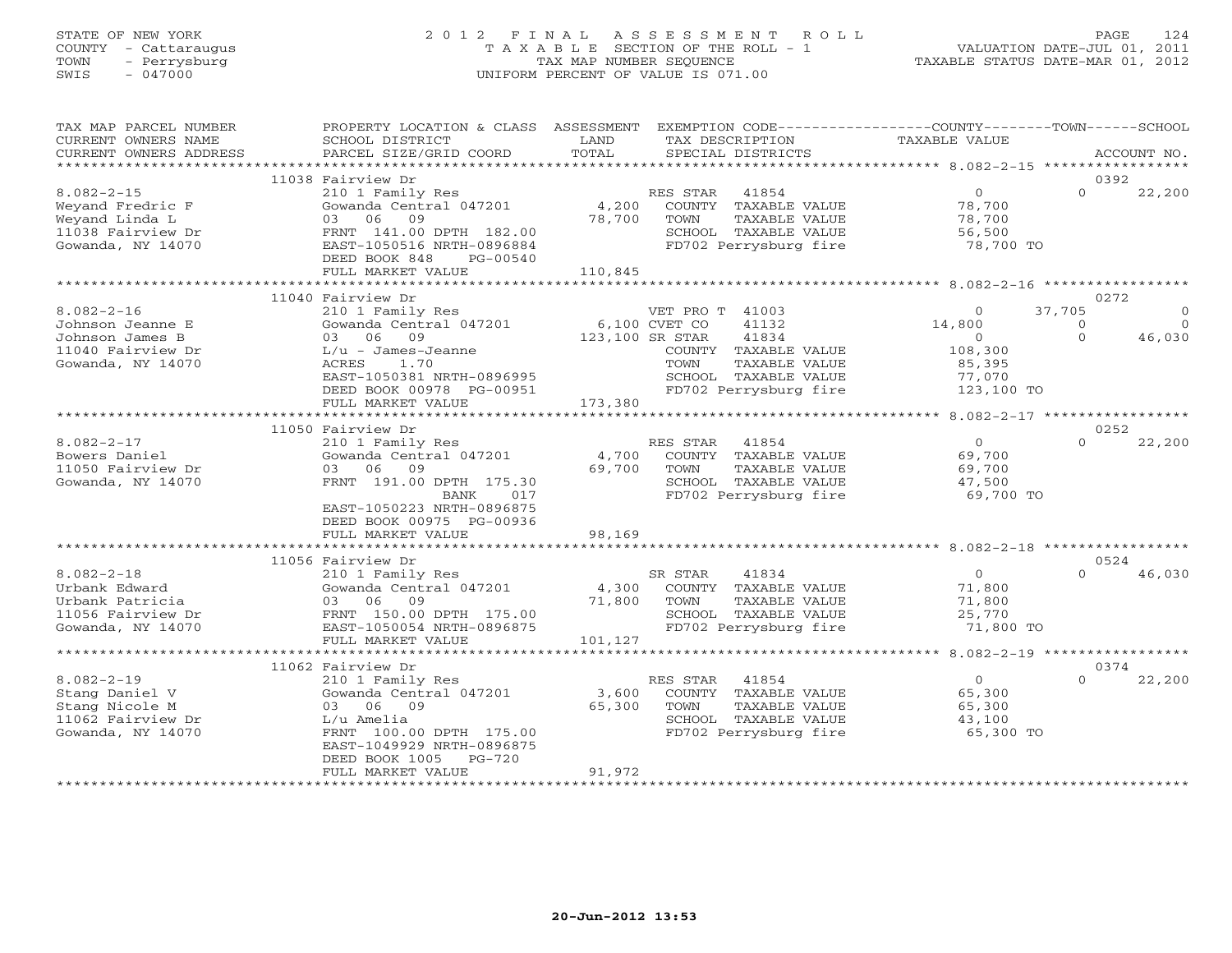## STATE OF NEW YORK 2 0 1 2 F I N A L A S S E S S M E N T R O L L PAGE 125 COUNTY - Cattaraugus T A X A B L E SECTION OF THE ROLL - 1 VALUATION DATE-JUL 01, 2011 TOWN - Perrysburg TAX MAP NUMBER SEQUENCE TAXABLE STATUS DATE-MAR 01, 2012 SWIS - 047000 UNIFORM PERCENT OF VALUE IS 071.00UNIFORM PERCENT OF VALUE IS 071.00

| TAX MAP PARCEL NUMBER<br>CURRENT OWNERS NAME<br>CURRENT OWNERS ADDRESS                             | PROPERTY LOCATION & CLASS ASSESSMENT<br>SCHOOL DISTRICT<br>PARCEL SIZE/GRID COORD                                                                                                                           | LAND<br>TOTAL                         | EXEMPTION CODE-----------------COUNTY-------TOWN------SCHOOL<br>TAX DESCRIPTION<br>SPECIAL DISTRICTS                                                                        | TAXABLE VALUE                                                          | ACCOUNT NO.                                      |
|----------------------------------------------------------------------------------------------------|-------------------------------------------------------------------------------------------------------------------------------------------------------------------------------------------------------------|---------------------------------------|-----------------------------------------------------------------------------------------------------------------------------------------------------------------------------|------------------------------------------------------------------------|--------------------------------------------------|
|                                                                                                    |                                                                                                                                                                                                             |                                       |                                                                                                                                                                             |                                                                        | 0334                                             |
| $8.082 - 2 - 20$<br>Petersen Patricia<br>11064 Fairview Dr<br>Gowanda, NY 14070                    | 11064 Fairview Dr<br>210 1 Family Res<br>Gowanda Central 047201<br>06<br>09<br>03<br>FRNT<br>90.00 DPTH 175.00<br>BANK<br>005<br>EAST-1049834 NRTH-0896875<br>DEED BOOK 00929 PG-00377<br>FULL MARKET VALUE | 2,800<br>46,300<br>65,211             | 41854<br>RES STAR<br>COUNTY TAXABLE VALUE<br>TAXABLE VALUE<br>TOWN<br>SCHOOL TAXABLE VALUE<br>FD702 Perrysburg fire                                                         | $\circ$<br>46,300<br>46,300<br>24,100<br>46,300 TO                     | $\Omega$<br>22,200                               |
|                                                                                                    |                                                                                                                                                                                                             |                                       |                                                                                                                                                                             |                                                                        |                                                  |
| $8.082 - 2 - 21$<br>Connors Michael P<br>Connors Frances<br>11068 Fairview Dr<br>Gowanda, NY 14070 | 11068 Fairview Dr<br>210 1 Family Res<br>Gowanda Central 047201<br>03 06 09<br>FRNT 90.00 DPTH 175.00<br>EAST-1049743 NRTH-0896875<br>DEED BOOK 910<br>PG-00126<br>FULL MARKET VALUE                        | 3,400<br>61,900<br>87,183             | RES STAR<br>41854<br>COUNTY TAXABLE VALUE<br>TAXABLE VALUE<br>TOWN<br>SCHOOL TAXABLE VALUE<br>FD702 Perrysburg fire                                                         | $\overline{O}$<br>61,900<br>61,900<br>39,700<br>61,900 TO              | 0354<br>$\Omega$<br>22,200                       |
|                                                                                                    |                                                                                                                                                                                                             | *********                             |                                                                                                                                                                             | ********** 8.082-2-22 *****************                                |                                                  |
| $8.082 - 2 - 22$<br>Hice Raymond F<br>Hice Carol A<br>11070 Fairview Dr<br>Gowanda, NY 14070       | 11070 Fairview Dr<br>210 1 Family Res<br>Gowanda Central 047201<br>03 06 09<br>Also 8.082-2-23<br>FRNT 190.00 DPTH 175.00<br>EAST-1049609 NRTH-0896879<br>FULL MARKET VALUE                                 | 74,100<br>104,366                     | CVET C/T<br>41131<br>4,700 RES STAR<br>41854<br>COUNTY TAXABLE VALUE<br>TOWN<br>TAXABLE VALUE<br>SCHOOL TAXABLE VALUE<br>FD702 Perrysburg fire                              | 14,800<br>$\Omega$<br>59,300<br>59,300<br>51,900<br>74,100 TO          | 0221<br>14,800<br>$\Omega$<br>22,200<br>$\Omega$ |
|                                                                                                    |                                                                                                                                                                                                             |                                       |                                                                                                                                                                             |                                                                        | 0160                                             |
| $15.002 - 1 - 1$<br>Frost Jack<br>Frost Theresa<br>12975 Route 39<br>Perrysburg, NY 14129          | 12975 Route 39<br>210 1 Family Res<br>Forestville Cen 064603<br>43 06 09<br>1.00<br>ACRES<br>EAST-1019421 NRTH-0895706<br>DEED BOOK 9821<br>PG-6001<br>FULL MARKET VALUE                                    | 5,000 SR STAR<br>37,600<br>52,958     | WVET C/T<br>41121<br>41834<br>COUNTY TAXABLE VALUE<br>TOWN<br>TAXABLE VALUE<br>SCHOOL TAXABLE VALUE<br>FD702 Perrysburg fire                                                | 5,640<br>$\Omega$<br>31,960<br>31,960<br>$\circ$<br>37,600 TO          | 5,640<br>$\Omega$<br>37,600<br>$\Omega$          |
|                                                                                                    | *****************************                                                                                                                                                                               |                                       |                                                                                                                                                                             |                                                                        |                                                  |
| $15.002 - 1 - 2$<br>Flagler Dale M<br>Flagler Jean A<br>PO Box 298<br>Perrysburg, NY 14129         | 12951 Route 39<br>117 Horse farm<br>Forestville Cen 064603<br>43 06<br>09<br>Storage Well #1020<br>96.89 BANK<br>ACRES<br>017<br>EAST-1019895 NRTH-0893804<br>DEED BOOK 00937 PG-00015<br>FULL MARKET VALUE | 40,300 RES STAR<br>189,900<br>267,465 | 16 PCT OF VALUE USED FOR EXEMPTION PURPOSES<br>41131<br>CVET C/T<br>41854<br>COUNTY TAXABLE VALUE<br>TAXABLE VALUE<br>TOWN<br>SCHOOL TAXABLE VALUE<br>FD702 Perrysburg fire | 7,596<br>$\overline{0}$<br>182,304<br>182,304<br>167,700<br>189,900 TO | 0187<br>7,596<br>22,200<br>$\Omega$              |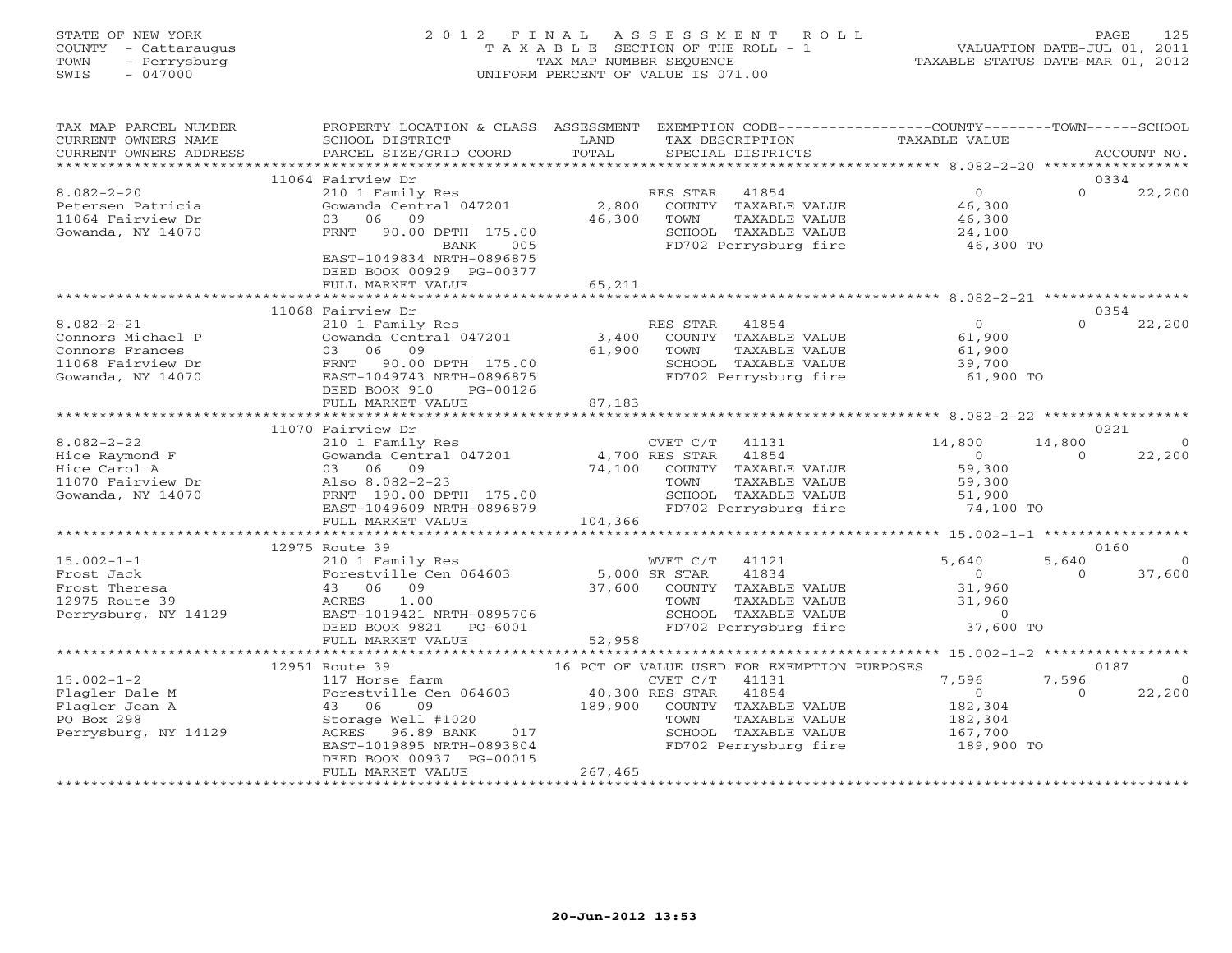## STATE OF NEW YORK 2 0 1 2 F I N A L A S S E S S M E N T R O L L PAGE 126 COUNTY - Cattaraugus T A X A B L E SECTION OF THE ROLL - 1 VALUATION DATE-JUL 01, 2011 TOWN - Perrysburg TAX MAP NUMBER SEQUENCE TAXABLE STATUS DATE-MAR 01, 2012 SWIS - 047000 UNIFORM PERCENT OF VALUE IS 071.00UNIFORM PERCENT OF VALUE IS 071.00

| TAX MAP PARCEL NUMBER<br>CURRENT OWNERS NAME<br>CURRENT OWNERS ADDRESS                                                                         | PROPERTY LOCATION & CLASS ASSESSMENT<br>SCHOOL DISTRICT<br>PARCEL SIZE/GRID COORD                                                                                             | LAND<br>TOTAL              | EXEMPTION CODE-----------------COUNTY-------TOWN------SCHOOL<br>TAX DESCRIPTION<br>SPECIAL DISTRICTS                | TAXABLE VALUE                                             | ACCOUNT NO.                |
|------------------------------------------------------------------------------------------------------------------------------------------------|-------------------------------------------------------------------------------------------------------------------------------------------------------------------------------|----------------------------|---------------------------------------------------------------------------------------------------------------------|-----------------------------------------------------------|----------------------------|
| ************************                                                                                                                       |                                                                                                                                                                               |                            |                                                                                                                     |                                                           |                            |
| $15.002 - 1 - 4.1$<br>Sanders Lee R<br>10620 County Line Rd<br>Forestville, NY 14062<br>MAY BE SUBJECT TO PAYMENT<br>UNDER AGDIST LAW TIL 2019 | 12871 Route 39<br>312 Vac w/imprv<br>Forestville Cen 064603<br>43 06 09<br>Storage Well #989, 1736<br>splitOff house/1.75 acres<br>ACRES 93.80<br>EAST-1021064 NRTH-0893900   | 37,000<br>49,100           | AG DISTOUT 41730<br>COUNTY TAXABLE VALUE<br>TOWN<br>TAXABLE VALUE<br>SCHOOL TAXABLE VALUE<br>FD702 Perrysburg fire  | $\overline{0}$<br>49,100<br>49,100<br>49,100<br>49,100 TO | 0438<br>$\Omega$           |
|                                                                                                                                                | DEED BOOK 7045<br>PG-7001<br>FULL MARKET VALUE                                                                                                                                | 69,155                     |                                                                                                                     |                                                           |                            |
|                                                                                                                                                |                                                                                                                                                                               |                            |                                                                                                                     |                                                           |                            |
| $15.002 - 1 - 4.2$<br>Duliba Ronald<br>12905 Route 39<br>South Dayton, NY 14138                                                                | 12905 Route 39<br>210 1 Family Res<br>Forestville Cen 064603<br>$8/09$ -split from $1-4$<br>ACRES<br>1.75 BANK<br>017<br>EAST-1020525 NRTH-0895496<br>DEED BOOK 12656 PG-4001 | 5,500<br>66,500            | RES STAR 41854<br>COUNTY TAXABLE VALUE<br>TOWN<br>TAXABLE VALUE<br>SCHOOL TAXABLE VALUE<br>FD702 Perrysburg fire    | $\circ$<br>66,500<br>66,500<br>44,300<br>66,500 TO        | 1231<br>$\Omega$<br>22,200 |
|                                                                                                                                                | FULL MARKET VALUE                                                                                                                                                             | 93,662                     |                                                                                                                     |                                                           |                            |
|                                                                                                                                                |                                                                                                                                                                               |                            |                                                                                                                     |                                                           |                            |
|                                                                                                                                                | 12831 Route 39                                                                                                                                                                |                            |                                                                                                                     |                                                           | 0370                       |
| $15.002 - 1 - 5$<br>Eggleston Richard C<br>Hoff Michelle<br>12833 Route 39<br>S Dayton, NY 14138                                               | 240 Rural res<br>Forestville Cen 064603<br>43 06 09<br>Storage Well #943<br>ACRES 41.31<br>EAST-1021842 NRTH-0893756<br>DEED BOOK 999<br>$PG-381$                             | 24,300<br>82,900           | 41854<br>RES STAR<br>COUNTY TAXABLE VALUE<br>TOWN<br>TAXABLE VALUE<br>SCHOOL TAXABLE VALUE<br>FD702 Perrysburg fire | $\overline{0}$<br>82,900<br>82,900<br>60,700<br>82,900 TO | $\Omega$<br>22,200         |
|                                                                                                                                                | FULL MARKET VALUE                                                                                                                                                             | 116,761                    |                                                                                                                     |                                                           |                            |
| $15.002 - 1 - 6.1$<br>Luce Jeremy R<br>10539 Maltbie Rd<br>Gowanda, NY 14070-9600                                                              | 12799 Route 39<br>270 Mfg housing<br>Forestville Cen 064603<br>43 06 09<br>Storage Well #1526<br>ACRES<br>4.80<br>EAST-1022384 NRTH-0895393                                   | 8,000<br>27,900            | COUNTY TAXABLE VALUE<br>TAXABLE VALUE<br>TOWN<br>SCHOOL TAXABLE VALUE<br>FD702 Perrysburg fire                      | 27,900<br>27,900<br>27,900<br>27,900 TO                   | 0358                       |
|                                                                                                                                                | DEED BOOK 00972 PG-00511<br>FULL MARKET VALUE                                                                                                                                 | 39,296                     |                                                                                                                     |                                                           |                            |
|                                                                                                                                                |                                                                                                                                                                               |                            |                                                                                                                     |                                                           |                            |
|                                                                                                                                                | 12799 Route 39                                                                                                                                                                |                            |                                                                                                                     |                                                           | 1038                       |
| $15.002 - 1 - 6.2$<br>Luce Jeremy R<br>10539 Maltbie Rd<br>Gowanda, NY 14070-9600                                                              | 322 Rural vac>10<br>Forestville Cen 064603<br>43 06 09<br>ACRES 37.90<br>EAST-1022309 NRTH-0893547<br>DEED BOOK 00972 PG-00511<br>FULL MARKET VALUE                           | 20,600<br>20,600<br>29,014 | COUNTY TAXABLE VALUE<br>TAXABLE VALUE<br>TOWN<br>SCHOOL TAXABLE VALUE<br>FD702 Perrysburg fire                      | 20,600<br>20,600<br>20,600<br>20,600 TO                   |                            |
|                                                                                                                                                | ***********************                                                                                                                                                       |                            |                                                                                                                     |                                                           |                            |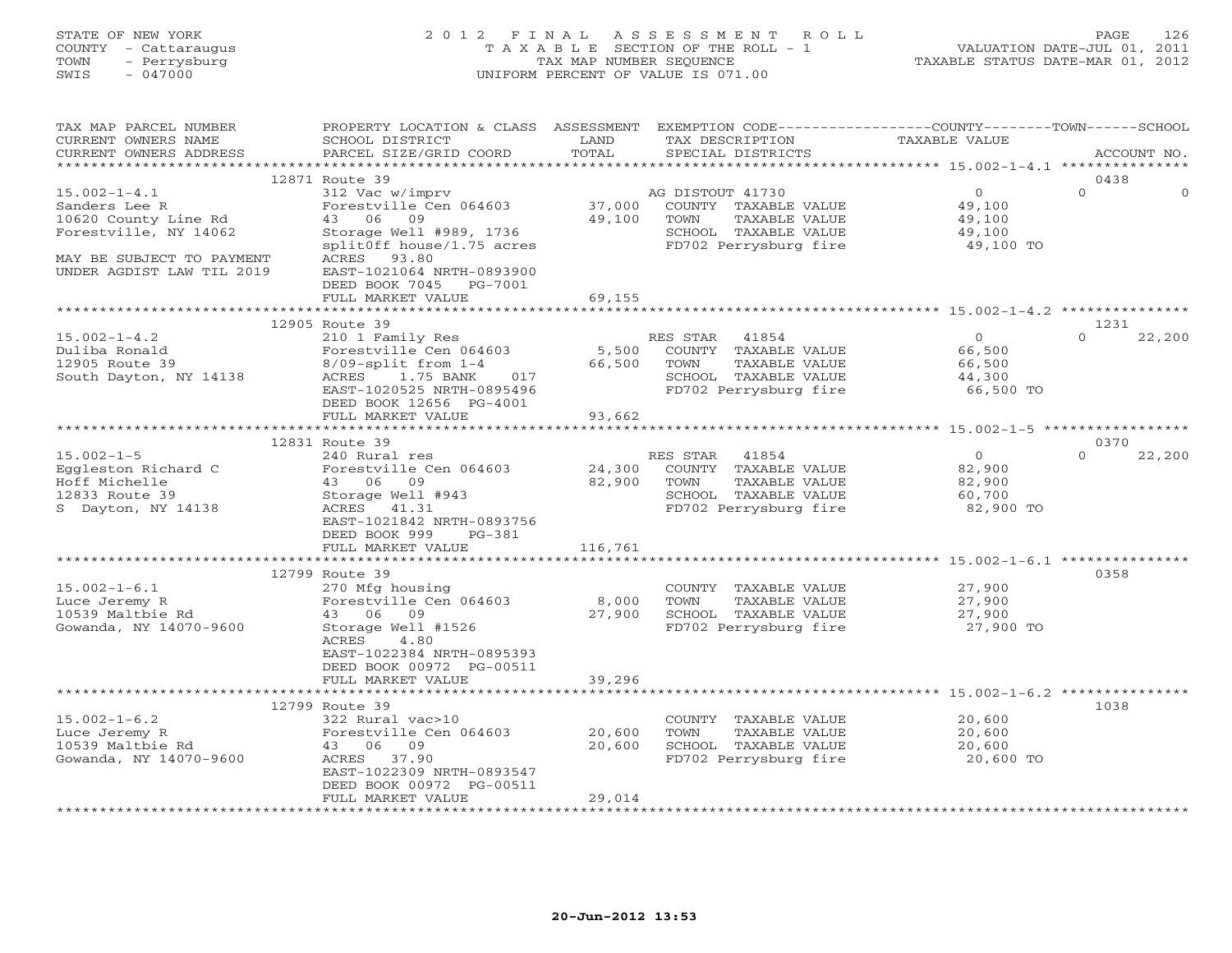| STATE OF NEW YORK<br>COUNTY<br>- Cattaraugus<br>- Perrysburg<br>TOWN<br>SWTS<br>$-047000$ | 2 0 1 2                                                                | F I N A L<br>TAX MAP NUMBER SEQUENCE | A S S E S S M E N T R O L L<br>T A X A B L E SECTION OF THE ROLL - 1<br>UNIFORM PERCENT OF VALUE IS 071.00 | 127<br>PAGE<br>VALUATION DATE-JUL 01, 2011<br>TAXABLE STATUS DATE-MAR 01, 2012               |
|-------------------------------------------------------------------------------------------|------------------------------------------------------------------------|--------------------------------------|------------------------------------------------------------------------------------------------------------|----------------------------------------------------------------------------------------------|
| TAX MAP PARCEL NUMBER<br>CURRENT OWNERS NAME<br>CURRENT OWNERS ADDRESS                    | PROPERTY LOCATION & CLASS<br>SCHOOL DISTRICT<br>PARCEL SIZE/GRID COORD | ASSESSMENT<br>LAND<br>TOTAL          | TAX DESCRIPTION<br>SPECIAL DISTRICTS                                                                       | EXEMPTION CODE-----------------COUNTY-------TOWN------SCHOOL<br>TAXABLE VALUE<br>ACCOUNT NO. |
|                                                                                           | 10439 Mosher Rd                                                        |                                      |                                                                                                            | 0516                                                                                         |
| $15.002 - 1 - 7.1$                                                                        | 240 Rural res                                                          |                                      | TAXABLE VALUE<br>COUNTY                                                                                    | 57,400                                                                                       |
| Thamasett Richard J                                                                       | Forestville Cen 064603                                                 | 33,300                               | TOWN<br>TAXABLE VALUE                                                                                      | 57,400                                                                                       |
| 4621 Madison Dr                                                                           | 43 06 09                                                               | 57,400                               | SCHOOL<br>TAXABLE VALUE                                                                                    | 57,400                                                                                       |
| Vestal, NY 13850                                                                          | Storage Well #976<br>$3/09$ -splt $4.25$ ac to Town<br>ACRES 63.56     |                                      | FD702 Perrysburg fire                                                                                      | 57,400 TO                                                                                    |

\*\*\*\*\*\*\*\*\*\*\*\*\*\*\*\*\*\*\*\*\*\*\*\*\*\*\*\*\*\*\*\*\*\*\*\*\*\*\*\*\*\*\*\*\*\*\*\*\*\*\*\*\*\*\*\*\*\*\*\*\*\*\*\*\*\*\*\*\*\*\*\*\*\*\*\*\*\*\*\*\*\*\*\*\*\*\*\*\*\*\*\*\*\*\*\*\*\*\*\*\*\*\* 15.002-1-8 \*\*\*\*\*\*\*\*\*\*\*\*\*\*\*\*\*

15.002-1-8 240 Rural res RES STAR 41854 0 0 22,200

\*\*\*\*\*\*\*\*\*\*\*\*\*\*\*\*\*\*\*\*\*\*\*\*\*\*\*\*\*\*\*\*\*\*\*\*\*\*\*\*\*\*\*\*\*\*\*\*\*\*\*\*\*\*\*\*\*\*\*\*\*\*\*\*\*\*\*\*\*\*\*\*\*\*\*\*\*\*\*\*\*\*\*\*\*\*\*\*\*\*\*\*\*\*\*\*\*\*\*\*\*\*\* 15.002-1-9.1 \*\*\*\*\*\*\*\*\*\*\*\*\*\*\*

15.002-1-9.1 240 Rural res RES STAR 41854 0 0 22,200

\*\*\*\*\*\*\*\*\*\*\*\*\*\*\*\*\*\*\*\*\*\*\*\*\*\*\*\*\*\*\*\*\*\*\*\*\*\*\*\*\*\*\*\*\*\*\*\*\*\*\*\*\*\*\*\*\*\*\*\*\*\*\*\*\*\*\*\*\*\*\*\*\*\*\*\*\*\*\*\*\*\*\*\*\*\*\*\*\*\*\*\*\*\*\*\*\*\*\*\*\*\*\* 15.002-1-9.2 \*\*\*\*\*\*\*\*\*\*\*\*\*\*\*

15.002-1-9.2 210 1 Family Res RES STAR 41854 0 0 22,200

\*\*\*\*\*\*\*\*\*\*\*\*\*\*\*\*\*\*\*\*\*\*\*\*\*\*\*\*\*\*\*\*\*\*\*\*\*\*\*\*\*\*\*\*\*\*\*\*\*\*\*\*\*\*\*\*\*\*\*\*\*\*\*\*\*\*\*\*\*\*\*\*\*\*\*\*\*\*\*\*\*\*\*\*\*\*\*\*\*\*\*\*\*\*\*\*\*\*\*\*\*\*\*\*\*\*\*\*\*\*\*\*\*\*\*\*\*\*\*\*\*\*\*\*\*\*\*\*\*\*\*\*

12657 Route 39 0839

12627 Route 39 0135

 $0 \t 22,200$ 

 $0 \t 22,200$ 

 $0 \t 22.200$ 

12687 Route 39 0204

Locke Paul E Jr Forestville Cen 064603 32,460 COUNTY TAXABLE VALUE 74,760 Locke Rachel E 35 06 09 74,760 TOWN TAXABLE VALUE 74,760 12687 Route 39 Storage Well #1750 SCHOOL TAXABLE VALUE 52,560 Perrysburg, NY 14129 ACRES 100.00 FD702 Perrysburg fire 74,760 TO

Arnold Wade S Forestville Cen 064603 35,030 COUNTY TAXABLE VALUE 138,500 Arnold Janet L 35 06 09 138,500 TOWN TAXABLE VALUE 138,500 12627 Route 39 Storage Well #1710 SCHOOL TAXABLE VALUE 116,300 Perrysburg, NY 14129 FRNT 577.47 DPTH FD702 Perrysburg fire 138,500 TO

Santiago Raymond K Forestville Cen 064603 8,500 COUNTY TAXABLE VALUE 86,200 12657 Route 39 35 06 09 86,200 TOWN TAXABLE VALUE 86,200 Perrysburg, NY 14129 ACRES 3.31 SCHOOL TAXABLE VALUE 64,000 EAST-1024607 NRTH-0895230 FD702 Perrysburg fire 86,200 TO<br>DEED BOOK 801 PG-01182<br>FULL MARKET VALUE 121,408

 EAST-1022971 NRTH-0893902DEED BOOK 00971 PG-00984

EAST-1023951 NRTH-0893695

 EAST-1024992 NRTH-0893527DEED BOOK 298 PG-6001

FULL MARKET VALUE 80,845

FULL MARKET VALUE 105,296

FULL MARKET VALUE 195,070

ACRES 76.95

DEED BOOK 10725 PG-5002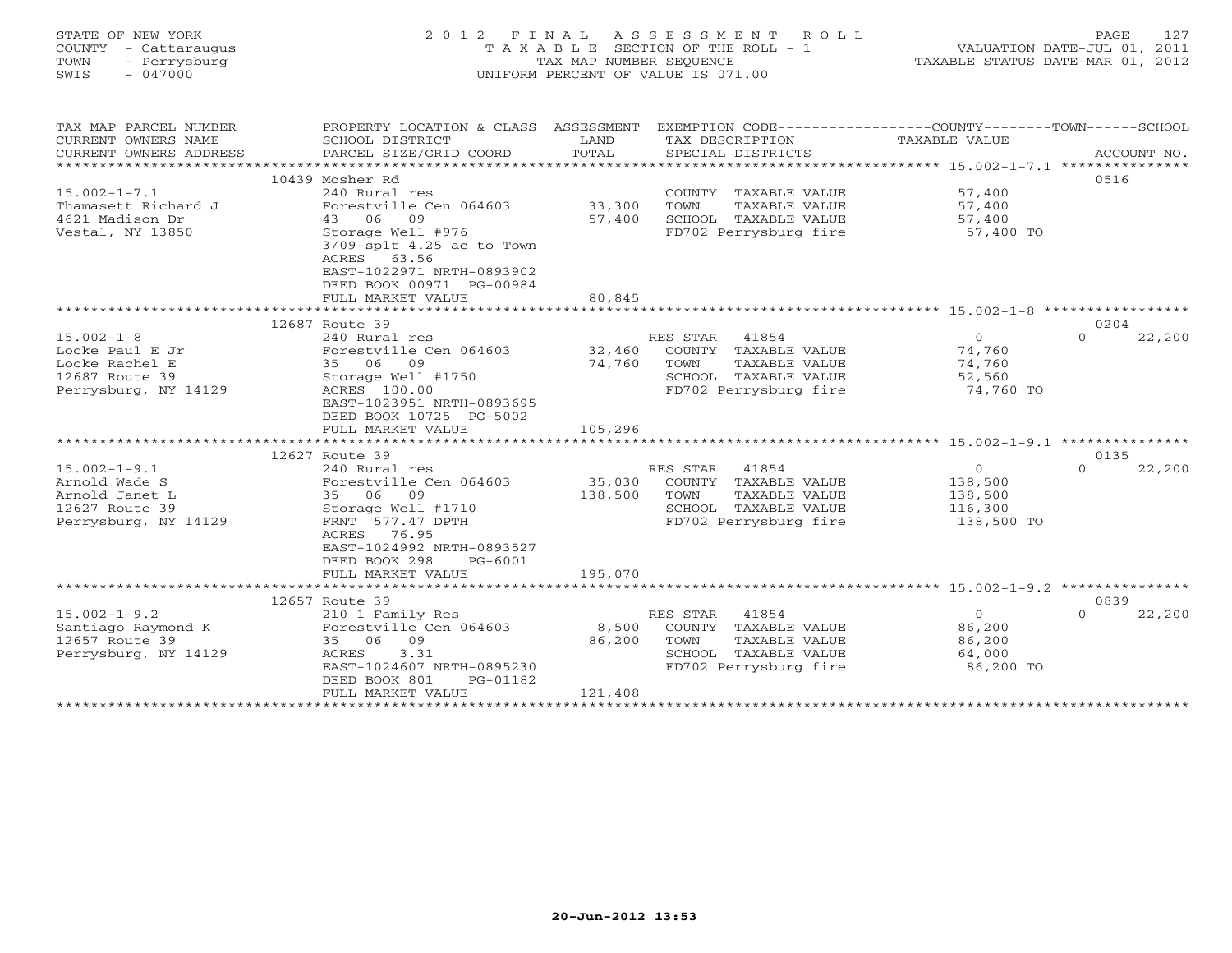## STATE OF NEW YORK 2 0 1 2 F I N A L A S S E S S M E N T R O L L PAGE 128 COUNTY - Cattaraugus T A X A B L E SECTION OF THE ROLL - 1 VALUATION DATE-JUL 01, 2011 TOWN - Perrysburg TAX MAP NUMBER SEQUENCE TAXABLE STATUS DATE-MAR 01, 2012 SWIS - 047000 UNIFORM PERCENT OF VALUE IS 071.00UNIFORM PERCENT OF VALUE IS 071.00

| TAX MAP PARCEL NUMBER                                                                                                                                                                                                                                                                                                                                                                                                                                                                                                                            | PROPERTY LOCATION & CLASS ASSESSMENT EXEMPTION CODE---------------COUNTY-------TOWN------SCHOOL |         |                                  |                |                    |
|--------------------------------------------------------------------------------------------------------------------------------------------------------------------------------------------------------------------------------------------------------------------------------------------------------------------------------------------------------------------------------------------------------------------------------------------------------------------------------------------------------------------------------------------------|-------------------------------------------------------------------------------------------------|---------|----------------------------------|----------------|--------------------|
| CURRENT OWNERS NAME                                                                                                                                                                                                                                                                                                                                                                                                                                                                                                                              | SCHOOL DISTRICT                                                                                 | LAND    | TAX DESCRIPTION                  | TAXABLE VALUE  |                    |
| CURRENT OWNERS ADDRESS<br>$\begin{minipage}{.45\textwidth} \begin{minipage}{.45\textwidth} \begin{minipage}{.45\textwidth} \begin{minipage}{.45\textwidth} \begin{minipage}{.45\textwidth} \begin{minipage}{.45\textwidth} \begin{minipage}{.45\textwidth} \begin{minipage}{.45\textwidth} \begin{minipage}{.45\textwidth} \begin{minipage}{.45\textwidth} \begin{minipage}{.45\textwidth} \begin{minipage}{.45\textwidth} \begin{minipage}{.45\textwidth} \begin{minipage}{.45\textwidth} \begin{minipage}{.45\textwidth} \begin{minipage}{.45$ |                                                                                                 | TOTAL   |                                  |                |                    |
|                                                                                                                                                                                                                                                                                                                                                                                                                                                                                                                                                  |                                                                                                 |         |                                  |                |                    |
|                                                                                                                                                                                                                                                                                                                                                                                                                                                                                                                                                  | 12545 Route 39                                                                                  |         |                                  |                | 0920               |
| $15.002 - 1 - 9.4$                                                                                                                                                                                                                                                                                                                                                                                                                                                                                                                               | 240 Rural res                                                                                   |         | RES STAR<br>41854                | $\overline{0}$ | $\Omega$<br>22,200 |
| Kuczka Kenneth A                                                                                                                                                                                                                                                                                                                                                                                                                                                                                                                                 | Forestville Cen 064603                                                                          | 28,670  | COUNTY TAXABLE VALUE             | 117,170        |                    |
| Kuczka Melissa                                                                                                                                                                                                                                                                                                                                                                                                                                                                                                                                   | 35 06 09                                                                                        | 117,170 | TOWN<br>TAXABLE VALUE            | 117,170        |                    |
| 12545 Route 39                                                                                                                                                                                                                                                                                                                                                                                                                                                                                                                                   | ACRES 54.40                                                                                     |         | SCHOOL TAXABLE VALUE             | 94,970         |                    |
| Perrysburg, NY 14129                                                                                                                                                                                                                                                                                                                                                                                                                                                                                                                             | EAST-1026434 NRTH-0893894                                                                       |         | FD702 Perrysburg fire 117,170 TO |                |                    |
|                                                                                                                                                                                                                                                                                                                                                                                                                                                                                                                                                  |                                                                                                 |         |                                  |                |                    |
|                                                                                                                                                                                                                                                                                                                                                                                                                                                                                                                                                  | DEED BOOK 867<br>PG-00659                                                                       |         |                                  |                |                    |
|                                                                                                                                                                                                                                                                                                                                                                                                                                                                                                                                                  | FULL MARKET VALUE                                                                               | 165,028 |                                  |                |                    |
|                                                                                                                                                                                                                                                                                                                                                                                                                                                                                                                                                  |                                                                                                 |         |                                  |                |                    |
|                                                                                                                                                                                                                                                                                                                                                                                                                                                                                                                                                  | Route 39                                                                                        |         |                                  |                | 1057               |
| $15.002 - 1 - 9.5$                                                                                                                                                                                                                                                                                                                                                                                                                                                                                                                               | 322 Rural vac>10                                                                                |         | COUNTY TAXABLE VALUE             | 31,520         |                    |
| Spagnoli John J                                                                                                                                                                                                                                                                                                                                                                                                                                                                                                                                  | Forestville Cen 064603 31,520                                                                   |         | TAXABLE VALUE<br>TOWN            | 31,520         |                    |
| Spagnoli Sharon R                                                                                                                                                                                                                                                                                                                                                                                                                                                                                                                                | 35 06 09                                                                                        | 31,520  | SCHOOL TAXABLE VALUE             | 31,520         |                    |
| 115 Elmhurst                                                                                                                                                                                                                                                                                                                                                                                                                                                                                                                                     | FRNT 836.00 DPTH                                                                                |         | FD702 Perrysburg fire 31,520 TO  |                |                    |
| Orchard Park, NY 14127                                                                                                                                                                                                                                                                                                                                                                                                                                                                                                                           | ACRES 59.40                                                                                     |         |                                  |                |                    |
|                                                                                                                                                                                                                                                                                                                                                                                                                                                                                                                                                  | EAST-1025761 NRTH-0893766                                                                       |         |                                  |                |                    |
|                                                                                                                                                                                                                                                                                                                                                                                                                                                                                                                                                  | DEED BOOK 867<br>PG-867                                                                         |         |                                  |                |                    |
|                                                                                                                                                                                                                                                                                                                                                                                                                                                                                                                                                  | FULL MARKET VALUE                                                                               | 44,394  |                                  |                |                    |
|                                                                                                                                                                                                                                                                                                                                                                                                                                                                                                                                                  |                                                                                                 |         |                                  |                |                    |
|                                                                                                                                                                                                                                                                                                                                                                                                                                                                                                                                                  |                                                                                                 |         |                                  |                | 0514               |
|                                                                                                                                                                                                                                                                                                                                                                                                                                                                                                                                                  | Route 39                                                                                        |         |                                  |                |                    |
| $15.002 - 1 - 10$                                                                                                                                                                                                                                                                                                                                                                                                                                                                                                                                | 322 Rural vac>10                                                                                |         | COUNTY TAXABLE VALUE             | 13,960         |                    |
| Thamasett Richard J                                                                                                                                                                                                                                                                                                                                                                                                                                                                                                                              | Forestville Cen 064603 13,960                                                                   |         | TAXABLE VALUE<br>TOWN            | 13,960         |                    |
| 4621 Madison Ave                                                                                                                                                                                                                                                                                                                                                                                                                                                                                                                                 | 35 06 09                                                                                        | 13,960  | SCHOOL TAXABLE VALUE             | 13,960         |                    |
| Vestal, NY 13850                                                                                                                                                                                                                                                                                                                                                                                                                                                                                                                                 | ACRES 34.03                                                                                     |         | FD702 Perrysburg fire            | 13,960 TO      |                    |
|                                                                                                                                                                                                                                                                                                                                                                                                                                                                                                                                                  | EAST-1026959 NRTH-0893696                                                                       |         |                                  |                |                    |
|                                                                                                                                                                                                                                                                                                                                                                                                                                                                                                                                                  | DEED BOOK 00962 PG-00514                                                                        |         |                                  |                |                    |
|                                                                                                                                                                                                                                                                                                                                                                                                                                                                                                                                                  | FULL MARKET VALUE                                                                               | 19,662  |                                  |                |                    |
|                                                                                                                                                                                                                                                                                                                                                                                                                                                                                                                                                  |                                                                                                 |         |                                  |                |                    |
|                                                                                                                                                                                                                                                                                                                                                                                                                                                                                                                                                  | 10400 Edwards Corners Rd                                                                        |         |                                  |                | 0128               |
| $15.002 - 1 - 11.1$                                                                                                                                                                                                                                                                                                                                                                                                                                                                                                                              | 270 Mfg housing                                                                                 |         | RES STAR 41854                   | $\overline{0}$ | 22,200<br>$\Omega$ |
| Bova Timothy                                                                                                                                                                                                                                                                                                                                                                                                                                                                                                                                     | Forestville Cen 064603                                                                          |         | 8,400 COUNTY TAXABLE VALUE       | 42,800         |                    |
| Bova Stacey                                                                                                                                                                                                                                                                                                                                                                                                                                                                                                                                      | 27 06 09                                                                                        | 42,800  | TAXABLE VALUE<br>TOWN            | 42,800         |                    |
| 10400 Edwards Corners Rd                                                                                                                                                                                                                                                                                                                                                                                                                                                                                                                         | 3.25<br>ACRES                                                                                   |         | SCHOOL TAXABLE VALUE             | 20,600         |                    |
| Perrysburg, NY 14129                                                                                                                                                                                                                                                                                                                                                                                                                                                                                                                             | EAST-1027577 NRTH-0894450                                                                       |         | FD702 Perrysburg fire            | 42,800 TO      |                    |
|                                                                                                                                                                                                                                                                                                                                                                                                                                                                                                                                                  |                                                                                                 |         |                                  |                |                    |
|                                                                                                                                                                                                                                                                                                                                                                                                                                                                                                                                                  | DEED BOOK 1515 PG-8001                                                                          |         |                                  |                |                    |
|                                                                                                                                                                                                                                                                                                                                                                                                                                                                                                                                                  | FULL MARKET VALUE                                                                               | 60,282  |                                  |                |                    |
|                                                                                                                                                                                                                                                                                                                                                                                                                                                                                                                                                  |                                                                                                 |         |                                  |                |                    |
|                                                                                                                                                                                                                                                                                                                                                                                                                                                                                                                                                  | 10402 Edwards Corners Rd                                                                        |         |                                  |                | 0927               |
| $15.002 - 1 - 11.2$                                                                                                                                                                                                                                                                                                                                                                                                                                                                                                                              | 210 1 Family Res                                                                                |         | SR STAR<br>41834                 | 0              | $\cap$<br>46,030   |
| Ivett Roy L                                                                                                                                                                                                                                                                                                                                                                                                                                                                                                                                      | Forestville Cen 064603                                                                          | 9,200   | COUNTY TAXABLE VALUE             | 59,700         |                    |
| Ivett Dorothy A                                                                                                                                                                                                                                                                                                                                                                                                                                                                                                                                  | 27 06 09                                                                                        | 59,700  | TOWN<br>TAXABLE VALUE            | 59,700         |                    |
| 10402 Edwards Corners Rd                                                                                                                                                                                                                                                                                                                                                                                                                                                                                                                         | 4.80<br>ACRES                                                                                   |         | SCHOOL TAXABLE VALUE             | 13,670         |                    |
| Perrysburg, NY 14129                                                                                                                                                                                                                                                                                                                                                                                                                                                                                                                             | EAST-1027579 NRTH-0894749                                                                       |         | FD702 Perrysburg fire            | 59,700 TO      |                    |
|                                                                                                                                                                                                                                                                                                                                                                                                                                                                                                                                                  | DEED BOOK 871<br>PG-00864                                                                       |         |                                  |                |                    |
|                                                                                                                                                                                                                                                                                                                                                                                                                                                                                                                                                  | FULL MARKET VALUE                                                                               | 84,085  |                                  |                |                    |
|                                                                                                                                                                                                                                                                                                                                                                                                                                                                                                                                                  |                                                                                                 |         |                                  |                |                    |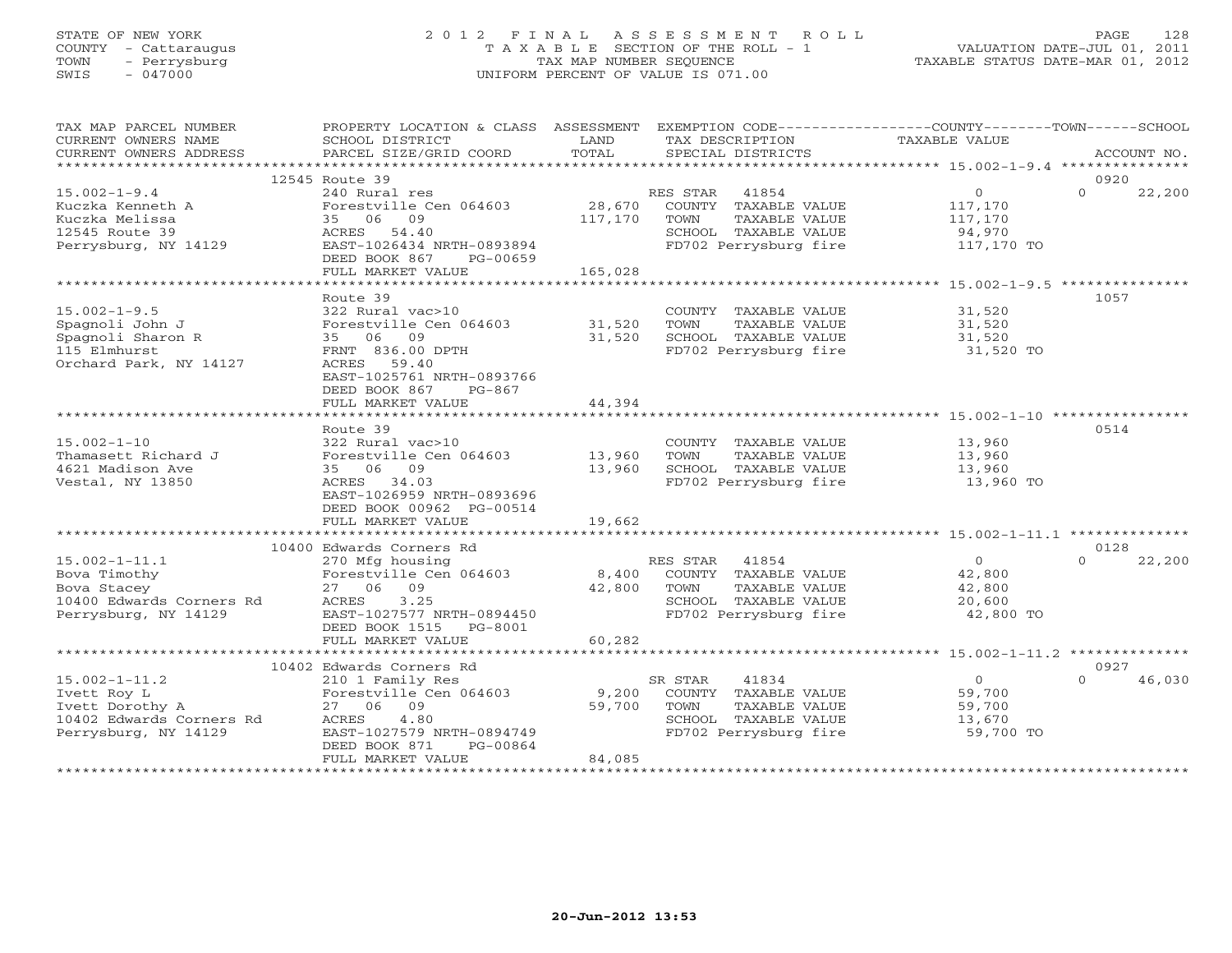## STATE OF NEW YORK 2 0 1 2 F I N A L A S S E S S M E N T R O L L PAGE 129 COUNTY - Cattaraugus T A X A B L E SECTION OF THE ROLL - 1 VALUATION DATE-JUL 01, 2011 TOWN - Perrysburg TAX MAP NUMBER SEQUENCE TAXABLE STATUS DATE-MAR 01, 2012 SWIS - 047000 UNIFORM PERCENT OF VALUE IS 071.00UNIFORM PERCENT OF VALUE IS 071.00

| TAX MAP PARCEL NUMBER<br>CURRENT OWNERS NAME                                                                          | PROPERTY LOCATION & CLASS ASSESSMENT EXEMPTION CODE---------------COUNTY-------TOWN------SCHOOL<br>SCHOOL DISTRICT<br>$\begin{minipage}{.45\textwidth} \begin{minipage}{.45\textwidth} \begin{minipage}{.45\textwidth} \begin{minipage}{.45\textwidth} \begin{minipage}{.45\textwidth} \begin{minipage}{.45\textwidth} \begin{minipage}{.45\textwidth} \begin{minipage}{.45\textwidth} \begin{minipage}{.45\textwidth} \begin{minipage}{.45\textwidth} \begin{minipage}{.45\textwidth} \begin{minipage}{.45\textwidth} \begin{minipage}{.45\textwidth} \begin{minipage}{.45\textwidth} \begin{minipage}{.45\textwidth} \begin{minipage}{.45$ | LAND             | TAX DESCRIPTION                                                                                                                                                                                                                                      | TAXABLE VALUE                                                                                  |                                                      |
|-----------------------------------------------------------------------------------------------------------------------|----------------------------------------------------------------------------------------------------------------------------------------------------------------------------------------------------------------------------------------------------------------------------------------------------------------------------------------------------------------------------------------------------------------------------------------------------------------------------------------------------------------------------------------------------------------------------------------------------------------------------------------------|------------------|------------------------------------------------------------------------------------------------------------------------------------------------------------------------------------------------------------------------------------------------------|------------------------------------------------------------------------------------------------|------------------------------------------------------|
| $15.002 - 1 - 12$<br>Rood Dorothy S<br>6769 Boston St Rd<br>Hamburg, NY 14075                                         | Edwards Corners Rd<br>322 Rural vac>10<br>Forestville Cen 064603 27,800<br>27 06 09<br>ACRES 23.64<br>EAST-1027914 NRTH-0894957<br>DEED BOOK 882<br>PG-00112<br>FULL MARKET VALUE                                                                                                                                                                                                                                                                                                                                                                                                                                                            | 27,800<br>39,155 | COUNTY TAXABLE VALUE 27,800<br>TOWN<br>TAXABLE VALUE<br>SCHOOL TAXABLE VALUE $27,800$<br>FD702 Perrysburg fire $27,800$ TO                                                                                                                           | 27,800                                                                                         | 0426                                                 |
| $15.002 - 1 - 13$<br>Czarnota Ronald A Rorestville Ce<br>Czarnota Barbara 27 06 09<br>10338 Edwards Cr Rd ACRES 65.12 | 10338 Edwards Corners Rd<br>240 Rural res<br>Forestville Cen 064603 49,620                                                                                                                                                                                                                                                                                                                                                                                                                                                                                                                                                                   | 139,320          | RES STAR 41854<br>COUNTY TAXABLE VALUE<br>TOWN<br>TAXABLE VALUE<br>SCHOOL TAXABLE VALUE 117,120<br>FD702 Perrysburg fire 139,320 TO                                                                                                                  | $\overline{0}$<br>139,320<br>139,320                                                           | 0758<br>$\Omega$<br>22,200                           |
| $15.002 - 1 - 14.1$<br>Town Lynda L<br>PO Box 291<br>Perrysburg, NY 14129                                             | 12451 Route 39<br>210 1 Family Res<br>ACRES 51.15<br>ACRES 51.15<br>EAST-1028639 NRTH-0893469<br>DEED BOOK 1475 PG-9001                                                                                                                                                                                                                                                                                                                                                                                                                                                                                                                      |                  | RES STAR 41854<br>COUNTY TAXABLE VALUE<br>TAXABLE VALUE<br>TOWN<br>SCHOOL TAXABLE VALUE<br>FD702 Perrysburg fire                                                                                                                                     | $\overline{0}$<br>86,760<br>86,760<br>64,560<br>86,760 TO                                      | 0522<br>$\Omega$<br>22,200                           |
|                                                                                                                       | 12457 Route 39<br>15.002-1-14.2<br>Butcher Ricky D<br>Butcher Martha M<br>12457 Route 39<br>Perrysburg, NY 14129<br>27 06 09<br>27 06 09<br>27 06 09<br>27 06 09<br>27 06 09<br>27 06 09<br>27 06 09<br>27 06 09<br>27 0895257<br>27 0895257<br>28477 NRTH-0895257<br>DEED BOOK 00934 PG-00578<br>FULL MARKET VALUE                                                                                                                                                                                                                                                                                                                          | 101,549          | RES STAR 41854<br>6,300 COUNTY TAXABLE VALUE<br>72,100 TOWN TAXABLE VALUE<br>SCHOOL TAXABLE VALUE<br>FD702 Perrysburg fire                                                                                                                           | $\begin{array}{c} 0 \\ 72,100 \end{array}$<br>72,100<br>49,900<br>72,100 TO                    | 1012<br>$\Omega$<br>22,200                           |
| $15.002 - 1 - 16$<br>Littlebrant Carol K<br>12388 Cole Rd<br>Perrysburg, NY 14129                                     | 12388 Cole Rd<br>240 Rural res<br>26 06 09<br>ACRES 90.88<br>DEED BOOK 796<br>FULL MARKET VALUE                                                                                                                                                                                                                                                                                                                                                                                                                                                                                                                                              | 72,400           | 64 PCT OF VALUE USED FOR EXEMPTION PURPOSES<br>AGED C/T/S 41800<br>41834<br>COUNTY TAXABLE VALUE<br>TOWN<br>SCHOOL TAXABLE VALUE<br>FD702 Perrysburg fire<br>TD702 Perrysburg fire 72,400 TO<br>PG-00429 FD702 Perrysburg<br>101,972 WS700 Watershed | 23,168<br>$\overline{0}$<br>49,232<br>TAXABLE VALUE 49,232<br>TAXABLE VALUE 3,202<br>72,400 TO | 0193<br>23,168<br>23,168<br>46,030<br>$\overline{0}$ |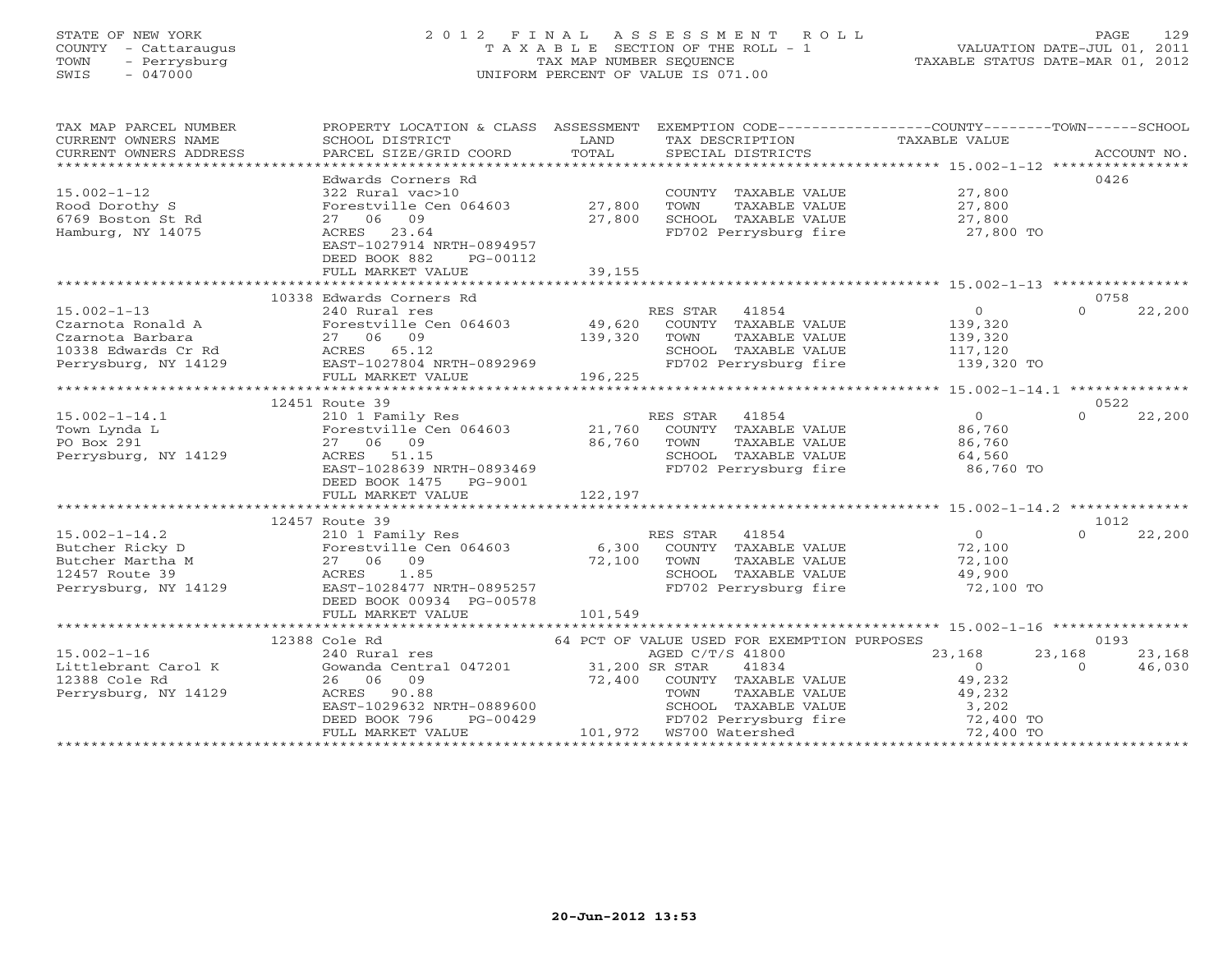## STATE OF NEW YORK 2 0 1 2 F I N A L A S S E S S M E N T R O L L PAGE 130 COUNTY - Cattaraugus T A X A B L E SECTION OF THE ROLL - 1 VALUATION DATE-JUL 01, 2011 TOWN - Perrysburg TAX MAP NUMBER SEQUENCE TAXABLE STATUS DATE-MAR 01, 2012 SWIS - 047000 UNIFORM PERCENT OF VALUE IS 071.00UNIFORM PERCENT OF VALUE IS 071.00

| TAX MAP PARCEL NUMBER                                                                                                                                     | PROPERTY LOCATION & CLASS ASSESSMENT                                                                                       |                    | EXEMPTION CODE-----------------COUNTY-------TOWN------SCHOOL                                                                                                                                                         |                  |          |                |
|-----------------------------------------------------------------------------------------------------------------------------------------------------------|----------------------------------------------------------------------------------------------------------------------------|--------------------|----------------------------------------------------------------------------------------------------------------------------------------------------------------------------------------------------------------------|------------------|----------|----------------|
|                                                                                                                                                           |                                                                                                                            |                    |                                                                                                                                                                                                                      |                  |          |                |
|                                                                                                                                                           | 12408 Cole Rd                                                                                                              |                    |                                                                                                                                                                                                                      |                  |          | 0458           |
| $15.002 - 1 - 17$                                                                                                                                         | 210 1 Family Res                                                                                                           |                    | RES STAR 41854                                                                                                                                                                                                       | $\overline{0}$   | $\Omega$ | 22,200         |
| Towne Dana A                                                                                                                                              | Gowanda Central 047201 5,200                                                                                               |                    | COUNTY TAXABLE VALUE                                                                                                                                                                                                 | 41,400           |          |                |
| 12408 Cole Rd                                                                                                                                             | 26 06<br>09                                                                                                                | 41,400             | TOWN<br>TAXABLE VALUE                                                                                                                                                                                                | 41,400           |          |                |
| Perrysburg, NY 14129                                                                                                                                      | ACRES<br>1.15                                                                                                              |                    |                                                                                                                                                                                                                      |                  |          |                |
|                                                                                                                                                           | EAST-1029093 NRTH-0889778                                                                                                  |                    | SCHOOL TAXABLE VALUE 19,200<br>FD702 Perrysburg fire 19,200<br>WS700 Watershed 11,400 TO                                                                                                                             |                  |          |                |
|                                                                                                                                                           | DEED BOOK 00947 PG-00186<br>FULL MARKET VALUE 58,310                                                                       |                    |                                                                                                                                                                                                                      |                  |          |                |
|                                                                                                                                                           |                                                                                                                            |                    |                                                                                                                                                                                                                      |                  |          |                |
|                                                                                                                                                           | 12433 Cole Rd                                                                                                              |                    |                                                                                                                                                                                                                      |                  |          | 0238           |
| $15.002 - 1 - 18$                                                                                                                                         |                                                                                                                            |                    | CW_15_VET/ 41161                                                                                                                                                                                                     | 8,880            | 8,880    | $\overline{0}$ |
|                                                                                                                                                           | $\begin{tabular}{llll} 240 Rural res & &\tt CW\_15\_VE \\ \tt Gowanda Central & 047201 & & 14,800 SR STR \\ \end{tabular}$ |                    | 41834                                                                                                                                                                                                                | $\overline{0}$   | $\Omega$ | 46,030         |
| Herrington Walter<br>12433 Cole Rd                                                                                                                        | 26 06<br>09                                                                                                                | 80,400             | COUNTY TAXABLE VALUE                                                                                                                                                                                                 | 71,520           |          |                |
| Perrysburg, NY 14129                                                                                                                                      | ACRES 33.72                                                                                                                |                    | TOWN<br>TAXABLE VALUE                                                                                                                                                                                                | 71,520           |          |                |
|                                                                                                                                                           | EAST-1028756 NRTH-0888513                                                                                                  |                    |                                                                                                                                                                                                                      | 34,370           |          |                |
|                                                                                                                                                           | FULL MARKET VALUE                                                                                                          |                    | SCHOOL TAXABLE VALUE<br>113,239 FD702 Perrysburg fire<br>WS700 Watershed                                                                                                                                             | 80,400 TO        |          |                |
|                                                                                                                                                           |                                                                                                                            |                    |                                                                                                                                                                                                                      | 80,400 TO        |          |                |
|                                                                                                                                                           |                                                                                                                            |                    |                                                                                                                                                                                                                      |                  |          |                |
|                                                                                                                                                           | 12440 Cole Rd                                                                                                              |                    |                                                                                                                                                                                                                      |                  |          | 0144           |
| $15.002 - 1 - 19.1$                                                                                                                                       | 240 Rural res                                                                                                              |                    | RES STAR 41854                                                                                                                                                                                                       | $\overline{0}$   | $\Omega$ | 22,200         |
| Bromley Carol S                                                                                                                                           | Gowanda Central 047201 16,800                                                                                              |                    | COUNTY TAXABLE VALUE                                                                                                                                                                                                 | 86,800           |          |                |
| Ellis Paul W                                                                                                                                              | $-06$<br>$-09$ 86,800<br>26                                                                                                |                    | TOWN<br>TAXABLE VALUE                                                                                                                                                                                                | 86,800           |          |                |
|                                                                                                                                                           |                                                                                                                            |                    | SCHOOL TAXABLE VALUE 64,600<br>FD702 Perrysburg fire 64,600 TO<br>WS700 Watershed 86,800 TO                                                                                                                          |                  |          |                |
|                                                                                                                                                           |                                                                                                                            |                    |                                                                                                                                                                                                                      |                  |          |                |
|                                                                                                                                                           | DEED BOOK 7597 PG-3001                                                                                                     | $3-3001$ $122,254$ |                                                                                                                                                                                                                      |                  |          |                |
|                                                                                                                                                           | FULL MARKET VALUE                                                                                                          |                    |                                                                                                                                                                                                                      |                  |          |                |
|                                                                                                                                                           | 12428 Cole Rd                                                                                                              |                    |                                                                                                                                                                                                                      |                  |          | 0970           |
| $15.002 - 1 - 19.2$                                                                                                                                       | 210 1 Family Res                                                                                                           |                    | RES STAR<br>41854                                                                                                                                                                                                    | 5 <sup>0</sup>   | $\Omega$ | 22,200         |
|                                                                                                                                                           |                                                                                                                            |                    | COUNTY TAXABLE VALUE                                                                                                                                                                                                 |                  |          |                |
|                                                                                                                                                           |                                                                                                                            |                    | TOWN<br>TAXABLE VALUE                                                                                                                                                                                                |                  |          |                |
|                                                                                                                                                           | Gowanda Central 047201 6,200<br>26 06 09 52,100<br>ACRES 1.80 52,100                                                       |                    |                                                                                                                                                                                                                      | 52,100<br>29,900 |          |                |
| 15.002-1-19.2<br>Delpriore Peter Gowanda Central 047201<br>Delpriore Katy S<br>12428 Cole Rd ACRES 1.80<br>Perrysburg, NY 14129 EAST-1028844 NRTH-0889701 |                                                                                                                            |                    | SCHOOL TAXABLE VALUE<br>FD702 Perrysburg fire                                                                                                                                                                        | 52,100 TO        |          |                |
|                                                                                                                                                           | RTH-0889701<br>PG-925<br>DEED BOOK 990                                                                                     |                    | WS700 Watershed                                                                                                                                                                                                      | 52,100 TO        |          |                |
|                                                                                                                                                           | FULL MARKET VALUE                                                                                                          | 73,380             |                                                                                                                                                                                                                      |                  |          |                |
|                                                                                                                                                           |                                                                                                                            |                    |                                                                                                                                                                                                                      |                  |          |                |
|                                                                                                                                                           | 12486 Cole Rd                                                                                                              |                    | 94 PCT OF VALUE USED FOR EXEMPTION PURPOSES                                                                                                                                                                          |                  |          | 0020           |
| $15.002 - 1 - 20$                                                                                                                                         | 240 Rural res                                                                                                              |                    | CVET CO<br>41132                                                                                                                                                                                                     | 12,056           | $\circ$  | $\overline{0}$ |
| Becker John G                                                                                                                                             | Gowanda Central 047201 21,300 DVET C/T                                                                                     |                    | 41141                                                                                                                                                                                                                | 21,700           | 21,700   | $\overline{0}$ |
| 12486 Cole Rd                                                                                                                                             | 26 06<br>09                                                                                                                | 51,300 SR STAR     | 41834                                                                                                                                                                                                                | $\sim$ 0         | $\cap$   | 46,030         |
| Perrysburg, NY 14129                                                                                                                                      | ACRES 30.65                                                                                                                |                    |                                                                                                                                                                                                                      |                  |          |                |
|                                                                                                                                                           | EAST-1027741 NRTH-0889428                                                                                                  |                    |                                                                                                                                                                                                                      |                  |          |                |
|                                                                                                                                                           | DEED BOOK 908<br>PG-1014                                                                                                   |                    |                                                                                                                                                                                                                      |                  |          |                |
|                                                                                                                                                           | FULL MARKET VALUE                                                                                                          |                    | 51,300 SR STAR 41054<br>COUNTY TAXABLE VALUE 17,544<br>TOWN TAXABLE VALUE 29,600<br>SCHOOL TAXABLE VALUE 29,500<br>SCHOOL TAXABLE VALUE 5,270<br>72,254 FD702 Perrysburg fire 51,300 TO<br>WS700 Watershed 10,260 TO |                  |          |                |
|                                                                                                                                                           |                                                                                                                            |                    |                                                                                                                                                                                                                      |                  |          |                |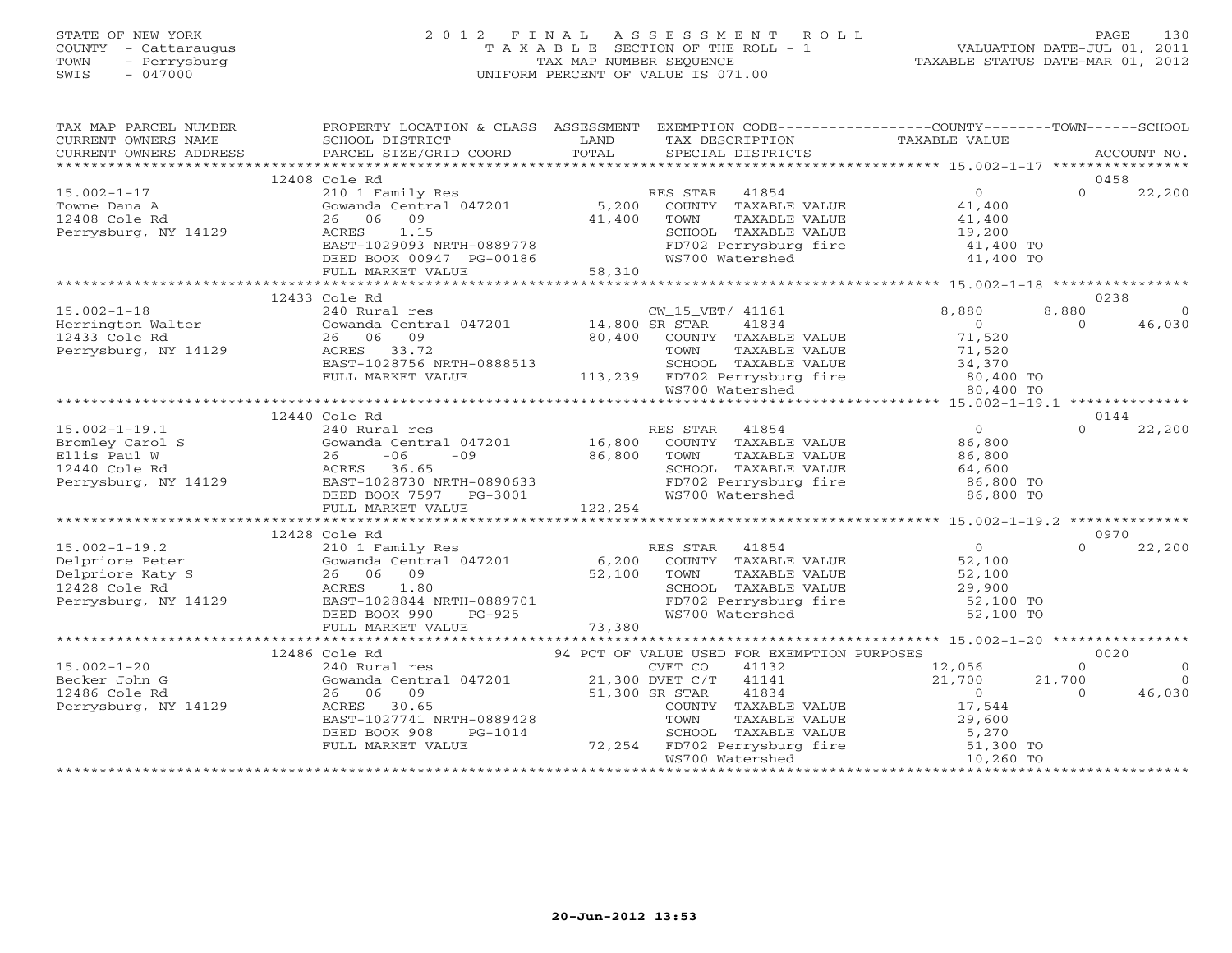## STATE OF NEW YORK 2 0 1 2 F I N A L A S S E S S M E N T R O L L PAGE 131 COUNTY - Cattaraugus T A X A B L E SECTION OF THE ROLL - 1 VALUATION DATE-JUL 01, 2011 TOWN - Perrysburg TAX MAP NUMBER SEQUENCE TAXABLE STATUS DATE-MAR 01, 2012 SWIS - 047000 UNIFORM PERCENT OF VALUE IS 071.00UNIFORM PERCENT OF VALUE IS 071.00

| TAX MAP PARCEL NUMBER<br>$\begin{tabular}{lllllll} \multicolumn{2}{c}{\textbf{CURRENT}} & \multicolumn{2}{c}{\textbf{WMERS}} & \multicolumn{2}{c}{\textbf{NAME}} & \multicolumn{2}{c}{\textbf{SCHOOL}} & \multicolumn{2}{c}{\textbf{ISTRICT}} & \multicolumn{2}{c}{\textbf{LAND}} & \multicolumn{2}{c}{\textbf{TAX} BESCRIPTION} & \multicolumn{2}{c}{\textbf{TAX} BLE} & \multicolumn{2}{c}{\textbf{VALUE}} & \multicolumn{2}{c}{\textbf{CURRENT}} & \multicolumn{2}{c}{\textbf{NCABLE}} &$ | PROPERTY LOCATION & CLASS ASSESSMENT |        | EXEMPTION CODE-----------------COUNTY-------TOWN------SCHOOL                                                                                     |                  |                    |
|----------------------------------------------------------------------------------------------------------------------------------------------------------------------------------------------------------------------------------------------------------------------------------------------------------------------------------------------------------------------------------------------------------------------------------------------------------------------------------------------|--------------------------------------|--------|--------------------------------------------------------------------------------------------------------------------------------------------------|------------------|--------------------|
|                                                                                                                                                                                                                                                                                                                                                                                                                                                                                              |                                      |        |                                                                                                                                                  |                  |                    |
|                                                                                                                                                                                                                                                                                                                                                                                                                                                                                              | Cole Rd                              |        |                                                                                                                                                  |                  | 0138               |
| $15.002 - 1 - 21$                                                                                                                                                                                                                                                                                                                                                                                                                                                                            | 314 Rural vac<10                     |        | COUNTY TAXABLE VALUE                                                                                                                             | 4,300            |                    |
| Becker John G                                                                                                                                                                                                                                                                                                                                                                                                                                                                                | Gowanda Central 047201 4,300         |        | TOWN<br>TAXABLE VALUE                                                                                                                            | 4,300            |                    |
| 12486 Cole Rd                                                                                                                                                                                                                                                                                                                                                                                                                                                                                | 26 06 09                             | 4,300  | SCHOOL TAXABLE VALUE<br>FD702 Perrysburg fire $4,300$<br>WS700 Watershed $4,300$ TO<br>WS700 Watershed $4,300$ TO                                |                  |                    |
| Perrysburg, NY 14129                                                                                                                                                                                                                                                                                                                                                                                                                                                                         | FRNT 125.00 DPTH 315.00              |        |                                                                                                                                                  |                  |                    |
|                                                                                                                                                                                                                                                                                                                                                                                                                                                                                              | EAST-1028291 NRTH-0889376            |        |                                                                                                                                                  |                  |                    |
|                                                                                                                                                                                                                                                                                                                                                                                                                                                                                              | DEED BOOK 908<br>PG-01014            |        |                                                                                                                                                  |                  |                    |
|                                                                                                                                                                                                                                                                                                                                                                                                                                                                                              | FULL MARKET VALUE                    | 6,056  |                                                                                                                                                  |                  |                    |
|                                                                                                                                                                                                                                                                                                                                                                                                                                                                                              |                                      |        |                                                                                                                                                  |                  |                    |
|                                                                                                                                                                                                                                                                                                                                                                                                                                                                                              | 12483 Cole Rd                        |        |                                                                                                                                                  |                  | 0568               |
| $15.002 - 1 - 22$                                                                                                                                                                                                                                                                                                                                                                                                                                                                            | 260 Seasonal res                     |        | COUNTY TAXABLE VALUE                                                                                                                             | 20,700           |                    |
| Moore Laurie A                                                                                                                                                                                                                                                                                                                                                                                                                                                                               | Gowanda Central 047201 6,700         |        |                                                                                                                                                  |                  |                    |
| 10634 Prospect St                                                                                                                                                                                                                                                                                                                                                                                                                                                                            | 26 06 09                             | 20,700 |                                                                                                                                                  |                  |                    |
| Gowanda, NY 14070                                                                                                                                                                                                                                                                                                                                                                                                                                                                            | 7.72<br>ACRES                        |        | COUNTY TAXABLE VALUE<br>TOWN TAXABLE VALUE 20,700<br>SCHOOL TAXABLE VALUE 20,700<br>FD702 Perrysburg fire 20,700 TO<br>WS700 Watershed 20,700 TO |                  |                    |
|                                                                                                                                                                                                                                                                                                                                                                                                                                                                                              | EAST-1028105 NRTH-0888738            |        |                                                                                                                                                  |                  |                    |
|                                                                                                                                                                                                                                                                                                                                                                                                                                                                                              | DEED BOOK 13806 PG-4001              |        |                                                                                                                                                  |                  |                    |
|                                                                                                                                                                                                                                                                                                                                                                                                                                                                                              | FULL MARKET VALUE                    | 29,155 |                                                                                                                                                  |                  |                    |
|                                                                                                                                                                                                                                                                                                                                                                                                                                                                                              |                                      |        |                                                                                                                                                  |                  |                    |
|                                                                                                                                                                                                                                                                                                                                                                                                                                                                                              | Cole Rd                              |        |                                                                                                                                                  |                  | 0531               |
| $15.002 - 1 - 23$                                                                                                                                                                                                                                                                                                                                                                                                                                                                            | 105 Vac farmland                     |        | COUNTY TAXABLE VALUE                                                                                                                             |                  |                    |
|                                                                                                                                                                                                                                                                                                                                                                                                                                                                                              | Gowanda Central 047201 13,500        |        |                                                                                                                                                  | 13,500<br>13,500 |                    |
| 15.002-1-23 105 Vac farmland<br>Wade Kenneth Gowanda Central 047201 13,500<br>Wade Anne 26 06 09 13,500<br>3329 County Rd 600 E ACRES 24.05<br>Foosland, IL 61845 EAST-1027768 NRTH-0888089                                                                                                                                                                                                                                                                                                  |                                      |        | TOWN TAXABLE VALUE 13,500<br>SCHOOL TAXABLE VALUE 13,500<br>FD702 Perrysburg fire 13,500 TO<br>WS700 Watershed 13,500 TO                         |                  |                    |
|                                                                                                                                                                                                                                                                                                                                                                                                                                                                                              |                                      |        |                                                                                                                                                  |                  |                    |
|                                                                                                                                                                                                                                                                                                                                                                                                                                                                                              |                                      |        |                                                                                                                                                  |                  |                    |
|                                                                                                                                                                                                                                                                                                                                                                                                                                                                                              | FULL MARKET VALUE                    | 19,014 |                                                                                                                                                  |                  |                    |
|                                                                                                                                                                                                                                                                                                                                                                                                                                                                                              |                                      |        |                                                                                                                                                  |                  |                    |
|                                                                                                                                                                                                                                                                                                                                                                                                                                                                                              | 10124 Edwards Corners Rd             |        |                                                                                                                                                  |                  | 0110               |
| $15.002 - 1 - 25$                                                                                                                                                                                                                                                                                                                                                                                                                                                                            | 270 Mfg housing                      |        | RES STAR 41854                                                                                                                                   | $\overline{0}$   | 22,200<br>$\Omega$ |
| Lewis Justin T                                                                                                                                                                                                                                                                                                                                                                                                                                                                               | Gowanda Central 047201 7,000         |        | COUNTY TAXABLE VALUE                                                                                                                             | 29,800           |                    |
| 10124 Edwards Corners Rd                                                                                                                                                                                                                                                                                                                                                                                                                                                                     | 26 06 09                             | 29,800 | TAXABLE VALUE<br>TOWN                                                                                                                            | 29,800           |                    |
| Perrysburg, NY 14129                                                                                                                                                                                                                                                                                                                                                                                                                                                                         | ACRES<br>2.35 BANK<br>017            |        |                                                                                                                                                  |                  |                    |
|                                                                                                                                                                                                                                                                                                                                                                                                                                                                                              |                                      |        | FORM TAXABLE VALUE<br>SCHOOL TAXABLE VALUE<br>FD702 Perrysburg fire $7,600$<br>WS700 Watershed 5,960 TO                                          |                  |                    |
|                                                                                                                                                                                                                                                                                                                                                                                                                                                                                              | EAST-1027462 NRTH-0889918            |        |                                                                                                                                                  |                  |                    |
|                                                                                                                                                                                                                                                                                                                                                                                                                                                                                              | DEED BOOK 9084 PG-1014               |        |                                                                                                                                                  |                  |                    |
|                                                                                                                                                                                                                                                                                                                                                                                                                                                                                              | FULL MARKET VALUE                    | 41,972 |                                                                                                                                                  |                  |                    |
|                                                                                                                                                                                                                                                                                                                                                                                                                                                                                              |                                      |        |                                                                                                                                                  |                  |                    |
|                                                                                                                                                                                                                                                                                                                                                                                                                                                                                              | 10134 Edwards Corners Rd             |        |                                                                                                                                                  |                  | 0302               |
| $15.002 - 1 - 26$                                                                                                                                                                                                                                                                                                                                                                                                                                                                            | 270 Mfg housing                      |        | COUNTY TAXABLE VALUE                                                                                                                             | 28,100           |                    |
| Lewis Justin                                                                                                                                                                                                                                                                                                                                                                                                                                                                                 | Gowanda Central 047201 5,700         |        | TOWN<br>TAXABLE VALUE                                                                                                                            | 28,100           |                    |
| 10124 Edwards Corners Rd                                                                                                                                                                                                                                                                                                                                                                                                                                                                     | 26 06 09                             | 28,100 | SCHOOL TAXABLE VALUE<br>FD702 Perrysburg fire 38,100 TO<br>28,100 TO                                                                             |                  |                    |
| Perrysburg, NY 14129                                                                                                                                                                                                                                                                                                                                                                                                                                                                         | ACRES<br>1.46                        |        |                                                                                                                                                  |                  |                    |
|                                                                                                                                                                                                                                                                                                                                                                                                                                                                                              | EAST-1027386 NRTH-0890088            |        | WS700 Watershed                                                                                                                                  | 28,100 TO        |                    |
|                                                                                                                                                                                                                                                                                                                                                                                                                                                                                              | DEED BOOK 1012<br>PG-00603           |        |                                                                                                                                                  |                  |                    |
| ********************************                                                                                                                                                                                                                                                                                                                                                                                                                                                             | FULL MARKET VALUE                    | 39,577 |                                                                                                                                                  |                  |                    |
|                                                                                                                                                                                                                                                                                                                                                                                                                                                                                              |                                      |        |                                                                                                                                                  |                  |                    |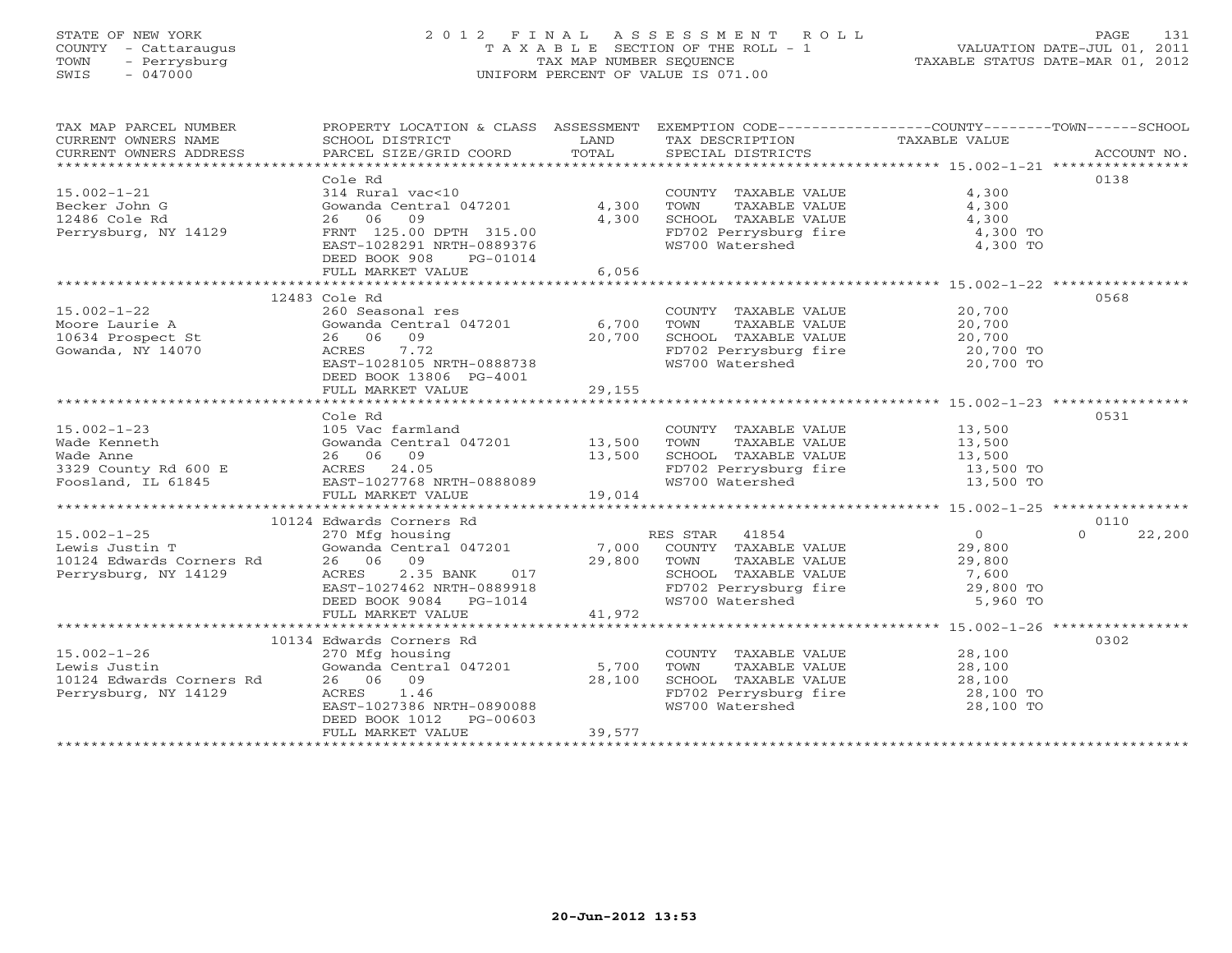## STATE OF NEW YORK 2 0 1 2 F I N A L A S S E S S M E N T R O L L PAGE 132 COUNTY - Cattaraugus T A X A B L E SECTION OF THE ROLL - 1 VALUATION DATE-JUL 01, 2011 TOWN - Perrysburg TAX MAP NUMBER SEQUENCE TAXABLE STATUS DATE-MAR 01, 2012 SWIS - 047000 UNIFORM PERCENT OF VALUE IS 071.00UNIFORM PERCENT OF VALUE IS 071.00

| TAX MAP PARCEL NUMBER<br>CURRENT OWNERS NAME                                                                                                                                                                                                                                                                                                                                                                                                                                                                           | PROPERTY LOCATION & CLASS ASSESSMENT EXEMPTION CODE---------------COUNTY-------TOWN------SCHOOL<br>SCHOOL DISTRICT | LAND   | TAX DESCRIPTION                                                                          | TAXABLE VALUE                   |                       |
|------------------------------------------------------------------------------------------------------------------------------------------------------------------------------------------------------------------------------------------------------------------------------------------------------------------------------------------------------------------------------------------------------------------------------------------------------------------------------------------------------------------------|--------------------------------------------------------------------------------------------------------------------|--------|------------------------------------------------------------------------------------------|---------------------------------|-----------------------|
| $\begin{minipage}{.45\textwidth} \begin{minipage}{.45\textwidth} \begin{minipage}{.45\textwidth} \begin{minipage}{.45\textwidth} \begin{minipage}{.45\textwidth} \begin{minipage}{.45\textwidth} \begin{minipage}{.45\textwidth} \begin{minipage}{.45\textwidth} \begin{minipage}{.45\textwidth} \begin{minipage}{.45\textwidth} \begin{minipage}{.45\textwidth} \begin{minipage}{.45\textwidth} \begin{minipage}{.45\textwidth} \begin{minipage}{.45\textwidth} \begin{minipage}{.45\textwidth} \begin{minipage}{.45$ |                                                                                                                    |        |                                                                                          |                                 |                       |
|                                                                                                                                                                                                                                                                                                                                                                                                                                                                                                                        | 10162 Edwards Corners Rd                                                                                           |        |                                                                                          |                                 | 0018                  |
| $15.002 - 1 - 27$<br>Mallaber Dennis<br>Mallaber Dennis<br>10152 Edwards Cornors Rd                                                                                                                                                                                                                                                                                                                                                                                                                                    | 240 Rural res<br>Gowanda Central 047201 18,500                                                                     |        | COUNTY TAXABLE VALUE<br>TAXABLE VALUE<br>TOWN                                            | 59,500<br>59,500<br>59,500      |                       |
| Perrysburg, NY 14129                                                                                                                                                                                                                                                                                                                                                                                                                                                                                                   | 26 06<br>09<br>ACRES 13.15<br>EAST-1027866 NRTH-0890422<br>DEED BOOK 00977 PG-00103                                | 59,500 | SCHOOL TAXABLE VALUE<br>FD702 Perrysburg fire<br>WS700 Watershed                         | 59,500 TO<br>59,500 TO          |                       |
|                                                                                                                                                                                                                                                                                                                                                                                                                                                                                                                        | FULL MARKET VALUE                                                                                                  | 83,803 |                                                                                          |                                 |                       |
|                                                                                                                                                                                                                                                                                                                                                                                                                                                                                                                        |                                                                                                                    |        |                                                                                          |                                 |                       |
|                                                                                                                                                                                                                                                                                                                                                                                                                                                                                                                        | 10152 Edwards Corners Rd                                                                                           |        |                                                                                          |                                 | 0145<br>$\Omega$      |
| $15.002 - 1 - 28$<br>Mallaber Dennis M                                                                                                                                                                                                                                                                                                                                                                                                                                                                                 | 210 1 Family Res<br>zio i ramily kes<br>Gowanda Central 047201                                                     | 5,100  | RES STAR 41854<br>COUNTY TAXABLE VALUE                                                   | $\overline{0}$<br>39,000        | 22,200                |
| Mallaber Dennis<br>10152 Edwards Corners Rd                                                                                                                                                                                                                                                                                                                                                                                                                                                                            | 26 06<br>09                                                                                                        | 39,000 | TOWN<br>TAXABLE VALUE                                                                    | 39,000                          |                       |
| Perrysburg, NY 14129                                                                                                                                                                                                                                                                                                                                                                                                                                                                                                   | FRNT 200.00 DPTH 217.00                                                                                            |        |                                                                                          | 39,000<br>16,800                |                       |
|                                                                                                                                                                                                                                                                                                                                                                                                                                                                                                                        | EAST-1027329 NRTH-0890514                                                                                          |        | SCHOOL TAXABLE VALUE 16,800<br>FD702 Perrysburg fire 39,000 TO<br>39.000 TO              |                                 |                       |
|                                                                                                                                                                                                                                                                                                                                                                                                                                                                                                                        | PG-00400<br>DEED BOOK 892                                                                                          |        | WS700 Watershed                                                                          | 39,000 TO                       |                       |
|                                                                                                                                                                                                                                                                                                                                                                                                                                                                                                                        | FULL MARKET VALUE                                                                                                  | 54,930 |                                                                                          |                                 |                       |
|                                                                                                                                                                                                                                                                                                                                                                                                                                                                                                                        |                                                                                                                    |        |                                                                                          |                                 |                       |
|                                                                                                                                                                                                                                                                                                                                                                                                                                                                                                                        | 10188 Edwards Corners Rd                                                                                           |        |                                                                                          |                                 | 0109                  |
| $15.002 - 1 - 29$                                                                                                                                                                                                                                                                                                                                                                                                                                                                                                      | 240 Rural res                                                                                                      |        | RES STAR 41854                                                                           | $\Omega$                        | 22,200<br>$\Omega$    |
| Davis Bryan T<br>Davis Bryan T<br>Davis Katherine L                                                                                                                                                                                                                                                                                                                                                                                                                                                                    | Gowanda Central 047201                                                                                             | 14,800 | COUNTY TAXABLE VALUE                                                                     | 58,800                          |                       |
|                                                                                                                                                                                                                                                                                                                                                                                                                                                                                                                        | 26 06 09                                                                                                           | 58,800 | TOWN<br>TAXABLE VALUE                                                                    | 58,800                          |                       |
| 10188 Edwards Corners Rd                                                                                                                                                                                                                                                                                                                                                                                                                                                                                               | ACRES 25.51                                                                                                        |        | SCHOOL TAXABLE VALUE<br>SCHOOL TAXABLE VALUE<br>FD702 Perrysburg fire<br>WS700 Watershed | 36,600<br>58,800 TO<br>2.300 TO |                       |
| Perrysburg, NY 14129                                                                                                                                                                                                                                                                                                                                                                                                                                                                                                   | EAST-1027782 NRTH-0891186                                                                                          |        |                                                                                          |                                 |                       |
|                                                                                                                                                                                                                                                                                                                                                                                                                                                                                                                        | DEED BOOK 2849 PG-7001                                                                                             | 82,817 |                                                                                          | 58,800 TO                       |                       |
|                                                                                                                                                                                                                                                                                                                                                                                                                                                                                                                        | FULL MARKET VALUE                                                                                                  |        |                                                                                          |                                 |                       |
|                                                                                                                                                                                                                                                                                                                                                                                                                                                                                                                        | 10133 Edwards Corners Rd                                                                                           |        |                                                                                          |                                 | 0157                  |
| $15.002 - 1 - 31$                                                                                                                                                                                                                                                                                                                                                                                                                                                                                                      | 240 Rural res                                                                                                      |        | COUNTY TAXABLE VALUE                                                                     | 45,800                          |                       |
| Frederickson William R                                                                                                                                                                                                                                                                                                                                                                                                                                                                                                 | Gowanda Central 047201                                                                                             | 16,800 | TOWN<br>TAXABLE VALUE                                                                    | 45,800                          |                       |
| 108 S Eaglecrest Dr                                                                                                                                                                                                                                                                                                                                                                                                                                                                                                    | 34 06 09                                                                                                           | 45,800 | SCHOOL TAXABLE VALUE                                                                     | 45,800                          |                       |
| Hamburg, NY 14075                                                                                                                                                                                                                                                                                                                                                                                                                                                                                                      | Private Gas Well                                                                                                   |        | FD702 Perrysburg fire                                                                    | 45,800 TO                       |                       |
|                                                                                                                                                                                                                                                                                                                                                                                                                                                                                                                        | ACRES<br>22.95<br>EAST-1026926 NRTH-0890663<br>DEED BOOK 00968 PG-00252<br>FULL MARKET VALUE                       | 64,507 | WS700 Watershed                                                                          | 45,800 TO                       |                       |
|                                                                                                                                                                                                                                                                                                                                                                                                                                                                                                                        |                                                                                                                    |        |                                                                                          |                                 |                       |
|                                                                                                                                                                                                                                                                                                                                                                                                                                                                                                                        | Edwards Corners Rd                                                                                                 |        |                                                                                          |                                 | 0532                  |
| $15.002 - 1 - 32.1$                                                                                                                                                                                                                                                                                                                                                                                                                                                                                                    | 322 Rural vac>10<br>Gowanda Central 047201 37,600 VET CO                                                           |        | VET PRO T 41003                                                                          | $\overline{0}$                  | 2,977<br>$\mathbf{0}$ |
| Wade Kenneth                                                                                                                                                                                                                                                                                                                                                                                                                                                                                                           |                                                                                                                    |        | 41102                                                                                    | 300                             | $\Omega$<br>$\Omega$  |
| Wade Anne                                                                                                                                                                                                                                                                                                                                                                                                                                                                                                              | 34 06 09                                                                                                           | 37,600 | COUNTY TAXABLE VALUE                                                                     | 37,300<br>34,623                |                       |
| 3329 County Rd 600E                                                                                                                                                                                                                                                                                                                                                                                                                                                                                                    | ACRES 93.70                                                                                                        |        | TOWN<br>TAXABLE VALUE                                                                    |                                 |                       |
| Foosland, IL 61845                                                                                                                                                                                                                                                                                                                                                                                                                                                                                                     | EAST-1026037 NRTH-0888719<br>DEED BOOK 696 PG-00497                                                                |        | SCHOOL TAXABLE VALUE                                                                     | 37,600<br>37,600 TO             |                       |
|                                                                                                                                                                                                                                                                                                                                                                                                                                                                                                                        | DEED BOOK 696                                                                                                      |        | FD702 Perrysburg fire                                                                    |                                 |                       |
|                                                                                                                                                                                                                                                                                                                                                                                                                                                                                                                        | FULL MARKET VALUE                                                                                                  |        | 52,958 WS700 Watershed                                                                   | 5,640 TO                        |                       |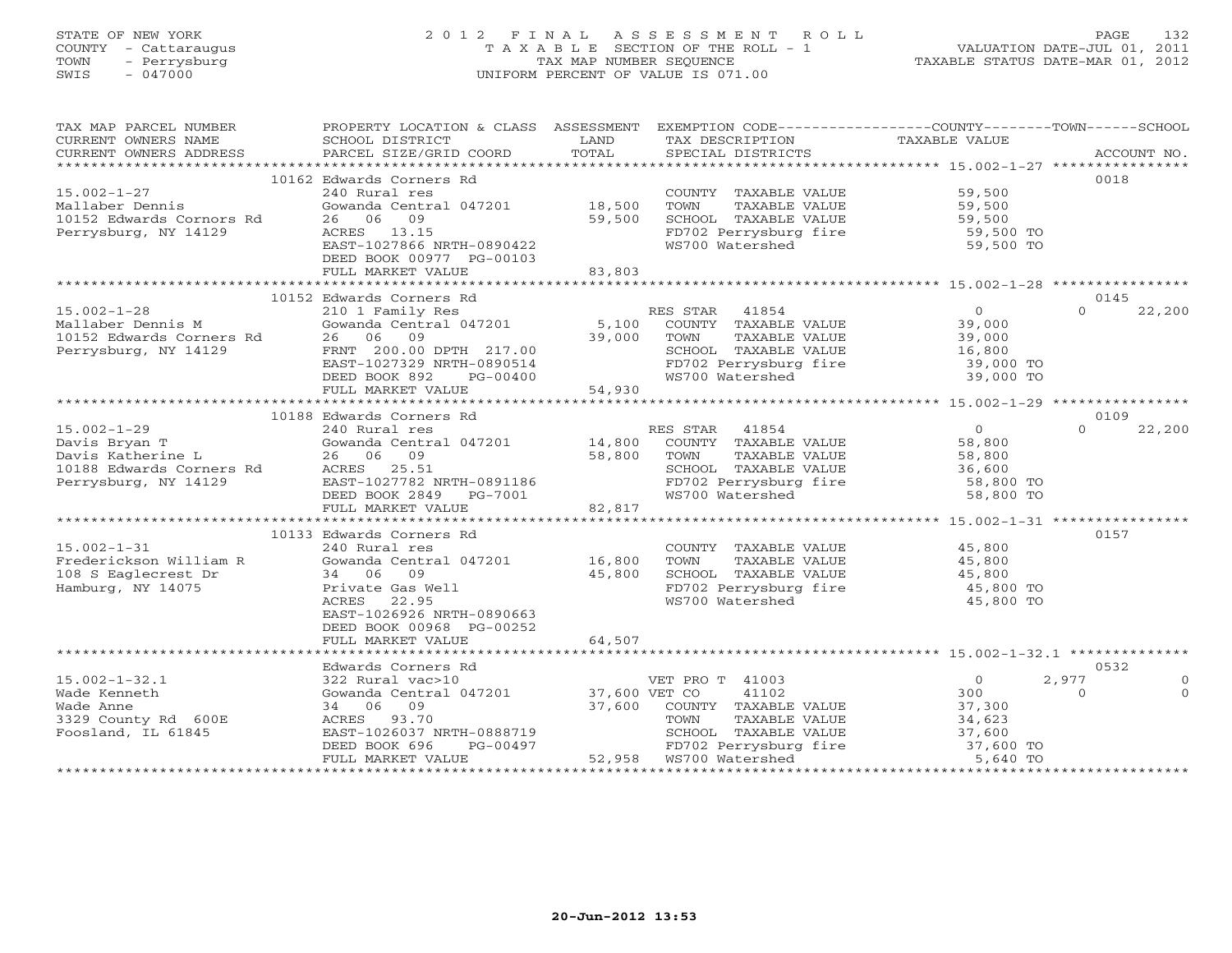## STATE OF NEW YORK 2 0 1 2 F I N A L A S S E S S M E N T R O L L PAGE 133 COUNTY - Cattaraugus T A X A B L E SECTION OF THE ROLL - 1 VALUATION DATE-JUL 01, 2011 TOWN - Perrysburg TAX MAP NUMBER SEQUENCE TAXABLE STATUS DATE-MAR 01, 2012 SWIS - 047000 UNIFORM PERCENT OF VALUE IS 071.00UNIFORM PERCENT OF VALUE IS 071.00

| TAX MAP PARCEL NUMBER<br>CURRENT OWNERS NAME                                                           | PROPERTY LOCATION & CLASS ASSESSMENT EXEMPTION CODE---------------COUNTY-------TOWN------SCHOOL<br>SCHOOL DISTRICT                                                                                                                                                                     | LAND        | TAX DESCRIPTION                                                                                                                        | TAXABLE VALUE               |                    |
|--------------------------------------------------------------------------------------------------------|----------------------------------------------------------------------------------------------------------------------------------------------------------------------------------------------------------------------------------------------------------------------------------------|-------------|----------------------------------------------------------------------------------------------------------------------------------------|-----------------------------|--------------------|
|                                                                                                        |                                                                                                                                                                                                                                                                                        |             |                                                                                                                                        |                             |                    |
|                                                                                                        | 10139 Edwards Corners Rd                                                                                                                                                                                                                                                               |             |                                                                                                                                        | $\frac{0}{60}$              | 0972               |
| $15.002 - 1 - 32.2$                                                                                    | 210 1 Family Res<br>Gowanda Central 047201 7,100 COUNTY TAXABLE VALUE                                                                                                                                                                                                                  |             |                                                                                                                                        |                             | $\Omega$<br>22,200 |
| 15.002-1-52.1<br>Wade William K<br>Wade Barbara A<br>10139 Edwards Corners Rd<br>1013-1-1-100 NY 14129 |                                                                                                                                                                                                                                                                                        |             |                                                                                                                                        |                             |                    |
|                                                                                                        | 34 06 09                                                                                                                                                                                                                                                                               | 60,100 TOWN |                                                                                                                                        | $60, 10$<br>37,900<br>60,10 |                    |
|                                                                                                        |                                                                                                                                                                                                                                                                                        |             |                                                                                                                                        |                             |                    |
|                                                                                                        |                                                                                                                                                                                                                                                                                        |             |                                                                                                                                        |                             |                    |
|                                                                                                        |                                                                                                                                                                                                                                                                                        |             |                                                                                                                                        |                             |                    |
|                                                                                                        | ACRES 6.15<br>EAST-1026887 NRTH-0888288<br>DEED BOOK 00912 PG-00143<br>FULL MARKET VALUE 84,648                                                                                                                                                                                        |             | TOWN TAXABLE VALUE<br>SCHOOL TAXABLE VALUE<br>FD702 Perrysburg fire 60,100 TO<br>FD702 Perrysburg fire 60,100 TO<br>Matershed 9,015 TO |                             |                    |
|                                                                                                        |                                                                                                                                                                                                                                                                                        |             |                                                                                                                                        |                             |                    |
|                                                                                                        | Edwards Corners Rd                                                                                                                                                                                                                                                                     |             |                                                                                                                                        |                             | 0346               |
| $15.002 - 1 - 33$                                                                                      | 323 Vacant rural                                                                                                                                                                                                                                                                       |             | COUNTY TAXABLE VALUE 30,000<br>TOWN TAXABLE VALUE 30,000                                                                               |                             |                    |
| Mikula Joseph                                                                                          | Forestville Cen 064603 30,000                                                                                                                                                                                                                                                          |             | TOWN TAXABLE VALUE 30,000<br>SCHOOL TAXABLE VALUE 30,000<br>FD702 Perrysburg fire 30,000 TO<br>WS700 Watershed 30,000 TO<br>30,000 TO  |                             |                    |
| Rte 60 Box 390                                                                                         | $\frac{30,000}{30,000}$<br>34 06 09                                                                                                                                                                                                                                                    |             |                                                                                                                                        |                             |                    |
| Cassadaga, NY 14718                                                                                    | No Frontage                                                                                                                                                                                                                                                                            |             |                                                                                                                                        |                             |                    |
|                                                                                                        | ACRES 75.00                                                                                                                                                                                                                                                                            |             |                                                                                                                                        |                             |                    |
|                                                                                                        | EAST-1025858 NRTH-0890723                                                                                                                                                                                                                                                              | 42,254      |                                                                                                                                        |                             |                    |
|                                                                                                        | FULL MARKET VALUE                                                                                                                                                                                                                                                                      |             |                                                                                                                                        |                             |                    |
|                                                                                                        | 10096 Mosher Rd                                                                                                                                                                                                                                                                        |             |                                                                                                                                        |                             | 0470               |
| $15.002 - 1 - 34$                                                                                      | 240 Rural res                                                                                                                                                                                                                                                                          |             | COUNTY TAXABLE VALUE 89,200                                                                                                            |                             |                    |
| Locke Paul E                                                                                           | Forestville Cen 064603 66,200                                                                                                                                                                                                                                                          |             | TOWN TAXABLE VALUE                                                                                                                     | 89,200                      |                    |
| Locke Paul E<br>Smyntek Barbara<br>10127 Mosher Rd                                                     | 34 06 09                                                                                                                                                                                                                                                                               |             | 39,200<br>SCHOOL TAXABLE VALUE 89,200<br>FD702 Perrysburg fire 89,200 TO<br>WS700 Watershed 89,200 TO                                  |                             |                    |
|                                                                                                        |                                                                                                                                                                                                                                                                                        | 89,200      |                                                                                                                                        |                             |                    |
| South Dayton, NY 14138                                                                                 | Storage Well #1745<br>ACRES 156.00<br>ACRES 156.00                                                                                                                                                                                                                                     |             |                                                                                                                                        |                             |                    |
|                                                                                                        | EAST-1024194 NRTH-0889767                                                                                                                                                                                                                                                              |             |                                                                                                                                        |                             |                    |
|                                                                                                        | DEED BOOK 1516    PG-2001                                                                                                                                                                                                                                                              |             |                                                                                                                                        |                             |                    |
| MAY BE SUBJECT TO PAYMENT<br>UNDER AGDIST LAW TIL 2013                                                 | FULL MARKET VALUE                                                                                                                                                                                                                                                                      | 125,634     |                                                                                                                                        |                             |                    |
|                                                                                                        |                                                                                                                                                                                                                                                                                        |             |                                                                                                                                        |                             |                    |
|                                                                                                        | 10127 Mosher Rd                                                                                                                                                                                                                                                                        |             |                                                                                                                                        |                             | 0306               |
| $15.002 - 1 - 35.1$                                                                                    |                                                                                                                                                                                                                                                                                        |             |                                                                                                                                        | 14,800                      | 14,800<br>$\Omega$ |
| Locke Paul E                                                                                           |                                                                                                                                                                                                                                                                                        |             |                                                                                                                                        | $\overline{0}$              | 46,030<br>$\Omega$ |
| 10127 Mosher Rd                                                                                        |                                                                                                                                                                                                                                                                                        |             |                                                                                                                                        | 183,900                     |                    |
| South Dayton, NY 14138                                                                                 |                                                                                                                                                                                                                                                                                        |             | TAXABLE VALUE                                                                                                                          |                             |                    |
|                                                                                                        | 240 Rural res<br>Forestville Cen 064603<br>42 06 09<br>Storage Wells #934 & 939<br>200 198,700 COUNTY TAXABLE VALUE<br>200 TOWN TAXABLE VALUE<br>200 TOWN TAXABLE VALUE<br>200 COUNTY TAXABLE VALUE<br>200 COUNTY TAXABLE VALUE<br>200 COUNTY TA<br>Storage Well #1735<br>ACRES 252.90 |             | SCHOOL TAXABLE VALUE<br>FD702 Perrysburg fire<br>WG700 Watershed                                                                       | 183,900<br>152,670          |                    |
|                                                                                                        |                                                                                                                                                                                                                                                                                        |             |                                                                                                                                        | 198,700 TO<br>39,740 TO     |                    |
|                                                                                                        | EAST-1021724 NRTH-0890085                                                                                                                                                                                                                                                              |             |                                                                                                                                        |                             |                    |
|                                                                                                        | DEED BOOK 732<br>PG-00211                                                                                                                                                                                                                                                              |             |                                                                                                                                        |                             |                    |
|                                                                                                        | FULL MARKET VALUE 279,859                                                                                                                                                                                                                                                              |             |                                                                                                                                        |                             |                    |
|                                                                                                        |                                                                                                                                                                                                                                                                                        |             |                                                                                                                                        |                             |                    |
|                                                                                                        | 10530 Mosher Rd                                                                                                                                                                                                                                                                        |             |                                                                                                                                        |                             | 0829<br>$\Omega$   |
| $15.002 - 1 - 35.2$<br>Ivett Roger<br>Ivett Roger<br>10133 Mosher Rd<br>South Boyter Syres (100)       |                                                                                                                                                                                                                                                                                        |             |                                                                                                                                        | 0<br>35,600<br>35,600       | 22,200             |
|                                                                                                        | 42 06 09                                                                                                                                                                                                                                                                               |             |                                                                                                                                        |                             |                    |
| South Dayton, NY 14138                                                                                 |                                                                                                                                                                                                                                                                                        |             |                                                                                                                                        |                             |                    |
|                                                                                                        |                                                                                                                                                                                                                                                                                        |             |                                                                                                                                        | 13,400<br>35,600 TO         |                    |
|                                                                                                        |                                                                                                                                                                                                                                                                                        |             |                                                                                                                                        | 7,120 TO                    |                    |
|                                                                                                        | FULL MARKET VALUE                                                                                                                                                                                                                                                                      | 50,141      |                                                                                                                                        |                             |                    |
|                                                                                                        |                                                                                                                                                                                                                                                                                        |             |                                                                                                                                        |                             |                    |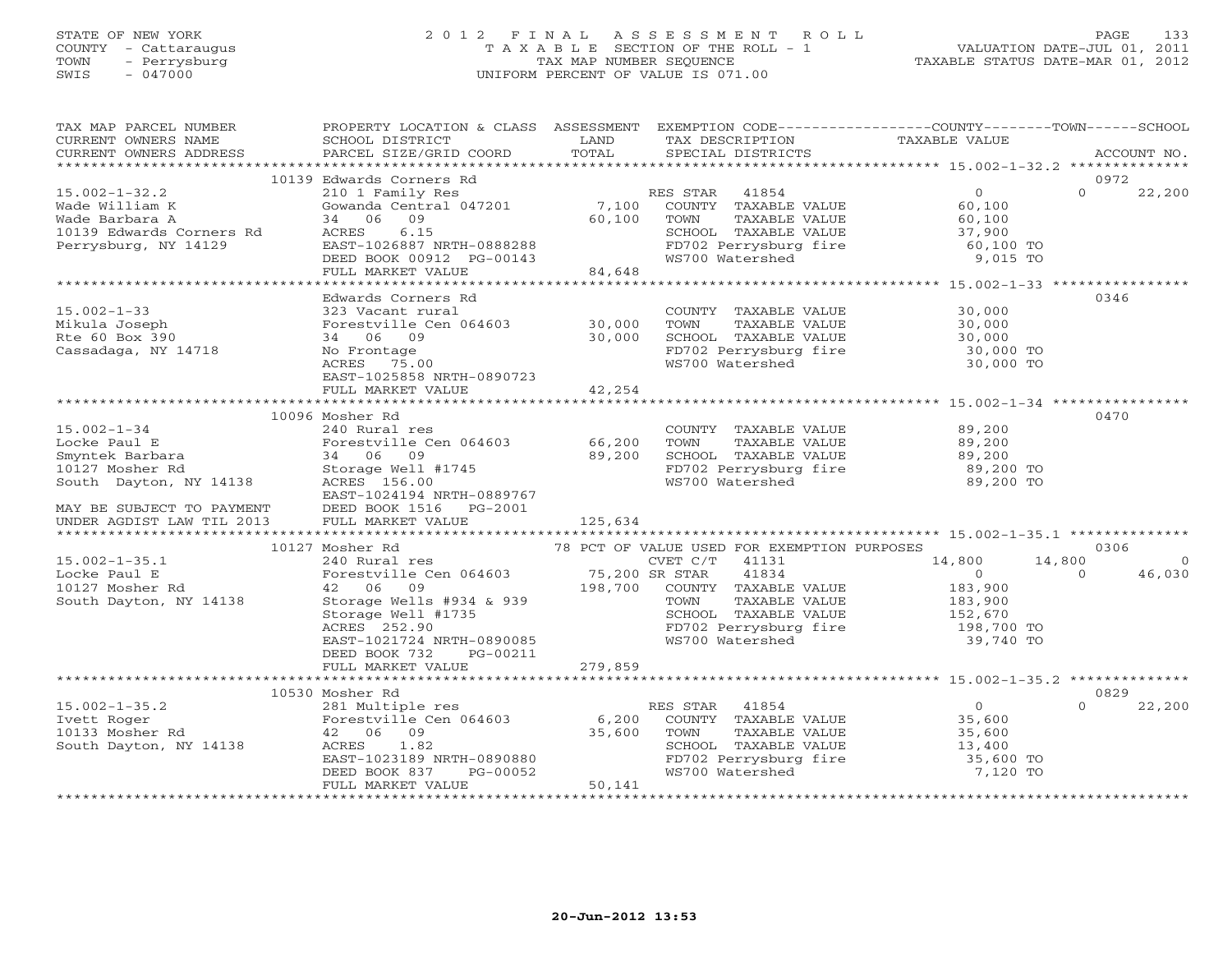## STATE OF NEW YORK 2 0 1 2 F I N A L A S S E S S M E N T R O L L PAGE 134 COUNTY - Cattaraugus T A X A B L E SECTION OF THE ROLL - 1 VALUATION DATE-JUL 01, 2011 TOWN - Perrysburg TAX MAP NUMBER SEQUENCE TAXABLE STATUS DATE-MAR 01, 2012 SWIS - 047000 UNIFORM PERCENT OF VALUE IS 071.00UNIFORM PERCENT OF VALUE IS 071.00

| TAX MAP PARCEL NUMBER     | PROPERTY LOCATION & CLASS ASSESSMENT |                 | EXEMPTION CODE-----------------COUNTY-------TOWN------SCHOOL |            |                    |
|---------------------------|--------------------------------------|-----------------|--------------------------------------------------------------|------------|--------------------|
| CURRENT OWNERS NAME       | SCHOOL DISTRICT                      | LAND            | TAX DESCRIPTION TAXABLE VALUE                                |            |                    |
| CURRENT OWNERS ADDRESS    | PARCEL SIZE/GRID COORD               | TOTAL           | SPECIAL DISTRICTS                                            |            | ACCOUNT NO.        |
|                           |                                      |                 |                                                              |            |                    |
|                           | Mosher Rd                            |                 |                                                              |            | 0049               |
| $15.002 - 1 - 36$         | 105 Vac farmland                     |                 | COUNTY TAXABLE VALUE                                         | 16,800     |                    |
| Hubbard Kirk W            | Gowanda Central 047201               | 16,800          | TAXABLE VALUE<br>TOWN                                        | 16,800     |                    |
| 4968 Rt 353               | 42 06 09                             | 16,800          | SCHOOL TAXABLE VALUE                                         | 16,800     |                    |
| Salamanca, NY 14779       | Storage Well #927                    |                 | FD702 Perrysburg fire                                        | 16,800 TO  |                    |
|                           | ACRES 20.66                          |                 | WS700 Watershed                                              | 16,800 TO  |                    |
|                           | EAST-1022263 NRTH-0888035            |                 |                                                              |            |                    |
|                           | DEED BOOK 00983 PG-01119             |                 |                                                              |            |                    |
|                           | FULL MARKET VALUE                    | 23,662          |                                                              |            |                    |
|                           | ************************************ |                 |                                                              |            |                    |
|                           | Mosher Rd                            |                 |                                                              |            | 0466               |
| $15.002 - 1 - 37$         | 322 Rural vac>10                     |                 | COUNTY TAXABLE VALUE                                         | 5,000      |                    |
| Smith Michael C           | Gowanda Central 047201               | 5,000           | TOWN<br>TAXABLE VALUE                                        | 5,000      |                    |
| 9960 Cottage-Nashville Rd | 42 06 09                             | 5,000           | SCHOOL TAXABLE VALUE                                         | 5,000      |                    |
| South Dayton, NY 14138    | Storage Well #1753                   |                 | FD702 Perrysburg fire                                        | 5,000 TO   |                    |
|                           | ACRES<br>25.10                       |                 | WS700 Watershed                                              | 5,000 TO   |                    |
|                           | EAST-1020307 NRTH-0888723            |                 |                                                              |            |                    |
|                           | DEED BOOK 00972 PG-00561             |                 |                                                              |            |                    |
|                           | FULL MARKET VALUE                    | 7,042           |                                                              |            |                    |
|                           |                                      |                 |                                                              |            |                    |
|                           | Cottage Rd                           |                 |                                                              |            | 0216               |
| $15.002 - 1 - 38$         | 322 Rural vac>10                     |                 | COUNTY TAXABLE VALUE                                         | 15,000     |                    |
| Hatch Harry               | Gowanda Central 047201               | 15,000          | TOWN<br>TAXABLE VALUE                                        | 15,000     |                    |
| Hatch Virginia            | 42 06 09                             | 15,000          | SCHOOL TAXABLE VALUE                                         | 15,000     |                    |
| 45 Nashville Rd           | Storage Well #1721                   |                 | FD702 Perrysburg fire                                        | 15,000 TO  |                    |
| South Dayton, NY 14138    | No Frontage                          |                 | WS700 Watershed                                              | 15,000 TO  |                    |
|                           | ACRES<br>60.00                       |                 |                                                              |            |                    |
|                           | EAST-1019650 NRTH-0889896            |                 |                                                              |            |                    |
|                           | DEED BOOK 677<br>PG-00385            |                 |                                                              |            |                    |
|                           | FULL MARKET VALUE                    | 21,127          |                                                              |            |                    |
|                           |                                      |                 |                                                              |            |                    |
|                           | 10345 Hooker Hill Rd                 |                 |                                                              |            | 0074               |
| $16.001 - 1 - 1.1$        | 240 Rural res                        |                 | AG BLDG<br>41700                                             | 5,100      | 5,100<br>5,100     |
| Christopher Edward R      | Gowanda Central 047201               | 46,660 AG DIST  | 41720                                                        | 17,140     | 17,140<br>17,140   |
| Christopher Susan         | 26, 27/6/9                           | 120,260 SR STAR | 41834                                                        | $\Omega$   | 46,030<br>$\Omega$ |
| PO Box 126                | FRNT 392.00 DPTH                     |                 | TAXABLE VALUE<br>COUNTY                                      | 98,020     |                    |
| Perrysburg, NY 14129      | ACRES 79.30                          |                 | TOWN<br>TAXABLE VALUE                                        | 98,020     |                    |
|                           | EAST-1030903 NRTH-0892875            |                 | SCHOOL TAXABLE VALUE                                         | 51,990     |                    |
| MAY BE SUBJECT TO PAYMENT | DEED BOOK 905<br>PG-00268            |                 | FD702 Perrysburg fire                                        | 120,260 TO |                    |
| UNDER AGDIST LAW TIL 2017 | FULL MARKET VALUE                    | 169,380         |                                                              |            |                    |
|                           |                                      |                 |                                                              |            |                    |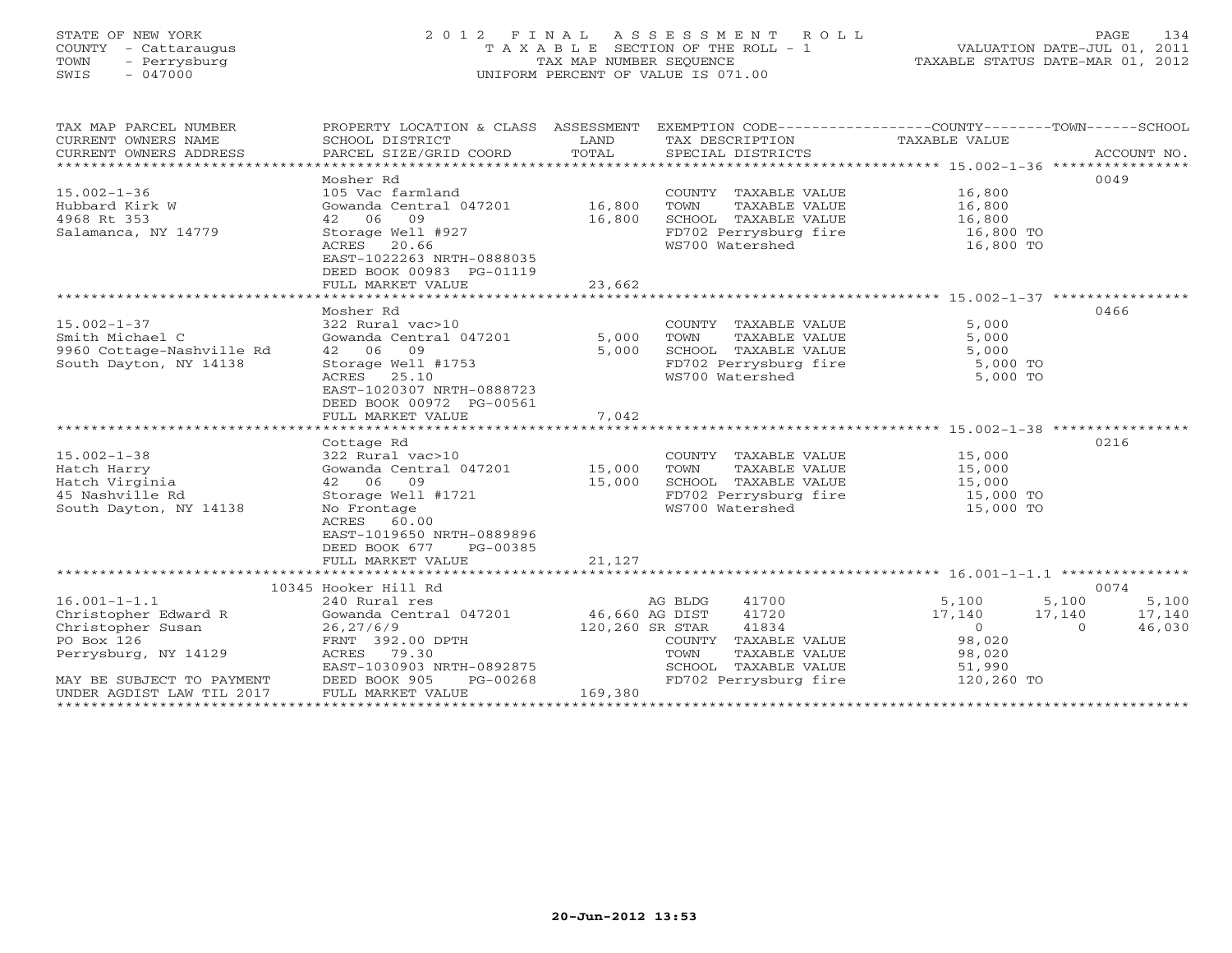## STATE OF NEW YORK 2 0 1 2 F I N A L A S S E S S M E N T R O L L PAGE 135 COUNTY - Cattaraugus T A X A B L E SECTION OF THE ROLL - 1 VALUATION DATE-JUL 01, 2011 TOWN - Perrysburg TAX MAP NUMBER SEQUENCE TAXABLE STATUS DATE-MAR 01, 2012 SWIS - 047000 UNIFORM PERCENT OF VALUE IS 071.00UNIFORM PERCENT OF VALUE IS 071.00

| TAX MAP PARCEL NUMBER<br>CURRENT OWNERS NAME<br>CURRENT OWNERS ADDRESS                                                  | PROPERTY LOCATION & CLASS ASSESSMENT<br>SCHOOL DISTRICT<br>PARCEL SIZE/GRID COORD                                                                                                      | LAND<br>TOTAL             | EXEMPTION CODE-----------------COUNTY-------TOWN------SCHOOL<br>TAX DESCRIPTION<br>SPECIAL DISTRICTS                                            | TAXABLE VALUE                                                                       | ACCOUNT NO.                             |
|-------------------------------------------------------------------------------------------------------------------------|----------------------------------------------------------------------------------------------------------------------------------------------------------------------------------------|---------------------------|-------------------------------------------------------------------------------------------------------------------------------------------------|-------------------------------------------------------------------------------------|-----------------------------------------|
|                                                                                                                         |                                                                                                                                                                                        |                           |                                                                                                                                                 |                                                                                     |                                         |
|                                                                                                                         | 12353 Route 39                                                                                                                                                                         |                           |                                                                                                                                                 |                                                                                     | 1042                                    |
| $16.001 - 1 - 1.2$<br>Christopher Scott E<br>PO Box 113<br>Perrysburg, NY 14129                                         | 210 1 Family Res<br>Gowanda Central 047201<br>27 06 09<br>FRNT 160.00 DPTH<br>1.10<br>ACRES<br>EAST-1030834 NRTH-0895229<br>DEED BOOK 00956 PG-00549                                   | 5,200<br>91,800           | RES STAR 41854<br>COUNTY TAXABLE VALUE<br>TAXABLE VALUE<br>TOWN<br>SCHOOL TAXABLE VALUE<br>FD702 Perrysburg fire                                | $\overline{0}$<br>91,800<br>91,800<br>69,600<br>91,800 TO                           | $\Omega$<br>22,200                      |
|                                                                                                                         | FULL MARKET VALUE                                                                                                                                                                      | 129,296                   |                                                                                                                                                 |                                                                                     |                                         |
|                                                                                                                         | 10244 Hooker Hill Rd                                                                                                                                                                   |                           |                                                                                                                                                 |                                                                                     | 0002                                    |
| $16.001 - 1 - 2.1$<br>Fedor William J Life Us<br>Fedor Jane M Life Us<br>10244 Hooker Hill Road<br>Perrysburg, NY 14129 | 240 Rural res<br>Gowanda Central 047201<br>19 06 09<br>7/11-splt off 3 lots<br>ACRES 22.93<br>EAST-1031825 NRTH-0892351<br>DEED BOOK 16156 PG-9004                                     | 31,440 SR STAR<br>118,740 | WVET C/T<br>41121<br>41834<br>COUNTY TAXABLE VALUE<br>TOWN<br>TAXABLE VALUE<br>SCHOOL TAXABLE VALUE<br>FD702 Perrysburg fire<br>WS700 Watershed | 8,880<br>$\overline{0}$<br>109,860<br>109,860<br>72,710<br>118,740 TO<br>118,740 TO | 8,880<br>$\Omega$<br>46,030<br>$\Omega$ |
|                                                                                                                         | FULL MARKET VALUE                                                                                                                                                                      | 167,239                   |                                                                                                                                                 |                                                                                     |                                         |
|                                                                                                                         | 10284 Hooker Hill                                                                                                                                                                      |                           |                                                                                                                                                 |                                                                                     | 1254                                    |
| $16.001 - 1 - 2.2$<br>Fedor Todd J<br>72 Perry St<br>Gowanda, NY 14070                                                  | 311 Res vac land<br>Gowanda Central 047201<br>$7/11$ -splt off $16.001 - 1 - 2$<br>ACRES 1.90<br>EAST-1031466 NRTH-0892700<br>DEED BOOK 16156 PG-9001<br>FULL MARKET VALUE             | 6,400<br>$6,400$<br>9,014 | COUNTY TAXABLE VALUE<br>TOWN<br>TAXABLE VALUE<br>SCHOOL TAXABLE VALUE<br>FD702 Perrysburg fire<br>WS700 Watershed                               | 6,400<br>6,400<br>6,400<br>6,400 TO<br>6,400 TO                                     |                                         |
|                                                                                                                         |                                                                                                                                                                                        |                           |                                                                                                                                                 |                                                                                     |                                         |
| $16.001 - 1 - 2.3$<br>Fedor Jill M<br>10244 Hooker Hill<br>Perrysburg, NY 14129                                         | 10264 Hooker Hill<br>311 Res vac land<br>Gowanda Central 047201<br>7/11-splt off 16.001-1-2<br>ACRES 1.90<br>EAST-1031458 NRTH-0892286<br>DEED BOOK 16156 PG-9002<br>FULL MARKET VALUE | 6,400<br>6,400<br>9,014   | COUNTY TAXABLE VALUE<br>TOWN<br>TAXABLE VALUE<br>SCHOOL TAXABLE VALUE<br>FD702 Perrysburg fire<br>WS700 Watershed                               | 6,400<br>6,400<br>6,400<br>6,400 TO<br>6,400 TO                                     | 1255                                    |
|                                                                                                                         |                                                                                                                                                                                        |                           |                                                                                                                                                 |                                                                                     |                                         |
| $16.001 - 1 - 2.4$<br>Fedor William J III<br>5025 Red Trail Run<br>Williamsville, NY 14221                              | 10274 Hooker Hill<br>311 Res vac land<br>Gowanda Central 047201<br>ACRES<br>1.90<br>EAST-1031465 NRTH-0892491<br>DEED BOOK 16156 PG-9003<br>FULL MARKET VALUE                          | 6,400<br>6,400<br>9,014   | COUNTY TAXABLE VALUE<br>TOWN<br>TAXABLE VALUE<br>SCHOOL TAXABLE VALUE<br>FD702 Perrysburg fire<br>FD702 Perrysburg fire                         | 6,400<br>6,400<br>6,400<br>6,400 TO<br>6,400 TO                                     | 1256                                    |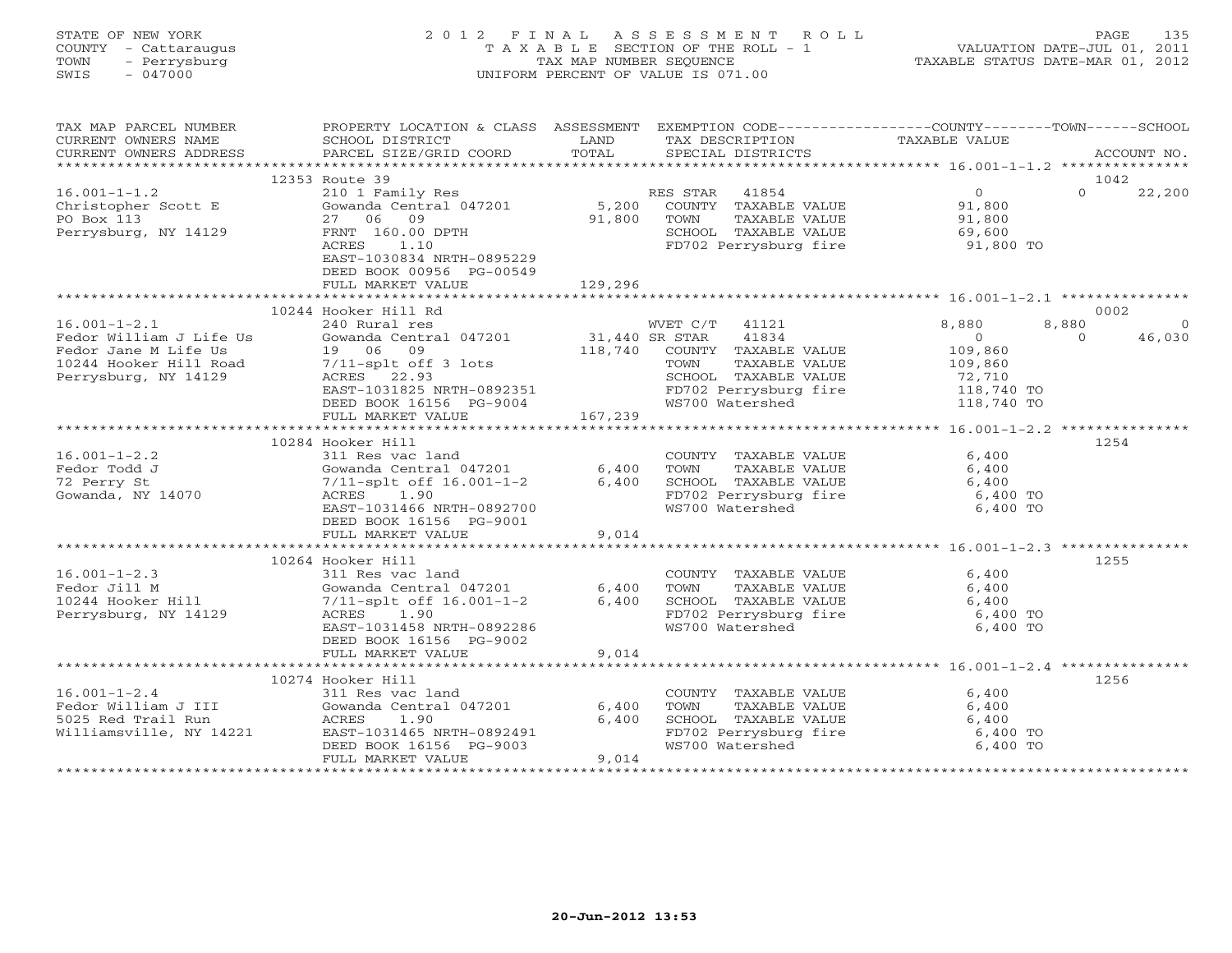## STATE OF NEW YORK 2 0 1 2 F I N A L A S S E S S M E N T R O L L PAGE 136 COUNTY - Cattaraugus T A X A B L E SECTION OF THE ROLL - 1 VALUATION DATE-JUL 01, 2011 TOWN - Perrysburg TAX MAP NUMBER SEQUENCE TAXABLE STATUS DATE-MAR 01, 2012 SWIS - 047000 UNIFORM PERCENT OF VALUE IS 071.00UNIFORM PERCENT OF VALUE IS 071.00

| TAX MAP PARCEL NUMBER                                                                                                        | PROPERTY LOCATION & CLASS ASSESSMENT EXEMPTION CODE---------------COUNTY-------TOWN------SCHOOL                                                                                           |         |                                                                                                                                                                      |                                                                         |                                               |
|------------------------------------------------------------------------------------------------------------------------------|-------------------------------------------------------------------------------------------------------------------------------------------------------------------------------------------|---------|----------------------------------------------------------------------------------------------------------------------------------------------------------------------|-------------------------------------------------------------------------|-----------------------------------------------|
| CURRENT OWNERS NAME                                                                                                          | SCHOOL DISTRICT<br>SCHOOL DISTRICT<br>PARCEL SIZE/GRID COORD                                                                                                                              | LAND    | TAX DESCRIPTION TAXABLE VALUE                                                                                                                                        |                                                                         |                                               |
| CURRENT OWNERS ADDRESS                                                                                                       |                                                                                                                                                                                           | TOTAL   | SPECIAL DISTRICTS                                                                                                                                                    |                                                                         | ACCOUNT NO.                                   |
|                                                                                                                              |                                                                                                                                                                                           |         |                                                                                                                                                                      |                                                                         |                                               |
|                                                                                                                              | 11687 Route 39                                                                                                                                                                            |         |                                                                                                                                                                      |                                                                         | 0500                                          |
|                                                                                                                              |                                                                                                                                                                                           |         |                                                                                                                                                                      |                                                                         |                                               |
|                                                                                                                              |                                                                                                                                                                                           |         |                                                                                                                                                                      |                                                                         |                                               |
|                                                                                                                              |                                                                                                                                                                                           |         |                                                                                                                                                                      |                                                                         |                                               |
|                                                                                                                              |                                                                                                                                                                                           |         |                                                                                                                                                                      |                                                                         |                                               |
|                                                                                                                              |                                                                                                                                                                                           |         |                                                                                                                                                                      |                                                                         |                                               |
|                                                                                                                              |                                                                                                                                                                                           |         |                                                                                                                                                                      |                                                                         |                                               |
|                                                                                                                              |                                                                                                                                                                                           |         |                                                                                                                                                                      |                                                                         |                                               |
|                                                                                                                              |                                                                                                                                                                                           |         |                                                                                                                                                                      |                                                                         |                                               |
|                                                                                                                              |                                                                                                                                                                                           |         |                                                                                                                                                                      |                                                                         | 0502                                          |
|                                                                                                                              | 11679 Route 39                                                                                                                                                                            |         |                                                                                                                                                                      |                                                                         |                                               |
| $16.001 - 1 - 5$                                                                                                             | $\begin{tabular}{lllllllllll} \hline 210&1 & Family & Res & & WVET & C/T & 41121 \\ \hline \hline \text{Gowanda Central} & 047201 & & 4,500 & RES & STAR & 41854 \\ \hline \end{tabular}$ |         |                                                                                                                                                                      | 8,880                                                                   | 8,880<br>$\overline{0}$<br>22,200<br>$\Omega$ |
|                                                                                                                              |                                                                                                                                                                                           |         |                                                                                                                                                                      |                                                                         |                                               |
|                                                                                                                              |                                                                                                                                                                                           |         |                                                                                                                                                                      |                                                                         |                                               |
|                                                                                                                              |                                                                                                                                                                                           |         |                                                                                                                                                                      |                                                                         |                                               |
|                                                                                                                              |                                                                                                                                                                                           |         |                                                                                                                                                                      |                                                                         |                                               |
|                                                                                                                              |                                                                                                                                                                                           |         |                                                                                                                                                                      |                                                                         |                                               |
|                                                                                                                              |                                                                                                                                                                                           |         |                                                                                                                                                                      |                                                                         |                                               |
|                                                                                                                              |                                                                                                                                                                                           |         |                                                                                                                                                                      |                                                                         |                                               |
|                                                                                                                              | Route 39<br>105 Vac farmland                                                                                                                                                              |         |                                                                                                                                                                      |                                                                         | 0055                                          |
| $16.001 - 1 - 6$                                                                                                             |                                                                                                                                                                                           |         |                                                                                                                                                                      |                                                                         |                                               |
|                                                                                                                              |                                                                                                                                                                                           |         |                                                                                                                                                                      |                                                                         |                                               |
| Burek Dennis W<br>Burek Marley Jo Press (1 06)<br>2006 Marley Jo Press (1 06)<br>11.00 Marin Ct (1 Storage)<br>11709 Main St | 105 Vac farmland<br>Gowanda Central 047201 31,100<br>11 06 09 31,100<br>11 06 09<br>Storage Wells #798, 1798                                                                              |         | COUNTY TAXABLE VALUE $31,100$<br>TOWN TAXABLE VALUE $31,100$<br>SCHOOL TAXABLE VALUE $31,100$<br>FD702 Perrysburg fire $31,100$<br>WD702 Prrysbrg Central Wtr .00 MT |                                                                         |                                               |
| Perrysburg, NY 14129                                                                                                         |                                                                                                                                                                                           |         |                                                                                                                                                                      |                                                                         |                                               |
|                                                                                                                              | EAST-1038719 NRTH-0893098                                                                                                                                                                 |         |                                                                                                                                                                      |                                                                         |                                               |
|                                                                                                                              | DEED BOOK 12939 PG-4001                                                                                                                                                                   |         |                                                                                                                                                                      |                                                                         |                                               |
|                                                                                                                              |                                                                                                                                                                                           |         |                                                                                                                                                                      |                                                                         |                                               |
|                                                                                                                              |                                                                                                                                                                                           |         |                                                                                                                                                                      |                                                                         |                                               |
|                                                                                                                              | 11567 Route 39                                                                                                                                                                            |         |                                                                                                                                                                      |                                                                         | 0011                                          |
| $16.001 - 1 - 7.1$                                                                                                           | 120 Field crops                                                                                                                                                                           |         | COUNTY TAXABLE VALUE                                                                                                                                                 |                                                                         |                                               |
|                                                                                                                              |                                                                                                                                                                                           |         | TOWN                                                                                                                                                                 |                                                                         |                                               |
|                                                                                                                              |                                                                                                                                                                                           |         |                                                                                                                                                                      | TAXABLE VALUE 105,700<br>TAXABLE VALUE 105,700<br>TAXABLE VALUE 105,700 |                                               |
|                                                                                                                              |                                                                                                                                                                                           |         |                                                                                                                                                                      |                                                                         |                                               |
|                                                                                                                              |                                                                                                                                                                                           |         | SCHOOL TAXABLE VALUE 105,700<br>FD702 Perrysburg fire 105,700 TO<br>WD702 Prrysbrg Central Wtr .00 MT                                                                |                                                                         |                                               |
|                                                                                                                              | ACRES 198.63                                                                                                                                                                              |         |                                                                                                                                                                      |                                                                         |                                               |
|                                                                                                                              | EAST-1040366 NRTH-0893264                                                                                                                                                                 |         |                                                                                                                                                                      |                                                                         |                                               |
|                                                                                                                              | DEED BOOK 909<br>PG-00760                                                                                                                                                                 |         |                                                                                                                                                                      |                                                                         |                                               |
|                                                                                                                              | FULL MARKET VALUE                                                                                                                                                                         | 148,873 |                                                                                                                                                                      |                                                                         |                                               |
|                                                                                                                              |                                                                                                                                                                                           |         |                                                                                                                                                                      |                                                                         |                                               |
|                                                                                                                              | 11635 Route 39                                                                                                                                                                            |         |                                                                                                                                                                      |                                                                         | 0290                                          |
|                                                                                                                              | 1635 Route 39<br>446 Cold storage<br>Gowanda Central 047201 4,300<br>08 06 09 10,500<br>FRNT 181.50 DPTH 140.25<br>EAST-1039680 NRTH-0895030                                              |         | COUNTY TAXABLE VALUE 10,500                                                                                                                                          |                                                                         |                                               |
|                                                                                                                              |                                                                                                                                                                                           |         |                                                                                                                                                                      |                                                                         |                                               |
|                                                                                                                              |                                                                                                                                                                                           |         |                                                                                                                                                                      |                                                                         |                                               |
| Perrysburg, NY 14129                                                                                                         |                                                                                                                                                                                           |         | TOWN TAXABLE VALUE 10,500<br>SCHOOL TAXABLE VALUE 10,500<br>FD702 Perrysburg fire 10,500 TO                                                                          |                                                                         |                                               |
|                                                                                                                              |                                                                                                                                                                                           |         | WD702 Prrysbrg Central Wtr .00 MT                                                                                                                                    |                                                                         |                                               |
|                                                                                                                              | DEED BOOK 00919 PG-00476                                                                                                                                                                  |         |                                                                                                                                                                      |                                                                         |                                               |
|                                                                                                                              | FULL MARKET VALUE                                                                                                                                                                         | 14,789  |                                                                                                                                                                      |                                                                         |                                               |
|                                                                                                                              |                                                                                                                                                                                           |         |                                                                                                                                                                      |                                                                         |                                               |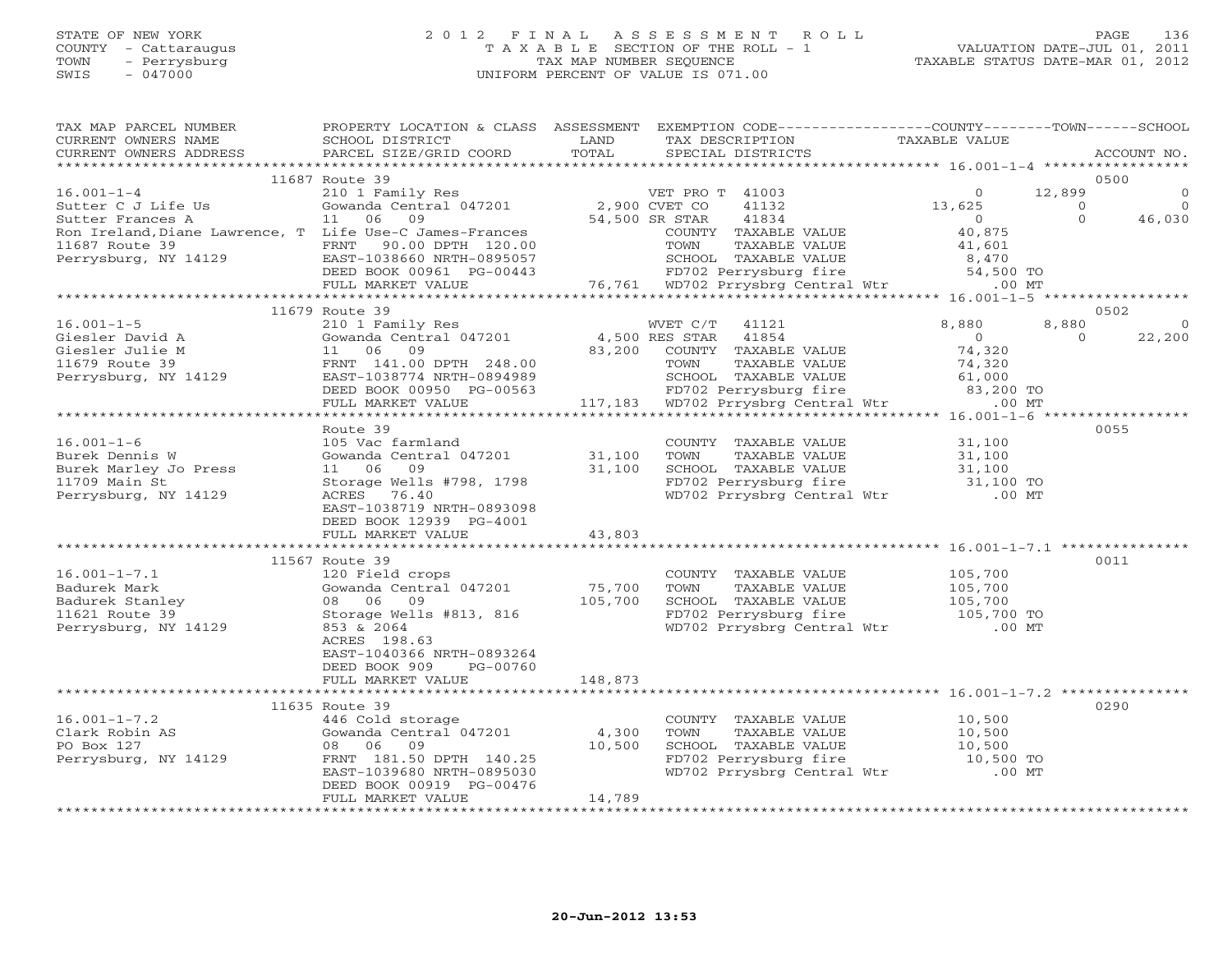## STATE OF NEW YORK 2 0 1 2 F I N A L A S S E S S M E N T R O L L PAGE 137 COUNTY - Cattaraugus T A X A B L E SECTION OF THE ROLL - 1 VALUATION DATE-JUL 01, 2011 TOWN - Perrysburg TAX MAP NUMBER SEQUENCE TAXABLE STATUS DATE-MAR 01, 2012 SWIS - 047000 UNIFORM PERCENT OF VALUE IS 071.00UNIFORM PERCENT OF VALUE IS 071.00

| TAX MAP PARCEL NUMBER                                                              | PROPERTY LOCATION & CLASS ASSESSMENT EXEMPTION CODE----------------COUNTY-------TOWN------SCHOOL                                                                                                                                                                                                                                                                                                                                                                                                                       |         |                                                                                             |                                                                                                                                  |                    |
|------------------------------------------------------------------------------------|------------------------------------------------------------------------------------------------------------------------------------------------------------------------------------------------------------------------------------------------------------------------------------------------------------------------------------------------------------------------------------------------------------------------------------------------------------------------------------------------------------------------|---------|---------------------------------------------------------------------------------------------|----------------------------------------------------------------------------------------------------------------------------------|--------------------|
| CURRENT OWNERS NAME                                                                | SCHOOL DISTRICT                                                                                                                                                                                                                                                                                                                                                                                                                                                                                                        | LAND    | TAX DESCRIPTION                                                                             | TAXABLE VALUE                                                                                                                    |                    |
|                                                                                    | $\begin{minipage}{.45\textwidth} \begin{minipage}{.45\textwidth} \begin{minipage}{.45\textwidth} \begin{minipage}{.45\textwidth} \begin{minipage}{.45\textwidth} \begin{minipage}{.45\textwidth} \begin{minipage}{.45\textwidth} \begin{minipage}{.45\textwidth} \begin{minipage}{.45\textwidth} \begin{minipage}{.45\textwidth} \begin{minipage}{.45\textwidth} \begin{minipage}{.45\textwidth} \begin{minipage}{.45\textwidth} \begin{minipage}{.45\textwidth} \begin{minipage}{.45\textwidth} \begin{minipage}{.45$ |         |                                                                                             |                                                                                                                                  |                    |
|                                                                                    |                                                                                                                                                                                                                                                                                                                                                                                                                                                                                                                        |         |                                                                                             |                                                                                                                                  |                    |
|                                                                                    | 11621 Route 39                                                                                                                                                                                                                                                                                                                                                                                                                                                                                                         |         |                                                                                             |                                                                                                                                  | 0826               |
| $16.001 - 1 - 7.3$                                                                 | RES STAR 41854<br>210 1 Family Res (200 COUNTY TAXABLE VALUE)<br>5,200 COUNTY TAXABLE VALUE                                                                                                                                                                                                                                                                                                                                                                                                                            |         |                                                                                             | $0$<br>94,200<br>94,200                                                                                                          | $\Omega$<br>22,200 |
| Badurek Mark A                                                                     |                                                                                                                                                                                                                                                                                                                                                                                                                                                                                                                        |         | TAXABLE VALUE                                                                               |                                                                                                                                  |                    |
| 11621 Route 39                                                                     | 09<br>08 06                                                                                                                                                                                                                                                                                                                                                                                                                                                                                                            | 94,200  | TOWN                                                                                        |                                                                                                                                  |                    |
| Perrysburg, NY 14129                                                               | ACRES 1.10<br>EAST-1039838 NRTH-0894951                                                                                                                                                                                                                                                                                                                                                                                                                                                                                |         | SCHOOL TAXABLE VALUE 72,000<br>FD702 Perrysburg fire 94,200 TO                              |                                                                                                                                  |                    |
|                                                                                    | DEED BOOK 897 PG-00240                                                                                                                                                                                                                                                                                                                                                                                                                                                                                                 |         | WD702 Prrysbrg Central Wtr .00 MT                                                           |                                                                                                                                  |                    |
|                                                                                    | FULL MARKET VALUE                                                                                                                                                                                                                                                                                                                                                                                                                                                                                                      | 132,676 |                                                                                             |                                                                                                                                  |                    |
|                                                                                    |                                                                                                                                                                                                                                                                                                                                                                                                                                                                                                                        |         |                                                                                             |                                                                                                                                  |                    |
|                                                                                    | 10499 Campbell Rd                                                                                                                                                                                                                                                                                                                                                                                                                                                                                                      |         |                                                                                             |                                                                                                                                  | 0507               |
| $16.001 - 1 - 8$                                                                   | 210 1 Family Res                                                                                                                                                                                                                                                                                                                                                                                                                                                                                                       |         | RES STAR 41854                                                                              | $\overline{0}$                                                                                                                   | $\Omega$<br>22,200 |
| Blackhall Scott                                                                    | Gowanda Central 047201 5,500                                                                                                                                                                                                                                                                                                                                                                                                                                                                                           |         | COUNTY TAXABLE VALUE                                                                        | 50,500                                                                                                                           |                    |
| 11504 Campbell Rd                                                                  | 08 06 09                                                                                                                                                                                                                                                                                                                                                                                                                                                                                                               | 50,500  | TOWN<br>TAXABLE VALUE                                                                       | 50,500                                                                                                                           |                    |
| Perrysburg, NY 14129                                                               |                                                                                                                                                                                                                                                                                                                                                                                                                                                                                                                        |         |                                                                                             |                                                                                                                                  |                    |
|                                                                                    |                                                                                                                                                                                                                                                                                                                                                                                                                                                                                                                        |         |                                                                                             |                                                                                                                                  |                    |
|                                                                                    |                                                                                                                                                                                                                                                                                                                                                                                                                                                                                                                        |         | CHOOL TAXABLE VALUE<br>FD702 Perrysburg fire 50,500 TO<br>WD702 Prrysbrg Central Wtr .00 MT |                                                                                                                                  |                    |
|                                                                                    | ACRES 1.35 BANK 032<br>EAST-1042271 NRTH-0894862<br>DEED BOOK 15936 PG-5001<br>FULL MARKET VALUE 71,127                                                                                                                                                                                                                                                                                                                                                                                                                |         |                                                                                             |                                                                                                                                  |                    |
|                                                                                    |                                                                                                                                                                                                                                                                                                                                                                                                                                                                                                                        |         |                                                                                             |                                                                                                                                  |                    |
|                                                                                    | 11515 Route 39                                                                                                                                                                                                                                                                                                                                                                                                                                                                                                         |         |                                                                                             |                                                                                                                                  | 0506               |
| $16.001 - 1 - 9.1$                                                                 | 210 1 Family Res                                                                                                                                                                                                                                                                                                                                                                                                                                                                                                       |         | COUNTY TAXABLE VALUE                                                                        | 57,400                                                                                                                           |                    |
| 10.001 - .<br>Makowski David P                                                     | Gowanda Central 047201 27,400                                                                                                                                                                                                                                                                                                                                                                                                                                                                                          |         |                                                                                             | TOWN TAXABLE VALUE 57,400<br>SCHOOL TAXABLE VALUE 57,400<br>FD702 Perrysburg fire 57,400 TO<br>WD702 Prrysbrg Central Wtr .00 MT |                    |
| 175 Sackett St 1                                                                   | 08 06<br>09                                                                                                                                                                                                                                                                                                                                                                                                                                                                                                            | 57,400  |                                                                                             |                                                                                                                                  |                    |
| Brooklyn, NY 11231                                                                 | Storage Well #1493                                                                                                                                                                                                                                                                                                                                                                                                                                                                                                     |         |                                                                                             |                                                                                                                                  |                    |
|                                                                                    | ACRES<br>68.21                                                                                                                                                                                                                                                                                                                                                                                                                                                                                                         |         |                                                                                             |                                                                                                                                  |                    |
|                                                                                    | EAST-1041893 NRTH-0892979                                                                                                                                                                                                                                                                                                                                                                                                                                                                                              |         |                                                                                             |                                                                                                                                  |                    |
|                                                                                    | DEED BOOK 6824 PG-5001                                                                                                                                                                                                                                                                                                                                                                                                                                                                                                 |         |                                                                                             |                                                                                                                                  |                    |
|                                                                                    | FULL MARKET VALUE                                                                                                                                                                                                                                                                                                                                                                                                                                                                                                      | 80,845  |                                                                                             |                                                                                                                                  |                    |
|                                                                                    | 10263 Campbell Rd                                                                                                                                                                                                                                                                                                                                                                                                                                                                                                      |         |                                                                                             |                                                                                                                                  | 0038               |
| $16.001 - 1 - 10$                                                                  | Campbell Rd<br>210 1 Family Res<br>Gowanda Central 047201 9,800 COUNTY TAXABLE VALUE<br>07 06 09 71,200 TOWN TAXABLE VALUE<br>5CHOOL TAXABLE VALUE<br>7D700 Berrysburg fire                                                                                                                                                                                                                                                                                                                                            |         |                                                                                             | $\overline{0}$                                                                                                                   | 22,200<br>$\Omega$ |
|                                                                                    |                                                                                                                                                                                                                                                                                                                                                                                                                                                                                                                        |         |                                                                                             |                                                                                                                                  |                    |
|                                                                                    |                                                                                                                                                                                                                                                                                                                                                                                                                                                                                                                        |         |                                                                                             | 71,200<br>71,200                                                                                                                 |                    |
|                                                                                    |                                                                                                                                                                                                                                                                                                                                                                                                                                                                                                                        |         |                                                                                             |                                                                                                                                  |                    |
| Pfleuger Danny L<br>Pfleuger Bonnie L<br>10263 Campbell Rd<br>Perrysburg, NY 14129 | EAST-1041770 NRTH-0891189                                                                                                                                                                                                                                                                                                                                                                                                                                                                                              |         | SCHOOL TAXABLE VALUE<br>FD702 Perrysburg fire                                               | 49,000<br>71,200 TO                                                                                                              |                    |
|                                                                                    | DEED BOOK 00930 PG-00983                                                                                                                                                                                                                                                                                                                                                                                                                                                                                               |         |                                                                                             |                                                                                                                                  |                    |
|                                                                                    | FULL MARKET VALUE                                                                                                                                                                                                                                                                                                                                                                                                                                                                                                      | 100,282 |                                                                                             |                                                                                                                                  |                    |
|                                                                                    |                                                                                                                                                                                                                                                                                                                                                                                                                                                                                                                        |         |                                                                                             |                                                                                                                                  |                    |
|                                                                                    | 10257 Campbell Rd                                                                                                                                                                                                                                                                                                                                                                                                                                                                                                      |         |                                                                                             |                                                                                                                                  | 0039               |
| $16.001 - 1 - 11$                                                                  | 210 1 Family Res<br>Gowanda Central 047201 6,300 COUNTY TAXABLE VALUE                                                                                                                                                                                                                                                                                                                                                                                                                                                  |         |                                                                                             | $\overline{0}$                                                                                                                   | $\Omega$<br>22,200 |
| Eastland Clinton D                                                                 |                                                                                                                                                                                                                                                                                                                                                                                                                                                                                                                        |         |                                                                                             | 67,900                                                                                                                           |                    |
| 10257 Campbell Rd                                                                  | 09 67,900 TOWN<br>4.20 BANK 017 67,900 SCHOC<br>41769 NRTH-0890920 FD702<br>07 06 09                                                                                                                                                                                                                                                                                                                                                                                                                                   |         | TOWN      TAXABLE VALUE<br>SCHOOL   TAXABLE VALUE                                           | 67,900<br>45,700                                                                                                                 |                    |
| Perrysburg, NY 14129                                                               | ACRES                                                                                                                                                                                                                                                                                                                                                                                                                                                                                                                  |         |                                                                                             |                                                                                                                                  |                    |
|                                                                                    | EAST-1041769 NRTH-0890920                                                                                                                                                                                                                                                                                                                                                                                                                                                                                              |         | FD702 Perrysburg fire 67,900 TO                                                             |                                                                                                                                  |                    |
|                                                                                    | DEED BOOK 1005 PG-945                                                                                                                                                                                                                                                                                                                                                                                                                                                                                                  |         |                                                                                             |                                                                                                                                  |                    |
|                                                                                    | FULL MARKET VALUE                                                                                                                                                                                                                                                                                                                                                                                                                                                                                                      | 95,634  |                                                                                             |                                                                                                                                  |                    |
|                                                                                    |                                                                                                                                                                                                                                                                                                                                                                                                                                                                                                                        |         |                                                                                             |                                                                                                                                  |                    |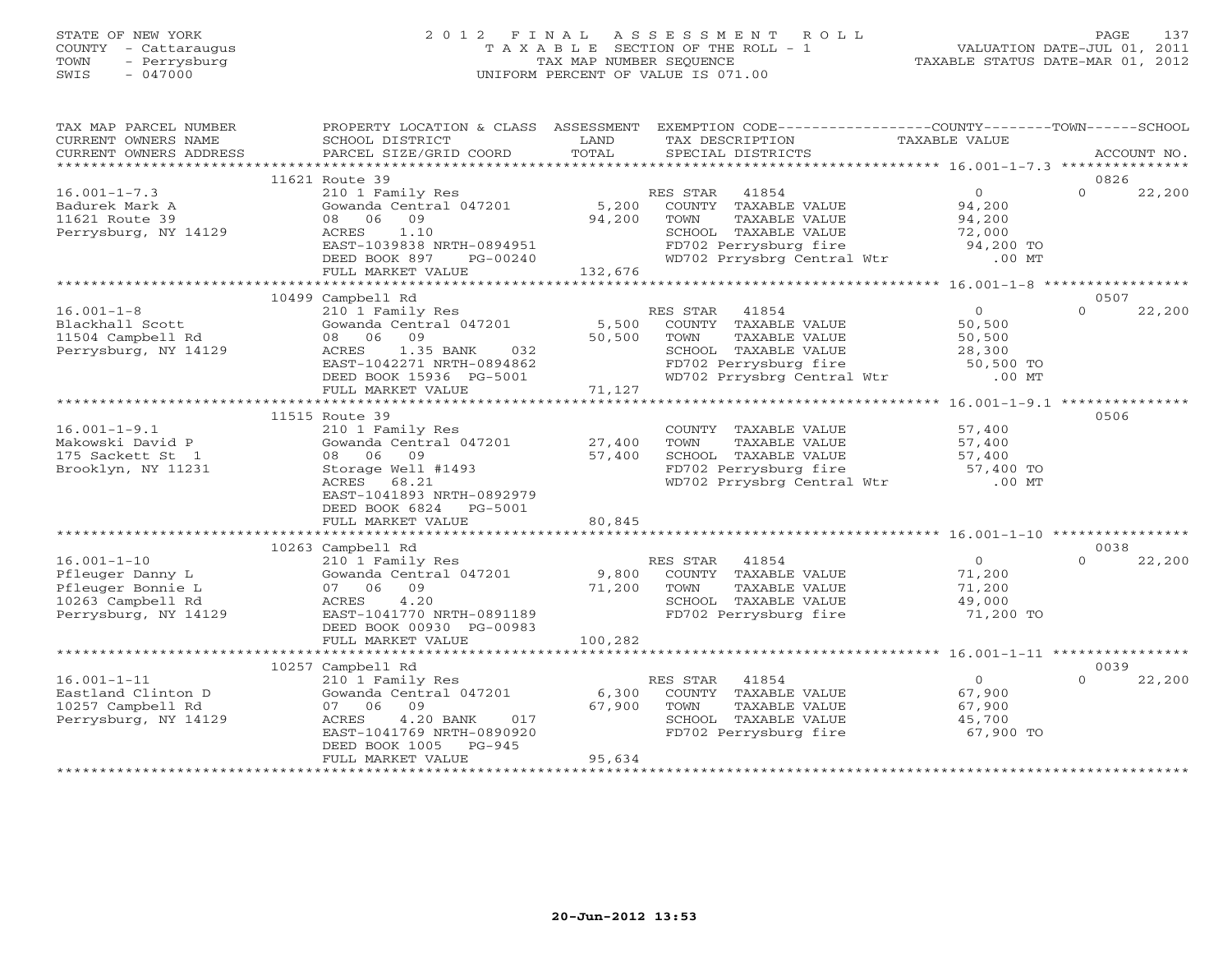#### STATE OF NEW YORK 2 0 1 2 F I N A L A S S E S S M E N T R O L L PAGE 138 COUNTY - Cattaraugus T A X A B L E SECTION OF THE ROLL - 1 VALUATION DATE-JUL 01, 2011 TOWN - Perrysburg TAX MAP NUMBER SEQUENCE TAXABLE STATUS DATE-MAR 01, 2012 SWIS - 047000 UNIFORM PERCENT OF VALUE IS 071.00UNIFORM PERCENT OF VALUE IS 071.00

| TAX MAP PARCEL NUMBER<br>CURRENT OWNERS NAME | PROPERTY LOCATION & CLASS ASSESSMENT EXEMPTION CODE---------------COUNTY-------TOWN------SCHOOL<br>SCHOOL DISTRICT | LAND            | TAX DESCRIPTION             | TAXABLE VALUE    |          |                |
|----------------------------------------------|--------------------------------------------------------------------------------------------------------------------|-----------------|-----------------------------|------------------|----------|----------------|
| CURRENT OWNERS ADDRESS                       | PARCEL SIZE/GRID COORD                                                                                             | TOTAL           | SPECIAL DISTRICTS           |                  |          | ACCOUNT NO.    |
|                                              | 11619 Dewey Rd                                                                                                     |                 |                             |                  | 0116     |                |
| $16.001 - 1 - 13.1$                          | 105 Vac farmland                                                                                                   |                 | AG DIST<br>41720            | 4,042            | 4,042    | 4,042          |
| Lauer Sam R                                  | Gowanda Central 047201                                                                                             | 53,000          | COUNTY TAXABLE VALUE        | 48,958           |          |                |
| 11531 Dewey Rd                               | 07 06 09                                                                                                           | 53,000          | TOWN<br>TAXABLE VALUE       | 48,958           |          |                |
| Perrysburg, NY 14129                         | Storage Well #2335                                                                                                 |                 | SCHOOL TAXABLE VALUE        | 48,958           |          |                |
|                                              | $5/11$ -split 2.6 ac to Gran                                                                                       |                 | FD702 Perrysburg fire       | 53,000 TO        |          |                |
| MAY BE SUBJECT TO PAYMENT                    | ACRES 91.50                                                                                                        |                 |                             |                  |          |                |
| UNDER AGDIST LAW TIL 2016                    | EAST-1041203 NRTH-0890031                                                                                          |                 |                             |                  |          |                |
|                                              | DEED BOOK 7169 PG-8001                                                                                             |                 |                             |                  |          |                |
|                                              | FULL MARKET VALUE                                                                                                  | 74,648          |                             |                  |          |                |
|                                              | 11531 Dewey Rd                                                                                                     |                 |                             |                  | 1083     |                |
| $16.001 - 1 - 13.2$                          | 210 1 Family Res                                                                                                   |                 | RES STAR 41854              | $\overline{O}$   | $\Omega$ | 22,200         |
| Lauer Sam R                                  | Gowanda Central 047201                                                                                             |                 | COUNTY TAXABLE VALUE        | 75,000           |          |                |
| Lauer Kristy L                               | 07 06<br>09                                                                                                        | 7,000<br>75,000 | TOWN<br>TAXABLE VALUE       | 75,000           |          |                |
| 11531 Dewey Rd                               | Storage Well #2335                                                                                                 |                 | SCHOOL TAXABLE VALUE        | 52,800           |          |                |
| Perrysburg, NY 14129                         | ACRES<br>2.35 BANK<br>017                                                                                          |                 | FD702 Perrysburg fire       | 75,000 TO        |          |                |
|                                              | EAST-1041536 NRTH-0890272                                                                                          |                 |                             |                  |          |                |
|                                              | DEED BOOK 14739 PG-4001                                                                                            |                 |                             |                  |          |                |
|                                              | FULL MARKET VALUE                                                                                                  | 105,634         |                             |                  |          |                |
|                                              |                                                                                                                    |                 |                             |                  |          |                |
|                                              | 11576 Town Line Rd                                                                                                 |                 |                             |                  | 0076     |                |
| $16.001 - 1 - 14$                            | 240 Rural res                                                                                                      |                 | COUNTY TAXABLE VALUE        | 89,400           |          |                |
| Clark Charles L                              | Gowanda Central 047201                                                                                             | 53,400          | TOWN<br>TAXABLE VALUE       | 89,400<br>89,400 |          |                |
| Clark Brenda A                               | 07 06 09                                                                                                           | 89,400          | SCHOOL TAXABLE VALUE        |                  |          |                |
| 11516 Town Line Rd<br>Perrysburg, NY 14129   | Storage Well #2324<br>ACRES 73.45                                                                                  |                 | FD702 Perrysburg fire       | 89,400 TO        |          |                |
|                                              | EAST-1041029 NRTH-0888109                                                                                          |                 |                             |                  |          |                |
|                                              | DEED BOOK 1002<br>PG-920                                                                                           |                 |                             |                  |          |                |
|                                              | FULL MARKET VALUE                                                                                                  | 125,915         |                             |                  |          |                |
|                                              |                                                                                                                    |                 |                             |                  |          |                |
|                                              | 11724 Town Line Rd                                                                                                 |                 |                             |                  | 0141     |                |
| $16.001 - 1 - 15$                            | 240 Rural res                                                                                                      |                 | WVET C/T 41121              | 8,880            | 8,880    | $\overline{0}$ |
| Fisher Robert M                              | Gowanda Central 047201 34,200 SR STAR                                                                              |                 | 41834                       | $\overline{0}$   | $\Omega$ | 46,030         |
| Fisher Ada A                                 | 10 06 09                                                                                                           |                 | 95,200 COUNTY TAXABLE VALUE | 86,320           |          |                |
| 11724 Town Line Rd                           | ACRES 30.74                                                                                                        |                 | TOWN<br>TAXABLE VALUE       | 86,320           |          |                |
| Perrysburg, NY 14129                         | EAST-1039650 NRTH-0887887                                                                                          |                 | SCHOOL TAXABLE VALUE        | 49,170           |          |                |
|                                              | DEED BOOK 879<br>PG-01098                                                                                          |                 | FD702 Perrysburg fire       | 95,200 TO        |          |                |
|                                              | FULL MARKET VALUE                                                                                                  | 134,085         |                             |                  |          |                |
|                                              | 11826 Town Line Rd                                                                                                 |                 |                             |                  | 0176     |                |
| $16.001 - 1 - 16$                            | 210 1 Family Res                                                                                                   |                 | RES STAR 41854              | $\overline{0}$   | $\Omega$ | 22,200         |
| Guadagno Louis R                             | Gowanda Central 047201                                                                                             | 17,200          | COUNTY TAXABLE VALUE        | 46,200           |          |                |
| 11826 Townline Rd                            | 10 06 09                                                                                                           | 46,200          | TOWN<br>TAXABLE VALUE       | 46,200           |          |                |
| Perrysburg, NY 14129                         | ACRES 11.84 BANK 017                                                                                               |                 | SCHOOL TAXABLE VALUE        | 24,000           |          |                |
|                                              | EAST-1038732 NRTH-0887633                                                                                          |                 | FD702 Perrysburg fire       | 46,200 TO        |          |                |
|                                              | DEED BOOK 00972 PG-00570                                                                                           |                 |                             |                  |          |                |
|                                              | FULL MARKET VALUE                                                                                                  | 65,070          |                             |                  |          |                |
|                                              |                                                                                                                    |                 |                             |                  |          |                |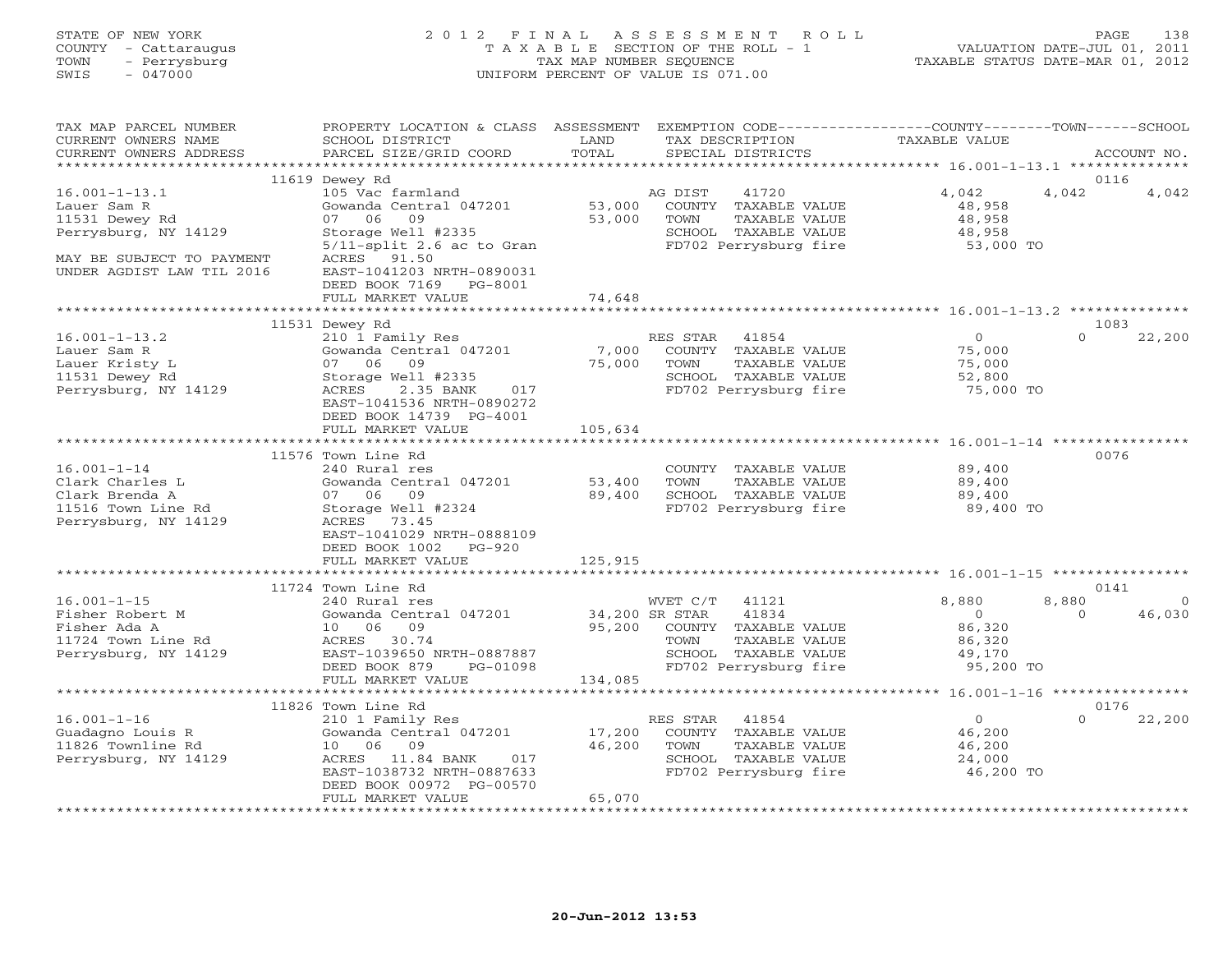| STATE OF NEW YORK<br>COUNTY<br>- Cattaraugus<br>- Perrysburg<br>TOWN<br>$-047000$<br>SWIS |                                                                        | 2012 FINAL ASSESSMENT<br>TAXABLE<br>TAX MAP NUMBER SEQUENCE<br>UNIFORM PERCENT OF VALUE IS 071.00 | SECTION OF THE ROLL - 1                                 | ROLL.                          | 139<br>PAGE<br>VALUATION DATE-JUL 01, 2011<br>TAXABLE STATUS DATE-MAR 01, 2012 |
|-------------------------------------------------------------------------------------------|------------------------------------------------------------------------|---------------------------------------------------------------------------------------------------|---------------------------------------------------------|--------------------------------|--------------------------------------------------------------------------------|
| TAX MAP PARCEL NUMBER<br>CURRENT OWNERS NAME<br>CURRENT OWNERS ADDRESS                    | PROPERTY LOCATION & CLASS<br>SCHOOL DISTRICT<br>PARCEL SIZE/GRID COORD | ASSESSMENT<br>LAND<br>TOTAL                                                                       | EXEMPTION CODE-<br>TAX DESCRIPTION<br>SPECIAL DISTRICTS | $-COIDITY---$<br>TAXABLE VALUE | $-$ TOWN $-$<br>$-SCHOOT$<br>ACCOUNT NO.                                       |
|                                                                                           |                                                                        |                                                                                                   |                                                         |                                | **************                                                                 |
|                                                                                           | 11646 Dewey Rd                                                         |                                                                                                   |                                                         |                                | 0232                                                                           |
| $16.001 - 1 - 17.1$                                                                       | 240 Rural res                                                          |                                                                                                   | 41720<br>AG DIST                                        | 7.724                          | 7.724<br>7.724                                                                 |
| Stang Karl W                                                                              | Gowanda Central 047201                                                 | 45,500 RES STAR                                                                                   | 41854                                                   |                                | 22,200                                                                         |

Stang Marcia L 07/10 06 09 80,500 COUNTY TAXABLE VALUE 72,776

| 11646 Dewey Rd            | ACRES 116.45                                     | TOWN                                        | TAXABLE VALUE | 72,776                                  |                    |
|---------------------------|--------------------------------------------------|---------------------------------------------|---------------|-----------------------------------------|--------------------|
| Perrysburg, NY 14129      | EAST-1039267 NRTH-0889933                        | SCHOOL TAXABLE VALUE                        |               | 50,576                                  |                    |
|                           | DEED BOOK 00973 PG-00225                         | FD702 Perrysburg fire                       |               | 80,500 TO                               |                    |
| MAY BE SUBJECT TO PAYMENT | FULL MARKET VALUE                                | 113,380                                     |               |                                         |                    |
| UNDER AGDIST LAW TIL 2016 |                                                  |                                             |               |                                         |                    |
| ******************        |                                                  |                                             |               | $16.001 - 1 - 17.3$                     |                    |
|                           | R11639 Dewey Rd                                  |                                             |               |                                         | 0996               |
| $16.001 - 1 - 17.3$       | 314 Rural vac<10                                 | COUNTY TAXABLE VALUE                        |               | 2,500                                   |                    |
| Hedges Donald H estate    | Gowanda Central 047201                           | 2,500<br>TOWN                               | TAXABLE VALUE | 2,500                                   |                    |
| 11646 Dewey Rd            | 07 06<br>09                                      | 2,500<br>SCHOOL TAXABLE VALUE               |               | 2,500                                   |                    |
| Perrysburg, NY 14129      | 3/11splt house, 1.2 acre o                       | FD702 Perrysburg fire                       |               | 2,500 TO                                |                    |
|                           | 1.70<br>ACRES                                    |                                             |               |                                         |                    |
|                           | EAST-1040104 NRTH-0890203                        |                                             |               |                                         |                    |
|                           | DEED BOOK 15623 PG-4001                          |                                             |               |                                         |                    |
|                           | FULL MARKET VALUE                                | 3,521                                       |               |                                         |                    |
|                           |                                                  |                                             |               |                                         |                    |
|                           | 11639 Dewey Rd                                   |                                             |               |                                         | 1252               |
| $16.001 - 1 - 17.4$       | 210 1 Family Res                                 | WVET C/T                                    | 41121         | 8,880<br>8,880                          | $\Omega$           |
| Grande Daniel J           | Gowanda Central 047201                           | 9,200 RES STAR                              | 41854         | $\Omega$                                | 22,200<br>$\Omega$ |
| Grande Jennifer M         | $3/11$ -splt from $17.3$                         | 71,700<br>COUNTY                            | TAXABLE VALUE | 62,820                                  |                    |
| 11639 Dewey Rd            | $3/12$ -merged $13.4$ in parce                   | TOWN                                        | TAXABLE VALUE | 62,820                                  |                    |
| Perrysburg, NY 14129      | 3.80 BANK<br>ACRES<br>017                        | SCHOOL TAXABLE VALUE                        |               | 49,500                                  |                    |
|                           | EAST-1040294 NRTH-0890450                        |                                             |               | 71,700 TO                               |                    |
|                           |                                                  | FD702 Perrysburg fire                       |               |                                         |                    |
|                           | DEED BOOK 15623 PG-4001                          |                                             |               |                                         |                    |
|                           | FULL MARKET VALUE<br>*************************** | 100,986                                     |               |                                         |                    |
|                           |                                                  |                                             |               |                                         |                    |
|                           | 10142 Peck Hill Rd                               | 50 PCT OF VALUE USED FOR EXEMPTION PURPOSES |               |                                         | 0180               |
| $16.001 - 1 - 19$         | 240 Rural res                                    | WVET C/T                                    | 41121         | 8,880<br>8,880                          | $\Omega$           |
| Gernatt Richard           | Gowanda Central 047201                           | 53,286 RES STAR                             | 41854         | $\Omega$                                | 22,200<br>$\Omega$ |
| Gernatt Joyce             | 10 06<br>09                                      | 126,286<br>COUNTY TAXABLE VALUE             |               | 117,406                                 |                    |
| PO Box 85                 | $3/12$ -mrgd 1-18 in parcel                      | TOWN                                        | TAXABLE VALUE | 117,406                                 |                    |
| Perrysburg, NY 14129      | ACRES 107.80                                     | SCHOOL TAXABLE VALUE                        |               | 104,086                                 |                    |
|                           | EAST-1036816 NRTH-0890395                        | FD702 Perrysburg fire                       |               | 126,286 TO                              |                    |
|                           | FULL MARKET VALUE                                | 177,868                                     |               |                                         |                    |
|                           | ***************************                      | **********************                      |               | ********** 16.001-1-20.1 ************** |                    |
|                           | 11850 Town Line Rd                               |                                             |               |                                         | 0181               |
| $16.001 - 1 - 20.1$       | 210 1 Family Res                                 | RES STAR                                    | 41854         | $\Omega$                                | $\Omega$<br>22,200 |
| Lipinski Ryan             | Gowanda Central 047201                           | 5,400<br>COUNTY TAXABLE VALUE               |               | 69,000                                  |                    |
| Lipinski Robert           | 09<br>06<br>10                                   | 69,000<br>TOWN                              | TAXABLE VALUE | 69,000                                  |                    |
| 11850 Townline Rd         | 1.29<br>ACRES                                    | SCHOOL TAXABLE VALUE                        |               | 46,800                                  |                    |
| Perrysburg, NY 14129      | EAST-1037745 NRTH-0887452                        | FD702 Perrysburg fire                       |               | 69,000 TO                               |                    |
|                           | DEED BOOK 12701 PG-5001                          |                                             |               |                                         |                    |
|                           | FULL MARKET VALUE                                | 97,183                                      |               |                                         |                    |
|                           |                                                  |                                             |               |                                         |                    |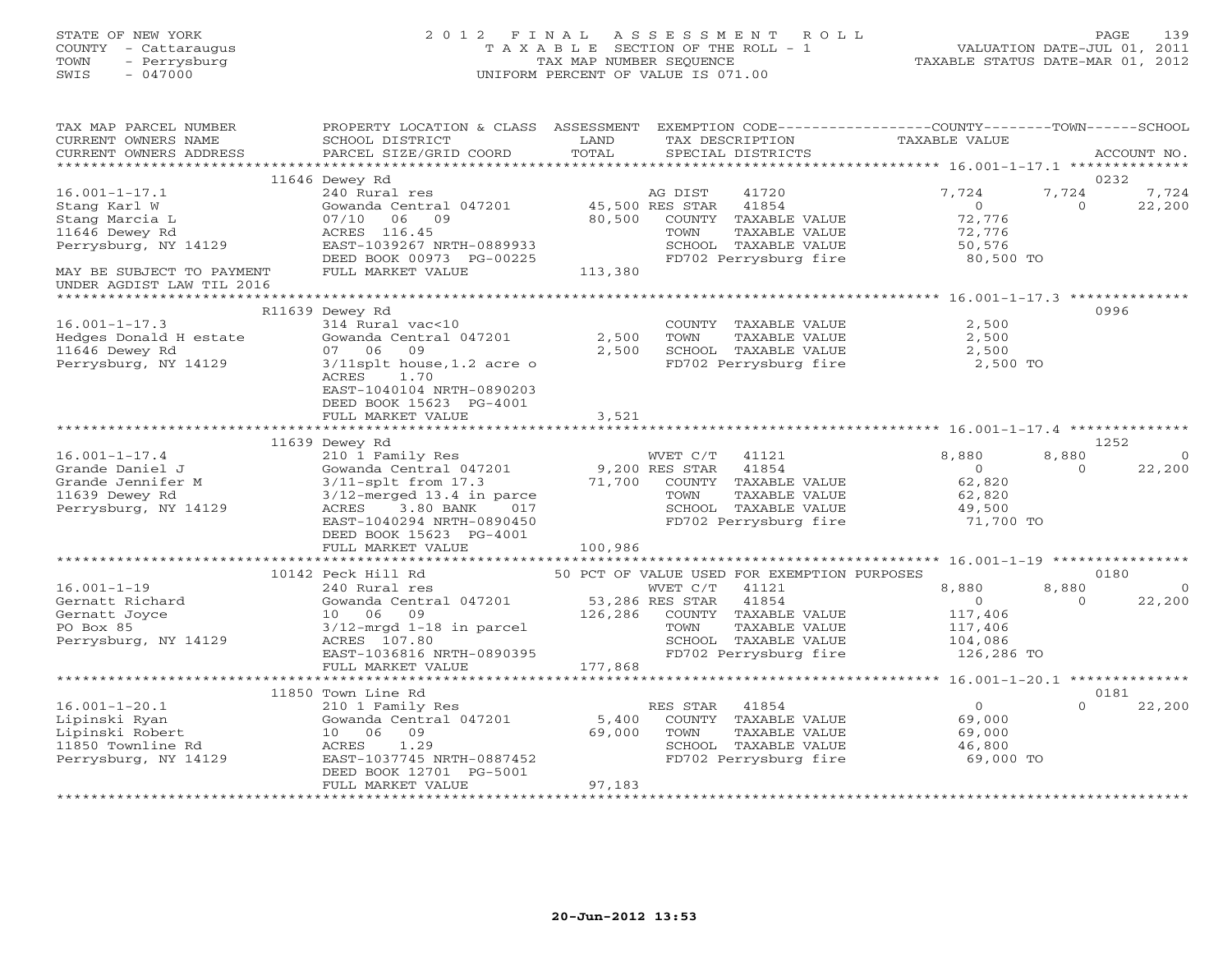## STATE OF NEW YORK 2 0 1 2 F I N A L A S S E S S M E N T R O L L PAGE 140 COUNTY - Cattaraugus T A X A B L E SECTION OF THE ROLL - 1 VALUATION DATE-JUL 01, 2011 TOWN - Perrysburg TAX MAP NUMBER SEQUENCE TAXABLE STATUS DATE-MAR 01, 2012 SWIS - 047000 UNIFORM PERCENT OF VALUE IS 071.00UNIFORM PERCENT OF VALUE IS 071.00

| TAX MAP PARCEL NUMBER<br>CURRENT OWNERS NAME<br>CURRENT OWNERS ADDRESS                                                                                                                                                                                 | PROPERTY LOCATION & CLASS ASSESSMENT<br>SCHOOL DISTRICT<br>PARCEL SIZE/GRID COORD                                                                                              | LAND<br>TOTAL                | TAX DESCRIPTION<br>SPECIAL DISTRICTS                                                                  |                                                         | EXEMPTION CODE-----------------COUNTY-------TOWN------SCHOOL<br>TAXABLE VALUE                                  |                    | ACCOUNT NO.       |
|--------------------------------------------------------------------------------------------------------------------------------------------------------------------------------------------------------------------------------------------------------|--------------------------------------------------------------------------------------------------------------------------------------------------------------------------------|------------------------------|-------------------------------------------------------------------------------------------------------|---------------------------------------------------------|----------------------------------------------------------------------------------------------------------------|--------------------|-------------------|
|                                                                                                                                                                                                                                                        |                                                                                                                                                                                |                              |                                                                                                       |                                                         |                                                                                                                |                    |                   |
| $16.001 - 1 - 20.3$<br>Hostetter Steven<br>Hostetter Aliceyn<br>Hostetter Aliceyn                   ACRES     45.60<br>11864 Town Line Rd                 EAST-1037800 NRTH-0888438<br>Perrysburg, NY 14129                 DEED BOOK 3551     PG-5003 | 11864 Town Line Rd<br>240 Rural res<br>Gowanda Central 047201                                                                                                                  | 41,700<br>137,700<br>193,944 | RES STAR 41854<br>COUNTY TAXABLE VALUE<br>TOWN<br>SCHOOL TAXABLE VALUE<br>FD702 Perrysburg fire       | TAXABLE VALUE                                           | $\overline{0}$<br>137,700<br>137,700<br>115,500<br>137,700 TO                                                  | $\Omega$           | 1087<br>22,200    |
| * * * * * * * * * * * * * * * * * * *                                                                                                                                                                                                                  | FULL MARKET VALUE                                                                                                                                                              |                              |                                                                                                       |                                                         |                                                                                                                |                    |                   |
|                                                                                                                                                                                                                                                        | 11830 Town Line Rd                                                                                                                                                             |                              |                                                                                                       |                                                         |                                                                                                                |                    | 0797              |
| $16.001 - 1 - 20.4$<br>Howard Thomas<br>Howard Pat<br>11830 Town Line Rd<br>Perrysburg, NY 14129                                                                                                                                                       | 210 1 Family Res<br>Gowanda Central 047201 14,400 RES STAR<br>10 06 09<br>ACRES 13.82<br>EAST-1038581 NRTH-0888056<br>DEED BOOK 775<br>PG-01152                                | 65,400                       | $CVET C/T$ 41131<br>COUNTY TAXABLE VALUE<br>TOWN                                                      | 41854<br>TAXABLE VALUE                                  | 14,800<br>$\Omega$<br>50,600<br>50,600<br>SCHOOL TAXABLE VALUE $43,200$<br>FD702 Perrysburg fire 65,400 TO     | 14,800<br>$\Omega$ | $\circ$<br>22,200 |
|                                                                                                                                                                                                                                                        | FULL MARKET VALUE<br>*******************************                                                                                                                           | 92,113                       |                                                                                                       |                                                         |                                                                                                                |                    |                   |
|                                                                                                                                                                                                                                                        | 10100 Peck Hill Rd                                                                                                                                                             |                              |                                                                                                       |                                                         |                                                                                                                |                    | 0345              |
| $16.001 - 1 - 21.1$<br>Mesch Timothy<br>10100 Peck Hill Rd<br>Perrysburg, NY 14129<br>MAY BE SUBJECT TO PAYMENT                                                                                                                                        | 240 Rural res<br>Gowanda Central 047201 48,000 RES STAR<br>10 06 09<br>ACRES 111.70<br>EAST-1036245 NRTH-0888528<br>DEED BOOK 8701<br>PG-4001                                  | 73,000                       | AG DIST<br>TOWN                                                                                       | 41720<br>41854<br>COUNTY TAXABLE VALUE<br>TAXABLE VALUE | 11,358<br>$\overline{0}$<br>61,642<br>61,642<br>SCHOOL TAXABLE VALUE 39,442<br>FD702 Perrysburg fire 73,000 TO | 11,358<br>$\Omega$ | 11,358<br>22,200  |
| UNDER AGDIST LAW TIL 2016                                                                                                                                                                                                                              | FULL MARKET VALUE                                                                                                                                                              | 102,817                      |                                                                                                       |                                                         |                                                                                                                |                    |                   |
|                                                                                                                                                                                                                                                        |                                                                                                                                                                                |                              |                                                                                                       |                                                         |                                                                                                                |                    | 0812              |
| $16.001 - 1 - 21.2$<br>Henderson Thomas<br>11950 Townline Rd<br>Perrysburg, NY 14129                                                                                                                                                                   | 11950 Town Line Rd<br>210 1 Family Res<br>Gowanda Central 047201<br>10 06 09<br>FRNT 249.00 DPTH 150.00<br>017<br>BANK<br>EAST-1036604 NRTH-0887437<br>DEED BOOK 13108 PG-4001 | 62,600                       | RES STAR 41854<br>5,700 COUNTY TAXABLE VALUE<br>TOWN<br>SCHOOL TAXABLE VALUE<br>FD702 Perrysburg fire | TAXABLE VALUE                                           | $\overline{0}$<br>62,600<br>62,600<br>40,400<br>62,600 TO                                                      | $\Omega$           | 22,200            |
|                                                                                                                                                                                                                                                        | FULL MARKET VALUE                                                                                                                                                              | 88,169                       |                                                                                                       |                                                         |                                                                                                                |                    |                   |
| $16.001 - 1 - 22$<br>Ruffin Shannon<br>Butcher Matthew<br>PO Box 197<br>Perrysburg, NY 14129                                                                                                                                                           | 10186 Peck Hill Rd<br>312 Vac w/imprv<br>Gowanda Central 047201 33,800<br>10 06 09<br>ACRES 30.29<br>EAST-1035946 NRTH-0890940<br>DEED BOOK 17440 PG-5001                      | 34,300                       | TOWN<br>SCHOOL TAXABLE VALUE                                                                          | COUNTY TAXABLE VALUE<br>TAXABLE VALUE                   | 34,300<br>34,300<br>SCHOOL TAXABLE VALUE 34,300<br>FD702 Perrysburg fire 34,300 TO                             |                    | 0279              |
|                                                                                                                                                                                                                                                        | FULL MARKET VALUE                                                                                                                                                              | 48,310                       |                                                                                                       |                                                         |                                                                                                                |                    |                   |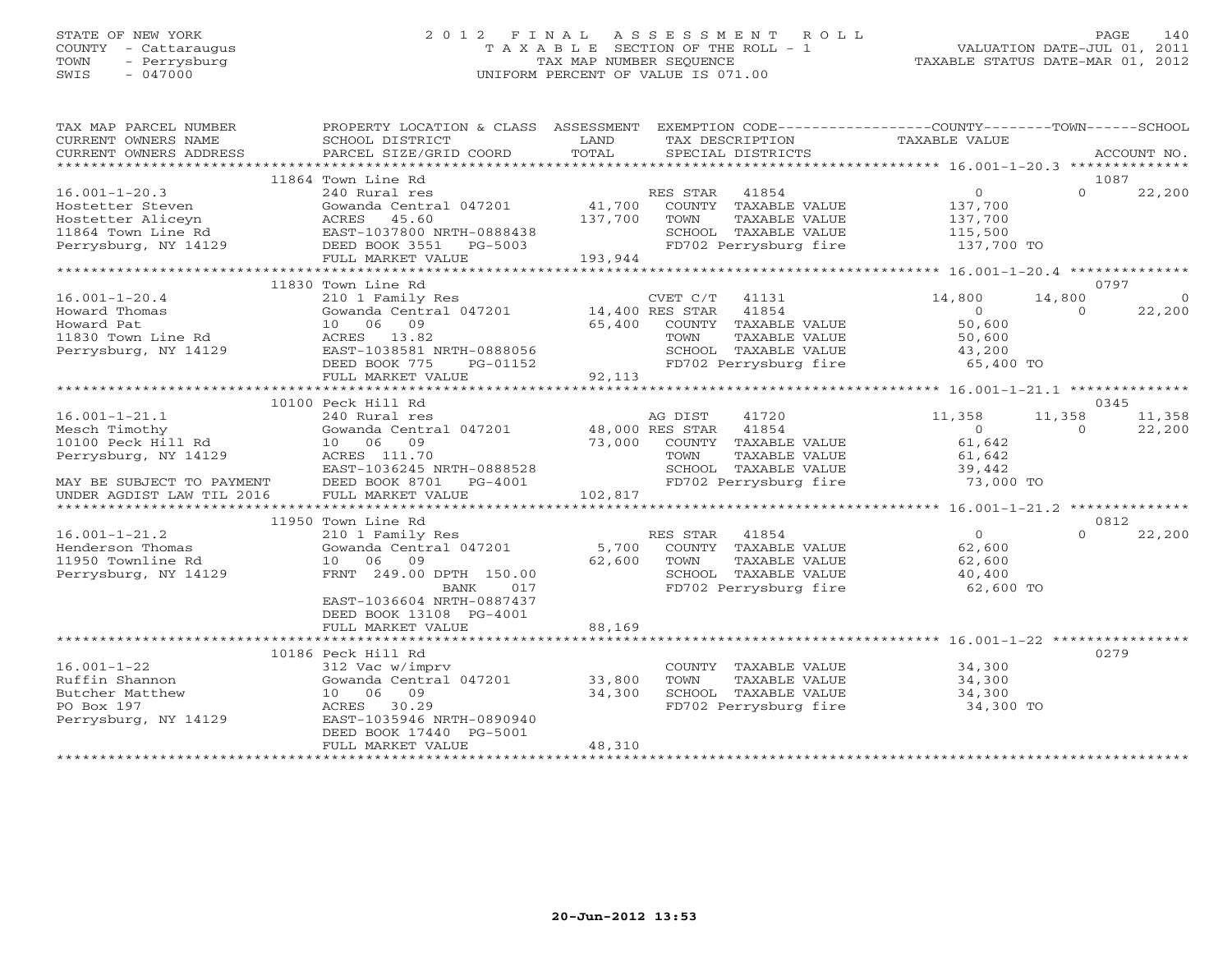## STATE OF NEW YORK 2 0 1 2 F I N A L A S S E S S M E N T R O L L PAGE 141 COUNTY - Cattaraugus T A X A B L E SECTION OF THE ROLL - 1 VALUATION DATE-JUL 01, 2011 TOWN - Perrysburg TAX MAP NUMBER SEQUENCE TAXABLE STATUS DATE-MAR 01, 2012 SWIS - 047000 UNIFORM PERCENT OF VALUE IS 071.00UNIFORM PERCENT OF VALUE IS 071.00

| TAX MAP PARCEL NUMBER | PROPERTY LOCATION & CLASS ASSESSMENT |                |                                               | EXEMPTION CODE-----------------COUNTY-------TOWN------SCHOOL |                |
|-----------------------|--------------------------------------|----------------|-----------------------------------------------|--------------------------------------------------------------|----------------|
| CURRENT OWNERS NAME   | SCHOOL DISTRICT                      | LAND           | TAX DESCRIPTION                               | TAXABLE VALUE                                                |                |
|                       |                                      |                |                                               | ACCOUNT NO.                                                  |                |
|                       |                                      |                |                                               |                                                              |                |
|                       | 10228 Peck Hill Rd                   |                |                                               | 0255                                                         |                |
| $16.001 - 1 - 23$     | 270 Mfg housing                      |                | COUNTY TAXABLE VALUE                          | 17,500                                                       |                |
| Gibbs-Ott Mabel A     | Gowanda Central 047201               | 6,500          | TOWN<br>TAXABLE VALUE                         | 17,500                                                       |                |
| 10292 Forty Rd        | 10 06<br>09                          | 17,500         | SCHOOL TAXABLE VALUE                          | 17,500                                                       |                |
| Gowanda, NY 14070     | 2.02<br>ACRES                        |                | FD702 Perrysburg fire                         | 17,500 TO                                                    |                |
|                       | EAST-1035401 NRTH-0891361            |                |                                               |                                                              |                |
|                       | DEED BOOK 15686 PG-4001              |                |                                               |                                                              |                |
|                       | FULL MARKET VALUE                    | 24,648         |                                               |                                                              |                |
|                       |                                      |                |                                               |                                                              |                |
|                       | 10175 Peck Hill Rd                   |                |                                               | 0757                                                         |                |
| $16.001 - 1 - 24$     |                                      |                |                                               |                                                              |                |
|                       | 270 Mfg housing                      |                | COUNTY TAXABLE VALUE                          | 35,600                                                       |                |
| Smigiel John          | Gowanda Central 047201               | 5,000          | TAXABLE VALUE<br>TOWN                         | 35,600                                                       |                |
| 43 Miller St          | 18  06  09                           | 35,600         | SCHOOL TAXABLE VALUE                          | 35,600                                                       |                |
| Gowanda, NY 14070     | ACRES 1.02                           |                | FD702 Perrysburg fire                         | 35,600 TO                                                    |                |
|                       | EAST-1035086 NRTH-0890165            |                |                                               |                                                              |                |
|                       | DEED BOOK 16069 PG-5008              |                |                                               |                                                              |                |
|                       | FULL MARKET VALUE                    | 50,141         |                                               |                                                              |                |
|                       |                                      |                |                                               |                                                              |                |
|                       | Peck Hill Rd                         |                |                                               | 0938                                                         |                |
| $16.001 - 1 - 25$     | 314 Rural vac<10                     |                | COUNTY TAXABLE VALUE                          | 13,700                                                       |                |
| Szkatulski Amy S      | Gowanda Central 047201 13,700        |                | TOWN<br>TAXABLE VALUE                         | 13,700                                                       |                |
| Maude William S       | 18 06 09                             | 13,700         | SCHOOL TAXABLE VALUE                          | 13,700                                                       |                |
| 16 Maltbie Rd         | 7.97<br>ACRES                        |                | bunuul TAXABLE VALUE<br>FD702 Perrysburg fire | 13,700 TO                                                    |                |
| Gowanda, NY 14070     | EAST-1034680 NRTH-0890277            |                |                                               |                                                              |                |
|                       | DEED BOOK 16101 PG-8005              |                |                                               |                                                              |                |
|                       | FULL MARKET VALUE                    | 19,296         |                                               |                                                              |                |
|                       |                                      |                |                                               |                                                              |                |
|                       | Peck Hill Rd                         |                |                                               | 0405                                                         |                |
| $16.001 - 1 - 26$     | 314 Rural vac<10                     |                | COUNTY TAXABLE VALUE                          | 9,900                                                        |                |
| Zynda Kevin J         | Gowanda Central 047201               | 9,900          | TOWN<br>TAXABLE VALUE                         | 9,900                                                        |                |
| Zynda Kathleen        | 18 06 09                             | 9,900          | SCHOOL TAXABLE VALUE                          | 9,900                                                        |                |
| 222 Creekside Dr      | ACRES<br>9.47                        |                | FD702 Perrysburg fire                         | 9,900 TO                                                     |                |
| Tonawanda, NY 14150   | EAST-1034720 NRTH-0889800            |                |                                               |                                                              |                |
|                       |                                      |                |                                               |                                                              |                |
|                       | DEED BOOK 16175 PG-4007              |                |                                               |                                                              |                |
|                       | FULL MARKET VALUE                    | 13,944         |                                               |                                                              |                |
|                       |                                      |                |                                               |                                                              |                |
|                       | 10084 Hooker Hill Rd                 |                | 89 PCT OF VALUE USED FOR EXEMPTION PURPOSES   | 0463                                                         |                |
| $16.001 - 1 - 27.1$   | 240 Rural res                        |                | WVET C/T 41121                                | 8,880<br>8,880                                               | $\overline{0}$ |
| Swift J. David        | Gowanda Central 047201               | 35,200 SR STAR | 41834                                         | $\overline{0}$<br>$\Omega$                                   | 46,030         |
| Swift Jacqueline      | 18  06  09                           |                | 115,900 COUNTY TAXABLE VALUE                  | 107,020                                                      |                |
| 10084 Hooker Hill Rd  | ACRES 37.37                          |                | TAXABLE VALUE<br>TOWN                         | 107,020                                                      |                |
| Perrysburg, NY 14129  | EAST-1031957 NRTH-0889098            |                | SCHOOL TAXABLE VALUE                          | 69,870                                                       |                |
|                       | DEED BOOK 911<br>PG-00893            |                | FD702 Perrysburg fire                         | 115,900 TO                                                   |                |
|                       | FULL MARKET VALUE                    |                |                                               | 23,180 TO                                                    |                |
|                       |                                      |                |                                               |                                                              |                |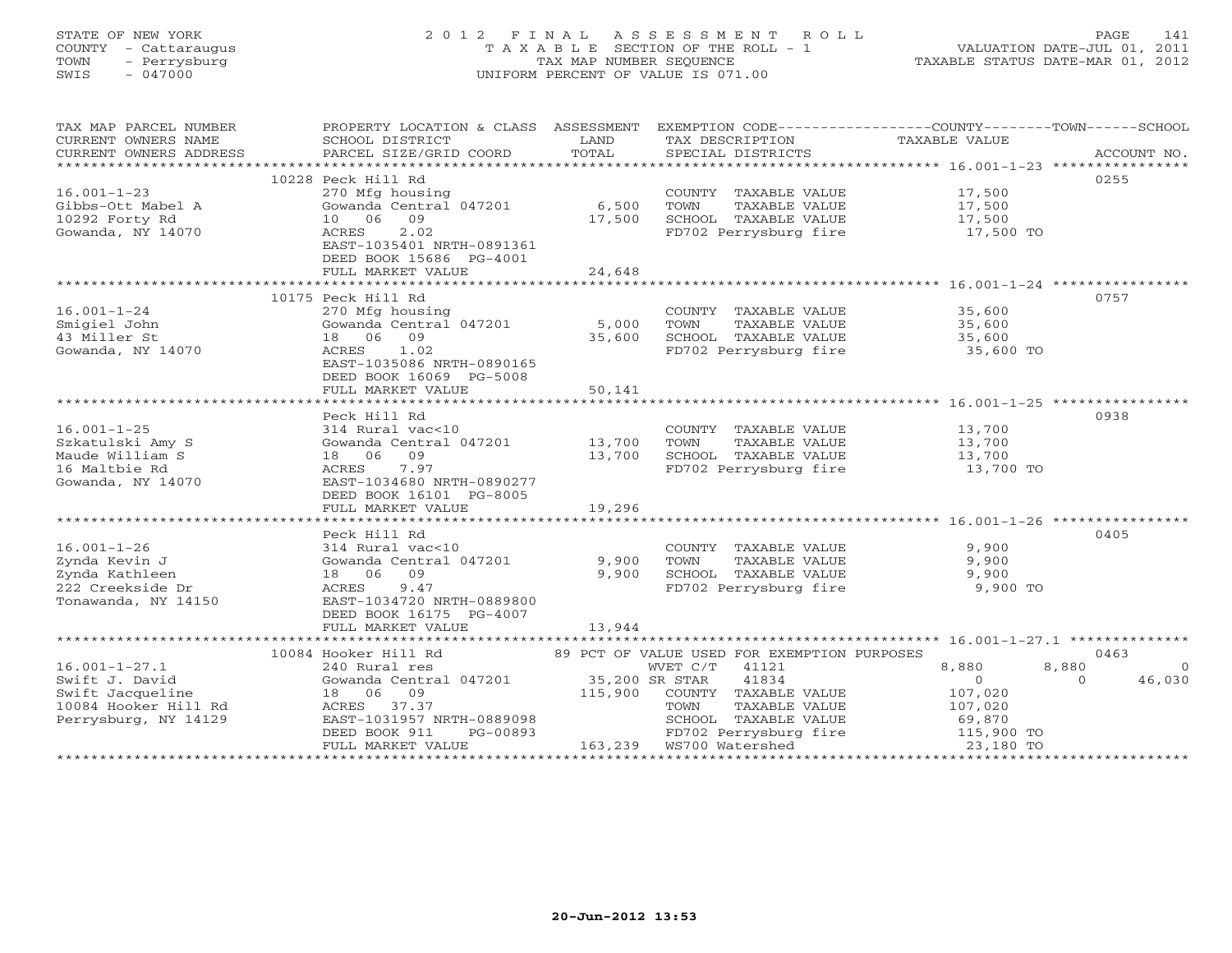## STATE OF NEW YORK 2 0 1 2 F I N A L A S S E S S M E N T R O L L PAGE 142 COUNTY - Cattaraugus T A X A B L E SECTION OF THE ROLL - 1 VALUATION DATE-JUL 01, 2011 TOWN - Perrysburg TAX MAP NUMBER SEQUENCE TAXABLE STATUS DATE-MAR 01, 2012 SWIS - 047000 UNIFORM PERCENT OF VALUE IS 071.00UNIFORM PERCENT OF VALUE IS 071.00

| TAX MAP PARCEL NUMBER  | PROPERTY LOCATION & CLASS ASSESSMENT EXEMPTION CODE----------------COUNTY-------TOWN------SCHOOL |         |                                                                |                |                    |
|------------------------|--------------------------------------------------------------------------------------------------|---------|----------------------------------------------------------------|----------------|--------------------|
| CURRENT OWNERS NAME    | SCHOOL DISTRICT                                                                                  | LAND    | TAX DESCRIPTION                                                | TAXABLE VALUE  |                    |
| CURRENT OWNERS ADDRESS | PARCEL SIZE/GRID COORD                                                                           | TOTAL   | SPECIAL DISTRICTS                                              |                | ACCOUNT NO.        |
|                        |                                                                                                  |         |                                                                |                |                    |
|                        | 10063 Peck Hill Rd                                                                               |         |                                                                |                | 0966               |
| $16.001 - 1 - 27.2$    | 260 Seasonal res                                                                                 |         | COUNTY TAXABLE VALUE                                           | 44,700         |                    |
| Mcbride James A        | Gowanda Central 047201 28,200                                                                    |         | TOWN<br>TAXABLE VALUE                                          | 44,700         |                    |
| 2192 Seneca St         | 18 06 09                                                                                         | 44,700  | SCHOOL TAXABLE VALUE                                           | 44,700         |                    |
| Lawtons, NY 14091      | ACRES 62.19                                                                                      |         | FD702 Perrysburg fire 44,700 TO                                |                |                    |
|                        | EAST-1033911 NRTH-0889055                                                                        |         | WS700 Watershed                                                | 8,940 TO       |                    |
|                        | DEED BOOK 904<br>PG-00922                                                                        |         |                                                                |                |                    |
|                        | FULL MARKET VALUE                                                                                | 62,958  |                                                                |                |                    |
|                        |                                                                                                  |         |                                                                |                |                    |
|                        | 10073 Hooker Hill Rd                                                                             |         |                                                                |                | 0146               |
| $16.001 - 1 - 28.1$    | 120 Field crops                                                                                  |         | 41834<br>SR STAR                                               | 0              | $\Omega$<br>46,030 |
| Ferry Julius           | Gowanda Central 047201                                                                           | 34,300  | COUNTY TAXABLE VALUE                                           | 100,300        |                    |
| 10073 Hooker Hill Rd   | 18/26 06 09                                                                                      | 100,300 | TOWN TAXABLE VALUE                                             | 100,300        |                    |
|                        |                                                                                                  |         |                                                                |                |                    |
| Perrysburg, NY 14129   | Lot 26 2Nd                                                                                       |         | SCHOOL TAXABLE VALUE                                           | 54,270         |                    |
|                        | ACRES<br>49.80                                                                                   |         | FD702 Perrysburg fire                                          | 100,300 TO     |                    |
|                        | EAST-1030645 NRTH-0888908                                                                        |         | WS700 Watershed                                                | 15,045 TO      |                    |
|                        | DEED BOOK 1642 PG-9001                                                                           |         |                                                                |                |                    |
|                        | FULL MARKET VALUE                                                                                | 141,268 |                                                                |                |                    |
|                        |                                                                                                  |         |                                                                |                |                    |
|                        | Peck Hill Rd                                                                                     |         |                                                                |                | 1050               |
| $16.001 - 1 - 28.2$    | 323 Vacant rural                                                                                 |         | COUNTY TAXABLE VALUE                                           | 15,800         |                    |
| Mcbride James A        | Gowanda Central 047201 15,800                                                                    |         | TAXABLE VALUE<br>TOWN                                          | 15,800         |                    |
| Mcbride Patricia       | 18 06 09                                                                                         | 15,800  | SCHOOL TAXABLE VALUE                                           | 15,800         |                    |
| 2192 Seneca St         | ACRES 37.00                                                                                      |         | FD702 Perrysburg fire 15,800 TO                                |                |                    |
| Lawtons, NY 14091      | EAST-1034393 NRTH-0887957                                                                        |         | WS700 Watershed                                                | 2,370 TO       |                    |
|                        | DEED BOOK 00963 PG-00105                                                                         |         |                                                                |                |                    |
|                        | FULL MARKET VALUE                                                                                | 22, 254 |                                                                |                |                    |
|                        |                                                                                                  |         |                                                                |                |                    |
|                        | 10040 Hooker Hill Rd                                                                             |         |                                                                |                | 1060               |
| $16.001 - 1 - 28.3$    | 240 Rural res                                                                                    |         | RES STAR 41854                                                 | $\overline{0}$ | 22,200<br>$\circ$  |
| Lennertz Thomas R      | Gowanda Central 047201 28,800 SILO T/C/S 42100                                                   |         |                                                                | 21,000         | 21,000<br>21,000   |
| Lennertz Kelly A       |                                                                                                  |         | 97,800 COUNTY TAXABLE VALUE                                    | 76,800         |                    |
| 10040 Hooker Hill Rd   | 18 06 09<br>FRNT 563.05 DPTH                                                                     |         | TOWN<br>TAXABLE VALUE                                          | 76,800         |                    |
| Perrysburg, NY 14129   | ACRES 62.65                                                                                      |         |                                                                |                |                    |
|                        | EAST-1032451 NRTH-0888013                                                                        |         | SCHOOL TAXABLE VALUE 54,600<br>FD702 Perrysburg fire 97,800 TO |                |                    |
|                        | DEED BOOK 00974 PG-00651                                                                         |         | WS700 Watershed                                                | 14,670 TO      |                    |
|                        | FULL MARKET VALUE                                                                                | 137,746 |                                                                |                |                    |
|                        |                                                                                                  |         |                                                                |                |                    |
|                        |                                                                                                  |         |                                                                |                | 1169               |
| $16.001 - 1 - 28.5$    | Hooker Hill Rd<br>322 Rural vac>10                                                               |         |                                                                | 14,200         |                    |
|                        |                                                                                                  |         | COUNTY TAXABLE VALUE<br>TOWN                                   |                |                    |
| Fitzgerald Brian       | Gowanda Central 047201 14,200                                                                    |         | TAXABLE VALUE                                                  | 14,200         |                    |
| 400 Chair Factory Rd   | 18,26/6/9                                                                                        | 14,200  | SCHOOL TAXABLE VALUE                                           | 14,200         |                    |
| PO Box 54              | ACRES 16.20                                                                                      |         |                                                                |                |                    |
| Elma, NY 14059         | EAST-1030637 NRTH-0887839                                                                        |         |                                                                |                |                    |
|                        | DEED BOOK 1642 PG-9001                                                                           |         |                                                                |                |                    |
|                        | FULL MARKET VALUE                                                                                | 20,000  |                                                                |                |                    |
|                        |                                                                                                  |         |                                                                |                |                    |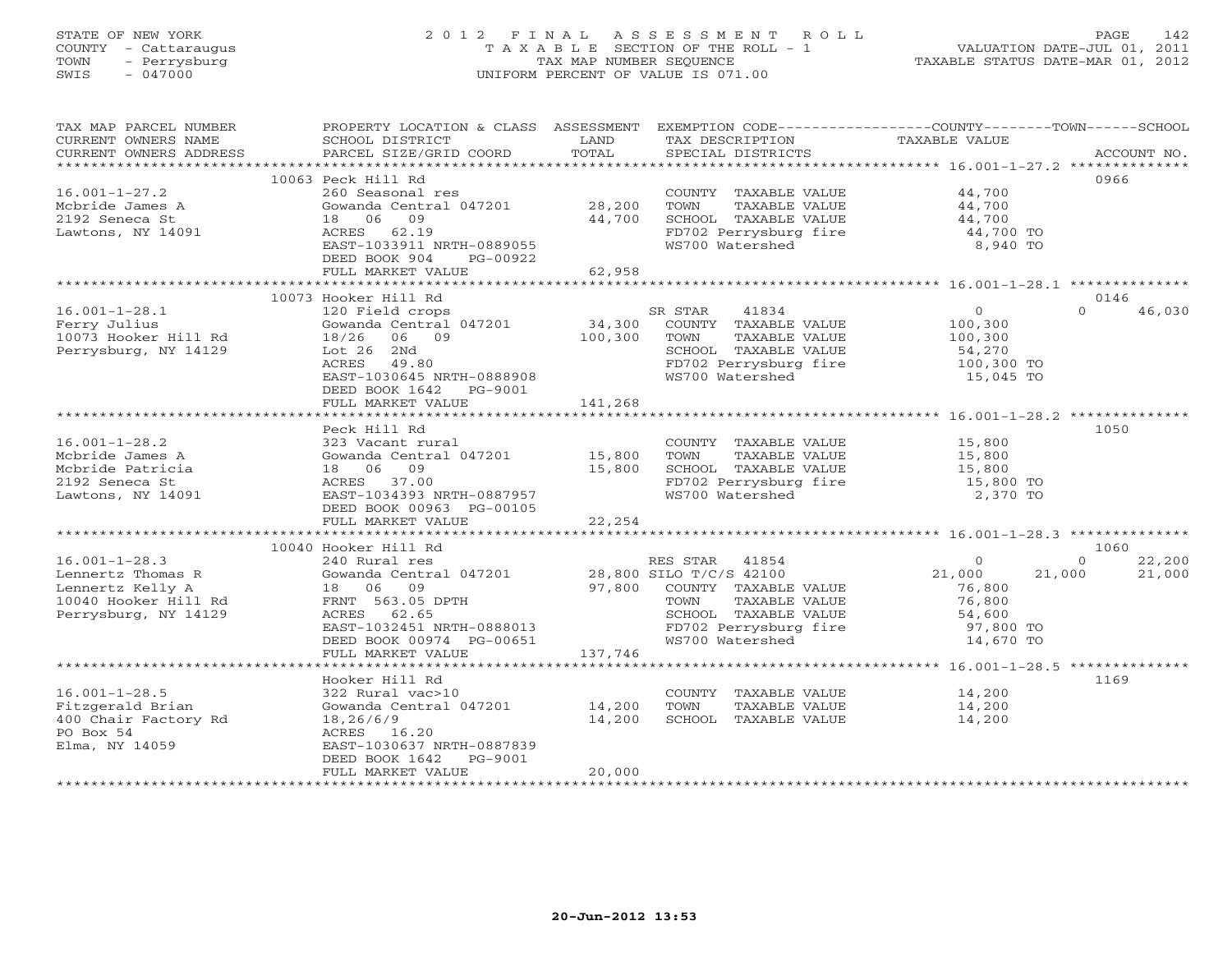## STATE OF NEW YORK 2 0 1 2 F I N A L A S S E S S M E N T R O L L PAGE 143 COUNTY - Cattaraugus T A X A B L E SECTION OF THE ROLL - 1 VALUATION DATE-JUL 01, 2011 TOWN - Perrysburg TAX MAP NUMBER SEQUENCE TAXABLE STATUS DATE-MAR 01, 2012 SWIS - 047000 UNIFORM PERCENT OF VALUE IS 071.00UNIFORM PERCENT OF VALUE IS 071.00

| TAX MAP PARCEL NUMBER<br>CURRENT OWNERS NAME<br>CURRENT OWNERS ADDRESS | PROPERTY LOCATION & CLASS ASSESSMENT<br>SCHOOL DISTRICT<br>PARCEL SIZE/GRID COORD                                                             | LAND<br>TOTAL   | EXEMPTION CODE-----------------COUNTY-------TOWN------SCHOOL<br>TAX DESCRIPTION<br>SPECIAL DISTRICTS  | TAXABLE VALUE                 |                 | ACCOUNT NO.              |
|------------------------------------------------------------------------|-----------------------------------------------------------------------------------------------------------------------------------------------|-----------------|-------------------------------------------------------------------------------------------------------|-------------------------------|-----------------|--------------------------|
|                                                                        |                                                                                                                                               |                 |                                                                                                       |                               |                 |                          |
|                                                                        | 10100 Hooker Hill Rd                                                                                                                          |                 |                                                                                                       |                               | 0884            |                          |
| $16.001 - 1 - 29.1$                                                    | 210 1 Family Res                                                                                                                              | 23,200 DVET C/T | $CVET C/T$ 41131                                                                                      | 14,800                        | 14,800          | $\overline{0}$           |
| Wagner George                                                          | Gowanda Central 047201                                                                                                                        |                 | 41141<br>117,000 RES STAR<br>41854                                                                    | 5,850<br>$\overline{0}$       | 5,850<br>$\cap$ | $\overline{0}$<br>22,200 |
| 10100 Hooker Hill Rd<br>Perrysburg, NY 14129                           | 06 09<br>18/26<br>ACRES 45.50                                                                                                                 |                 | COUNTY TAXABLE VALUE                                                                                  |                               |                 |                          |
|                                                                        | EAST-1032234 NRTH-0890145                                                                                                                     |                 | TOWN<br>TAXABLE VALUE                                                                                 | י ספ<br>96,350<br>יחי         |                 |                          |
|                                                                        | DEED BOOK 990<br>$PG-70$                                                                                                                      |                 |                                                                                                       |                               |                 |                          |
|                                                                        | FULL MARKET VALUE                                                                                                                             |                 |                                                                                                       |                               |                 |                          |
|                                                                        |                                                                                                                                               |                 | SCHOOL TAXABLE VALUE 94,800<br>164,789 FD702 Perrysburg fire 117,000 TO<br>WS700 Watershed 117,000 TO |                               |                 |                          |
|                                                                        |                                                                                                                                               |                 |                                                                                                       |                               |                 |                          |
|                                                                        | 10196 Hooker Hill Rd                                                                                                                          |                 |                                                                                                       |                               | 0908            |                          |
| $16.001 - 1 - 29.2$                                                    | 210 1 Family Res                                                                                                                              |                 | RES STAR 41854                                                                                        | $\overline{0}$                | $\Omega$        | 22,200                   |
| Hedges Kelly                                                           | Gowanda Central 047201 12,400                                                                                                                 |                 | COUNTY TAXABLE VALUE                                                                                  | 99,400                        |                 |                          |
| Hedges Kim (Kieber)                                                    | 18/26<br>06 09<br>$1541$ NRTH-0890912<br>$-1541$ NRTH-0890912<br>$-200392$                                                                    |                 | TOWN<br>TAXABLE VALUE                                                                                 | 99,400                        |                 |                          |
| 10196 Hooker Hill Rd                                                   | ACRES                                                                                                                                         |                 | SCHOOL TAXABLE VALUE                                                                                  | 77,200                        |                 |                          |
| Perrysburg, NY 14129                                                   | EAST-1031541 NRTH-0890912                                                                                                                     |                 | BUNOUL INCOME<br>FD702 Perrysburg fire<br>W3700 Watershed                                             | 99,400 TO                     |                 |                          |
|                                                                        | DEED BOOK 00924 PG-00392                                                                                                                      |                 |                                                                                                       | 99,400 TO                     |                 |                          |
|                                                                        | FULL MARKET VALUE                                                                                                                             | 140,000         |                                                                                                       |                               |                 |                          |
|                                                                        |                                                                                                                                               |                 |                                                                                                       |                               |                 |                          |
|                                                                        | Hooker Hill Rd                                                                                                                                |                 |                                                                                                       |                               | 0944            |                          |
| $16.001 - 1 - 29.3$                                                    | 322 Rural vac>10                                                                                                                              |                 | COUNTY TAXABLE VALUE                                                                                  | 19,900                        |                 |                          |
| Hedges Kelly                                                           | Gowanda Central 047201                                                                                                                        | 19,900          | TOWN<br>TAXABLE VALUE                                                                                 | 19,900                        |                 |                          |
| Hedges Kim                                                             | 18 06 09                                                                                                                                      | 19,900          | SCHOOL TAXABLE VALUE                                                                                  | 19,900                        |                 |                          |
| 10196 Hooker Hill Rd                                                   | ACRES 31.30 BANK<br>017                                                                                                                       |                 | FD702 Perrysburg fire<br>WS700 Watershed                                                              | $19,900$ TO                   |                 |                          |
| Perrysburg, NY 14129                                                   | EAST-1032503 NRTH-0891114                                                                                                                     |                 |                                                                                                       | 19,900 TO                     |                 |                          |
|                                                                        | DEED BOOK 924<br>$PG-392$                                                                                                                     | 28,028          |                                                                                                       |                               |                 |                          |
|                                                                        | FULL MARKET VALUE                                                                                                                             |                 |                                                                                                       |                               |                 |                          |
|                                                                        | Hooker Hill Rd                                                                                                                                |                 |                                                                                                       |                               | 0971            |                          |
| $16.001 - 1 - 29.5$                                                    | 323 Vacant rural                                                                                                                              |                 | COUNTY TAXABLE VALUE 11,800                                                                           |                               |                 |                          |
| Mcbride James A                                                        | Gowanda Central 047201 11,800                                                                                                                 |                 | TOWN<br>TAXABLE VALUE                                                                                 | 11,800                        |                 |                          |
| Mcbride Patricia                                                       | 18 06 09                                                                                                                                      | 11,800          | SCHOOL TAXABLE VALUE                                                                                  | 11,800<br>11,800              |                 |                          |
| 2192 Seneca St                                                         | ACRES 23.55                                                                                                                                   |                 |                                                                                                       | 11,800 TO                     |                 |                          |
| Lawtons, NY 14091                                                      | EAST-1033752 NRTH-0890058                                                                                                                     |                 | FD702 Perrysburg fire<br>WS700 Watershed                                                              | 11,800 TO                     |                 |                          |
|                                                                        | DEED BOOK 00911 PG-00796                                                                                                                      |                 |                                                                                                       |                               |                 |                          |
|                                                                        | FULL MARKET VALUE                                                                                                                             | 16,620          |                                                                                                       |                               |                 |                          |
|                                                                        |                                                                                                                                               |                 |                                                                                                       |                               |                 |                          |
|                                                                        | 10234 Hooker Hill Rd                                                                                                                          |                 |                                                                                                       |                               | 1076            |                          |
| $16.001 - 1 - 29.6$                                                    | $\begin{tabular}{lllllll} 210&1 & Family & Res & & WVET & C/1\\ \text{Gowanda Central} & 047201 & & & 10,600 & SR \text{ STAR} \end{tabular}$ |                 | WVET C/T<br>41121                                                                                     | 8,880                         | 8,880           | $\bigcirc$               |
| Kieber Carl                                                            |                                                                                                                                               |                 | 41834                                                                                                 | $\overline{0}$                | $\Omega$        | 46,030                   |
| Kieber Joan                                                            | 18 6<br>9                                                                                                                                     | 94,600          | COUNTY TAXABLE VALUE                                                                                  | 85,720                        |                 |                          |
| 10234 Hooker Hill Rd                                                   | 4.75<br>ACRES                                                                                                                                 |                 | TOWN<br>TAXABLE VALUE                                                                                 | 85,720                        |                 |                          |
| Perrysburg, NY 14129                                                   | EAST-1031490 NRTH-0891377                                                                                                                     |                 | SCHOOL TAXABLE VALUE                                                                                  | 48,570<br>48,570<br>94,600 To |                 |                          |
|                                                                        | PG-1093<br>DEED BOOK 989                                                                                                                      |                 | FD702 Perrysburg fire<br>FD702 Perrysburg fire                                                        |                               |                 |                          |
|                                                                        | FULL MARKET VALUE                                                                                                                             |                 |                                                                                                       | 94,600 TO                     |                 |                          |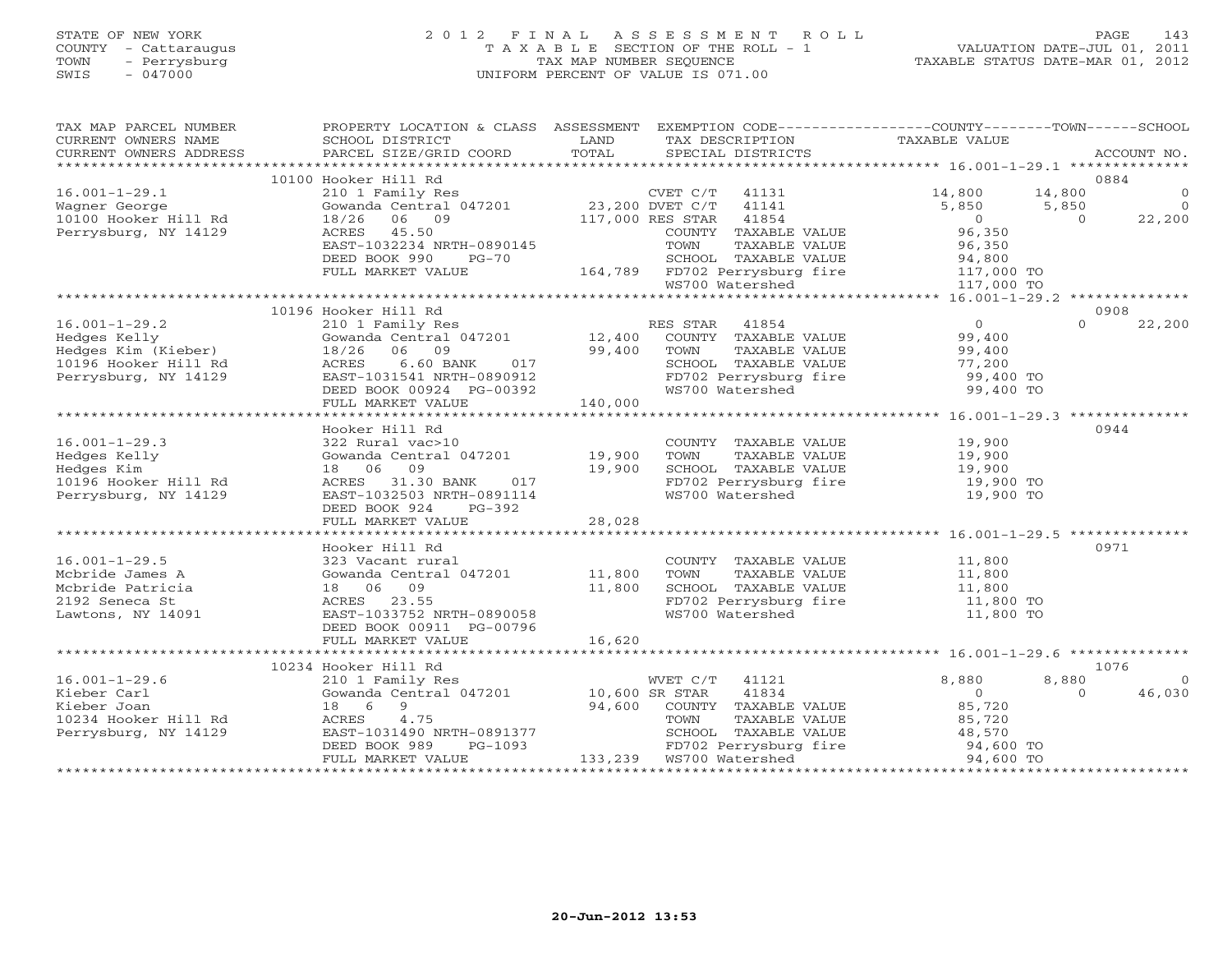## STATE OF NEW YORK 2 0 1 2 F I N A L A S S E S S M E N T R O L L PAGE 144 COUNTY - Cattaraugus T A X A B L E SECTION OF THE ROLL - 1 VALUATION DATE-JUL 01, 2011 TOWN - Perrysburg TAX MAP NUMBER SEQUENCE TAXABLE STATUS DATE-MAR 01, 2012 SWIS - 047000 UNIFORM PERCENT OF VALUE IS 071.00UNIFORM PERCENT OF VALUE IS 071.00

| Peck Hill Rd<br>1147<br>$16.001 - 1 - 31$<br>871 Elec-Gas Fac<br>6,600<br>COUNTY TAXABLE VALUE<br>Gowanda Central 047201<br>500<br>6,600<br>New York State Electric & Gas<br>TOWN<br>TAXABLE VALUE<br>Utility Shared Services-Taxes<br>6,600<br>SCHOOL TAXABLE VALUE<br>10 6 9<br>6,600<br>70 Farm View Dr<br>FRNT<br>$0.50$ DPTH<br>0.50<br>New Gloucester, ME 04260<br>DEED BOOK 513 PG-320<br>9,296<br>FULL MARKET VALUE<br>0182<br>Main St<br>$16.001 - 1 - 33$<br>314 Rural vac<10<br>COUNTY TAXABLE VALUE<br>6,100<br>Gowanda Central 047201 6,100<br>TAXABLE VALUE<br>6,100<br>Gleason Charles<br>TOWN<br>11 06 09<br>6,100<br>Gleason Louise<br>6,100<br>SCHOOL TAXABLE VALUE<br>FD702 Perrysburg fire<br>$6,100$ TO<br>ACRES 1.75<br>419 Willow Brooks Dr<br>WD702 Prrysbrg Central Wtr .00 MT<br>EAST-1037860 NRTH-0893550<br>Cary, NC 27511<br>8,592<br>FULL MARKET VALUE<br>0324<br>Route 39<br>$16.001 - 1 - 34$<br>323 Vacant rural<br>COUNTY TAXABLE VALUE<br>6,700<br>Gowanda Central 047201<br>6,700<br>6,700<br>Umstead Robert W<br>TOWN<br>TAXABLE VALUE<br>Umstead Roberta<br>11 06 09<br>6,700<br>SCHOOL TAXABLE VALUE<br>6,700<br>Landlocked<br>FD702 Perrysburg fire 6,700 TO<br>WD702 Prrysbrg Central Wtr .00 MT<br>11731 Main St<br>Perrysburg, NY 14129<br>ACRES<br>2.13 BANK<br>011<br>EAST-1038049 NRTH-0893397<br>DEED BOOK 894<br>PG-00643<br>FULL MARKET VALUE<br>9,437<br>0008<br>11475 Route 39<br>210 1 Family Res<br>$16.002 - 1 - 1$<br>78,800<br>COUNTY TAXABLE VALUE<br>Gowanda Central 047201<br>8,800<br>TAXABLE VALUE<br>Badurek Carol L<br>TOWN<br>78,800<br>78,800<br>09<br>11475 Route 39<br>08 06<br>78,800<br>SCHOOL TAXABLE VALUE<br>FD702 Perrysburg fire<br>WD702 Prrysbrg Central Wtr<br>Perrysburg, NY 14129<br>3.55<br>78,800 TO<br>00 MT.<br>ACRES<br>EAST-1042521 NRTH-0894771<br>DEED BOOK 1011 PG-00885<br>110,986<br>FULL MARKET VALUE<br>11465 Route 39<br>0010<br>$16.002 - 1 - 2$<br>SR STAR<br>41834<br>0<br>241 Rural res&ag<br>S<br>33,500<br>$\Omega$<br>46,030<br>Gowanda Central 047201<br>64,500<br>Badurek Sophie<br>COUNTY TAXABLE VALUE<br>64,500<br>11465 Route 39<br>08 03 09<br>TOWN<br>TAXABLE VALUE<br>64,500<br>Perrysburg, NY 14129<br>1 Storage Well #829<br>SCHOOL TAXABLE VALUE 18,470<br>FD702 Perrysburg fire 64,500 TO<br>ACRES 68.95<br>EAST-1042805 NRTH-0893087<br>WD702 Prrysbrg Central Wtr<br>$.00$ MT<br>DEED BOOK 697<br>PG-01195<br>90,845<br>FULL MARKET VALUE | TAX MAP PARCEL NUMBER<br>CURRENT OWNERS NAME<br>CURRENT OWNERS ADDRESS | PROPERTY LOCATION & CLASS ASSESSMENT EXEMPTION CODE---------------COUNTY-------TOWN------SCHOOL<br>SCHOOL DISTRICT<br>PARCEL SIZE/GRID COORD | LAND<br>TOTAL | TAX DESCRIPTION<br>SPECIAL DISTRICTS | TAXABLE VALUE | ACCOUNT NO. |  |
|--------------------------------------------------------------------------------------------------------------------------------------------------------------------------------------------------------------------------------------------------------------------------------------------------------------------------------------------------------------------------------------------------------------------------------------------------------------------------------------------------------------------------------------------------------------------------------------------------------------------------------------------------------------------------------------------------------------------------------------------------------------------------------------------------------------------------------------------------------------------------------------------------------------------------------------------------------------------------------------------------------------------------------------------------------------------------------------------------------------------------------------------------------------------------------------------------------------------------------------------------------------------------------------------------------------------------------------------------------------------------------------------------------------------------------------------------------------------------------------------------------------------------------------------------------------------------------------------------------------------------------------------------------------------------------------------------------------------------------------------------------------------------------------------------------------------------------------------------------------------------------------------------------------------------------------------------------------------------------------------------------------------------------------------------------------------------------------------------------------------------------------------------------------------------------------------------------------------------------------------------------------------------------------------------------------------------------------------------------------------------------------------------------------------------------------------------------------|------------------------------------------------------------------------|----------------------------------------------------------------------------------------------------------------------------------------------|---------------|--------------------------------------|---------------|-------------|--|
|                                                                                                                                                                                                                                                                                                                                                                                                                                                                                                                                                                                                                                                                                                                                                                                                                                                                                                                                                                                                                                                                                                                                                                                                                                                                                                                                                                                                                                                                                                                                                                                                                                                                                                                                                                                                                                                                                                                                                                                                                                                                                                                                                                                                                                                                                                                                                                                                                                                              |                                                                        |                                                                                                                                              |               |                                      |               |             |  |
|                                                                                                                                                                                                                                                                                                                                                                                                                                                                                                                                                                                                                                                                                                                                                                                                                                                                                                                                                                                                                                                                                                                                                                                                                                                                                                                                                                                                                                                                                                                                                                                                                                                                                                                                                                                                                                                                                                                                                                                                                                                                                                                                                                                                                                                                                                                                                                                                                                                              |                                                                        |                                                                                                                                              |               |                                      |               |             |  |
|                                                                                                                                                                                                                                                                                                                                                                                                                                                                                                                                                                                                                                                                                                                                                                                                                                                                                                                                                                                                                                                                                                                                                                                                                                                                                                                                                                                                                                                                                                                                                                                                                                                                                                                                                                                                                                                                                                                                                                                                                                                                                                                                                                                                                                                                                                                                                                                                                                                              |                                                                        |                                                                                                                                              |               |                                      |               |             |  |
|                                                                                                                                                                                                                                                                                                                                                                                                                                                                                                                                                                                                                                                                                                                                                                                                                                                                                                                                                                                                                                                                                                                                                                                                                                                                                                                                                                                                                                                                                                                                                                                                                                                                                                                                                                                                                                                                                                                                                                                                                                                                                                                                                                                                                                                                                                                                                                                                                                                              |                                                                        |                                                                                                                                              |               |                                      |               |             |  |
|                                                                                                                                                                                                                                                                                                                                                                                                                                                                                                                                                                                                                                                                                                                                                                                                                                                                                                                                                                                                                                                                                                                                                                                                                                                                                                                                                                                                                                                                                                                                                                                                                                                                                                                                                                                                                                                                                                                                                                                                                                                                                                                                                                                                                                                                                                                                                                                                                                                              |                                                                        |                                                                                                                                              |               |                                      |               |             |  |
|                                                                                                                                                                                                                                                                                                                                                                                                                                                                                                                                                                                                                                                                                                                                                                                                                                                                                                                                                                                                                                                                                                                                                                                                                                                                                                                                                                                                                                                                                                                                                                                                                                                                                                                                                                                                                                                                                                                                                                                                                                                                                                                                                                                                                                                                                                                                                                                                                                                              |                                                                        |                                                                                                                                              |               |                                      |               |             |  |
|                                                                                                                                                                                                                                                                                                                                                                                                                                                                                                                                                                                                                                                                                                                                                                                                                                                                                                                                                                                                                                                                                                                                                                                                                                                                                                                                                                                                                                                                                                                                                                                                                                                                                                                                                                                                                                                                                                                                                                                                                                                                                                                                                                                                                                                                                                                                                                                                                                                              |                                                                        |                                                                                                                                              |               |                                      |               |             |  |
|                                                                                                                                                                                                                                                                                                                                                                                                                                                                                                                                                                                                                                                                                                                                                                                                                                                                                                                                                                                                                                                                                                                                                                                                                                                                                                                                                                                                                                                                                                                                                                                                                                                                                                                                                                                                                                                                                                                                                                                                                                                                                                                                                                                                                                                                                                                                                                                                                                                              |                                                                        |                                                                                                                                              |               |                                      |               |             |  |
|                                                                                                                                                                                                                                                                                                                                                                                                                                                                                                                                                                                                                                                                                                                                                                                                                                                                                                                                                                                                                                                                                                                                                                                                                                                                                                                                                                                                                                                                                                                                                                                                                                                                                                                                                                                                                                                                                                                                                                                                                                                                                                                                                                                                                                                                                                                                                                                                                                                              |                                                                        |                                                                                                                                              |               |                                      |               |             |  |
|                                                                                                                                                                                                                                                                                                                                                                                                                                                                                                                                                                                                                                                                                                                                                                                                                                                                                                                                                                                                                                                                                                                                                                                                                                                                                                                                                                                                                                                                                                                                                                                                                                                                                                                                                                                                                                                                                                                                                                                                                                                                                                                                                                                                                                                                                                                                                                                                                                                              |                                                                        |                                                                                                                                              |               |                                      |               |             |  |
|                                                                                                                                                                                                                                                                                                                                                                                                                                                                                                                                                                                                                                                                                                                                                                                                                                                                                                                                                                                                                                                                                                                                                                                                                                                                                                                                                                                                                                                                                                                                                                                                                                                                                                                                                                                                                                                                                                                                                                                                                                                                                                                                                                                                                                                                                                                                                                                                                                                              |                                                                        |                                                                                                                                              |               |                                      |               |             |  |
|                                                                                                                                                                                                                                                                                                                                                                                                                                                                                                                                                                                                                                                                                                                                                                                                                                                                                                                                                                                                                                                                                                                                                                                                                                                                                                                                                                                                                                                                                                                                                                                                                                                                                                                                                                                                                                                                                                                                                                                                                                                                                                                                                                                                                                                                                                                                                                                                                                                              |                                                                        |                                                                                                                                              |               |                                      |               |             |  |
|                                                                                                                                                                                                                                                                                                                                                                                                                                                                                                                                                                                                                                                                                                                                                                                                                                                                                                                                                                                                                                                                                                                                                                                                                                                                                                                                                                                                                                                                                                                                                                                                                                                                                                                                                                                                                                                                                                                                                                                                                                                                                                                                                                                                                                                                                                                                                                                                                                                              |                                                                        |                                                                                                                                              |               |                                      |               |             |  |
|                                                                                                                                                                                                                                                                                                                                                                                                                                                                                                                                                                                                                                                                                                                                                                                                                                                                                                                                                                                                                                                                                                                                                                                                                                                                                                                                                                                                                                                                                                                                                                                                                                                                                                                                                                                                                                                                                                                                                                                                                                                                                                                                                                                                                                                                                                                                                                                                                                                              |                                                                        |                                                                                                                                              |               |                                      |               |             |  |
|                                                                                                                                                                                                                                                                                                                                                                                                                                                                                                                                                                                                                                                                                                                                                                                                                                                                                                                                                                                                                                                                                                                                                                                                                                                                                                                                                                                                                                                                                                                                                                                                                                                                                                                                                                                                                                                                                                                                                                                                                                                                                                                                                                                                                                                                                                                                                                                                                                                              |                                                                        |                                                                                                                                              |               |                                      |               |             |  |
|                                                                                                                                                                                                                                                                                                                                                                                                                                                                                                                                                                                                                                                                                                                                                                                                                                                                                                                                                                                                                                                                                                                                                                                                                                                                                                                                                                                                                                                                                                                                                                                                                                                                                                                                                                                                                                                                                                                                                                                                                                                                                                                                                                                                                                                                                                                                                                                                                                                              |                                                                        |                                                                                                                                              |               |                                      |               |             |  |
|                                                                                                                                                                                                                                                                                                                                                                                                                                                                                                                                                                                                                                                                                                                                                                                                                                                                                                                                                                                                                                                                                                                                                                                                                                                                                                                                                                                                                                                                                                                                                                                                                                                                                                                                                                                                                                                                                                                                                                                                                                                                                                                                                                                                                                                                                                                                                                                                                                                              |                                                                        |                                                                                                                                              |               |                                      |               |             |  |
|                                                                                                                                                                                                                                                                                                                                                                                                                                                                                                                                                                                                                                                                                                                                                                                                                                                                                                                                                                                                                                                                                                                                                                                                                                                                                                                                                                                                                                                                                                                                                                                                                                                                                                                                                                                                                                                                                                                                                                                                                                                                                                                                                                                                                                                                                                                                                                                                                                                              |                                                                        |                                                                                                                                              |               |                                      |               |             |  |
|                                                                                                                                                                                                                                                                                                                                                                                                                                                                                                                                                                                                                                                                                                                                                                                                                                                                                                                                                                                                                                                                                                                                                                                                                                                                                                                                                                                                                                                                                                                                                                                                                                                                                                                                                                                                                                                                                                                                                                                                                                                                                                                                                                                                                                                                                                                                                                                                                                                              |                                                                        |                                                                                                                                              |               |                                      |               |             |  |
|                                                                                                                                                                                                                                                                                                                                                                                                                                                                                                                                                                                                                                                                                                                                                                                                                                                                                                                                                                                                                                                                                                                                                                                                                                                                                                                                                                                                                                                                                                                                                                                                                                                                                                                                                                                                                                                                                                                                                                                                                                                                                                                                                                                                                                                                                                                                                                                                                                                              |                                                                        |                                                                                                                                              |               |                                      |               |             |  |
|                                                                                                                                                                                                                                                                                                                                                                                                                                                                                                                                                                                                                                                                                                                                                                                                                                                                                                                                                                                                                                                                                                                                                                                                                                                                                                                                                                                                                                                                                                                                                                                                                                                                                                                                                                                                                                                                                                                                                                                                                                                                                                                                                                                                                                                                                                                                                                                                                                                              |                                                                        |                                                                                                                                              |               |                                      |               |             |  |
|                                                                                                                                                                                                                                                                                                                                                                                                                                                                                                                                                                                                                                                                                                                                                                                                                                                                                                                                                                                                                                                                                                                                                                                                                                                                                                                                                                                                                                                                                                                                                                                                                                                                                                                                                                                                                                                                                                                                                                                                                                                                                                                                                                                                                                                                                                                                                                                                                                                              |                                                                        |                                                                                                                                              |               |                                      |               |             |  |
|                                                                                                                                                                                                                                                                                                                                                                                                                                                                                                                                                                                                                                                                                                                                                                                                                                                                                                                                                                                                                                                                                                                                                                                                                                                                                                                                                                                                                                                                                                                                                                                                                                                                                                                                                                                                                                                                                                                                                                                                                                                                                                                                                                                                                                                                                                                                                                                                                                                              |                                                                        |                                                                                                                                              |               |                                      |               |             |  |
|                                                                                                                                                                                                                                                                                                                                                                                                                                                                                                                                                                                                                                                                                                                                                                                                                                                                                                                                                                                                                                                                                                                                                                                                                                                                                                                                                                                                                                                                                                                                                                                                                                                                                                                                                                                                                                                                                                                                                                                                                                                                                                                                                                                                                                                                                                                                                                                                                                                              |                                                                        |                                                                                                                                              |               |                                      |               |             |  |
|                                                                                                                                                                                                                                                                                                                                                                                                                                                                                                                                                                                                                                                                                                                                                                                                                                                                                                                                                                                                                                                                                                                                                                                                                                                                                                                                                                                                                                                                                                                                                                                                                                                                                                                                                                                                                                                                                                                                                                                                                                                                                                                                                                                                                                                                                                                                                                                                                                                              |                                                                        |                                                                                                                                              |               |                                      |               |             |  |
|                                                                                                                                                                                                                                                                                                                                                                                                                                                                                                                                                                                                                                                                                                                                                                                                                                                                                                                                                                                                                                                                                                                                                                                                                                                                                                                                                                                                                                                                                                                                                                                                                                                                                                                                                                                                                                                                                                                                                                                                                                                                                                                                                                                                                                                                                                                                                                                                                                                              |                                                                        |                                                                                                                                              |               |                                      |               |             |  |
|                                                                                                                                                                                                                                                                                                                                                                                                                                                                                                                                                                                                                                                                                                                                                                                                                                                                                                                                                                                                                                                                                                                                                                                                                                                                                                                                                                                                                                                                                                                                                                                                                                                                                                                                                                                                                                                                                                                                                                                                                                                                                                                                                                                                                                                                                                                                                                                                                                                              |                                                                        |                                                                                                                                              |               |                                      |               |             |  |
|                                                                                                                                                                                                                                                                                                                                                                                                                                                                                                                                                                                                                                                                                                                                                                                                                                                                                                                                                                                                                                                                                                                                                                                                                                                                                                                                                                                                                                                                                                                                                                                                                                                                                                                                                                                                                                                                                                                                                                                                                                                                                                                                                                                                                                                                                                                                                                                                                                                              |                                                                        |                                                                                                                                              |               |                                      |               |             |  |
|                                                                                                                                                                                                                                                                                                                                                                                                                                                                                                                                                                                                                                                                                                                                                                                                                                                                                                                                                                                                                                                                                                                                                                                                                                                                                                                                                                                                                                                                                                                                                                                                                                                                                                                                                                                                                                                                                                                                                                                                                                                                                                                                                                                                                                                                                                                                                                                                                                                              |                                                                        |                                                                                                                                              |               |                                      |               |             |  |
|                                                                                                                                                                                                                                                                                                                                                                                                                                                                                                                                                                                                                                                                                                                                                                                                                                                                                                                                                                                                                                                                                                                                                                                                                                                                                                                                                                                                                                                                                                                                                                                                                                                                                                                                                                                                                                                                                                                                                                                                                                                                                                                                                                                                                                                                                                                                                                                                                                                              |                                                                        |                                                                                                                                              |               |                                      |               |             |  |
|                                                                                                                                                                                                                                                                                                                                                                                                                                                                                                                                                                                                                                                                                                                                                                                                                                                                                                                                                                                                                                                                                                                                                                                                                                                                                                                                                                                                                                                                                                                                                                                                                                                                                                                                                                                                                                                                                                                                                                                                                                                                                                                                                                                                                                                                                                                                                                                                                                                              |                                                                        |                                                                                                                                              |               |                                      |               |             |  |
|                                                                                                                                                                                                                                                                                                                                                                                                                                                                                                                                                                                                                                                                                                                                                                                                                                                                                                                                                                                                                                                                                                                                                                                                                                                                                                                                                                                                                                                                                                                                                                                                                                                                                                                                                                                                                                                                                                                                                                                                                                                                                                                                                                                                                                                                                                                                                                                                                                                              |                                                                        |                                                                                                                                              |               |                                      |               |             |  |
|                                                                                                                                                                                                                                                                                                                                                                                                                                                                                                                                                                                                                                                                                                                                                                                                                                                                                                                                                                                                                                                                                                                                                                                                                                                                                                                                                                                                                                                                                                                                                                                                                                                                                                                                                                                                                                                                                                                                                                                                                                                                                                                                                                                                                                                                                                                                                                                                                                                              |                                                                        |                                                                                                                                              |               |                                      |               |             |  |
|                                                                                                                                                                                                                                                                                                                                                                                                                                                                                                                                                                                                                                                                                                                                                                                                                                                                                                                                                                                                                                                                                                                                                                                                                                                                                                                                                                                                                                                                                                                                                                                                                                                                                                                                                                                                                                                                                                                                                                                                                                                                                                                                                                                                                                                                                                                                                                                                                                                              |                                                                        |                                                                                                                                              |               |                                      |               |             |  |
|                                                                                                                                                                                                                                                                                                                                                                                                                                                                                                                                                                                                                                                                                                                                                                                                                                                                                                                                                                                                                                                                                                                                                                                                                                                                                                                                                                                                                                                                                                                                                                                                                                                                                                                                                                                                                                                                                                                                                                                                                                                                                                                                                                                                                                                                                                                                                                                                                                                              |                                                                        |                                                                                                                                              |               |                                      |               |             |  |
|                                                                                                                                                                                                                                                                                                                                                                                                                                                                                                                                                                                                                                                                                                                                                                                                                                                                                                                                                                                                                                                                                                                                                                                                                                                                                                                                                                                                                                                                                                                                                                                                                                                                                                                                                                                                                                                                                                                                                                                                                                                                                                                                                                                                                                                                                                                                                                                                                                                              |                                                                        |                                                                                                                                              |               |                                      |               |             |  |
|                                                                                                                                                                                                                                                                                                                                                                                                                                                                                                                                                                                                                                                                                                                                                                                                                                                                                                                                                                                                                                                                                                                                                                                                                                                                                                                                                                                                                                                                                                                                                                                                                                                                                                                                                                                                                                                                                                                                                                                                                                                                                                                                                                                                                                                                                                                                                                                                                                                              |                                                                        |                                                                                                                                              |               |                                      |               |             |  |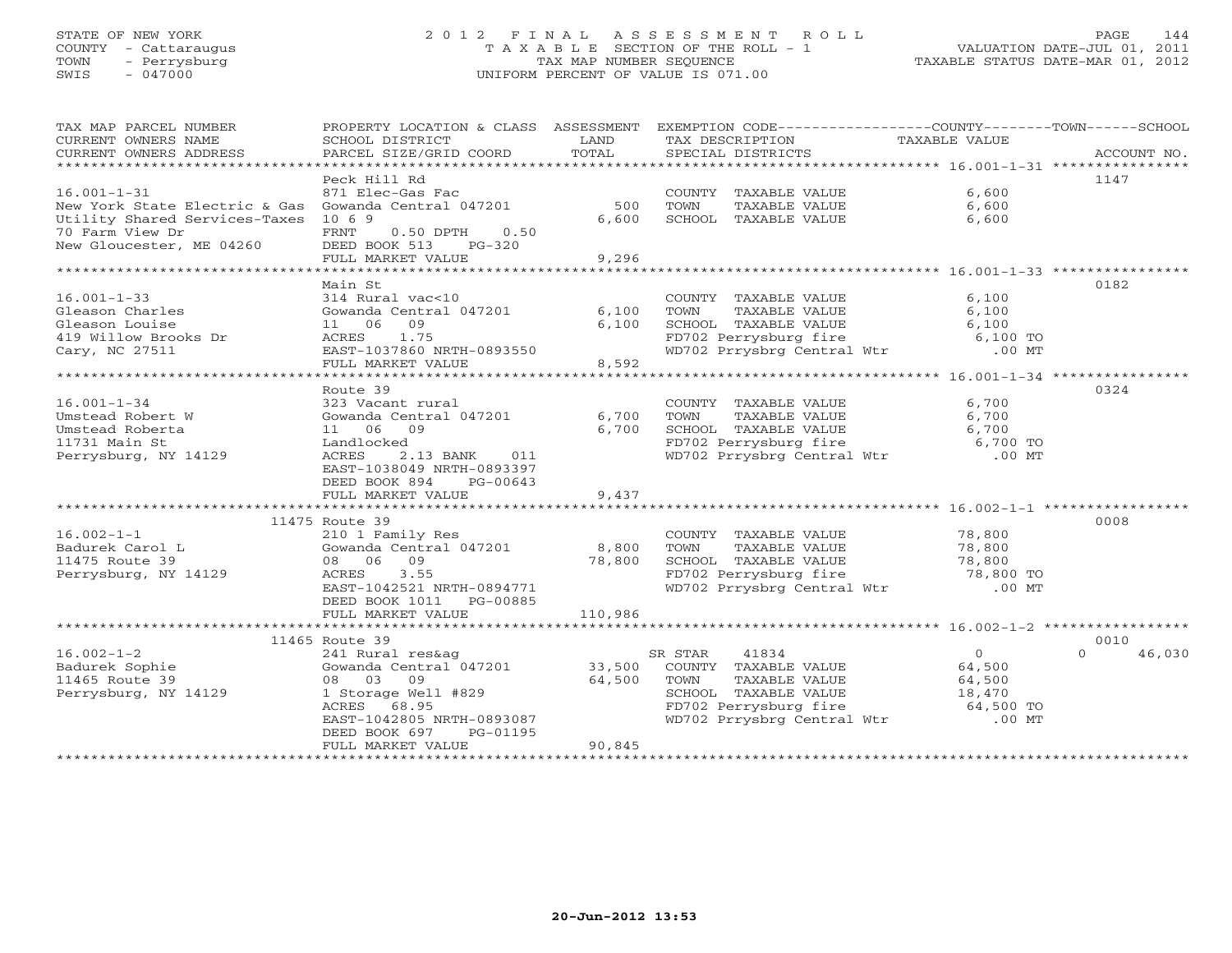## STATE OF NEW YORK 2 0 1 2 F I N A L A S S E S S M E N T R O L L PAGE 145 COUNTY - Cattaraugus T A X A B L E SECTION OF THE ROLL - 1 VALUATION DATE-JUL 01, 2011 TOWN - Perrysburg TAX MAP NUMBER SEQUENCE TAXABLE STATUS DATE-MAR 01, 2012 SWIS - 047000 UNIFORM PERCENT OF VALUE IS 071.00UNIFORM PERCENT OF VALUE IS 071.00

| TAX MAP PARCEL NUMBER<br>CURRENT OWNERS NAME<br>CURRENT OWNERS ADDRESS | PROPERTY LOCATION & CLASS ASSESSMENT<br>SCHOOL DISTRICT<br>PARCEL SIZE/GRID COORD | LAND<br>TOTAL | TAX DESCRIPTION<br>SPECIAL DISTRICTS                                                                  | TAXABLE VALUE  | EXEMPTION CODE-----------------COUNTY-------TOWN------SCHOOL<br>ACCOUNT NO. |
|------------------------------------------------------------------------|-----------------------------------------------------------------------------------|---------------|-------------------------------------------------------------------------------------------------------|----------------|-----------------------------------------------------------------------------|
|                                                                        |                                                                                   |               |                                                                                                       |                |                                                                             |
|                                                                        | 11431 Route 39                                                                    |               | 82 PCT OF VALUE USED FOR EXEMPTION PURPOSES                                                           |                | 0527                                                                        |
| $16.002 - 1 - 3$                                                       | 240 Rural res                                                                     |               | WVET C/T<br>41121                                                                                     | 8,880          | 8,880<br>$\circ$                                                            |
| Valone Francis                                                         | Gowanda Central 047201 26,900 RES STAR                                            |               | 41854                                                                                                 | $\overline{0}$ | $\Omega$<br>22,200                                                          |
| Valone Barbara                                                         | 05 06<br>09                                                                       | 94,900        | COUNTY TAXABLE VALUE                                                                                  | 86,020         |                                                                             |
| 11431 Route 39                                                         | ACRES 47.16                                                                       |               | TOWN<br>TAXABLE VALUE                                                                                 | 86,020         |                                                                             |
| Perrysburg, NY 14129                                                   | EAST-1043470 NRTH-0893065                                                         |               | SCHOOL TAXABLE VALUE                                                                                  | 72,700         |                                                                             |
|                                                                        | FULL MARKET VALUE                                                                 | 133,662       | FD702 Perrysburg fire 1997<br>WD702 Prrysbrg Central Wtr                                              | 94,900 TO      |                                                                             |
|                                                                        |                                                                                   |               |                                                                                                       |                | $.00$ MT                                                                    |
|                                                                        |                                                                                   |               |                                                                                                       |                |                                                                             |
|                                                                        | 11417 Route 39                                                                    |               |                                                                                                       |                | 0229                                                                        |
| $16.002 - 1 - 4$                                                       | 210 1 Family Res                                                                  |               | RES STAR 41854                                                                                        | $\overline{0}$ | $\Omega$<br>22,200                                                          |
| Brown Randy S                                                          | Gowanda Central 047201<br>09                                                      | 7,800         | COUNTY TAXABLE VALUE                                                                                  | 49,100         |                                                                             |
| Brown Lynne                                                            | 05 06                                                                             | 49,100        | TAXABLE VALUE<br>TOWN                                                                                 | 49,100         |                                                                             |
| 11417 Route 39                                                         | 1 Pond                                                                            | 005           | SCHOOL TAXABLE VALUE                                                                                  | 26,900         |                                                                             |
| Perrysburg, NY 14129                                                   | ACRES<br>2.89 BANK                                                                |               | FD702 Perrysburg fire                                                                                 | 49,100 TO      |                                                                             |
|                                                                        | EAST-1043670 NRTH-0894749                                                         |               | WD702 Prrysbrg Central Wtr .00 MT                                                                     |                |                                                                             |
|                                                                        | DEED BOOK 4121<br>PG-3001                                                         |               |                                                                                                       |                |                                                                             |
|                                                                        | FULL MARKET VALUE                                                                 | 69,155        |                                                                                                       |                |                                                                             |
|                                                                        | 11401 Route 39                                                                    |               |                                                                                                       |                | 0538                                                                        |
| $16.002 - 1 - 5$                                                       |                                                                                   |               | RES STAR<br>41854                                                                                     | $\overline{0}$ | 22,200<br>$\Omega$                                                          |
| Ebert David A                                                          | 210 1 Family Res<br>Gowanda Central 047201 10,400                                 |               | COUNTY TAXABLE VALUE                                                                                  | 54,000         |                                                                             |
| 11401 Route 39                                                         | 05 06 09                                                                          | 54,000        | TOWN<br>TAXABLE VALUE                                                                                 | 54,000         |                                                                             |
| Perrysburg, NY 14129                                                   |                                                                                   |               |                                                                                                       |                |                                                                             |
|                                                                        | ACRES 4.63 BANK 011<br>EAST-1043970 NRTH-0894817<br>DEED BOOK 12774 PG-8002       |               | SCHOOL TAXABLE VALUE 31,800<br>FD702 Perrysburg fire 54,000 TO<br>WD702 Prrysbrg Central Wtr .00 MT   |                |                                                                             |
|                                                                        |                                                                                   |               |                                                                                                       |                |                                                                             |
|                                                                        | FULL MARKET VALUE                                                                 | 76,056        |                                                                                                       |                |                                                                             |
|                                                                        |                                                                                   |               |                                                                                                       |                |                                                                             |
|                                                                        | 11387 Route 39                                                                    |               |                                                                                                       |                | 0921                                                                        |
| $16.002 - 1 - 7.2$                                                     | 210 1 Family Res                                                                  |               | COUNTY TAXABLE VALUE                                                                                  | 125,100        |                                                                             |
| Aird Living Trust Geraldine Ch Gowanda Central 047201                  |                                                                                   | 49,400        | TOWN<br>TAXABLE VALUE                                                                                 | 125,100        |                                                                             |
| 41 Ely Dr                                                              | 05 06 09                                                                          | 125,100       |                                                                                                       |                |                                                                             |
| Fayetteville, NY 13066                                                 | mrgd 1-6,7.1 into parcel                                                          |               |                                                                                                       |                |                                                                             |
|                                                                        | ACRES 66.60                                                                       |               | SCHOOL TAXABLE VALUE 125,100<br>FD702 Perrysburg fire 125,100 TO<br>WD702 Prrysbrg Central Wtr .00 MT |                |                                                                             |
|                                                                        | EAST-1044138 NRTH-0893214                                                         |               |                                                                                                       |                |                                                                             |
|                                                                        | DEED BOOK 11529 PG-9001                                                           |               |                                                                                                       |                |                                                                             |
|                                                                        | FULL MARKET VALUE                                                                 | 176,197       |                                                                                                       |                |                                                                             |
|                                                                        |                                                                                   |               |                                                                                                       |                |                                                                             |
|                                                                        | 11381 Route 39                                                                    |               |                                                                                                       |                | 0571                                                                        |
| $16.002 - 1 - 8$                                                       | 210 1 Family Res                                                                  |               | COUNTY TAXABLE VALUE                                                                                  | 45,600         |                                                                             |
| Howard James C                                                         | Gowanda Central 047201                                                            | 5,200         | TAXABLE VALUE<br>TOWN                                                                                 | 45,600         |                                                                             |
| 11381 Route 39                                                         | 05 06 09                                                                          | 45,600        |                                                                                                       | 45,600         |                                                                             |
| Perrysburg, NY 14129                                                   | $1.10$ BANK<br>017<br>ACRES                                                       |               | SCHOOL TAXABLE VALUE<br>FD702 Perrysburg fire                                                         | 45,600 TO      |                                                                             |
|                                                                        | EAST-1044476 NRTH-0894955                                                         |               | WD702 Prrysbrg Central Wtr                                                                            |                | $.00$ MT                                                                    |
|                                                                        | PG-5001<br>DEED BOOK 6567                                                         |               |                                                                                                       |                |                                                                             |
|                                                                        | FULL MARKET VALUE                                                                 | 64,225        |                                                                                                       |                |                                                                             |
|                                                                        |                                                                                   |               |                                                                                                       |                |                                                                             |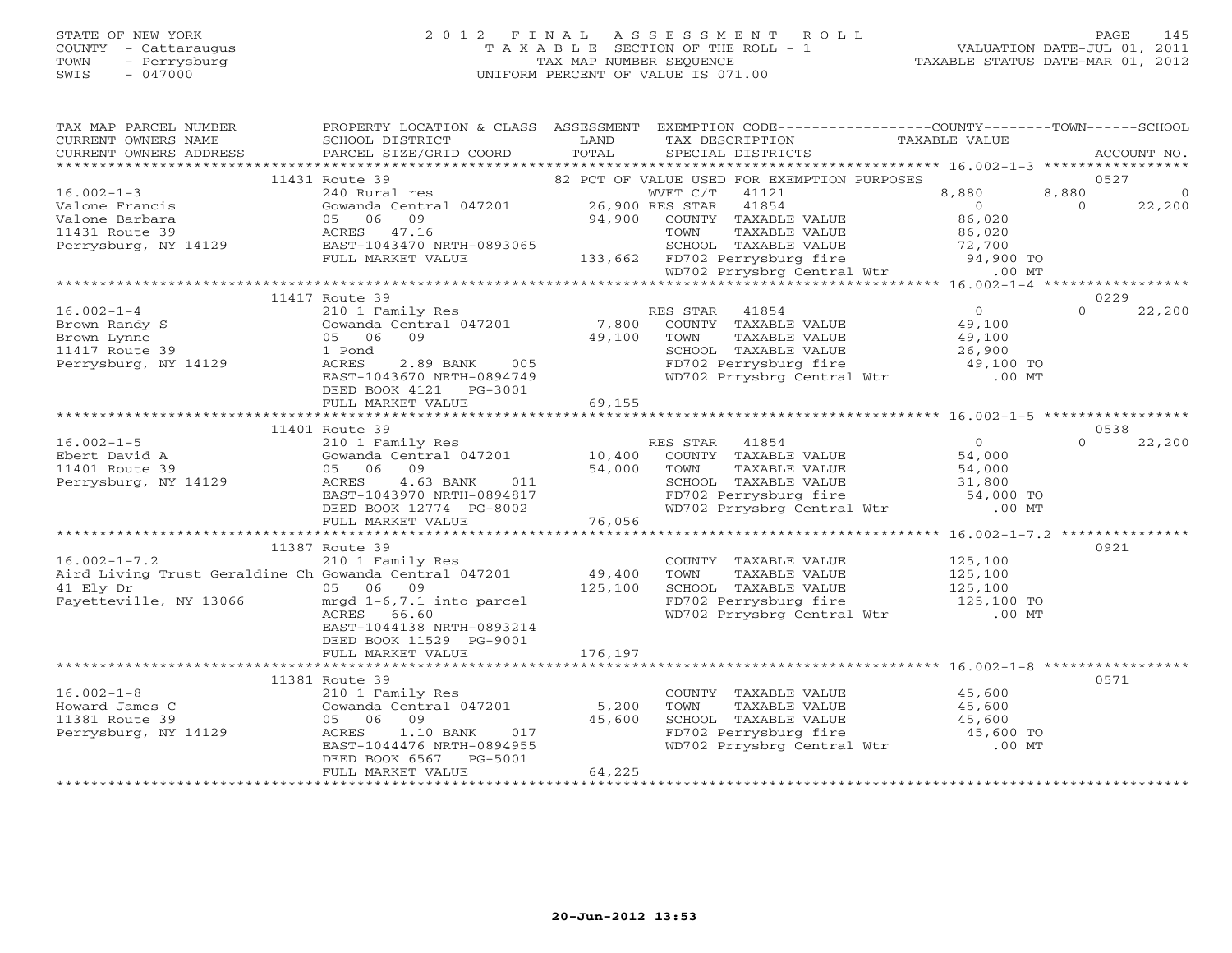# STATE OF NEW YORK 2 0 1 2 F I N A L A S S E S S M E N T R O L L PAGE 146 COUNTY - Cattaraugus T A X A B L E SECTION OF THE ROLL - 1 VALUATION DATE-JUL 01, 2011 TOWN - Perrysburg TAX MAP NUMBER SEQUENCE TAXABLE STATUS DATE-MAR 01, 2012 SWIS - 047000 UNIFORM PERCENT OF VALUE IS 071.00UNIFORM PERCENT OF VALUE IS 071.00

| TAX MAP PARCEL NUMBER<br>CURRENT OWNERS NAME<br>CURRENT OWNERS ADDRESS | PROPERTY LOCATION & CLASS ASSESSMENT EXEMPTION CODE----------------COUNTY-------TOWN------SCHOOL<br>SCHOOL DISTRICT<br>PARCEL SIZE/GRID COORD                                                                                                                                         | LAND<br>TOTAL | TAX DESCRIPTION TAXABLE VALUE SPECIAL DISTRICTS                                                                                  |                  | ACCOUNT NO.        |
|------------------------------------------------------------------------|---------------------------------------------------------------------------------------------------------------------------------------------------------------------------------------------------------------------------------------------------------------------------------------|---------------|----------------------------------------------------------------------------------------------------------------------------------|------------------|--------------------|
|                                                                        |                                                                                                                                                                                                                                                                                       |               |                                                                                                                                  |                  |                    |
|                                                                        | 11371 Route 39                                                                                                                                                                                                                                                                        |               |                                                                                                                                  |                  | 0114               |
| $16.002 - 1 - 9$                                                       | 105 Vac farmland                                                                                                                                                                                                                                                                      |               | COUNTY TAXABLE VALUE                                                                                                             | 50,200           |                    |
| Porter Gerald L                                                        | Gowanda Central 047201 50,200                                                                                                                                                                                                                                                         |               | TOWN<br>TAXABLE VALUE                                                                                                            | 50,200           |                    |
| 2005 Old York Rd                                                       | 05 06 09                                                                                                                                                                                                                                                                              | 50,200        |                                                                                                                                  |                  |                    |
| Dillsburg, PA 17019                                                    | 1 Pond+ Well                                                                                                                                                                                                                                                                          |               |                                                                                                                                  |                  |                    |
|                                                                        | ACRES 99.35                                                                                                                                                                                                                                                                           |               | SCHOOL TAXABLE VALUE<br>FD702 Perrysburg fire 50,200 TO<br>WD702 Prrysbrg Central Wtr .00 MT                                     |                  |                    |
|                                                                        | EAST-1045161 NRTH-0893125                                                                                                                                                                                                                                                             |               |                                                                                                                                  |                  |                    |
|                                                                        | DEED BOOK 00933 PG-00431                                                                                                                                                                                                                                                              |               |                                                                                                                                  |                  |                    |
|                                                                        | FULL MARKET VALUE                                                                                                                                                                                                                                                                     | 70,704        |                                                                                                                                  |                  |                    |
|                                                                        |                                                                                                                                                                                                                                                                                       |               |                                                                                                                                  |                  |                    |
|                                                                        | 11299 Route 39                                                                                                                                                                                                                                                                        |               |                                                                                                                                  |                  | 0765               |
| $16.002 - 1 - 10$                                                      | 310 Res Vac<br>10.002-1-10<br>Carmell Charles<br>Carmell Barbara<br>11293 Route 39<br>Perrysburg, NY 14129<br>270.00<br>Perrysburg, NY 14129<br>270.00<br>270.00<br>270.00<br>270.00<br>270.00<br>270.00<br>270.00<br>270.00<br>270.00<br>270.00<br>270.00<br>270.00<br>270.00<br>270 |               | COUNTY TAXABLE VALUE                                                                                                             | 4,300            |                    |
|                                                                        | Gowanda Central 047201 4,300                                                                                                                                                                                                                                                          |               | TOWN<br>TAXABLE VALUE                                                                                                            | 4,300            |                    |
|                                                                        |                                                                                                                                                                                                                                                                                       | 4,300         | SCHOOL TAXABLE VALUE 4,300<br>FD702 Perrysburg fire 4,300 TO<br>WD702 Prrysbrg Central Wtr .00 MT                                |                  |                    |
|                                                                        |                                                                                                                                                                                                                                                                                       |               |                                                                                                                                  |                  |                    |
|                                                                        |                                                                                                                                                                                                                                                                                       |               |                                                                                                                                  |                  |                    |
|                                                                        | DEED BOOK 1015 PG-461                                                                                                                                                                                                                                                                 |               |                                                                                                                                  |                  |                    |
|                                                                        |                                                                                                                                                                                                                                                                                       | 6,056         |                                                                                                                                  |                  |                    |
|                                                                        | 11293 Route 39                                                                                                                                                                                                                                                                        |               |                                                                                                                                  |                  | 0063               |
|                                                                        |                                                                                                                                                                                                                                                                                       |               |                                                                                                                                  |                  |                    |
|                                                                        |                                                                                                                                                                                                                                                                                       |               |                                                                                                                                  |                  |                    |
|                                                                        |                                                                                                                                                                                                                                                                                       |               |                                                                                                                                  |                  |                    |
|                                                                        |                                                                                                                                                                                                                                                                                       |               |                                                                                                                                  |                  |                    |
|                                                                        |                                                                                                                                                                                                                                                                                       |               |                                                                                                                                  |                  |                    |
|                                                                        |                                                                                                                                                                                                                                                                                       |               |                                                                                                                                  |                  |                    |
|                                                                        |                                                                                                                                                                                                                                                                                       |               |                                                                                                                                  |                  |                    |
|                                                                        | 11273 Route 39                                                                                                                                                                                                                                                                        |               |                                                                                                                                  |                  | 0097               |
| $16.002 - 1 - 12$                                                      | 116 Other stock                                                                                                                                                                                                                                                                       |               | 41834<br>SR STAR                                                                                                                 | $\overline{O}$   | $\Omega$<br>46,030 |
| Crouse Grace J Life Us                                                 | Gowanda Central 047201 32,800                                                                                                                                                                                                                                                         |               | COUNTY TAXABLE VALUE                                                                                                             | 72,800           |                    |
| Rogers Sharon M                                                        | 05 06 09                                                                                                                                                                                                                                                                              | 72,800        |                                                                                                                                  |                  |                    |
| 11273 Route 39                                                         | Pond                                                                                                                                                                                                                                                                                  |               |                                                                                                                                  |                  |                    |
| Perrysburg, NY 14129                                                   | ACRES 62.35                                                                                                                                                                                                                                                                           |               | TOWN TAXABLE VALUE 72,800<br>SCHOOL TAXABLE VALUE 26,770<br>FD702 Perrysburg fire 72,800 TO<br>WD702 Prrysbrg Central Wtr .00 MT |                  |                    |
|                                                                        | EAST-1046282 NRTH-0893700                                                                                                                                                                                                                                                             |               |                                                                                                                                  |                  |                    |
|                                                                        | DEED BOOK 00962 PG-01095                                                                                                                                                                                                                                                              |               |                                                                                                                                  |                  |                    |
|                                                                        | FULL MARKET VALUE                                                                                                                                                                                                                                                                     | 102,535       |                                                                                                                                  |                  |                    |
|                                                                        |                                                                                                                                                                                                                                                                                       |               |                                                                                                                                  |                  |                    |
|                                                                        | 11263 Route 39                                                                                                                                                                                                                                                                        |               |                                                                                                                                  |                  | 0192               |
| $16.002 - 1 - 13$                                                      | 433 Auto body                                                                                                                                                                                                                                                                         |               |                                                                                                                                  |                  |                    |
| Green Nelson E                                                         | Gowanda Central $047201$ 4,100                                                                                                                                                                                                                                                        |               | COUNTY TAXABLE VALUE<br>TOWN       TAXABLE VALUE                                                                                 | 39,000<br>39,000 |                    |
| PO Box 142                                                             | 05 06 09                                                                                                                                                                                                                                                                              | 39,000        |                                                                                                                                  |                  |                    |
| Perrysburg, NY 14129                                                   | FRNT 120.00 DPTH 217.00                                                                                                                                                                                                                                                               |               | SCHOOL TAXABLE VALUE 39,000<br>FD702 Perrysburg fire 39,000 TO                                                                   |                  |                    |
|                                                                        | EAST-1046799 NRTH-0894952                                                                                                                                                                                                                                                             |               | WD702 Prrysbrg Central Wtr .00 MT                                                                                                |                  |                    |
|                                                                        | DEED BOOK 00973 PG-00616                                                                                                                                                                                                                                                              |               |                                                                                                                                  |                  |                    |
|                                                                        | FULL MARKET VALUE                                                                                                                                                                                                                                                                     | 54,930        |                                                                                                                                  |                  |                    |
|                                                                        |                                                                                                                                                                                                                                                                                       |               |                                                                                                                                  |                  |                    |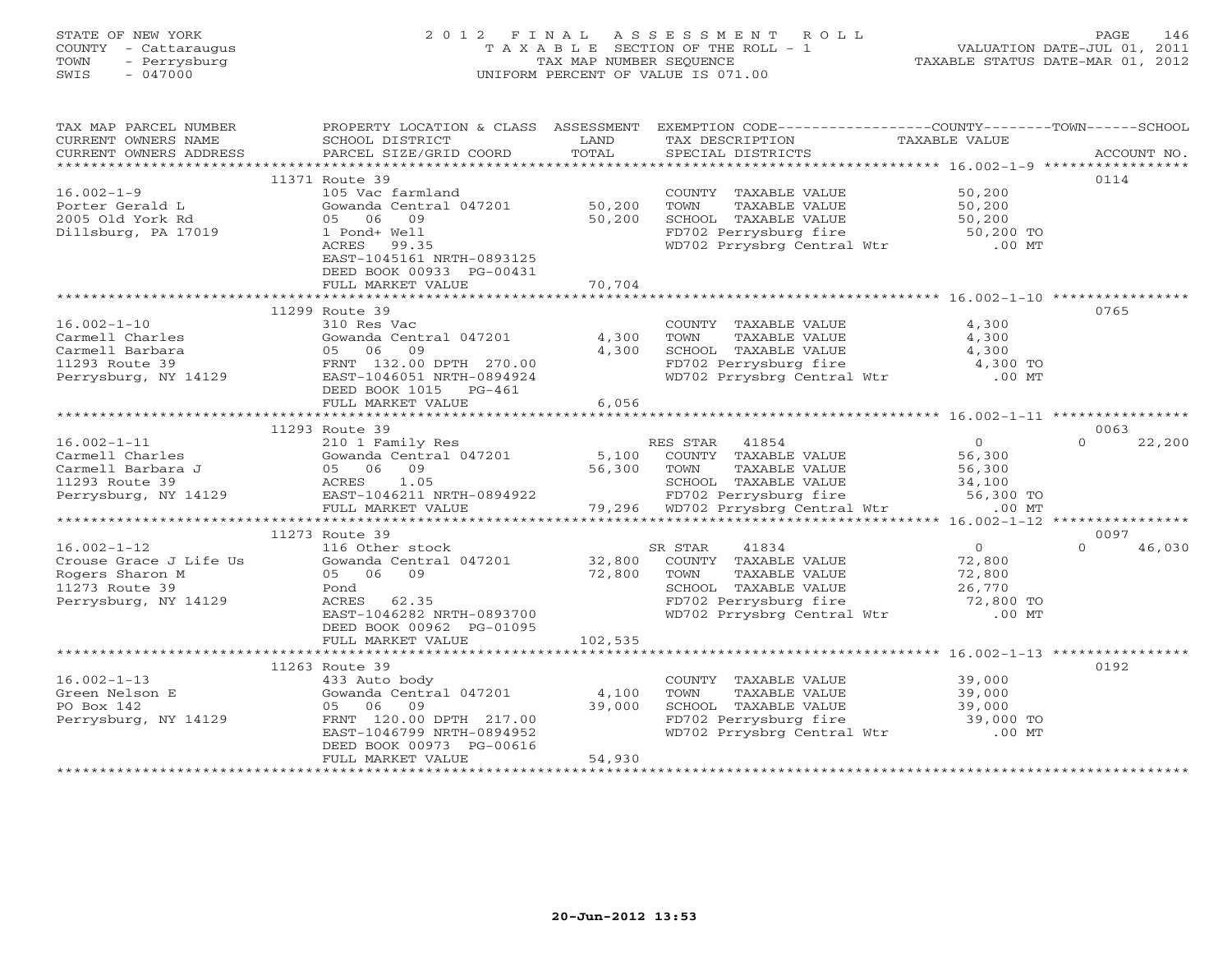# STATE OF NEW YORK 2 0 1 2 F I N A L A S S E S S M E N T R O L L PAGE 147 COUNTY - Cattaraugus T A X A B L E SECTION OF THE ROLL - 1 VALUATION DATE-JUL 01, 2011 TOWN - Perrysburg TAX MAP NUMBER SEQUENCE TAXABLE STATUS DATE-MAR 01, 2012 SWIS - 047000 UNIFORM PERCENT OF VALUE IS 071.00UNIFORM PERCENT OF VALUE IS 071.00

| TAX MAP PARCEL NUMBER<br>CURRENT OWNERS NAME                                  | PROPERTY LOCATION & CLASS ASSESSMENT EXEMPTION CODE----------------COUNTY-------TOWN------SCHOOL<br>SCHOOL DISTRICT | LAND           | TAX DESCRIPTION                                                                                                                                       | TAXABLE VALUE                                   |                    |
|-------------------------------------------------------------------------------|---------------------------------------------------------------------------------------------------------------------|----------------|-------------------------------------------------------------------------------------------------------------------------------------------------------|-------------------------------------------------|--------------------|
| CURRENT OWNERS ADDRESS                                                        | PARCEL SIZE/GRID COORD                                                                                              | TOTAL          | SPECIAL DISTRICTS                                                                                                                                     |                                                 | ACCOUNT NO.        |
|                                                                               | Route 39                                                                                                            |                |                                                                                                                                                       |                                                 | 0447               |
| $16.002 - 1 - 14$<br>Andress Jill A<br>10473 Jolls Rd<br>Perrysburg, NY 14129 | 330 Vacant comm<br>Gowanda Central 047201<br>06<br>09<br>05<br>FRNT 58.20 DPTH 167.00<br>EAST-1046895 NRTH-0894967  | 2,700<br>2,700 | COUNTY TAXABLE VALUE<br>TOWN<br>TAXABLE VALUE<br>SCHOOL TAXABLE VALUE<br>FD702 Perrysburg fire<br>WD702 Perrysburg fire<br>WD702 Prrysbrg Central Wtr | 2,700<br>2,700<br>2,700<br>2,700 TO<br>$.00$ MT |                    |
|                                                                               | DEED BOOK 1009 PG-797                                                                                               |                |                                                                                                                                                       |                                                 |                    |
|                                                                               | FULL MARKET VALUE                                                                                                   | 3,803          |                                                                                                                                                       |                                                 |                    |
|                                                                               | 11253 Route 39                                                                                                      |                |                                                                                                                                                       |                                                 | 0050               |
| $16.002 - 1 - 15$                                                             | 220 2 Family Res                                                                                                    |                | COUNTY TAXABLE VALUE                                                                                                                                  | 40,000                                          |                    |
| Hubbard Terrell C                                                             | Gowanda Central 047201                                                                                              | 3,300          | TOWN<br>TAXABLE VALUE                                                                                                                                 | 40,000                                          |                    |
| Hubbard RebeccA S                                                             | 09<br>05 06                                                                                                         | 40,000         |                                                                                                                                                       |                                                 |                    |
| 11096 Fairview Dr                                                             | 89.60 DPTH 167.00<br>FRNT                                                                                           |                | SCHOOL TAXABLE VALUE 40,000<br>FD702 Perrysburg fire 40,000 TO                                                                                        |                                                 |                    |
| Gowanda, NY 14070                                                             | EAST-1046985 NRTH-0894967                                                                                           |                | WD702 Prrysbrg Central Wtr .00 MT                                                                                                                     |                                                 |                    |
|                                                                               | DEED BOOK 5443 PG-7003                                                                                              |                |                                                                                                                                                       |                                                 |                    |
|                                                                               | FULL MARKET VALUE                                                                                                   | 56,338         |                                                                                                                                                       |                                                 |                    |
|                                                                               |                                                                                                                     |                |                                                                                                                                                       |                                                 |                    |
| $16.002 - 1 - 16$                                                             | 10473 Jolls Rd<br>210 1 Family Res                                                                                  |                | COUNTY TAXABLE VALUE                                                                                                                                  | 50,900                                          | 0448               |
| Andress Jill                                                                  | Gowanda Central 047201                                                                                              | 2,800          | TOWN<br>TAXABLE VALUE                                                                                                                                 | 50,900                                          |                    |
| 249 N Main St 3D                                                              | 05 06<br>09                                                                                                         | 50,900         | SCHOOL TAXABLE VALUE                                                                                                                                  | 50,900                                          |                    |
| Wellsville, NY 14895                                                          | FRNT 50.00 DPTH 231.80                                                                                              |                |                                                                                                                                                       |                                                 |                    |
|                                                                               | 017<br>BANK                                                                                                         |                | FD702 Perrysburg fire 50,900 TO<br>WD702 Prrysbrg Central Wtr 60,900 TO                                                                               |                                                 |                    |
|                                                                               | EAST-1046929 NRTH-0894864                                                                                           |                |                                                                                                                                                       |                                                 |                    |
|                                                                               | DEED BOOK 1009 PG-797                                                                                               |                |                                                                                                                                                       |                                                 |                    |
|                                                                               | FULL MARKET VALUE                                                                                                   | 71,690         |                                                                                                                                                       |                                                 |                    |
|                                                                               |                                                                                                                     |                |                                                                                                                                                       |                                                 |                    |
|                                                                               | 10469 Jolls Rd                                                                                                      |                |                                                                                                                                                       |                                                 | 0072               |
| $16.002 - 1 - 17$                                                             | 210 1 Family Res                                                                                                    |                | SR STAR<br>41834                                                                                                                                      | $\overline{0}$                                  | $\Omega$<br>42,800 |
| Lesefske Franklin                                                             | Gowanda Central 047201                                                                                              | 2,800          | COUNTY TAXABLE VALUE                                                                                                                                  | 42,800                                          |                    |
| 10469 Jolls Rd                                                                | 05 06 09                                                                                                            | 42,800         | TOWN TAXABLE VALUE 42,800<br>SCHOOL TAXABLE VALUE 0<br>FD702 Perrysburg fire 42,800 TO                                                                |                                                 |                    |
| Perrysburg, NY 14129                                                          | 50.00 DPTH 285.00<br>FRNT                                                                                           |                |                                                                                                                                                       |                                                 |                    |
|                                                                               | EAST-1046896 NRTH-0894814<br>DEED BOOK 8420 PG-800                                                                  |                | WD702 Prrysbrg Central Wtr .00 MT                                                                                                                     |                                                 |                    |
|                                                                               | FULL MARKET VALUE                                                                                                   | 60,282         |                                                                                                                                                       |                                                 |                    |
|                                                                               |                                                                                                                     |                |                                                                                                                                                       |                                                 |                    |
|                                                                               | 10467 Jolls Rd                                                                                                      |                |                                                                                                                                                       |                                                 | 0265               |
| $16.002 - 1 - 18$                                                             |                                                                                                                     |                | SR STAR<br>41834                                                                                                                                      | $\overline{O}$                                  | $\Omega$<br>46,030 |
|                                                                               | 210 1 Family Res<br>Gowanda Central 047201                                                                          | 3,800          | COUNTY TAXABLE VALUE                                                                                                                                  | 47,800                                          |                    |
| Jalowiec Stella T Life Us<br>Jalowiec Donald E<br>10467 Jolls Rd              | 05 06<br>09                                                                                                         | 47,800         | TOWN<br>TAXABLE VALUE                                                                                                                                 | 47,800                                          |                    |
|                                                                               | FRNT 100.00 DPTH 285.00                                                                                             |                |                                                                                                                                                       |                                                 |                    |
| Perrysburg, NY 14129                                                          | EAST-1046896 NRTH-0894740                                                                                           |                | SCHOOL TAXABLE VALUE 1,770<br>FD702 Perrysburg fire 17,800 TO                                                                                         |                                                 |                    |
|                                                                               | DEED BOOK 1002<br>PG-449                                                                                            |                | WD702 Prrysbrg Central Wtr                                                                                                                            | $.00$ MT                                        |                    |
|                                                                               | FULL MARKET VALUE                                                                                                   | 67,324         |                                                                                                                                                       |                                                 |                    |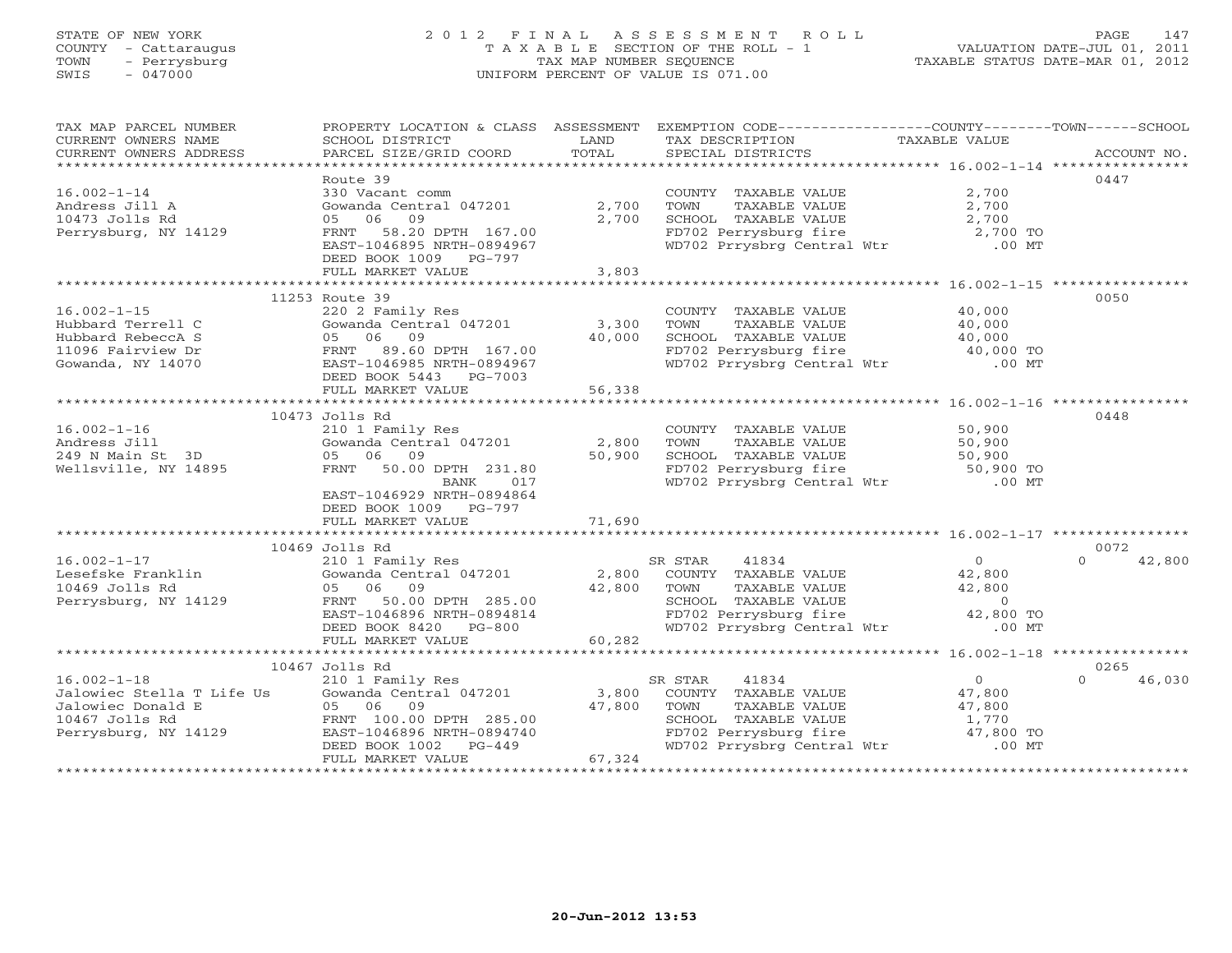# STATE OF NEW YORK 2 0 1 2 F I N A L A S S E S S M E N T R O L L PAGE 148 COUNTY - Cattaraugus T A X A B L E SECTION OF THE ROLL - 1 VALUATION DATE-JUL 01, 2011 TOWN - Perrysburg TAX MAP NUMBER SEQUENCE TAXABLE STATUS DATE-MAR 01, 2012 SWIS - 047000 UNIFORM PERCENT OF VALUE IS 071.00UNIFORM PERCENT OF VALUE IS 071.00

| TAX MAP PARCEL NUMBER                                                                                                                                                                                                                                                                                                                                                                                                                                                          | PROPERTY LOCATION & CLASS ASSESSMENT EXEMPTION CODE----------------COUNTY-------TOWN------SCHOOL                                                                                                                                         |       |                                                                                                                                  |          |      |
|--------------------------------------------------------------------------------------------------------------------------------------------------------------------------------------------------------------------------------------------------------------------------------------------------------------------------------------------------------------------------------------------------------------------------------------------------------------------------------|------------------------------------------------------------------------------------------------------------------------------------------------------------------------------------------------------------------------------------------|-------|----------------------------------------------------------------------------------------------------------------------------------|----------|------|
| $\begin{tabular}{lllllll} \multicolumn{2}{c}{\textbf{CURRENT}} & \multicolumn{2}{c}{\textbf{WNERS}} & \multicolumn{2}{c}{\textbf{NAME}} & \multicolumn{2}{c}{\textbf{SCHOOL}} & \multicolumn{2}{c}{\textbf{LAND}} & \multicolumn{2}{c}{\textbf{TAX} \textbf{DESCRIPTION}} & \multicolumn{2}{c}{\textbf{TAXABLE} \textbf{ VALUE}} & \multicolumn{2}{c}{\textbf{NALUE}} \\ & & & & & & & \multicolumn{2}{c}{\textbf{CURRENT}} & \multicolumn{2}{c}{\textbf{WURERS} \textbf{ ADD$ |                                                                                                                                                                                                                                          |       |                                                                                                                                  |          |      |
|                                                                                                                                                                                                                                                                                                                                                                                                                                                                                |                                                                                                                                                                                                                                          |       |                                                                                                                                  |          |      |
|                                                                                                                                                                                                                                                                                                                                                                                                                                                                                |                                                                                                                                                                                                                                          |       |                                                                                                                                  |          |      |
|                                                                                                                                                                                                                                                                                                                                                                                                                                                                                | 10463 Jolls Rd                                                                                                                                                                                                                           |       |                                                                                                                                  |          | 0167 |
| $16.002 - 1 - 19$<br>16.002-1-19<br>Gibbs-Ott Mabel A<br>10292 Forty Rd<br>Gowanda, NY 14070                                                                                                                                                                                                                                                                                                                                                                                   | UCLINE NOTE:<br>270 Mfg housing<br>Gowanda Central 047201 5,100 TOWN TAXABLE VALUE 17,100<br>05 06 09 17,100 SCHOOL TAXABLE VALUE 17,100<br>ACRES 1.09 17,100 FD702 Perrysburg fire 17,100 TO<br>EAST-1046897 NRTH-0894606 MD702 Prrysbr |       |                                                                                                                                  |          |      |
|                                                                                                                                                                                                                                                                                                                                                                                                                                                                                |                                                                                                                                                                                                                                          |       |                                                                                                                                  |          |      |
|                                                                                                                                                                                                                                                                                                                                                                                                                                                                                |                                                                                                                                                                                                                                          |       |                                                                                                                                  |          |      |
| Gowanda, NY 14070                                                                                                                                                                                                                                                                                                                                                                                                                                                              |                                                                                                                                                                                                                                          |       |                                                                                                                                  |          |      |
|                                                                                                                                                                                                                                                                                                                                                                                                                                                                                |                                                                                                                                                                                                                                          |       |                                                                                                                                  |          |      |
|                                                                                                                                                                                                                                                                                                                                                                                                                                                                                | DEED BOOK 15686 PG-4001                                                                                                                                                                                                                  |       |                                                                                                                                  |          |      |
|                                                                                                                                                                                                                                                                                                                                                                                                                                                                                |                                                                                                                                                                                                                                          |       |                                                                                                                                  |          |      |
|                                                                                                                                                                                                                                                                                                                                                                                                                                                                                |                                                                                                                                                                                                                                          |       |                                                                                                                                  |          |      |
|                                                                                                                                                                                                                                                                                                                                                                                                                                                                                | 10450 Jolls Rd                                                                                                                                                                                                                           |       |                                                                                                                                  |          | 0400 |
|                                                                                                                                                                                                                                                                                                                                                                                                                                                                                |                                                                                                                                                                                                                                          |       |                                                                                                                                  |          |      |
|                                                                                                                                                                                                                                                                                                                                                                                                                                                                                |                                                                                                                                                                                                                                          |       |                                                                                                                                  |          |      |
|                                                                                                                                                                                                                                                                                                                                                                                                                                                                                |                                                                                                                                                                                                                                          |       |                                                                                                                                  |          |      |
|                                                                                                                                                                                                                                                                                                                                                                                                                                                                                |                                                                                                                                                                                                                                          |       |                                                                                                                                  |          |      |
|                                                                                                                                                                                                                                                                                                                                                                                                                                                                                |                                                                                                                                                                                                                                          |       |                                                                                                                                  |          |      |
|                                                                                                                                                                                                                                                                                                                                                                                                                                                                                |                                                                                                                                                                                                                                          |       |                                                                                                                                  |          |      |
|                                                                                                                                                                                                                                                                                                                                                                                                                                                                                |                                                                                                                                                                                                                                          |       |                                                                                                                                  |          |      |
|                                                                                                                                                                                                                                                                                                                                                                                                                                                                                | 10439 Jolls Rd                                                                                                                                                                                                                           |       |                                                                                                                                  |          | 0415 |
| 16.002-1-21<br>Reinschmidt Anna (210 1 Family Res<br>Reinschmidt Anna (600 1047201)<br>210 1 Family Res<br>(600 1047201)<br>2.06 09<br>2.86<br>Perrysburg, NY 14129<br>2.86                                                                                                                                                                                                                                                                                                    |                                                                                                                                                                                                                                          |       | COUNTY TAXABLE VALUE 40,500                                                                                                      |          |      |
|                                                                                                                                                                                                                                                                                                                                                                                                                                                                                |                                                                                                                                                                                                                                          |       |                                                                                                                                  |          |      |
|                                                                                                                                                                                                                                                                                                                                                                                                                                                                                |                                                                                                                                                                                                                                          |       |                                                                                                                                  |          |      |
|                                                                                                                                                                                                                                                                                                                                                                                                                                                                                |                                                                                                                                                                                                                                          |       |                                                                                                                                  |          |      |
| 10439 Jolls Rd<br>Perrysburg, NY 14129                                                                                                                                                                                                                                                                                                                                                                                                                                         | ACRES<br>2.86                                                                                                                                                                                                                            |       | TOWN TAXABLE VALUE 40,500<br>SCHOOL TAXABLE VALUE 40,500<br>FD702 Perrysburg fire 40,500 TO<br>WD702 Prrysbrg Central Wtr .00 MT |          |      |
|                                                                                                                                                                                                                                                                                                                                                                                                                                                                                | EAST-1046900 NRTH-0894212                                                                                                                                                                                                                |       |                                                                                                                                  |          |      |
|                                                                                                                                                                                                                                                                                                                                                                                                                                                                                | DEED BOOK 865<br>PG-01071                                                                                                                                                                                                                |       |                                                                                                                                  |          |      |
|                                                                                                                                                                                                                                                                                                                                                                                                                                                                                |                                                                                                                                                                                                                                          |       |                                                                                                                                  |          |      |
|                                                                                                                                                                                                                                                                                                                                                                                                                                                                                |                                                                                                                                                                                                                                          |       |                                                                                                                                  |          |      |
|                                                                                                                                                                                                                                                                                                                                                                                                                                                                                | 10431 Jolls Rd                                                                                                                                                                                                                           |       |                                                                                                                                  |          | 0520 |
|                                                                                                                                                                                                                                                                                                                                                                                                                                                                                |                                                                                                                                                                                                                                          |       |                                                                                                                                  |          |      |
|                                                                                                                                                                                                                                                                                                                                                                                                                                                                                |                                                                                                                                                                                                                                          |       |                                                                                                                                  |          |      |
|                                                                                                                                                                                                                                                                                                                                                                                                                                                                                |                                                                                                                                                                                                                                          |       |                                                                                                                                  |          |      |
|                                                                                                                                                                                                                                                                                                                                                                                                                                                                                |                                                                                                                                                                                                                                          |       |                                                                                                                                  |          |      |
|                                                                                                                                                                                                                                                                                                                                                                                                                                                                                |                                                                                                                                                                                                                                          |       |                                                                                                                                  |          |      |
|                                                                                                                                                                                                                                                                                                                                                                                                                                                                                |                                                                                                                                                                                                                                          |       |                                                                                                                                  |          |      |
|                                                                                                                                                                                                                                                                                                                                                                                                                                                                                |                                                                                                                                                                                                                                          |       |                                                                                                                                  |          |      |
|                                                                                                                                                                                                                                                                                                                                                                                                                                                                                |                                                                                                                                                                                                                                          |       |                                                                                                                                  |          |      |
|                                                                                                                                                                                                                                                                                                                                                                                                                                                                                | Jolls Rd                                                                                                                                                                                                                                 |       |                                                                                                                                  |          | 0565 |
| $16.002 - 1 - 24$                                                                                                                                                                                                                                                                                                                                                                                                                                                              | 311 Res vac land<br>Gowanda Central 047201 6,300                                                                                                                                                                                         |       | COUNTY TAXABLE VALUE<br>TOWN TAXABLE VALUE                                                                                       | 6,300    |      |
| True Leo W                                                                                                                                                                                                                                                                                                                                                                                                                                                                     |                                                                                                                                                                                                                                          |       |                                                                                                                                  | 6,300    |      |
| True Shirley A<br>7 Newall Ave                                                                                                                                                                                                                                                                                                                                                                                                                                                 | 05 06 09                                                                                                                                                                                                                                 | 6,300 | SCHOOL TAXABLE VALUE 6,300<br>FD702 Perrysburg fire 6,300 TO                                                                     |          |      |
| 7 Newall Ave                                                                                                                                                                                                                                                                                                                                                                                                                                                                   | ACRES 1.85                                                                                                                                                                                                                               |       |                                                                                                                                  |          |      |
| Lancaster, NY 14086                                                                                                                                                                                                                                                                                                                                                                                                                                                            | EAST-1046907 NRTH-0893128                                                                                                                                                                                                                |       | WD702 Prrysbrg Central Wtr                                                                                                       | $.00$ MT |      |
|                                                                                                                                                                                                                                                                                                                                                                                                                                                                                | DEED BOOK 805<br>PG-00545                                                                                                                                                                                                                |       |                                                                                                                                  |          |      |
|                                                                                                                                                                                                                                                                                                                                                                                                                                                                                | FULL MARKET VALUE                                                                                                                                                                                                                        | 8,873 |                                                                                                                                  |          |      |
|                                                                                                                                                                                                                                                                                                                                                                                                                                                                                |                                                                                                                                                                                                                                          |       |                                                                                                                                  |          |      |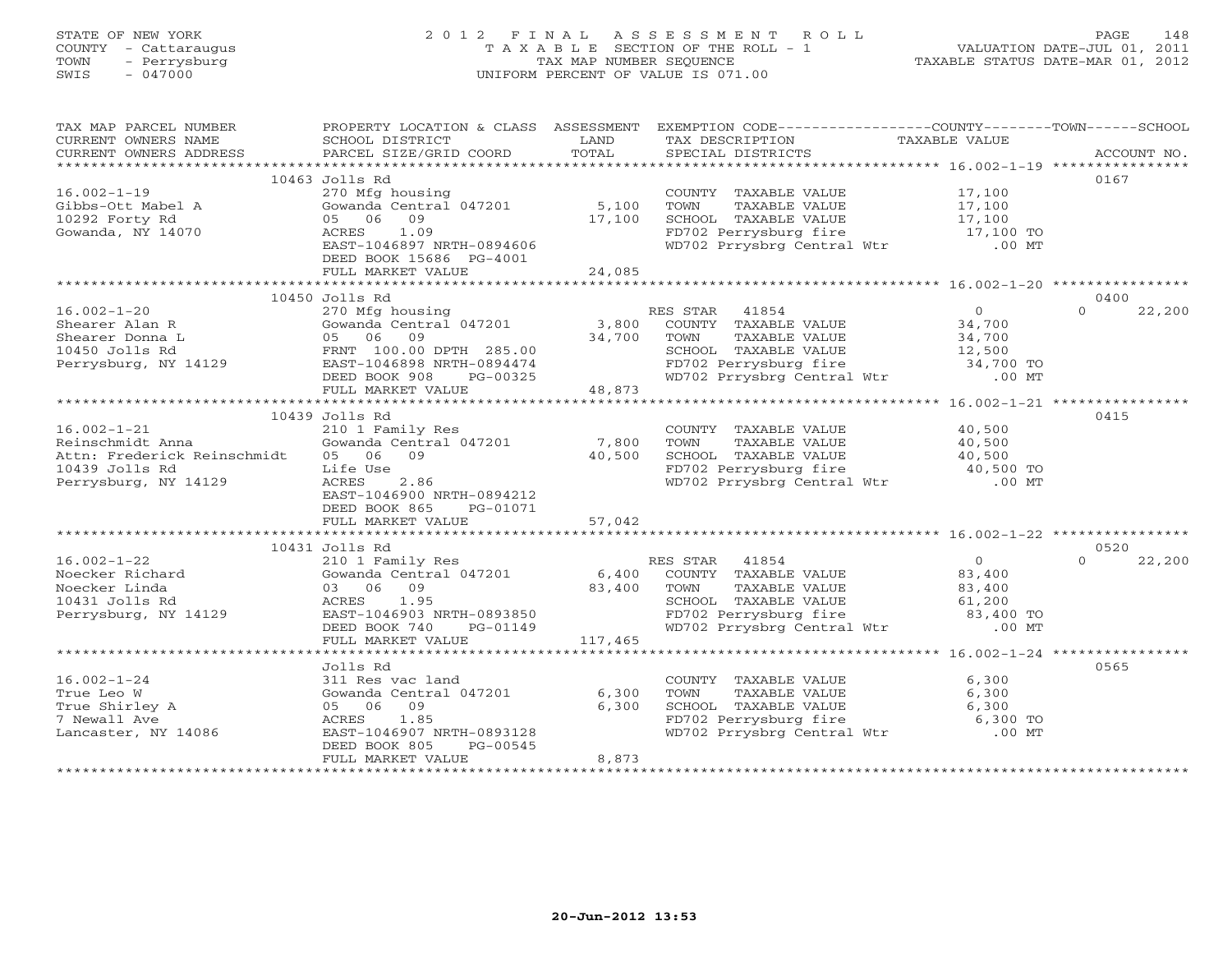# STATE OF NEW YORK 2 0 1 2 F I N A L A S S E S S M E N T R O L L PAGE 149 COUNTY - Cattaraugus T A X A B L E SECTION OF THE ROLL - 1 VALUATION DATE-JUL 01, 2011 TOWN - Perrysburg TAX MAP NUMBER SEQUENCE TAXABLE STATUS DATE-MAR 01, 2012 SWIS - 047000 UNIFORM PERCENT OF VALUE IS 071.00

| TAX MAP PARCEL NUMBER                                                                                                                                                                                                                                                                                                                           | PROPERTY LOCATION & CLASS ASSESSMENT                                                                                                                                                                                                                 |        | EXEMPTION CODE----------------COUNTY-------TOWN------SCHOOL |  |       |
|-------------------------------------------------------------------------------------------------------------------------------------------------------------------------------------------------------------------------------------------------------------------------------------------------------------------------------------------------|------------------------------------------------------------------------------------------------------------------------------------------------------------------------------------------------------------------------------------------------------|--------|-------------------------------------------------------------|--|-------|
|                                                                                                                                                                                                                                                                                                                                                 |                                                                                                                                                                                                                                                      |        |                                                             |  |       |
| $\begin{tabular}{lllllllllllllllllllll} \multicolumn{3}{l}{} & 10348\, \, 10118\, \, \mathrm{Rd} & 10348\, \, 10118\, \, \mathrm{Rd} & 10348\, \, 1011\, \, \mathrm{Rm} & 10348\, \, 1011\, \, \mathrm{Rm} & 10348\, \, \mathrm{Gow} & 10348\, \, \mathrm{Gow} & 10348\, \, \mathrm{Gow} & 10348\, \, \mathrm{Gow} & 10348\, \, \mathrm{Gow} &$ | 10348 Jolls Rd                                                                                                                                                                                                                                       |        |                                                             |  | 0422  |
|                                                                                                                                                                                                                                                                                                                                                 |                                                                                                                                                                                                                                                      |        |                                                             |  |       |
|                                                                                                                                                                                                                                                                                                                                                 |                                                                                                                                                                                                                                                      |        |                                                             |  |       |
|                                                                                                                                                                                                                                                                                                                                                 |                                                                                                                                                                                                                                                      |        |                                                             |  |       |
|                                                                                                                                                                                                                                                                                                                                                 |                                                                                                                                                                                                                                                      |        |                                                             |  |       |
|                                                                                                                                                                                                                                                                                                                                                 |                                                                                                                                                                                                                                                      |        |                                                             |  |       |
|                                                                                                                                                                                                                                                                                                                                                 |                                                                                                                                                                                                                                                      |        |                                                             |  |       |
|                                                                                                                                                                                                                                                                                                                                                 |                                                                                                                                                                                                                                                      |        |                                                             |  |       |
|                                                                                                                                                                                                                                                                                                                                                 | 10295 Jolls Rd                                                                                                                                                                                                                                       |        |                                                             |  | 0120  |
|                                                                                                                                                                                                                                                                                                                                                 |                                                                                                                                                                                                                                                      |        |                                                             |  |       |
|                                                                                                                                                                                                                                                                                                                                                 |                                                                                                                                                                                                                                                      |        |                                                             |  |       |
|                                                                                                                                                                                                                                                                                                                                                 |                                                                                                                                                                                                                                                      |        |                                                             |  |       |
|                                                                                                                                                                                                                                                                                                                                                 |                                                                                                                                                                                                                                                      |        |                                                             |  |       |
|                                                                                                                                                                                                                                                                                                                                                 |                                                                                                                                                                                                                                                      |        |                                                             |  |       |
|                                                                                                                                                                                                                                                                                                                                                 |                                                                                                                                                                                                                                                      |        |                                                             |  |       |
|                                                                                                                                                                                                                                                                                                                                                 |                                                                                                                                                                                                                                                      |        |                                                             |  |       |
|                                                                                                                                                                                                                                                                                                                                                 |                                                                                                                                                                                                                                                      |        |                                                             |  |       |
|                                                                                                                                                                                                                                                                                                                                                 | 10254 Jolls Rd                                                                                                                                                                                                                                       |        |                                                             |  | 0119  |
|                                                                                                                                                                                                                                                                                                                                                 |                                                                                                                                                                                                                                                      |        |                                                             |  |       |
|                                                                                                                                                                                                                                                                                                                                                 |                                                                                                                                                                                                                                                      |        |                                                             |  |       |
|                                                                                                                                                                                                                                                                                                                                                 |                                                                                                                                                                                                                                                      |        |                                                             |  |       |
|                                                                                                                                                                                                                                                                                                                                                 |                                                                                                                                                                                                                                                      |        |                                                             |  |       |
|                                                                                                                                                                                                                                                                                                                                                 |                                                                                                                                                                                                                                                      |        |                                                             |  |       |
|                                                                                                                                                                                                                                                                                                                                                 |                                                                                                                                                                                                                                                      |        |                                                             |  |       |
|                                                                                                                                                                                                                                                                                                                                                 |                                                                                                                                                                                                                                                      |        |                                                             |  |       |
|                                                                                                                                                                                                                                                                                                                                                 |                                                                                                                                                                                                                                                      |        |                                                             |  |       |
|                                                                                                                                                                                                                                                                                                                                                 |                                                                                                                                                                                                                                                      |        |                                                             |  |       |
|                                                                                                                                                                                                                                                                                                                                                 |                                                                                                                                                                                                                                                      |        |                                                             |  |       |
|                                                                                                                                                                                                                                                                                                                                                 |                                                                                                                                                                                                                                                      |        |                                                             |  |       |
|                                                                                                                                                                                                                                                                                                                                                 |                                                                                                                                                                                                                                                      |        |                                                             |  |       |
|                                                                                                                                                                                                                                                                                                                                                 |                                                                                                                                                                                                                                                      |        |                                                             |  |       |
|                                                                                                                                                                                                                                                                                                                                                 |                                                                                                                                                                                                                                                      |        |                                                             |  |       |
|                                                                                                                                                                                                                                                                                                                                                 |                                                                                                                                                                                                                                                      |        |                                                             |  |       |
|                                                                                                                                                                                                                                                                                                                                                 |                                                                                                                                                                                                                                                      |        |                                                             |  |       |
|                                                                                                                                                                                                                                                                                                                                                 |                                                                                                                                                                                                                                                      |        |                                                             |  |       |
| 10120 Jolls Rd<br>10120 Jolls Rd<br>10120 Jolls Rd<br>10120 Jolls Rd<br>10120 Jolls Rd<br>10120 Jolls Rd<br>1020 Jolls Rd<br>24,400<br>1020 Jolls Rd<br>1020 Jolls Rd<br>24,400<br>1020 Jolls Rd<br>1020 Jolls Rd<br>24,400<br>1020 Jolls Rd<br>1020 Jolls R                                                                                    |                                                                                                                                                                                                                                                      |        |                                                             |  |       |
|                                                                                                                                                                                                                                                                                                                                                 | Jolls Rd                                                                                                                                                                                                                                             |        |                                                             |  | 0124  |
| $16.002 - 1 - 29$                                                                                                                                                                                                                                                                                                                               |                                                                                                                                                                                                                                                      |        |                                                             |  | 36 36 |
| Dewey Donald                                                                                                                                                                                                                                                                                                                                    | 36<br>20 Field crops<br>Gowanda Central 047201<br>20,100 COUNTY TAXABLE VALUE<br>20,064<br>20,100 TOWN TAXABLE VALUE<br>20,064<br>20,064<br>EAST-1046192 NRTH-0887828<br>EAST-1046192 NRTH-0887828<br>EAST-1046192 NRTH-0887828<br>EAST-1046192 NRTH |        |                                                             |  |       |
| Dewey Martha                                                                                                                                                                                                                                                                                                                                    |                                                                                                                                                                                                                                                      |        |                                                             |  |       |
| 10120 Jolls Rd                                                                                                                                                                                                                                                                                                                                  |                                                                                                                                                                                                                                                      |        |                                                             |  |       |
| Perrysburg, NY 14129                                                                                                                                                                                                                                                                                                                            |                                                                                                                                                                                                                                                      |        |                                                             |  |       |
|                                                                                                                                                                                                                                                                                                                                                 | DEED BOOK 889<br>PG-00878                                                                                                                                                                                                                            | 28,310 |                                                             |  |       |
| MAY BE SUBJECT TO PAYMENT                                                                                                                                                                                                                                                                                                                       | FULL MARKET VALUE                                                                                                                                                                                                                                    |        |                                                             |  |       |
| UNDER AGDIST LAW TIL 2016<br>*************************************                                                                                                                                                                                                                                                                              |                                                                                                                                                                                                                                                      |        |                                                             |  |       |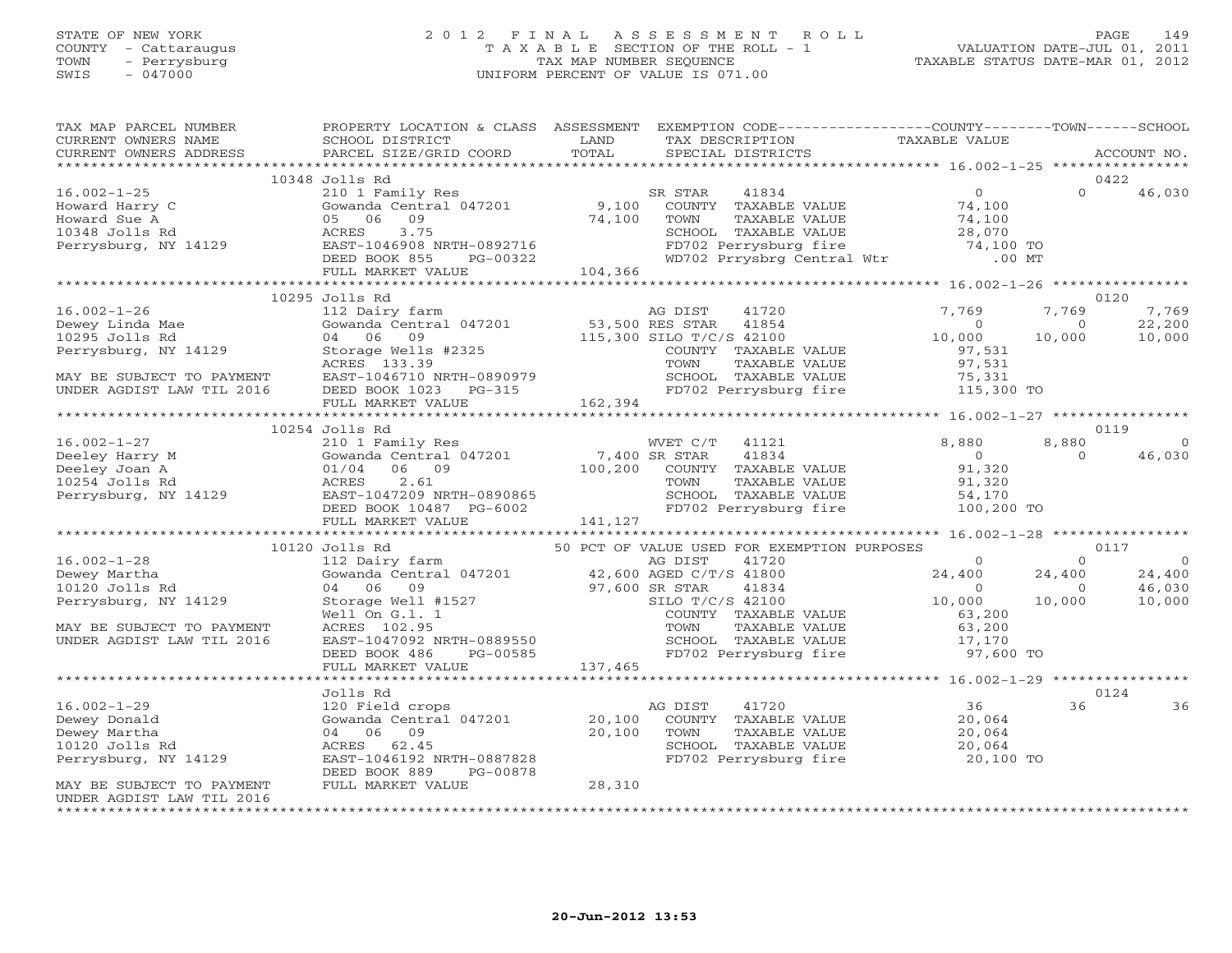# STATE OF NEW YORK 2 0 1 2 F I N A L A S S E S S M E N T R O L L PAGE 150 COUNTY - Cattaraugus T A X A B L E SECTION OF THE ROLL - 1 VALUATION DATE-JUL 01, 2011 TOWN - Perrysburg TAX MAP NUMBER SEQUENCE TAXABLE STATUS DATE-MAR 01, 2012 SWIS - 047000 UNIFORM PERCENT OF VALUE IS 071.00UNIFORM PERCENT OF VALUE IS 071.00

| TAX MAP PARCEL NUMBER | PROPERTY LOCATION & CLASS ASSESSMENT |               | EXEMPTION CODE----------------COUNTY-------TOWN------SCHOOL |                              |                         |
|-----------------------|--------------------------------------|---------------|-------------------------------------------------------------|------------------------------|-------------------------|
| CURRENT OWNERS NAME   | SCHOOL DISTRICT                      | LAND          | TAX DESCRIPTION                                             | TAXABLE VALUE                |                         |
|                       | PARCEL SIZE/GRID COORD               | TOTAL         |                                                             |                              |                         |
|                       |                                      |               |                                                             |                              |                         |
|                       | 10026 Jolls Rd                       |               |                                                             |                              | 0518                    |
| $16.002 - 1 - 31$     | 210 1 Family Res                     |               | COUNTY TAXABLE VALUE                                        | 85,800                       |                         |
| Thiel Brian M         | Gowanda Central 047201               | 17,500        | TOWN<br>TAXABLE VALUE                                       | 85,800<br>85,800             |                         |
| 90 N Brier Rd         | 09<br>04 06                          | 85,800        | SCHOOL TAXABLE VALUE                                        |                              |                         |
| Amherst, NY 14228     | Life Use                             |               | FD702 Perrysburg fire 35,800 TO                             |                              |                         |
|                       | ACRES<br>7.67 BANK 017               |               |                                                             |                              |                         |
|                       | EAST-1045004 NRTH-0887405            |               |                                                             |                              |                         |
|                       | DEED BOOK 00967 PG-01191             |               |                                                             |                              |                         |
|                       | FULL MARKET VALUE                    | 120,845       |                                                             |                              |                         |
|                       |                                      |               |                                                             |                              |                         |
|                       | 10017 Jolls Rd                       |               |                                                             |                              | 0329                    |
| $16.002 - 1 - 32$     | 210 1 Family Res                     |               | 41834<br>SR STAR                                            | $\overline{0}$               | $\Omega$<br>46,030      |
| Martin Peter M        | Gowanda Central 047201 6,700         |               | COUNTY TAXABLE VALUE                                        | 54,200                       |                         |
| 10017 Jolls Rd        | 04 06 09                             | 54,200        | TOWN<br>TAXABLE VALUE                                       | $64, 20$<br>8, 170<br>- $20$ |                         |
| Perrysburg, NY 14129  | 5.20<br>ACRES                        |               | SCHOOL TAXABLE VALUE                                        |                              |                         |
|                       | EAST-1044601 NRTH-0887711            |               | FD702 Perrysburg fire                                       | 54,200 TO                    |                         |
|                       | DEED BOOK 14154 PG-9001              |               |                                                             |                              |                         |
|                       | FULL MARKET VALUE                    | 76,338        |                                                             |                              |                         |
|                       |                                      |               |                                                             |                              |                         |
|                       | 10047 Jolls Rd                       |               |                                                             |                              | 0305                    |
| $16.002 - 1 - 33$     | 210 1 Family Res                     |               | $CVET C/T$ 41131                                            | 8,900                        | 8,900<br>$\overline{0}$ |
| Lindsley Bruce        | Gowanda Central 047201 6,500 SR STAR |               | 41834                                                       | $\overline{0}$               | 35,600<br>$\Omega$      |
| Lindsley Joyce        | 04 06 09                             | 35,600        | COUNTY TAXABLE VALUE                                        | 26,700                       |                         |
| 10047 Jolls Rd        | FRNT 200.00 DPTH                     |               | TAXABLE VALUE<br>TOWN                                       | 26,700                       |                         |
| Perrysburg, NY 14129  | ACRES 1.98                           |               | SCHOOL TAXABLE VALUE 0<br>FD702 Perrysburg fire 35,600 TO   |                              |                         |
|                       | EAST-1044736 NRTH-0888115            |               |                                                             |                              |                         |
|                       | FULL MARKET VALUE                    | 50,141        |                                                             |                              |                         |
|                       |                                      |               |                                                             |                              |                         |
|                       | 10059 Jolls Rd                       |               |                                                             |                              | 0556                    |
| $16.002 - 1 - 34$     | 210 1 Family Res                     |               | 41121<br>WVET C/T                                           | 6,495                        | 6,495<br>$\overline{0}$ |
| Whitcher Genevieve B  | Gowanda Central 047201               | 5,300 SR STAR | 41834                                                       | $\overline{0}$               | 43,300<br>$\Omega$      |
| 10059 Jolls Rd        | 04 06<br>09                          | 43,300        | COUNTY TAXABLE VALUE                                        | 36,805                       |                         |
| Perrysburg, NY 14129  | ACRES<br>1.17                        |               | TOWN<br>TAXABLE VALUE                                       | 36,805                       |                         |
|                       | EAST-1044784 NRTH-0888253            |               |                                                             |                              |                         |
|                       | DEED BOOK 675<br>PG-00175            |               | SCHOOL TAXABLE VALUE 0<br>FD702 Perrysburg fire 43,300 TO   |                              |                         |
|                       | FULL MARKET VALUE                    | 60,986        |                                                             |                              |                         |
|                       |                                      |               |                                                             |                              |                         |
|                       | 10065 Jolls Rd                       |               |                                                             |                              | 0062                    |
| $16.002 - 1 - 35$     | 210 1 Family Res                     |               | SR STAR<br>41834                                            | $\overline{0}$               | $\Omega$<br>46,030      |
| Carlson Lawrence      | Gowanda Central 047201               | 8,900         | COUNTY TAXABLE VALUE                                        | 94,600                       |                         |
| Carlson Faith         | 04 06<br>09                          | 94,600        | TOWN<br>TAXABLE VALUE                                       | 94,600                       |                         |
| 10065 Jolls Rd        | 3.59<br>ACRES                        |               | SCHOOL TAXABLE VALUE                                        | 48,570                       |                         |
| Perrysburg, NY 14129  | EAST-1044879 NRTH-0888444            |               | FD702 Perrysburg fire                                       | 94,600 TO                    |                         |
|                       | FULL MARKET VALUE                    | 133,239       |                                                             |                              |                         |
|                       |                                      |               |                                                             |                              |                         |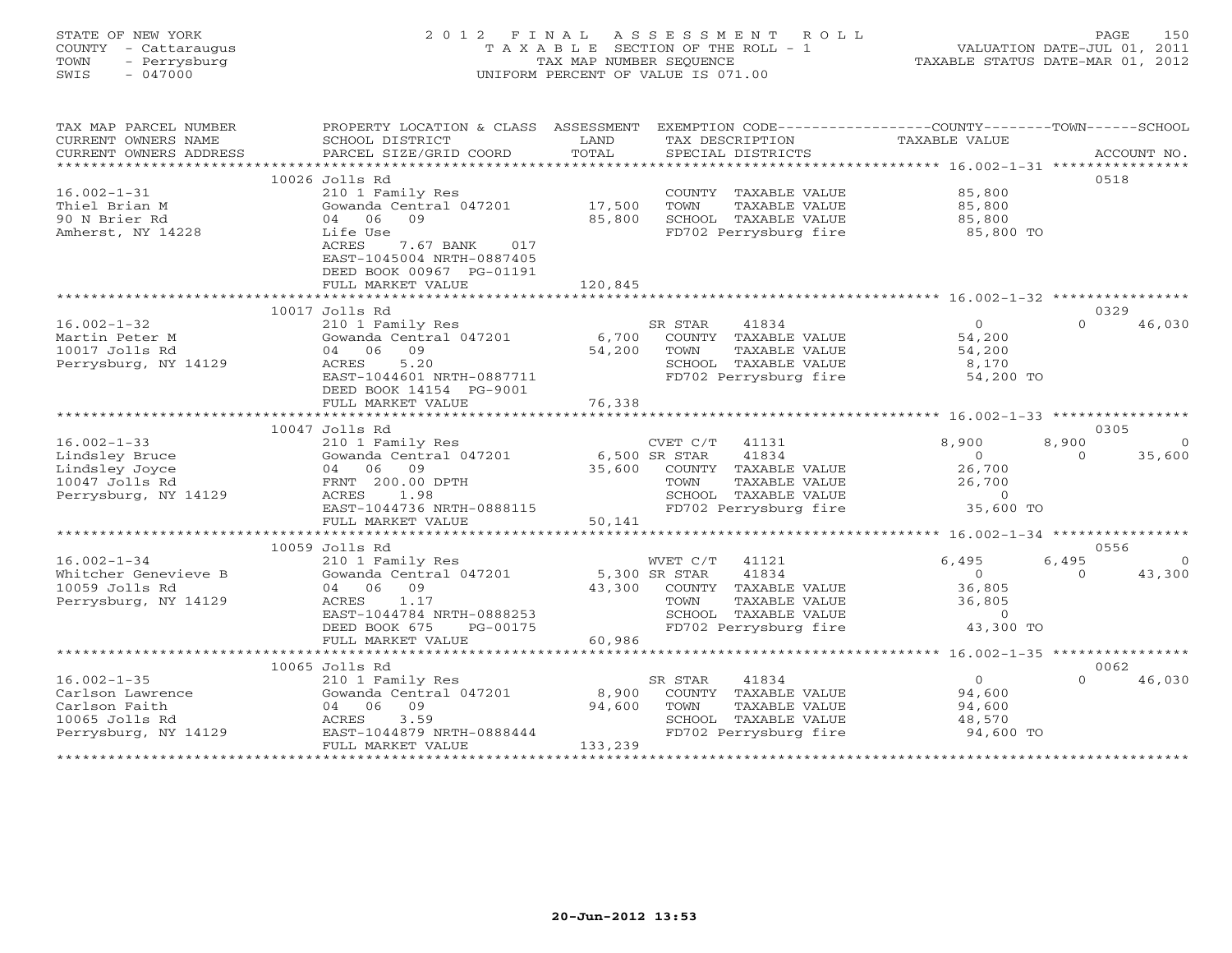# STATE OF NEW YORK 2 0 1 2 F I N A L A S S E S S M E N T R O L L PAGE 151 COUNTY - Cattaraugus T A X A B L E SECTION OF THE ROLL - 1 VALUATION DATE-JUL 01, 2011 TOWN - Perrysburg TAX MAP NUMBER SEQUENCE TAXABLE STATUS DATE-MAR 01, 2012 SWIS - 047000 UNIFORM PERCENT OF VALUE IS 071.00UNIFORM PERCENT OF VALUE IS 071.00

| TAX MAP PARCEL NUMBER<br>CURRENT OWNERS NAME<br>CURRENT OWNERS ADDRESS                                                                     | PROPERTY LOCATION & CLASS ASSESSMENT<br>SCHOOL DISTRICT<br>PARCEL SIZE/GRID COORD                                                                                               | LAND<br>TOTAL               | EXEMPTION CODE----------------COUNTY-------TOWN------SCHOOL<br>TAX DESCRIPTION<br>SPECIAL DISTRICTS                 | TAXABLE VALUE                                       | ACCOUNT NO.                |
|--------------------------------------------------------------------------------------------------------------------------------------------|---------------------------------------------------------------------------------------------------------------------------------------------------------------------------------|-----------------------------|---------------------------------------------------------------------------------------------------------------------|-----------------------------------------------------|----------------------------|
| $16.002 - 1 - 36$<br>Rymer Joseph<br>Rymer Elsie<br>9163 East River Moon Ct<br>Verness, FL 34453                                           | Town Line Rd<br>120 Field crops<br>Gowanda Central 047201<br>04 06 09<br>22.07<br>ACRES<br>EAST-1044176 NRTH-0887853<br>FULL MARKET VALUE                                       | 1,380<br>13,800<br>19,437   | COUNTY TAXABLE VALUE<br>TAXABLE VALUE<br>TOWN<br>SCHOOL TAXABLE VALUE<br>FD702 Perrysburg fire                      | 13,800<br>13,800<br>13,800<br>13,800 TO             | 0417                       |
| *********************                                                                                                                      |                                                                                                                                                                                 |                             |                                                                                                                     |                                                     |                            |
| $16.002 - 1 - 37$<br>Pracht Douglas A<br>11490 Townline Rd<br>Perrysburg, NY 14129                                                         | 11490 Town Line Rd<br>240 Rural res<br>Gowanda Central 047201<br>04 06 09<br>ACRES<br>21.65<br>EAST-1043514 NRTH-0887955<br>DEED BOOK 12796 PG-4001<br>FULL MARKET VALUE        | 26,000<br>87,300<br>122,958 | RES STAR<br>41854<br>COUNTY TAXABLE VALUE<br>TOWN<br>TAXABLE VALUE<br>SCHOOL TAXABLE VALUE<br>FD702 Perrysburg fire | $\circ$<br>87,300<br>87,300<br>65,100<br>87,300 TO  | 0396<br>$\Omega$<br>22,200 |
|                                                                                                                                            |                                                                                                                                                                                 |                             |                                                                                                                     |                                                     | 0077                       |
| $16.002 - 1 - 38$<br>Clark Charles L<br>Clark Brenda A<br>11516 Town Line Rd<br>Perrysburg, NY 14129                                       | 11516 Town Line Rd<br>210 1 Family Res<br>Gowanda Central 047201<br>09<br>07 06<br>3.53<br>ACRES<br>EAST-1042533 NRTH-0887362<br>DEED BOOK 866<br>PG-00190<br>FULL MARKET VALUE | 8,800<br>84,800<br>119,437  | RES STAR 41854<br>COUNTY TAXABLE VALUE<br>TOWN<br>TAXABLE VALUE<br>SCHOOL TAXABLE VALUE<br>FD702 Perrysburg fire    | $\Omega$<br>84,800<br>84,800<br>62,600<br>84,800 TO | $\Omega$<br>22,200         |
|                                                                                                                                            | 11566 Town Line Rd                                                                                                                                                              |                             |                                                                                                                     |                                                     | 0795                       |
| $16.002 - 1 - 39.1$<br>Dewey Linda Mae<br>10295 Jolls Rd<br>Perrysburg, NY 14129<br>MAY BE SUBJECT TO PAYMENT<br>UNDER AGDIST LAW TIL 2016 | 120 Field crops<br>Gowanda Central 047201<br>07 06 09<br>$12/09$ -split $4.15$ acres of<br>ACRES 42.08<br>EAST-1042655 NRTH-0888891<br>DEED BOOK 1023<br>$PG-316$               | 17,900<br>17,900            | 41720<br>AG DIST<br>COUNTY TAXABLE VALUE<br>TOWN<br>TAXABLE VALUE<br>SCHOOL TAXABLE VALUE<br>FD702 Perrysburg fire  | 123<br>17,777<br>17,777<br>17,777<br>17,900 TO      | 123<br>123                 |
|                                                                                                                                            | FULL MARKET VALUE                                                                                                                                                               | 25,211                      |                                                                                                                     |                                                     |                            |
| $16.002 - 1 - 39.2$<br>Clark Charles L                                                                                                     | 11502 Townline Rd<br>322 Rural vac>10<br>Gowanda Central 047201                                                                                                                 | 8,100                       | COUNTY TAXABLE VALUE<br>TOWN<br>TAXABLE VALUE                                                                       | 8,100<br>8,100                                      | 1210                       |
| Clark Brenda A<br>11516 Townline Rd<br>Perrysburg, NY 14129                                                                                | split from 1-39 Dewey 1/0<br>ACRES 11.30<br>EAST-1042841 NRTH-0887733<br>PG-5002<br>DEED BOOK 9541<br>FULL MARKET VALUE                                                         | 8,100<br>11,408             | SCHOOL TAXABLE VALUE                                                                                                | 8,100                                               |                            |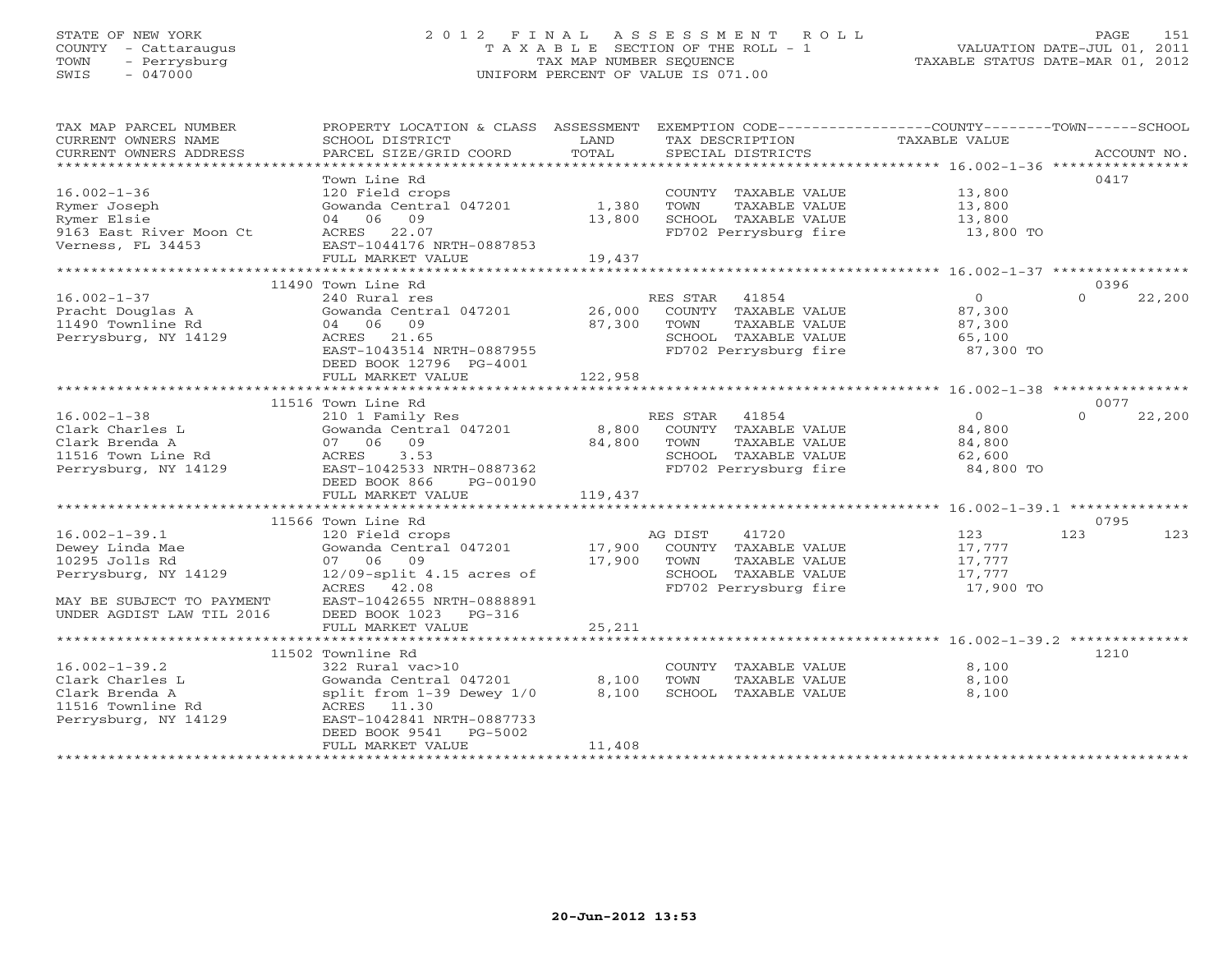# STATE OF NEW YORK 2 0 1 2 F I N A L A S S E S S M E N T R O L L PAGE 152 COUNTY - Cattaraugus T A X A B L E SECTION OF THE ROLL - 1 VALUATION DATE-JUL 01, 2011 TOWN - Perrysburg TAX MAP NUMBER SEQUENCE TAXABLE STATUS DATE-MAR 01, 2012 SWIS - 047000 UNIFORM PERCENT OF VALUE IS 071.00UNIFORM PERCENT OF VALUE IS 071.00

| TAX MAP PARCEL NUMBER<br>CURRENT OWNERS NAME | PROPERTY LOCATION & CLASS ASSESSMENT<br>SCHOOL DISTRICT | LAND            | EXEMPTION CODE-----------------COUNTY-------TOWN------SCHOOL<br>TAX DESCRIPTION | TAXABLE VALUE     |                    |
|----------------------------------------------|---------------------------------------------------------|-----------------|---------------------------------------------------------------------------------|-------------------|--------------------|
| CURRENT OWNERS ADDRESS                       | PARCEL SIZE/GRID COORD                                  | TOTAL           | SPECIAL DISTRICTS                                                               |                   | ACCOUNT NO.        |
| ************************                     |                                                         |                 |                                                                                 |                   |                    |
|                                              | Town Line Rd                                            |                 |                                                                                 |                   | 1234               |
| $16.002 - 1 - 39.3$                          | 314 Rural vac<10                                        |                 | COUNTY TAXABLE VALUE                                                            | 6,000             |                    |
| Clark Charles L                              | Gowanda Central 047201                                  | 6,000           | TOWN<br>TAXABLE VALUE                                                           | 6,000             |                    |
| Clark Brenda A                               | 12/2009-split from Dewey                                | 6,000           | SCHOOL TAXABLE VALUE                                                            | 6,000             |                    |
| 11516 Town Line Rd                           | ACRES<br>4.15                                           |                 | FD702 Perrysburg fire                                                           | 6,000 TO          |                    |
| Perrysburg, NY 14129                         | EAST-1042308 NRTH-0887732                               |                 |                                                                                 |                   |                    |
|                                              | DEED BOOK 13206 PG-3001<br>FULL MARKET VALUE            | 8,451           |                                                                                 |                   |                    |
|                                              | *************************                               |                 |                                                                                 |                   |                    |
|                                              | 11337 Dewey Rd                                          |                 |                                                                                 |                   | 0121               |
| $16.002 - 1 - 40.1$                          | 120 Field crops                                         |                 | AG BLDG<br>41700                                                                | 15,000            | 15,000<br>15,000   |
| Pratt William F                              | Gowanda Central 047201                                  | 41,600 AG DIST  | 41720                                                                           | 7,939             | 7,939<br>7,939     |
| Pratt Viola B                                | 07 06 09                                                |                 | 115,300 RES STAR 41854                                                          | $\overline{0}$    | 22,200<br>$\Omega$ |
| 11337 Dewey Rd                               | Storage Well #2078, 2333                                |                 | COUNTY TAXABLE VALUE                                                            | 92,361            |                    |
| Perrysburg, NY 14129                         | ACRES 74.75 BANK<br>005                                 |                 | TOWN<br>TAXABLE VALUE                                                           | 92,361            |                    |
|                                              | EAST-1044135 NRTH-0889320                               |                 | SCHOOL TAXABLE VALUE                                                            | 70,161            |                    |
| MAY BE SUBJECT TO PAYMENT                    | DEED BOOK 9492 PG-7001                                  |                 | FD702 Perrysburg fire                                                           | 115,300 TO        |                    |
| UNDER AGDIST LAW TIL 2022                    | FULL MARKET VALUE                                       | 162,394         |                                                                                 |                   |                    |
|                                              |                                                         |                 |                                                                                 |                   |                    |
|                                              | 11411 Dewey Rd                                          |                 |                                                                                 |                   | 0827               |
| $16.002 - 1 - 40.2$                          | 270 Mfg housing                                         |                 | RES STAR 41854<br>COUNTY TAXABLE VALUE                                          | $\overline{0}$    | $\Omega$<br>15,800 |
| Miller Timothy R<br>11411 Dewey Rd           | Gowanda Central 047201<br>04 06 09                      | 5,600<br>15,800 | TOWN<br>TAXABLE VALUE                                                           | 15,800            |                    |
| Perrysburg, NY 14129                         | 1.42<br>ACRES                                           |                 | SCHOOL TAXABLE VALUE                                                            | 15,800<br>$\circ$ |                    |
|                                              | EAST-1043913 NRTH-0889741                               |                 | FD702 Perrysburg fire                                                           | 15,800 TO         |                    |
|                                              | DEED BOOK 799<br>PG-00253                               |                 |                                                                                 |                   |                    |
|                                              | FULL MARKET VALUE                                       | 22,254          |                                                                                 |                   |                    |
|                                              |                                                         |                 |                                                                                 |                   |                    |
|                                              | 11429 Dewey Rd                                          |                 |                                                                                 |                   | 0830               |
| $16.002 - 1 - 40.3$                          | 270 Mfg housing                                         |                 | COUNTY TAXABLE VALUE                                                            | 21,000            |                    |
| Gibbs-Ott Mabel A                            | Gowanda Central 047201                                  | 5,700           | TOWN<br>TAXABLE VALUE                                                           | 21,000            |                    |
| 10292 Forty Rd                               | 04 06 09                                                | 21,000          | SCHOOL TAXABLE VALUE                                                            | 21,000            |                    |
| Gowanda, NY 14070                            | ACRES<br>1.49                                           |                 | FD702 Perrysburg fire                                                           | 21,000 TO         |                    |
|                                              | EAST-1043326 NRTH-0889798                               |                 |                                                                                 |                   |                    |
|                                              | DEED BOOK 15686 PG-4001                                 |                 |                                                                                 |                   |                    |
|                                              | FULL MARKET VALUE                                       | 29,577          |                                                                                 |                   |                    |
|                                              | 11427 Dewey Rd                                          |                 |                                                                                 |                   | 0891               |
| $16.002 - 1 - 40.4$                          | 270 Mfg housing                                         |                 | COUNTY TAXABLE VALUE                                                            | 20,900            |                    |
| Huffman Mark                                 | Gowanda Central 047201                                  | 4,600           | TAXABLE VALUE<br>TOWN                                                           | 20,900            |                    |
| Huffman Lisa                                 | 07 06 09                                                | 20,900          | SCHOOL TAXABLE VALUE                                                            | 20,900            |                    |
| 12910 Versailles Rd                          | FRNT 155.00 DPTH 270.00                                 |                 | FD702 Perrysburg fire                                                           | 20,900 TO         |                    |
| Irving, NY 14081                             | EAST-1043553 NRTH-0889755                               |                 |                                                                                 |                   |                    |
|                                              | DEED BOOK 876<br>PG-00133                               |                 |                                                                                 |                   |                    |
|                                              | FULL MARKET VALUE                                       | 29,437          |                                                                                 |                   |                    |
|                                              |                                                         |                 |                                                                                 |                   |                    |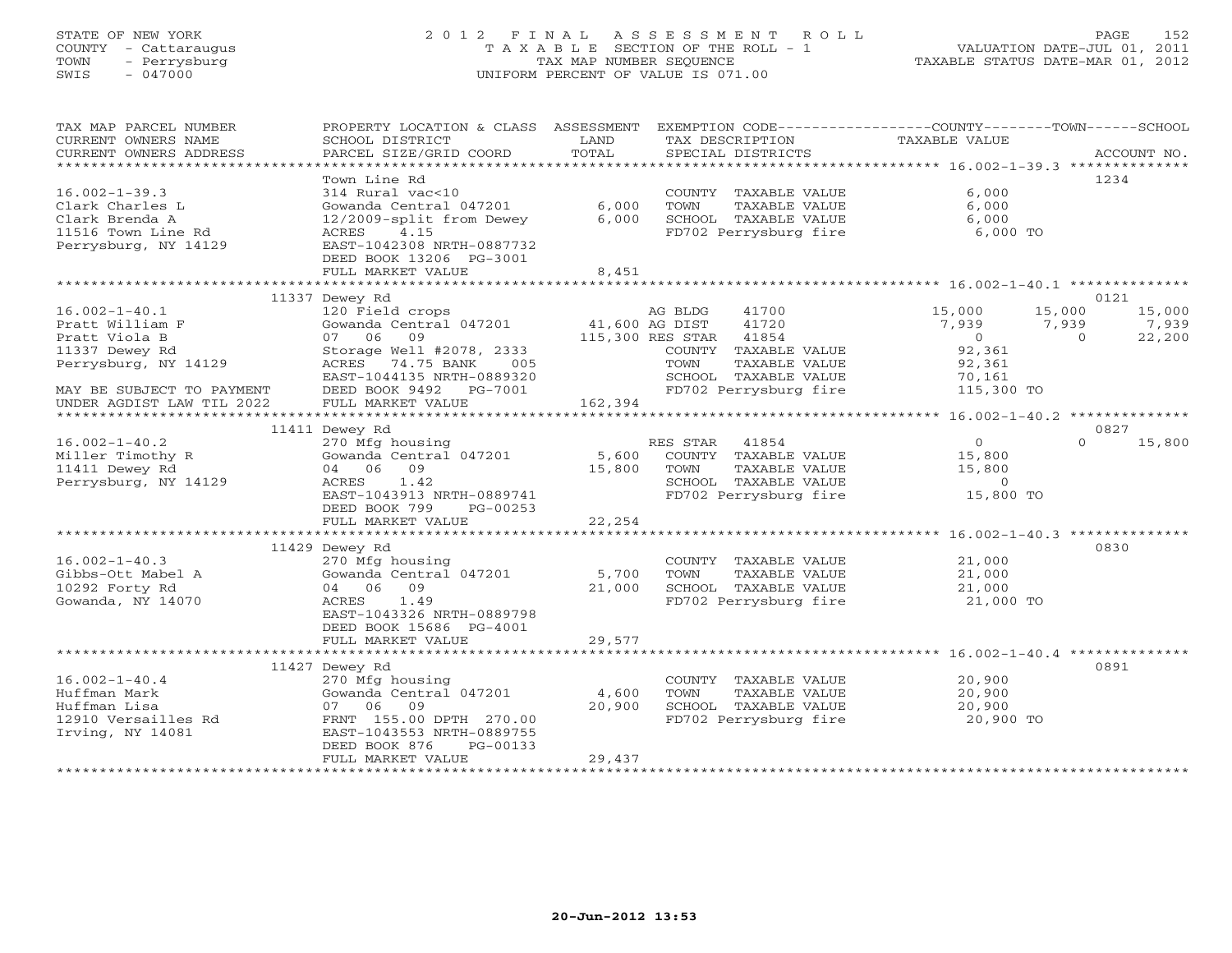# STATE OF NEW YORK 2 0 1 2 F I N A L A S S E S S M E N T R O L L PAGE 153 COUNTY - Cattaraugus T A X A B L E SECTION OF THE ROLL - 1 VALUATION DATE-JUL 01, 2011 TOWN - Perrysburg TAX MAP NUMBER SEQUENCE TAXABLE STATUS DATE-MAR 01, 2012 SWIS - 047000 UNIFORM PERCENT OF VALUE IS 071.00UNIFORM PERCENT OF VALUE IS 071.00

| TAX MAP PARCEL NUMBER<br>CURRENT OWNERS NAME<br>CURRENT OWNERS ADDRESS | PROPERTY LOCATION & CLASS ASSESSMENT<br>SCHOOL DISTRICT<br>PARCEL SIZE/GRID COORD | LAND<br>TOTAL               | EXEMPTION CODE-----------------COUNTY-------TOWN------SCHOOL<br>TAX DESCRIPTION<br>SPECIAL DISTRICTS | TAXABLE VALUE                               |          | ACCOUNT NO. |
|------------------------------------------------------------------------|-----------------------------------------------------------------------------------|-----------------------------|------------------------------------------------------------------------------------------------------|---------------------------------------------|----------|-------------|
| **********************                                                 |                                                                                   |                             |                                                                                                      |                                             |          |             |
|                                                                        | Dewey Rd                                                                          |                             |                                                                                                      |                                             |          | 1015        |
| $16.002 - 1 - 40.5$                                                    | 311 Res vac land                                                                  |                             | COUNTY TAXABLE VALUE                                                                                 | 3,100                                       |          |             |
| Leight Albert C Jr                                                     | Gowanda Central 047201                                                            | 3,100                       | <b>TOWN</b><br>TAXABLE VALUE                                                                         | 3,100                                       |          |             |
| Leight Joanne                                                          | 04 06<br>09                                                                       | 3,100                       | SCHOOL TAXABLE VALUE                                                                                 | 3,100                                       |          |             |
| Bx 106                                                                 | 1.90<br>ACRES                                                                     |                             | FD702 Perrysburg fire                                                                                | 3,100 TO                                    |          |             |
| Perrysburg, NY 14129                                                   | EAST-1043759 NRTH-0889652                                                         |                             |                                                                                                      |                                             |          |             |
|                                                                        | DEED BOOK 00935 PG-00224                                                          |                             |                                                                                                      |                                             |          |             |
|                                                                        | FULL MARKET VALUE                                                                 | 4,366                       |                                                                                                      |                                             |          |             |
|                                                                        |                                                                                   |                             |                                                                                                      |                                             |          |             |
|                                                                        | 11472 Dewey Rd                                                                    |                             |                                                                                                      |                                             |          | 1058        |
| $16.002 - 1 - 41.1$                                                    | 120 Field crops                                                                   |                             | AG DIST<br>41720                                                                                     | 14,831                                      | 14,831   | 14,831      |
| Lauer Cindy                                                            | Gowanda Central 047201                                                            |                             | 38,600 RES STAR<br>41854                                                                             | $\circ$                                     | $\Omega$ | 22,200      |
| 11472 Dewey Rd                                                         | 04 06 09                                                                          | 84,400                      | COUNTY TAXABLE VALUE                                                                                 | 69,569                                      |          |             |
| Perrysburg, NY 14129                                                   | ACRES 77.27                                                                       |                             | TOWN<br>TAXABLE VALUE                                                                                | 69,569                                      |          |             |
|                                                                        | EAST-1043518 NRTH-0890649                                                         |                             | SCHOOL TAXABLE VALUE                                                                                 | 47,369                                      |          |             |
| MAY BE SUBJECT TO PAYMENT                                              | DEED BOOK 1015 PG-499                                                             |                             | FD702 Perrysburg fire                                                                                | 84,400 TO                                   |          |             |
| UNDER AGDIST LAW TIL 2016                                              | FULL MARKET VALUE                                                                 | 118,873                     |                                                                                                      |                                             |          |             |
|                                                                        |                                                                                   |                             |                                                                                                      | ************* 16.002-1-41.2 *************** |          |             |
|                                                                        | 11416 Dewey Rd                                                                    |                             |                                                                                                      |                                             |          | 1116        |
| $16.002 - 1 - 41.2$                                                    | 210 1 Family Res                                                                  |                             | COUNTY TAXABLE VALUE                                                                                 | 43,800                                      |          |             |
| Lauer Cindy L                                                          | Gowanda Central 047201                                                            | 6,200                       | TOWN<br>TAXABLE VALUE                                                                                | 43,800                                      |          |             |
| Lauer Gary W                                                           | Armstrong Tina M                                                                  | 43,800                      | SCHOOL TAXABLE VALUE                                                                                 | 43,800                                      |          |             |
| c/o Ken & Tina Amrstrong                                               | 11416 Dewey Rd                                                                    |                             | FD702 Perrysburg fire                                                                                | 43,800 TO                                   |          |             |
| 11416 Dewey Rd                                                         | Perrysburg Ny 14129                                                               |                             |                                                                                                      |                                             |          |             |
| 11416 Dewey Rd<br>Perrysburg, NY 14129                                 | ACRES<br>1.82                                                                     |                             |                                                                                                      |                                             |          |             |
|                                                                        | EAST-1043943 NRTH-0890067<br>DEED BOOK 6584<br>PG-8001                            |                             |                                                                                                      |                                             |          |             |
|                                                                        | FULL MARKET VALUE                                                                 | 61,690                      |                                                                                                      |                                             |          |             |
|                                                                        | **************************                                                        | * * * * * * * * * * * * * * |                                                                                                      |                                             |          |             |
|                                                                        | 11143 Stafford Rd                                                                 |                             |                                                                                                      |                                             |          | 0171        |
| $16.002 - 2 - 2$                                                       | 240 Rural res                                                                     |                             | RES STAR<br>41854                                                                                    | $\overline{O}$                              | $\Omega$ | 22,200      |
| Gabel Douglas K                                                        | Gowanda Central 047201                                                            | 27,000                      | COUNTY TAXABLE VALUE                                                                                 | 88,000                                      |          |             |
| Gabel Mary A                                                           | 02 06 09                                                                          | 88,000                      | TOWN<br>TAXABLE VALUE                                                                                | 88,000                                      |          |             |
| 11143 Stafford Rd                                                      | ACRES 58.20                                                                       |                             | SCHOOL TAXABLE VALUE                                                                                 | 65,800                                      |          |             |
| Gowanda, NY 14070                                                      | EAST-1048840 NRTH-0894076                                                         |                             | FD702 Perrysburg fire                                                                                | 88,000 TO                                   |          |             |
|                                                                        | DEED BOOK 00934 PG-00367                                                          |                             |                                                                                                      |                                             |          |             |
|                                                                        | FULL MARKET VALUE                                                                 | 123,944                     |                                                                                                      |                                             |          |             |
|                                                                        |                                                                                   |                             |                                                                                                      |                                             |          |             |
|                                                                        | 11147 Stafford Rd                                                                 |                             |                                                                                                      |                                             |          | 0911        |
| $16.002 - 2 - 2.72$                                                    | 455 Dealer-prod.                                                                  |                             | BUS C/T/S 47610                                                                                      | 2,660                                       | 2,660    | 2,660       |
| Gowanda Starcraft Inc                                                  | Gowanda Central 047201                                                            | 6,500                       | COUNTY TAXABLE VALUE                                                                                 | 90,940                                      |          |             |
| 11147 Stafford Rd                                                      | 02 06<br>09                                                                       | 93,600                      | TOWN<br>TAXABLE VALUE                                                                                | 90,940                                      |          |             |
| Gowanda, NY 14070                                                      | 2.00<br>ACRES                                                                     |                             | SCHOOL TAXABLE VALUE                                                                                 | 90,940                                      |          |             |
|                                                                        | EAST-1048840 NRTH-0894076                                                         |                             | FD702 Perrysburg fire                                                                                | 93,600 TO                                   |          |             |
|                                                                        | FULL MARKET VALUE                                                                 | 131,831                     |                                                                                                      |                                             |          |             |
|                                                                        |                                                                                   |                             |                                                                                                      |                                             |          |             |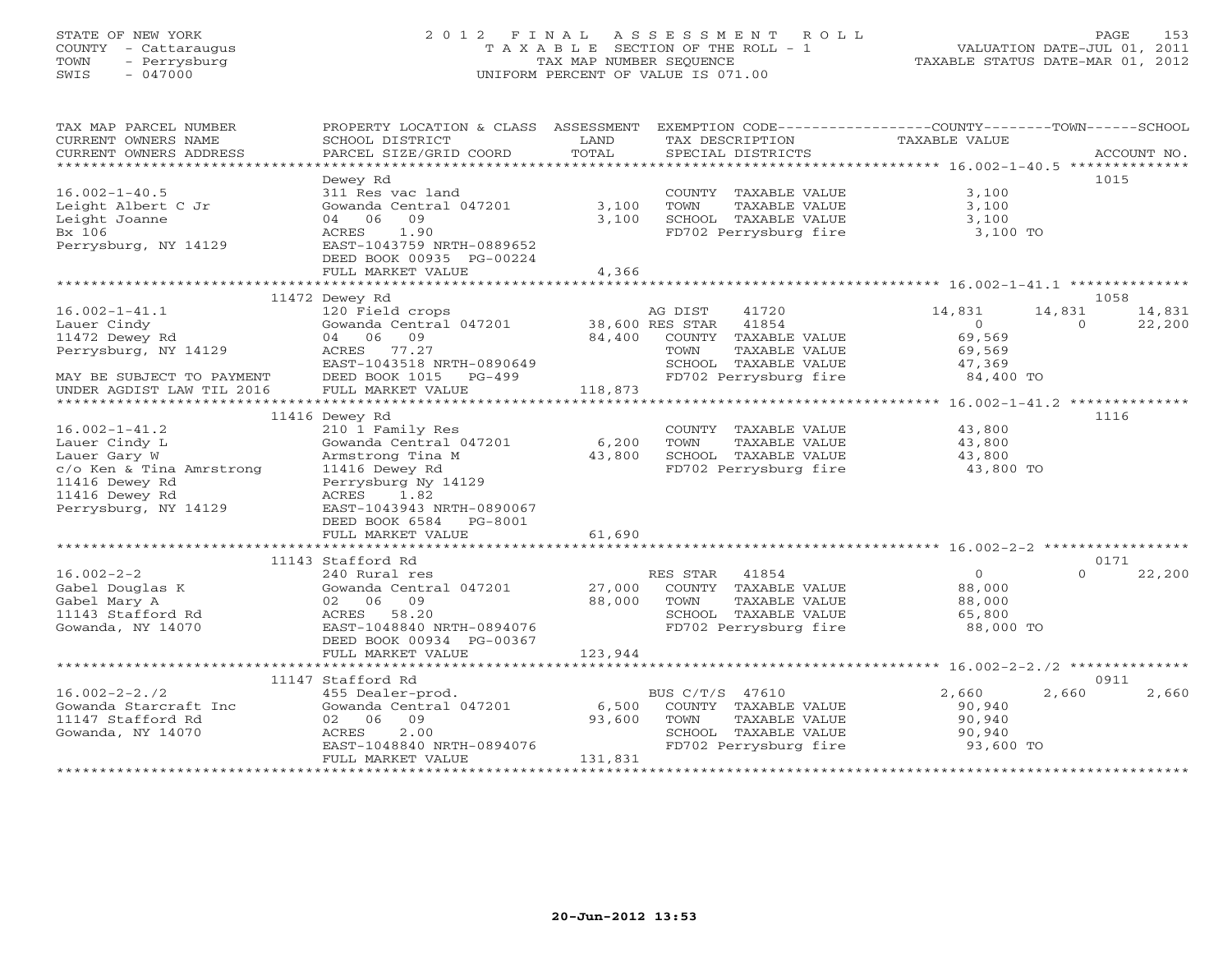### STATE OF NEW YORK 2 0 1 2 F I N A L A S S E S S M E N T R O L L PAGE 154 COUNTY - Cattaraugus T A X A B L E SECTION OF THE ROLL - 1 VALUATION DATE-JUL 01, 2011 TOWN - Perrysburg TAX MAP NUMBER SEQUENCE TAXABLE STATUS DATE-MAR 01, 2012 SWIS - 047000 UNIFORM PERCENT OF VALUE IS 071.00UNIFORM PERCENT OF VALUE IS 071.00

| SPECIAL DISTRICTS<br>ACCOUNT NO.<br>0057<br>11037 Stafford Rd<br>74 PCT OF VALUE USED FOR EXEMPTION PURPOSES<br>$16.002 - 2 - 3$<br>CVET C/T<br>14,800<br>14,800<br>240 Rural res<br>41131<br>$\Omega$<br>Gowanda Central 047201 38,600 RES STAR<br>41854<br>Korbar John L<br>$\overline{0}$<br>$\Omega$<br>22,200<br>82,600 COUNTY TAXABLE VALUE<br>Korbar Susan E<br>02 06 09<br>67,800<br>11037 Stafford Hill Rd<br>ACRES 39.30<br>TOWN<br>TAXABLE VALUE<br>67,800<br>SCHOOL TAXABLE VALUE 60,400<br>EAST-1050001 NRTH-0894352<br>Gowanda, NY 14070<br>FD702 Perrysburg fire 82,600 TO<br>DEED BOOK 00970 PG-00713<br>116,338<br>FULL MARKET VALUE<br>11027 Stafford Rd<br>0243<br>$\Omega$<br>$16.002 - 2 - 4$<br>RES STAR<br>$\overline{0}$<br>22,200<br>210 1 Family Res<br>41854<br>Cowanda Central 047201 5,300 COUNTY TAXABLE VALUE<br>Baker Dawn<br>92,600<br>92,600<br>11027 Stafford Hill Rd<br>S2 06 09<br>TOWN<br>TAXABLE VALUE<br>92,600<br>1.21<br>Gowanda, NY 14070<br>ACRES<br>SCHOOL TAXABLE VALUE<br>70,400<br>ACRES 1.21<br>EAST-1050585 NRTH-0894936<br>92,600 TO<br>FD702 Perrysburg fire<br>DEED BOOK 1009 PG-583<br>130,423<br>FULL MARKET VALUE<br>10493 Maltbie Rd<br>0073<br>210 1 Family Res<br>Gowanda Central 047201 5,700 SR STAR<br>$16.002 - 2 - 5$<br>24,650<br>24,650<br>AGED C/T/S 41800<br>24,650<br>Christian Patricia<br>41834<br>$\Omega$<br>$\Omega$<br>24,650<br>49,300 COUNTY TAXABLE VALUE<br>10493 Maltbie Rd<br>02 06 09<br>24,650<br>ACRES 1.32<br>Gowanda, NY 14070<br>TOWN<br>TAXABLE VALUE<br>24,650<br>EAST-1050840 NRTH-0894985<br>SCHOOL TAXABLE VALUE<br>$\circ$<br>69,437 FD702 Perrysburg fire<br>49,300 TO<br>FULL MARKET VALUE<br>$****************16.002-2-6.1********************$<br>10475 Maltbie Rd<br>0444<br>$16.002 - 2 - 6.1$<br>$\Omega$<br>22,200<br>210 1 Family Res<br>RES STAR<br>41854<br>$\overline{0}$<br>Gowanda Central 047201<br>$7,000$ <sup>1</sup><br>Benton Mark P<br>COUNTY TAXABLE VALUE<br>78,500<br>02 06 09<br>78,500<br>Benton Caryn L<br>TOWN<br>TAXABLE VALUE<br>78,500<br>10475 Maltbie Rd<br>ACRES<br>2.30<br>SCHOOL TAXABLE VALUE<br>56,300<br>Gowanda, NY 14070<br>EAST-1050835 NRTH-0894796<br>FD702 Perrysburg fire<br>78,500 TO<br>DEED BOOK 00957 PG-00343<br>110,563<br>FULL MARKET VALUE<br>10461 Maltbie Rd<br>0928<br>22,200<br>$16.002 - 2 - 6.2$<br>RES STAR<br>41854<br>$\Omega$<br>$\Omega$<br>210 1 Family Res<br>Gowanda Central 047201 8,300<br>Booth Kris A<br>COUNTY TAXABLE VALUE<br>79,300<br>Booth Sara E<br>02 06 09<br>79,300<br>TAXABLE VALUE<br>79,300<br>TOWN<br>3.20 BANK<br>SCHOOL TAXABLE VALUE<br>10461 Maltbie Rd<br>ACRES<br>017<br>57,100<br>EAST-1050812 NRTH-0894483<br>FD702 Perrysburg fire<br>Gowanda, NY 14070<br>79,300 TO<br>DEED BOOK 14323 PG-8001<br>111,690<br>FULL MARKET VALUE<br>*************************** | TAX MAP PARCEL NUMBER<br>CURRENT OWNERS NAME | PROPERTY LOCATION & CLASS ASSESSMENT EXEMPTION CODE----------------COUNTY-------TOWN------SCHOOL<br>SCHOOL DISTRICT | LAND  |  | TAX DESCRIPTION TAXABLE VALUE |  |
|------------------------------------------------------------------------------------------------------------------------------------------------------------------------------------------------------------------------------------------------------------------------------------------------------------------------------------------------------------------------------------------------------------------------------------------------------------------------------------------------------------------------------------------------------------------------------------------------------------------------------------------------------------------------------------------------------------------------------------------------------------------------------------------------------------------------------------------------------------------------------------------------------------------------------------------------------------------------------------------------------------------------------------------------------------------------------------------------------------------------------------------------------------------------------------------------------------------------------------------------------------------------------------------------------------------------------------------------------------------------------------------------------------------------------------------------------------------------------------------------------------------------------------------------------------------------------------------------------------------------------------------------------------------------------------------------------------------------------------------------------------------------------------------------------------------------------------------------------------------------------------------------------------------------------------------------------------------------------------------------------------------------------------------------------------------------------------------------------------------------------------------------------------------------------------------------------------------------------------------------------------------------------------------------------------------------------------------------------------------------------------------------------------------------------------------------------------------------------------------------------------------------------------------------------------------------------------------------------------------------------------------------------------------------------------------------------------------------------------------------------------------------------------------------------------------------------------------------------------|----------------------------------------------|---------------------------------------------------------------------------------------------------------------------|-------|--|-------------------------------|--|
|                                                                                                                                                                                                                                                                                                                                                                                                                                                                                                                                                                                                                                                                                                                                                                                                                                                                                                                                                                                                                                                                                                                                                                                                                                                                                                                                                                                                                                                                                                                                                                                                                                                                                                                                                                                                                                                                                                                                                                                                                                                                                                                                                                                                                                                                                                                                                                                                                                                                                                                                                                                                                                                                                                                                                                                                                                                            | CURRENT OWNERS ADDRESS                       | PARCEL SIZE/GRID COORD                                                                                              | TOTAL |  |                               |  |
|                                                                                                                                                                                                                                                                                                                                                                                                                                                                                                                                                                                                                                                                                                                                                                                                                                                                                                                                                                                                                                                                                                                                                                                                                                                                                                                                                                                                                                                                                                                                                                                                                                                                                                                                                                                                                                                                                                                                                                                                                                                                                                                                                                                                                                                                                                                                                                                                                                                                                                                                                                                                                                                                                                                                                                                                                                                            |                                              |                                                                                                                     |       |  |                               |  |
|                                                                                                                                                                                                                                                                                                                                                                                                                                                                                                                                                                                                                                                                                                                                                                                                                                                                                                                                                                                                                                                                                                                                                                                                                                                                                                                                                                                                                                                                                                                                                                                                                                                                                                                                                                                                                                                                                                                                                                                                                                                                                                                                                                                                                                                                                                                                                                                                                                                                                                                                                                                                                                                                                                                                                                                                                                                            |                                              |                                                                                                                     |       |  |                               |  |
|                                                                                                                                                                                                                                                                                                                                                                                                                                                                                                                                                                                                                                                                                                                                                                                                                                                                                                                                                                                                                                                                                                                                                                                                                                                                                                                                                                                                                                                                                                                                                                                                                                                                                                                                                                                                                                                                                                                                                                                                                                                                                                                                                                                                                                                                                                                                                                                                                                                                                                                                                                                                                                                                                                                                                                                                                                                            |                                              |                                                                                                                     |       |  |                               |  |
|                                                                                                                                                                                                                                                                                                                                                                                                                                                                                                                                                                                                                                                                                                                                                                                                                                                                                                                                                                                                                                                                                                                                                                                                                                                                                                                                                                                                                                                                                                                                                                                                                                                                                                                                                                                                                                                                                                                                                                                                                                                                                                                                                                                                                                                                                                                                                                                                                                                                                                                                                                                                                                                                                                                                                                                                                                                            |                                              |                                                                                                                     |       |  |                               |  |
|                                                                                                                                                                                                                                                                                                                                                                                                                                                                                                                                                                                                                                                                                                                                                                                                                                                                                                                                                                                                                                                                                                                                                                                                                                                                                                                                                                                                                                                                                                                                                                                                                                                                                                                                                                                                                                                                                                                                                                                                                                                                                                                                                                                                                                                                                                                                                                                                                                                                                                                                                                                                                                                                                                                                                                                                                                                            |                                              |                                                                                                                     |       |  |                               |  |
|                                                                                                                                                                                                                                                                                                                                                                                                                                                                                                                                                                                                                                                                                                                                                                                                                                                                                                                                                                                                                                                                                                                                                                                                                                                                                                                                                                                                                                                                                                                                                                                                                                                                                                                                                                                                                                                                                                                                                                                                                                                                                                                                                                                                                                                                                                                                                                                                                                                                                                                                                                                                                                                                                                                                                                                                                                                            |                                              |                                                                                                                     |       |  |                               |  |
|                                                                                                                                                                                                                                                                                                                                                                                                                                                                                                                                                                                                                                                                                                                                                                                                                                                                                                                                                                                                                                                                                                                                                                                                                                                                                                                                                                                                                                                                                                                                                                                                                                                                                                                                                                                                                                                                                                                                                                                                                                                                                                                                                                                                                                                                                                                                                                                                                                                                                                                                                                                                                                                                                                                                                                                                                                                            |                                              |                                                                                                                     |       |  |                               |  |
|                                                                                                                                                                                                                                                                                                                                                                                                                                                                                                                                                                                                                                                                                                                                                                                                                                                                                                                                                                                                                                                                                                                                                                                                                                                                                                                                                                                                                                                                                                                                                                                                                                                                                                                                                                                                                                                                                                                                                                                                                                                                                                                                                                                                                                                                                                                                                                                                                                                                                                                                                                                                                                                                                                                                                                                                                                                            |                                              |                                                                                                                     |       |  |                               |  |
|                                                                                                                                                                                                                                                                                                                                                                                                                                                                                                                                                                                                                                                                                                                                                                                                                                                                                                                                                                                                                                                                                                                                                                                                                                                                                                                                                                                                                                                                                                                                                                                                                                                                                                                                                                                                                                                                                                                                                                                                                                                                                                                                                                                                                                                                                                                                                                                                                                                                                                                                                                                                                                                                                                                                                                                                                                                            |                                              |                                                                                                                     |       |  |                               |  |
|                                                                                                                                                                                                                                                                                                                                                                                                                                                                                                                                                                                                                                                                                                                                                                                                                                                                                                                                                                                                                                                                                                                                                                                                                                                                                                                                                                                                                                                                                                                                                                                                                                                                                                                                                                                                                                                                                                                                                                                                                                                                                                                                                                                                                                                                                                                                                                                                                                                                                                                                                                                                                                                                                                                                                                                                                                                            |                                              |                                                                                                                     |       |  |                               |  |
|                                                                                                                                                                                                                                                                                                                                                                                                                                                                                                                                                                                                                                                                                                                                                                                                                                                                                                                                                                                                                                                                                                                                                                                                                                                                                                                                                                                                                                                                                                                                                                                                                                                                                                                                                                                                                                                                                                                                                                                                                                                                                                                                                                                                                                                                                                                                                                                                                                                                                                                                                                                                                                                                                                                                                                                                                                                            |                                              |                                                                                                                     |       |  |                               |  |
|                                                                                                                                                                                                                                                                                                                                                                                                                                                                                                                                                                                                                                                                                                                                                                                                                                                                                                                                                                                                                                                                                                                                                                                                                                                                                                                                                                                                                                                                                                                                                                                                                                                                                                                                                                                                                                                                                                                                                                                                                                                                                                                                                                                                                                                                                                                                                                                                                                                                                                                                                                                                                                                                                                                                                                                                                                                            |                                              |                                                                                                                     |       |  |                               |  |
|                                                                                                                                                                                                                                                                                                                                                                                                                                                                                                                                                                                                                                                                                                                                                                                                                                                                                                                                                                                                                                                                                                                                                                                                                                                                                                                                                                                                                                                                                                                                                                                                                                                                                                                                                                                                                                                                                                                                                                                                                                                                                                                                                                                                                                                                                                                                                                                                                                                                                                                                                                                                                                                                                                                                                                                                                                                            |                                              |                                                                                                                     |       |  |                               |  |
|                                                                                                                                                                                                                                                                                                                                                                                                                                                                                                                                                                                                                                                                                                                                                                                                                                                                                                                                                                                                                                                                                                                                                                                                                                                                                                                                                                                                                                                                                                                                                                                                                                                                                                                                                                                                                                                                                                                                                                                                                                                                                                                                                                                                                                                                                                                                                                                                                                                                                                                                                                                                                                                                                                                                                                                                                                                            |                                              |                                                                                                                     |       |  |                               |  |
|                                                                                                                                                                                                                                                                                                                                                                                                                                                                                                                                                                                                                                                                                                                                                                                                                                                                                                                                                                                                                                                                                                                                                                                                                                                                                                                                                                                                                                                                                                                                                                                                                                                                                                                                                                                                                                                                                                                                                                                                                                                                                                                                                                                                                                                                                                                                                                                                                                                                                                                                                                                                                                                                                                                                                                                                                                                            |                                              |                                                                                                                     |       |  |                               |  |
|                                                                                                                                                                                                                                                                                                                                                                                                                                                                                                                                                                                                                                                                                                                                                                                                                                                                                                                                                                                                                                                                                                                                                                                                                                                                                                                                                                                                                                                                                                                                                                                                                                                                                                                                                                                                                                                                                                                                                                                                                                                                                                                                                                                                                                                                                                                                                                                                                                                                                                                                                                                                                                                                                                                                                                                                                                                            |                                              |                                                                                                                     |       |  |                               |  |
|                                                                                                                                                                                                                                                                                                                                                                                                                                                                                                                                                                                                                                                                                                                                                                                                                                                                                                                                                                                                                                                                                                                                                                                                                                                                                                                                                                                                                                                                                                                                                                                                                                                                                                                                                                                                                                                                                                                                                                                                                                                                                                                                                                                                                                                                                                                                                                                                                                                                                                                                                                                                                                                                                                                                                                                                                                                            |                                              |                                                                                                                     |       |  |                               |  |
|                                                                                                                                                                                                                                                                                                                                                                                                                                                                                                                                                                                                                                                                                                                                                                                                                                                                                                                                                                                                                                                                                                                                                                                                                                                                                                                                                                                                                                                                                                                                                                                                                                                                                                                                                                                                                                                                                                                                                                                                                                                                                                                                                                                                                                                                                                                                                                                                                                                                                                                                                                                                                                                                                                                                                                                                                                                            |                                              |                                                                                                                     |       |  |                               |  |
|                                                                                                                                                                                                                                                                                                                                                                                                                                                                                                                                                                                                                                                                                                                                                                                                                                                                                                                                                                                                                                                                                                                                                                                                                                                                                                                                                                                                                                                                                                                                                                                                                                                                                                                                                                                                                                                                                                                                                                                                                                                                                                                                                                                                                                                                                                                                                                                                                                                                                                                                                                                                                                                                                                                                                                                                                                                            |                                              |                                                                                                                     |       |  |                               |  |
|                                                                                                                                                                                                                                                                                                                                                                                                                                                                                                                                                                                                                                                                                                                                                                                                                                                                                                                                                                                                                                                                                                                                                                                                                                                                                                                                                                                                                                                                                                                                                                                                                                                                                                                                                                                                                                                                                                                                                                                                                                                                                                                                                                                                                                                                                                                                                                                                                                                                                                                                                                                                                                                                                                                                                                                                                                                            |                                              |                                                                                                                     |       |  |                               |  |
|                                                                                                                                                                                                                                                                                                                                                                                                                                                                                                                                                                                                                                                                                                                                                                                                                                                                                                                                                                                                                                                                                                                                                                                                                                                                                                                                                                                                                                                                                                                                                                                                                                                                                                                                                                                                                                                                                                                                                                                                                                                                                                                                                                                                                                                                                                                                                                                                                                                                                                                                                                                                                                                                                                                                                                                                                                                            |                                              |                                                                                                                     |       |  |                               |  |
|                                                                                                                                                                                                                                                                                                                                                                                                                                                                                                                                                                                                                                                                                                                                                                                                                                                                                                                                                                                                                                                                                                                                                                                                                                                                                                                                                                                                                                                                                                                                                                                                                                                                                                                                                                                                                                                                                                                                                                                                                                                                                                                                                                                                                                                                                                                                                                                                                                                                                                                                                                                                                                                                                                                                                                                                                                                            |                                              |                                                                                                                     |       |  |                               |  |
|                                                                                                                                                                                                                                                                                                                                                                                                                                                                                                                                                                                                                                                                                                                                                                                                                                                                                                                                                                                                                                                                                                                                                                                                                                                                                                                                                                                                                                                                                                                                                                                                                                                                                                                                                                                                                                                                                                                                                                                                                                                                                                                                                                                                                                                                                                                                                                                                                                                                                                                                                                                                                                                                                                                                                                                                                                                            |                                              |                                                                                                                     |       |  |                               |  |
|                                                                                                                                                                                                                                                                                                                                                                                                                                                                                                                                                                                                                                                                                                                                                                                                                                                                                                                                                                                                                                                                                                                                                                                                                                                                                                                                                                                                                                                                                                                                                                                                                                                                                                                                                                                                                                                                                                                                                                                                                                                                                                                                                                                                                                                                                                                                                                                                                                                                                                                                                                                                                                                                                                                                                                                                                                                            |                                              |                                                                                                                     |       |  |                               |  |
|                                                                                                                                                                                                                                                                                                                                                                                                                                                                                                                                                                                                                                                                                                                                                                                                                                                                                                                                                                                                                                                                                                                                                                                                                                                                                                                                                                                                                                                                                                                                                                                                                                                                                                                                                                                                                                                                                                                                                                                                                                                                                                                                                                                                                                                                                                                                                                                                                                                                                                                                                                                                                                                                                                                                                                                                                                                            |                                              |                                                                                                                     |       |  |                               |  |
|                                                                                                                                                                                                                                                                                                                                                                                                                                                                                                                                                                                                                                                                                                                                                                                                                                                                                                                                                                                                                                                                                                                                                                                                                                                                                                                                                                                                                                                                                                                                                                                                                                                                                                                                                                                                                                                                                                                                                                                                                                                                                                                                                                                                                                                                                                                                                                                                                                                                                                                                                                                                                                                                                                                                                                                                                                                            |                                              |                                                                                                                     |       |  |                               |  |
|                                                                                                                                                                                                                                                                                                                                                                                                                                                                                                                                                                                                                                                                                                                                                                                                                                                                                                                                                                                                                                                                                                                                                                                                                                                                                                                                                                                                                                                                                                                                                                                                                                                                                                                                                                                                                                                                                                                                                                                                                                                                                                                                                                                                                                                                                                                                                                                                                                                                                                                                                                                                                                                                                                                                                                                                                                                            |                                              |                                                                                                                     |       |  |                               |  |
|                                                                                                                                                                                                                                                                                                                                                                                                                                                                                                                                                                                                                                                                                                                                                                                                                                                                                                                                                                                                                                                                                                                                                                                                                                                                                                                                                                                                                                                                                                                                                                                                                                                                                                                                                                                                                                                                                                                                                                                                                                                                                                                                                                                                                                                                                                                                                                                                                                                                                                                                                                                                                                                                                                                                                                                                                                                            |                                              |                                                                                                                     |       |  |                               |  |
|                                                                                                                                                                                                                                                                                                                                                                                                                                                                                                                                                                                                                                                                                                                                                                                                                                                                                                                                                                                                                                                                                                                                                                                                                                                                                                                                                                                                                                                                                                                                                                                                                                                                                                                                                                                                                                                                                                                                                                                                                                                                                                                                                                                                                                                                                                                                                                                                                                                                                                                                                                                                                                                                                                                                                                                                                                                            |                                              |                                                                                                                     |       |  |                               |  |
|                                                                                                                                                                                                                                                                                                                                                                                                                                                                                                                                                                                                                                                                                                                                                                                                                                                                                                                                                                                                                                                                                                                                                                                                                                                                                                                                                                                                                                                                                                                                                                                                                                                                                                                                                                                                                                                                                                                                                                                                                                                                                                                                                                                                                                                                                                                                                                                                                                                                                                                                                                                                                                                                                                                                                                                                                                                            |                                              |                                                                                                                     |       |  |                               |  |
|                                                                                                                                                                                                                                                                                                                                                                                                                                                                                                                                                                                                                                                                                                                                                                                                                                                                                                                                                                                                                                                                                                                                                                                                                                                                                                                                                                                                                                                                                                                                                                                                                                                                                                                                                                                                                                                                                                                                                                                                                                                                                                                                                                                                                                                                                                                                                                                                                                                                                                                                                                                                                                                                                                                                                                                                                                                            |                                              |                                                                                                                     |       |  |                               |  |
|                                                                                                                                                                                                                                                                                                                                                                                                                                                                                                                                                                                                                                                                                                                                                                                                                                                                                                                                                                                                                                                                                                                                                                                                                                                                                                                                                                                                                                                                                                                                                                                                                                                                                                                                                                                                                                                                                                                                                                                                                                                                                                                                                                                                                                                                                                                                                                                                                                                                                                                                                                                                                                                                                                                                                                                                                                                            |                                              |                                                                                                                     |       |  |                               |  |
|                                                                                                                                                                                                                                                                                                                                                                                                                                                                                                                                                                                                                                                                                                                                                                                                                                                                                                                                                                                                                                                                                                                                                                                                                                                                                                                                                                                                                                                                                                                                                                                                                                                                                                                                                                                                                                                                                                                                                                                                                                                                                                                                                                                                                                                                                                                                                                                                                                                                                                                                                                                                                                                                                                                                                                                                                                                            |                                              |                                                                                                                     |       |  |                               |  |
|                                                                                                                                                                                                                                                                                                                                                                                                                                                                                                                                                                                                                                                                                                                                                                                                                                                                                                                                                                                                                                                                                                                                                                                                                                                                                                                                                                                                                                                                                                                                                                                                                                                                                                                                                                                                                                                                                                                                                                                                                                                                                                                                                                                                                                                                                                                                                                                                                                                                                                                                                                                                                                                                                                                                                                                                                                                            |                                              |                                                                                                                     |       |  |                               |  |
|                                                                                                                                                                                                                                                                                                                                                                                                                                                                                                                                                                                                                                                                                                                                                                                                                                                                                                                                                                                                                                                                                                                                                                                                                                                                                                                                                                                                                                                                                                                                                                                                                                                                                                                                                                                                                                                                                                                                                                                                                                                                                                                                                                                                                                                                                                                                                                                                                                                                                                                                                                                                                                                                                                                                                                                                                                                            |                                              |                                                                                                                     |       |  |                               |  |
|                                                                                                                                                                                                                                                                                                                                                                                                                                                                                                                                                                                                                                                                                                                                                                                                                                                                                                                                                                                                                                                                                                                                                                                                                                                                                                                                                                                                                                                                                                                                                                                                                                                                                                                                                                                                                                                                                                                                                                                                                                                                                                                                                                                                                                                                                                                                                                                                                                                                                                                                                                                                                                                                                                                                                                                                                                                            |                                              |                                                                                                                     |       |  |                               |  |
|                                                                                                                                                                                                                                                                                                                                                                                                                                                                                                                                                                                                                                                                                                                                                                                                                                                                                                                                                                                                                                                                                                                                                                                                                                                                                                                                                                                                                                                                                                                                                                                                                                                                                                                                                                                                                                                                                                                                                                                                                                                                                                                                                                                                                                                                                                                                                                                                                                                                                                                                                                                                                                                                                                                                                                                                                                                            |                                              |                                                                                                                     |       |  |                               |  |
|                                                                                                                                                                                                                                                                                                                                                                                                                                                                                                                                                                                                                                                                                                                                                                                                                                                                                                                                                                                                                                                                                                                                                                                                                                                                                                                                                                                                                                                                                                                                                                                                                                                                                                                                                                                                                                                                                                                                                                                                                                                                                                                                                                                                                                                                                                                                                                                                                                                                                                                                                                                                                                                                                                                                                                                                                                                            |                                              |                                                                                                                     |       |  |                               |  |
|                                                                                                                                                                                                                                                                                                                                                                                                                                                                                                                                                                                                                                                                                                                                                                                                                                                                                                                                                                                                                                                                                                                                                                                                                                                                                                                                                                                                                                                                                                                                                                                                                                                                                                                                                                                                                                                                                                                                                                                                                                                                                                                                                                                                                                                                                                                                                                                                                                                                                                                                                                                                                                                                                                                                                                                                                                                            |                                              |                                                                                                                     |       |  |                               |  |
|                                                                                                                                                                                                                                                                                                                                                                                                                                                                                                                                                                                                                                                                                                                                                                                                                                                                                                                                                                                                                                                                                                                                                                                                                                                                                                                                                                                                                                                                                                                                                                                                                                                                                                                                                                                                                                                                                                                                                                                                                                                                                                                                                                                                                                                                                                                                                                                                                                                                                                                                                                                                                                                                                                                                                                                                                                                            |                                              |                                                                                                                     |       |  |                               |  |
|                                                                                                                                                                                                                                                                                                                                                                                                                                                                                                                                                                                                                                                                                                                                                                                                                                                                                                                                                                                                                                                                                                                                                                                                                                                                                                                                                                                                                                                                                                                                                                                                                                                                                                                                                                                                                                                                                                                                                                                                                                                                                                                                                                                                                                                                                                                                                                                                                                                                                                                                                                                                                                                                                                                                                                                                                                                            |                                              |                                                                                                                     |       |  |                               |  |
|                                                                                                                                                                                                                                                                                                                                                                                                                                                                                                                                                                                                                                                                                                                                                                                                                                                                                                                                                                                                                                                                                                                                                                                                                                                                                                                                                                                                                                                                                                                                                                                                                                                                                                                                                                                                                                                                                                                                                                                                                                                                                                                                                                                                                                                                                                                                                                                                                                                                                                                                                                                                                                                                                                                                                                                                                                                            |                                              |                                                                                                                     |       |  |                               |  |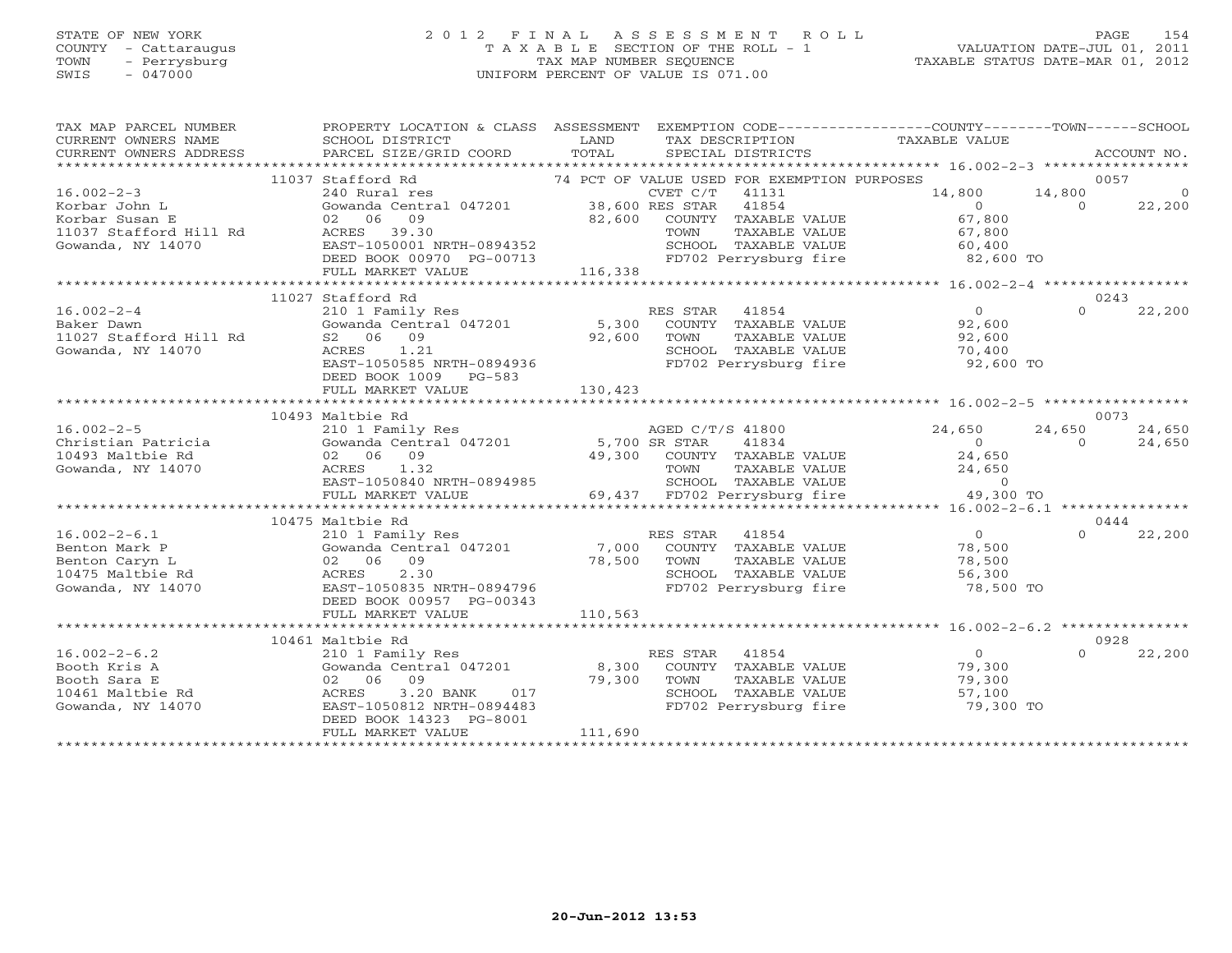# STATE OF NEW YORK 2 0 1 2 F I N A L A S S E S S M E N T R O L L PAGE 155 COUNTY - Cattaraugus T A X A B L E SECTION OF THE ROLL - 1 VALUATION DATE-JUL 01, 2011 TOWN - Perrysburg TAX MAP NUMBER SEQUENCE TAXABLE STATUS DATE-MAR 01, 2012 SWIS - 047000 UNIFORM PERCENT OF VALUE IS 071.00UNIFORM PERCENT OF VALUE IS 071.00

| TAX MAP PARCEL NUMBER<br>CURRENT OWNERS NAME | PROPERTY LOCATION & CLASS ASSESSMENT<br>SCHOOL DISTRICT | LAND    | TAX DESCRIPTION                               | EXEMPTION CODE----------------COUNTY-------TOWN------SCHOOL<br>TAXABLE VALUE |  |
|----------------------------------------------|---------------------------------------------------------|---------|-----------------------------------------------|------------------------------------------------------------------------------|--|
| CURRENT OWNERS ADDRESS                       | PARCEL SIZE/GRID COORD                                  | TOTAL   | SPECIAL DISTRICTS                             | ACCOUNT NO.                                                                  |  |
|                                              | 10417 Maltbie Rd                                        |         |                                               | 0281                                                                         |  |
| $16.002 - 2 - 7$                             | 449 Other Storag                                        |         | COUNTY TAXABLE VALUE                          | 51,700                                                                       |  |
| Luther Norris H                              | Gowanda Central 047201                                  | 5,500   | TOWN<br>TAXABLE VALUE                         | 51,700                                                                       |  |
| Luther Sharon M                              | 02 06<br>09                                             | 51,700  | SCHOOL TAXABLE VALUE                          | 51,700                                                                       |  |
| 10414 Maltbie Rd                             | 1.30<br>ACRES                                           |         | FD702 Perrysburg fire                         | 51,700 TO                                                                    |  |
| Gowanda, NY 14070                            | EAST-1050778 NRTH-0894139<br>DEED BOOK 864<br>PG-00463  |         |                                               |                                                                              |  |
|                                              | FULL MARKET VALUE                                       | 72,817  |                                               |                                                                              |  |
|                                              |                                                         |         |                                               |                                                                              |  |
|                                              | 10405 Maltbie Rd                                        |         |                                               | 0078                                                                         |  |
| $16.002 - 2 - 8$                             | 210 1 Family Res                                        |         | RES STAR<br>41854                             | $\circ$<br>22,200<br>$\Omega$                                                |  |
| Korbar Martin J                              | Gowanda Central 047201                                  | 5,000   | COUNTY TAXABLE VALUE                          | 100,400                                                                      |  |
| Korbar Gail                                  | 02 06 09                                                | 100,400 | TOWN<br>TAXABLE VALUE                         | 100,400                                                                      |  |
| 10405 Maltbie Rd                             | ACRES<br>1.00                                           |         | SCHOOL TAXABLE VALUE                          | 78,200                                                                       |  |
| Gowanda, NY 14070                            | EAST-1050631 NRTH-0893804<br>DEED BOOK 00926 PG-01048   |         | FD702 Perrysburg fire                         | 100,400 TO                                                                   |  |
|                                              | FULL MARKET VALUE                                       | 141,408 |                                               |                                                                              |  |
|                                              |                                                         |         |                                               |                                                                              |  |
|                                              | 10452 Maltbie Rd                                        |         |                                               | 0044                                                                         |  |
| $16.002 - 2 - 10$                            | 210 1 Family Res                                        |         | SR STAR<br>41834                              | $\Omega$<br>$\cap$<br>46,030                                                 |  |
| Brumagin Glenn J                             | Gowanda Central 047201                                  | 5,700   | COUNTY TAXABLE VALUE                          | 80,700                                                                       |  |
| 10452 Maltbie Rd                             | 02 06<br>09                                             | 80,700  | TOWN<br>TAXABLE VALUE                         | 80,700                                                                       |  |
| Gowanda, NY 14070                            | Trustees Of<br>FRNT 365.00 DPTH 72.00                   |         | SCHOOL TAXABLE VALUE<br>FD702 Perrysburg fire | 34,670<br>80,700 TO                                                          |  |
|                                              | EAST-1050966 NRTH-0894109                               |         |                                               |                                                                              |  |
|                                              | DEED BOOK 00936 PG-00338                                |         |                                               |                                                                              |  |
|                                              | FULL MARKET VALUE                                       | 113,662 |                                               |                                                                              |  |
|                                              |                                                         |         |                                               |                                                                              |  |
|                                              | 10414 Maltbie Rd                                        |         |                                               | 0371                                                                         |  |
| $16.002 - 2 - 11$                            | 210 1 Family Res                                        |         | RES STAR 41854                                | 22,200<br>$\overline{0}$<br>$\Omega$                                         |  |
| Luther Norris H                              | Gowanda Central 047201                                  |         | 5,600 COUNTY TAXABLE VALUE                    | 89,500                                                                       |  |
| Luther Sharon M<br>10414 Maltbie Rd          | 02 06 09<br>ACRES<br>1.42                               | 89,500  | TOWN<br>TAXABLE VALUE<br>SCHOOL TAXABLE VALUE | 89,500<br>67,300                                                             |  |
| Gowanda, NY 14070                            | EAST-1050927 NRTH-0893902                               |         | FD702 Perrysburg fire                         | 89,500 TO                                                                    |  |
|                                              | DEED BOOK 819<br>PG-00068                               |         |                                               |                                                                              |  |
|                                              | FULL MARKET VALUE                                       | 126,056 |                                               |                                                                              |  |
|                                              |                                                         |         |                                               |                                                                              |  |
|                                              | 10406 Maltbie Rd                                        |         |                                               | 0420                                                                         |  |
| $16.002 - 2 - 12$                            | 312 Vac w/imprv                                         |         | COUNTY TAXABLE VALUE                          | 27,200                                                                       |  |
| Luther Norris H                              | Gowanda Central 047201                                  | 5,200   | TOWN<br>TAXABLE VALUE                         | 27,200                                                                       |  |
| 10414 Maltbie Rd<br>Gowanda, NY 14070        | 02 06 09<br>ACRES<br>1.10                               | 27,200  | SCHOOL TAXABLE VALUE<br>FD702 Perrysburg fire | 27,200<br>27,200 TO                                                          |  |
|                                              | EAST-1050871 NRTH-0893737                               |         |                                               |                                                                              |  |
|                                              | DEED BOOK 908<br>PG-00037                               |         |                                               |                                                                              |  |
|                                              | FULL MARKET VALUE                                       | 38,310  |                                               |                                                                              |  |
|                                              |                                                         |         |                                               |                                                                              |  |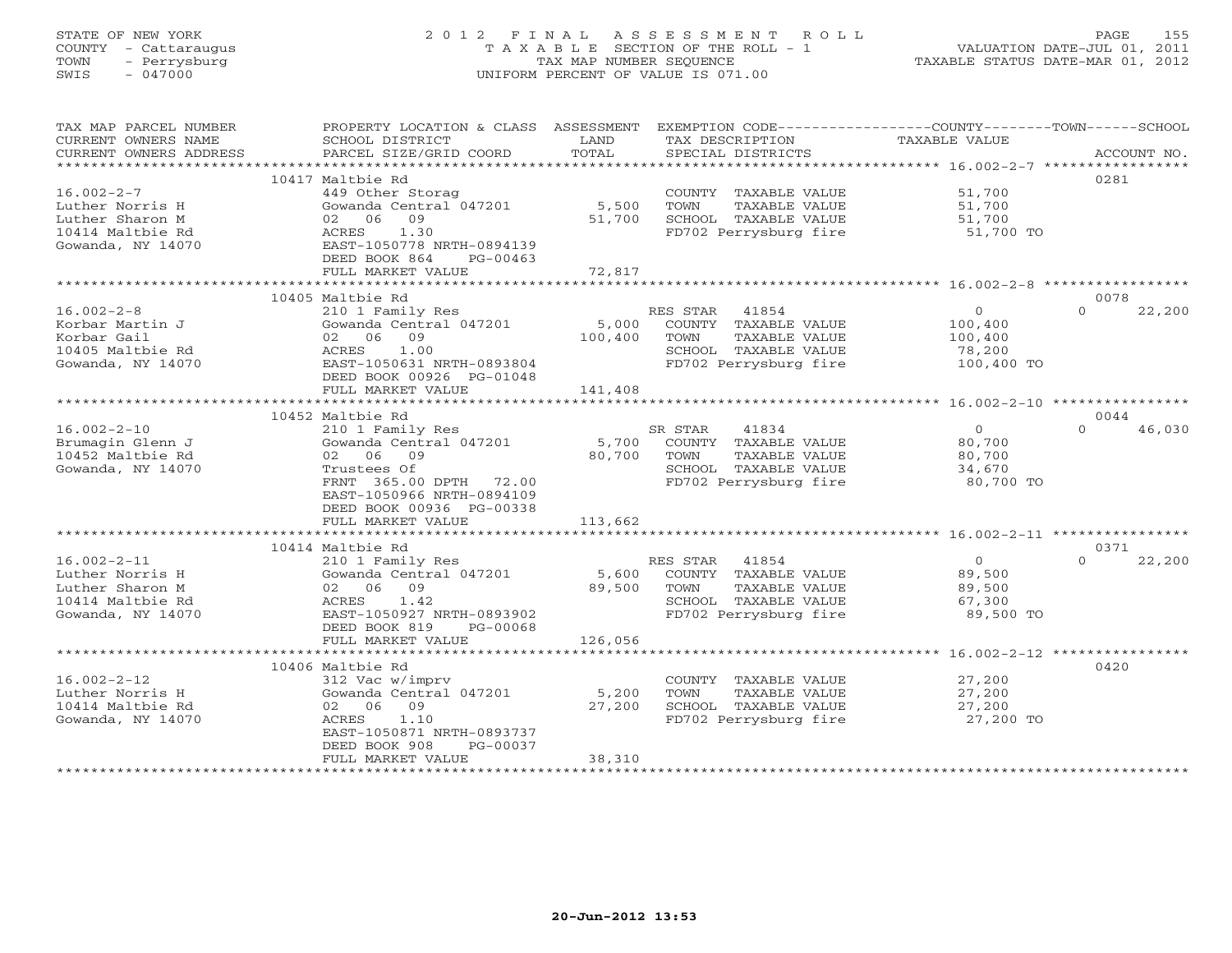# STATE OF NEW YORK 2 0 1 2 F I N A L A S S E S S M E N T R O L L PAGE 156 COUNTY - Cattaraugus T A X A B L E SECTION OF THE ROLL - 1 VALUATION DATE-JUL 01, 2011 TOWN - Perrysburg TAX MAP NUMBER SEQUENCE TAXABLE STATUS DATE-MAR 01, 2012 SWIS - 047000 UNIFORM PERCENT OF VALUE IS 071.00UNIFORM PERCENT OF VALUE IS 071.00

| TAX MAP PARCEL NUMBER<br>CURRENT OWNERS NAME<br>CURRENT OWNERS ADDRESS | PROPERTY LOCATION & CLASS ASSESSMENT<br>SCHOOL DISTRICT<br>PARCEL SIZE/GRID COORD | LAND<br>TOTAL   | EXEMPTION CODE-----------------COUNTY-------TOWN-----SCHOOL<br>TAX DESCRIPTION<br>SPECIAL DISTRICTS | TAXABLE VALUE | ACCOUNT NO.        |
|------------------------------------------------------------------------|-----------------------------------------------------------------------------------|-----------------|-----------------------------------------------------------------------------------------------------|---------------|--------------------|
|                                                                        |                                                                                   |                 |                                                                                                     |               |                    |
|                                                                        | 10396 Maltbie Rd                                                                  |                 |                                                                                                     |               | 0766               |
| $16.002 - 2 - 13$                                                      | 210 1 Family Res                                                                  |                 | COUNTY TAXABLE VALUE                                                                                | 85,000        |                    |
| Thomas Richard F                                                       | Gowanda Central 047201                                                            | 5,000           | TAXABLE VALUE<br>TOWN                                                                               | 85,000        |                    |
| Thomas Irma J                                                          | 02 06 09                                                                          | 85,000          | SCHOOL TAXABLE VALUE                                                                                | 85,000        |                    |
| 10396 Maltbie Rd                                                       | FRNT 200.00 DPTH 201.20                                                           |                 | FD702 Perrysburg fire                                                                               | 85,000 TO     |                    |
| Gowanda, NY 14070                                                      | BANK<br>012                                                                       |                 |                                                                                                     |               |                    |
|                                                                        | EAST-1050797 NRTH-0893564                                                         |                 |                                                                                                     |               |                    |
|                                                                        | DEED BOOK 866<br>PG-00259                                                         |                 |                                                                                                     |               |                    |
|                                                                        | FULL MARKET VALUE                                                                 | 119,718         |                                                                                                     |               |                    |
|                                                                        |                                                                                   |                 |                                                                                                     |               |                    |
|                                                                        | 10391 Maltbie Rd                                                                  |                 |                                                                                                     |               | 0089               |
| $16.002 - 2 - 14$                                                      | 210 1 Family Res                                                                  |                 | RES STAR<br>41854                                                                                   | $\circ$       | $\Omega$<br>22,200 |
| Ortel David A                                                          | Gowanda Central 047201                                                            | 3,600           | COUNTY TAXABLE VALUE                                                                                | 55,000        |                    |
| 10391 Maltbie Rd                                                       | 02 06<br>09                                                                       | 55,000          | TOWN<br>TAXABLE VALUE                                                                               | 55,000        |                    |
| Gowanda, NY 14070                                                      | FRNT 100.00 DPTH 175.00                                                           |                 | SCHOOL TAXABLE VALUE                                                                                | 32,800        |                    |
|                                                                        | EAST-1050516 NRTH-0893244                                                         |                 | FD702 Perrysburg fire                                                                               | 55,000 TO     |                    |
|                                                                        | DEED BOOK 7079 PG-5001                                                            |                 |                                                                                                     |               |                    |
|                                                                        | FULL MARKET VALUE                                                                 | 77,465          |                                                                                                     |               |                    |
|                                                                        |                                                                                   |                 |                                                                                                     |               |                    |
|                                                                        | Maltbie Rd                                                                        |                 |                                                                                                     |               | 0805               |
| $16.002 - 2 - 15.1$                                                    | 322 Rural vac>10                                                                  |                 | COUNTY TAXABLE VALUE                                                                                | 12,100        |                    |
| Coudrey Robert                                                         | Gowanda Central 047201                                                            | 12,100          | TAXABLE VALUE<br>TOWN                                                                               | 12,100        |                    |
|                                                                        |                                                                                   | 12,100          | SCHOOL TAXABLE VALUE                                                                                |               |                    |
| Coudrey Nancy                                                          | 02 06 09                                                                          |                 |                                                                                                     | 12,100        |                    |
| 10355 Maltbie Rd                                                       | ACRES 24.75                                                                       |                 | FD702 Perrysburg fire                                                                               | 12,100 TO     |                    |
| Gowanda, NY 14070                                                      | EAST-1050338 NRTH-0892758                                                         |                 |                                                                                                     |               |                    |
|                                                                        | FULL MARKET VALUE                                                                 | 17,042          |                                                                                                     |               |                    |
|                                                                        |                                                                                   |                 |                                                                                                     |               |                    |
|                                                                        | 10365 Maltbie Rd                                                                  |                 |                                                                                                     |               | 0090               |
| $16.002 - 2 - 15.2$                                                    | 270 Mfg housing                                                                   |                 | WVET C/T<br>41121                                                                                   | 8,595         | 8,595<br>$\circ$   |
| Coudrey John V                                                         | Gowanda Central 047201                                                            | 16,100 RES STAR | 41854                                                                                               | $\circ$       | 22,200<br>$\Omega$ |
| 10365 Maltbie Rd                                                       | 02 06 09                                                                          | 57,300          | COUNTY TAXABLE VALUE                                                                                | 48,705        |                    |
| Gowanda, NY 14070                                                      | ACRES 10.67                                                                       |                 | TOWN<br>TAXABLE VALUE                                                                               | 48,705        |                    |
|                                                                        | EAST-1049935 NRTH-0893043                                                         |                 | SCHOOL TAXABLE VALUE                                                                                | 35,100        |                    |
|                                                                        | DEED BOOK 784<br>PG-00181                                                         |                 | FD702 Perrysburg fire                                                                               | 57,300 TO     |                    |
|                                                                        | FULL MARKET VALUE                                                                 | 80,704          |                                                                                                     |               |                    |
|                                                                        |                                                                                   |                 |                                                                                                     |               |                    |
|                                                                        | Maltbie Rd                                                                        |                 |                                                                                                     |               | 0804               |
| $16.002 - 2 - 15.3$                                                    | 311 Res vac land                                                                  |                 | COUNTY TAXABLE VALUE                                                                                | 4,300         |                    |
| Coudrey John V                                                         | Gowanda Central 047201                                                            | 4,300           | TOWN<br>TAXABLE VALUE                                                                               | 4,300         |                    |
| Coudrey Karen M                                                        | 02 06<br>09                                                                       | 4,300           | SCHOOL TAXABLE VALUE                                                                                | 4,300         |                    |
| 10365 Maltbie Rd                                                       | FRNT 130.00 DPTH 310.00                                                           |                 | FD702 Perrysburg fire                                                                               | 4,300 TO      |                    |
| Gowanda, NY 14070                                                      | EAST-1050438 NRTH-0893138                                                         |                 |                                                                                                     |               |                    |
|                                                                        | DEED BOOK 8073<br>PG-8010                                                         |                 |                                                                                                     |               |                    |
|                                                                        | FULL MARKET VALUE                                                                 | 6,056           |                                                                                                     |               |                    |
|                                                                        |                                                                                   |                 |                                                                                                     |               |                    |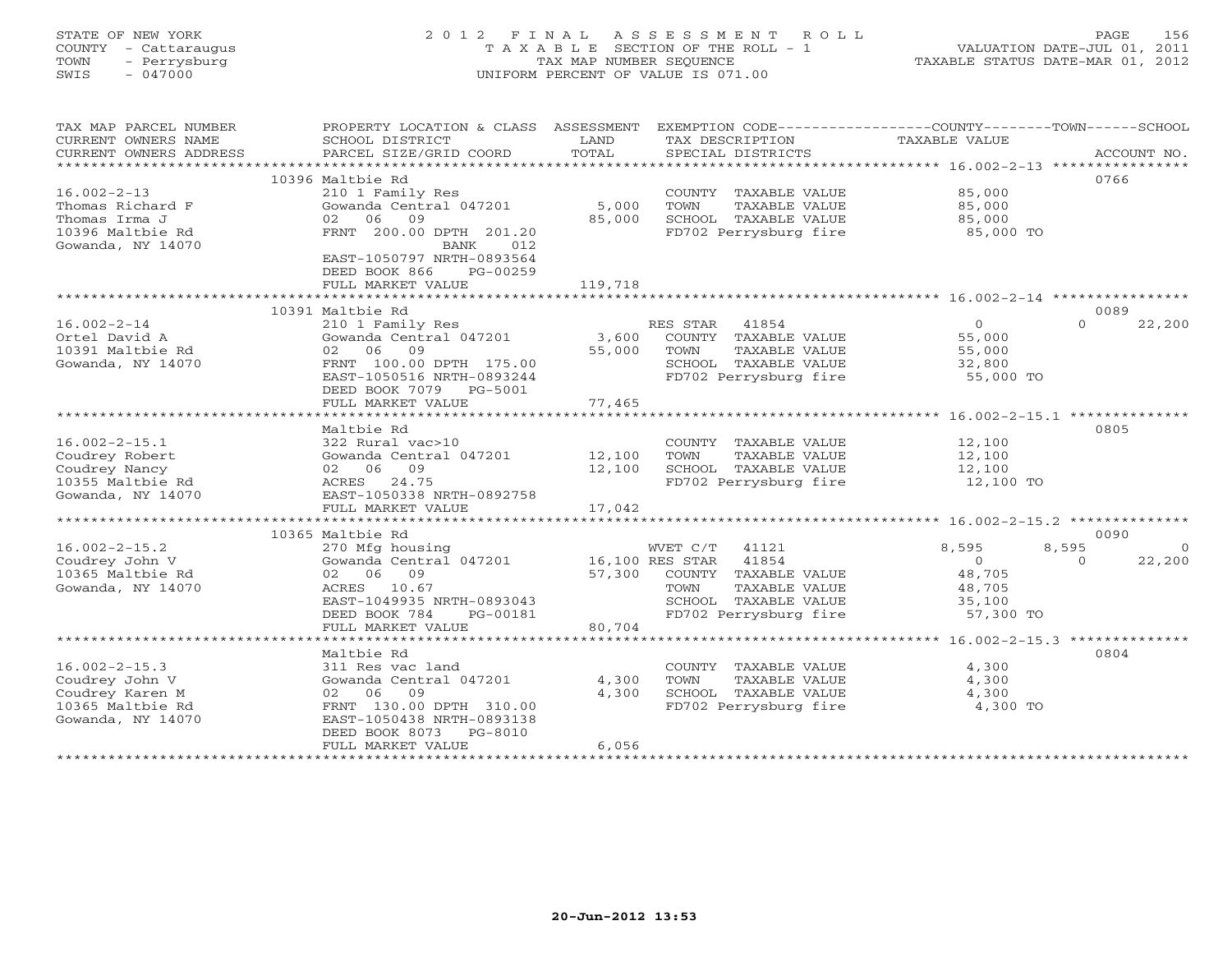# STATE OF NEW YORK 2 0 1 2 F I N A L A S S E S S M E N T R O L L PAGE 157 COUNTY - Cattaraugus T A X A B L E SECTION OF THE ROLL - 1 VALUATION DATE-JUL 01, 2011 TOWN - Perrysburg TAX MAP NUMBER SEQUENCE TAXABLE STATUS DATE-MAR 01, 2012 SWIS - 047000 UNIFORM PERCENT OF VALUE IS 071.00UNIFORM PERCENT OF VALUE IS 071.00

| TAX MAP PARCEL NUMBER   | PROPERTY LOCATION & CLASS ASSESSMENT |         |                         | EXEMPTION CODE----------------COUNTY-------TOWN------SCHOOL |                    |
|-------------------------|--------------------------------------|---------|-------------------------|-------------------------------------------------------------|--------------------|
| CURRENT OWNERS NAME     | SCHOOL DISTRICT                      | LAND    | TAX DESCRIPTION         | TAXABLE VALUE                                               |                    |
| CURRENT OWNERS ADDRESS  | PARCEL SIZE/GRID COORD               | TOTAL   | SPECIAL DISTRICTS       |                                                             | ACCOUNT NO.        |
| *********************** |                                      |         |                         |                                                             |                    |
|                         | Maltbie Rd                           |         |                         |                                                             | 0803               |
| $16.002 - 2 - 15.4$     | 311 Res vac land                     |         | COUNTY TAXABLE VALUE    | 3,900                                                       |                    |
|                         |                                      |         |                         |                                                             |                    |
| Coudrey John V          | Gowanda Central 047201               | 3,900   | TAXABLE VALUE<br>TOWN   | 3,900                                                       |                    |
| Coudrey Karen M         | 09<br>02 06                          | 3,900   | SCHOOL TAXABLE VALUE    | 3,900                                                       |                    |
| 10365 Maltbie Rd        | FRNT 100.00 DPTH 363.00              |         | FD702 Perrysburg fire   | 3,900 TO                                                    |                    |
| Gowanda, NY 14070       | EAST-1050460 NRTH-0893517            |         |                         |                                                             |                    |
|                         | DEED BOOK 2383 PG-6001               |         |                         |                                                             |                    |
|                         | FULL MARKET VALUE                    | 5,493   |                         |                                                             |                    |
|                         |                                      |         |                         |                                                             |                    |
|                         |                                      |         |                         |                                                             |                    |
|                         | Maltbie Rd                           |         |                         |                                                             | 0810               |
| $16.002 - 2 - 15.5$     | 311 Res vac land                     |         | COUNTY TAXABLE VALUE    | 3,900                                                       |                    |
| Troutman Clifford       | Gowanda Central 047201               | 3,900   | TOWN<br>TAXABLE VALUE   | 3,900                                                       |                    |
| Troutman June           | 02 06<br>09                          | 3,900   | SCHOOL TAXABLE VALUE    | 3,900                                                       |                    |
| 11084 W Perrysburg Rd   | FRNT 100.00 DPTH 385.00              |         | FD702 Perrysburg fire   | 3,900 TO                                                    |                    |
| Perrysburg, NY 14129    | EAST-1050474 NRTH-0893617            |         |                         |                                                             |                    |
|                         |                                      |         |                         |                                                             |                    |
|                         | FULL MARKET VALUE                    | 5,493   |                         |                                                             |                    |
|                         |                                      |         |                         |                                                             |                    |
|                         | 10355 Maltbie Rd                     |         |                         |                                                             | 0091               |
| $16.002 - 2 - 16$       | 210 1 Family Res                     |         | SR STAR<br>41834        | $\circ$                                                     | $\Omega$<br>46,030 |
| Coudrey Robert          | Gowanda Central 047201               | 3,600   | COUNTY TAXABLE VALUE    | 58,800                                                      |                    |
| Coudrey Nancy           | 02 06<br>09                          | 58,800  | TOWN<br>TAXABLE VALUE   | 58,800                                                      |                    |
| 10355 Maltbie Rd        | FRNT 100.00 DPTH 175.00              |         | SCHOOL TAXABLE VALUE    | 12,770                                                      |                    |
|                         |                                      |         |                         |                                                             |                    |
| Gowanda, NY 14070       | EAST-1050480 NRTH-0892598            |         | FD702 Perrysburg fire   | 58,800 TO                                                   |                    |
|                         | DEED BOOK 727<br>PG-00338            |         |                         |                                                             |                    |
|                         | FULL MARKET VALUE                    | 82,817  |                         |                                                             |                    |
|                         |                                      |         |                         |                                                             |                    |
|                         | 10342 Maltbie Rd                     |         |                         |                                                             | 0455               |
| $16.002 - 2 - 17$       | 210 1 Family Res                     |         | 41834<br>SR STAR        | $\Omega$                                                    | $\Omega$<br>46,030 |
| Kibler Richard M        | Gowanda Central 047201               | 13,200  | COUNTY TAXABLE VALUE    | 78,600                                                      |                    |
|                         |                                      |         |                         |                                                             |                    |
| Kibler Mary Jane        | 02 06 09                             | 78,600  | TAXABLE VALUE<br>TOWN   | 78,600                                                      |                    |
| 10342 Maltbie Rd        | 7.40<br>ACRES                        |         | SCHOOL TAXABLE VALUE    | 32,570                                                      |                    |
| Gowanda, NY 14070       | EAST-1050818 NRTH-0891962            |         | FD702 Perrysburg fire   | 78,600 TO                                                   |                    |
|                         | DEED BOOK 10262 PG-4001              |         |                         |                                                             |                    |
|                         | FULL MARKET VALUE                    | 110,704 |                         |                                                             |                    |
|                         |                                      |         |                         |                                                             |                    |
|                         | 10276 Maltbie Rd                     |         |                         |                                                             | 0231               |
|                         |                                      |         |                         |                                                             |                    |
| $16.002 - 2 - 18$       | 210 1 Family Res                     |         | WVET C/T<br>41121       | 8,880<br>8,880                                              | $\circ$            |
| Comstock Anthony C      | Gowanda Central 047201               |         | 6,000 RES STAR<br>41854 | $\Omega$                                                    | 22,200<br>$\Omega$ |
| Comstock Jenn           | 09<br>02 06                          | 66,900  | COUNTY TAXABLE VALUE    | 58,020                                                      |                    |
| 10276 Maltbie Rd        | 1.65<br>ACRES                        |         | TAXABLE VALUE<br>TOWN   | 58,020                                                      |                    |
| Gowanda, NY 14070-9610  | EAST-1050832 NRTH-0891483            |         | SCHOOL TAXABLE VALUE    | 44,700                                                      |                    |
|                         | DEED BOOK 994<br>$PG-703$            |         | FD702 Perrysburg fire   | 66,900 TO                                                   |                    |
|                         | FULL MARKET VALUE                    | 94,225  |                         |                                                             |                    |
|                         |                                      |         |                         |                                                             |                    |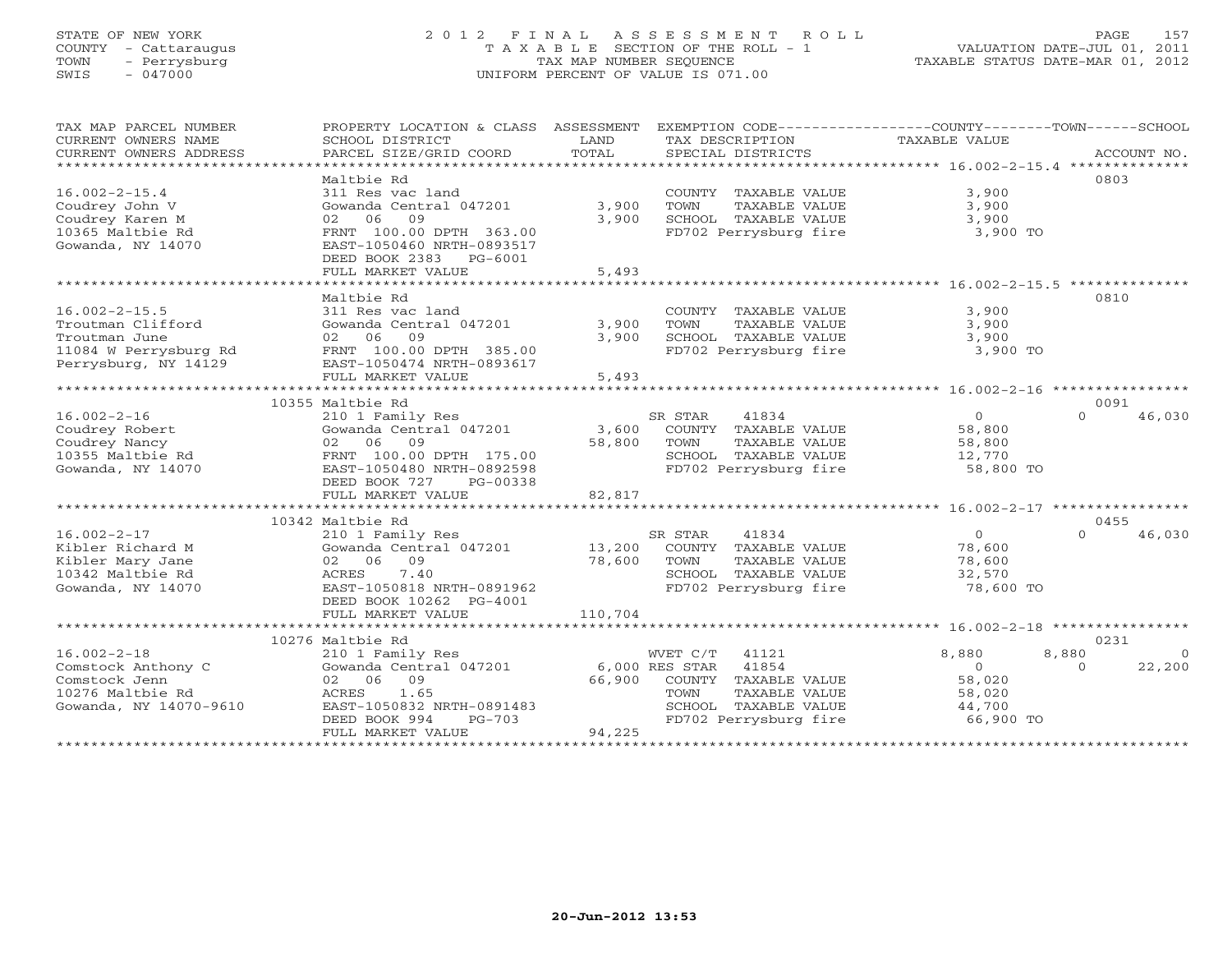# STATE OF NEW YORK 2 0 1 2 F I N A L A S S E S S M E N T R O L L PAGE 158 COUNTY - Cattaraugus T A X A B L E SECTION OF THE ROLL - 1 VALUATION DATE-JUL 01, 2011 TOWN - Perrysburg TAX MAP NUMBER SEQUENCE TAXABLE STATUS DATE-MAR 01, 2012 SWIS - 047000 UNIFORM PERCENT OF VALUE IS 071.00UNIFORM PERCENT OF VALUE IS 071.00

| TAX MAP PARCEL NUMBER                                                                                                                                                                                                                                                                                                                                                                                                                                                                                                                            | PROPERTY LOCATION & CLASS ASSESSMENT EXEMPTION CODE----------------COUNTY-------TOWN------SCHOOL |         |                       |                      |                    |
|--------------------------------------------------------------------------------------------------------------------------------------------------------------------------------------------------------------------------------------------------------------------------------------------------------------------------------------------------------------------------------------------------------------------------------------------------------------------------------------------------------------------------------------------------|--------------------------------------------------------------------------------------------------|---------|-----------------------|----------------------|--------------------|
| CURRENT OWNERS NAME                                                                                                                                                                                                                                                                                                                                                                                                                                                                                                                              | SCHOOL DISTRICT                                                                                  | LAND    | TAX DESCRIPTION       | <b>TAXABLE VALUE</b> |                    |
| CURRENT OWNERS ADDRESS<br>$\begin{minipage}{.45\textwidth} \begin{minipage}{.45\textwidth} \begin{minipage}{.45\textwidth} \begin{minipage}{.45\textwidth} \begin{minipage}{.45\textwidth} \begin{minipage}{.45\textwidth} \begin{minipage}{.45\textwidth} \begin{minipage}{.45\textwidth} \begin{minipage}{.45\textwidth} \begin{minipage}{.45\textwidth} \begin{minipage}{.45\textwidth} \begin{minipage}{.45\textwidth} \begin{minipage}{.45\textwidth} \begin{minipage}{.45\textwidth} \begin{minipage}{.45\textwidth} \begin{minipage}{.45$ |                                                                                                  |         |                       |                      |                    |
|                                                                                                                                                                                                                                                                                                                                                                                                                                                                                                                                                  |                                                                                                  |         |                       |                      |                    |
|                                                                                                                                                                                                                                                                                                                                                                                                                                                                                                                                                  | 10278 Maltbie Rd                                                                                 |         |                       |                      | 0456               |
| $16.002 - 2 - 19$                                                                                                                                                                                                                                                                                                                                                                                                                                                                                                                                | 210 1 Family Res                                                                                 |         | COUNTY TAXABLE VALUE  | 70,000               |                    |
| Utley Richard L                                                                                                                                                                                                                                                                                                                                                                                                                                                                                                                                  | Gowanda Central 047201                                                                           | 7,100   | TOWN<br>TAXABLE VALUE | 70,000               |                    |
| Utley Marilyn A                                                                                                                                                                                                                                                                                                                                                                                                                                                                                                                                  | 02 06<br>09                                                                                      | 70,000  | SCHOOL TAXABLE VALUE  | 70,000               |                    |
| 57 North Chapel St                                                                                                                                                                                                                                                                                                                                                                                                                                                                                                                               | 2.40 BANK<br>ACRES<br>017                                                                        |         | FD702 Perrysburg fire | 70,000 TO            |                    |
| Gowanda, NY 14070                                                                                                                                                                                                                                                                                                                                                                                                                                                                                                                                | EAST-1050804 NRTH-0891280                                                                        |         |                       |                      |                    |
|                                                                                                                                                                                                                                                                                                                                                                                                                                                                                                                                                  | DEED BOOK 00968 PG-00454                                                                         |         |                       |                      |                    |
|                                                                                                                                                                                                                                                                                                                                                                                                                                                                                                                                                  | FULL MARKET VALUE                                                                                | 98,592  |                       |                      |                    |
|                                                                                                                                                                                                                                                                                                                                                                                                                                                                                                                                                  |                                                                                                  |         |                       |                      |                    |
|                                                                                                                                                                                                                                                                                                                                                                                                                                                                                                                                                  | Maltbie Rd                                                                                       |         |                       |                      | 0156               |
| $16.002 - 2 - 20$                                                                                                                                                                                                                                                                                                                                                                                                                                                                                                                                | 323 Vacant rural                                                                                 |         | COUNTY TAXABLE VALUE  | 17,500               |                    |
| Stelley Michael R                                                                                                                                                                                                                                                                                                                                                                                                                                                                                                                                | Gowanda Central 047201 17,500                                                                    |         | TOWN<br>TAXABLE VALUE | 17,500               |                    |
| 10189 Maltbie Rd                                                                                                                                                                                                                                                                                                                                                                                                                                                                                                                                 | 01 06 09                                                                                         | 17,500  | SCHOOL TAXABLE VALUE  | 17,500               |                    |
| Gowanda, NY 14070                                                                                                                                                                                                                                                                                                                                                                                                                                                                                                                                | 26.69<br>ACRES                                                                                   |         | FD702 Perrysburg fire | 17,500 TO            |                    |
|                                                                                                                                                                                                                                                                                                                                                                                                                                                                                                                                                  | EAST-1050705 NRTH-0890115                                                                        |         |                       |                      |                    |
|                                                                                                                                                                                                                                                                                                                                                                                                                                                                                                                                                  | DEED BOOK 990<br>PG-325                                                                          | 24,648  |                       |                      |                    |
|                                                                                                                                                                                                                                                                                                                                                                                                                                                                                                                                                  | FULL MARKET VALUE                                                                                |         |                       |                      |                    |
|                                                                                                                                                                                                                                                                                                                                                                                                                                                                                                                                                  | 10072 Maltbie Rd                                                                                 |         |                       |                      | 0125               |
| $16.002 - 2 - 21.1$                                                                                                                                                                                                                                                                                                                                                                                                                                                                                                                              | 322 Rural vac>10                                                                                 |         | COUNTY TAXABLE VALUE  | 32,800               |                    |
| Draudt Robert C                                                                                                                                                                                                                                                                                                                                                                                                                                                                                                                                  | Gowanda Central 047201 32,800                                                                    |         | TOWN<br>TAXABLE VALUE | 32,800               |                    |
| 10072 Maltbie Rd                                                                                                                                                                                                                                                                                                                                                                                                                                                                                                                                 | 01 06 09                                                                                         | 32,800  | SCHOOL TAXABLE VALUE  | 32,800               |                    |
| Gowanda, NY 14070                                                                                                                                                                                                                                                                                                                                                                                                                                                                                                                                | ACRES 29.25                                                                                      |         | FD702 Perrysburg fire | 32,800 TO            |                    |
|                                                                                                                                                                                                                                                                                                                                                                                                                                                                                                                                                  | EAST-1050521 NRTH-0888690                                                                        |         |                       |                      |                    |
|                                                                                                                                                                                                                                                                                                                                                                                                                                                                                                                                                  | DEED BOOK 898<br>PG-00898                                                                        |         |                       |                      |                    |
|                                                                                                                                                                                                                                                                                                                                                                                                                                                                                                                                                  | FULL MARKET VALUE                                                                                | 46,197  |                       |                      |                    |
|                                                                                                                                                                                                                                                                                                                                                                                                                                                                                                                                                  |                                                                                                  |         |                       |                      |                    |
|                                                                                                                                                                                                                                                                                                                                                                                                                                                                                                                                                  | 10131 Maltbie Rd                                                                                 |         |                       |                      | 0952               |
| $16.002 - 2 - 21.2$                                                                                                                                                                                                                                                                                                                                                                                                                                                                                                                              | 210 1 Family Res                                                                                 |         | SR STAR<br>41834      | $\overline{0}$       | $\Omega$<br>46,030 |
| Gurney Rodney B                                                                                                                                                                                                                                                                                                                                                                                                                                                                                                                                  | Gowanda Central 047201                                                                           | 7,000   | COUNTY TAXABLE VALUE  | 78,000               |                    |
| Allen Romona                                                                                                                                                                                                                                                                                                                                                                                                                                                                                                                                     | 01 06 09                                                                                         | 78,000  | TOWN<br>TAXABLE VALUE | 78,000               |                    |
| 10131 Maltbie Rd                                                                                                                                                                                                                                                                                                                                                                                                                                                                                                                                 | ACRES<br>2.35                                                                                    |         | SCHOOL TAXABLE VALUE  | 31,970               |                    |
| Gowanda, NY 14070                                                                                                                                                                                                                                                                                                                                                                                                                                                                                                                                | EAST-1050087 NRTH-0889205                                                                        |         | FD702 Perrysburg fire | 78,000 TO            |                    |
|                                                                                                                                                                                                                                                                                                                                                                                                                                                                                                                                                  | DEED BOOK 897<br>PG-00757                                                                        |         |                       |                      |                    |
|                                                                                                                                                                                                                                                                                                                                                                                                                                                                                                                                                  | FULL MARKET VALUE                                                                                | 109,859 |                       |                      |                    |
|                                                                                                                                                                                                                                                                                                                                                                                                                                                                                                                                                  |                                                                                                  |         |                       |                      |                    |
|                                                                                                                                                                                                                                                                                                                                                                                                                                                                                                                                                  | 10129 Maltbie Rd                                                                                 |         |                       |                      | 0955               |
| $16.002 - 2 - 21.3$                                                                                                                                                                                                                                                                                                                                                                                                                                                                                                                              | 240 Rural res                                                                                    |         | AG DISTOUT 41730      | 13,577               | 13,577<br>13,577   |
| Ragona Simon Michael                                                                                                                                                                                                                                                                                                                                                                                                                                                                                                                             | Gowanda Central 047201 34,500 RES STAR 41854                                                     |         |                       | $\overline{O}$       | 22,200<br>$\Omega$ |
| Ragona Judith                                                                                                                                                                                                                                                                                                                                                                                                                                                                                                                                    | 01 06 09                                                                                         | 85,500  | COUNTY TAXABLE VALUE  | 71,923               |                    |
| 10129 Maltbie Rd                                                                                                                                                                                                                                                                                                                                                                                                                                                                                                                                 | ACRES 67.00                                                                                      |         | TAXABLE VALUE<br>TOWN | 71,923               |                    |
| Gowanda, NY 14070                                                                                                                                                                                                                                                                                                                                                                                                                                                                                                                                | EAST-1048440 NRTH-0888780                                                                        |         | SCHOOL TAXABLE VALUE  | 49,723               |                    |
|                                                                                                                                                                                                                                                                                                                                                                                                                                                                                                                                                  | DEED BOOK 897<br>PG-00760                                                                        |         | FD702 Perrysburg fire | 85,500 TO            |                    |
| MAY BE SUBJECT TO PAYMENT                                                                                                                                                                                                                                                                                                                                                                                                                                                                                                                        | FULL MARKET VALUE                                                                                | 120,423 |                       |                      |                    |
| UNDER AGDIST LAW TIL 2019                                                                                                                                                                                                                                                                                                                                                                                                                                                                                                                        |                                                                                                  |         |                       |                      |                    |
|                                                                                                                                                                                                                                                                                                                                                                                                                                                                                                                                                  |                                                                                                  |         |                       |                      |                    |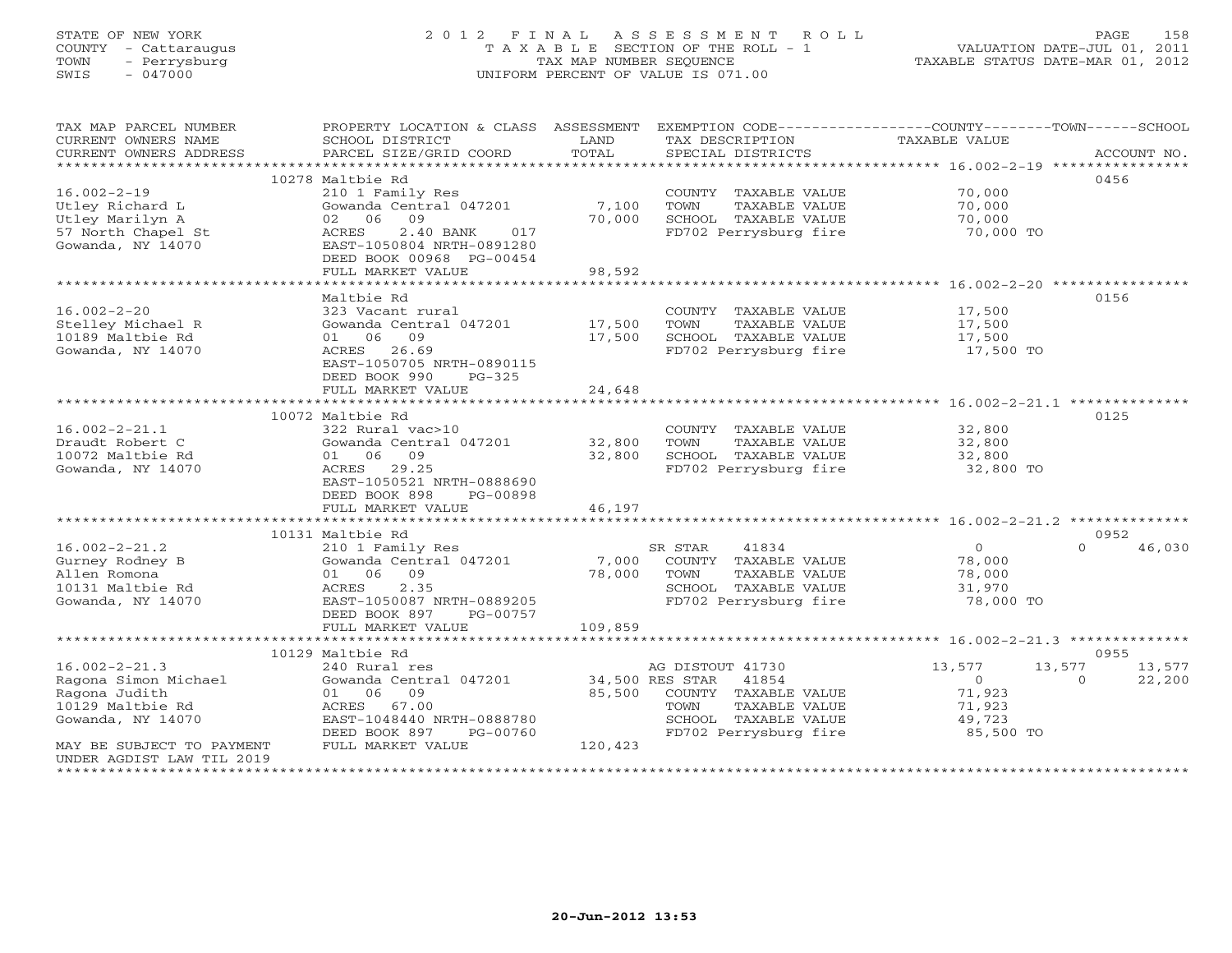# STATE OF NEW YORK 2 0 1 2 F I N A L A S S E S S M E N T R O L L PAGE 159 COUNTY - Cattaraugus T A X A B L E SECTION OF THE ROLL - 1 VALUATION DATE-JUL 01, 2011 TOWN - Perrysburg TAX MAP NUMBER SEQUENCE TAXABLE STATUS DATE-MAR 01, 2012 SWIS - 047000 UNIFORM PERCENT OF VALUE IS 071.00UNIFORM PERCENT OF VALUE IS 071.00

| TAX MAP PARCEL NUMBER<br>CURRENT OWNERS NAME | PROPERTY LOCATION & CLASS ASSESSMENT<br>SCHOOL DISTRICT | LAND    | TAX DESCRIPTION       | EXEMPTION CODE-----------------COUNTY-------TOWN------SCHOOL<br>TAXABLE VALUE |             |
|----------------------------------------------|---------------------------------------------------------|---------|-----------------------|-------------------------------------------------------------------------------|-------------|
| CURRENT OWNERS ADDRESS                       | PARCEL SIZE/GRID COORD                                  | TOTAL   | SPECIAL DISTRICTS     |                                                                               | ACCOUNT NO. |
| ************************                     |                                                         |         |                       |                                                                               | 0127        |
| $16.002 - 2 - 22$                            | Maltbie Rd<br>449 Other Storag                          |         | COUNTY TAXABLE VALUE  | 112,700                                                                       |             |
| Draudt Robert                                | Gowanda Central 047201                                  | 7,800   | TOWN<br>TAXABLE VALUE | 112,700                                                                       |             |
| Draudt Virginia                              | 09<br>01 06                                             | 112,700 | SCHOOL TAXABLE VALUE  | 112,700                                                                       |             |
| 31 E Starr Ave                               | 2.86<br>ACRES                                           |         | FD702 Perrysburg fire | 112,700 TO                                                                    |             |
| Lake Wales, FL 33853-7764                    | EAST-1049834 NRTH-0888366                               |         |                       |                                                                               |             |
|                                              | DEED BOOK 670<br>PG-00182                               |         |                       |                                                                               |             |
|                                              | FULL MARKET VALUE                                       | 158,732 |                       |                                                                               |             |
|                                              | ************************                                |         |                       |                                                                               |             |
|                                              | Maltbie Rd                                              |         |                       |                                                                               | 0476        |
| $16.002 - 2 - 23.1$                          | 322 Rural vac>10                                        |         | AG DIST<br>41720      | 28,412<br>28,412                                                              | 28,412      |
| Stang Daniel V                               | Gowanda Central 047201                                  | 51,600  | COUNTY TAXABLE VALUE  | 23,188                                                                        |             |
| Stang Nicole M                               | 01 06 09                                                | 51,600  | TOWN<br>TAXABLE VALUE | 23,188                                                                        |             |
| 11062 Fairview Dr                            | ACRES 69.00                                             |         | SCHOOL TAXABLE VALUE  | 23,188                                                                        |             |
| Gowanda, NY 14070                            | EAST-1049264 NRTH-0887516                               |         | FD702 Perrysburg fire | 51,600 TO                                                                     |             |
|                                              | DEED BOOK 744<br>PG-6002                                |         |                       |                                                                               |             |
| MAY BE SUBJECT TO PAYMENT                    | FULL MARKET VALUE                                       | 72,676  |                       |                                                                               |             |
| UNDER AGDIST LAW TIL 2016                    |                                                         |         |                       |                                                                               |             |
|                                              | Maltbie Rd                                              |         |                       |                                                                               | 1031        |
| $16.002 - 2 - 23.2$                          | 322 Rural vac>10                                        |         | COUNTY TAXABLE VALUE  | 17,500                                                                        |             |
| Reid James A                                 | Gowanda Central 047201                                  | 17,500  | TOWN<br>TAXABLE VALUE | 17,500                                                                        |             |
| Reid Elizabeth A                             | 01 06 09                                                | 17,500  | SCHOOL TAXABLE VALUE  | 17,500                                                                        |             |
| 10073 Maltbie Rd                             | ACRES 26.75                                             |         | FD702 Perrysburg fire | 17,500 TO                                                                     |             |
| Gowanda, NY 14070                            | EAST-1048299 NRTH-0887947                               |         |                       |                                                                               |             |
|                                              | DEED BOOK 00947 PG-00406                                |         |                       |                                                                               |             |
|                                              | FULL MARKET VALUE                                       | 24,648  |                       |                                                                               |             |
|                                              |                                                         |         |                       |                                                                               |             |
|                                              | Maltbie Rd                                              |         |                       |                                                                               | 0811        |
| $16.002 - 2 - 24$                            | 314 Rural vac<10                                        |         | COUNTY TAXABLE VALUE  | 500                                                                           |             |
| Allen Merrill                                | Gowanda Central 047201                                  | 500     | TOWN<br>TAXABLE VALUE | 500                                                                           |             |
| Allen Wife                                   | 09<br>01 06                                             | 500     | SCHOOL TAXABLE VALUE  | 500                                                                           |             |
| 8999 Rte 353                                 | 1.50<br>ACRES                                           |         | FD702 Perrysburg fire | 500 TO                                                                        |             |
| Gowanda, NY 14070                            | EAST-1050947 NRTH-0887327                               |         |                       |                                                                               |             |
|                                              | DEED BOOK 607<br>PG-00075                               |         |                       |                                                                               |             |
|                                              | FULL MARKET VALUE                                       | 704     |                       |                                                                               |             |
|                                              | 10073 Maltbie Rd                                        |         |                       |                                                                               | 0126        |
| $16.002 - 2 - 25$                            | 210 1 Family Res                                        |         | 41834<br>SR STAR      | $\circ$<br>$\Omega$                                                           | 46,030      |
| Reid James A                                 | Gowanda Central 047201                                  | 9,100   | COUNTY TAXABLE VALUE  | 79,100                                                                        |             |
| Reid Elizabeth A                             | 09<br>01 06                                             | 79,100  | TOWN<br>TAXABLE VALUE | 79,100                                                                        |             |
| 10073 Maltbie Rd                             | 3.70<br>ACRES                                           |         | SCHOOL TAXABLE VALUE  | 33,070                                                                        |             |
| Gowanda, NY 14070                            | EAST-1049410 NRTH-0888358                               |         | FD702 Perrysburg fire | 79,100 TO                                                                     |             |
|                                              | DEED BOOK 00947 PG-00408                                |         |                       |                                                                               |             |
|                                              | FULL MARKET VALUE                                       | 111,408 |                       |                                                                               |             |
|                                              |                                                         |         |                       |                                                                               |             |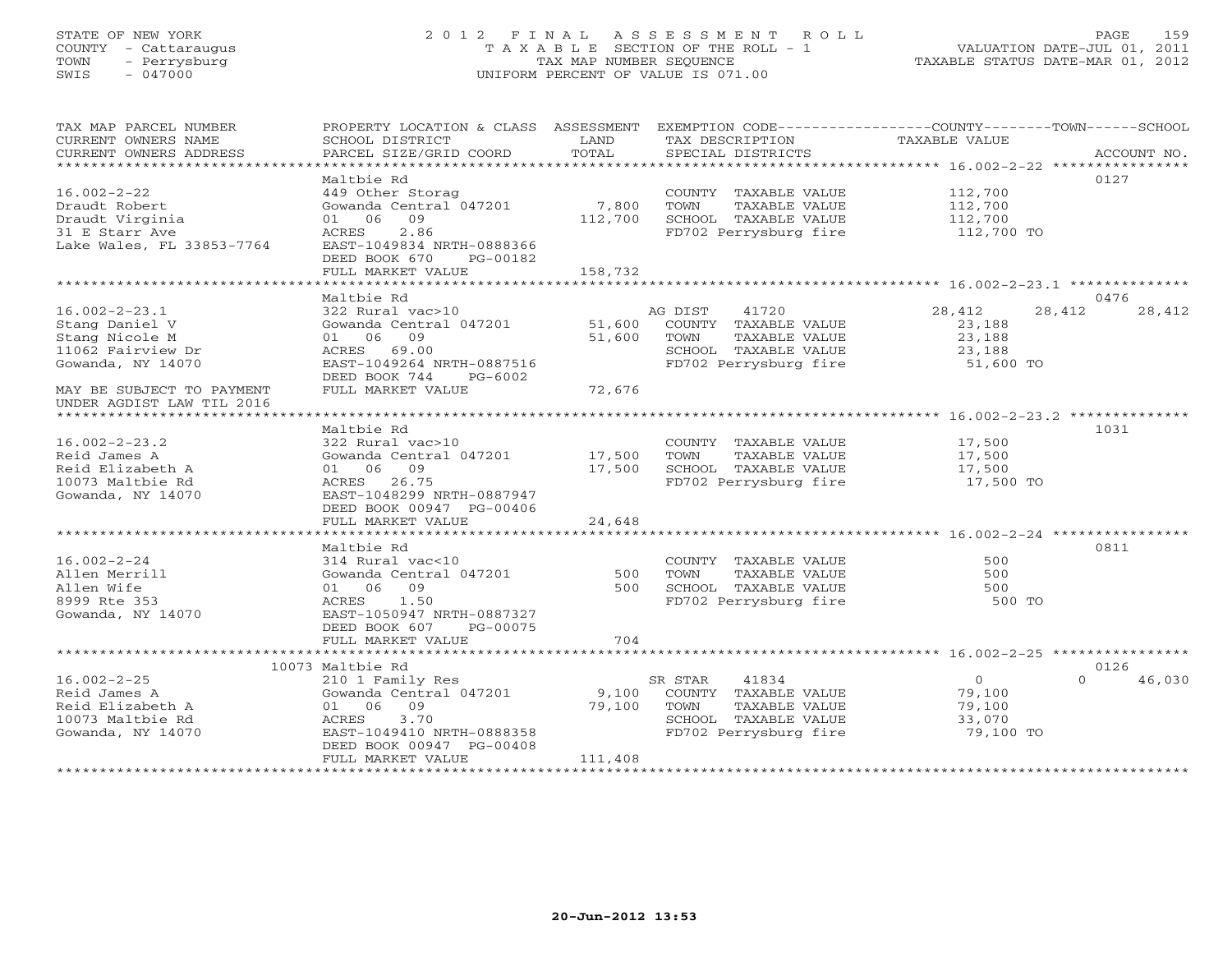| STATE OF NEW YORK<br>COUNTY - Cattaraugus<br>TOWN<br>- Perrysburg<br>$-047000$<br>SWIS            | 2012 FINAL                                                                        | TAX MAP NUMBER SEQUENCE        | ASSESSMENT<br>ROLL<br>T A X A B L E SECTION OF THE ROLL - 1<br>UNIFORM PERCENT OF VALUE IS 071.00    |                                      | PAGE<br>160<br>VALUATION DATE-JUL 01, 2011<br>TAXABLE STATUS DATE-MAR 01, 2012 |
|---------------------------------------------------------------------------------------------------|-----------------------------------------------------------------------------------|--------------------------------|------------------------------------------------------------------------------------------------------|--------------------------------------|--------------------------------------------------------------------------------|
| TAX MAP PARCEL NUMBER<br>CURRENT OWNERS NAME<br>CURRENT OWNERS ADDRESS<br>*********************** | PROPERTY LOCATION & CLASS ASSESSMENT<br>SCHOOL DISTRICT<br>PARCEL SIZE/GRID COORD | LAND<br>TOTAL                  | EXEMPTION CODE-----------------COUNTY-------TOWN------SCHOOL<br>TAX DESCRIPTION<br>SPECIAL DISTRICTS | TAXABLE VALUE                        | ACCOUNT NO.                                                                    |
|                                                                                                   | 10177 Maltbie Rd                                                                  |                                |                                                                                                      |                                      | 0564                                                                           |
| $16.002 - 2 - 26.1$                                                                               | 120 Field crops                                                                   |                                | SILO T/C/S 42100                                                                                     | 1,000                                | 1,000<br>1,000                                                                 |
| Luther Norris H<br>Luther Sharon M                                                                | Gowanda Central 047201<br>01<br>06<br>09                                          | 27,200<br>65,000               | COUNTY TAXABLE VALUE<br>TOWN<br>TAXABLE VALUE                                                        | 64,000<br>64,000                     |                                                                                |
| 10414 Maltbie Rd<br>Perrysbury, NY 14070                                                          | ACRES 48.50<br>EAST-1049665 NRTH-0890222<br>DEED BOOK 16434 PG-6002               |                                | SCHOOL TAXABLE VALUE<br>FD702 Perrysburg fire                                                        | 64,000<br>65,000 TO                  |                                                                                |
| MAY BE SUBJECT TO PAYMENT<br>UNDER AGDIST LAW TIL 2014                                            | FULL MARKET VALUE                                                                 | 91,549                         |                                                                                                      |                                      |                                                                                |
|                                                                                                   |                                                                                   |                                |                                                                                                      |                                      |                                                                                |
|                                                                                                   | 10189 Maltbie Rd                                                                  |                                |                                                                                                      | $\overline{0}$                       | 0301<br>$\Omega$                                                               |
| $16.002 - 2 - 26.2$<br>Stelley Michael R                                                          | 210 1 Family Res<br>Gowanda Central 047201                                        | 3,800                          | RES STAR<br>41854<br>COUNTY TAXABLE VALUE                                                            | 42,800                               | 22,200                                                                         |
| 10189 Maltbie Rd                                                                                  | 01 06<br>09                                                                       | 42,800                         | TAXABLE VALUE<br>TOWN                                                                                | 42,800                               |                                                                                |
| Perrysburg, NY 14129                                                                              | FRNT 100.00 DPTH 287.25                                                           |                                | SCHOOL TAXABLE VALUE                                                                                 | 20,600                               |                                                                                |
|                                                                                                   | BANK<br>017<br>EAST-1050264 NRTH-0890345<br>DEED BOOK 3253 PG-2001                |                                | FD702 Perrysburg fire                                                                                | 42,800 TO                            |                                                                                |
|                                                                                                   | FULL MARKET VALUE                                                                 | 60,282                         |                                                                                                      |                                      |                                                                                |
|                                                                                                   | ************************                                                          | * * * * * * * * * * * * *      |                                                                                                      |                                      |                                                                                |
|                                                                                                   | 10205 Maltbie Rd                                                                  |                                |                                                                                                      |                                      | 0457                                                                           |
| $16.002 - 2 - 27$                                                                                 | 210 1 Family Res                                                                  |                                | RES STAR<br>41854                                                                                    | $\circ$                              | $\Omega$<br>22,200                                                             |
| Swartz Francis R Jr<br>10205 Maltbie Rd                                                           | Gowanda Central 047201<br>09<br>01<br>06                                          | 6,100<br>119,100               | COUNTY TAXABLE VALUE<br>TOWN<br>TAXABLE VALUE                                                        | 119,100<br>119,100                   |                                                                                |
| Gowanda, NY 14070                                                                                 | Ff 618.00                                                                         |                                | SCHOOL TAXABLE VALUE                                                                                 | 96,900                               |                                                                                |
|                                                                                                   | ACRES<br>4.56                                                                     |                                | FD702 Perrysburg fire                                                                                | 119,100 TO                           |                                                                                |
|                                                                                                   | EAST-1050313 NRTH-0890694<br>DEED BOOK 901<br>PG-01109                            |                                |                                                                                                      |                                      |                                                                                |
|                                                                                                   | FULL MARKET VALUE                                                                 | 167,746                        |                                                                                                      | $16.002 - 2 - 28$ **********         |                                                                                |
|                                                                                                   | 10251 Maltbie Rd                                                                  |                                |                                                                                                      |                                      | 0262                                                                           |
| $16.002 - 2 - 28$                                                                                 | 210 1 Family Res                                                                  |                                | COUNTY<br>TAXABLE VALUE                                                                              | 37,300                               |                                                                                |
| Cain Marta (Tolman) L                                                                             | Gowanda Central 047201                                                            | 6,300                          | TOWN<br>TAXABLE VALUE                                                                                | 37,300                               |                                                                                |
| 3420 Gowanda-Zoar Rd                                                                              | 02 06<br>09                                                                       | 37,300                         | SCHOOL TAXABLE VALUE                                                                                 | 37,300                               |                                                                                |
| Gowanda, NY 14070                                                                                 | ACRES<br>1.84                                                                     |                                | FD702 Perrysburg fire                                                                                | 37,300 TO                            |                                                                                |
|                                                                                                   | EAST-1050360 NRTH-0891075<br>DEED BOOK 911<br>PG-01022                            |                                |                                                                                                      |                                      |                                                                                |
|                                                                                                   | FULL MARKET VALUE                                                                 | 52,535                         |                                                                                                      |                                      |                                                                                |
|                                                                                                   |                                                                                   | * * * * * * * *                |                                                                                                      | ************* 16.002-2-29 ********** |                                                                                |
|                                                                                                   | Jolls Rd                                                                          |                                |                                                                                                      |                                      | 0274                                                                           |
| $16.002 - 2 - 29$                                                                                 | 311 Res vac land                                                                  |                                | COUNTY TAXABLE VALUE                                                                                 | 6,400                                |                                                                                |
| Winship William M<br>Winship Sondra L                                                             | Gowanda Central 047201<br>09<br>02 06                                             | 6,400<br>6,400                 | TOWN<br>TAXABLE VALUE<br>SCHOOL TAXABLE VALUE                                                        | 6,400<br>6,400                       |                                                                                |
| 14 Chestnut St                                                                                    | ACRES<br>1.94                                                                     |                                | FD702 Perrysburg fire                                                                                | 6,400 TO                             |                                                                                |
| Gowanda, NY 14070                                                                                 | EAST-1047262 NRTH-0891538                                                         |                                |                                                                                                      |                                      |                                                                                |
|                                                                                                   | DEED BOOK 1031<br>PG-1124                                                         |                                |                                                                                                      |                                      |                                                                                |
|                                                                                                   | FULL MARKET VALUE<br>***************************                                  | 9,014<br>* * * * * * * * * * * |                                                                                                      |                                      |                                                                                |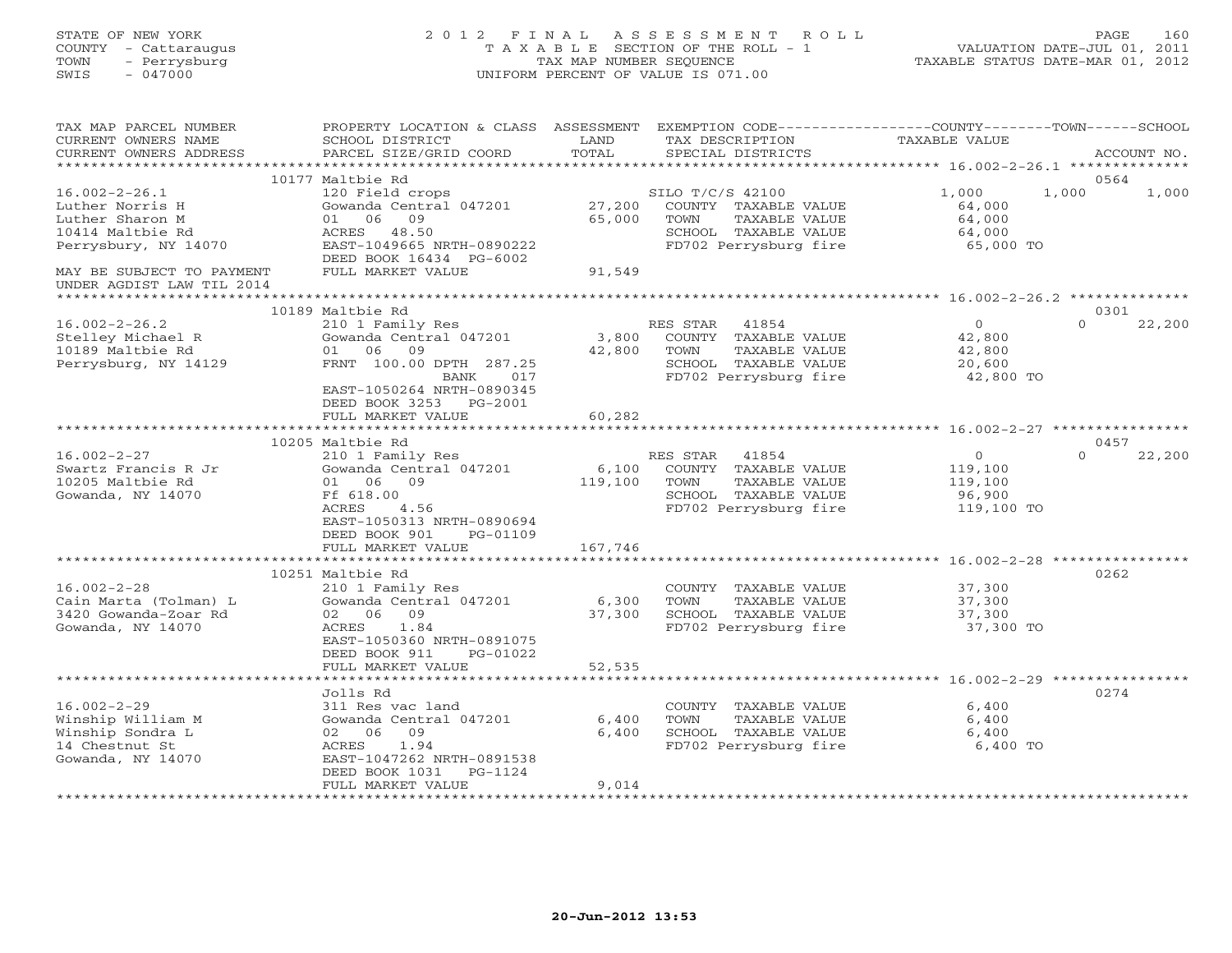## STATE OF NEW YORK 2 0 1 2 F I N A L A S S E S S M E N T R O L L PAGE 161 COUNTY - Cattaraugus T A X A B L E SECTION OF THE ROLL - 1 VALUATION DATE-JUL 01, 2011 TOWN - Perrysburg TAX MAP NUMBER SEQUENCE TAXABLE STATUS DATE-MAR 01, 2012 SWIS - 047000 UNIFORM PERCENT OF VALUE IS 071.00UNIFORM PERCENT OF VALUE IS 071.00

| TAX MAP PARCEL NUMBER<br>CURRENT OWNERS NAME<br>CURRENT OWNERS ADDRESS                                                                                                                            | PROPERTY LOCATION & CLASS ASSESSMENT<br>SCHOOL DISTRICT<br>PARCEL SIZE/GRID COORD                                                                                                       | LAND<br>TOTAL | TAX DESCRIPTION TAXABLE VALUE SPECIAL DISTRICTS                                                                                  | EXEMPTION CODE-----------------COUNTY-------TOWN------SCHOOL                                 | ACCOUNT NO.        |
|---------------------------------------------------------------------------------------------------------------------------------------------------------------------------------------------------|-----------------------------------------------------------------------------------------------------------------------------------------------------------------------------------------|---------------|----------------------------------------------------------------------------------------------------------------------------------|----------------------------------------------------------------------------------------------|--------------------|
|                                                                                                                                                                                                   | Maltbie Rd                                                                                                                                                                              |               |                                                                                                                                  |                                                                                              | 0056               |
| $16.002 - 2 - 30.1$<br>Bettker Jason<br>Bettker Susan                                                                                                                                             | 322 Rural vac>10<br>Gowanda Central 047201 34,100<br>02 06 09                                                                                                                           | 34,100        | COUNTY TAXABLE VALUE 34,100<br>TOWN                                                                                              | $\begin{tabular}{ll} TAXABLE & VALUE & & 34,100 \\ TAXABLE & VALUE & & 34,100 \end{tabular}$ |                    |
| 96 Chestnut St<br>Gowanda, NY 14070                                                                                                                                                               | ACRES 82.10<br>EAST-1048954 NRTH-0891716<br>DEED BOOK 15961 PG-7001                                                                                                                     |               | SCHOOL TAXABLE VALUE 34,100<br>FD702 Perrysburg fire 34,100 TO                                                                   |                                                                                              |                    |
|                                                                                                                                                                                                   | FULL MARKET VALUE                                                                                                                                                                       | 48,028        |                                                                                                                                  |                                                                                              |                    |
|                                                                                                                                                                                                   | 10310 Jolls Rd                                                                                                                                                                          |               |                                                                                                                                  |                                                                                              | 1013               |
| $16.002 - 2 - 30.2$                                                                                                                                                                               |                                                                                                                                                                                         |               | COUNTY TAXABLE VALUE 48,700                                                                                                      |                                                                                              |                    |
| Nowak Martha                                                                                                                                                                                      | 270 Mfg housing<br>Gowanda Central 047201 8,700<br>02 06 09 48,700<br>ACRES 3.45                                                                                                        |               |                                                                                                                                  |                                                                                              |                    |
| 9944 Jolls Rd                                                                                                                                                                                     |                                                                                                                                                                                         |               |                                                                                                                                  |                                                                                              |                    |
| Perrysburg, NY 14129                                                                                                                                                                              |                                                                                                                                                                                         |               |                                                                                                                                  |                                                                                              |                    |
|                                                                                                                                                                                                   | EAST-1047373 NRTH-0892125<br>DEED BOOK 3252 PG-8002                                                                                                                                     |               | TOWN TAXABLE VALUE 48,700<br>SCHOOL TAXABLE VALUE 48,700<br>FD702 Perrysburg fire 48,700 TO<br>WD702 Prrysbrg Central Wtr .00 MT |                                                                                              |                    |
|                                                                                                                                                                                                   | FULL MARKET VALUE                                                                                                                                                                       | 68,592        |                                                                                                                                  |                                                                                              |                    |
|                                                                                                                                                                                                   | 10340 Jolls Rd                                                                                                                                                                          |               |                                                                                                                                  |                                                                                              | 0242               |
| $16.002 - 2 - 31.2$                                                                                                                                                                               | 210 1 Family Res                                                                                                                                                                        |               | RES STAR 41854                                                                                                                   | $\overline{0}$                                                                               | $\Omega$<br>22,200 |
| Howard Jennifer                                                                                                                                                                                   | Gowanda Central $047201$ 9,400                                                                                                                                                          |               | COUNTY TAXABLE VALUE 44,500                                                                                                      |                                                                                              |                    |
| 10340 Jolls Rdd                                                                                                                                                                                   |                                                                                                                                                                                         |               | TOWN<br>TAXABLE VALUE                                                                                                            | 44,500                                                                                       |                    |
| Perrysburg, NY 14129                                                                                                                                                                              |                                                                                                                                                                                         |               | CHOOL TAXABLE VALUE<br>FD702 Perrysburg fire 32,300<br>WD702 Prrysbrg Central Wtr .00 MT                                         |                                                                                              |                    |
|                                                                                                                                                                                                   |                                                                                                                                                                                         |               |                                                                                                                                  |                                                                                              |                    |
|                                                                                                                                                                                                   |                                                                                                                                                                                         |               |                                                                                                                                  |                                                                                              |                    |
|                                                                                                                                                                                                   |                                                                                                                                                                                         |               |                                                                                                                                  |                                                                                              |                    |
|                                                                                                                                                                                                   | 10368 Jolls Rd                                                                                                                                                                          |               |                                                                                                                                  |                                                                                              | 0148               |
|                                                                                                                                                                                                   | 210 1 Family Res                                                                                                                                                                        |               | RES STAR 41854                                                                                                                   |                                                                                              | $\Omega$<br>22,200 |
|                                                                                                                                                                                                   |                                                                                                                                                                                         |               | ES STAR 41854<br>COUNTY TAXABLE VALUE                                                                                            | $\begin{array}{c} 0 \\ 91,200 \end{array}$                                                   |                    |
|                                                                                                                                                                                                   | 210 1 Family Res<br>Gowanda Central 047201 25,200<br>02 06 09 91,200<br>merged 2-31.1 into parcel 201,200                                                                               |               | TOWN                                                                                                                             | TAXABLE VALUE<br>TAXABLE VALUE 91,200<br>TAXABLE VALUE 69,000                                |                    |
|                                                                                                                                                                                                   |                                                                                                                                                                                         |               |                                                                                                                                  |                                                                                              |                    |
| $\begin{tabular}{llllllll} 16.002-2-32 & 210 1 FamilyBorner Richard L & Gowanda CentrBorner Wendy & 02 & 06 & 0910368 Jolls Rd & merged 2-31.1Perrysburg, NY 14129 & ACRES & 44.25 \end{tabular}$ | ACRES 44.25                                                                                                                                                                             |               | SCHOOL TAXABLE VALUE 69,000<br>FD702 Perrysburg fire 91,200 TO<br>WD702 Prrysbrg Central Wtr .00 MT                              |                                                                                              |                    |
|                                                                                                                                                                                                   | EAST-1048356 NRTH-0892805<br>DEED BOOK 00929 PG-00684                                                                                                                                   |               |                                                                                                                                  |                                                                                              |                    |
|                                                                                                                                                                                                   | FULL MARKET VALUE                                                                                                                                                                       | 128,451       |                                                                                                                                  |                                                                                              |                    |
|                                                                                                                                                                                                   |                                                                                                                                                                                         |               |                                                                                                                                  |                                                                                              |                    |
|                                                                                                                                                                                                   | 10376 Jolls Rd                                                                                                                                                                          |               |                                                                                                                                  |                                                                                              | 0321               |
| $16.002 - 2 - 33$<br>Hutzenlaub Elmar J<br>Hutzenlaub Elmar J<br>10376 Jolls Rd<br>Perryshurg NY 11000                                                                                            | Jolls Rd<br>210 1 Family Res<br>Gowanda Central 047201 9,200 COUNTY TAXABLE VALUE<br>02 06 09<br>200 108,500 TOWN TAXABLE VALUE<br>200 SCHOOL TAXABLE VALUE<br>379 5CHOOL TAXABLE VALUE |               |                                                                                                                                  | $\begin{array}{c} 0 \\ 108,500 \end{array}$                                                  | $\Omega$<br>22,200 |
|                                                                                                                                                                                                   |                                                                                                                                                                                         |               |                                                                                                                                  |                                                                                              |                    |
|                                                                                                                                                                                                   |                                                                                                                                                                                         |               |                                                                                                                                  | TAXABLE VALUE<br>TAXABLE VALUE 108,500<br>TAXABLE VALUE 86,300                               |                    |
| Perrysburg, NY 14129                                                                                                                                                                              |                                                                                                                                                                                         |               |                                                                                                                                  |                                                                                              |                    |
|                                                                                                                                                                                                   | EAST-1047509 NRTH-0893166<br>DEED BOOK 00949 PG-00695                                                                                                                                   |               | SCHOOL TAXABLE VALUE 86,300<br>FD702 Perrysburg fire 108,500 TO<br>WD702 Prrysbrg Central Wtr .00 MT                             |                                                                                              |                    |
|                                                                                                                                                                                                   | FULL MARKET VALUE                                                                                                                                                                       | 152,817       |                                                                                                                                  |                                                                                              |                    |
|                                                                                                                                                                                                   |                                                                                                                                                                                         |               |                                                                                                                                  |                                                                                              |                    |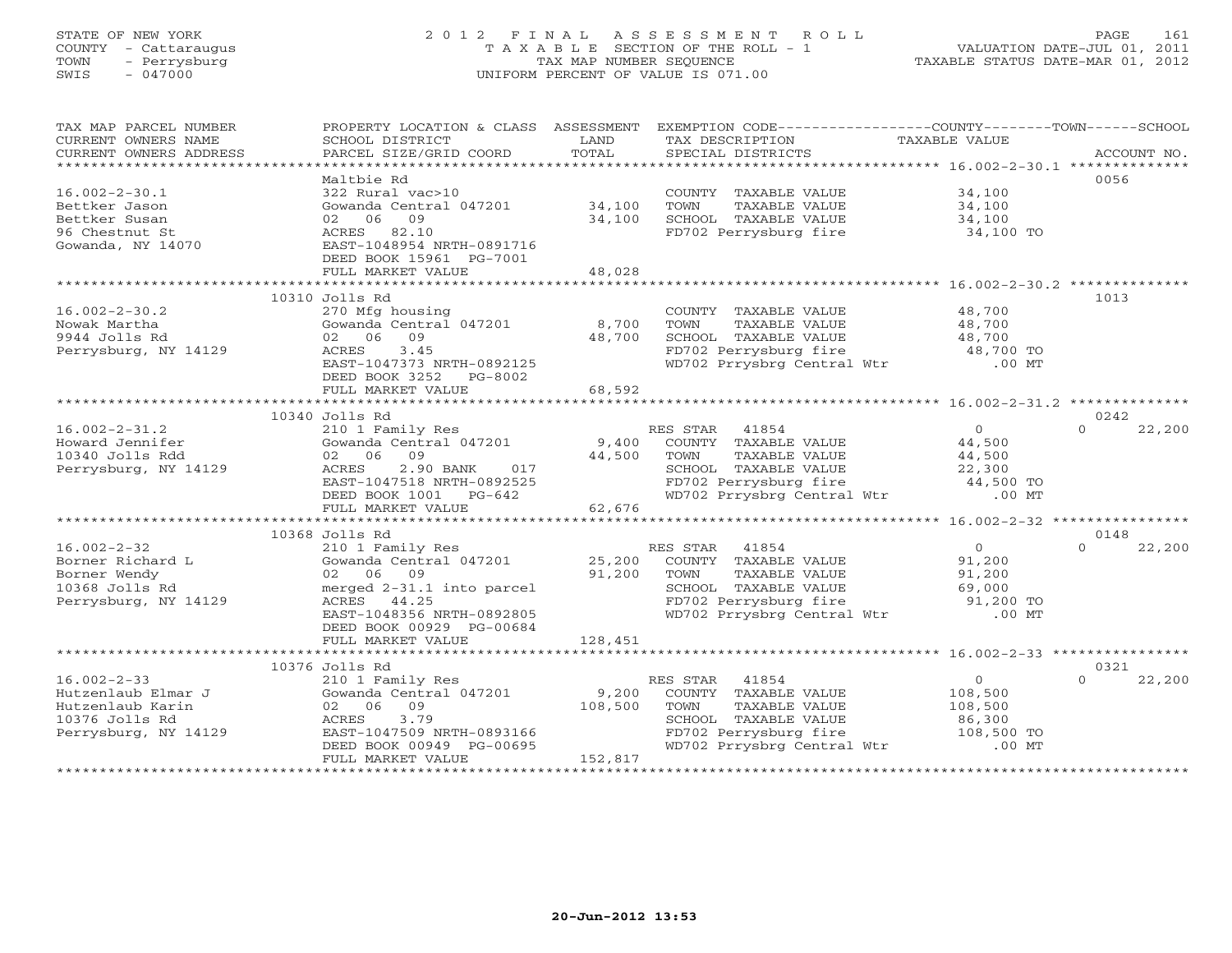# STATE OF NEW YORK 2 0 1 2 F I N A L A S S E S S M E N T R O L L PAGE 162 COUNTY - Cattaraugus T A X A B L E SECTION OF THE ROLL - 1 VALUATION DATE-JUL 01, 2011 TOWN - Perrysburg TAX MAP NUMBER SEQUENCE TAXABLE STATUS DATE-MAR 01, 2012 SWIS - 047000 UNIFORM PERCENT OF VALUE IS 071.00UNIFORM PERCENT OF VALUE IS 071.00

| TAX MAP PARCEL NUMBER<br>$\begin{tabular}{lllllll} \multicolumn{2}{c}{\textbf{CURRENT}} & \multicolumn{2}{c}{\textbf{WNERS}} & \multicolumn{2}{c}{\textbf{NAME}} & \multicolumn{2}{c}{\textbf{SCHOOL}} & \multicolumn{2}{c}{\textbf{LAND}} & \multicolumn{2}{c}{\textbf{TAX} \textbf{DESCRIFTION}} & \multicolumn{2}{c}{\textbf{TAXABLE VALUE}} & \multicolumn{2}{c}{\textbf{NALUE}} \\ & \multicolumn{2}{c}{\textbf{CURRENT}} & \multicolumn{2}{c}{\textbf{WNERS} \textbf{ADDRES} & \textbf{PACEL} \text$ | PROPERTY LOCATION & CLASS ASSESSMENT EXEMPTION CODE----------------COUNTY-------TOWN------SCHOOL |                                                                                                                                                                                                |       |                          |
|------------------------------------------------------------------------------------------------------------------------------------------------------------------------------------------------------------------------------------------------------------------------------------------------------------------------------------------------------------------------------------------------------------------------------------------------------------------------------------------------------------|--------------------------------------------------------------------------------------------------|------------------------------------------------------------------------------------------------------------------------------------------------------------------------------------------------|-------|--------------------------|
|                                                                                                                                                                                                                                                                                                                                                                                                                                                                                                            |                                                                                                  |                                                                                                                                                                                                |       | 0700                     |
|                                                                                                                                                                                                                                                                                                                                                                                                                                                                                                            | 12153 Main St                                                                                    |                                                                                                                                                                                                |       | $\Omega$<br>22,200       |
| 16.021-1-1<br>Peters Janet S<br>Peters Susan L<br>210 1 Family Res<br>Gowanda Central 047201<br>210 1 Family Res<br>Cowanda Central 047201<br>26 67,500<br>27.500<br>27.500<br>27.500<br>27.500<br>27.500<br>27.500<br>27.500<br>27.500<br>27.500<br>27.500<br>27.                                                                                                                                                                                                                                         |                                                                                                  |                                                                                                                                                                                                |       |                          |
|                                                                                                                                                                                                                                                                                                                                                                                                                                                                                                            |                                                                                                  |                                                                                                                                                                                                |       |                          |
|                                                                                                                                                                                                                                                                                                                                                                                                                                                                                                            |                                                                                                  |                                                                                                                                                                                                |       |                          |
|                                                                                                                                                                                                                                                                                                                                                                                                                                                                                                            |                                                                                                  |                                                                                                                                                                                                |       |                          |
|                                                                                                                                                                                                                                                                                                                                                                                                                                                                                                            |                                                                                                  |                                                                                                                                                                                                |       |                          |
|                                                                                                                                                                                                                                                                                                                                                                                                                                                                                                            |                                                                                                  |                                                                                                                                                                                                |       |                          |
| 95.070 MBT 2011 MARKET VALUE 1047201<br>2013 Main St 2012 Main St 2012 MARKET VALUE 2013382 NRTH-0894929<br>2021 Main St 2021 MARKET VALUE 2014 MARKET VALUE 2014 MARKET VALUE 2014 MARKET VALUE 2014 MAGE VALUE 2014 MAGE VALUE<br>                                                                                                                                                                                                                                                                       |                                                                                                  |                                                                                                                                                                                                |       |                          |
|                                                                                                                                                                                                                                                                                                                                                                                                                                                                                                            | 12065 Main St                                                                                    |                                                                                                                                                                                                |       | 0608                     |
|                                                                                                                                                                                                                                                                                                                                                                                                                                                                                                            |                                                                                                  | COUNTY TAXABLE VALUE 65,600<br>TOWN TAXABLE VALUE 65,600<br>SCHOOL TAXABLE VALUE 65,600                                                                                                        |       |                          |
|                                                                                                                                                                                                                                                                                                                                                                                                                                                                                                            |                                                                                                  |                                                                                                                                                                                                |       |                          |
|                                                                                                                                                                                                                                                                                                                                                                                                                                                                                                            |                                                                                                  |                                                                                                                                                                                                |       |                          |
| 12065 Main St                                                                                                                                                                                                                                                                                                                                                                                                                                                                                              |                                                                                                  |                                                                                                                                                                                                |       |                          |
| PO Box 265                                                                                                                                                                                                                                                                                                                                                                                                                                                                                                 |                                                                                                  | FD702 Perrysburg fire<br>SR702 Perrysburg Sp. Res. 65,600 TO<br>WD702 Prrysbrg Central Wtr .00 MT                                                                                              |       |                          |
| Perrysburg, NY 14129                                                                                                                                                                                                                                                                                                                                                                                                                                                                                       |                                                                                                  |                                                                                                                                                                                                |       |                          |
|                                                                                                                                                                                                                                                                                                                                                                                                                                                                                                            | EAST-1034473 NRTH-0895114                                                                        |                                                                                                                                                                                                |       |                          |
|                                                                                                                                                                                                                                                                                                                                                                                                                                                                                                            | DEED BOOK 999 PG-765                                                                             |                                                                                                                                                                                                |       |                          |
|                                                                                                                                                                                                                                                                                                                                                                                                                                                                                                            |                                                                                                  |                                                                                                                                                                                                |       |                          |
|                                                                                                                                                                                                                                                                                                                                                                                                                                                                                                            |                                                                                                  |                                                                                                                                                                                                |       |                          |
|                                                                                                                                                                                                                                                                                                                                                                                                                                                                                                            | Main St                                                                                          |                                                                                                                                                                                                |       | 1008                     |
| 16.021-1-3<br>Calhoun Peter D<br>Calhoun Cheryl<br>Calhoun Cheryl<br>Calhoun Cheryl<br>Calhoun Cheryl<br>Calhoun Cheryl<br>Calhoun Cheryl<br>Cowanda Central 047201<br>Communications of the SCHOOL<br>26,100<br>COUNTY<br>COUNTY<br>COUNTY<br>COUNTY<br>COU                                                                                                                                                                                                                                               |                                                                                                  | COUNTY TAXABLE VALUE<br>TOWN TAXABLE VALUE 16,100<br>SCHOOL TAXABLE VALUE 16,100<br>FD702 Perrysburg fire 16,100 TO<br>SR702 Perrysburg Sp. Res. 16,100 TO<br>WD702 Prrysbrg Central Wtr 00 MT |       |                          |
|                                                                                                                                                                                                                                                                                                                                                                                                                                                                                                            |                                                                                                  |                                                                                                                                                                                                |       |                          |
|                                                                                                                                                                                                                                                                                                                                                                                                                                                                                                            |                                                                                                  |                                                                                                                                                                                                |       |                          |
|                                                                                                                                                                                                                                                                                                                                                                                                                                                                                                            |                                                                                                  |                                                                                                                                                                                                |       |                          |
|                                                                                                                                                                                                                                                                                                                                                                                                                                                                                                            |                                                                                                  |                                                                                                                                                                                                |       |                          |
|                                                                                                                                                                                                                                                                                                                                                                                                                                                                                                            |                                                                                                  |                                                                                                                                                                                                |       |                          |
|                                                                                                                                                                                                                                                                                                                                                                                                                                                                                                            |                                                                                                  |                                                                                                                                                                                                |       |                          |
|                                                                                                                                                                                                                                                                                                                                                                                                                                                                                                            |                                                                                                  |                                                                                                                                                                                                |       | 0874                     |
| $16.021 - 1 - 17.1$                                                                                                                                                                                                                                                                                                                                                                                                                                                                                        |                                                                                                  |                                                                                                                                                                                                | 8,575 | 8,575<br>$\bigcirc$      |
| Benton John F                                                                                                                                                                                                                                                                                                                                                                                                                                                                                              |                                                                                                  |                                                                                                                                                                                                |       | 34,300<br>$\overline{0}$ |
| 10407 Lincoln Ave                                                                                                                                                                                                                                                                                                                                                                                                                                                                                          |                                                                                                  |                                                                                                                                                                                                |       |                          |
| Perrysburg, NY 14129                                                                                                                                                                                                                                                                                                                                                                                                                                                                                       |                                                                                                  |                                                                                                                                                                                                |       |                          |
|                                                                                                                                                                                                                                                                                                                                                                                                                                                                                                            |                                                                                                  |                                                                                                                                                                                                |       |                          |
|                                                                                                                                                                                                                                                                                                                                                                                                                                                                                                            |                                                                                                  |                                                                                                                                                                                                |       |                          |
|                                                                                                                                                                                                                                                                                                                                                                                                                                                                                                            |                                                                                                  | COUNT TAXABLE VALUE<br>TOWN TAXABLE VALUE<br>SCHOOL TAXABLE VALUE<br>FD702 Perrysburg fire 34,300 TO<br>SR702 Perrysburg Sp. Res. 34,300 TO                                                    |       |                          |
|                                                                                                                                                                                                                                                                                                                                                                                                                                                                                                            |                                                                                                  | WD702 Prrysbrg Central Wtr .00 MT                                                                                                                                                              |       |                          |
|                                                                                                                                                                                                                                                                                                                                                                                                                                                                                                            |                                                                                                  |                                                                                                                                                                                                |       |                          |
|                                                                                                                                                                                                                                                                                                                                                                                                                                                                                                            |                                                                                                  |                                                                                                                                                                                                |       |                          |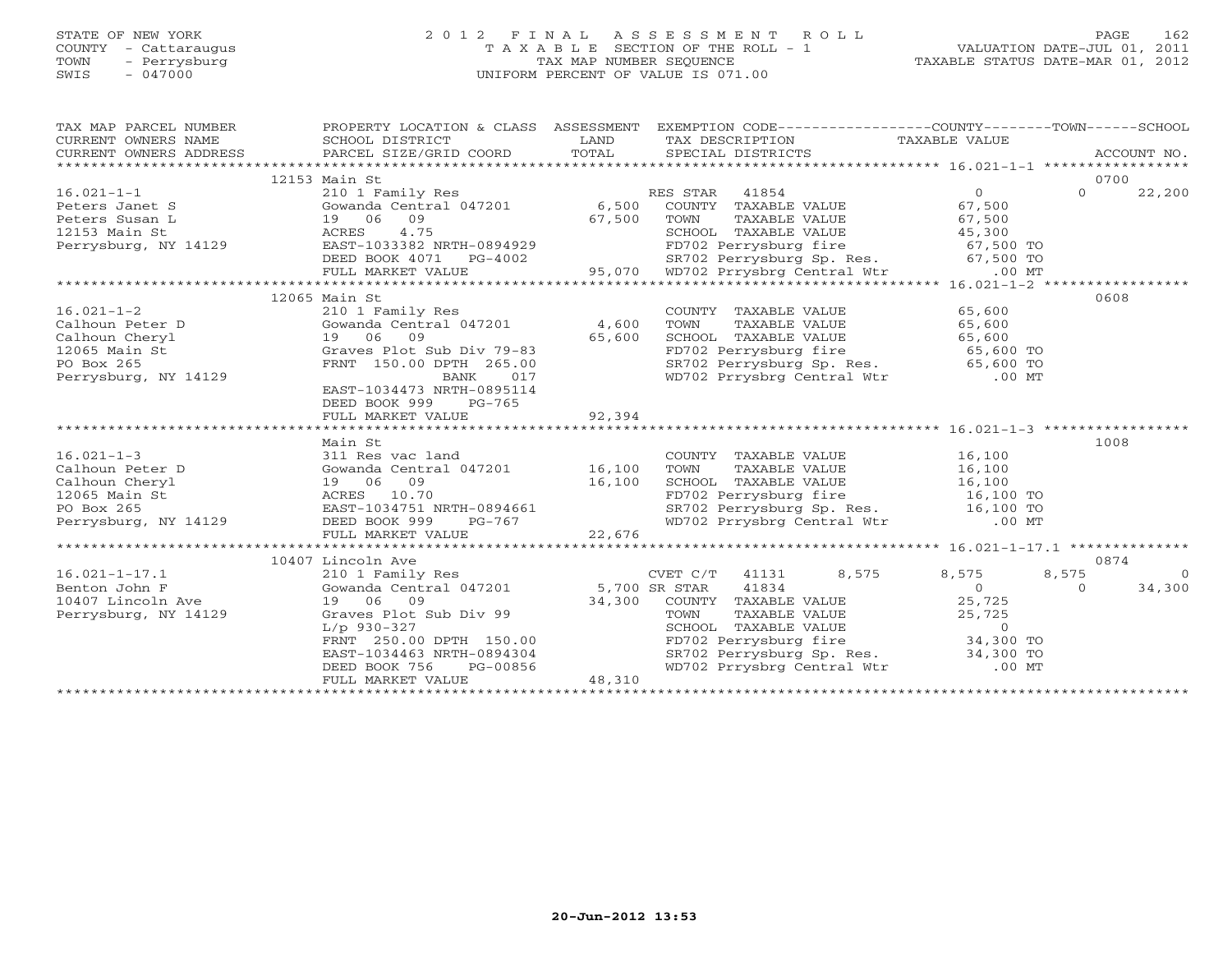## STATE OF NEW YORK 2 0 1 2 F I N A L A S S E S S M E N T R O L L PAGE 163 COUNTY - Cattaraugus T A X A B L E SECTION OF THE ROLL - 1 VALUATION DATE-JUL 01, 2011 TOWN - Perrysburg TAX MAP NUMBER SEQUENCE TAXABLE STATUS DATE-MAR 01, 2012 SWIS - 047000 UNIFORM PERCENT OF VALUE IS 071.00UNIFORM PERCENT OF VALUE IS 071.00

| TAX MAP PARCEL NUMBER<br>CURRENT OWNERS NAME<br>CURRENT OWNERS ADDRESS | SCHOOL DISTRICT<br>PARCEL SIZE/GRID COORD                                                         | LAND<br>TOTAL   | PROPERTY LOCATION & CLASS ASSESSMENT EXEMPTION CODE----------------COUNTY-------TOWN------SCHOOL<br>TAX DESCRIPTION<br>SPECIAL DISTRICTS                                                                                | TAXABLE VALUE       | ACCOUNT NO.              |
|------------------------------------------------------------------------|---------------------------------------------------------------------------------------------------|-----------------|-------------------------------------------------------------------------------------------------------------------------------------------------------------------------------------------------------------------------|---------------------|--------------------------|
|                                                                        |                                                                                                   |                 |                                                                                                                                                                                                                         |                     |                          |
|                                                                        | 10405 Lincoln Ave                                                                                 |                 |                                                                                                                                                                                                                         |                     | 0668                     |
| $16.021 - 1 - 17.2$                                                    | 270 Mfg housing<br>Gowanda Central 047201                                                         |                 | RES STAR 41854                                                                                                                                                                                                          | $\overline{0}$      | $\Omega$<br>22,200       |
| Ashcroft Stephen H                                                     | 19 6 9                                                                                            | 3,400<br>55,300 | COUNTY TAXABLE VALUE                                                                                                                                                                                                    | 55,300              |                          |
| Ashcroft Kristina<br>10405 Lincoln Ave                                 |                                                                                                   |                 | TOWN<br>TAXABLE VALUE<br>SCHOOL TAXABLE VALUE                                                                                                                                                                           | 55,300              |                          |
| Perrysburg, NY 14219                                                   |                                                                                                   |                 |                                                                                                                                                                                                                         | 33,100<br>55,300 TO |                          |
|                                                                        | EAST-1034461 NRTH-0894130                                                                         |                 |                                                                                                                                                                                                                         |                     |                          |
|                                                                        | DEED BOOK 705<br>PG-1143                                                                          |                 | SCHOOL TAXABLE VALUE 33,100<br>FD702 Perrysburg fire 55,300 TO<br>SR702 Perrysburg Sp. Res. 55,300 TO<br>WD702 Prrysbrg Central Wtr .00 MT                                                                              |                     |                          |
|                                                                        | FULL MARKET VALUE                                                                                 | 77,887          |                                                                                                                                                                                                                         |                     |                          |
|                                                                        |                                                                                                   |                 |                                                                                                                                                                                                                         |                     |                          |
|                                                                        | 12055 Buffalo St<br>Buffalo St<br>210 1 Family Res<br>Gowanda Central 047201 3,400<br>2000 11,000 |                 |                                                                                                                                                                                                                         |                     | 1010                     |
| $16.021 - 1 - 18.1$                                                    |                                                                                                   |                 | RES STAR 41854                                                                                                                                                                                                          | $\overline{0}$      | $\Omega$<br>22,200       |
|                                                                        |                                                                                                   |                 | COUNTY TAXABLE VALUE                                                                                                                                                                                                    | 41,000              |                          |
|                                                                        |                                                                                                   |                 | TAXABLE VALUE<br>TOWN                                                                                                                                                                                                   | 41,000              |                          |
|                                                                        |                                                                                                   |                 |                                                                                                                                                                                                                         | 18,800              |                          |
|                                                                        |                                                                                                   |                 |                                                                                                                                                                                                                         |                     |                          |
|                                                                        |                                                                                                   |                 | FRNT 97.00 DPTH 150.00<br>EAST-1034460 NRTH-0894031 FD702 Perrysburg fire 41,000 TO<br>DEED BOOK 8812 PG-3001 57,746 WD702 Perrysburg Sp. Res. 41,000 TO<br>FULL MARKET VALUE 57,746 WD702 Prrysbrg Central Wtr .000 MT |                     |                          |
|                                                                        |                                                                                                   |                 |                                                                                                                                                                                                                         |                     |                          |
|                                                                        | 10391 Lincoln Ave                                                                                 |                 |                                                                                                                                                                                                                         |                     | 1011                     |
| $16.021 - 1 - 18.2$                                                    | 270 Mfg housing                                                                                   |                 | COUNTY TAXABLE VALUE                                                                                                                                                                                                    | 25,000              |                          |
| Pezzullo Anthony Jr                                                    | Gowanda Central 047201 3,700                                                                      |                 | TOWN<br>TAXABLE VALUE                                                                                                                                                                                                   | 25,000              |                          |
| 3849 Old State Rd                                                      | 19 06 09                                                                                          | 25,000          | SCHOOL TAXABLE VALUE                                                                                                                                                                                                    | 25,000              |                          |
| Allegany, NY 14706                                                     | FRNT 124.80 DPTH 150.00                                                                           |                 |                                                                                                                                                                                                                         |                     |                          |
|                                                                        | EAST-1034458 NRTH-0893920                                                                         |                 |                                                                                                                                                                                                                         |                     |                          |
|                                                                        | DEED BOOK 8865 PG-8001                                                                            |                 | ECHOOL TAXABLE VALUE<br>FD702 Perrysburg fire 25,000 TO<br>SR702 Perrysburg Sp. Res. 25,000 TO<br>WD702 Prrysbrg Central Wtr .00 MT                                                                                     |                     |                          |
|                                                                        | FULL MARKET VALUE                                                                                 | 35,211          |                                                                                                                                                                                                                         |                     |                          |
|                                                                        |                                                                                                   |                 |                                                                                                                                                                                                                         |                     |                          |
|                                                                        | 12182 Main St                                                                                     |                 |                                                                                                                                                                                                                         |                     | 0609<br>$\cap$           |
| $16.021 - 2 - 1$                                                       | 210 1 Family Res                                                                                  | 2,500           | RES STAR 41854                                                                                                                                                                                                          | $\overline{0}$      | 22,200                   |
| Russell Melissa<br>12182 Main St                                       | Gowanda Central 047201<br>20 06 09                                                                | 38,100          | COUNTY TAXABLE VALUE<br>TOWN<br>TAXABLE VALUE                                                                                                                                                                           | 38,100<br>38,100    |                          |
| Perrysburg, NY 14129                                                   | FRNT 55.00 DPTH 140.00                                                                            |                 | SCHOOL TAXABLE VALUE                                                                                                                                                                                                    | 15,900              |                          |
|                                                                        | BANK<br>017                                                                                       |                 |                                                                                                                                                                                                                         |                     |                          |
|                                                                        | EAST-1033002 NRTH-0895430                                                                         |                 |                                                                                                                                                                                                                         |                     |                          |
|                                                                        | DEED BOOK 12934 PG-5001                                                                           | 53.662          |                                                                                                                                                                                                                         |                     |                          |
|                                                                        | FULL MARKET VALUE                                                                                 | 53,662          |                                                                                                                                                                                                                         |                     |                          |
|                                                                        |                                                                                                   |                 |                                                                                                                                                                                                                         |                     |                          |
|                                                                        | 12188 Main St                                                                                     |                 |                                                                                                                                                                                                                         |                     | 0600                     |
| $16.021 - 2 - 2$                                                       | 210 1 Family Res                                                                                  |                 | CVET C/T 41131 14,350                                                                                                                                                                                                   | 14,350              | 14,350<br>$\overline{0}$ |
| Fuller Leonard E                                                       | Gowanda Central 047201                                                                            |                 | 2,800 AGED C/T/S 41800                                                                                                                                                                                                  | 21,525              | 21,525<br>28,700         |
| Fuller Marion                                                          | 20 06 09                                                                                          |                 | 57,400 SR STAR<br>41834                                                                                                                                                                                                 | $\overline{0}$      | 28,700<br>$\overline{0}$ |
| PO Box 35<br>Perrysburg, NY 14129                                      | FRNT 70.00 DPTH 140.00<br>EAST-1032939 NRTH-0895432                                               |                 | COUNTY TAXABLE VALUE 21,525<br>TOWN TAXABLE VALUE 21,525<br>SCHOOL TAXABLE VALUE 21,525<br>FD702 Perrysburg fire 57,400 TO<br>SR702 Perrysburg Sp. Res. 57,400 TO                                                       |                     |                          |
|                                                                        | DEED BOOK 805<br>PG-00169                                                                         |                 |                                                                                                                                                                                                                         |                     |                          |
|                                                                        | FULL MARKET VALUE                                                                                 | 80,845          |                                                                                                                                                                                                                         |                     |                          |
|                                                                        |                                                                                                   |                 |                                                                                                                                                                                                                         |                     |                          |
|                                                                        |                                                                                                   |                 | WD702 Prrysbrg Central Wtr .00 MT                                                                                                                                                                                       |                     |                          |
|                                                                        |                                                                                                   |                 |                                                                                                                                                                                                                         |                     |                          |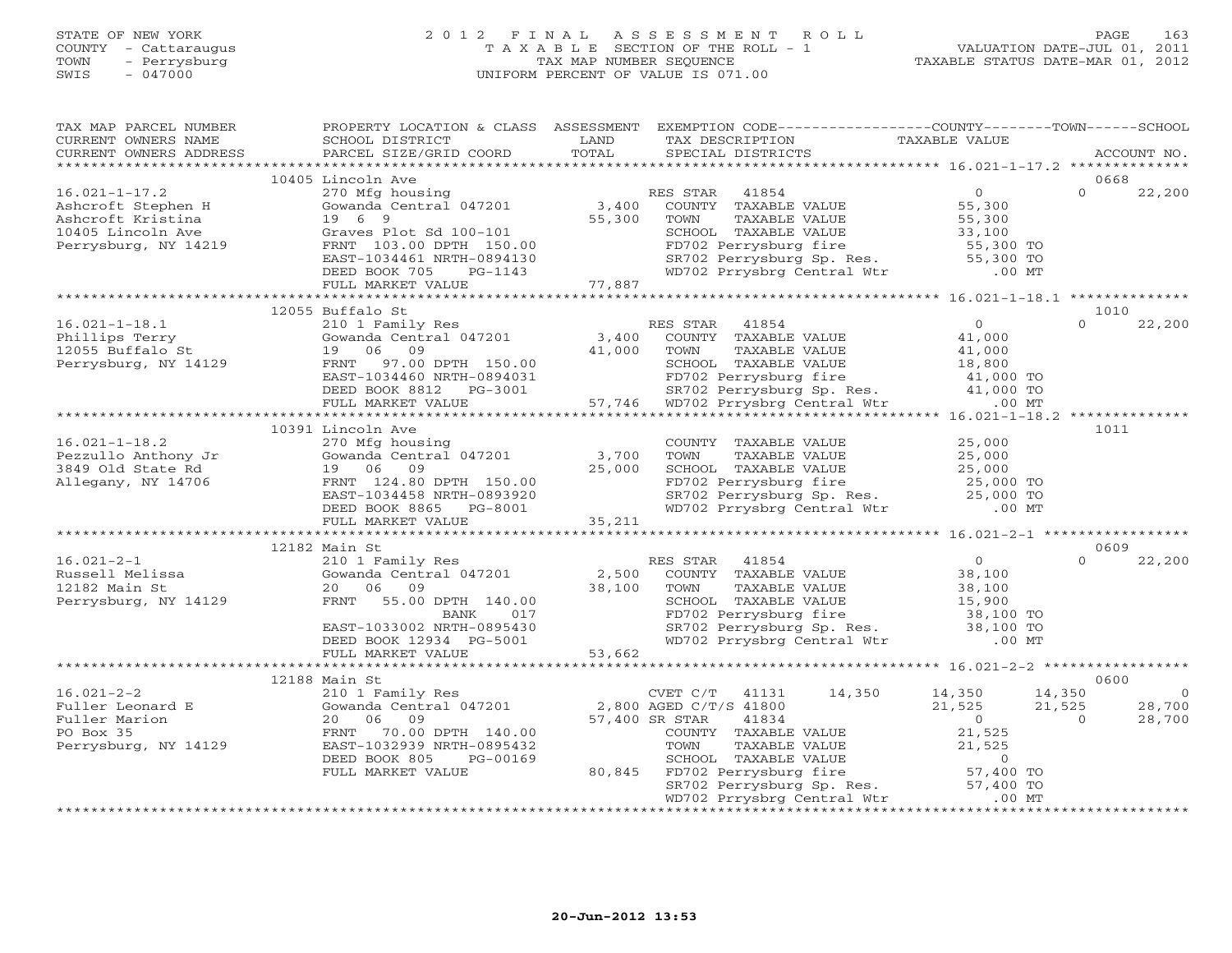# STATE OF NEW YORK 2 0 1 2 F I N A L A S S E S S M E N T R O L L PAGE 164 COUNTY - Cattaraugus T A X A B L E SECTION OF THE ROLL - 1 VALUATION DATE-JUL 01, 2011 TOWN - Perrysburg TAX MAP NUMBER SEQUENCE TAXABLE STATUS DATE-MAR 01, 2012 SWIS - 047000 UNIFORM PERCENT OF VALUE IS 071.00UNIFORM PERCENT OF VALUE IS 071.00

| TAX MAP PARCEL NUMBER<br>TAX PARCES NONDER TRAFFULLY A CHAIN ASSESSMENT ON THE CONTRIGENT OF THE CONTRIGENT OF THE CONTRIGENT OF THE CONTRIGENT ON THE CONTRIGENT OF THE CONTRIGENT OF THE CONTRIGENT OF THE CONTRIGENT OF THE CONTRIGENT OF THE CONTRI                                                                                                                                                                                                                |               | PROPERTY LOCATION & CLASS ASSESSMENT EXEMPTION CODE---------------COUNTY-------TOWN------SCHOOL |      |
|------------------------------------------------------------------------------------------------------------------------------------------------------------------------------------------------------------------------------------------------------------------------------------------------------------------------------------------------------------------------------------------------------------------------------------------------------------------------|---------------|-------------------------------------------------------------------------------------------------|------|
|                                                                                                                                                                                                                                                                                                                                                                                                                                                                        |               |                                                                                                 |      |
|                                                                                                                                                                                                                                                                                                                                                                                                                                                                        | 12112 Main St |                                                                                                 | 0656 |
|                                                                                                                                                                                                                                                                                                                                                                                                                                                                        |               |                                                                                                 |      |
|                                                                                                                                                                                                                                                                                                                                                                                                                                                                        |               |                                                                                                 |      |
|                                                                                                                                                                                                                                                                                                                                                                                                                                                                        |               |                                                                                                 |      |
|                                                                                                                                                                                                                                                                                                                                                                                                                                                                        | 12100 Main St |                                                                                                 | 0647 |
|                                                                                                                                                                                                                                                                                                                                                                                                                                                                        |               |                                                                                                 |      |
|                                                                                                                                                                                                                                                                                                                                                                                                                                                                        |               |                                                                                                 |      |
|                                                                                                                                                                                                                                                                                                                                                                                                                                                                        |               |                                                                                                 |      |
|                                                                                                                                                                                                                                                                                                                                                                                                                                                                        | 12086 Main St |                                                                                                 | 0605 |
|                                                                                                                                                                                                                                                                                                                                                                                                                                                                        |               |                                                                                                 |      |
|                                                                                                                                                                                                                                                                                                                                                                                                                                                                        |               |                                                                                                 |      |
|                                                                                                                                                                                                                                                                                                                                                                                                                                                                        |               |                                                                                                 |      |
|                                                                                                                                                                                                                                                                                                                                                                                                                                                                        |               |                                                                                                 |      |
|                                                                                                                                                                                                                                                                                                                                                                                                                                                                        |               |                                                                                                 |      |
|                                                                                                                                                                                                                                                                                                                                                                                                                                                                        |               |                                                                                                 |      |
|                                                                                                                                                                                                                                                                                                                                                                                                                                                                        |               |                                                                                                 |      |
|                                                                                                                                                                                                                                                                                                                                                                                                                                                                        |               |                                                                                                 |      |
|                                                                                                                                                                                                                                                                                                                                                                                                                                                                        | 12072 Main St |                                                                                                 | 0698 |
|                                                                                                                                                                                                                                                                                                                                                                                                                                                                        |               |                                                                                                 |      |
|                                                                                                                                                                                                                                                                                                                                                                                                                                                                        |               |                                                                                                 |      |
|                                                                                                                                                                                                                                                                                                                                                                                                                                                                        |               |                                                                                                 |      |
|                                                                                                                                                                                                                                                                                                                                                                                                                                                                        |               |                                                                                                 |      |
|                                                                                                                                                                                                                                                                                                                                                                                                                                                                        | 12054 Main St |                                                                                                 | 0643 |
|                                                                                                                                                                                                                                                                                                                                                                                                                                                                        |               |                                                                                                 |      |
|                                                                                                                                                                                                                                                                                                                                                                                                                                                                        |               |                                                                                                 |      |
|                                                                                                                                                                                                                                                                                                                                                                                                                                                                        |               |                                                                                                 |      |
|                                                                                                                                                                                                                                                                                                                                                                                                                                                                        |               |                                                                                                 |      |
|                                                                                                                                                                                                                                                                                                                                                                                                                                                                        |               |                                                                                                 |      |
| $\begin{tabular}{lcccccc} 16.021-2-7 & 12054 Main St & 230 3 Family Res & 230 3 Family Res & 230 3 family Res & 230 3 family Res & 230 3 family Res & 230 3 family Res & 230 3 family Res & 230 3 family Res & 230 3 family Res & 230 3 family Res & 230 3 family Res & 230 3 family Res & 230 3 family Res & 230 3 family Res & 230 3 family Res & 230 3 family Res & 230 3 family Res & 230 3 family Res & 230 3 family Res & 230 3 family Res & 230 3 family Res &$ |               |                                                                                                 |      |
|                                                                                                                                                                                                                                                                                                                                                                                                                                                                        |               |                                                                                                 |      |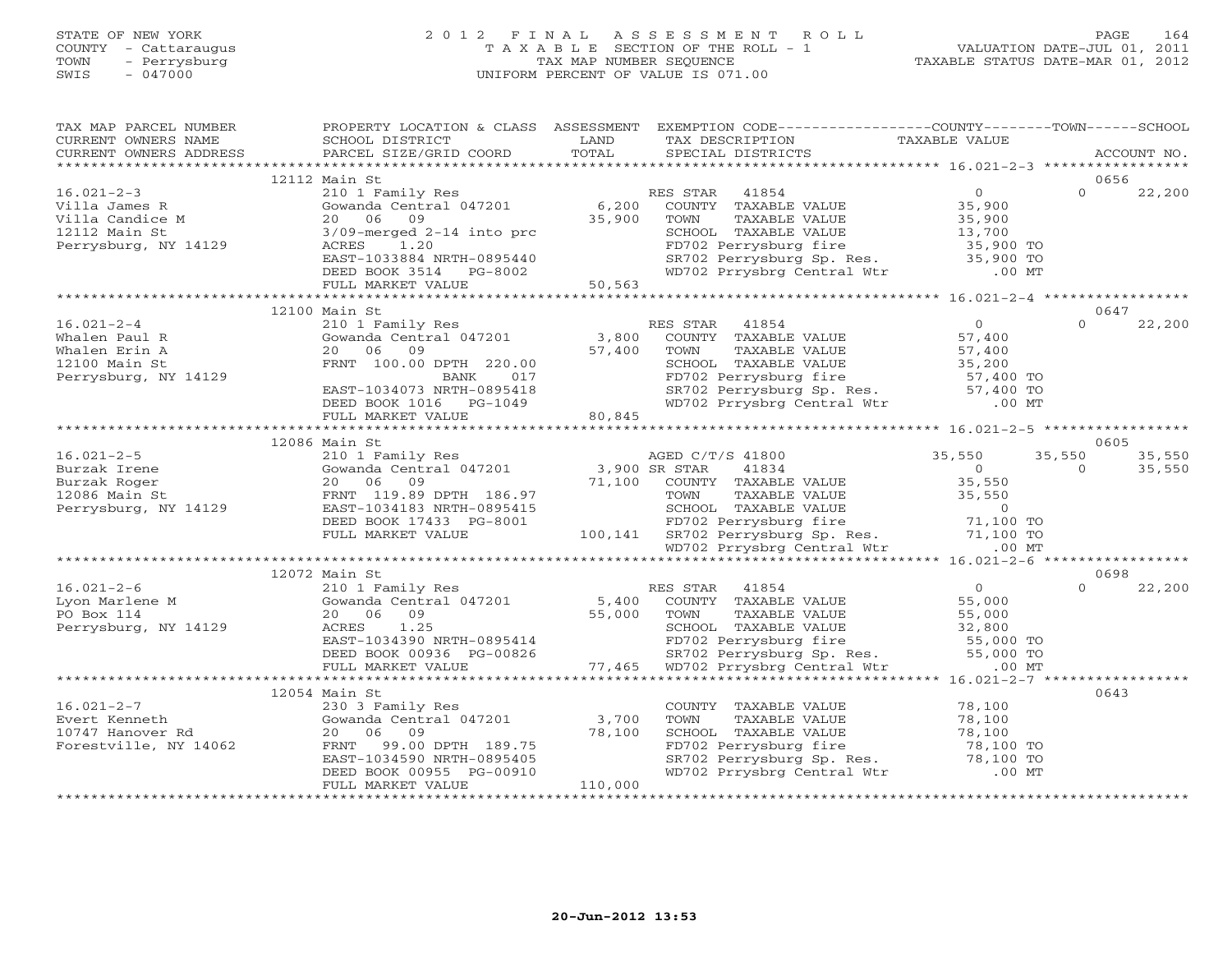## STATE OF NEW YORK 2 0 1 2 F I N A L A S S E S S M E N T R O L L PAGE 165 COUNTY - Cattaraugus T A X A B L E SECTION OF THE ROLL - 1 VALUATION DATE-JUL 01, 2011 TOWN - Perrysburg TAX MAP NUMBER SEQUENCE TAXABLE STATUS DATE-MAR 01, 2012 SWIS - 047000 UNIFORM PERCENT OF VALUE IS 071.00UNIFORM PERCENT OF VALUE IS 071.00

| TAX MAP PARCEL NUMBER<br>CURRENT OWNERS NAME           | SCHOOL DISTRICT                                                                                                                    | LAND   | PROPERTY LOCATION & CLASS ASSESSMENT EXEMPTION CODE---------------COUNTY-------TOWN------SCHOOL<br>TAX DESCRIPTION                                                                                                                    | TAXABLE VALUE     |             |        |
|--------------------------------------------------------|------------------------------------------------------------------------------------------------------------------------------------|--------|---------------------------------------------------------------------------------------------------------------------------------------------------------------------------------------------------------------------------------------|-------------------|-------------|--------|
| CURRENT OWNERS ADDRESS                                 | PARCEL SIZE/GRID COORD                                                                                                             | TOTAL  | SPECIAL DISTRICTS                                                                                                                                                                                                                     |                   | ACCOUNT NO. |        |
|                                                        | 12050 Main St                                                                                                                      |        |                                                                                                                                                                                                                                       |                   | 0695        |        |
| $16.021 - 2 - 8$                                       |                                                                                                                                    |        |                                                                                                                                                                                                                                       | $\overline{0}$    | $\Omega$    | 22,200 |
| Brandon Michele<br>Film St                             |                                                                                                                                    |        | 210 1 Family Res<br>Gowanda Central 047201 2,400 COUNTY TAXABLE VALUE<br>20 06 09 42,000 TOWN TAXABLE VALUE                                                                                                                           |                   |             |        |
|                                                        |                                                                                                                                    |        |                                                                                                                                                                                                                                       |                   |             |        |
| Perrysburg, NY 14129                                   |                                                                                                                                    |        |                                                                                                                                                                                                                                       |                   |             |        |
|                                                        |                                                                                                                                    |        |                                                                                                                                                                                                                                       |                   |             |        |
|                                                        |                                                                                                                                    |        |                                                                                                                                                                                                                                       |                   |             |        |
|                                                        |                                                                                                                                    |        | 210 1 Family Res RES STAR 41854 0<br>Gowanda Central 047201 2,400 COUNTY TAXABLE VALUE 42,000<br>20 06 09 42,000 TOWN TAXABLE VALUE 42,000<br>FRNT 49.50 DPTH 189.75 SCHOOL TAXABLE VALUE 19,800<br>EAST-1034663 NRTH-0895401 FD702 P |                   |             |        |
|                                                        |                                                                                                                                    |        |                                                                                                                                                                                                                                       |                   |             |        |
|                                                        | 12046 Main St                                                                                                                      |        |                                                                                                                                                                                                                                       |                   | 0594        |        |
| $16.021 - 2 - 9$                                       | 210 1 Family Res                                                                                                                   |        | RES STAR 41854                                                                                                                                                                                                                        | $\overline{0}$    | $\Omega$    | 22,200 |
| Halvorsen Tammy L<br>12046 Route 39 20 06 09           | $210$ I Family Res<br>Gowanda Central 047201 $3,000$                                                                               |        | COUNTY TAXABLE VALUE<br>TOWN     TAXABLE VALUE                                                                                                                                                                                        | 47,600            |             |        |
|                                                        |                                                                                                                                    |        |                                                                                                                                                                                                                                       | 47,600            |             |        |
| Perrysburg, NY 14129                                   | 20 06 09 47,600<br>FRNT 66.00 DPTH 186.70 47,600<br>BANK 017                                                                       |        | SCHOOL TAXABLE VALUE $25,400$<br>FD702 Perrysburg fire $47,600$ TO<br>SR702 Perrysburg Sp. Res. $47,600$ TO<br>WD702 Prrysbrg Central Wtr .00 MT                                                                                      |                   |             |        |
|                                                        |                                                                                                                                    |        |                                                                                                                                                                                                                                       |                   |             |        |
|                                                        | EAST-1034720 NRTH-0895397<br>EAST-1034720 NRTH-0895397<br>DEED BOOK 4496 PG-7002                                                   |        |                                                                                                                                                                                                                                       |                   |             |        |
|                                                        |                                                                                                                                    |        |                                                                                                                                                                                                                                       |                   |             |        |
|                                                        | FULL MARKET VALUE                                                                                                                  | 67,042 |                                                                                                                                                                                                                                       |                   |             |        |
|                                                        | 12026 Main St                                                                                                                      |        |                                                                                                                                                                                                                                       |                   | 0744        |        |
|                                                        |                                                                                                                                    |        |                                                                                                                                                                                                                                       | $\overline{0}$    | $\cap$      | 22,200 |
|                                                        |                                                                                                                                    |        |                                                                                                                                                                                                                                       | 107,700           |             |        |
| 16.021-2-10<br>Sodaro Donald V<br>12026 Main St Rte 39 | main Stramily Res<br>210 1 Family Res<br>Gowanda Central 047201 10,900 COUNTY TAXABLE VALUE<br>20 06 09 107,700 TOWN TAXABLE VALUE |        |                                                                                                                                                                                                                                       |                   |             |        |
| Perrysburg, NY 14129                                   | 4.90 BANK 032                                                                                                                      |        |                                                                                                                                                                                                                                       | 107,700<br>85,500 |             |        |
|                                                        |                                                                                                                                    |        |                                                                                                                                                                                                                                       |                   |             |        |
|                                                        |                                                                                                                                    |        |                                                                                                                                                                                                                                       |                   |             |        |
|                                                        |                                                                                                                                    |        | ACRES 4.90 BANK 032 SCHOOL TAXABLE VALUE 85,500<br>EAST-1034938 NRTH-0895649 FD702 Perrysburg fire 107,700 TO<br>DEED BOOK 12090 PG-6002 SR702 Perrysburg Sp. Res. 107,700 TO<br>FULL MARKET VALUE 108862 151,690 WD702 Prrysbrg Cen  |                   |             |        |
|                                                        |                                                                                                                                    |        |                                                                                                                                                                                                                                       |                   |             |        |
|                                                        | 10551 North Rd                                                                                                                     |        |                                                                                                                                                                                                                                       |                   | 0699        |        |
| $16.021 - 2 - 11$                                      |                                                                                                                                    |        | 210 1 Family Res<br>Gowanda Central 047201 3,500 COUNTY TAXABLE VALUE                                                                                                                                                                 | $\overline{0}$    | $\Omega$    | 22,200 |
|                                                        |                                                                                                                                    |        |                                                                                                                                                                                                                                       |                   |             |        |
|                                                        |                                                                                                                                    |        |                                                                                                                                                                                                                                       |                   |             |        |
|                                                        |                                                                                                                                    |        |                                                                                                                                                                                                                                       |                   |             |        |
|                                                        |                                                                                                                                    |        |                                                                                                                                                                                                                                       |                   |             |        |
|                                                        |                                                                                                                                    |        |                                                                                                                                                                                                                                       |                   |             |        |
|                                                        |                                                                                                                                    |        |                                                                                                                                                                                                                                       |                   |             |        |
|                                                        |                                                                                                                                    |        |                                                                                                                                                                                                                                       |                   | 1049        |        |
| $16.021 - 2 - 15$                                      |                                                                                                                                    |        | RES STAR 41854                                                                                                                                                                                                                        | $\overline{0}$    | $\Omega$    | 22,200 |
| Harris Melissa L                                       | num 55<br>210 1 Family Res<br>Gowanda Central 047201 4,000                                                                         |        | COUNTY TAXABLE VALUE                                                                                                                                                                                                                  | 52,800            |             |        |
| PO Box 196                                             | 20 06 09                                                                                                                           | 52,800 | TOWN<br>TAXABLE VALUE                                                                                                                                                                                                                 | 52,800            |             |        |
| Perrysburg, NY 14129                                   | FRNT 110.00 DPTH 232.70                                                                                                            |        | SCHOOL TAXABLE VALUE                                                                                                                                                                                                                  | 30,600            |             |        |
|                                                        | EAST-1033695 NRTH-0895450                                                                                                          |        | DW700 Del water/sewer                                                                                                                                                                                                                 | $.00$ MT          |             |        |
|                                                        | DEED BOOK 01014 PG-00562                                                                                                           |        | 0.00 MHz<br>FD702 Perrysburg fire 52,800 TO<br>SR702 Perrysburg Sp. Res. 52,800 TO<br>WD702 Prrysbrg Central Wtr .00 MT                                                                                                               |                   |             |        |
|                                                        | FULL MARKET VALUE                                                                                                                  | 74,366 |                                                                                                                                                                                                                                       |                   |             |        |
|                                                        |                                                                                                                                    |        |                                                                                                                                                                                                                                       |                   |             |        |
|                                                        |                                                                                                                                    |        |                                                                                                                                                                                                                                       |                   |             |        |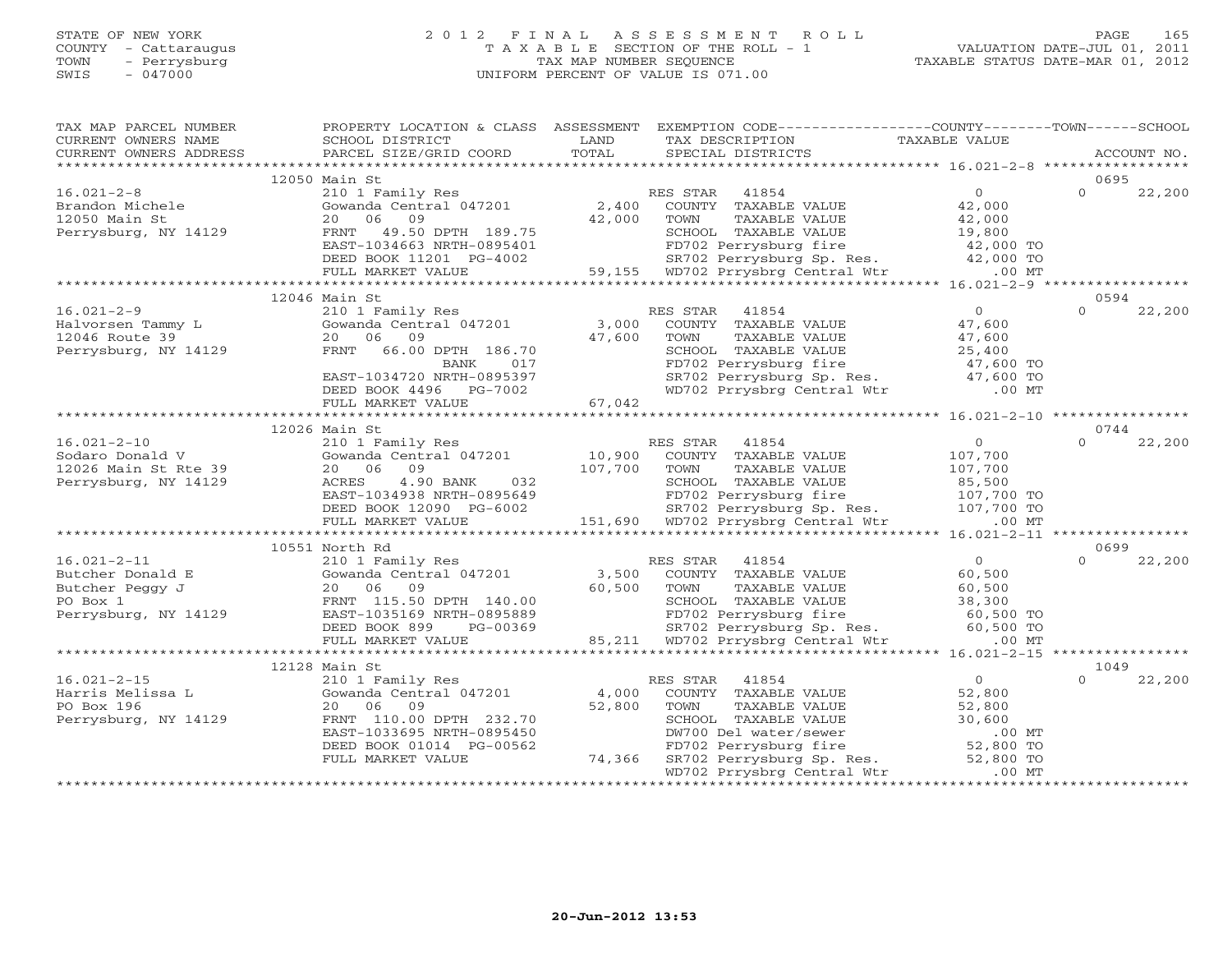# STATE OF NEW YORK 2 0 1 2 F I N A L A S S E S S M E N T R O L L PAGE 166 COUNTY - Cattaraugus T A X A B L E SECTION OF THE ROLL - 1 VALUATION DATE-JUL 01, 2011 TOWN - Perrysburg TAX MAP NUMBER SEQUENCE TAXABLE STATUS DATE-MAR 01, 2012 SWIS - 047000 UNIFORM PERCENT OF VALUE IS 071.00UNIFORM PERCENT OF VALUE IS 071.00

| TAX MAP PARCEL NUMBER                                                |                                    |         | PROPERTY LOCATION & CLASS ASSESSMENT EXEMPTION CODE----------------COUNTY-------TOWN------SCHOOL                                                       |                     |                    |
|----------------------------------------------------------------------|------------------------------------|---------|--------------------------------------------------------------------------------------------------------------------------------------------------------|---------------------|--------------------|
| CURRENT OWNERS NAME                                                  | SCHOOL DISTRICT                    | LAND    | TAX DESCRIPTION                                                                                                                                        | TAXABLE VALUE       |                    |
| CURRENT OWNERS ADDRESS                                               | PARCEL SIZE/GRID COORD             | TOTAL   | SPECIAL DISTRICTS                                                                                                                                      |                     | ACCOUNT NO.        |
|                                                                      |                                    |         |                                                                                                                                                        |                     |                    |
|                                                                      | 12051 Main St                      |         |                                                                                                                                                        |                     | 0657               |
| $16.021 - 3 - 1$                                                     | 210 1 Family Res                   |         | COUNTY TAXABLE VALUE 35,700                                                                                                                            |                     |                    |
| Carmona Megan E                                                      | Gowanda Central 047201             | 3,000   | TOWN<br>TAXABLE VALUE                                                                                                                                  | 35,700<br>35,700    |                    |
| 2636 Anthony Ct                                                      | 19 06<br>09                        | 35,700  | SCHOOL TAXABLE VALUE                                                                                                                                   |                     |                    |
| Easton, PA 18045                                                     | Graves Plot Sub Div 78             |         | FD702 Perrysburg fire 35,700 TO<br>SR702 Perrysburg Sp. Res. 35,700 TO                                                                                 |                     |                    |
|                                                                      | 72.50 DPTH 165.00<br>FRNT          |         |                                                                                                                                                        |                     |                    |
|                                                                      | EAST-1034639 NRTH-0895158          |         | WD702 Prrysbrg Central Wtr .00 MT                                                                                                                      |                     |                    |
|                                                                      | DEED BOOK 10038 PG-7001            |         |                                                                                                                                                        |                     |                    |
|                                                                      | FULL MARKET VALUE                  | 50, 282 |                                                                                                                                                        |                     |                    |
|                                                                      |                                    |         |                                                                                                                                                        |                     |                    |
|                                                                      | 10475 Peck Hill Rd                 |         |                                                                                                                                                        |                     | 0650               |
| $16.021 - 3 - 3$                                                     | 230 3 Family Res                   |         | 41854<br>RES STAR                                                                                                                                      | $\Omega$            | 22,200<br>$\Omega$ |
| Spratz James G                                                       | Gowanda Central 047201             | 3,700   | COUNTY TAXABLE VALUE                                                                                                                                   | 61,700              |                    |
| $12025$ Main St                                                      | 09<br>19 06                        | 61,700  | TOWN<br>TAXABLE VALUE                                                                                                                                  | 61,700              |                    |
| Perrysburg, NY 14129                                                 | FRNT 95.00 DPTH 215.00             |         | SCHOOL TAXABLE VALUE                                                                                                                                   | 39,500<br>61,700 TO |                    |
|                                                                      | EAST-1034958 NRTH-0895074          |         | 219.00<br>0895074 FD702 Perrysburg fire 61,700 TO<br>G-01063 86,901 WD702 Perrysburg Sp. Res. 61,700 TO<br>86,901 WD702 Prrysbrg Central Wtr .00 MT    |                     |                    |
|                                                                      | DEED BOOK 00987 PG-01063           |         |                                                                                                                                                        |                     |                    |
|                                                                      | FULL MARKET VALUE                  |         |                                                                                                                                                        |                     |                    |
|                                                                      |                                    |         |                                                                                                                                                        |                     |                    |
|                                                                      | 12015 Main St                      |         |                                                                                                                                                        |                     | 0621               |
|                                                                      |                                    |         | COUNTY TAXABLE VALUE                                                                                                                                   | 85,700              |                    |
|                                                                      |                                    |         | TOWN<br>TAXABLE VALUE                                                                                                                                  | 85,700              |                    |
| Vackson Rochelle A (230 3 Family Res)<br>PO Box 310 (2,700 19 06 09) | 19 06 09<br>FRNT 80.00 DPTH 117.00 |         |                                                                                                                                                        |                     |                    |
| Perrysburg, NY 14129                                                 |                                    |         |                                                                                                                                                        |                     |                    |
|                                                                      | EAST-1035055 NRTH-0895168          |         |                                                                                                                                                        |                     |                    |
|                                                                      | DEED BOOK 864<br>PG-00540          |         | SCHOOL TAXABLE VALUE $85,700$<br>FD702 Perrysburg fire $85,700$ TO<br>SR702 Perrysburg Sp. Res. $85,700$ TO<br>WD702 Prrysbrg Central Wtr .00 MT       |                     |                    |
|                                                                      | FULL MARKET VALUE                  | 120,704 |                                                                                                                                                        |                     |                    |
|                                                                      |                                    |         |                                                                                                                                                        |                     |                    |
|                                                                      | 12007 Main St                      |         |                                                                                                                                                        |                     | 0691               |
| $16.021 - 3 - 8$                                                     | 411 Apartment                      |         | COUNTY TAXABLE VALUE                                                                                                                                   | 79,900              |                    |
| Rolfe Harold R                                                       | Gowanda Central 047201             | 3,200   | TOWN<br>TAXABLE VALUE                                                                                                                                  | 79,900              |                    |
| Rolfe Carol R                                                        | 19 06 09                           | 79,900  |                                                                                                                                                        |                     |                    |
| 12161 Leon-New Albion Rd                                             | FRNT 100.00 DPTH 131.00            |         | TOWN TAXABLE VALUE<br>SCHOOL TAXABLE VALUE<br>FD702 Perrysburg fire 79,900<br>SR702 Perrysburg Sp. Res. 79,900 TO<br>WD702 Prrysbrg Central Wtr .00 MT |                     |                    |
| Conewango Valley, NY 14726                                           | EAST-1035148 NRTH-0895158          |         |                                                                                                                                                        |                     |                    |
|                                                                      | DEED BOOK 00967 PG-00124           |         |                                                                                                                                                        |                     |                    |
|                                                                      | FULL MARKET VALUE                  | 112,535 |                                                                                                                                                        |                     |                    |
|                                                                      |                                    |         |                                                                                                                                                        |                     |                    |
|                                                                      | Peck Hill Rd                       |         |                                                                                                                                                        |                     | 0987               |
| $16.021 - 3 - 9.1$                                                   | 311 Res vac land                   |         | COUNTY TAXABLE VALUE<br>TOWN     TAXABLE VALUE                                                                                                         | 2,900               |                    |
| Spratz James G                                                       | Gowanda Central 047201             | 2,900   |                                                                                                                                                        | 2,900               |                    |
| 12025 Main St                                                        | 19 06 09                           | 2,900   |                                                                                                                                                        |                     |                    |
| Perrysburg, NY 14129                                                 | FRNT 81.00 DPTH 120.00             |         |                                                                                                                                                        |                     |                    |
|                                                                      | EAST-1035149 NRTH-0895045          |         |                                                                                                                                                        |                     |                    |
|                                                                      | DEED BOOK 00987 PG-01063           |         | CHOOL TAXABLE VALUE<br>FD702 Perrysburg fire 2,900 TO<br>SR702 Perrysburg Sp. Res. 2,900 TO<br>WD702 Prrysbrg Central Wtr .00 MT                       |                     |                    |
|                                                                      | FULL MARKET VALUE                  | 4,085   |                                                                                                                                                        |                     |                    |
|                                                                      |                                    |         |                                                                                                                                                        |                     |                    |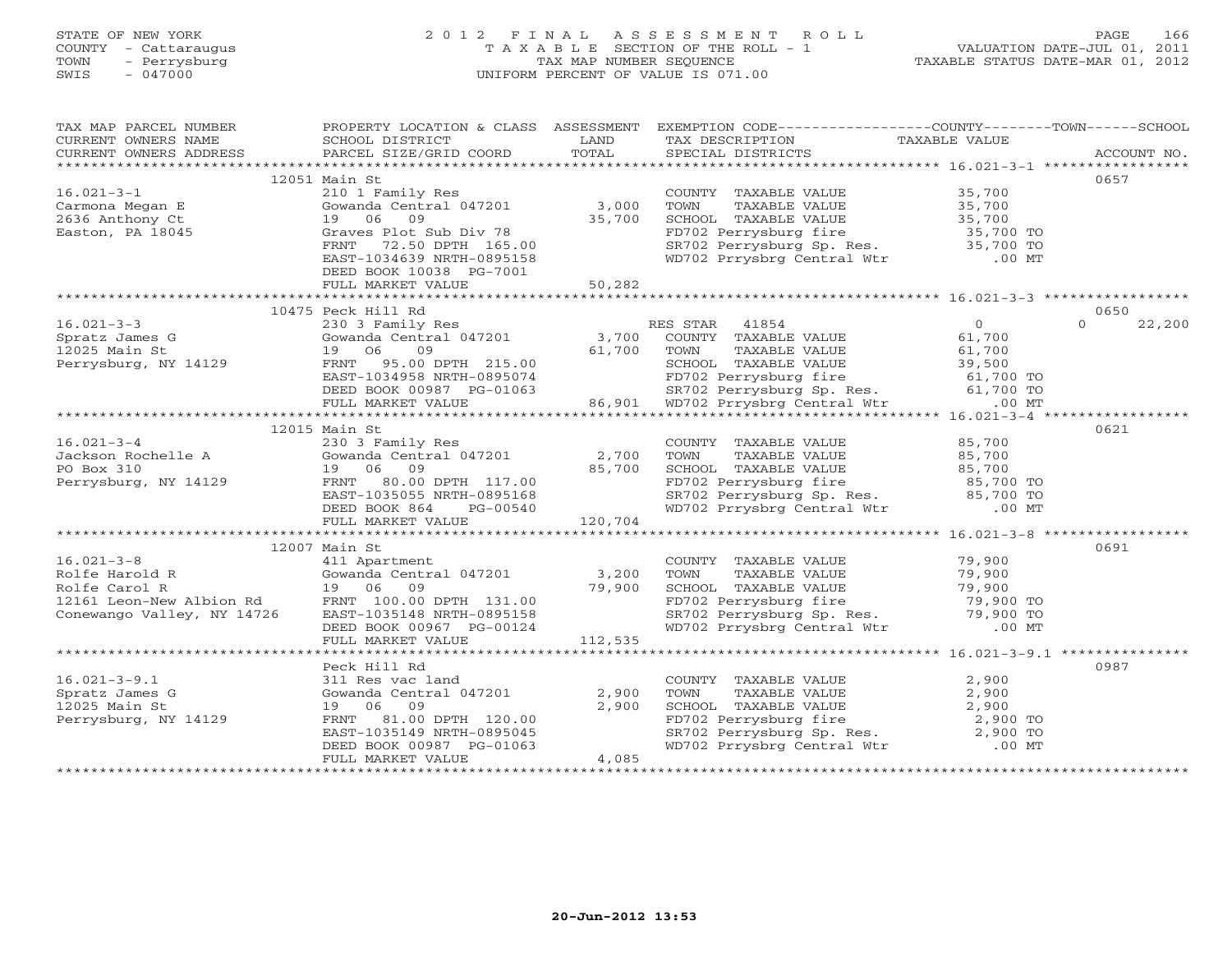# STATE OF NEW YORK 2 0 1 2 F I N A L A S S E S S M E N T R O L L PAGE 167 COUNTY - Cattaraugus T A X A B L E SECTION OF THE ROLL - 1 VALUATION DATE-JUL 01, 2011 TOWN - Perrysburg TAX MAP NUMBER SEQUENCE TAXABLE STATUS DATE-MAR 01, 2012 SWIS - 047000 UNIFORM PERCENT OF VALUE IS 071.00UNIFORM PERCENT OF VALUE IS 071.00

| TAX MAP PARCEL NUMBER<br>CURRENT OWNERS NAME<br>$\begin{tabular}{lllllll} \multicolumn{2}{l}{{\small\sc{CURRENT}}}& $\text{MME}$ & $\text{SCHOOL} & $\text{DISTRICT}$ & $\text{LAND}$ & $\text{TAX} & $\text{DESCRIPTION}$ & $\text{TAXABLE} & $\text{VALUE}$ \\ & $\text{CURRENT} & $\text{ADDRES} & $\text{ADDRES} & $\text{PARCEL} & $\text{SIZE/GRID} & $\text{COORD}$ & $\text{TOTAL}$ & $\text{SPECIAL} & $\text{DISTRICTS} & $\text{RCCOUNT} & $\text{NOL}$ \\ & $\text{A1} & $\text{A2} & $\text{A3} & $\text{A4$<br>CURRENT OWNERS NAME<br>CURRENT OWNERS ADDRESS |                                                                                   |        | PROPERTY LOCATION & CLASS ASSESSMENT EXEMPTION CODE----------------COUNTY-------TOWN------SCHOOL                                                                                |       |                    |
|----------------------------------------------------------------------------------------------------------------------------------------------------------------------------------------------------------------------------------------------------------------------------------------------------------------------------------------------------------------------------------------------------------------------------------------------------------------------------------------------------------------------------------------------------------------------------|-----------------------------------------------------------------------------------|--------|---------------------------------------------------------------------------------------------------------------------------------------------------------------------------------|-------|--------------------|
|                                                                                                                                                                                                                                                                                                                                                                                                                                                                                                                                                                            |                                                                                   |        |                                                                                                                                                                                 |       |                    |
|                                                                                                                                                                                                                                                                                                                                                                                                                                                                                                                                                                            | Main St                                                                           |        |                                                                                                                                                                                 |       | 1148               |
| 16.021-3-9.2<br>Rolfe Harold R<br>Rolfe Carol R<br>Rolfe Carol R<br>Rolfe Carol R<br>19 6 9 Part Of 600<br>12161 Leon New Albion Rd<br>Conewango Valley, NY 14726<br>EAST-1035207 NRTH-0895123<br>DEED BOOK 1031 PG-544<br>THILL MARKET VALUE<br>TH                                                                                                                                                                                                                                                                                                                        |                                                                                   |        | COUNTY TAXABLE VALUE                                                                                                                                                            |       |                    |
|                                                                                                                                                                                                                                                                                                                                                                                                                                                                                                                                                                            |                                                                                   |        | TOWN                                                                                                                                                                            |       |                    |
|                                                                                                                                                                                                                                                                                                                                                                                                                                                                                                                                                                            |                                                                                   |        | TOWN TAXABLE VALUE<br>SCHOOL TAXABLE VALUE 600<br>FD702 Perrysburg fire 600 TO<br>SR702 Perrysburg Sp. Res. 600 TO<br>WD702 Prrysbrg Central Wtr .00 MT                         |       |                    |
|                                                                                                                                                                                                                                                                                                                                                                                                                                                                                                                                                                            |                                                                                   |        |                                                                                                                                                                                 |       |                    |
|                                                                                                                                                                                                                                                                                                                                                                                                                                                                                                                                                                            |                                                                                   |        |                                                                                                                                                                                 |       |                    |
|                                                                                                                                                                                                                                                                                                                                                                                                                                                                                                                                                                            |                                                                                   |        |                                                                                                                                                                                 |       |                    |
|                                                                                                                                                                                                                                                                                                                                                                                                                                                                                                                                                                            |                                                                                   |        |                                                                                                                                                                                 |       |                    |
|                                                                                                                                                                                                                                                                                                                                                                                                                                                                                                                                                                            |                                                                                   |        |                                                                                                                                                                                 |       |                    |
|                                                                                                                                                                                                                                                                                                                                                                                                                                                                                                                                                                            | 10475 Peck Hill Rd                                                                |        |                                                                                                                                                                                 |       | 0988               |
| 16.021-3-10<br>Spratz James G<br>12025 Main St<br>Perrysburg, NY 14129<br>Perrysburg, NY 14129<br>Perrysburg, NY 14129<br>Perrysburg, NY 14129<br>Perrysburg, NY 14129<br>Perrysburg, NY 14129<br>Perrysburg, NY 14129<br>Perrysburg, NY 14129<br>Pe                                                                                                                                                                                                                                                                                                                       |                                                                                   |        | COUNTY TAXABLE VALUE<br>TOWN TAXABLE VALUE                                                                                                                                      | 2,600 |                    |
|                                                                                                                                                                                                                                                                                                                                                                                                                                                                                                                                                                            |                                                                                   |        |                                                                                                                                                                                 | 2,600 |                    |
|                                                                                                                                                                                                                                                                                                                                                                                                                                                                                                                                                                            |                                                                                   |        |                                                                                                                                                                                 |       |                    |
|                                                                                                                                                                                                                                                                                                                                                                                                                                                                                                                                                                            |                                                                                   |        | CHOOL TAXABLE VALUE<br>FD702 Perrysburg fire<br>SR702 Perrysburg Sp. Res. 2,600 TO<br>WD702 Prrysbrg Central Wtr .00 MT                                                         |       |                    |
|                                                                                                                                                                                                                                                                                                                                                                                                                                                                                                                                                                            |                                                                                   |        |                                                                                                                                                                                 |       |                    |
|                                                                                                                                                                                                                                                                                                                                                                                                                                                                                                                                                                            | DEED BOOK 00987 PG-01063<br>FULL MARKET VALUE                                     |        |                                                                                                                                                                                 |       |                    |
|                                                                                                                                                                                                                                                                                                                                                                                                                                                                                                                                                                            |                                                                                   | 3,662  |                                                                                                                                                                                 |       |                    |
| 10461 Peck Hill Rd<br>10461 Peck Hill Rd<br>210 1 Family Res<br>Terhune Ruth E<br>25,600<br>25,600<br>Perrysburg, NY 14129<br>EAST-1035146 NRTH-0894910<br>EAST-1035146 NRTH-0894910<br>PERRY 100.00 DPTH 168.50<br>BANK<br>2702 Perrysburg Sp. Res.                                                                                                                                                                                                                                                                                                                       |                                                                                   |        |                                                                                                                                                                                 |       | 0707               |
|                                                                                                                                                                                                                                                                                                                                                                                                                                                                                                                                                                            |                                                                                   |        |                                                                                                                                                                                 |       | $\Omega$<br>22,200 |
|                                                                                                                                                                                                                                                                                                                                                                                                                                                                                                                                                                            |                                                                                   |        |                                                                                                                                                                                 |       |                    |
|                                                                                                                                                                                                                                                                                                                                                                                                                                                                                                                                                                            |                                                                                   |        |                                                                                                                                                                                 |       |                    |
|                                                                                                                                                                                                                                                                                                                                                                                                                                                                                                                                                                            |                                                                                   |        | TOWN TAXABLE VALUE<br>TOWN TAXABLE VALUE<br>SCHOOL TAXABLE VALUE<br>FD702 Perrysburg fire 25,600 TO<br>SR702 Perrysburg Sp. Res. 25,600 TO<br>WD702 Prrysbrg Central Wtr .00 MT |       |                    |
|                                                                                                                                                                                                                                                                                                                                                                                                                                                                                                                                                                            |                                                                                   |        |                                                                                                                                                                                 |       |                    |
|                                                                                                                                                                                                                                                                                                                                                                                                                                                                                                                                                                            |                                                                                   |        |                                                                                                                                                                                 |       |                    |
|                                                                                                                                                                                                                                                                                                                                                                                                                                                                                                                                                                            |                                                                                   |        |                                                                                                                                                                                 |       |                    |
|                                                                                                                                                                                                                                                                                                                                                                                                                                                                                                                                                                            | DEED BOOK 1016 PG-614                                                             |        |                                                                                                                                                                                 |       |                    |
|                                                                                                                                                                                                                                                                                                                                                                                                                                                                                                                                                                            | FULL MARKET VALUE                                                                 | 36,056 |                                                                                                                                                                                 |       |                    |
|                                                                                                                                                                                                                                                                                                                                                                                                                                                                                                                                                                            |                                                                                   |        |                                                                                                                                                                                 |       |                    |
|                                                                                                                                                                                                                                                                                                                                                                                                                                                                                                                                                                            | 10449 Peck Hill Rd                                                                |        |                                                                                                                                                                                 |       | 0681               |
| $16.021 - 3 - 12$                                                                                                                                                                                                                                                                                                                                                                                                                                                                                                                                                          | 210 1 Family Res                                                                  |        | COUNTY TAXABLE VALUE 28,500                                                                                                                                                     |       |                    |
| Mccabe Patrick (Gowanda Central 047201) 3,500                                                                                                                                                                                                                                                                                                                                                                                                                                                                                                                              |                                                                                   |        | TAXABLE VALUE 28,500<br>TOWN                                                                                                                                                    |       |                    |
| 6729 Gates Dr<br>Derby, NY 14047                                                                                                                                                                                                                                                                                                                                                                                                                                                                                                                                           | 19 06 09 28,500<br>Graves Plot Sub Div 4-5<br>FRNT 100.00 DPTH 168.50<br>19 06 09 |        | SCHOOL TAXABLE VALUE $28,500$<br>FD702 Perrysburg fire 28,500 TO<br>SR702 Perrysburg Sp. Res. 28,500 TO                                                                         |       |                    |
|                                                                                                                                                                                                                                                                                                                                                                                                                                                                                                                                                                            |                                                                                   |        |                                                                                                                                                                                 |       |                    |
|                                                                                                                                                                                                                                                                                                                                                                                                                                                                                                                                                                            |                                                                                   |        |                                                                                                                                                                                 |       |                    |
|                                                                                                                                                                                                                                                                                                                                                                                                                                                                                                                                                                            | EAST-1035145 NRTH-0894759                                                         |        | WD702 Prrysbrg Central Wtr .00 MT                                                                                                                                               |       |                    |
|                                                                                                                                                                                                                                                                                                                                                                                                                                                                                                                                                                            | DEED BOOK 1009 PG-838                                                             |        |                                                                                                                                                                                 |       |                    |
|                                                                                                                                                                                                                                                                                                                                                                                                                                                                                                                                                                            | FULL MARKET VALUE                                                                 | 40,141 |                                                                                                                                                                                 |       |                    |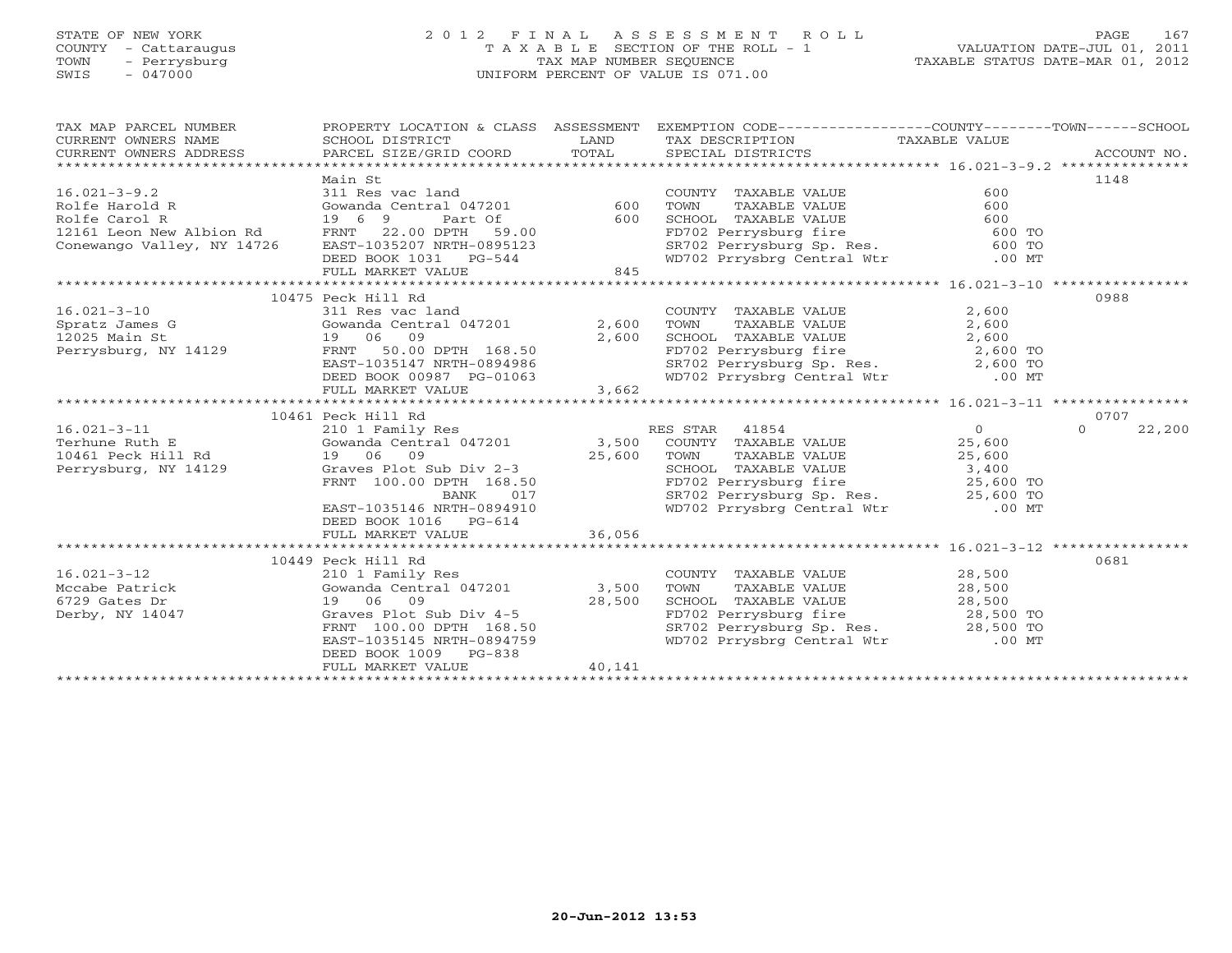# STATE OF NEW YORK 2 0 1 2 F I N A L A S S E S S M E N T R O L L PAGE 168 COUNTY - Cattaraugus T A X A B L E SECTION OF THE ROLL - 1 VALUATION DATE-JUL 01, 2011 TOWN - Perrysburg TAX MAP NUMBER SEQUENCE TAXABLE STATUS DATE-MAR 01, 2012 SWIS - 047000 UNIFORM PERCENT OF VALUE IS 071.00UNIFORM PERCENT OF VALUE IS 071.00

| SCHOOL DISTRICT<br>PARCEL SIZE/GRID COORD                                   | LAND<br>TOTAL                                                                                                                                        | SPECIAL DISTRICTS |                                                                                                                                                                                                                                                                                                                                        | ACCOUNT NO.                                                                                                                                                                                                                                                                                                                                                                                                                                                                                                                                                                                                                                                                                                                                                                                                                                                                                                                                                                                                                                                                                                                                                                                                                                                                                                                                                                                                                      |
|-----------------------------------------------------------------------------|------------------------------------------------------------------------------------------------------------------------------------------------------|-------------------|----------------------------------------------------------------------------------------------------------------------------------------------------------------------------------------------------------------------------------------------------------------------------------------------------------------------------------------|----------------------------------------------------------------------------------------------------------------------------------------------------------------------------------------------------------------------------------------------------------------------------------------------------------------------------------------------------------------------------------------------------------------------------------------------------------------------------------------------------------------------------------------------------------------------------------------------------------------------------------------------------------------------------------------------------------------------------------------------------------------------------------------------------------------------------------------------------------------------------------------------------------------------------------------------------------------------------------------------------------------------------------------------------------------------------------------------------------------------------------------------------------------------------------------------------------------------------------------------------------------------------------------------------------------------------------------------------------------------------------------------------------------------------------|
|                                                                             |                                                                                                                                                      |                   |                                                                                                                                                                                                                                                                                                                                        | 0696                                                                                                                                                                                                                                                                                                                                                                                                                                                                                                                                                                                                                                                                                                                                                                                                                                                                                                                                                                                                                                                                                                                                                                                                                                                                                                                                                                                                                             |
| 210 1 Family Res<br>FULL MARKET VALUE                                       |                                                                                                                                                      |                   |                                                                                                                                                                                                                                                                                                                                        | $\Omega$<br>22,200                                                                                                                                                                                                                                                                                                                                                                                                                                                                                                                                                                                                                                                                                                                                                                                                                                                                                                                                                                                                                                                                                                                                                                                                                                                                                                                                                                                                               |
|                                                                             |                                                                                                                                                      |                   |                                                                                                                                                                                                                                                                                                                                        |                                                                                                                                                                                                                                                                                                                                                                                                                                                                                                                                                                                                                                                                                                                                                                                                                                                                                                                                                                                                                                                                                                                                                                                                                                                                                                                                                                                                                                  |
| DEED BOOK 890                                                               |                                                                                                                                                      |                   | $\overline{0}$<br>54,900                                                                                                                                                                                                                                                                                                               | 0590<br>14,800<br>$\sim$ 0<br>46,030<br>$\Omega$                                                                                                                                                                                                                                                                                                                                                                                                                                                                                                                                                                                                                                                                                                                                                                                                                                                                                                                                                                                                                                                                                                                                                                                                                                                                                                                                                                                 |
|                                                                             |                                                                                                                                                      |                   |                                                                                                                                                                                                                                                                                                                                        |                                                                                                                                                                                                                                                                                                                                                                                                                                                                                                                                                                                                                                                                                                                                                                                                                                                                                                                                                                                                                                                                                                                                                                                                                                                                                                                                                                                                                                  |
|                                                                             |                                                                                                                                                      |                   |                                                                                                                                                                                                                                                                                                                                        | 0593                                                                                                                                                                                                                                                                                                                                                                                                                                                                                                                                                                                                                                                                                                                                                                                                                                                                                                                                                                                                                                                                                                                                                                                                                                                                                                                                                                                                                             |
| BANK<br>EAST-1035143 NRTH-0894509<br>DEED BOOK 5341 PG-7001                 |                                                                                                                                                      |                   | $\overline{O}$<br>51,000                                                                                                                                                                                                                                                                                                               | 22,200<br>$\Omega$                                                                                                                                                                                                                                                                                                                                                                                                                                                                                                                                                                                                                                                                                                                                                                                                                                                                                                                                                                                                                                                                                                                                                                                                                                                                                                                                                                                                               |
|                                                                             |                                                                                                                                                      |                   |                                                                                                                                                                                                                                                                                                                                        |                                                                                                                                                                                                                                                                                                                                                                                                                                                                                                                                                                                                                                                                                                                                                                                                                                                                                                                                                                                                                                                                                                                                                                                                                                                                                                                                                                                                                                  |
|                                                                             |                                                                                                                                                      |                   |                                                                                                                                                                                                                                                                                                                                        | 0660                                                                                                                                                                                                                                                                                                                                                                                                                                                                                                                                                                                                                                                                                                                                                                                                                                                                                                                                                                                                                                                                                                                                                                                                                                                                                                                                                                                                                             |
| EAST-1034686 NRTH-0894236<br>DEED BOOK 891<br>PG-00735<br>FULL MARKET VALUE |                                                                                                                                                      |                   |                                                                                                                                                                                                                                                                                                                                        | $\Omega$<br>22,200                                                                                                                                                                                                                                                                                                                                                                                                                                                                                                                                                                                                                                                                                                                                                                                                                                                                                                                                                                                                                                                                                                                                                                                                                                                                                                                                                                                                               |
|                                                                             | 10445 Peck Hill Rd<br>10437 Peck Hill Rd<br>Perrysburg, NY 14129<br>FULL MARKET VALUE<br>10429 Peck Hill Rd<br>FULL MARKET VALUE<br>12048 Buffalo St |                   | RES STAR 41854<br>16.021-3-13 210 1 Family Res<br>Salzman Kevin Gowanda Central 047201 2,600<br>10445 Peck Hill Rd Graves Plot Sub Div 6<br>Perrysburg, NY 14129 FRNT 50.00 DPTH 168.50<br>Perrysburg, NY 14129 FRNT 50.00 DPTH 168.50<br>EAST-1035144 NR<br>80,563<br>$\begin{array}{c} 017 \\ 4509 \end{array}$<br>71,831<br>123,662 | PROPERTY LOCATION & CLASS ASSESSMENT EXEMPTION CODE---------------COUNTY-------TOWN------SCHOOL<br>TAX DESCRIPTION TAXABLE VALUE<br>ES STAR 41854 0<br>COUNTY TAXABLE VALUE 57,200<br>TOWN TAXABLE VALUE 57,200<br>SCHOOL TAXABLE VALUE 35,000<br>FD702 Perrysburg fire 57,200 TO<br>SR702 Perrysburg Sp. Res. 57,200 TO<br>WD702 Prrysbrg Central Wtr .00 MT<br>CVET C/T 41131 14,800 14,800<br>19 06 09<br>Graves Plot Sub Div 7-8<br>FRNT 100.00 DPTH 168.50<br>EAST-1035144 NRTH-0894609<br>FAST-1035144 NRTH-0894609<br>FEAST-1035144 NRTH-0894609<br>-0.021-3-10<br>Boutelle Exam S<br>Boutelle Lorinda A (1990) - 10<br>Boutelle Lorinda A (1990) - 10<br>1933 Second St (1990) - 10<br>Perrysburg, NY 14129<br>Perrysburg, NY 14129<br>Perrysburg, NY 14129<br>Perrysburg, NY 14129<br>Perrysburg,<br>TOWN TAXABLE VALUE 51,000<br>SCHOOL TAXABLE VALUE 28,800<br>FD702 Perrysburg fire 51,000 TO<br>SR702 Perrysburg Sp. Res. 51,000 TO<br>WD702 Prrysbrg Central Wtr .00 MT<br>16.021-4-1.1 12048 Buffalo St RES STAR 41854 0<br>Troutman Wayne R Gowanda Central 047201 5,800 COUNTY TAXABLE VALUE 87,800<br>Troutman Rebecca 19 06 09 87,800 TOWN TAXABLE VALUE 87,800<br>12048 Buffalo St Graves Plot Sub Div 30<br>COUNTY IAAADLE VALUE<br>TOWN TAXABLE VALUE 87,800<br>SCHOOL TAXABLE VALUE 65,600<br>FD702 Perrysburg fire 87,800 TO<br>SR702 Perrysburg Sp. Res. 87,800 TO<br>WD702 Prrysbrg Central Wtr .00 MT |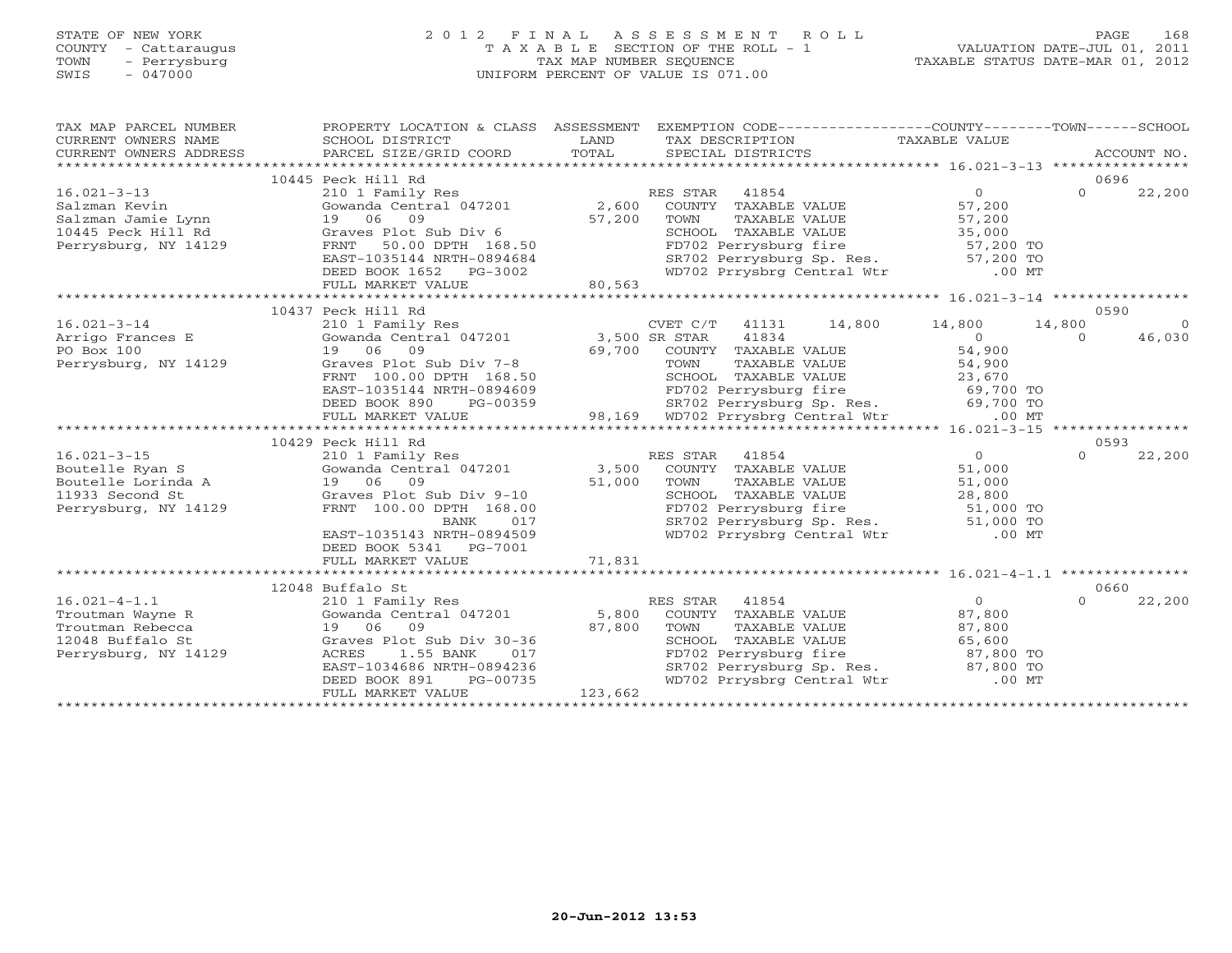# STATE OF NEW YORK 2 0 1 2 F I N A L A S S E S S M E N T R O L L PAGE 169 COUNTY - Cattaraugus T A X A B L E SECTION OF THE ROLL - 1 VALUATION DATE-JUL 01, 2011 TOWN - Perrysburg TAX MAP NUMBER SEQUENCE TAXABLE STATUS DATE-MAR 01, 2012 SWIS - 047000 UNIFORM PERCENT OF VALUE IS 071.00UNIFORM PERCENT OF VALUE IS 071.00

| TAX MAP PARCEL NUMBER                        |                                                                             |        | PROPERTY LOCATION & CLASS ASSESSMENT EXEMPTION CODE----------------COUNTY-------TOWN------SCHOOL            |                |                    |
|----------------------------------------------|-----------------------------------------------------------------------------|--------|-------------------------------------------------------------------------------------------------------------|----------------|--------------------|
|                                              | Buffalo St                                                                  |        |                                                                                                             |                | 0934               |
| $16.021 - 4 - 1.2$                           | 311 Res vac land                                                            |        | COUNTY TAXABLE VALUE                                                                                        | 3,600          |                    |
|                                              |                                                                             |        |                                                                                                             |                |                    |
| Menshel Robin J                              | Gowanda Central 047201 3,600                                                |        | TOWN       TAXABLE  VALUE<br>SCHOOL    TAXABLE  VALUE                                                       | 3,600          |                    |
| Menshel Rosemary                             | Gowanua July<br>19 06 09<br>Dict                                            | 3,600  |                                                                                                             | 3,600          |                    |
| 12026 Buffalo St                             | Graves Plot Sub Div 46-47                                                   |        |                                                                                                             |                |                    |
| Perrysburg, NY 14129                         | FRNT 100.00 DPTH 175.00<br>BANK 011                                         |        | FD702 Perrysburg fire 3,600 TO<br>SR702 Perrysburg Sp. Res. 3,600 TO<br>WD702 Prrysbrg Central Wtr .00 MT   |                |                    |
|                                              | EAST-1034857 NRTH-0894155<br>DEED BOOK 878<br>PG-00466<br>FULL MARKET VALUE | 5,070  |                                                                                                             |                |                    |
|                                              |                                                                             |        |                                                                                                             |                |                    |
|                                              | 10421 Peck Hill Rd                                                          |        |                                                                                                             |                | 0611               |
| $16.021 - 4 - 8$                             | 210 1 Family Res                                                            |        | COUNTY TAXABLE VALUE                                                                                        | 16,600         |                    |
|                                              | Gowanda Central 047201                                                      | 2,600  |                                                                                                             |                |                    |
|                                              |                                                                             | 16,600 | TOWN TAXABLE VALUE 16,600<br>SCHOOL TAXABLE VALUE 16,600                                                    |                |                    |
| Perrysburg, NY 14129                         |                                                                             |        |                                                                                                             |                |                    |
|                                              | Graves Plot Sub Div 11<br>FRNT 50.00 DPTH 168.50                            |        |                                                                                                             |                |                    |
|                                              | EAST-1035143 NRTH-0894383<br>DEED BOOK 776<br>PG-4003                       |        | FD702 Perrysburg fire 16,600 TO<br>SR702 Perrysburg Sp. Res. 16,600 TO<br>WD702 Prrysbrg Central Wtr .00 MT |                |                    |
|                                              | FULL MARKET VALUE                                                           | 23,380 |                                                                                                             |                |                    |
|                                              |                                                                             |        |                                                                                                             |                |                    |
|                                              | 10417 Peck Hill Rd                                                          |        |                                                                                                             |                | 0705               |
| $16.021 - 4 - 9$                             | 210 1 Family Res                                                            |        | RES STAR 41854                                                                                              | $\overline{0}$ | 22,200<br>$\Omega$ |
| Boutelle Lori                                | Gowanda Central 047201 3,500                                                |        | COUNTY TAXABLE VALUE 30,900                                                                                 |                |                    |
| PO Box 204                                   | 19 06 09                                                                    | 30,900 | TOWN<br>TAXABLE VALUE                                                                                       | 30,900         |                    |
| Perrysburg, NY 14129                         | Graves Plot Sub Div 12-13                                                   |        | SCHOOL TAXABLE VALUE                                                                                        | 8,700          |                    |
|                                              | FRNT 100.00 DPTH 168.50                                                     |        |                                                                                                             |                |                    |
|                                              | BANK<br>017                                                                 |        |                                                                                                             |                |                    |
|                                              | EAST-1035142 NRTH-0894308                                                   |        | FD702 Perrysburg fire 30,900 TO<br>SR702 Perrysburg Sp. Res. 30,900 TO<br>WD702 Prrysbrg Central Wtr .00 MT |                |                    |
|                                              | DEED BOOK 9046 PG-3002                                                      |        |                                                                                                             |                |                    |
|                                              | FULL MARKET VALUE                                                           | 43,521 |                                                                                                             |                |                    |
|                                              |                                                                             |        |                                                                                                             |                |                    |
|                                              | 10405 Peck Hill Rd                                                          |        |                                                                                                             |                | 0702               |
| $16.021 - 4 - 10$                            | 210 1 Family Res                                                            |        | 41854<br>RES STAR                                                                                           | $\overline{0}$ | 22,200<br>$\Omega$ |
| Smith Peter L                                | Gowanda Central 047201 3,500                                                |        | COUNTY TAXABLE VALUE                                                                                        | 61,700         |                    |
| Smith Peggy J                                | 19 06 09                                                                    | 61,700 | TOWN<br>TAXABLE VALUE                                                                                       | 61,700         |                    |
| 10405 Peck Hill Rd Graves Plot Sub Div 14-15 |                                                                             |        | SCHOOL TAXABLE VALUE                                                                                        | 39,500         |                    |
| PO Box 264                                   | FRNT 100.00 DPTH 168.50                                                     |        | FD702 Perrysburg fire                                                                                       |                |                    |
| Perrysburg, NY 14129                         | EAST-1035141 NRTH-0894208                                                   |        | FD702 Perrysburg fire 61,700 TO<br>SR702 Perrysburg Sp. Res. 61,700 TO                                      |                |                    |
|                                              | DEED BOOK 694<br>PG-01151                                                   |        | WD702 Prrysbrg Central Wtr .00 MT                                                                           |                |                    |
|                                              | FULL MARKET VALUE                                                           | 86,901 |                                                                                                             |                |                    |
|                                              |                                                                             |        |                                                                                                             |                |                    |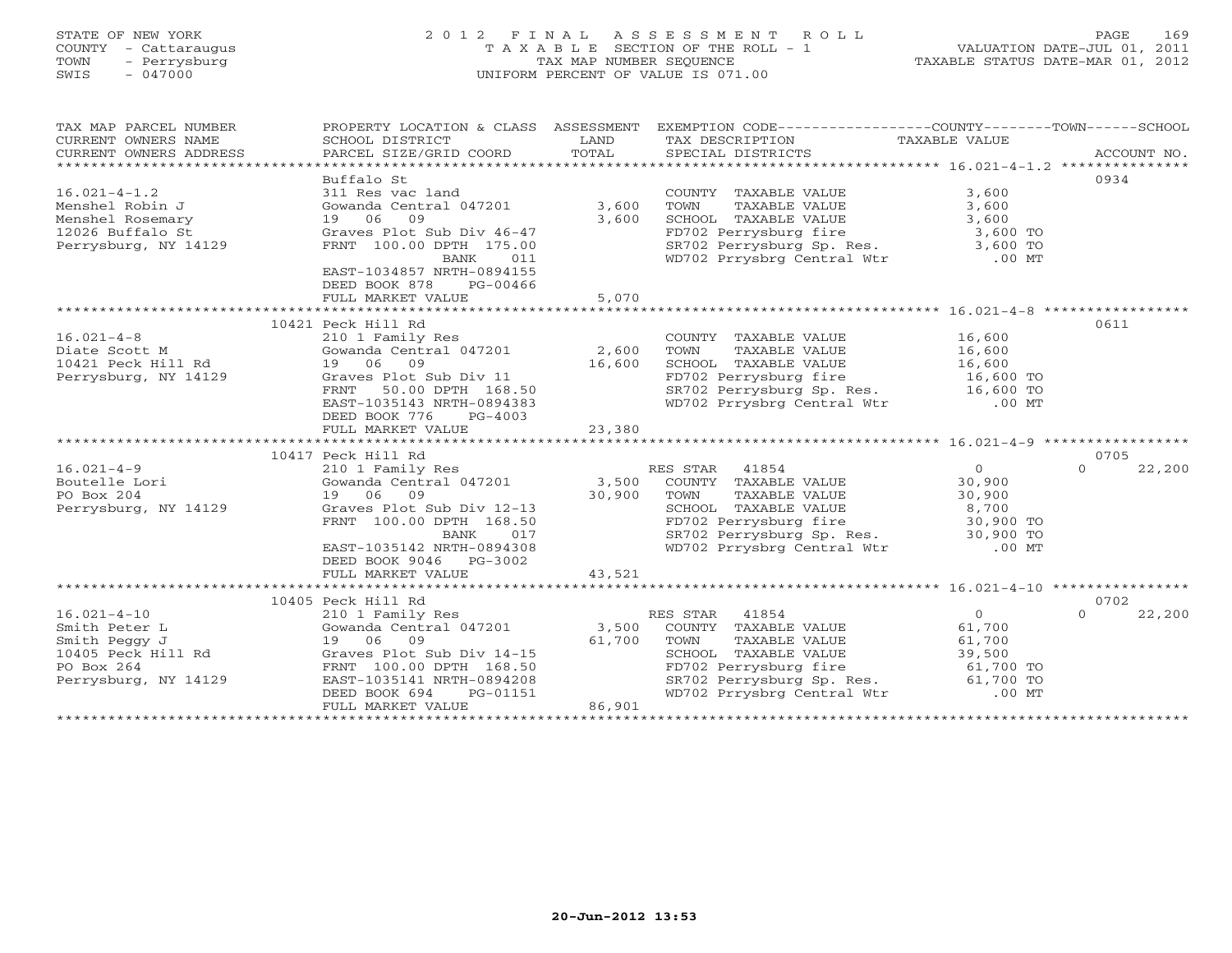# STATE OF NEW YORK 2 0 1 2 F I N A L A S S E S S M E N T R O L L PAGE 170 COUNTY - Cattaraugus T A X A B L E SECTION OF THE ROLL - 1 VALUATION DATE-JUL 01, 2011 TOWN - Perrysburg TAX MAP NUMBER SEQUENCE TAXABLE STATUS DATE-MAR 01, 2012 SWIS - 047000 UNIFORM PERCENT OF VALUE IS 071.00UNIFORM PERCENT OF VALUE IS 071.00

| TAX MAP PARCEL NUMBER                                        |                                                                                                  |        | PROPERTY LOCATION & CLASS ASSESSMENT EXEMPTION CODE----------------COUNTY-------TOWN------SCHOOL                                                                                                            |                |
|--------------------------------------------------------------|--------------------------------------------------------------------------------------------------|--------|-------------------------------------------------------------------------------------------------------------------------------------------------------------------------------------------------------------|----------------|
|                                                              |                                                                                                  |        |                                                                                                                                                                                                             |                |
|                                                              | 12010 Buffalo St                                                                                 |        |                                                                                                                                                                                                             | 0665           |
| $16.021 - 4 - 11$                                            | 210 1 Family Res<br>Gowanda Central 047201 3,500                                                 |        | COUNTY TAXABLE VALUE 68,500<br>TOWN TAXABLE VALUE 68,500<br>SCHOOL TAXABLE VALUE 68,500                                                                                                                     |                |
| Latimore Nicholas J                                          |                                                                                                  |        |                                                                                                                                                                                                             |                |
|                                                              | 19 06 09                                                                                         | 68,500 |                                                                                                                                                                                                             |                |
|                                                              |                                                                                                  |        |                                                                                                                                                                                                             |                |
| Latimore Sarah E<br>12010 Buffalo St<br>Perrysburg, NY 14129 | Graves Plot Sub Div 16-17<br>FRNT 100.00 DPTH 168.50                                             |        |                                                                                                                                                                                                             |                |
|                                                              | EAST-1035141 NRTH-0894108                                                                        |        | FD702 Perrysburg fire 68,500 TO<br>SR702 Perrysburg Sp. Res. 68,500 TO<br>WD702 Prrysbrg Central Wtr .00 MT                                                                                                 |                |
|                                                              | DEED BOOK 4306 PG-9001                                                                           |        |                                                                                                                                                                                                             |                |
|                                                              | FULL MARKET VALUE                                                                                | 96,479 |                                                                                                                                                                                                             |                |
|                                                              |                                                                                                  |        |                                                                                                                                                                                                             |                |
|                                                              | Buffalo St                                                                                       |        |                                                                                                                                                                                                             | 0612           |
| $16.021 - 4 - 12$                                            | 311 Res vac land<br>Gowanda Central 047201 2,600                                                 |        | COUNTY TAXABLE VALUE $2,600$<br>TOWN TAXABLE VALUE $2,600$<br>SCHOOL TAXABLE VALUE $2,600$<br>FD702 Perrysburg fire $2,600$ TO<br>SR702 Perrysburg Sp. Res. $2,600$ TO<br>WD702 Prrysbrg Central Wtr .00 MT |                |
| Menshel Robin                                                |                                                                                                  |        |                                                                                                                                                                                                             |                |
| 12026 Buffalo St                                             | 19 06 09                                                                                         | 2,600  |                                                                                                                                                                                                             |                |
| Perrysburg, NY 14129                                         | Graves Plot Sub Div 43                                                                           |        |                                                                                                                                                                                                             |                |
|                                                              |                                                                                                  |        |                                                                                                                                                                                                             |                |
|                                                              | 50.00 DPTH 175.00                                                                                |        |                                                                                                                                                                                                             |                |
|                                                              | FRNT                                                                                             |        |                                                                                                                                                                                                             |                |
|                                                              | EAST-1035031 NRTH-0894149                                                                        |        |                                                                                                                                                                                                             |                |
|                                                              | DEED BOOK 1004 PG-473                                                                            |        |                                                                                                                                                                                                             |                |
|                                                              | FULL MARKET VALUE                                                                                | 3,662  |                                                                                                                                                                                                             |                |
|                                                              |                                                                                                  |        |                                                                                                                                                                                                             |                |
|                                                              | 12026 Buffalo St<br>Buffalo St<br>210 1 Family Res<br>Gowanda Central 047201 3,600 CVET CO 41132 |        |                                                                                                                                                                                                             | 0606           |
|                                                              |                                                                                                  |        |                                                                                                                                                                                                             | $\overline{0}$ |
|                                                              |                                                                                                  |        | VET PRO T 41003 27,286 0 27,286<br>CVET CO 41132 14,375 0<br>DVET CO 41142 25,875 0<br>RES STAR 41854 0 0                                                                                                   | $\Omega$       |
|                                                              |                                                                                                  |        |                                                                                                                                                                                                             | $\Omega$       |
|                                                              |                                                                                                  |        |                                                                                                                                                                                                             | 22,200         |
|                                                              |                                                                                                  |        |                                                                                                                                                                                                             |                |
|                                                              |                                                                                                  |        |                                                                                                                                                                                                             |                |
|                                                              |                                                                                                  |        |                                                                                                                                                                                                             |                |
|                                                              |                                                                                                  |        |                                                                                                                                                                                                             |                |
|                                                              |                                                                                                  |        |                                                                                                                                                                                                             |                |
|                                                              |                                                                                                  |        |                                                                                                                                                                                                             |                |
|                                                              |                                                                                                  |        |                                                                                                                                                                                                             |                |
|                                                              | 10341 Peck Hill Rd                                                                               |        |                                                                                                                                                                                                             | 0670           |
| $16.021 - 4 - 14$                                            | 220 2 Family Res<br>Gowanda Central 047201 $4,800$                                               |        |                                                                                                                                                                                                             |                |
| Webber Robbie T                                              |                                                                                                  |        |                                                                                                                                                                                                             |                |
|                                                              |                                                                                                  | 5,300  |                                                                                                                                                                                                             |                |
| Webber Deborah A<br>1902 Route 39                            | Graves Plot Sub Div 18-21<br>FRNT 171 12 PRNT                                                    |        | COUNTY TAXABLE VALUE 5,300<br>TOWN TAXABLE VALUE 5,300<br>SCHOOL TAXABLE VALUE 5,300<br>FD702 Perrysburg fire 5,300 TO<br>SR702 Perrysburg Sp. Res. 5,300 TO<br>WD702 Prrysbrg Central Wtr .00 MT           |                |
| Arcade, NY 14009                                             | FRNT 171.13 DPTH 218.50                                                                          |        |                                                                                                                                                                                                             |                |
|                                                              | EAST-1035114 NRTH-0893920                                                                        |        |                                                                                                                                                                                                             |                |
|                                                              | DEED BOOK 16366 PG-5001                                                                          |        |                                                                                                                                                                                                             |                |
|                                                              |                                                                                                  | 7,465  |                                                                                                                                                                                                             |                |
|                                                              | FULL MARKET VALUE                                                                                |        |                                                                                                                                                                                                             |                |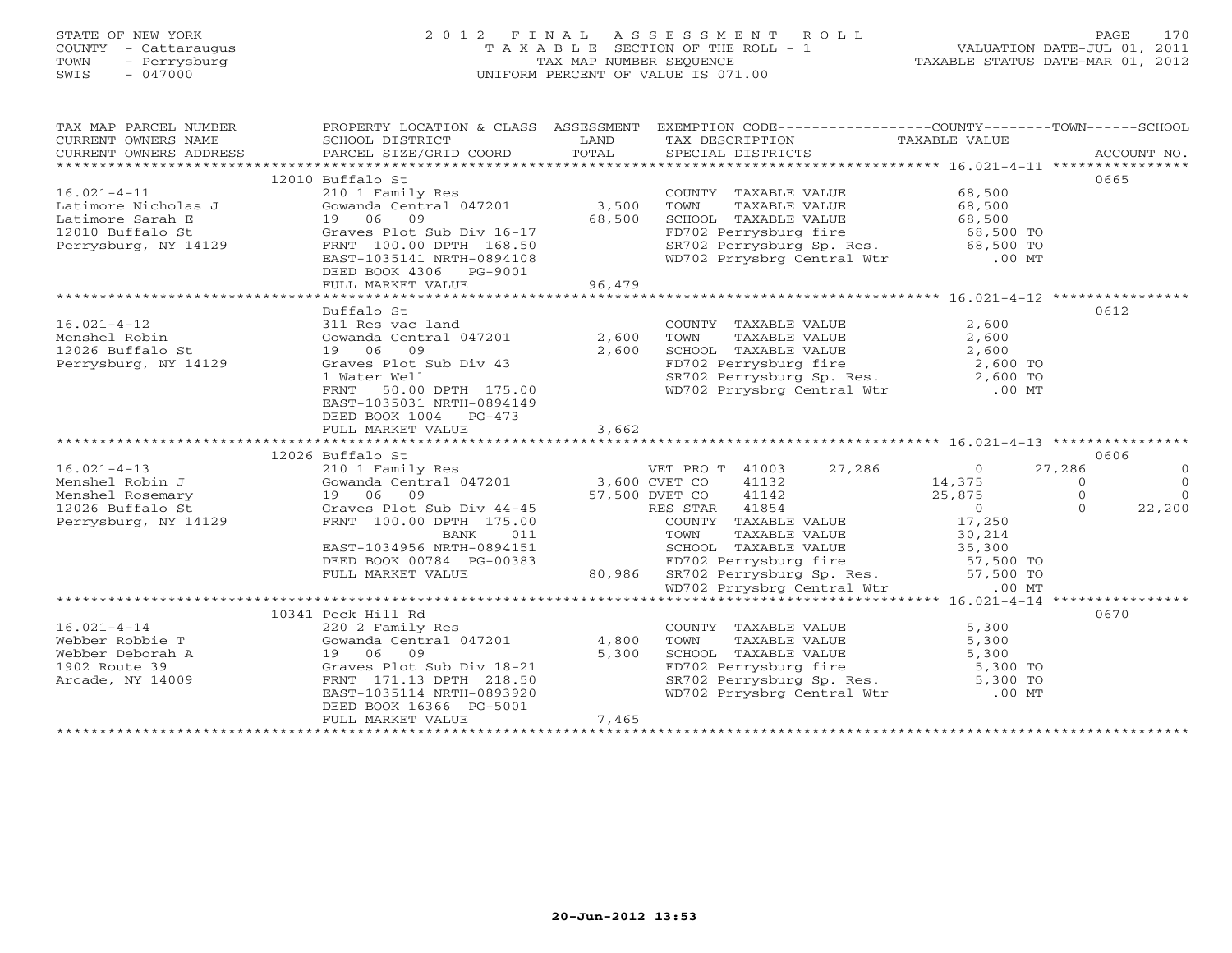# STATE OF NEW YORK 2 0 1 2 F I N A L A S S E S S M E N T R O L L PAGE 171 COUNTY - Cattaraugus T A X A B L E SECTION OF THE ROLL - 1 VALUATION DATE-JUL 01, 2011 TOWN - Perrysburg TAX MAP NUMBER SEQUENCE TAXABLE STATUS DATE-MAR 01, 2012 SWIS - 047000 UNIFORM PERCENT OF VALUE IS 071.00UNIFORM PERCENT OF VALUE IS 071.00

| TAX MAP PARCEL NUMBER                                                                         | PROPERTY LOCATION & CLASS ASSESSMENT                                                       |                        | EXEMPTION CODE-----------------COUNTY-------TOWN------SCHOOL                                                                                                              |                |                    |
|-----------------------------------------------------------------------------------------------|--------------------------------------------------------------------------------------------|------------------------|---------------------------------------------------------------------------------------------------------------------------------------------------------------------------|----------------|--------------------|
| CURRENT OWNERS NAME                                                                           | SCHOOL DISTRICT                                                                            | LAND                   | TAX DESCRIPTION TAXABLE VALUE                                                                                                                                             |                |                    |
| CURRENT OWNERS ADDRESS                                                                        | PARCEL SIZE/GRID COORD TOTAL                                                               |                        | SPECIAL DISTRICTS                                                                                                                                                         |                | ACCOUNT NO.        |
|                                                                                               |                                                                                            |                        |                                                                                                                                                                           |                |                    |
|                                                                                               | 12023 Buffalo St                                                                           |                        |                                                                                                                                                                           |                | 0664               |
| $16.021 - 4 - 15$                                                                             | 210 1 Family Res                                                                           |                        | COUNTY TAXABLE VALUE                                                                                                                                                      | 52,600         |                    |
| Kelly Sharon                                                                                  | Gowanda Central 047201                                                                     | 3,600                  | TOWN TAXABLE VALUE 52,600<br>SCHOOL TAXABLE VALUE 52,600<br>TOWN                                                                                                          |                |                    |
| 9307 S Dayton-Silver Creek Rd 19 06 09                                                        |                                                                                            | 52,600                 |                                                                                                                                                                           |                |                    |
| Forestville, NY 14062                                                                         | Graves Plot Sub Div 22-23                                                                  |                        |                                                                                                                                                                           |                |                    |
|                                                                                               | FRNT 100.00 DPTH 172.84                                                                    |                        | FD702 Perrysburg fire<br>SR702 Perrysburg fire<br>SR702 Perrysburg Sp. Res. 52,600 TO                                                                                     |                |                    |
|                                                                                               | 065<br>BANK                                                                                |                        | WD702 Prrysbrg Central Wtr                                                                                                                                                | $.00$ MT       |                    |
|                                                                                               | EAST-1034954 NRTH-0893926                                                                  |                        |                                                                                                                                                                           |                |                    |
|                                                                                               | DEED BOOK 4086 PG-5001                                                                     |                        |                                                                                                                                                                           |                |                    |
|                                                                                               | FULL MARKET VALUE                                                                          | 74,085                 |                                                                                                                                                                           |                |                    |
|                                                                                               |                                                                                            |                        |                                                                                                                                                                           |                |                    |
|                                                                                               | 12029 Buffalo St                                                                           |                        |                                                                                                                                                                           |                | 0697               |
| $16.021 - 4 - 16$                                                                             | 210 1 Family Res                                                                           |                        | COUNTY TAXABLE VALUE 87,000                                                                                                                                               |                |                    |
|                                                                                               |                                                                                            |                        |                                                                                                                                                                           |                |                    |
|                                                                                               |                                                                                            |                        |                                                                                                                                                                           |                |                    |
|                                                                                               | 19 06 09 87,000<br>FRNT 100.00 DPTH 173.37                                                 |                        | FD702 Perrysburg fire 37,000 TO                                                                                                                                           |                |                    |
|                                                                                               | EAST-1034854 NRTH-0893930<br>DEED BOOK 6132 PG-5001<br>FULL MARKET VALUE 122,535           |                        | SR702 Perrysburg Sp. Res. 87,000 TO<br>WD702 Prrysbrg Central Wtr .00 MT                                                                                                  |                |                    |
|                                                                                               |                                                                                            |                        |                                                                                                                                                                           |                |                    |
|                                                                                               |                                                                                            |                        |                                                                                                                                                                           |                |                    |
|                                                                                               |                                                                                            |                        |                                                                                                                                                                           |                |                    |
|                                                                                               | 12047 Buffalo St                                                                           |                        |                                                                                                                                                                           |                | 0589               |
| $16.021 - 4 - 17$                                                                             | 210 1 Family Res                                                                           |                        | RES STAR 41854                                                                                                                                                            | $\overline{0}$ | 22,200<br>$\Omega$ |
| Clark Robin K                                                                                 |                                                                                            |                        | Gowanda Central 047201 5,200 COUNTY TAXABLE VALUE 58,000                                                                                                                  |                |                    |
| 12047 Buffalo St                                                                              | 19 06 09 58,000<br>Graves Plot Sub Div 26-29 58,000<br>FRNT 218.97 DPTH 174.54<br>19 06 09 |                        | TOWN TAXABLE VALUE 58,000<br>SCHOOL TAXABLE VALUE 58,000<br>FD702 Perrysburg fire 58,000 TO<br>SR702 Perrysburg Sp. Res. 58,000 TO<br>SR702 Perrysburg Sp. Res. 58,000 TO |                |                    |
| Perrysburg, NY 14129                                                                          |                                                                                            |                        |                                                                                                                                                                           |                |                    |
|                                                                                               | FRNT 218.97 DPTH 174.54                                                                    |                        |                                                                                                                                                                           |                |                    |
|                                                                                               | EAST-1034694 NRTH-0893936                                                                  |                        |                                                                                                                                                                           |                |                    |
|                                                                                               | DEED BOOK 13593 PG-8001<br>FULL MARKET VALUE 81,690                                        |                        | WD702 Prrysbrg Central Wtr .00 MT                                                                                                                                         |                |                    |
|                                                                                               | FULL MARKET VALUE                                                                          | 81,690                 |                                                                                                                                                                           |                |                    |
|                                                                                               |                                                                                            |                        |                                                                                                                                                                           |                |                    |
|                                                                                               | 11974 Second St                                                                            |                        |                                                                                                                                                                           | $\overline{0}$ | 0678               |
| $16.022 - 1 - 1$<br>Jimerson Haley J Gowanda Central 047201 3,300 COUNTY TAXABLE VALUE 45,000 | 210 1 Family Res                                                                           |                        | RES STAR 41854                                                                                                                                                            |                | $\Omega$<br>22,200 |
|                                                                                               |                                                                                            |                        |                                                                                                                                                                           |                |                    |
| 11974 Second St                                                                               | 12 06 09                                                                                   | 45,000                 | TOWN<br>TAXABLE VALUE 45,000                                                                                                                                              |                |                    |
| PO Box 147                                                                                    | FRNT 117.23 DPTH 119.00                                                                    | $9.00$<br>017<br>$-17$ | SCHOOL TAXABLE VALUE $22,800$<br>FD702 Perrysburg fire $45,000$ TO<br>SR702 Perrysburg Sp. Res. $45,000$ TO                                                               |                |                    |
| Perrysburg, NY 14129                                                                          | BANK                                                                                       |                        |                                                                                                                                                                           |                |                    |
|                                                                                               | EAST-1035364 NRTH-0895724                                                                  |                        |                                                                                                                                                                           |                |                    |
|                                                                                               | DEED BOOK 9                                                                                | PG-7002<br>63,380      | WD702 Prrysbrg Central Wtr .00 MT                                                                                                                                         |                |                    |
|                                                                                               | FULL MARKET VALUE                                                                          |                        |                                                                                                                                                                           |                |                    |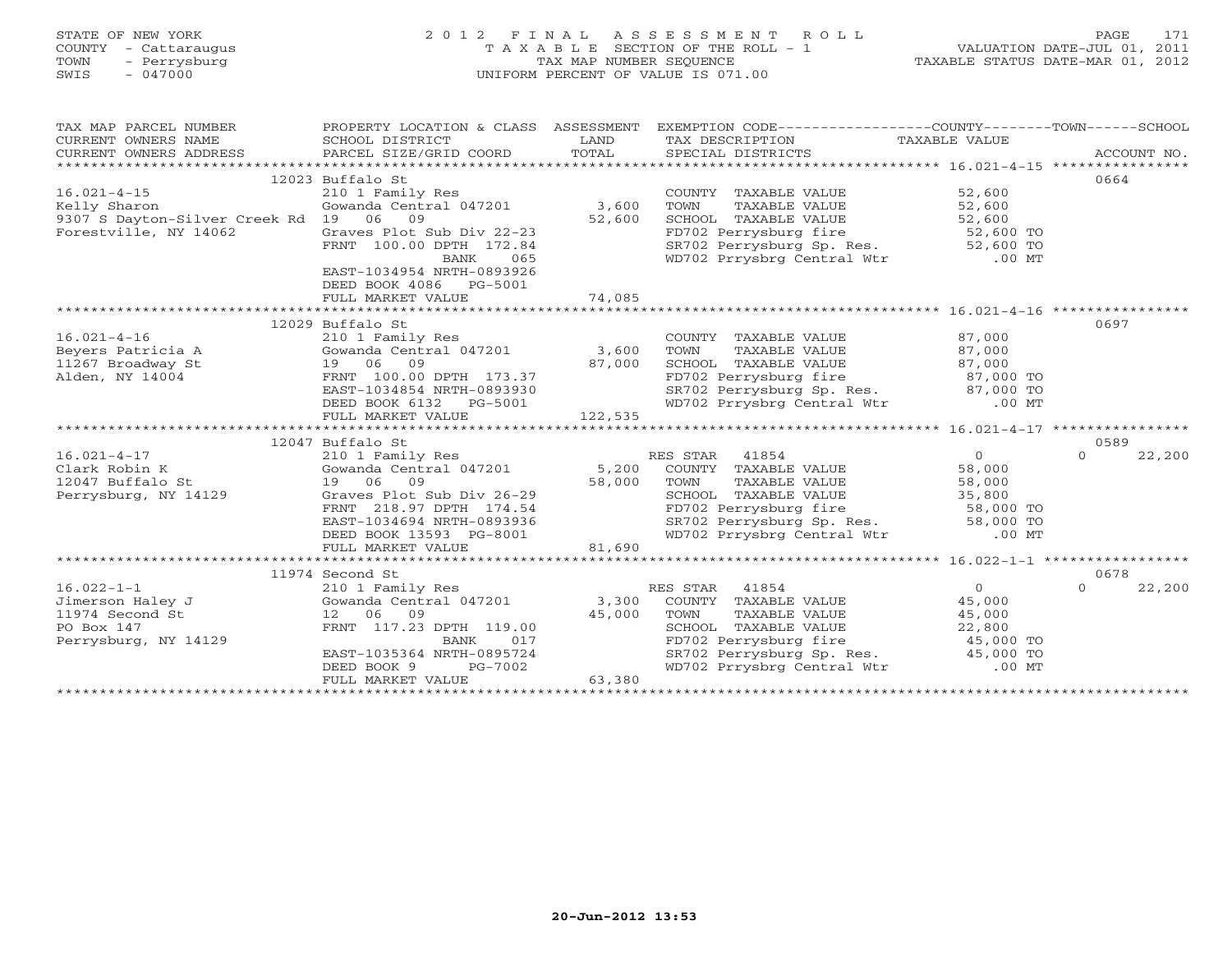### STATE OF NEW YORK 2 0 1 2 F I N A L A S S E S S M E N T R O L L PAGE 172 COUNTY - Cattaraugus T A X A B L E SECTION OF THE ROLL - 1 VALUATION DATE-JUL 01, 2011 TOWN - Perrysburg TAX MAP NUMBER SEQUENCE TAXABLE STATUS DATE-MAR 01, 2012<br>TAXABLE STATUS DATE-MAR 01, 2012 SWIS - 047000 UNIFORM PERCENT OF VALUE IS 071.00

 $0 \t 22,200$ 

| TAX MAP PARCEL NUMBER       |                                                                                                                                       | PROPERTY LOCATION & CLASS ASSESSMENT EXEMPTION CODE-----------------COUNTY-------TOWN------SCHOOL                                            |                                         |
|-----------------------------|---------------------------------------------------------------------------------------------------------------------------------------|----------------------------------------------------------------------------------------------------------------------------------------------|-----------------------------------------|
| CURRENT OWNERS NAME         | SCHOOL DISTRICT                                                                                                                       | LAND<br>TAX DESCRIPTION                                                                                                                      | <b>TAXABLE VALUE</b>                    |
| CURRENT OWNERS ADDRESS      | PARCEL SIZE/GRID COORD                                                                                                                | TOTAL<br>SPECIAL DISTRICTS                                                                                                                   | ACCOUNT NO.                             |
|                             |                                                                                                                                       |                                                                                                                                              |                                         |
|                             | 10548 North Rd                                                                                                                        |                                                                                                                                              | 0642                                    |
| $16.022 - 1 - 2$            | 210 1 Family Res                                                                                                                      | 41854<br>RES STAR                                                                                                                            | $\overline{O}$<br>22,200<br>$\Omega$    |
| Strawder Paula              |                                                                                                                                       | Gowanda Central 047201 (3,600 COUNTY TAXABLE VALUE 12 06 09 (31,600 TOWN TAXABLE VALUE FRNT 99.00 DPTH 181.50                                | 31,600                                  |
| 10548 North Rd              |                                                                                                                                       | 31,600 TOWN 1000000 V.D.C.<br>SCHOOL TAXABLE VALUE 9,400<br>FD702 Perrysburg fire 31,600 TO                                                  | 31,600                                  |
| PO Box 58                   |                                                                                                                                       |                                                                                                                                              |                                         |
|                             | Perrysburg, NY 14129 EAST-1035389 NRTH-0895834                                                                                        |                                                                                                                                              |                                         |
|                             | DEED BOOK 1012<br>PG-00803                                                                                                            | SR702 Perrysburg Sp. Res. 31,600 TO<br>44,507 WD702 Prrysbrg Central Wtr .00 MT                                                              |                                         |
|                             | FULL MARKET VALUE                                                                                                                     |                                                                                                                                              |                                         |
|                             |                                                                                                                                       |                                                                                                                                              |                                         |
|                             | 10560 North Rd                                                                                                                        |                                                                                                                                              | 0596                                    |
| $16.022 - 1 - 3$            | 210 1 Family Res                                                                                                                      | 41854<br>RES STAR                                                                                                                            | $\overline{O}$<br>$\cap$<br>22,200      |
| Black Terry                 | Gowanda Central 047201 3,900                                                                                                          | COUNTY TAXABLE VALUE                                                                                                                         | 65,900                                  |
| Black Michele               | 12 06 09                                                                                                                              | 65,900<br>TOWN<br>TAXABLE VALUE                                                                                                              | 65,900                                  |
| PO Box 203                  | FRNT 145.14 DPTH 135.00                                                                                                               | SCHOOL TAXABLE VALUE                                                                                                                         | 43,700                                  |
| Perrysburg, NY 14129        | BANK<br>017                                                                                                                           | FD702 Perrysburg fire 65,900 TO                                                                                                              |                                         |
|                             | EAST-1035375 NRTH-0895954                                                                                                             | SR702 Perrysburg Sp. Res. 65,900 TO                                                                                                          |                                         |
|                             | DEED BOOK 00947 PG-01174                                                                                                              | WD702 Prrysbrg Central Wtr .00 MT<br>92.817                                                                                                  |                                         |
|                             | FULL MARKET VALUE                                                                                                                     | 92,817                                                                                                                                       |                                         |
|                             |                                                                                                                                       |                                                                                                                                              |                                         |
|                             | 11968 Second St                                                                                                                       |                                                                                                                                              | 0717                                    |
| $16.022 - 1 - 4$            | 210 1 Family Res<br>210 1 Family Res<br>Gowanda Central 047201 2,700 SR STAR<br>11 06 09 28,400 COUNTY<br>FRNT 62.50 DPTH 148.25 TOWN | AGED C/T/S 41800                                                                                                                             | 14,200<br>14,200<br>14,200<br>$\bigcap$ |
| Nagel Larry                 |                                                                                                                                       | 41834<br>28,400 COUNTY TAXABLE VALUE                                                                                                         | 14,200<br>$\overline{0}$<br>14,200      |
| Nagel Ruth                  |                                                                                                                                       |                                                                                                                                              | 14,200                                  |
| PO Box 225                  |                                                                                                                                       | TAXABLE VALUE                                                                                                                                | $\overline{0}$                          |
| Perrysburg, NY 14129        | EAST-1035455 NRTH-0895737                                                                                                             | SCHOOL TAXABLE VALUE                                                                                                                         |                                         |
|                             | DEED BOOK 00932 PG-00240                                                                                                              | SCHOOL TAXABLE VALUE 0<br>FD702 Perrysburg fire 28,400 TO<br>40,000 SR702 Perrysburg Sp. Res. 28,400 TO<br>WD702 Prrysbrg Central Wtr .00 MT |                                         |
|                             | FULL MARKET VALUE                                                                                                                     |                                                                                                                                              |                                         |
|                             |                                                                                                                                       |                                                                                                                                              |                                         |
|                             | 11962 Second St                                                                                                                       |                                                                                                                                              | 0617                                    |
| $16.022 - 1 - 5$            | 210 1 Family Res                                                                                                                      | 41854<br>RES STAR                                                                                                                            | $\overline{O}$<br>22,200<br>$\Omega$    |
| Kenney John J               | ---<br>Gowanda Central 047201                                                                                                         | 3,600 COUNTY TAXABLE VALUE                                                                                                                   | 45,400                                  |
| Kenney Deborah G 12 06      | 09                                                                                                                                    | 45,400<br>TAXABLE VALUE<br>TOWN                                                                                                              | 45,400                                  |
| $_{\rm FRNT}$<br>PO Box 248 | 89.76 DPTH 304.00                                                                                                                     | SCHOOL TAXABLE VALUE                                                                                                                         | 23,200                                  |
| Perrysburg, NY 14129        | EAST-1035527 NRTH-0895810                                                                                                             | FD702 Perrysburg fire                                                                                                                        | 45,400 TO                               |
|                             |                                                                                                                                       |                                                                                                                                              |                                         |

 DEED BOOK 785 PG-01097 SR702 Perrysburg Sp. Res. 45,400 TO FULL MARKET VALUE 63,944 WD702 Prrysbrg Central Wtr .00 MT

Mcintosh Colin A Gowanda Central 047201 4,800 COUNTY TAXABLE VALUE 65,900 Mcintosh Marjorie 12 06 09 65,900 TOWN TAXABLE VALUE 65,900 PO Box 124 FRNT 185.10 DPTH 216.48 SCHOOL TAXABLE VALUE 43,700 Perrysburg, NY 14129 EAST-1035667 NRTH-0895766 FD702 Perrysburg fire 65,900 TO DEED BOOK 00943 PG-01124 SR702 Perrysburg Sp. Res. 65,900 TO FULL MARKET VALUE 92,817 WD702 Prrysbrg Central Wtr .00 MT

\*\*\*\*\*\*\*\*\*\*\*\*\*\*\*\*\*\*\*\*\*\*\*\*\*\*\*\*\*\*\*\*\*\*\*\*\*\*\*\*\*\*\*\*\*\*\*\*\*\*\*\*\*\*\*\*\*\*\*\*\*\*\*\*\*\*\*\*\*\*\*\*\*\*\*\*\*\*\*\*\*\*\*\*\*\*\*\*\*\*\*\*\*\*\*\*\*\*\*\*\*\*\* 16.022-1-6 \*\*\*\*\*\*\*\*\*\*\*\*\*\*\*\*\*

16.022-1-6 210 1 Family Res RES STAR 41854 0 0 22,200

\*\*\*\*\*\*\*\*\*\*\*\*\*\*\*\*\*\*\*\*\*\*\*\*\*\*\*\*\*\*\*\*\*\*\*\*\*\*\*\*\*\*\*\*\*\*\*\*\*\*\*\*\*\*\*\*\*\*\*\*\*\*\*\*\*\*\*\*\*\*\*\*\*\*\*\*\*\*\*\*\*\*\*\*\*\*\*\*\*\*\*\*\*\*\*\*\*\*\*\*\*\*\*\*\*\*\*\*\*\*\*\*\*\*\*\*\*\*\*\*\*\*\*\*\*\*\*\*\*\*\*\*

11946 Second St 0635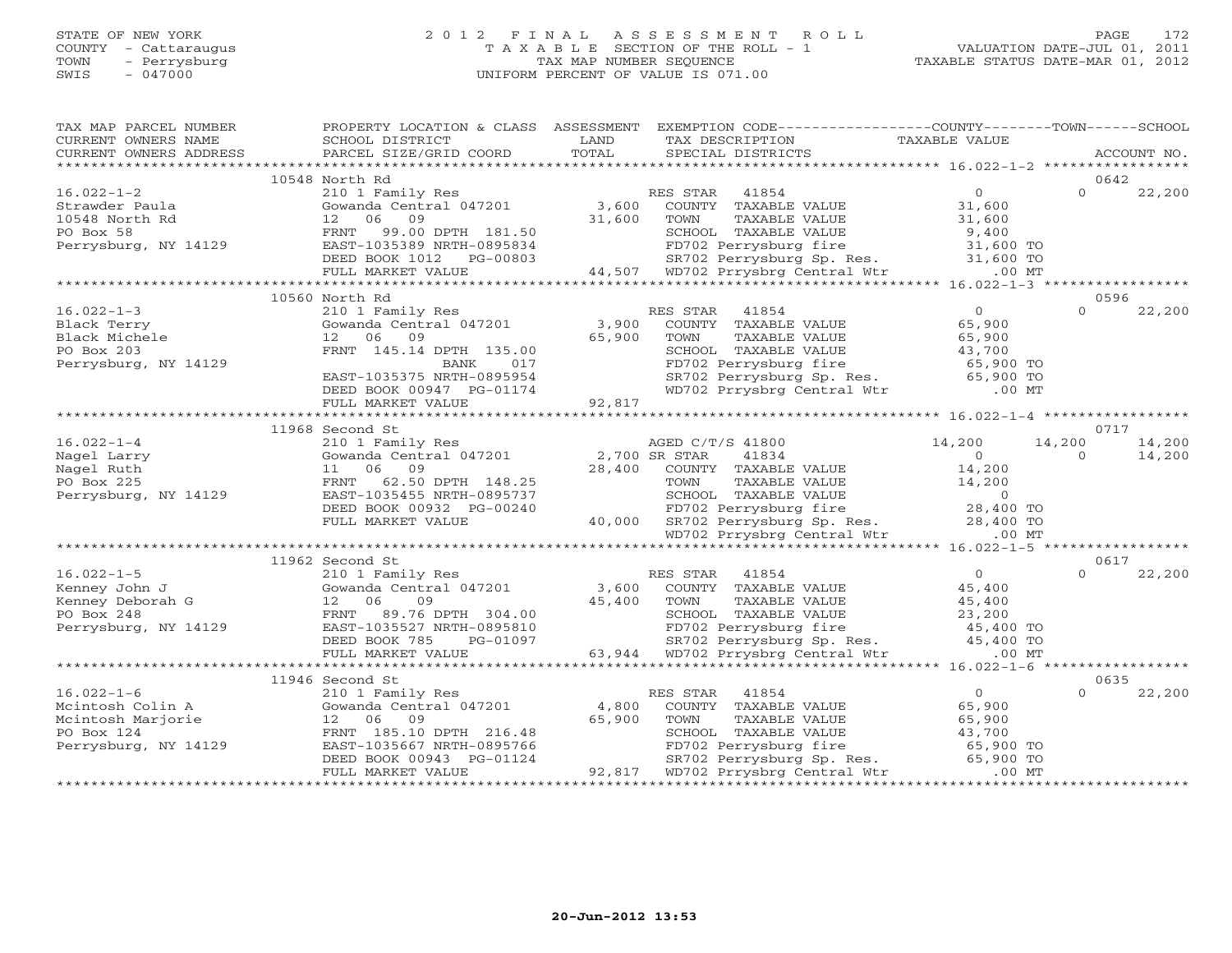### STATE OF NEW YORK 2 0 1 2 F I N A L A S S E S S M E N T R O L L PAGE 173 COUNTY - Cattaraugus T A X A B L E SECTION OF THE ROLL - 1 VALUATION DATE-JUL 01, 2011 TOWN - Perrysburg TAX MAP NUMBER SEQUENCE TAXABLE STATUS DATE-MAR 01, 2012 SWIS - 047000 UNIFORM PERCENT OF VALUE IS 071.00

| TAXABLE STATUS DATE-MAR 01, 2012 |  |  |  |
|----------------------------------|--|--|--|
|----------------------------------|--|--|--|

| TAX MAP PARCEL NUMBER<br>CURRENT OWNERS NAME | PROPERTY LOCATION & CLASS ASSESSMENT<br>SCHOOL DISTRICT        | LAND                                                      | EXEMPTION CODE----------------COUNTY-------TOWN------SCHOOL<br>TAX DESCRIPTION                                                                                     | TAXABLE VALUE                                        |                    |
|----------------------------------------------|----------------------------------------------------------------|-----------------------------------------------------------|--------------------------------------------------------------------------------------------------------------------------------------------------------------------|------------------------------------------------------|--------------------|
| CURRENT OWNERS ADDRESS                       | PARCEL SIZE/GRID COORD                                         | TOTAL                                                     | SPECIAL DISTRICTS                                                                                                                                                  |                                                      | ACCOUNT NO.        |
|                                              |                                                                |                                                           |                                                                                                                                                                    |                                                      |                    |
|                                              | 11932 Second St                                                |                                                           |                                                                                                                                                                    | 0                                                    | 0620<br>$\Omega$   |
| $16.022 - 1 - 8$                             | 210 1 Family Res<br>210 1 Family Res<br>Gowanda Central 047201 | $\begin{smallmatrix}&&&\R&\3\, ,\, 800&\end{smallmatrix}$ | RES STAR<br>41854                                                                                                                                                  | 56,900                                               | 22,200             |
| Britt Suzanne L<br>PO Box 224                | 12 06<br>09                                                    | 56,900                                                    | COUNTY TAXABLE VALUE<br>TOWN<br>TAXABLE VALUE                                                                                                                      |                                                      |                    |
| Perrysburg, NY 14129                         | FRNT 101.00 DPTH 207.00                                        |                                                           | SCHOOL TAXABLE VALUE                                                                                                                                               | 56,900<br>34,700                                     |                    |
|                                              | EAST-1035807 NRTH-0895730                                      |                                                           |                                                                                                                                                                    |                                                      |                    |
|                                              | $RTH-0895730$<br>$PG-36$<br>DEED BOOK 994                      |                                                           |                                                                                                                                                                    |                                                      |                    |
|                                              | FULL MARKET VALUE                                              |                                                           | 1,000 TOTO2 Perrysburg fire 1,000 TO<br>3-36 S6,900 TO SR702 Perrysburg fire 56,900 TO<br>3-36 80,141 WD702 Prrysbrg Central Wtr .00 MT                            |                                                      |                    |
|                                              |                                                                |                                                           |                                                                                                                                                                    |                                                      |                    |
|                                              | 10524 Campbell Ave                                             |                                                           |                                                                                                                                                                    |                                                      | 0716               |
| $16.022 - 1 - 10$                            | 210 1 Family Res                                               |                                                           | RES STAR<br>41854                                                                                                                                                  | 0                                                    | $\cap$<br>22,200   |
| Rammacher Richard W                          | Gowanda Central 047201                                         | 3,100                                                     | COUNTY TAXABLE VALUE                                                                                                                                               | 22,800                                               |                    |
| 10524 Campbell Ave                           | 11 06 09                                                       | 22,800                                                    | TAXABLE VALUE<br>TOWN                                                                                                                                              | 22,800                                               |                    |
| Perrysburg, NY 14129                         | FRNT 115.30 DPTH<br>84.20                                      |                                                           | SCHOOL TAXABLE VALUE                                                                                                                                               | 600                                                  |                    |
|                                              | 017<br>BANK                                                    |                                                           |                                                                                                                                                                    |                                                      |                    |
|                                              | EAST-1036117 NRTH-0895534                                      |                                                           | CONDUCTRIAL BUSINE VALUE<br>FD702 Perrysburg Sp. Res. 22,800 TO<br>WD702 Perrysburg Sp. Res. 22,800 TO                                                             |                                                      |                    |
|                                              | DEED BOOK 14266 PG-6001                                        |                                                           |                                                                                                                                                                    |                                                      |                    |
|                                              | FULL MARKET VALUE                                              | 32,113                                                    |                                                                                                                                                                    |                                                      |                    |
|                                              |                                                                |                                                           |                                                                                                                                                                    | ********************** 16.022-1-13.1 *************** |                    |
|                                              | 11892 Main St                                                  |                                                           |                                                                                                                                                                    |                                                      | 0629               |
| $16.022 - 1 - 13.1$                          | 210 1 Family Res<br>Gowanda Central 047201                     |                                                           | SR STAR<br>41834                                                                                                                                                   | $\overline{0}$<br>64,800                             | 46,030<br>$\Omega$ |
| Gominiak Jane                                |                                                                | 5,100                                                     | COUNTY TAXABLE VALUE                                                                                                                                               |                                                      |                    |
| PO Box 4                                     | 12 06 09<br>1.05<br>ACRES                                      | 64,800                                                    | TOWN<br>TAXABLE VALUE<br>SCHOOL TAXABLE VALUE                                                                                                                      | 64,800<br>18,770                                     |                    |
| Perrysburg, NY 14129                         | EAST-1036231 NRTH-0895356                                      | H-0895356<br>PG-00489                                     |                                                                                                                                                                    |                                                      |                    |
|                                              | DEED BOOK 698                                                  |                                                           |                                                                                                                                                                    |                                                      |                    |
|                                              | FULL MARKET VALUE                                              |                                                           | 95356 FD702 Perrysburg fire 64,800 TO<br>0489 64,800 TO SR702 Perrysburg Sp. Res. 64,800 TO<br>91,268 WD702 Prrysbrg Central Wtr .00 MT                            |                                                      |                    |
|                                              |                                                                |                                                           |                                                                                                                                                                    |                                                      |                    |
|                                              | 10504 Campbell Ave                                             |                                                           |                                                                                                                                                                    |                                                      | 0985               |
| $16.022 - 1 - 13.2$                          | 210 1 Family Res                                               |                                                           | RES STAR<br>41854                                                                                                                                                  | $\overline{0}$                                       | 22,200<br>$\Omega$ |
| Gominiak James P Jr                          | Gowanda Central 047201                                         | 4,600                                                     | COUNTY TAXABLE VALUE                                                                                                                                               | 64,600                                               |                    |
| Gominiak Rhonda                              | 12 06<br>09                                                    | 64,600                                                    | TOWN<br>TAXABLE VALUE                                                                                                                                              | 64,600                                               |                    |
| PO Box 25                                    | FRNT 199.10 DPTH 50.00                                         |                                                           | SCHOOL TAXABLE VALUE                                                                                                                                               | 42,400                                               |                    |
| Perrysburg, NY 14129                         | EAST-1036103 NRTH-0895392                                      |                                                           |                                                                                                                                                                    |                                                      |                    |
|                                              | DEED BOOK 00923 PG-00174                                       |                                                           |                                                                                                                                                                    |                                                      |                    |
|                                              | FULL MARKET VALUE                                              |                                                           | 00 102 Perrysburg fire 12, 100 PD702 Perrysburg fire 64,600 TO<br>SR702 Perrysburg Sp. Res. 64,600 TO<br>90,986 WD702 Prrysbrg Central Wtr .00 MT                  |                                                      |                    |
|                                              |                                                                |                                                           |                                                                                                                                                                    |                                                      |                    |
|                                              | 10521 Campbell Ave                                             |                                                           |                                                                                                                                                                    |                                                      | 0592               |
| $16.022 - 1 - 16$                            | 210 1 Family Res                                               |                                                           | 41854<br>RES STAR                                                                                                                                                  | $\overline{0}$                                       | $\Omega$<br>22,200 |
| Wasmund Patricia Julia                       | Gowanda Central 047201                                         | 3,900                                                     | COUNTY TAXABLE VALUE                                                                                                                                               | 34,600<br>34,600                                     |                    |
| PO Box 84                                    | 12 06<br>09                                                    | 34,600                                                    | TAXABLE VALUE<br>TOWN                                                                                                                                              |                                                      |                    |
| Perrysburg, NY 14129                         | FRNT 115.00 DPTH 183.00                                        |                                                           | SCHOOL TAXABLE VALUE<br>SCHOOL TAXABLE VALUE 12,400<br>FD702 Perrysburg fire 34,600 TO<br>SR702 Perrysburg Sp. Res. 34,600 TO<br>WD702 Prrysbrg Central Wtr .00 MT | 12,400                                               |                    |
|                                              | BANK<br>011<br>EAST-1035939 NRTH-0895543                       |                                                           |                                                                                                                                                                    |                                                      |                    |
|                                              | DEED BOOK 903<br>PG-00091                                      |                                                           |                                                                                                                                                                    |                                                      |                    |
|                                              | FULL MARKET VALUE                                              | 48,732                                                    |                                                                                                                                                                    |                                                      |                    |
|                                              |                                                                |                                                           |                                                                                                                                                                    |                                                      |                    |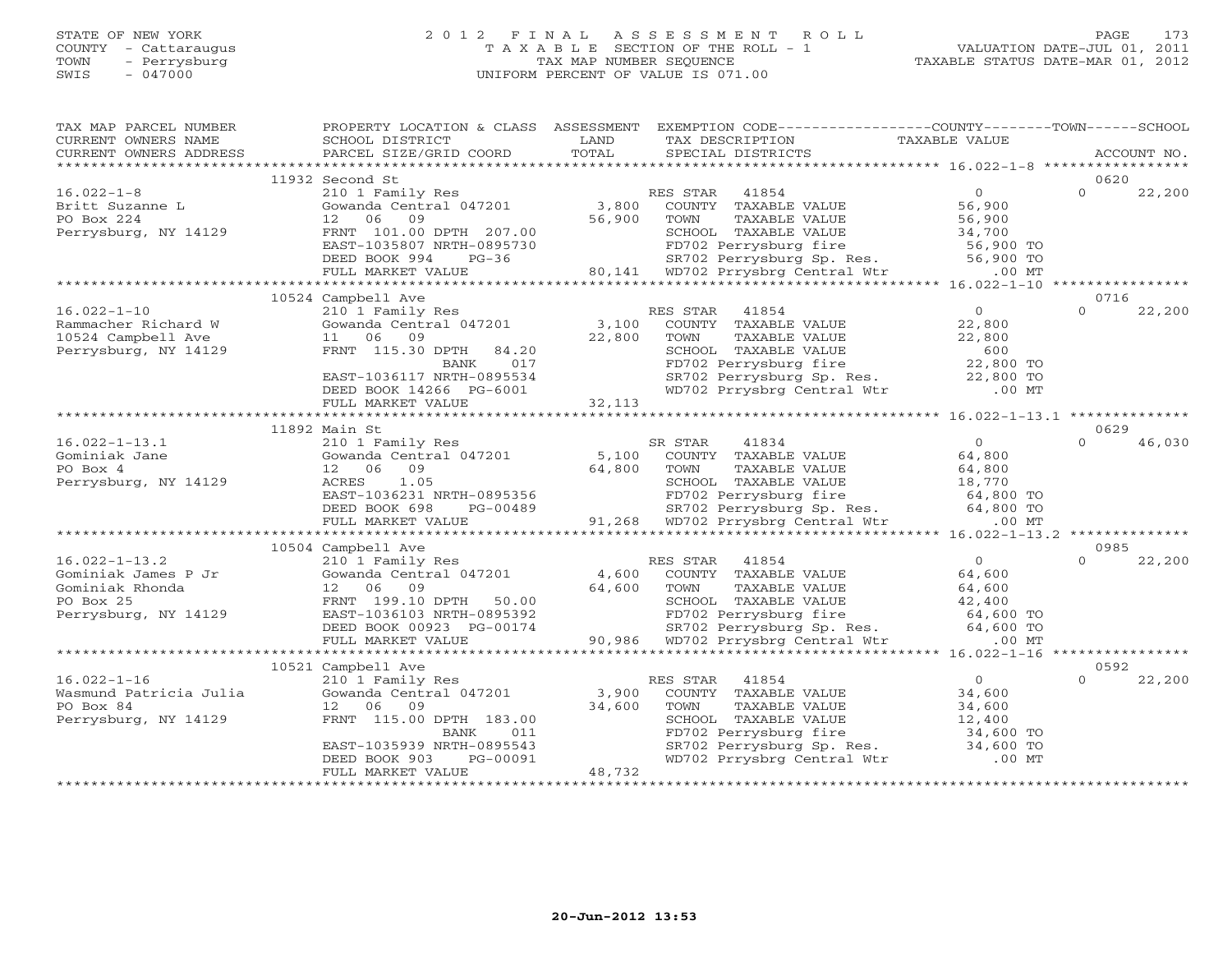# STATE OF NEW YORK 2 0 1 2 F I N A L A S S E S S M E N T R O L L PAGE 174 COUNTY - Cattaraugus T A X A B L E SECTION OF THE ROLL - 1 VALUATION DATE-JUL 01, 2011 TOWN - Perrysburg TAX MAP NUMBER SEQUENCE TAXABLE STATUS DATE-MAR 01, 2012 SWIS - 047000 UNIFORM PERCENT OF VALUE IS 071.00UNIFORM PERCENT OF VALUE IS 071.00

| TAX MAP PARCEL NUMBER<br>CURRENT OWNERS NAME                                        | <b>EXAMPLE SERVICE SERVICE SERVICE SERVICE SERVICE SERVICE SERVICE SERVICE SERVICE SERVICE SERVICE SERVICE SERVICE</b><br>SCHOOL DISTRICT                                                                                                            |        | PROPERTY LOCATION & CLASS ASSESSMENT EXEMPTION CODE----------------COUNTY-------TOWN------SCHOOL<br>TAX DESCRIPTION                                                                                                                    | TAXABLE VALUE |                                              |
|-------------------------------------------------------------------------------------|------------------------------------------------------------------------------------------------------------------------------------------------------------------------------------------------------------------------------------------------------|--------|----------------------------------------------------------------------------------------------------------------------------------------------------------------------------------------------------------------------------------------|---------------|----------------------------------------------|
|                                                                                     |                                                                                                                                                                                                                                                      |        |                                                                                                                                                                                                                                        |               |                                              |
|                                                                                     | 10515 Campbell Ave                                                                                                                                                                                                                                   |        |                                                                                                                                                                                                                                        |               | 0708                                         |
| $16.022 - 1 - 17$<br>Barber Barbara E<br>10515 Campbell Ave<br>Perrysburg, NY 14129 | 12 06 09                                                                                                                                                                                                                                             |        | Gowanda Central 047201 2,800 SR STAR 41834<br>12 06 09 53,000 COUNTY TAXABLE VALUE 26,500<br>3/11-merged 1-19.2 in par TOWN TAXABLE VALUE 26,500<br>FRNT 65.00 DPTH 115.70 SCHOOL TAXABLE VALUE 26,500<br>FRNT 65.00 DPTH 115.70 SCHOO |               | 26,500<br>26,500<br>$\overline{0}$<br>26,500 |
|                                                                                     |                                                                                                                                                                                                                                                      |        |                                                                                                                                                                                                                                        |               |                                              |
|                                                                                     |                                                                                                                                                                                                                                                      |        |                                                                                                                                                                                                                                        |               |                                              |
|                                                                                     | 11914 Main St                                                                                                                                                                                                                                        |        |                                                                                                                                                                                                                                        |               | 0711                                         |
|                                                                                     |                                                                                                                                                                                                                                                      |        | COUNTY TAXABLE VALUE<br>TOWN TAXABLE VALUE 75,000<br>SCHOOL TAXABLE VALUE 75,000<br>FD702 Perrysburg fire 75,000 TO<br>SR702 Perrysburg Sp. Res. 75,000 TO<br>WD702 Prrysbrg Central Wtr 00 MT                                         |               |                                              |
|                                                                                     |                                                                                                                                                                                                                                                      |        |                                                                                                                                                                                                                                        |               |                                              |
|                                                                                     |                                                                                                                                                                                                                                                      |        |                                                                                                                                                                                                                                        |               |                                              |
|                                                                                     | 11926 Main St<br>16.022-1-19.1<br>Gross Douglas C Jr (Cowanda Central 047201)<br>Gross Christina M (22.06 09)<br>8376 Wolfe Rd (22.900)<br>Cattaraugus, NY 14719 (28.97-1035908 NPTH 157.00)<br>EAST-1035908 NPTH 16965345<br>DEED BOOK 1904 PG-8002 |        | COUNTY TAXABLE VALUE<br>TOWN TAXABLE VALUE<br>SCHOOL TAXABLE VALUE<br>FD702 Perrysburg fire<br>SR702 Perrysburg Sp. Res.<br>WD702 Prrysbrg Central Wtr (22,900 TO<br>WD702 Prrysbrg Central Wtr (22,900 TO                             |               | 0619                                         |
|                                                                                     | FULL MARKET VALUE                                                                                                                                                                                                                                    | 32,254 |                                                                                                                                                                                                                                        |               |                                              |
|                                                                                     |                                                                                                                                                                                                                                                      |        |                                                                                                                                                                                                                                        |               |                                              |
|                                                                                     | 11928 Main St                                                                                                                                                                                                                                        |        |                                                                                                                                                                                                                                        |               | 0607                                         |
|                                                                                     |                                                                                                                                                                                                                                                      |        |                                                                                                                                                                                                                                        |               |                                              |
|                                                                                     |                                                                                                                                                                                                                                                      |        |                                                                                                                                                                                                                                        |               |                                              |
|                                                                                     | 11933 Second St                                                                                                                                                                                                                                      |        |                                                                                                                                                                                                                                        |               | 0601                                         |
|                                                                                     | 16.022-1-22<br>Russell Shaunna M<br>Russell Christopher J<br>Perrysburg, NY 14129<br>EAST-1035834 NRTH-0895516<br>EAST-1035834 NRTH-0895516<br>EAST-1035834 NRTH-0895516<br>EAST-1035834 NRTH-0895516<br>EAST-1035834 NRTH-0895516<br>PERRY VAL      | 23,662 |                                                                                                                                                                                                                                        |               | $\Omega$<br>16,800                           |
|                                                                                     | FULL MARKET VALUE                                                                                                                                                                                                                                    |        |                                                                                                                                                                                                                                        |               |                                              |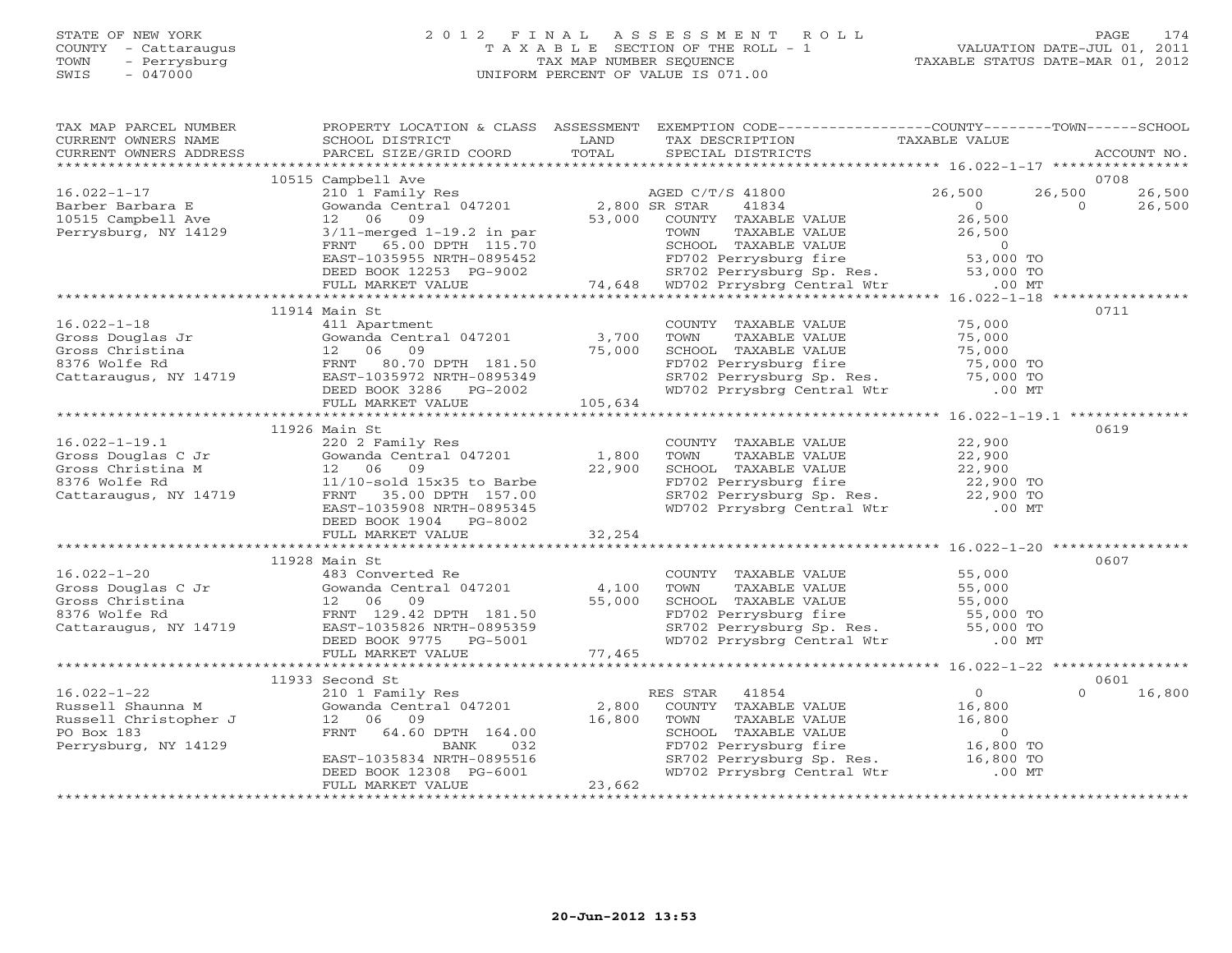# STATE OF NEW YORK 2 0 1 2 F I N A L A S S E S S M E N T R O L L PAGE 175 COUNTY - Cattaraugus T A X A B L E SECTION OF THE ROLL - 1 VALUATION DATE-JUL 01, 2011 TOWN - Perrysburg TAX MAP NUMBER SEQUENCE TAXABLE STATUS DATE-MAR 01, 2012 SWIS - 047000 UNIFORM PERCENT OF VALUE IS 071.00UNIFORM PERCENT OF VALUE IS 071.00

| TAX MAP PARCEL NUMBER<br>CURRENT OWNERS NAME<br>CURRENT OWNERS ADDRESS | SCHOOL DISTRICT<br>PARCEL SIZE/GRID COORD                            | LAND<br><b>TOTAL</b> | PROPERTY LOCATION & CLASS ASSESSMENT EXEMPTION CODE----------------COUNTY-------TOWN------SCHOOL<br>TAX DESCRIPTION<br>SPECIAL DISTRICTS | TAXABLE VALUE  | ACCOUNT NO. |        |
|------------------------------------------------------------------------|----------------------------------------------------------------------|----------------------|------------------------------------------------------------------------------------------------------------------------------------------|----------------|-------------|--------|
|                                                                        | Second St                                                            |                      |                                                                                                                                          |                | 0898        |        |
| $16.022 - 1 - 23$                                                      | 312 Vac w/imprv                                                      |                      | COUNTY TAXABLE VALUE                                                                                                                     | 9,800          |             |        |
| Russell Shaunna M                                                      | Gowanda Central 047201 2,300                                         |                      | TAXABLE VALUE<br>TOWN                                                                                                                    | 9,800          |             |        |
| Russell Christopher J                                                  | 12 06 09                                                             | 9,800                | SCHOOL TAXABLE VALUE                                                                                                                     | 9,800          |             |        |
| PO Box 183                                                             | FRNT 46.00 DPTH 151.25                                               |                      |                                                                                                                                          |                |             |        |
| Perrysburg, NY 14129                                                   | 032<br>BANK                                                          |                      | FD702 Perrysburg fire 9,800 TO<br>SR702 Perrysburg Sp. Res. 9,800 TO<br>WD702 Prrysbrg Central Wtr .00 MT                                |                |             |        |
|                                                                        | EAST-1035772 NRTH-0895530                                            |                      |                                                                                                                                          |                |             |        |
|                                                                        | DEED BOOK 12308 PG-5001                                              |                      |                                                                                                                                          |                |             |        |
|                                                                        | FULL MARKET VALUE                                                    | 13,803               |                                                                                                                                          |                |             |        |
|                                                                        |                                                                      |                      |                                                                                                                                          |                |             |        |
|                                                                        | 11943 Second St                                                      |                      |                                                                                                                                          |                | 0623        |        |
| $16.022 - 1 - 24$                                                      | 210 1 Family Res                                                     |                      | RES STAR 41854                                                                                                                           | $\Omega$       | $\Omega$    | 22,200 |
| Grimm Tracy M                                                          | Gowanda Central 047201 2,700 COUNTY TAXABLE VALUE                    |                      |                                                                                                                                          | 45,400         |             |        |
| 11943 Second St                                                        | 12 06 09                                                             | 45,400               | TOWN<br>TAXABLE VALUE                                                                                                                    | 45,400         |             |        |
| PO Box 176                                                             | FRNT 75.76 DPTH 119.46                                               |                      | SCHOOL TAXABLE VALUE 23,200                                                                                                              |                |             |        |
| Perrysburg, NY 14129                                                   | BANK<br>017                                                          |                      |                                                                                                                                          |                |             |        |
|                                                                        | EAST-1035707 NRTH-0895547                                            |                      |                                                                                                                                          |                |             |        |
|                                                                        | DEED BOOK 1020 PG-81                                                 |                      | FD702 Perrysburg fire 45,400 TO<br>SR702 Perrysburg Sp. Res. 45,400 TO<br>WD702 Prrysbrg Central Wtr .00 MT                              |                |             |        |
|                                                                        | FULL MARKET VALUE                                                    | 63,944               |                                                                                                                                          |                |             |        |
|                                                                        |                                                                      |                      |                                                                                                                                          |                |             |        |
|                                                                        | 11953 Second St                                                      |                      |                                                                                                                                          |                | 0718        |        |
| $16.022 - 1 - 25$                                                      | 210 1 Family Res                                                     |                      | RES STAR 41854                                                                                                                           | $\overline{0}$ | $\Omega$    | 22,200 |
| Boyd Stephen M                                                         | Gowanda Central 047201 3,000                                         |                      | COUNTY TAXABLE VALUE                                                                                                                     | 57,300         |             |        |
| 11953 Second St                                                        | 12 06 09 57,300<br>FRNT 89.76 DPTH 119.46 57,300<br>12 06 09         |                      | TOWN<br>TAXABLE VALUE                                                                                                                    | 57,300         |             |        |
| Perrysburg, NY 14129                                                   |                                                                      |                      | SCHOOL TAXABLE VALUE 35,100<br>FD702 Perrysburg fire 57,300 TO<br>SR702 Perrysburg Sp. Res. 57,300 TO                                    |                |             |        |
|                                                                        | 017<br>BANK                                                          |                      |                                                                                                                                          |                |             |        |
|                                                                        | EAST-1035622 NRTH-0895548                                            |                      |                                                                                                                                          |                |             |        |
|                                                                        | DEED BOOK 7845 PG-2001                                               | $G-2001$ 80,704      | WD702 Prrysbrg Central Wtr                                                                                                               | $.00$ MT       |             |        |
|                                                                        | FULL MARKET VALUE                                                    |                      |                                                                                                                                          |                |             |        |
|                                                                        |                                                                      |                      |                                                                                                                                          |                |             |        |
|                                                                        | 11959 Second St                                                      |                      |                                                                                                                                          |                | 0679        |        |
| $16.022 - 1 - 26$                                                      | 210 1 Family Res<br>210 1 Family Res<br>Gowanda Central 047201 3,100 |                      | RES STAR 41854                                                                                                                           | $\overline{0}$ | $\Omega$    | 22,200 |
| Pound Scott E                                                          |                                                                      |                      | COUNTY TAXABLE VALUE                                                                                                                     | 57,100         |             |        |
|                                                                        |                                                                      | 57,100               | TAXABLE VALUE<br>TOWN                                                                                                                    | 57,100         |             |        |
| Miller Tracy Ann 12 06 09<br>11959 Second St FRNT 95.00                | 95.00 DPTH 130.00                                                    |                      | SCHOOL TAXABLE VALUE                                                                                                                     | 34,900         |             |        |
| PO Box 52                                                              | EAST-1035532 NRTH-0895548                                            |                      |                                                                                                                                          |                |             |        |
| Perrysburg, NY 14129                                                   | DEED BOOK 1027 PG-275                                                |                      | FD702 Perrysburg fire 57,100 TO<br>SR702 Perrysburg Sp. Res. 57,100 TO<br>WD702 Prrysbrg Central Wtr .00 MT                              |                |             |        |
|                                                                        | FULL MARKET VALUE                                                    | 80,423               |                                                                                                                                          |                |             |        |
|                                                                        |                                                                      |                      |                                                                                                                                          |                |             |        |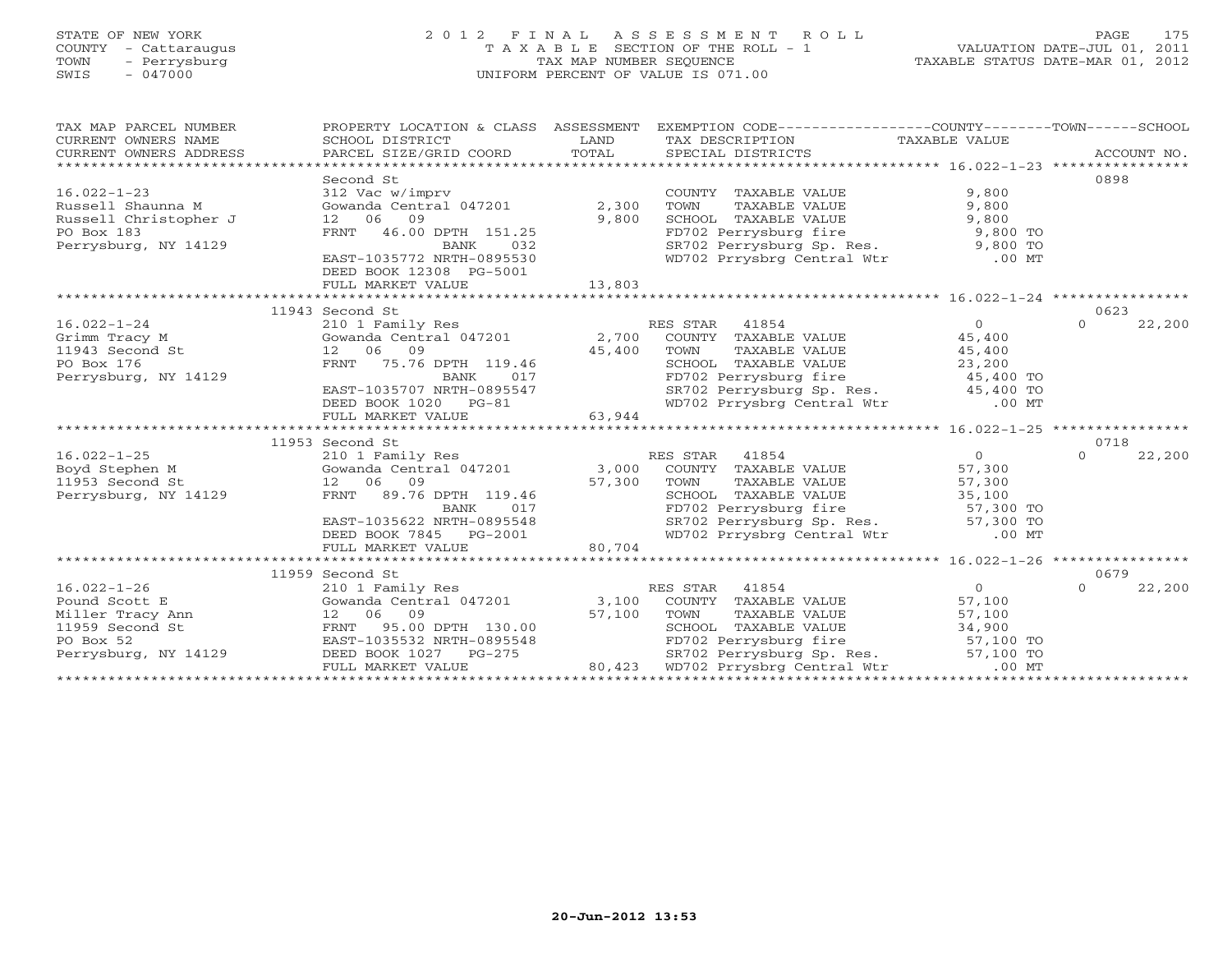# STATE OF NEW YORK 2 0 1 2 F I N A L A S S E S S M E N T R O L L PAGE 176 COUNTY - Cattaraugus T A X A B L E SECTION OF THE ROLL - 1 VALUATION DATE-JUL 01, 2011 TOWN - Perrysburg TAX MAP NUMBER SEQUENCE TAXABLE STATUS DATE-MAR 01, 2012 SWIS - 047000 UNIFORM PERCENT OF VALUE IS 071.00UNIFORM PERCENT OF VALUE IS 071.00

| TAX MAP PARCEL NUMBER<br>CURRENT OWNERS NAME                                  | PROPERTY LOCATION & CLASS ASSESSMENT<br>SCHOOL DISTRICT                                                                                                                                      | LAND<br>TOTAL | EXEMPTION CODE-----------------COUNTY-------TOWN------SCHOOL<br>TAX DESCRIPTION TAXABLE VALUE<br>SPECIAL DISTRICTS |                                                                                                          | ACCOUNT NO.        |
|-------------------------------------------------------------------------------|----------------------------------------------------------------------------------------------------------------------------------------------------------------------------------------------|---------------|--------------------------------------------------------------------------------------------------------------------|----------------------------------------------------------------------------------------------------------|--------------------|
|                                                                               | 11969 Second St                                                                                                                                                                              |               |                                                                                                                    |                                                                                                          | 0626               |
| $16.022 - 1 - 27$                                                             |                                                                                                                                                                                              |               |                                                                                                                    | $\begin{array}{cccc} 9,500 & & 9,500 & & 0 \\ 11,400 & & 11,400 & & 0 \\ 0 & & 0 & & 22,200 \end{array}$ |                    |
| $\mathbf{t}$<br>Boyd Jeremy M                                                 |                                                                                                                                                                                              |               |                                                                                                                    |                                                                                                          |                    |
| 11969 Second St                                                               | 12 06 09                                                                                                                                                                                     |               | 38,000 RES STAR 41854                                                                                              |                                                                                                          |                    |
| Perrysburg, NY 14129                                                          | 89.76 DPTH 130.68<br>FRNT                                                                                                                                                                    |               | COUNTY TAXABLE VALUE 17,100                                                                                        |                                                                                                          |                    |
|                                                                               | EAST-1035443 NRTH-0895550                                                                                                                                                                    |               |                                                                                                                    |                                                                                                          |                    |
|                                                                               | DEED BOOK 17311 PG-7002                                                                                                                                                                      |               |                                                                                                                    |                                                                                                          |                    |
|                                                                               | FULL MARKET VALUE                                                                                                                                                                            |               | 53,521 FD702 Perrysburg fire 38,000 TO<br>SR702 Perrysburg Sp. Res. 38,000 TO                                      |                                                                                                          |                    |
|                                                                               |                                                                                                                                                                                              |               |                                                                                                                    |                                                                                                          |                    |
|                                                                               |                                                                                                                                                                                              |               | WD702 Prrysbrg Central Wtr .00 MT                                                                                  |                                                                                                          |                    |
|                                                                               |                                                                                                                                                                                              |               |                                                                                                                    |                                                                                                          |                    |
|                                                                               | 11942 Main St                                                                                                                                                                                |               |                                                                                                                    |                                                                                                          | 0597               |
| $16.022 - 1 - 28$                                                             | 210 1 Family Res                                                                                                                                                                             |               | COUNTY TAXABLE VALUE $17,000$<br>TOWN TAXABLE VALUE $17,000$<br>SCHOOL TAXABLE VALUE $17,000$                      |                                                                                                          |                    |
| Loque Damon E<br>Gowanda Central<br>12 06 09<br>FRNT 34.42<br>6369 McAffee Rd | Gowanda Central 047201 1,900                                                                                                                                                                 | 17,000        |                                                                                                                    |                                                                                                          |                    |
| Cuba, NY 14727                                                                |                                                                                                                                                                                              |               |                                                                                                                    |                                                                                                          |                    |
|                                                                               |                                                                                                                                                                                              |               | FD702 Perrysburg fire 17,000 TO<br>SR702 Perrysburg Sp. Res. 17,000 TO                                             |                                                                                                          |                    |
|                                                                               |                                                                                                                                                                                              |               | WD702 Prrysbrg Central Wtr .00 MT                                                                                  |                                                                                                          |                    |
|                                                                               | 12 06 09 -<br>FRNT 34.42 DPTH 216.23<br>EAST-1035742 NRTH-0895383<br>DEED BOOK 3454 PG-4005<br>TITT MADKET VALUE 23,944                                                                      |               |                                                                                                                    |                                                                                                          |                    |
|                                                                               |                                                                                                                                                                                              |               |                                                                                                                    |                                                                                                          |                    |
|                                                                               | 210 1 Family Res<br>Cowanda Central 047201 2,800 COUNTY TAXABLE VALUE<br>12 06 09 57,900 TOWN TAXABLE VALUE                                                                                  |               |                                                                                                                    |                                                                                                          | 0644               |
| $16.022 - 1 - 29$                                                             |                                                                                                                                                                                              |               |                                                                                                                    | $\overline{0}$                                                                                           | 46,030<br>$\Omega$ |
| Tonger Robert J                                                               |                                                                                                                                                                                              |               |                                                                                                                    | 57,900                                                                                                   |                    |
| Tonger Penny L                                                                | 12 06 09<br>FRNT 50.00 DPTH 216.23<br>BANK 005<br>FD702                                                                                                                                      |               |                                                                                                                    | 57,900                                                                                                   |                    |
| 11946 Main St                                                                 |                                                                                                                                                                                              |               |                                                                                                                    |                                                                                                          |                    |
| Perrysburg, NY 14129                                                          |                                                                                                                                                                                              |               |                                                                                                                    |                                                                                                          |                    |
|                                                                               | EAST-1035699 NRTH-0895382                                                                                                                                                                    |               | SCHOOL TAXABLE VALUE 11,870<br>FD702 Perrysburg fire 57,900 TO<br>SR702 Perrysburg Sp. Res. 57,900 TO              |                                                                                                          |                    |
|                                                                               | DEED BOOK 10012 PG-3001                                                                                                                                                                      |               | WD702 Prrysbrg Central Wtr .00 MT                                                                                  |                                                                                                          |                    |
|                                                                               | FULL MARKET VALUE                                                                                                                                                                            | 81,549        |                                                                                                                    |                                                                                                          |                    |
|                                                                               |                                                                                                                                                                                              |               |                                                                                                                    |                                                                                                          |                    |
|                                                                               | 11952 Main St                                                                                                                                                                                |               |                                                                                                                    |                                                                                                          | 0714               |
| $16.022 - 1 - 30$<br>Ulak John                                                | 210 1 Family Res                                                                                                                                                                             |               | 41834<br>SR STAR                                                                                                   | $\overline{O}$                                                                                           | 37,700<br>$\cap$   |
| Ulak Joan                                                                     |                                                                                                                                                                                              |               |                                                                                                                    |                                                                                                          |                    |
| Gowanda Centi<br>12 06 09<br>FRNT 74.75<br>11952 Main St                      | Country TAXABLE VALUE 37,700<br>12 06 09 37,700 TOWN TAXABLE VALUE 37,700<br>FRNT 74.75 DPTH 203.28 SCHOOL TAXABLE VALUE 37,700<br>EAST-1035636 NRTH-0895386 FD702 Perrysburg fire 37,700 TO |               |                                                                                                                    |                                                                                                          |                    |
| Perrysburg, NY 14129                                                          |                                                                                                                                                                                              |               |                                                                                                                    |                                                                                                          |                    |
|                                                                               | DEED BOOK 7768 PG-6001                                                                                                                                                                       |               | SR702 Perrysburg Sp. Res. 37,700 TO                                                                                |                                                                                                          |                    |
|                                                                               | FULL MARKET VALUE                                                                                                                                                                            |               | 53,099 WD702 Prrysbrg Central Wtr                                                                                  | .00 MT                                                                                                   |                    |
|                                                                               |                                                                                                                                                                                              |               |                                                                                                                    |                                                                                                          |                    |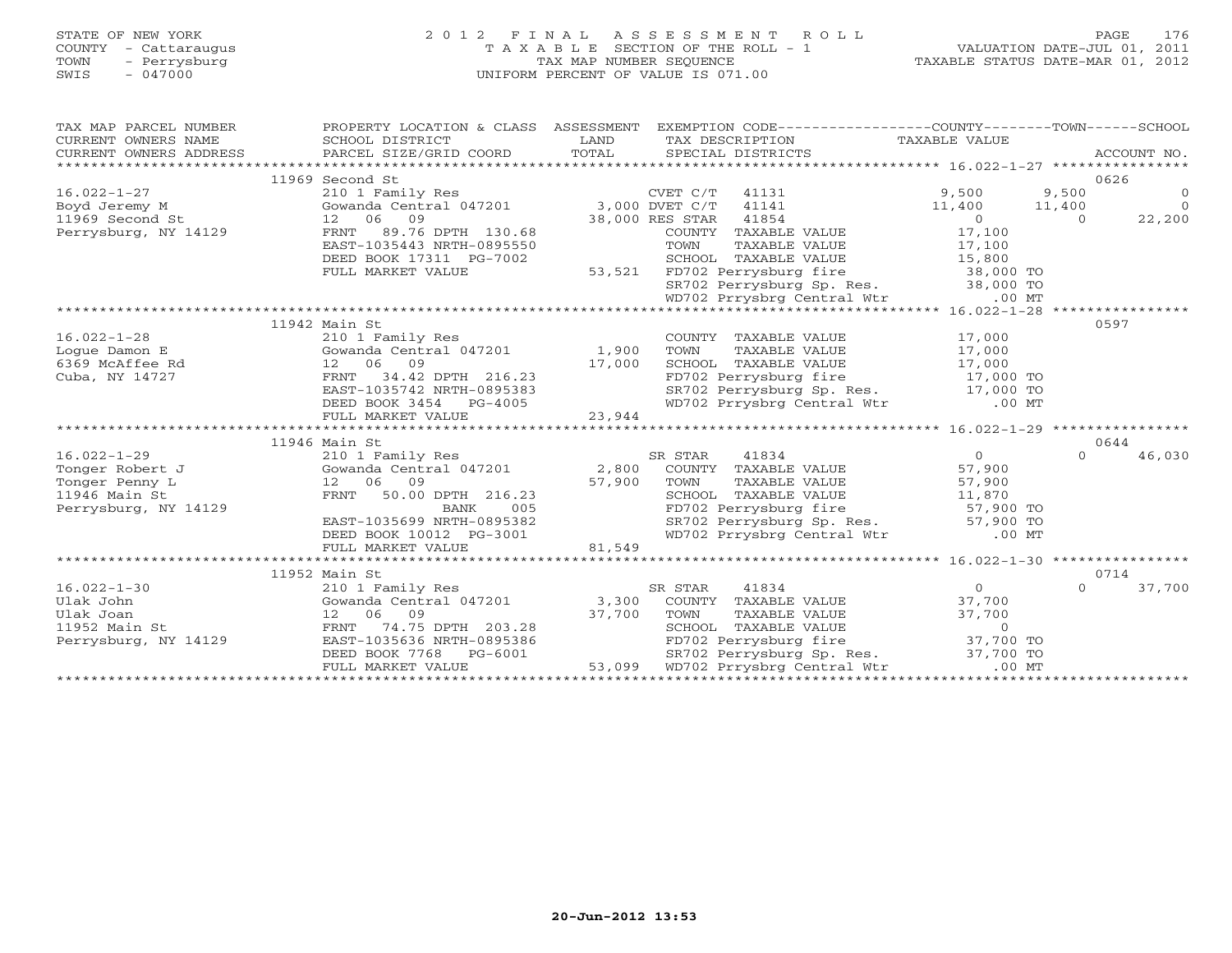## STATE OF NEW YORK 2 0 1 2 F I N A L A S S E S S M E N T R O L L PAGE 177 COUNTY - Cattaraugus T A X A B L E SECTION OF THE ROLL - 1 VALUATION DATE-JUL 01, 2011 TOWN - Perrysburg TAX MAP NUMBER SEQUENCE TAXABLE STATUS DATE-MAR 01, 2012 SWIS - 047000 UNIFORM PERCENT OF VALUE IS 071.00UNIFORM PERCENT OF VALUE IS 071.00

| TAX MAP PARCEL NUMBER                      |                                                                                       |           | PROPERTY LOCATION & CLASS ASSESSMENT EXEMPTION CODE----------------COUNTY-------TOWN------SCHOOL                                                                                                                                     |                                |                    |
|--------------------------------------------|---------------------------------------------------------------------------------------|-----------|--------------------------------------------------------------------------------------------------------------------------------------------------------------------------------------------------------------------------------------|--------------------------------|--------------------|
| CURRENT OWNERS NAME                        | SCHOOL DISTRICT                                                                       | LAND      | TAX DESCRIPTION                                                                                                                                                                                                                      | TAXABLE VALUE                  |                    |
| CURRENT OWNERS ADDRESS                     | PARCEL SIZE/GRID COORD                                                                | TOTAL     | SPECIAL DISTRICTS                                                                                                                                                                                                                    |                                | ACCOUNT NO.        |
|                                            |                                                                                       |           |                                                                                                                                                                                                                                      |                                |                    |
|                                            | 11958 Main St                                                                         |           |                                                                                                                                                                                                                                      |                                | 0688               |
| $16.022 - 1 - 31$                          | 210 1 Family Res                                                                      |           | RES STAR 41854                                                                                                                                                                                                                       | $\overline{0}$                 | $\Omega$<br>22,200 |
| DeCarlo Deborah L                          | Gowanda Central 047201                                                                | 3,400     | COUNTY TAXABLE VALUE                                                                                                                                                                                                                 | 50,000                         |                    |
| 11958 Main St                              | 12 06<br>09                                                                           | 50,000    | TAXABLE VALUE<br>TOWN                                                                                                                                                                                                                | 50,000                         |                    |
| Perrysburg, NY 14129                       |                                                                                       |           | FRNT 68.50 DPTH 204.20 SCHOOL TAXABLE VALUE 27,800<br>EAST-1035558 NRTH-0895384 FD702 Perrysburg fire 50,000 TO<br>DEED BOOK 8244 PG-6002 70,423 WD702 Prrysburg Sp. Res. 50,000 TO<br>FULL MARKET VALUE 70,423 WD702 Prrysbrg Centr |                                |                    |
|                                            |                                                                                       |           |                                                                                                                                                                                                                                      |                                |                    |
|                                            |                                                                                       |           |                                                                                                                                                                                                                                      |                                |                    |
|                                            |                                                                                       |           |                                                                                                                                                                                                                                      |                                |                    |
|                                            | 11964 Main St                                                                         |           |                                                                                                                                                                                                                                      |                                | 0588               |
| $16.022 - 1 - 32$                          | 210 1 Family Res                                                                      |           | COUNTY TAXABLE VALUE                                                                                                                                                                                                                 | 40,100                         |                    |
| Arnold Anna P                              | $300$ Gowanda Central $047201$ 1,900                                                  |           | TAXABLE VALUE<br>TOWN                                                                                                                                                                                                                | 40,100                         |                    |
|                                            | 12 06 09                                                                              | 40,100    | SCHOOL TAXABLE VALUE                                                                                                                                                                                                                 | 40,100                         |                    |
|                                            | FRNT 42.00 DPTH 203.28                                                                |           |                                                                                                                                                                                                                                      |                                |                    |
|                                            | EAST-1035499 NRTH-0895383                                                             |           |                                                                                                                                                                                                                                      |                                |                    |
|                                            | DEED BOOK 100                                                                         | $PG-6001$ | enous inaming fire<br>FD702 Perrysburg fire<br>WD702 Perrysburg Sp. Res.<br>40,100 TO<br>WD702 Prrysbrg Central Wtr .00 MT                                                                                                           |                                |                    |
|                                            | FULL MARKET VALUE                                                                     | 56,479    |                                                                                                                                                                                                                                      |                                |                    |
|                                            |                                                                                       |           |                                                                                                                                                                                                                                      |                                |                    |
|                                            | 11970 Main St                                                                         |           |                                                                                                                                                                                                                                      |                                | 0587               |
| $16.022 - 1 - 33$                          | 220 2 Family Res                                                                      |           | RES STAR 41854                                                                                                                                                                                                                       | $\overline{0}$                 | $\Omega$<br>22,200 |
| Kota Joyann (Harris) M                     | Gowanda Central 047201                                                                | 3,200     | COUNTY TAXABLE VALUE                                                                                                                                                                                                                 | 46,100                         |                    |
| PO Box 75                                  | 12 06 09<br>FRNT 70.75 DPTH 203.28<br>EAST-1035441 NRTH-0895393<br>----- 002 PG-00467 |           | TAXABLE VALUE<br>TOWN                                                                                                                                                                                                                | 46,100                         |                    |
| Perrysburg, NY 14129                       |                                                                                       |           | SCHOOL TAXABLE VALUE                                                                                                                                                                                                                 | 23,900                         |                    |
|                                            |                                                                                       |           |                                                                                                                                                                                                                                      |                                |                    |
|                                            |                                                                                       |           |                                                                                                                                                                                                                                      |                                |                    |
|                                            | FULL MARKET VALUE                                                                     |           | 235.28<br>2895393 FD702 Perrysburg fire 3895393<br>PG-00467 SR702 Perrysburg Sp. Res. 46,100 TO<br>64,930 WD702 Prrysbrg Central Wtr .00 MT                                                                                          |                                |                    |
|                                            |                                                                                       |           |                                                                                                                                                                                                                                      |                                |                    |
|                                            | 11980 Main St                                                                         |           |                                                                                                                                                                                                                                      |                                | 0661               |
| $16.022 - 1 - 34$                          | 652 Govt bldgs                                                                        |           | COUNTY TAXABLE VALUE                                                                                                                                                                                                                 | 250,000                        |                    |
| Miller Lucy S                              | Gowanda Central 047201                                                                | 20,000    | TAXABLE VALUE<br>TOWN                                                                                                                                                                                                                | 250,000                        |                    |
| 12 Hidden Ridge Common<br>Amberst NV 14221 | 12 06 09                                                                              | 250,000   | SCHOOL TAXABLE VALUE                                                                                                                                                                                                                 | 250,000                        |                    |
| Amherst, NY 14221                          | FRNT 90.70 DPTH 144.30                                                                |           |                                                                                                                                                                                                                                      |                                |                    |
|                                            | EAST-1035356 NRTH-0895359                                                             |           | errysburg fire and 250,000 TO<br>SR702 Perrysburg Sp. Res. 250,000 TO<br>WD702 Prrysbrg Central Wtr .00 MT                                                                                                                           |                                |                    |
|                                            | DEED BOOK 5363<br>PG-3001                                                             |           |                                                                                                                                                                                                                                      |                                |                    |
|                                            | FULL MARKET VALUE                                                                     | 352,113   |                                                                                                                                                                                                                                      |                                |                    |
|                                            |                                                                                       |           |                                                                                                                                                                                                                                      |                                |                    |
|                                            | 11975 Second St                                                                       |           |                                                                                                                                                                                                                                      |                                | 0683               |
| $16.022 - 1 - 35$                          | 210 1 Family Res                                                                      |           | COUNTY TAXABLE VALUE 45,500                                                                                                                                                                                                          |                                |                    |
| Almonti Eugene J III                       | Gowanda Central 047201                                                                | 3,600     | TOWN<br>TAXABLE VALUE                                                                                                                                                                                                                | 45,500<br>$\frac{1}{45}$ , 500 |                    |
| 11975 Second St                            | 12 06<br>09                                                                           | 45,500    | SCHOOL TAXABLE VALUE                                                                                                                                                                                                                 |                                |                    |
| Perrysburg, NY 14129                       | FRNT 95.00 DPTH 183.00                                                                |           | FD702 Perrysburg fire 45,500 TO<br>SR702 Perrysburg Sp. Res. 45,500 TO                                                                                                                                                               |                                |                    |
|                                            | BANK<br>032                                                                           |           |                                                                                                                                                                                                                                      |                                |                    |
|                                            | EAST-1035350 NRTH-0895523<br>DEED BOOK 16878 PG-2001                                  |           | WD702 Prrysbrg Central Wtr                                                                                                                                                                                                           | $.00$ MT                       |                    |
|                                            | FULL MARKET VALUE                                                                     | 64,085    |                                                                                                                                                                                                                                      |                                |                    |
|                                            |                                                                                       |           |                                                                                                                                                                                                                                      |                                |                    |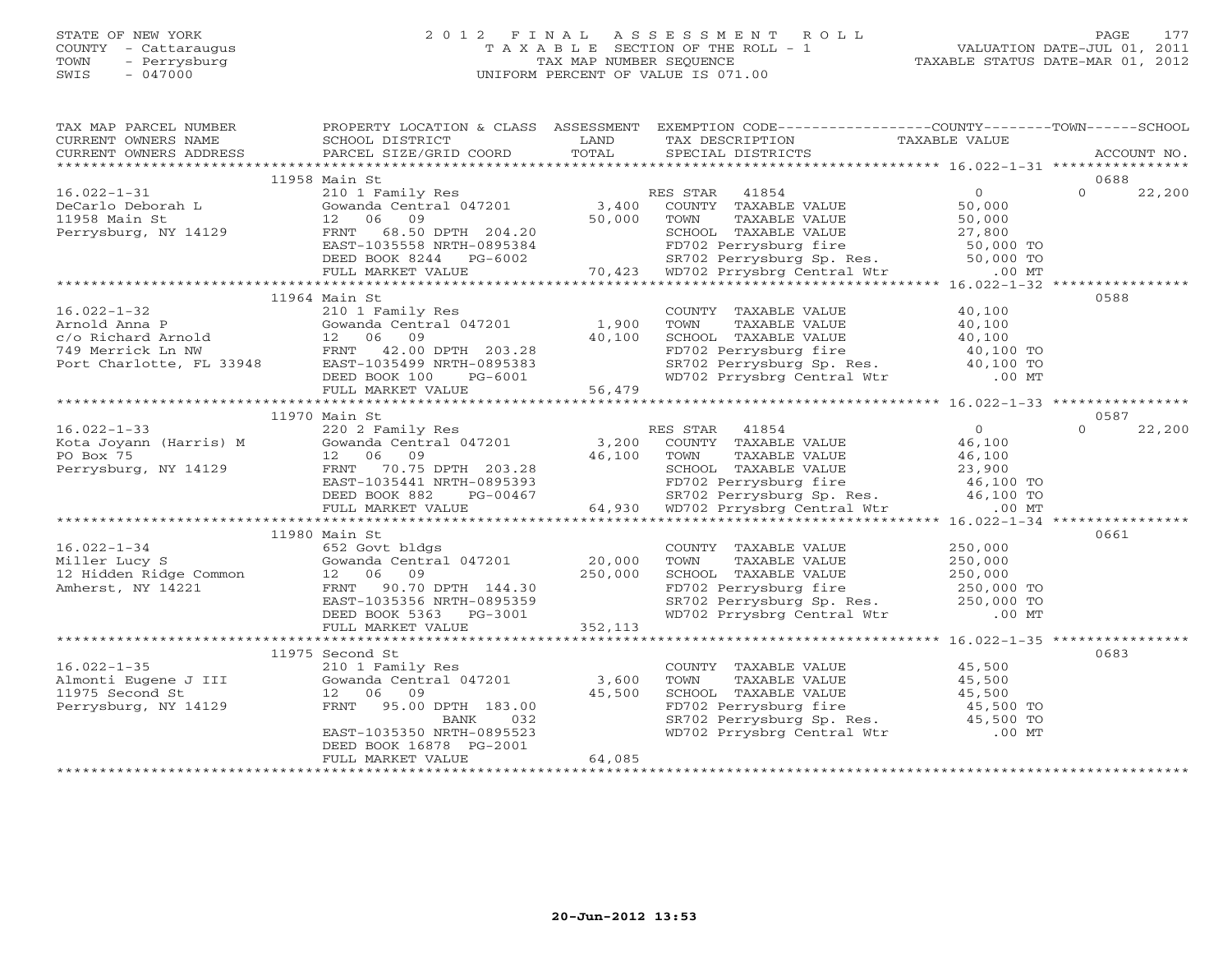# STATE OF NEW YORK 2 0 1 2 F I N A L A S S E S S M E N T R O L L PAGE 178 COUNTY - Cattaraugus T A X A B L E SECTION OF THE ROLL - 1 VALUATION DATE-JUL 01, 2011 TOWN - Perrysburg TAX MAP NUMBER SEQUENCE TAXABLE STATUS DATE-MAR 01, 2012 SWIS - 047000 UNIFORM PERCENT OF VALUE IS 071.00UNIFORM PERCENT OF VALUE IS 071.00

| TAX MAP PARCEL NUMBER                                                                                                                                                                                                                                                                                                                                                          |                           |        | PROPERTY LOCATION & CLASS ASSESSMENT EXEMPTION CODE----------------COUNTY-------TOWN------SCHOOL                                                                        |                          |
|--------------------------------------------------------------------------------------------------------------------------------------------------------------------------------------------------------------------------------------------------------------------------------------------------------------------------------------------------------------------------------|---------------------------|--------|-------------------------------------------------------------------------------------------------------------------------------------------------------------------------|--------------------------|
|                                                                                                                                                                                                                                                                                                                                                                                |                           |        |                                                                                                                                                                         |                          |
|                                                                                                                                                                                                                                                                                                                                                                                |                           |        |                                                                                                                                                                         |                          |
|                                                                                                                                                                                                                                                                                                                                                                                |                           |        |                                                                                                                                                                         |                          |
|                                                                                                                                                                                                                                                                                                                                                                                | 10476 Peck Hill Rd        |        |                                                                                                                                                                         | 0659                     |
|                                                                                                                                                                                                                                                                                                                                                                                |                           |        |                                                                                                                                                                         |                          |
|                                                                                                                                                                                                                                                                                                                                                                                |                           |        |                                                                                                                                                                         |                          |
|                                                                                                                                                                                                                                                                                                                                                                                |                           |        |                                                                                                                                                                         |                          |
| 16.022-2-1<br>Burzak Roger A 210 1 Family Res<br>PO Box 23 11 06 09 46,200 SCHOO<br>Perrysburg, NY 14129 FRNT 84.00 DPTH 66.66 FD702<br>Perrysburg, NY 14129 FRNT 84.00 DPTH 66.66 FD702<br>PANK 017 SR702                                                                                                                                                                     |                           |        | COUNTY TAXABLE VALUE<br>TOWN TAXABLE VALUE<br>SCHOOL TAXABLE VALUE<br>FD702 Perrysburg fire<br>SR702 Perrysburg Sp. Res. 46,200 TO<br>WD702 Prrysbrg Central Wtr .00 MT |                          |
|                                                                                                                                                                                                                                                                                                                                                                                |                           |        |                                                                                                                                                                         |                          |
|                                                                                                                                                                                                                                                                                                                                                                                | EAST-1035331 NRTH-0895076 |        |                                                                                                                                                                         |                          |
|                                                                                                                                                                                                                                                                                                                                                                                | DEED BOOK 00957 PG-83     |        |                                                                                                                                                                         |                          |
|                                                                                                                                                                                                                                                                                                                                                                                | FULL MARKET VALUE         | 65,070 |                                                                                                                                                                         |                          |
|                                                                                                                                                                                                                                                                                                                                                                                |                           |        |                                                                                                                                                                         |                          |
|                                                                                                                                                                                                                                                                                                                                                                                | 11977 Main St             |        |                                                                                                                                                                         | 0658                     |
| 16.022-2-2<br>Smith Mark 330 Vacant comm<br>330 Vacant comm<br>4,700<br>9931 Nashville Rd 11 06 09<br>South Dayton, NY 14138 FRNT 182.60 DPTH 181.50<br>EAST-1035409 NRTH-0895135<br>DEED BOOK 14232 PG-3002<br>FULL MARKET VALUE<br>FULL MARKE                                                                                                                                |                           |        | COUNTY TAXABLE VALUE 4,700                                                                                                                                              |                          |
|                                                                                                                                                                                                                                                                                                                                                                                |                           |        |                                                                                                                                                                         |                          |
|                                                                                                                                                                                                                                                                                                                                                                                |                           |        | COUNTY TAXABLE VALUE<br>TOWN TAXABLE VALUE<br>SCHOOL TAXABLE VALUE<br>FD702 Perrysburg fire<br>SR702 Perrysburg Sp. Res. 4,700 TO<br>WD702 Prrysbrg Central Wtr .00 MT  |                          |
|                                                                                                                                                                                                                                                                                                                                                                                |                           |        |                                                                                                                                                                         |                          |
|                                                                                                                                                                                                                                                                                                                                                                                |                           |        |                                                                                                                                                                         |                          |
|                                                                                                                                                                                                                                                                                                                                                                                |                           |        |                                                                                                                                                                         |                          |
|                                                                                                                                                                                                                                                                                                                                                                                |                           |        |                                                                                                                                                                         |                          |
|                                                                                                                                                                                                                                                                                                                                                                                |                           |        |                                                                                                                                                                         |                          |
|                                                                                                                                                                                                                                                                                                                                                                                | 11961 Main St             |        |                                                                                                                                                                         | 0712                     |
|                                                                                                                                                                                                                                                                                                                                                                                |                           |        |                                                                                                                                                                         |                          |
|                                                                                                                                                                                                                                                                                                                                                                                |                           |        |                                                                                                                                                                         |                          |
|                                                                                                                                                                                                                                                                                                                                                                                |                           |        |                                                                                                                                                                         |                          |
|                                                                                                                                                                                                                                                                                                                                                                                |                           |        |                                                                                                                                                                         |                          |
|                                                                                                                                                                                                                                                                                                                                                                                |                           |        |                                                                                                                                                                         |                          |
|                                                                                                                                                                                                                                                                                                                                                                                |                           |        |                                                                                                                                                                         |                          |
|                                                                                                                                                                                                                                                                                                                                                                                |                           |        |                                                                                                                                                                         |                          |
| $\begin{array}{cccccccc} 16.022-2-4 & 11961 \text{ Main St} & 0 & 0712 \\ 210 1 \text{ Family Res} & 0 & 22,200 \\ 210 1 \text{ family Res} & 1047201 & 3,000 & \text{COUNTY TAXABLE VALUE} & 42,500 \\ 11961 \text{ Main St} & 11 & 06 & 09 \\ 11961 \text{ Main St} & 11 & 06 & 09 \\ 11961 \text{ Main St} & 11 & 06 & 09 \\ 11 & 06 & 09 & 22,200 \\ 11961 \text{ Main St$ |                           |        |                                                                                                                                                                         |                          |
|                                                                                                                                                                                                                                                                                                                                                                                |                           |        |                                                                                                                                                                         |                          |
|                                                                                                                                                                                                                                                                                                                                                                                |                           |        |                                                                                                                                                                         |                          |
|                                                                                                                                                                                                                                                                                                                                                                                |                           |        |                                                                                                                                                                         |                          |
|                                                                                                                                                                                                                                                                                                                                                                                |                           |        |                                                                                                                                                                         |                          |
|                                                                                                                                                                                                                                                                                                                                                                                |                           |        |                                                                                                                                                                         |                          |
|                                                                                                                                                                                                                                                                                                                                                                                |                           |        |                                                                                                                                                                         |                          |
|                                                                                                                                                                                                                                                                                                                                                                                |                           |        |                                                                                                                                                                         |                          |
|                                                                                                                                                                                                                                                                                                                                                                                |                           |        |                                                                                                                                                                         |                          |
|                                                                                                                                                                                                                                                                                                                                                                                |                           |        |                                                                                                                                                                         |                          |
|                                                                                                                                                                                                                                                                                                                                                                                | 11939 Main St             |        |                                                                                                                                                                         | 0677                     |
|                                                                                                                                                                                                                                                                                                                                                                                |                           |        |                                                                                                                                                                         | 2,220<br>$\overline{0}$  |
|                                                                                                                                                                                                                                                                                                                                                                                |                           |        |                                                                                                                                                                         | 22,200<br>$\overline{0}$ |
|                                                                                                                                                                                                                                                                                                                                                                                |                           |        |                                                                                                                                                                         |                          |
|                                                                                                                                                                                                                                                                                                                                                                                |                           |        |                                                                                                                                                                         |                          |
|                                                                                                                                                                                                                                                                                                                                                                                |                           |        |                                                                                                                                                                         |                          |
|                                                                                                                                                                                                                                                                                                                                                                                |                           |        |                                                                                                                                                                         |                          |
|                                                                                                                                                                                                                                                                                                                                                                                |                           |        |                                                                                                                                                                         |                          |
|                                                                                                                                                                                                                                                                                                                                                                                |                           |        |                                                                                                                                                                         |                          |
|                                                                                                                                                                                                                                                                                                                                                                                |                           |        |                                                                                                                                                                         |                          |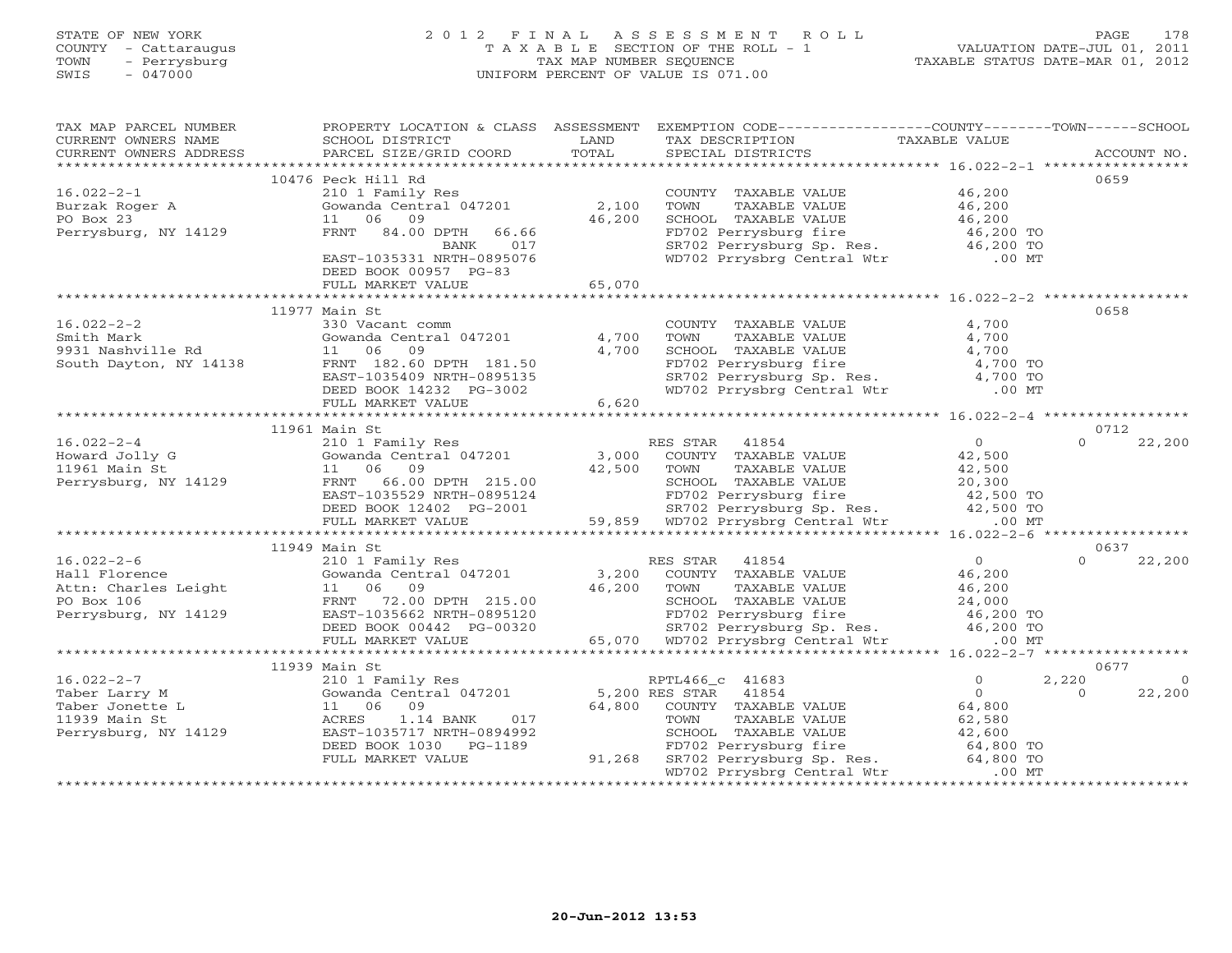## STATE OF NEW YORK 2 0 1 2 F I N A L A S S E S S M E N T R O L L PAGE 179 COUNTY - Cattaraugus T A X A B L E SECTION OF THE ROLL - 1 VALUATION DATE-JUL 01, 2011 TOWN - Perrysburg TAX MAP NUMBER SEQUENCE TAXABLE STATUS DATE-MAR 01, 2012 SWIS - 047000 UNIFORM PERCENT OF VALUE IS 071.00UNIFORM PERCENT OF VALUE IS 071.00

| TAX MAP PARCEL NUMBER<br>CURRENT OWNERS NAME<br>CURRENT OWNERS NAME<br>CURRENT OWNERS ADDRESS                                                                                                                                                                                                                                                                                                    | PROPERTY LOCATION & CLASS ASSESSMENT EXEMPTION CODE---------------COUNTY-------TOWN------SCHOOL                                                                                                                                                                                                                      |        |      |                      |                                                                                                                                                                                                                             |                |                |
|--------------------------------------------------------------------------------------------------------------------------------------------------------------------------------------------------------------------------------------------------------------------------------------------------------------------------------------------------------------------------------------------------|----------------------------------------------------------------------------------------------------------------------------------------------------------------------------------------------------------------------------------------------------------------------------------------------------------------------|--------|------|----------------------|-----------------------------------------------------------------------------------------------------------------------------------------------------------------------------------------------------------------------------|----------------|----------------|
|                                                                                                                                                                                                                                                                                                                                                                                                  |                                                                                                                                                                                                                                                                                                                      |        |      |                      |                                                                                                                                                                                                                             |                | 0719           |
|                                                                                                                                                                                                                                                                                                                                                                                                  | 11929 Main St                                                                                                                                                                                                                                                                                                        |        |      |                      |                                                                                                                                                                                                                             | $\Omega$       |                |
| 10.022-2-8<br>Smith Thomas J<br>PO Box 99<br>Po Box 99<br>Po Box 11.06 09<br>Po Box 11.06 09<br>Po Box 11.06 09<br>Po Box 11.06 09<br>Po Box 11.06 09<br>Po Box 11.06 09<br>Po Box 11.06 09<br>Po Box 11.06 09<br>Po Box 11.06 09<br>Po Box 11.06 09<br>Po                                                                                                                                       |                                                                                                                                                                                                                                                                                                                      |        |      |                      |                                                                                                                                                                                                                             |                | 22,200         |
|                                                                                                                                                                                                                                                                                                                                                                                                  |                                                                                                                                                                                                                                                                                                                      |        |      |                      |                                                                                                                                                                                                                             |                |                |
|                                                                                                                                                                                                                                                                                                                                                                                                  |                                                                                                                                                                                                                                                                                                                      |        |      |                      |                                                                                                                                                                                                                             |                |                |
| Perrysburg, NY 14129                                                                                                                                                                                                                                                                                                                                                                             | 11 06 09 47,200<br>FRNT 100.00 DPTH 450.00 47,200<br>EAST-1035839 NRTH-0894973                                                                                                                                                                                                                                       |        |      |                      |                                                                                                                                                                                                                             |                |                |
|                                                                                                                                                                                                                                                                                                                                                                                                  |                                                                                                                                                                                                                                                                                                                      |        |      |                      |                                                                                                                                                                                                                             |                |                |
|                                                                                                                                                                                                                                                                                                                                                                                                  | DEED BOOK 991                                                                                                                                                                                                                                                                                                        |        |      |                      |                                                                                                                                                                                                                             |                |                |
|                                                                                                                                                                                                                                                                                                                                                                                                  | FULL MARKET VALUE                                                                                                                                                                                                                                                                                                    |        |      |                      |                                                                                                                                                                                                                             |                |                |
|                                                                                                                                                                                                                                                                                                                                                                                                  |                                                                                                                                                                                                                                                                                                                      |        |      |                      |                                                                                                                                                                                                                             |                | 5020           |
|                                                                                                                                                                                                                                                                                                                                                                                                  | 11926 Main St                                                                                                                                                                                                                                                                                                        |        |      |                      |                                                                                                                                                                                                                             |                | $\Omega$       |
| 16.022-2-9<br>Ackley Timothy J Sr<br>Mykins Rosa M<br>1926 Main St<br>1926 Main St<br>1926 Main St<br>1926 Main St<br>1926 Main St<br>1926 Main St<br>1926 Main St<br>1926 Main St<br>1926 Main St<br>2010 Main St<br>1926 Main St<br>2012 Martheup St. Jo                                                                                                                                       |                                                                                                                                                                                                                                                                                                                      |        |      |                      | $14,800$ $14,800$                                                                                                                                                                                                           |                | $\overline{0}$ |
|                                                                                                                                                                                                                                                                                                                                                                                                  |                                                                                                                                                                                                                                                                                                                      |        |      |                      | $29,600$ $29,600$ 0                                                                                                                                                                                                         | $\overline{a}$ |                |
|                                                                                                                                                                                                                                                                                                                                                                                                  |                                                                                                                                                                                                                                                                                                                      |        |      |                      |                                                                                                                                                                                                                             |                | 22,200         |
|                                                                                                                                                                                                                                                                                                                                                                                                  |                                                                                                                                                                                                                                                                                                                      |        |      | COUNTY TAXABLE VALUE | 20,600                                                                                                                                                                                                                      |                |                |
|                                                                                                                                                                                                                                                                                                                                                                                                  |                                                                                                                                                                                                                                                                                                                      |        |      |                      |                                                                                                                                                                                                                             |                |                |
|                                                                                                                                                                                                                                                                                                                                                                                                  |                                                                                                                                                                                                                                                                                                                      |        |      |                      |                                                                                                                                                                                                                             |                |                |
|                                                                                                                                                                                                                                                                                                                                                                                                  |                                                                                                                                                                                                                                                                                                                      |        |      |                      |                                                                                                                                                                                                                             |                |                |
|                                                                                                                                                                                                                                                                                                                                                                                                  | EXERCIBILITY ON TAXABLE VALUE<br>EAST-1035981 NRTH-0895017<br>DEED BOOK 11241 PG-2001 91,549 SR702 Perrysburg fire 65,000 TO<br>FULL MARKET VALUE 91,549 SR702 Perrysburg Sp. Res. 65,000 TO<br>WD702 Prrysbrg Central Wtr                                                                                           |        |      |                      |                                                                                                                                                                                                                             |                |                |
|                                                                                                                                                                                                                                                                                                                                                                                                  |                                                                                                                                                                                                                                                                                                                      |        |      |                      |                                                                                                                                                                                                                             |                |                |
|                                                                                                                                                                                                                                                                                                                                                                                                  | 11885 Main St                                                                                                                                                                                                                                                                                                        |        |      |                      |                                                                                                                                                                                                                             |                | 0713           |
|                                                                                                                                                                                                                                                                                                                                                                                                  |                                                                                                                                                                                                                                                                                                                      |        |      |                      | CVET C/T 41131 10,375 10,375 10,375                                                                                                                                                                                         |                | $\overline{0}$ |
|                                                                                                                                                                                                                                                                                                                                                                                                  |                                                                                                                                                                                                                                                                                                                      |        |      |                      | $\overline{0}$                                                                                                                                                                                                              | $\Omega$       | 22,200         |
| $\begin{tabular}{lllllllllllllllllll} \begin{tabular}{l} 16.022-2-11 & 210 & I Family Res & CVET C/T & 41131 \\ \hline \text{Vaughn James G} & \text{Gowanda Central 047201} & 2,500 RES STAR & 41854 \\ 11885 Main St & 11 & 06 & 09 & 41,500 & COUNTY TAXABLE \\ \text{PO Box 161 & FRNT & 60.00 DPTH & 130.68 & TOWN & TAXABLE \\ \text{Perrysburg, NY 14129 & EAST-1036264 NRTH-0895125 & 1$ |                                                                                                                                                                                                                                                                                                                      |        |      |                      |                                                                                                                                                                                                                             |                |                |
|                                                                                                                                                                                                                                                                                                                                                                                                  |                                                                                                                                                                                                                                                                                                                      |        |      |                      |                                                                                                                                                                                                                             |                |                |
|                                                                                                                                                                                                                                                                                                                                                                                                  | $\begin{array}{cccc} 11 & 06 & 09 \\ \text{FRNT} & 60.00 \text{ DPTH} & 130.68 \end{array}$<br>$\begin{array}{cccc} 41,500 & 20 \text{ UNTY} & \text{TAXABLE VALUE} \\ \text{TOWN} & \text{TAXABLE VALUE} & \text{VALUE} \\ \text{RAST-1036264 NRTH-0895125} & & \text{SCHOOL TAXABLE VALUE} & & 19.300 \end{array}$ |        |      |                      |                                                                                                                                                                                                                             |                |                |
|                                                                                                                                                                                                                                                                                                                                                                                                  | DEED BOOK 814                                                                                                                                                                                                                                                                                                        |        |      |                      |                                                                                                                                                                                                                             |                |                |
|                                                                                                                                                                                                                                                                                                                                                                                                  | FULL MARKET VALUE                                                                                                                                                                                                                                                                                                    |        |      |                      | H 130.68<br>H-0895125<br>H-0895125<br>PG-280<br>E 58,451<br>H-0895125<br>FD702 Perrysburg fire 41,500 TO<br>E 58,451<br>H-0895125<br>FD702 Perrysburg Sp. Res. 41,500 TO<br>E 41,500 TO<br>MD702 Prrysbrg Central Wtr 00 MT |                |                |
|                                                                                                                                                                                                                                                                                                                                                                                                  |                                                                                                                                                                                                                                                                                                                      |        |      |                      |                                                                                                                                                                                                                             |                |                |
|                                                                                                                                                                                                                                                                                                                                                                                                  |                                                                                                                                                                                                                                                                                                                      |        |      |                      |                                                                                                                                                                                                                             |                |                |
|                                                                                                                                                                                                                                                                                                                                                                                                  | 11877 Main St                                                                                                                                                                                                                                                                                                        |        |      |                      |                                                                                                                                                                                                                             |                | 0610           |
| $16.022 - 2 - 12$                                                                                                                                                                                                                                                                                                                                                                                |                                                                                                                                                                                                                                                                                                                      |        |      |                      | $\overline{0}$                                                                                                                                                                                                              | $\Omega$       | 22,200         |
| Newton John F                                                                                                                                                                                                                                                                                                                                                                                    |                                                                                                                                                                                                                                                                                                                      |        |      |                      | 69,000                                                                                                                                                                                                                      |                |                |
| Ribblett Kim M                                                                                                                                                                                                                                                                                                                                                                                   | 11 06 09                                                                                                                                                                                                                                                                                                             |        | TOWN | TAXABLE VALUE        | 69,000                                                                                                                                                                                                                      |                |                |
| 11877 Main St                                                                                                                                                                                                                                                                                                                                                                                    | FRNT 109.93 DPTH 242.00                                                                                                                                                                                                                                                                                              | 69,000 |      |                      |                                                                                                                                                                                                                             |                |                |
| Perrysburg, NY 14129                                                                                                                                                                                                                                                                                                                                                                             | BANK<br>017                                                                                                                                                                                                                                                                                                          |        |      |                      |                                                                                                                                                                                                                             |                |                |
|                                                                                                                                                                                                                                                                                                                                                                                                  | EAST-1036353 NRTH-0895075                                                                                                                                                                                                                                                                                            |        |      |                      | SCHOOL TAXABLE VALUE 46,800<br>FD702 Perrysburg fire 69,000 TO<br>SR702 Perrysburg Sp. Res. 69,000 TO                                                                                                                       |                |                |
|                                                                                                                                                                                                                                                                                                                                                                                                  | DEED BOOK 15573 PG-6002                                                                                                                                                                                                                                                                                              |        |      |                      | WD702 Prrysbrg Central Wtr .00 MT                                                                                                                                                                                           |                |                |
|                                                                                                                                                                                                                                                                                                                                                                                                  | FULL MARKET VALUE                                                                                                                                                                                                                                                                                                    | 97,183 |      |                      |                                                                                                                                                                                                                             |                |                |
|                                                                                                                                                                                                                                                                                                                                                                                                  |                                                                                                                                                                                                                                                                                                                      |        |      |                      |                                                                                                                                                                                                                             |                |                |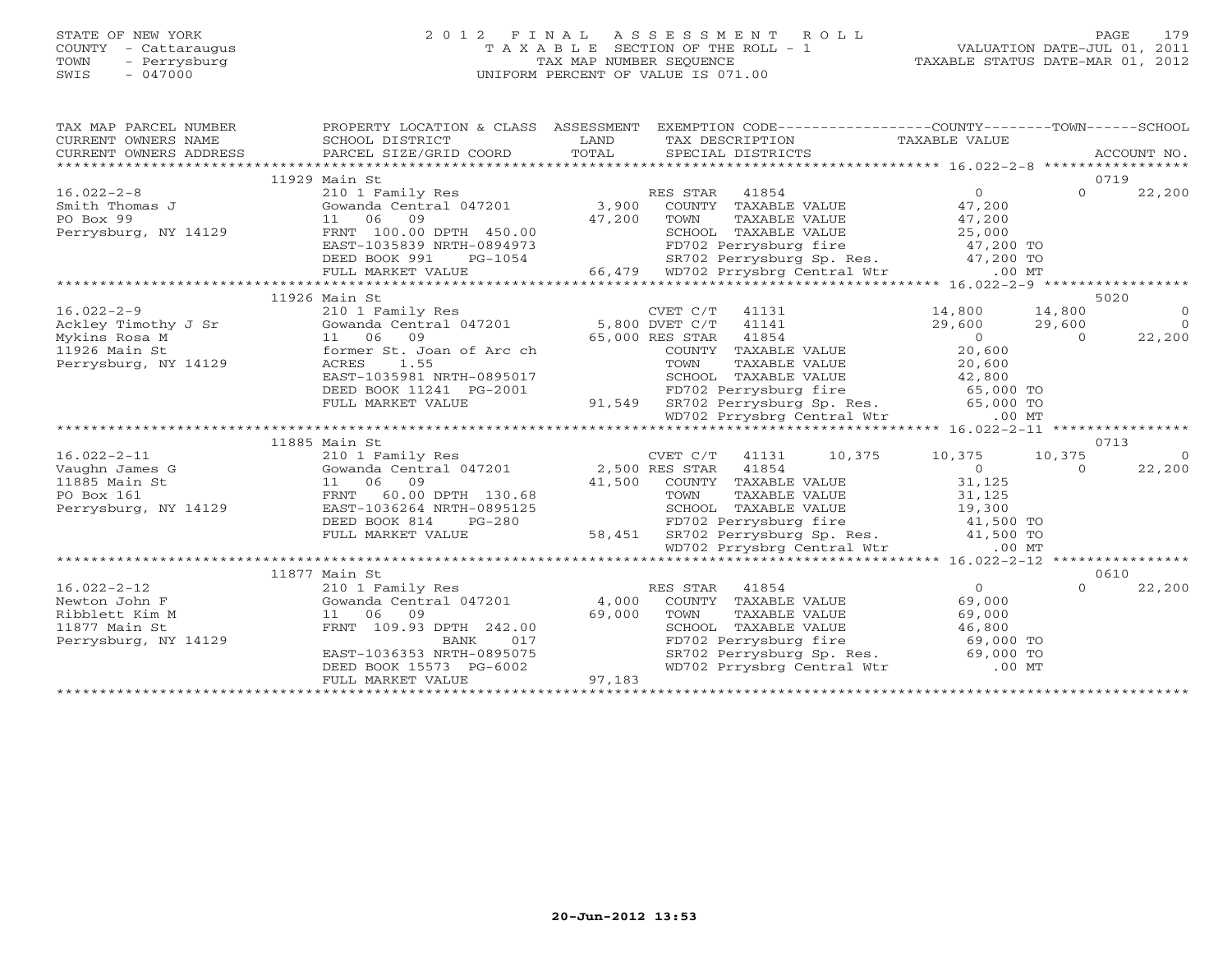## STATE OF NEW YORK 2 0 1 2 F I N A L A S S E S S M E N T R O L L PAGE 180 COUNTY - Cattaraugus T A X A B L E SECTION OF THE ROLL - 1 VALUATION DATE-JUL 01, 2011 TOWN - Perrysburg TAX MAP NUMBER SEQUENCE TAXABLE STATUS DATE-MAR 01, 2012 SWIS - 047000 UNIFORM PERCENT OF VALUE IS 071.00UNIFORM PERCENT OF VALUE IS 071.00

| TAX MAP PARCEL NUMBER                                                                                                                                                                                                                              |                                                                                                                                                                                                                                                      |       | PROPERTY LOCATION & CLASS ASSESSMENT EXEMPTION CODE----------------COUNTY-------TOWN------SCHOOL                                                                                                            |  |                    |
|----------------------------------------------------------------------------------------------------------------------------------------------------------------------------------------------------------------------------------------------------|------------------------------------------------------------------------------------------------------------------------------------------------------------------------------------------------------------------------------------------------------|-------|-------------------------------------------------------------------------------------------------------------------------------------------------------------------------------------------------------------|--|--------------------|
|                                                                                                                                                                                                                                                    |                                                                                                                                                                                                                                                      |       |                                                                                                                                                                                                             |  |                    |
|                                                                                                                                                                                                                                                    |                                                                                                                                                                                                                                                      |       |                                                                                                                                                                                                             |  |                    |
| 11840 Main St<br>0692                                                                                                                                                                                                                              |                                                                                                                                                                                                                                                      |       |                                                                                                                                                                                                             |  |                    |
|                                                                                                                                                                                                                                                    |                                                                                                                                                                                                                                                      |       |                                                                                                                                                                                                             |  |                    |
| Richter David J<br>11840 Main St 12 06 09<br>Perrysburg, NY 14129 2.25<br>Richter David J<br>2.25<br>2.25<br>NACRES 1036700                                                                                                                        |                                                                                                                                                                                                                                                      |       |                                                                                                                                                                                                             |  |                    |
|                                                                                                                                                                                                                                                    |                                                                                                                                                                                                                                                      |       |                                                                                                                                                                                                             |  |                    |
|                                                                                                                                                                                                                                                    |                                                                                                                                                                                                                                                      |       |                                                                                                                                                                                                             |  |                    |
|                                                                                                                                                                                                                                                    |                                                                                                                                                                                                                                                      |       |                                                                                                                                                                                                             |  |                    |
|                                                                                                                                                                                                                                                    |                                                                                                                                                                                                                                                      |       |                                                                                                                                                                                                             |  |                    |
|                                                                                                                                                                                                                                                    |                                                                                                                                                                                                                                                      |       |                                                                                                                                                                                                             |  |                    |
|                                                                                                                                                                                                                                                    |                                                                                                                                                                                                                                                      |       |                                                                                                                                                                                                             |  |                    |
|                                                                                                                                                                                                                                                    | 11918 Second St                                                                                                                                                                                                                                      |       |                                                                                                                                                                                                             |  | 0737               |
|                                                                                                                                                                                                                                                    | 16.022-2-15.1 1918 Second Smith David G 2101 Family Res RES STAR 41854 0<br>Smith David G 30 2101 Family Res RES STAR 41854 0<br>Smith Catherine J 206 09<br>Second 22 06 09 86,000 TOWN TAXABLE VALUE 86,000<br>Perrysburg, NY 14129                |       |                                                                                                                                                                                                             |  | 22,200<br>$\Omega$ |
|                                                                                                                                                                                                                                                    |                                                                                                                                                                                                                                                      |       |                                                                                                                                                                                                             |  |                    |
|                                                                                                                                                                                                                                                    |                                                                                                                                                                                                                                                      |       |                                                                                                                                                                                                             |  |                    |
|                                                                                                                                                                                                                                                    |                                                                                                                                                                                                                                                      |       |                                                                                                                                                                                                             |  |                    |
|                                                                                                                                                                                                                                                    |                                                                                                                                                                                                                                                      |       |                                                                                                                                                                                                             |  |                    |
|                                                                                                                                                                                                                                                    |                                                                                                                                                                                                                                                      |       |                                                                                                                                                                                                             |  |                    |
|                                                                                                                                                                                                                                                    |                                                                                                                                                                                                                                                      |       |                                                                                                                                                                                                             |  |                    |
|                                                                                                                                                                                                                                                    |                                                                                                                                                                                                                                                      |       |                                                                                                                                                                                                             |  |                    |
|                                                                                                                                                                                                                                                    | 11846 Main St                                                                                                                                                                                                                                        |       |                                                                                                                                                                                                             |  | 0943               |
|                                                                                                                                                                                                                                                    |                                                                                                                                                                                                                                                      |       |                                                                                                                                                                                                             |  |                    |
|                                                                                                                                                                                                                                                    |                                                                                                                                                                                                                                                      |       |                                                                                                                                                                                                             |  |                    |
|                                                                                                                                                                                                                                                    |                                                                                                                                                                                                                                                      |       |                                                                                                                                                                                                             |  |                    |
|                                                                                                                                                                                                                                                    |                                                                                                                                                                                                                                                      |       |                                                                                                                                                                                                             |  |                    |
|                                                                                                                                                                                                                                                    |                                                                                                                                                                                                                                                      |       |                                                                                                                                                                                                             |  |                    |
|                                                                                                                                                                                                                                                    |                                                                                                                                                                                                                                                      |       |                                                                                                                                                                                                             |  |                    |
|                                                                                                                                                                                                                                                    |                                                                                                                                                                                                                                                      |       |                                                                                                                                                                                                             |  |                    |
| 16.022-2-15.2<br>Marvin Kevin A<br>Marvin Jennifer L<br>Marvin Jennifer L<br>Marvin Jennifer L<br>Marvin Jennifer L<br>Marvin Jennifer L<br>Solomon Cowanda Central 047201<br>Solomon TAXABLE VALUE<br>TOLD MARKET VALUE<br>DEED BOOK 14680 PG-800 |                                                                                                                                                                                                                                                      |       |                                                                                                                                                                                                             |  |                    |
|                                                                                                                                                                                                                                                    | Railroad Ave                                                                                                                                                                                                                                         |       |                                                                                                                                                                                                             |  | 1117               |
|                                                                                                                                                                                                                                                    |                                                                                                                                                                                                                                                      |       |                                                                                                                                                                                                             |  |                    |
|                                                                                                                                                                                                                                                    | 311 Res vac land<br>Gowanda Central 047201 1,000 TOWN<br>12 06 09 1,000 SCHOOL                                                                                                                                                                       |       |                                                                                                                                                                                                             |  |                    |
|                                                                                                                                                                                                                                                    |                                                                                                                                                                                                                                                      |       |                                                                                                                                                                                                             |  |                    |
|                                                                                                                                                                                                                                                    |                                                                                                                                                                                                                                                      |       |                                                                                                                                                                                                             |  |                    |
|                                                                                                                                                                                                                                                    |                                                                                                                                                                                                                                                      |       |                                                                                                                                                                                                             |  |                    |
|                                                                                                                                                                                                                                                    |                                                                                                                                                                                                                                                      |       |                                                                                                                                                                                                             |  |                    |
|                                                                                                                                                                                                                                                    |                                                                                                                                                                                                                                                      |       |                                                                                                                                                                                                             |  |                    |
|                                                                                                                                                                                                                                                    |                                                                                                                                                                                                                                                      |       |                                                                                                                                                                                                             |  |                    |
|                                                                                                                                                                                                                                                    | 11840 Main St                                                                                                                                                                                                                                        |       |                                                                                                                                                                                                             |  | 0627               |
|                                                                                                                                                                                                                                                    |                                                                                                                                                                                                                                                      |       |                                                                                                                                                                                                             |  |                    |
|                                                                                                                                                                                                                                                    |                                                                                                                                                                                                                                                      |       |                                                                                                                                                                                                             |  |                    |
|                                                                                                                                                                                                                                                    |                                                                                                                                                                                                                                                      |       |                                                                                                                                                                                                             |  |                    |
|                                                                                                                                                                                                                                                    |                                                                                                                                                                                                                                                      |       |                                                                                                                                                                                                             |  |                    |
|                                                                                                                                                                                                                                                    |                                                                                                                                                                                                                                                      |       |                                                                                                                                                                                                             |  |                    |
|                                                                                                                                                                                                                                                    | 16.022-2-16<br>Richter David J<br>1840 Main St<br>Perrysburg, NY 14129<br>Perrysburg, NY 14129<br>2,200<br>Perrysburg, NY 14129<br>PERST-1036879 NRTH-0895272<br>DEED BOOK 4441<br>PERST-1036879 NRTH-0895272<br>DEED BOOK 4441<br>PERST-1036879 NRT |       | COUNTY TAXABLE VALUE $2,200$<br>TOWN TAXABLE VALUE $2,200$<br>SCHOOL TAXABLE VALUE $2,200$<br>FD702 Perrysburg fire $2,200$ TO<br>SR702 Perrysburg Sp. Res. $2,200$ TO<br>WD702 Prrysbrg Central Wtr .00 MT |  |                    |
|                                                                                                                                                                                                                                                    | FULL MARKET VALUE                                                                                                                                                                                                                                    | 3,099 |                                                                                                                                                                                                             |  |                    |
|                                                                                                                                                                                                                                                    |                                                                                                                                                                                                                                                      |       |                                                                                                                                                                                                             |  |                    |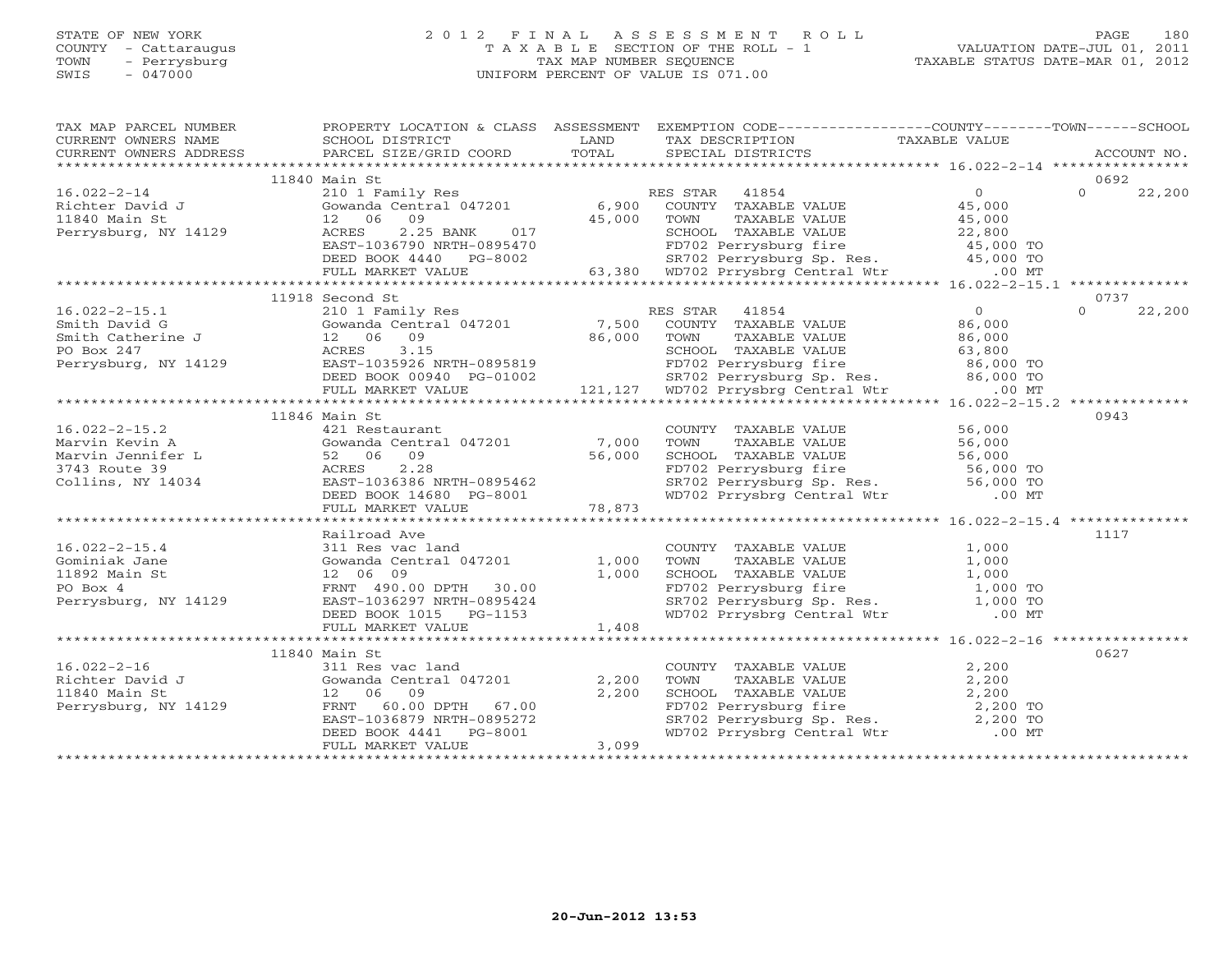# STATE OF NEW YORK 2 0 1 2 F I N A L A S S E S S M E N T R O L L PAGE 181 COUNTY - Cattaraugus T A X A B L E SECTION OF THE ROLL - 1 VALUATION DATE-JUL 01, 2011 TOWN - Perrysburg TAX MAP NUMBER SEQUENCE TAXABLE STATUS DATE-MAR 01, 2012 SWIS - 047000 UNIFORM PERCENT OF VALUE IS 071.00UNIFORM PERCENT OF VALUE IS 071.00

| TAX MAP PARCEL NUMBER<br>CURRENT OWNERS NAME<br>CURRENT OWNERS ADDRESS | PROPERTY LOCATION & CLASS ASSESSMENT<br>SCHOOL DISTRICT<br>PARCEL SIZE/GRID COORD | LAND<br>TOTAL | EXEMPTION CODE-----------------COUNTY-------TOWN------SCHOOL<br>TAX DESCRIPTION TAXABLE VALUE<br>SPECIAL DISTRICTS<br>SPECIAL DISTRICTS |                            | ACCOUNT NO.        |
|------------------------------------------------------------------------|-----------------------------------------------------------------------------------|---------------|-----------------------------------------------------------------------------------------------------------------------------------------|----------------------------|--------------------|
|                                                                        |                                                                                   |               |                                                                                                                                         |                            |                    |
|                                                                        | 11792 Main St                                                                     |               |                                                                                                                                         |                            | 0676               |
| $16.022 - 2 - 17$                                                      | 210 1 Family Res                                                                  |               | COUNTY TAXABLE VALUE                                                                                                                    | 49,000                     |                    |
| Taber Trust Ann Marie                                                  | Gowanda Central $047201$ 3,000                                                    |               | TAXABLE VALUE<br>TOWN                                                                                                                   | 49,000                     |                    |
| Thomas Palmer                                                          | 12 06 09                                                                          | 49,000        | SCHOOL TAXABLE VALUE 49,000                                                                                                             |                            |                    |
| 288 Linwood Ave                                                        | FRNT 66.00 DPTH 189.75                                                            |               |                                                                                                                                         |                            |                    |
| Buffalo, NY 14209                                                      | EAST-1037365 NRTH-0895316                                                         |               |                                                                                                                                         |                            |                    |
|                                                                        | DEED BOOK 13948 PG-7001                                                           |               | FD702 Perrysburg fire 49,000 TO<br>SR702 Perrysburg Sp. Res. 49,000 TO<br>WD702 Prrysbrg Central Wtr .00 MT                             |                            |                    |
|                                                                        | FULL MARKET VALUE                                                                 | 69,014        |                                                                                                                                         |                            |                    |
|                                                                        |                                                                                   |               |                                                                                                                                         |                            |                    |
|                                                                        | 11768 Main St                                                                     |               |                                                                                                                                         |                            | 0706               |
| $16.022 - 2 - 18$                                                      | 210 1 Family Res                                                                  |               | 8,370<br>WVET C/T 41121                                                                                                                 | 8,370                      | 8,370<br>$\Omega$  |
| Gokey Mitchell L                                                       | Gowanda Central 047201 4,000 RES STAR                                             |               | 41854                                                                                                                                   | $\Omega$                   | $\Omega$<br>22,200 |
| Gokey Carolyn                                                          | 12 06 09                                                                          |               | 55,800 COUNTY TAXABLE VALUE                                                                                                             | 47,430<br>47,430<br>47,430 |                    |
| 11768 Main St                                                          | FRNT 97.56 DPTH 275.00                                                            |               | TOWN<br>TAXABLE VALUE<br>SCHOOL TAXABLE VALUE 33,600                                                                                    |                            |                    |
| Perrysburg, NY 14129                                                   | EAST-1037650 NRTH-0895343                                                         |               |                                                                                                                                         |                            |                    |
|                                                                        | DEED BOOK 909<br>PG-00531                                                         | 78,592        |                                                                                                                                         |                            |                    |
|                                                                        | FULL MARKET VALUE                                                                 |               | FD702 Perrysburg fire 55,800 TO<br>SR702 Perrysburg Sp. Res. 55,800 TO<br>WD702 Prrysbrg Central Wtr .00 MT                             |                            |                    |
|                                                                        |                                                                                   |               |                                                                                                                                         |                            |                    |
|                                                                        | 11740 Main St                                                                     |               |                                                                                                                                         |                            | 0634               |
| $16.022 - 2 - 19$                                                      | 210 1 Family Res                                                                  |               | SR STAR 41834                                                                                                                           | $\overline{0}$             | $\Omega$<br>46,030 |
| Dennis William Jr                                                      | Gowanda Central 047201 3,900 COUNTY TAXABLE VALUE                                 |               |                                                                                                                                         | 57,800                     |                    |
| Dennis Robin A                                                         | 12 06 09                                                                          | 57,800        | TAXABLE VALUE<br>TOWN                                                                                                                   | 57,800                     |                    |
| 11740 Main St                                                          | Life Use - Frances                                                                |               |                                                                                                                                         |                            |                    |
| Perrysburg, NY 14129                                                   | FRNT 105.00 DPTH 242.00                                                           |               | SCHOOL TAXABLE VALUE $11,770$<br>FD702 Perrysburg fire 57,800 TO<br>SR702 Perrysburg Sp. Res. 57,800 TO<br>WD702 Prrysbrs Control Will  |                            |                    |
|                                                                        | EAST-1037994 NRTH-0895322                                                         |               |                                                                                                                                         |                            |                    |
|                                                                        | DEED BOOK 570<br>PG-3001                                                          |               | WD702 Prrysbrg Central Wtr .00 MT                                                                                                       |                            |                    |
|                                                                        | FULL MARKET VALUE                                                                 | 81,408        |                                                                                                                                         |                            |                    |
|                                                                        |                                                                                   |               |                                                                                                                                         |                            |                    |
|                                                                        | 11704 Main St                                                                     |               |                                                                                                                                         |                            | 0693               |
| $16.022 - 2 - 20.1$                                                    | 210 1 Family Res                                                                  |               | COUNTY TAXABLE VALUE                                                                                                                    | 32,800                     |                    |
| Bradley Marjorie J By Will                                             | Gowanda Central 047201                                                            | 7,800         |                                                                                                                                         |                            |                    |
| 11130 Scott Hollow Rd                                                  | 12 06 09                                                                          | 32,800        | TOWN      TAXABLE VALUE<br>SCHOOL   TAXABLE VALUE                                                                                       | 32,800<br>32,800           |                    |
| Cattaraugus, NY 14719                                                  | By Will 8/11/09                                                                   |               | FD702 Perrysburg fire 32,800 TO                                                                                                         |                            |                    |
|                                                                        | ACRES<br>2.00                                                                     |               | SR702 Perrysburg Sp. Res. 32,800 TO                                                                                                     |                            |                    |
|                                                                        | EAST-1038398 NRTH-0895378                                                         |               | WD702 Prrysbrg Central Wtr                                                                                                              | $.00$ MT                   |                    |
|                                                                        | DEED BOOK 00583 PG-00120                                                          |               |                                                                                                                                         |                            |                    |
|                                                                        | FULL MARKET VALUE                                                                 | 46,197        |                                                                                                                                         |                            |                    |
|                                                                        |                                                                                   |               |                                                                                                                                         |                            |                    |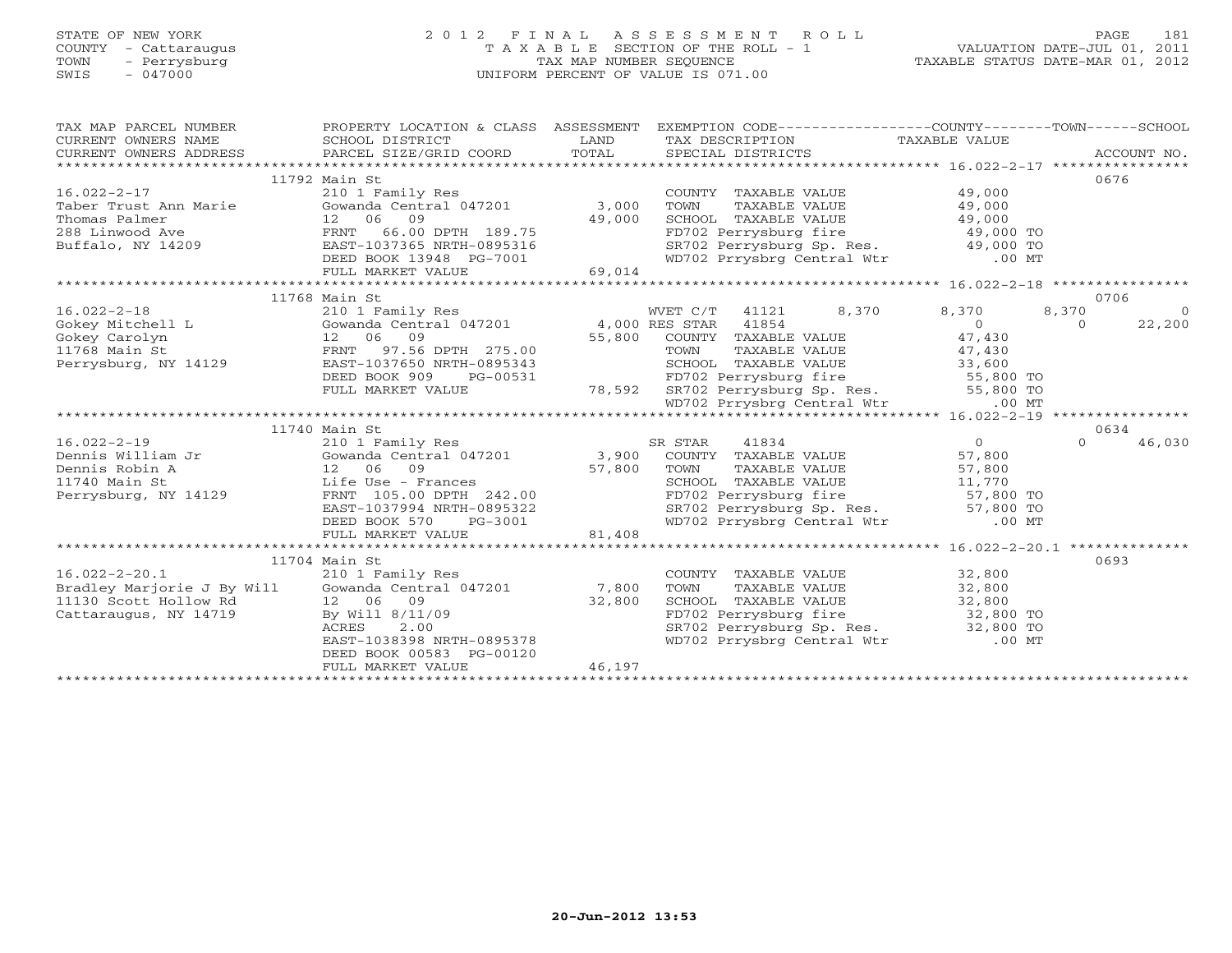# STATE OF NEW YORK 2 0 1 2 F I N A L A S S E S S M E N T R O L L PAGE 182 COUNTY - Cattaraugus T A X A B L E SECTION OF THE ROLL - 1 VALUATION DATE-JUL 01, 2011 TOWN - Perrysburg TAX MAP NUMBER SEQUENCE TAXABLE STATUS DATE-MAR 01, 2012 SWIS - 047000 UNIFORM PERCENT OF VALUE IS 071.00UNIFORM PERCENT OF VALUE IS 071.00

| TAX MAP PARCEL NUMBER FROPERTY LOCATION & CLASS ASSESSMENT EXEMPTION CODE--------------COUNTY-------TOWN------SCHOOL                                                                                                                           |               |                                                                                                                                                                                                |      |  |
|------------------------------------------------------------------------------------------------------------------------------------------------------------------------------------------------------------------------------------------------|---------------|------------------------------------------------------------------------------------------------------------------------------------------------------------------------------------------------|------|--|
|                                                                                                                                                                                                                                                |               |                                                                                                                                                                                                |      |  |
|                                                                                                                                                                                                                                                |               |                                                                                                                                                                                                |      |  |
|                                                                                                                                                                                                                                                |               |                                                                                                                                                                                                |      |  |
|                                                                                                                                                                                                                                                | 11709 Main St |                                                                                                                                                                                                | 0603 |  |
|                                                                                                                                                                                                                                                |               |                                                                                                                                                                                                |      |  |
|                                                                                                                                                                                                                                                |               |                                                                                                                                                                                                |      |  |
|                                                                                                                                                                                                                                                |               |                                                                                                                                                                                                |      |  |
|                                                                                                                                                                                                                                                |               |                                                                                                                                                                                                |      |  |
|                                                                                                                                                                                                                                                |               |                                                                                                                                                                                                |      |  |
|                                                                                                                                                                                                                                                |               |                                                                                                                                                                                                |      |  |
|                                                                                                                                                                                                                                                |               |                                                                                                                                                                                                |      |  |
|                                                                                                                                                                                                                                                |               |                                                                                                                                                                                                |      |  |
|                                                                                                                                                                                                                                                | 11731 Main St |                                                                                                                                                                                                | 0672 |  |
|                                                                                                                                                                                                                                                |               |                                                                                                                                                                                                |      |  |
|                                                                                                                                                                                                                                                |               |                                                                                                                                                                                                |      |  |
|                                                                                                                                                                                                                                                |               |                                                                                                                                                                                                |      |  |
|                                                                                                                                                                                                                                                |               |                                                                                                                                                                                                |      |  |
|                                                                                                                                                                                                                                                |               |                                                                                                                                                                                                |      |  |
|                                                                                                                                                                                                                                                |               |                                                                                                                                                                                                |      |  |
|                                                                                                                                                                                                                                                |               |                                                                                                                                                                                                |      |  |
|                                                                                                                                                                                                                                                |               |                                                                                                                                                                                                |      |  |
|                                                                                                                                                                                                                                                |               |                                                                                                                                                                                                |      |  |
|                                                                                                                                                                                                                                                | 11743 Main St |                                                                                                                                                                                                | 0638 |  |
|                                                                                                                                                                                                                                                |               |                                                                                                                                                                                                |      |  |
|                                                                                                                                                                                                                                                |               |                                                                                                                                                                                                |      |  |
|                                                                                                                                                                                                                                                |               |                                                                                                                                                                                                |      |  |
|                                                                                                                                                                                                                                                |               |                                                                                                                                                                                                |      |  |
|                                                                                                                                                                                                                                                |               |                                                                                                                                                                                                |      |  |
|                                                                                                                                                                                                                                                |               |                                                                                                                                                                                                |      |  |
|                                                                                                                                                                                                                                                |               |                                                                                                                                                                                                |      |  |
|                                                                                                                                                                                                                                                | Main St       |                                                                                                                                                                                                | 0687 |  |
|                                                                                                                                                                                                                                                |               |                                                                                                                                                                                                |      |  |
|                                                                                                                                                                                                                                                |               |                                                                                                                                                                                                |      |  |
|                                                                                                                                                                                                                                                |               |                                                                                                                                                                                                |      |  |
|                                                                                                                                                                                                                                                |               |                                                                                                                                                                                                |      |  |
|                                                                                                                                                                                                                                                |               |                                                                                                                                                                                                |      |  |
|                                                                                                                                                                                                                                                |               |                                                                                                                                                                                                |      |  |
|                                                                                                                                                                                                                                                |               |                                                                                                                                                                                                |      |  |
|                                                                                                                                                                                                                                                |               |                                                                                                                                                                                                |      |  |
|                                                                                                                                                                                                                                                |               |                                                                                                                                                                                                | 1036 |  |
|                                                                                                                                                                                                                                                |               |                                                                                                                                                                                                |      |  |
|                                                                                                                                                                                                                                                |               | COUNTY TAXABLE VALUE<br>TOWN TAXABLE VALUE 35,000<br>SCHOOL TAXABLE VALUE 35,000<br>FD702 Perrysburg fire 35,000 TO<br>SR702 Perrysburg Sp. Res. 35,000 TO<br>WD702 Prrysbrg Central Wtr 00 MT |      |  |
|                                                                                                                                                                                                                                                |               |                                                                                                                                                                                                |      |  |
|                                                                                                                                                                                                                                                |               |                                                                                                                                                                                                |      |  |
|                                                                                                                                                                                                                                                |               |                                                                                                                                                                                                |      |  |
|                                                                                                                                                                                                                                                |               |                                                                                                                                                                                                |      |  |
| 16.022-2-24.2<br>11775 Main St<br>Gross Douglas C Jr (11 Apartment<br>Gross Christina M 11 06 09 35,000<br>8376 Wolfe Rd (1.30)<br>Cattaraugus, NY 14719 EAST-1037580 NRTH-0894888<br>DEED BOOK 4212 PG-2001<br>FULL MARKET VALUE<br>PULL MARK |               |                                                                                                                                                                                                |      |  |
|                                                                                                                                                                                                                                                |               |                                                                                                                                                                                                |      |  |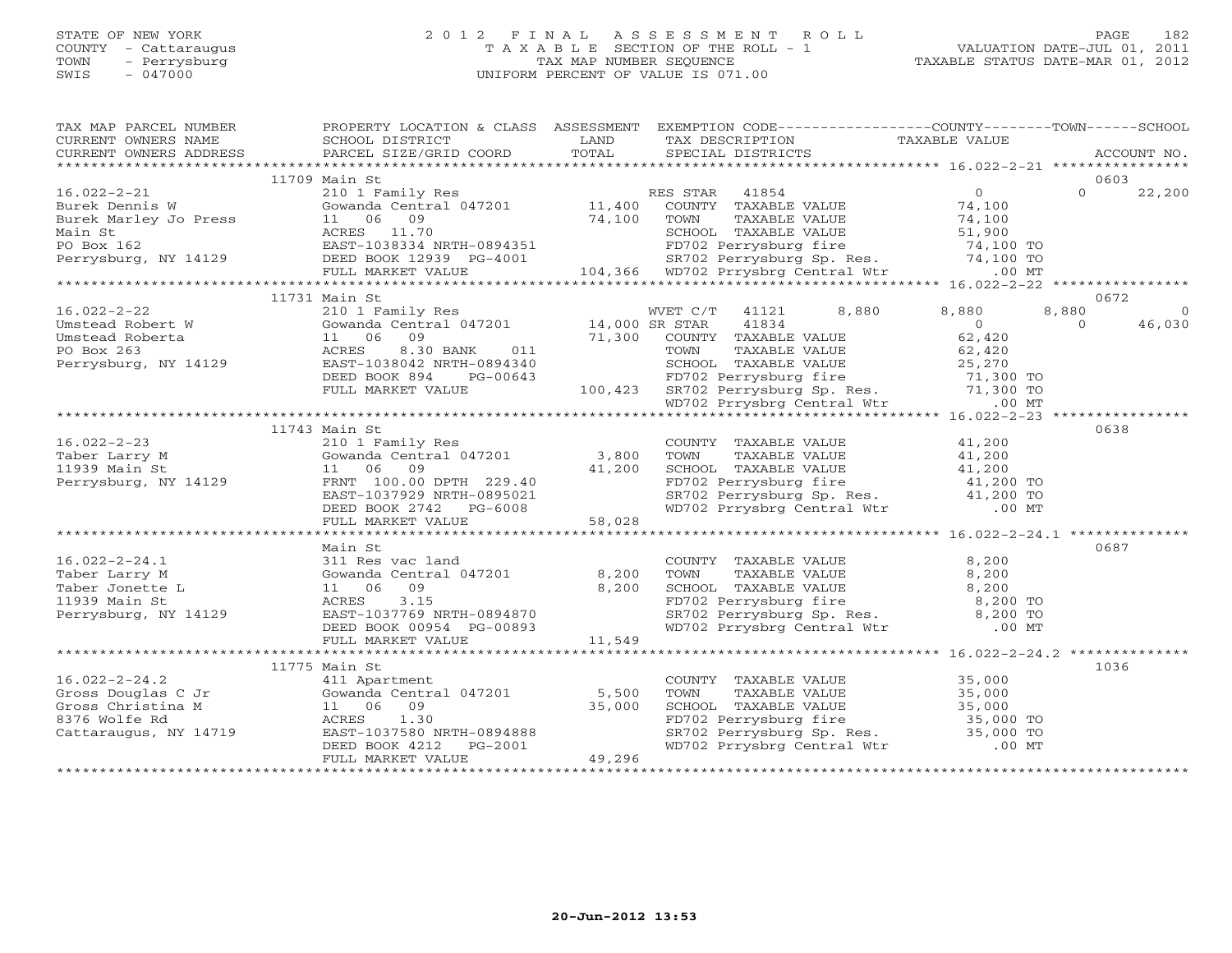# STATE OF NEW YORK 2 0 1 2 F I N A L A S S E S S M E N T R O L L PAGE 183 COUNTY - Cattaraugus T A X A B L E SECTION OF THE ROLL - 1 VALUATION DATE-JUL 01, 2011 TOWN - Perrysburg TAX MAP NUMBER SEQUENCE TAXABLE STATUS DATE-MAR 01, 2012 SWIS - 047000 UNIFORM PERCENT OF VALUE IS 071.00UNIFORM PERCENT OF VALUE IS 071.00

| TAX MAP PARCEL NUMBER                         |                                                                                                                                                                                                                                                                  |             | PROPERTY LOCATION & CLASS ASSESSMENT EXEMPTION CODE----------------COUNTY-------TOWN------SCHOOL                                                                                                   |                |                    |
|-----------------------------------------------|------------------------------------------------------------------------------------------------------------------------------------------------------------------------------------------------------------------------------------------------------------------|-------------|----------------------------------------------------------------------------------------------------------------------------------------------------------------------------------------------------|----------------|--------------------|
| CURRENT OWNERS NAME                           | SCHOOL DISTRICT                                                                                                                                                                                                                                                  | <b>LAND</b> |                                                                                                                                                                                                    |                |                    |
| CURRENT OWNERS ADDRESS PARCEL SIZE/GRID COORD |                                                                                                                                                                                                                                                                  | TOTAL       | TAX DESCRIPTION TAXABLE VALUE<br>SPECIAL DISTRICTS                                                                                                                                                 |                | ACCOUNT NO.        |
|                                               |                                                                                                                                                                                                                                                                  |             |                                                                                                                                                                                                    |                |                    |
|                                               | 11783 Main St                                                                                                                                                                                                                                                    |             |                                                                                                                                                                                                    |                | 0618               |
| $16.022 - 2 - 26$                             |                                                                                                                                                                                                                                                                  |             |                                                                                                                                                                                                    |                |                    |
|                                               |                                                                                                                                                                                                                                                                  |             |                                                                                                                                                                                                    |                |                    |
|                                               | 210 1 Family Res<br>Gowanda Central 047201 3,500<br>11 06 09 17,700<br>Inc 25                                                                                                                                                                                    |             |                                                                                                                                                                                                    |                |                    |
| Hamburg, NY 14075                             |                                                                                                                                                                                                                                                                  |             |                                                                                                                                                                                                    |                |                    |
|                                               |                                                                                                                                                                                                                                                                  |             |                                                                                                                                                                                                    |                |                    |
|                                               | Inc 25<br>FRNT 100.00 DPTH 167.00<br>EAST-1037476 NRTH-0895066                                                                                                                                                                                                   |             | COUNTY TAXABLE VALUE 17,700<br>TOWN TAXABLE VALUE 17,700<br>SCHOOL TAXABLE VALUE 17,700<br>FD702 Perrysburg fire 17,700<br>SR702 Perrysburg Sp. Res. 17,700 TO<br>WD702 Prrysbrg Central Wtr 00 MT |                |                    |
|                                               | DEED BOOK 1006 PG-794                                                                                                                                                                                                                                            |             |                                                                                                                                                                                                    |                |                    |
|                                               |                                                                                                                                                                                                                                                                  |             |                                                                                                                                                                                                    |                |                    |
|                                               |                                                                                                                                                                                                                                                                  |             |                                                                                                                                                                                                    |                |                    |
|                                               |                                                                                                                                                                                                                                                                  |             |                                                                                                                                                                                                    |                | 0628               |
|                                               |                                                                                                                                                                                                                                                                  |             |                                                                                                                                                                                                    |                |                    |
|                                               |                                                                                                                                                                                                                                                                  |             |                                                                                                                                                                                                    |                |                    |
|                                               |                                                                                                                                                                                                                                                                  |             |                                                                                                                                                                                                    |                |                    |
|                                               |                                                                                                                                                                                                                                                                  |             | COUNTY TAXABLE VALUE<br>TOWN TAXABLE VALUE 74,300<br>SCHOOL TAXABLE VALUE 74,300<br>FD702 Perrysburg fire 74,300 TO<br>SR702 Perrysburg Sp. Res. 74,300 TO<br>WD702 Prrysbrg Central Wtr .00 MT    |                |                    |
|                                               |                                                                                                                                                                                                                                                                  |             |                                                                                                                                                                                                    |                |                    |
|                                               |                                                                                                                                                                                                                                                                  |             |                                                                                                                                                                                                    |                |                    |
|                                               |                                                                                                                                                                                                                                                                  |             |                                                                                                                                                                                                    |                |                    |
|                                               |                                                                                                                                                                                                                                                                  |             |                                                                                                                                                                                                    |                |                    |
|                                               | 11805 Main St                                                                                                                                                                                                                                                    |             |                                                                                                                                                                                                    |                | 0686               |
|                                               |                                                                                                                                                                                                                                                                  |             |                                                                                                                                                                                                    | $\overline{0}$ | 22,200<br>$\Omega$ |
|                                               |                                                                                                                                                                                                                                                                  |             |                                                                                                                                                                                                    |                |                    |
|                                               |                                                                                                                                                                                                                                                                  |             |                                                                                                                                                                                                    |                |                    |
|                                               | 1805 Main St<br>ES STAR 41854 0<br>ENDY Kristopher T<br>201 Family Res<br>27,300 COUNTY TAXABLE VALUE<br>27,300 COUNTY TAXABLE VALUE<br>27,300 TOWN TAXABLE VALUE<br>27,300 TOWN TAXABLE VALUE<br>27,300 TOWN TAXABLE VALUE<br>27,300 TOWN TAXAB                 |             |                                                                                                                                                                                                    |                |                    |
|                                               |                                                                                                                                                                                                                                                                  |             |                                                                                                                                                                                                    |                |                    |
|                                               |                                                                                                                                                                                                                                                                  |             |                                                                                                                                                                                                    |                |                    |
|                                               |                                                                                                                                                                                                                                                                  |             |                                                                                                                                                                                                    |                |                    |
|                                               |                                                                                                                                                                                                                                                                  |             |                                                                                                                                                                                                    |                |                    |
|                                               |                                                                                                                                                                                                                                                                  |             |                                                                                                                                                                                                    |                |                    |
|                                               | 11811 Main St                                                                                                                                                                                                                                                    |             |                                                                                                                                                                                                    |                | 0720               |
|                                               |                                                                                                                                                                                                                                                                  |             |                                                                                                                                                                                                    |                | 22,200             |
|                                               |                                                                                                                                                                                                                                                                  |             |                                                                                                                                                                                                    |                |                    |
|                                               |                                                                                                                                                                                                                                                                  |             |                                                                                                                                                                                                    |                |                    |
|                                               |                                                                                                                                                                                                                                                                  |             |                                                                                                                                                                                                    |                |                    |
|                                               |                                                                                                                                                                                                                                                                  |             |                                                                                                                                                                                                    |                |                    |
|                                               |                                                                                                                                                                                                                                                                  |             |                                                                                                                                                                                                    |                |                    |
|                                               |                                                                                                                                                                                                                                                                  |             |                                                                                                                                                                                                    |                |                    |
|                                               |                                                                                                                                                                                                                                                                  |             |                                                                                                                                                                                                    |                |                    |
|                                               | 11815 Main St                                                                                                                                                                                                                                                    |             |                                                                                                                                                                                                    |                | 0721               |
|                                               |                                                                                                                                                                                                                                                                  |             |                                                                                                                                                                                                    |                |                    |
|                                               | 16.022-2-30<br>Woncki Clarence B<br>Woncki Jean A<br>1815 Main St<br>PO Box 132<br>PO Box 132<br>PO Box 132<br>PO Box 132<br>PO Box 132<br>PO Box 132<br>PO Box 132<br>PO Box 132<br>PO Box 132<br>PO Box 132<br>PO Box 132<br>PO Box 132<br>PO Box 132<br>PO Bo |             | COUNTY TAXABLE VALUE<br>TOWN TAXABLE VALUE 38,100<br>SCHOOL TAXABLE VALUE 38,100<br>FD702 Perrysburg fire 38,100 TO<br>SR702 Perrysburg Sp. Res. 38,100 TO<br>WD702 Prrysbrg Central Wtr 00 MT     |                |                    |
|                                               |                                                                                                                                                                                                                                                                  |             |                                                                                                                                                                                                    |                |                    |
|                                               |                                                                                                                                                                                                                                                                  |             |                                                                                                                                                                                                    |                |                    |
|                                               |                                                                                                                                                                                                                                                                  |             |                                                                                                                                                                                                    |                |                    |
|                                               | Perrysburg, NY 14129 EAST-1037042 NRTH-0894972<br>DEED BOOK 1020 PG-1003                                                                                                                                                                                         |             |                                                                                                                                                                                                    |                |                    |
|                                               | FULL MARKET VALUE                                                                                                                                                                                                                                                | 53,662      |                                                                                                                                                                                                    |                |                    |
|                                               |                                                                                                                                                                                                                                                                  |             |                                                                                                                                                                                                    |                |                    |
|                                               |                                                                                                                                                                                                                                                                  |             |                                                                                                                                                                                                    |                |                    |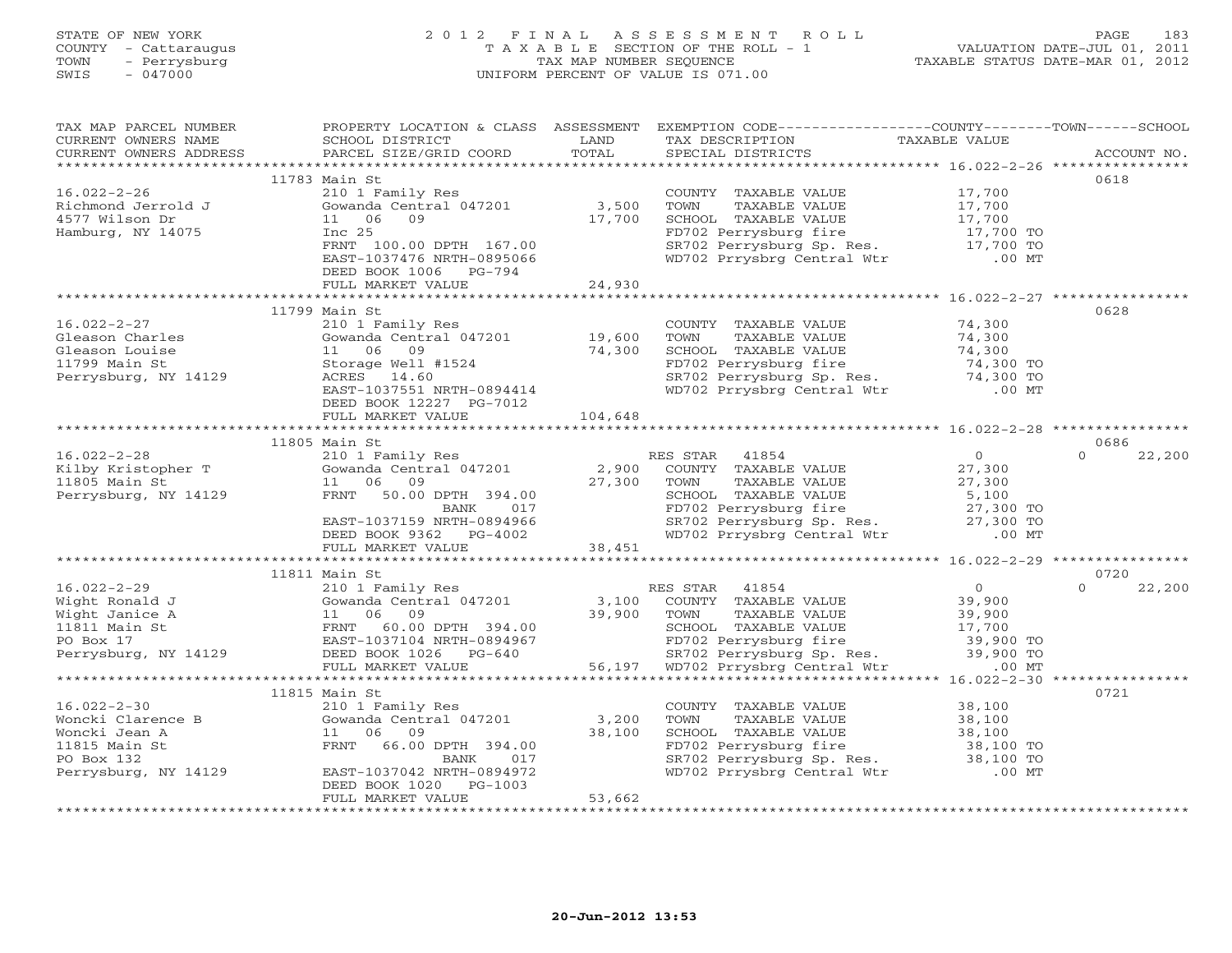# STATE OF NEW YORK 2 0 1 2 F I N A L A S S E S S M E N T R O L L PAGE 184 COUNTY - Cattaraugus T A X A B L E SECTION OF THE ROLL - 1 VALUATION DATE-JUL 01, 2011 TOWN - Perrysburg TAX MAP NUMBER SEQUENCE TAXABLE STATUS DATE-MAR 01, 2012 SWIS - 047000 UNIFORM PERCENT OF VALUE IS 071.00UNIFORM PERCENT OF VALUE IS 071.00

| TAX MAP PARCEL NUMBER                                                                                                                                                                                                                                                                                                                                                                                                                                                                                               | PROPERTY LOCATION & CLASS ASSESSMENT EXEMPTION CODE----------------COUNTY-------TOWN------SCHOOL |        |                                                                                                                                                                                 |      |
|---------------------------------------------------------------------------------------------------------------------------------------------------------------------------------------------------------------------------------------------------------------------------------------------------------------------------------------------------------------------------------------------------------------------------------------------------------------------------------------------------------------------|--------------------------------------------------------------------------------------------------|--------|---------------------------------------------------------------------------------------------------------------------------------------------------------------------------------|------|
| CURRENT OWNERS NAME                                                                                                                                                                                                                                                                                                                                                                                                                                                                                                 | SCHOOL DISTRICT                                                                                  | LAND   | TAX DESCRIPTION TAXABLE VALUE                                                                                                                                                   |      |
|                                                                                                                                                                                                                                                                                                                                                                                                                                                                                                                     |                                                                                                  |        |                                                                                                                                                                                 |      |
|                                                                                                                                                                                                                                                                                                                                                                                                                                                                                                                     |                                                                                                  |        |                                                                                                                                                                                 |      |
|                                                                                                                                                                                                                                                                                                                                                                                                                                                                                                                     | 11827 Main St                                                                                    |        |                                                                                                                                                                                 | 0625 |
| $16.022 - 2 - 31$                                                                                                                                                                                                                                                                                                                                                                                                                                                                                                   | 220 2 Family Res                                                                                 |        | COUNTY TAXABLE VALUE 25,000                                                                                                                                                     |      |
|                                                                                                                                                                                                                                                                                                                                                                                                                                                                                                                     |                                                                                                  |        |                                                                                                                                                                                 |      |
|                                                                                                                                                                                                                                                                                                                                                                                                                                                                                                                     |                                                                                                  |        |                                                                                                                                                                                 |      |
|                                                                                                                                                                                                                                                                                                                                                                                                                                                                                                                     |                                                                                                  |        |                                                                                                                                                                                 |      |
|                                                                                                                                                                                                                                                                                                                                                                                                                                                                                                                     |                                                                                                  |        |                                                                                                                                                                                 |      |
|                                                                                                                                                                                                                                                                                                                                                                                                                                                                                                                     |                                                                                                  |        |                                                                                                                                                                                 |      |
|                                                                                                                                                                                                                                                                                                                                                                                                                                                                                                                     |                                                                                                  |        |                                                                                                                                                                                 |      |
|                                                                                                                                                                                                                                                                                                                                                                                                                                                                                                                     |                                                                                                  |        |                                                                                                                                                                                 |      |
| 16.022-2-32.1<br>Spoon Shelly R Gowanda Central 047201 1,500<br>11 06 09 63,000<br>Versailles, NY 14168 FRNT 37.00 DPTH 225.00<br>EAST-103664 NRTH-0895075<br>DEED BOOK 14347 PG-5001 88,732<br>FIITL MARKET VALUE                                                                                                                                                                                                                                                                                                  |                                                                                                  |        |                                                                                                                                                                                 | 0631 |
|                                                                                                                                                                                                                                                                                                                                                                                                                                                                                                                     |                                                                                                  |        | COUNTY TAXABLE VALUE 63,000                                                                                                                                                     |      |
|                                                                                                                                                                                                                                                                                                                                                                                                                                                                                                                     |                                                                                                  |        |                                                                                                                                                                                 |      |
|                                                                                                                                                                                                                                                                                                                                                                                                                                                                                                                     |                                                                                                  |        |                                                                                                                                                                                 |      |
|                                                                                                                                                                                                                                                                                                                                                                                                                                                                                                                     |                                                                                                  |        |                                                                                                                                                                                 |      |
|                                                                                                                                                                                                                                                                                                                                                                                                                                                                                                                     |                                                                                                  |        |                                                                                                                                                                                 |      |
|                                                                                                                                                                                                                                                                                                                                                                                                                                                                                                                     |                                                                                                  |        | TOWN TAXABLE VALUE<br>TOWN TAXABLE VALUE<br>SCHOOL TAXABLE VALUE<br>FD702 Perrysburg fire 63,000 TO<br>SR702 Perrysburg Sp. Res. 63,000 TO<br>WD702 Prrysbrg Central Wtr .00 MT |      |
|                                                                                                                                                                                                                                                                                                                                                                                                                                                                                                                     |                                                                                                  |        |                                                                                                                                                                                 |      |
|                                                                                                                                                                                                                                                                                                                                                                                                                                                                                                                     |                                                                                                  |        |                                                                                                                                                                                 |      |
|                                                                                                                                                                                                                                                                                                                                                                                                                                                                                                                     | 10484 California Ave                                                                             |        |                                                                                                                                                                                 | 0792 |
|                                                                                                                                                                                                                                                                                                                                                                                                                                                                                                                     |                                                                                                  |        |                                                                                                                                                                                 |      |
|                                                                                                                                                                                                                                                                                                                                                                                                                                                                                                                     |                                                                                                  |        |                                                                                                                                                                                 |      |
|                                                                                                                                                                                                                                                                                                                                                                                                                                                                                                                     |                                                                                                  |        |                                                                                                                                                                                 |      |
|                                                                                                                                                                                                                                                                                                                                                                                                                                                                                                                     |                                                                                                  |        |                                                                                                                                                                                 |      |
|                                                                                                                                                                                                                                                                                                                                                                                                                                                                                                                     |                                                                                                  |        |                                                                                                                                                                                 |      |
|                                                                                                                                                                                                                                                                                                                                                                                                                                                                                                                     |                                                                                                  |        |                                                                                                                                                                                 |      |
|                                                                                                                                                                                                                                                                                                                                                                                                                                                                                                                     |                                                                                                  |        |                                                                                                                                                                                 |      |
| $\begin{tabular}{lllllllllllll} \multicolumn{3}{l}{{\footnotesize \begin{tabular}{l} \multicolumn{3}{l}{\begin{tabular}{l} \multicolumn{3}{l}{\begin{tabular}{l} \multicolumn{3}{l}{\begin{tabular}{l} \multicolumn{3}{l}{\begin{tabular}{l} \multicolumn{3}{l}{\begin{tabular}{l} \multicolumn{3}{l}{\begin{tabular}{l} \multicolumn{3}{l}{\begin{tabular}{l} \multicolumn{3}{l}{\begin{tabular}{l} \multicolumn{3}{l}{\begin{tabular}{l} \multicolumn{3}{l}{\begin{tabular}{l} \multicolumn{3}{l}{\begin{tabular$ |                                                                                                  |        |                                                                                                                                                                                 |      |
|                                                                                                                                                                                                                                                                                                                                                                                                                                                                                                                     | 11855 Main St                                                                                    |        |                                                                                                                                                                                 | 0680 |
|                                                                                                                                                                                                                                                                                                                                                                                                                                                                                                                     |                                                                                                  |        |                                                                                                                                                                                 |      |
|                                                                                                                                                                                                                                                                                                                                                                                                                                                                                                                     |                                                                                                  |        |                                                                                                                                                                                 |      |
|                                                                                                                                                                                                                                                                                                                                                                                                                                                                                                                     |                                                                                                  |        |                                                                                                                                                                                 |      |
|                                                                                                                                                                                                                                                                                                                                                                                                                                                                                                                     |                                                                                                  |        |                                                                                                                                                                                 |      |
|                                                                                                                                                                                                                                                                                                                                                                                                                                                                                                                     |                                                                                                  |        |                                                                                                                                                                                 |      |
|                                                                                                                                                                                                                                                                                                                                                                                                                                                                                                                     |                                                                                                  |        |                                                                                                                                                                                 |      |
|                                                                                                                                                                                                                                                                                                                                                                                                                                                                                                                     |                                                                                                  |        |                                                                                                                                                                                 |      |
|                                                                                                                                                                                                                                                                                                                                                                                                                                                                                                                     |                                                                                                  |        |                                                                                                                                                                                 |      |
|                                                                                                                                                                                                                                                                                                                                                                                                                                                                                                                     | 10478 California Ave                                                                             |        |                                                                                                                                                                                 | 0703 |
|                                                                                                                                                                                                                                                                                                                                                                                                                                                                                                                     |                                                                                                  |        | COUNTY TAXABLE VALUE 45,000                                                                                                                                                     |      |
|                                                                                                                                                                                                                                                                                                                                                                                                                                                                                                                     |                                                                                                  |        | TAXABLE VALUE 45,000<br>TOWN                                                                                                                                                    |      |
| 16.022-2-34<br>Diblasi Angelo V (210 1 Family Res<br>Diblasi Angelo V (210 1 Family Res<br>12830 Albee Rd (1 1 06 09 45,000 12830 Albee Rd (1 1 06 09 45,000 12830 Albee Rd (1 29.76 DPTH 276.00 EAST-1036669 NRTH-0894947                                                                                                                                                                                                                                                                                          |                                                                                                  |        | SCHOOL TAXABLE VALUE 45,000<br>FD702 Perrysburg fire 45,000 TO<br>SR702 Perrysburg Sp. Res. 45,000 TO<br>WD702 Prrysbrg Central Wtr .00 MT                                      |      |
|                                                                                                                                                                                                                                                                                                                                                                                                                                                                                                                     |                                                                                                  |        |                                                                                                                                                                                 |      |
|                                                                                                                                                                                                                                                                                                                                                                                                                                                                                                                     |                                                                                                  |        |                                                                                                                                                                                 |      |
|                                                                                                                                                                                                                                                                                                                                                                                                                                                                                                                     | DEED BOOK 00944 PG-00137                                                                         |        |                                                                                                                                                                                 |      |
|                                                                                                                                                                                                                                                                                                                                                                                                                                                                                                                     | FULL MARKET VALUE                                                                                | 63,380 |                                                                                                                                                                                 |      |
|                                                                                                                                                                                                                                                                                                                                                                                                                                                                                                                     |                                                                                                  |        |                                                                                                                                                                                 |      |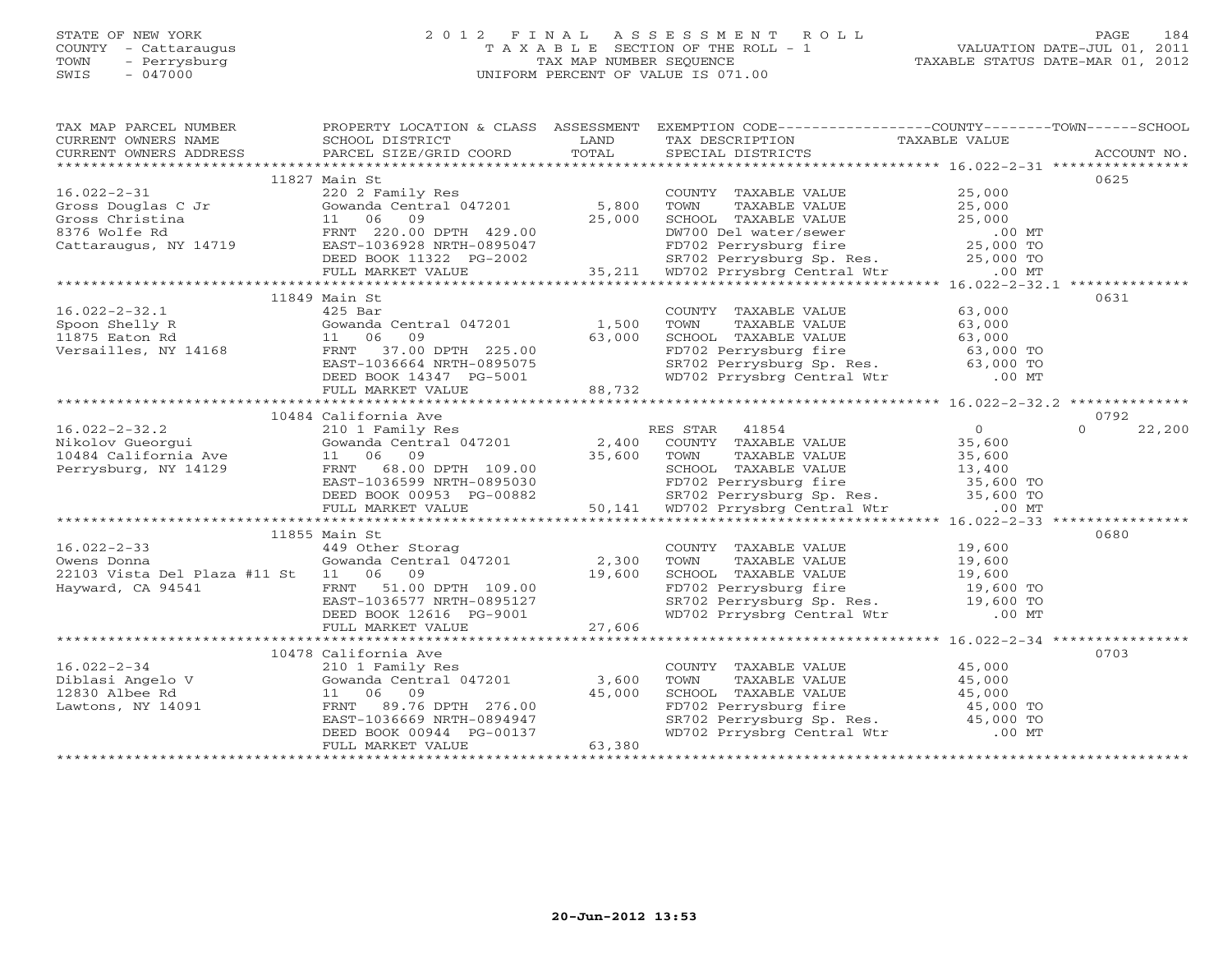# STATE OF NEW YORK 2 0 1 2 F I N A L A S S E S S M E N T R O L L PAGE 185 COUNTY - Cattaraugus T A X A B L E SECTION OF THE ROLL - 1 VALUATION DATE-JUL 01, 2011 TOWN - Perrysburg TAX MAP NUMBER SEQUENCE TAXABLE STATUS DATE-MAR 01, 2012 SWIS - 047000 UNIFORM PERCENT OF VALUE IS 071.00UNIFORM PERCENT OF VALUE IS 071.00

| TAX MAP PARCEL NUMBER<br>$\begin{tabular}{lllllll} \multicolumn{2}{c}{\textbf{CURRENT}} & \multicolumn{2}{c}{\textbf{WMERS}} & \multicolumn{2}{c}{\textbf{NAME}} & \multicolumn{2}{c}{\textbf{CURRENT}} & \multicolumn{2}{c}{\textbf{WMERS}} & \multicolumn{2}{c}{\textbf{NAME}} & \multicolumn{2}{c}{\textbf{NAME}} & \multicolumn{2}{c}{\textbf{NAME}} & \multicolumn{2}{c}{\textbf{NAME}} & \multicolumn{2}{c}{\textbf{NAME}} & \multicolumn{2}{c}{\textbf{NAME}} & \multicolumn{2}{$ | PROPERTY LOCATION & CLASS ASSESSMENT EXEMPTION CODE---------------COUNTY-------TOWN------SCHOOL                                                                                                                                        |                 |                                                                                                                                                                                                                                                                              |                  |                 |
|------------------------------------------------------------------------------------------------------------------------------------------------------------------------------------------------------------------------------------------------------------------------------------------------------------------------------------------------------------------------------------------------------------------------------------------------------------------------------------------|----------------------------------------------------------------------------------------------------------------------------------------------------------------------------------------------------------------------------------------|-----------------|------------------------------------------------------------------------------------------------------------------------------------------------------------------------------------------------------------------------------------------------------------------------------|------------------|-----------------|
|                                                                                                                                                                                                                                                                                                                                                                                                                                                                                          |                                                                                                                                                                                                                                        |                 |                                                                                                                                                                                                                                                                              |                  |                 |
|                                                                                                                                                                                                                                                                                                                                                                                                                                                                                          | 10470 California Ave                                                                                                                                                                                                                   |                 |                                                                                                                                                                                                                                                                              |                  | 0653            |
| $16.022 - 2 - 35$                                                                                                                                                                                                                                                                                                                                                                                                                                                                        |                                                                                                                                                                                                                                        |                 |                                                                                                                                                                                                                                                                              | 9,150            | $\Omega$        |
|                                                                                                                                                                                                                                                                                                                                                                                                                                                                                          |                                                                                                                                                                                                                                        |                 |                                                                                                                                                                                                                                                                              | 18,300           | $\overline{0}$  |
|                                                                                                                                                                                                                                                                                                                                                                                                                                                                                          |                                                                                                                                                                                                                                        |                 |                                                                                                                                                                                                                                                                              |                  | $10,500$ 36,600 |
| 10470 California Ave                                                                                                                                                                                                                                                                                                                                                                                                                                                                     |                                                                                                                                                                                                                                        |                 |                                                                                                                                                                                                                                                                              |                  |                 |
| Perrysburg, NY 14129                                                                                                                                                                                                                                                                                                                                                                                                                                                                     |                                                                                                                                                                                                                                        |                 | 332.00<br>COUNTY TAXABLE VALUE<br>COUNTY TAXABLE VALUE 9,150<br>COUNTY TAXABLE VALUE 9,150<br>9,150<br>9,150<br>9,150<br>9,150<br>9,150<br>9,150<br>9,150<br>9,150<br>9,150<br>9,150<br>9,150<br>9,150<br>9,150<br>9,150<br>9,150<br>9,150<br>9,150<br>9,150<br>0<br>0<br>WD |                  |                 |
|                                                                                                                                                                                                                                                                                                                                                                                                                                                                                          |                                                                                                                                                                                                                                        |                 |                                                                                                                                                                                                                                                                              |                  |                 |
|                                                                                                                                                                                                                                                                                                                                                                                                                                                                                          | DEED BOOK 00968 PG-01048                                                                                                                                                                                                               |                 |                                                                                                                                                                                                                                                                              |                  |                 |
|                                                                                                                                                                                                                                                                                                                                                                                                                                                                                          | FULL MARKET VALUE                                                                                                                                                                                                                      |                 |                                                                                                                                                                                                                                                                              |                  |                 |
|                                                                                                                                                                                                                                                                                                                                                                                                                                                                                          |                                                                                                                                                                                                                                        |                 |                                                                                                                                                                                                                                                                              |                  |                 |
|                                                                                                                                                                                                                                                                                                                                                                                                                                                                                          |                                                                                                                                                                                                                                        |                 |                                                                                                                                                                                                                                                                              |                  |                 |
|                                                                                                                                                                                                                                                                                                                                                                                                                                                                                          | 11450 California Ave                                                                                                                                                                                                                   |                 |                                                                                                                                                                                                                                                                              |                  | 0624            |
| $16.022 - 2 - 36$                                                                                                                                                                                                                                                                                                                                                                                                                                                                        | 210 1 Family Res<br>Cowanda Central 047201 5,200 RES STAR 41854 66,800 66,800 COUNTY TAXABLE VALUE<br>11 06 09 66,800 COUNTY TAXABLE VALUE 57,920<br>ACRES 1.16 TOWN TAXABLE VALUE 57,920<br>EAST-1036733 NRTH-0894751 SCHOOL TAXABLE  |                 |                                                                                                                                                                                                                                                                              | 8,880<br>8,880   | $\overline{0}$  |
| Bromley Richard Ernest<br>PO Box 162                                                                                                                                                                                                                                                                                                                                                                                                                                                     |                                                                                                                                                                                                                                        |                 |                                                                                                                                                                                                                                                                              | $\Omega$         | 22,200          |
| PO Box 162                                                                                                                                                                                                                                                                                                                                                                                                                                                                               |                                                                                                                                                                                                                                        |                 |                                                                                                                                                                                                                                                                              |                  |                 |
| Perrysburg, NY 14129                                                                                                                                                                                                                                                                                                                                                                                                                                                                     |                                                                                                                                                                                                                                        |                 |                                                                                                                                                                                                                                                                              |                  |                 |
|                                                                                                                                                                                                                                                                                                                                                                                                                                                                                          |                                                                                                                                                                                                                                        |                 |                                                                                                                                                                                                                                                                              |                  |                 |
|                                                                                                                                                                                                                                                                                                                                                                                                                                                                                          |                                                                                                                                                                                                                                        |                 |                                                                                                                                                                                                                                                                              |                  |                 |
|                                                                                                                                                                                                                                                                                                                                                                                                                                                                                          |                                                                                                                                                                                                                                        |                 |                                                                                                                                                                                                                                                                              |                  |                 |
|                                                                                                                                                                                                                                                                                                                                                                                                                                                                                          | ACRES 1.16 TOWN TAXABLE VALUE 57,920<br>EAST-1036733 NRTH-0894751 SCHOOL TAXABLE VALUE 44,600<br>DEED BOOK 00984 PG-00166 PD702 Perrysburg fire 66,800 TO<br>FULL MARKET VALUE 94,085 SR702 Perrysburg Sp. Res. 66,800 TO<br>WD702 Prr |                 |                                                                                                                                                                                                                                                                              |                  |                 |
|                                                                                                                                                                                                                                                                                                                                                                                                                                                                                          |                                                                                                                                                                                                                                        |                 |                                                                                                                                                                                                                                                                              |                  |                 |
|                                                                                                                                                                                                                                                                                                                                                                                                                                                                                          | 11728 Main St                                                                                                                                                                                                                          |                 |                                                                                                                                                                                                                                                                              |                  | 0960            |
|                                                                                                                                                                                                                                                                                                                                                                                                                                                                                          |                                                                                                                                                                                                                                        |                 |                                                                                                                                                                                                                                                                              |                  | $\overline{0}$  |
|                                                                                                                                                                                                                                                                                                                                                                                                                                                                                          |                                                                                                                                                                                                                                        |                 |                                                                                                                                                                                                                                                                              |                  | $\bigcirc$      |
|                                                                                                                                                                                                                                                                                                                                                                                                                                                                                          |                                                                                                                                                                                                                                        |                 |                                                                                                                                                                                                                                                                              | $\overline{0}$   | 22,200          |
|                                                                                                                                                                                                                                                                                                                                                                                                                                                                                          |                                                                                                                                                                                                                                        |                 |                                                                                                                                                                                                                                                                              |                  |                 |
|                                                                                                                                                                                                                                                                                                                                                                                                                                                                                          |                                                                                                                                                                                                                                        |                 |                                                                                                                                                                                                                                                                              |                  |                 |
|                                                                                                                                                                                                                                                                                                                                                                                                                                                                                          |                                                                                                                                                                                                                                        |                 |                                                                                                                                                                                                                                                                              |                  |                 |
|                                                                                                                                                                                                                                                                                                                                                                                                                                                                                          |                                                                                                                                                                                                                                        |                 |                                                                                                                                                                                                                                                                              |                  |                 |
|                                                                                                                                                                                                                                                                                                                                                                                                                                                                                          |                                                                                                                                                                                                                                        |                 |                                                                                                                                                                                                                                                                              |                  |                 |
|                                                                                                                                                                                                                                                                                                                                                                                                                                                                                          |                                                                                                                                                                                                                                        |                 |                                                                                                                                                                                                                                                                              |                  |                 |
|                                                                                                                                                                                                                                                                                                                                                                                                                                                                                          |                                                                                                                                                                                                                                        |                 |                                                                                                                                                                                                                                                                              |                  |                 |
|                                                                                                                                                                                                                                                                                                                                                                                                                                                                                          | 11754 Main St                                                                                                                                                                                                                          |                 |                                                                                                                                                                                                                                                                              |                  | 1118            |
| $16.022 - 2 - 39$                                                                                                                                                                                                                                                                                                                                                                                                                                                                        |                                                                                                                                                                                                                                        |                 |                                                                                                                                                                                                                                                                              | 32,677<br>32,677 | 32,677          |
| 9161 Group-Llc                                                                                                                                                                                                                                                                                                                                                                                                                                                                           |                                                                                                                                                                                                                                        |                 |                                                                                                                                                                                                                                                                              | 261,423          |                 |
| 295 Main St Ste 210                                                                                                                                                                                                                                                                                                                                                                                                                                                                      |                                                                                                                                                                                                                                        |                 | $\begin{array}{ccccccccc}\n&\text{BUS C/T/S} & 47610\\ \text{\texttt{1}} & 04' & 201 & 5,100 & \text{COUNTY} & \text{TXABLE VALUE}\\ & & 294,100 & \text{TOWN} & \text{TXAYAPT} & \text{YENUEN} \end{array}$                                                                 | 261,423          |                 |
| Ellicott Sq Buffalo, NY 14203 ACRES                                                                                                                                                                                                                                                                                                                                                                                                                                                      | 1.20                                                                                                                                                                                                                                   |                 |                                                                                                                                                                                                                                                                              |                  |                 |
|                                                                                                                                                                                                                                                                                                                                                                                                                                                                                          | EAST-1037798 NRTH-0895334                                                                                                                                                                                                              |                 |                                                                                                                                                                                                                                                                              |                  |                 |
|                                                                                                                                                                                                                                                                                                                                                                                                                                                                                          | DEED BOOK 1016<br>$PG-59$                                                                                                                                                                                                              |                 | SCHOOL TAXABLE VALUE $261, 423$<br>FD702 Perrysburg fire 294,100 TO<br>SR702 Perrysburg Sp. Res. 261,423 TO                                                                                                                                                                  |                  |                 |
|                                                                                                                                                                                                                                                                                                                                                                                                                                                                                          | FULL MARKET VALUE                                                                                                                                                                                                                      | $-59$ $414,225$ | 32,677 EX                                                                                                                                                                                                                                                                    |                  |                 |
|                                                                                                                                                                                                                                                                                                                                                                                                                                                                                          |                                                                                                                                                                                                                                        |                 | WD702 Prrysbrg Central Wtr .00 MT                                                                                                                                                                                                                                            |                  |                 |
|                                                                                                                                                                                                                                                                                                                                                                                                                                                                                          |                                                                                                                                                                                                                                        |                 |                                                                                                                                                                                                                                                                              |                  |                 |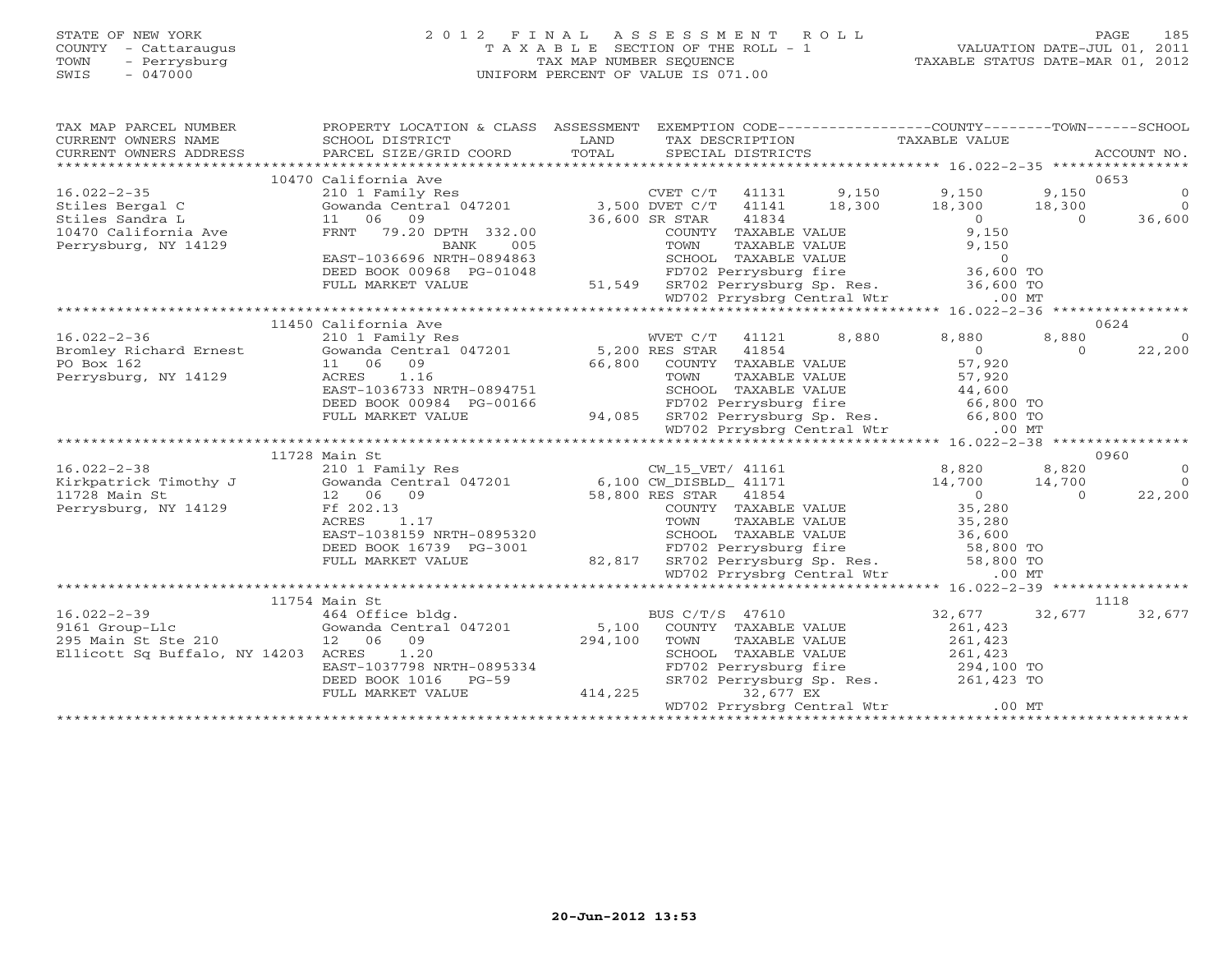| STATE OF NEW YORK    | 2012 FINAL ASSESSMENT ROLL            | 186<br>PAGE                      |
|----------------------|---------------------------------------|----------------------------------|
| COUNTY - Cattaraugus | T A X A B L E SECTION OF THE ROLL - 1 | VALUATION DATE-JUL 01, 2011      |
| TOWN<br>- Perrysburg |                                       | TAXABLE STATUS DATE-MAR 01, 2012 |
| $-047000$<br>SWIS    |                                       | RPS150/V04/L015                  |

R O L L S U B S E C T I O N - - T O T A L S

### \*\*\* S P E C I A L D I S T R I C T S U M M A R Y \*\*\*

|      |                      | TOTAL   | <b>EXTENSION</b> | EXTENSION | AD VALOREM | EXEMPT  | TAXABLE   |
|------|----------------------|---------|------------------|-----------|------------|---------|-----------|
| CODE | DISTRICT NAME        | PARCELS | TYPE             | VALUE     | VALUE      | AMOUNT  | VALUE     |
|      | WD700 Versailles Wat |         | 75 MOVTAX        |           |            |         |           |
|      |                      |         |                  |           |            |         |           |
|      | WD701 Prospect St. W |         | 47 MOVTAX        |           |            |         |           |
|      | WD702 Prrysbrg Centr |         | 250 MOVTAX       |           |            |         |           |
|      | DW700 Del water/sewe |         | 2 MOVTAX         |           |            |         |           |
|      | FD702 Perrysburg fir |         | 877 TOTAL        |           | 48664,290  | 105,900 | 48558,390 |
|      | LD700 Light          |         | 88 TOTAL         |           | 3555,108   | 105,900 | 3449,208  |
|      | SR702 Perrysburg Sp. |         | 148 TOTAL        |           | 7548,000   | 32,677  | 7515,323  |
|      | WS700 Watershed      |         | 38 TOTAL         |           | 1381,380   |         | 1381,380  |

### \*\*\* S C H O O L D I S T R I C T S U M M A R Y \*\*\*

| CODE             | DISTRICT NAME                          | TOTAL<br>PARCELS | ASSESSED<br>LAND      | ASSESSED<br>TOTAL     | EXEMPT<br>AMOUNT    | TOTAL<br>TAXABLE      | STAR<br>AMOUNT        | STAR<br>TAXABLE       |
|------------------|----------------------------------------|------------------|-----------------------|-----------------------|---------------------|-----------------------|-----------------------|-----------------------|
| 047201<br>064603 | Gowanda Central<br>Forestville Central | 828<br>72        | 11141,836<br>1659,820 | 44654,900<br>4759,690 | 2137,190<br>143,423 | 42517,710<br>4616,267 | 12654,671<br>1249,770 | 29863,039<br>3366,497 |
|                  | $SUB - TO T AL$                        | 900              | 12801,656             | 49414,590             | 2280,613            | 47133,977             | 13904,441             | 33229,536             |
|                  | TOTAL                                  | 900              | 12801,656             | 49414,590             | 2280,613            | 47133.977             | 13904,441             | 33229,536             |

### \*\*\* S Y S T E M C O D E S S U M M A R Y \*\*\*

### NO SYSTEM EXEMPTIONS AT THIS LEVEL

### \*\*\* E X E M P T I O N S U M M A R Y \*\*\*

| CODE  | DESCRIPTION | TOTAL<br>PARCELS | <b>COUNTY</b> | TOWN    | SCHOOL |
|-------|-------------|------------------|---------------|---------|--------|
| 41003 | VET PRO T   | 17               |               | 365,161 |        |
| 41102 | VET CO      |                  | 8,750         |         |        |
| 41121 | WVET C/T    | 41               | 344,921       | 344,921 |        |
| 41122 | WVET CO     |                  | 35,115        |         |        |
| 41131 | CVET C/T    | 34               | 453,446       | 453,446 |        |
| 41132 | CVET CO     |                  | 122,681       |         |        |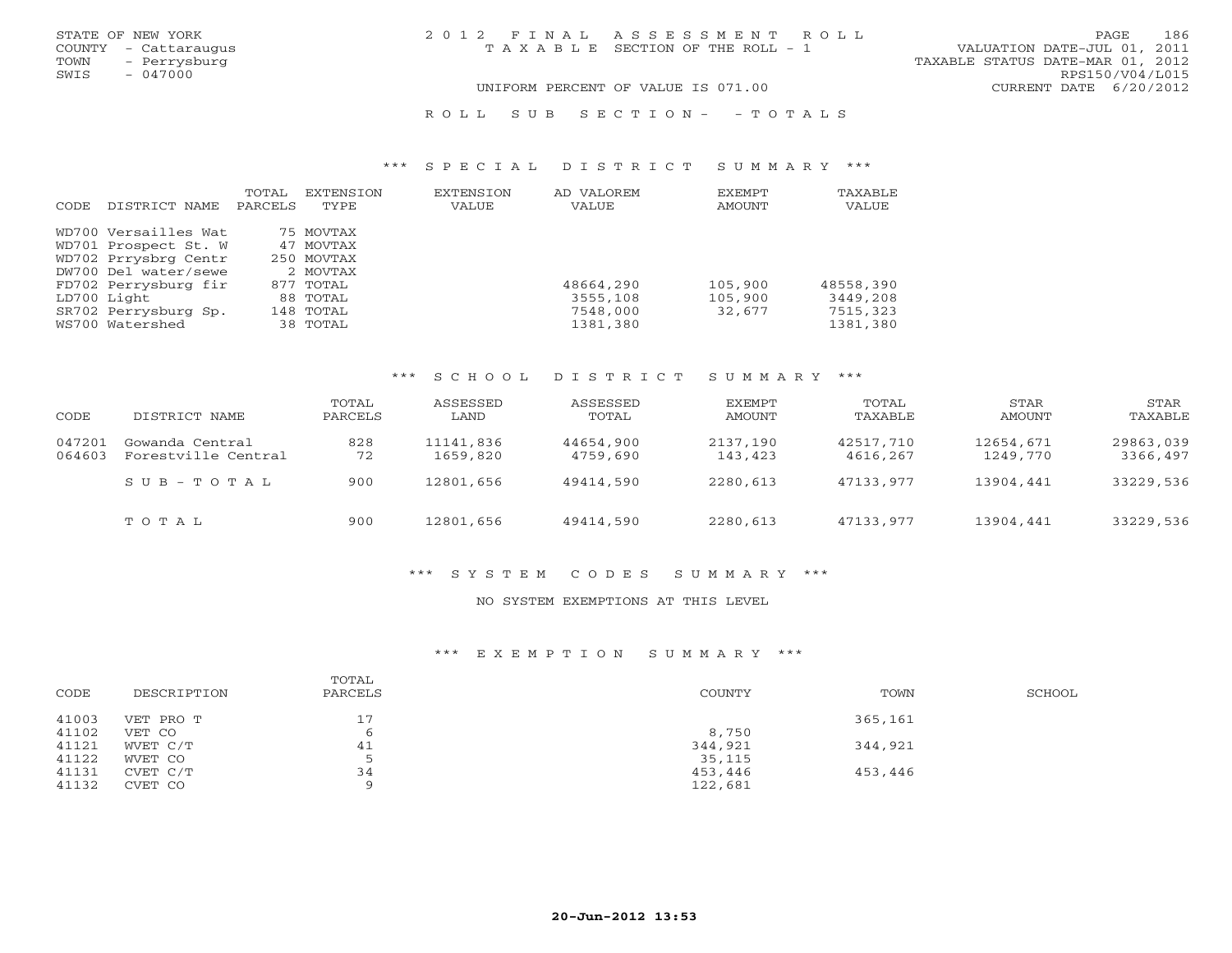| STATE OF NEW YORK    | 2012 FINAL ASSESSMENT ROLL            | 187<br><b>PAGE</b>               |
|----------------------|---------------------------------------|----------------------------------|
| COUNTY - Cattaraugus | T A X A B L E SECTION OF THE ROLL - 1 | VALUATION DATE-JUL 01, 2011      |
| - Perrysburg<br>TOWN |                                       | TAXABLE STATUS DATE-MAR 01, 2012 |
| SWIS<br>- 047000     |                                       | RPS150/V04/L015                  |
|                      | UNIFORM PERCENT OF VALUE IS 071.00    | CURRENT DATE 6/20/2012           |
|                      |                                       |                                  |
|                      | ROLL SUB SECTION- - TOTALS            |                                  |

### \*\*\* E X E M P T I O N S U M M A R Y \*\*\*

|       |             | TOTAL   |          |          |           |
|-------|-------------|---------|----------|----------|-----------|
| CODE  | DESCRIPTION | PARCELS | COUNTY   | TOWN     | SCHOOL    |
|       |             |         |          |          |           |
| 41141 | DVET C/T    | 11      | 189,695  | 189,695  |           |
| 41142 | DVET CO     | 3       | 47,868   |          |           |
| 41161 | CW 15 VET/  |         | 42,090   | 42,090   |           |
| 41171 | CW DISBLD   |         | 14,700   | 14,700   |           |
| 41300 | PARAPLEGIC  |         | 105,900  | 105,900  | 105,900   |
| 41683 | RPTL466 c   |         |          | 19,980   |           |
| 41700 | AG BLDG     | 6       | 109,200  | 109,200  | 109,200   |
| 41720 | AG DIST     | 63      | 1257,946 | 1257,946 | 1257,946  |
| 41730 | AG DISTOUT  | 7       | 53,765   | 53,765   | 53,765    |
| 41800 | AGED C/T/S  | 19      | 513,281  | 510,494  | 536,765   |
| 41801 | AGED C/T    | 5       | 88,682   | 88,682   |           |
| 41834 | SR STAR     | 134     |          |          | 5668,041  |
| 41854 | RES STAR    | 373     |          |          | 8236,400  |
| 41934 | Dis & Lim   |         |          |          | 34,000    |
| 42100 | SILO T/C/S  | 10      | 96,200   | 96,200   | 96,200    |
| 42120 | TMP GHOUSE  | 2       | 51,500   | 51,500   | 51,500    |
| 47610 | BUS $C/T/S$ | 2       | 35,337   | 35,337   | 35,337    |
|       | TOTAL       | 764     | 3571,077 | 3739,017 | 16185,054 |

| ROLL<br>SEC | DESCRIPTION | TOTAL<br>PARCELS | <i><b>SSESSED</b></i><br>LAND | ASSESSED<br>TOTAL | "AXABLE<br>COUNTY | TAXABLE<br>TOWN | TAXABLE<br>SCHOOL | <b>STAR</b><br>"AXABLE |
|-------------|-------------|------------------|-------------------------------|-------------------|-------------------|-----------------|-------------------|------------------------|
|             | TAXABLE     | 900              | 656<br>12801,                 | 49414,590         | 45843,513         | 45675,573       | 47133,977         | 13779<br>, 536         |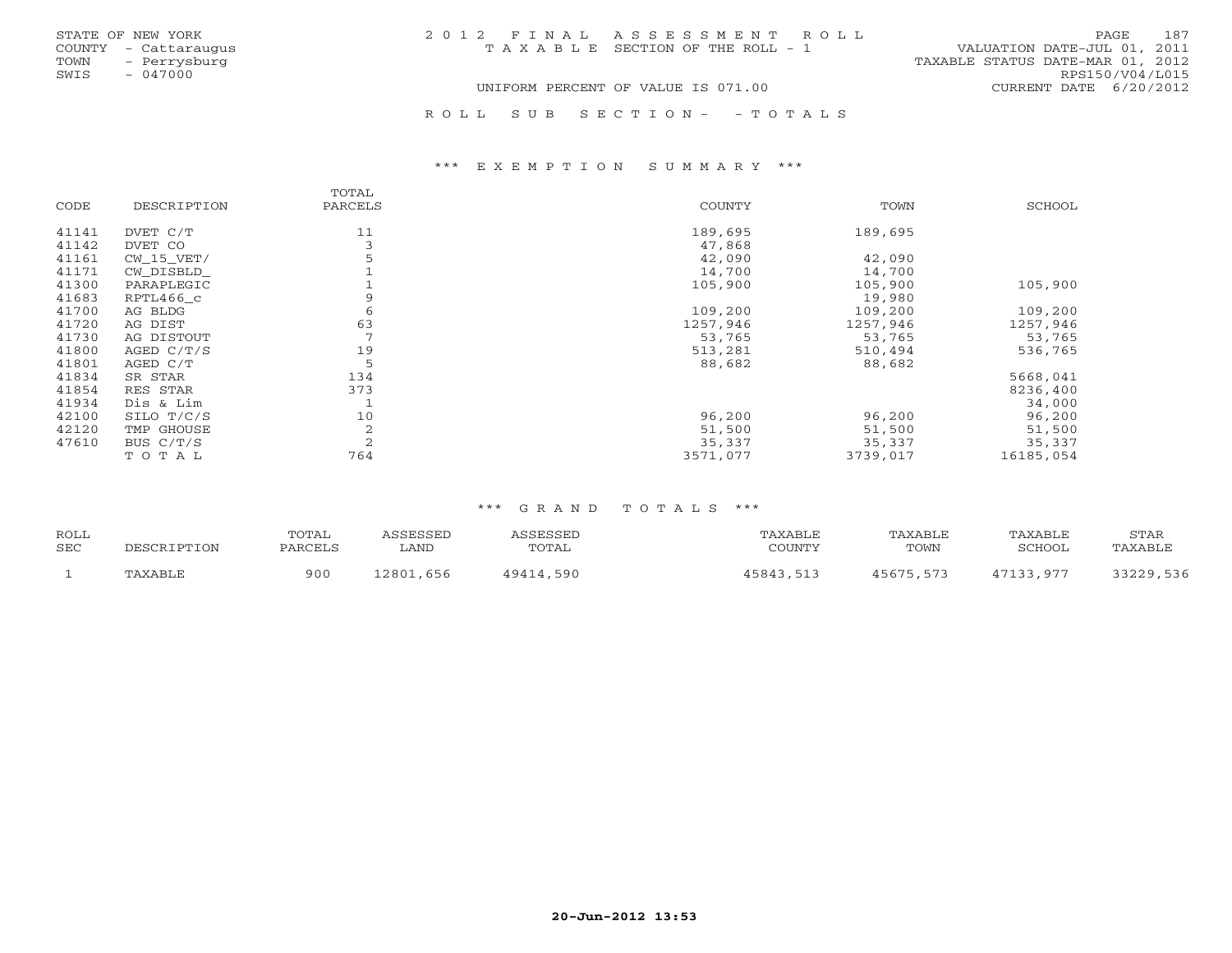# STATE OF NEW YORK 2 0 1 2 F I N A L A S S E S S M E N T R O L L PAGE 188 COUNTY - Cattaraugus T A X A B L E SECTION OF THE ROLL - 1 SUB-SECT - 1 VALUATION DATE-JUL 01, 2011 TOWN - Perrysburg TAX MAP NUMBER SEQUENCE TAXABLE STATUS DATE-MAR 01, 2012 SWIS - 047000 UNIFORM PERCENT OF VALUE IS 071.00

| TAX MAP PARCEL NUMBER                         | PROPERTY LOCATION & CLASS ASSESSMENT             |                  |                                               | EXEMPTION CODE-----------------COUNTY-------TOWN------SCHOOL |  |
|-----------------------------------------------|--------------------------------------------------|------------------|-----------------------------------------------|--------------------------------------------------------------|--|
| CURRENT OWNERS NAME<br>CURRENT OWNERS ADDRESS | SCHOOL DISTRICT<br>PARCEL SIZE/GRID COORD        | LAND<br>TOTAL    | TAX DESCRIPTION<br>SPECIAL DISTRICTS          | TAXABLE VALUE<br>ACCOUNT NO.                                 |  |
| *********************                         |                                                  |                  |                                               |                                                              |  |
|                                               | Gas Well Spraque #7                              |                  |                                               | 1258                                                         |  |
| $1.004 - 1 - 13.71$                           | 733 Gas well                                     |                  | COUNTY TAXABLE VALUE                          | 21,998                                                       |  |
| US Energy Dev Corporation                     | Gowanda Central 047201                           | $\overline{O}$   | TOWN<br>TAXABLE VALUE                         | 21,998                                                       |  |
| 2350 N Forest Dr                              | 310029278660000                                  | 21,998           | SCHOOL TAXABLE VALUE                          | 21,998                                                       |  |
| Getzville, NY 14068                           | FULL MARKET VALUE<br>*************************** | 30,983           | FD702 Perrysburg fire                         | 21,998 TO                                                    |  |
|                                               |                                                  |                  |                                               |                                                              |  |
| $1.004 - 1 - 14.1/1$                          | Gas Well Hilliker 1A<br>733 Gas well             |                  | COUNTY TAXABLE VALUE                          | 1237<br>43,261                                               |  |
| US Energy Dev Corporation                     | Gowanda Central 047201                           | $\overline{0}$   | TOWN<br>TAXABLE VALUE                         | 43,261                                                       |  |
| 2350 N Forest Rd                              | 31009248960001                                   | 43,261           | SCHOOL TAXABLE VALUE                          | 43,261                                                       |  |
| Getzville, NY 14068                           | FULL MARKET VALUE                                | 60,931           | FD702 Perrysburg fire                         | 43,261 TO                                                    |  |
| **********************                        | *************************                        |                  |                                               | $1.004 - 1 - 15$ ./1 *************                           |  |
|                                               | Gas Well Dabolt #1                               |                  |                                               | 1176                                                         |  |
| $1.004 - 1 - 15.71$                           | 733 Gas well                                     |                  | COUNTY TAXABLE VALUE                          | 20,727                                                       |  |
| US Energy Dev Corporation                     | Gowanda Central 047201                           | $\circ$          | TOWN<br>TAXABLE VALUE                         | 20,727                                                       |  |
| 2350 N Forest Rd                              |                                                  | 20,727           | SCHOOL TAXABLE VALUE                          | 20,727                                                       |  |
| Getzville, NY 14068                           | FULL MARKET VALUE                                | 29,193           | FD702 Perrysburg fire                         | 20,727 TO                                                    |  |
|                                               | Gas Well Spraque 3                               |                  |                                               | 1226                                                         |  |
| $1.004 - 1 - 16.3/1$                          | 733 Gas well                                     |                  | COUNTY TAXABLE VALUE                          | 42,534                                                       |  |
| US Energy Dev Corporation                     | Gowanda Central 047201                           | $\overline{0}$   | TOWN<br>TAXABLE VALUE                         | 42,534                                                       |  |
| 2310 N Forest Rd                              | 310009 252730000                                 | 42,534           | SCHOOL TAXABLE VALUE                          | 42,534                                                       |  |
| Getzville, NY 14068                           | FULL MARKET VALUE                                | 59,907           | FD702 Perrysburg fire                         | 42,534 TO                                                    |  |
| *********************                         | *************************                        |                  | *********************************             | $1.004 - 1 - 16.3/2$ *************                           |  |
|                                               | Gas Well Sprague 4                               |                  |                                               | 1227                                                         |  |
| $1.004 - 1 - 16.3/2$                          | 733 Gas well                                     |                  | COUNTY TAXABLE VALUE                          | 61,023                                                       |  |
| US Energy Dev Corporation                     | Gowanda Central 047201                           | $\overline{0}$   | TOWN<br>TAXABLE VALUE                         | 61,023                                                       |  |
| 2310 N Forest Rd<br>Gettzville, NY 14068      | FULL MARKET VALUE                                | 61,023<br>85,948 | SCHOOL TAXABLE VALUE<br>FD702 Perrysburg fire | 61,023<br>61,023 TO                                          |  |
|                                               |                                                  | *************    |                                               | ************** 1.004-1-18.1/1 *******                        |  |
|                                               | Gas Well Vanvleck Far                            |                  |                                               | 0923                                                         |  |
| $1.004 - 1 - 18.1/1$                          | 733 Gas well                                     |                  | COUNTY TAXABLE VALUE                          | 33,201                                                       |  |
| Seneca Resources Corp                         | Gowanda Central 047201                           | $\circ$          | TAXABLE VALUE<br>TOWN                         | 33,201                                                       |  |
| McCandless Corporate Center                   | 66446 #1679-1 31-009                             | 33,201           | SCHOOL TAXABLE VALUE                          | 33,201                                                       |  |
| 5800 Corporate Dr 300                         | Mcf 2230<br>Vanvleck Fa                          |                  | FD702 Perrysburg fire                         | 33,201 TO                                                    |  |
| Pittsburgh, PA 15237                          | 04 mcf 1574                                      |                  |                                               |                                                              |  |
|                                               | ACRES<br>0.01                                    |                  |                                               |                                                              |  |
|                                               | EAST-1030990 NRTH-0918596<br>FULL MARKET VALUE   | 46,762           |                                               |                                                              |  |
|                                               |                                                  |                  |                                               |                                                              |  |
|                                               | Gas Well Flaherty #1                             |                  |                                               | 1202                                                         |  |
| $1.004 - 1 - 21.71$                           | 733 Gas well                                     |                  | COUNTY TAXABLE VALUE                          | 58,425                                                       |  |
| US Energy Dev Corporation                     | Gowanda Central 047201                           | $\overline{0}$   | TOWN<br>TAXABLE VALUE                         | 58,425                                                       |  |
| 2350 N Forest Rd                              |                                                  | 58,425           | SCHOOL TAXABLE VALUE                          | 58,425                                                       |  |
| Getzville, NY 14068                           | FULL MARKET VALUE                                | 82,289           | FD702 Perrysburg fire                         | 58,425 TO                                                    |  |
|                                               |                                                  |                  |                                               |                                                              |  |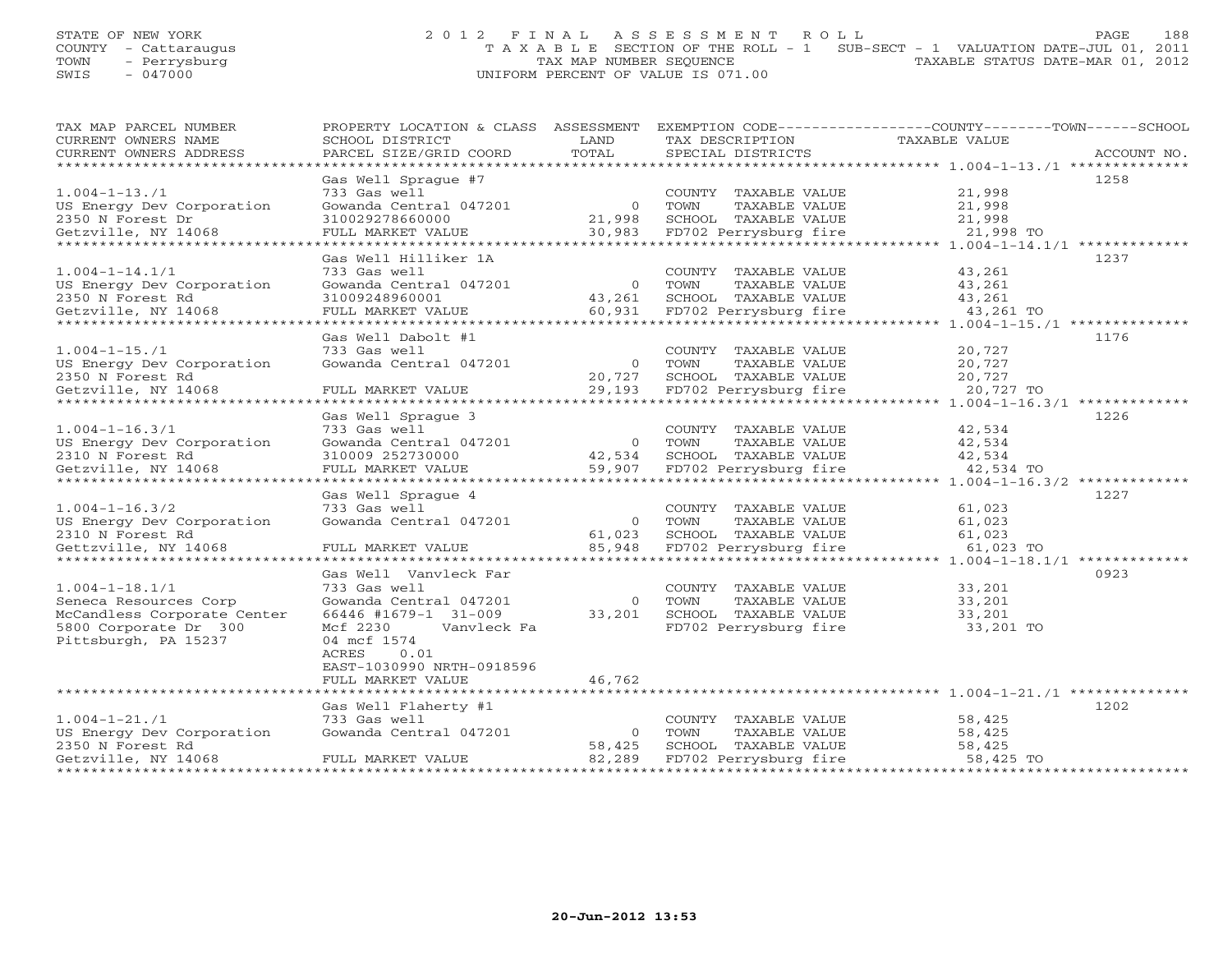# STATE OF NEW YORK 2 0 1 2 F I N A L A S S E S S M E N T R O L L PAGE 189 COUNTY - Cattaraugus T A X A B L E SECTION OF THE ROLL - 1 SUB-SECT - 1 VALUATION DATE-JUL 01, 2011 TOWN - Perrysburg TAX MAP NUMBER SEQUENCE TAXABLE STATUS DATE-MAR 01, 2012 SWIS - 047000 UNIFORM PERCENT OF VALUE IS 071.00

| TAX MAP PARCEL NUMBER     |                          |                |                                                                 | PROPERTY LOCATION & CLASS ASSESSMENT EXEMPTION CODE----------------COUNTY-------TOWN------SCHOOL                                                                                                                                                                                                                                                                                                                                                                                                                                      |
|---------------------------|--------------------------|----------------|-----------------------------------------------------------------|---------------------------------------------------------------------------------------------------------------------------------------------------------------------------------------------------------------------------------------------------------------------------------------------------------------------------------------------------------------------------------------------------------------------------------------------------------------------------------------------------------------------------------------|
| CURRENT OWNERS NAME       | SCHOOL DISTRICT          | LAND           | TAX DESCRIPTION                                                 | TAXABLE VALUE                                                                                                                                                                                                                                                                                                                                                                                                                                                                                                                         |
|                           | PARCEL SIZE/GRID COORD   | TOTAL          |                                                                 | ACCOUNT NO.<br>$\begin{minipage}{.45\textwidth} \begin{minipage}{.45\textwidth} \begin{minipage}{.45\textwidth} \begin{minipage}{.45\textwidth} \begin{minipage}{.45\textwidth} \begin{minipage}{.45\textwidth} \begin{minipage}{.45\textwidth} \begin{minipage}{.45\textwidth} \begin{minipage}{.45\textwidth} \begin{minipage}{.45\textwidth} \begin{minipage}{.45\textwidth} \begin{minipage}{.45\textwidth} \begin{minipage}{.45\textwidth} \begin{minipage}{.45\textwidth} \begin{minipage}{.45\textwidth} \begin{minipage}{.45$ |
|                           |                          |                |                                                                 |                                                                                                                                                                                                                                                                                                                                                                                                                                                                                                                                       |
|                           | Gas Well Fort #1         |                |                                                                 | 1201                                                                                                                                                                                                                                                                                                                                                                                                                                                                                                                                  |
| $1.004 - 1 - 24.8/1$      | 733 Gas well             |                | COUNTY TAXABLE VALUE                                            | 46,600                                                                                                                                                                                                                                                                                                                                                                                                                                                                                                                                |
| US Energy Dev Corporation | Gowanda Central 047201   | $\overline{0}$ | TOWN<br>TAXABLE VALUE                                           | 46,600                                                                                                                                                                                                                                                                                                                                                                                                                                                                                                                                |
| 2450 N Forest Rd          |                          | 46,600         | SCHOOL TAXABLE VALUE                                            | 46,600                                                                                                                                                                                                                                                                                                                                                                                                                                                                                                                                |
| Getzville, NY 14068       |                          |                | 65,634 FD702 Perrysburg fire                                    |                                                                                                                                                                                                                                                                                                                                                                                                                                                                                                                                       |
|                           |                          |                |                                                                 |                                                                                                                                                                                                                                                                                                                                                                                                                                                                                                                                       |
|                           | Gas Well Irish #1        |                |                                                                 | 1223                                                                                                                                                                                                                                                                                                                                                                                                                                                                                                                                  |
| $1.004 - 1 - 40.1/1$      | 733 Gas well             |                | COUNTY TAXABLE VALUE                                            | 41,525                                                                                                                                                                                                                                                                                                                                                                                                                                                                                                                                |
| US Energy Dev Corporation | Gowanda Central 047201   | 0 TOWN         | TAXABLE VALUE                                                   | 41,525                                                                                                                                                                                                                                                                                                                                                                                                                                                                                                                                |
| 2350 N Forest Rd          |                          |                |                                                                 |                                                                                                                                                                                                                                                                                                                                                                                                                                                                                                                                       |
|                           |                          |                |                                                                 |                                                                                                                                                                                                                                                                                                                                                                                                                                                                                                                                       |
|                           |                          |                |                                                                 |                                                                                                                                                                                                                                                                                                                                                                                                                                                                                                                                       |
|                           | Gas Well-Maines #1       |                |                                                                 | 5030                                                                                                                                                                                                                                                                                                                                                                                                                                                                                                                                  |
| $2.003 - 1 - 3.71$        | 733 Gas well             |                | COUNTY TAXABLE VALUE                                            | 36,053                                                                                                                                                                                                                                                                                                                                                                                                                                                                                                                                |
| US Energy Dev Corporation | Gowanda Central 047201   | $\circ$        | TAXABLE VALUE<br>TOWN                                           | 36,053                                                                                                                                                                                                                                                                                                                                                                                                                                                                                                                                |
| 2310 N Forest Rd          | 3100 925272 0000         | 36,053         | SCHOOL TAXABLE VALUE                                            | 36,053                                                                                                                                                                                                                                                                                                                                                                                                                                                                                                                                |
| Getzville, NY 14068       | ACRES<br>0.01            |                | FD702 Perrysburg fire                                           | $36,053$ TO                                                                                                                                                                                                                                                                                                                                                                                                                                                                                                                           |
|                           | FULL MARKET VALUE        | 50,779         |                                                                 |                                                                                                                                                                                                                                                                                                                                                                                                                                                                                                                                       |
|                           |                          |                |                                                                 |                                                                                                                                                                                                                                                                                                                                                                                                                                                                                                                                       |
|                           | Gas Well Davis 1         |                |                                                                 | 1230                                                                                                                                                                                                                                                                                                                                                                                                                                                                                                                                  |
| $2.003 - 1 - 6.71$        | 733 Gas well             |                | COUNTY TAXABLE VALUE                                            | 35,517                                                                                                                                                                                                                                                                                                                                                                                                                                                                                                                                |
| US Energy Dev Corporation | Gowanda Central 047201   |                | 0 TOWN<br>TOWN       TAXABLE  VALUE<br>SCHOOL    TAXABLE  VALUE | 35,517                                                                                                                                                                                                                                                                                                                                                                                                                                                                                                                                |
| 2310 N Forest Rd          |                          | 35,517         |                                                                 | ، ⊥ د , כ <i>د</i><br>35 , 517                                                                                                                                                                                                                                                                                                                                                                                                                                                                                                        |
|                           |                          |                |                                                                 |                                                                                                                                                                                                                                                                                                                                                                                                                                                                                                                                       |
|                           |                          |                |                                                                 |                                                                                                                                                                                                                                                                                                                                                                                                                                                                                                                                       |
|                           | Gas Well Maines #2       |                |                                                                 | 1239                                                                                                                                                                                                                                                                                                                                                                                                                                                                                                                                  |
| $2.003 - 1 - 7.71$        | 733 Gas well             |                | COUNTY TAXABLE VALUE                                            | 24,236                                                                                                                                                                                                                                                                                                                                                                                                                                                                                                                                |
| US Energy Dev Corporation | Gowanda Central 047201   | $\overline{0}$ | TOWN<br>TAXABLE VALUE                                           | 24,236                                                                                                                                                                                                                                                                                                                                                                                                                                                                                                                                |
| 2350 N Forest Rd          | 31009256970000NDP0238331 | 24,236         |                                                                 | 24,236                                                                                                                                                                                                                                                                                                                                                                                                                                                                                                                                |
| Getzville, NY 14068       | FULL MARKET VALUE        | 34,135         |                                                                 | $24,236$ TO                                                                                                                                                                                                                                                                                                                                                                                                                                                                                                                           |
|                           |                          |                |                                                                 | 24,236 TO                                                                                                                                                                                                                                                                                                                                                                                                                                                                                                                             |
|                           |                          |                |                                                                 |                                                                                                                                                                                                                                                                                                                                                                                                                                                                                                                                       |
|                           | Gas Well Daniel #1       |                |                                                                 | 1173                                                                                                                                                                                                                                                                                                                                                                                                                                                                                                                                  |
| $2.003 - 1 - 17.1/1$      | 733 Gas well             |                | COUNTY TAXABLE VALUE                                            | 102,618                                                                                                                                                                                                                                                                                                                                                                                                                                                                                                                               |
| US Energy Dev Corporation | Gowanda Central 047201   |                | 0 TOWN<br>TAXABLE VALUE                                         | 102,618                                                                                                                                                                                                                                                                                                                                                                                                                                                                                                                               |
| 2350 N Forest Rd          |                          | 102,618        | SCHOOL TAXABLE VALUE                                            | 102,618                                                                                                                                                                                                                                                                                                                                                                                                                                                                                                                               |
| Getzville, NY 14068       | FULL MARKET VALUE        | 144,532        | FD702 Perrysburg fire                                           | 102,618 TO                                                                                                                                                                                                                                                                                                                                                                                                                                                                                                                            |
|                           |                          |                |                                                                 |                                                                                                                                                                                                                                                                                                                                                                                                                                                                                                                                       |
|                           | Gas Well Daniel 3        |                |                                                                 | 1215                                                                                                                                                                                                                                                                                                                                                                                                                                                                                                                                  |
| $2.003 - 1 - 17.1/2$      | 733 Gas well             |                | COUNTY TAXABLE VALUE                                            | 30,314                                                                                                                                                                                                                                                                                                                                                                                                                                                                                                                                |
| US Energy Dev Corporation | Gowanda Central 047201   |                | 0 TOWN<br>TAXABLE VALUE                                         | 30,314                                                                                                                                                                                                                                                                                                                                                                                                                                                                                                                                |
| 2350 N Forest Rd          | Daniel 3A                | 30,314         | SCHOOL TAXABLE VALUE                                            | 30,314                                                                                                                                                                                                                                                                                                                                                                                                                                                                                                                                |
| Getzville, NY 14068       | FULL MARKET VALUE        | 42,696         | FD702 Perrysburg fire                                           | 30,314 TO                                                                                                                                                                                                                                                                                                                                                                                                                                                                                                                             |
|                           |                          |                |                                                                 |                                                                                                                                                                                                                                                                                                                                                                                                                                                                                                                                       |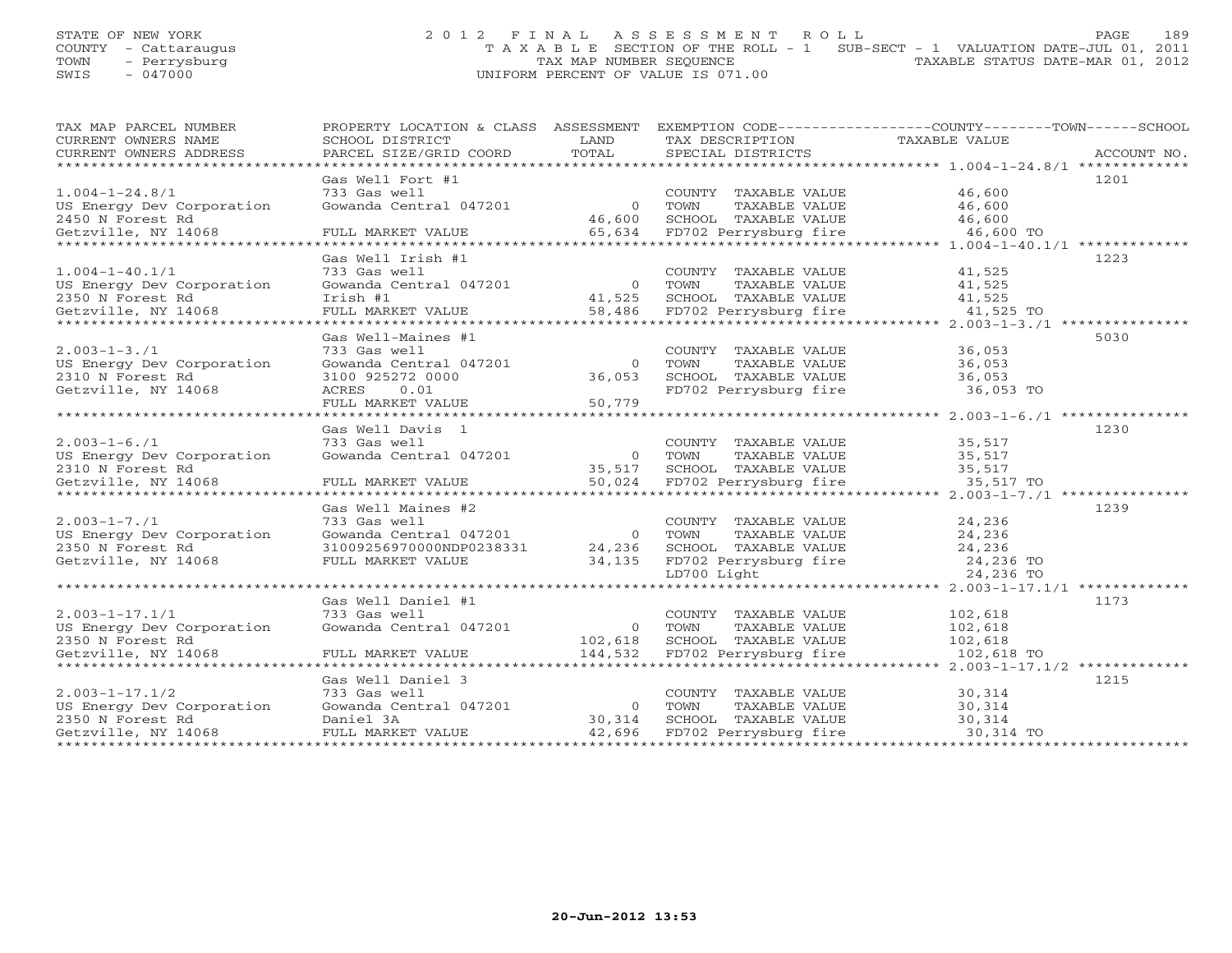# STATE OF NEW YORK 2 0 1 2 F I N A L A S S E S S M E N T R O L L PAGE 190 COUNTY - Cattaraugus T A X A B L E SECTION OF THE ROLL - 1 SUB-SECT - 1 VALUATION DATE-JUL 01, 2011 TOWN - Perrysburg TAX MAP NUMBER SEQUENCE TAXABLE STATUS DATE-MAR 01, 2012 SWIS - 047000 UNIFORM PERCENT OF VALUE IS 071.00

| TAX MAP PARCEL NUMBER<br>CURRENT OWNERS NAME                                                 | PROPERTY LOCATION & CLASS ASSESSMENT EXEMPTION CODE----------------COUNTY-------TOWN------SCHOOL<br>SCHOOL DISTRICT                          | LAND                                         | TAX DESCRIPTION                                                                                              | TAXABLE VALUE                               |             |
|----------------------------------------------------------------------------------------------|----------------------------------------------------------------------------------------------------------------------------------------------|----------------------------------------------|--------------------------------------------------------------------------------------------------------------|---------------------------------------------|-------------|
| CURRENT OWNERS ADDRESS                                                                       | PARCEL SIZE/GRID COORD                                                                                                                       | TOTAL                                        | SPECIAL DISTRICTS                                                                                            |                                             | ACCOUNT NO. |
| $2.003 - 1 - 17.1/3$<br>US Energy Dev Corporation<br>2350 N Forest Rd<br>Getzville, NY 14068 | Gas Well Daniel #2<br>733 Gas well<br>Gowanda Central 047201<br>Daniel #2 39,0<br>Daniel #2<br>FULL MARKET VALUE                             | $\Omega$<br>39,054                           | COUNTY TAXABLE VALUE 39,054<br>TOWN<br>TAXABLE VALUE<br>SCHOOL TAXABLE VALUE<br>55,006 FD702 Perrysburg fire | 39,054<br>39,054<br>39,054 TO               | 1220        |
|                                                                                              |                                                                                                                                              |                                              |                                                                                                              |                                             |             |
| $2.003 - 1 - 26.71$<br>US Energy Dev Corporation<br>2310 N Forest Rd<br>Getzville, NY 14068  | Gas Well Murdoch 1<br>733 Gas well<br>Gowanda Central 047201<br>FULL MARKET VALUE                                                            | $\overline{0}$<br>45,224                     | COUNTY TAXABLE VALUE<br>TAXABLE VALUE<br>TOWN<br>SCHOOL TAXABLE VALUE<br>63,696 FD702 Perrysburg fire        | 45,224<br>45,224<br>$45,224$<br>$45,224$ TO | 1229        |
| $2.003 - 1 - 27.1/1$<br>US Energy Dev Corporation<br>2350 N Forest Rd<br>Getzville, NY 14068 | Gas Well Dalimonte #1<br>733 Gas well<br>Gowanda Central 047201<br>31009256860000<br>NDP0238331<br>FULL MARKET VALUE<br>******************** | $\circ$<br>39,950<br>56,268<br>************* | COUNTY TAXABLE VALUE<br>TOWN<br>TAXABLE VALUE<br>SCHOOL TAXABLE VALUE<br>FD702 Perrysburg fire               | 39,950<br>39,950<br>39,950<br>39,950 TO     | 1238        |
| $2.003 - 1 - 29.1/1$<br>US Energy Dev Corporation<br>2310 N Forest Rd<br>Getzville, NY 14068 | Gas Well Mackey 1<br>733 Gas well<br>Gowanda Central 047201<br>310095271<br>ACRES<br>0.01<br>FULL MARKET VALUE                               | $\overline{0}$<br>75,220<br>105,944          | COUNTY TAXABLE VALUE<br>TOWN<br>TAXABLE VALUE<br>SCHOOL TAXABLE VALUE<br>FD702 Perrysburg fire               | 75,220<br>75,220<br>75,220<br>75,220 TO     | 1224        |
| $7.002 - 1 - 1.1/1$<br>US Energy Dev Corporation<br>2350 N Forest Rd<br>Getzville, NY 14068  | Gas Well Zets #1<br>733 Gas well<br>Gowanda Central 047201<br>FULL MARKET VALUE                                                              | $\overline{0}$<br>18,976                     | COUNTY TAXABLE VALUE<br>TAXABLE VALUE<br>TOWN<br>SCHOOL TAXABLE VALUE<br>26,727 FD702 Perrysburg fire        | 18,976<br>18,976<br>18,976<br>18,976 TO     | 1175        |
| $7.002 - 1 - 2.2/1$<br>US Energy Dev Corporation<br>2350 N Foreset Rd<br>Getzville, NY 14068 | Gas Well Maines #2<br>733 Gas well<br>Gowanda Central 047201<br>3100927745000<br>FULL MARKET VALUE                                           | $\circ$<br>49,375<br>69,542                  | COUNTY TAXABLE VALUE<br>TOWN<br>TAXABLE VALUE<br>SCHOOL TAXABLE VALUE<br>FD702 Perrysburg fire               | 49,375<br>49,375<br>49,375<br>49,375 TO     | 1251        |
| $7.002 - 1 - 3.71$<br>US Energy Dev Corporation<br>2350 N Forest Rd<br>Getzville, NY 14068   | Gas Well Rebmann #1<br>733 Gas well<br>Gowanda Central 047201<br>Rebmann #1<br>FULL MARKET VALUE                                             | $\overline{0}$<br>20,056<br>28,248           | COUNTY TAXABLE VALUE<br>TOWN<br>TAXABLE VALUE<br>SCHOOL TAXABLE VALUE<br>FD702 Perrysburg fire               | 20,056<br>20,056<br>20,056<br>20,056 TO     | 1184        |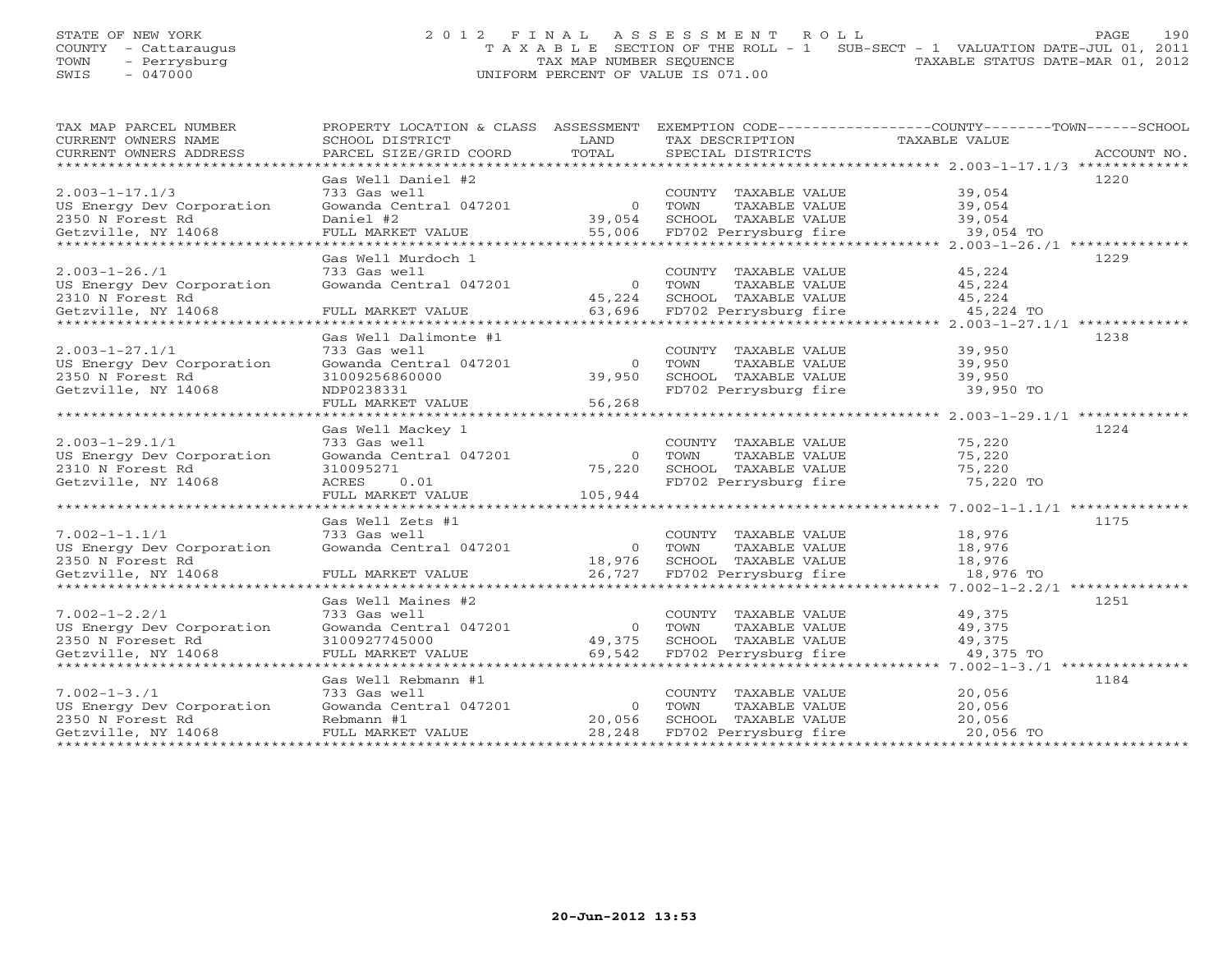# STATE OF NEW YORK 2 0 1 2 F I N A L A S S E S S M E N T R O L L PAGE 191 COUNTY - Cattaraugus T A X A B L E SECTION OF THE ROLL - 1 SUB-SECT - 1 VALUATION DATE-JUL 01, 2011 TOWN - Perrysburg TAX MAP NUMBER SEQUENCE TAXABLE STATUS DATE-MAR 01, 2012 SWIS - 047000 UNIFORM PERCENT OF VALUE IS 071.00

| TAX MAP PARCEL NUMBER     | PROPERTY LOCATION & CLASS ASSESSMENT |                                     | EXEMPTION CODE-----------------COUNTY-------TOWN------SCHOOL |                                                            |             |
|---------------------------|--------------------------------------|-------------------------------------|--------------------------------------------------------------|------------------------------------------------------------|-------------|
| CURRENT OWNERS NAME       | SCHOOL DISTRICT                      | LAND                                | TAX DESCRIPTION                                              | <b>TAXABLE VALUE</b>                                       |             |
| CURRENT OWNERS ADDRESS    | PARCEL SIZE/GRID COORD               | TOTAL                               | SPECIAL DISTRICTS                                            |                                                            | ACCOUNT NO. |
|                           |                                      |                                     |                                                              |                                                            |             |
| $7.002 - 1 - 5.71$        | Gas Well Ross #1<br>733 Gas well     |                                     |                                                              |                                                            | 0917        |
|                           |                                      |                                     | COUNTY TAXABLE VALUE                                         | 17,218                                                     |             |
| US Energy Dev Corporation | Gowanda Central 047201               | $\Omega$                            | TOWN<br>TAXABLE VALUE                                        | 17,218                                                     |             |
| 2350 N Forest Rd          | 154 Mcf                              | 17,218                              | SCHOOL TAXABLE VALUE                                         | 17,218                                                     |             |
| Getzville, NY 14068       | $31 - 009$                           |                                     | FD702 Perrysburg fire                                        | 17,218 TO                                                  |             |
|                           | 766-2499 Ross Farm                   |                                     |                                                              |                                                            |             |
|                           | 0.01<br>ACRES                        |                                     |                                                              |                                                            |             |
|                           | EAST-1025460 NRTH-0909346            |                                     |                                                              |                                                            |             |
|                           | FULL MARKET VALUE                    | 24,251                              |                                                              |                                                            |             |
|                           | Gas Well Ross #2                     |                                     |                                                              |                                                            | 1221        |
| $7.002 - 1 - 5.72$        | 733 Gas well                         |                                     | COUNTY TAXABLE VALUE                                         | 14,838                                                     |             |
| US Energy Dev Corporation | Gowanda Central 047201               | $\Omega$                            | TOWN<br>TAXABLE VALUE                                        | 14,838                                                     |             |
| 2350 N Forest Rd          | Ross #2 248950                       | 14,838                              | SCHOOL TAXABLE VALUE                                         | 14,838                                                     |             |
| Getzville, NY 14068       | FULL MARKET VALUE                    | 20,899                              | FD702 Perrysburg fire                                        | 14,838 TO                                                  |             |
|                           |                                      |                                     |                                                              |                                                            |             |
|                           | Gas Well Schenne #1                  |                                     |                                                              |                                                            | 1174        |
| $7.002 - 1 - 11.71$       | 733 Gas well                         |                                     | COUNTY TAXABLE VALUE                                         | 38,108                                                     |             |
| US Energy Dev Corporation | Gowanda Central 047201               | $\Omega$                            | TOWN<br>TAXABLE VALUE                                        | 38,108                                                     |             |
| 2359 N Forest Rd          |                                      | 38,108                              | SCHOOL TAXABLE VALUE                                         | 38,108                                                     |             |
| Getzville, NY 14068       | FULL MARKET VALUE                    | 53,673                              | FD702 Perrysburg fire                                        | 38,108 TO                                                  |             |
|                           |                                      | * * * * * * * * * * * * * * * * * * |                                                              | **************************** 7.002-1-16./1 *************** |             |
|                           | Gas Well Herrington #2               |                                     |                                                              |                                                            | 0918        |
| $7.002 - 1 - 16.71$       | 733 Gas well                         |                                     | COUNTY TAXABLE VALUE                                         | 52,947                                                     |             |
| US Energy Dev Corporation | Gowanda Central 047201               | $\Omega$                            | TAXABLE VALUE<br>TOWN                                        | 52,947                                                     |             |
| 2350 N Forest Rd          | 154 Mcf                              | 52,947                              | SCHOOL TAXABLE VALUE                                         | 52,947                                                     |             |
| Getzville, NY 14068       | $31 - 009$                           |                                     | FD702 Perrysburg fire                                        | 52,947 TO                                                  |             |
|                           | 0.01<br>ACRES                        |                                     |                                                              |                                                            |             |
|                           | EAST-1030800 NRTH-0909226            |                                     |                                                              |                                                            |             |
|                           | FULL MARKET VALUE                    | 74,573                              |                                                              |                                                            |             |
|                           |                                      |                                     |                                                              |                                                            |             |
|                           | Gas Well Ball #1                     |                                     |                                                              |                                                            | 1203        |
| $7.002 - 1 - 41.1/1$      | 733 Gas well                         |                                     | COUNTY TAXABLE VALUE                                         | 19,202                                                     |             |
| US Energy Dev Corporation | Gowanda Central 047201               | $\Omega$                            | TOWN<br>TAXABLE VALUE                                        | 19,202                                                     |             |
| 2350 N Forest Rd          |                                      | 19,202                              | SCHOOL TAXABLE VALUE                                         | 19,202                                                     |             |
| Getzville, NY 14068       | FULL MARKET VALUE                    | 27,045                              | FD702 Perrysburg fire                                        | 19,202 TO                                                  |             |
|                           |                                      |                                     |                                                              |                                                            |             |
|                           | Gas Well Cross #10                   |                                     |                                                              |                                                            | 5031        |
| $7.002 - 1 - 42.4/1$      | 733 Gas well                         |                                     | COUNTY TAXABLE VALUE                                         | 10,872                                                     |             |
| US Energy Dev Corporation | Gowanda Central 047201               | $\circ$                             | TOWN<br>TAXABLE VALUE                                        | 10,872                                                     |             |
| 2350 N Forest Rd          | Cross #10                            | 10,872                              | SCHOOL TAXABLE VALUE                                         | 10,872                                                     |             |
| Getzville, NY 14068       | FULL MARKET VALUE                    | 15,313                              | FD702 Perrysburg fire                                        | 10,872 TO                                                  |             |
|                           |                                      |                                     |                                                              |                                                            |             |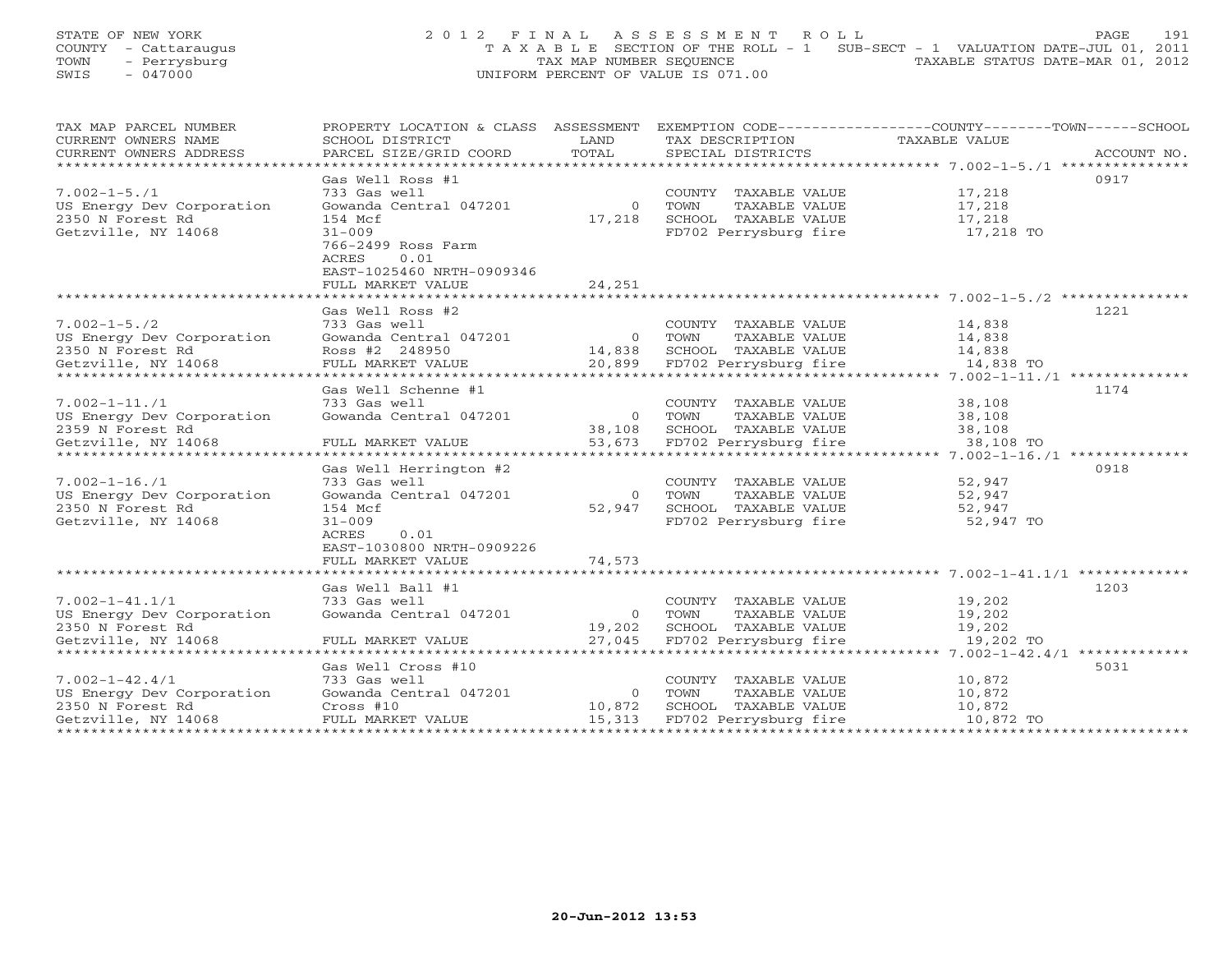# STATE OF NEW YORK 2012 FINAL ASSESSMENT ROLL PAGE 192 COUNTY - Cattaraugus T A X A B L E SECTION OF THE ROLL - 1 SUB-SECT - 1 VALUATION DATE-JUL 01, 2011 TOWN - Perrysburg TAX MAP NUMBER SEQUENCE TAXABLE STATUS DATE-MAR 01, 2012 SWIS - 047000 UNIFORM PERCENT OF VALUE IS 071.00

| TAX MAP PARCEL NUMBER       | PROPERTY LOCATION & CLASS ASSESSMENT   |                  |                                               | EXEMPTION CODE-----------------COUNTY-------TOWN------SCHOOL |             |
|-----------------------------|----------------------------------------|------------------|-----------------------------------------------|--------------------------------------------------------------|-------------|
| CURRENT OWNERS NAME         | SCHOOL DISTRICT                        | LAND             | TAX DESCRIPTION                               | TAXABLE VALUE                                                |             |
| CURRENT OWNERS ADDRESS      | PARCEL SIZE/GRID COORD                 | TOTAL            | SPECIAL DISTRICTS                             |                                                              | ACCOUNT NO. |
|                             |                                        |                  |                                               |                                                              |             |
|                             | Gas Well Wigdorski #1                  |                  |                                               |                                                              | 1204        |
| $7.002 - 1 - 42.9/1$        | 733 Gas well                           |                  | COUNTY TAXABLE VALUE                          | 5,598                                                        |             |
| US Energy Dev Corporation   | Gowanda Central 047201                 | $\overline{0}$   | TOWN<br>TAXABLE VALUE                         | 5,598                                                        |             |
| 2350 N Forest Rd            |                                        | 5,598            | SCHOOL TAXABLE VALUE                          | 5,598                                                        |             |
| Getzville, NY 14068         | FULL MARKET VALUE                      |                  | 7,885 FD702 Perrysburg fire                   | 5,598 TO                                                     |             |
| *************************** |                                        |                  |                                               |                                                              |             |
|                             | Gas Well Uzunov #2                     |                  |                                               |                                                              | 1179        |
| $8.001 - 1 - 2.1/1$         | 733 Gas well                           |                  | COUNTY TAXABLE VALUE                          | 112,890                                                      |             |
| US Energy Dev Corporation   | Gowanda Central 047201                 | $\overline{0}$   | TAXABLE VALUE<br>TOWN                         | 112,890                                                      |             |
| 2350 N Forest Rd            |                                        | 112,890          | SCHOOL TAXABLE VALUE                          | 112,890                                                      |             |
| Getzville, NY 14068         | FULL MARKET VALUE                      | 159,000          | FD702 Perrysburg fire                         | 112,890 TO                                                   |             |
|                             |                                        |                  |                                               |                                                              |             |
|                             | Gas Well Uzunov #3                     |                  |                                               |                                                              | 1180        |
| $8.001 - 1 - 2.1/2$         | 733 Gas well                           |                  | COUNTY TAXABLE VALUE                          | 74,239                                                       |             |
| US Energy Dev Corporation   | Gowanda Central 047201                 | $\Omega$         | TOWN<br>TAXABLE VALUE                         | 74,239                                                       |             |
| 2350 N Forest Rd            |                                        | 74,239           | SCHOOL TAXABLE VALUE                          | 74,239                                                       |             |
| Getzville, NY 14068         | FULL MARKET VALUE                      | 104,562          | FD702 Perrysburg fire                         | 74,239 TO                                                    |             |
|                             |                                        |                  |                                               |                                                              |             |
|                             | Gas Well Uzunov #1                     |                  |                                               |                                                              | 1196        |
| $8.001 - 1 - 2.1/3$         | 733 Gas well                           |                  | COUNTY TAXABLE VALUE                          | 78,877                                                       |             |
| US Energy Dev Corporation   | Gowanda Central 047201                 | $\circ$          | TOWN<br>TAXABLE VALUE                         | 78,877                                                       |             |
| 2350 N Forest Rd            |                                        | 78,877           | SCHOOL TAXABLE VALUE                          | 78,877                                                       |             |
| Getzville, NY 14068         | FULL MARKET VALUE                      | 111,094          | FD702 Perrysburg fire                         | 78,877 TO                                                    |             |
|                             |                                        |                  |                                               |                                                              | 1197        |
| $8.001 - 1 - 2.3/1$         | Gas Well Wesley #4                     |                  |                                               | 28,267                                                       |             |
| US Energy Dev Corporation   | 733 Gas well<br>Gowanda Central 047201 | $\overline{0}$   | COUNTY TAXABLE VALUE<br>TOWN<br>TAXABLE VALUE | 28,267                                                       |             |
|                             |                                        |                  | SCHOOL TAXABLE VALUE                          | 28,267                                                       |             |
| 2310 N Forest Rd            |                                        | 28,267<br>39,813 |                                               | 28,267 TO                                                    |             |
| Getzville, NY 14068         | FULL MARKET VALUE                      |                  | FD702 Perrysburg fire                         |                                                              |             |
|                             | Gas Well Wesley #1                     |                  |                                               |                                                              | 1183        |
| $8.001 - 1 - 6.71$          | 733 Gas well                           |                  | COUNTY TAXABLE VALUE                          | 12,573                                                       |             |
| US Energy Dev Corporation   | Gowanda Central 047201                 | $\overline{0}$   | TOWN<br>TAXABLE VALUE                         | 12,573                                                       |             |
| 2350 N Forest Rd            |                                        | 12,573           | SCHOOL TAXABLE VALUE                          | 12,573                                                       |             |
| Getzville, NY 14068         | FULL MARKET VALUE                      | 17,708           | FD702 Perrysburg fire                         | 12,573 TO                                                    |             |
|                             |                                        |                  |                                               |                                                              |             |
|                             | Gas Well Wesley #2                     |                  |                                               |                                                              | 1195        |
| $8.001 - 1 - 6.72$          | 733 Gas well                           |                  | COUNTY TAXABLE VALUE                          | 21,927                                                       |             |
| US Energy Dev Corporation   | Gowanda Central 047201                 | $\overline{O}$   | TOWN<br>TAXABLE VALUE                         | 21,927                                                       |             |
| 2350 N Forest Rd            |                                        | 21,927           | SCHOOL<br>TAXABLE VALUE                       | 21,927                                                       |             |
| Getzville, NY 14068         | FULL MARKET VALUE                      | 30,883           | FD702 Perrysburg fire                         | 21,927 TO                                                    |             |
|                             |                                        |                  |                                               |                                                              |             |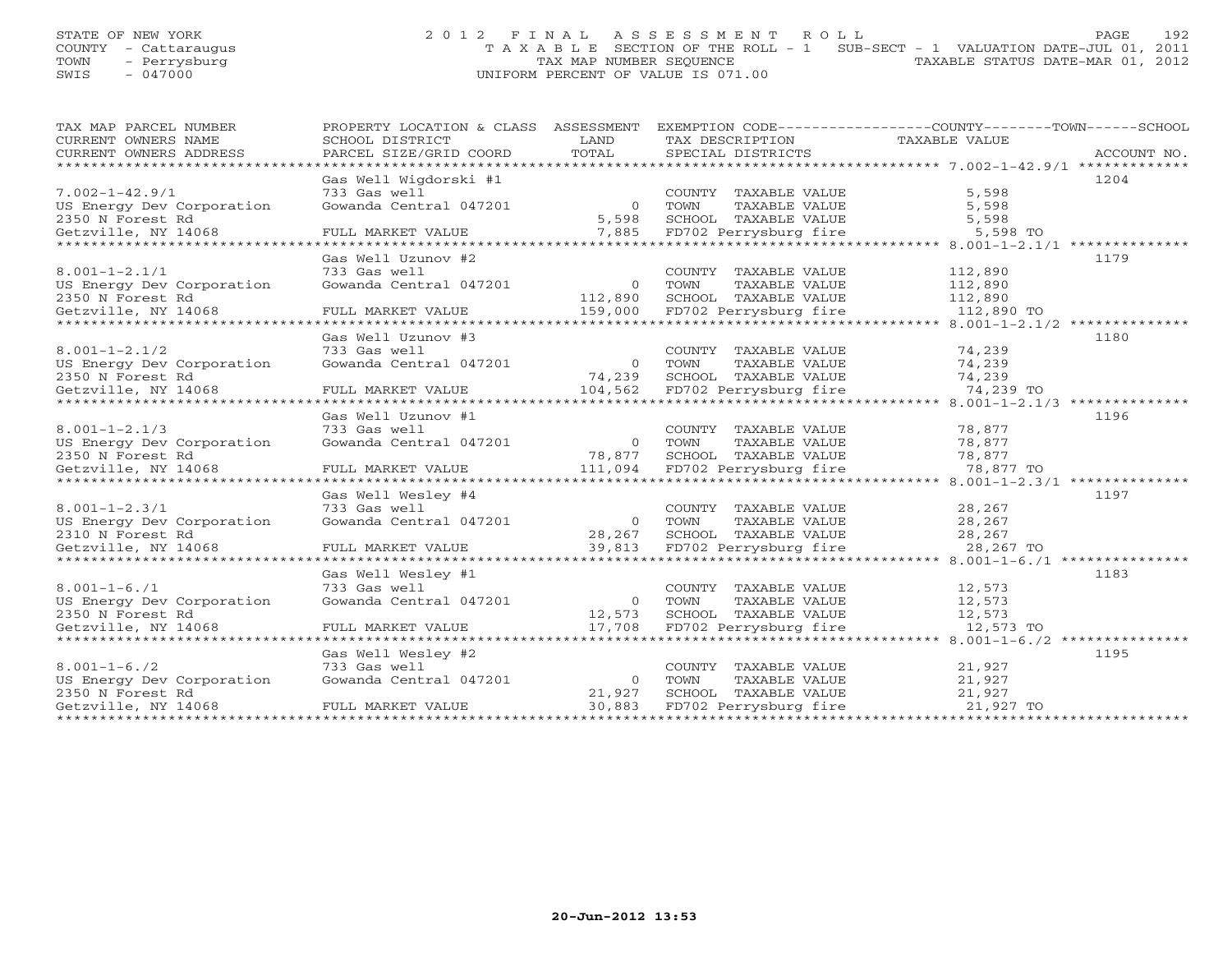# STATE OF NEW YORK 2 0 1 2 F I N A L A S S E S S M E N T R O L L PAGE 193 COUNTY - Cattaraugus T A X A B L E SECTION OF THE ROLL - 1 SUB-SECT - 1 VALUATION DATE-JUL 01, 2011 TOWN - Perrysburg TAX MAP NUMBER SEQUENCE TAXABLE STATUS DATE-MAR 01, 2012 SWIS - 047000 UNIFORM PERCENT OF VALUE IS 071.00

| TAX MAP PARCEL NUMBER                                             | PROPERTY LOCATION & CLASS ASSESSMENT |                | EXEMPTION CODE-----------------COUNTY-------TOWN------SCHOOL |               |             |
|-------------------------------------------------------------------|--------------------------------------|----------------|--------------------------------------------------------------|---------------|-------------|
| CURRENT OWNERS NAME                                               | SCHOOL DISTRICT                      | T.AND          | TAX DESCRIPTION                                              | TAXABLE VALUE |             |
| CURRENT OWNERS ADDRESS                                            | PARCEL SIZE/GRID COORD               | TOTAL          | SPECIAL DISTRICTS                                            |               | ACCOUNT NO. |
| ******************************                                    | ****************                     |                |                                                              |               |             |
|                                                                   | Gas Well Wesley #3                   |                |                                                              |               | 1198        |
| $8.001 - 1 - 7.71$                                                | 733 Gas well                         |                | COUNTY TAXABLE VALUE                                         | 29,170        |             |
| US Energy Dev Corporation                                         | Gowanda Central 047201               | $\overline{0}$ | TAXABLE VALUE<br>TOWN                                        | 29,170        |             |
| 2350 N Forest Rd                                                  |                                      | 29,170         | SCHOOL TAXABLE VALUE                                         | 29,170        |             |
| Getzville, NY 14068<br>****************************               | FULL MARKET VALUE                    | 41,085         | FD702 Perrysburg fire                                        | 29,170 TO     |             |
|                                                                   | Gas Well Taylor #3                   |                |                                                              |               | 1200        |
| $8.001 - 1 - 7.72$                                                | 733 Gas well                         |                | COUNTY TAXABLE VALUE                                         | 69,382        |             |
| US Energy Dev Corporation                                         | Gowanda Central 047201               | $\overline{0}$ | TOWN<br>TAXABLE VALUE                                        | 69,382        |             |
| 2350 N Forest Rd                                                  |                                      | 69,382         | SCHOOL TAXABLE VALUE                                         | 69,382        |             |
| Getzville, NY 14068                                               | FULL MARKET VALUE                    | 97,721         | FD702 Perrysburg fire                                        | 69,382 TO     |             |
|                                                                   |                                      |                |                                                              |               |             |
|                                                                   | Gas Well Taylor #2                   |                |                                                              |               | 1206        |
| $8.001 - 1 - 7.73$                                                | 733 Gas well                         |                | COUNTY TAXABLE VALUE                                         | 18,284        |             |
| US Energy Dev Corporation                                         | Gowanda Central 047201               | $\overline{O}$ | TOWN<br>TAXABLE VALUE                                        | 18,284        |             |
| 2350 N Forest Rd                                                  |                                      | 18,284         | SCHOOL TAXABLE VALUE                                         | 18,284        |             |
| Getzville, NY 14068                                               | FULL MARKET VALUE                    | 25,752         | FD702 Perrysburg fire                                        | 18,284 TO     |             |
|                                                                   |                                      |                |                                                              |               |             |
|                                                                   | Gas Well Taylor #1                   |                |                                                              |               | 1199        |
| $8.001 - 1 - 9.71$                                                | 733 Gas well                         |                | COUNTY TAXABLE VALUE                                         | 24,970        |             |
| US Energy Dev Corporation                                         | Gowanda Central 047201               | $\Omega$       | TOWN<br>TAXABLE VALUE                                        | 24,970        |             |
| 2350 N Forest Rd                                                  |                                      | 24,970         | SCHOOL TAXABLE VALUE                                         | 24,970        |             |
|                                                                   |                                      | 35,169         |                                                              |               |             |
|                                                                   |                                      |                |                                                              |               |             |
|                                                                   | Gas Well Chiavetta #1                |                |                                                              |               | 1205        |
| $8.001 - 1 - 9.72$                                                | 733 Gas well                         |                | COUNTY TAXABLE VALUE                                         | 35,242        |             |
| US Energy Dev Corporation                                         | Gowanda Central 047201               | $\overline{0}$ | TOWN<br>TAXABLE VALUE                                        | 35,242        |             |
| 2350 N Forest Rd                                                  |                                      | 35,242         | SCHOOL TAXABLE VALUE                                         | 35,242        |             |
|                                                                   |                                      |                |                                                              |               |             |
|                                                                   |                                      |                |                                                              |               | 1228        |
| $8.001 - 1 - 22.1/1$                                              | Gas Well Emmick 1<br>733 Gas well    |                | COUNTY TAXABLE VALUE                                         | 56,837        |             |
|                                                                   | Gowanda Central 047201               | $\overline{0}$ | TOWN<br>TAXABLE VALUE                                        | 56,837        |             |
| US Energy Dev Corporation<br>2310 N Forest Rd<br>2310 N Forest Rd | 31009 2530630000                     | 56,837         | SCHOOL TAXABLE VALUE                                         | 56,837        |             |
| Getzville, NY 14068                                               | FULL MARKET VALUE                    | 80,052         | FD702 Perrysburg fire                                        | 56,837 TO     |             |
|                                                                   |                                      |                |                                                              |               |             |
|                                                                   | Gas Well Sisti #1                    |                |                                                              |               | 1178        |
| $8.001 - 1 - 31.2/1$                                              | 733 Gas well                         |                | COUNTY TAXABLE VALUE                                         | 70,427        |             |
| US Energy Dev Corporation                                         | Gowanda Central 047201               | $\Omega$       | TOWN<br>TAXABLE VALUE                                        | 70,427        |             |
| 2350 N Forest Rd                                                  |                                      | 70,427         | SCHOOL TAXABLE VALUE                                         | 70,427        |             |
| Getzville, NY 14068                                               | FULL MARKET VALUE                    | 99,193         | FD702 Perrysburg fire                                        | 70,427 TO     |             |
|                                                                   |                                      |                |                                                              |               |             |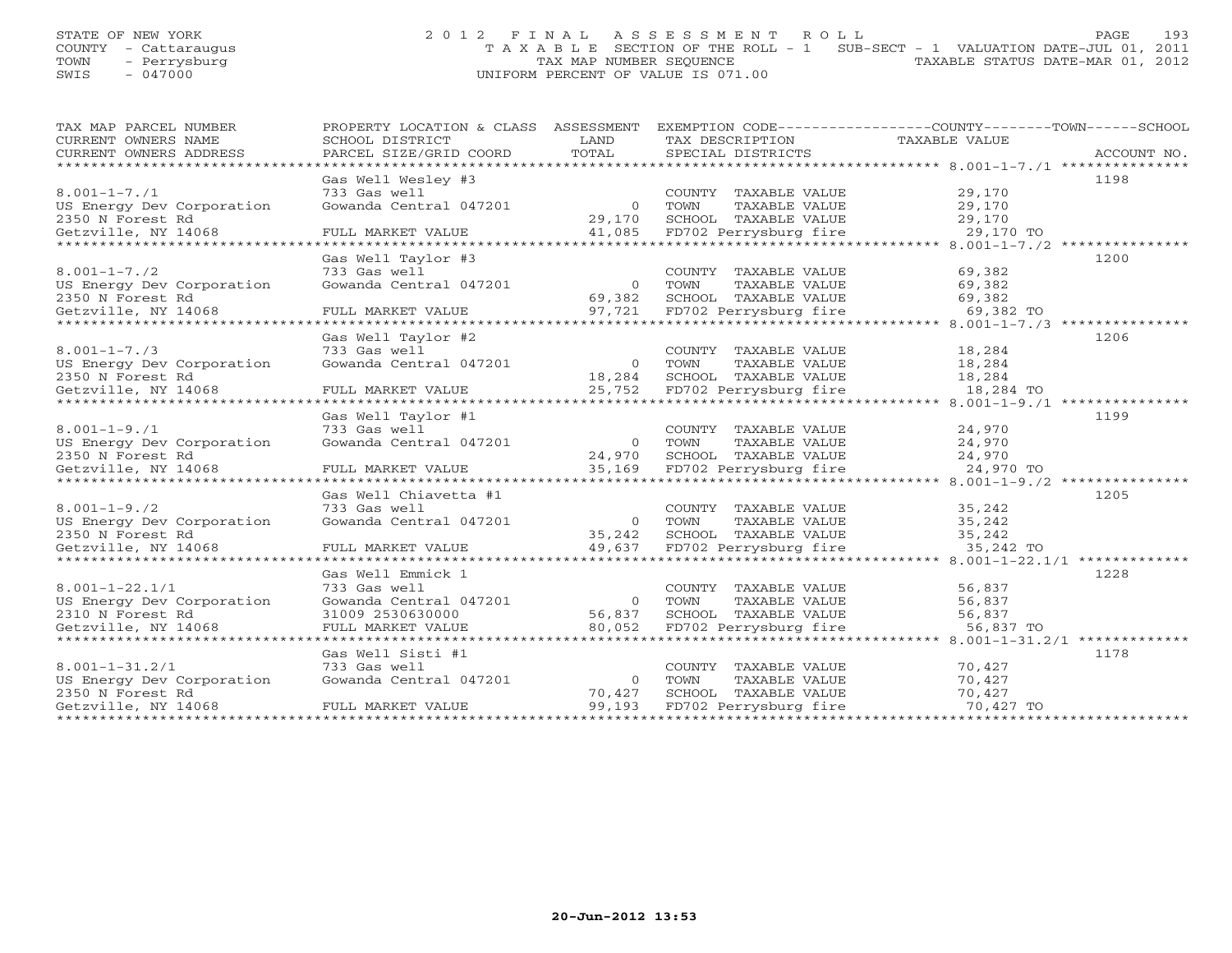# STATE OF NEW YORK 2 0 1 2 F I N A L A S S E S S M E N T R O L L PAGE 194 COUNTY - Cattaraugus T A X A B L E SECTION OF THE ROLL - 1 SUB-SECT - 1 VALUATION DATE-JUL 01, 2011 TOWN - Perrysburg TAX MAP NUMBER SEQUENCE TAXABLE STATUS DATE-MAR 01, 2012 SWIS - 047000 UNIFORM PERCENT OF VALUE IS 071.00

| TAX MAP PARCEL NUMBER                 | PROPERTY LOCATION & CLASS | ASSESSMENT | EXEMPTION CODE-----------------COUNTY-------TOWN------SCHOOL   |               |              |
|---------------------------------------|---------------------------|------------|----------------------------------------------------------------|---------------|--------------|
| CURRENT OWNERS NAME                   | SCHOOL DISTRICT           | LAND       | TAX DESCRIPTION                                                | TAXABLE VALUE |              |
| CURRENT OWNERS ADDRESS                | PARCEL SIZE/GRID COORD    | TOTAL      | SPECIAL DISTRICTS                                              |               | ACCOUNT NO.  |
| *****************************         |                           |            |                                                                |               |              |
|                                       | Gas Well Brennan #3       |            |                                                                |               | 1177         |
| $8.003 - 1 - 12.2/1$                  | 733 Gas well              |            | COUNTY TAXABLE VALUE                                           | 36,258        |              |
| US Energy Dev Corporation             | Gowanda Central 047201    | $\Omega$   | TOWN<br>TAXABLE VALUE                                          | 36,258        |              |
| 2350 N Forest Rd                      |                           | 36,258     | SCHOOL TAXABLE VALUE                                           | 36,258        |              |
| Getzville, NY 14068 FULL MARKET VALUE |                           |            | 51,068 FD702 Perrysburg fire                                   | $36,258$ TO   |              |
|                                       |                           |            | **********************************8.074-1-8 ****************** |               |              |
|                                       | 10658 Prospect St         |            |                                                                |               | 1120         |
| $8.074 - 1 - 8$                       | 873 Gas Meas Sta          |            | COUNTY TAXABLE VALUE                                           | 8,500         |              |
| National Fuel Gas Dist                | Gowanda Central 047201    | 7,000      | TAXABLE VALUE<br>TOWN                                          | 8,500         |              |
| Real Property Tax Services 03 06 09   |                           | 8,500      | SCHOOL TAXABLE VALUE                                           | 8,500         |              |
| <b>FRNT</b><br>6363 Main St           | 50.00 DPTH 125.00         |            | FD702 Perrysburg fire                                          | 8,500 TO      |              |
| Williamsville, NY 14221-5887          | EAST-1050250 NRTH-0897790 |            | WD701 Prospect St. Water                                       | $.00$ MT      |              |
|                                       | $PG-127$<br>DEED BOOK 547 |            |                                                                |               |              |
|                                       | FULL MARKET VALUE         | 11,972     |                                                                |               |              |
|                                       |                           |            |                                                                |               |              |
|                                       | Gas Well Herrington #1A   |            |                                                                |               | 1181         |
| $15.002 - 1 - 18.71$                  | 733 Gas well              |            | COUNTY TAXABLE VALUE                                           | 80,896        |              |
| US Energy Dev Corporation             | Gowanda Central 047201    | 0 TOWN     | TAXABLE VALUE                                                  | 80,896        |              |
| 2450 N Forest Rd                      |                           | 80,896     | SCHOOL TAXABLE VALUE 80,896                                    |               |              |
| Getzville, NY 14068                   | FULL MARKET VALUE         | 113,938    | FD702 Perrysburg fire                                          | 80,896 TO     |              |
|                                       |                           |            |                                                                |               | ************ |
|                                       | Gas Well                  |            |                                                                |               | 1125         |
| $16.002 - 2 - 23.1/1$                 | 733 Gas well              |            | TAXABLE VALUE<br>COUNTY                                        | $\Omega$      |              |
| Texas Keystone                        | Gowanda Central 047201    | $\circ$    | TOWN<br>TAXABLE VALUE                                          | $\circ$       |              |
| 560 Epsilon Dr                        | 7404<br>MCF               | $\Omega$   | SCHOOL<br>TAXABLE VALUE                                        | $\Omega$      |              |
| Pittsburgh, PA 15238-2837             | DRAUDT WELL #1            |            |                                                                |               |              |
|                                       | $04 - 3886$               |            |                                                                |               |              |
|                                       | 0.01<br>ACRES             |            |                                                                |               |              |
|                                       | FULL MARKET VALUE         | $\Omega$   |                                                                |               |              |
|                                       |                           |            |                                                                |               |              |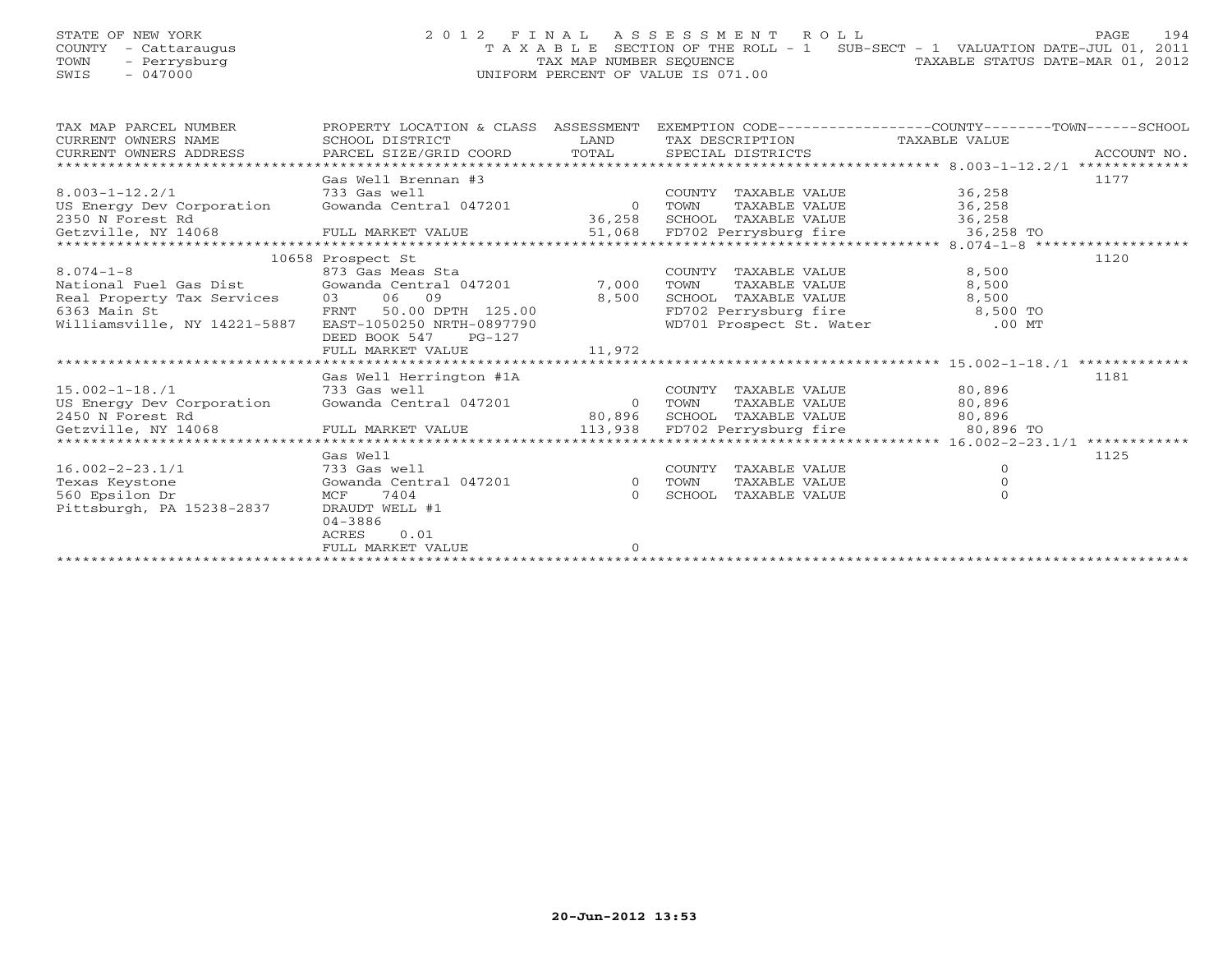|      | STATE OF NEW YORK    | 2012 FINAL ASSESSMENT ROLL |                                                                                |                                  |                        | PAGE | 195 |
|------|----------------------|----------------------------|--------------------------------------------------------------------------------|----------------------------------|------------------------|------|-----|
|      | COUNTY - Cattaraugus |                            | T A X A B L E SECTION OF THE ROLL - 1 SUB-SECT - 1 VALUATION DATE-JUL 01, 2011 |                                  |                        |      |     |
| TOWN | - Perrysburg         |                            |                                                                                | TAXABLE STATUS DATE-MAR 01, 2012 |                        |      |     |
| SWIS | $-047000$            |                            |                                                                                |                                  | RPS150/V04/L015        |      |     |
|      |                      |                            | UNIFORM PERCENT OF VALUE IS 071.00                                             |                                  | CURRENT DATE 6/20/2012 |      |     |
|      |                      |                            |                                                                                |                                  |                        |      |     |

#### R O L L S U B S E C T I O N - 1 - T O T A L S

#### \*\*\* S P E C I A L D I S T R I C T S U M M A R Y \*\*\*

| CODE | DISTRICT NAME        | TOTAL<br>PARCELS | EXTENSION<br>TYPE | <b>EXTENSION</b><br><b>VALUE</b> | AD VALOREM<br>VALUE | <b>FXEMPT</b><br>AMOUNT | <b>TAXABLE</b><br>VALUE |
|------|----------------------|------------------|-------------------|----------------------------------|---------------------|-------------------------|-------------------------|
|      | WD701 Prospect St. W |                  | 1 MOVTAX          |                                  |                     |                         |                         |
|      | FD702 Perrysburg fir |                  | 44 TOTAL          |                                  | 1803,409            |                         | 1803,409                |
|      | LD700 Light          |                  | 1 TOTAL           |                                  | 24,236              |                         | 24,236                  |

### \*\*\* S C H O O L D I S T R I C T S U M M A R Y \*\*\*

| CODE   | DISTRICT NAME   | TOTAL<br>PARCELS | ASSESSED<br>LAND | ASSESSED<br>TOTAL | EXEMPT<br>AMOUNT | TOTAL<br>TAXABLE | STAR<br>AMOUNT | STAR<br>TAXABLE |
|--------|-----------------|------------------|------------------|-------------------|------------------|------------------|----------------|-----------------|
| 047201 | Gowanda Central | 45               | 7,000            | 1803,409          |                  | 1803,409         |                | 1803,409        |
|        | $SUB - TO T AL$ | 45               | 7,000            | 1803,409          |                  | 1803,409         |                | 1803,409        |
|        | TOTAL           | 45               | 7,000            | 1803,409          |                  | 1803,409         |                | 1803,409        |

### \*\*\* S Y S T E M C O D E S S U M M A R Y \*\*\*

### NO SYSTEM EXEMPTIONS AT THIS LEVEL

### \*\*\* E X E M P T I O N S U M M A R Y \*\*\*

### NO EXEMPTIONS AT THIS LEVEL

| <b>ROLL</b><br><b>SEC</b> | DESCRIPTION | <b>TOTAL</b><br>PARCELS | `SSESSED<br>LAND | ASSESSED<br>TOTAL | TAXABLE<br>COUNTY | TAXABLE<br>TOWN | TAXABLE<br>SCHOOL | STAR<br>TAXABLE |
|---------------------------|-------------|-------------------------|------------------|-------------------|-------------------|-----------------|-------------------|-----------------|
|                           | TAXABLE     |                         | ,000             | 1803,409          | 1803,409          | 1803,409        | 1803,409          | 1803,409        |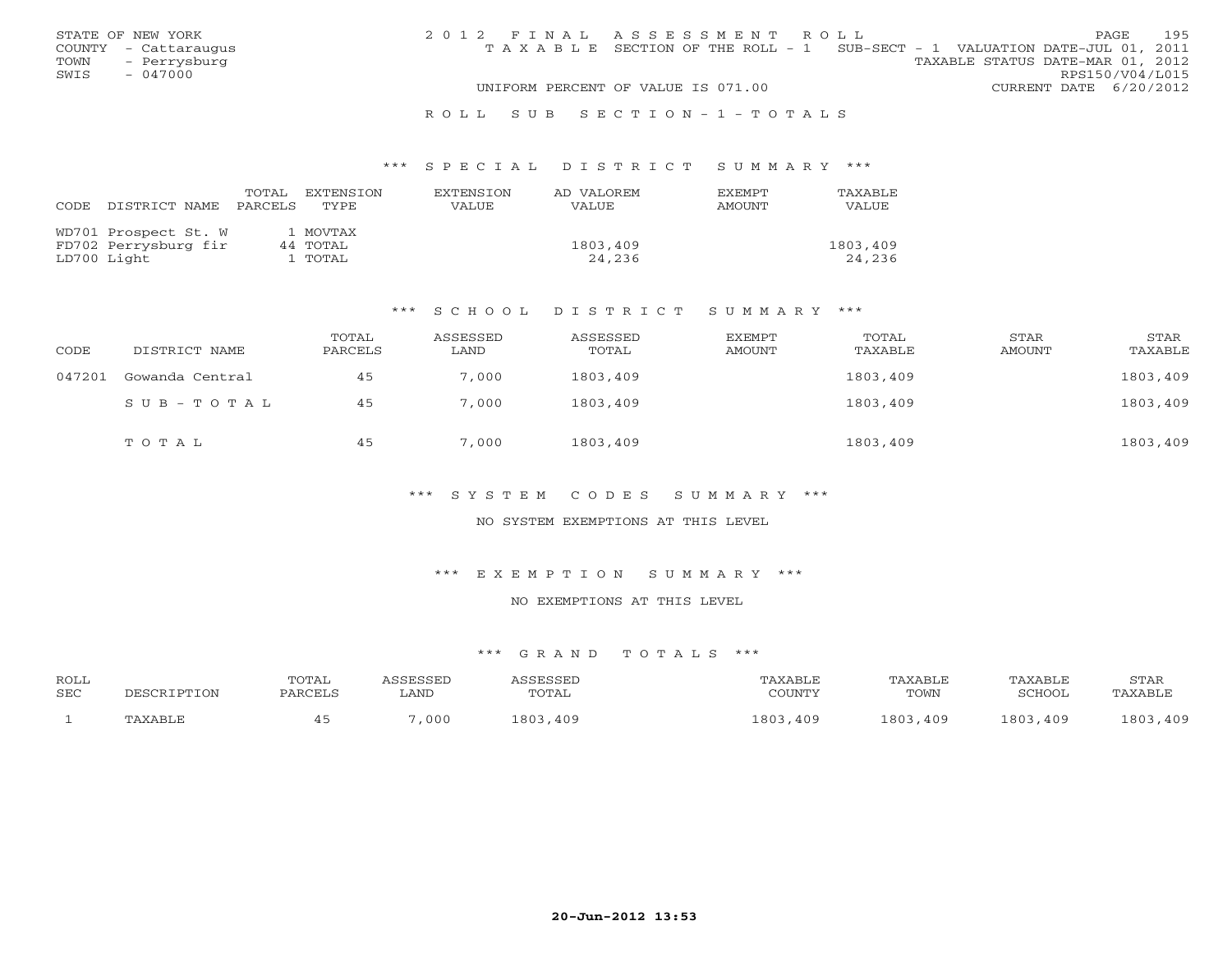| STATE OF NEW YORK<br>COUNTY<br>- Cattaraugus<br>- Perrysburg<br>TOWN<br>$-047000$<br>SWIS | 2012 FINAL                |            | ASSESSMENT ROLL<br>T A X A B L E SECTION OF THE ROLL - 1<br>TAX MAP NUMBER SEQUENCE TAXABLE STATUS DATE-MAR 01, 2012<br>UNIFORM PERCENT OF VALUE IS 071.00 | SUB-SECT - 3 VALUATION DATE-JUL 01, | 196<br>PAGE<br>2011 |
|-------------------------------------------------------------------------------------------|---------------------------|------------|------------------------------------------------------------------------------------------------------------------------------------------------------------|-------------------------------------|---------------------|
| TAX MAP PARCEL NUMBER                                                                     | PROPERTY LOCATION & CLASS | ASSESSMENT | EXEMPTION CODE----------------COUNTY-------TOWN------SCHOOL                                                                                                |                                     |                     |
| CURRENT OWNERS NAME                                                                       | SCHOOL DISTRICT           | LAND       | TAX DESCRIPTION                                                                                                                                            | TAXABLE VALUE                       |                     |
| CURRENT OWNERS ADDRESS                                                                    | PARCEL SIZE/GRID COORD    | TOTAL      | SPECIAL DISTRICTS                                                                                                                                          |                                     | ACCOUNT NO.         |
|                                                                                           |                           |            |                                                                                                                                                            |                                     |                     |
|                                                                                           | Pudding Lane Rd           |            |                                                                                                                                                            |                                     | 0722                |
| $7.004 - 1 - 8$                                                                           | 323 Vacant rural          |            | 33302<br>XMPT CTY                                                                                                                                          | 26,300                              | $\Omega$<br>$\circ$ |
| Catt Co Forest                                                                            | Gowanda Central 047201    | 26,300     | COUNTY<br>TAXABLE VALUE                                                                                                                                    |                                     |                     |
| 303 Court St                                                                              | 29 06<br>09               | 26,300     | TOWN<br>TAXABLE VALUE                                                                                                                                      | 26,300                              |                     |
| Little Valley, NY 14755                                                                   | Forest                    |            | TAXABLE VALUE<br>SCHOOL                                                                                                                                    | 26,300                              |                     |
|                                                                                           | 22.00<br>ACRES            |            | FD702 Perrysburg fire                                                                                                                                      | 26,300 TO                           |                     |
|                                                                                           | EAST-1027760 NRTH-0902834 |            |                                                                                                                                                            |                                     |                     |
|                                                                                           | FULL MARKET VALUE         | 37,042     |                                                                                                                                                            |                                     |                     |
|                                                                                           |                           |            |                                                                                                                                                            |                                     |                     |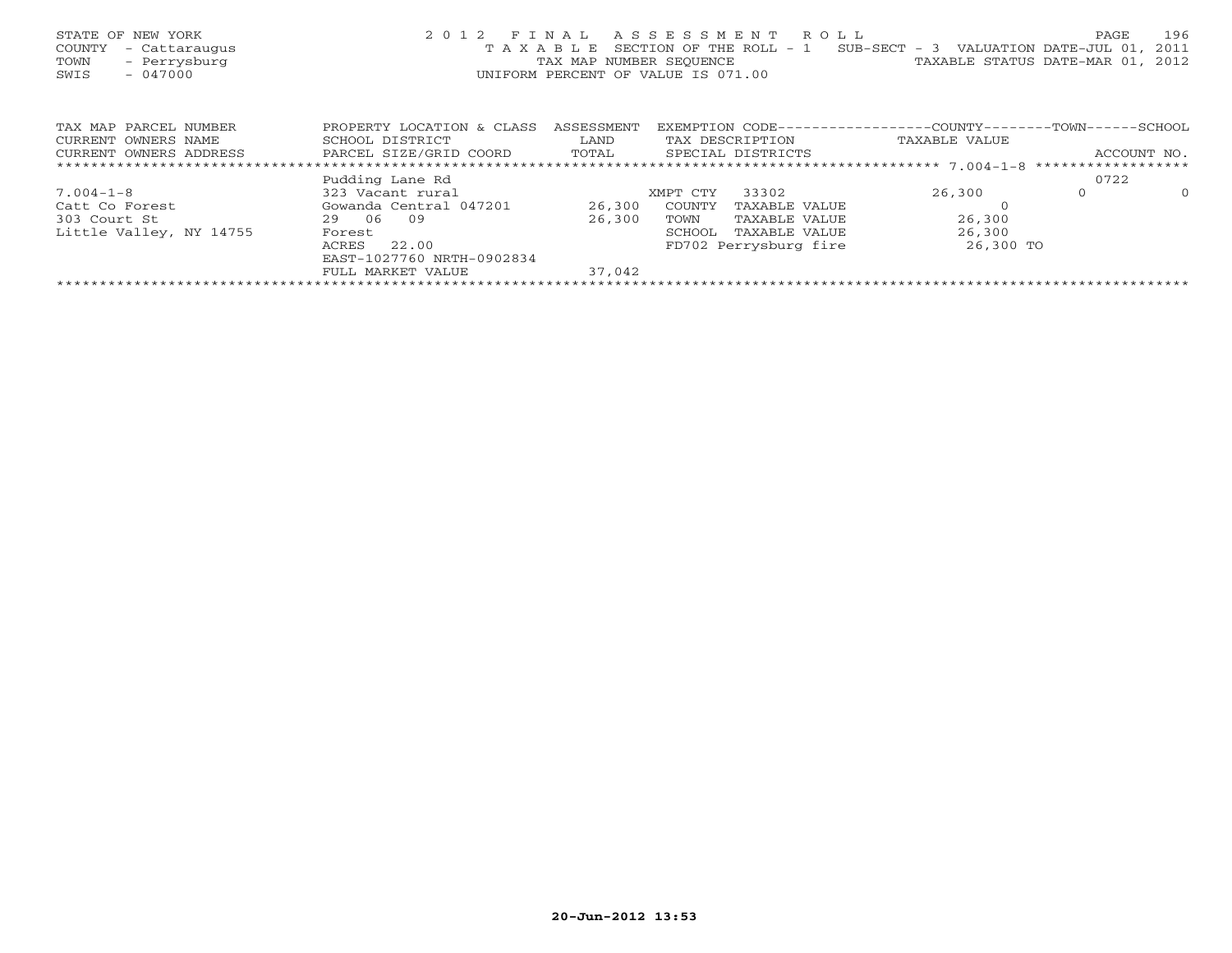|      | STATE OF NEW YORK    | 2012 FINAL ASSESSMENT ROLL |                                                                                |                                  |                        | PAGE. | 197 |
|------|----------------------|----------------------------|--------------------------------------------------------------------------------|----------------------------------|------------------------|-------|-----|
|      | COUNTY - Cattaraugus |                            | T A X A B L E SECTION OF THE ROLL - 1 SUB-SECT - 3 VALUATION DATE-JUL 01, 2011 |                                  |                        |       |     |
| TOWN | - Perrysburg         |                            |                                                                                | TAXABLE STATUS DATE-MAR 01, 2012 |                        |       |     |
| SWIS | $-047000$            |                            |                                                                                |                                  | RPS150/V04/L015        |       |     |
|      |                      |                            | UNIFORM PERCENT OF VALUE IS 071.00                                             |                                  | CURRENT DATE 6/20/2012 |       |     |
|      |                      |                            |                                                                                |                                  |                        |       |     |

#### R O L L S U B S E C T I O N - 3 - T O T A L S

#### \*\*\* S P E C I A L D I S T R I C T S U M M A R Y \*\*\*

|                      | TOTAL   | <b>EXTENSION</b> | <b>EXTENSION</b> | AD VALOREM | <b>FXFMPT</b> | TAXABLE |
|----------------------|---------|------------------|------------------|------------|---------------|---------|
| CODE DISTRICT NAME   | PARCELS | TYPE.            | VALUE            | VALUE      | AMOUNT        | VALUE   |
|                      |         |                  |                  |            |               |         |
| FD702 Perrysburg fir |         | TOTAL            |                  | 26,300     |               | 26,300  |

### \*\*\* S C H O O L D I S T R I C T S U M M A R Y \*\*\*

| CODE   | DISTRICT NAME   | TOTAL<br>PARCELS | ASSESSED<br>LAND | ASSESSED<br>TOTAL | EXEMPT<br>AMOUNT | TOTAL<br>TAXABLE | STAR<br>AMOUNT | STAR<br>TAXABLE |
|--------|-----------------|------------------|------------------|-------------------|------------------|------------------|----------------|-----------------|
| 047201 | Gowanda Central |                  | 26,300           | 26,300            |                  | 26,300           |                | 26,300          |
|        | SUB-TOTAL       |                  | 26,300           | 26,300            |                  | 26,300           |                | 26,300          |
|        | TOTAL           |                  | 26,300           | 26,300            |                  | 26,300           |                | 26,300          |

### \*\*\* S Y S T E M C O D E S S U M M A R Y \*\*\*

### NO SYSTEM EXEMPTIONS AT THIS LEVEL

#### \*\*\* E X E M P T I O N S U M M A R Y \*\*\*

| CODE  | DESCRIPTION       | TOTAL<br>PARCELS | <b>COUNTY</b>    | TOWN | SCHOOL |
|-------|-------------------|------------------|------------------|------|--------|
| 33302 | XMPT CTY<br>TOTAL |                  | 26,300<br>26,300 |      |        |

| <b>ROLL</b><br>SEC | IPTION<br><b>DECCP</b> | TOTAL<br>PARCELS | SSESSED<br>LAND | <i><b>SSESSED</b></i><br>TOTAL | TAXABLE<br>CCTNTMIX<br>$\cdot$ . OUIN 1 $\pm$ | TAXABLE<br>TOWN | TAXABLE<br><b>SCHOOL</b> | STAR<br>PAXABLE |
|--------------------|------------------------|------------------|-----------------|--------------------------------|-----------------------------------------------|-----------------|--------------------------|-----------------|
|                    | AXABLE                 |                  | 300             | 300                            |                                               | 26,300          | ,300                     | , 300           |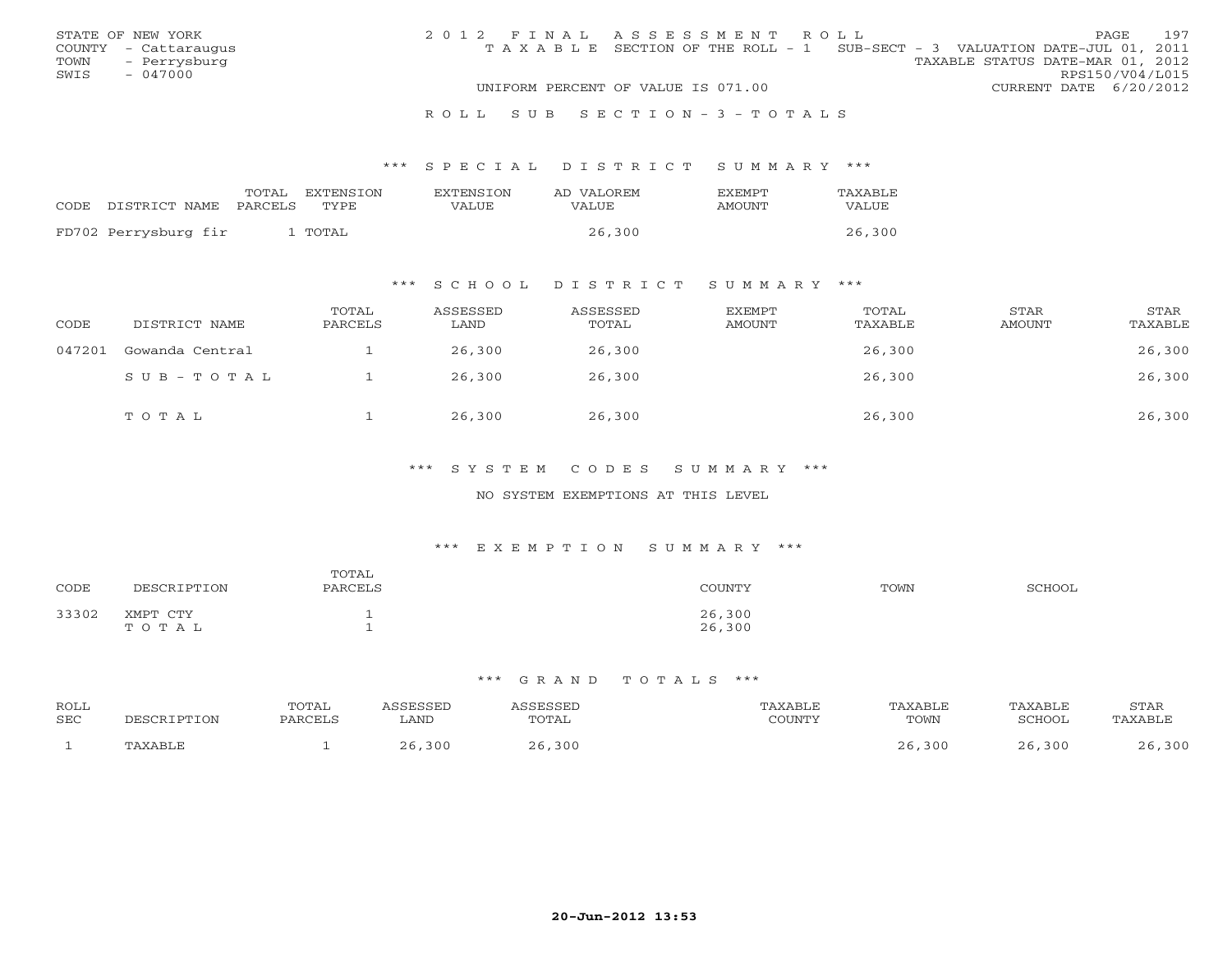|      | STATE OF NEW YORK    | 2012 FINAL ASSESSMENT ROLL         |                                  | <b>PAGE</b>            | 198 |
|------|----------------------|------------------------------------|----------------------------------|------------------------|-----|
|      | COUNTY - Cattaraugus | TAXABLE SECTION OF THE ROLL - 1    | VALUATION DATE-JUL 01, 2011      |                        |     |
| TOWN | - Perrysburg         |                                    | TAXABLE STATUS DATE-MAR 01, 2012 |                        |     |
| SWIS | - 047000             | UNIFORM PERCENT OF VALUE IS 071.00 |                                  | RPS150/V04/L015        |     |
|      |                      |                                    |                                  | CURRENT DATE 6/20/2012 |     |
|      |                      |                                    |                                  |                        |     |

#### R O L L S E C T I O N T O T A L S

### \*\*\* S P E C I A L D I S T R I C T S U M M A R Y \*\*\*

|       |                      | TOTAL   | EXTENSION  | <b>EXTENSION</b> | AD VALOREM | EXEMPT  | TAXABLE   |
|-------|----------------------|---------|------------|------------------|------------|---------|-----------|
| CODE. | DISTRICT NAME        | PARCELS | TYPE       | VALUE            | VALUE      | AMOUNT  | VALUE     |
|       | WD700 Versailles Wat |         | 75 MOVTAX  |                  |            |         |           |
|       | WD701 Prospect St. W |         | 48 MOVTAX  |                  |            |         |           |
|       | WD702 Prrysbrg Centr |         | 250 MOVTAX |                  |            |         |           |
|       | DW700 Del water/sewe |         | 2 MOVTAX   |                  |            |         |           |
|       | FD702 Perrysburg fir |         | 922 TOTAL  |                  | 50493,999  | 105,900 | 50388,099 |
|       | LD700 Light          |         | 89 TOTAL   |                  | 3579,344   | 105,900 | 3473,444  |
|       | SR702 Perrysburg Sp. |         | 148 TOTAL  |                  | 7548,000   | 32,677  | 7515,323  |
|       | WS700 Watershed      |         | 38 TOTAL   |                  | 1381,380   |         | 1381,380  |

### \*\*\* S C H O O L D I S T R I C T S U M M A R Y \*\*\*

| CODE             | DISTRICT NAME                          | TOTAL<br>PARCELS | ASSESSED<br>LAND      | ASSESSED<br>TOTAL     | EXEMPT<br>AMOUNT    | TOTAL<br>TAXABLE      | STAR<br>AMOUNT        | STAR<br>TAXABLE       |
|------------------|----------------------------------------|------------------|-----------------------|-----------------------|---------------------|-----------------------|-----------------------|-----------------------|
| 047201<br>064603 | Gowanda Central<br>Forestville Central | 874<br>72        | 11175,136<br>1659,820 | 46484,609<br>4759,690 | 2137,190<br>143,423 | 44347,419<br>4616,267 | 12654,671<br>1249,770 | 31692,748<br>3366,497 |
|                  | SUB-TOTAL                              | 946              | 12834,956             | 51244,299             | 2280,613            | 48963,686             | 13904,441             | 35059,245             |
|                  | TOTAL                                  | 946              | 12834,956             | 51244,299             | 2280,613            | 48963,686             | 13904,441             | 35059,245             |

### \*\*\* S Y S T E M C O D E S S U M M A R Y \*\*\*

### NO SYSTEM EXEMPTIONS AT THIS LEVEL

### \*\*\* E X E M P T I O N S U M M A R Y \*\*\*

| CODE  | DESCRIPTION | TOTAL<br>PARCELS | <b>COUNTY</b> | TOWN    | SCHOOL |
|-------|-------------|------------------|---------------|---------|--------|
| 33302 | XMPT CTY    |                  | 26,300        |         |        |
| 41003 | VET PRO T   | 17               |               | 365,161 |        |
| 41102 | VET CO      | რ                | 8,750         |         |        |
| 41121 | WVET C/T    | 41               | 344,921       | 344,921 |        |
| 41122 | WVET CO     | ь.               | 35,115        |         |        |
| 41131 | CVET C/T    | 34               | 453,446       | 453,446 |        |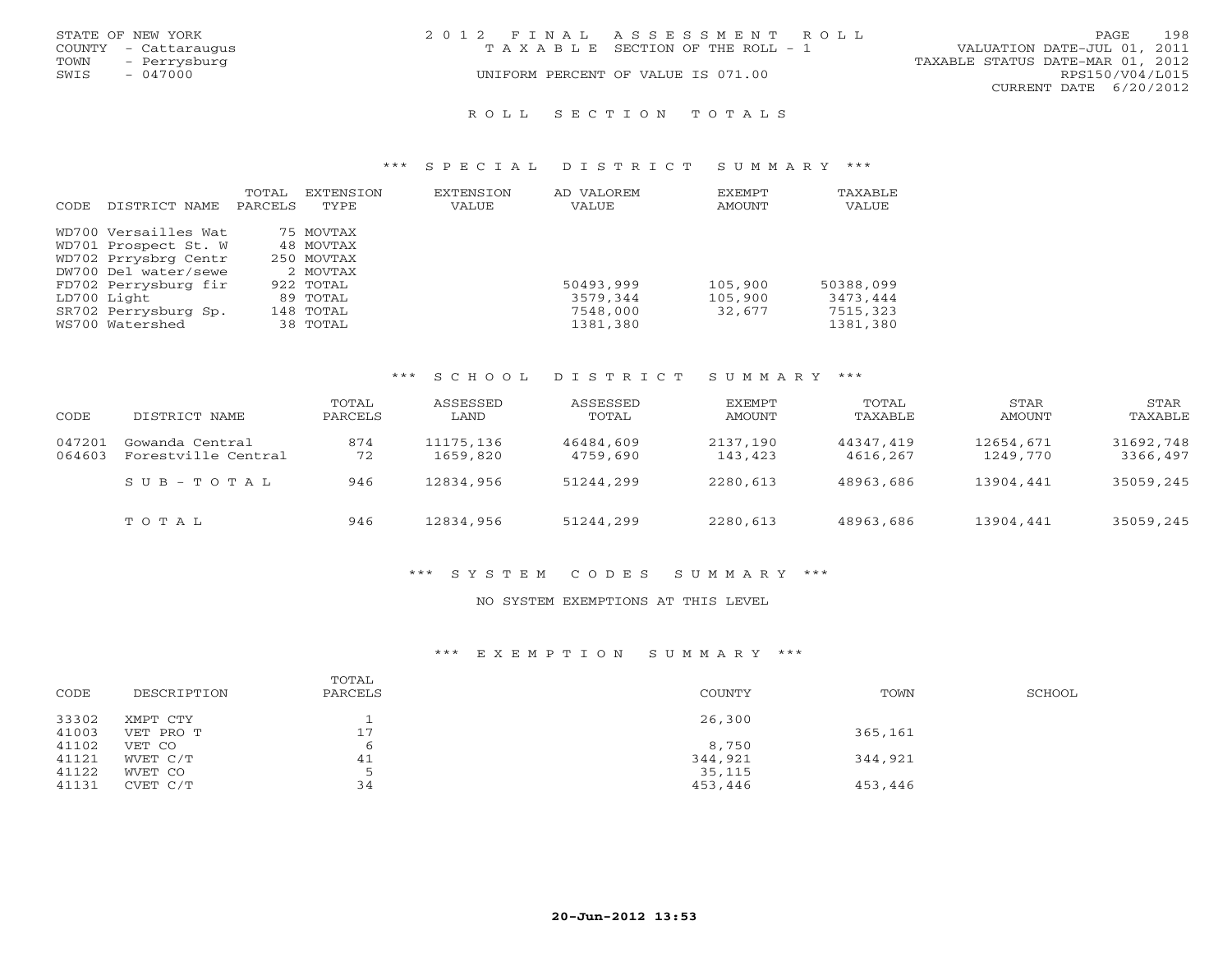| STATE OF NEW YORK    | 2012 FINAL ASSESSMENT ROLL            | 199<br><b>PAGE</b>               |
|----------------------|---------------------------------------|----------------------------------|
| COUNTY - Cattaraugus | T A X A B L E SECTION OF THE ROLL - 1 | VALUATION DATE-JUL 01, 2011      |
| TOWN<br>- Perrysburg |                                       | TAXABLE STATUS DATE-MAR 01, 2012 |
| SWIS<br>- 047000     | UNIFORM PERCENT OF VALUE IS 071.00    | RPS150/V04/L015                  |
|                      |                                       | CURRENT DATE 6/20/2012           |
|                      |                                       |                                  |

R O L L S E C T I O N T O T A L S

### \*\*\* E X E M P T I O N S U M M A R Y \*\*\*

| CODE  | DESCRIPTION  | TOTAL<br>PARCELS | COUNTY   | TOWN     | SCHOOL    |
|-------|--------------|------------------|----------|----------|-----------|
| 41132 | CVET CO      | 9                | 122,681  |          |           |
| 41141 | DVET C/T     | 11               | 189,695  | 189,695  |           |
| 41142 | DVET CO      |                  | 47,868   |          |           |
| 41161 | $CW_15_VET/$ |                  | 42,090   | 42,090   |           |
| 41171 | CW DISBLD    |                  | 14,700   | 14,700   |           |
| 41300 | PARAPLEGIC   |                  | 105,900  | 105,900  | 105,900   |
| 41683 | RPTL466 c    | 9                |          | 19,980   |           |
| 41700 | AG BLDG      | 6                | 109,200  | 109,200  | 109,200   |
| 41720 | AG DIST      | 63               | 1257,946 | 1257,946 | 1257,946  |
| 41730 | AG DISTOUT   |                  | 53,765   | 53,765   | 53,765    |
| 41800 | AGED C/T/S   | 19               | 513,281  | 510,494  | 536,765   |
| 41801 | AGED C/T     | 5                | 88,682   | 88,682   |           |
| 41834 | SR STAR      | 134              |          |          | 5668,041  |
| 41854 | RES STAR     | 373              |          |          | 8236,400  |
| 41934 | Dis & Lim    |                  |          |          | 34,000    |
| 42100 | SILO T/C/S   | 10               | 96,200   | 96,200   | 96,200    |
| 42120 | TMP GHOUSE   | 2                | 51,500   | 51,500   | 51,500    |
| 47610 | BUS C/T/S    | 2                | 35,337   | 35,337   | 35,337    |
|       | TOTAL        | 765              | 3597,377 | 3739,017 | 16185,054 |

| ROLL<br>SEC | DESCRIPTION | TOTAL<br>PARCELS | <i><b>\SSESSED</b></i><br>LAND | ASSESSED<br><b>TOTAL</b> | TAXABLE<br>COUNTY | TAXABLE<br>TOWN | TAXABLE<br>SCHOOL | STAR<br>TAXABLE |
|-------------|-------------|------------------|--------------------------------|--------------------------|-------------------|-----------------|-------------------|-----------------|
|             | TAXABLE     | 946              | 12834,956                      | 51244,299                | 47646,922         | 47505,282       | 48963,686         | 35059,245       |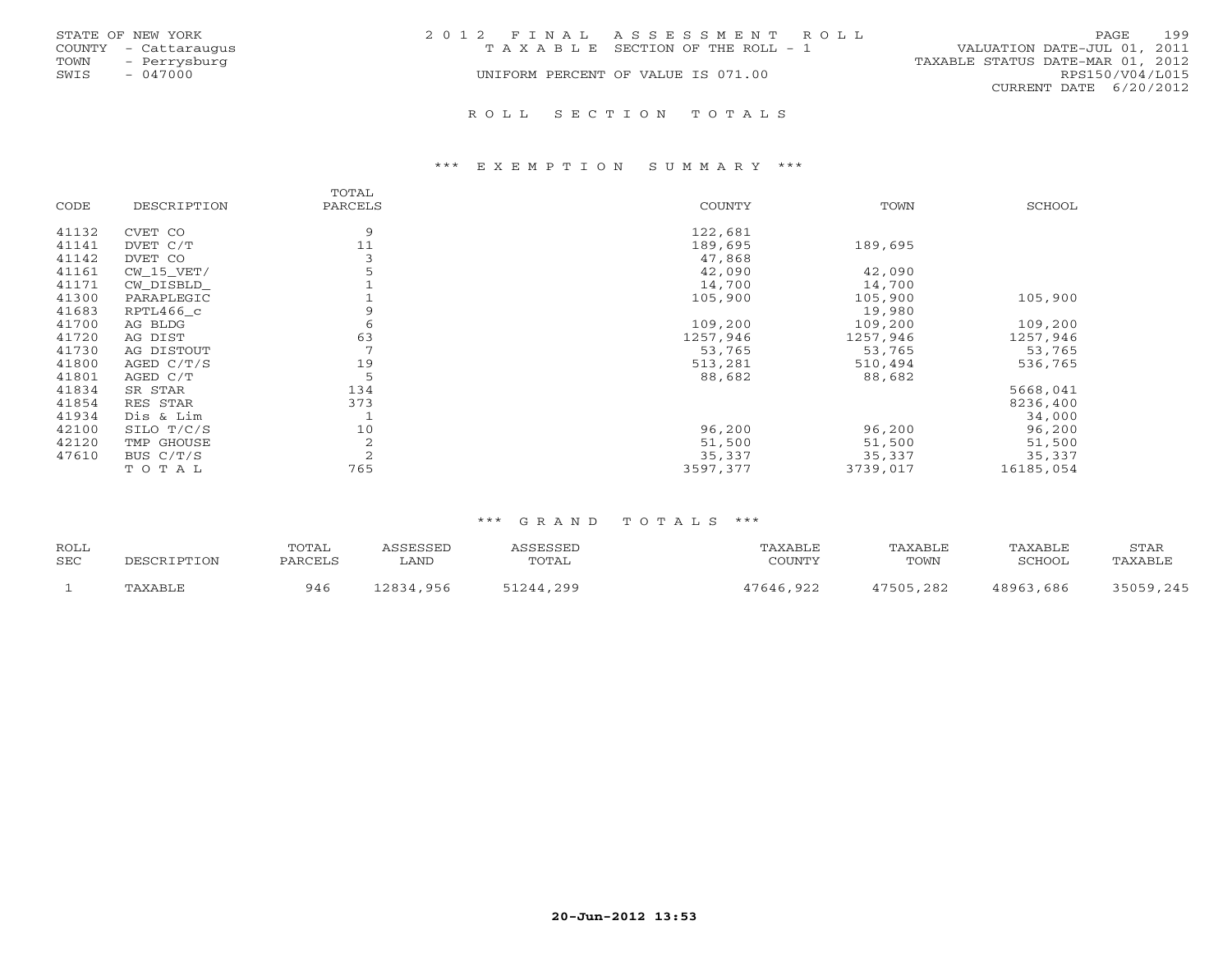# STATE OF NEW YORK 2 0 1 2 F I N A L A S S E S S M E N T R O L L PAGE 200 COUNTY - Cattaraugus SPECIAL FRANCHISE SECTION OF THE ROLL - 5 VALUATION DATE-JUL 01, 2011 TOWN - Perrysburg TAX MAP NUMBER SEQUENCE TAXABLE STATUS DATE-MAR 01, 2012 SWIS - 047000 UNIFORM PERCENT OF VALUE IS 071.00UNIFORM PERCENT OF VALUE IS 071.00

| TAX MAP PARCEL NUMBER<br>CURRENT OWNERS NAME          | PROPERTY LOCATION & CLASS ASSESSMENT<br>SCHOOL DISTRICT | LAND     | EXEMPTION CODE-----------------COUNTY-------TOWN------SCHOOL<br>TAX DESCRIPTION | TAXABLE VALUE |             |
|-------------------------------------------------------|---------------------------------------------------------|----------|---------------------------------------------------------------------------------|---------------|-------------|
| CURRENT OWNERS ADDRESS                                | PARCEL SIZE/GRID COORD                                  | TOTAL    | SPECIAL DISTRICTS                                                               |               | ACCOUNT NO. |
|                                                       |                                                         |          |                                                                                 |               |             |
|                                                       | Special Franchise                                       |          |                                                                                 |               | 0814        |
| 570.001-9911-123.700                                  | 861 Elec & gas                                          |          | COUNTY TAXABLE VALUE                                                            | 82,023        |             |
| National Fuel Gas Dist                                | Gowanda Central 047201                                  | $\Omega$ | TOWN<br>TAXABLE VALUE                                                           | 82,023        |             |
| Attn: Real Property Tax Servic Village                |                                                         | 82,023   | SCHOOL TAXABLE VALUE                                                            | 82,023        |             |
| 6363 Main St                                          | 100% GOWANDA                                            |          | FD702 Perrysburg fire                                                           | 82,023 TO     |             |
| Williamsville, NY 14221                               | FULL MARKET VALUE                                       | 115,525  | SR702 Perrysburg Sp. Res.                                                       | 82,023 TO     |             |
|                                                       |                                                         |          | ********************************* 570.001-9911-131.600 *******                  |               |             |
|                                                       | Special Franchise                                       |          |                                                                                 |               | 0816        |
| 570.001-9911-131.600                                  | 861 Elec & gas                                          |          | COUNTY TAXABLE VALUE                                                            | 113,474       |             |
| Nys Electric & Gas Corp                               | Gowanda Central 047201                                  | $\Omega$ | TOWN<br>TAXABLE VALUE                                                           | 113,474       |             |
| UtilitiesShared Services-Taxes Village                |                                                         | 113,474  | SCHOOL TAXABLE VALUE                                                            | 113,474       |             |
| 70 Farm View Dr                                       | 100% GOWANDA                                            |          | FD702 Perrysburg fire                                                           | 113,474 TO    |             |
| New Gloucester, ME 04260                              | FULL MARKET VALUE                                       | 159,823  | SR702 Perrysburg Sp. Res.                                                       | 113,474 TO    |             |
|                                                       |                                                         |          |                                                                                 |               |             |
|                                                       | Special Franchise                                       |          |                                                                                 |               | 1111        |
| 570.001-9911-602.500                                  | 866 Telephone                                           |          | COUNTY TAXABLE VALUE                                                            | 10,390        |             |
| Global Crossing North American Gowanda Central 047201 |                                                         | $\Omega$ | TOWN<br>TAXABLE VALUE                                                           | 10,390        |             |
| Attn: property tax department VILLAGE                 |                                                         | 10,390   | SCHOOL TAXABLE VALUE                                                            | 10,390        |             |
| 225 Kenneth Dr                                        | 100% GOWANDA                                            |          | FD702 Perrysburg fire                                                           | 10,390 TO     |             |
| Rochester, NY 14623                                   | FULL MARKET VALUE                                       | 14,634   | SR702 Perrysburg Sp. Res.                                                       | 10,390 TO     |             |
|                                                       |                                                         |          |                                                                                 |               |             |
|                                                       | Special Franchise                                       |          |                                                                                 |               | 0815        |
| 570.001-9911-631.900                                  | 866 Telephone                                           |          | COUNTY TAXABLE VALUE                                                            | 32,404        |             |
| Verizon New York Inc                                  | Gowanda Central 047201                                  | $\Omega$ | TAXABLE VALUE<br>TOWN                                                           | 32,404        |             |
| Property Tax Dept.                                    | Village                                                 | 32,404   | SCHOOL TAXABLE VALUE                                                            | 32,404        |             |
| PO Box 152206                                         | 100% GOWANDA                                            |          | FD702 Perrysburg fire                                                           | 32,404 TO     |             |
| Irving, TX 75015-2206                                 | FULL MARKET VALUE                                       | 45,639   | SR702 Perrysburg Sp. Res.                                                       | 32,404 TO     |             |
| ***************************                           |                                                         |          |                                                                                 |               |             |
|                                                       | Special Franchise                                       |          |                                                                                 |               | 1112        |
| 570.001-9911-705.820                                  | 866 Telephone                                           |          | COUNTY TAXABLE VALUE                                                            | 1,158         |             |
| SAVVIS Communications                                 | Gowanda Central 047201                                  | $\Omega$ | TOWN<br>TAXABLE VALUE                                                           | 1,158         |             |
| Property Tax                                          | VILLAGE                                                 | 1,158    | SCHOOL TAXABLE VALUE                                                            | 1,158         |             |
| 1 Savvis Pkwy                                         | 100% GOWANDA                                            |          | FD702 Perrysburg fire                                                           | 1,158 TO      |             |
| Town & Country, MO 63017                              | FULL MARKET VALUE                                       | 1,631    | SR702 Perrysburg Sp. Res.                                                       | 1,158 TO      |             |
| *************************                             | *****************************                           |          | ********************************** 570.001-9911-744.850 *******                 |               |             |
|                                                       | Special Franchise                                       |          |                                                                                 |               | 1139        |
| 570.001-9911-744.850                                  | 866 Telephone                                           |          | COUNTY TAXABLE VALUE                                                            | 564           |             |
| Elantic Telecom Inc.                                  | Gowanda Central 047201                                  | $\Omega$ | TOWN<br>TAXABLE VALUE                                                           | 564           |             |
| PO Box 54288                                          | VILLAGE                                                 | 564      | SCHOOL TAXABLE VALUE                                                            | 564           |             |
| Lexington, KY 40555                                   | 100% GOWANDA                                            |          | FD702 Perrysburg fire                                                           | 564 TO        |             |
|                                                       | FULL MARKET VALUE                                       | 794      | SR702 Perrysburg Sp. Res.                                                       | 564 TO        |             |
|                                                       |                                                         |          |                                                                                 |               |             |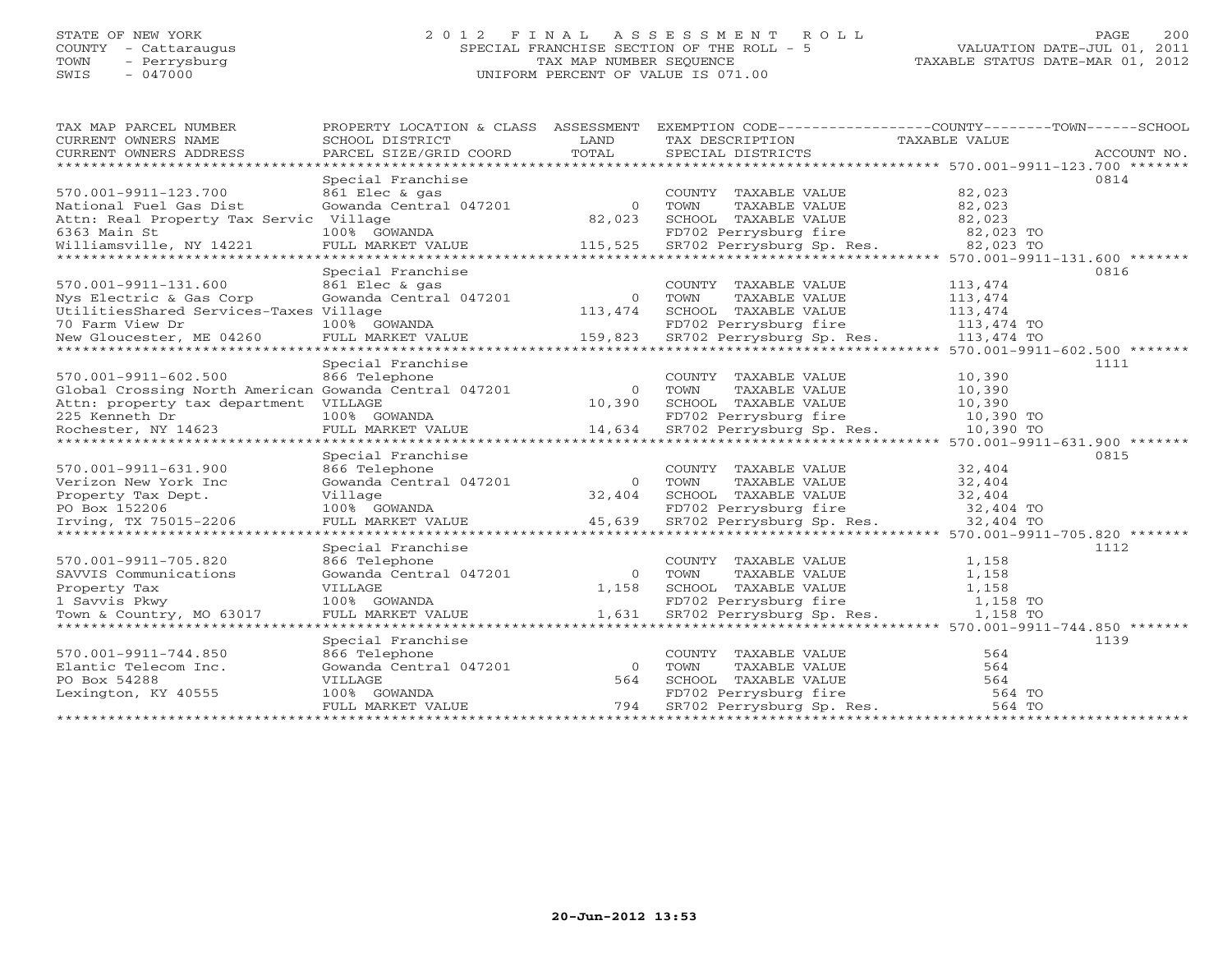# STATE OF NEW YORK 2 0 1 2 F I N A L A S S E S S M E N T R O L L PAGE 201 COUNTY - Cattaraugus SPECIAL FRANCHISE SECTION OF THE ROLL - 5 VALUATION DATE-JUL 01, 2011 TOWN - Perrysburg TAX MAP NUMBER SEQUENCE TAXABLE STATUS DATE-MAR 01, 2012 SWIS - 047000 UNIFORM PERCENT OF VALUE IS 071.00

| TAX MAP PARCEL NUMBER<br>CURRENT OWNERS NAME         | PROPERTY LOCATION & CLASS ASSESSMENT<br>SCHOOL DISTRICT | LAND             | TAX DESCRIPTION                                                                                       | EXEMPTION CODE----------------COUNTY-------TOWN------SCHOOL |
|------------------------------------------------------|---------------------------------------------------------|------------------|-------------------------------------------------------------------------------------------------------|-------------------------------------------------------------|
| CURRENT OWNERS ADDRESS                               | PARCEL SIZE/GRID COORD                                  | TOTAL            | SPECIAL DISTRICTS                                                                                     | TAXABLE VALUE<br>ACCOUNT NO.                                |
|                                                      |                                                         |                  |                                                                                                       |                                                             |
|                                                      | Special Franchise                                       |                  |                                                                                                       | 1085                                                        |
| 570.001-9911-745                                     | 834 Non-cable tv                                        |                  | COUNTY TAXABLE VALUE                                                                                  | 45,544                                                      |
| Qwest Communications Corp                            | Gowanda Central 047201                                  | $\circ$          | TAXABLE VALUE<br>TOWN                                                                                 | 45,544                                                      |
| 1801 California St 25thfloo                          | VILLAGE                                                 | 45,544           | SCHOOL TAXABLE VALUE                                                                                  | 45,544                                                      |
| Denver, CO 80202                                     | 100% GOWANDA                                            |                  | FD702 Perrysburg fire 45,544 TO<br>SR702 Perrysburg Sp. Res. 45,544 TO                                |                                                             |
|                                                      | FULL MARKET VALUE                                       | 64,146           |                                                                                                       |                                                             |
|                                                      |                                                         |                  |                                                                                                       |                                                             |
|                                                      | Special Franchise                                       |                  |                                                                                                       | 1113                                                        |
| 570.001-9911-760.700                                 | 866 Telephone                                           |                  | COUNTY TAXABLE VALUE                                                                                  | 56,353                                                      |
| Level 3 Communications                               | Gowanda Central 047201                                  | $\circ$          | TAXABLE VALUE<br>TOWN                                                                                 | 56,353                                                      |
| 1025 Eldorado Blyd                                   | VILLAGE                                                 | 56,353           | SCHOOL TAXABLE VALUE                                                                                  |                                                             |
| Broomfield, CO 80021                                 | 100% GOWANDA                                            |                  | SCHOOL TAXABLE VALUE 56,353<br>FD702 Perrysburg fire 56,353 TO<br>SR702 Perrysburg Sp. Res. 56,353 TO |                                                             |
|                                                      | FULL MARKET VALUE                                       | 79,370           |                                                                                                       |                                                             |
|                                                      | Special Franchise                                       |                  |                                                                                                       | 1184                                                        |
|                                                      |                                                         |                  |                                                                                                       |                                                             |
| 570.001-9911-774.000<br>Broadwing Comm Services Inc. | 866 Telephone<br>Gowanda Central 047201                 | $\circ$          | COUNTY TAXABLE VALUE<br>TOWN<br>TAXABLE VALUE                                                         | 2,104<br>2,104                                              |
|                                                      | 100 Gowanda                                             | 2,104            |                                                                                                       |                                                             |
| Property Tax Dept.                                   |                                                         | 2,963            | SCHOOL TAXABLE VALUE<br>FD702 Perrysburg fire                                                         | 2,104                                                       |
| 1025 Eldorado Blvd<br>Broomfield, CO 80021-9943      | FULL MARKET VALUE                                       |                  | SR702 Perrysburg Sp. Res.                                                                             | 2,104 TO<br>2,104 TO                                        |
|                                                      |                                                         |                  |                                                                                                       |                                                             |
|                                                      | Special Franchise                                       |                  |                                                                                                       | 1155                                                        |
| 570.001-9911-775.000                                 | 866 Telephone                                           |                  | COUNTY TAXABLE VALUE                                                                                  | 18,955                                                      |
| WilTel Communications Group                          | Gowanda Central 047201                                  | $\overline{0}$   | TAXABLE VALUE<br>TOWN                                                                                 | 18,955                                                      |
| Property Tax Departmnet                              | 100 Gowanda                                             |                  | SCHOOL TAXABLE VALUE                                                                                  | 18,955                                                      |
| 1025 Eldorado Blvd                                   | FULL MARKET VALUE                                       | 18,955<br>26,697 | FD702 Perrysburg fire                                                                                 | $18,955$ TO                                                 |
| Broomfield, CO 80021-9943                            |                                                         |                  | SR702 Perrysburg Sp. Res.                                                                             | 18,955 TO                                                   |
|                                                      |                                                         |                  |                                                                                                       |                                                             |
|                                                      | Special Franchise                                       |                  |                                                                                                       | 0910                                                        |
| 570.001-9911-945.280                                 | 869 Television                                          |                  | COUNTY TAXABLE VALUE                                                                                  | 15,242                                                      |
| Time Warner-Buffalo                                  | Gowanda Central 047201                                  | $\circ$          | TAXABLE VALUE<br>TOWN                                                                                 | 15,242                                                      |
| PO Box 7467                                          | Village                                                 | 15,242           | SCHOOL TAXABLE VALUE                                                                                  | 15,242                                                      |
| Charlotte, NC 28241-7467                             | 100% GOWANDA                                            |                  | FD702 Perrysburg fire                                                                                 | 15,242 TO                                                   |
|                                                      | ACRES<br>0.01                                           |                  | SR702 Perrysburg Sp. Res. 15,242 TO                                                                   |                                                             |
|                                                      | FULL MARKET VALUE                                       | 21,468           |                                                                                                       |                                                             |
|                                                      |                                                         |                  |                                                                                                       |                                                             |
|                                                      | Special Franchise                                       |                  |                                                                                                       | 0740                                                        |
| 570.089-9911-123.700                                 | 861 Elec & gas                                          |                  | COUNTY TAXABLE VALUE                                                                                  | 324,048                                                     |
| National Fuel Gas Dist                               | Gowanda Central 047201                                  | $\Omega$         | TOWN<br>TAXABLE VALUE                                                                                 | 324,048                                                     |
| Attn: Real Property Tax Servic Town Outside          |                                                         | 324,048          | SCHOOL TAXABLE VALUE                                                                                  | 324,048                                                     |
| 6363 Main St                                         | 64% GOWANDA                                             |                  | FD702 Perrysburg fire                                                                                 | 324,048 TO                                                  |
| Williamsville, NY 14221                              | FULL MARKET VALUE                                       | 456,406          | LD700 Light                                                                                           | 32,405 TO                                                   |
|                                                      |                                                         |                  | WS700 Watershed                                                                                       | 16,202 TO                                                   |
|                                                      |                                                         |                  |                                                                                                       |                                                             |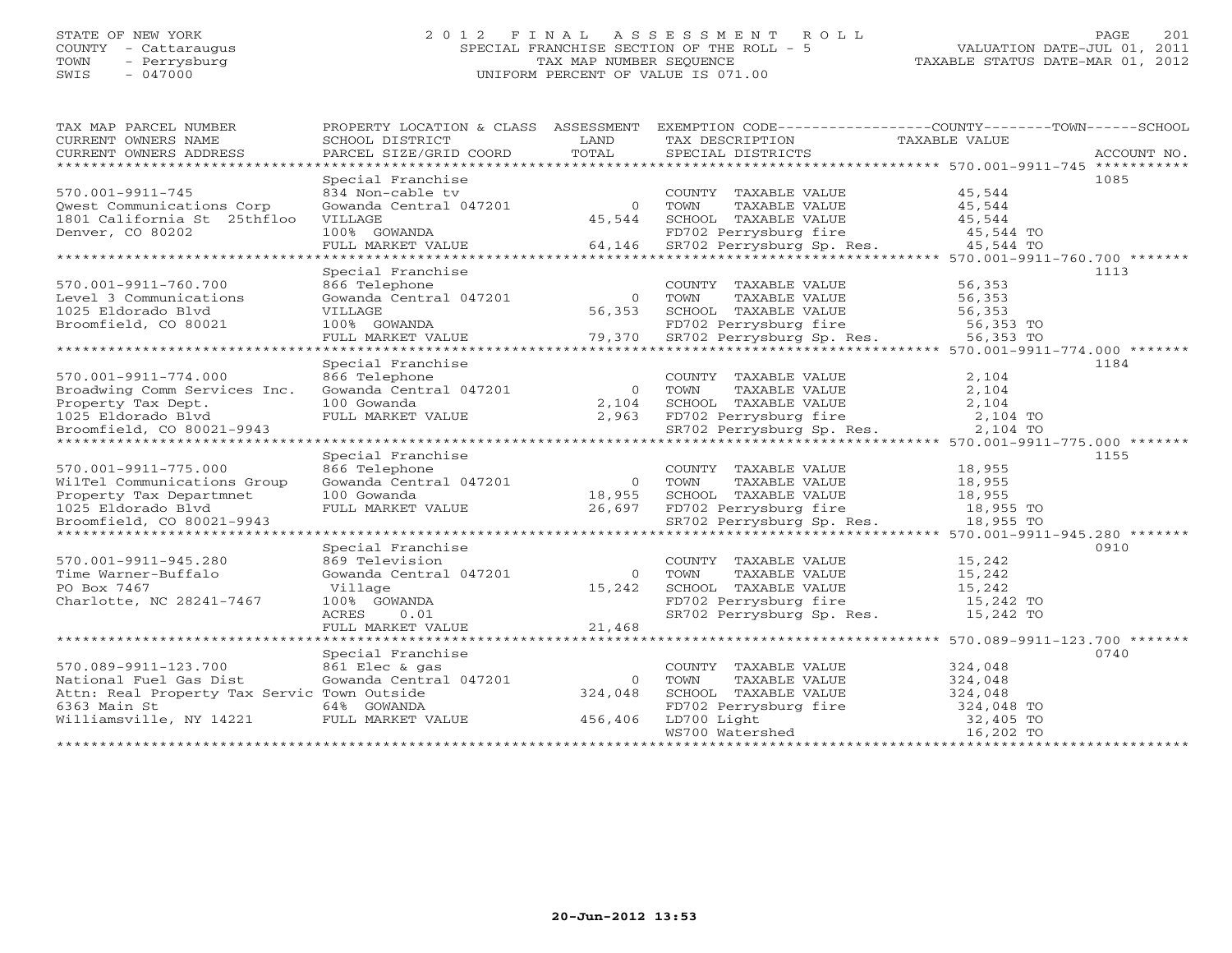# STATE OF NEW YORK 2 0 1 2 F I N A L A S S E S S M E N T R O L L PAGE 202 COUNTY - Cattaraugus SPECIAL FRANCHISE SECTION OF THE ROLL - 5 VALUATION DATE-JUL 01, 2011 TOWN - Perrysburg TAX MAP NUMBER SEQUENCE TAXABLE STATUS DATE-MAR 01, 2012 SWIS - 047000 UNIFORM PERCENT OF VALUE IS 071.00UNIFORM PERCENT OF VALUE IS 071.00

| TAX MAP PARCEL NUMBER<br>CURRENT OWNERS NAME<br>CURRENT OWNERS ADDRESS | PROPERTY LOCATION & CLASS<br>SCHOOL DISTRICT<br>PARCEL SIZE/GRID COORD | ASSESSMENT<br>LAND<br>TOTAL | TAX DESCRIPTION<br>SPECIAL DISTRICTS | EXEMPTION CODE-----------------COUNTY-------TOWN------SCHOOL<br>TAXABLE VALUE<br>ACCOUNT NO. |
|------------------------------------------------------------------------|------------------------------------------------------------------------|-----------------------------|--------------------------------------|----------------------------------------------------------------------------------------------|
| *************************                                              |                                                                        |                             |                                      |                                                                                              |
|                                                                        | Special Franchise                                                      |                             |                                      | 0741                                                                                         |
| 570.089-9911-131.600                                                   | 861 Elec & gas                                                         |                             | COUNTY TAXABLE VALUE                 | 171,576                                                                                      |
| Nys Electric & Gas Corp                                                | Gowanda Central 047201                                                 | $\Omega$                    | TOWN<br>TAXABLE VALUE                | 171,576                                                                                      |
| Utility Shared Services-taxes                                          | Town Outside                                                           | 171,576                     | SCHOOL TAXABLE VALUE                 | 171,576                                                                                      |
| 70 Farm View Dr                                                        | 88% GOWANDA                                                            |                             | FD702 Perrysburg fire                | 171,576 TO                                                                                   |
| New Gloucester, ME 04260                                               | FULL MARKET VALUE                                                      | 241,656                     | LD700 Light                          | 8,579 TO                                                                                     |
|                                                                        |                                                                        |                             | WS700 Watershed                      | 8,579 TO                                                                                     |
|                                                                        |                                                                        |                             |                                      |                                                                                              |
|                                                                        | Special Franchise                                                      |                             |                                      | 0742                                                                                         |
| 570.089-9911-132.350                                                   | 861 Elec & gas<br>Gowanda Central 047201                               |                             | COUNTY TAXABLE VALUE                 | 479,079                                                                                      |
| Niagara Mohawk Power Corp                                              |                                                                        | $\overline{O}$              | TOWN<br>TAXABLE VALUE                | 479,079                                                                                      |
| 300 Erie Blvd West                                                     | Town Outside                                                           | 479,079                     | SCHOOL TAXABLE VALUE                 | 479,079                                                                                      |
| Syracuse, NY 13202                                                     | 74% GOWANDA                                                            | 674,759                     | FD702 Perrysburg fire<br>LD700 Light | 479,079 TO                                                                                   |
|                                                                        | FULL MARKET VALUE                                                      |                             | LD700 Light<br>WS700 Watershed       | 119,770 TO<br>23,954 TO                                                                      |
|                                                                        |                                                                        |                             |                                      | ********************************* 570.089-9911-602.500 *******                               |
|                                                                        | Special Franchise                                                      |                             |                                      | 1106                                                                                         |
| 570.089-9911-602.500                                                   | 866 Telephone                                                          |                             | COUNTY TAXABLE VALUE                 | 55,047                                                                                       |
| Global Crossing North American Gowanda Central 047201                  |                                                                        | $\circ$                     | TOWN<br>TAXABLE VALUE                | 55,047                                                                                       |
| Attn: Tax Department                                                   | 75% Gowanda School                                                     | 55,047                      | SCHOOL TAXABLE VALUE                 | 55,047                                                                                       |
| 225 Kenneth Dr                                                         | TOWN OUTSIDE                                                           |                             |                                      |                                                                                              |
| Rochester, NY 14623                                                    | FULL MARKET VALUE                                                      | 77,531                      |                                      |                                                                                              |
|                                                                        |                                                                        |                             |                                      |                                                                                              |
|                                                                        | Special Franchise                                                      |                             |                                      | 0743                                                                                         |
| 570.089-9911-631.900                                                   | 866 Telephone                                                          |                             | COUNTY TAXABLE VALUE                 | 160,889                                                                                      |
| Verizon New York Inc                                                   | Gowanda Central 047201                                                 | $\overline{0}$              | TOWN<br>TAXABLE VALUE                | 160,889                                                                                      |
| Property Tax Dept.                                                     | Town Outside                                                           | 160,889                     | SCHOOL TAXABLE VALUE                 | 160,889                                                                                      |
| PO Box 152206                                                          | 92% GOWANDA                                                            |                             |                                      | 160,889 TO                                                                                   |
| Irving, TX 75015-2206                                                  | FULL MARKET VALUE                                                      | 226,604                     | FD702 Perrysburg fire<br>LD700 Light | 40,222 TO                                                                                    |
|                                                                        |                                                                        |                             | WS700 Watershed                      | 8,044 TO                                                                                     |
|                                                                        |                                                                        |                             |                                      | ********************************** 570.089-9911-705.820 *******                              |
|                                                                        | Special Franchise                                                      |                             |                                      | 1107                                                                                         |
| 570.089-9911-705.820                                                   | 866 Telephone                                                          |                             | COUNTY TAXABLE VALUE                 | 5,407                                                                                        |
| SAVVIS Communications                                                  | Gowanda Central 047201                                                 | $\bigcirc$                  | TOWN<br>TAXABLE VALUE                | 5,407                                                                                        |
| Property Tax                                                           | 100% Gowanda School                                                    | 5,407                       | SCHOOL TAXABLE VALUE                 | 5,407                                                                                        |
| 1 Savvis Pkwy                                                          | TOWN OUTSIDE                                                           |                             | FD702 Perrysburg fire                | 5,407 TO                                                                                     |
| Town & Country, MO 63017                                               | FULL MARKET VALUE                                                      | 7,615                       |                                      |                                                                                              |
|                                                                        |                                                                        |                             |                                      |                                                                                              |
|                                                                        | Special Franchise                                                      |                             |                                      | 1129                                                                                         |
| 570.089-9911-744.850                                                   | 866 Telephone                                                          |                             | COUNTY TAXABLE VALUE                 | 1,977                                                                                        |
| Elantic Telecom, Inc.                                                  | Gowanda Central 047201                                                 | $\Omega$                    | TOWN<br>TAXABLE VALUE                | 1,977                                                                                        |
| PO Box 54288                                                           | TOWN OUTSIDE                                                           | 1,977                       | SCHOOL TAXABLE VALUE                 | 1,977                                                                                        |
| Lexington, KY 40555                                                    | 75% GOWANDA                                                            |                             | FD702 Perrysburg fire                | 1,977 TO                                                                                     |
|                                                                        | FULL MARKET VALUE                                                      | 2,785                       |                                      |                                                                                              |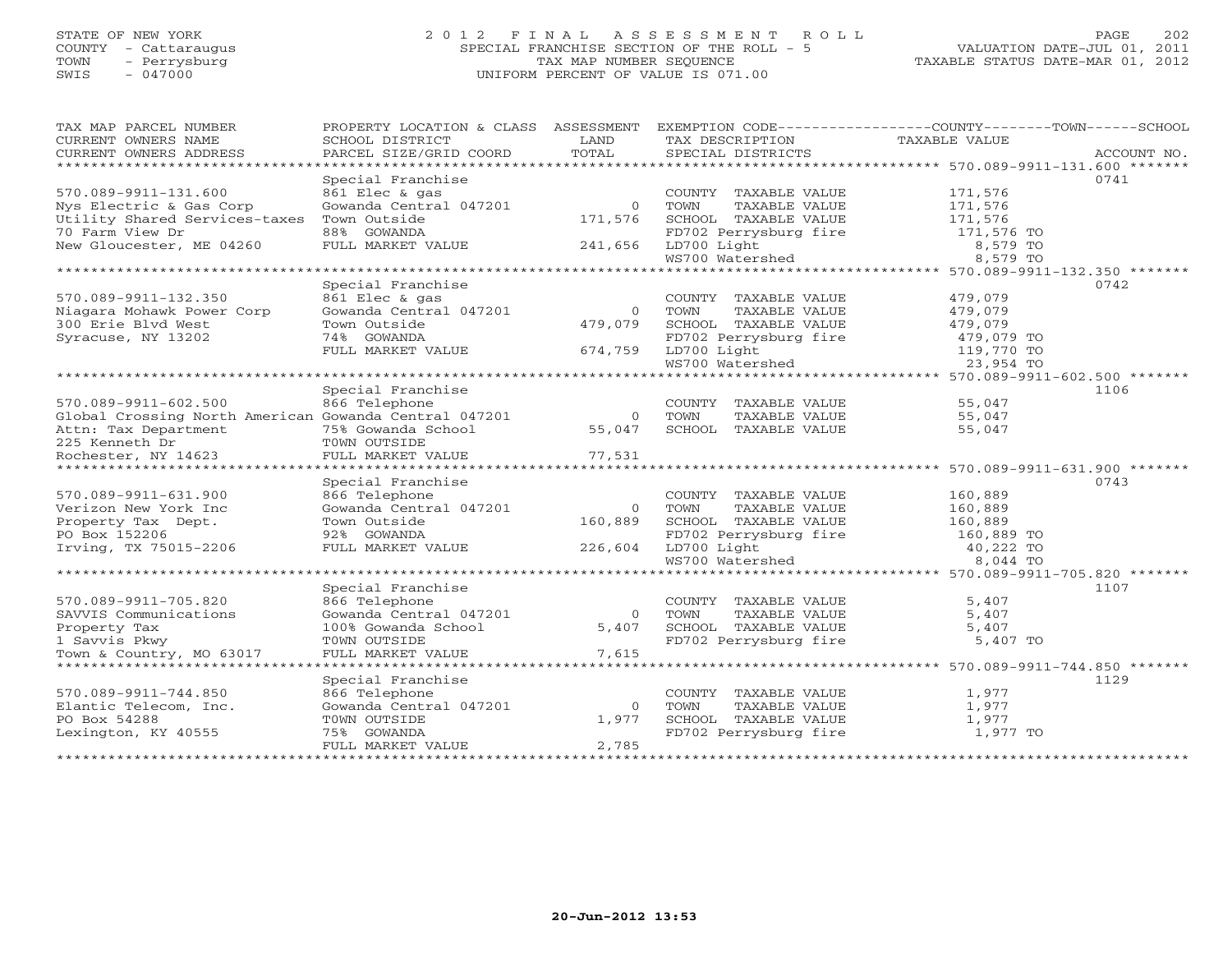# STATE OF NEW YORK 2 0 1 2 F I N A L A S S E S S M E N T R O L L PAGE 203 COUNTY - Cattaraugus SPECIAL FRANCHISE SECTION OF THE ROLL - 5 VALUATION DATE-JUL 01, 2011 TOWN - Perrysburg TAX MAP NUMBER SEQUENCE TAXABLE STATUS DATE-MAR 01, 2012 SWIS - 047000 UNIFORM PERCENT OF VALUE IS 071.00UNIFORM PERCENT OF VALUE IS 071.00

| TAX MAP PARCEL NUMBER<br>CURRENT OWNERS NAME         | PROPERTY LOCATION & CLASS ASSESSMENT<br>SCHOOL DISTRICT | LAND     | TAX DESCRIPTION       | EXEMPTION CODE-----------------COUNTY-------TOWN------SCHOOL<br><b>TAXABLE VALUE</b> |
|------------------------------------------------------|---------------------------------------------------------|----------|-----------------------|--------------------------------------------------------------------------------------|
| CURRENT OWNERS ADDRESS<br>************************** | PARCEL SIZE/GRID COORD                                  | TOTAL    | SPECIAL DISTRICTS     | ACCOUNT NO.                                                                          |
|                                                      | Special Franchise                                       |          |                       | 1081                                                                                 |
| 570.089-9911-745                                     | 834 Non-cable ty                                        |          | COUNTY TAXABLE VALUE  | 208,452                                                                              |
| Qwest Communications Corp                            | Gowanda Central 047201                                  | $\circ$  | TOWN<br>TAXABLE VALUE | 208,452                                                                              |
| 1801 California St 25thfloo                          | 75% Gowanda School                                      | 208,452  | SCHOOL TAXABLE VALUE  | 208,452                                                                              |
| Denver, CO 80202                                     | TOWN OUTSIDE                                            |          | FD702 Perrysburg fire | 208,452 TO                                                                           |
|                                                      | FULL MARKET VALUE                                       | 293,594  |                       |                                                                                      |
| ******************************                       |                                                         |          |                       |                                                                                      |
|                                                      | Special Franchise                                       |          |                       | 1108                                                                                 |
| 570.089-9911-760.700                                 | 866 Telephone                                           |          | COUNTY TAXABLE VALUE  | 197,367                                                                              |
| Level 3 Communication                                | Gowanda Central 047201                                  | $\circ$  | TOWN<br>TAXABLE VALUE | 197,367                                                                              |
| 1025 Eldorado Blyd                                   | 75% Gowanda                                             | 197,367  | SCHOOL TAXABLE VALUE  | 197,367                                                                              |
| Broomfield, CO 80021                                 | TOWN OUTSIDE                                            |          | FD702 Perrysburg fire | 197,367 TO                                                                           |
|                                                      | FULL MARKET VALUE                                       | 277,982  |                       |                                                                                      |
| *****************************                        |                                                         |          |                       |                                                                                      |
|                                                      | Special Franchise                                       |          |                       | 1154                                                                                 |
| 570.089-9911-774.000                                 | 866 Telephone                                           |          | COUNTY TAXABLE VALUE  | 84,453                                                                               |
| Broadwing Comm. Services Inc.                        | Gowanda Central 047201                                  | $\circ$  | TOWN<br>TAXABLE VALUE | 84,453                                                                               |
| Property Tax Dept                                    | 100 Gowanda                                             | 84,453   | SCHOOL TAXABLE VALUE  | 84,453                                                                               |
| 1025 Eldorado Blyd                                   | FULL MARKET VALUE                                       | 118,948  |                       |                                                                                      |
| Broomfield, CO 80021-9943                            |                                                         |          |                       |                                                                                      |
| ******************************                       |                                                         |          |                       |                                                                                      |
|                                                      | Special Franchise                                       |          |                       | 1131                                                                                 |
| 570.089-9911-775.000                                 | 866 Telephone                                           |          | COUNTY TAXABLE VALUE  | 86,054                                                                               |
| WilTel Communications                                | Gowanda Central 047201                                  | $\Omega$ | TOWN<br>TAXABLE VALUE | 86,054                                                                               |
| Property Tax Dept                                    | TOWN OUTSIDE                                            | 86,054   | SCHOOL TAXABLE VALUE  | 86,054                                                                               |
| 1025 Eldorado Blvd                                   | 75% GOWANDA                                             |          | FD702 Perrysburg fire | 86,054 TO                                                                            |
| Broomfield, CO 80021-9943                            | FULL MARKET VALUE                                       | 121,203  |                       |                                                                                      |
| *****************************                        |                                                         |          |                       |                                                                                      |
|                                                      | Special Franchise                                       |          |                       | 0893                                                                                 |
| 570.089-9911-945.280                                 | 869 Television                                          |          | BUS T<br>47613        | $\circ$<br>20,708<br>$\Omega$                                                        |
| Time Warner-Buffalo                                  | Gowanda Central 047201                                  | $\Omega$ | COUNTY TAXABLE VALUE  | 20,708                                                                               |
| PO Box 7467                                          | Town Outside                                            | 20,708   | TOWN<br>TAXABLE VALUE | $\overline{O}$                                                                       |
| Charlotte, NC 28241-7467                             | 100% GOWANDA                                            |          | SCHOOL TAXABLE VALUE  | 20,708                                                                               |
|                                                      | ACRES<br>0.01                                           |          | FD702 Perrysburg fire | 20,708 TO                                                                            |
|                                                      | FULL MARKET VALUE                                       | 29,166   |                       |                                                                                      |
|                                                      |                                                         |          |                       |                                                                                      |
|                                                      | Special Franchise                                       |          |                       | 1144                                                                                 |
| 570.089-9917-123.700                                 | 861 Elec & gas                                          |          | COUNTY TAXABLE VALUE  | 182,277                                                                              |
| National Fuel Gas Dist                               | Forestville Cen 064603                                  | $\Omega$ | TOWN<br>TAXABLE VALUE | 182,277                                                                              |
| 6363 Main St                                         | Town Outside                                            | 182,277  | SCHOOL TAXABLE VALUE  | 182,277                                                                              |
| Williamsville, NY 14221-5887                         | 36% FORESTVILLE                                         |          | FD702 Perrysburg fire | 182,277 TO                                                                           |
|                                                      | FULL MARKET VALUE                                       | 256,728  | LD700 Light           | 18,228 TO                                                                            |
|                                                      |                                                         |          | WS700 Watershed       | 9,114 TO                                                                             |
|                                                      |                                                         |          |                       |                                                                                      |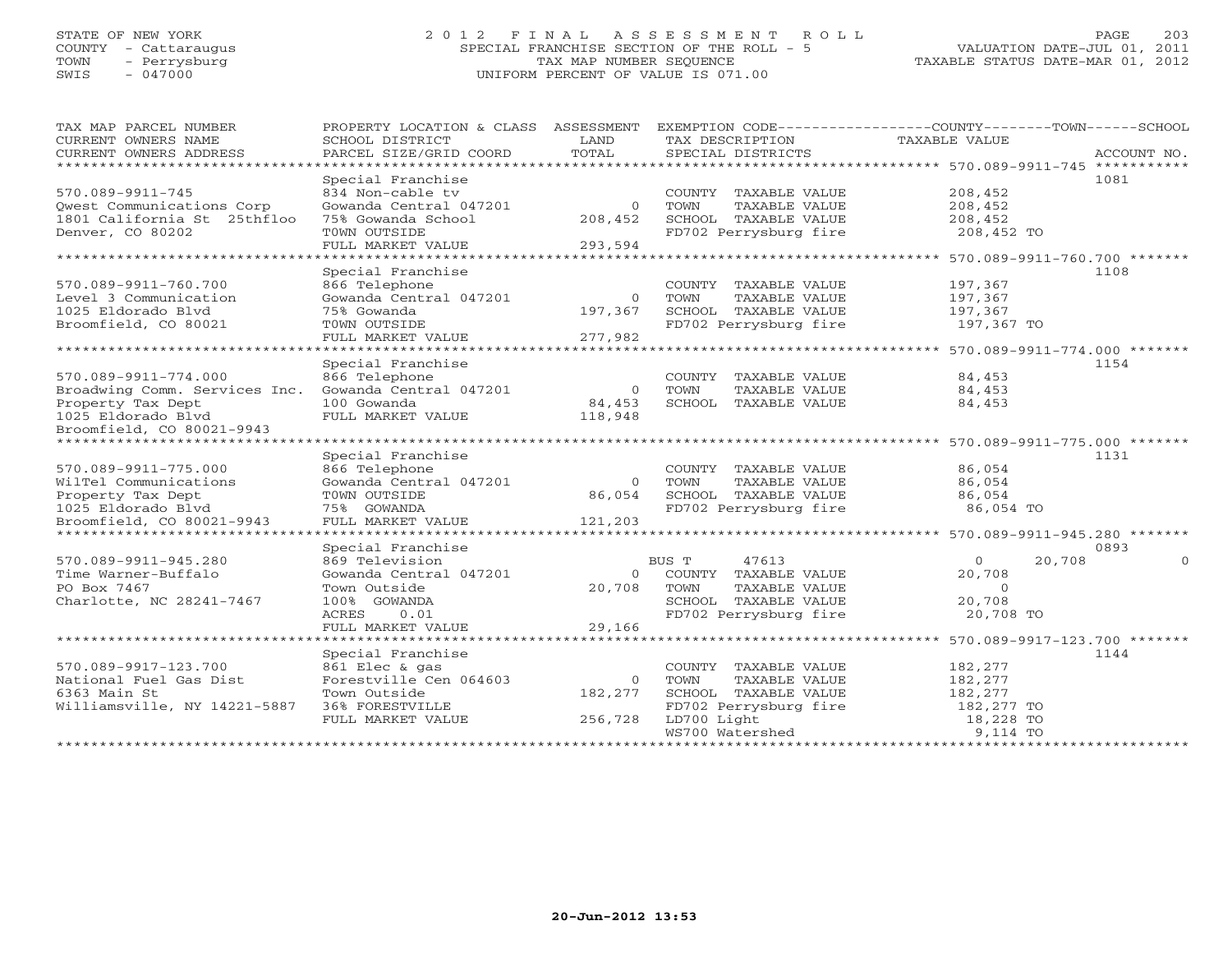# STATE OF NEW YORK 2 0 1 2 F I N A L A S S E S S M E N T R O L L PAGE 204 COUNTY - Cattaraugus SPECIAL FRANCHISE SECTION OF THE ROLL - 5 VALUATION DATE-JUL 01, 2011 TOWN - Perrysburg TAX MAP NUMBER SEQUENCE TAXABLE STATUS DATE-MAR 01, 2012 SWIS - 047000 UNIFORM PERCENT OF VALUE IS 071.00

| TAX MAP PARCEL NUMBER<br>CURRENT OWNERS NAME          | PROPERTY LOCATION & CLASS ASSESSMENT<br>SCHOOL DISTRICT | LAND     | TAX DESCRIPTION       | EXEMPTION CODE-----------------COUNTY-------TOWN------SCHOOL<br>TAXABLE VALUE |
|-------------------------------------------------------|---------------------------------------------------------|----------|-----------------------|-------------------------------------------------------------------------------|
| CURRENT OWNERS ADDRESS                                | PARCEL SIZE/GRID COORD                                  | TOTAL    | SPECIAL DISTRICTS     | ACCOUNT NO.                                                                   |
|                                                       |                                                         |          |                       |                                                                               |
|                                                       | Special Franchise                                       |          |                       | 0847                                                                          |
| 570.089-9917-131.600                                  | 861 Elec & gas                                          |          | COUNTY TAXABLE VALUE  | 23,397                                                                        |
| Nys Electric & Gas Corp                               | Forestville Cen 064603                                  | $\Omega$ | TOWN<br>TAXABLE VALUE | 23,397                                                                        |
| Utility shared services-taxes                         | Town Outside                                            | 23,397   | SCHOOL TAXABLE VALUE  | 23,397                                                                        |
| 70 Farm View Dr                                       | 12% FORESTVILLE                                         |          | FD702 Perrysburg fire | 23,397 TO                                                                     |
| New Gloucester, ME 04260                              | FULL MARKET VALUE                                       | 32,954   |                       |                                                                               |
|                                                       |                                                         |          |                       |                                                                               |
|                                                       | Special Franchise                                       |          |                       | 0845                                                                          |
| 570.089-9917-132.350                                  | 861 Elec & gas                                          |          | COUNTY TAXABLE VALUE  | 168,325                                                                       |
| Niagara Mohawk Power Corp                             | Forestville Cen 064603                                  | $\Omega$ | TOWN<br>TAXABLE VALUE | 168,325                                                                       |
| 300 Erie Blvd West                                    | Town Outside                                            | 168,325  | SCHOOL TAXABLE VALUE  | 168,325                                                                       |
| Syracuse, NY 13202                                    | 26% FORESTVILLE                                         |          | FD702 Perrysburg fire | 168,325 TO                                                                    |
|                                                       | FULL MARKET VALUE                                       | 237,077  | LD700 Light           | 42,081 TO                                                                     |
|                                                       |                                                         |          | WS700 Watershed       | 8,416 TO                                                                      |
|                                                       |                                                         |          |                       | ********************************* 570.089-9917-602.500 *******                |
|                                                       | Special Franchise                                       |          |                       | 1109                                                                          |
| 570.089-9917-602.500                                  | 866 Telephone                                           |          | COUNTY TAXABLE VALUE  | 18,349                                                                        |
| Global Crossing North American Forestville Cen 064603 |                                                         | $\circ$  | TOWN<br>TAXABLE VALUE | 18,349                                                                        |
| Attn: Property Tax Department TOWN OUTSIDE            |                                                         | 18,349   | SCHOOL TAXABLE VALUE  | 18,349                                                                        |
| 225 Kenneth Dr                                        | 25% FORESTVILLE                                         |          |                       |                                                                               |
| Rochester, NY 14623                                   |                                                         |          |                       |                                                                               |
|                                                       |                                                         |          |                       |                                                                               |
|                                                       | Special Franchise                                       |          |                       | 0844                                                                          |
| 570.089-9917-631.900                                  | 866 Telephone                                           |          | COUNTY TAXABLE VALUE  | 13,990                                                                        |
| Verizon New York Inc                                  | Forestville Cen 064603                                  | $\Omega$ | TOWN<br>TAXABLE VALUE | 13,990                                                                        |
| Property Tax Dept                                     | Town Outside                                            | 13,990   | SCHOOL TAXABLE VALUE  | 13,990                                                                        |
| PO Box 152206                                         | 8% FORESTVILLE                                          |          | FD702 Perrysburg fire | 13,990 TO                                                                     |
| Irving, TX 75015-2206                                 | FULL MARKET VALUE                                       | 19,704   | LD700 Light           | 2,798 TO                                                                      |
|                                                       |                                                         |          | WS700 Watershed       | 700 TO                                                                        |
|                                                       |                                                         |          |                       |                                                                               |
|                                                       | Special Franchise                                       |          |                       | 1134                                                                          |
| 570.089-9917-744.850                                  | 866 Telephone                                           |          | COUNTY TAXABLE VALUE  | 659                                                                           |
| Elantic Telecom, Inc.                                 | Forestville Cen 064603                                  | $\Omega$ | TOWN<br>TAXABLE VALUE | 659                                                                           |
| PO Box 54288                                          | TOWN OUTSIDE                                            | 659      | SCHOOL TAXABLE VALUE  | 659                                                                           |
| Lexington, KY 40555                                   | 25% FORESTVILLE                                         |          | FD702 Perrysburg fire | 659 TO                                                                        |
|                                                       | FULL MARKET VALUE                                       | 928      |                       |                                                                               |
|                                                       |                                                         |          |                       | ********************************* 570.089-9917-745 ***********                |
|                                                       | Special Franchise                                       |          |                       | 1086                                                                          |
| 570.089-9917-745                                      | 834 Non-cable tv                                        |          | COUNTY TAXABLE VALUE  | 69,484                                                                        |
| Qwest Communications Corp                             | Forestville Cen 064603                                  | $\Omega$ | TOWN<br>TAXABLE VALUE |                                                                               |
|                                                       |                                                         | 69,484   | SCHOOL TAXABLE VALUE  | 69,484                                                                        |
| Attn: Tax Department                                  | TOWN OUTSIDE                                            |          |                       | 69,484                                                                        |
| 1801 California St                                    | 25% FORESTVILLE                                         |          | FD702 Perrysburg fire | 69,484 TO                                                                     |
| Denver, CO 80202                                      | FULL MARKET VALUE                                       | 97,865   |                       |                                                                               |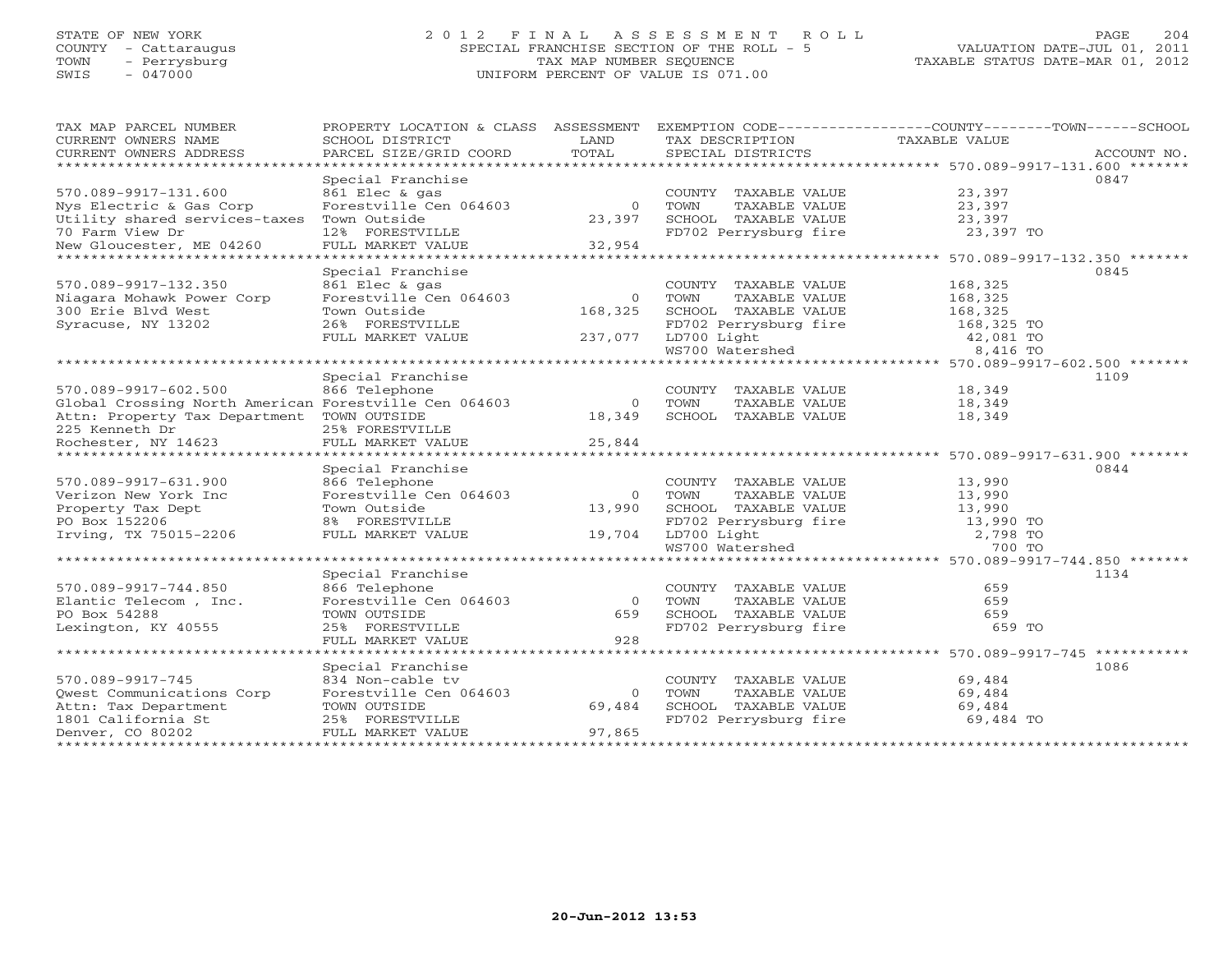# STATE OF NEW YORK 2 0 1 2 F I N A L A S S E S S M E N T R O L L PAGE 205 COUNTY - Cattaraugus SPECIAL FRANCHISE SECTION OF THE ROLL - 5 VALUATION DATE-JUL 01, 2011 TOWN - Perrysburg TAX MAP NUMBER SEQUENCE TAXABLE STATUS DATE-MAR 01, 2012 SWIS - 047000 UNIFORM PERCENT OF VALUE IS 071.00UNIFORM PERCENT OF VALUE IS 071.00

| TAX MAP PARCEL NUMBER     | ASSESSMENT<br>PROPERTY LOCATION & CLASS |         | EXEMPTION CODE-         | $------COLUTIONTY---$<br>- TOWN - - - -                      | $-$ SCHOOL  |
|---------------------------|-----------------------------------------|---------|-------------------------|--------------------------------------------------------------|-------------|
| CURRENT OWNERS NAME       | SCHOOL DISTRICT                         | LAND    | TAX DESCRIPTION         | TAXABLE VALUE                                                |             |
| CURRENT OWNERS ADDRESS    | PARCEL SIZE/GRID COORD                  | TOTAL   | SPECIAL DISTRICTS       |                                                              | ACCOUNT NO. |
|                           |                                         |         |                         | ******************************* 570.089-9917-760.700 ******* |             |
|                           | Special Franchise                       |         |                         |                                                              | 1110        |
| 570.089-9917-760.700      | 866 Telephone                           |         | TAXABLE VALUE<br>COUNTY | 65,789                                                       |             |
| Level 3 Communications    | Forestville Cen 064603                  | $\circ$ | TOWN<br>TAXABLE VALUE   | 65,789                                                       |             |
| 1025 Eldorado Blvd        | TOWN OUTSIDE                            | 65,789  | SCHOOL<br>TAXABLE VALUE | 65,789                                                       |             |
| Broomfield, CO 80021      | 25% FORESTVILLE                         |         | FD702 Perrysburg fire   | 65,789 TO                                                    |             |
|                           | FULL MARKET VALUE                       | 92,661  |                         |                                                              |             |
|                           |                                         |         |                         | $570.089 - 9917 - 775.000$ *******                           |             |
|                           | Special Franchise                       |         |                         |                                                              | 1136        |
| 570.089-9917-775.000      | 866 Telephone                           |         | COUNTY<br>TAXABLE VALUE | 28,685                                                       |             |
| WilTel Communications     | Forestville Cen 064603                  | $\circ$ | TOWN<br>TAXABLE VALUE   | 28,685                                                       |             |
| Attn: Property Tax Dept   | TOWN OUTSIDE                            | 28,685  | SCHOOL<br>TAXABLE VALUE | 28,685                                                       |             |
| 1025 Eldorado Blyd        | 25% FORESTVILLE                         |         | FD702 Perrysburg fire   | 28,685 TO                                                    |             |
| Broomfield, CO 80021-9943 | FULL MARKET VALUE                       | 40,401  |                         |                                                              |             |
|                           |                                         |         |                         |                                                              |             |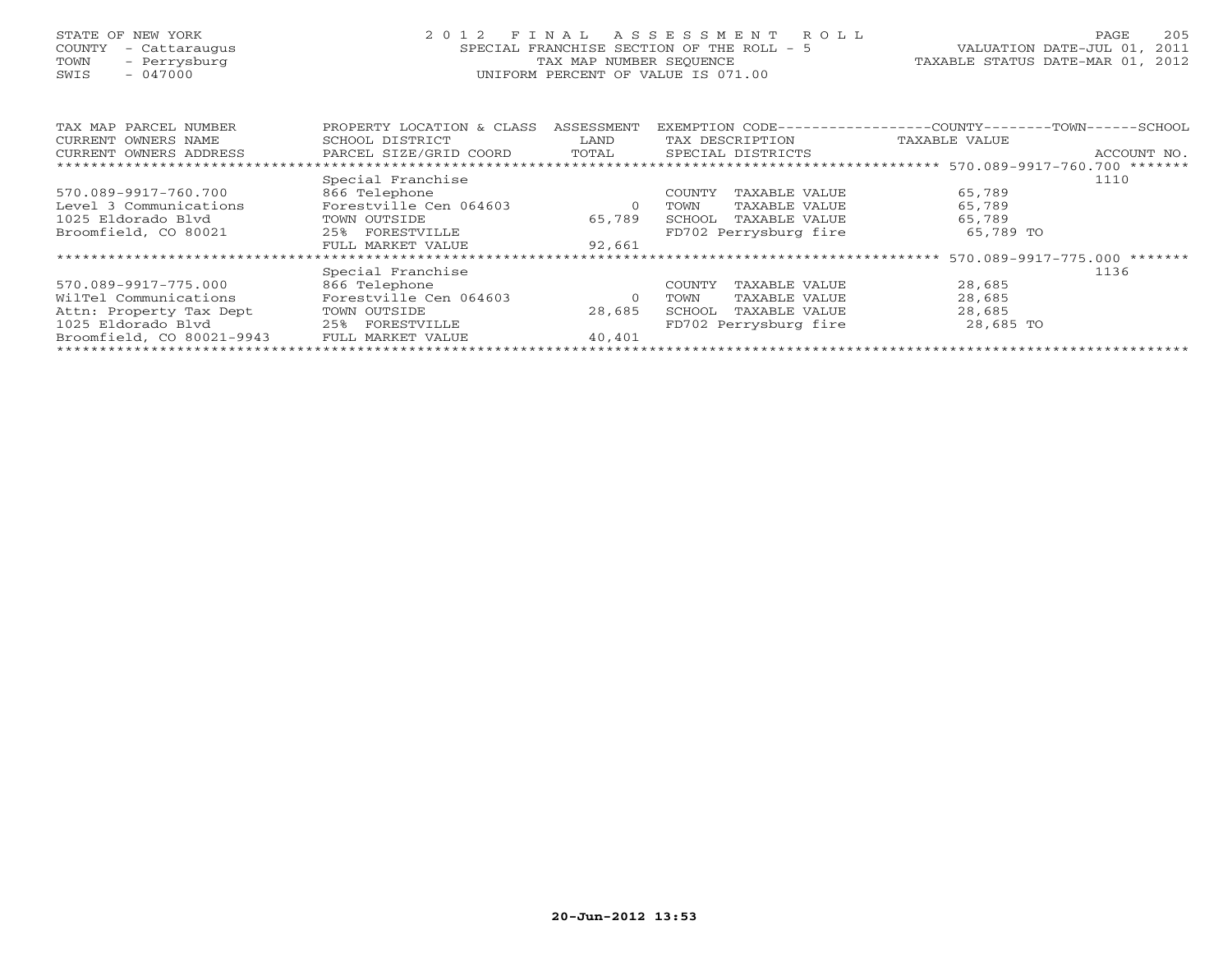|      | STATE OF NEW YORK    | 2012 FINAL ASSESSMENT ROLL                | PAGE.                            | 206 |
|------|----------------------|-------------------------------------------|----------------------------------|-----|
|      | COUNTY - Cattaraugus | SPECIAL FRANCHISE SECTION OF THE ROLL - 5 | VALUATION DATE-JUL 01, 2011      |     |
| TOWN | - Perrysburg         |                                           | TAXABLE STATUS DATE-MAR 01, 2012 |     |
| SWIS | $-047000$            |                                           | RPS150/V04/L015                  |     |
|      |                      | UNIFORM PERCENT OF VALUE IS 071.00        | CURRENT DATE 6/20/2012           |     |
|      |                      |                                           |                                  |     |

# \*\*\* S P E C I A L D I S T R I C T S U M M A R Y \*\*\*

| CODE. | DISTRICT NAME        | TOTAL<br>PARCELS | EXTENSION<br>TYPE. | EXTENSION<br>VALUE | AD VALOREM<br><b>VALUE</b> | <b>EXEMPT</b><br>AMOUNT | TAXABLE<br>VALUE |
|-------|----------------------|------------------|--------------------|--------------------|----------------------------|-------------------------|------------------|
|       | FD702 Perrysburg fir |                  | 29 TOTAL           |                    | 2586,374                   |                         | 2586,374         |
|       | LD700 Light          |                  | 7 TOTAL            |                    | 264,083                    |                         | 264,083          |
|       | SR702 Perrysburg Sp. |                  | 11 TOTAL           |                    | 378,211                    |                         | 378,211          |
|       | WS700 Watershed      |                  | 7 TOTAL            |                    | 75,009                     |                         | 75,009           |

R O L L S U B S E C T I O N - - T O T A L S

### \*\*\* S C H O O L D I S T R I C T S U M M A R Y \*\*\*

| CODE             | DISTRICT NAME                          | TOTAL<br>PARCELS | ASSESSED<br>LAND | ASSESSED<br>TOTAL   | EXEMPT<br>AMOUNT | TOTAL<br>TAXABLE    | STAR<br>AMOUNT | STAR<br>TAXABLE     |
|------------------|----------------------------------------|------------------|------------------|---------------------|------------------|---------------------|----------------|---------------------|
| 047201<br>064603 | Gowanda Central<br>Forestville Central | 23<br>Q          |                  | 2173,268<br>570,955 |                  | 2173,268<br>570,955 |                | 2173,268<br>570,955 |
|                  | SUB-TOTAL                              | 32               |                  | 2744,223            |                  | 2744,223            |                | 2744,223            |
|                  | TOTAL                                  | 32               |                  | 2744,223            |                  | 2744,223            |                | 2744,223            |

### \*\*\* S Y S T E M C O D E S S U M M A R Y \*\*\*

### NO SYSTEM EXEMPTIONS AT THIS LEVEL

### \*\*\* E X E M P T I O N S U M M A R Y \*\*\*

| CODE  | DESCRIPTION    | TOTAL<br>PARCELS | COUNTY | TOWN             | SCHOOL |
|-------|----------------|------------------|--------|------------------|--------|
| 47613 | BUS T<br>TOTAL |                  |        | 20,708<br>20,708 |        |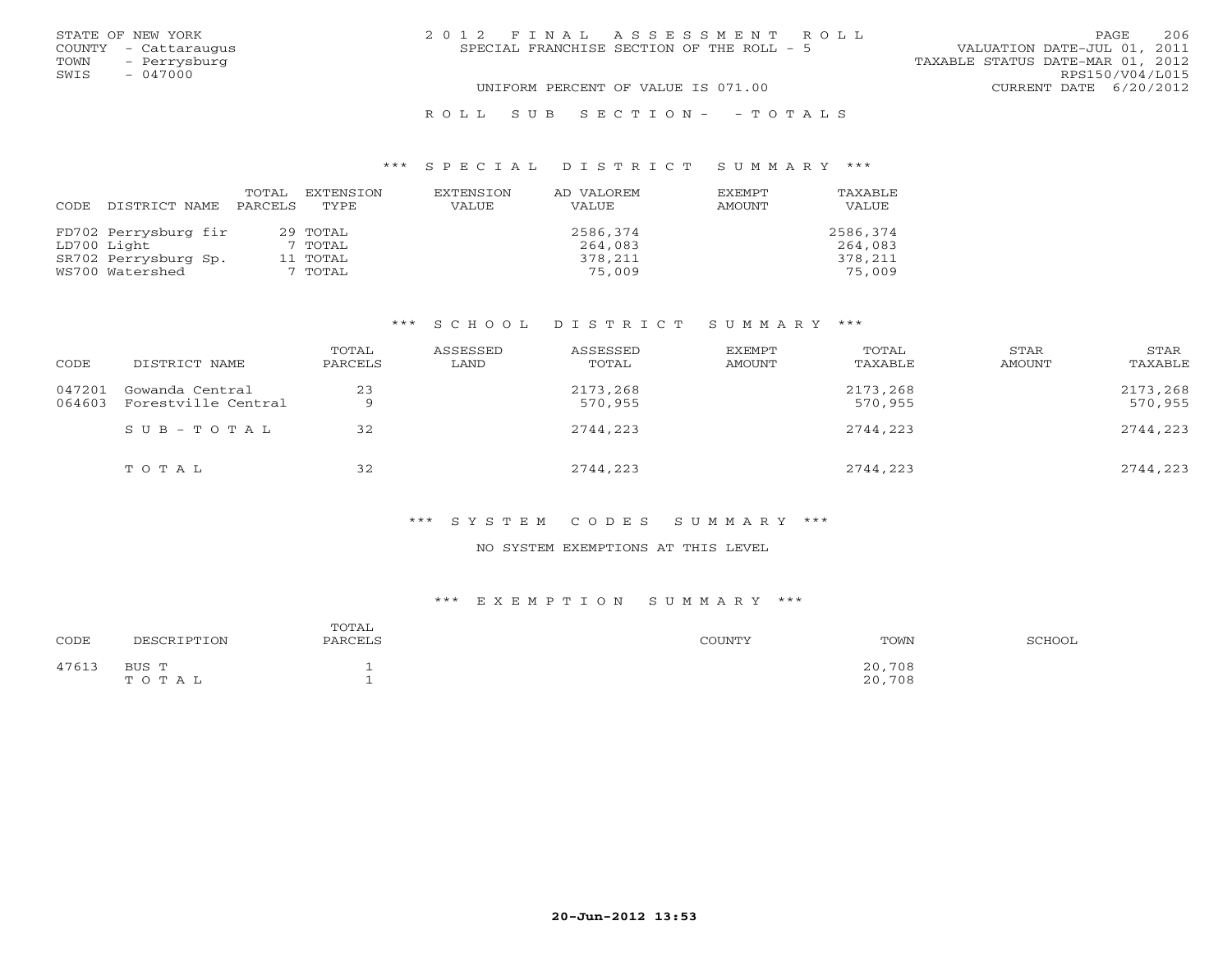|      | STATE OF NEW YORK    | 2012 FINAL ASSESSMENT ROLL                | 2.07<br>PAGE.                    |
|------|----------------------|-------------------------------------------|----------------------------------|
|      | COUNTY - Cattaraugus | SPECIAL FRANCHISE SECTION OF THE ROLL - 5 | VALUATION DATE-JUL 01, 2011      |
| TOWN | - Perrysburg         |                                           | TAXABLE STATUS DATE-MAR 01, 2012 |
| SWIS | $-047000$            |                                           | RPS150/V04/L015                  |
|      |                      | UNIFORM PERCENT OF VALUE IS 071.00        | CURRENT DATE 6/20/2012           |
|      |                      | ROLL SUB SECTION- - TOTALS                |                                  |

| ROLL |                   | TOTAL   | ASSESSED | ASSESSED | TAXABLE  | TAXABLE  | TAXABLE  | STAR     |
|------|-------------------|---------|----------|----------|----------|----------|----------|----------|
| SEC  | DESCRIPTION       | PARCELS | LAND     | TOTAL    | COUNTY   | TOWN     | SCHOOL   | TAXABLE  |
|      | SPECIAL FRANCHISE |         |          | 2744,223 | 2744,223 | 2723,515 | 2744,223 | 2744,223 |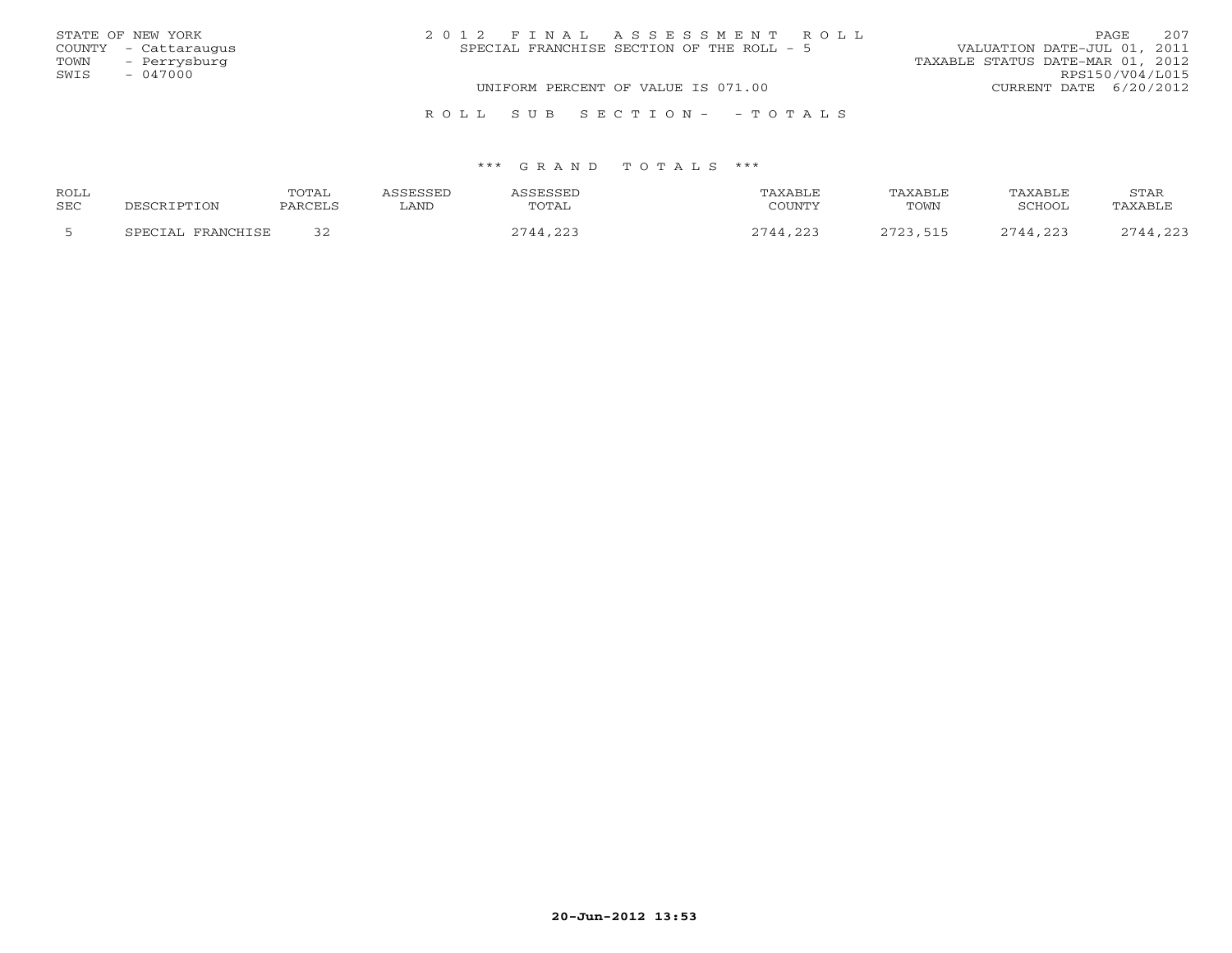|      | STATE OF NEW YORK    | 2012 FINAL ASSESSMENT ROLL                | 208<br>PAGE.                     |
|------|----------------------|-------------------------------------------|----------------------------------|
|      | COUNTY - Cattaraugus | SPECIAL FRANCHISE SECTION OF THE ROLL - 5 | VALUATION DATE-JUL 01, 2011      |
| TOWN | - Perrysburg         |                                           | TAXABLE STATUS DATE-MAR 01, 2012 |
| SWIS | $-047000$            | UNIFORM PERCENT OF VALUE IS 071.00        | RPS150/V04/L015                  |
|      |                      |                                           | CURRENT DATE 6/20/2012           |
|      |                      |                                           |                                  |

#### R O L L S E C T I O N T O T A L S

### \*\*\* S P E C I A L D I S T R I C T S U M M A R Y \*\*\*

| CODE | DISTRICT NAME        | TOTAL<br>PARCELS | EXTENSION<br>TYPE | EXTENSION<br>VALUE | AD VALOREM<br>VALUE | <b>EXEMPT</b><br>AMOUNT | TAXABLE<br>VALUE |
|------|----------------------|------------------|-------------------|--------------------|---------------------|-------------------------|------------------|
|      |                      |                  |                   |                    |                     |                         |                  |
|      | FD702 Perrysburg fir |                  | 29 TOTAL          |                    | 2586,374            |                         | 2586,374         |
|      | LD700 Light          |                  | 7 TOTAL           |                    | 264,083             |                         | 264,083          |
|      | SR702 Perrysburg Sp. |                  | 11 TOTAL          |                    | 378,211             |                         | 378,211          |
|      | WS700 Watershed      |                  | 7 TOTAL           |                    | 75,009              |                         | 75,009           |

### \*\*\* S C H O O L D I S T R I C T S U M M A R Y \*\*\*

| CODE             | DISTRICT NAME                          | TOTAL<br>PARCELS | ASSESSED<br>LAND | ASSESSED<br>TOTAL   | EXEMPT<br>AMOUNT | TOTAL<br>TAXABLE    | STAR<br>AMOUNT | STAR<br>TAXABLE     |
|------------------|----------------------------------------|------------------|------------------|---------------------|------------------|---------------------|----------------|---------------------|
| 047201<br>064603 | Gowanda Central<br>Forestville Central | 23<br>Q          |                  | 2173,268<br>570,955 |                  | 2173,268<br>570,955 |                | 2173,268<br>570,955 |
|                  | $SUB - TO T AL$                        | 32               |                  | 2744,223            |                  | 2744,223            |                | 2744,223            |
|                  | TOTAL                                  | 32               |                  | 2744,223            |                  | 2744,223            |                | 2744,223            |

### \*\*\* S Y S T E M C O D E S S U M M A R Y \*\*\*

### NO SYSTEM EXEMPTIONS AT THIS LEVEL

### \*\*\* E X E M P T I O N S U M M A R Y \*\*\*

| CODE  | DESCRIPTION    | TOTAL<br>PARCELS | COUNTY | TOWN<br>.        | SCHOOL |
|-------|----------------|------------------|--------|------------------|--------|
| 47613 | BUS T<br>TOTAL |                  |        | 20,708<br>20,708 |        |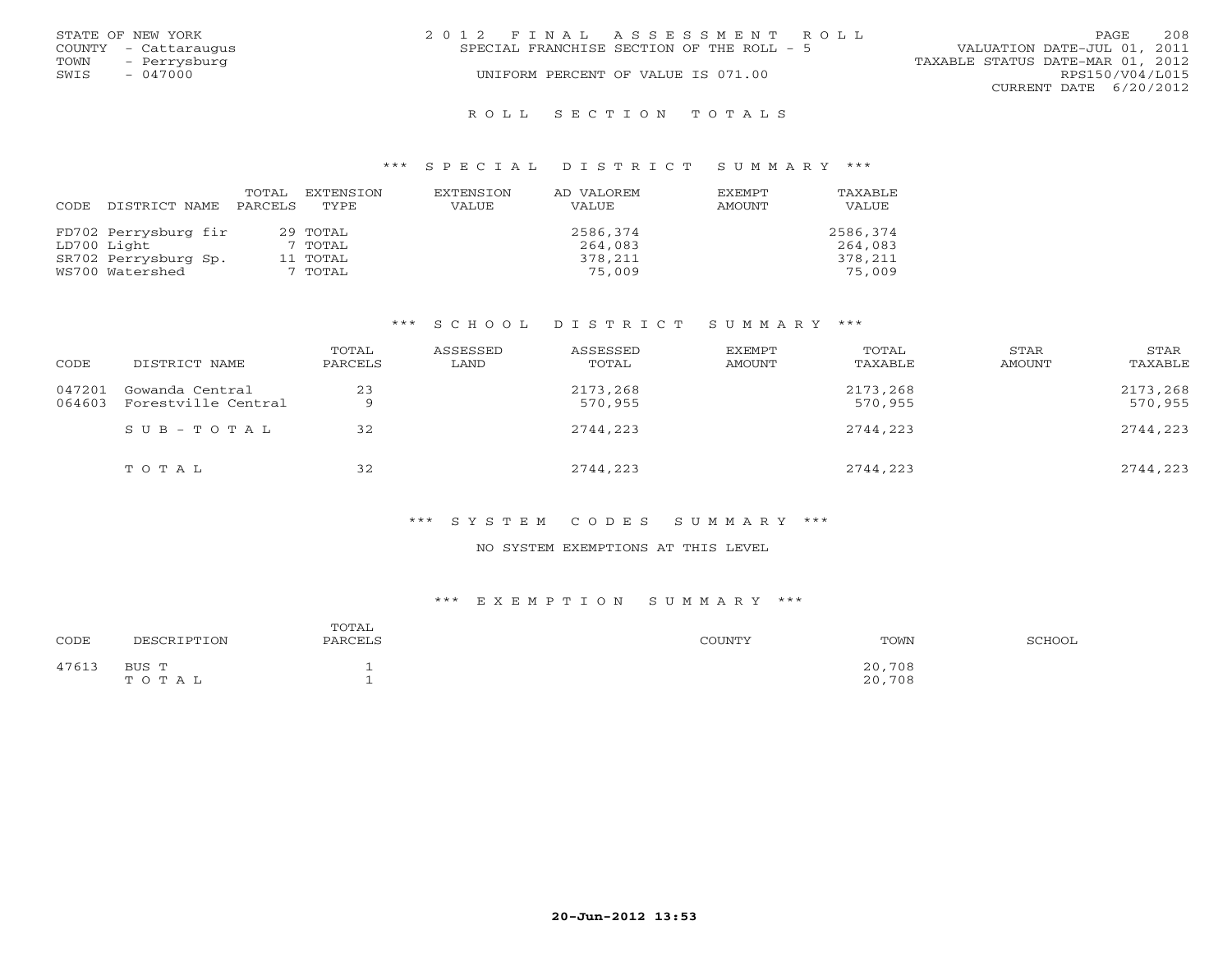|                   | STATE OF NEW YORK    | 2012 FINAL ASSESSMENT ROLL                | 209<br>PAGE                      |
|-------------------|----------------------|-------------------------------------------|----------------------------------|
|                   | COUNTY - Cattaraugus | SPECIAL FRANCHISE SECTION OF THE ROLL - 5 | VALUATION DATE-JUL 01, 2011      |
| TOWN              | - Perrysburg         |                                           | TAXABLE STATUS DATE-MAR 01, 2012 |
| SWIS<br>$-047000$ |                      | UNIFORM PERCENT OF VALUE IS 071.00        | RPS150/V04/L015                  |
|                   |                      |                                           | CURRENT DATE 6/20/2012           |
|                   |                      | ROLL SECTION TOTALS                       |                                  |

| ROLL |                              | TOTAL    |      |                | AXABLF         | AXARL) | TAXABI F | STAR           |
|------|------------------------------|----------|------|----------------|----------------|--------|----------|----------------|
| SEC  |                              | PARCEL ? | LAND | TOTAL          | COUNTY         | TOWN   | SCHOOL   | <b>TAXABLF</b> |
|      | די הידוי מהיה מיהו<br>ים כוי |          |      | $\cap$<br>つワイイ | ົດຕະ<br>$\sim$ | 7777   | 744 223  | 1.22           |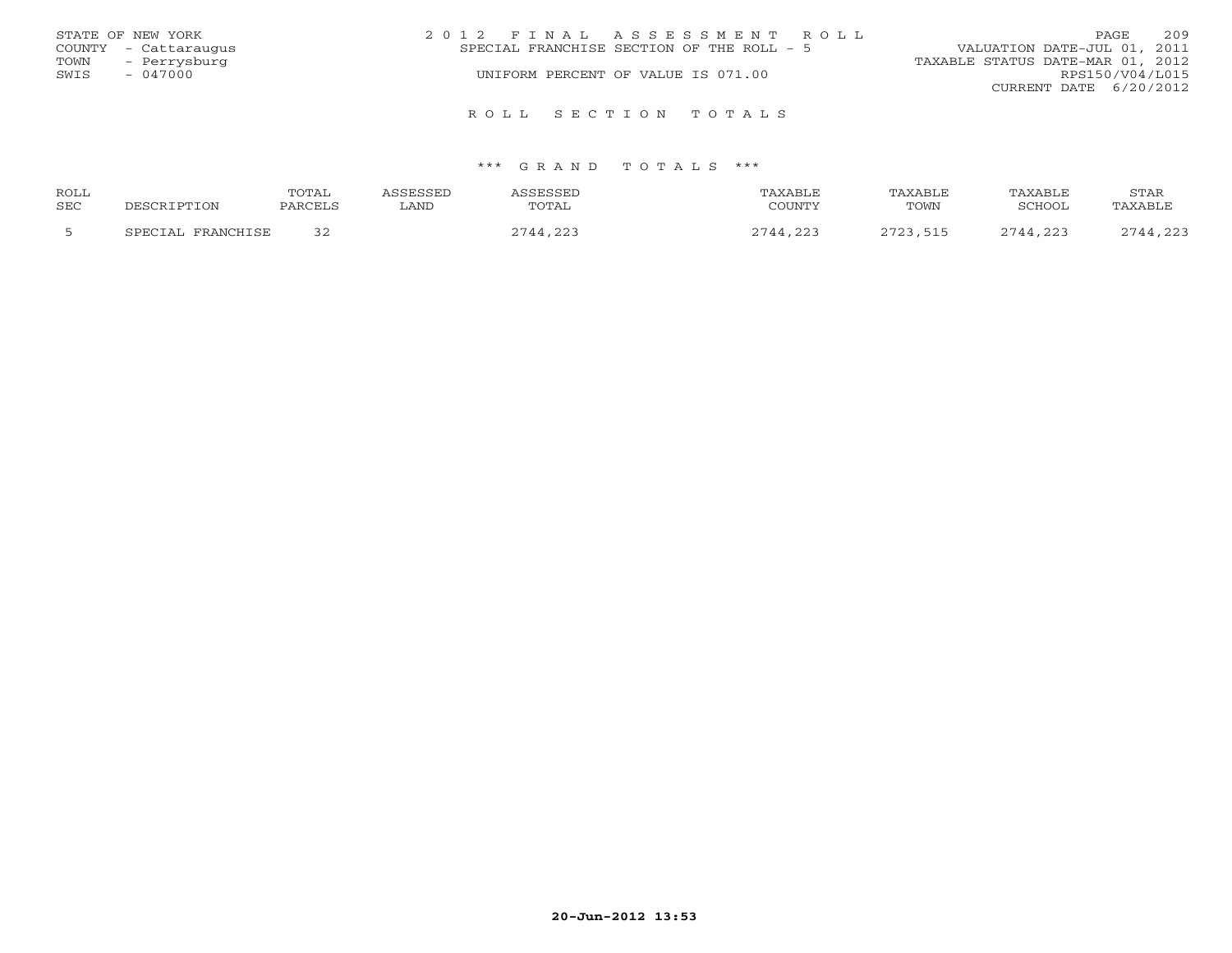# STATE OF NEW YORK 2 0 1 2 F I N A L A S S E S S M E N T R O L L PAGE 210 COUNTY - Cattaraugus UTILITY & R.R. SECTION OF THE ROLL - 6 VALUATION DATE-JUL 01, 2011 TOWN - Perrysburg TAX MAP NUMBER SEQUENCE TAXABLE STATUS DATE-MAR 01, 2012 SWIS - 047000 UNIFORM PERCENT OF VALUE IS 071.00UNIFORM PERCENT OF VALUE IS 071.00

| CURRENT OWNERS NAME<br>SCHOOL DISTRICT<br>LAND<br>TAX DESCRIPTION<br>TAXABLE VALUE<br>TOTAL<br>PARCEL SIZE/GRID COORD<br>CURRENT OWNERS ADDRESS<br>SPECIAL DISTRICTS<br>ACCOUNT NO.<br>0997<br>W Perrysburg Rd<br>$1.004 - 1 - 9.2$<br>872 Elec-Substation<br>196,141<br>COUNTY TAXABLE VALUE<br>5,000<br>Gowanda Central 047201<br>196,141<br>Niagara Mohawk Power Corp<br>TOWN<br>TAXABLE VALUE<br>SCHOOL TAXABLE VALUE<br>300 Erie Blvd W<br>713806<br>196,141<br>196,141<br>$1.0000 - Gowanda$<br>FD702 Perrysburg fire<br>Syracuse, NY 13202<br>196,141 TO<br>Perrysburg Substation<br>FRNT 250.00 DPTH 160.00<br>EAST-1023424 NRTH-0917488<br>DEED BOOK 00929 PG-00495<br>276,255<br>FULL MARKET VALUE<br>1051<br>11436 Route 39<br>$8.004 - 1 - 38.71$<br>154,400<br>836 Telecom. eq.<br>COUNTY TAXABLE VALUE<br>Gowanda Central 047201<br>Crown Communications<br>TAXABLE VALUE<br>154,400<br>0 TOWN<br>Pmb 353<br>2012-6 addtl antenna adde<br>154,400<br>SCHOOL TAXABLE VALUE<br>154,400<br>wasnington Rd<br>Mcmurray, PA 15317<br>*********<br>0.01<br>FD702 Perrysburg fire<br>ACRES<br>154,400 TO<br>EAST-1043710 NRTH-0897466<br>FULL MARKET VALUE<br>217,465<br>0739<br>Dewey Rd<br>843 Non-ceil. rr<br>4,000<br>$16.001 - 1 - 30.1$<br>COUNTY TAXABLE VALUE<br>Gowanda Central 047201<br>4,000<br>TAXABLE VALUE<br>4,000<br>New York & Lake Erie<br>TOWN<br>0 <sub>0</sub><br>4,000<br>SCHOOL TAXABLE VALUE<br>4,000<br>PO Box 309<br>00 00<br>Gowanda, NY 14070<br>6.60<br>FD702 Perrysburg fire<br>4,000 TO<br>ACRES<br>EAST-1038430 NRTH-0892507<br>DEED BOOK 833<br>PG-00547<br>5,634<br>FULL MARKET VALUE<br>0948<br>Main St<br>5,300<br>$16.022 - 2 - 15.3$<br>843 Non-ceil. rr<br>COUNTY TAXABLE VALUE<br>New York & Lake Erie<br>Gowanda Central 047201<br>5,300<br>TAXABLE VALUE<br>5,300<br>TOWN<br>Commercial St<br>11 06<br>09<br>5,300<br>SCHOOL TAXABLE VALUE<br>5,300<br>5.25<br>PO Box 309<br>ACRES<br>FD702 Perrysburg fire 5,300 TO<br>SR702 Perrysburg Sp. Res. 5,300 TO<br>EAST-1037070 NRTH-0894598<br>Gowanda, NY 14070<br>WD702 Prrysbrg Central Wtr .00 MT<br>DEED BOOK 833<br>PG-00547<br>7,465<br>FULL MARKET VALUE<br>**************************************<br>***************** 670.001-9911-123.700/288 ***<br>Op & Reg Sta & Equip<br>0817<br>670.001-9911-123.700/288<br>145,200<br>885 Gas Outside Pla<br>COUNTY TAXABLE VALUE<br>Gowanda Central 047201<br>National Fuel Gas Dist<br>$\circ$<br>TOWN<br>TAXABLE VALUE<br>145,200<br>Attn: Real Property Tax Servic 888888 & 160703<br>145,200<br>SCHOOL TAXABLE VALUE<br>145,200<br>6363 Main St<br>FD702 Perrysburg fire 145,200 TO<br>SR702 Perrysburg Sp. Res. 145,200 TO<br>$1.0000 - Gowanda$<br>Williamsville, NY 14221<br>Total Gas Dist<br>204,507<br>FULL MARKET VALUE | TAX MAP PARCEL NUMBER |  | PROPERTY LOCATION & CLASS ASSESSMENT EXEMPTION CODE----------------COUNTY-------TOWN------SCHOOL |  |
|-----------------------------------------------------------------------------------------------------------------------------------------------------------------------------------------------------------------------------------------------------------------------------------------------------------------------------------------------------------------------------------------------------------------------------------------------------------------------------------------------------------------------------------------------------------------------------------------------------------------------------------------------------------------------------------------------------------------------------------------------------------------------------------------------------------------------------------------------------------------------------------------------------------------------------------------------------------------------------------------------------------------------------------------------------------------------------------------------------------------------------------------------------------------------------------------------------------------------------------------------------------------------------------------------------------------------------------------------------------------------------------------------------------------------------------------------------------------------------------------------------------------------------------------------------------------------------------------------------------------------------------------------------------------------------------------------------------------------------------------------------------------------------------------------------------------------------------------------------------------------------------------------------------------------------------------------------------------------------------------------------------------------------------------------------------------------------------------------------------------------------------------------------------------------------------------------------------------------------------------------------------------------------------------------------------------------------------------------------------------------------------------------------------------------------------------------------------------------------------------------------------------------------------------------------------------------------------------------------------------------------------------------------------------------------------------------------------------------------------------------------------------------------------|-----------------------|--|--------------------------------------------------------------------------------------------------|--|
|                                                                                                                                                                                                                                                                                                                                                                                                                                                                                                                                                                                                                                                                                                                                                                                                                                                                                                                                                                                                                                                                                                                                                                                                                                                                                                                                                                                                                                                                                                                                                                                                                                                                                                                                                                                                                                                                                                                                                                                                                                                                                                                                                                                                                                                                                                                                                                                                                                                                                                                                                                                                                                                                                                                                                                                   |                       |  |                                                                                                  |  |
|                                                                                                                                                                                                                                                                                                                                                                                                                                                                                                                                                                                                                                                                                                                                                                                                                                                                                                                                                                                                                                                                                                                                                                                                                                                                                                                                                                                                                                                                                                                                                                                                                                                                                                                                                                                                                                                                                                                                                                                                                                                                                                                                                                                                                                                                                                                                                                                                                                                                                                                                                                                                                                                                                                                                                                                   |                       |  |                                                                                                  |  |
|                                                                                                                                                                                                                                                                                                                                                                                                                                                                                                                                                                                                                                                                                                                                                                                                                                                                                                                                                                                                                                                                                                                                                                                                                                                                                                                                                                                                                                                                                                                                                                                                                                                                                                                                                                                                                                                                                                                                                                                                                                                                                                                                                                                                                                                                                                                                                                                                                                                                                                                                                                                                                                                                                                                                                                                   |                       |  |                                                                                                  |  |
|                                                                                                                                                                                                                                                                                                                                                                                                                                                                                                                                                                                                                                                                                                                                                                                                                                                                                                                                                                                                                                                                                                                                                                                                                                                                                                                                                                                                                                                                                                                                                                                                                                                                                                                                                                                                                                                                                                                                                                                                                                                                                                                                                                                                                                                                                                                                                                                                                                                                                                                                                                                                                                                                                                                                                                                   |                       |  |                                                                                                  |  |
|                                                                                                                                                                                                                                                                                                                                                                                                                                                                                                                                                                                                                                                                                                                                                                                                                                                                                                                                                                                                                                                                                                                                                                                                                                                                                                                                                                                                                                                                                                                                                                                                                                                                                                                                                                                                                                                                                                                                                                                                                                                                                                                                                                                                                                                                                                                                                                                                                                                                                                                                                                                                                                                                                                                                                                                   |                       |  |                                                                                                  |  |
|                                                                                                                                                                                                                                                                                                                                                                                                                                                                                                                                                                                                                                                                                                                                                                                                                                                                                                                                                                                                                                                                                                                                                                                                                                                                                                                                                                                                                                                                                                                                                                                                                                                                                                                                                                                                                                                                                                                                                                                                                                                                                                                                                                                                                                                                                                                                                                                                                                                                                                                                                                                                                                                                                                                                                                                   |                       |  |                                                                                                  |  |
|                                                                                                                                                                                                                                                                                                                                                                                                                                                                                                                                                                                                                                                                                                                                                                                                                                                                                                                                                                                                                                                                                                                                                                                                                                                                                                                                                                                                                                                                                                                                                                                                                                                                                                                                                                                                                                                                                                                                                                                                                                                                                                                                                                                                                                                                                                                                                                                                                                                                                                                                                                                                                                                                                                                                                                                   |                       |  |                                                                                                  |  |
|                                                                                                                                                                                                                                                                                                                                                                                                                                                                                                                                                                                                                                                                                                                                                                                                                                                                                                                                                                                                                                                                                                                                                                                                                                                                                                                                                                                                                                                                                                                                                                                                                                                                                                                                                                                                                                                                                                                                                                                                                                                                                                                                                                                                                                                                                                                                                                                                                                                                                                                                                                                                                                                                                                                                                                                   |                       |  |                                                                                                  |  |
|                                                                                                                                                                                                                                                                                                                                                                                                                                                                                                                                                                                                                                                                                                                                                                                                                                                                                                                                                                                                                                                                                                                                                                                                                                                                                                                                                                                                                                                                                                                                                                                                                                                                                                                                                                                                                                                                                                                                                                                                                                                                                                                                                                                                                                                                                                                                                                                                                                                                                                                                                                                                                                                                                                                                                                                   |                       |  |                                                                                                  |  |
|                                                                                                                                                                                                                                                                                                                                                                                                                                                                                                                                                                                                                                                                                                                                                                                                                                                                                                                                                                                                                                                                                                                                                                                                                                                                                                                                                                                                                                                                                                                                                                                                                                                                                                                                                                                                                                                                                                                                                                                                                                                                                                                                                                                                                                                                                                                                                                                                                                                                                                                                                                                                                                                                                                                                                                                   |                       |  |                                                                                                  |  |
|                                                                                                                                                                                                                                                                                                                                                                                                                                                                                                                                                                                                                                                                                                                                                                                                                                                                                                                                                                                                                                                                                                                                                                                                                                                                                                                                                                                                                                                                                                                                                                                                                                                                                                                                                                                                                                                                                                                                                                                                                                                                                                                                                                                                                                                                                                                                                                                                                                                                                                                                                                                                                                                                                                                                                                                   |                       |  |                                                                                                  |  |
|                                                                                                                                                                                                                                                                                                                                                                                                                                                                                                                                                                                                                                                                                                                                                                                                                                                                                                                                                                                                                                                                                                                                                                                                                                                                                                                                                                                                                                                                                                                                                                                                                                                                                                                                                                                                                                                                                                                                                                                                                                                                                                                                                                                                                                                                                                                                                                                                                                                                                                                                                                                                                                                                                                                                                                                   |                       |  |                                                                                                  |  |
|                                                                                                                                                                                                                                                                                                                                                                                                                                                                                                                                                                                                                                                                                                                                                                                                                                                                                                                                                                                                                                                                                                                                                                                                                                                                                                                                                                                                                                                                                                                                                                                                                                                                                                                                                                                                                                                                                                                                                                                                                                                                                                                                                                                                                                                                                                                                                                                                                                                                                                                                                                                                                                                                                                                                                                                   |                       |  |                                                                                                  |  |
|                                                                                                                                                                                                                                                                                                                                                                                                                                                                                                                                                                                                                                                                                                                                                                                                                                                                                                                                                                                                                                                                                                                                                                                                                                                                                                                                                                                                                                                                                                                                                                                                                                                                                                                                                                                                                                                                                                                                                                                                                                                                                                                                                                                                                                                                                                                                                                                                                                                                                                                                                                                                                                                                                                                                                                                   |                       |  |                                                                                                  |  |
|                                                                                                                                                                                                                                                                                                                                                                                                                                                                                                                                                                                                                                                                                                                                                                                                                                                                                                                                                                                                                                                                                                                                                                                                                                                                                                                                                                                                                                                                                                                                                                                                                                                                                                                                                                                                                                                                                                                                                                                                                                                                                                                                                                                                                                                                                                                                                                                                                                                                                                                                                                                                                                                                                                                                                                                   |                       |  |                                                                                                  |  |
|                                                                                                                                                                                                                                                                                                                                                                                                                                                                                                                                                                                                                                                                                                                                                                                                                                                                                                                                                                                                                                                                                                                                                                                                                                                                                                                                                                                                                                                                                                                                                                                                                                                                                                                                                                                                                                                                                                                                                                                                                                                                                                                                                                                                                                                                                                                                                                                                                                                                                                                                                                                                                                                                                                                                                                                   |                       |  |                                                                                                  |  |
|                                                                                                                                                                                                                                                                                                                                                                                                                                                                                                                                                                                                                                                                                                                                                                                                                                                                                                                                                                                                                                                                                                                                                                                                                                                                                                                                                                                                                                                                                                                                                                                                                                                                                                                                                                                                                                                                                                                                                                                                                                                                                                                                                                                                                                                                                                                                                                                                                                                                                                                                                                                                                                                                                                                                                                                   |                       |  |                                                                                                  |  |
|                                                                                                                                                                                                                                                                                                                                                                                                                                                                                                                                                                                                                                                                                                                                                                                                                                                                                                                                                                                                                                                                                                                                                                                                                                                                                                                                                                                                                                                                                                                                                                                                                                                                                                                                                                                                                                                                                                                                                                                                                                                                                                                                                                                                                                                                                                                                                                                                                                                                                                                                                                                                                                                                                                                                                                                   |                       |  |                                                                                                  |  |
|                                                                                                                                                                                                                                                                                                                                                                                                                                                                                                                                                                                                                                                                                                                                                                                                                                                                                                                                                                                                                                                                                                                                                                                                                                                                                                                                                                                                                                                                                                                                                                                                                                                                                                                                                                                                                                                                                                                                                                                                                                                                                                                                                                                                                                                                                                                                                                                                                                                                                                                                                                                                                                                                                                                                                                                   |                       |  |                                                                                                  |  |
|                                                                                                                                                                                                                                                                                                                                                                                                                                                                                                                                                                                                                                                                                                                                                                                                                                                                                                                                                                                                                                                                                                                                                                                                                                                                                                                                                                                                                                                                                                                                                                                                                                                                                                                                                                                                                                                                                                                                                                                                                                                                                                                                                                                                                                                                                                                                                                                                                                                                                                                                                                                                                                                                                                                                                                                   |                       |  |                                                                                                  |  |
|                                                                                                                                                                                                                                                                                                                                                                                                                                                                                                                                                                                                                                                                                                                                                                                                                                                                                                                                                                                                                                                                                                                                                                                                                                                                                                                                                                                                                                                                                                                                                                                                                                                                                                                                                                                                                                                                                                                                                                                                                                                                                                                                                                                                                                                                                                                                                                                                                                                                                                                                                                                                                                                                                                                                                                                   |                       |  |                                                                                                  |  |
|                                                                                                                                                                                                                                                                                                                                                                                                                                                                                                                                                                                                                                                                                                                                                                                                                                                                                                                                                                                                                                                                                                                                                                                                                                                                                                                                                                                                                                                                                                                                                                                                                                                                                                                                                                                                                                                                                                                                                                                                                                                                                                                                                                                                                                                                                                                                                                                                                                                                                                                                                                                                                                                                                                                                                                                   |                       |  |                                                                                                  |  |
|                                                                                                                                                                                                                                                                                                                                                                                                                                                                                                                                                                                                                                                                                                                                                                                                                                                                                                                                                                                                                                                                                                                                                                                                                                                                                                                                                                                                                                                                                                                                                                                                                                                                                                                                                                                                                                                                                                                                                                                                                                                                                                                                                                                                                                                                                                                                                                                                                                                                                                                                                                                                                                                                                                                                                                                   |                       |  |                                                                                                  |  |
|                                                                                                                                                                                                                                                                                                                                                                                                                                                                                                                                                                                                                                                                                                                                                                                                                                                                                                                                                                                                                                                                                                                                                                                                                                                                                                                                                                                                                                                                                                                                                                                                                                                                                                                                                                                                                                                                                                                                                                                                                                                                                                                                                                                                                                                                                                                                                                                                                                                                                                                                                                                                                                                                                                                                                                                   |                       |  |                                                                                                  |  |
|                                                                                                                                                                                                                                                                                                                                                                                                                                                                                                                                                                                                                                                                                                                                                                                                                                                                                                                                                                                                                                                                                                                                                                                                                                                                                                                                                                                                                                                                                                                                                                                                                                                                                                                                                                                                                                                                                                                                                                                                                                                                                                                                                                                                                                                                                                                                                                                                                                                                                                                                                                                                                                                                                                                                                                                   |                       |  |                                                                                                  |  |
|                                                                                                                                                                                                                                                                                                                                                                                                                                                                                                                                                                                                                                                                                                                                                                                                                                                                                                                                                                                                                                                                                                                                                                                                                                                                                                                                                                                                                                                                                                                                                                                                                                                                                                                                                                                                                                                                                                                                                                                                                                                                                                                                                                                                                                                                                                                                                                                                                                                                                                                                                                                                                                                                                                                                                                                   |                       |  |                                                                                                  |  |
|                                                                                                                                                                                                                                                                                                                                                                                                                                                                                                                                                                                                                                                                                                                                                                                                                                                                                                                                                                                                                                                                                                                                                                                                                                                                                                                                                                                                                                                                                                                                                                                                                                                                                                                                                                                                                                                                                                                                                                                                                                                                                                                                                                                                                                                                                                                                                                                                                                                                                                                                                                                                                                                                                                                                                                                   |                       |  |                                                                                                  |  |
|                                                                                                                                                                                                                                                                                                                                                                                                                                                                                                                                                                                                                                                                                                                                                                                                                                                                                                                                                                                                                                                                                                                                                                                                                                                                                                                                                                                                                                                                                                                                                                                                                                                                                                                                                                                                                                                                                                                                                                                                                                                                                                                                                                                                                                                                                                                                                                                                                                                                                                                                                                                                                                                                                                                                                                                   |                       |  |                                                                                                  |  |
|                                                                                                                                                                                                                                                                                                                                                                                                                                                                                                                                                                                                                                                                                                                                                                                                                                                                                                                                                                                                                                                                                                                                                                                                                                                                                                                                                                                                                                                                                                                                                                                                                                                                                                                                                                                                                                                                                                                                                                                                                                                                                                                                                                                                                                                                                                                                                                                                                                                                                                                                                                                                                                                                                                                                                                                   |                       |  |                                                                                                  |  |
|                                                                                                                                                                                                                                                                                                                                                                                                                                                                                                                                                                                                                                                                                                                                                                                                                                                                                                                                                                                                                                                                                                                                                                                                                                                                                                                                                                                                                                                                                                                                                                                                                                                                                                                                                                                                                                                                                                                                                                                                                                                                                                                                                                                                                                                                                                                                                                                                                                                                                                                                                                                                                                                                                                                                                                                   |                       |  |                                                                                                  |  |
|                                                                                                                                                                                                                                                                                                                                                                                                                                                                                                                                                                                                                                                                                                                                                                                                                                                                                                                                                                                                                                                                                                                                                                                                                                                                                                                                                                                                                                                                                                                                                                                                                                                                                                                                                                                                                                                                                                                                                                                                                                                                                                                                                                                                                                                                                                                                                                                                                                                                                                                                                                                                                                                                                                                                                                                   |                       |  |                                                                                                  |  |
|                                                                                                                                                                                                                                                                                                                                                                                                                                                                                                                                                                                                                                                                                                                                                                                                                                                                                                                                                                                                                                                                                                                                                                                                                                                                                                                                                                                                                                                                                                                                                                                                                                                                                                                                                                                                                                                                                                                                                                                                                                                                                                                                                                                                                                                                                                                                                                                                                                                                                                                                                                                                                                                                                                                                                                                   |                       |  |                                                                                                  |  |
|                                                                                                                                                                                                                                                                                                                                                                                                                                                                                                                                                                                                                                                                                                                                                                                                                                                                                                                                                                                                                                                                                                                                                                                                                                                                                                                                                                                                                                                                                                                                                                                                                                                                                                                                                                                                                                                                                                                                                                                                                                                                                                                                                                                                                                                                                                                                                                                                                                                                                                                                                                                                                                                                                                                                                                                   |                       |  |                                                                                                  |  |
|                                                                                                                                                                                                                                                                                                                                                                                                                                                                                                                                                                                                                                                                                                                                                                                                                                                                                                                                                                                                                                                                                                                                                                                                                                                                                                                                                                                                                                                                                                                                                                                                                                                                                                                                                                                                                                                                                                                                                                                                                                                                                                                                                                                                                                                                                                                                                                                                                                                                                                                                                                                                                                                                                                                                                                                   |                       |  |                                                                                                  |  |
|                                                                                                                                                                                                                                                                                                                                                                                                                                                                                                                                                                                                                                                                                                                                                                                                                                                                                                                                                                                                                                                                                                                                                                                                                                                                                                                                                                                                                                                                                                                                                                                                                                                                                                                                                                                                                                                                                                                                                                                                                                                                                                                                                                                                                                                                                                                                                                                                                                                                                                                                                                                                                                                                                                                                                                                   |                       |  |                                                                                                  |  |
|                                                                                                                                                                                                                                                                                                                                                                                                                                                                                                                                                                                                                                                                                                                                                                                                                                                                                                                                                                                                                                                                                                                                                                                                                                                                                                                                                                                                                                                                                                                                                                                                                                                                                                                                                                                                                                                                                                                                                                                                                                                                                                                                                                                                                                                                                                                                                                                                                                                                                                                                                                                                                                                                                                                                                                                   |                       |  |                                                                                                  |  |
|                                                                                                                                                                                                                                                                                                                                                                                                                                                                                                                                                                                                                                                                                                                                                                                                                                                                                                                                                                                                                                                                                                                                                                                                                                                                                                                                                                                                                                                                                                                                                                                                                                                                                                                                                                                                                                                                                                                                                                                                                                                                                                                                                                                                                                                                                                                                                                                                                                                                                                                                                                                                                                                                                                                                                                                   |                       |  |                                                                                                  |  |
|                                                                                                                                                                                                                                                                                                                                                                                                                                                                                                                                                                                                                                                                                                                                                                                                                                                                                                                                                                                                                                                                                                                                                                                                                                                                                                                                                                                                                                                                                                                                                                                                                                                                                                                                                                                                                                                                                                                                                                                                                                                                                                                                                                                                                                                                                                                                                                                                                                                                                                                                                                                                                                                                                                                                                                                   |                       |  |                                                                                                  |  |
|                                                                                                                                                                                                                                                                                                                                                                                                                                                                                                                                                                                                                                                                                                                                                                                                                                                                                                                                                                                                                                                                                                                                                                                                                                                                                                                                                                                                                                                                                                                                                                                                                                                                                                                                                                                                                                                                                                                                                                                                                                                                                                                                                                                                                                                                                                                                                                                                                                                                                                                                                                                                                                                                                                                                                                                   |                       |  |                                                                                                  |  |
|                                                                                                                                                                                                                                                                                                                                                                                                                                                                                                                                                                                                                                                                                                                                                                                                                                                                                                                                                                                                                                                                                                                                                                                                                                                                                                                                                                                                                                                                                                                                                                                                                                                                                                                                                                                                                                                                                                                                                                                                                                                                                                                                                                                                                                                                                                                                                                                                                                                                                                                                                                                                                                                                                                                                                                                   |                       |  |                                                                                                  |  |
|                                                                                                                                                                                                                                                                                                                                                                                                                                                                                                                                                                                                                                                                                                                                                                                                                                                                                                                                                                                                                                                                                                                                                                                                                                                                                                                                                                                                                                                                                                                                                                                                                                                                                                                                                                                                                                                                                                                                                                                                                                                                                                                                                                                                                                                                                                                                                                                                                                                                                                                                                                                                                                                                                                                                                                                   |                       |  |                                                                                                  |  |
|                                                                                                                                                                                                                                                                                                                                                                                                                                                                                                                                                                                                                                                                                                                                                                                                                                                                                                                                                                                                                                                                                                                                                                                                                                                                                                                                                                                                                                                                                                                                                                                                                                                                                                                                                                                                                                                                                                                                                                                                                                                                                                                                                                                                                                                                                                                                                                                                                                                                                                                                                                                                                                                                                                                                                                                   |                       |  |                                                                                                  |  |
|                                                                                                                                                                                                                                                                                                                                                                                                                                                                                                                                                                                                                                                                                                                                                                                                                                                                                                                                                                                                                                                                                                                                                                                                                                                                                                                                                                                                                                                                                                                                                                                                                                                                                                                                                                                                                                                                                                                                                                                                                                                                                                                                                                                                                                                                                                                                                                                                                                                                                                                                                                                                                                                                                                                                                                                   |                       |  |                                                                                                  |  |
|                                                                                                                                                                                                                                                                                                                                                                                                                                                                                                                                                                                                                                                                                                                                                                                                                                                                                                                                                                                                                                                                                                                                                                                                                                                                                                                                                                                                                                                                                                                                                                                                                                                                                                                                                                                                                                                                                                                                                                                                                                                                                                                                                                                                                                                                                                                                                                                                                                                                                                                                                                                                                                                                                                                                                                                   |                       |  |                                                                                                  |  |
|                                                                                                                                                                                                                                                                                                                                                                                                                                                                                                                                                                                                                                                                                                                                                                                                                                                                                                                                                                                                                                                                                                                                                                                                                                                                                                                                                                                                                                                                                                                                                                                                                                                                                                                                                                                                                                                                                                                                                                                                                                                                                                                                                                                                                                                                                                                                                                                                                                                                                                                                                                                                                                                                                                                                                                                   |                       |  |                                                                                                  |  |
|                                                                                                                                                                                                                                                                                                                                                                                                                                                                                                                                                                                                                                                                                                                                                                                                                                                                                                                                                                                                                                                                                                                                                                                                                                                                                                                                                                                                                                                                                                                                                                                                                                                                                                                                                                                                                                                                                                                                                                                                                                                                                                                                                                                                                                                                                                                                                                                                                                                                                                                                                                                                                                                                                                                                                                                   |                       |  |                                                                                                  |  |
|                                                                                                                                                                                                                                                                                                                                                                                                                                                                                                                                                                                                                                                                                                                                                                                                                                                                                                                                                                                                                                                                                                                                                                                                                                                                                                                                                                                                                                                                                                                                                                                                                                                                                                                                                                                                                                                                                                                                                                                                                                                                                                                                                                                                                                                                                                                                                                                                                                                                                                                                                                                                                                                                                                                                                                                   |                       |  |                                                                                                  |  |
|                                                                                                                                                                                                                                                                                                                                                                                                                                                                                                                                                                                                                                                                                                                                                                                                                                                                                                                                                                                                                                                                                                                                                                                                                                                                                                                                                                                                                                                                                                                                                                                                                                                                                                                                                                                                                                                                                                                                                                                                                                                                                                                                                                                                                                                                                                                                                                                                                                                                                                                                                                                                                                                                                                                                                                                   |                       |  |                                                                                                  |  |
|                                                                                                                                                                                                                                                                                                                                                                                                                                                                                                                                                                                                                                                                                                                                                                                                                                                                                                                                                                                                                                                                                                                                                                                                                                                                                                                                                                                                                                                                                                                                                                                                                                                                                                                                                                                                                                                                                                                                                                                                                                                                                                                                                                                                                                                                                                                                                                                                                                                                                                                                                                                                                                                                                                                                                                                   |                       |  |                                                                                                  |  |
|                                                                                                                                                                                                                                                                                                                                                                                                                                                                                                                                                                                                                                                                                                                                                                                                                                                                                                                                                                                                                                                                                                                                                                                                                                                                                                                                                                                                                                                                                                                                                                                                                                                                                                                                                                                                                                                                                                                                                                                                                                                                                                                                                                                                                                                                                                                                                                                                                                                                                                                                                                                                                                                                                                                                                                                   |                       |  |                                                                                                  |  |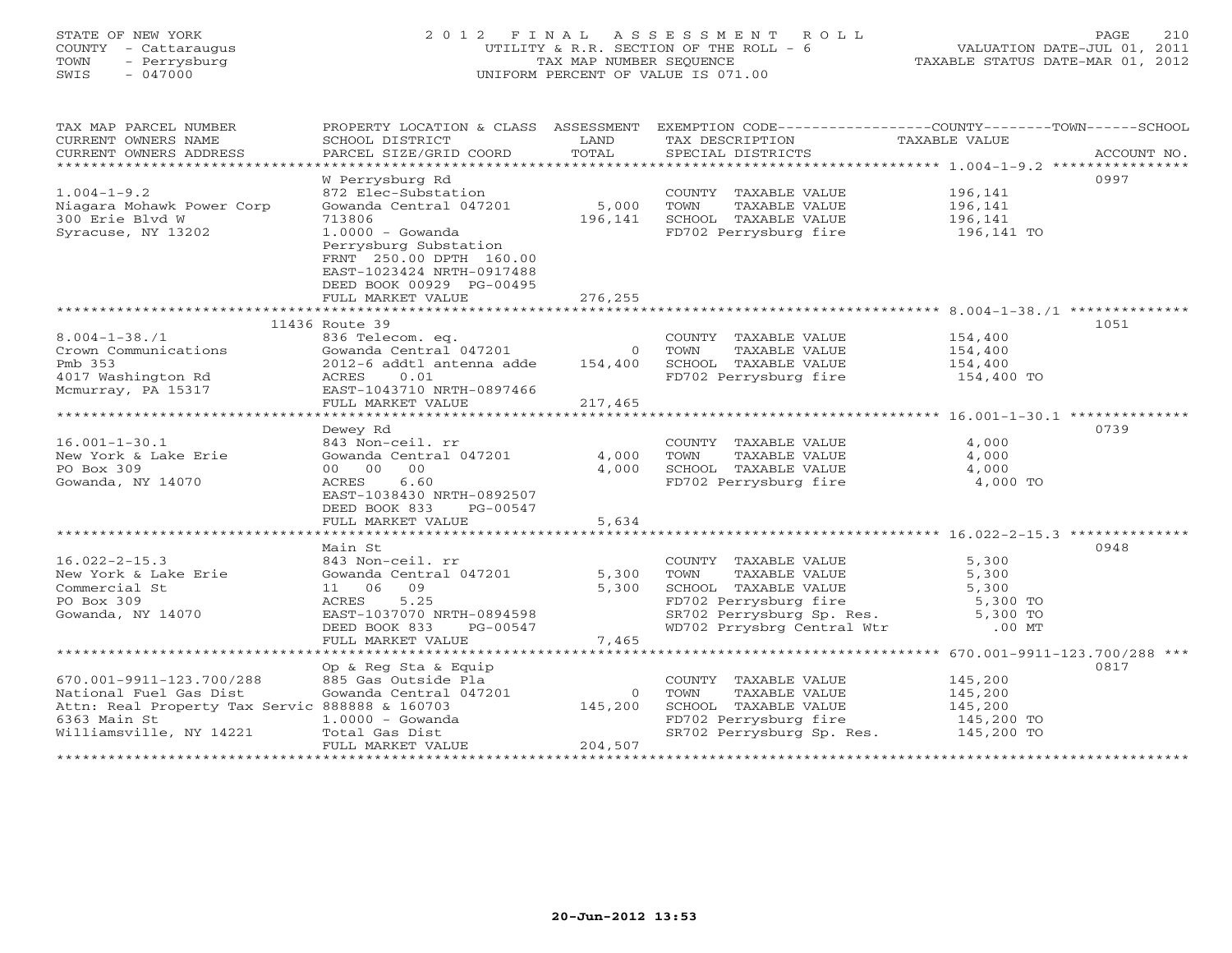# STATE OF NEW YORK 2 0 1 2 F I N A L A S S E S S M E N T R O L L PAGE 211 COUNTY - Cattaraugus UTILITY & R.R. SECTION OF THE ROLL - 6 VALUATION DATE-JUL 01, 2011 TOWN - Perrysburg TAX MAP NUMBER SEQUENCE TAXABLE STATUS DATE-MAR 01, 2012 SWIS - 047000 UNIFORM PERCENT OF VALUE IS 071.00UNIFORM PERCENT OF VALUE IS 071.00

| TAX MAP PARCEL NUMBER<br>CURRENT OWNERS NAME<br>CURRENT OWNERS ADDRESS | PROPERTY LOCATION & CLASS ASSESSMENT<br>SCHOOL DISTRICT<br>PARCEL SIZE/GRID COORD TOTAL | LAND           | TAX DESCRIPTION<br>SPECIAL DISTRICTS                                                                                               | EXEMPTION CODE-----------------COUNTY-------TOWN------SCHOOL<br>TAXABLE VALUE<br>ACCOUNT NO. |
|------------------------------------------------------------------------|-----------------------------------------------------------------------------------------|----------------|------------------------------------------------------------------------------------------------------------------------------------|----------------------------------------------------------------------------------------------|
|                                                                        |                                                                                         |                |                                                                                                                                    |                                                                                              |
|                                                                        | Gas Distribution                                                                        |                |                                                                                                                                    | 0818                                                                                         |
| 670.001-9911-123.710/288                                               | 885 Gas Outside Pla                                                                     |                | COUNTY TAXABLE VALUE                                                                                                               | 97,400                                                                                       |
| National Fuel Gas Supply                                               | Gowanda Central 047201 0                                                                |                | TAXABLE VALUE<br>TOWN                                                                                                              | 97,400                                                                                       |
| Attn: Real Property Tax Servic 160754 (Fac #17 & #20) 97,400           |                                                                                         |                | SCHOOL TAXABLE VALUE                                                                                                               | 97,400                                                                                       |
| 6363 Main St                                                           | $1.0000 - Gowanda$                                                                      |                | SCHOOL TAXABLE VALUE 97,400<br>FD702 Perrysburg fire 97,400 TO<br>SR702 Perrysburg Sp. Res. 97,400 TO                              |                                                                                              |
| Williamsville, NY 14221                                                | 1.0000 USUNUMA<br>Storage Wells<br>FULL MARKET VALUE 137,183                            |                |                                                                                                                                    |                                                                                              |
|                                                                        |                                                                                         |                |                                                                                                                                    |                                                                                              |
|                                                                        |                                                                                         |                |                                                                                                                                    |                                                                                              |
|                                                                        | Outside Plant<br>885 Gas Outside Pla                                                    |                |                                                                                                                                    | 1067<br>37,200                                                                               |
| 670.001-9911-123.710/2881<br>National Fuel Gas Supply                  | Gowanda Central 047201                                                                  | $\overline{0}$ | COUNTY TAXABLE VALUE<br>TOWN                                                                                                       | 37,200                                                                                       |
| Attn: Real Property Tax Servic 888888                                  |                                                                                         | 37,200         | TAXABLE VALUE<br>SCHOOL TAXABLE VALUE                                                                                              | 37,200                                                                                       |
| 6363 Main St                                                           | $1.0000 - Gowanda$                                                                      |                | FD702 Perrysburg fire 37,200 TO                                                                                                    |                                                                                              |
| Williamsville, NY 14221 Total Gas Dist                                 |                                                                                         |                | SR702 Perrysburg Sp. Res. 37,200 TO                                                                                                |                                                                                              |
|                                                                        | FULL MARKET VALUE                                                                       | $UE$ 52,394    |                                                                                                                                    |                                                                                              |
|                                                                        |                                                                                         |                |                                                                                                                                    |                                                                                              |
|                                                                        | Outside Plant                                                                           |                |                                                                                                                                    | 0821                                                                                         |
| 670.001-9911-131.600/188                                               | 884 Elec Dist Out                                                                       |                | COUNTY TAXABLE VALUE                                                                                                               | 14,100                                                                                       |
| Nys Electric & Gas Corp                                                | Gowanda Central 047201                                                                  | $\overline{0}$ | TOWN<br>TAXABLE VALUE                                                                                                              | 14,100                                                                                       |
| Utility Shared Services-taxes                                          | 888888                                                                                  | 14,100         | SCHOOL TAXABLE VALUE                                                                                                               | 14,100                                                                                       |
| 70 Farm View Dr                                                        | $1.0000 - Gowanda$                                                                      |                | FD702 Perrysburg fire 14,100 TO                                                                                                    |                                                                                              |
| New Gloucester, ME 04260                                               |                                                                                         |                | SR702 Perrysburg Sp. Res.                                                                                                          | 14,100 TO                                                                                    |
|                                                                        | Total Elec Dist<br>FULL MARKET VALUE                                                    | 19,859         |                                                                                                                                    |                                                                                              |
|                                                                        |                                                                                         |                |                                                                                                                                    |                                                                                              |
|                                                                        | Outside Plant                                                                           |                |                                                                                                                                    | 0820                                                                                         |
| 670.001-9911-631.900/188                                               | 836 Telecom. eq.                                                                        |                | COUNTY TAXABLE VALUE                                                                                                               | 13,914                                                                                       |
| Verizon New York Inc                                                   | Gowanda Central 047201                                                                  | $\overline{0}$ | TAXABLE VALUE<br>TOWN                                                                                                              | 13,914                                                                                       |
| Property Tax Dept.                                                     | 888888                                                                                  | 13,914         |                                                                                                                                    |                                                                                              |
| PO Box 152206                                                          | $1.0000 - Gowanda$                                                                      |                | TOWN TAAADDD VIDELE<br>SCHOOL TAXABLE VALUE 13,914 TO<br>13,914 TO 13,914 TO<br>FD702 Perrysburg fire<br>SR702 Perrysburg Sp. Res. |                                                                                              |
| Irving, TX 75015-2206                                                  | Poles, Wires, Cable, Etc                                                                |                |                                                                                                                                    | 13,914 TO                                                                                    |
|                                                                        | FULL MARKET VALUE                                                                       | 19,597         |                                                                                                                                    |                                                                                              |
|                                                                        | Outside Plant                                                                           |                |                                                                                                                                    | ***************** 670.089-9911-123.700/288 ***<br>0731                                       |
| 670.089-9911-123.700/288                                               | 885 Gas Outside Pla                                                                     |                | COUNTY TAXABLE VALUE                                                                                                               | 543,600                                                                                      |
| National Fuel Gas Dist                                                 | Gowanda Central 047201                                                                  | $\overline{0}$ | TOWN                                                                                                                               |                                                                                              |
| Attn: Real Property Tax Servic 888888 & 160703 & 160716                |                                                                                         |                | TAXABLE VALUE                                                                                                                      | 543,600                                                                                      |
| 6363 Main St                                                           | $0.6780 - Gowanda$                                                                      |                |                                                                                                                                    |                                                                                              |
| Williamsville, NY 14221                                                | Op & Reg Sta & Equip                                                                    |                |                                                                                                                                    |                                                                                              |
|                                                                        | FULL MARKET VALUE                                                                       |                | 543,600 SCHOOL TAXABLE VALUE 543,600 FD702 Perrysburg fire 543,600 TO<br>ED700 Light 4,621 TO<br>765,634 WS700 Watershed 13,046 TO |                                                                                              |
|                                                                        |                                                                                         |                |                                                                                                                                    |                                                                                              |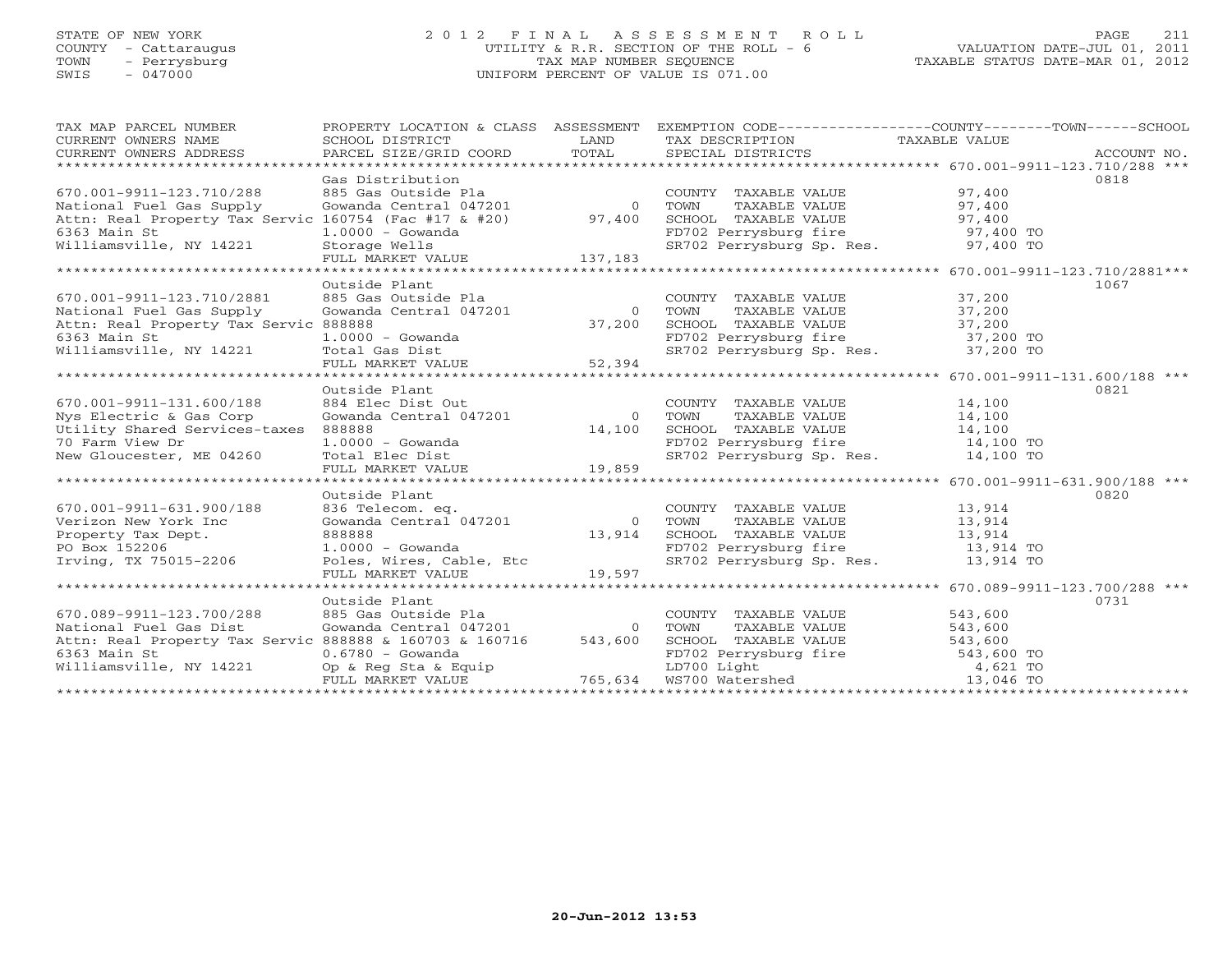# STATE OF NEW YORK 2 0 1 2 F I N A L A S S E S S M E N T R O L L PAGE 212 COUNTY - Cattaraugus UTILITY & R.R. SECTION OF THE ROLL - 6 VALUATION DATE-JUL 01, 2011 TOWN - Perrysburg TAX MAP NUMBER SEQUENCE TAXABLE STATUS DATE-MAR 01, 2012 SWIS - 047000 UNIFORM PERCENT OF VALUE IS 071.00

| TAX MAP PARCEL NUMBER<br>CURRENT OWNERS NAME   | PROPERTY LOCATION & CLASS ASSESSMENT<br>SCHOOL DISTRICT | LAND     | TAX DESCRIPTION TAXABLE VALUE        | EXEMPTION CODE-----------------COUNTY-------TOWN------SCHOOL |
|------------------------------------------------|---------------------------------------------------------|----------|--------------------------------------|--------------------------------------------------------------|
| CURRENT OWNERS ADDRESS                         | PARCEL SIZE/GRID COORD                                  | TOTAL    | SPECIAL DISTRICTS                    | ACCOUNT NO.                                                  |
|                                                |                                                         |          |                                      |                                                              |
| 670.089-9911-123.710/288                       | Gas Distribution<br>871 Elec-Gas Facil                  |          | COUNTY TAXABLE VALUE                 | 0769<br>1480,000                                             |
| National Fuel Gas Supply                       | Gowanda Central 047201                                  | $\Omega$ | TOWN<br>TAXABLE VALUE                | 1480,000                                                     |
| Attn: Real Property Tax Servic 160754          |                                                         | 1480,000 | SCHOOL TAXABLE VALUE                 | 1480,000                                                     |
| 6363 Main St                                   | $0.6080 - Gowanda$                                      |          |                                      | 1480,000 TO                                                  |
| Williamsville, NY 14221                        | 36 Storage Wells                                        |          | FD702 Perrysburg fire<br>LD700 Light | 12,580 TO                                                    |
|                                                | FULL MARKET VALUE                                       | 2084,507 | WS700 Watershed                      | 35,520 TO                                                    |
|                                                |                                                         |          |                                      |                                                              |
|                                                | Outside Plant                                           |          |                                      | 1069                                                         |
| 670.089-9911-123.710/2881                      | 885 Gas Outside Pla                                     |          | COUNTY TAXABLE VALUE                 | 601,200                                                      |
| National Fuel Gas Supply                       | Gowanda Central 047201                                  | $\circ$  | TOWN<br>TAXABLE VALUE                | 601,200                                                      |
| Attn: Real Property Tax Servic 888888 & 160703 |                                                         | 601,200  | SCHOOL TAXABLE VALUE                 | 601,200                                                      |
| 6363 Main St                                   | $0.6080 - Gowanda$                                      |          |                                      |                                                              |
| Williamsville, NY 14221                        | Op & Reg Sta & Equip                                    |          |                                      |                                                              |
|                                                | FULL MARKET VALUE                                       | 846,761  |                                      |                                                              |
|                                                |                                                         |          |                                      |                                                              |
|                                                | Outside Plant                                           |          |                                      | 0736                                                         |
| 670.089-9911-131.600/188                       | 884 Elec Dist Out                                       |          | COUNTY TAXABLE VALUE                 | 125,400                                                      |
| Nys Electric & Gas Corp                        | Gowanda Central 047201                                  | $\circ$  | TOWN<br>TAXABLE VALUE                | 125,400                                                      |
| 70 Farm View Dr                                | 888888                                                  | 125,400  | SCHOOL TAXABLE VALUE                 | 125,400                                                      |
| New Gloucester, ME 04260                       | $0.8800 - Gowanda$                                      |          | FD702 Perrysburg fire                | 125,400 TO                                                   |
|                                                | Total Elec Dist                                         |          | LD700 Light                          | 6,646 TO                                                     |
|                                                | FULL MARKET VALUE                                       | 176,620  |                                      |                                                              |
| **********************                         | ********************                                    |          |                                      | ******************* 670.089-9911-132.350/188 ***             |
|                                                | Outside Plant                                           |          |                                      | 0727                                                         |
| 670.089-9911-132.350/188                       | 884 Elec Dist Out                                       |          | COUNTY TAXABLE VALUE                 | 444,622                                                      |
| Niagara Mohawk Power Corp                      | Gowanda Central 047201                                  | $\circ$  | TOWN<br>TAXABLE VALUE                | 444,622                                                      |
| 300 Erie Blvd West                             | 888888                                                  | 444,622  | SCHOOL TAXABLE VALUE                 | 444,622                                                      |
| Syracuse, NY 13202                             | $0.9370 - Gowanda$                                      |          | FD702 Perrysburg fire                | 444,622 TO                                                   |
|                                                | Total Elec Dist                                         |          | LD700 Light<br>WS700 Watershed       | 37,526 TO                                                    |
|                                                | 0.01<br>ACRES                                           |          |                                      | 2,401 TO                                                     |
|                                                | FULL MARKET VALUE                                       | 626,228  |                                      | ************************ 670.089-9911-132.350/857 ***        |
|                                                | Electric Transmission                                   |          |                                      | 1071                                                         |
| 670.089-9911-132.350/857                       | 882 Elec Trans Imp                                      |          | COUNTY TAXABLE VALUE                 | 129,801                                                      |
| Niagara Mohawk Power Corp                      | Gowanda Central 047201                                  | $\Omega$ | TOWN<br>TAXABLE VALUE                | 129,801                                                      |
| 300 Erie Blvd West                             | 712444                                                  | 129,801  | SCHOOL TAXABLE VALUE                 | 129,801                                                      |
| Syracuse, NY 13202                             | $1.0000 - Gowanda$                                      |          |                                      | 129,801 TO                                                   |
|                                                | North Angola-Bagdad #857                                |          | FD702 Perrysburg fire<br>LD700 Light | 10,955 TO                                                    |
|                                                | ACRES<br>0.01                                           |          | WS700 Watershed                      | 701 TO                                                       |
|                                                | FULL MARKET VALUE                                       | 182,818  |                                      |                                                              |
|                                                | *******************                                     |          |                                      |                                                              |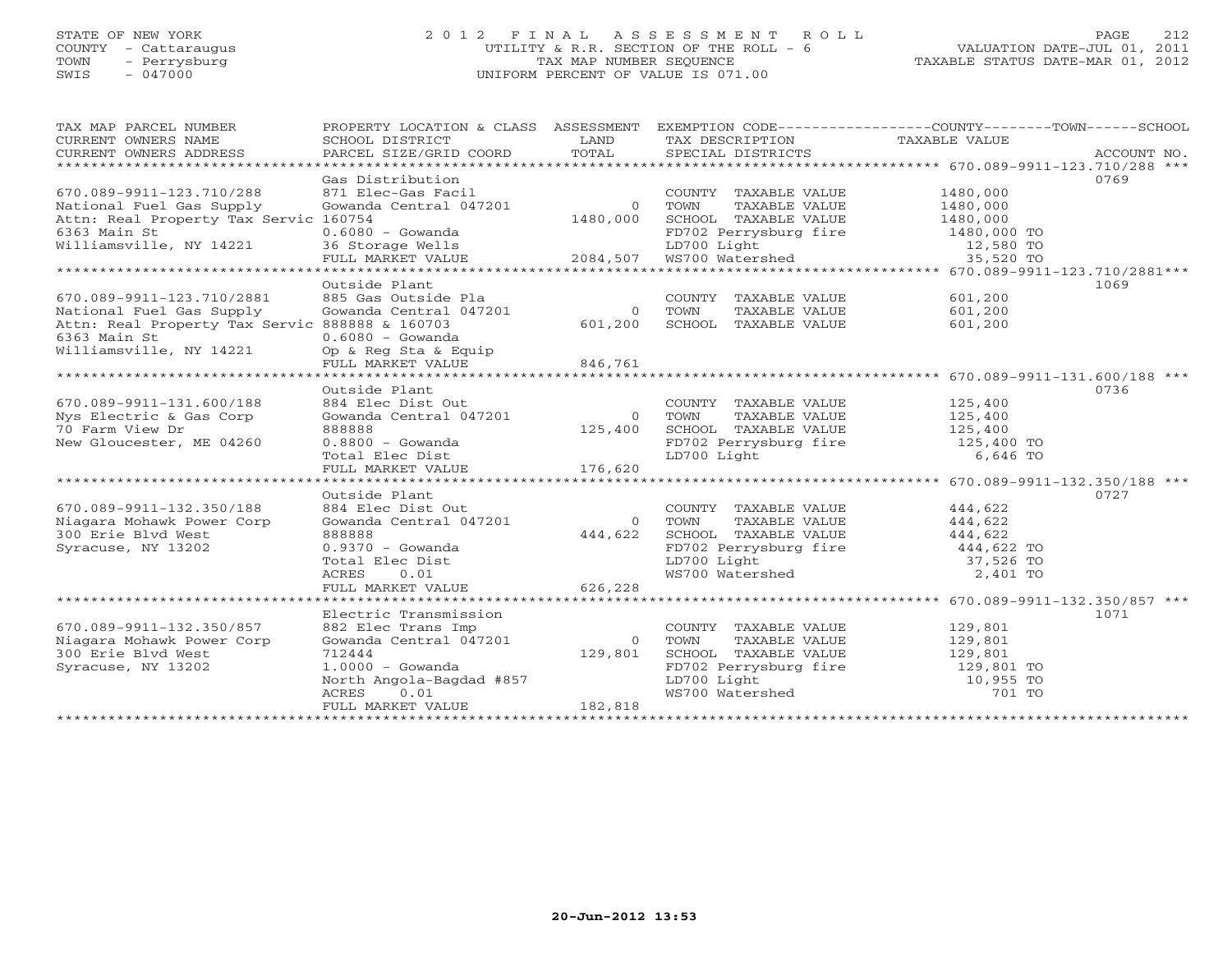# STATE OF NEW YORK 2 0 1 2 F I N A L A S S E S S M E N T R O L L PAGE 213 COUNTY - Cattaraugus UTILITY & R.R. SECTION OF THE ROLL - 6 VALUATION DATE-JUL 01, 2011 TOWN - Perrysburg TAX MAP NUMBER SEQUENCE TAXABLE STATUS DATE-MAR 01, 2012 SWIS - 047000 UNIFORM PERCENT OF VALUE IS 071.00

| TAX MAP PARCEL NUMBER<br>CURRENT OWNERS NAME<br>CURRENT OWNERS ADDRESS | PROPERTY LOCATION & CLASS ASSESSMENT<br>SCHOOL DISTRICT<br>PARCEL SIZE/GRID COORD | LAND<br>TOTAL | TAX DESCRIPTION<br>SPECIAL DISTRICTS                    | EXEMPTION CODE-----------------COUNTY-------TOWN------SCHOOL<br>TAXABLE VALUE<br>ACCOUNT NO. |
|------------------------------------------------------------------------|-----------------------------------------------------------------------------------|---------------|---------------------------------------------------------|----------------------------------------------------------------------------------------------|
|                                                                        |                                                                                   |               |                                                         |                                                                                              |
|                                                                        | Outside Plant                                                                     |               |                                                         | 0735                                                                                         |
| 670.089-9911-631.900/188                                               | 836 Telecom. eq.                                                                  |               | COUNTY TAXABLE VALUE                                    | 126,705                                                                                      |
| Verizon New York Inc                                                   | Gowanda Central 047201                                                            | $\circ$       | TOWN<br>TAXABLE VALUE                                   | 126,705                                                                                      |
| Property Tax Dept.                                                     | 888888                                                                            | 126,705       | SCHOOL TAXABLE VALUE                                    | 126,705                                                                                      |
| PO Box 152206                                                          | $0.8200 - Gowanda$                                                                |               |                                                         | 126,705 TO                                                                                   |
| Irving, TX 75015-2206                                                  | Poles, Wires, Cable, Etc                                                          |               | PD702 Perrysburg fire<br>LD700 Light<br>WS700 Watershed | 6,335 TO                                                                                     |
|                                                                        | FULL MARKET VALUE                                                                 | 178,458       | WS700 Watershed                                         | 5,094 TO                                                                                     |
|                                                                        |                                                                                   |               |                                                         |                                                                                              |
|                                                                        | Outside Plant                                                                     |               |                                                         | 0732                                                                                         |
| 670.089-9911-884.750/288                                               | 883 Gas Trans Impr                                                                |               | COUNTY TAXABLE VALUE                                    | 236,200                                                                                      |
| Tennessee Gas Pipeline Co                                              | Gowanda Central 047201                                                            | $\Omega$      | TOWN<br>TAXABLE VALUE                                   | 236,200                                                                                      |
| Attn: Tax Dept                                                         | 888888                                                                            | 236,200       | SCHOOL TAXABLE VALUE                                    | 236,200                                                                                      |
| Natural Gas Pipeline                                                   | $1.0000 - Gowanda$                                                                |               | FD702 Perrysburg fire                                   | 236,200 TO                                                                                   |
| PO Box 4372                                                            | Gas Trans - Pipelines                                                             |               |                                                         |                                                                                              |
| Houston, TX 77210                                                      | FULL MARKET VALUE                                                                 | 332,676       |                                                         |                                                                                              |
|                                                                        |                                                                                   |               |                                                         |                                                                                              |
|                                                                        | Outside Plant                                                                     |               |                                                         | 0853                                                                                         |
| 670.089-9915-123.700/288                                               | 885 Gas Outside Pla                                                               |               | COUNTY TAXABLE VALUE                                    | 262,600                                                                                      |
| National Fuel Gas Dist                                                 | Forestville Cen 064603                                                            | $\circ$       | TOWN<br>TAXABLE VALUE                                   | 262,600                                                                                      |
| Attn: Real Property Tax Servic 888888 & 160703 & 160716                |                                                                                   | 262,600       | SCHOOL TAXABLE VALUE                                    | 262,600                                                                                      |
| 6363 Main St<br>Williamsville, NY 14221                                | $0.3220$ - Forestville<br>Op & Reg Sta & Equip                                    |               |                                                         | 262,600 TO<br>2,232 TO                                                                       |
|                                                                        | FULL MARKET VALUE                                                                 | 369,859       | FD702 Perrysburg fire<br>LD700 Light<br>WS700 Watershed | 6,302 TO                                                                                     |
|                                                                        |                                                                                   |               |                                                         |                                                                                              |
|                                                                        | Gas Distribution                                                                  |               |                                                         | 0854                                                                                         |
| 670.089-9915-123.710/288                                               | 871 Elec-Gas Facil                                                                |               | COUNTY TAXABLE VALUE                                    | 954,200                                                                                      |
| National Fuel Gas Supply                                               | Forestville Cen 064603                                                            | $\circ$       | TOWN<br>TAXABLE VALUE                                   | 954,200                                                                                      |
| Attn: Real Property Tax Servic 160754                                  |                                                                                   | 954,200       | SCHOOL TAXABLE VALUE                                    | 954,200                                                                                      |
| 6363 Main St                                                           | $0.3920$ - Forestville                                                            |               | FD702 Perrysburg fire                                   | 954,200 TO                                                                                   |
| Williamsville, NY 14221                                                | 34 Storage Wells                                                                  |               | LD700 Light                                             | 8,111 TO                                                                                     |
|                                                                        | FULL MARKET VALUE                                                                 | 1343,944      | WS700 Watershed                                         | 22,901 TO                                                                                    |
|                                                                        |                                                                                   |               |                                                         |                                                                                              |
|                                                                        | Outside Plant                                                                     |               |                                                         | 1072                                                                                         |
| 670.089-9915-123.710/2881                                              | 885 Gas Outside Pla                                                               |               | COUNTY TAXABLE VALUE                                    | 390,700                                                                                      |
| National Fuel Gas Supply                                               | Forestville Cen 064603                                                            | $\circ$       | TOWN<br>TAXABLE VALUE                                   | 390,700                                                                                      |
| Attn: Real Property Tax Servic 888888 & 160703                         |                                                                                   | 390,700       | SCHOOL TAXABLE VALUE                                    | 390,700                                                                                      |
| 6363 Main St Rm 1000                                                   | $0.3920$ - Forestville                                                            |               |                                                         | 390,700 TO                                                                                   |
| Williamsville, NY 14221                                                | Op & Reg Sta & Equip                                                              |               | FD702 Perrysburg fire<br>LD700 Light                    | 3,321 TO                                                                                     |
|                                                                        | FULL MARKET VALUE                                                                 | 550,282       | WS700 Watershed                                         | 9,377 TO                                                                                     |
|                                                                        | *********************                                                             |               |                                                         | ******************************** 670.089-9915-131.600/188 ***                                |
|                                                                        | Outside Plant                                                                     |               |                                                         | 0858                                                                                         |
| 670.089-9915-131.600/188                                               | 884 Elec Dist Out                                                                 |               | COUNTY TAXABLE VALUE                                    | 17,100                                                                                       |
| Nys Electric & Gas Corp                                                | Forestville Cen 064603                                                            | $\circ$       | TAXABLE VALUE<br>TOWN                                   | 17,100                                                                                       |
| 70 Farm View Dr                                                        | 888888                                                                            | 17,100        | SCHOOL TAXABLE VALUE                                    | 17,100                                                                                       |
| New Gloucester, ME 04260                                               | $0.1200$ - Forestville                                                            |               | FD702 Perrysburg fire                                   | 17,100 TO                                                                                    |
|                                                                        | Total Elec Dist                                                                   |               | LD700 Light                                             | 906 TO                                                                                       |
| ************************                                               | FULL MARKET VALUE                                                                 | 24,085        |                                                         |                                                                                              |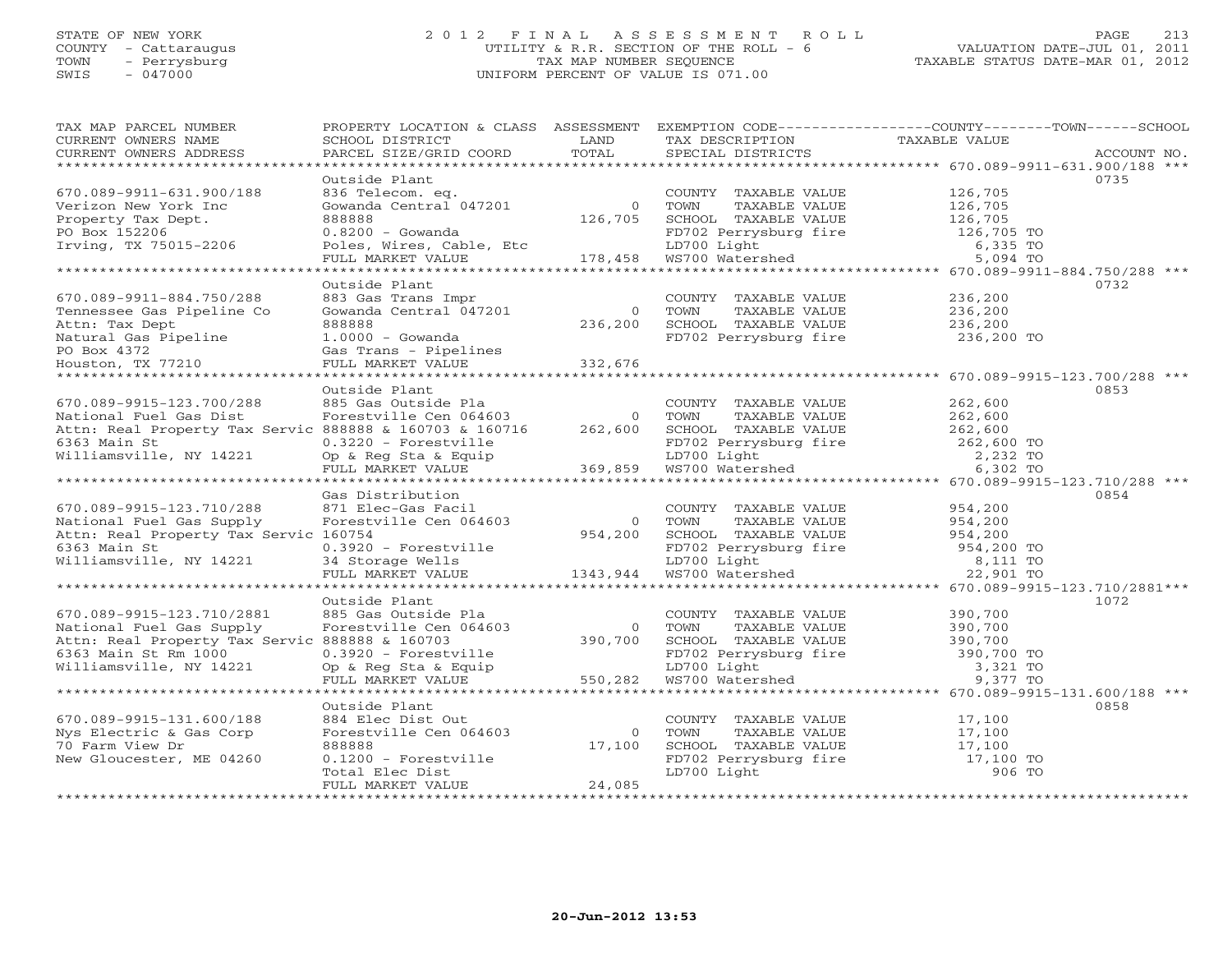# STATE OF NEW YORK 2 0 1 2 F I N A L A S S E S S M E N T R O L L PAGE 214 COUNTY - Cattaraugus UTILITY & R.R. SECTION OF THE ROLL - 6 VALUATION DATE-JUL 01, 2011 TOWN - Perrysburg TAX MAP NUMBER SEQUENCE TAXABLE STATUS DATE-MAR 01, 2012 SWIS - 047000 UNIFORM PERCENT OF VALUE IS 071.00UNIFORM PERCENT OF VALUE IS 071.00

| TAX MAP PARCEL NUMBER<br>CURRENT OWNERS NAME | PROPERTY LOCATION & CLASS<br>SCHOOL DISTRICT | ASSESSMENT<br>LAND | EXEMPTION CODE--<br>TAX DESCRIPTION | -------COUNTY--<br>$-{\tt TOWN}---{\tt SCHOOL}$<br>TAXABLE VALUE |
|----------------------------------------------|----------------------------------------------|--------------------|-------------------------------------|------------------------------------------------------------------|
| CURRENT OWNERS ADDRESS                       | PARCEL SIZE/GRID COORD                       | TOTAL              | SPECIAL DISTRICTS                   | ACCOUNT NO.                                                      |
|                                              |                                              |                    |                                     |                                                                  |
|                                              | Outside Plant                                |                    |                                     | 0857                                                             |
| 670.089-9915-132.350/188                     | 884 Elec Dist Out                            |                    | TAXABLE VALUE<br>COUNTY             | 29,895                                                           |
| Niagara Mohawk Power Corp                    | Forestville Cen 064603                       | $\circ$            | TOWN<br>TAXABLE VALUE               | 29,895                                                           |
| 300 Erie Blyd West                           | 888888                                       | 29,895             | SCHOOL<br>TAXABLE VALUE             | 29,895                                                           |
| Syracuse, NY 13202                           | $0.0630$ - Forestville                       |                    | FD702 Perrysburg fire               | 29,895 TO                                                        |
|                                              | Total Elec Dist                              |                    | LD700 Light                         | 2,523 TO                                                         |
|                                              | FULL MARKET VALUE                            | 42,106             | WS700 Watershed                     | 161 TO                                                           |
|                                              |                                              |                    |                                     | 670.089-9915-631.900/188 ***                                     |
|                                              | Outside Plant                                |                    |                                     | 0856                                                             |
| 670.089-9915-631.900/188                     | 836 Telecom. eq.                             |                    | TAXABLE VALUE<br>COUNTY             | 27,823                                                           |
| Verizon New York Inc                         | Forestville Cen 064603                       | $\circ$            | TOWN<br>TAXABLE VALUE               | 27,823                                                           |
| Property Tax Dept.                           | 888888                                       | 27,823             | SCHOOL<br>TAXABLE VALUE             | 27,823                                                           |
| PO Box 152206                                | $0.1800$ - Forestville                       |                    | FD702 Perrysburg fire               | 27,823 TO                                                        |
| Irving, TX 75015-2206                        | Poles, Wires, Cable, Etc                     |                    | LD700 Light                         | 1,391 TO                                                         |
|                                              | FULL MARKET VALUE                            | 39,187             | WS700 Watershed                     | 1,118 TO                                                         |
|                                              |                                              |                    |                                     |                                                                  |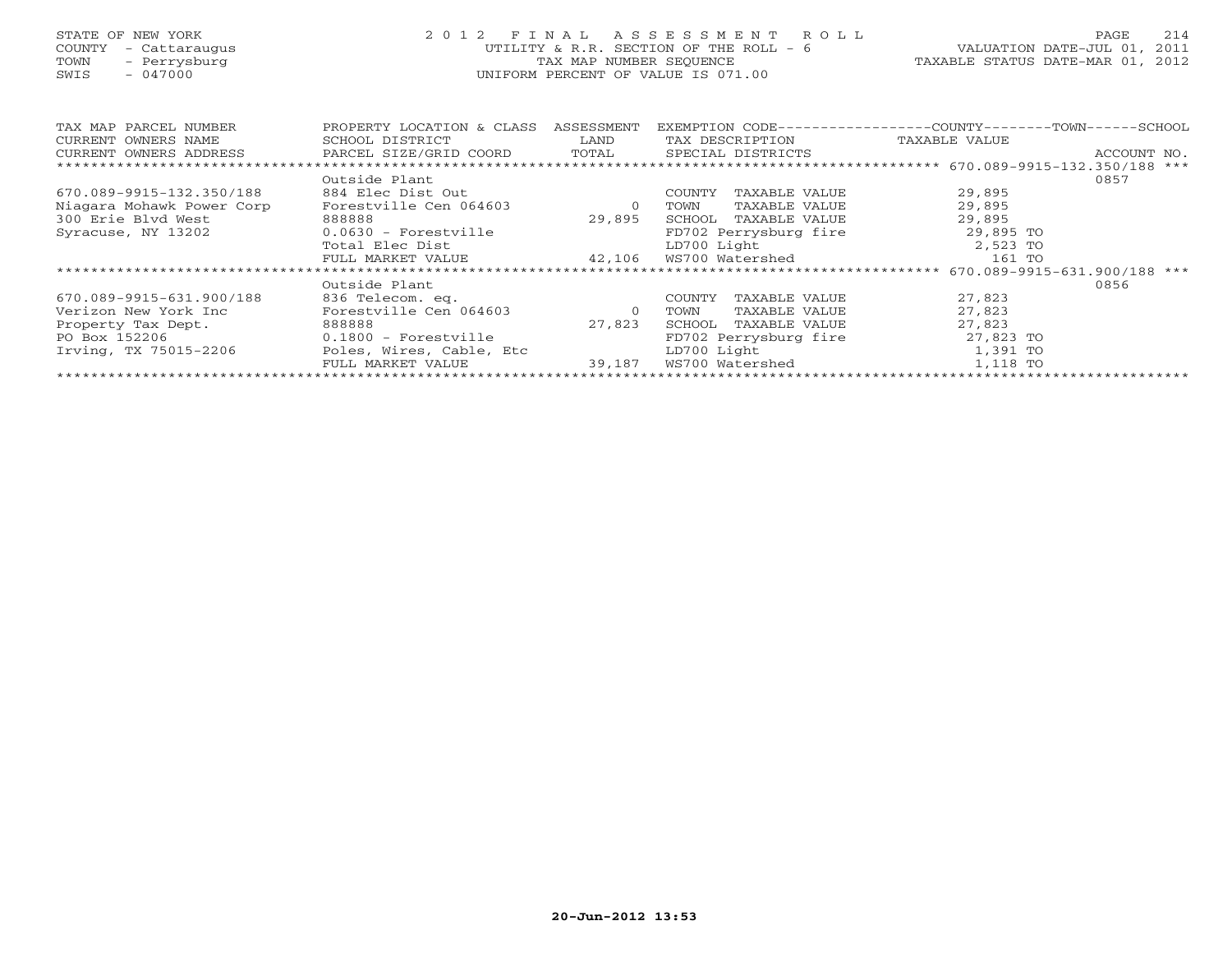|      | STATE OF NEW YORK    | 2012 FINAL ASSESSMENT ROLL             | 215<br>PAGE                      |
|------|----------------------|----------------------------------------|----------------------------------|
|      | COUNTY - Cattaraugus | UTILITY & R.R. SECTION OF THE ROLL - 6 | VALUATION DATE-JUL 01, 2011      |
| TOWN | - Perrysburg         |                                        | TAXABLE STATUS DATE-MAR 01, 2012 |
| SWIS | $-047000$            |                                        | RPS150/V04/L015                  |
|      |                      | UNIFORM PERCENT OF VALUE IS 071.00     | CURRENT DATE $6/20/2012$         |

R O L L S U B S E C T I O N - - T O T A L S

### \*\*\* S P E C I A L D I S T R I C T S U M M A R Y \*\*\*

|      |                      | TOTAL   | EXTENSION | <b>EXTENSION</b> | AD VALOREM   | EXEMPT | TAXABLE  |
|------|----------------------|---------|-----------|------------------|--------------|--------|----------|
| CODE | DISTRICT NAME        | PARCELS | TYPE      | VALUE            | <b>VALUE</b> | AMOUNT | VALUE    |
|      |                      |         |           |                  |              |        |          |
|      | WD702 Prrysbrg Centr |         | 1 MOVTAX  |                  |              |        |          |
|      | FD702 Perrysburg fir |         | 22 TOTAL  |                  | 5436,301     |        | 5436,301 |
|      | LD700 Light          |         | 12 TOTAL  |                  | 97.147       |        | 97.147   |
|      | SR702 Perrysburg Sp. |         | 6 TOTAL   |                  | 313,114      |        | 313,114  |
|      | WS700 Watershed      |         | 10 TOTAL  |                  | 96,621       |        | 96,621   |

#### \*\*\* S C H O O L D I S T R I C T S U M M A R Y \*\*\*

| CODE             | DISTRICT NAME                          | TOTAL<br>PARCELS | ASSESSED<br>LAND | ASSESSED<br>TOTAL    | EXEMPT<br>AMOUNT | TOTAL<br>TAXABLE     | STAR<br>AMOUNT | STAR<br>TAXABLE      |
|------------------|----------------------------------------|------------------|------------------|----------------------|------------------|----------------------|----------------|----------------------|
| 047201<br>064603 | Gowanda Central<br>Forestville Central | 17               | 14,300           | 4355,183<br>1682,318 |                  | 4355,183<br>1682,318 |                | 4355,183<br>1682,318 |
|                  | $SUB - TO T AL$                        | 23               | 14,300           | 6037,501             |                  | 6037,501             |                | 6037,501             |
|                  | TOTAL                                  | 23               | 14,300           | 6037,501             |                  | 6037,501             |                | 6037,501             |

#### \*\*\* S Y S T E M C O D E S S U M M A R Y \*\*\*

### NO SYSTEM EXEMPTIONS AT THIS LEVEL

### \*\*\* E X E M P T I O N S U M M A R Y \*\*\*

#### NO EXEMPTIONS AT THIS LEVEL

| <b>ROLL</b> |                   | TOTAL                | CCFCCFT        | <b>CECCE1</b> | $117 \text{ V}$ $777$<br>AXABLF. | TAXABLE | TAXABLE | STAR        |
|-------------|-------------------|----------------------|----------------|---------------|----------------------------------|---------|---------|-------------|
| SEC         |                   | יחי∩ת גם<br>PARUELD. | $\pi \pi \tau$ | 'OTAL         | COUNTY                           | TOWN    | SCHOOL  | · PA Y A RT |
|             | TITTT.TTTER & N C |                      | 300            | 037<br>50     | 501<br>60.                       | ,501    | 501     | 501<br>60.  |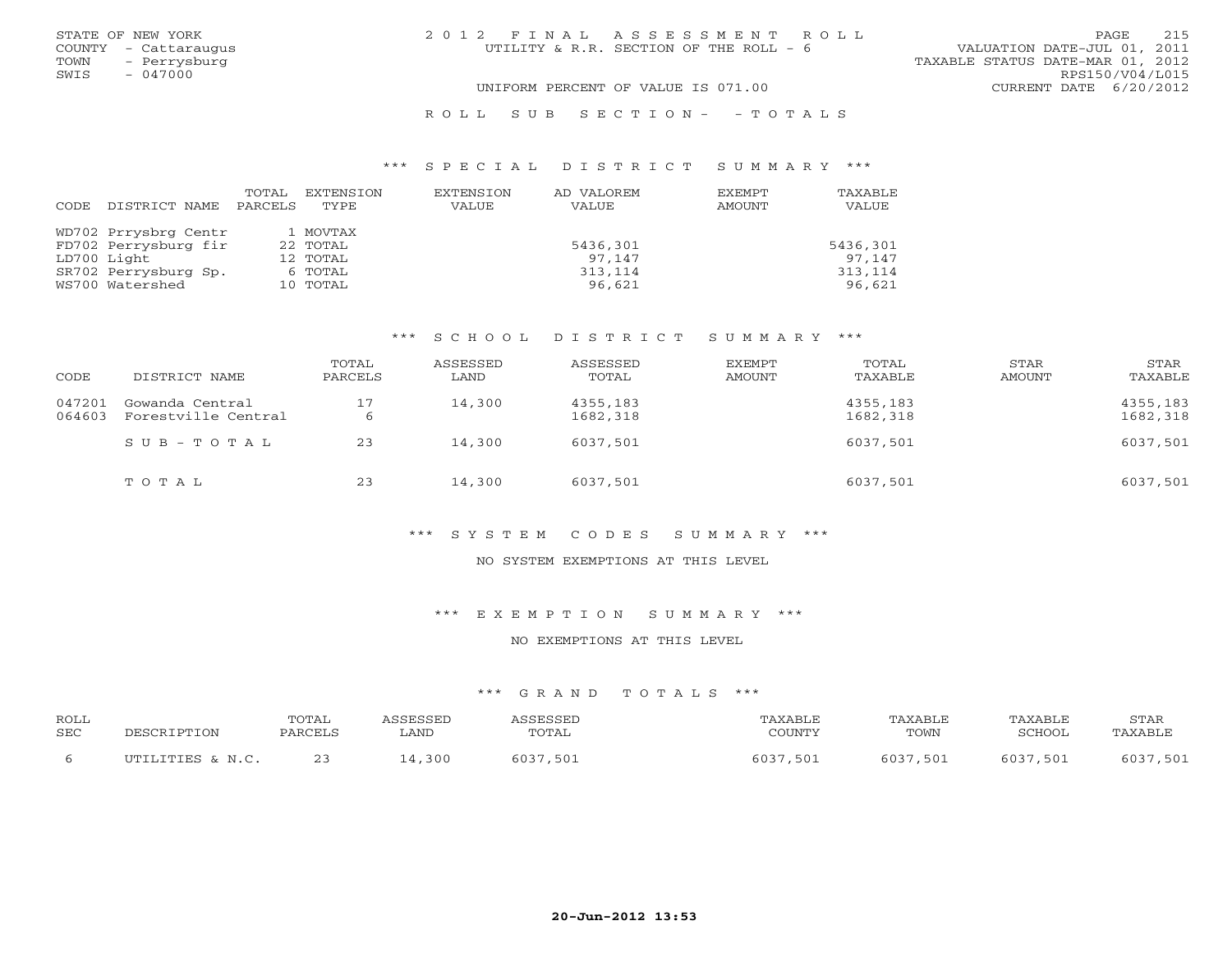| 2012 FINAL ASSESSMENT ROLL             | 216<br><b>PAGE</b>               |
|----------------------------------------|----------------------------------|
| UTILITY & R.R. SECTION OF THE ROLL - 6 | VALUATION DATE-JUL 01, 2011      |
|                                        | TAXABLE STATUS DATE-MAR 01, 2012 |
| UNIFORM PERCENT OF VALUE IS 071.00     | RPS150/V04/L015                  |
|                                        | CURRENT DATE 6/20/2012           |
|                                        |                                  |

#### R O L L S E C T I O N T O T A L S

#### \*\*\* S P E C I A L D I S T R I C T S U M M A R Y \*\*\*

|      |                      | TOTAL   | EXTENSION | <b>EXTENSION</b> | AD VALOREM   | EXEMPT | TAXABLE  |
|------|----------------------|---------|-----------|------------------|--------------|--------|----------|
| CODE | DISTRICT NAME        | PARCELS | TYPE.     | VALUE            | <b>VALUE</b> | AMOUNT | VALUE    |
|      |                      |         |           |                  |              |        |          |
|      | WD702 Prrysbrg Centr |         | 1 MOVTAX  |                  |              |        |          |
|      | FD702 Perrysburg fir |         | 22 TOTAL  |                  | 5436,301     |        | 5436,301 |
|      | LD700 Light          |         | 12 TOTAL  |                  | 97.147       |        | 97.147   |
|      | SR702 Perrysburg Sp. |         | 6 TOTAL   |                  | 313,114      |        | 313,114  |
|      | WS700 Watershed      |         | 10 TOTAL  |                  | 96,621       |        | 96,621   |

#### \*\*\* S C H O O L D I S T R I C T S U M M A R Y \*\*\*

| CODE             | DISTRICT NAME                          | TOTAL<br>PARCELS | ASSESSED<br>LAND | ASSESSED<br>TOTAL    | EXEMPT<br>AMOUNT | TOTAL<br>TAXABLE     | STAR<br>AMOUNT | STAR<br>TAXABLE      |
|------------------|----------------------------------------|------------------|------------------|----------------------|------------------|----------------------|----------------|----------------------|
| 047201<br>064603 | Gowanda Central<br>Forestville Central | 17<br>O          | 14,300           | 4355,183<br>1682,318 |                  | 4355,183<br>1682,318 |                | 4355,183<br>1682,318 |
|                  | $SUB - TO T AL$                        | 23               | 14,300           | 6037,501             |                  | 6037,501             |                | 6037,501             |
|                  | TOTAL                                  | 23               | 14,300           | 6037,501             |                  | 6037,501             |                | 6037,501             |

#### \*\*\* S Y S T E M C O D E S S U M M A R Y \*\*\*

### NO SYSTEM EXEMPTIONS AT THIS LEVEL

### \*\*\* E X E M P T I O N S U M M A R Y \*\*\*

#### NO EXEMPTIONS AT THIS LEVEL

| <b>ROLL</b> |                          | TOTAL |      |       |        |     | TAXABI F | STAR   |
|-------------|--------------------------|-------|------|-------|--------|-----|----------|--------|
| SEC         |                          | - - - | ∟AND | 'OTAL | COUNT" |     | SCHOOT   | ית אחי |
|             | ית די היחיד די היהודים מ |       | 300  | 603   | -501   | 501 | 501      |        |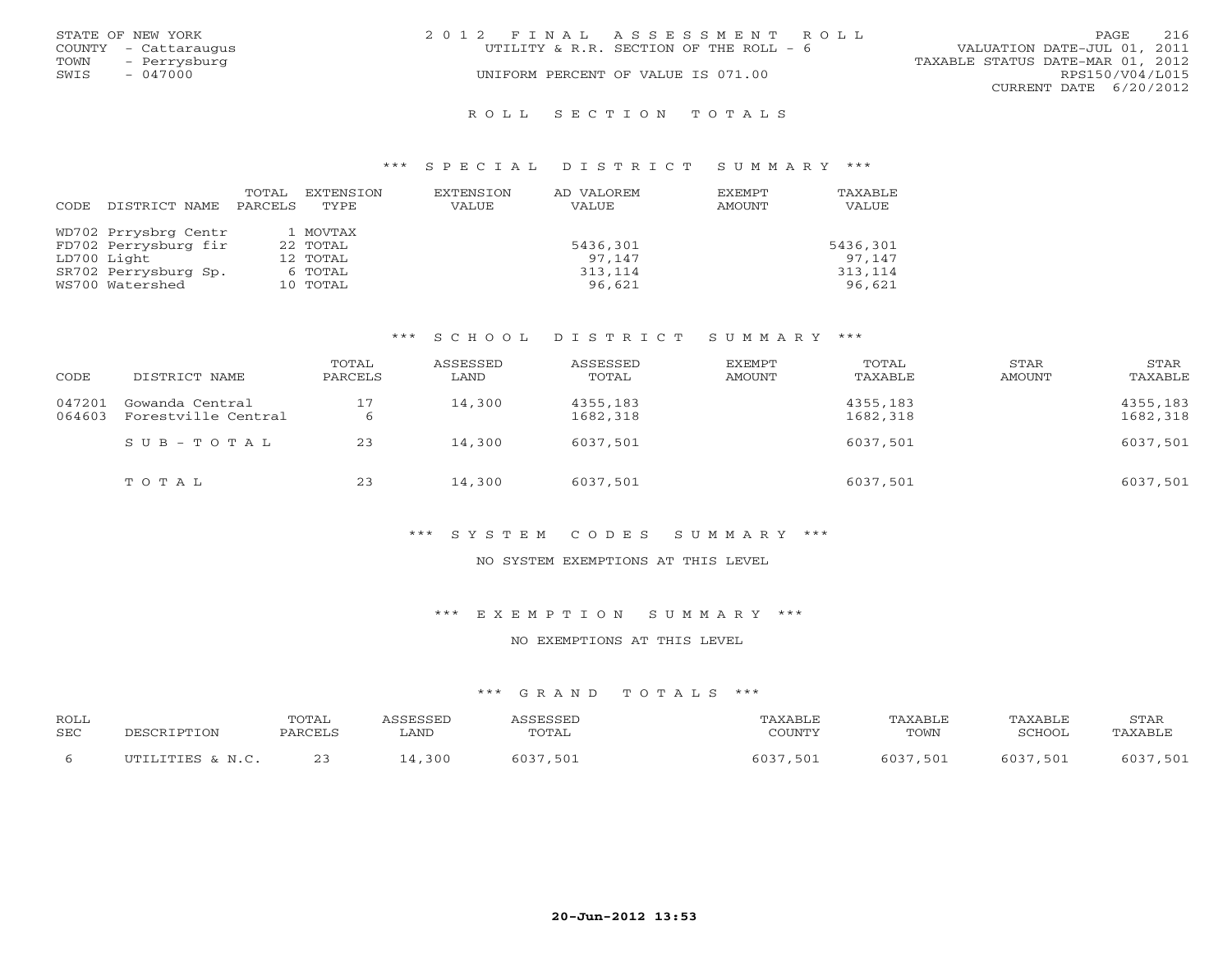| STATE OF NEW YORK<br>- Cattaraugus<br>COUNTY<br>- Perrysburg<br>TOWN<br>SWIS<br>$-047000$ | 2 0 1 2                                        | FINAL<br>TAX MAP NUMBER SEOUENCE | ASSESSMENT ROLL<br>CEILING RAILROAD SECTION OF THE ROLL - 7<br>UNIFORM PERCENT OF VALUE IS 071.00 | VALUATION DATE-JUL 01,<br>TAXABLE STATUS DATE-MAR 01, 2012 | 217<br>PAGE<br>2011 |
|-------------------------------------------------------------------------------------------|------------------------------------------------|----------------------------------|---------------------------------------------------------------------------------------------------|------------------------------------------------------------|---------------------|
| TAX MAP PARCEL NUMBER                                                                     | PROPERTY LOCATION & CLASS                      | ASSESSMENT                       | EXEMPTION CODE-----------------COUNTY-------TOWN------SCHOOL                                      |                                                            |                     |
| CURRENT OWNERS NAME                                                                       | SCHOOL DISTRICT                                | LAND                             | TAX DESCRIPTION                                                                                   | TAXABLE VALUE                                              |                     |
| CURRENT OWNERS ADDRESS                                                                    | PARCEL SIZE/GRID COORD TOTAL SPECIAL DISTRICTS |                                  |                                                                                                   |                                                            | ACCOUNT NO.         |
|                                                                                           |                                                |                                  |                                                                                                   |                                                            |                     |
|                                                                                           | North Rd                                       |                                  |                                                                                                   |                                                            | 1023                |
| $8.078 - 1 - 19$                                                                          | 842 Ceiling rr                                 |                                  | COUNTY<br>TAXABLE VALUE                                                                           | 4,160                                                      |                     |
| New York & Lake Erie                                                                      | Gowanda Central 047201                         | 4,160                            | TOWN<br>TAXABLE VALUE                                                                             | 4,160                                                      |                     |
| 50 Commercial St                                                                          | 12 06 09                                       | 4,160                            | SCHOOL<br>TAXABLE VALUE                                                                           | 4,160                                                      |                     |
| Gowanda, NY 14070                                                                         | 65.00 DPTH 760.00<br>FRNT                      |                                  | FD702 Perrysburg fire                                                                             | 4,160 TO                                                   |                     |
|                                                                                           | EAST-1035580 NRTH-0896333                      |                                  | SR702 Perrysburg Sp. Res.                                                                         | 4,160 TO                                                   |                     |
|                                                                                           | DEED BOOK 833<br>PG-547                        |                                  |                                                                                                   |                                                            |                     |
|                                                                                           | FULL MARKET VALUE                              | 5,859                            |                                                                                                   |                                                            |                     |
|                                                                                           |                                                |                                  |                                                                                                   |                                                            |                     |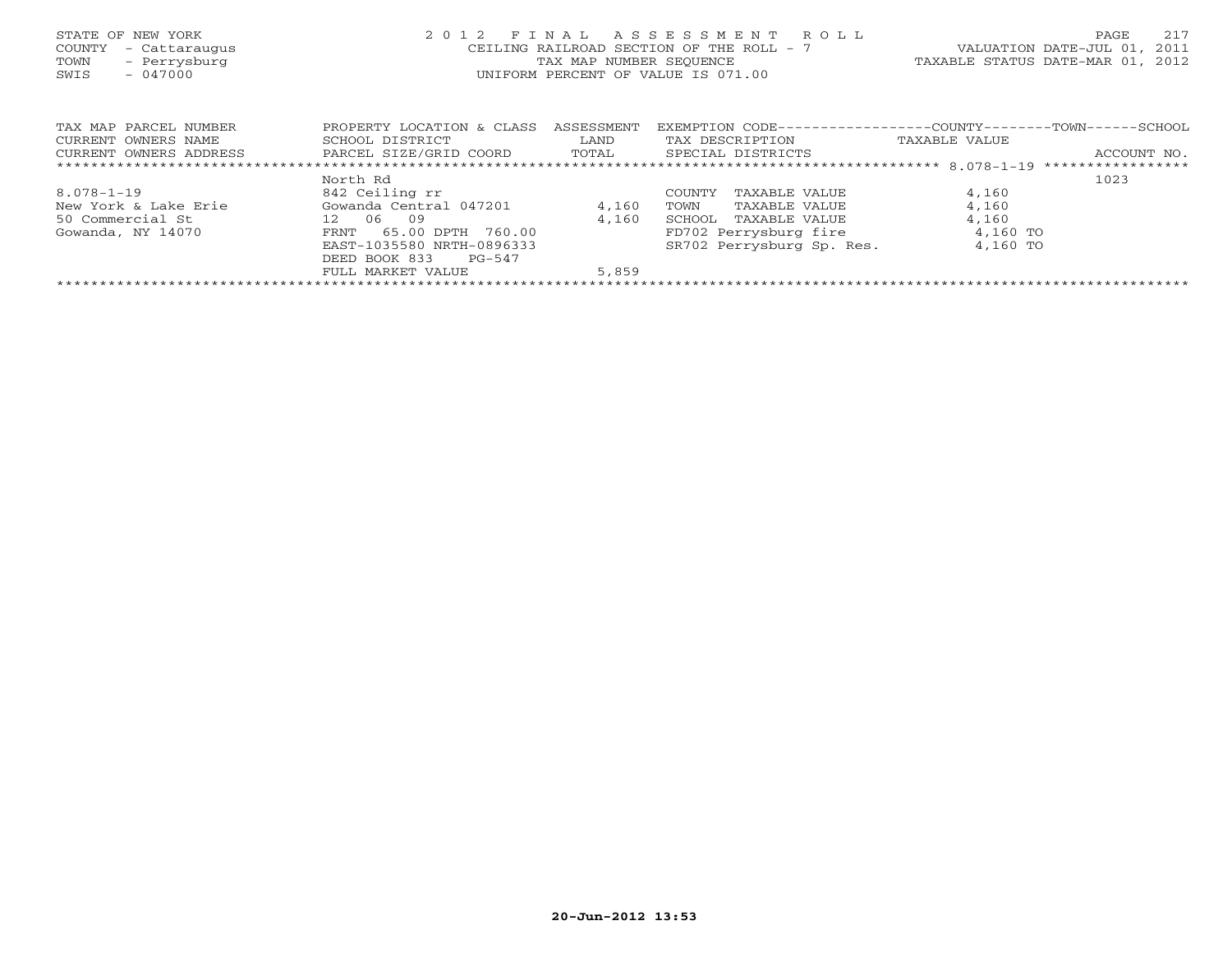|      | STATE OF NEW YORK    | 2012 FINAL ASSESSMENT ROLL               | <b>PAGE</b>                 | 218             |
|------|----------------------|------------------------------------------|-----------------------------|-----------------|
|      | COUNTY - Cattaraugus | CEILING RAILROAD SECTION OF THE ROLL - 7 | VALUATION DATE-JUL 01, 2011 |                 |
|      | TOWN - Perrysburg    | TAXABLE STATUS DATE-MAR 01, 2012         |                             |                 |
| SWIS | $-047000$            |                                          |                             | RPS150/V04/L015 |
|      |                      | UNIFORM PERCENT OF VALUE IS 071.00       | CURRENT DATE 6/20/2012      |                 |
|      |                      | ROLL SUB SECTION- - TOTALS               |                             |                 |

## TOTAL EXTENSION EXTENSION AD VALOREM EXEMPT TAXABLECODE DISTRICT NAME PARCELS TYPE VALUE VALUE AMOUNT VALUEFD702 Perrysburg fir 1 TOTAL 4,160 4,160 SR702 Perrysburg Sp. 1 TOTAL 4,160 4,160

\*\*\* S P E C I A L D I S T R I C T S U M M A R Y \*\*\*

#### \*\*\* S C H O O L D I S T R I C T S U M M A R Y \*\*\*

| CODE   | DISTRICT NAME   | TOTAL<br>PARCELS | ASSESSED<br>LAND | ASSESSED<br>TOTAL | EXEMPT<br><b>AMOUNT</b> | TOTAL<br>TAXABLE | STAR<br><b>AMOUNT</b> | STAR<br>TAXABLE |
|--------|-----------------|------------------|------------------|-------------------|-------------------------|------------------|-----------------------|-----------------|
| 047201 | Gowanda Central |                  | 4,160            | 4,160             |                         | 4,160            |                       | 4,160           |
|        | SUB-TOTAL       |                  | 4,160            | 4,160             |                         | 4,160            |                       | 4,160           |
|        | TOTAL           |                  | 4,160            | 4,160             |                         | 4,160            |                       | 4,160           |

\*\*\* S Y S T E M C O D E S S U M M A R Y \*\*\*

NO SYSTEM EXEMPTIONS AT THIS LEVEL

\*\*\* E X E M P T I O N S U M M A R Y \*\*\*

NO EXEMPTIONS AT THIS LEVEL

| <b>ROLL</b> | $m \cap m \wedge r$<br><b>UIAL</b> |      |      |     | ◝    |        | ¬ጥ∆⊾<br>بدء عدب |
|-------------|------------------------------------|------|------|-----|------|--------|-----------------|
| SEC         |                                    | LAND | ட்ட  |     | TOWN |        |                 |
|             |                                    |      |      |     |      |        |                 |
|             |                                    | エロい  | 16 C | .61 |      | $\sim$ |                 |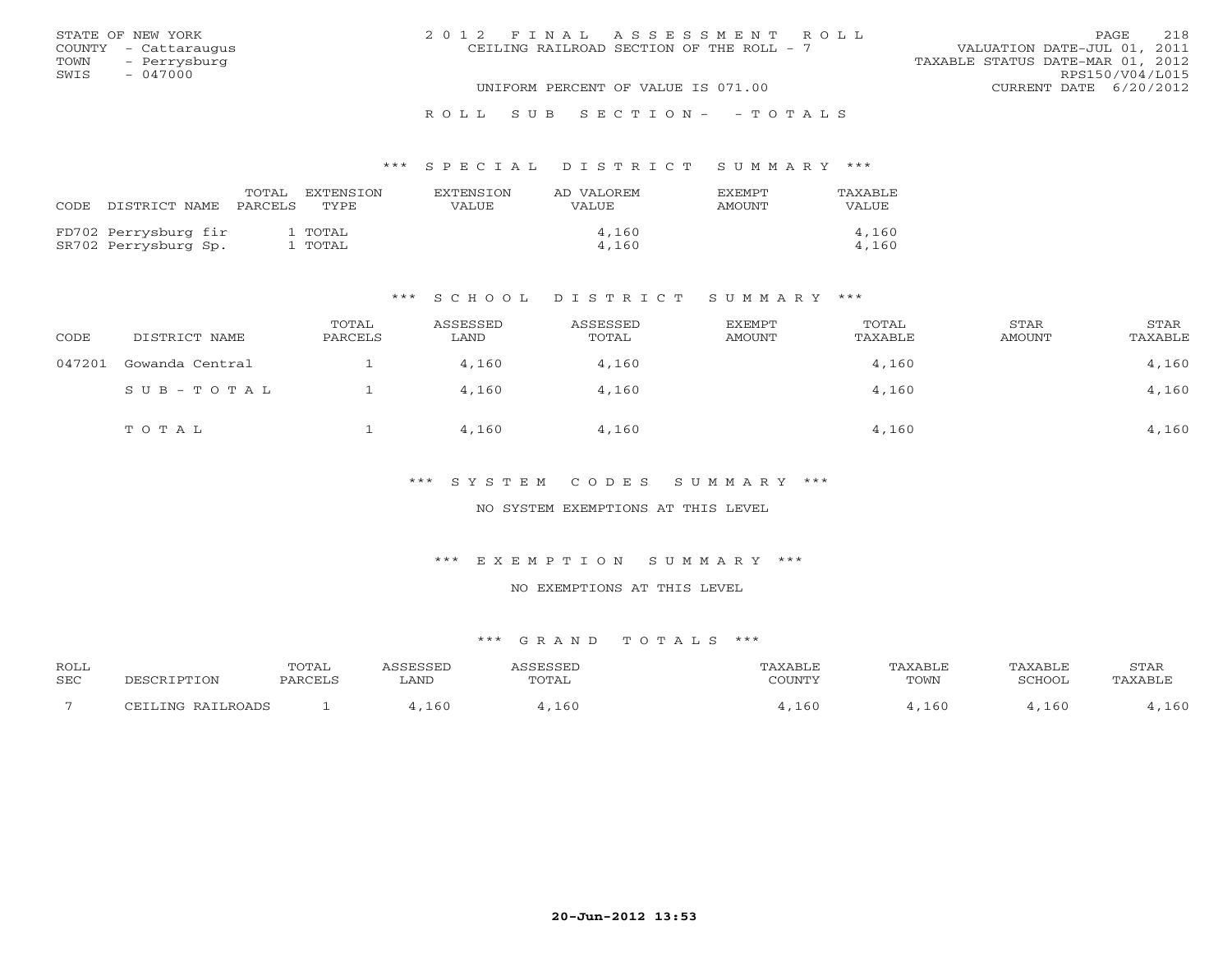|      | STATE OF NEW YORK    | 2012 FINAL ASSESSMENT ROLL               | 219<br>PAGE                      |
|------|----------------------|------------------------------------------|----------------------------------|
|      | COUNTY - Cattaraugus | CEILING RAILROAD SECTION OF THE ROLL - 7 | VALUATION DATE-JUL 01, 2011      |
| TOWN | - Perrysburg         |                                          | TAXABLE STATUS DATE-MAR 01, 2012 |
| SWIS | $-047000$            | UNIFORM PERCENT OF VALUE IS 071.00       | RPS150/V04/L015                  |
|      |                      |                                          | CURRENT DATE $6/20/2012$         |
|      |                      |                                          |                                  |

#### R O L L S E C T I O N T O T A L S

#### \*\*\* S P E C I A L D I S T R I C T S U M M A R Y \*\*\*

| CODE DISTRICT NAME PARCELS                   | TOTAL | EXTENSION<br>TYPE  | EXTENSTON<br>VALUE | AD VALOREM<br>VALUE | <b>FXEMPT</b><br>AMOUNT | TAXABLE<br>VALUE |
|----------------------------------------------|-------|--------------------|--------------------|---------------------|-------------------------|------------------|
| FD702 Perrysburg fir<br>SR702 Perrysburg Sp. |       | 1 TOTAL<br>. TOTAL |                    | 4,160<br>4,160      |                         | 4,160<br>4,160   |

#### \*\*\* S C H O O L D I S T R I C T S U M M A R Y \*\*\*

| CODE   | DISTRICT NAME   | TOTAL<br>PARCELS | ASSESSED<br>LAND | ASSESSED<br>TOTAL | <b>EXEMPT</b><br>AMOUNT | TOTAL<br>TAXABLE | STAR<br>AMOUNT | STAR<br>TAXABLE |
|--------|-----------------|------------------|------------------|-------------------|-------------------------|------------------|----------------|-----------------|
| 047201 | Gowanda Central |                  | 4,160            | 4,160             |                         | 4,160            |                | 4,160           |
|        | $SUB - TO T AL$ |                  | 4,160            | 4,160             |                         | 4,160            |                | 4,160           |
|        | TOTAL           |                  | 4,160            | 4,160             |                         | 4,160            |                | 4,160           |

\*\*\* S Y S T E M C O D E S S U M M A R Y \*\*\*

NO SYSTEM EXEMPTIONS AT THIS LEVEL

\*\*\* E X E M P T I O N S U M M A R Y \*\*\*

NO EXEMPTIONS AT THIS LEVEL

| <b>ROLL</b> |            | <b>TOTAL</b> | CCFCCFD |      |     | AXABI F | 'AXABLE | STAR |
|-------------|------------|--------------|---------|------|-----|---------|---------|------|
| SEC         | . 1 F C /  |              | ∟AND    | UIAL |     | TOWN    | SCHOOT  |      |
|             | סתגמס זדגס |              | 160     | 160  | -60 | -60     | 6(      | 160  |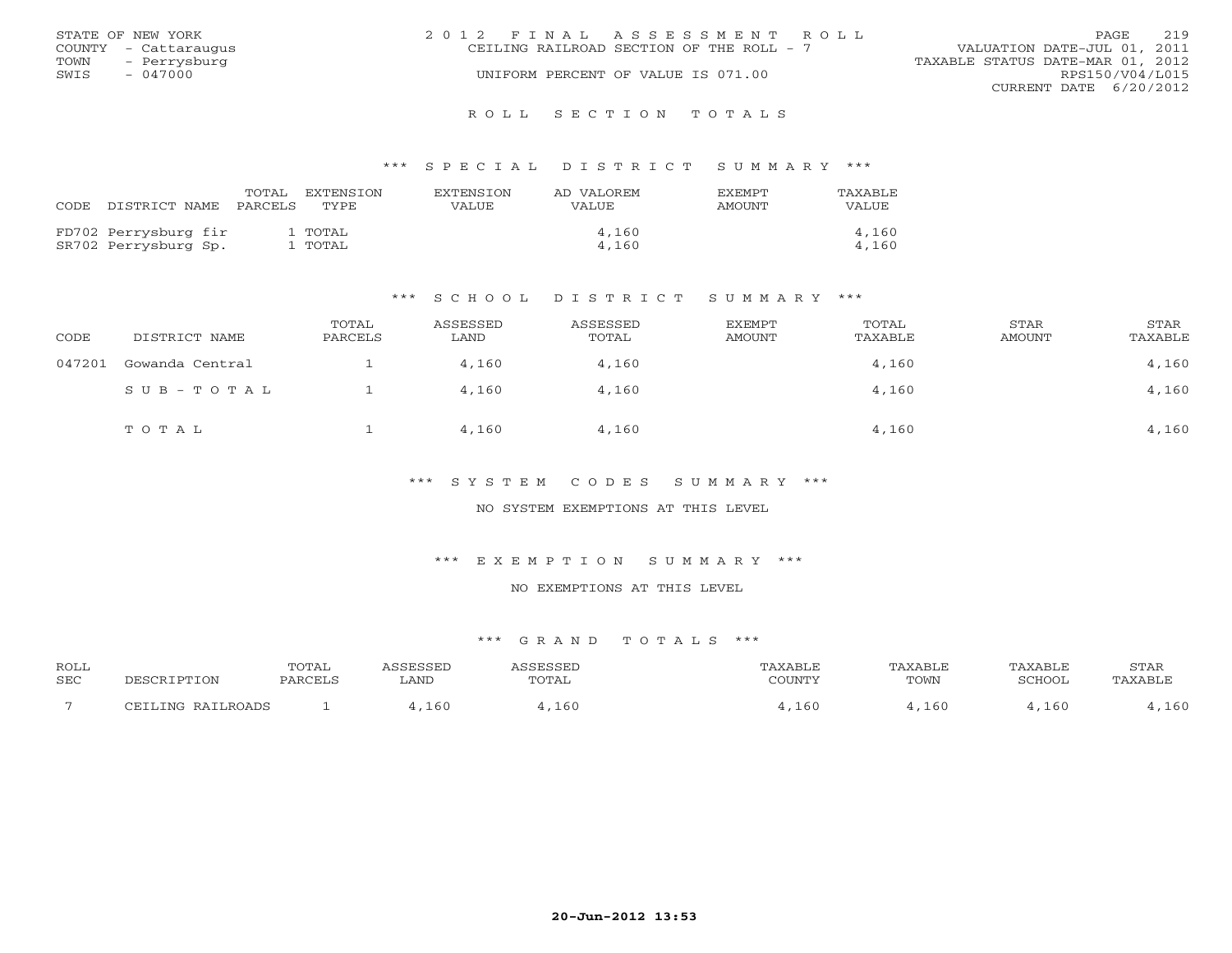## STATE OF NEW YORK 2 0 1 2 F I N A L A S S E S S M E N T R O L L PAGE 220 COUNTY - Cattaraugus WHOLLY EXEMPT SECTION OF THE ROLL - 8 VALUATION DATE-JUL 01, 2011 TOWN - Perrysburg TAX MAP NUMBER SEQUENCE TAXABLE STATUS DATE-MAR 01, 2012 SWIS - 047000 UNIFORM PERCENT OF VALUE IS 071.00

| TAX MAP PARCEL NUMBER<br>CURRENT OWNERS NAME                                                                                                         | PROPERTY LOCATION & CLASS ASSESSMENT<br>SCHOOL DISTRICT                                                                                                              | LAND                         | EXEMPTION CODE----------------COUNTY-------TOWN-----SCHOOL<br>TAX DESCRIPTION                                                     | TAXABLE VALUE                            |                                  |
|------------------------------------------------------------------------------------------------------------------------------------------------------|----------------------------------------------------------------------------------------------------------------------------------------------------------------------|------------------------------|-----------------------------------------------------------------------------------------------------------------------------------|------------------------------------------|----------------------------------|
| CURRENT OWNERS ADDRESS<br>*************************                                                                                                  | PARCEL SIZE/GRID COORD                                                                                                                                               | TOTAL                        | SPECIAL DISTRICTS                                                                                                                 |                                          | ACCOUNT NO.                      |
|                                                                                                                                                      | Indian Reservation                                                                                                                                                   |                              |                                                                                                                                   |                                          | 5000                             |
| $1.002 - 1 - 5$<br>Sni Reservation<br>Irving, NY 14081                                                                                               | 693 Indian resrv<br>Gowanda Central 047201<br>06 09                                                                                                                  | 473,200<br>2124,100          | INDIAN-RES 14300<br>COUNTY TAXABLE VALUE<br>TOWN<br>TAXABLE VALUE                                                                 | 2124,100<br>$\Omega$<br>$\Omega$         | 2124,100<br>2124,100             |
|                                                                                                                                                      | Seneca -M 27 -Perrysb<br>ACRES<br>0.01<br>EAST-1028359 NRTH-0921989<br>FULL MARKET VALUE                                                                             | 2991,690                     | SCHOOL TAXABLE VALUE<br>FD702 Perrysburg fire<br>2124,100 EX                                                                      |                                          | $0$ TO                           |
|                                                                                                                                                      |                                                                                                                                                                      |                              |                                                                                                                                   |                                          |                                  |
|                                                                                                                                                      | 11704 North Rd                                                                                                                                                       |                              |                                                                                                                                   |                                          | 1007                             |
| $2.003 - 1 - 12.2$<br>State of New York<br>Attn: Off/mental Retardation & 16 06 09<br>Development Disabilities<br>44 Holland Ave<br>Albany, NY 12208 | 614 Spec. school<br>Gowanda Central 047201<br>4.80<br>ACRES<br>EAST-1035791 NRTH-0914778<br>DEED BOOK 00932 PG-00635<br>FULL MARKET VALUE                            | 10,700<br>105,000<br>147,887 | NYS OWNED 12100<br>COUNTY TAXABLE VALUE<br>TOWN<br>TAXABLE VALUE<br>SCHOOL TAXABLE VALUE<br>FD702 Perrysburg fire<br>105,000 EX   | 105,000<br>$\Omega$<br>$\Omega$          | 105,000<br>105,000<br>$0$ TO     |
|                                                                                                                                                      |                                                                                                                                                                      |                              |                                                                                                                                   |                                          |                                  |
|                                                                                                                                                      | Eaton Rd                                                                                                                                                             |                              |                                                                                                                                   |                                          | 5001                             |
| $2.003 - 1 - 20$<br>Cattaraugus County<br>303 Court St<br>Little Valley, NY 14755                                                                    | 962 County park<br>Gowanda Central 047201<br>16 06<br>09<br>Lake<br>ACRES 67.85<br>EAST-1038327 NRTH-0911785<br>DEED BOOK 716<br>PG-00452                            | 46,500<br>46,500             | COUNTY<br>13100<br>COUNTY<br>TAXABLE VALUE<br>TOWN<br>TAXABLE VALUE<br>SCHOOL TAXABLE VALUE<br>FD702 Perrysburg fire<br>46,500 EX | 46,500<br>$\circ$<br>$\Omega$            | 46,500<br>46,500<br>$0$ TO       |
|                                                                                                                                                      | FULL MARKET VALUE                                                                                                                                                    | 65,493                       |                                                                                                                                   |                                          |                                  |
|                                                                                                                                                      |                                                                                                                                                                      |                              | ******************************                                                                                                    | ************ 2.013-1-1 **********        |                                  |
| $2.013 - 1 - 1$<br>Versailles Cemetery Assoc<br>Versailles, NY 14168                                                                                 | Versailles-Silver Ck Rd<br>695 Cemetery<br>Gowanda Central 047201<br>17 06<br>09<br>2.86<br>ACRES<br>EAST-1035913 NRTH-0918204<br>FULL MARKET VALUE                  | 7,800<br>7,800<br>10,986     | CEMETERY<br>27350<br>COUNTY TAXABLE VALUE<br>TOWN<br>TAXABLE VALUE<br>SCHOOL TAXABLE VALUE<br>FD702 Perrysburg fire<br>7,800 EX   | 7,800<br>$\circ$<br>$\Omega$<br>$\Omega$ | 5023<br>7,800<br>7,800<br>$0$ TO |
|                                                                                                                                                      | ******************                                                                                                                                                   |                              |                                                                                                                                   | ******** 2.013-1-8.4 **********          |                                  |
| $2.013 - 1 - 8.4$<br>Town of Perrysburg<br>PO Box 250<br>Perrysburg, NY 14129                                                                        | Route 42<br>323 Vacant rural<br>Gowanda Central 047201<br>FRNT<br>25.00 DPTH<br>50.00<br>EAST-1037651 NRTH-0918706<br>PG-2001<br>DEED BOOK 7073<br>FULL MARKET VALUE | 100<br>100<br>141            | TOWN-PROP 13500<br>COUNTY TAXABLE VALUE<br>TOWN<br>TAXABLE VALUE<br>SCHOOL TAXABLE VALUE                                          | 100<br>$\circ$<br>$\Omega$<br>$\Omega$   | 5014<br>100<br>100               |
|                                                                                                                                                      |                                                                                                                                                                      |                              |                                                                                                                                   |                                          |                                  |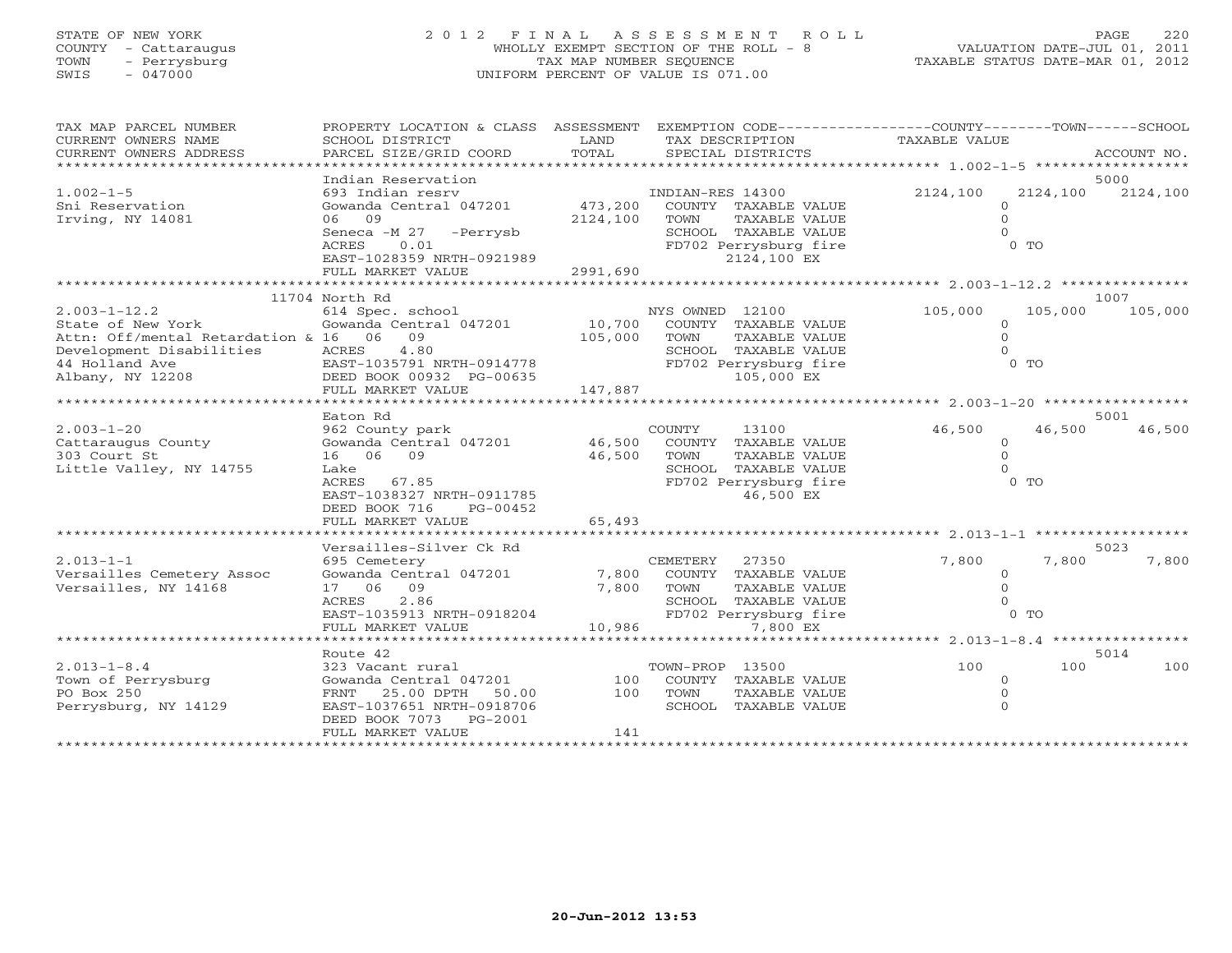## STATE OF NEW YORK 2 0 1 2 F I N A L A S S E S S M E N T R O L L PAGE 221 COUNTY - Cattaraugus WHOLLY EXEMPT SECTION OF THE ROLL - 8 VALUATION DATE-JUL 01, 2011 TOWN - Perrysburg TAX MAP NUMBER SEQUENCE TAXABLE STATUS DATE-MAR 01, 2012 SWIS - 047000 UNIFORM PERCENT OF VALUE IS 071.00

| TAX MAP PARCEL NUMBER<br>CURRENT OWNERS NAME<br>CURRENT OWNERS ADDRESS                                | PROPERTY LOCATION & CLASS ASSESSMENT<br>SCHOOL DISTRICT<br>PARCEL SIZE/GRID COORD                                                                                                              | LAND<br>TOTAL                                    | EXEMPTION CODE-----------------COUNTY-------TOWN------SCHOOL<br>TAX DESCRIPTION<br>SPECIAL DISTRICTS                                                  | TAXABLE VALUE                              |                          | ACCOUNT NO.    |
|-------------------------------------------------------------------------------------------------------|------------------------------------------------------------------------------------------------------------------------------------------------------------------------------------------------|--------------------------------------------------|-------------------------------------------------------------------------------------------------------------------------------------------------------|--------------------------------------------|--------------------------|----------------|
| ************************                                                                              |                                                                                                                                                                                                |                                                  |                                                                                                                                                       |                                            |                          |                |
| $2.013 - 1 - 34$<br>Town of Perrysburg<br>Division<br>Perrysburg, NY 14129                            | Division St<br>ACRES<br>1.42<br>FULL MARKET VALUE                                                                                                                                              | 2,100<br>2,100<br>2,958                          | TOWN<br>TAXABLE VALUE<br>SCHOOL TAXABLE VALUE                                                                                                         | 2,100<br>$\Omega$<br>$\Omega$              | 2,100                    | 1164<br>2,100  |
|                                                                                                       |                                                                                                                                                                                                |                                                  |                                                                                                                                                       |                                            |                          |                |
| $2.013 - 1 - 38.2$<br>US Postal Service<br>6 Griffin Rd N<br>6 Griffin Rd N<br>Windsor, CT 06006-0330 | 11980 Division St<br>US<br>652 Govt bldgs<br>Gowanda Central 047201 3,200<br>17 06 09<br>FRNT 90.00 DPTH 142.00<br>EAST-1037973 NRTH-0918602<br>DEED BOOK 871<br>PG-00663<br>FULL MARKET VALUE | 92,500 TOWN<br>130,282                           | 14110<br>USA-PROP<br>COUNTY TAXABLE VALUE<br>TAXABLE VALUE<br>SCHOOL TAXABLE VALUE<br>FD702 Perrysburg fire<br>92,500 EX                              | 92,500<br>$\Omega$<br>$\Omega$<br>$\cap$   | 92,500<br>$0$ TO         | 0926<br>92,500 |
|                                                                                                       |                                                                                                                                                                                                |                                                  |                                                                                                                                                       |                                            |                          |                |
| $2.013 - 1 - 50$<br>Versailles Volunteer Fire<br>Versailles, NY 14168                                 | 11851 Buffalo St<br>662 Police/fire<br>Collective Contract Covanda Central 047201 3,200<br>17 06 09<br>FRNT 66.00 DPTH 310.00<br>EAST-1037485 NRTH-0918371<br>FULL MARKET VALUE                | 58,200<br>$10.00$<br>$18371$<br>$81,972$<br>FD70 | FIRE-DEPT 26400<br>COUNTY TAXABLE VALUE<br>TOWN<br>TAXABLE VALUE<br>SCHOOL TAXABLE VALUE<br>FD702 Perrysburg fire<br>58,200 EX                        | 58,200<br>$\circ$<br>$\circ$<br>$\Omega$   | 58,200<br>$0$ TO         | 5018<br>58,200 |
|                                                                                                       |                                                                                                                                                                                                |                                                  |                                                                                                                                                       |                                            |                          |                |
| $2.013 - 2 - 11$                                                                                      | 11781 Main St<br>620 Religious<br>EAST-1038161 NRTH-0917934<br>FULL MARKET VALUE                                                                                                               | 2,900<br>55,100<br>77,606                        | RELIGIOUS 25110<br>COUNTY TAXABLE VALUE<br>TAXABLE VALUE<br>TOWN<br>SCHOOL TAXABLE VALUE<br>FD702 Perrysburg fire<br>55,100 EX                        | 55,100<br>$\circ$<br>$\Omega$<br>$\Omega$  | 55,100<br>$0$ TO         | 5022<br>55,100 |
|                                                                                                       |                                                                                                                                                                                                |                                                  |                                                                                                                                                       | ********** 2.013-2-19 ************         |                          |                |
| $2.013 - 2 - 19$<br>Versailles Community Hall Gowanda Central 047201<br>Versailles, NY 14168 17 06 09 | 11703 Main St<br>682 Rec facility<br>FRNT 75.00 DPTH 105.00<br>EAST-1039250 NRTH-0918044<br>FULL MARKET VALUE                                                                                  |                                                  | TOWN-PROP 13500<br>2,500 COUNTY TAXABLE VALUE<br>55,000 TOWN<br>TAXABLE VALUE<br>SCHOOL TAXABLE VALUE<br>FD702 Perrysburg fire<br>77,465<br>55,000 EX | 55,000<br>$\Omega$<br>$\Omega$<br>$\Omega$ | 55,000<br>0 <sub>0</sub> | 5003<br>55,000 |
|                                                                                                       |                                                                                                                                                                                                |                                                  |                                                                                                                                                       |                                            |                          |                |
| $7.004 - 1 - 39$                                                                                      | 12826 Route 39<br>614 Spec. school                                                                                                                                                             |                                                  | NYS OWNED 12100                                                                                                                                       | 86,600                                     | 86,600                   | 0289<br>86,600 |
| State of New York<br>Attn: Off/mental Retardation & 44 06 09<br>44 Holland Ave<br>Albany, NY 12208    | Forestville Cen 064603                                                                                                                                                                         | 13,000<br>86,600                                 | COUNTY TAXABLE VALUE<br>TOWN<br>TAXABLE VALUE<br>SCHOOL TAXABLE VALUE<br>FD702 Perrysburg fire<br>86,600 EX                                           | $\overline{O}$<br>$\Omega$<br>$\Omega$     | $0$ TO                   |                |
|                                                                                                       | FULL MARKET VALUE                                                                                                                                                                              | 121,972                                          |                                                                                                                                                       |                                            |                          |                |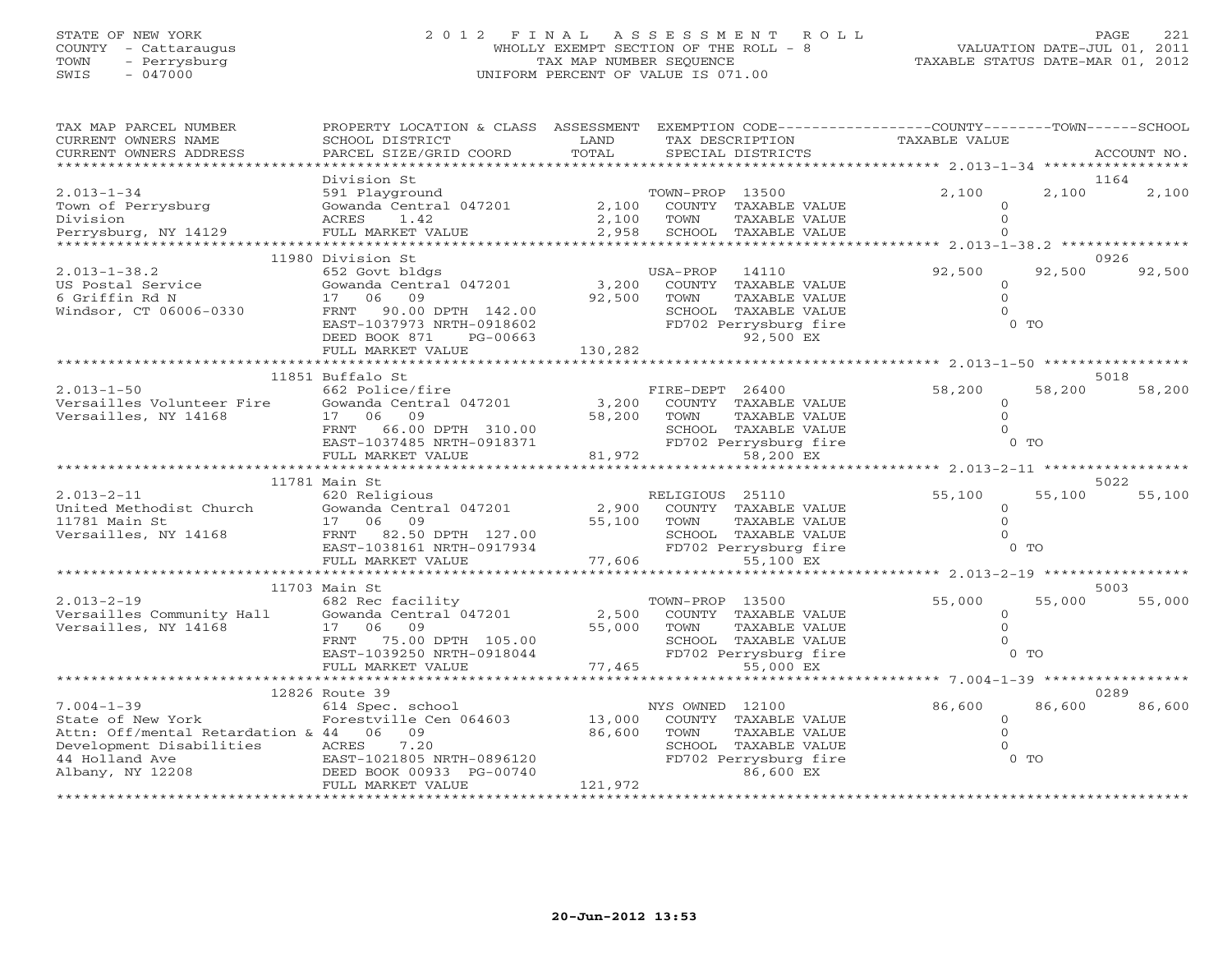# STATE OF NEW YORK 2 0 1 2 F I N A L A S S E S S M E N T R O L L PAGE 222 COUNTY - Cattaraugus WHOLLY EXEMPT SECTION OF THE ROLL - 8 VALUATION DATE-JUL 01, 2011 TOWN - Perrysburg TAX MAP NUMBER SEQUENCE TAXABLE STATUS DATE-MAR 01, 2012 SWIS - 047000 UNIFORM PERCENT OF VALUE IS 071.00

| TAX MAP PARCEL NUMBER                   | PROPERTY LOCATION & CLASS                  | ASSESSMENT | EXEMPTION CODE-----------------COUNTY-------TOWN------SCHOOL |                      |                        |
|-----------------------------------------|--------------------------------------------|------------|--------------------------------------------------------------|----------------------|------------------------|
| CURRENT OWNERS NAME                     | SCHOOL DISTRICT                            | LAND       | TAX DESCRIPTION                                              | <b>TAXABLE VALUE</b> |                        |
| CURRENT OWNERS ADDRESS                  | PARCEL SIZE/GRID COORD                     | TOTAL      | SPECIAL DISTRICTS                                            |                      | ACCOUNT NO.            |
| ********************                    |                                            |            |                                                              |                      |                        |
| $7.004 - 1 - 53$                        | W Perrysburg Rd<br>695 Cemetery            |            | 27350<br>CEMETERY                                            | 5,000                | 5027<br>5,000<br>5,000 |
| West Perrysburg Cemetery                | Forestville Cen 064603                     | 5,000      | COUNTY TAXABLE VALUE                                         | $\circ$              |                        |
| Perrysburg, NY 14129                    | 06 09<br>45                                | 5,000      | TOWN<br>TAXABLE VALUE                                        | $\Omega$             |                        |
|                                         | FRNT 209.40 DPTH 170.00                    |            | SCHOOL TAXABLE VALUE                                         | $\cap$               |                        |
|                                         | EAST-1023327 NRTH-0902597                  |            | FD702 Perrysburg fire                                        | 0 TO                 |                        |
|                                         | DEED BOOK 236<br>PG-00371                  |            | 5,000 EX                                                     |                      |                        |
|                                         | FULL MARKET VALUE                          | 7,042      |                                                              |                      |                        |
|                                         |                                            |            |                                                              |                      |                        |
|                                         | North Rd                                   |            |                                                              |                      | 5026                   |
| $8.001 - 1 - 32$                        | 695 Cemetery                               |            | 27350<br>CEMETERY                                            | 2,200                | 2,200<br>2,200         |
| North Perrysburg Cemetery               | Gowanda Central 047201                     | 2,200      | COUNTY TAXABLE VALUE                                         | $\circ$              |                        |
| Perrysburg, NY 14129                    | 06 09 15                                   | 2,200      | TOWN<br>TAXABLE VALUE                                        | $\Omega$             |                        |
|                                         | 1.45<br>ACRES                              |            | SCHOOL TAXABLE VALUE                                         |                      |                        |
|                                         | EAST-1035758 NRTH-0911236                  |            | FD702 Perrysburg fire                                        | 0 <sub>T</sub>       |                        |
|                                         | DEED BOOK 214<br>PG-00495                  |            | 2,200 EX                                                     |                      |                        |
|                                         | FULL MARKET VALUE                          | 3,099      |                                                              |                      |                        |
|                                         |                                            |            |                                                              |                      |                        |
| $8.001 - 1 - 33$                        | Mackinaw Rd<br>693 Indian resrv            |            |                                                              |                      | 1156                   |
| Seneca Nation of Indians                | Gowanda Central 047201                     | 942,000    | INDIAN-RES 14300<br>COUNTY TAXABLE VALUE                     | 942,000<br>$\Omega$  | 942,000<br>942,000     |
| PO Box 231                              | ACRES 1570.00                              | 942,000    | TOWN<br>TAXABLE VALUE                                        | $\Omega$             |                        |
| Salamanca, NY 14779                     | EAST-1043463 NRTH-0906817                  |            | SCHOOL TAXABLE VALUE                                         |                      |                        |
|                                         | FULL MARKET VALUE                          | 1326,761   |                                                              |                      |                        |
|                                         |                                            |            |                                                              |                      |                        |
|                                         | North Rd                                   |            |                                                              |                      | 5029                   |
| $8.003 - 1 - 1.1$                       | 592 Athletic fld                           |            | TOWN-PROP 13500                                              | 27,100               | 27,100<br>27,100       |
| Town Of Perrysburg                      | Gowanda Central 047201                     | 27,100     | COUNTY TAXABLE VALUE                                         | $\circ$              |                        |
| Perrysburg, NY 14129                    | 06 09<br>21                                | 27,100     | TOWN<br>TAXABLE VALUE                                        | $\circ$              |                        |
|                                         | Town Park                                  |            | SCHOOL TAXABLE VALUE                                         | $\Omega$             |                        |
|                                         | ACRES<br>27.44                             |            | FD702 Perrysburg fire                                        | $0$ TO               |                        |
|                                         | EAST-1032957 NRTH-0903241                  |            | 27,100 EX                                                    |                      |                        |
|                                         | DEED BOOK 762<br>PG-00255                  |            | WD702 Prrysbrg Central Wtr                                   | $.00$ MT             |                        |
|                                         | FULL MARKET VALUE                          | 38,169     |                                                              |                      |                        |
|                                         |                                            |            |                                                              |                      |                        |
|                                         | 10804 North Rd                             |            |                                                              |                      | 0790                   |
| $8.003 - 1 - 31.4$<br>State of New York | 614 Spec. school<br>Gowanda Central 047201 | 8,100      | NYS OWNED 12100<br>COUNTY TAXABLE VALUE                      | 93,100<br>$\circ$    | 93,100<br>93,100       |
| Attn: Off/mental Retardation & 13 06    | 09                                         | 93,100     | TOWN<br>TAXABLE VALUE                                        | $\mathbf{0}$         |                        |
| Development Disabilities                | 3.04<br>ACRES                              |            | SCHOOL TAXABLE VALUE                                         |                      |                        |
| 44 Holland Ave                          | EAST-1035611 NRTH-0899311                  |            | FD702 Perrysburg fire                                        | $0$ TO               |                        |
| Albany, NY 12208                        | DEED BOOK 00933 PG-00739                   |            | 93,100 EX                                                    |                      |                        |
|                                         | FULL MARKET VALUE                          |            | 131,127 WD702 Prrysbrg Central Wtr                           | $.00$ MT             |                        |
|                                         |                                            |            |                                                              |                      |                        |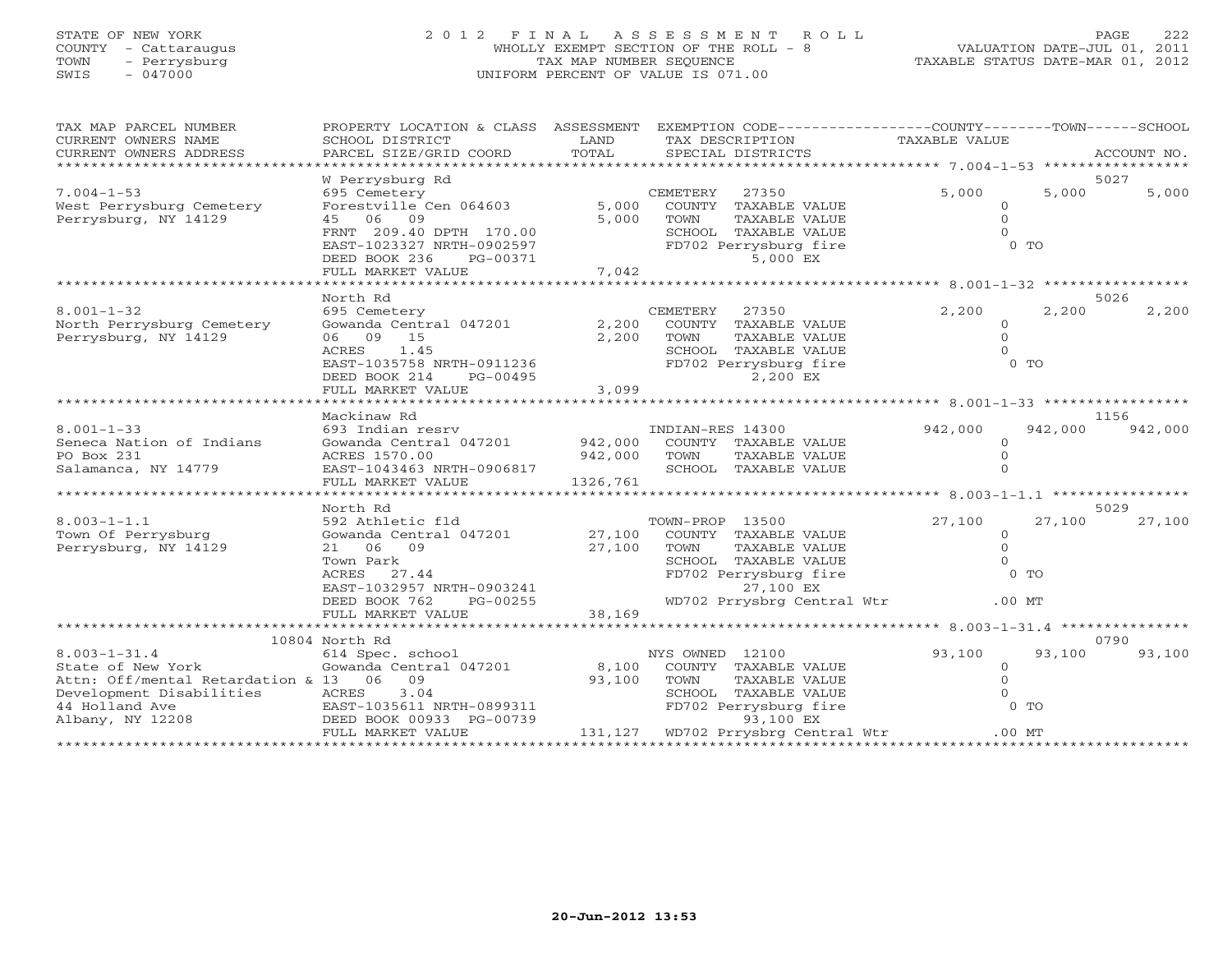# STATE OF NEW YORK 2 0 1 2 F I N A L A S S E S S M E N T R O L L PAGE 223 COUNTY - Cattaraugus WHOLLY EXEMPT SECTION OF THE ROLL - 8 VALUATION DATE-JUL 01, 2011 TOWN - Perrysburg TAX MAP NUMBER SEQUENCE TAXABLE STATUS DATE-MAR 01, 2012 SWIS - 047000 UNIFORM PERCENT OF VALUE IS 071.00

| TAX MAP PARCEL NUMBER<br>CURRENT OWNERS NAME<br>CURRENT OWNERS ADDRESS | PROPERTY LOCATION & CLASS ASSESSMENT<br>SCHOOL DISTRICT                                                          | LAND         | EXEMPTION CODE-----------------COUNTY-------TOWN------SCHOOL<br>TAX DESCRIPTION | TAXABLE VALUE |                     |         |
|------------------------------------------------------------------------|------------------------------------------------------------------------------------------------------------------|--------------|---------------------------------------------------------------------------------|---------------|---------------------|---------|
|                                                                        | 12234 Route 39                                                                                                   |              |                                                                                 |               |                     | 0036    |
| $8.003 - 1 - 38$                                                       |                                                                                                                  |              |                                                                                 | 550,000       | 550,000             | 550,000 |
|                                                                        |                                                                                                                  |              |                                                                                 |               | $\Omega$            |         |
| State of New York<br>1200 E & W Rd                                     | 20 06 09                                                                                                         | 550,000      | TAXABLE VALUE<br>TOWN                                                           |               | $\Omega$            |         |
| West Seneca, NY 14224                                                  |                                                                                                                  |              | SCHOOL TAXABLE VALUE                                                            |               | $\Omega$            |         |
|                                                                        | ACRES 11.01 BANK 017<br>EAST-1032328 NRTH-0896196                                                                |              | FD702 Perrysburg fire                                                           |               | $0$ TO              |         |
|                                                                        | DEED BOOK 2580 PG-5002                                                                                           |              | $-5002$<br>$-774,648$ WD702 Prrysbrg Central Wtr                                |               |                     |         |
|                                                                        | FULL MARKET VALUE                                                                                                |              |                                                                                 |               | $.00$ MT            |         |
|                                                                        |                                                                                                                  |              |                                                                                 |               |                     |         |
|                                                                        | 10674 Prospect St                                                                                                |              |                                                                                 |               |                     | 5005    |
| $8.074 - 1 - 2$                                                        | 612 School                                                                                                       |              | SCH-DIST 13800                                                                  | 23900,000     | 23900,000 23900,000 |         |
| Gowanda Central School                                                 | Gowanda Central 047201 33,000                                                                                    |              | COUNTY TAXABLE VALUE                                                            |               | $\Omega$            |         |
| 10674 Prospect St                                                      | 03 06 09                                                                                                         | 23900,000    | TAXABLE VALUE<br>TOWN                                                           |               | $\Omega$            |         |
| Gowanda, $N\bar{Y}$ 14070                                              | $L/p$ 530-424                                                                                                    |              | SCHOOL TAXABLE VALUE                                                            |               | $\Omega$            |         |
|                                                                        | ACRES 35.75                                                                                                      |              | FD702 Perrysburg fire                                                           |               | $0$ TO              |         |
|                                                                        |                                                                                                                  |              | 23900,000 EX                                                                    |               |                     |         |
|                                                                        | EAST-1050349 NRTH-0898625<br>DEED BOOK 530 PG-426<br>FULL MARKET VALUE 33661,972                                 |              | WD701 Prospect St. Water                                                        |               | $.00$ MT            |         |
|                                                                        |                                                                                                                  |              |                                                                                 |               |                     |         |
|                                                                        |                                                                                                                  |              |                                                                                 |               |                     |         |
|                                                                        | Memorial Dr                                                                                                      |              |                                                                                 |               |                     | 5006    |
| $8.074 - 1 - 4.1$                                                      | 641 Hospital                                                                                                     |              | NON-PROFIT 25300                                                                | 661,200       | 661,200             | 661,200 |
| Tri-County Memorial Hospital                                           | Gowanda Central 047201 13,500 COUNTY TAXABLE VALUE                                                               |              |                                                                                 |               | $\Omega$            |         |
| 100 Memorial Dr                                                        | 03 06 09                                                                                                         | 661,200 TOWN | TAXABLE VALUE                                                                   |               | $\Omega$            |         |
| Gowanda, NY 14070                                                      |                                                                                                                  |              |                                                                                 |               | $\Omega$            |         |
|                                                                        |                                                                                                                  |              |                                                                                 |               | $0$ TO              |         |
|                                                                        | 03 06 09<br>ACRES 4.30<br>EAST-1050851 NRTH-0898146 FD702 Perrysburg fire<br>FD702 Perrysburg fire<br>661,200 EX |              |                                                                                 |               |                     |         |
|                                                                        | FULL MARKET VALUE                                                                                                |              |                                                                                 |               |                     |         |
|                                                                        | North Rd                                                                                                         |              |                                                                                 |               |                     | 1030    |
| $8.077 - 1 - 3.2$                                                      | 853 Sewage                                                                                                       |              | VG-INSIDE 13650                                                                 | 700<br>700    | 700                 | 700     |
| Village Of Perrysburg                                                  | Gowanda Central 047201                                                                                           | 700          | COUNTY TAXABLE VALUE                                                            |               | $\Omega$            |         |
| Perrysburg, NY 14129                                                   | 20 06 09                                                                                                         | 700          | TAXABLE VALUE<br>TOWN                                                           |               | $\Omega$            |         |
|                                                                        | FRNT 30.00 DPTH 30.00                                                                                            |              | SCHOOL TAXABLE VALUE                                                            |               | $\Omega$            |         |
|                                                                        | EAST-1035255 NRTH-0898399                                                                                        |              | FD702 Perrysburg fire                                                           |               | $0$ TO              |         |
|                                                                        | DEED BOOK 00937 PG-00294                                                                                         |              | 700 EX                                                                          |               |                     |         |
|                                                                        | FULL MARKET VALUE                                                                                                | 986          | SR702 Perrysburg Sp. Res.                                                       |               | $0$ TO              |         |
|                                                                        |                                                                                                                  |              | 700 EX                                                                          |               |                     |         |
|                                                                        |                                                                                                                  |              |                                                                                 |               |                     |         |
|                                                                        |                                                                                                                  |              |                                                                                 |               |                     |         |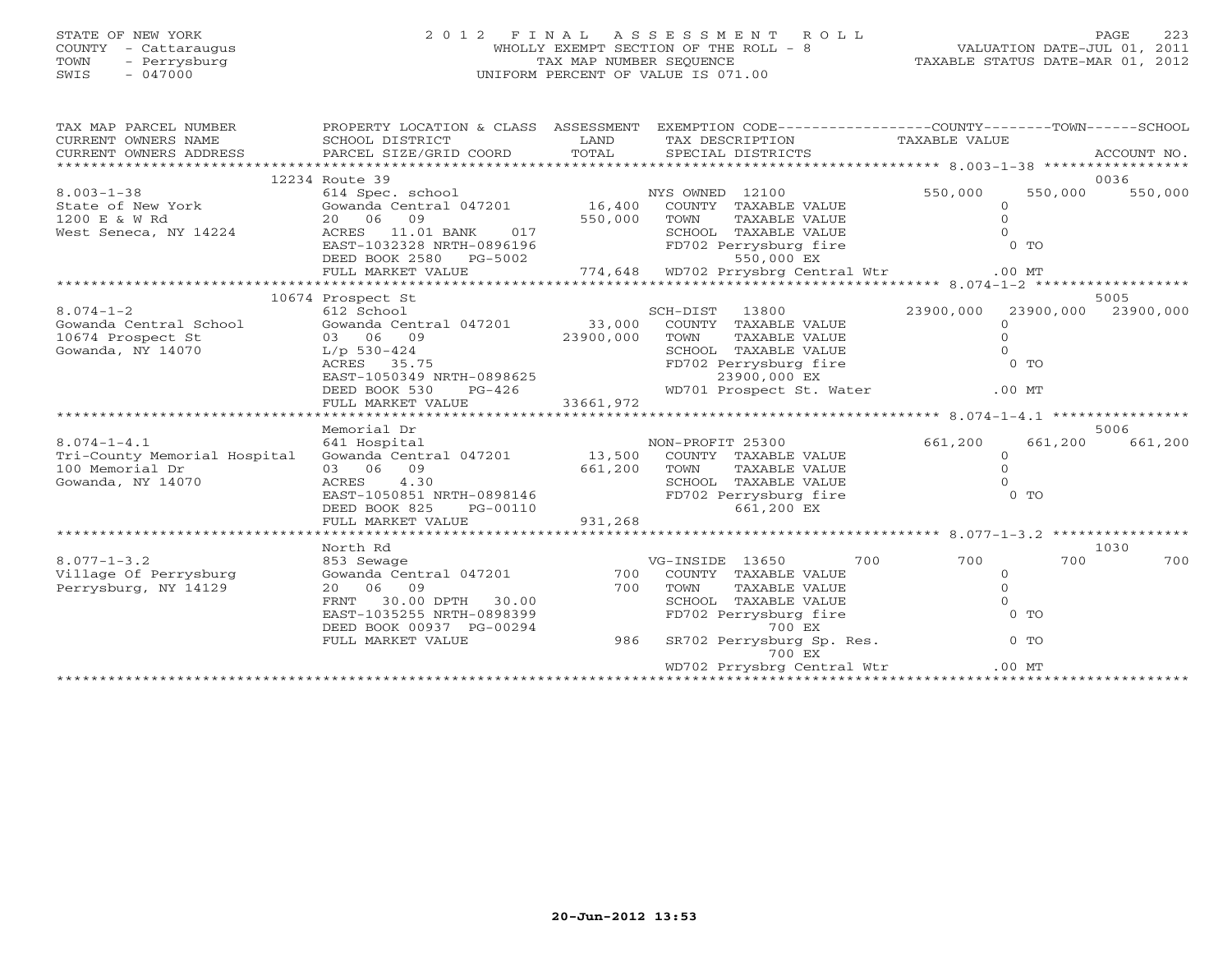## STATE OF NEW YORK 2 0 1 2 F I N A L A S S E S S M E N T R O L L PAGE 224 COUNTY - Cattaraugus WHOLLY EXEMPT SECTION OF THE ROLL - 8 VALUATION DATE-JUL 01, 2011 TOWN - Perrysburg TAX MAP NUMBER SEQUENCE TAXABLE STATUS DATE-MAR 01, 2012 SWIS - 047000 UNIFORM PERCENT OF VALUE IS 071.00UNIFORM PERCENT OF VALUE IS 071.00

| TAX MAP PARCEL NUMBER<br>CURRENT OWNERS NAME<br>CURRENT OWNERS ADDRESS                                                                                                                                                                                                         | SCHOOL DISTRICT<br>PARCEL SIZE/GRID COORD                                                                                                                                                         | LAND<br>TOTAL | PROPERTY LOCATION & CLASS ASSESSMENT EXEMPTION CODE---------------COUNTY-------TOWN------SCHOOL<br>TAX DESCRIPTION<br>SPECIAL DISTRICTS                                                                          | TAXABLE VALUE                            | ACCOUNT NO.             |
|--------------------------------------------------------------------------------------------------------------------------------------------------------------------------------------------------------------------------------------------------------------------------------|---------------------------------------------------------------------------------------------------------------------------------------------------------------------------------------------------|---------------|------------------------------------------------------------------------------------------------------------------------------------------------------------------------------------------------------------------|------------------------------------------|-------------------------|
|                                                                                                                                                                                                                                                                                |                                                                                                                                                                                                   |               |                                                                                                                                                                                                                  |                                          |                         |
| $\begin{array}{lll} 8.078-1-2.1 & -0.1 & \text{row} & \text{row} \\ 651 \text{ Highway} & \text{gar} & 9,500 & \text{COUNTY} & \text{TAXABLE VALUE} \\ \text{North Bd} & 47201 & 9,500 & \text{COUNTY} & \text{TAXABLE VALUE} \end{array}$<br>North Rd<br>Perrysburg, NY 14129 | North Rd<br>12 06 09<br>1∠<br>ACRES<br>¬^<π-10?<br>2.50<br>ACRES 2.50 SCHOOI<br>EAST-1035484 NRTH-0897257 FD702<br>FULL MARKET VALUE 142,394                                                      | 101,100 TOWN  | TOWN-PROP 13500 101,100 101,100<br>TAXABLE VALUE<br>SCHOOL TAXABLE VALUE<br>FD702 Perrysburg fire<br>101,100 EX<br>101,100 EX<br>SR702 Perrysburg Sp. Res. 6 0 TO<br>101,100 EX                                  | $\circ$<br>$\circ$<br>$\Omega$<br>$0$ TO | 5004<br>101,100 101,100 |
|                                                                                                                                                                                                                                                                                |                                                                                                                                                                                                   |               | WD702 Prrysbrg Central Wtr .00 MT                                                                                                                                                                                |                                          |                         |
|                                                                                                                                                                                                                                                                                |                                                                                                                                                                                                   |               |                                                                                                                                                                                                                  |                                          |                         |
| 8.078-1-2.2<br>Village Of Perrysburg 651 Highway gar<br>Gowanda Central 047201 3,000 COUNTY TAXABLE VALUE<br>North Rd<br>Perrysburg, NY 14129                                                                                                                                  | North Rd<br>11 06 09<br>Village Streets Dept<br>FRNT 100.00 DPTH 117.00<br>EAST-1035380 NRTH-0897092<br>EAST-1035380 NRTH-0897092<br>DEED BOOK 846 PG-01028 SR702 Per<br>FULL MARKET VALUE 28,310 |               | TOWN-PROP 13500 20,100 20,100<br>COUNTY TAXABLE VALUE 0<br>TOWN TAXABLE VALUE 0<br>SCHOOL TAXABLE VALUE 0<br>FD702 Perrysburg fire 0 TO<br>20,100 EX<br>SR702 Perrysburg Sp. Res. 0 TO<br>20.100 EX<br>20.100 EX | 20,100                                   | 0897<br>20,100          |
|                                                                                                                                                                                                                                                                                |                                                                                                                                                                                                   |               | 20,100 EX                                                                                                                                                                                                        |                                          |                         |
|                                                                                                                                                                                                                                                                                |                                                                                                                                                                                                   |               | WD702 Prrysbrg Central Wtr                                                                                                                                                                                       | $.00$ MT                                 |                         |
|                                                                                                                                                                                                                                                                                |                                                                                                                                                                                                   |               |                                                                                                                                                                                                                  |                                          |                         |
|                                                                                                                                                                                                                                                                                | 10724 North Rd                                                                                                                                                                                    |               |                                                                                                                                                                                                                  |                                          | 5019                    |
| $8.078 - 1 - 4.1$<br>1930 W Seventh Day Adventist Cowanda Central 047201 6,700 COUNTY TAXABLE VALUE<br>Seventh Day Adventist Gowanda Central 047201 6,700 COUNTY TAXABLE VALUE<br>4930 W Seneca Tpke 12 06 09 281,700 TOWN TAXABLE VALUE<br>Syracuse, NY                       | 620 Religious<br>EAST-1035484 NRTH-0898085<br>EAST-1035484 NRTH-0898085<br>DEED BOOK 00667 PG-00109 SR702 Perrysburg Sp<br>FULL MARKET VALUE 396,761 281,700 EX                                   |               | RELIGIOUS 25110 281,700 281,700<br>COUNTY TAXABLE VALUE 0<br>TOWN TAXABLE VALUE 0<br>SCHOOL TAXABLE VALUE 0<br>FD702 Perrysburg fire 0<br>201.00 FY<br>281,700 EX<br>SR702 Perrysburg Sp. Res.                   | $0$ TO<br>$0$ TO                         | 281,700 281,700         |
|                                                                                                                                                                                                                                                                                |                                                                                                                                                                                                   |               | WD702 Prrysbrg Central Wtr                                                                                                                                                                                       | $.00$ MT                                 |                         |
|                                                                                                                                                                                                                                                                                |                                                                                                                                                                                                   |               |                                                                                                                                                                                                                  |                                          | 1145                    |
|                                                                                                                                                                                                                                                                                | EAST-1035480 NRTH-0897703<br>DEED BOOK 1012 PG-236<br>FULL MARKET VALUE 645,493                                                                                                                   |               | TOWN TAXABLE VALUE<br>SCHOOL TAXABLE VALUE<br>FD702 Perrysburg fire<br>RD702 Perrysburg fire<br>458,300 EX<br>458,300 EX                                                                                         | $\circ$<br>$\circ$<br>$\Omega$<br>$0$ TO | 458,300 458,300         |
|                                                                                                                                                                                                                                                                                |                                                                                                                                                                                                   |               |                                                                                                                                                                                                                  |                                          |                         |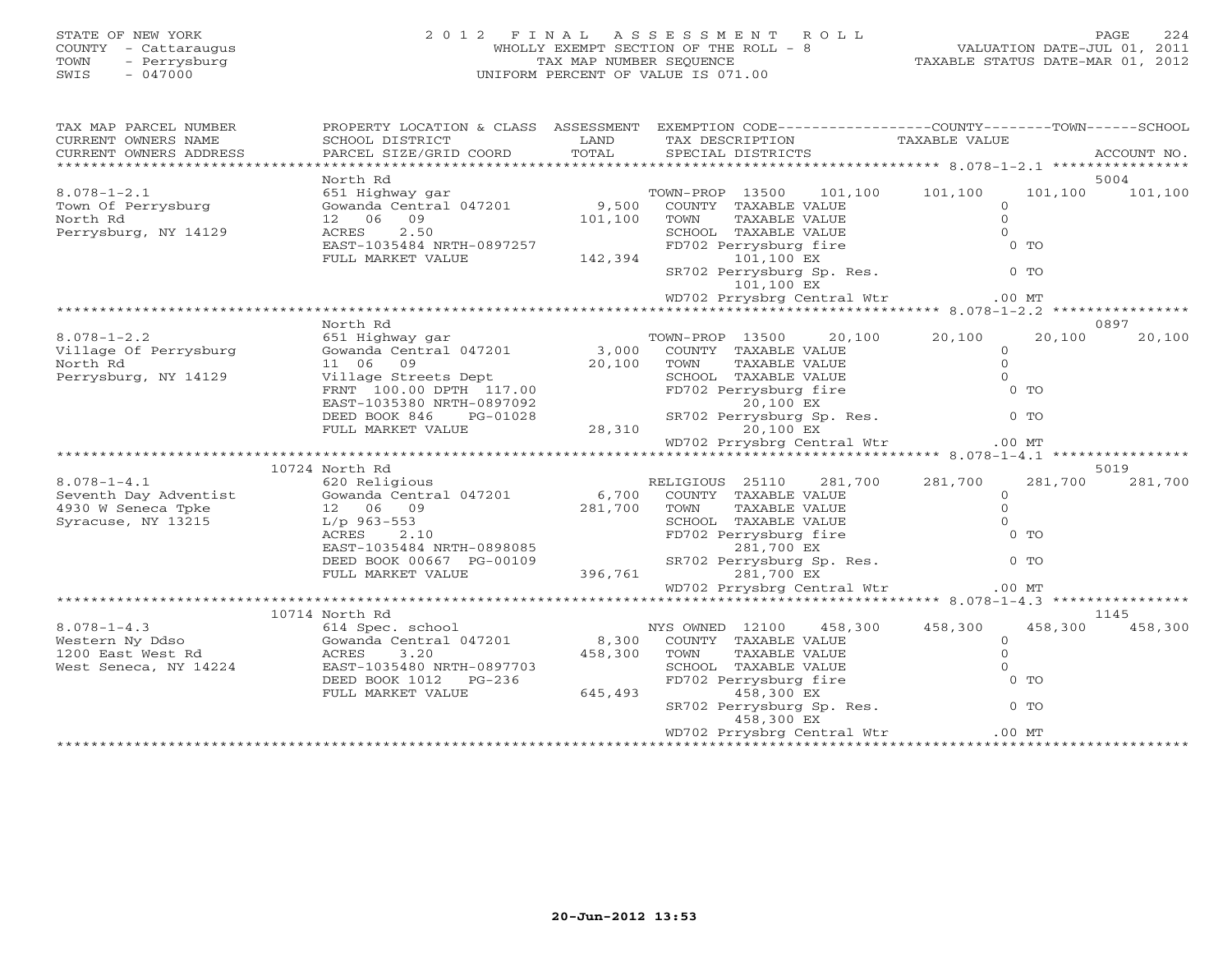# STATE OF NEW YORK 2 0 1 2 F I N A L A S S E S S M E N T R O L L PAGE 225 COUNTY - Cattaraugus WHOLLY EXEMPT SECTION OF THE ROLL - 8 VALUATION DATE-JUL 01, 2011 TOWN - Perrysburg TAX MAP NUMBER SEQUENCE TAXABLE STATUS DATE-MAR 01, 2012 SWIS - 047000 UNIFORM PERCENT OF VALUE IS 071.00

| TAX MAP PARCEL NUMBER                    | PROPERTY LOCATION & CLASS ASSESSMENT                 |         | EXEMPTION CODE-----------------COUNTY-------TOWN------SCHOOL |                   |                |             |
|------------------------------------------|------------------------------------------------------|---------|--------------------------------------------------------------|-------------------|----------------|-------------|
| CURRENT OWNERS NAME                      | SCHOOL DISTRICT                                      | LAND    | TAX DESCRIPTION                                              | TAXABLE VALUE     |                |             |
| CURRENT OWNERS ADDRESS                   | PARCEL SIZE/GRID COORD                               | TOTAL   | SPECIAL DISTRICTS                                            |                   |                | ACCOUNT NO. |
|                                          |                                                      |         |                                                              |                   |                |             |
|                                          | 100 Memorial Dr                                      |         |                                                              |                   |                | 0247        |
| $8.082 - 1 - 16$                         | 210 1 Family Res                                     |         | 25210<br>HOSPITAL                                            | 41,300            | 41,300         | 41,300      |
| Tri-County Memorial Hospital             | Gowanda Central 047201                               | 7,700   | COUNTY TAXABLE VALUE                                         | $\Omega$          |                |             |
| 100 Memorial Dr                          | 03 06<br>09                                          | 41,300  | TAXABLE VALUE<br>TOWN                                        | $\Omega$          |                |             |
| Gowanda, NY 14070                        | ACRES<br>2.80<br>EAST-1050848 NRTH-0897777           |         | SCHOOL TAXABLE VALUE                                         |                   | $0$ TO         |             |
|                                          | DEED BOOK 00916 PG-00292                             |         | FD702 Perrysburg fire<br>41,300 EX                           |                   |                |             |
|                                          | FULL MARKET VALUE                                    | 58,169  |                                                              |                   |                |             |
|                                          |                                                      |         |                                                              |                   |                |             |
|                                          | Route 39                                             |         |                                                              |                   |                | 5025        |
| $15.002 - 1 - 3$                         | 695 Cemetery                                         |         | CEMETERY<br>27350                                            | 4,100             | 4,100          | 4,100       |
| Perrysburg Cemetery Assoc                | Forestville Cen 064603                               | 4,100   | COUNTY TAXABLE VALUE                                         | $\Omega$          |                |             |
| Attn: Mayrlin Sanders                    | 43 06 09                                             | 4,100   | TOWN<br>TAXABLE VALUE                                        | $\Omega$          |                |             |
| Route 39                                 | 2.70<br>ACRES                                        |         | SCHOOL TAXABLE VALUE                                         |                   |                |             |
| Perrysburg, NY 14129                     | EAST-1021412 NRTH-0895555                            |         | FD702 Perrysburg fire                                        |                   | $0$ TO         |             |
|                                          | DEED BOOK 722<br>PG-00072                            |         | 4,100 EX                                                     |                   |                |             |
|                                          | FULL MARKET VALUE                                    | 5,775   |                                                              |                   |                |             |
|                                          |                                                      |         |                                                              |                   |                |             |
|                                          | Mosher Rd                                            |         |                                                              |                   |                | 5011        |
| $15.002 - 1 - 7.2$                       | 822 Water supply                                     |         | TOWN-PROP 13500                                              | 35,800            | 35,800         | 35,800      |
| Town of Perrysburg                       | Forestville Cen 064603                               | 7,000   | COUNTY TAXABLE VALUE                                         | $\Omega$          |                |             |
| PO Box 250                               | 43 06<br>09                                          | 35,800  | TOWN<br>TAXABLE VALUE                                        | $\Omega$          |                |             |
| Perrysburg, NY 14129                     | replotted per survey deed                            |         | SCHOOL TAXABLE VALUE                                         |                   |                |             |
|                                          | 2.34<br>ACRES                                        |         | FD702 Perrysburg fire                                        |                   | $0$ TO         |             |
|                                          | EAST-1023158 NRTH-0893439                            |         | 35,800 EX                                                    |                   |                |             |
|                                          | DEED BOOK 6202<br>PG-4002                            |         |                                                              |                   |                |             |
|                                          | FULL MARKET VALUE                                    | 50,423  |                                                              |                   |                |             |
|                                          |                                                      |         |                                                              |                   |                |             |
|                                          | 12799 Route 39                                       |         |                                                              |                   |                | 1235        |
| $15.002 - 1 - 7.3$<br>Town of Perrysburg | 314 Rural vac<10                                     | 2,100   | TOWN-PROP 13500                                              | 2,100             | 2,100          | 2,100       |
| PO Box 250                               | Forestville Cen 064603<br>$3/09$ -split from $1-7.1$ | 2,100   | COUNTY TAXABLE VALUE<br>TAXABLE VALUE<br>TOWN                | $\circ$<br>$\cap$ |                |             |
| Perrysburg, NY                           | ACRES<br>4.25                                        |         | SCHOOL TAXABLE VALUE                                         |                   |                |             |
|                                          | EAST-1022727 NRTH-0895145                            |         | FD702 Perrysburg fire                                        |                   | 0 <sub>0</sub> |             |
|                                          | DEED BOOK 971<br>PG-984                              |         | 2,100 EX                                                     |                   |                |             |
|                                          | FULL MARKET VALUE                                    | 2,958   |                                                              |                   |                |             |
|                                          |                                                      |         |                                                              |                   |                |             |
|                                          | 12387 Route 39                                       |         |                                                              |                   |                | 5015        |
| $15.002 - 1 - 15$                        | 240 Rural res                                        |         | NYS OWNED 12100                                              | 78,100            | 78,100         | 78,100      |
| State of New York                        | Gowanda Central 047201                               | 63,800  | COUNTY TAXABLE VALUE                                         | $\Omega$          |                |             |
| Attn: Jn Adam Developmental Ct 27 06 09  |                                                      | 78,100  | TAXABLE VALUE<br>TOWN                                        | $\Omega$          |                |             |
| Nys Rte 353                              | ACRES 153.95                                         |         | SCHOOL TAXABLE VALUE                                         |                   |                |             |
| Perrysburg, NY 14129                     | EAST-1029789 NRTH-0893530                            |         | FD702 Perrysburg fire                                        |                   | $0$ TO         |             |
|                                          | DEED BOOK 503<br>$PG-264$                            |         | 78,100 EX                                                    |                   |                |             |
|                                          | FULL MARKET VALUE                                    | 110,000 |                                                              |                   |                |             |
|                                          |                                                      |         |                                                              |                   |                |             |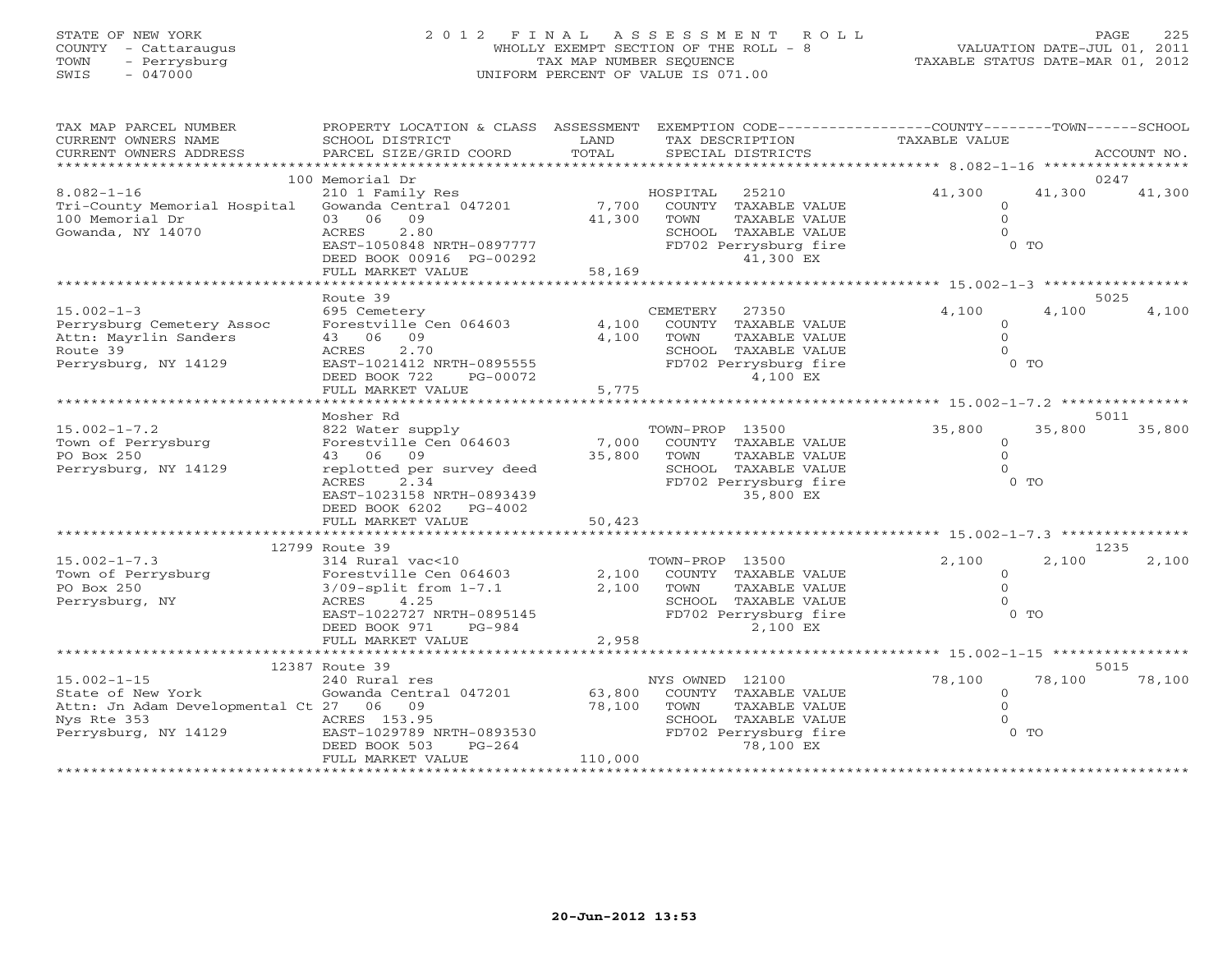## STATE OF NEW YORK 2 0 1 2 F I N A L A S S E S S M E N T R O L L PAGE 226 COUNTY - Cattaraugus WHOLLY EXEMPT SECTION OF THE ROLL - 8 VALUATION DATE-JUL 01, 2011 TOWN - Perrysburg TAX MAP NUMBER SEQUENCE TAXABLE STATUS DATE-MAR 01, 2012 SWIS - 047000 UNIFORM PERCENT OF VALUE IS 071.00

| TAX MAP PARCEL NUMBER                                    |                                                    |          | PROPERTY LOCATION & CLASS ASSESSMENT EXEMPTION CODE----------------COUNTY-------TOWN------SCHOOL |                |                |                           |
|----------------------------------------------------------|----------------------------------------------------|----------|--------------------------------------------------------------------------------------------------|----------------|----------------|---------------------------|
| CURRENT OWNERS NAME                                      | SCHOOL DISTRICT                                    | LAND     | TAX DESCRIPTION                                                                                  | TAXABLE VALUE  |                |                           |
| CURRENT OWNERS ADDRESS<br>****************************** | PARCEL SIZE/GRID COORD                             | TOTAL    | SPECIAL DISTRICTS                                                                                |                |                | ACCOUNT NO.               |
|                                                          |                                                    |          |                                                                                                  |                |                | 5012                      |
| $15.002 - 1 - 30$                                        | Edwards Corners Rd<br>822 Water supply             |          | TOWN-PROP 13500                                                                                  | 15,100         | 15,100         | 15,100                    |
| Town of Perrysburg                                       | Forestville Cen 064603 15,000 COUNTY TAXABLE VALUE |          |                                                                                                  | $\circ$        |                |                           |
| PO Box 250                                               | 35 06 09                                           | 15,100   | TAXABLE VALUE<br>TOWN                                                                            | $\Omega$       |                |                           |
| Perrysburg, NY 14129                                     | ACRES 12.91                                        |          | SCHOOL TAXABLE VALUE                                                                             | $\Omega$       |                |                           |
|                                                          | EAST-1026867 NRTH-0892071                          |          | FD702 Perrysburg fire                                                                            |                | 0 <sub>0</sub> |                           |
|                                                          | DEED BOOK 6202 PG-4002                             |          | 15,100 EX                                                                                        |                |                |                           |
|                                                          | FULL MARKET VALUE                                  | 21,268   |                                                                                                  |                |                |                           |
|                                                          | Edwards Corners Rd                                 |          |                                                                                                  |                |                | 0916                      |
| $15.002 - 1 - 39$                                        | 822 Water supply                                   |          | TOWN-PROP 13500                                                                                  | 14,000         | 14,000         | 14,000                    |
| Town of Perrysburg                                       | 022 Water Supply<br>Gowanda Central 047201         |          | 5,000 COUNTY TAXABLE VALUE                                                                       | $\Omega$       |                |                           |
| PO Box 250                                               | Jna Pump House                                     | 14,000   | TOWN<br>TAXABLE VALUE                                                                            | $\Omega$       |                |                           |
| Perrysburg, NY 14129                                     | FRNT 210.00 DPTH 187.00                            |          | SCHOOL TAXABLE VALUE                                                                             | $\Omega$       |                |                           |
|                                                          | EAST-1027093 NRTH-0891222                          |          | FD702 Perrysburg fire                                                                            |                | $0$ TO         |                           |
|                                                          | DEED BOOK 6202 PG-4002                             |          | 14,000 EX                                                                                        |                |                |                           |
|                                                          | FULL MARKET VALUE                                  | 19,718   |                                                                                                  |                |                |                           |
|                                                          |                                                    |          |                                                                                                  |                |                |                           |
| $16.001 - 1 - 3.1$                                       | Peck Hill Rd<br>614 Spec. school                   |          | NYS OWNED 12100                                                                                  | 2141,500       |                | 5008<br>2141,500 2141,500 |
| State of New York                                        | Gowanda Central 047201                             | 195,600  | COUNTY TAXABLE VALUE                                                                             | $\Omega$       |                |                           |
| Jn Adam Developmental Ctr                                | 19 06 09                                           | 2141,500 | TOWN<br>TAXABLE VALUE                                                                            | $\Omega$       |                |                           |
| Nys Rte 353                                              | Developmental Center                               |          | SCHOOL TAXABLE VALUE                                                                             | $\Omega$       |                |                           |
| Perrysburg, NY 14129                                     | ACRES 420.40                                       |          | FD702 Perrysburg fire                                                                            | $0$ TO         |                |                           |
|                                                          | EAST-1034445 NRTH-0892709                          |          | 2141,500 EX                                                                                      |                |                |                           |
|                                                          | FULL MARKET VALUE                                  | 3016,197 |                                                                                                  |                |                |                           |
|                                                          |                                                    |          |                                                                                                  |                |                |                           |
| $16.001 - 1 - 3.2$                                       | Peck Hill Rd<br>822 Water supply                   |          | TOWN-PROP 13500                                                                                  | 8,300          | 8,300          | 1190<br>8,300             |
| Town of Perrysburg                                       | Gowanda Central 047201 8,300                       |          | COUNTY TAXABLE VALUE                                                                             | $\Omega$       |                |                           |
| PO Box 250                                               | split from 1-3 from State                          | 8,300    | TOWN<br>TAXABLE VALUE                                                                            | $\overline{O}$ |                |                           |
| Perrysburg, NY 14129                                     | 8.60<br>ACRES                                      |          | SCHOOL TAXABLE VALUE                                                                             | $\Omega$       |                |                           |
|                                                          | EAST-1034682 NRTH-0891519                          |          |                                                                                                  |                |                |                           |
|                                                          | DEED BOOK 6202 PG-4002                             |          |                                                                                                  |                |                |                           |
|                                                          | FULL MARKET VALUE                                  | 11,690   |                                                                                                  |                |                |                           |
|                                                          |                                                    |          |                                                                                                  |                |                |                           |
| $16.001 - 1 - 32$                                        | Route 39<br>695 Cemetery                           |          | INDIAN-RES 14300                                                                                 | 3,200          | 3,200          | 5028<br>3,200             |
| Town Of Perrysburg                                       | Gowanda Central 047201                             | 3,200    | COUNTY TAXABLE VALUE                                                                             | $\circ$        |                |                           |
| Perrysburg, NY 14129                                     | 19 06 09                                           | 3,200    | TOWN<br>TAXABLE VALUE                                                                            | $\Omega$       |                |                           |
|                                                          | Abandoned Cemetery                                 |          | SCHOOL TAXABLE VALUE                                                                             | $\Omega$       |                |                           |
|                                                          | FRNT 132.00 DPTH 99.00                             |          | FD702 Perrysburg fire                                                                            |                | $0$ TO         |                           |
|                                                          | EAST-1032025 NRTH-0895274                          |          | 3,200 EX                                                                                         |                |                |                           |
|                                                          | FULL MARKET VALUE                                  | 4,507    |                                                                                                  |                |                |                           |
|                                                          |                                                    |          |                                                                                                  |                |                |                           |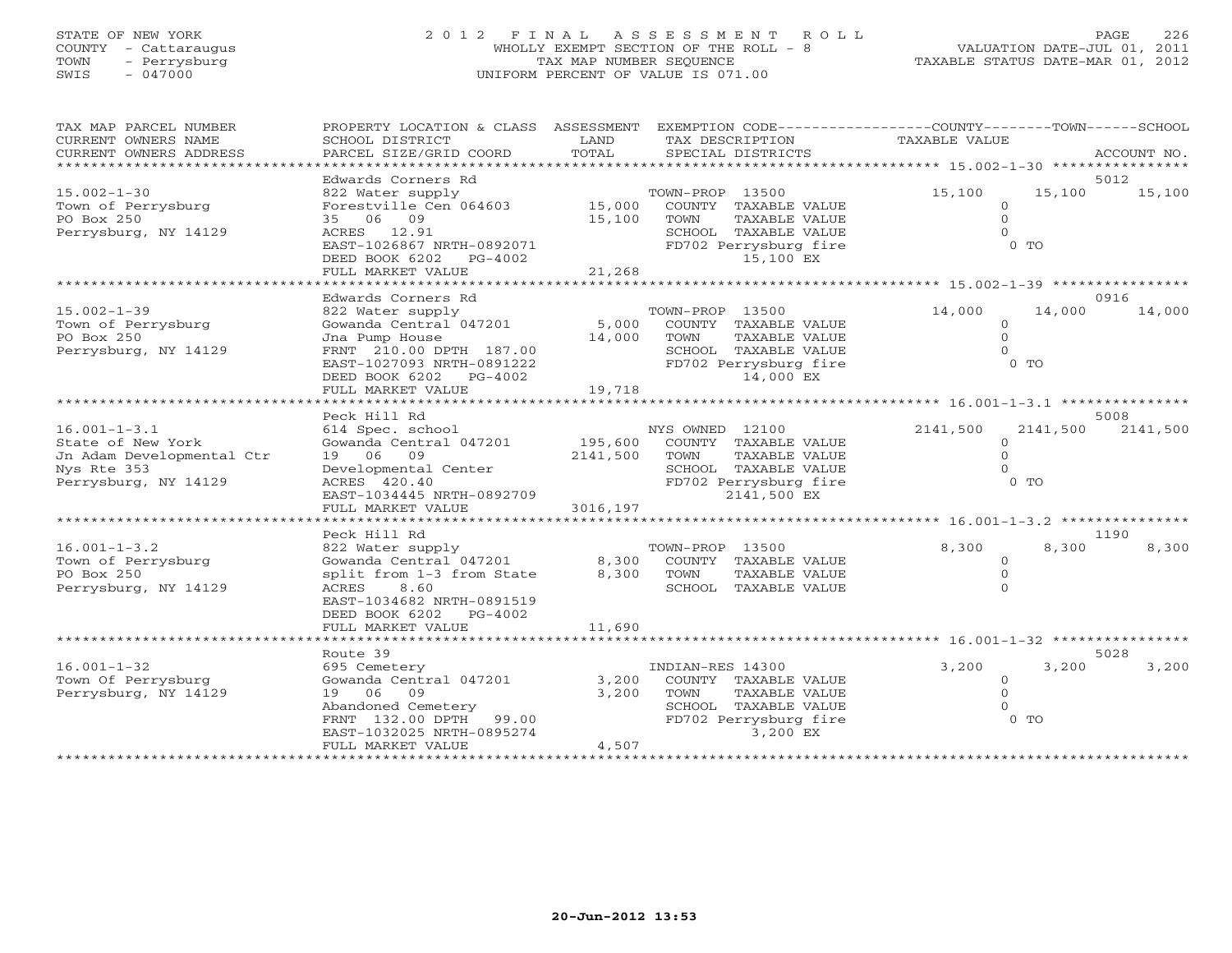# STATE OF NEW YORK 2 0 1 2 F I N A L A S S E S S M E N T R O L L PAGE 227 COUNTY - Cattaraugus WHOLLY EXEMPT SECTION OF THE ROLL - 8 VALUATION DATE-JUL 01, 2011 TOWN - Perrysburg TAX MAP NUMBER SEQUENCE TAXABLE STATUS DATE-MAR 01, 2012 SWIS - 047000 UNIFORM PERCENT OF VALUE IS 071.00

| TAX MAP PARCEL NUMBER<br>CURRENT OWNERS NAME<br>CURRENT OWNERS ADDRESS | PROPERTY LOCATION & CLASS ASSESSMENT<br>SCHOOL DISTRICT<br>PARCEL SIZE/GRID COORD | LAND<br>TOTAL | EXEMPTION CODE-----------------COUNTY-------TOWN------SCHOOL<br>TAX DESCRIPTION TAXABLE VALUE<br>SPECIAL DISTRICTS |                    | ACCOUNT NO. |
|------------------------------------------------------------------------|-----------------------------------------------------------------------------------|---------------|--------------------------------------------------------------------------------------------------------------------|--------------------|-------------|
|                                                                        | Jolls Rd                                                                          |               |                                                                                                                    |                    | 5024        |
| $16.002 - 1 - 30$                                                      | 695 Cemetery                                                                      |               | CEMETERY<br>27350                                                                                                  | 45,600<br>45,600   | 45,600      |
| Jolls Cemetery Assoc                                                   | Gowanda Central 047201                                                            |               | 6,900 COUNTY TAXABLE VALUE                                                                                         | $\overline{0}$     |             |
| Jolls Rd                                                               | 07 06 09                                                                          | 45,600        | TOWN<br>TAXABLE VALUE                                                                                              | $\circ$            |             |
| Perrysburg, NY 14129                                                   | 5.10<br>ACRES                                                                     |               | SCHOOL TAXABLE VALUE                                                                                               |                    |             |
|                                                                        | EAST-1045295 NRTH-0888358                                                         |               | FD702 Perrysburg fire                                                                                              | $0$ TO             |             |
|                                                                        |                                                                                   |               |                                                                                                                    |                    |             |
|                                                                        |                                                                                   |               |                                                                                                                    |                    |             |
|                                                                        |                                                                                   |               |                                                                                                                    |                    |             |
|                                                                        | 5 Jolls Rd                                                                        |               |                                                                                                                    |                    | 0240        |
| $16.002 - 2 - 1$                                                       |                                                                                   |               | 25210                                                                                                              | 24,900<br>24,900   | 24,900      |
| TLC Health Network                                                     |                                                                                   |               |                                                                                                                    | $\circ$            |             |
| 845 Route 5 & 20                                                       | 02 06 09                                                                          | 24,900        | TAXABLE VALUE<br>TOWN                                                                                              | $\Omega$           |             |
| Irving, NY 14081                                                       | ACRES 42.54                                                                       |               | SCHOOL TAXABLE VALUE                                                                                               |                    |             |
|                                                                        | EAST-1047618 NRTH-0894161                                                         |               | FD702 Perrysburg fire                                                                                              | $0$ TO             |             |
|                                                                        |                                                                                   |               |                                                                                                                    |                    |             |
|                                                                        |                                                                                   |               |                                                                                                                    |                    |             |
|                                                                        |                                                                                   |               |                                                                                                                    |                    |             |
|                                                                        |                                                                                   |               |                                                                                                                    |                    |             |
|                                                                        | Maltbie                                                                           |               |                                                                                                                    |                    | 1115        |
| $16.002 - 2 - 34$                                                      | 843 Non-ceil. rr                                                                  |               | 18020<br>IND DEV                                                                                                   | 4,000<br>4,000     | 4,000       |
| Catt Co Ida<br>PO Box 1749                                             | Gowanda Central 047201<br>01 06 09                                                |               | 4,000 COUNTY TAXABLE VALUE<br>TOWN                                                                                 | $\circ$<br>$\circ$ |             |
| Ellicottville, NY 14731                                                | ACRES<br>2.65                                                                     | 4,000         | TAXABLE VALUE<br>SCHOOL TAXABLE VALUE                                                                              | $\Omega$           |             |
|                                                                        | EAST-1050891 NRTH-0887611                                                         |               | FD702 Perrysburg fire 4,000 TO                                                                                     |                    |             |
|                                                                        | DEED BOOK 789<br>PG-00951                                                         |               |                                                                                                                    |                    |             |
|                                                                        | FULL MARKET VALUE                                                                 | 5,634         |                                                                                                                    |                    |             |
|                                                                        |                                                                                   |               |                                                                                                                    |                    |             |
|                                                                        | Main St                                                                           |               |                                                                                                                    |                    | 5009        |
| $16.021 - 1 - 19$                                                      |                                                                                   |               | NYS OWNED 12100 893,800                                                                                            | 893,800<br>893,800 | 893,800     |
| State of New York                                                      | 614 Spec. school<br>Gowanda Central 047201                                        |               | 32,600 COUNTY TAXABLE VALUE                                                                                        | $\circ$            |             |
| Jn Adam Developmental Ctr                                              | 19 06 09                                                                          | 893,800       | TOWN<br>TAXABLE VALUE                                                                                              | $\Omega$           |             |
| Nys Rte 353                                                            | ACRES 50.67                                                                       |               | SCHOOL TAXABLE VALUE                                                                                               |                    |             |
| Perrysburg, NY 14129                                                   | EAST-1033717 NRTH-0894434                                                         |               | FD702 Perrysburg fire                                                                                              | $0$ TO             |             |
|                                                                        | DEED BOOK 503<br>$PG-264$                                                         |               | 893,800 EX                                                                                                         |                    |             |
|                                                                        | FULL MARKET VALUE                                                                 | 1258,873      | SR702 Perrysburg Sp. Res. 0 TO                                                                                     |                    |             |
|                                                                        |                                                                                   |               | 893,800 EX<br>WD702 Prrysbrg Central Wtr                                                                           | $.00$ MT           |             |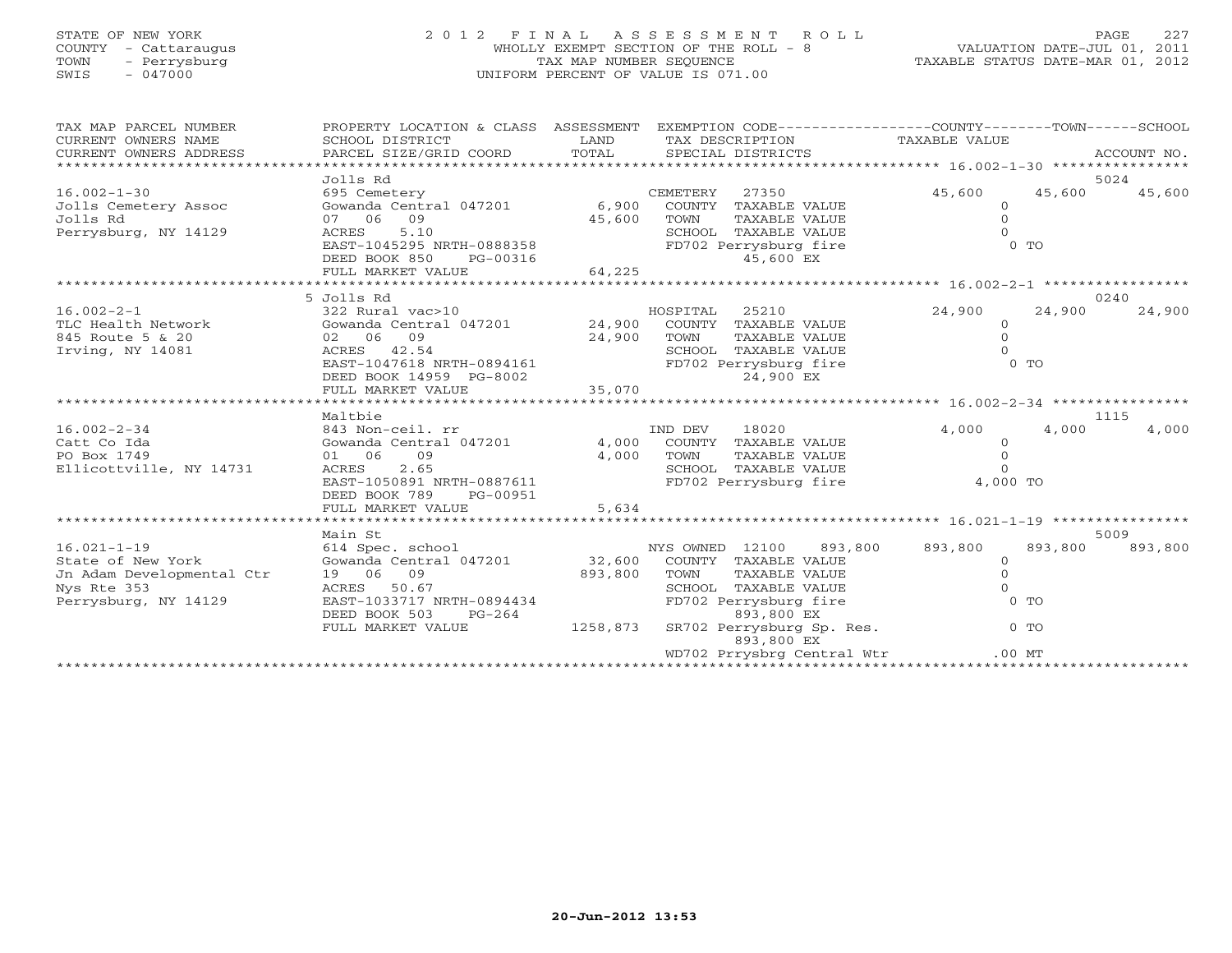| STATE OF NEW YORK<br>COUNTY - Cattaraugus<br>TOWN - Perrysburg<br>SWIS<br>- 047000 | 2012 FINAL ASSESSMENT ROLL<br>WHOLLY EXEMPT SECTION OF THE ROLL - 8<br>TAX MAP NUMBER SEOUENCE<br>UNIFORM PERCENT OF VALUE IS 071.00 | VALUATION DATE-JUL 01, 2011<br>TAXABLE STATUS DATE-MAR 01, 2012 | PAGE | 228     |
|------------------------------------------------------------------------------------|--------------------------------------------------------------------------------------------------------------------------------------|-----------------------------------------------------------------|------|---------|
| TAX MAP PARCEL NUMBER                                                              | PROPERTY LOCATION & CLASS ASSESSMENT EXEMPTION CODE----------------COUNTY-------TOWN--                                               |                                                                 |      | -SCHOOL |

| CURRENT OWNERS NAME                        | SCHOOL DISTRICT                                  | LAND     | TAX DESCRIPTION                         | TAXABLE VALUE              |                 |
|--------------------------------------------|--------------------------------------------------|----------|-----------------------------------------|----------------------------|-----------------|
| CURRENT OWNERS ADDRESS                     | PARCEL SIZE/GRID COORD                           | TOTAL    | SPECIAL DISTRICTS                       |                            | ACCOUNT NO.     |
|                                            |                                                  |          |                                         |                            |                 |
| $16.021 - 2 - 12$                          | $12006$ Main St<br>662 Police/fire               |          | FIRE-DEPT 26400                         | 341,000 341,000<br>341,000 | 5017<br>341,000 |
| Perrysburg Vol Fire Co                     | Gowanda Central 047201 6,100                     |          | COUNTY TAXABLE VALUE                    | $\Omega$                   |                 |
| Main St                                    | 20 06 09                                         | 341,000  | TOWN<br>TAXABLE VALUE                   | $\Omega$                   |                 |
| Perrysburg, NY 14129                       | 1.70<br>ACRES                                    |          | SCHOOL TAXABLE VALUE                    |                            |                 |
|                                            | EAST-1035169 NRTH-0895554                        |          | FD702 Perrysburg fire                   | 0 <sub>0</sub>             |                 |
|                                            | DEED BOOK 755<br>PG-00719                        |          | 341,000 EX                              |                            |                 |
|                                            | FULL MARKET VALUE                                | 480,282  | SR702 Perrysburg Sp. Res.               | $0$ TO                     |                 |
|                                            |                                                  |          | 341,000 EX                              |                            |                 |
|                                            |                                                  |          | WD702 Prrysbrg Central Wtr              | $.00$ MT                   |                 |
|                                            |                                                  |          |                                         |                            |                 |
|                                            | 12035 Main St                                    |          |                                         |                            | 5021            |
| $16.021 - 3 - 2$                           | 620 Religious                                    |          | RELIGIOUS 25110 262,900                 | 262,900<br>262,900         | 262,900         |
| United Methodist Church                    | Gowanda Central 047201                           |          | 4,700 COUNTY TAXABLE VALUE              | $\Omega$                   |                 |
| Main St                                    | 19 06 09                                         | 262,900  | TAXABLE VALUE<br>TOWN                   | $\Omega$                   |                 |
| Perrysburg, NY 14129                       | Graves Plot Sub Div 71-73                        |          | SCHOOL TAXABLE VALUE                    |                            |                 |
|                                            | FRNT 195.50 DPTH 165.00                          |          | FD702 Perrysburg fire                   | $0$ TO                     |                 |
|                                            | EAST-1034798 NRTH-0895085                        |          | 262,900 EX                              |                            |                 |
|                                            | DEED BOOK 00080 PG-00625                         |          | 262,900 EX<br>SR702 Perrysburg Sp. Res. | $0$ To                     |                 |
|                                            | FULL MARKET VALUE                                | 370, 282 | 262,900 EX                              |                            |                 |
|                                            |                                                  |          | WD702 Prrysbrg Central Wtr              | $.00$ MT                   |                 |
|                                            |                                                  |          |                                         |                            |                 |
|                                            | 10460 Peck Hill Rd                               |          |                                         |                            | 5002            |
| $16.022 - 2 - 5$                           | 652 Govt bldgs<br>Gowanda Central $047201$ 6,700 |          | TOWN-PROP 13500                         | 345,200 345,200<br>345,200 | 345,200         |
| Town Of Perrysburg<br>Perrysburg, NY 14129 | 11 06 09                                         |          | COUNTY TAXABLE VALUE<br>TAXABLE VALUE   | $\Omega$<br>$\Omega$       |                 |
|                                            | 2.16<br>ACRES                                    | 345,200  | TOWN<br>SCHOOL TAXABLE VALUE            |                            |                 |
|                                            | EAST-1035471 NRTH-0894934                        |          | FD702 Perrysburg fire                   | $0$ TO                     |                 |
|                                            | DEED BOOK 00703 PG-00306                         |          | 345,200 EX                              |                            |                 |
|                                            | FULL MARKET VALUE                                | 486,197  | SR702 Perrysburg Sp. Res.               | $0$ TO                     |                 |
|                                            |                                                  |          | 345,200 EX                              |                            |                 |
|                                            |                                                  |          | WD702 Prrysbrg Central Wtr              | $.00$ MT                   |                 |
|                                            |                                                  |          |                                         |                            |                 |
|                                            | 10420 Peck Hill Rd                               |          |                                         |                            | 5007            |
| $16.022 - 2 - 10$                          | 614 Spec. school                                 |          | NYS OWNED 12100<br>882,200              | 882,200<br>882,200         | 882,200         |
| State of New York                          | Gowanda Central 047201                           | 21,000   | COUNTY TAXABLE VALUE                    | $\circ$                    |                 |
| Jn Adam Memorial Hosp &                    | 11 06 09                                         | 882,200  | TAXABLE VALUE<br>TOWN                   | $\Omega$                   |                 |
| Perrysburg, NY 14129                       | ACRES 51.45                                      |          | SCHOOL TAXABLE VALUE                    |                            |                 |
|                                            | EAST-1036294 NRTH-0894218                        |          | FD702 Perrysburg fire                   | $0$ TO                     |                 |
|                                            | DEED BOOK 503<br>PG-264                          |          | 882,200 EX                              |                            |                 |
|                                            | FULL MARKET VALUE                                | 1242,535 | SR702 Perrysburg Sp. Res.               | $0$ TO                     |                 |
|                                            |                                                  |          | 882,200 EX                              |                            |                 |
|                                            |                                                  |          | WD702 Prrysbrg Central Wtr              | $.00$ MT                   |                 |
|                                            |                                                  |          |                                         |                            |                 |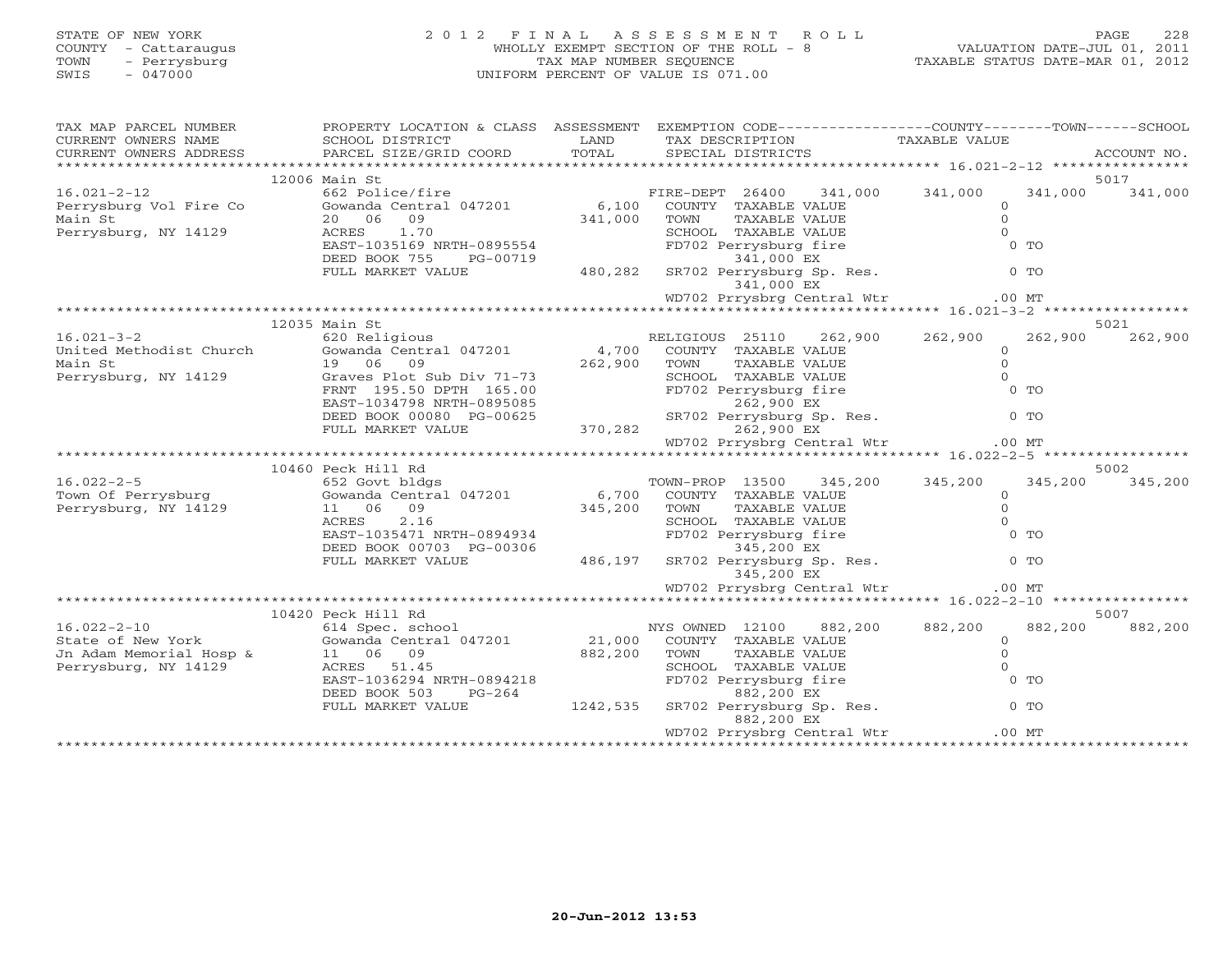| STATE OF NEW YORK<br>COUNTY - Cattaraugus<br>TOWN<br>- Perrysburg<br>SWIS<br>$-047000$       | 2012 FINAL                                                                                                                                 | TAX MAP NUMBER SEQUENCE        | A S S E S S M E N T<br>ROLL<br>WHOLLY EXEMPT SECTION OF THE ROLL - 8<br>UNIFORM PERCENT OF VALUE IS 071.00                                                                               | VALUATION DATE-JUL 01, 2011<br>TAXABLE STATUS DATE-MAR 01, 2012            | 229<br>PAGE      |
|----------------------------------------------------------------------------------------------|--------------------------------------------------------------------------------------------------------------------------------------------|--------------------------------|------------------------------------------------------------------------------------------------------------------------------------------------------------------------------------------|----------------------------------------------------------------------------|------------------|
| TAX MAP PARCEL NUMBER<br>CURRENT OWNERS NAME<br>CURRENT OWNERS ADDRESS                       | PROPERTY LOCATION & CLASS ASSESSMENT<br>SCHOOL DISTRICT<br>PARCEL SIZE/GRID COORD                                                          | LAND<br>TOTAL                  | EXEMPTION CODE-----------------COUNTY-------TOWN------SCHOOL<br>TAX DESCRIPTION<br>SPECIAL DISTRICTS                                                                                     | TAXABLE VALUE                                                              | ACCOUNT NO.      |
|                                                                                              | Main St                                                                                                                                    |                                |                                                                                                                                                                                          |                                                                            | 1016             |
| $16.022 - 2 - 20.2$<br>Village Of Perrysburg<br>Perrysburg, NY 14129                         | 862 Water<br>Gowanda Central 047201<br>09<br>12 06<br>35.00 DPTH<br>FRNT<br>37.00<br>EAST-1038359 NRTH-0895207<br>DEED BOOK 00935 PG-00937 | 900<br>900                     | VG-INSIDE 13650<br>900<br>COUNTY TAXABLE VALUE<br>TOWN<br>TAXABLE VALUE<br>SCHOOL TAXABLE VALUE<br>FD702 Perrysburg fire<br>900 EX                                                       | 900<br>900<br>$\circ$<br>$\Omega$<br>$\Omega$<br>$0$ TO                    | 900              |
|                                                                                              | FULL MARKET VALUE                                                                                                                          | 1,268                          | SR702 Perrysburg Sp. Res.<br>900 EX<br>WD702 Prrysbrg Central Wtr                                                                                                                        | $0$ TO<br>$.00$ MT                                                         |                  |
|                                                                                              |                                                                                                                                            |                                |                                                                                                                                                                                          |                                                                            |                  |
|                                                                                              | Special Franchise                                                                                                                          |                                |                                                                                                                                                                                          |                                                                            | 1064             |
| 570.001-9911-729.50<br>N.Y.S. Thruway Auth.<br>1200 Landmark Ctr St 1300<br>Omaha, NE 68102  | 836 Telecom. eq.<br>Gowanda Central 047201<br>In Village<br>100% GOWANDA<br>Omitted Tax In Rs9<br>FULL MARKET VALUE                        | $\Omega$<br>168,360<br>237,127 | NYS OWNED 12100<br>168,360<br>COUNTY TAXABLE VALUE<br>TOWN<br>TAXABLE VALUE<br>TAXABLE VALUE<br>SCHOOL<br>FD702 Perrysburg fire<br>168,360 EX<br>SR702 Perrysburg Sp. Res.<br>168,360 EX | 168,360<br>168,360<br>$\Omega$<br>$\Omega$<br>$\Omega$<br>$0$ TO<br>$0$ TO | 168,360          |
|                                                                                              |                                                                                                                                            |                                |                                                                                                                                                                                          |                                                                            |                  |
| 570.089-9911-729.50<br>New York State Thruway Auth.<br>200 Southern Blyd<br>Albany, NY 12209 | Special Franchise<br>836 Telecom. eq.<br>Gowanda Central 047201<br>Town Outside<br>100% GOWANDA                                            | 1189,288                       | NYS OWNED 12100<br>0 COUNTY TAXABLE VALUE<br>TOWN<br>TAXABLE VALUE<br>SCHOOL TAXABLE VALUE                                                                                               | 1189,288<br>1189,288<br>$\Omega$<br>$\Omega$                               | 1068<br>1189,288 |
|                                                                                              | FULL MARKET VALUE                                                                                                                          |                                | 1675,054 FD702 Perrysburg fire<br>1189,288 EX                                                                                                                                            | $0$ TO                                                                     |                  |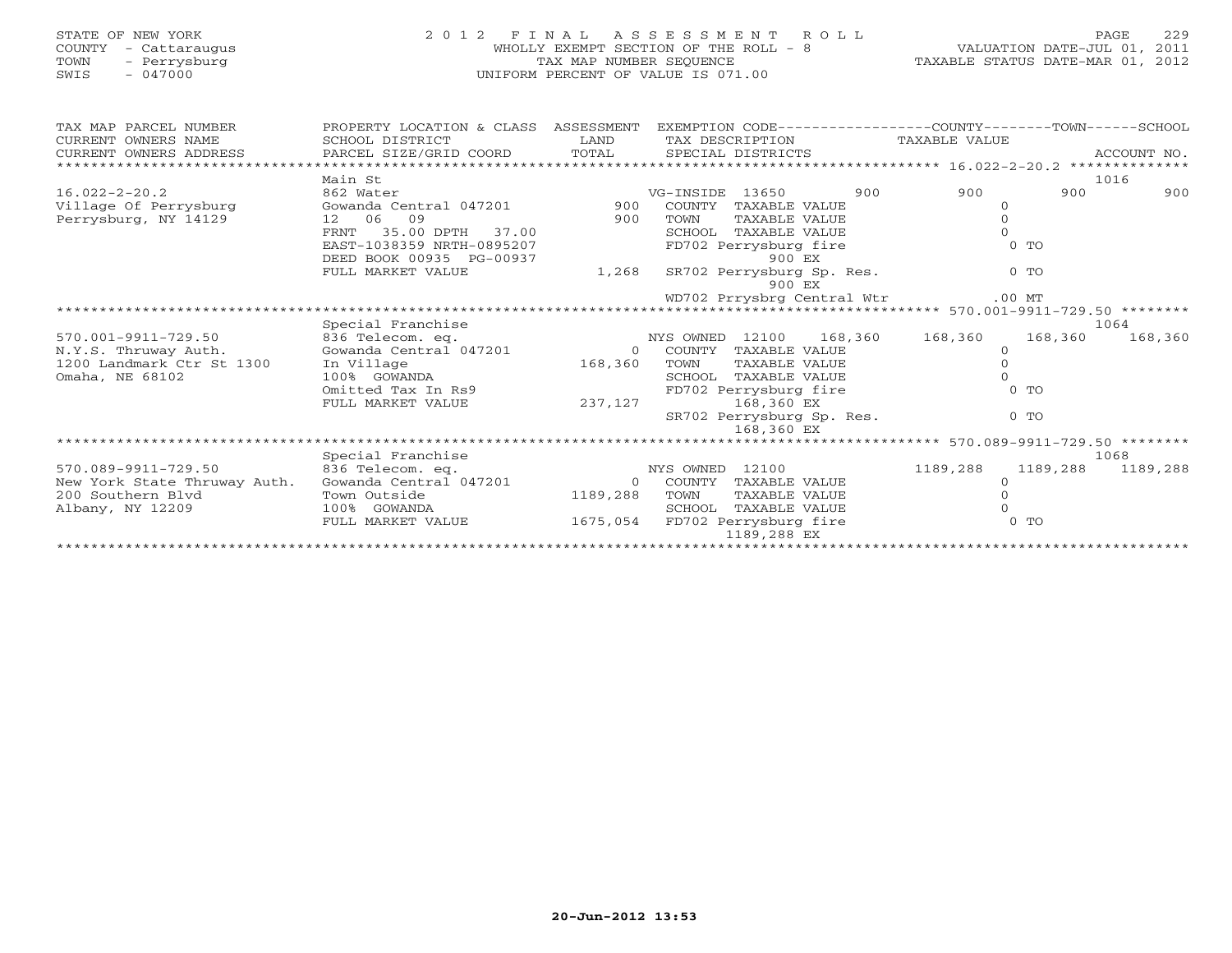| STATE OF NEW YORK    | 2012 FINAL ASSESSMENT ROLL            | 230<br>PAGE.                     |
|----------------------|---------------------------------------|----------------------------------|
| COUNTY - Cattaraugus | WHOLLY EXEMPT SECTION OF THE ROLL - 8 | VALUATION DATE-JUL 01, 2011      |
| TOWN<br>– Perrysburg |                                       | TAXABLE STATUS DATE-MAR 01, 2012 |
| SWIS<br>$-047000$    |                                       | RPS150/V04/L015                  |
|                      | UNIFORM PERCENT OF VALUE IS 071.00    | CURRENT DATE 6/20/2012           |
|                      |                                       |                                  |

#### R O L L S U B S E C T I O N - - T O T A L S

#### \*\*\* S P E C I A L D I S T R I C T S U M M A R Y \*\*\*

| CODE | DISTRICT NAME                                | TOTAL<br>PARCELS | EXTENSION<br>TYPE.    | EXTENSION<br><b>VALUE</b> | AD VALOREM<br>VALUE   | <b>EXEMPT</b><br>AMOUNT | TAXABLE<br>VALUE |
|------|----------------------------------------------|------------------|-----------------------|---------------------------|-----------------------|-------------------------|------------------|
|      | WD701 Prospect St. W<br>WD702 Prrysbrg Centr |                  | 1 MOVTAX<br>14 MOVTAX |                           |                       |                         |                  |
|      | FD702 Perrysburg fir<br>SR702 Perrysburg Sp. |                  | 41 TOTAL<br>12 TOTAL  |                           | 35224,648<br>3756,260 | 35220,648<br>3756,260   | 4,000            |

### \*\*\* S C H O O L D I S T R I C T S U M M A R Y \*\*\*

| CODE             | DISTRICT NAME                          | TOTAL<br>PARCELS | ASSESSED<br>LAND   | ASSESSED<br>TOTAL    | EXEMPT<br>AMOUNT     | TOTAL<br>TAXABLE | STAR<br>AMOUNT | STAR<br>TAXABLE |
|------------------|----------------------------------------|------------------|--------------------|----------------------|----------------------|------------------|----------------|-----------------|
| 047201<br>064603 | Gowanda Central<br>Forestville Central | 39<br>b          | 2014,100<br>46,200 | 36028,448<br>148,700 | 36028,448<br>148,700 |                  |                |                 |
|                  | SUB-TOTAL                              | 45               | 2060,300           | 36177,148            | 36177,148            |                  |                |                 |
|                  | TOTAL                                  | 45               | 2060,300           | 36177,148            | 36177,148            |                  |                |                 |

### \*\*\* S Y S T E M C O D E S S U M M A R Y \*\*\*

#### NO SYSTEM EXEMPTIONS AT THIS LEVEL

|       |             | TOTAL   |           |           |           |
|-------|-------------|---------|-----------|-----------|-----------|
| CODE  | DESCRIPTION | PARCELS | COUNTY    | TOWN      | SCHOOL    |
| 12100 | NYS OWNED   | 11      | 6646,248  | 6646,248  | 6646,248  |
| 13100 | COUNTY      |         | 46,500    | 46,500    | 46,500    |
| 13500 | TOWN-PROP   | 12      | 626,000   | 626,000   | 626,000   |
| 13650 | VG-INSIDE   |         | 1,600     | 1,600     | 1,600     |
| 13800 | SCH-DIST    |         | 23900,000 | 23900,000 | 23900,000 |
| 14110 | USA-PROP    |         | 92,500    | 92,500    | 92,500    |
| 14300 | INDIAN-RES  |         | 3069,300  | 3069,300  | 3069,300  |
| 18020 | IND DEV     |         | 4,000     | 4,000     | 4,000     |
| 25110 | RELIGIOUS   |         | 599,700   | 599,700   | 599,700   |
| 25210 | HOSPITAL    |         | 66,200    | 66,200    | 66,200    |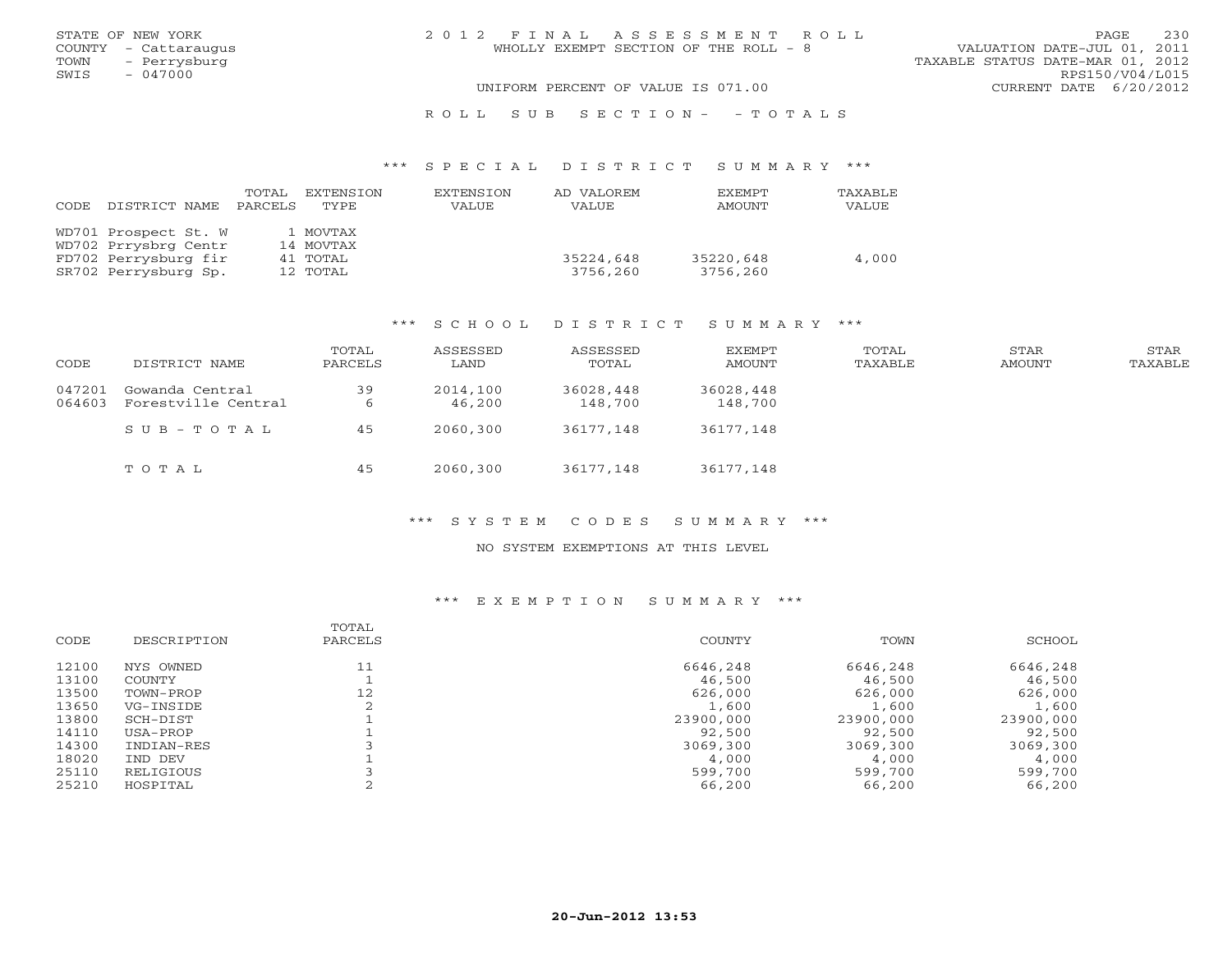|      | STATE OF NEW YORK    | 2012 FINAL ASSESSMENT ROLL                                           | <b>PAGE</b>            | 2.31 |
|------|----------------------|----------------------------------------------------------------------|------------------------|------|
|      | COUNTY - Cattaraugus | VALUATION DATE-JUL 01, 2011<br>WHOLLY EXEMPT SECTION OF THE ROLL - 8 |                        |      |
| TOWN | - Perrysburg         | TAXABLE STATUS DATE-MAR 01, 2012                                     |                        |      |
| SWIS | $-047000$            |                                                                      | RPS150/V04/L015        |      |
|      |                      | UNIFORM PERCENT OF VALUE IS 071.00                                   | CURRENT DATE 6/20/2012 |      |
|      |                      | ROLL SUB SECTION- - TOTALS                                           |                        |      |

#### \*\*\* E X E M P T I O N S U M M A R Y \*\*\*

| CODE  | DESCRIPTION | TOTAL<br>PARCELS | COUNTY    | TOWN      | SCHOOL    |
|-------|-------------|------------------|-----------|-----------|-----------|
| 25300 | NON-PROFIT  |                  | 661,200   | 661,200   | 661,200   |
| 26400 | FIRE-DEPT   |                  | 399,200   | 399,200   | 399,200   |
| 27350 | CEMETERY    |                  | 64,700    | 64,700    | 64,700    |
|       | TOTAL       | 45               | 36177,148 | 36177,148 | 36177,148 |

| <b>ROLL</b><br><b>SEC</b> | utal<br><b>DARCEL</b> | LAND        | 'TAI | ד בד<br>CCTINTM | TOWN | COUOOT | $7$ m $2$ T.<br>. |
|---------------------------|-----------------------|-------------|------|-----------------|------|--------|-------------------|
|                           |                       | 300<br>2060 | 148  |                 |      |        |                   |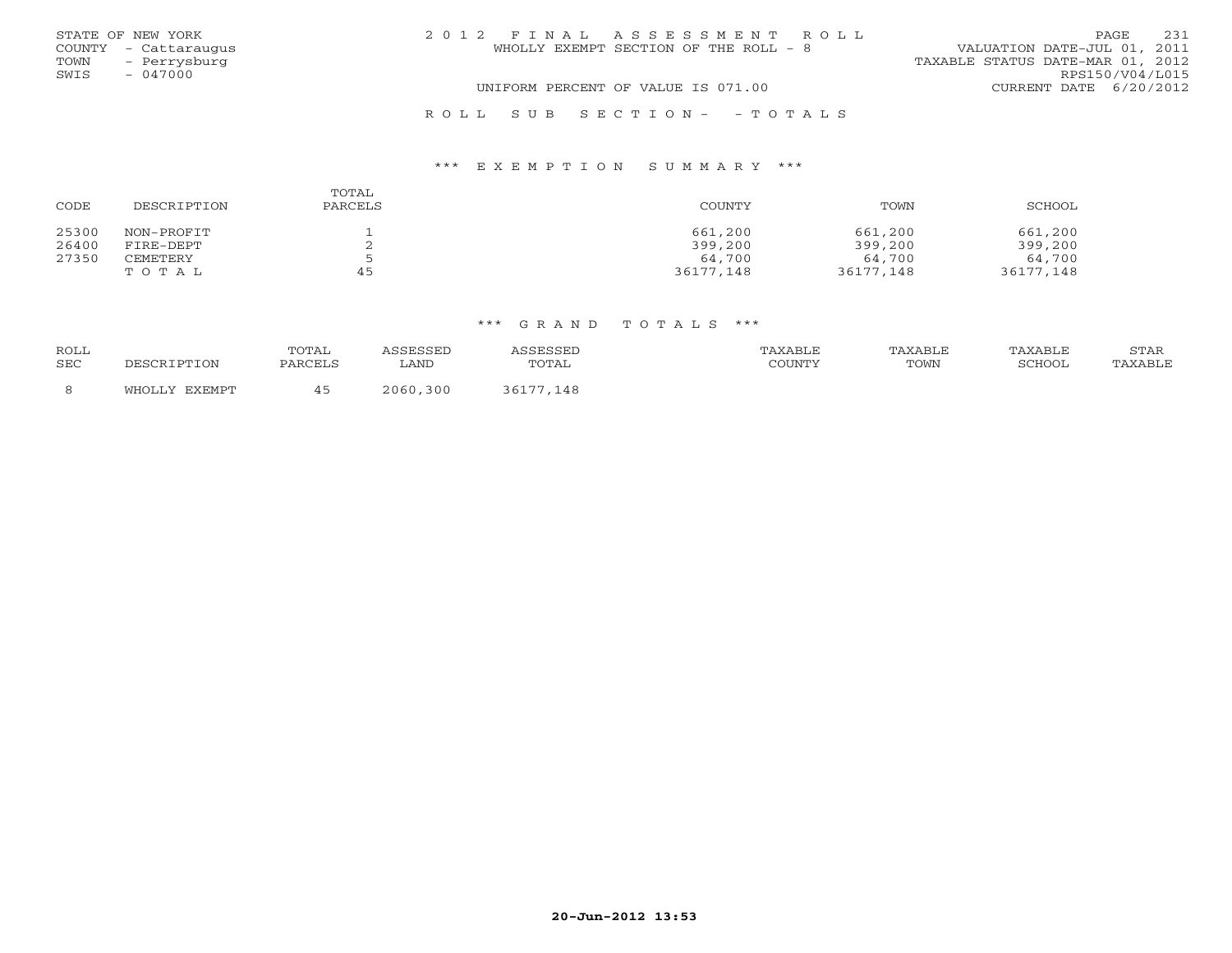|      | STATE OF NEW YORK    | 2012 FINAL ASSESSMENT ROLL            | PAGE                             | 232 |
|------|----------------------|---------------------------------------|----------------------------------|-----|
|      | COUNTY - Cattaraugus | WHOLLY EXEMPT SECTION OF THE ROLL - 8 | VALUATION DATE-JUL 01, 2011      |     |
| TOWN | - Perrysburg         |                                       | TAXABLE STATUS DATE-MAR 01, 2012 |     |
| SWIS | $-047000$            | UNIFORM PERCENT OF VALUE IS 071.00    | RPS150/V04/L015                  |     |
|      |                      |                                       | CURRENT DATE 6/20/2012           |     |
|      |                      |                                       |                                  |     |

#### R O L L S E C T I O N T O T A L S

#### \*\*\* S P E C I A L D I S T R I C T S U M M A R Y \*\*\*

| CODE | DISTRICT NAME        | TOTAL<br>PARCELS | EXTENSION<br>TYPE. | EXTENSION<br>VALUE | AD VALOREM<br>VALUE | <b>EXEMPT</b><br>AMOUNT | TAXABLE<br>VALUE |
|------|----------------------|------------------|--------------------|--------------------|---------------------|-------------------------|------------------|
|      | WD701 Prospect St. W |                  | 1 MOVTAX           |                    |                     |                         |                  |
|      | WD702 Prrysbrg Centr |                  | 14 MOVTAX          |                    |                     |                         |                  |
|      | FD702 Perrysburg fir |                  | 41 TOTAL           |                    | 35224,648           | 35220,648               | 4,000            |
|      | SR702 Perrysburg Sp. |                  | 12 TOTAL           |                    | 3756,260            | 3756,260                |                  |

### \*\*\* S C H O O L D I S T R I C T S U M M A R Y \*\*\*

| CODE             | DISTRICT NAME                          | TOTAL<br>PARCELS | ASSESSED<br>LAND   | ASSESSED<br>TOTAL    | EXEMPT<br>AMOUNT     | TOTAL<br>TAXABLE | STAR<br>AMOUNT | STAR<br>TAXABLE |
|------------------|----------------------------------------|------------------|--------------------|----------------------|----------------------|------------------|----------------|-----------------|
| 047201<br>064603 | Gowanda Central<br>Forestville Central | 39<br>6          | 2014,100<br>46,200 | 36028,448<br>148,700 | 36028,448<br>148,700 |                  |                |                 |
|                  | SUB-TOTAL                              | 45               | 2060,300           | 36177,148            | 36177,148            |                  |                |                 |
|                  | TOTAL                                  | 45               | 2060,300           | 36177,148            | 36177,148            |                  |                |                 |

### \*\*\* S Y S T E M C O D E S S U M M A R Y \*\*\*

#### NO SYSTEM EXEMPTIONS AT THIS LEVEL

|       |             | TOTAL   |           |           |           |
|-------|-------------|---------|-----------|-----------|-----------|
| CODE  | DESCRIPTION | PARCELS | COUNTY    | TOWN      | SCHOOL    |
| 12100 | NYS OWNED   | 11      | 6646,248  | 6646,248  | 6646,248  |
| 13100 | COUNTY      |         | 46,500    | 46,500    | 46,500    |
| 13500 | TOWN-PROP   | 12      | 626,000   | 626,000   | 626,000   |
| 13650 | VG-INSIDE   |         | 1,600     | 1,600     | 1,600     |
| 13800 | SCH-DIST    |         | 23900,000 | 23900,000 | 23900,000 |
| 14110 | USA-PROP    |         | 92,500    | 92,500    | 92,500    |
| 14300 | INDIAN-RES  |         | 3069,300  | 3069,300  | 3069,300  |
| 18020 | IND DEV     |         | 4,000     | 4,000     | 4,000     |
| 25110 | RELIGIOUS   |         | 599,700   | 599,700   | 599,700   |
| 25210 | HOSPITAL    |         | 66,200    | 66,200    | 66,200    |
|       |             |         |           |           |           |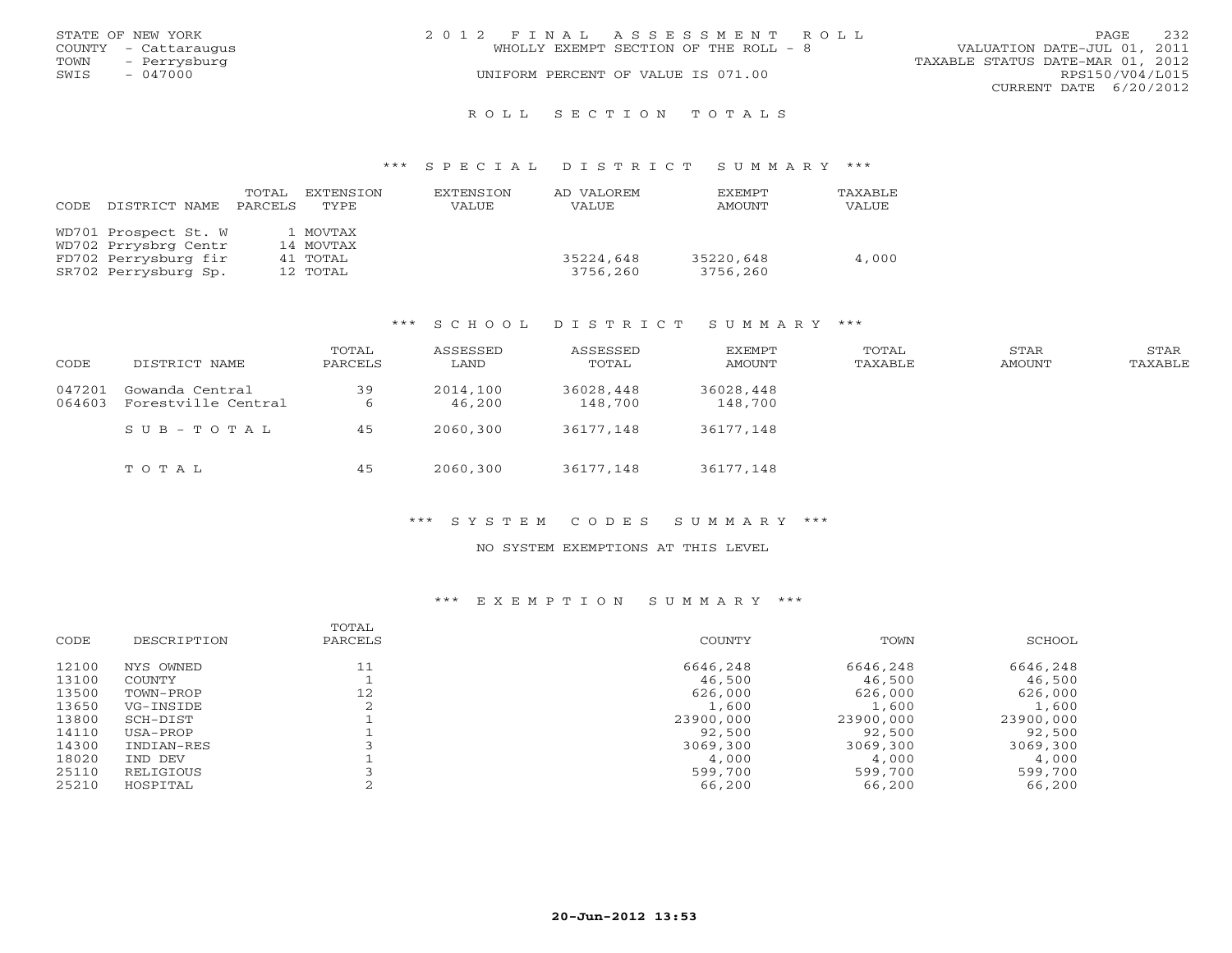| STATE OF NEW YORK<br>COUNTY - Cattaraugus<br>- Perrysburg<br>TOWN | 2012 FINAL ASSESSMENT ROLL<br>WHOLLY EXEMPT SECTION OF THE ROLL - 8 | 233<br><b>PAGE</b><br>VALUATION DATE-JUL 01, 2011<br>TAXABLE STATUS DATE-MAR 01, 2012 |
|-------------------------------------------------------------------|---------------------------------------------------------------------|---------------------------------------------------------------------------------------|
| SWIS<br>$-047000$                                                 | UNIFORM PERCENT OF VALUE IS 071.00                                  | RPS150/V04/L015<br>CURRENT DATE 6/20/2012                                             |
|                                                                   | ROLL SECTION TOTALS                                                 |                                                                                       |

#### \*\*\* E X E M P T I O N S U M M A R Y \*\*\*

| CODE  | DESCRIPTION | TOTAL<br>PARCELS | COUNTY    | TOWN      | SCHOOL    |
|-------|-------------|------------------|-----------|-----------|-----------|
| 25300 | NON-PROFIT  |                  | 661,200   | 661,200   | 661,200   |
| 26400 | FIRE-DEPT   |                  | 399,200   | 399,200   | 399,200   |
| 27350 | CEMETERY    |                  | 64,700    | 64,700    | 64,700    |
|       | TOTAL       | 45               | 36177,148 | 36177,148 | 36177,148 |

| <b>ROLL</b><br>SEC | וו∩דידים דפר⁄פה | TOTAL<br>PARCELS | LAND     | TOTAL     | TAXABLE<br>COUNTY | TAXABLE<br>TOWN | TAXABLE<br>SCHOOI | STAR<br>'AXABLE |
|--------------------|-----------------|------------------|----------|-----------|-------------------|-----------------|-------------------|-----------------|
|                    | TV FYFMDT<br>ா∩ |                  | 2060.300 | 36177,148 |                   |                 |                   |                 |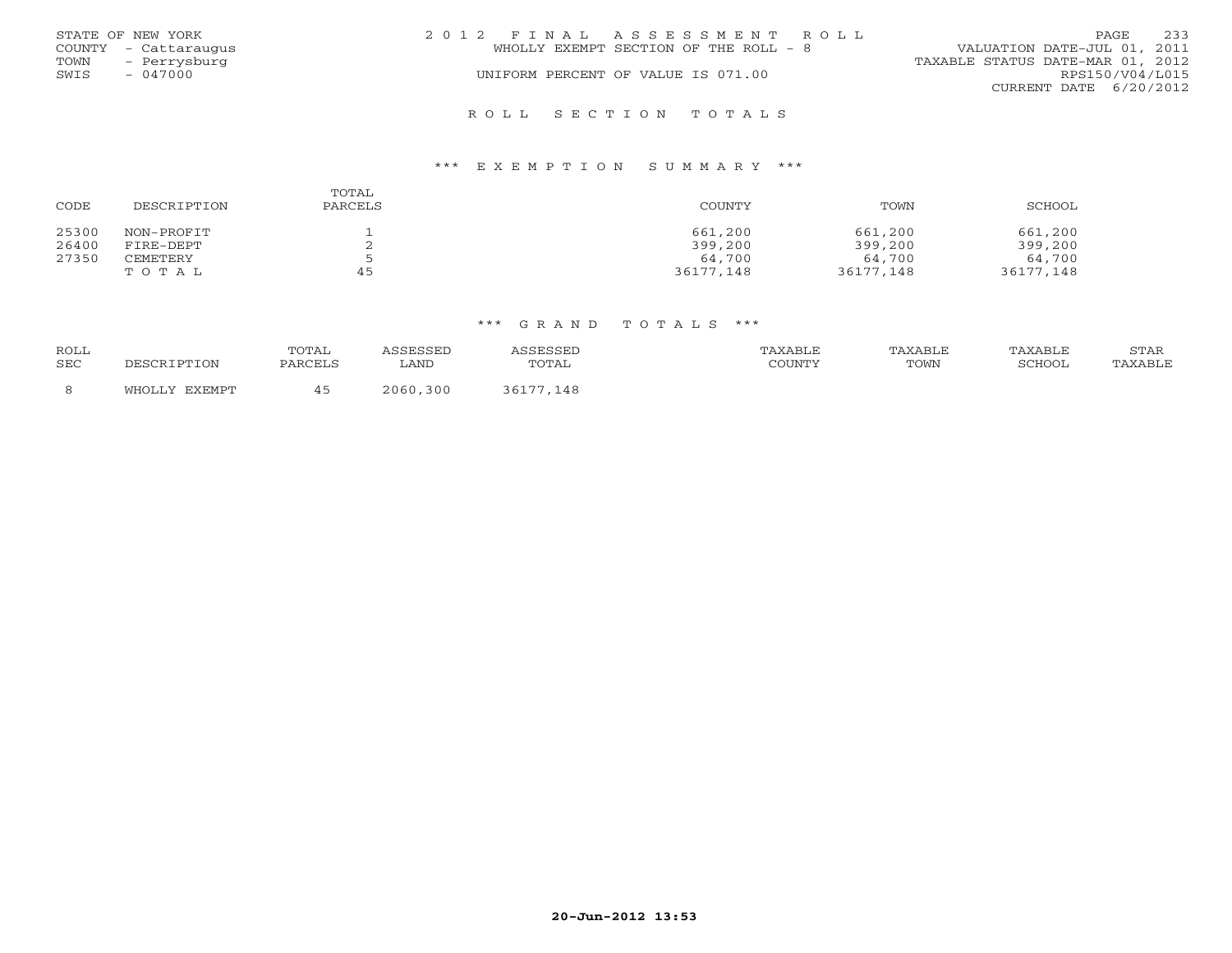|      | STATE OF NEW YORK    | 2012 FINAL ASSESSMENT ROLL         | PAGE                             | 234 |
|------|----------------------|------------------------------------|----------------------------------|-----|
|      | COUNTY - Cattaraugus |                                    | VALUATION DATE-JUL 01, 2011      |     |
| TOWN | - Perrysburg         | SWIS TOTALS                        | TAXABLE STATUS DATE-MAR 01, 2012 |     |
| SWIS | $-047000$            | UNIFORM PERCENT OF VALUE IS 071.00 | RPS150/V04/L015                  |     |
|      |                      |                                    | CURRENT DATE $6/20/2012$         |     |

#### \*\*\* S P E C I A L D I S T R I C T S U M M A R Y \*\*\*

|       |                      | TOTAL   | <b>EXTENSION</b> | <b>EXTENSION</b> | AD VALOREM | EXEMPT    | TAXABLE   |
|-------|----------------------|---------|------------------|------------------|------------|-----------|-----------|
| CODE. | DISTRICT NAME        | PARCELS | TYPE             | VALUE            | VALUE      | AMOUNT    | VALUE     |
|       | WD700 Versailles Wat |         | 75 MOVTAX        |                  |            |           |           |
|       | WD701 Prospect St. W |         | 49 MOVTAX        |                  |            |           |           |
|       | WD702 Prrysbrg Centr |         | 265 MOVTAX       |                  |            |           |           |
|       | DW700 Del water/sewe |         | 2 MOVTAX         |                  |            |           |           |
|       | FD702 Perrysburg fir |         | 1,015 TOTAL      |                  | 93745,482  | 35326,548 | 58418,934 |
|       | LD700 Light          |         | 108 TOTAL        |                  | 3940,574   | 105,900   | 3834,674  |
|       | SR702 Perrysburg Sp. |         | 178 TOTAL        |                  | 11999,745  | 3788,937  | 8210,808  |
|       | WS700 Watershed      |         | 55 TOTAL         |                  | 1553,010   |           | 1553,010  |

### \*\*\* S C H O O L D I S T R I C T S U M M A R Y \*\*\*

|        |                     | TOTAL   | ASSESSED  | ASSESSED  | EXEMPT    | TOTAL     | STAR      | STAR      |
|--------|---------------------|---------|-----------|-----------|-----------|-----------|-----------|-----------|
| CODE   | DISTRICT NAME       | PARCELS | LAND      | TOTAL     | AMOUNT    | TAXABLE   | AMOUNT    | TAXABLE   |
| 047201 | Gowanda Central     | 954     | 13207,696 | 89045,668 | 38165,638 | 50880,030 | 12654,671 | 38225,359 |
| 064603 | Forestville Central | 93      | 1706,020  | 7161,663  | 292,123   | 6869,540  | 1249,770  | 5619,770  |
|        | $SUB - TO T AL$     | 1,047   | 14913,716 | 96207,331 | 38457.761 | 57749,570 | 13904,441 | 43845,129 |
|        | TOTAL               | 1,047   | 14913,716 | 96207,331 | 38457,761 | 57749,570 | 13904,441 | 43845,129 |

## \*\*\* S Y S T E M C O D E S S U M M A R Y \*\*\*

#### NO SYSTEM EXEMPTIONS AT THIS LEVEL

| CODE  | DESCRIPTION   | TOTAL<br>PARCELS | COUNTY    | TOWN      | SCHOOL    |
|-------|---------------|------------------|-----------|-----------|-----------|
| 12100 | NYS OWNED     | 11               | 6646,248  | 6646,248  | 6646,248  |
| 13100 | <b>COUNTY</b> |                  | 46,500    | 46,500    | 46,500    |
| 13500 | TOWN-PROP     | 12               | 626,000   | 626,000   | 626,000   |
| 13650 | VG-INSIDE     |                  | 1,600     | 1,600     | 1,600     |
| 13800 | SCH-DIST      |                  | 23900,000 | 23900,000 | 23900,000 |
| 14110 | USA-PROP      |                  | 92,500    | 92,500    | 92,500    |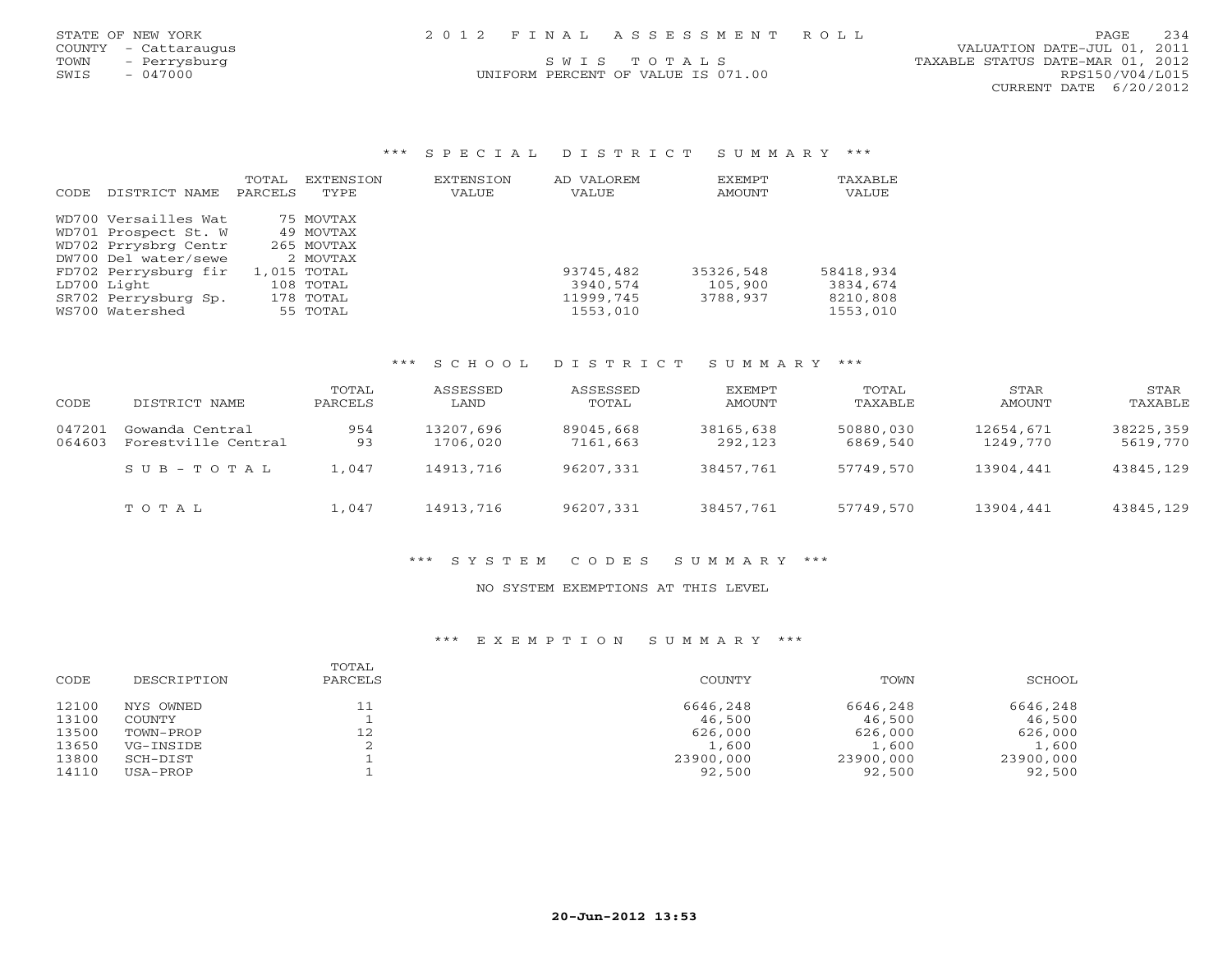| STATE OF NEW YORK |                          |               |  |
|-------------------|--------------------------|---------------|--|
| <b>COUNTY</b>     |                          | - Cattarauqus |  |
| <b>TOWN</b>       | $\overline{\phantom{a}}$ | Perrysburg    |  |
| SWIS              | $\overline{\phantom{0}}$ | 047000        |  |

## COUNTY - Cattaraugus VALUATION DATE-JUL 01, 2011 S W I S T O T A L S TAXABLE STATUS DATE-MAR 01, 2012<br>M PERCENT OF VALUE IS 071.00 CURRENT DATE 6/20/2012

## UNIFORM PERCENT OF VALUE IS 071.00

|       |              | TOTAL        |               |           |           |
|-------|--------------|--------------|---------------|-----------|-----------|
| CODE  | DESCRIPTION  | PARCELS      | <b>COUNTY</b> | TOWN      | SCHOOL    |
| 14300 | INDIAN-RES   | 3            | 3069,300      | 3069,300  | 3069,300  |
| 18020 | IND DEV      | $\mathbf{1}$ | 4,000         | 4,000     | 4,000     |
| 25110 | RELIGIOUS    | 3            | 599,700       | 599,700   | 599,700   |
| 25210 | HOSPITAL     |              | 66,200        | 66,200    | 66,200    |
| 25300 | NON-PROFIT   |              | 661,200       | 661,200   | 661,200   |
| 26400 | FIRE-DEPT    |              | 399,200       | 399,200   | 399,200   |
| 27350 | CEMETERY     | 5            | 64,700        | 64,700    | 64,700    |
| 33302 | XMPT CTY     | $\mathbf{1}$ | 26,300        |           |           |
| 41003 | VET PRO T    | 17           |               | 365,161   |           |
| 41102 | VET CO       | 6            | 8,750         |           |           |
| 41121 | WVET C/T     | 41           | 344,921       | 344,921   |           |
| 41122 | WVET CO      | 5            | 35,115        |           |           |
| 41131 | CVET C/T     | 34           | 453,446       | 453,446   |           |
| 41132 | CVET CO      | 9            | 122,681       |           |           |
| 41141 | DVET C/T     | 11           | 189,695       | 189,695   |           |
| 41142 | DVET CO      | 3            | 47,868        |           |           |
| 41161 | $CW_15_VET/$ | 5            | 42,090        | 42,090    |           |
| 41171 | CW_DISBLD_   |              | 14,700        | 14,700    |           |
| 41300 | PARAPLEGIC   |              | 105,900       | 105,900   | 105,900   |
| 41683 | RPTL466_c    | 9            |               | 19,980    |           |
| 41700 | AG BLDG      | 6            | 109,200       | 109,200   | 109,200   |
| 41720 | AG DIST      | 63           | 1257,946      | 1257,946  | 1257,946  |
| 41730 | AG DISTOUT   | 7            | 53,765        | 53,765    | 53,765    |
| 41800 | AGED $C/T/S$ | 19           | 513,281       | 510,494   | 536,765   |
| 41801 | AGED C/T     | 5            | 88,682        | 88,682    |           |
| 41834 | SR STAR      | 134          |               |           | 5668,041  |
| 41854 | RES STAR     | 373          |               |           | 8236,400  |
| 41934 | Dis & Lim    | $\mathbf{1}$ |               |           | 34,000    |
| 42100 | SILO T/C/S   | 10           | 96,200        | 96,200    | 96,200    |
| 42120 | TMP GHOUSE   | 2            | 51,500        | 51,500    | 51,500    |
| 47610 | BUS C/T/S    | $\sqrt{2}$   | 35,337        | 35,337    | 35,337    |
| 47613 | BUS T        | $\mathbf{1}$ |               | 20,708    |           |
|       | TOTAL        | 811          | 39774,525     | 39936,873 | 52362,202 |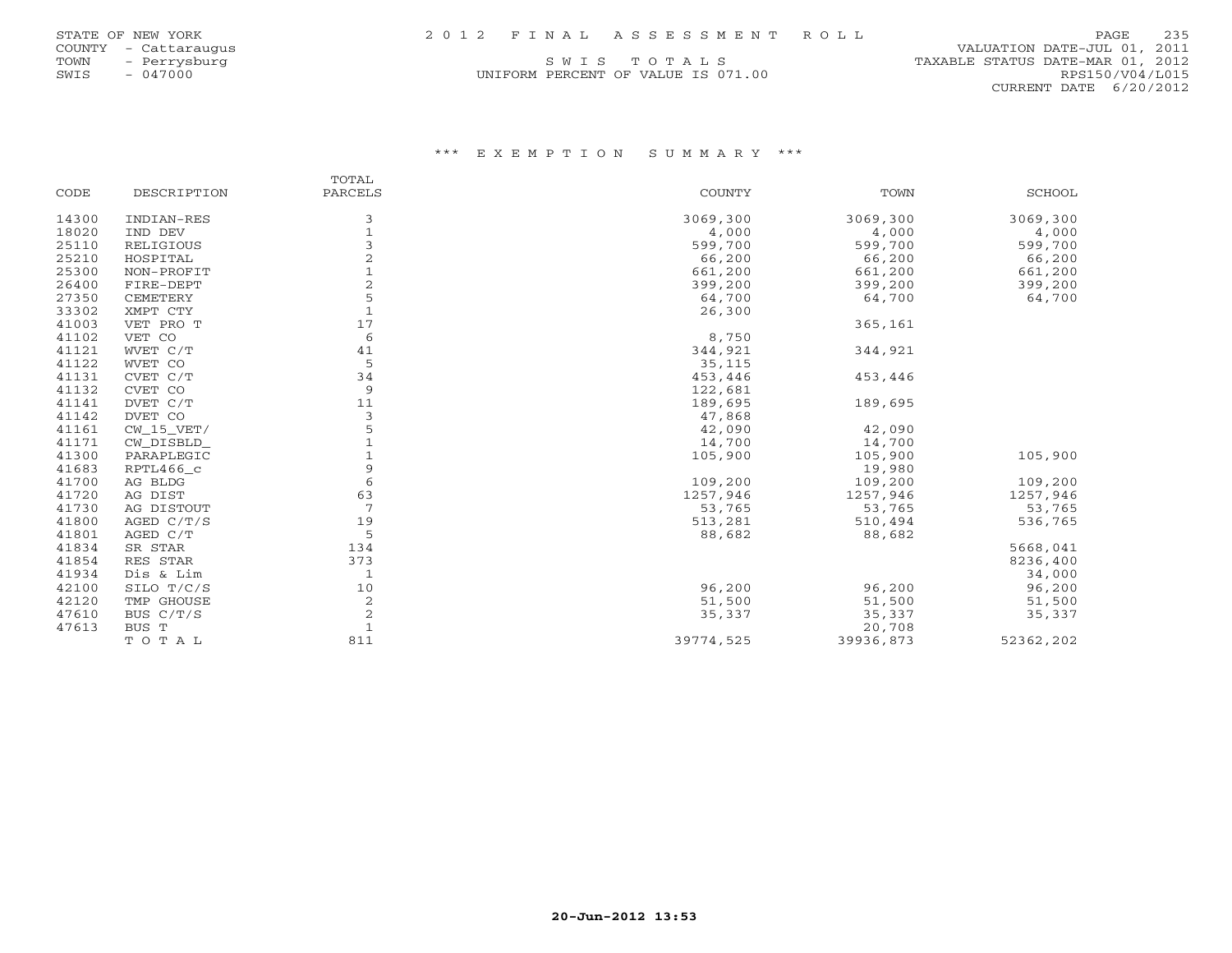| STATE OF NEW YORK    | 2012 FINAL ASSESSMENT ROLL         | <b>PAGE</b>                      | 236 |
|----------------------|------------------------------------|----------------------------------|-----|
| COUNTY - Cattaraugus |                                    | VALUATION DATE-JUL 01, 2011      |     |
| TOWN<br>- Perrysburg | SWIS TOTALS                        | TAXABLE STATUS DATE-MAR 01, 2012 |     |
| $-047000$<br>SWIS    | UNIFORM PERCENT OF VALUE IS 071.00 | RPS150/V04/L015                  |     |
|                      |                                    | CURRENT DATE 6/20/2012           |     |

| ROLL<br>SEC  | DESCRIPTION       | TOTAL<br>PARCELS | ASSESSED<br>LAND | ASSESSED<br>TOTAL | TAXABLE<br><b>COUNTY</b> | TAXABLE<br>TOWN | TAXABLE<br>SCHOOL | STAR<br>TAXABLE |
|--------------|-------------------|------------------|------------------|-------------------|--------------------------|-----------------|-------------------|-----------------|
| $\mathbf{1}$ | TAXABLE           | 946              | 12834,956        | 51244,299         | 47646,922                | 47505,282       | 48963,686         | 35059,245       |
| 5            | SPECIAL FRANCHISE | 32               |                  | 2744,223          | 2744,223                 | 2723,515        | 2744,223          | 2744,223        |
| 6            | UTILITIES & N.C.  | 23               | 14,300           | 6037,501          | 6037,501                 | 6037,501        | 6037,501          | 6037,501        |
| $7^{\circ}$  | CEILING RAILROADS |                  | 4,160            | 4,160             | 4,160                    | 4,160           | 4,160             | 4,160           |
| 8            | WHOLLY EXEMPT     | 45               | 2060,300         | 36177,148         |                          |                 |                   |                 |
| $\star$      | TOTAL<br>SUB      | 1,047            | 14913,716        | 96207,331         | 56432,806                | 56270,458       | 57749,570         | 43845,129       |
| $***$        | GRAND TOTAL       | 1,047            | 14913,716        | 96207,331         | 56432,806                | 56270,458       | 57749,570         | 43845,129       |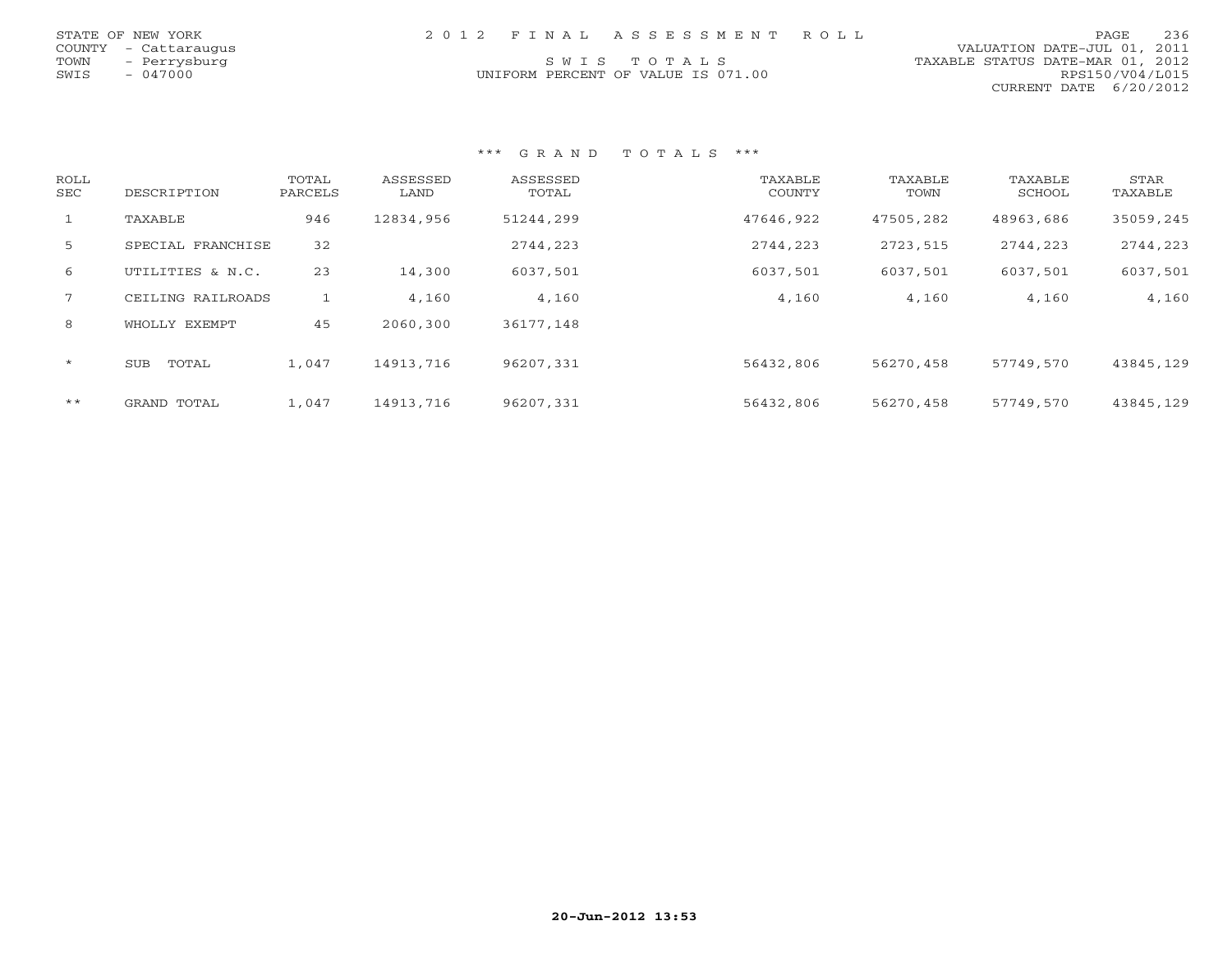| STATE OF NEW YORK<br><b>COUNTY</b><br>- Cattaraugus<br>TOWN<br>- Perrysburg<br>SWIS<br>$-0470$ |                                                  | 2 0 1 2<br>E T                      | N A L<br>T O W N<br>UNIFORM PERCENT OF VALUE IS 071.00 | ASSESSMENT<br>TOTAL S | R O L L        | 237<br>PAGE<br>VALUATION DATE-JUL 01,<br>2011<br>TAXABLE STATUS DATE-MAR 01, 2012<br>RPS150/V04/L015<br>6/20/2012<br>CURRENT DATE |
|------------------------------------------------------------------------------------------------|--------------------------------------------------|-------------------------------------|--------------------------------------------------------|-----------------------|----------------|-----------------------------------------------------------------------------------------------------------------------------------|
|                                                                                                | TOTAL<br>EXTENSION                               | * * *<br>S P E C I A L<br>EXTENSION | DISTRICT<br>AD VALOREM                                 | SUMMARY<br>EXEMPT     | ***<br>TAXABLE |                                                                                                                                   |
| DISTRICT NAME<br><b>CODE</b>                                                                   | PARCELS<br>TYPE                                  | VALUE                               | VALUE                                                  | AMOUNT                | VALUE          |                                                                                                                                   |
| WD700 Versailles Wat<br>WD701 Prospect St. W<br>WD702 Prrysbrg Centr<br>DW700 Del water/sewe   | 75 MOVTAX<br>49 MOVTAX<br>265 MOVTAX<br>2 MOVTAX |                                     |                                                        |                       |                |                                                                                                                                   |
| FD702 Perrysburg fir                                                                           | 1,015 TOTAL                                      |                                     | 93745,482                                              | 35326,548             | 58418,934      |                                                                                                                                   |
| LD700 Light                                                                                    | 108 TOTAL                                        |                                     | 3940,574                                               | 105,900               | 3834,674       |                                                                                                                                   |

### \*\*\* S C H O O L D I S T R I C T S U M M A R Y \*\*\*

SR702 Perrysburg Sp. 178 TOTAL 11999,745 3788,937 8210,808 WS700 Watershed 55 TOTAL 1553,010 1553,010

| CODE             | DISTRICT NAME                          | TOTAL<br>PARCELS | ASSESSED<br>LAND      | ASSESSED<br>TOTAL     | EXEMPT<br>AMOUNT     | TOTAL<br>TAXABLE      | STAR<br>AMOUNT        | <b>STAR</b><br>TAXABLE |
|------------------|----------------------------------------|------------------|-----------------------|-----------------------|----------------------|-----------------------|-----------------------|------------------------|
| 047201<br>064603 | Gowanda Central<br>Forestville Central | 954<br>93        | 13207,696<br>1706,020 | 89045,668<br>7161,663 | 38165,638<br>292,123 | 50880,030<br>6869,540 | 12654,671<br>1249,770 | 38225,359<br>5619,770  |
|                  | $SUB - TO T AL$                        | 1,047            | 14913,716             | 96207,331             | 38457,761            | 57749,570             | 13904,441             | 43845,129              |
|                  | TOTAL                                  | 1,047            | 14913,716             | 96207,331             | 38457,761            | 57749,570             | 13904,441             | 43845,129              |

### \*\*\* S Y S T E M C O D E S S U M M A R Y \*\*\*

#### NO SYSTEM EXEMPTIONS AT THIS LEVEL

| CODE  | DESCRIPTION | TOTAL<br>PARCELS | COUNTY    | TOWN      | SCHOOL    |
|-------|-------------|------------------|-----------|-----------|-----------|
| 12100 | NYS OWNED   | 11               | 6646,248  | 6646,248  | 6646,248  |
| 13100 | COUNTY      |                  | 46,500    | 46,500    | 46,500    |
| 13500 | TOWN-PROP   | 12               | 626,000   | 626,000   | 626,000   |
| 13650 | VG-INSIDE   |                  | 1,600     | 1,600     | 1,600     |
| 13800 | SCH-DIST    |                  | 23900,000 | 23900,000 | 23900,000 |
| 14110 | USA-PROP    |                  | 92,500    | 92,500    | 92,500    |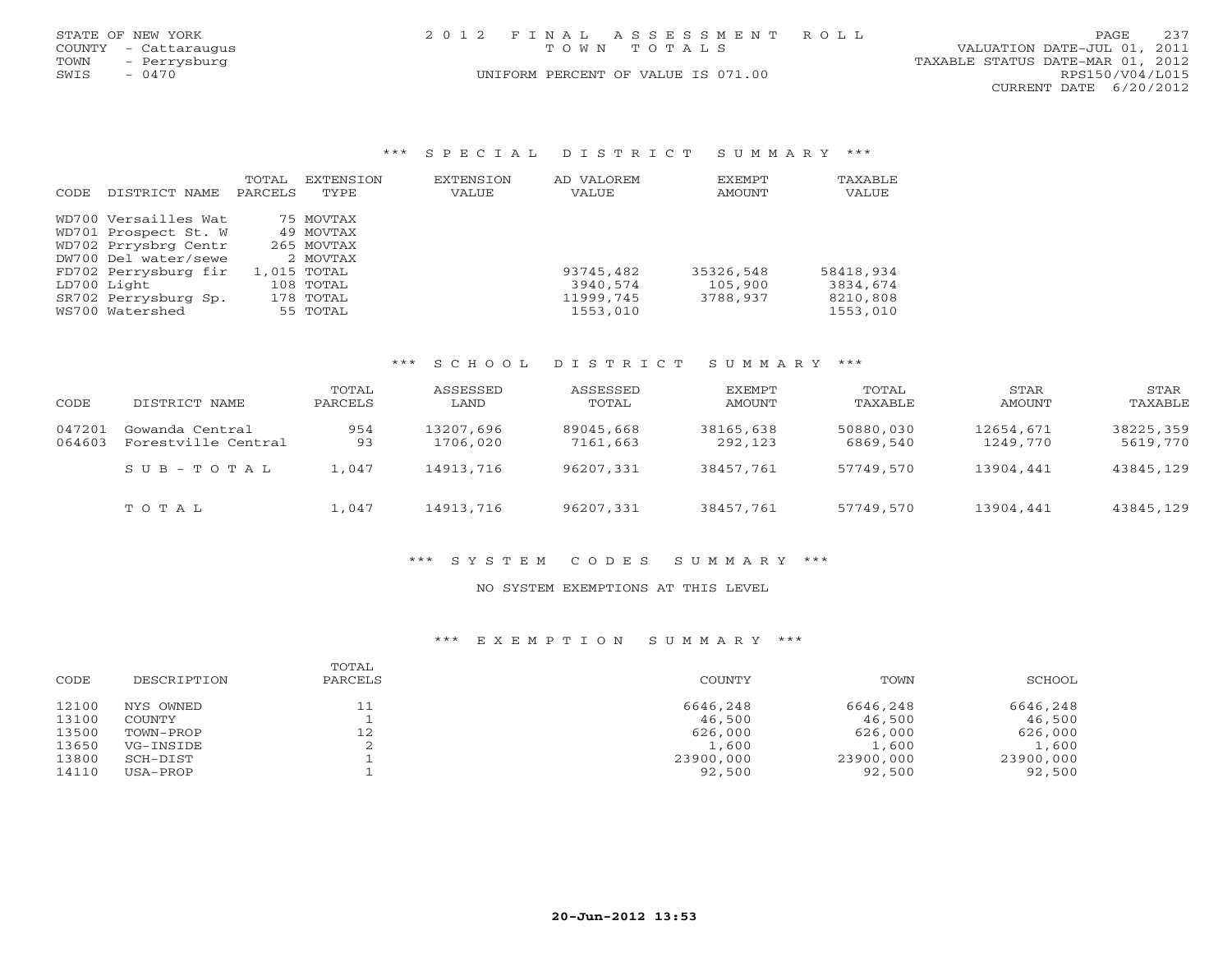|      | STATE OF NEW YORK    | 2012 FINAL ASSESSMENT ROLL         |                                  | 238<br>PAGE.    |
|------|----------------------|------------------------------------|----------------------------------|-----------------|
|      | COUNTY - Cattaraugus | TOWN TOTALS                        | VALUATION DATE-JUL 01, 2011      |                 |
| TOWN | - Perrysburg         |                                    | TAXABLE STATUS DATE-MAR 01, 2012 |                 |
| SWIS | $-0470$              | UNIFORM PERCENT OF VALUE IS 071.00 |                                  | RPS150/V04/L015 |
|      |                      |                                    | CURRENT DATE 6/20/2012           |                 |

|       |              | TOTAL          |           |           |               |
|-------|--------------|----------------|-----------|-----------|---------------|
| CODE  | DESCRIPTION  | PARCELS        | COUNTY    | TOWN      | <b>SCHOOL</b> |
| 14300 | INDIAN-RES   | 3              | 3069,300  | 3069,300  | 3069,300      |
| 18020 | IND DEV      | $\overline{1}$ | 4,000     | 4,000     | 4,000         |
| 25110 | RELIGIOUS    | $\mathbf{3}$   | 599,700   | 599,700   | 599,700       |
| 25210 | HOSPITAL     | $\sqrt{2}$     | 66,200    | 66,200    | 66,200        |
| 25300 | NON-PROFIT   |                | 661,200   | 661,200   | 661,200       |
| 26400 | FIRE-DEPT    | $\sqrt{2}$     | 399,200   | 399,200   | 399,200       |
| 27350 | CEMETERY     | 5              | 64,700    | 64,700    | 64,700        |
| 33302 | XMPT CTY     |                | 26,300    |           |               |
| 41003 | VET PRO T    | 17             |           | 365,161   |               |
| 41102 | VET CO       | 6              | 8,750     |           |               |
| 41121 | WVET C/T     | 41             | 344,921   | 344,921   |               |
| 41122 | WVET CO      | 5              | 35,115    |           |               |
| 41131 | CVET C/T     | 34             | 453,446   | 453,446   |               |
| 41132 | CVET CO      | 9              | 122,681   |           |               |
| 41141 | DVET C/T     | 11             | 189,695   | 189,695   |               |
| 41142 | DVET CO      | 3              | 47,868    |           |               |
| 41161 | CW 15 VET/   | 5              | 42,090    | 42,090    |               |
| 41171 | CW DISBLD    |                | 14,700    | 14,700    |               |
| 41300 | PARAPLEGIC   |                | 105,900   | 105,900   | 105,900       |
| 41683 | RPTL466_c    | 9              |           | 19,980    |               |
| 41700 | AG BLDG      | 6              | 109,200   | 109,200   | 109,200       |
| 41720 | AG DIST      | 63             | 1257,946  | 1257,946  | 1257,946      |
| 41730 | AG DISTOUT   | 7              | 53,765    | 53,765    | 53,765        |
| 41800 | AGED $C/T/S$ | 19             | 513,281   | 510,494   | 536,765       |
| 41801 | AGED C/T     | 5              | 88,682    | 88,682    |               |
| 41834 | SR STAR      | 134            |           |           | 5668,041      |
| 41854 | RES STAR     | 373            |           |           | 8236,400      |
| 41934 | Dis & Lim    | $\mathbf{1}$   |           |           | 34,000        |
| 42100 | SILO T/C/S   | 10             | 96,200    | 96,200    | 96,200        |
| 42120 | TMP GHOUSE   | $\overline{c}$ | 51,500    | 51,500    | 51,500        |
| 47610 | BUS C/T/S    | $\overline{c}$ | 35,337    | 35,337    | 35,337        |
| 47613 | BUS T        | $\overline{1}$ |           | 20,708    |               |
|       | TOTAL        | 811            | 39774,525 | 39936,873 | 52362,202     |